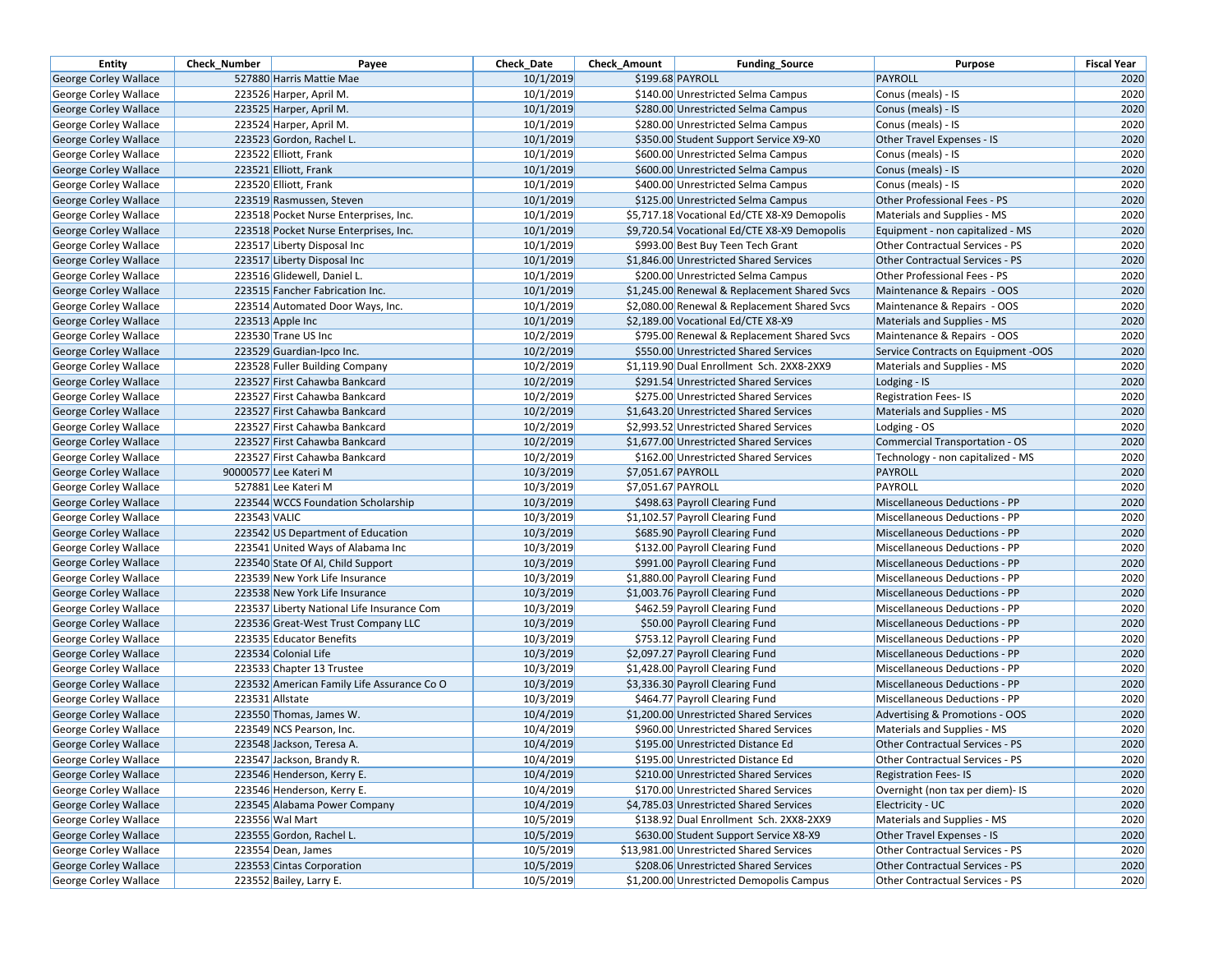| George Corley Wallace                                 | 223551 Alabama Community College System                                           | 10/5/2019 | \$1,500.00 Unrestricted Shared Services                                          | Memberships - PS                       | 2020 |
|-------------------------------------------------------|-----------------------------------------------------------------------------------|-----------|----------------------------------------------------------------------------------|----------------------------------------|------|
| George Corley Wallace                                 | 223573 Wallace Community College Selma Car                                        | 10/7/2019 | \$298.949.95 Dual Enrollment Sch. 2XX8-2XX9                                      | Scholarship and Waivers - SW           | 2020 |
| George Corley Wallace                                 | 223572 Verizon Wireless                                                           | 10/7/2019 | \$120.03 Unrestricted Shared Services                                            | Landline Phones - UC                   | 2020 |
| George Corley Wallace                                 | 223572 Verizon Wireless                                                           | 10/7/2019 | \$520.13 AMSTI 2XX9-2XX0                                                         | Landline Phones - UC                   | 2020 |
| George Corley Wallace                                 | 223571 Technical and Educational Training                                         | 10/7/2019 | \$5,584.92 Professional Dev Grant X8-X9                                          | Other Contractual Services - PS        | 2020 |
| George Corley Wallace                                 | 223570 Spicer, Chandra                                                            | 10/7/2019 | \$35.55 AMSTI 2XX8-2XX9                                                          | Mileage - IS                           | 2020 |
| George Corley Wallace                                 | 223569 Southern Pipe & Supply Co Inc                                              | 10/7/2019 | \$101.20 Unrestricted Shared Services                                            | Materials and Supplies - MS            | 2020 |
| <b>George Corley Wallace</b>                          | 223568 Screenco Enterprises                                                       | 10/7/2019 | \$600.00 Unrestricted Shared Services                                            | Materials and Supplies - MS            | 2020 |
| George Corley Wallace                                 | 223567 Jackson, Eric L.                                                           | 10/7/2019 | \$1,200.00 Unrestricted Selma Campus                                             | <b>Other Contractual Services - PS</b> | 2020 |
| George Corley Wallace                                 | 223566 Goodwin Brothers Inc.                                                      | 10/7/2019 | \$3,306.25 Unrestricted Shared Services                                          | Equipment - non capitalized - MS       | 2020 |
| <b>George Corley Wallace</b>                          | 223565 Fuller Building Company                                                    | 10/7/2019 | \$111.29 Unrestricted Shared Services                                            | Materials and Supplies - MS            | 2020 |
| George Corley Wallace                                 | 223565 Fuller Building Company                                                    | 10/7/2019 | \$1,119.90 Dual Enrollment Sch. 2XX8-2XX9                                        | Materials and Supplies - MS            | 2020 |
| George Corley Wallace                                 | 223564 Fancher Fabrication Inc.                                                   | 10/7/2019 | \$825.00 Renewal & Replacement Shared Svcs                                       | Maintenance & Repairs - OOS            | 2020 |
| George Corley Wallace                                 | 223563 Davis, Rebecca M.                                                          | 10/7/2019 | \$35.44 Unrestricted Shared Services                                             | Mileage - IS                           | 2020 |
| <b>George Corley Wallace</b>                          | 223563 Davis, Rebecca M.                                                          | 10/7/2019 | \$170.00 Unrestricted Shared Services                                            | Overnight (non tax per diem)- IS       | 2020 |
| George Corley Wallace                                 | 223562 Cover It LLC                                                               | 10/7/2019 | \$950.00 Renewal & Replacement Shared Svcs                                       | Maintenance & Repairs - OOS            | 2020 |
| George Corley Wallace                                 | 223561 Copy Products Company                                                      | 10/7/2019 | \$836.16 AMSTI 2XX8-2XX9                                                         | Service Contracts on Equipment -OOS    | 2020 |
| <b>George Corley Wallace</b>                          | 223560 CDW LLC                                                                    | 10/7/2019 | \$2,337.45 AE-State Regular 2XX8-2XX9                                            | Materials and Supplies - MS            | 2020 |
|                                                       | 223560 CDW LLC                                                                    | 10/7/2019 | \$84.15 Vocational Ed/CTE X8-X9 Demopolis                                        | Technology - non capitalized - MS      | 2020 |
| George Corley Wallace<br><b>George Corley Wallace</b> |                                                                                   | 10/7/2019 | \$5,799.90 AMSTI 2XX8-2XX9                                                       | Materials and Supplies - MS            | 2020 |
| George Corley Wallace                                 | 223559 Carolina Biological Supply Co<br>223558 Blackbelt Outdoor Advertising, LLC | 10/7/2019 |                                                                                  | Advertising & Promotions - OOS         | 2020 |
|                                                       | 223557 The Flower Basket                                                          | 10/7/2019 | \$2,100.00 Unrestricted Shared Services<br>\$132.00 Flower Fund                  | Deposit Liabilities - AP               | 2020 |
| George Corley Wallace                                 | 223611 The Pitney Bowes Bank Inc                                                  | 10/9/2019 | \$2,101.96 Unrestricted Shared Services                                          |                                        | 2020 |
| George Corley Wallace                                 |                                                                                   |           |                                                                                  | Short-Term Equipment Rentals - OOS     |      |
| George Corley Wallace                                 | 223610 Swanson, Scott<br>223609 Steward Properties LLC                            | 10/9/2019 | \$4,250.00 Unrestricted Shared Services                                          | Other Contractual Services - PS        | 2020 |
| George Corley Wallace                                 |                                                                                   | 10/9/2019 | \$6,998.00 AMSTI 2XX8-2XX9                                                       | Short-Term Building Rentals - OOS      | 2020 |
| George Corley Wallace                                 | 223608 State of Alabama                                                           | 10/9/2019 | \$102,921.00 Unrestricted Shared Services<br>\$2.835.30 Unrestricted Distance Ed | Insurance and Bonding - PS             | 2020 |
| George Corley Wallace                                 | 223607 Plagix LLC                                                                 | 10/9/2019 |                                                                                  | Technology - non capitalized - MS      | 2020 |
| George Corley Wallace                                 | 223606 Peak Insurance                                                             | 10/9/2019 | \$50.00 Unrestricted Shared Services                                             | Memberships - PS                       | 2020 |
| George Corley Wallace                                 | 223605 Instructure Inc.                                                           | 10/9/2019 | \$37,950.96 Unrestricted Distance Ed                                             | Technology - non capitalized - MS      | 2020 |
| George Corley Wallace                                 | 223604 Harris Security Systems                                                    | 10/9/2019 | \$164.85 Unrestricted Shared Services                                            | Service Contracts on Equipment -OOS    | 2020 |
| George Corley Wallace                                 | 223603 Harper, April M.                                                           | 10/9/2019 | \$350.00 Unrestricted Selma Campus                                               | <b>Registration Fees-IS</b>            | 2020 |
| George Corley Wallace                                 | 223602 Harper, April M.                                                           | 10/9/2019 | \$672.00 Unrestricted Selma Campus                                               | Conus (meals) - IS                     | 2020 |
| George Corley Wallace                                 | 223601 Harper, April M.                                                           | 10/9/2019 | \$280.00 Unrestricted Selma Campus                                               | Conus (meals) - IS                     | 2020 |
| George Corley Wallace                                 | 223600 Fuller Building Company                                                    | 10/9/2019 | \$33.26 Unrestricted Shared Services                                             | Materials and Supplies - MS            | 2020 |
| George Corley Wallace                                 | 223599 Demopolis Area Chamber of Commerce                                         | 10/9/2019 | \$2,500.00 Unrestricted Shared Services                                          | Advertising & Promotions - OOS         | 2020 |
| George Corley Wallace                                 | 223598 Dallas County Judge of Probate                                             | 10/9/2019 | \$30.00 Unrestricted Shared Services                                             | Memberships - PS                       | 2020 |
| <b>George Corley Wallace</b>                          | 223597 Crystal Clear Window Cleaning                                              | 10/9/2019 | \$1,950.00 Unrestricted Shared Services                                          | Other Contractual Services - PS        | 2020 |
| George Corley Wallace                                 | 223596 Brainfuse, Inc                                                             | 10/9/2019 | \$15,600.00 Unrestricted Distance Ed                                             | Technology - non capitalized - MS      | 2020 |
| George Corley Wallace                                 | 223595 AspirEDU, Inc.                                                             | 10/9/2019 | \$8,482.00 Unrestricted Distance Ed                                              | Technology - non capitalized - MS      | 2020 |
| George Corley Wallace                                 | 223594 Alabama Power Company                                                      | 10/9/2019 | \$28.41 Unrestricted Shared Services                                             | Equipment - non capitalized - MS       | 2020 |
| <b>George Corley Wallace</b>                          | 223593 Alabama Community College System                                           | 10/9/2019 | \$175.00 Unrestricted Shared Services                                            | <b>Registration Fees-IS</b>            | 2020 |
| George Corley Wallace                                 | 223592 Alabama Assoc For Developmental Edu                                        | 10/9/2019 | \$450.00 Unrestricted Shared Services                                            | <b>Registration Fees-IS</b>            | 2020 |
| George Corley Wallace                                 | 223591 Young, Monakeshia V.                                                       | 10/9/2019 | \$85.00 Unrestricted Shared Services                                             | <b>Clearing Refunds - SP</b>           | 2020 |
| George Corley Wallace                                 | 223590 Williams, Jayven L.                                                        | 10/9/2019 | \$500.00 Unrestricted Shared Services                                            | Clearing Refunds - SP                  | 2020 |
| <b>George Corley Wallace</b>                          | 223589 Walker, Bernard W.                                                         | 10/9/2019 | \$1,800.00 Unrestricted Shared Services                                          | <b>Clearing Refunds - SP</b>           | 2020 |
| George Corley Wallace                                 | 223588 Thomas, Corey L.                                                           | 10/9/2019 | \$1,873.00 Unrestricted Shared Services                                          | Clearing Refunds - SP                  | 2020 |
| George Corley Wallace                                 | 223587 Reeds, Tyneisha L.                                                         | 10/9/2019 | \$420.00 Unrestricted Shared Services                                            | <b>Clearing Refunds - SP</b>           | 2020 |
| George Corley Wallace                                 | 223586 Pettaway, Shaniya M.                                                       | 10/9/2019 | \$578.99 Unrestricted Shared Services                                            | Clearing Refunds - SP                  | 2020 |
| George Corley Wallace                                 | 223585 McCary, Lacretia N.                                                        | 10/9/2019 | \$998.00 Unrestricted Shared Services                                            | <b>Clearing Refunds - SP</b>           | 2020 |
| <b>George Corley Wallace</b>                          | 223584 Kirkland, Michael S.                                                       | 10/9/2019 | \$1,927.00 Unrestricted Shared Services                                          | Clearing Refunds - SP                  | 2020 |
| George Corley Wallace                                 | 223583 King, Dauntae R.                                                           | 10/9/2019 | \$1,512.00 Unrestricted Shared Services                                          | <b>Clearing Refunds - SP</b>           | 2020 |
| George Corley Wallace                                 | 223582 Johnson, Kristopher O.                                                     | 10/9/2019 | \$325.00 Unrestricted Shared Services                                            | Clearing Refunds - SP                  | 2020 |
| George Corley Wallace                                 | 223581 Howell, Antonio L.                                                         | 10/9/2019 | \$1,800.00 Unrestricted Shared Services                                          | <b>Clearing Refunds - SP</b>           | 2020 |
| George Corley Wallace                                 | 223580 Harrell, Kenneth M.                                                        | 10/9/2019 | \$1,223.00 Unrestricted Shared Services                                          | Clearing Refunds - SP                  | 2020 |
| George Corley Wallace                                 | 223579 Green, Ahmad O.                                                            | 10/9/2019 | \$2,096.00 Unrestricted Shared Services                                          | Clearing Refunds - SP                  | 2020 |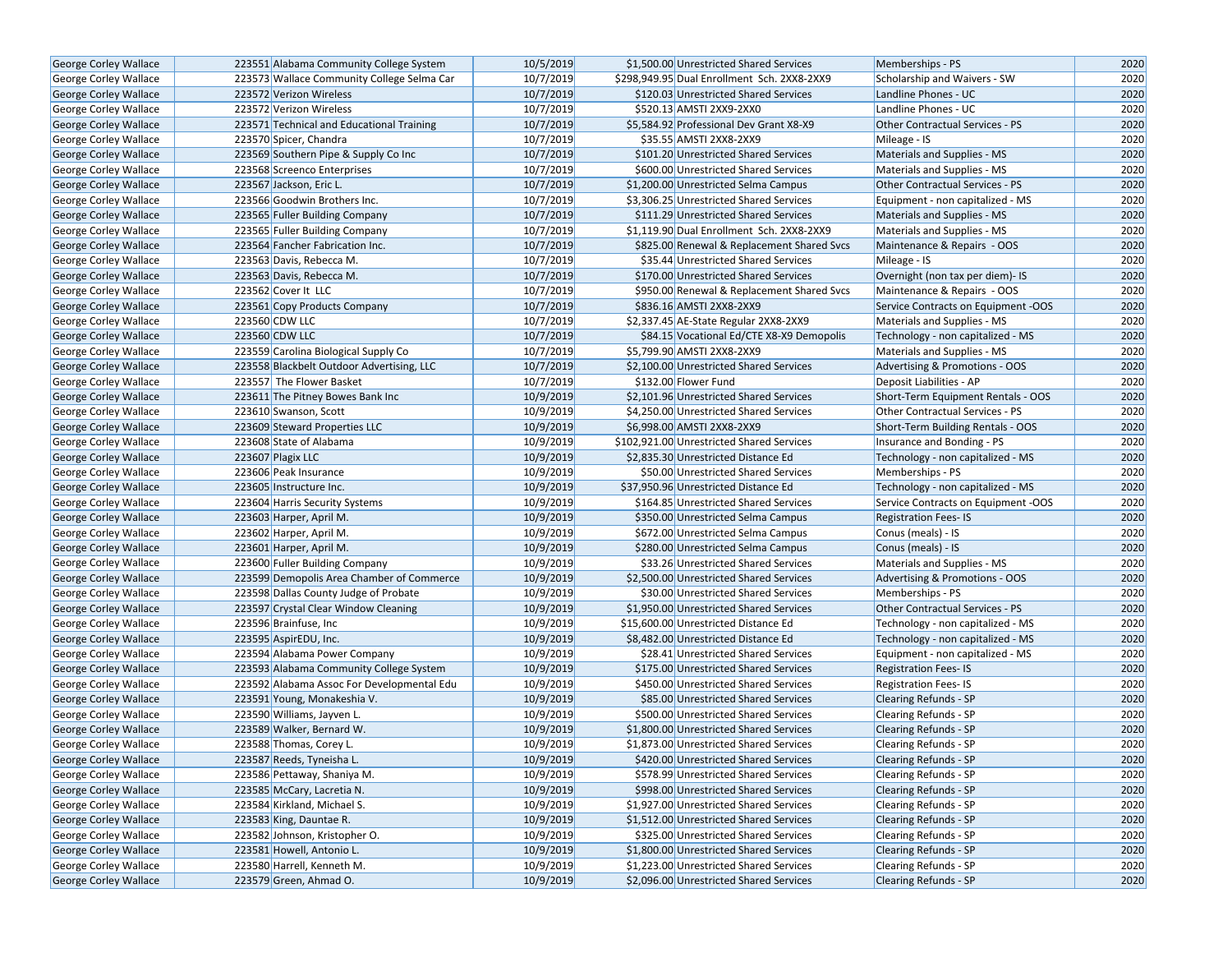| George Corley Wallace        | 223578 Frison, Tawanda M.                  | 10/9/2019  | \$156.39 Unrestricted Shared Services      | <b>Clearing Refunds - SP</b>        | 2020 |
|------------------------------|--------------------------------------------|------------|--------------------------------------------|-------------------------------------|------|
| George Corley Wallace        | 223577 Davis, Ken'Nautica L.               | 10/9/2019  | \$649.00 Unrestricted Shared Services      | <b>Clearing Refunds - SP</b>        | 2020 |
| George Corley Wallace        | 223576 Carter, Lashonda                    | 10/9/2019  | \$2,250.00 Unrestricted Shared Services    | Clearing Refunds - SP               | 2020 |
| George Corley Wallace        | 223575 Carroll, Travarus D.                | 10/9/2019  | \$2,648.00 Unrestricted Shared Services    | <b>Clearing Refunds - SP</b>        | 2020 |
| George Corley Wallace        | 223574 Bradley, Heather D.                 | 10/9/2019  | \$38.00 Unrestricted Shared Services       | <b>Clearing Refunds - SP</b>        | 2020 |
| George Corley Wallace        | 223640 Wal Mart                            | 10/11/2019 | \$1,060.32 Unrestricted Shared Services    | Materials and Supplies - MS         | 2020 |
| George Corley Wallace        | 223639 Viamedia Inc                        | 10/11/2019 | \$500.00 Unrestricted Shared Services      | Advertising & Promotions - OOS      | 2020 |
| <b>George Corley Wallace</b> | 223638 First Cahawba Bankcard              | 10/11/2019 | \$4,999.60 Unrestricted Shared Services    | Lodging - IS                        | 2020 |
| George Corley Wallace        | 223638 First Cahawba Bankcard              | 10/11/2019 | \$930.47 Unrestricted Shared Services      | Materials and Supplies - MS         | 2020 |
| George Corley Wallace        | 223637 Elliott, Frank                      | 10/11/2019 | \$600.00 Unrestricted Selma Campus         | Conus (meals) - IS                  | 2020 |
| George Corley Wallace        | 223636 Elliott, Frank                      | 10/11/2019 | \$600.00 Unrestricted Selma Campus         | Conus (meals) - IS                  | 2020 |
| George Corley Wallace        | 223635 EBSCO Investment Services           | 10/11/2019 | \$567.60 AMSTI 2XX8-2XX9                   | Materials and Supplies - MS         | 2020 |
| George Corley Wallace        | 223634 Cintas Corporation                  | 10/11/2019 | \$208.06 Unrestricted Shared Services      | Other Contractual Services - PS     | 2020 |
| <b>George Corley Wallace</b> | 223633 Carquest                            | 10/11/2019 | \$355.61 Unrestricted Shared Services      | Maintenance & Repairs - OOS         | 2020 |
| <b>George Corley Wallace</b> | 223632 Blackbelt Outdoor Advertising, LLC  | 10/11/2019 | \$525.00 Unrestricted Shared Services      | Advertising & Promotions - OOS      | 2020 |
| George Corley Wallace        | 223631 Alabama Power Company               | 10/11/2019 | \$80,892.31 Unrestricted Shared Services   | Equipment - non capitalized - MS    | 2020 |
| George Corley Wallace        | 223630 George Corley Wallace State Communi | 10/11/2019 | \$77.00 Payroll Clearing Fund              | Miscellaneous Deductions - PP       | 2020 |
| George Corley Wallace        | 223629 Dallas County Courthouse            | 10/11/2019 | \$2,435.03 Payroll Clearing Fund           | Miscellaneous Deductions - PP       | 2020 |
| George Corley Wallace        | 223628 WESCO Distribution, Inc.            | 10/11/2019 | \$16,865.07 Vocational Ed/CTE X8-X9        | Equipment - non capitalized - MS    | 2020 |
| George Corley Wallace        | 223627 Walker, Shermanita                  | 10/11/2019 | \$132.76 AMSTI 2XX8-2XX9                   | Mileage - IS                        | 2020 |
| <b>George Corley Wallace</b> | 223626 Tubbs - Turner, Jocelyn J.          | 10/11/2019 | \$208.56 AMSTI 2XX8-2XX9                   | Mileage - IS                        | 2020 |
| George Corley Wallace        | 223625 State of Alabama                    | 10/11/2019 | \$1,031.61 Unrestricted Shared Services    | Landline Phones - UC                | 2020 |
| George Corley Wallace        | 223624 Spicer, Chandra                     | 10/11/2019 | \$159.03 AMSTI 2XX8-2XX9                   | Mileage - IS                        | 2020 |
| George Corley Wallace        | 223623 Powe, Dea W.                        | 10/11/2019 | \$252.30 AMSTI 2XX8-2XX9                   | Mileage - IS                        | 2020 |
| <b>George Corley Wallace</b> | 223622 Kennedy, Regina S.                  | 10/11/2019 | \$305.66 AMSTI 2XX8-2XX9                   | Mileage - IS                        | 2020 |
| George Corley Wallace        | 223621 Energy System Southeast LLC         | 10/11/2019 | \$900.00 Unrestricted Shared Services      | Service Contracts on Equipment -OOS | 2020 |
| George Corley Wallace        | 223620 Coty, Mark L.                       | 10/11/2019 | \$138.74 AMSTI 2XX8-2XX9                   | Mileage - IS                        | 2020 |
| George Corley Wallace        | 223619 CDW LLC                             | 10/11/2019 | \$58,025.63 Black Belt Coding Initiative   | Equipment - non capitalized - MS    | 2020 |
| George Corley Wallace        | 223618 Casby, Aaron L.                     | 10/11/2019 | \$121.34 AMSTI 2XX8-2XX9                   | Overnight (non tax per diem)- IS    | 2020 |
| George Corley Wallace        | 223617 Carquest                            | 10/11/2019 | \$42.29 Unrestricted Shared Services       | Maintenance & Repairs - OOS         | 2020 |
| George Corley Wallace        | 223616 Brown, Kimberly N.                  | 10/11/2019 | \$89.32 Unrestricted Shared Services       | Mileage - IS                        | 2020 |
| George Corley Wallace        | 223615 Berney Office Solutions, Llc        | 10/11/2019 | \$139.29 Talent Search X8-X9               | Other Contractual Services - PS     | 2020 |
| George Corley Wallace        | 223614 Alpha Card Systems                  | 10/11/2019 | \$253.93 Unrestricted Shared Services      | Materials and Supplies - MS         | 2020 |
| George Corley Wallace        | 223613 Allen, Bertha Y.                    | 10/11/2019 | \$34.05 AMSTI 2XX8-2XX9                    | Mileage - IS                        | 2020 |
| George Corley Wallace        | 223612 ACT Inc                             | 10/11/2019 | \$110.00 AE-State Regular 2XX8-2XX9        | Materials and Supplies - MS         | 2020 |
| <b>George Corley Wallace</b> | 223656 WINL 98.5                           | 10/17/2019 | \$400.00 Unrestricted Shared Services      | Advertising & Promotions - OOS      | 2020 |
| George Corley Wallace        | 223655 Wilson, Shain                       | 10/17/2019 | \$170.00 Unrestricted Shared Services      | Overnight (non tax per diem)- IS    | 2020 |
| George Corley Wallace        | 223654 Water Way Distributing              | 10/17/2019 | \$29.00 Unrestricted Shared Services       | Materials and Supplies - MS         | 2020 |
| George Corley Wallace        | 223654 Water Way Distributing              | 10/17/2019 | \$15.00 Unrestricted Shared Services       | Other Contractual Services - PS     | 2020 |
| George Corley Wallace        | 223653 Wal Mart                            | 10/17/2019 | \$58.90 Unrestricted Shared Services       | Materials and Supplies - MS         | 2020 |
| George Corley Wallace        | 223652 U.S. Bank National Association      | 10/17/2019 | \$160.64 AE-State Regular 2XX8-2XX9        | Short-Term Equipment Rentals - OOS  | 2020 |
| George Corley Wallace        | 223651 Trane US Inc                        | 10/17/2019 | \$657.00 Renewal & Replacement Shared Svcs | Maintenance & Repairs - OOS         | 2020 |
| George Corley Wallace        | 223650 The Water Works and Sewer Board of  | 10/17/2019 | \$1,041.82 Unrestricted Shared Services    | Water & Sewer - UC                  | 2020 |
| George Corley Wallace        | 223649 Stacy Williams Company              | 10/17/2019 | \$457.46 Unrestricted Shared Services      | Materials and Supplies - MS         | 2020 |
| George Corley Wallace        | 223648 Spicer, Chandra                     | 10/17/2019 | \$91.29 AMSTI 2XX8-2XX9                    | Mileage - IS                        | 2020 |
| George Corley Wallace        | 223647 McRae-Gaines Learning Ctn           | 10/17/2019 | \$362.00 Unrestricted Shared Services      | Scholarship and Waivers - SW        | 2020 |
| George Corley Wallace        | 223646 Fuller Building Company             | 10/17/2019 | \$1,119.90 Dual Enrollment Sch. 2XX8-2XX9  | Materials and Supplies - MS         | 2020 |
| George Corley Wallace        | 223646 Fuller Building Company             | 10/17/2019 | \$14.70 Unrestricted Shared Services       | Materials and Supplies - MS         | 2020 |
| George Corley Wallace        | 223645 Fancher Fabrication Inc.            | 10/17/2019 | \$255.00 Renewal & Replacement Shared Svcs | Maintenance & Repairs - OOS         | 2020 |
| George Corley Wallace        | 223644 Applied Security Concepts           | 10/17/2019 | \$99.00 Unrestricted Shared Services       | <b>Materials and Supplies - MS</b>  | 2020 |
| George Corley Wallace        | 223643 Alabama Telecasters, Inc            | 10/17/2019 | \$1,300.00 Unrestricted Shared Services    | Advertising & Promotions - OOS      | 2020 |
| George Corley Wallace        | 223642 Airgas Inc                          | 10/17/2019 | \$1,934.74 Unrestricted Shared Services    | Materials and Supplies - MS         | 2020 |
| George Corley Wallace        | 223641 Advanced Disposal                   | 10/17/2019 | \$166.45 Unrestricted Shared Services      | Other Contractual Services - PS     | 2020 |
| George Corley Wallace        | 223673 Turner, Herman W.                   | 10/18/2019 | \$420.00 Unrestricted Selma Campus         | Conus (meals) - IS                  | 2020 |
| George Corley Wallace        | 223672 Harper, April M.                    | 10/18/2019 | \$280.00 Unrestricted Selma Campus         | Conus (meals) - IS                  | 2020 |
|                              |                                            |            |                                            |                                     |      |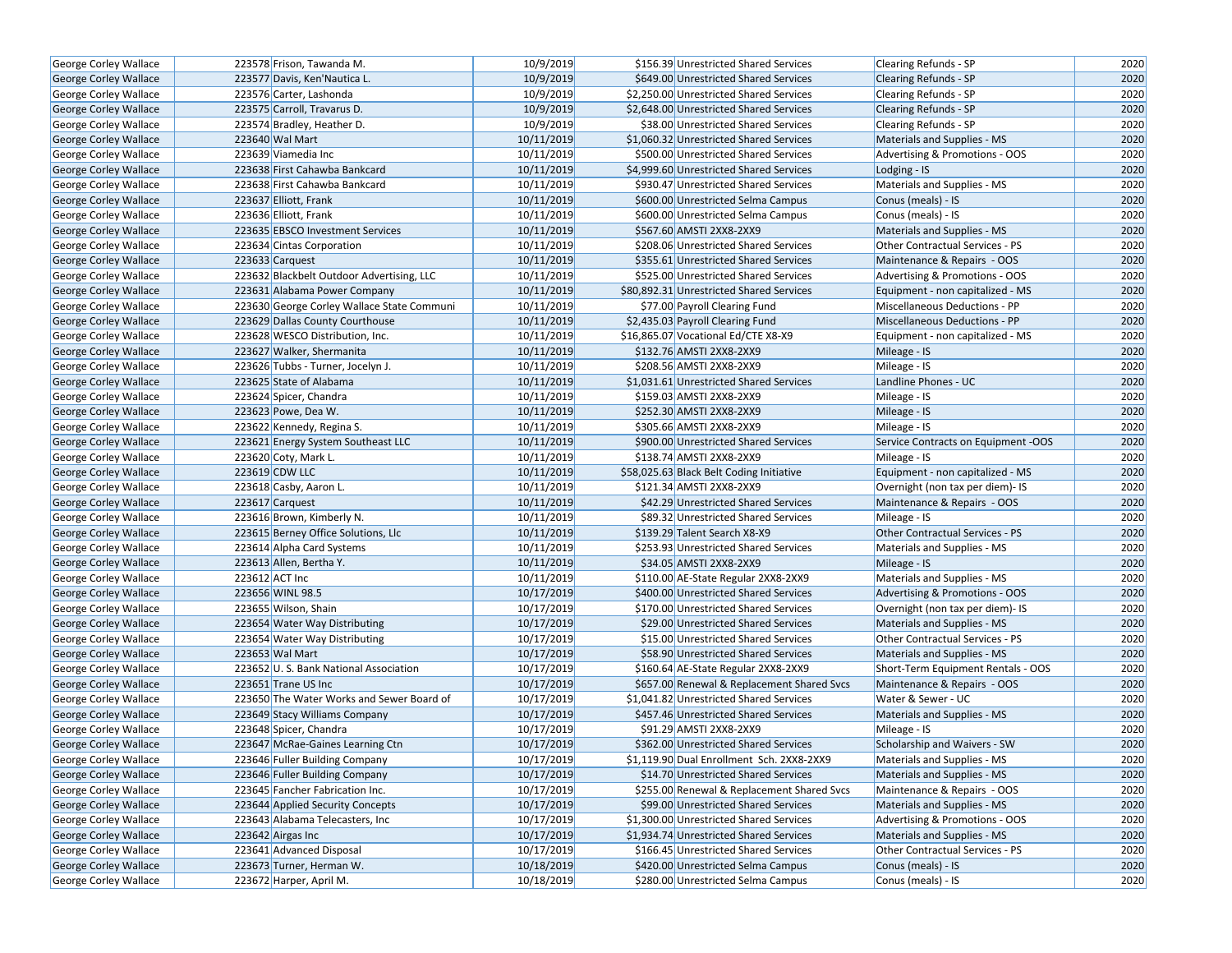| George Corley Wallace        | 223671 Harper, April M.                    | 10/18/2019 | \$140.00 Unrestricted Selma Campus           | Conus (meals) - IS                     | 2020 |
|------------------------------|--------------------------------------------|------------|----------------------------------------------|----------------------------------------|------|
| George Corley Wallace        | 223670 Harper, April M.                    | 10/18/2019 | \$280.00 Unrestricted Selma Campus           | Conus (meals) - IS                     | 2020 |
| George Corley Wallace        | 223669 Evans, Duane A.                     | 10/18/2019 | \$200.00 Unrestricted Selma Campus           | Conus (meals) - IS                     | 2020 |
| <b>George Corley Wallace</b> | 223668 Evans, Duane A.                     | 10/18/2019 | \$400.00 Unrestricted Selma Campus           | Conus (meals) - IS                     | 2020 |
| George Corley Wallace        | 223667 Evans, Duane A.                     | 10/18/2019 | \$520.00 Unrestricted Selma Campus           | Conus (meals) - IS                     | 2020 |
| George Corley Wallace        | 223666 Alabama Power Company               | 10/18/2019 | \$2,407.05 Unrestricted Demopolis Campus     | Electricity - UC                       | 2020 |
| George Corley Wallace        | 223665 YMCA                                | 10/18/2019 | \$95.00 Unrestricted Shared Services         | Other Contractual Services - PS        | 2020 |
| <b>George Corley Wallace</b> | 223664 WEX Bank                            | 10/18/2019 | \$1,240.08 Unrestricted Shared Services      | Gasoline & Oil - Motor Veh - OOS       | 2020 |
| <b>George Corley Wallace</b> | 223663 Water Way Distributing              | 10/18/2019 | \$67.00 Unrestricted Shared Services         | Materials and Supplies - MS            | 2020 |
| George Corley Wallace        | 223662 U.S. Bank National Association      | 10/18/2019 | \$6,954.22 Unrestricted Shared Services      | Operating Lease Payment - OOS          | 2020 |
| George Corley Wallace        | 223661 HESI                                | 10/18/2019 | \$10,540.00 Unrestricted Selma Campus        | Testing Expense - OOS                  | 2020 |
| George Corley Wallace        | 223660 Gray Media Group, Inc.              | 10/18/2019 | \$21,010.89 Unrestricted Shared Services     | Advertising & Promotions - OOS         | 2020 |
| <b>George Corley Wallace</b> | 223659 Federal Express Corporation         | 10/18/2019 | \$36.99 Unrestricted Shared Services         | Postage - OOS                          | 2020 |
| George Corley Wallace        | 223658 Barnes & Noble Education, Inc.      | 10/18/2019 | \$99.98 Student Support Service X9-X0        | Internal Purchases - MS                | 2020 |
| <b>George Corley Wallace</b> | 223657 Alabama Power Company               | 10/18/2019 | \$424.50 Unrestricted Demopolis Campus       | Electricity - UC                       | 2020 |
| George Corley Wallace        | 223699 Wynn, Scott O.                      | 10/20/2019 | \$200.00 Unrestricted Selma Campus           | Other Professional Fees - PS           | 2020 |
| George Corley Wallace        | 223698 Williams, Brian                     | 10/20/2019 | \$80.00 Unrestricted Selma Campus            | <b>Other Contractual Services - PS</b> | 2020 |
| George Corley Wallace        | 223697 Walker, Shermanita                  | 10/20/2019 | \$409.89 AMSTI 2XX8-2XX9                     | Mileage - IS                           | 2020 |
| George Corley Wallace        | 223696 Tubbs - Turner, Jocelyn J.          | 10/20/2019 | \$254.68 AMSTI 2XX8-2XX9                     | Mileage - IS                           | 2020 |
| George Corley Wallace        | 223695 Stuart C. Irby Co.                  | 10/20/2019 | \$169.00 Unrestricted Shared Services        | Materials and Supplies - MS            | 2020 |
| George Corley Wallace        | 223694 Spicer, Chandra                     | 10/20/2019 | \$116.52 AMSTI 2XX8-2XX9                     | Mileage - IS                           | 2020 |
| George Corley Wallace        | 223693 Scott, Gracie E.                    | 10/20/2019 | \$80.00 Unrestricted Selma Campus            | Other Contractual Services - PS        | 2020 |
| George Corley Wallace        | 223692 Roberson, Erika M.                  | 10/20/2019 | \$38.93 AMSTI 2XX8-2XX9                      | Mileage - IS                           | 2020 |
| George Corley Wallace        | 223691 Reynolds, Jennifer                  | 10/20/2019 | \$63.22 Unrestricted Shared Services         | Mileage - IS                           | 2020 |
| <b>George Corley Wallace</b> | 223690 RAM Enterprises, Inc.               | 10/20/2019 | \$1,995.00 Renewal & Replacement Shared Svcs | Maintenance & Repairs - OOS            | 2020 |
| George Corley Wallace        | 223689 Powe, Dea W.                        | 10/20/2019 | \$188.21 AMSTI 2XX8-2XX9                     | Mileage - IS                           | 2020 |
| George Corley Wallace        | 223688 Pickett, Bobby                      | 10/20/2019 | \$125.00 Unrestricted Selma Campus           | Other Professional Fees - PS           | 2020 |
| George Corley Wallace        | 223687 Okoye, Chudy N.                     | 10/20/2019 | \$125.00 Unrestricted Selma Campus           | Other Professional Fees - PS           | 2020 |
| George Corley Wallace        | 223686 Mitchell, James M.                  | 10/20/2019 | \$277.98 Unrestricted Shared Services        | Lodging - IS                           | 2020 |
| George Corley Wallace        | 223685 Kennedy, Regina S.                  | 10/20/2019 | \$206.83 AMSTI 2XX8-2XX9                     | Mileage - IS                           | 2020 |
| George Corley Wallace        | 223684 Hand2mind Inc                       | 10/20/2019 | \$8,808.00 AMSTI 2XX8-2XX9                   | Materials and Supplies - MS            | 2020 |
| George Corley Wallace        | 223683 Glidewell, Daniel L.                | 10/20/2019 | \$200.00 Unrestricted Selma Campus           | Other Professional Fees - PS           | 2020 |
| George Corley Wallace        | 223682 Fuller Building Company             | 10/20/2019 | \$102.27 Unrestricted Shared Services        | Materials and Supplies - MS            | 2020 |
| George Corley Wallace        | 223681 First Cahawba Bankcard              | 10/20/2019 | \$2,000.00 Unrestricted Shared Services      | Lodging - IS                           | 2020 |
| George Corley Wallace        | 223681 First Cahawba Bankcard              | 10/20/2019 | \$403.37 Unrestricted Shared Services        | Materials and Supplies - MS            | 2020 |
| <b>George Corley Wallace</b> | 223680 Evans, Byron B.                     | 10/20/2019 | \$125.00 Unrestricted Selma Campus           | Other Professional Fees - PS           | 2020 |
| George Corley Wallace        | 223679 Coty, Mark L.                       | 10/20/2019 | \$142.68 AMSTI 2XX8-2XX9                     | Mileage - IS                           | 2020 |
| George Corley Wallace        | 223678 Casby, Aaron L.                     | 10/20/2019 | \$249.23 AMSTI 2XX8-2XX9                     | Mileage - IS                           | 2020 |
| George Corley Wallace        | 223677 Booker, Kenith                      | 10/20/2019 | \$125.00 Unrestricted Selma Campus           | Other Professional Fees - PS           | 2020 |
| George Corley Wallace        | 223676 Allen, Bertha Y.                    | 10/20/2019 | \$142.27 AMSTI 2XX8-2XX9                     | Mileage - IS                           | 2020 |
| George Corley Wallace        | 223675 Alabama Community College System    | 10/20/2019 | \$1,000.00 Unrestricted Shared Services      | Memberships - PS                       | 2020 |
| George Corley Wallace        | 223674 Airgas Inc                          | 10/20/2019 | \$45.52 Unrestricted Shared Services         | Materials and Supplies - MS            | 2020 |
| George Corley Wallace        | 223711 State of Alabama                    | 10/21/2019 | \$1,176.39 Unrestricted Shared Services      | Landline Phones - UC                   | 2020 |
| George Corley Wallace        | 223710 Southern Union State Community Coll | 10/21/2019 | \$250.00 Unrestricted Selma Campus           | Conus (meals) - IS                     | 2020 |
| George Corley Wallace        | 223709 Snap On Incorporated                | 10/21/2019 | \$7,165.20 Career Tech Supp Grant X8-X9      | Materials and Supplies - MS            | 2020 |
| George Corley Wallace        | 223708 Selma Newspapers, Inc.              | 10/21/2019 | \$595.00 Unrestricted Shared Services        | Advertising & Promotions - OOS         | 2020 |
| George Corley Wallace        | 223707 Roberson, Erika M.                  | 10/21/2019 | \$29.20 AMSTI 2XX8-2XX9                      | Mileage - IS                           | 2020 |
| George Corley Wallace        | 223706 Owens, Holly B.                     | 10/21/2019 | \$89.32 Unrestricted Shared Services         | Mileage - IS                           | 2020 |
| George Corley Wallace        | 223705 George Corley Wallace State Communi | 10/21/2019 | \$44,159.40 Black Belt Coding Initiative     | Scholarship and Waivers - SW           | 2020 |
| George Corley Wallace        | 223704 First Cahawba Bankcard              | 10/21/2019 | \$439.90 Talent Search X7-X8                 | Lodging - OS                           | 2020 |
| <b>George Corley Wallace</b> | 223704 First Cahawba Bankcard              | 10/21/2019 | \$310.00 Unrestricted Shared Services        | Other Contractual Services - PS        | 2020 |
| George Corley Wallace        | 223704 First Cahawba Bankcard              | 10/21/2019 | \$1,649.34 Unrestricted Shared Services      | Lodging - OS                           | 2020 |
|                              | 223704 First Cahawba Bankcard              | 10/21/2019 | \$600.00 Unrestricted Distance Ed            | Short-Term Building Rentals - OOS      | 2020 |
| George Corley Wallace        |                                            |            | \$827.16 Unrestricted Shared Services        |                                        |      |
| George Corley Wallace        | 223704 First Cahawba Bankcard              | 10/21/2019 |                                              | Overnight (non tax per diem)- IS       | 2020 |
| George Corley Wallace        | 223704 First Cahawba Bankcard              | 10/21/2019 | \$260.92 Unrestricted Shared Services        | Technology - non capitalized - MS      | 2020 |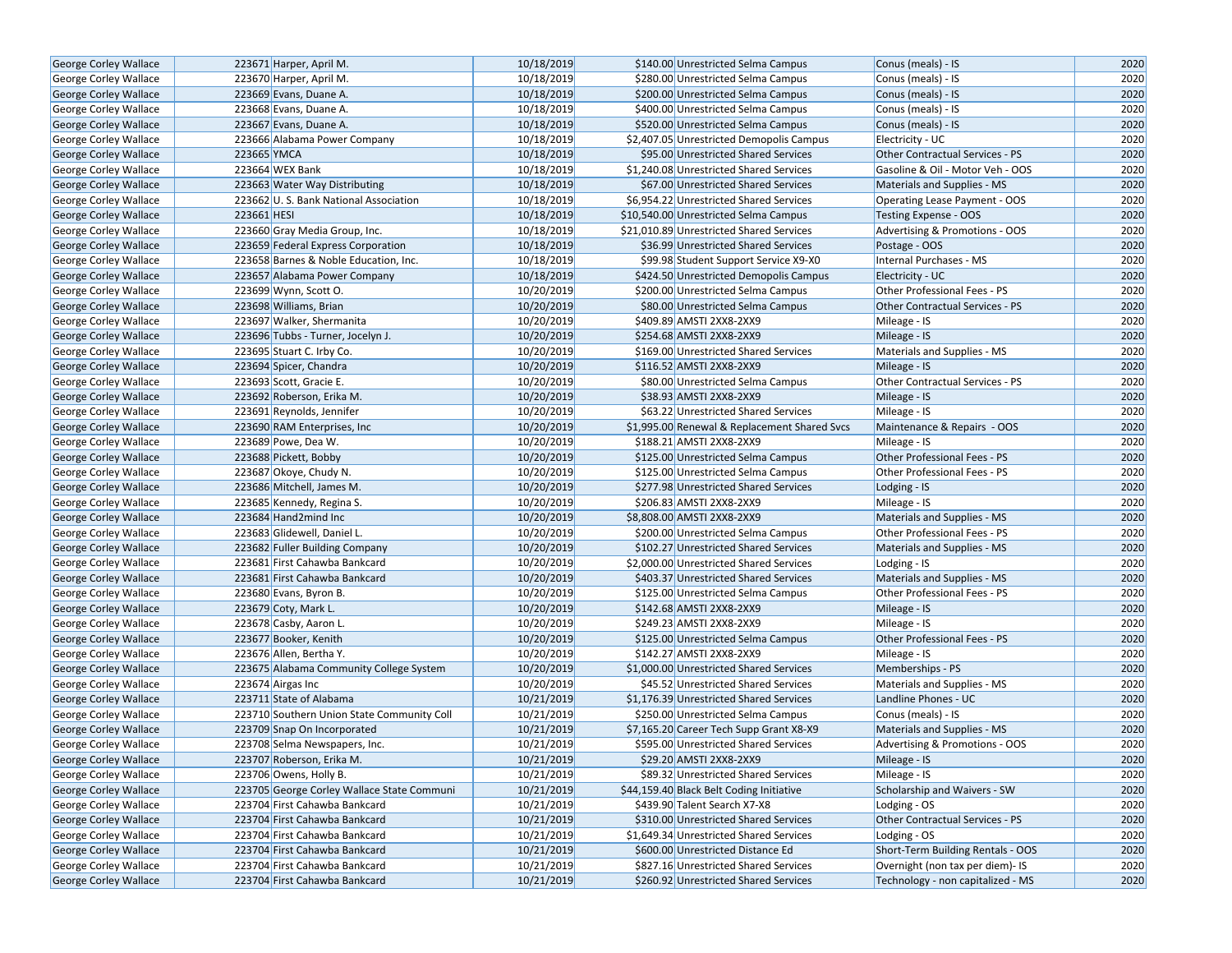| George Corley Wallace                          | 223704 First Cahawba Bankcard                         | 10/21/2019 | \$786.48 Vocational Ed/CTE X8-X9                                               | Lodging - OS                                          | 2020 |
|------------------------------------------------|-------------------------------------------------------|------------|--------------------------------------------------------------------------------|-------------------------------------------------------|------|
| <b>George Corley Wallace</b>                   | 223704 First Cahawba Bankcard                         | 10/21/2019 | \$429.00 AMSTI 2XX8-2XX9                                                       | Materials and Supplies - MS                           | 2020 |
| George Corley Wallace                          | 223704 First Cahawba Bankcard                         | 10/21/2019 | \$2,430.92 Unrestricted Shared Services                                        | Other Travel Expenses - IS                            | 2020 |
| George Corley Wallace                          | 223704 First Cahawba Bankcard                         | 10/21/2019 | \$20,323.73 Unrestricted Shared Services                                       | Materials and Supplies - MS                           | 2020 |
| George Corley Wallace                          | 223703 Edwards Nursery & Greenhouses LLC              | 10/21/2019 | \$45.00 Unrestricted Shared Services                                           | Materials and Supplies - MS                           | 2020 |
| <b>George Corley Wallace</b>                   | 223702 Coty, Mark L.                                  | 10/21/2019 | \$96.74 AMSTI 2XX8-2XX9                                                        | Mileage - IS                                          | 2020 |
| George Corley Wallace                          | 223701 Casby, Aaron L.                                | 10/21/2019 | \$110.95 AMSTI 2XX8-2XX9                                                       | Mileage - IS                                          | 2020 |
| <b>George Corley Wallace</b>                   | 223700 Barnes & Noble Education, Inc.                 | 10/21/2019 | \$399.20 Unrestricted Shared Services                                          | <b>Materials and Supplies - MS</b>                    | 2020 |
| George Corley Wallace                          | 223700 Barnes & Noble Education, Inc.                 | 10/21/2019 | \$479.52 Unrestricted Shared Services                                          | Internal Purchases - MS                               | 2020 |
| George Corley Wallace                          | 223700 Barnes & Noble Education, Inc.                 | 10/21/2019 | \$243.53 Vocational Ed/CTE X8-X9                                               | Materials and Supplies - MS                           | 2020 |
| George Corley Wallace                          | 223700 Barnes & Noble Education, Inc.                 | 10/21/2019 | \$209,896.87 Unrestricted Shared Services                                      | Bookstore - AP                                        | 2020 |
| George Corley Wallace                          | 223811 Zimmerman, Kristie B.                          | 10/22/2019 | \$1,027.13 Unrestricted Shared Services                                        | <b>Clearing Refunds - SP</b>                          | 2020 |
| <b>George Corley Wallace</b>                   | 223810 Young, Jadia A.                                | 10/22/2019 | \$365.05 Unrestricted Shared Services                                          | <b>Clearing Refunds - SP</b>                          | 2020 |
| <b>George Corley Wallace</b>                   | 223809 Woods, Jayla K.                                | 10/22/2019 | \$775.00 Unrestricted Shared Services                                          | <b>Clearing Refunds - SP</b>                          | 2020 |
| <b>George Corley Wallace</b>                   | 223808 Woods, Eric D.                                 | 10/22/2019 | \$775.00 Unrestricted Shared Services                                          | Clearing Refunds - SP                                 | 2020 |
| George Corley Wallace                          | 223807 Withers, Arianna J.                            | 10/22/2019 | \$649.00 Unrestricted Shared Services                                          | <b>Clearing Refunds - SP</b>                          | 2020 |
| George Corley Wallace                          | 223806 Wilson, Adrionna K.                            | 10/22/2019 | \$450.00 Unrestricted Shared Services                                          | Clearing Refunds - SP                                 | 2020 |
| George Corley Wallace                          | 223805 Williams, Takierra S.                          | 10/22/2019 | \$438.00 Unrestricted Shared Services                                          | <b>Clearing Refunds - SP</b>                          | 2020 |
| George Corley Wallace                          | 223804 Williams, Ladarius K.                          | 10/22/2019 | \$791.52 Unrestricted Shared Services                                          | Clearing Refunds - SP                                 | 2020 |
| George Corley Wallace                          | 223803 Williams, Dorothy D.                           | 10/22/2019 | \$775.00 Unrestricted Shared Services                                          | <b>Clearing Refunds - SP</b>                          | 2020 |
| George Corley Wallace                          | 223802 Webster, Simeria R.                            | 10/22/2019 | \$129.79 Unrestricted Shared Services                                          | <b>Clearing Refunds - SP</b>                          | 2020 |
| George Corley Wallace                          | 223801 Washington, Jamia                              | 10/22/2019 | \$649.00 Unrestricted Shared Services                                          | <b>Clearing Refunds - SP</b>                          | 2020 |
| George Corley Wallace                          | 223800 Waller, Daebreon L.                            | 10/22/2019 | \$756.00 Unrestricted Shared Services                                          | Clearing Refunds - SP                                 | 2020 |
| George Corley Wallace                          | 223799 Thompson, Priscilla R.                         | 10/22/2019 | \$436.11 Unrestricted Shared Services                                          | Clearing Refunds - SP                                 | 2020 |
| <b>George Corley Wallace</b>                   | 223798 Thomas, Tashonta C.                            | 10/22/2019 | \$775.00 Unrestricted Shared Services                                          | <b>Clearing Refunds - SP</b>                          | 2020 |
| George Corley Wallace                          | 223797 Thomas, Jo'Mar O.                              | 10/22/2019 | \$988.00 Unrestricted Shared Services                                          | <b>Clearing Refunds - SP</b>                          | 2020 |
| George Corley Wallace                          | 223796 Thomas, April S.                               | 10/22/2019 | \$774.00 Unrestricted Shared Services                                          | <b>Clearing Refunds - SP</b>                          | 2020 |
| George Corley Wallace                          | 223795 Taylor, Adaisha M.                             | 10/22/2019 | \$163.25 Unrestricted Shared Services                                          | Clearing Refunds - SP                                 | 2020 |
| George Corley Wallace                          | 223794 Suttles, Vinicia E.                            | 10/22/2019 | \$604.44 Unrestricted Shared Services                                          | <b>Clearing Refunds - SP</b>                          | 2020 |
| George Corley Wallace                          | 223793 Smith, Willie J.                               | 10/22/2019 | \$2,292.38 Unrestricted Shared Services                                        | <b>Clearing Refunds - SP</b>                          | 2020 |
| George Corley Wallace                          | 223792 Smith, Tyeshia A.                              | 10/22/2019 | \$754.41 Unrestricted Shared Services                                          | Clearing Refunds - SP                                 | 2020 |
| George Corley Wallace                          | 223791 Smith, Earnest J.                              | 10/22/2019 | \$532.00 Unrestricted Shared Services                                          | Clearing Refunds - SP                                 | 2020 |
| George Corley Wallace                          | 223790 Smiley, Shakeira R.                            | 10/22/2019 | \$775.00 Unrestricted Shared Services                                          | <b>Clearing Refunds - SP</b>                          | 2020 |
| <b>George Corley Wallace</b>                   | 223789 Shaw, Brittany N.                              | 10/22/2019 | \$973.00 Unrestricted Shared Services                                          | <b>Clearing Refunds - SP</b>                          | 2020 |
| George Corley Wallace                          | 223788 Sajna, Alisha K.                               | 10/22/2019 | \$437.41 Unrestricted Shared Services                                          | Clearing Refunds - SP                                 | 2020 |
| George Corley Wallace                          | 223787 Rutledge, Nathaniel                            | 10/22/2019 | \$500.00 Unrestricted Shared Services                                          | <b>Clearing Refunds - SP</b>                          | 2020 |
| George Corley Wallace                          | 223786 Robinson, Shanada R.                           | 10/22/2019 | \$775.00 Unrestricted Shared Services                                          | Clearing Refunds - SP                                 | 2020 |
| <b>George Corley Wallace</b>                   | 223785 Rhone, TyDonis D.                              | 10/22/2019 | \$760.65 Unrestricted Shared Services                                          | <b>Clearing Refunds - SP</b>                          | 2020 |
| George Corley Wallace                          | 223784 Reed, Emily N.                                 | 10/22/2019 | \$218.00 Unrestricted Shared Services                                          | Clearing Refunds - SP                                 | 2020 |
| George Corley Wallace                          | 223783 Pullum, Brian M.                               | 10/22/2019 | \$1,800.00 Unrestricted Shared Services                                        | <b>Clearing Refunds - SP</b>                          | 2020 |
|                                                | 223782 Pritchett, Sylvia D.                           | 10/22/2019 | \$775.00 Unrestricted Shared Services                                          | Clearing Refunds - SP                                 | 2020 |
| George Corley Wallace<br>George Corley Wallace | 223781 Powell, Kalerya S.                             | 10/22/2019 | \$750.00 Unrestricted Shared Services                                          | <b>Clearing Refunds - SP</b>                          | 2020 |
| George Corley Wallace                          | 223780 Pernell, Jenell D.                             | 10/22/2019 | \$236.38 Unrestricted Shared Services                                          | Clearing Refunds - SP                                 | 2020 |
| George Corley Wallace                          | 223779 Olds, Robin Y.                                 | 10/22/2019 | \$1,298.00 Unrestricted Shared Services                                        | Clearing Refunds - SP                                 | 2020 |
| George Corley Wallace                          |                                                       | 10/22/2019 | \$454.00 Unrestricted Shared Services                                          |                                                       | 2020 |
|                                                | 223778 Myers, Catherine A.<br>223777 Mott, Kendall N. | 10/22/2019 | \$774.00 Unrestricted Shared Services                                          | Clearing Refunds - SP<br><b>Clearing Refunds - SP</b> | 2020 |
| George Corley Wallace                          | 223776 Miree, Timmy T.                                | 10/22/2019 |                                                                                | Clearing Refunds - SP                                 | 2020 |
| George Corley Wallace<br>George Corley Wallace | 223775 Mills, Chelsea N.                              | 10/22/2019 | \$339.90 Unrestricted Shared Services<br>\$429.29 Unrestricted Shared Services | Clearing Refunds - SP                                 | 2020 |
| George Corley Wallace                          | 223774 McNeil, Lakeila A.                             | 10/22/2019 | \$951.54 Unrestricted Shared Services                                          | Clearing Refunds - SP                                 |      |
|                                                |                                                       |            |                                                                                |                                                       | 2020 |
| George Corley Wallace                          | 223773 McLendon, Courtney H.                          | 10/22/2019 | \$725.75 Unrestricted Shared Services                                          | <b>Clearing Refunds - SP</b>                          | 2020 |
| George Corley Wallace                          | 223772 McGary, Tridel J.                              | 10/22/2019 | \$699.57 Unrestricted Shared Services                                          | Clearing Refunds - SP                                 | 2020 |
| George Corley Wallace                          | 223771 Mason, Keletta S.                              | 10/22/2019 | \$687.09 Unrestricted Shared Services                                          | Clearing Refunds - SP                                 | 2020 |
| George Corley Wallace                          | 223770 Martin, Edwin L.                               | 10/22/2019 | \$766.13 Unrestricted Shared Services                                          | Clearing Refunds - SP                                 | 2020 |
| George Corley Wallace                          | 223769 Martin, Brittney R.                            | 10/22/2019 | \$775.00 Unrestricted Shared Services                                          | <b>Clearing Refunds - SP</b>                          | 2020 |
| George Corley Wallace                          | 223768 Marshall, Kalandra R.                          | 10/22/2019 | \$775.00 Unrestricted Shared Services                                          | Clearing Refunds - SP                                 | 2020 |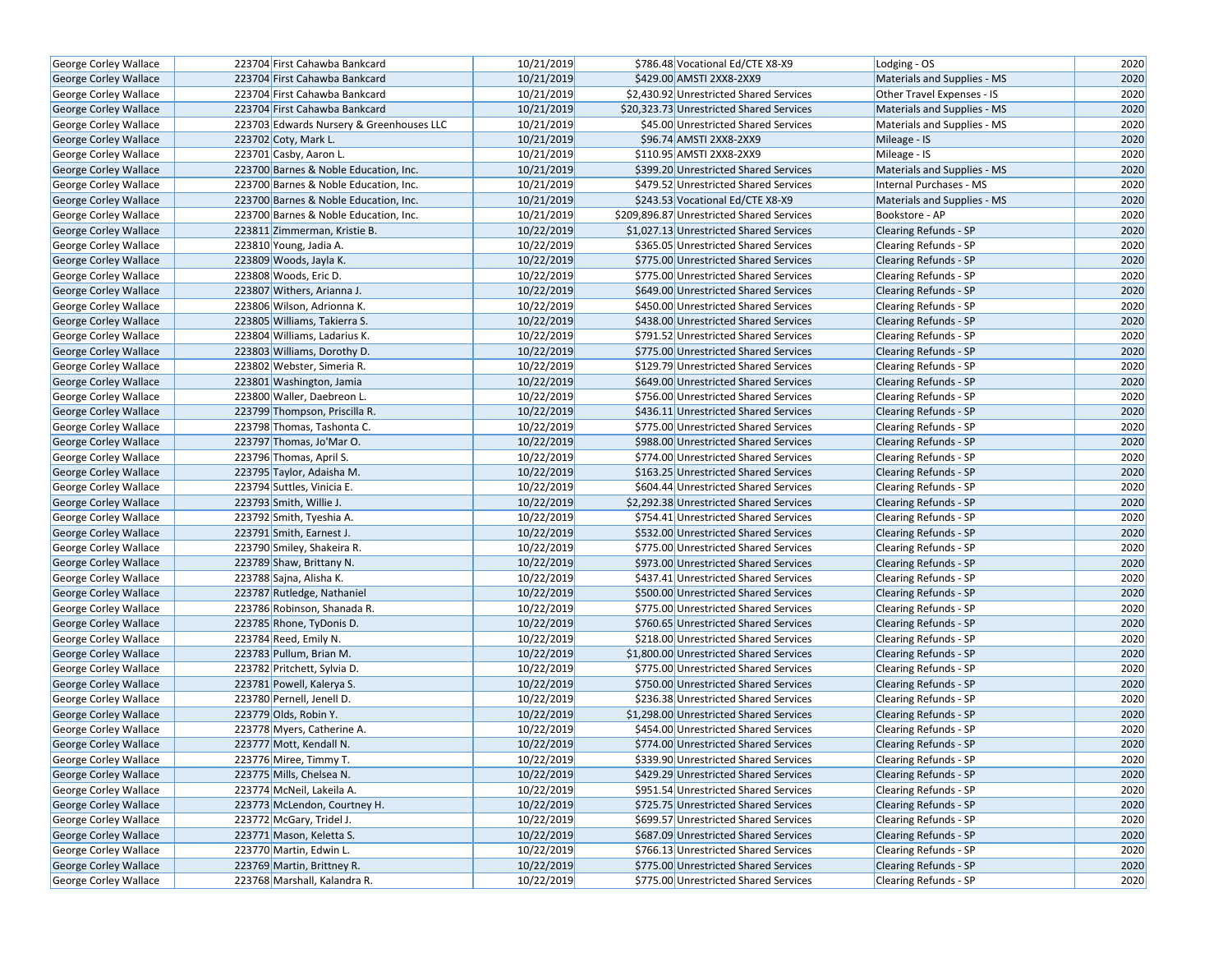| George Corley Wallace        | 223767 Lewis, Breanna                | 10/22/2019 | \$1,203.72 Unrestricted Shared Services | <b>Clearing Refunds - SP</b>    | 2020 |
|------------------------------|--------------------------------------|------------|-----------------------------------------|---------------------------------|------|
| <b>George Corley Wallace</b> | 223766 Leshore, Felicia S.           | 10/22/2019 | \$775.00 Unrestricted Shared Services   | <b>Clearing Refunds - SP</b>    | 2020 |
| <b>George Corley Wallace</b> | 223765 Lee, La'Vina M.               | 10/22/2019 | \$774.00 Unrestricted Shared Services   | <b>Clearing Refunds - SP</b>    | 2020 |
| George Corley Wallace        | 223764 Lake, Shabria Q.              | 10/22/2019 | \$633.60 Unrestricted Shared Services   | <b>Clearing Refunds - SP</b>    | 2020 |
| George Corley Wallace        | 223763 King, Kennard D.              | 10/22/2019 | \$900.00 Unrestricted Shared Services   | Clearing Refunds - SP           | 2020 |
| George Corley Wallace        | 223762 Jones, Cordelia L.            | 10/22/2019 | \$750.00 Unrestricted Shared Services   | Clearing Refunds - SP           | 2020 |
| George Corley Wallace        | 223761 Johnson, Keyontrell D.        | 10/22/2019 | \$450.00 Unrestricted Shared Services   | <b>Clearing Refunds - SP</b>    | 2020 |
| <b>George Corley Wallace</b> | 223760 Johnson, Elizabeth C.         | 10/22/2019 | \$578.60 Unrestricted Shared Services   | <b>Clearing Refunds - SP</b>    | 2020 |
| <b>George Corley Wallace</b> | 223759 Johnson, Aljahrah S.          | 10/22/2019 | \$1,549.00 Unrestricted Shared Services | <b>Clearing Refunds - SP</b>    | 2020 |
| George Corley Wallace        | 223758 Jenkins, Devon K.             | 10/22/2019 | \$775.00 Unrestricted Shared Services   | Clearing Refunds - SP           | 2020 |
| George Corley Wallace        | 223757 Jackson, Daniella             | 10/22/2019 | \$450.00 Unrestricted Shared Services   | Clearing Refunds - SP           | 2020 |
| George Corley Wallace        | 223756 Hunter, Lekeshia A.           | 10/22/2019 | \$2,323.00 Unrestricted Shared Services | <b>Clearing Refunds - SP</b>    | 2020 |
| <b>George Corley Wallace</b> | 223755 Holmes, Jalon J.              | 10/22/2019 | \$774.00 Unrestricted Shared Services   | <b>Clearing Refunds - SP</b>    | 2020 |
| <b>George Corley Wallace</b> | 223754 Holmes, Delrion J.            | 10/22/2019 | \$775.00 Unrestricted Shared Services   | Clearing Refunds - SP           | 2020 |
| <b>George Corley Wallace</b> | 223753 Hicks, Tonya D.               | 10/22/2019 | \$497.04 Unrestricted Shared Services   | <b>Clearing Refunds - SP</b>    | 2020 |
| <b>George Corley Wallace</b> | 223752 Henderson, Tiaria L.          | 10/22/2019 | \$775.00 Unrestricted Shared Services   | <b>Clearing Refunds - SP</b>    | 2020 |
| George Corley Wallace        | 223751 Harrison, Jeronica D.         | 10/22/2019 | \$775.00 Unrestricted Shared Services   | <b>Clearing Refunds - SP</b>    | 2020 |
| George Corley Wallace        | 223750 Harrison, Jamillia D.         | 10/22/2019 | \$649.00 Unrestricted Shared Services   | Clearing Refunds - SP           | 2020 |
| George Corley Wallace        | 223749 Harris, Franettra E.          | 10/22/2019 | \$774.00 Unrestricted Shared Services   | <b>Clearing Refunds - SP</b>    | 2020 |
| George Corley Wallace        | 223748 Hamilton, Ashlene N.          | 10/22/2019 | \$775.00 Unrestricted Shared Services   | <b>Clearing Refunds - SP</b>    | 2020 |
| <b>George Corley Wallace</b> | 223747 Hall, Jer'Markiaus Q.         | 10/22/2019 | \$750.00 Unrestricted Shared Services   | <b>Clearing Refunds - SP</b>    | 2020 |
| George Corley Wallace        | 223746 Garetino, Linda M.            | 10/22/2019 | \$775.00 Unrestricted Shared Services   | Clearing Refunds - SP           | 2020 |
| <b>George Corley Wallace</b> | 223745 Franklin, Charles L.          | 10/22/2019 | \$450.00 Unrestricted Shared Services   | <b>Clearing Refunds - SP</b>    | 2020 |
| George Corley Wallace        | 223744 Ferrell, Teresa               | 10/22/2019 | \$450.00 Unrestricted Shared Services   | Clearing Refunds - SP           | 2020 |
| George Corley Wallace        | 223743 Evans, Shayna N.              | 10/22/2019 | \$251.77 Unrestricted Shared Services   | <b>Clearing Refunds - SP</b>    | 2020 |
| George Corley Wallace        | 223742 Effinger, Alicia D.           | 10/22/2019 | \$649.00 Unrestricted Shared Services   | Clearing Refunds - SP           | 2020 |
| <b>George Corley Wallace</b> | 223741 Edwards, Lucy M.              | 10/22/2019 | \$323.00 Unrestricted Shared Services   | Clearing Refunds - SP           | 2020 |
| George Corley Wallace        | 223740 Edwards, Darryell L.          | 10/22/2019 | \$62.00 Unrestricted Shared Services    | Clearing Refunds - SP           | 2020 |
| George Corley Wallace        | 223739 Dysart, Amy N.                | 10/22/2019 | \$1,800.00 Unrestricted Shared Services | <b>Clearing Refunds - SP</b>    | 2020 |
| George Corley Wallace        | 223738 Dukes, Airesha I.             | 10/22/2019 | \$750.00 Unrestricted Shared Services   | Clearing Refunds - SP           | 2020 |
| George Corley Wallace        | 223737 Dixon, Delani M.              | 10/22/2019 | \$307.48 Unrestricted Shared Services   | <b>Clearing Refunds - SP</b>    | 2020 |
| George Corley Wallace        | 223736 Davis, Rickia J.              | 10/22/2019 | \$775.00 Unrestricted Shared Services   | <b>Clearing Refunds - SP</b>    | 2020 |
| George Corley Wallace        | 223735 Davis, Jasmine J.             | 10/22/2019 | \$473.88 Unrestricted Shared Services   | <b>Clearing Refunds - SP</b>    | 2020 |
| George Corley Wallace        | 223734 Daniels, Zykeria A.           | 10/22/2019 | \$450.00 Unrestricted Shared Services   | Clearing Refunds - SP           | 2020 |
| George Corley Wallace        | 223733 Curtis, Eleanor F.            | 10/22/2019 | \$450.00 Unrestricted Shared Services   | <b>Clearing Refunds - SP</b>    | 2020 |
| George Corley Wallace        | 223732 Craig, Keondra N.             | 10/22/2019 | \$774.00 Unrestricted Shared Services   | Clearing Refunds - SP           | 2020 |
| <b>George Corley Wallace</b> | 223731 Chandler, Samira L.           | 10/22/2019 | \$563.71 Unrestricted Shared Services   | <b>Clearing Refunds - SP</b>    | 2020 |
| George Corley Wallace        | 223730 Chandler, Moesha M.           | 10/22/2019 | \$1,156.59 Unrestricted Shared Services | Clearing Refunds - SP           | 2020 |
| George Corley Wallace        | 223729 Butler, Santana B.            | 10/22/2019 | \$775.00 Unrestricted Shared Services   | <b>Clearing Refunds - SP</b>    | 2020 |
| George Corley Wallace        | 223728 Butler, Antionette D.         | 10/22/2019 | \$2,323.00 Unrestricted Shared Services | Clearing Refunds - SP           | 2020 |
| <b>George Corley Wallace</b> | 223727 Buford, Jessica R.            | 10/22/2019 | \$1,298.00 Unrestricted Shared Services | <b>Clearing Refunds - SP</b>    | 2020 |
| George Corley Wallace        | 223726 Brown, Shamara S.             | 10/22/2019 | \$649.00 Unrestricted Shared Services   | Clearing Refunds - SP           | 2020 |
| George Corley Wallace        | 223725 Brown, Jessica R.             | 10/22/2019 | \$649.00 Unrestricted Shared Services   | <b>Clearing Refunds - SP</b>    | 2020 |
| George Corley Wallace        | 223724 Briggins, De'Asia Briggins L. | 10/22/2019 | \$649.00 Unrestricted Shared Services   | Clearing Refunds - SP           | 2020 |
| <b>George Corley Wallace</b> | 223723 Bonner, Sowsan N.             | 10/22/2019 | \$602.95 Unrestricted Shared Services   | <b>Clearing Refunds - SP</b>    | 2020 |
| George Corley Wallace        | 223722 Bonner, Edwina L.             | 10/22/2019 | \$775.00 Unrestricted Shared Services   | <b>Clearing Refunds - SP</b>    | 2020 |
| George Corley Wallace        | 223721 Black, La'Kia S.              | 10/22/2019 | \$775.00 Unrestricted Shared Services   | Clearing Refunds - SP           | 2020 |
| <b>George Corley Wallace</b> | 223720 Bell, Ketazsha L.             | 10/22/2019 | \$973.00 Unrestricted Shared Services   | Clearing Refunds - SP           | 2020 |
| George Corley Wallace        | 223719 Barnett, Carmi T.             | 10/22/2019 | \$407.01 Unrestricted Shared Services   | Clearing Refunds - SP           | 2020 |
| <b>George Corley Wallace</b> | 223718 Bailey, Kobe A.               | 10/22/2019 | \$500.00 Unrestricted Shared Services   | <b>Clearing Refunds - SP</b>    | 2020 |
| George Corley Wallace        | 223717 Atkins, Ny'Qedrya G.          | 10/22/2019 | \$775.00 Unrestricted Shared Services   | Clearing Refunds - SP           | 2020 |
| <b>George Corley Wallace</b> | 223716 Anderson, Lapreisha           | 10/22/2019 | \$734.46 Unrestricted Shared Services   | <b>Clearing Refunds - SP</b>    | 2020 |
| George Corley Wallace        | 223715 Allen, Gloria G.              | 10/22/2019 | \$205.00 Unrestricted Shared Services   | Clearing Refunds - SP           | 2020 |
| George Corley Wallace        | 223714 Agee, Jaelon J.               | 10/22/2019 | \$150.00 Unrestricted Shared Services   | Clearing Refunds - SP           | 2020 |
| George Corley Wallace        | 223713 Verified Credentials Inc      | 10/22/2019 | \$34.80 Unrestricted Shared Services    | Other Contractual Services - PS | 2020 |
|                              |                                      |            |                                         |                                 |      |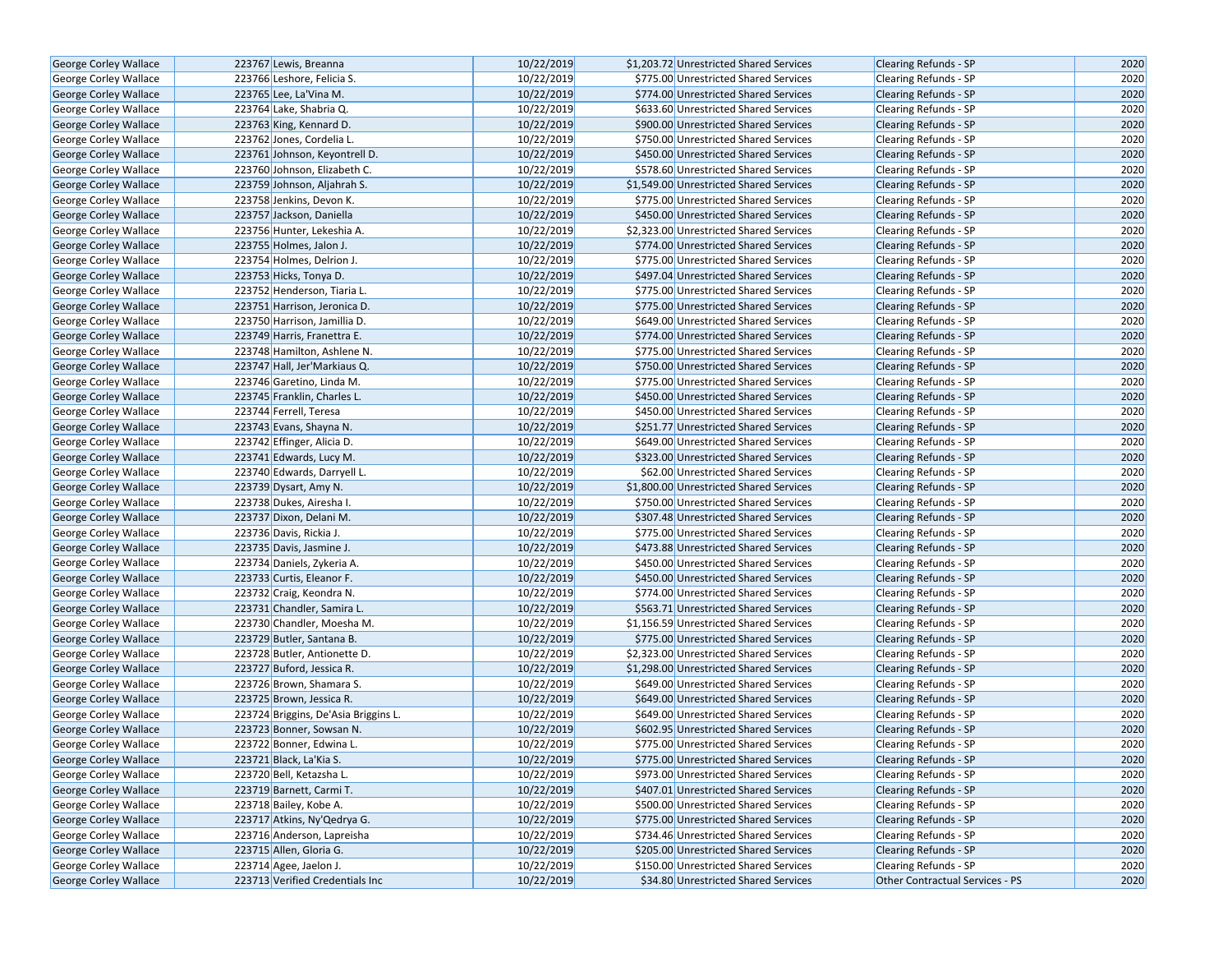| George Corley Wallace        | 223712 HESI                           | 10/22/2019 | \$29,391.00 Unrestricted Selma Campus    | Testing Expense - OOS                  | 2020 |
|------------------------------|---------------------------------------|------------|------------------------------------------|----------------------------------------|------|
| <b>George Corley Wallace</b> | 223833 Verizon Wireless               | 10/25/2019 | \$642.89 Unrestricted Shared Services    | Wireless Phones - UC                   | 2020 |
| George Corley Wallace        | 223832 U.S. Bank National Association | 10/25/2019 | \$331.43 Unrestricted Demopolis Campus   | <b>Other Contractual Services - PS</b> | 2020 |
| George Corley Wallace        | 223831 Stuart C. Irby Co.             | 10/25/2019 | \$11.12 Unrestricted Shared Services     | Materials and Supplies - MS            | 2020 |
| George Corley Wallace        | 223830 Strategic Planning Online LLC  | 10/25/2019 | \$11,500.00 Unrestricted Shared Services | Technology - non capitalized - MS      | 2020 |
| George Corley Wallace        | 223829 State of Alabama               | 10/25/2019 | \$48.50 Unrestricted Shared Services     | Materials and Supplies - MS            | 2020 |
| George Corley Wallace        | 223828 Southern Pipe & Supply Co Inc  | 10/25/2019 | \$64.98 Unrestricted Shared Services     | Materials and Supplies - MS            | 2020 |
| <b>George Corley Wallace</b> | 223827 Shred It                       | 10/25/2019 | \$225.91 Unrestricted Shared Services    | <b>Other Contractual Services - PS</b> | 2020 |
| George Corley Wallace        | 223826 Reynolds, Jennifer             | 10/25/2019 | \$223.88 Unrestricted Shared Services    | Mileage - IS                           | 2020 |
| George Corley Wallace        | 223826 Reynolds, Jennifer             | 10/25/2019 | \$130.00 Unrestricted Shared Services    | Conus (meals) - IS                     | 2020 |
| George Corley Wallace        | 223825 RegisterBlast                  | 10/25/2019 | \$2,400.00 Unrestricted Distance Ed      | Technology - non capitalized - MS      | 2020 |
| George Corley Wallace        | 223824 National Voting Rights         | 10/25/2019 | \$82.50 Unrestricted Shared Services     | <b>Materials and Supplies - MS</b>     | 2020 |
| George Corley Wallace        | 223823 McQuick Printing Company       | 10/25/2019 | \$83.00 Unrestricted Shared Services     | Materials and Supplies - MS            | 2020 |
| <b>George Corley Wallace</b> | 223822 Maynard, Cooper & Gale         | 10/25/2019 | \$205.00 Unrestricted Shared Services    | Legal Services - PS                    | 2020 |
| George Corley Wallace        | 223821 Mayer Electric Supply Co Inc   | 10/25/2019 | \$1,036.00 Unrestricted Shared Services  | Materials and Supplies - MS            | 2020 |
| George Corley Wallace        | 223820 Gourdine, Raji                 | 10/25/2019 | \$2.00 Unrestricted Shared Services      | Other Travel Expenses - IS             | 2020 |
| George Corley Wallace        | 223820 Gourdine, Raji                 | 10/25/2019 | \$36.04 Unrestricted Shared Services     | Materials and Supplies - MS            | 2020 |
| George Corley Wallace        | 223819 Goings, Ghytana S.             | 10/25/2019 | \$10.00 Unrestricted Shared Services     | Other Travel Expenses - IS             | 2020 |
| George Corley Wallace        | 223819 Goings, Ghytana S.             | 10/25/2019 | \$64.00 Unrestricted Shared Services     | Conus (meals) - IS                     | 2020 |
| George Corley Wallace        | 223819 Goings, Ghytana S.             | 10/25/2019 | \$126.72 Unrestricted Shared Services    | Mileage - IS                           | 2020 |
| <b>George Corley Wallace</b> | 223818 Dosey, Chantae T.              | 10/25/2019 | \$223.88 Unrestricted Shared Services    | Mileage - IS                           | 2020 |
| George Corley Wallace        | 223818 Dosey, Chantae T.              | 10/25/2019 | \$130.00 Unrestricted Shared Services    | Conus (meals) - IS                     | 2020 |
| George Corley Wallace        | 223817 DISH DBS Corporation           | 10/25/2019 | \$111.02 Unrestricted Shared Services    | Other Contractual Services - PS        | 2020 |
| <b>George Corley Wallace</b> | 223816 Carquest                       | 10/25/2019 | \$23.62 Unrestricted Shared Services     | Maintenance & Repairs - OOS            | 2020 |
| George Corley Wallace        | 223815 Burmax                         | 10/25/2019 | \$29.61 Unrestricted Shared Services     | Materials and Supplies - MS            | 2020 |
| <b>George Corley Wallace</b> | 223814 AT&T (Business Service)        | 10/25/2019 | \$959.60 AMSTI 2XX8-2XX9                 | Landline Phones - UC                   | 2020 |
| George Corley Wallace        | 223813 AT&T (Business Service)        | 10/25/2019 | \$443.18 AMSTI 2XX8-2XX9                 | Landline Phones - UC                   | 2020 |
| George Corley Wallace        | 223812 Alabama Power Company          | 10/25/2019 | \$212.70 Unrestricted Demopolis Campus   | Electricity - UC                       | 2020 |
| George Corley Wallace        | 90000863 Pettway Alonzia              | 10/29/2019 | \$3,085.58 PAYROLL                       | PAYROLL                                | 2020 |
| <b>George Corley Wallace</b> | 90000862 Heard Anthony                | 10/29/2019 | \$3,085.58 PAYROLL                       | PAYROLL                                | 2020 |
| <b>George Corley Wallace</b> | 90000861 Harvell Robert L             | 10/29/2019 | \$3,002.75 PAYROLL                       | PAYROLL                                | 2020 |
| George Corley Wallace        | 90000860 Moore Timothy                | 10/29/2019 | \$3,580.25 PAYROLL                       | PAYROLL                                | 2020 |
| George Corley Wallace        | 90000859 Mauldin Reginald Otis        | 10/29/2019 | \$4,239.83 PAYROLL                       | PAYROLL                                | 2020 |
| <b>George Corley Wallace</b> | 90000858 Haralson Isaiah S            | 10/29/2019 | \$2,920.50 PAYROLL                       | PAYROLL                                | 2020 |
| George Corley Wallace        | 90000857 Patterson Ray Anthony        | 10/29/2019 | \$9,418.59 PAYROLL                       | PAYROLL                                | 2020 |
| George Corley Wallace        | 90000856 Bennett Robbyn V.            | 10/29/2019 | \$8,413.49 PAYROLL                       | PAYROLL                                | 2020 |
| <b>George Corley Wallace</b> | 90000855 Allison Eric Preston         | 10/29/2019 | \$5,731.67 PAYROLL                       | PAYROLL                                | 2020 |
| George Corley Wallace        | 90000854 Chesnut Veronica S           | 10/29/2019 | \$2,513.33 PAYROLL                       | PAYROLL                                | 2020 |
| <b>George Corley Wallace</b> | 90000853 Moss Johnny E                | 10/29/2019 | \$6,005.17 PAYROLL                       | PAYROLL                                | 2020 |
| George Corley Wallace        | 90000852 Carroll Jessica Bishop       | 10/29/2019 | \$5,233.41 PAYROLL                       | PAYROLL                                | 2020 |
| <b>George Corley Wallace</b> | 90000851 Brown Veronica S.            | 10/29/2019 | \$8,764.08 PAYROLL                       | PAYROLL                                | 2020 |
| George Corley Wallace        | 90000850 Abbott Brandi Nicole         | 10/29/2019 | \$2,672.92 PAYROLL                       | PAYROLL                                | 2020 |
| George Corley Wallace        | 90000848 Whatley Andrew Douglas       | 10/29/2019 | \$2,755.42 PAYROLL                       | PAYROLL                                | 2020 |
| George Corley Wallace        | 90000847 Jackson Vincent Keith        | 10/29/2019 | \$2,513.33 PAYROLL                       | PAYROLL                                | 2020 |
| <b>George Corley Wallace</b> | 90000846 Holston Kimberly J.          | 10/29/2019 | \$3,909.67 PAYROLL                       | PAYROLL                                | 2020 |
| George Corley Wallace        | 90000845 Dysart Charles J             | 10/29/2019 | \$6,005.17 PAYROLL                       | PAYROLL                                | 2020 |
| George Corley Wallace        | 90000844 Berry Lee                    | 10/29/2019 | \$2,755.42 PAYROLL                       | PAYROLL                                | 2020 |
| George Corley Wallace        | 90000843 Evans Naopi Lc               | 10/29/2019 | \$3,415.17 PAYROLL                       | <b>PAYROLL</b>                         | 2020 |
| George Corley Wallace        | 90000842 Hasberry Letti Monique       | 10/29/2019 | \$2,177.42 PAYROLL                       | PAYROLL                                | 2020 |
| <b>George Corley Wallace</b> | 90000841 Dixon Colleen Roland         | 10/29/2019 | \$4,404.92 PAYROLL                       | PAYROLL                                | 2020 |
| George Corley Wallace        | 90000840 Vance Laura Lynn             | 10/29/2019 | \$5,055.13 PAYROLL                       | PAYROLL                                | 2020 |
| George Corley Wallace        | 90000839 Spencer Rosa Chiffon         | 10/29/2019 | \$9,143.66 PAYROLL                       | PAYROLL                                | 2020 |
| George Corley Wallace        | 90000838 Jordan Judy Y.               | 10/29/2019 | \$4,357.28 PAYROLL                       | PAYROLL                                | 2020 |
| George Corley Wallace        | 90000837 Davis Mary Lee               | 10/29/2019 | \$4,735.44 PAYROLL                       | PAYROLL                                | 2020 |
| George Corley Wallace        | 90000835 Bell Vickie D                | 10/29/2019 | \$3,854.79 PAYROLL                       | PAYROLL                                | 2020 |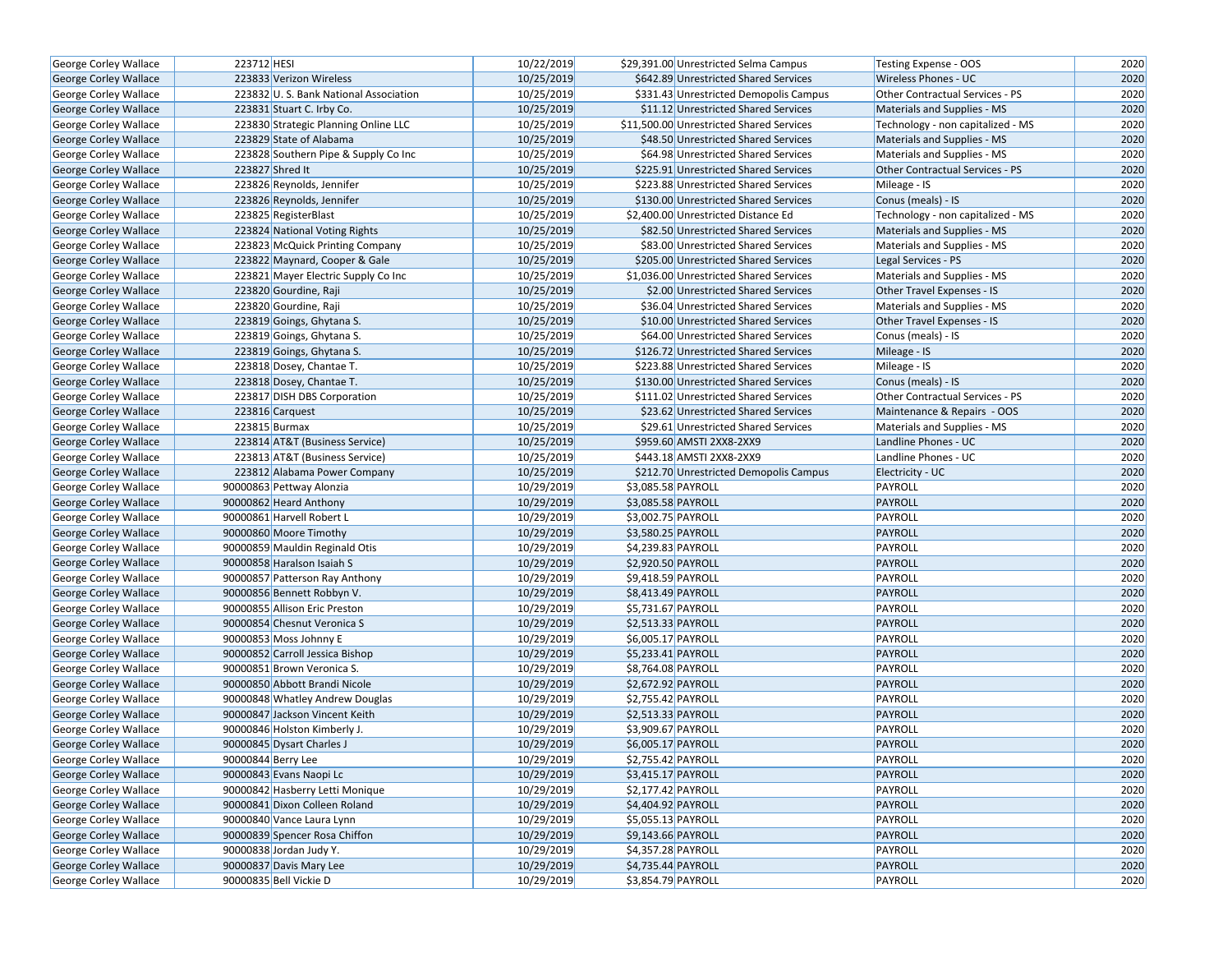| George Corley Wallace        | 90000834 Barley Audreyiona La'shae     | 10/29/2019 | \$1,325.39 PAYROLL  | PAYROLL        | 2020 |
|------------------------------|----------------------------------------|------------|---------------------|----------------|------|
| George Corley Wallace        | 90000833 Davis Rebecca Moore           | 10/29/2019 | \$250.00 PAYROLL    | PAYROLL        | 2020 |
| George Corley Wallace        | 90000832 Turner Herman W               | 10/29/2019 | \$1,352.00 PAYROLL  | PAYROLL        | 2020 |
| George Corley Wallace        | 90000831 Harper April M                | 10/29/2019 | \$1,216.83 PAYROLL  | PAYROLL        | 2020 |
| George Corley Wallace        | 90000830 Graham Glen Partick           | 10/29/2019 | \$260.00 PAYROLL    | PAYROLL        | 2020 |
| George Corley Wallace        | 90000829 Maxey Willie E.               | 10/29/2019 | \$450.67 PAYROLL    | PAYROLL        | 2020 |
| George Corley Wallace        | 90000828 Evans Duane A                 | 10/29/2019 | \$4,728.66 PAYROLL  | <b>PAYROLL</b> | 2020 |
| George Corley Wallace        | 90000827 Bailey Danny L                | 10/29/2019 | \$270.42 PAYROLL    | PAYROLL        | 2020 |
| George Corley Wallace        | 90000826 Hannah Marcus A.              | 10/29/2019 | \$1,276.33 PAYROLL  | PAYROLL        | 2020 |
| George Corley Wallace        | 90000825 Jefferson Shelia Lawanda      | 10/29/2019 | \$4,074.75 PAYROLL  | PAYROLL        | 2020 |
| George Corley Wallace        | 90000824 Headley Linda Fay             | 10/29/2019 | \$2,837.75 PAYROLL  | PAYROLL        | 2020 |
| George Corley Wallace        | 90000823 Austin Tabitha Brooklyn       | 10/29/2019 | \$3,448.58 PAYROLL  | PAYROLL        | 2020 |
| George Corley Wallace        | 90000822 Williams Angelica Nicole      | 10/29/2019 | \$2,672.92 PAYROLL  | PAYROLL        | 2020 |
| George Corley Wallace        | 90000821 Washington Desiree M          | 10/29/2019 | \$3,084.50 PAYROLL  | PAYROLL        | 2020 |
| George Corley Wallace        | 90000820 Reynolds Jennifer M           | 10/29/2019 | \$4,074.75 PAYROLL  | PAYROLL        | 2020 |
| George Corley Wallace        | 90000819 Melton Elaine Alina           | 10/29/2019 | \$2,672.67 PAYROLL  | PAYROLL        | 2020 |
| George Corley Wallace        | 90000818 Kidd Anessa Lynn              | 10/29/2019 | \$8,258.74 PAYROLL  | PAYROLL        | 2020 |
| George Corley Wallace        | 90000817 Dosey Chantae Thomas          | 10/29/2019 | \$2,342.42 PAYROLL  | PAYROLL        | 2020 |
| George Corley Wallace        | 90000816 Deavers Lori Evelyn           | 10/29/2019 | \$2,513.33 PAYROLL  | PAYROLL        | 2020 |
| George Corley Wallace        | 90000815 Craig Brianna Lenae           | 10/29/2019 | \$2,412.47 PAYROLL  | PAYROLL        | 2020 |
| George Corley Wallace        | 90000814 Young Connie Estes            | 10/29/2019 | \$2,163.17 PAYROLL  | PAYROLL        | 2020 |
| George Corley Wallace        | 90000813 Moore Kathy J                 | 10/29/2019 | \$5,404.58 PAYROLL  | PAYROLL        | 2020 |
| George Corley Wallace        | 90000812 Logan Shuntelra Bernice       | 10/29/2019 | \$4,572.66 PAYROLL  | PAYROLL        | 2020 |
| George Corley Wallace        | 90000811 Clifton Lonzy T.              | 10/29/2019 | $57,789.45$ PAYROLL | PAYROLL        | 2020 |
| <b>George Corley Wallace</b> | 90000810 Bonner Irene G                | 10/29/2019 | \$2,513.33 PAYROLL  | PAYROLL        | 2020 |
| George Corley Wallace        | 90000809 Agnew JaNett C                | 10/29/2019 | \$3,497.17 PAYROLL  | PAYROLL        | 2020 |
| George Corley Wallace        | 90000808 Adams Dorothy J               | 10/29/2019 | \$2,513.33 PAYROLL  | PAYROLL        | 2020 |
| George Corley Wallace        | 90000807 Moultrie Eddie James          | 10/29/2019 | \$5,052.50 PAYROLL  | PAYROLL        | 2020 |
| George Corley Wallace        | 90000806 Simmons Gloria Dean           | 10/29/2019 | \$4,872.69 PAYROLL  | PAYROLL        | 2020 |
| George Corley Wallace        | 90000805 Powell William S              | 10/29/2019 | \$1,039.98 PAYROLL  | PAYROLL        | 2020 |
| George Corley Wallace        | 90000804 Moore Dorothy A               | 10/29/2019 | \$1,081.58 PAYROLL  | PAYROLL        | 2020 |
| George Corley Wallace        | 90000803 Bright Jacinta Thrash         | 10/29/2019 | \$1,081.58 PAYROLL  | PAYROLL        | 2020 |
| George Corley Wallace        | 90000802 Thomas Herbert Hoover         | 10/29/2019 | \$6,662.75 PAYROLL  | PAYROLL        | 2020 |
| George Corley Wallace        | 90000799 Griffin Donitha J.            | 10/29/2019 | \$11,628.92 PAYROLL | PAYROLL        | 2020 |
| George Corley Wallace        | 90000798 Gordon Rachel L               | 10/29/2019 | \$3,977.58 PAYROLL  | PAYROLL        | 2020 |
| George Corley Wallace        | 90000797 Fulford Sabrena Ellis         | 10/29/2019 | \$2,177.42 PAYROLL  | PAYROLL        | 2020 |
| George Corley Wallace        | 90000796 Curtis Valerie Pandora        | 10/29/2019 | \$2,837.75 PAYROLL  | PAYROLL        | 2020 |
| George Corley Wallace        | 90000795 Cosby Pamela                  | 10/29/2019 | \$2,177.42 PAYROLL  | PAYROLL        | 2020 |
| George Corley Wallace        | 90000794 Chapman Channie Loraine       | 10/29/2019 | \$3,848.67 PAYROLL  | PAYROLL        | 2020 |
| George Corley Wallace        | 90000793 Brown Karen E.                | 10/29/2019 | \$3,339.56 PAYROLL  | PAYROLL        | 2020 |
| George Corley Wallace        | 90000792 Bowie Corey D.                | 10/29/2019 | \$4,669.75 PAYROLL  | PAYROLL        | 2020 |
| George Corley Wallace        | 90000791 Walker Sharon D               | 10/29/2019 | \$2,837.75 PAYROLL  | PAYROLL        | 2020 |
| George Corley Wallace        | 90000790 Carstarphen Mennie L          | 10/29/2019 | \$7,555.78 PAYROLL  | PAYROLL        | 2020 |
| George Corley Wallace        | 90000789 Sturdivant Maxine C           | 10/29/2019 | \$7,072.00 PAYROLL  | PAYROLL        | 2020 |
| George Corley Wallace        | 90000788 Jackson Irma Jean             | 10/29/2019 | \$3,167.92 PAYROLL  | PAYROLL        | 2020 |
| George Corley Wallace        | 90000786 Ford Monique Amelia           | 10/29/2019 | \$3,497.17 PAYROLL  | PAYROLL        | 2020 |
| <b>George Corley Wallace</b> | 90000785 Walker Shermanita             | 10/29/2019 | \$4,909.92 PAYROLL  | PAYROLL        | 2020 |
| George Corley Wallace        | 90000784 Tubbs - Turner Jocelyn Jenell | 10/29/2019 | \$5,775.17 PAYROLL  | PAYROLL        | 2020 |
| George Corley Wallace        | 90000783 Spicer Chandra                | 10/29/2019 | \$5,985.83 PAYROLL  | PAYROLL        | 2020 |
| George Corley Wallace        | 90000782 Snowden Lula                  | 10/29/2019 | \$4,526.92 PAYROLL  | PAYROLL        | 2020 |
| George Corley Wallace        | 90000781 Roberson Erika M              | 10/29/2019 | \$3,250.08 PAYROLL  | PAYROLL        | 2020 |
| George Corley Wallace        | 90000780 Pullum Quanda C.              | 10/29/2019 | \$3,580.25 PAYROLL  | PAYROLL        | 2020 |
| George Corley Wallace        | 90000779 Powe Dea Wilson               | 10/29/2019 | \$5,985.83 PAYROLL  | PAYROLL        | 2020 |
| George Corley Wallace        | 90000778 Pettway Clarence J            | 10/29/2019 | \$7,748.00 PAYROLL  | PAYROLL        | 2020 |
| <b>George Corley Wallace</b> | 90000777 Pettway Adam Clayton          | 10/29/2019 | \$3,496.92 PAYROLL  | PAYROLL        | 2020 |
|                              |                                        |            |                     |                |      |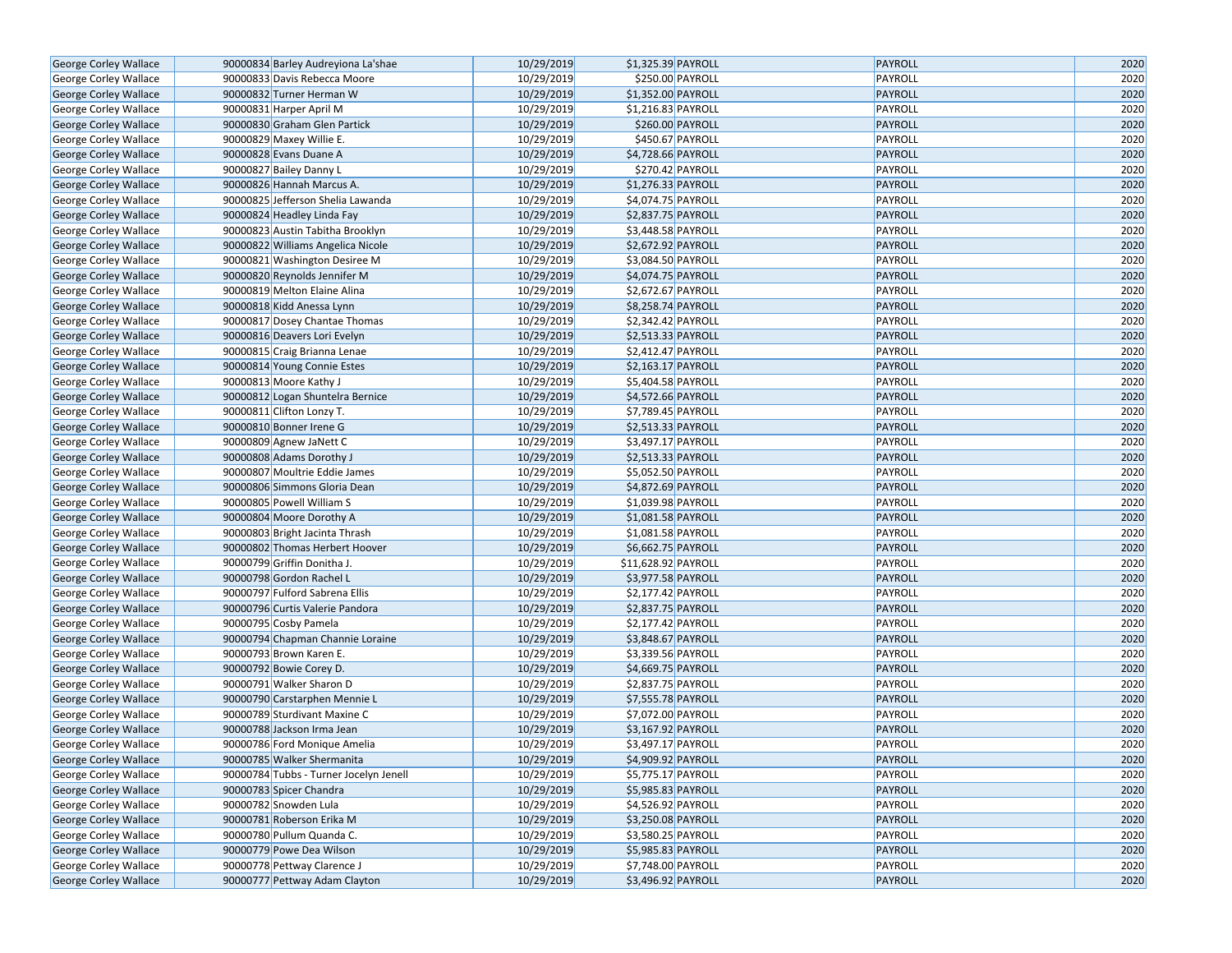| George Corley Wallace                          | 90000776 Page Melinda Ann                                     | 10/29/2019 | \$3,997.50 PAYROLL  | PAYROLL            | 2020         |
|------------------------------------------------|---------------------------------------------------------------|------------|---------------------|--------------------|--------------|
| George Corley Wallace                          | 90000775 Munford Christopher Lamar                            | 10/29/2019 | \$2,177.67 PAYROLL  | PAYROLL            | 2020         |
| George Corley Wallace                          | 90000774 Kennedy Regina S                                     | 10/29/2019 | \$6,307.33 PAYROLL  | PAYROLL            | 2020         |
| <b>George Corley Wallace</b>                   | 90000773 Hurt Jason Robert                                    | 10/29/2019 | \$2,095.17 PAYROLL  | PAYROLL            | 2020         |
| George Corley Wallace                          | 90000772 Gourdine Raji                                        | 10/29/2019 | \$10,525.25 PAYROLL | PAYROLL            | 2020         |
| George Corley Wallace                          | 90000771 Coty Mark Leonard                                    | 10/29/2019 | \$6,088.08 PAYROLL  | PAYROLL            | 2020         |
| George Corley Wallace                          | 90000770 Cosby Helen A                                        | 10/29/2019 | \$4,240.17 PAYROLL  | PAYROLL            | 2020         |
| <b>George Corley Wallace</b>                   | 90000769 Coleman Steffan                                      | 10/29/2019 | \$4,149.42 PAYROLL  | PAYROLL            | 2020         |
| George Corley Wallace                          | 90000768 Casby Aaron Leonard                                  | 10/29/2019 | \$5,904.16 PAYROLL  | PAYROLL            | 2020         |
| George Corley Wallace                          | 90000767 Bennett Jarrick B                                    | 10/29/2019 | \$2,755.17 PAYROLL  | PAYROLL            | 2020         |
| George Corley Wallace                          | 90000766 Allen Bertha Yvette                                  | 10/29/2019 | \$5,086.67 PAYROLL  | PAYROLL            | 2020         |
| George Corley Wallace                          | 90000765 Marshall Teresa Darnelle                             | 10/29/2019 | \$2,755.17 PAYROLL  | PAYROLL            | 2020         |
| George Corley Wallace                          | 90000764 Briggs Tammie Marie                                  | 10/29/2019 | \$9,561.92 PAYROLL  | PAYROLL            | 2020         |
| George Corley Wallace                          | 90000763 Blevins Pamela M                                     | 10/29/2019 | \$3,452.75 PAYROLL  | PAYROLL            | 2020         |
| George Corley Wallace                          | 90000762 Williams Matilda Mae                                 | 10/29/2019 | \$6,080.39 PAYROLL  | PAYROLL            | 2020         |
| George Corley Wallace                          | 90000761 Thames Jerome E                                      | 10/29/2019 | \$5,997.06 PAYROLL  | PAYROLL            | 2020         |
| George Corley Wallace                          | 90000760 Tarver Otis                                          | 10/29/2019 | \$5,994.17 PAYROLL  | PAYROLL            | 2020         |
| George Corley Wallace                          | 90000759 Rutledge Zachary H                                   | 10/29/2019 | \$4,567.89 PAYROLL  | PAYROLL            | 2020         |
| George Corley Wallace                          | 90000758 Rogers Jason Brooks                                  | 10/29/2019 | \$4,896.78 PAYROLL  | PAYROLL            | 2020         |
| George Corley Wallace                          | 90000757 Lewis Jarrin Chiron                                  | 10/29/2019 | \$5,826.90 PAYROLL  | PAYROLL            | 2020         |
| George Corley Wallace                          | 90000756 Kimbrough Brandon O                                  | 10/29/2019 | \$5,389.78 PAYROLL  | PAYROLL            | 2020         |
| George Corley Wallace                          | 90000755 Harris Douglas Lee                                   | 10/29/2019 | \$4,165.67 PAYROLL  | PAYROLL            | 2020         |
| George Corley Wallace                          | 90000754 Griffin Calvin                                       | 10/29/2019 | \$7,048.61 PAYROLL  | PAYROLL            | 2020         |
| George Corley Wallace                          | 90000753 Allen Kenny                                          | 10/29/2019 | \$4,658.67 PAYROLL  | PAYROLL            | 2020         |
| George Corley Wallace                          | 90000752 Lewis Bonita T                                       | 10/29/2019 | \$8,261.35 PAYROLL  | PAYROLL            | 2020         |
| George Corley Wallace                          | 90000751 Laister Shirley J                                    | 10/29/2019 | \$4,658.67 PAYROLL  | PAYROLL            | 2020         |
| George Corley Wallace                          | 90000750 Clark Jackie                                         | 10/29/2019 | \$6,211.56 PAYROLL  | PAYROLL            | 2020         |
|                                                | 90000749 Wright Pamela L                                      | 10/29/2019 | \$5,673.08 PAYROLL  | PAYROLL            | 2020         |
| George Corley Wallace<br>George Corley Wallace | 90000747 Thomas Hollee Myldred                                | 10/29/2019 | \$6,695.67 PAYROLL  | PAYROLL            | 2020         |
|                                                |                                                               | 10/29/2019 | \$7,654.78 PAYROLL  | PAYROLL            | 2020         |
| George Corley Wallace                          | 90000746 Goings Ghytana Shelton<br>90000745 Owens Holly Brown | 10/29/2019 | \$7,363.44 PAYROLL  | PAYROLL            | 2020         |
| George Corley Wallace                          |                                                               |            |                     |                    |              |
| George Corley Wallace                          | 90000744 Lee Kateri M                                         | 10/29/2019 | \$7,051.67 PAYROLL  | PAYROLL            | 2020<br>2020 |
| George Corley Wallace                          | 90000743 Buck-Hollins Brittany Janae                          | 10/29/2019 | \$447.25 PAYROLL    | PAYROLL            | 2020         |
| George Corley Wallace                          | 90000742 Baldwin Antionetta S                                 | 10/29/2019 | \$7,155.78 PAYROLL  | PAYROLL            |              |
| George Corley Wallace                          | 90000741 Williams Shenika Raquel<br>90000740 Brown Kimberly N | 10/29/2019 | \$1,126.67 PAYROLL  | PAYROLL<br>PAYROLL | 2020         |
| George Corley Wallace                          |                                                               | 10/29/2019 | \$3,641.00 PAYROLL  |                    | 2020<br>2020 |
| George Corley Wallace                          | 90000739 Wood Donna Howell                                    | 10/29/2019 | \$338.00 PAYROLL    | PAYROLL            |              |
| George Corley Wallace                          | 90000738 Stewart Jay Tyson                                    | 10/29/2019 | \$1,126.67 PAYROLL  | PAYROLL            | 2020         |
| George Corley Wallace                          | 90000737 Thompkins Yolanda Smith                              | 10/29/2019 | \$788.67 PAYROLL    | PAYROLL            | 2020         |
| George Corley Wallace                          | 90000736 Pugh Janet Cathey M                                  | 10/29/2019 | \$7,431.33 PAYROLL  | PAYROLL            | 2020         |
| George Corley Wallace                          | 90000735 Howard Vatausha O                                    | 10/29/2019 | \$338.00 PAYROLL    | PAYROLL            | 2020         |
| George Corley Wallace                          | 90000734 Taggart Marshall Joe                                 | 10/29/2019 | \$450.67 PAYROLL    | PAYROLL            | 2020         |
| George Corley Wallace                          | 90000733 White Tara Y                                         | 10/29/2019 | \$5,922.58 PAYROLL  | PAYROLL            | 2020         |
| George Corley Wallace                          | 90000732 Tapper Monica A                                      | 10/29/2019 | \$1,802.67 PAYROLL  | PAYROLL            | 2020         |
| George Corley Wallace                          | 90000731 McQueen Carroll D.                                   | 10/29/2019 | \$676.00 PAYROLL    | PAYROLL            | 2020         |
| George Corley Wallace                          | 90000730 Lewis George E                                       | 10/29/2019 | \$676.00 PAYROLL    | PAYROLL            | 2020         |
| George Corley Wallace                          | 90000729 Williams Kaleda Deshawn                              | 10/29/2019 | \$5,982.83 PAYROLL  | PAYROLL            | 2020         |
| George Corley Wallace                          | 90000728 Sims Robert Nelson                                   | 10/29/2019 | \$6,366.25 PAYROLL  | PAYROLL            | 2020         |
| George Corley Wallace                          | 90000727 McKnight April Calloway                              | 10/29/2019 | \$1,014.00 PAYROLL  | PAYROLL            | 2020         |
| George Corley Wallace                          | 90000726 May-Webb Jenika                                      | 10/29/2019 | \$338.00 PAYROLL    | PAYROLL            | 2020         |
| George Corley Wallace                          | 90000725 Johnson Althelstein                                  | 10/29/2019 | \$676.00 PAYROLL    | PAYROLL            | 2020         |
| George Corley Wallace                          | 90000724 Thurman Michael F                                    | 10/29/2019 | \$338.00 PAYROLL    | PAYROLL            | 2020         |
| George Corley Wallace                          | 90000723 Stevenson Donte L                                    | 10/29/2019 | \$6,212.79 PAYROLL  | PAYROLL            | 2020         |
| George Corley Wallace                          | 90000722 Rogers Eric W                                        | 10/29/2019 | \$5,882.78 PAYROLL  | PAYROLL            | 2020         |
| George Corley Wallace                          | 90000721 Hobbs David Wayne                                    | 10/29/2019 | \$4,658.67 PAYROLL  | PAYROLL            | 2020         |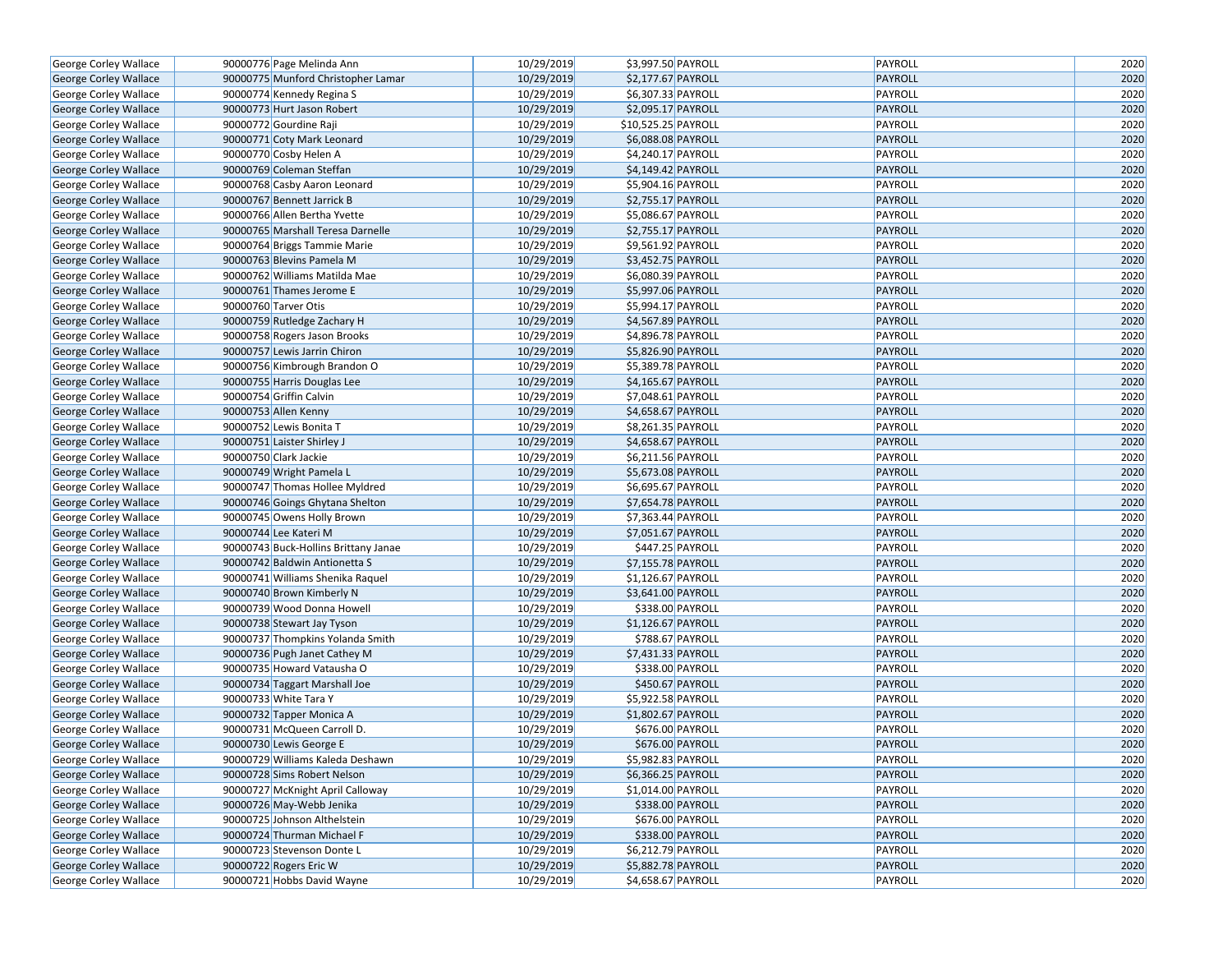| George Corley Wallace        | 90000719 Jones Connie M                | 10/29/2019 | \$5,243.58 PAYROLL                   | PAYROLL                   | 2020         |
|------------------------------|----------------------------------------|------------|--------------------------------------|---------------------------|--------------|
| George Corley Wallace        | 90000718 Elliott William F             | 10/29/2019 | \$7,394.83 PAYROLL                   | PAYROLL                   | 2020         |
| George Corley Wallace        | 90000717 Walker Michael                | 10/29/2019 | \$6,419.83 PAYROLL                   | PAYROLL                   | 2020         |
| George Corley Wallace        | 90000716 Thomas Gloria Dean            | 10/29/2019 | \$3,977.92 PAYROLL                   | PAYROLL                   | 2020         |
| George Corley Wallace        | 90000715 Henderson Kerry E             | 10/29/2019 | \$5,000.58 PAYROLL                   | PAYROLL                   | 2020         |
| George Corley Wallace        | 90000714 Wilson Beverly Renae          | 10/29/2019 | \$676.00 PAYROLL                     | PAYROLL                   | 2020         |
| George Corley Wallace        | 90000713 Miller Gregory Lee            | 10/29/2019 | \$8,567.00 PAYROLL                   | <b>PAYROLL</b>            | 2020         |
| George Corley Wallace        | 90000712 King Glenn                    | 10/29/2019 | \$7,476.17 PAYROLL                   | PAYROLL                   | 2020         |
| George Corley Wallace        | 90000711 Hannah Marilyn Bennett        | 10/29/2019 | \$7,927.78 PAYROLL                   | PAYROLL                   | 2020         |
| George Corley Wallace        | 90000710 Calhoun Webbie R.             | 10/29/2019 | \$6,505.33 PAYROLL                   | PAYROLL                   | 2020         |
| George Corley Wallace        | 90000709 Smith Pamela Caver            | 10/29/2019 | \$8,220.89 PAYROLL                   | PAYROLL                   | 2020         |
| George Corley Wallace        | 90000708 Miller Pearlie R              | 10/29/2019 | \$5,738.74 PAYROLL                   | PAYROLL                   | 2020         |
| George Corley Wallace        | 90000707 Melton Christi A              | 10/29/2019 | \$4,880.75 PAYROLL                   | PAYROLL                   | 2020         |
| George Corley Wallace        | 90000706 Lumpkin Deborah Walker        | 10/29/2019 | \$6,443.94 PAYROLL                   | PAYROLL                   | 2020         |
| George Corley Wallace        | 90000705 Jackson Veronica Moultrie     | 10/29/2019 | \$7,527.78 PAYROLL                   | PAYROLL                   | 2020         |
| George Corley Wallace        | 90000704 Davis Sarah                   | 10/29/2019 | \$9,014.00 PAYROLL                   | PAYROLL                   | 2020         |
| George Corley Wallace        | 90000703 White Christine S             | 10/29/2019 | \$7,199.11 PAYROLL                   | <b>PAYROLL</b>            | 2020         |
| George Corley Wallace        | 90000702 Lee Beverly D                 | 10/29/2019 | \$2,513.33 PAYROLL                   | PAYROLL                   | 2020         |
| George Corley Wallace        | 90000701 Gordon Alfreda Felicia        | 10/29/2019 | \$5,689.93 PAYROLL                   | PAYROLL                   | 2020         |
| George Corley Wallace        | 90000700 Goodwin Pamela                | 10/29/2019 | \$6,875.78 PAYROLL                   | PAYROLL                   | 2020         |
| <b>George Corley Wallace</b> | 90000699 Ford Sabrina D                | 10/29/2019 | \$6,382.67 PAYROLL                   | PAYROLL                   | 2020         |
| George Corley Wallace        | 90000698 Chestnut Angelina             | 10/29/2019 | \$6,012.11 PAYROLL                   | PAYROLL                   | 2020         |
| George Corley Wallace        | 90000697 Mitchell James M              | 10/29/2019 | \$18,815.00 PAYROLL                  | PAYROLL                   | 2020         |
| George Corley Wallace        | 90000696 Glover Virginia M Reed        | 10/29/2019 | \$4,899.25 PAYROLL                   | PAYROLL                   | 2020         |
| <b>George Corley Wallace</b> | 90000946 Pettway Jaleesa Candace       | 10/30/2019 | \$730.98 PAYROLL                     | PAYROLL                   | 2020         |
| George Corley Wallace        | 90000945 Ward Terry Levan              | 10/30/2019 | \$698.88 PAYROLL                     | PAYROLL                   | 2020         |
| George Corley Wallace        | 90000944 Sturdivant Anthony Dewayne    | 10/30/2019 | \$532.48 PAYROLL                     | PAYROLL                   | 2020         |
|                              | 90000943 Harris Mattie Mae             | 10/30/2019 | \$599.04 PAYROLL                     | PAYROLL                   | 2020         |
| George Corley Wallace        | 90000942 Wilson Walter O               | 10/30/2019 | \$550.00 PAYROLL                     | PAYROLL                   | 2020         |
| George Corley Wallace        | 90000941 Williams Norman Alana Nickole | 10/30/2019 | \$920.67 PAYROLL                     | PAYROLL                   | 2020         |
| George Corley Wallace        |                                        | 10/30/2019 | \$986.16 PAYROLL                     |                           | 2020         |
| George Corley Wallace        | 90000940 Watts Renae                   |            |                                      | PAYROLL                   |              |
| George Corley Wallace        | 90000939 Taylor Ernest                 | 10/30/2019 | \$592.50 PAYROLL                     | PAYROLL<br><b>PAYROLL</b> | 2020<br>2020 |
| George Corley Wallace        | 90000938 Smith Marzell Lee             | 10/30/2019 | \$990.00 PAYROLL                     |                           | 2020         |
| George Corley Wallace        | 90000937 Perry Ernestine D             | 10/30/2019 | \$909.54 PAYROLL                     | PAYROLL                   |              |
| George Corley Wallace        | 90000936 Pearson Sharde D              | 10/30/2019 | \$742.24 PAYROLL<br>\$615.68 PAYROLL | PAYROLL                   | 2020         |
| George Corley Wallace        | 90000935 Nettles Wesbert               | 10/30/2019 |                                      | PAYROLL                   | 2020<br>2020 |
| George Corley Wallace        | 90000934 Mason Willie James            | 10/30/2019 | \$572.00 PAYROLL                     | PAYROLL<br>PAYROLL        |              |
| George Corley Wallace        | 90000933 Martin James Andrew           | 10/30/2019 | \$572.00 PAYROLL                     |                           | 2020         |
| George Corley Wallace        | 90000932 Jones Edkenjunta              | 10/30/2019 | \$968.00 PAYROLL                     | PAYROLL                   | 2020         |
| George Corley Wallace        | 90000931 Harris Ledonna Sharnaye       | 10/30/2019 | \$133.12 PAYROLL                     | PAYROLL                   | 2020         |
| George Corley Wallace        | 90000930 Garrett Jessica S             | 10/30/2019 | \$399.36 PAYROLL                     | PAYROLL                   | 2020         |
| George Corley Wallace        | 90000929 Calhoun Willie                | 10/30/2019 | \$1,408.00 PAYROLL                   | PAYROLL                   | 2020         |
| George Corley Wallace        | 90000928 Brown Christopher B           | 10/30/2019 | \$599.04 PAYROLL                     | PAYROLL                   | 2020         |
| George Corley Wallace        | 90000927 Blanks Ray Soloman            | 10/30/2019 | \$1,276.00 PAYROLL                   | PAYROLL                   | 2020         |
| George Corley Wallace        | 90000926 Acoff Linda Diane             | 10/30/2019 | \$673.92 PAYROLL                     | PAYROLL                   | 2020         |
| George Corley Wallace        | 90000924 Williams Mason O'Brien        | 10/30/2019 | \$248.82 PAYROLL                     | PAYROLL                   | 2020         |
| <b>George Corley Wallace</b> | 90000923 Cowan Amberneshia Marshae     | 10/30/2019 | \$497.64 PAYROLL                     | PAYROLL                   | 2020         |
| George Corley Wallace        | 90000922 Miree Eddrionna J             | 10/30/2019 | \$301.60 PAYROLL                     | PAYROLL                   | 2020         |
| George Corley Wallace        | 90000921 Wilson Keishonna Alexandra    | 10/30/2019 | \$603.20 PAYROLL                     | PAYROLL                   | 2020         |
| George Corley Wallace        | 90000920 Wilbourne Mitsy L             | 10/30/2019 | \$297.28 PAYROLL                     | PAYROLL                   | 2020         |
| George Corley Wallace        | 90000919 Taylor Carolyn A              | 10/30/2019 | \$445.92 PAYROLL                     | PAYROLL                   | 2020         |
| George Corley Wallace        | 90000918 Swain Bruce Floyd             | 10/30/2019 | \$475.02 PAYROLL                     | PAYROLL                   | 2020         |
| George Corley Wallace        | 90000917 Smith Miata J.                | 10/30/2019 | \$497.64 PAYROLL                     | PAYROLL                   | 2020         |
| George Corley Wallace        | 90000916 Sharpe Nikeria Tatayana       | 10/30/2019 | \$94.25 PAYROLL                      | PAYROLL                   | 2020         |
| <b>George Corley Wallace</b> | 90000915 Sears Teresa D                | 10/30/2019 | \$3,461.65 PAYROLL                   | PAYROLL                   | 2020         |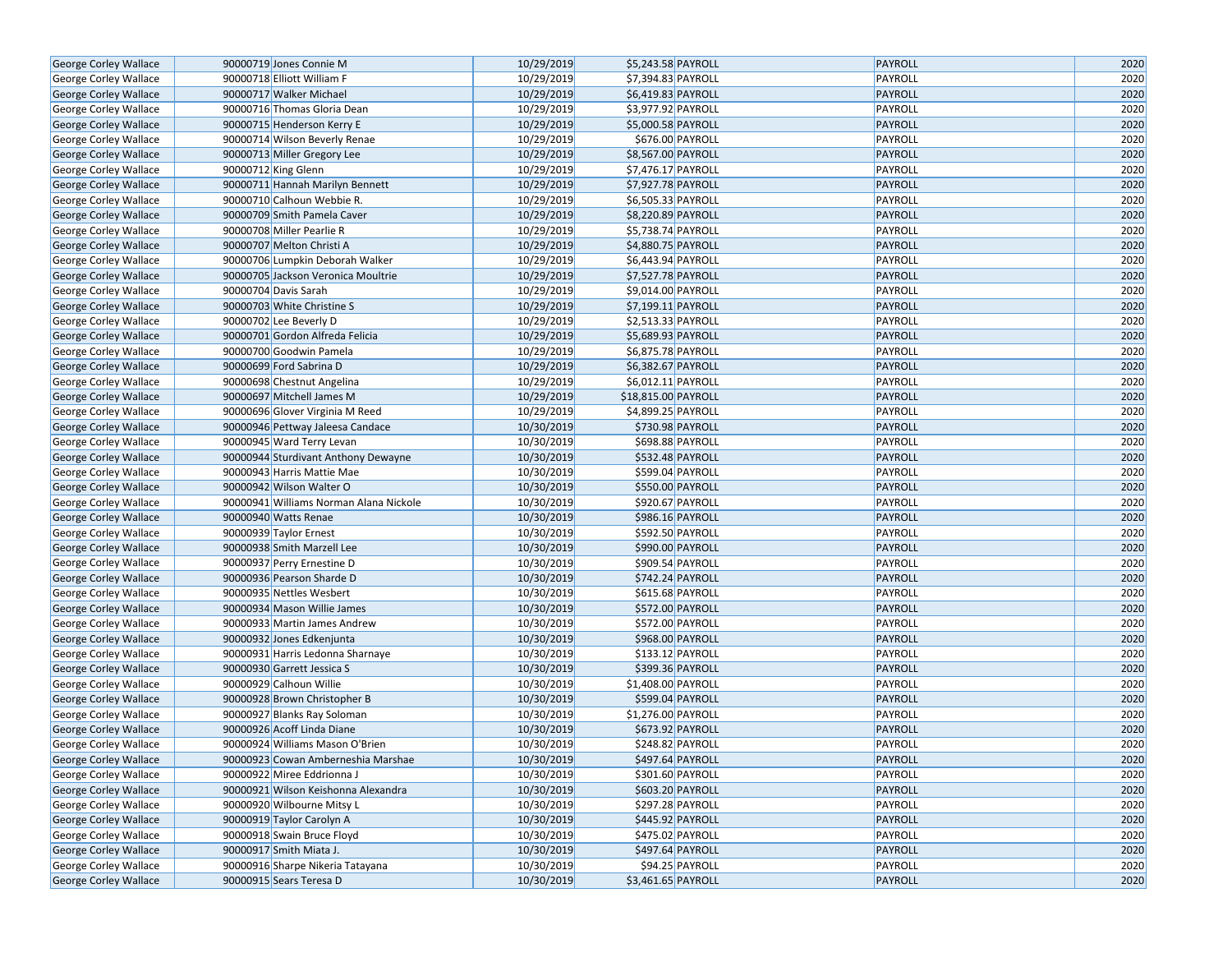| George Corley Wallace                                 | 90000914 Pratt Brittany M                                    | 10/30/2019 | \$603.20 PAYROLL                      | PAYROLL        | 2020 |
|-------------------------------------------------------|--------------------------------------------------------------|------------|---------------------------------------|----------------|------|
| George Corley Wallace                                 | 90000913 Pope Ke'onna De'Shawnta                             | 10/30/2019 | \$452.40 PAYROLL                      | <b>PAYROLL</b> | 2020 |
| George Corley Wallace                                 | 90000911 Morrow Calandra Nakia                               | 10/30/2019 | \$361.92 PAYROLL                      | PAYROLL        | 2020 |
| George Corley Wallace                                 | 90000910 Moore Lachandra E                                   | 10/30/2019 | \$495.76 PAYROLL                      | <b>PAYROLL</b> | 2020 |
| George Corley Wallace                                 | 90000909 McGuire Justin Rashaad                              | 10/30/2019 | \$497.64 PAYROLL                      | PAYROLL        | 2020 |
| George Corley Wallace                                 | 90000908 Jones Kendra Rosie Maria                            | 10/30/2019 | \$497.64 PAYROLL                      | <b>PAYROLL</b> | 2020 |
| George Corley Wallace                                 | 90000907 Jones Cordelia L                                    | 10/30/2019 | \$493.87 PAYROLL                      | PAYROLL        | 2020 |
| <b>George Corley Wallace</b>                          | 90000906 Hoskins Montego Riley                               | 10/30/2019 | \$1,606.83 PAYROLL                    | <b>PAYROLL</b> | 2020 |
| George Corley Wallace                                 | 90000905 Hall Jer'Markiaus Quantae                           | 10/30/2019 | \$497.64 PAYROLL                      | PAYROLL        | 2020 |
| George Corley Wallace                                 | 90000904 Evans Sherritrice Lonique                           | 10/30/2019 | \$497.64 PAYROLL                      | PAYROLL        | 2020 |
| George Corley Wallace                                 | 90000903 Evans Jordan Brianna                                | 10/30/2019 | \$497.64 PAYROLL                      | PAYROLL        | 2020 |
| George Corley Wallace                                 | 90000902 Dukes Airesha I                                     | 10/30/2019 | \$497.64 PAYROLL                      | PAYROLL        | 2020 |
| George Corley Wallace                                 | 90000901 Coleman La'Donnis Achillies                         | 10/30/2019 | \$448.63 PAYROLL                      | PAYROLL        | 2020 |
| George Corley Wallace                                 | 90000899 Benjamin Jarod K                                    | 10/30/2019 | \$475.02 PAYROLL                      | PAYROLL        | 2020 |
| George Corley Wallace                                 | 90000898 Baker Jamesha Tyshan                                | 10/30/2019 | \$497.64 PAYROLL                      | PAYROLL        | 2020 |
| George Corley Wallace                                 | 90000897 Powell Brenda Williams                              | 10/30/2019 | \$636.84 PAYROLL                      | PAYROLL        | 2020 |
| George Corley Wallace                                 | 90000896 Jemison Lefloris                                    | 10/30/2019 | \$566.08 PAYROLL                      | PAYROLL        | 2020 |
| George Corley Wallace                                 | 90000895 Woodruff Kent H                                     | 10/30/2019 | \$274.06 PAYROLL                      | PAYROLL        | 2020 |
| George Corley Wallace                                 | 90000894 Thomas Latasha Bell                                 | 10/30/2019 | \$491.92 PAYROLL                      | PAYROLL        | 2020 |
| George Corley Wallace                                 | 90000893 Morrow Queen Agee                                   | 10/30/2019 | \$400.02 PAYROLL                      | PAYROLL        | 2020 |
| George Corley Wallace                                 | 90000892 Lawson Frederick Dewayn                             | 10/30/2019 | \$552.76 PAYROLL                      | PAYROLL        | 2020 |
| George Corley Wallace                                 | 90000891 Hobbs Elois                                         | 10/30/2019 | \$222.96 PAYROLL                      | PAYROLL        | 2020 |
| George Corley Wallace                                 | 90000890 Francis-Thomas Sharon Hydie                         | 10/30/2019 | \$710.69 PAYROLL                      | PAYROLL        | 2020 |
| George Corley Wallace                                 | 90000889 Compton Judy B                                      | 10/30/2019 | \$246.19 PAYROLL                      | PAYROLL        | 2020 |
| George Corley Wallace                                 | 90000888 Barlow Wanda R                                      | 10/30/2019 | \$538.82 PAYROLL                      | PAYROLL        | 2020 |
| George Corley Wallace                                 | 90000887 Alsobrook Kay Goodwin                               | 10/30/2019 | \$668.88 PAYROLL                      | PAYROLL        | 2020 |
| George Corley Wallace                                 | 90000886 Milligan Melissa Hollis                             | 10/30/2019 | \$710.69 PAYROLL                      | PAYROLL        | 2020 |
| George Corley Wallace                                 | 90000885 Williams Elsie B.                                   | 10/30/2019 | \$1,201.82 PAYROLL                    | <b>PAYROLL</b> | 2020 |
| George Corley Wallace                                 | 90000884 Dozier Bruce Otis                                   | 10/30/2019 | \$1,252.57 PAYROLL                    | PAYROLL        | 2020 |
| George Corley Wallace                                 | 90000883 Mitchell Brenda G.                                  | 10/30/2019 | \$400.56 PAYROLL                      | PAYROLL        | 2020 |
| George Corley Wallace                                 | 90000882 Jackson Sherry Jamill                               | 10/30/2019 | \$1,190.25 PAYROLL                    | PAYROLL        | 2020 |
| George Corley Wallace                                 | 90000881 Washington Willie Doris                             | 10/30/2019 | \$1,063.92 PAYROLL                    | PAYROLL        | 2020 |
| George Corley Wallace                                 | 90000880 West Cynthia J Hatcher                              | 10/30/2019 | \$936.00 PAYROLL                      | PAYROLL        | 2020 |
| George Corley Wallace                                 | 90000879 Reed Rhonda Lashay                                  | 10/30/2019 | \$1,326.00 PAYROLL                    | PAYROLL        | 2020 |
| George Corley Wallace                                 | 90000878 Moss Melvina                                        | 10/30/2019 | \$274.56 PAYROLL                      | PAYROLL        | 2020 |
| George Corley Wallace                                 | 90000877 Morton Ford Shelicia Denise                         | 10/30/2019 | \$1,201.20 PAYROLL                    | PAYROLL        | 2020 |
| George Corley Wallace                                 | 90000876 Cook Kalia Hunt                                     | 10/30/2019 | \$823.68 PAYROLL                      | PAYROLL        | 2020 |
| George Corley Wallace                                 | 90000875 Vinson Richard Shane                                | 10/30/2019 | \$1,647.36 PAYROLL                    | <b>PAYROLL</b> | 2020 |
| George Corley Wallace                                 | 90000874 Smith Christina Harris                              | 10/30/2019 | \$748.80 PAYROLL                      | PAYROLL        | 2020 |
| George Corley Wallace                                 | 90000873 Moppins Pauline H                                   | 10/30/2019 | \$1,372.80 PAYROLL                    | PAYROLL        | 2020 |
| George Corley Wallace                                 | 90000872 Lesure McGuire Martha Johnson                       | 10/30/2019 | \$936.00 PAYROLL                      | PAYROLL        | 2020 |
| George Corley Wallace                                 | 90000871 Johnson Tona Oliver                                 | 10/30/2019 | \$1,756.88 PAYROLL                    | PAYROLL        | 2020 |
| George Corley Wallace                                 | 90000870 Gray Katoria F                                      | 10/30/2019 | \$2,121.60 PAYROLL                    | PAYROLL        | 2020 |
| George Corley Wallace                                 | 90000869 Cook Kierra Nicole                                  | 10/30/2019 | \$436.80 PAYROLL                      | PAYROLL        | 2020 |
| George Corley Wallace                                 | 90000868 Childers Linda A                                    | 10/30/2019 | \$1,098.24 PAYROLL                    | PAYROLL        | 2020 |
| George Corley Wallace                                 | 90000867 Carter Courtney C                                   | 10/30/2019 | \$1,132.56 PAYROLL                    | PAYROLL        | 2020 |
| George Corley Wallace                                 | 90000866 Campbell Kimberly Denise                            | 10/30/2019 | \$892.32 PAYROLL                      | PAYROLL        | 2020 |
| George Corley Wallace                                 | 90000865 McGary Tridel James                                 | 10/30/2019 | $$497.64$ PAYROLL                     | <b>PAYROLL</b> | 2020 |
| George Corley Wallace                                 | 90000864 Pettway Jaleesa Candace                             | 10/30/2019 | \$730.98 PAYROLL                      | PAYROLL        | 2020 |
| George Corley Wallace                                 | 90000849 Williams Norman Alana Nickole                       | 10/30/2019 | \$920.67 PAYROLL                      | PAYROLL        | 2020 |
|                                                       | 90000801 Sears Teresa D                                      | 10/30/2019 | \$3,461.65 PAYROLL                    | PAYROLL        | 2020 |
| George Corley Wallace                                 |                                                              | 10/30/2019 | \$1,606.83 PAYROLL                    | <b>PAYROLL</b> | 2020 |
| George Corley Wallace                                 | 90000800 Hoskins Montego Riley<br>90000748 Dozier Bruce Otis | 10/30/2019 | \$1,252.57 PAYROLL                    | PAYROLL        | 2020 |
| George Corley Wallace                                 | 527882 Moultrie Jacqueline                                   | 10/30/2019 | \$1,338.48 PAYROLL                    | PAYROLL        | 2020 |
| George Corley Wallace<br><b>George Corley Wallace</b> | 223860 Williams, Kaleda D.                                   | 10/31/2019 | \$135.14 Unrestricted Shared Services | Mileage - IS   | 2020 |
|                                                       |                                                              |            |                                       |                |      |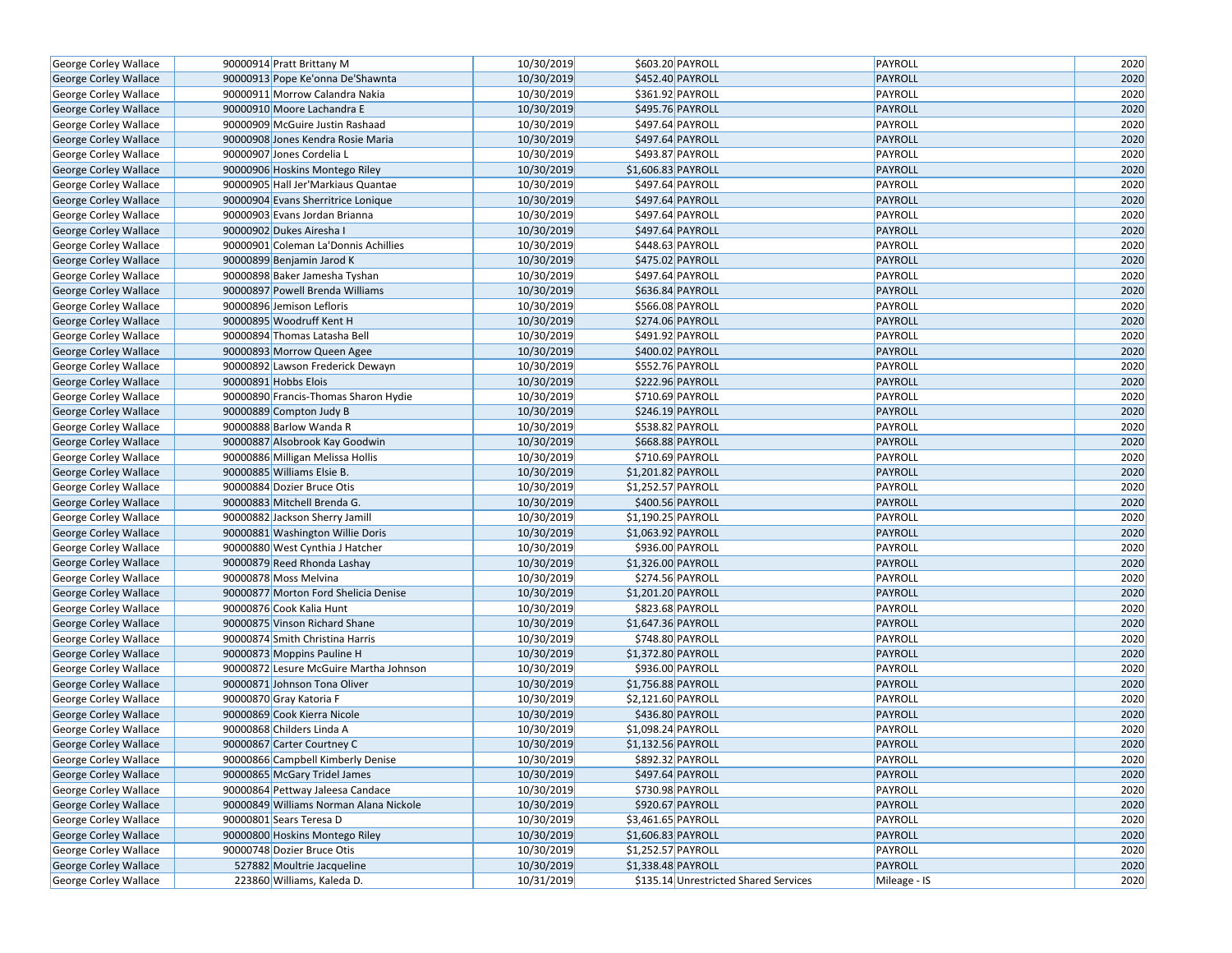| George Corley Wallace        | 223859 Williams, Joe                      | 10/31/2019 | \$951.40 Unrestricted Shared Services      | <b>Other Contractual Services - PS</b> | 2020 |
|------------------------------|-------------------------------------------|------------|--------------------------------------------|----------------------------------------|------|
| <b>George Corley Wallace</b> | 223858 Walker, Shermanita                 | 10/31/2019 | \$245.05 AMSTI 2XX8-2XX9                   | Mileage - IS                           | 2020 |
| George Corley Wallace        | 223857 Tubbs - Turner, Jocelyn J.         | 10/31/2019 | \$127.72 AMSTI 2XX8-2XX9                   | Mileage - IS                           | 2020 |
| George Corley Wallace        | 223856 Thomas, James W.                   | 10/31/2019 | \$800.00 Unrestricted Shared Services      | Advertising & Promotions - OOS         | 2020 |
| George Corley Wallace        | 223855 Steele, Michael D.                 | 10/31/2019 | \$690.00 Unrestricted Shared Services      | Other Contractual Services - PS        | 2020 |
| George Corley Wallace        | 223854 State of Alabama                   | 10/31/2019 | \$11,535.00 Unrestricted Shared Services   | Other Contractual Services - PS        | 2020 |
| George Corley Wallace        | 223853 Spicer, Chandra                    | 10/31/2019 | \$70.88 AMSTI 2XX8-2XX9                    | Mileage - IS                           | 2020 |
| <b>George Corley Wallace</b> | 223852 Smith, Jerry D.                    | 10/31/2019 | \$2,000.00 Unrestricted Shared Services    | Other Contractual Services - PS        | 2020 |
| George Corley Wallace        | 223851 Roper, Ethel B.                    | 10/31/2019 | \$999.66 Unrestricted Shared Services      | <b>Other Contractual Services - PS</b> | 2020 |
| George Corley Wallace        | 223850 Purdie, James D.                   | 10/31/2019 | \$1,743.50 Unrestricted Shared Services    | Other Contractual Services - PS        | 2020 |
| George Corley Wallace        | 223849 Powe, Dea W.                       | 10/31/2019 | \$95.24 AMSTI 2XX8-2XX9                    | Mileage - IS                           | 2020 |
| George Corley Wallace        | 223848 Peterson, Joe J.                   | 10/31/2019 | \$600.00 AMSTI 2XX8-2XX9                   | Other Contractual Services - PS        | 2020 |
| George Corley Wallace        | 223847 Perkins, Roderick                  | 10/31/2019 | \$1,134.40 Unrestricted Shared Services    | <b>Other Contractual Services - PS</b> | 2020 |
| <b>George Corley Wallace</b> | 223846 On-Site Drug Collections           | 10/31/2019 | \$532.00 Dual Enrollment Sch. 2XX8-2XX9    | Materials and Supplies - MS            | 2020 |
| <b>George Corley Wallace</b> | 223845 MedPro Waste Disposal, LLC         | 10/31/2019 | \$230.00 Unrestricted Shared Services      | Other Contractual Services - PS        | 2020 |
| <b>George Corley Wallace</b> | 223844 Kennedy, Regina S.                 | 10/31/2019 | \$70.47 AMSTI 2XX8-2XX9                    | Mileage - IS                           | 2020 |
| George Corley Wallace        | 223843 Ellucian Company LP                | 10/31/2019 | \$6,007.00 Unrestricted Shared Services    | Technology - non capitalized - MS      | 2020 |
| George Corley Wallace        | 223842 E & B Janitorial, Inc.             | 10/31/2019 | \$17,962.08 Unrestricted Shared Services   | Other Contractual Services - PS        | 2020 |
| George Corley Wallace        | 223841 Coty, Mark L.                      | 10/31/2019 | \$90.13 AMSTI 2XX8-2XX9                    | Mileage - IS                           | 2020 |
| <b>George Corley Wallace</b> | 223840 Clay, Neokee N.                    | 10/31/2019 | \$833.00 Unrestricted Shared Services      | Other Contractual Services - PS        | 2020 |
| <b>George Corley Wallace</b> | 223839 Cintas Corporation                 | 10/31/2019 | \$208.06 Unrestricted Shared Services      | <b>Other Contractual Services - PS</b> | 2020 |
| George Corley Wallace        | 223838 Casby, Aaron L.                    | 10/31/2019 | \$175.80 AMSTI 2XX8-2XX9                   | Mileage - IS                           | 2020 |
| <b>George Corley Wallace</b> | 223837 Blackbelt Outdoor Advertising, LLC | 10/31/2019 | \$525.00 Unrestricted Shared Services      | Advertising & Promotions - OOS         | 2020 |
| George Corley Wallace        | 223836 Black, Jearel L.                   | 10/31/2019 | \$832.00 Unrestricted Shared Services      | Other Contractual Services - PS        | 2020 |
| <b>George Corley Wallace</b> | 223835 AT&T (Business Service)            | 10/31/2019 | \$74.33 AMSTI 2XX8-2XX9                    | Landline Phones - UC                   | 2020 |
| George Corley Wallace        | 223834 AT & T                             | 10/31/2019 | \$126.57 Unrestricted Shared Services      | Landline Phones - UC                   | 2020 |
| <b>George Corley Wallace</b> | 90000947 Randolph Yulonda B               | 11/1/2019  | \$4,920.67 PAYROLL                         | <b>PAYROLL</b>                         | 2020 |
| George Corley Wallace        | 90000720 Randolph Yulonda B               | 11/1/2019  | \$4,920.67 PAYROLL                         | PAYROLL                                | 2020 |
| George Corley Wallace        | 223891 Turner, Herman W.                  | 11/1/2019  | \$150.00 Unrestricted Selma Campus         | Conus (meals) - IS                     | 2020 |
| George Corley Wallace        | 223890 Turner, Herman W.                  | 11/1/2019  | \$150.00 Unrestricted Selma Campus         | Conus (meals) - IS                     | 2020 |
| <b>George Corley Wallace</b> | 223889 Turner, Herman W.                  | 11/1/2019  | \$150.00 Unrestricted Shared Services      | Conus (meals) - IS                     | 2020 |
| George Corley Wallace        | 223888 Steward Properties LLC             | 11/1/2019  | \$6,998.00 AMSTI 2XX8-2XX9                 | Short-Term Building Rentals - OOS      | 2020 |
| George Corley Wallace        | 223887 Spire                              | 11/1/2019  | \$9,239.59 Unrestricted Shared Services    | Gas & Heating Fuel - UC                | 2020 |
| George Corley Wallace        | 223886 L&W Supply Corporation             | 11/1/2019  | \$422.24 Renewal & Replacement Shared Svcs | Maintenance & Repairs - OOS            | 2020 |
| George Corley Wallace        | 223885 HESI                               | 11/1/2019  | \$6,725.88 Unrestricted Selma Campus       | <b>Testing Expense - OOS</b>           | 2020 |
| George Corley Wallace        | 223884 Evans, Duane A.                    | 11/1/2019  | \$200.00 Unrestricted Selma Campus         | Conus (meals) - IS                     | 2020 |
| George Corley Wallace        | 223883 Evans, Duane A.                    | 11/1/2019  | \$200.00 Unrestricted Selma Campus         | Conus (meals) - IS                     | 2020 |
| George Corley Wallace        | 223882 Evans, Duane A.                    | 11/1/2019  | \$200.00 Unrestricted Selma Campus         | Conus (meals) - IS                     | 2020 |
| George Corley Wallace        | 223881 Auto-Owners Insurance              | 11/1/2019  | \$670.04 Unrestricted Shared Services      | Insurance and Bonding - PS             | 2020 |
| George Corley Wallace        | 223880 AAEOPP                             | 11/1/2019  | \$300.00 Student Support Service X7-X8     | <b>Registration Fees-IS</b>            | 2020 |
| <b>George Corley Wallace</b> | 223879 Wilson, Keishonna A.               | 11/1/2019  | \$603.20 Payroll Clearing Fund             | Miscellaneous - AR                     | 2020 |
| George Corley Wallace        | 223878 Wesco Gas & Welding Supply Inc.    | 11/1/2019  | \$16,865.07 Vocational Ed/CTE X8-X9        | Equipment - non capitalized - MS       | 2020 |
| George Corley Wallace        | 223877 U.S. Bank National Association     | 11/1/2019  | \$5,890.50 Unrestricted Shared Services    | Operating Lease Payment - OOS          | 2020 |
| George Corley Wallace        | 223876 Thomas, James W.                   | 11/1/2019  | \$400.00 Unrestricted Shared Services      | Advertising & Promotions - OOS         | 2020 |
| <b>George Corley Wallace</b> | 223875 Thomas, Hollee M.                  | 11/1/2019  | \$63.80 Unrestricted Shared Services       | Mileage - IS                           | 2020 |
| George Corley Wallace        | 223874 The Water Works and Sewer Board of | 11/1/2019  | \$28.09 Unrestricted Shared Services       | Water & Sewer - UC                     | 2020 |
| George Corley Wallace        | 223873 Sturdivant, Maxine C.              | 11/1/2019  | \$135.14 Unrestricted Shared Services      | Mileage - IS                           | 2020 |
| <b>George Corley Wallace</b> | 223872 State of Alabama                   | 11/1/2019  | \$48.50 Unrestricted Shared Services       | Materials and Supplies - MS            | 2020 |
| George Corley Wallace        | 223871 Phi Theta Kappa                    | 11/1/2019  | \$260.00 Phi Theta Kappa                   | Deposit Liabilities - AP               | 2020 |
| <b>George Corley Wallace</b> | 223870 Office Depot                       | 11/1/2019  | \$86.24 Unrestricted Demopolis Campus      | Materials and Supplies - MS            | 2020 |
| George Corley Wallace        | 223870 Office Depot                       | 11/1/2019  | \$217.54 Unrestricted Shared Services      | Materials and Supplies - MS            | 2020 |
| <b>George Corley Wallace</b> | 223869 NCS Pearson, Inc.                  | 11/1/2019  | \$4,460.00 Unrestricted Shared Services    | Computer Software(non capital) - MS    | 2020 |
| George Corley Wallace        | 223868 Jones Interstate Tire Co. Inc      | 11/1/2019  | \$267.64 Unrestricted Shared Services      | Maintenance & Repairs - OOS            | 2020 |
| George Corley Wallace        | 223867 Harper, April M.                   | 11/1/2019  | \$280.00 Unrestricted Selma Campus         | Conus (meals) - IS                     | 2020 |
| George Corley Wallace        | 223866 Harper, April M.                   | 11/1/2019  | \$140.00 Unrestricted Selma Campus         | Conus (meals) - IS                     | 2020 |
|                              |                                           |            |                                            |                                        |      |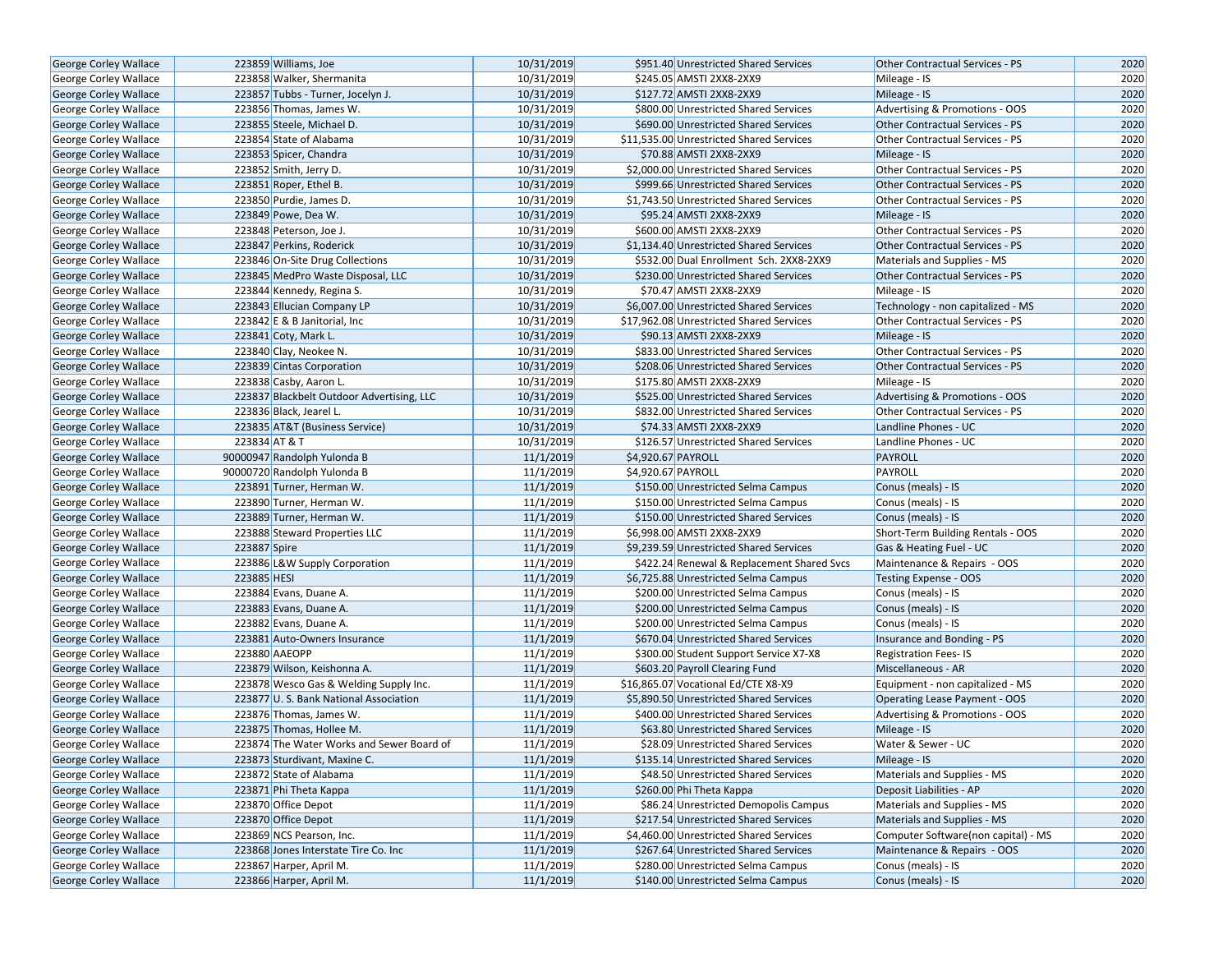| George Corley Wallace        | 223865 Gourdine, Jimmetta                  | 11/1/2019 | \$157.50 Unrestricted Distance Ed             | <b>Other Contractual Services - PS</b> | 2020 |
|------------------------------|--------------------------------------------|-----------|-----------------------------------------------|----------------------------------------|------|
| <b>George Corley Wallace</b> | 223864 Dallas County Water & Sewer Authori | 11/1/2019 | \$150.00 Unrestricted Shared Services         | Water & Sewer - UC                     | 2020 |
| George Corley Wallace        | 223863 Dallas Air Conditioning & Heating,  | 11/1/2019 | \$34,000.00 Renewal & Replacement Shared Svcs | <b>Buildings - CE</b>                  | 2020 |
| <b>George Corley Wallace</b> | 223863 Dallas Air Conditioning & Heating,  | 11/1/2019 | \$8,144.55 Renewal & Replacement Shared Svcs  | Maintenance & Repairs - OOS            | 2020 |
| George Corley Wallace        | 223862 Carroll, Jessica B.                 | 11/1/2019 | \$192.50 Unrestricted Shared Services         | Conus (meals) - OS                     | 2020 |
| George Corley Wallace        | 223862 Carroll, Jessica B.                 | 11/1/2019 | \$101.00 Unrestricted Shared Services         | Other Travel Expenses - OS             | 2020 |
| George Corley Wallace        | 223861 2B Solutions, Inc.                  | 11/1/2019 | \$270.00 AMSTI 2XX8-2XX9                      | Materials and Supplies - MS            | 2020 |
| George Corley Wallace        | 223893 Selma Family Restaurant             | 11/4/2019 | \$1,300.00 Unrestricted Shared Services       | Materials and Supplies - MS            | 2020 |
| George Corley Wallace        | 223892 Moore, Lachandra E.                 | 11/4/2019 | \$457.84 Payroll Clearing Fund                | Miscellaneous - AR                     | 2020 |
| George Corley Wallace        | 90000925 Davis Diane                       | 11/6/2019 | \$2,943.82 PAYROLL                            | PAYROLL                                | 2020 |
| George Corley Wallace        | 90000836 Davis Diane                       | 11/6/2019 | \$2,943.82 PAYROLL                            | PAYROLL                                | 2020 |
| George Corley Wallace        | 527884 Barron Gerald Antoine               | 11/6/2019 | \$266.24 PAYROLL                              | PAYROLL                                | 2020 |
| George Corley Wallace        | 527883 Davis Diane                         | 11/6/2019 | \$2,943.82 PAYROLL                            | PAYROLL                                | 2020 |
| George Corley Wallace        | 223909 WCCS Foundation Scholarship         | 11/6/2019 | \$498.63 Payroll Clearing Fund                | Miscellaneous Deductions - PP          | 2020 |
| George Corley Wallace        | 223908 VALIC                               | 11/6/2019 | \$1,102.57 Payroll Clearing Fund              | Miscellaneous Deductions - PP          | 2020 |
| George Corley Wallace        | 223907 US Department of Education          | 11/6/2019 | \$685.90 Payroll Clearing Fund                | Miscellaneous Deductions - PP          | 2020 |
| George Corley Wallace        | 223906 United Ways of Alabama Inc          | 11/6/2019 | \$132.00 Payroll Clearing Fund                | Miscellaneous Deductions - PP          | 2020 |
| <b>George Corley Wallace</b> | 223905 State of Alabama                    | 11/6/2019 | \$1,041.42 Payroll Clearing Fund              | <b>Miscellaneous Deductions - PP</b>   | 2020 |
| George Corley Wallace        | 223904 State Of Al, Child Support          | 11/6/2019 | \$971.00 Payroll Clearing Fund                | <b>Miscellaneous Deductions - PP</b>   | 2020 |
| George Corley Wallace        | 223903 New York Life Insurance             | 11/6/2019 | \$1,880.00 Payroll Clearing Fund              | Miscellaneous Deductions - PP          | 2020 |
| George Corley Wallace        | 223902 New York Life Insurance             | 11/6/2019 | \$1,043.76 Payroll Clearing Fund              | <b>Miscellaneous Deductions - PP</b>   | 2020 |
| George Corley Wallace        | 223901 Liberty National Life Insurance Com | 11/6/2019 | \$443.76 Payroll Clearing Fund                | Miscellaneous Deductions - PP          | 2020 |
| <b>George Corley Wallace</b> | 223900 Great-West Trust Company LLC        | 11/6/2019 | \$50.00 Payroll Clearing Fund                 | <b>Miscellaneous Deductions - PP</b>   | 2020 |
| <b>George Corley Wallace</b> | 223899 Educator Benefits                   | 11/6/2019 | \$753.12 Payroll Clearing Fund                | <b>Miscellaneous Deductions - PP</b>   | 2020 |
| George Corley Wallace        | 223898 Dallas County Courthouse            | 11/6/2019 | \$1,796.10 Payroll Clearing Fund              | <b>Miscellaneous Deductions - PP</b>   | 2020 |
| George Corley Wallace        | 223897 Colonial Life                       | 11/6/2019 | \$2,042.97 Payroll Clearing Fund              | Miscellaneous Deductions - PP          | 2020 |
| George Corley Wallace        | 223896 Chapter 13 Trustee                  | 11/6/2019 | \$2,544.00 Payroll Clearing Fund              | <b>Miscellaneous Deductions - PP</b>   | 2020 |
| George Corley Wallace        | 223895 American Family Life Assurance Co O | 11/6/2019 | \$3,534.64 Payroll Clearing Fund              | <b>Miscellaneous Deductions - PP</b>   | 2020 |
| George Corley Wallace        | 223894 Allstate                            | 11/6/2019 | \$464.77 Payroll Clearing Fund                | <b>Miscellaneous Deductions - PP</b>   | 2020 |
| George Corley Wallace        | 223990 Wright, Trekavien T.                | 11/7/2019 | \$300.00 Unrestricted Shared Services         | <b>Clearing Refunds - SP</b>           | 2020 |
| <b>George Corley Wallace</b> | 223989 Wright, Latecia S.                  | 11/7/2019 | \$300.00 Unrestricted Shared Services         | Clearing Refunds - SP                  | 2020 |
| George Corley Wallace        | 223988 Wright, Jakavien K.                 | 11/7/2019 | \$300.00 Unrestricted Shared Services         | <b>Clearing Refunds - SP</b>           | 2020 |
| George Corley Wallace        | 223987 Woods, Tanesha J.                   | 11/7/2019 | \$300.00 Unrestricted Shared Services         | <b>Clearing Refunds - SP</b>           | 2020 |
| <b>George Corley Wallace</b> | 223986 Woods, Cherryl L.                   | 11/7/2019 | \$300.00 Unrestricted Shared Services         | <b>Clearing Refunds - SP</b>           | 2020 |
| George Corley Wallace        | 223985 Wilson, Kendra S.                   | 11/7/2019 | \$300.00 Unrestricted Shared Services         | Clearing Refunds - SP                  | 2020 |
| George Corley Wallace        | 223984 Williams, Takierra S.               | 11/7/2019 | \$300.00 Unrestricted Shared Services         | <b>Clearing Refunds - SP</b>           | 2020 |
| <b>George Corley Wallace</b> | 223983 White, Shakeria A.                  | 11/7/2019 | \$349.00 Unrestricted Shared Services         | <b>Clearing Refunds - SP</b>           | 2020 |
| George Corley Wallace        | 223982 Ward, Edgretta S.                   | 11/7/2019 | \$300.00 Unrestricted Shared Services         | <b>Clearing Refunds - SP</b>           | 2020 |
| <b>George Corley Wallace</b> | 223981 Walker, Tyron S.                    | 11/7/2019 | \$706.00 Unrestricted Shared Services         | Clearing Refunds - SP                  | 2020 |
| George Corley Wallace        | 223980 Walker, Andranique M.               | 11/7/2019 | \$61.15 Unrestricted Shared Services          | Clearing Refunds - SP                  | 2020 |
| George Corley Wallace        | 223979 Tyus, Lakeyta N.                    | 11/7/2019 | \$300.00 Unrestricted Shared Services         | <b>Clearing Refunds - SP</b>           | 2020 |
| George Corley Wallace        | 223978 Thomas, April S.                    | 11/7/2019 | \$300.00 Unrestricted Shared Services         | <b>Clearing Refunds - SP</b>           | 2020 |
| George Corley Wallace        | 223977 Sturdivant, Jaden M.                | 11/7/2019 | \$300.00 Unrestricted Shared Services         | Clearing Refunds - SP                  | 2020 |
| George Corley Wallace        | 223976 Stoudenmire, Joseph A.              | 11/7/2019 | \$28.89 Unrestricted Shared Services          | <b>Clearing Refunds - SP</b>           | 2020 |
| <b>George Corley Wallace</b> | 223975 Starks, Calvin                      | 11/7/2019 | \$300.00 Unrestricted Shared Services         | <b>Clearing Refunds - SP</b>           | 2020 |
| George Corley Wallace        | 223974 Sanders, Ratreavis M.               | 11/7/2019 | \$300.00 Unrestricted Shared Services         | <b>Clearing Refunds - SP</b>           | 2020 |
| George Corley Wallace        | 223973 Sanders, Randy L.                   | 11/7/2019 | \$300.00 Unrestricted Shared Services         | Clearing Refunds - SP                  | 2020 |
| George Corley Wallace        | 223972 Sanders, Deundre L.                 | 11/7/2019 | \$300.00 Unrestricted Shared Services         | Clearing Refunds - SP                  | 2020 |
| George Corley Wallace        | 223971 Rutledge, Shirnell J.               | 11/7/2019 | \$300.00 Unrestricted Shared Services         | <b>Clearing Refunds - SP</b>           | 2020 |
| George Corley Wallace        | 223970 Rutledge, Anthony T.                | 11/7/2019 | \$300.00 Unrestricted Shared Services         | <b>Clearing Refunds - SP</b>           | 2020 |
| George Corley Wallace        | 223969 Rose, Clinton O.                    | 11/7/2019 | \$300.00 Unrestricted Shared Services         | Clearing Refunds - SP                  | 2020 |
| George Corley Wallace        | 223968 Robbins, Layeisha D.                | 11/7/2019 | \$364.17 Unrestricted Shared Services         | Clearing Refunds - SP                  | 2020 |
| George Corley Wallace        | 223967 Richardson, Donald W.               | 11/7/2019 | \$300.00 Unrestricted Shared Services         | Clearing Refunds - SP                  | 2020 |
| George Corley Wallace        | 223966 Reed, Talisha D.                    | 11/7/2019 | \$300.00 Unrestricted Shared Services         | <b>Clearing Refunds - SP</b>           | 2020 |
| George Corley Wallace        | 223965 Pritchett, Berneshia R.             | 11/7/2019 | \$292.24 Unrestricted Shared Services         | Clearing Refunds - SP                  | 2020 |
|                              |                                            |           |                                               |                                        |      |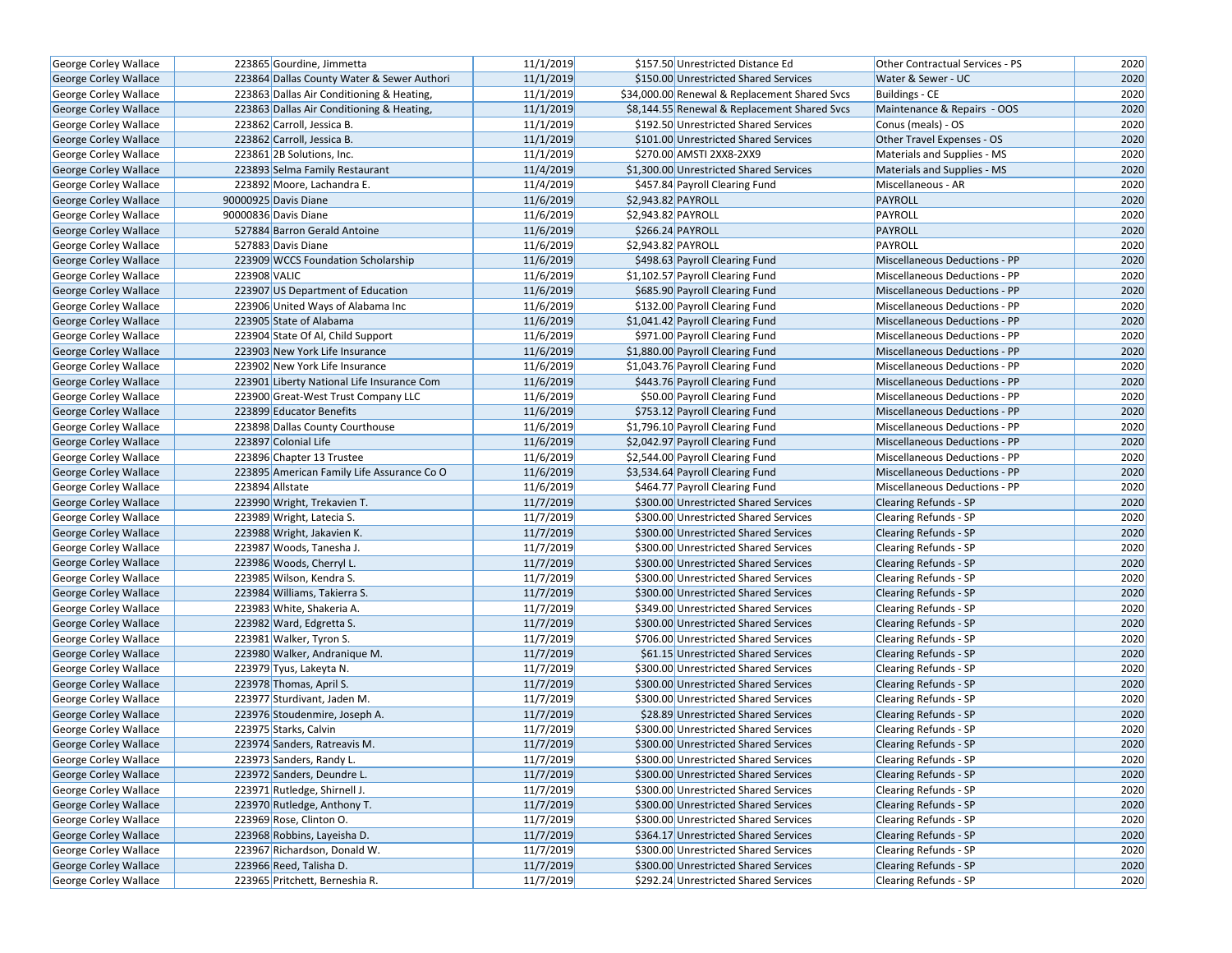| George Corley Wallace        | 223964 Posey, Keterria J.                  | 11/7/2019 | \$450.00 Unrestricted Shared Services   | <b>Clearing Refunds - SP</b>  | 2020 |
|------------------------------|--------------------------------------------|-----------|-----------------------------------------|-------------------------------|------|
| <b>George Corley Wallace</b> | 223963 Phillips, Shaniyah A.               | 11/7/2019 | \$1,066.14 Unrestricted Shared Services | <b>Clearing Refunds - SP</b>  | 2020 |
| <b>George Corley Wallace</b> | 223962 Patton, Lyndsey T.                  | 11/7/2019 | \$300.00 Unrestricted Shared Services   | <b>Clearing Refunds - SP</b>  | 2020 |
| George Corley Wallace        | 223961 Murray, Jarnae S.                   | 11/7/2019 | \$300.00 Unrestricted Shared Services   | <b>Clearing Refunds - SP</b>  | 2020 |
| George Corley Wallace        | 223960 Murphy, Alison L.                   | 11/7/2019 | \$300.00 Unrestricted Shared Services   | <b>Clearing Refunds - SP</b>  | 2020 |
| George Corley Wallace        | 223959 Moore, Shanyia                      | 11/7/2019 | \$300.00 Unrestricted Shared Services   | Clearing Refunds - SP         | 2020 |
| George Corley Wallace        | 223958 Moore, Di'Kendra S.                 | 11/7/2019 | \$300.00 Unrestricted Shared Services   | <b>Clearing Refunds - SP</b>  | 2020 |
| <b>George Corley Wallace</b> | 223957 Midkiff, Haston                     | 11/7/2019 | \$28.89 Unrestricted Shared Services    | <b>Clearing Refunds - SP</b>  | 2020 |
| <b>George Corley Wallace</b> | 223956 McLendon, Tiffany L.                | 11/7/2019 | \$772.74 Unrestricted Shared Services   | <b>Clearing Refunds - SP</b>  | 2020 |
| George Corley Wallace        | 223955 McGuire, Jevar M.                   | 11/7/2019 | \$300.00 Unrestricted Shared Services   | Clearing Refunds - SP         | 2020 |
| <b>George Corley Wallace</b> | 223954 Martin, Christina R.                | 11/7/2019 | \$1,566.14 Unrestricted Shared Services | Clearing Refunds - SP         | 2020 |
| George Corley Wallace        | 223953 Lewis, Nakia L.                     | 11/7/2019 | \$300.00 Unrestricted Shared Services   | <b>Clearing Refunds - SP</b>  | 2020 |
| George Corley Wallace        | 223952 Lewis, Jamarcquis                   | 11/7/2019 | \$300.00 Unrestricted Shared Services   | <b>Clearing Refunds - SP</b>  | 2020 |
| George Corley Wallace        | 223951 King, Kianna S.                     | 11/7/2019 | \$375.00 Unrestricted Shared Services   | Clearing Refunds - SP         | 2020 |
| <b>George Corley Wallace</b> | 223950 King, Dauntae R.                    | 11/7/2019 | \$888.00 Unrestricted Shared Services   | <b>Clearing Refunds - SP</b>  | 2020 |
| <b>George Corley Wallace</b> | 223949 Jones, Bianca L.                    | 11/7/2019 | \$163.16 Unrestricted Shared Services   | <b>Clearing Refunds - SP</b>  | 2020 |
| George Corley Wallace        | 223948 Johnson, Kristopher O.              | 11/7/2019 | \$648.00 Unrestricted Shared Services   | <b>Clearing Refunds - SP</b>  | 2020 |
| George Corley Wallace        | 223947 Johnson, Kanijah J.                 | 11/7/2019 | \$450.00 Unrestricted Shared Services   | Clearing Refunds - SP         | 2020 |
| George Corley Wallace        | 223946 Johnson, Jamarius D.                | 11/7/2019 | \$1,800.00 Unrestricted Shared Services | Clearing Refunds - SP         | 2020 |
| George Corley Wallace        | 223945 Huynh, Jonathan L.                  | 11/7/2019 | \$698.00 Unrestricted Shared Services   | <b>Clearing Refunds - SP</b>  | 2020 |
| <b>George Corley Wallace</b> | 223944 Hurt, Shakita T.                    | 11/7/2019 | \$300.00 Unrestricted Shared Services   | <b>Clearing Refunds - SP</b>  | 2020 |
| George Corley Wallace        | 223943 Hurt, Demetria L.                   | 11/7/2019 | \$300.00 Unrestricted Shared Services   | Clearing Refunds - SP         | 2020 |
| George Corley Wallace        | 223942 Huntington, Aaron C.                | 11/7/2019 | \$300.00 Unrestricted Shared Services   | <b>Clearing Refunds - SP</b>  | 2020 |
| George Corley Wallace        | 223941 Hunter, Lekeshia A.                 | 11/7/2019 | \$300.00 Unrestricted Shared Services   | Clearing Refunds - SP         | 2020 |
| George Corley Wallace        | 223940 Hill, Leslie P.                     | 11/7/2019 | \$300.00 Unrestricted Shared Services   | <b>Clearing Refunds - SP</b>  | 2020 |
| <b>George Corley Wallace</b> | 223939 Heard, Errol T.                     | 11/7/2019 | \$300.00 Unrestricted Shared Services   | Clearing Refunds - SP         | 2020 |
| George Corley Wallace        | 223938 Hall, Secenitha T.                  | 11/7/2019 | \$280.00 Unrestricted Shared Services   | Clearing Refunds - SP         | 2020 |
| George Corley Wallace        | 223937 Guin, Tiffany G.                    | 11/7/2019 | \$300.00 Unrestricted Shared Services   | Clearing Refunds - SP         | 2020 |
| George Corley Wallace        | 223936 Grimes, Joshua E.                   | 11/7/2019 | \$300.00 Unrestricted Shared Services   | <b>Clearing Refunds - SP</b>  | 2020 |
| George Corley Wallace        | 223935 Gordon, Keyona L.                   | 11/7/2019 | \$300.00 Unrestricted Shared Services   | Clearing Refunds - SP         | 2020 |
| George Corley Wallace        | 223934 Gooden, Patriece G.                 | 11/7/2019 | \$973.00 Unrestricted Shared Services   | <b>Clearing Refunds - SP</b>  | 2020 |
| George Corley Wallace        | 223933 Giles, Catera M.                    | 11/7/2019 | \$300.00 Unrestricted Shared Services   | <b>Clearing Refunds - SP</b>  | 2020 |
| George Corley Wallace        | 223932 Gibson, Jaleria M.                  | 11/7/2019 | \$2,075.00 Unrestricted Shared Services | <b>Clearing Refunds - SP</b>  | 2020 |
| George Corley Wallace        | 223931 Fulford, Lonnie W.                  | 11/7/2019 | \$523.00 Unrestricted Shared Services   | Clearing Refunds - SP         | 2020 |
| George Corley Wallace        | 223930 Flynn, Ashley M.                    | 11/7/2019 | \$300.00 Unrestricted Shared Services   | <b>Clearing Refunds - SP</b>  | 2020 |
| George Corley Wallace        | 223929 Ferrell, Teresa                     | 11/7/2019 | \$450.00 Unrestricted Shared Services   | Clearing Refunds - SP         | 2020 |
| <b>George Corley Wallace</b> | 223928 Essex, Barbara A.                   | 11/7/2019 | \$238.28 Unrestricted Shared Services   | <b>Clearing Refunds - SP</b>  | 2020 |
| George Corley Wallace        | 223927 Ellis, Demarious K.                 | 11/7/2019 | \$300.00 Unrestricted Shared Services   | Clearing Refunds - SP         | 2020 |
| George Corley Wallace        | 223926 Effinger, Alicia D.                 | 11/7/2019 | \$900.00 Unrestricted Shared Services   | <b>Clearing Refunds - SP</b>  | 2020 |
| George Corley Wallace        | 223925 Dukes, Doris J.                     | 11/7/2019 | \$300.00 Unrestricted Shared Services   | Clearing Refunds - SP         | 2020 |
| <b>George Corley Wallace</b> | 223924 Davison, Michael L.                 | 11/7/2019 | \$300.00 Unrestricted Shared Services   | <b>Clearing Refunds - SP</b>  | 2020 |
| George Corley Wallace        | 223923 Daniels, Zykeria A.                 | 11/7/2019 | \$1,173.00 Unrestricted Shared Services | Clearing Refunds - SP         | 2020 |
| George Corley Wallace        | 223922 Curry, Kenneth J.                   | 11/7/2019 | \$300.00 Unrestricted Shared Services   | <b>Clearing Refunds - SP</b>  | 2020 |
| George Corley Wallace        | 223921 Christian, Ra'Chanda C.             | 11/7/2019 | \$6.00 Unrestricted Shared Services     | Clearing Refunds - SP         | 2020 |
| <b>George Corley Wallace</b> | 223920 Carter, Braddrick D.                | 11/7/2019 | \$300.00 Unrestricted Shared Services   | <b>Clearing Refunds - SP</b>  | 2020 |
| George Corley Wallace        | 223919 Carr, Jamarquis T.                  | 11/7/2019 | \$300.00 Unrestricted Shared Services   | <b>Clearing Refunds - SP</b>  | 2020 |
| George Corley Wallace        | 223918 Cantey, Winston A.                  | 11/7/2019 | \$300.00 Unrestricted Shared Services   | Clearing Refunds - SP         | 2020 |
| <b>George Corley Wallace</b> | 223917 Butler, Trenton D.                  | 11/7/2019 | \$300.00 Unrestricted Shared Services   | Clearing Refunds - SP         | 2020 |
| George Corley Wallace        | 223916 Brooks, Dennarius L.                | 11/7/2019 | \$300.00 Unrestricted Shared Services   | Clearing Refunds - SP         | 2020 |
| <b>George Corley Wallace</b> | 223915 Boutwell, Rebecca L.                | 11/7/2019 | \$562.28 Unrestricted Shared Services   | <b>Clearing Refunds - SP</b>  | 2020 |
| George Corley Wallace        | 223914 Bates, LaQuayla S.                  | 11/7/2019 | \$104.72 Unrestricted Shared Services   | Clearing Refunds - SP         | 2020 |
| <b>George Corley Wallace</b> | 223913 Atkins, Ny'Qedrya G.                | 11/7/2019 | \$300.00 Unrestricted Shared Services   | <b>Clearing Refunds - SP</b>  | 2020 |
| George Corley Wallace        | 223912 Atkins, Katrina P.                  | 11/7/2019 | \$300.00 Unrestricted Shared Services   | Clearing Refunds - SP         | 2020 |
| George Corley Wallace        | 223911 Anderson, April N.                  | 11/7/2019 | \$300.00 Unrestricted Shared Services   | Clearing Refunds - SP         | 2020 |
| George Corley Wallace        | 223910 George Corley Wallace State Communi | 11/7/2019 | \$77.00 Payroll Clearing Fund           | Miscellaneous Deductions - PP | 2020 |
|                              |                                            |           |                                         |                               |      |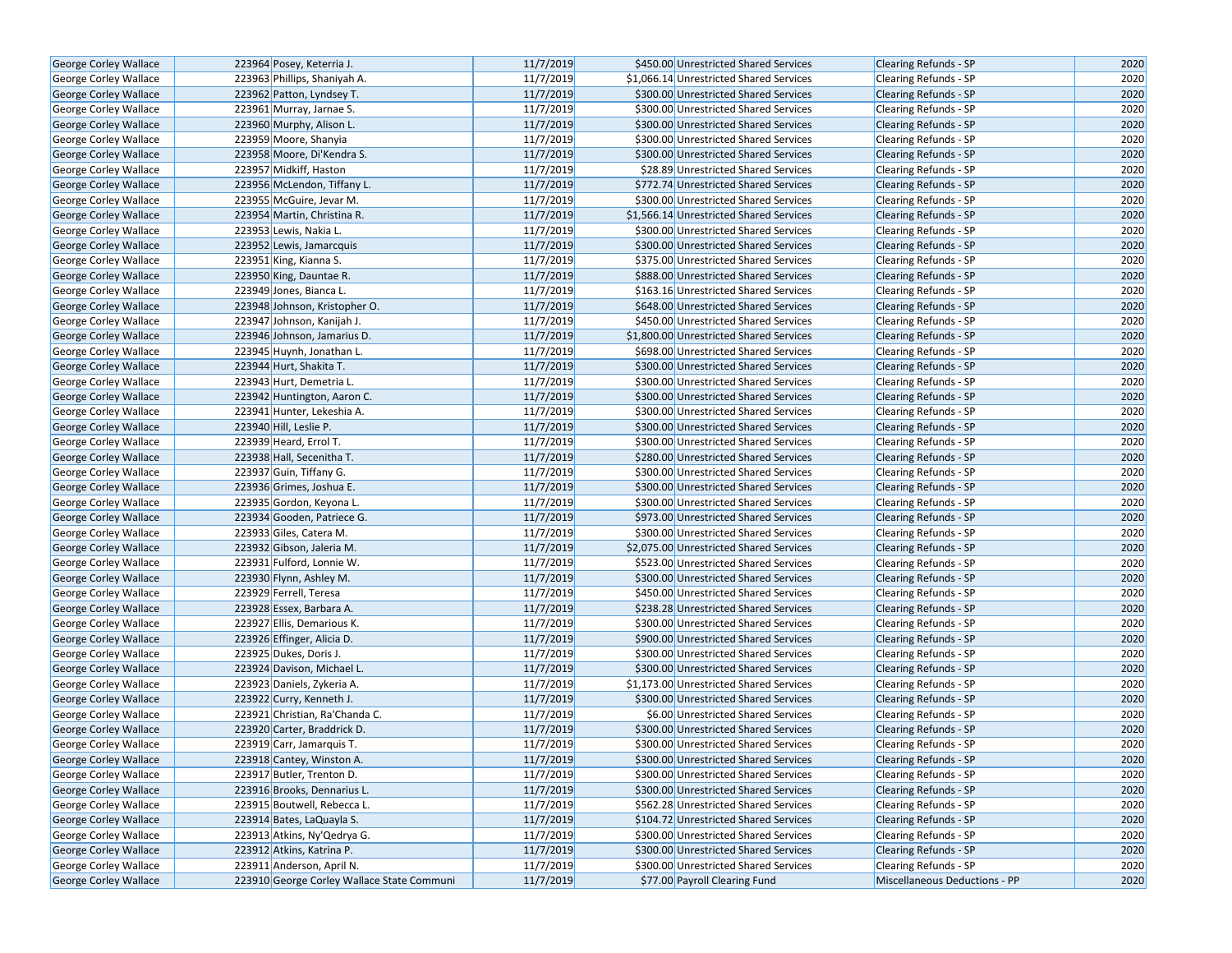| George Corley Wallace        | 224021 WINL 98.5                          | 11/8/2019  | \$400.00 Unrestricted Shared Services        | Advertising & Promotions - OOS         | 2020 |
|------------------------------|-------------------------------------------|------------|----------------------------------------------|----------------------------------------|------|
| <b>George Corley Wallace</b> | 224020 Walker, Shermanita                 | 11/8/2019  | \$138.04 AMSTI 2XX8-2XX9                     | Mileage - IS                           | 2020 |
| George Corley Wallace        | 224019 Verizon Wireless                   | 11/8/2019  | \$520.13 AMSTI 2XX8-2XX9                     | <b>Wireless Phones - UC</b>            | 2020 |
| <b>George Corley Wallace</b> | 224019 Verizon Wireless                   | 11/8/2019  | \$120.03 Unrestricted Shared Services        | Landline Phones - UC                   | 2020 |
| George Corley Wallace        | 224018 Turner, Herman W.                  | 11/8/2019  | \$300.00 Unrestricted Selma Campus           | Conus (meals) - IS                     | 2020 |
| George Corley Wallace        | 224017 Turner, Herman W.                  | 11/8/2019  | \$300.00 Unrestricted Selma Campus           | Conus (meals) - IS                     | 2020 |
| George Corley Wallace        | 224016 Turner, Herman W.                  | 11/8/2019  | \$150.00 Unrestricted Selma Campus           | Conus (meals) - IS                     | 2020 |
| George Corley Wallace        | 224015 Tubbs - Turner, Jocelyn J.         | 11/8/2019  | \$103.65 AMSTI 2XX8-2XX9                     | Mileage - IS                           | 2020 |
| George Corley Wallace        | 224014 Trane US Inc                       | 11/8/2019  | \$3,423.32 Renewal & Replacement Shared Svcs | Maintenance & Repairs - OOS            | 2020 |
| George Corley Wallace        | 224013 Spicer, Chandra                    | 11/8/2019  | \$500.00 AMSTI 2XX8-2XX9                     | Overnight (non tax per diem)- IS       | 2020 |
| <b>George Corley Wallace</b> | 224013 Spicer, Chandra                    | 11/8/2019  | \$101.15 AMSTI 2XX8-2XX9                     | Mileage - IS                           | 2020 |
| George Corley Wallace        | 224012 Rountree Electric Supply           | 11/8/2019  | \$212.72 Unrestricted Shared Services        | Materials and Supplies - MS            | 2020 |
| George Corley Wallace        | 224011 Powe, Dea W.                       | 11/8/2019  | \$57.19 AMSTI 2XX8-2XX9                      | Mileage - IS                           | 2020 |
| <b>George Corley Wallace</b> | 224010 Pettway, Clarence J.               | 11/8/2019  | \$117.66 AMSTI 2XX8-2XX9                     | Mileage - IS                           | 2020 |
| George Corley Wallace        | 224009 Meadows Tire Co                    | 11/8/2019  | \$113.70 Unrestricted Shared Services        | Maintenance & Repairs - OOS            | 2020 |
| George Corley Wallace        | 224008 Logan, Shuntelra B.                | 11/8/2019  | \$269.12 Unrestricted Shared Services        | Mileage - IS                           | 2020 |
| George Corley Wallace        | 224007 Kennedy, Regina S.                 | 11/8/2019  | \$109.68 AMSTI 2XX8-2XX9                     | Mileage - IS                           | 2020 |
| George Corley Wallace        | 224006 Jostens                            | 11/8/2019  | \$1,436.64 Unrestricted Shared Services      | Materials and Supplies - MS            | 2020 |
| George Corley Wallace        | 224005 Jostens                            | 11/8/2019  | \$2,277.48 Unrestricted Shared Services      | Materials and Supplies - MS            | 2020 |
| George Corley Wallace        | 224004 Global Equipment                   | 11/8/2019  | \$84.59 Unrestricted Shared Services         | Materials and Supplies - MS            | 2020 |
| George Corley Wallace        | 224003 Evans, Duane A.                    | 11/8/2019  | \$400.00 Unrestricted Selma Campus           | Conus (meals) - IS                     | 2020 |
| George Corley Wallace        | 224002 Evans, Duane A.                    | 11/8/2019  | \$200.00 Unrestricted Selma Campus           | Conus (meals) - IS                     | 2020 |
| George Corley Wallace        | 224001 Evans, Duane A.                    | 11/8/2019  | \$200.00 Unrestricted Selma Campus           | Conus (meals) - IS                     | 2020 |
| <b>George Corley Wallace</b> | 224000 Coty, Mark L.                      | 11/8/2019  | \$98.08 AMSTI 2XX8-2XX9                      | Mileage - IS                           | 2020 |
| George Corley Wallace        | 224000 Coty, Mark L.                      | 11/8/2019  | \$500.00 AMSTI 2XX8-2XX9                     | Overnight (non tax per diem)- IS       | 2020 |
| George Corley Wallace        | 223999 Central Paper Co, Inc              | 11/8/2019  | \$1,453.48 Unrestricted Shared Services      | Materials and Supplies - MS            | 2020 |
| George Corley Wallace        | 223998 Casby, Aaron L.                    | 11/8/2019  | \$122.61 AMSTI 2XX8-2XX9                     | Mileage - IS                           | 2020 |
| George Corley Wallace        | 223997 Carquest                           | 11/8/2019  | \$279.89 Unrestricted Shared Services        | Maintenance & Repairs - OOS            | 2020 |
| George Corley Wallace        | 223996 Bailey, Larry E.                   | 11/8/2019  | \$900.00 Unrestricted Demopolis Campus       | Other Contractual Services - PS        | 2020 |
| <b>George Corley Wallace</b> | 223995 AT & T                             | 11/8/2019  | \$110.63 Unrestricted Shared Services        | Internet - UC                          | 2020 |
| <b>George Corley Wallace</b> | 223994 Allen, Bertha Y.                   | 11/8/2019  | \$300.00 AMSTI 2XX8-2XX9                     | Overnight (non tax per diem)- IS       | 2020 |
| George Corley Wallace        | 223994 Allen, Bertha Y.                   | 11/8/2019  | \$96.51 AMSTI 2XX8-2XX9                      | Mileage - IS                           | 2020 |
| George Corley Wallace        | 223993 Alabama Power Company              | 11/8/2019  | \$28.79 Unrestricted Shared Services         | Electricity - UC                       | 2020 |
| <b>George Corley Wallace</b> | 223992 Alabama Power Company              | 11/8/2019  | \$4,475.81 Unrestricted Shared Services      | Electricity - UC                       | 2020 |
| George Corley Wallace        | 223991 Al Hill'S Boiler Sales             | 11/8/2019  | \$5,320.00 Unrestricted Shared Services      | Service Contracts on Equipment -OOS    | 2020 |
| George Corley Wallace        | 224022 State Of Al, Child Support         | 11/13/2019 | \$20.00 Payroll Clearing Fund                | Miscellaneous Deductions - PP          | 2020 |
| <b>George Corley Wallace</b> | 90000912 Perkins Breuana Sharae           | 11/15/2019 | \$497.64 PAYROLL                             | <b>PAYROLL</b>                         | 2020 |
| George Corley Wallace        | 527885 Perkins Breuana Sharae             | 11/15/2019 | \$497.64 PAYROLL                             | <b>PAYROLL</b>                         | 2020 |
| <b>George Corley Wallace</b> | 224080 Pocket Nurse Enterprises, Inc.     | 11/18/2019 | \$685.43 Unrestricted Selma Campus           | Materials and Supplies - MS            | 2020 |
| George Corley Wallace        | 224079 Jones, Cordelia L.                 | 11/18/2019 | \$52.07 Payroll Clearing Fund                | FICA - PP                              | 2020 |
| George Corley Wallace        | 224078 CDW LLC                            | 11/18/2019 | \$615.32 Black Belt Coding Initiative        | Equipment - non capitalized - MS       | 2020 |
| George Corley Wallace        | 224077 ALACRAO Treasurer                  | 11/18/2019 | \$50.00 Unrestricted Shared Services         | <b>Registration Fees-IS</b>            | 2020 |
| George Corley Wallace        | 224076 Williams, Brian                    | 11/18/2019 | \$360.00 Unrestricted Selma Campus           | Other Contractual Services - PS        | 2020 |
| George Corley Wallace        | 224075 Water Way Distributing             | 11/18/2019 | \$90.90 Unrestricted Distance Ed             | Materials and Supplies - MS            | 2020 |
| <b>George Corley Wallace</b> | 224075 Water Way Distributing             | 11/18/2019 | \$205.37 Unrestricted Shared Services        | Materials and Supplies - MS            | 2020 |
| <b>George Corley Wallace</b> | 224074 Walker, Roosevelt                  | 11/18/2019 | \$360.00 Unrestricted Selma Campus           | <b>Other Contractual Services - PS</b> | 2020 |
| George Corley Wallace        | 224073 Wal Mart                           | 11/18/2019 | \$316.66 Unrestricted Shared Services        | Materials and Supplies - MS            | 2020 |
| <b>George Corley Wallace</b> | 224072 Viamedia Inc                       | 11/18/2019 | \$500.00 Unrestricted Shared Services        | Advertising & Promotions - OOS         | 2020 |
| George Corley Wallace        | 224071 USMLEWorld, LLC                    | 11/18/2019 | \$4,448.00 Unrestricted Selma Campus         | Testing Expense - OOS                  | 2020 |
| <b>George Corley Wallace</b> | 224070 Turner, Herman W.                  | 11/18/2019 | \$300.00 Unrestricted Selma Campus           | Conus (meals) - IS                     | 2020 |
| George Corley Wallace        | 224069 Turner, Herman W.                  | 11/18/2019 | \$150.00 Unrestricted Selma Campus           | Conus (meals) - IS                     | 2020 |
| George Corley Wallace        | 224068 Turner, Herman W.                  | 11/18/2019 | \$300.00 Unrestricted Selma Campus           | Conus (meals) - IS                     | 2020 |
| George Corley Wallace        | 224067 Thyssenkrupp Elevator              | 11/18/2019 | \$3,103.20 Unrestricted Shared Services      | Service Contracts on Equipment -OOS    | 2020 |
| George Corley Wallace        | 224066 The Water Works and Sewer Board of | 11/18/2019 | \$1,477.27 Unrestricted Shared Services      | Water & Sewer - UC                     | 2020 |
| George Corley Wallace        | 224065 Stuart C. Irby Co.                 | 11/18/2019 | \$422.75 Unrestricted Shared Services        | Materials and Supplies - MS            | 2020 |
|                              |                                           |            |                                              |                                        |      |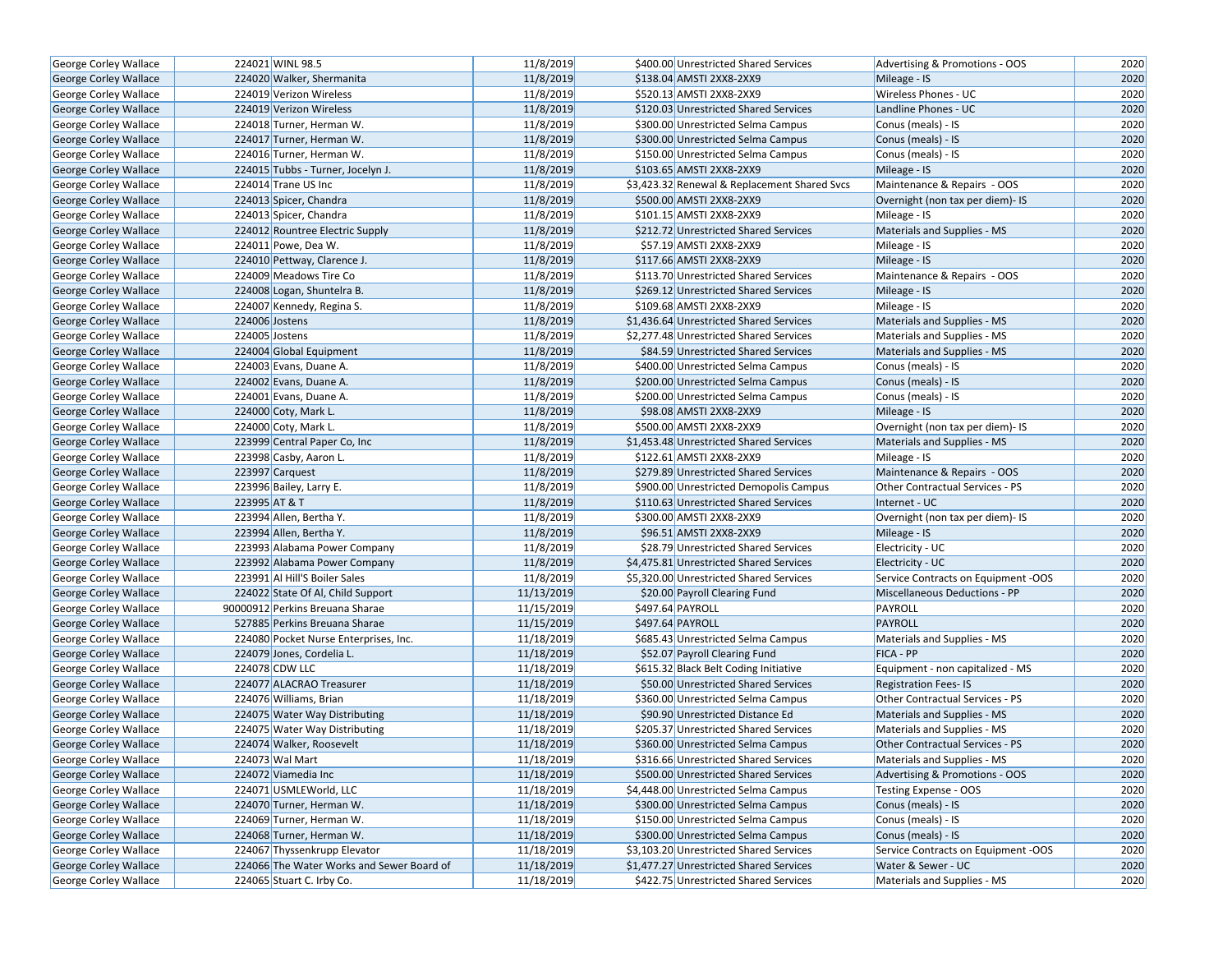| George Corley Wallace        | 224064 Strickland Paper Company Inc      | 11/18/2019 | \$311.32 Unrestricted Shared Services    | Materials and Supplies - MS         | 2020 |
|------------------------------|------------------------------------------|------------|------------------------------------------|-------------------------------------|------|
| <b>George Corley Wallace</b> | 224063 State of Alabama                  | 11/18/2019 | \$39,424.00 Unrestricted Shared Services | Tuition - TF                        | 2020 |
| <b>George Corley Wallace</b> | 224062 Sherwin Williams Company          | 11/18/2019 | \$41.27 Unrestricted Shared Services     | Materials and Supplies - MS         | 2020 |
| George Corley Wallace        | 224061 Selma Family Restaurant           | 11/18/2019 | \$168.56 Unrestricted Shared Services    | Materials and Supplies - MS         | 2020 |
| George Corley Wallace        | 224060 Scott, Gracie E.                  | 11/18/2019 | \$440.00 Unrestricted Selma Campus       | Other Contractual Services - PS     | 2020 |
| George Corley Wallace        | 224059 Scantron Corporation              | 11/18/2019 | \$89.20 Unrestricted Selma Campus        | Materials and Supplies - MS         | 2020 |
| George Corley Wallace        | 224058 Pickett, Bobby                    | 11/18/2019 | \$125.00 Unrestricted Selma Campus       | Other Professional Fees - PS        | 2020 |
| George Corley Wallace        | 224057 Okoye, Chudy N.                   | 11/18/2019 | \$125.00 Unrestricted Selma Campus       | Other Professional Fees - PS        | 2020 |
| George Corley Wallace        | 224056 Office Depot                      | 11/18/2019 | \$270.64 Unrestricted Distance Ed        | Materials and Supplies - MS         | 2020 |
| George Corley Wallace        | 224056 Office Depot                      | 11/18/2019 | \$1,619.91 Unrestricted Shared Services  | Materials and Supplies - MS         | 2020 |
| George Corley Wallace        | 224055 Neely, Charles                    | 11/18/2019 | \$360.00 Unrestricted Selma Campus       | Other Contractual Services - PS     | 2020 |
| George Corley Wallace        | 224054 McRae-Gaines Learning Ctn         | 11/18/2019 | \$330.00 Unrestricted Shared Services    | Scholarship and Waivers - SW        | 2020 |
| <b>George Corley Wallace</b> | 224053 Lewis Pest Control Inc.           | 11/18/2019 | \$1,190.00 Unrestricted Shared Services  | Other Contractual Services - PS     | 2020 |
| George Corley Wallace        | 224052 Jackson, Eric L.                  | 11/18/2019 | \$1,200.00 Unrestricted Selma Campus     | Other Contractual Services - PS     | 2020 |
| George Corley Wallace        | 224051 Indigo Fluids, Inc.               | 11/18/2019 | \$115.90 Unrestricted Shared Services    | Materials and Supplies - MS         | 2020 |
| George Corley Wallace        | 224050 Imperial Bag & Paper Co. LLC      | 11/18/2019 | \$383.31 Unrestricted Shared Services    | Maintenance & Repairs - OOS         | 2020 |
| George Corley Wallace        | 224049 Holladay, Jonathan M.             | 11/18/2019 | \$125.00 Unrestricted Selma Campus       | Other Professional Fees - PS        | 2020 |
| George Corley Wallace        | 224048 Harris Security Systems           | 11/18/2019 | \$60.00 Unrestricted Shared Services     | Other Contractual Services - PS     | 2020 |
| George Corley Wallace        | 224047 Harris, Douglas L.                | 11/18/2019 | \$150.00 Payroll Clearing Fund           | PEHIP Insurance - Employee - PP     | 2020 |
| <b>George Corley Wallace</b> | 224046 Guardian-Ipco Inc.                | 11/18/2019 | \$550.00 Unrestricted Shared Services    | Other Contractual Services - PS     | 2020 |
| George Corley Wallace        | 224045 Fuller Building Company           | 11/18/2019 | \$33.61 Unrestricted Shared Services     | Materials and Supplies - MS         | 2020 |
| George Corley Wallace        | 224044 First Cahawba Bankcard            | 11/18/2019 | \$745.80 Unrestricted Shared Services    | Lodging - IS                        | 2020 |
| George Corley Wallace        | 224044 First Cahawba Bankcard            | 11/18/2019 | \$3,532.80 Unrestricted Shared Services  | Commercial Transportation - OS      | 2020 |
| <b>George Corley Wallace</b> | 224044 First Cahawba Bankcard            | 11/18/2019 | \$564.00 Unrestricted Shared Services    | Memberships - PS                    | 2020 |
| George Corley Wallace        | 224044 First Cahawba Bankcard            | 11/18/2019 | \$85.00 AMSTI 2XX8-2XX9                  | <b>Registration Fees-IS</b>         | 2020 |
| <b>George Corley Wallace</b> | 224043 Evans, Duane A.                   | 11/18/2019 | \$400.00 Unrestricted Selma Campus       | Conus (meals) - IS                  | 2020 |
| George Corley Wallace        | 224042 Evans, Duane A.                   | 11/18/2019 | \$200.00 Unrestricted Selma Campus       | Conus (meals) - IS                  | 2020 |
| <b>George Corley Wallace</b> | 224041 Evans, Duane A.                   | 11/18/2019 | \$400.00 Unrestricted Selma Campus       | Conus (meals) - IS                  | 2020 |
| <b>George Corley Wallace</b> | 224040 Evans, Byron B.                   | 11/18/2019 | \$80.00 Unrestricted Selma Campus        | Other Contractual Services - PS     | 2020 |
| George Corley Wallace        | 224039 Edwards, Keith W.                 | 11/18/2019 | \$125.00 Unrestricted Selma Campus       | Other Professional Fees - PS        | 2020 |
| George Corley Wallace        | 224038 Ebsco Subscription Services       | 11/18/2019 | \$2,943.50 Unrestricted Shared Services  | Subscriptions - OOS                 | 2020 |
| George Corley Wallace        | 224037 Deavers, Lori E.                  | 11/18/2019 | \$59.16 Unrestricted Shared Services     | Mileage - IS                        | 2020 |
| George Corley Wallace        | 224036 DARRAN Furniture Industries Inc   | 11/18/2019 | \$1,843.14 Unrestricted Shared Services  | Equipment - non capitalized - MS    | 2020 |
| <b>George Corley Wallace</b> | 224035 Cougar Oil Inc.                   | 11/18/2019 | \$3,166.48 Unrestricted Shared Services  | Gasoline & Oil - Motor Veh - OOS    | 2020 |
| George Corley Wallace        | 224034 Constant Contact, Inc.            | 11/18/2019 | \$410.00 Unrestricted Shared Services    | Technology - non capitalized - MS   | 2020 |
| George Corley Wallace        | 224033 Cintas Corporation                | 11/18/2019 | \$416.14 Unrestricted Shared Services    | Other Contractual Services - PS     | 2020 |
| George Corley Wallace        | 224032 Berney Office Solutions, Llc      | 11/18/2019 | \$58.83 Unrestricted Distance Ed         | Service Contracts on Equipment -OOS | 2020 |
| George Corley Wallace        | 224031 ALACRAO Treasurer                 | 11/18/2019 | \$75.00 Unrestricted Shared Services     | <b>Registration Fees-IS</b>         | 2020 |
| George Corley Wallace        | 224030 Alabama Telecasters, Inc          | 11/18/2019 | \$1,300.00 Unrestricted Shared Services  | Advertising & Promotions - OOS      | 2020 |
| George Corley Wallace        | 224029 Alabama Power Company             | 11/18/2019 | \$857.29 Unrestricted Demopolis Campus   | Electricity - UC                    | 2020 |
| George Corley Wallace        | 224028 Alabama Power Company             | 11/18/2019 | \$432.79 Unrestricted Demopolis Campus   | Electricity - UC                    | 2020 |
| George Corley Wallace        | 224027 Alabama Power Company             | 11/18/2019 | \$1,305.24 Unrestricted Demopolis Campus | Electricity - UC                    | 2020 |
| <b>George Corley Wallace</b> | 224026 Alabama Power Company             | 11/18/2019 | \$66,189.20 Unrestricted Shared Services | Electricity - UC                    | 2020 |
| George Corley Wallace        | 224025 Airgas South, Inc.                | 11/18/2019 | \$185.40 Dual Enrollment Sch. 2XX8-2XX9  | Materials and Supplies - MS         | 2020 |
| George Corley Wallace        | 224025 Airgas South, Inc.                | 11/18/2019 | \$2,636.69 Unrestricted Selma Campus     | Materials and Supplies - MS         | 2020 |
| George Corley Wallace        | 224024 Airgas Inc                        | 11/18/2019 | \$1,609.07 Unrestricted Shared Services  | Materials and Supplies - MS         | 2020 |
| George Corley Wallace        | 224023 Advanced Disposal                 | 11/18/2019 | \$295.01 Unrestricted Shared Services    | Other Contractual Services - PS     | 2020 |
| George Corley Wallace        | 224103 Williams, Joe                     | 11/22/2019 | \$561.40 Unrestricted Shared Services    | Other Contractual Services - PS     | 2020 |
| <b>George Corley Wallace</b> | 224102 Williams, Brian                   | 11/22/2019 | \$80.00 Unrestricted Selma Campus        | Other Contractual Services - PS     | 2020 |
| George Corley Wallace        | 224101 Verizon Wireless                  | 11/22/2019 | \$634.45 Unrestricted Shared Services    | Wireless Phones - UC                | 2020 |
| George Corley Wallace        | 224100 Uline Inc                         | 11/22/2019 | \$334.62 Unrestricted Shared Services    | Materials and Supplies - MS         | 2020 |
| George Corley Wallace        | 224099 Touch Net Information Systems Inc | 11/22/2019 | \$1,390.00 Unrestricted Shared Services  | Technology - non capitalized - MS   | 2020 |
| <b>George Corley Wallace</b> | 224098 Stuart C. Irby Co.                | 11/22/2019 | \$139.20 Unrestricted Shared Services    | Materials and Supplies - MS         | 2020 |
| George Corley Wallace        | 224097 Steele, Michael D.                | 11/22/2019 | \$270.00 Unrestricted Shared Services    | Other Contractual Services - PS     | 2020 |
| <b>George Corley Wallace</b> | 224096 Stacy Williams Company            | 11/22/2019 | \$15.96 Unrestricted Shared Services     | Materials and Supplies - MS         | 2020 |
|                              |                                          |            |                                          |                                     |      |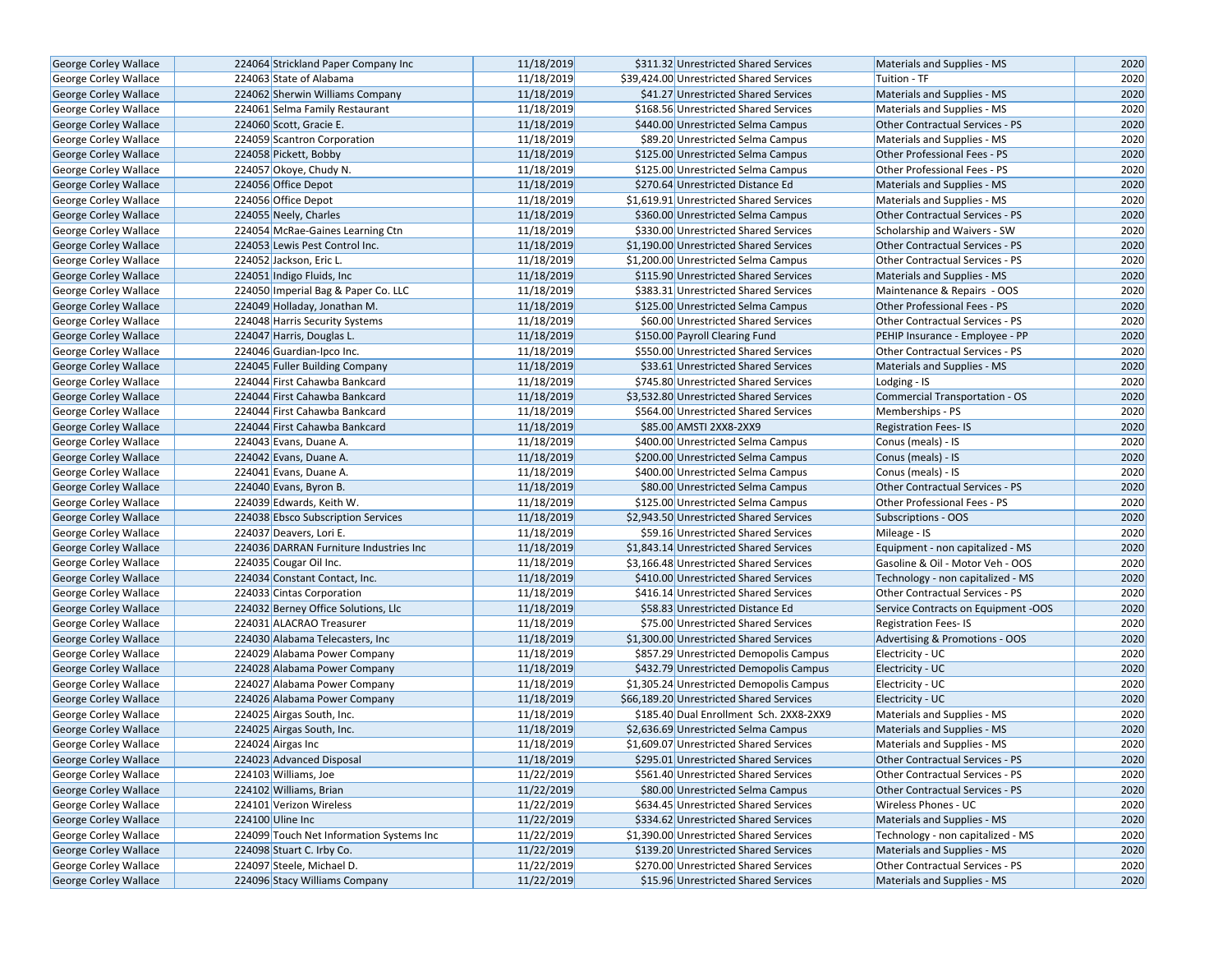| George Corley Wallace        |                     | 224095 Southern Pipe & Supply Co Inc    | 11/22/2019 |                    | \$121.06 Unrestricted Shared Services   | Materials and Supplies - MS     | 2020 |
|------------------------------|---------------------|-----------------------------------------|------------|--------------------|-----------------------------------------|---------------------------------|------|
| <b>George Corley Wallace</b> |                     | 224094 Smith, Jerry D.                  | 11/22/2019 |                    | \$2,000.00 Unrestricted Shared Services | Other Contractual Services - PS | 2020 |
| George Corley Wallace        |                     | 224093 Ross Plumbing And Heating        | 11/22/2019 |                    | \$325.00 Unrestricted Shared Services   | Maintenance & Repairs - OOS     | 2020 |
| <b>George Corley Wallace</b> |                     | 224092 Roper, Ethel B.                  | 11/22/2019 |                    | \$999.66 Unrestricted Shared Services   | Other Contractual Services - PS | 2020 |
| George Corley Wallace        |                     | 224091 Purdie, James D.                 | 11/22/2019 |                    | \$564.90 Unrestricted Shared Services   | Other Contractual Services - PS | 2020 |
| George Corley Wallace        |                     | 224090 Pocket Nurse Enterprises, Inc.   | 11/22/2019 |                    | \$642.95 Unrestricted Selma Campus      | Materials and Supplies - MS     | 2020 |
| George Corley Wallace        |                     | 224089 Perkins, Roderick                | 11/22/2019 |                    | \$656.04 Unrestricted Shared Services   | Other Contractual Services - PS | 2020 |
| George Corley Wallace        |                     | 224088 Office Depot                     | 11/22/2019 |                    | \$658.03 Unrestricted Shared Services   | Materials and Supplies - MS     | 2020 |
| George Corley Wallace        |                     | 224087 New Readers Press                | 11/22/2019 |                    | \$249.00 Unrestricted Shared Services   | Materials and Supplies - MS     | 2020 |
| George Corley Wallace        |                     | 224086 MedPro Waste Disposal, LLC       | 11/22/2019 |                    | \$140.00 Unrestricted Shared Services   | Other Contractual Services - PS | 2020 |
| George Corley Wallace        |                     | 224085 Fuller Building Company          | 11/22/2019 |                    | \$81.93 Unrestricted Shared Services    | Materials and Supplies - MS     | 2020 |
| George Corley Wallace        |                     | 224084 Briggs, Tammie M.                | 11/22/2019 |                    | \$73.25 Unrestricted Shared Services    | Conus (meals) - IS              | 2020 |
| George Corley Wallace        |                     | 224084 Briggs, Tammie M.                | 11/22/2019 |                    | \$187.30 Unrestricted Shared Services   | Mileage - IS                    | 2020 |
| George Corley Wallace        |                     | 224083 Black, Jearel L.                 | 11/22/2019 |                    | \$832.00 Unrestricted Shared Services   | Other Contractual Services - PS | 2020 |
| George Corley Wallace        |                     | 224082 Alabama Power Company            | 11/22/2019 |                    | \$148.31 Unrestricted Demopolis Campus  | Electricity - UC                | 2020 |
| <b>George Corley Wallace</b> |                     | 224081 The Flower Basket                | 11/22/2019 |                    | \$120.00 Unrestricted Shared Services   | Materials and Supplies - MS     | 2020 |
| George Corley Wallace        | correcttw           | Morrow Calandra Nakia                   | 11/25/2019 |                    | \$226.20 PAYROLL                        | PAYROLL                         | 2020 |
| George Corley Wallace        |                     | 900000166 Pettway Jaleesa Candace       | 11/25/2019 |                    | \$705.95 PAYROLL                        | PAYROLL                         | 2020 |
| George Corley Wallace        |                     | 900000165 Pettway Alonzia               | 11/25/2019 | \$3,085.58 PAYROLL |                                         | PAYROLL                         | 2020 |
| George Corley Wallace        |                     | 900000164 Heard Anthony                 | 11/25/2019 | \$3,085.58 PAYROLL |                                         | PAYROLL                         | 2020 |
| George Corley Wallace        |                     | 900000163 Harvell Robert L              | 11/25/2019 | \$3,002.75 PAYROLL |                                         | PAYROLL                         | 2020 |
| George Corley Wallace        |                     | 900000162 Moore Timothy                 | 11/25/2019 | \$3,580.25 PAYROLL |                                         | PAYROLL                         | 2020 |
| George Corley Wallace        |                     | 900000161 Mauldin Reginald Otis         | 11/25/2019 | \$4,239.83 PAYROLL |                                         | PAYROLL                         | 2020 |
| <b>George Corley Wallace</b> |                     | 900000160 Haralson Isaiah S             | 11/25/2019 | \$2,920.50 PAYROLL |                                         | PAYROLL                         | 2020 |
| George Corley Wallace        |                     | 900000159 Bennett Robbyn V.             | 11/25/2019 | \$8,829.08 PAYROLL |                                         | PAYROLL                         | 2020 |
| George Corley Wallace        |                     | 900000158 Allison Eric Preston          | 11/25/2019 | \$5,731.67 PAYROLL |                                         | PAYROLL                         | 2020 |
| George Corley Wallace        |                     | 900000157 Chesnut Veronica S            | 11/25/2019 | \$2,513.33 PAYROLL |                                         | PAYROLL                         | 2020 |
| George Corley Wallace        |                     | 900000156 Moss Johnny E                 | 11/25/2019 | \$6,005.17 PAYROLL |                                         | PAYROLL                         | 2020 |
| George Corley Wallace        |                     | 900000155 Carroll Jessica Bishop        | 11/25/2019 | \$5,233.41 PAYROLL |                                         | PAYROLL                         | 2020 |
| George Corley Wallace        |                     | 900000154 Brown Veronica S.             | 11/25/2019 | \$8,764.08 PAYROLL |                                         | PAYROLL                         | 2020 |
| George Corley Wallace        |                     | 900000153 Abbott Brandi Nicole          | 11/25/2019 | \$2,672.92 PAYROLL |                                         | PAYROLL                         | 2020 |
| George Corley Wallace        |                     | 900000152 Williams Norman Alana Nickole | 11/25/2019 | \$1,338.67 PAYROLL |                                         | PAYROLL                         | 2020 |
| George Corley Wallace        |                     | 900000151 Whatley Andrew Douglas        | 11/25/2019 | \$2,755.42 PAYROLL |                                         | PAYROLL                         | 2020 |
| <b>George Corley Wallace</b> |                     | 900000150 Taylor Ernest                 | 11/25/2019 |                    | \$2,109.17 PAYROLL                      | PAYROLL                         | 2020 |
| George Corley Wallace        |                     | 900000149 Jackson Vincent Keith         | 11/25/2019 | \$2,513.33 PAYROLL |                                         | PAYROLL                         | 2020 |
| George Corley Wallace        |                     | 900000148 Holston Kimberly J.           | 11/25/2019 | \$3,909.67 PAYROLL |                                         | PAYROLL                         | 2020 |
| <b>George Corley Wallace</b> |                     | 900000147 Dysart Charles J              | 11/25/2019 | \$6,005.17 PAYROLL |                                         | PAYROLL                         | 2020 |
| George Corley Wallace        | 900000146 Berry Lee |                                         | 11/25/2019 | \$2,755.42 PAYROLL |                                         | PAYROLL                         | 2020 |
| <b>George Corley Wallace</b> |                     | 900000145 Evans Naopi Lc                | 11/25/2019 | \$3,415.17 PAYROLL |                                         | PAYROLL                         | 2020 |
| George Corley Wallace        |                     | 900000144 Hasberry Letti Monique        | 11/25/2019 | \$2,177.42 PAYROLL |                                         | PAYROLL                         | 2020 |
| <b>George Corley Wallace</b> |                     | 900000143 Dixon Colleen Roland          | 11/25/2019 | \$4,404.92 PAYROLL |                                         | PAYROLL                         | 2020 |
| George Corley Wallace        |                     | 900000142 Vance Laura Lynn              | 11/25/2019 | \$4,652.50 PAYROLL |                                         | PAYROLL                         | 2020 |
| George Corley Wallace        |                     | 900000141 Spencer Rosa Chiffon          | 11/25/2019 | \$9,143.66 PAYROLL |                                         | PAYROLL                         | 2020 |
| <b>George Corley Wallace</b> |                     | 900000140 Jordan Judy Y.                | 11/25/2019 | \$3,827.33 PAYROLL |                                         | PAYROLL                         | 2020 |
| <b>George Corley Wallace</b> |                     | 900000139 Davis Mary Lee                | 11/25/2019 | \$3,992.58 PAYROLL |                                         | PAYROLL                         | 2020 |
| George Corley Wallace        |                     | 900000138 Davis Diane                   | 11/25/2019 | \$2,589.75 PAYROLL |                                         | PAYROLL                         | 2020 |
| George Corley Wallace        |                     | 900000137 Bell Vickie D                 | 11/25/2019 |                    | \$3,250.08 PAYROLL                      | PAYROLL                         | 2020 |
| George Corley Wallace        |                     | 900000136 Barley Audreyiona La'shae     | 11/25/2019 |                    | \$2,177.42 PAYROLL                      | <b>PAYROLL</b>                  | 2020 |
| George Corley Wallace        |                     | 900000135 Davis Rebecca Moore           | 11/25/2019 |                    | \$250.00 PAYROLL                        | PAYROLL                         | 2020 |
| <b>George Corley Wallace</b> |                     | 900000134 Turner Herman W               | 11/25/2019 |                    | \$1,352.00 PAYROLL                      | <b>PAYROLL</b>                  | 2020 |
| George Corley Wallace        |                     | 900000133 Harper April M                | 11/25/2019 |                    | \$1,216.83 PAYROLL                      | PAYROLL                         | 2020 |
| George Corley Wallace        |                     | 900000132 Graham Glen Partick           | 11/25/2019 |                    | \$260.00 PAYROLL                        | <b>PAYROLL</b>                  | 2020 |
| George Corley Wallace        |                     | 900000131 Maxey Willie E.               | 11/25/2019 |                    | \$450.67 PAYROLL                        | PAYROLL                         | 2020 |
| George Corley Wallace        |                     | 900000130 Evans Duane A                 | 11/25/2019 |                    | \$4,728.66 PAYROLL                      | PAYROLL                         | 2020 |
| George Corley Wallace        |                     | 900000129 Bailey Danny L                | 11/25/2019 |                    | \$270.42 PAYROLL                        | PAYROLL                         | 2020 |
|                              |                     |                                         |            |                    |                                         |                                 |      |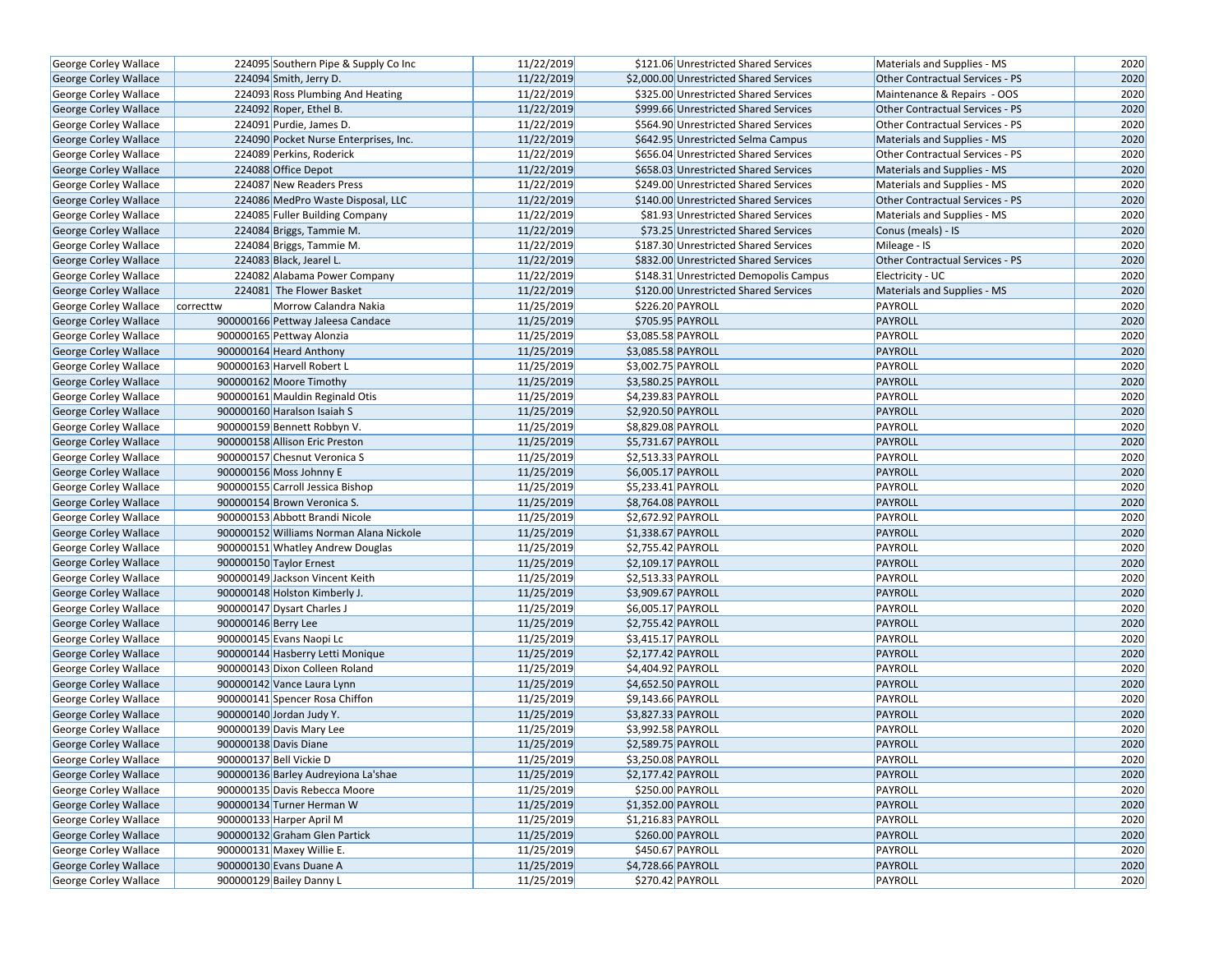| George Corley Wallace        |                            | 900000128 Hannah Marcus A.              | 11/25/2019 | \$1,276.33 PAYROLL  | PAYROLL        | 2020 |
|------------------------------|----------------------------|-----------------------------------------|------------|---------------------|----------------|------|
| George Corley Wallace        |                            | 900000127 Jefferson Shelia Lawanda      | 11/25/2019 | \$4,074.75 PAYROLL  | PAYROLL        | 2020 |
| George Corley Wallace        |                            | 900000126 Headley Linda Fay             | 11/25/2019 | \$2,837.75 PAYROLL  | PAYROLL        | 2020 |
| George Corley Wallace        |                            | 900000125 Austin Tabitha Brooklyn       | 11/25/2019 | \$3,055.17 PAYROLL  | PAYROLL        | 2020 |
| George Corley Wallace        |                            | 900000124 Williams Angelica Nicole      | 11/25/2019 | \$2,672.92 PAYROLL  | PAYROLL        | 2020 |
| George Corley Wallace        |                            | 900000123 Washington Desiree M          | 11/25/2019 | \$3,084.50 PAYROLL  | PAYROLL        | 2020 |
| George Corley Wallace        |                            | 900000122 Reynolds Jennifer M           | 11/25/2019 | \$4,074.75 PAYROLL  | <b>PAYROLL</b> | 2020 |
| George Corley Wallace        |                            | 900000121 Melton Elaine Alina           | 11/25/2019 | \$2,672.67 PAYROLL  | PAYROLL        | 2020 |
| George Corley Wallace        |                            | 900000120 Kidd Anessa Lynn              | 11/25/2019 | \$8,602.83 PAYROLL  | PAYROLL        | 2020 |
| George Corley Wallace        |                            | 900000119 Dosey Chantae Thomas          | 11/25/2019 | \$2,342.42 PAYROLL  | PAYROLL        | 2020 |
| George Corley Wallace        |                            | 900000118 Deavers Lori Evelyn           | 11/25/2019 | \$2,513.33 PAYROLL  | PAYROLL        | 2020 |
| George Corley Wallace        |                            | 900000117 Craig Brianna Lenae           | 11/25/2019 | \$2,095.17 PAYROLL  | PAYROLL        | 2020 |
| George Corley Wallace        |                            | 900000116 Young Connie Estes            | 11/25/2019 | \$2,163.17 PAYROLL  | PAYROLL        | 2020 |
| George Corley Wallace        | 900000115 Moore Kathy J    |                                         | 11/25/2019 | \$5,404.58 PAYROLL  | PAYROLL        | 2020 |
| George Corley Wallace        |                            | 900000114 Logan Shuntelra Bernice       | 11/25/2019 | \$4,572.66 PAYROLL  | PAYROLL        | 2020 |
| George Corley Wallace        | 900000113 Clifton Lonzy T. |                                         | 11/25/2019 | \$7,564.11 PAYROLL  | PAYROLL        | 2020 |
| George Corley Wallace        | 900000112 Bonner Irene G   |                                         | 11/25/2019 | \$2,513.33 PAYROLL  | <b>PAYROLL</b> | 2020 |
| George Corley Wallace        | 900000111 Agnew JaNett C   |                                         | 11/25/2019 | \$3,497.17 PAYROLL  | PAYROLL        | 2020 |
| George Corley Wallace        |                            | 900000110 Adams Dorothy J               | 11/25/2019 | \$2,513.33 PAYROLL  | PAYROLL        | 2020 |
| George Corley Wallace        |                            | 900000109 Moultrie Eddie James          | 11/25/2019 | \$5,057.92 PAYROLL  | PAYROLL        | 2020 |
| <b>George Corley Wallace</b> |                            | 900000108 Powell William S              | 11/25/2019 | \$1,039.98 PAYROLL  | PAYROLL        | 2020 |
| George Corley Wallace        |                            | 900000107 Moore Dorothy A               | 11/25/2019 | \$1,081.58 PAYROLL  | PAYROLL        | 2020 |
| George Corley Wallace        |                            | 900000106 Bright Jacinta Thrash         | 11/25/2019 | \$1,081.58 PAYROLL  | PAYROLL        | 2020 |
| George Corley Wallace        |                            | 900000105 Thomas Herbert Hoover         | 11/25/2019 | \$6,662.75 PAYROLL  | PAYROLL        | 2020 |
| <b>George Corley Wallace</b> | 900000104 Sears Teresa D   |                                         | 11/25/2019 | \$2,177.42 PAYROLL  | PAYROLL        | 2020 |
| George Corley Wallace        |                            | 900000103 Hoskins Montego Riley         | 11/25/2019 | \$1,654.71 PAYROLL  | PAYROLL        | 2020 |
| George Corley Wallace        |                            | 900000102 Griffin Donitha J.            | 11/25/2019 | \$11,628.92 PAYROLL | PAYROLL        | 2020 |
| George Corley Wallace        | 900000101 Gordon Rachel L  |                                         | 11/25/2019 | \$3,939.33 PAYROLL  | PAYROLL        | 2020 |
| George Corley Wallace        |                            | 900000100 Fulford Sabrena Ellis         | 11/25/2019 | \$2,177.42 PAYROLL  | PAYROLL        | 2020 |
| George Corley Wallace        |                            | 900000099 Curtis Valerie Pandora        | 11/25/2019 | \$2,837.75 PAYROLL  | PAYROLL        | 2020 |
| George Corley Wallace        | 900000098 Cosby Pamela     |                                         | 11/25/2019 | \$2,177.42 PAYROLL  | PAYROLL        | 2020 |
| George Corley Wallace        |                            | 900000097 Chapman Channie Loraine       | 11/25/2019 | \$3,848.67 PAYROLL  | PAYROLL        | 2020 |
| George Corley Wallace        | 900000096 Brown Karen E.   |                                         | 11/25/2019 | \$3,326.81 PAYROLL  | PAYROLL        | 2020 |
| George Corley Wallace        | 900000095 Bowie Corey D.   |                                         | 11/25/2019 | \$4,669.75 PAYROLL  | PAYROLL        | 2020 |
| George Corley Wallace        |                            | 900000094 Walker Sharon D               | 11/25/2019 | \$2,837.75 PAYROLL  | PAYROLL        | 2020 |
| George Corley Wallace        |                            | 900000093 Carstarphen Mennie L          | 11/25/2019 | \$7,555.78 PAYROLL  | PAYROLL        | 2020 |
| George Corley Wallace        |                            | 900000092 Sturdivant Maxine C           | 11/25/2019 | \$7,072.00 PAYROLL  | PAYROLL        | 2020 |
| George Corley Wallace        |                            | 900000091 Jackson Irma Jean             | 11/25/2019 | \$3,167.92 PAYROLL  | PAYROLL        | 2020 |
| George Corley Wallace        |                            | 900000090 Sanders Felicia M             | 11/25/2019 | \$6,018.30 PAYROLL  | PAYROLL        | 2020 |
| George Corley Wallace        |                            | 900000089 Ford Monique Amelia           | 11/25/2019 | \$3,497.17 PAYROLL  | PAYROLL        | 2020 |
| George Corley Wallace        |                            | 900000088 Walker Shermanita             | 11/25/2019 | \$4,909.92 PAYROLL  | PAYROLL        | 2020 |
| George Corley Wallace        |                            | 900000087 Tubbs - Turner Jocelyn Jenell | 11/25/2019 | \$5,775.17 PAYROLL  | PAYROLL        | 2020 |
| George Corley Wallace        | 900000086 Spicer Chandra   |                                         | 11/25/2019 | \$5,985.83 PAYROLL  | PAYROLL        | 2020 |
| George Corley Wallace        | 900000085 Snowden Lula     |                                         | 11/25/2019 | \$4,526.92 PAYROLL  | PAYROLL        | 2020 |
| George Corley Wallace        |                            | 900000084 Roberson Erika M              | 11/25/2019 | \$3,250.08 PAYROLL  | PAYROLL        | 2020 |
| George Corley Wallace        |                            | 900000083 Pullum Quanda C.              | 11/25/2019 | \$3,580.25 PAYROLL  | PAYROLL        | 2020 |
| George Corley Wallace        |                            | 900000082 Powe Dea Wilson               | 11/25/2019 | \$5,985.83 PAYROLL  | PAYROLL        | 2020 |
| George Corley Wallace        |                            | 900000081 Pettway Clarence J            | 11/25/2019 | \$7,748.00 PAYROLL  | PAYROLL        | 2020 |
| George Corley Wallace        |                            | 900000080 Pettway Adam Clayton          | 11/25/2019 | \$3,496.92 PAYROLL  | PAYROLL        | 2020 |
| George Corley Wallace        |                            | 900000079 Page Melinda Ann              | 11/25/2019 |                     | PAYROLL        | 2020 |
|                              |                            | 900000078 Munford Christopher Lamar     |            | \$3,997.50 PAYROLL  |                |      |
| George Corley Wallace        |                            | 900000077 Kennedy Regina S              | 11/25/2019 | \$2,177.67 PAYROLL  | PAYROLL        | 2020 |
| George Corley Wallace        |                            |                                         | 11/25/2019 | \$6,307.33 PAYROLL  | PAYROLL        | 2020 |
| George Corley Wallace        |                            | 900000076 Hurt Jason Robert             | 11/25/2019 | \$2,095.17 PAYROLL  | PAYROLL        | 2020 |
| George Corley Wallace        | 900000075 Hatcher Tyrone   |                                         | 11/25/2019 | \$2,136.67 PAYROLL  | PAYROLL        | 2020 |
| <b>George Corley Wallace</b> | 900000074 Gourdine Raji    |                                         | 11/25/2019 | \$10,525.25 PAYROLL | PAYROLL        | 2020 |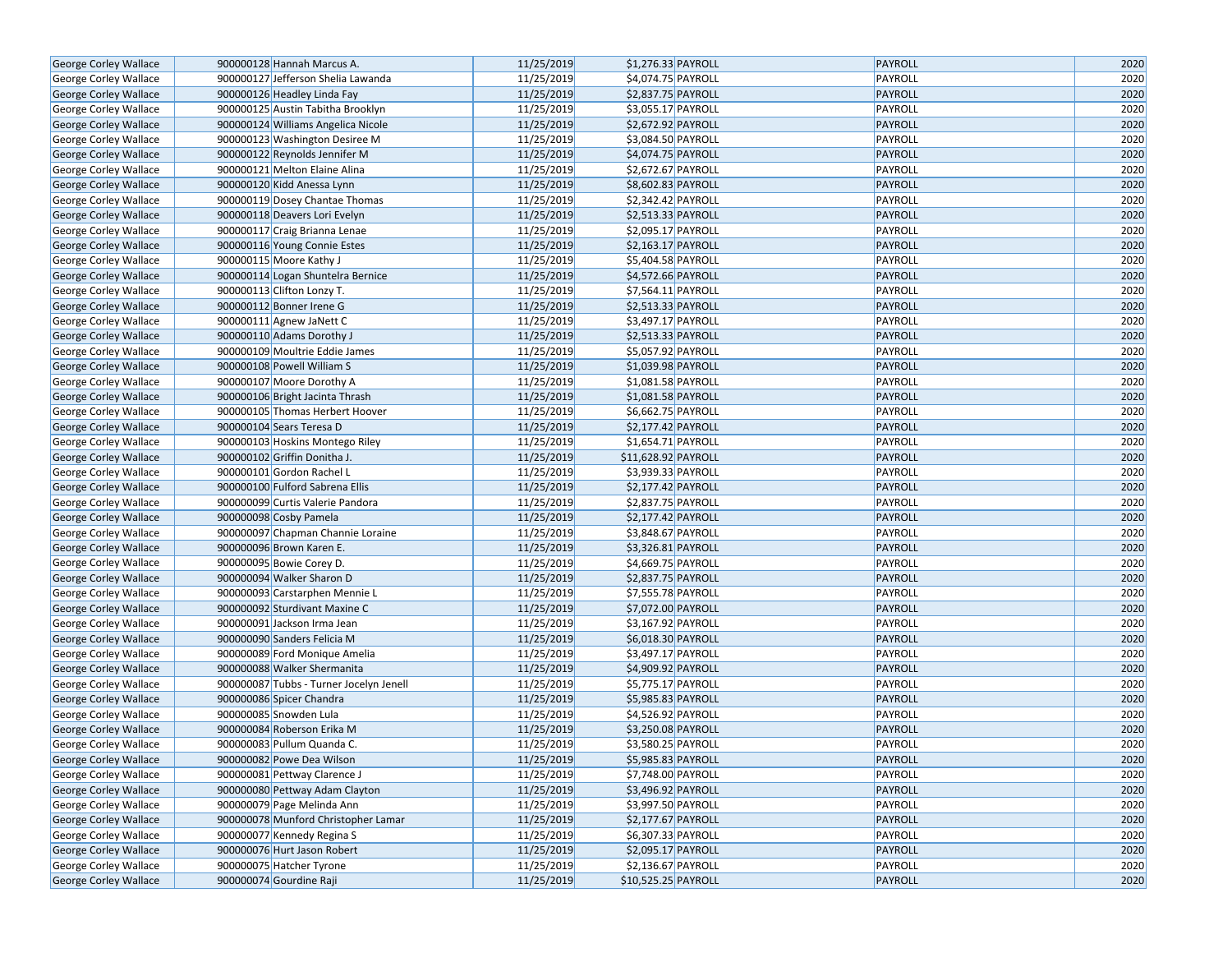| George Corley Wallace        | 900000073 Coty Mark Leonard           | 11/25/2019 | \$6,505.08 PAYROLL             | PAYROLL        | 2020 |
|------------------------------|---------------------------------------|------------|--------------------------------|----------------|------|
| George Corley Wallace        | 900000072 Cosby Helen A               | 11/25/2019 | \$4,240.17 PAYROLL             | <b>PAYROLL</b> | 2020 |
| George Corley Wallace        | 900000071 Coleman Steffan             | 11/25/2019 | \$4,149.42 PAYROLL             | PAYROLL        | 2020 |
| George Corley Wallace        | 900000070 Casby Aaron Leonard         | 11/25/2019 | \$5,775.17 PAYROLL             | PAYROLL        | 2020 |
| George Corley Wallace        | 900000069 Bennett Jarrick B           | 11/25/2019 | \$2,755.17 PAYROLL             | PAYROLL        | 2020 |
| George Corley Wallace        | 900000068 Allen Bertha Yvette         | 11/25/2019 | \$5,086.67 PAYROLL             | <b>PAYROLL</b> | 2020 |
| George Corley Wallace        | 900000067 Marshall Teresa Darnelle    | 11/25/2019 | \$2,755.17 PAYROLL             | PAYROLL        | 2020 |
| George Corley Wallace        | 900000066 Briggs Tammie Marie         | 11/25/2019 | \$9,561.92 PAYROLL             | PAYROLL        | 2020 |
| George Corley Wallace        | 900000065 Blevins Pamela M            | 11/25/2019 | \$3,452.75 PAYROLL             | PAYROLL        | 2020 |
| George Corley Wallace        | 900000064 Williams Matilda Mae        | 11/25/2019 | \$6,080.39 PAYROLL             | PAYROLL        | 2020 |
| George Corley Wallace        | 900000063 Thames Jerome E             | 11/25/2019 | \$5,997.06 PAYROLL             | PAYROLL        | 2020 |
| George Corley Wallace        | 900000062 Tarver Otis                 | 11/25/2019 | \$5,994.17 PAYROLL             | PAYROLL        | 2020 |
| George Corley Wallace        | 900000061 Rutledge Zachary H          | 11/25/2019 | \$4,567.89 PAYROLL             | PAYROLL        | 2020 |
| George Corley Wallace        | 900000060 Rogers Jason Brooks         | 11/25/2019 | \$4,896.78 PAYROLL             | PAYROLL        | 2020 |
| George Corley Wallace        | 900000059 Lewis Jarrin Chiron         | 11/25/2019 | \$5,826.90 PAYROLL             | PAYROLL        | 2020 |
| George Corley Wallace        | 900000058 Kimbrough Brandon O         | 11/25/2019 | \$5,389.78 PAYROLL             | PAYROLL        | 2020 |
| George Corley Wallace        | 900000057 Harris Douglas Lee          | 11/25/2019 | \$4,165.67 PAYROLL             | PAYROLL        | 2020 |
| George Corley Wallace        | 900000056 Griffin Calvin              | 11/25/2019 | \$7,048.61 PAYROLL             | PAYROLL        | 2020 |
| George Corley Wallace        | 900000055 Allen Kenny                 | 11/25/2019 | $\overline{$4,658.67}$ PAYROLL | PAYROLL        | 2020 |
| George Corley Wallace        | 900000054 Lewis Bonita T              | 11/25/2019 | \$6,213.51 PAYROLL             | PAYROLL        | 2020 |
| George Corley Wallace        | 900000053 Laister Shirley J           | 11/25/2019 | \$4,658.67 PAYROLL             | PAYROLL        | 2020 |
| George Corley Wallace        | 900000052 Clark Jackie                | 11/25/2019 | \$6,211.56 PAYROLL             | PAYROLL        | 2020 |
| George Corley Wallace        | 900000051 Wright Pamela L             | 11/25/2019 | \$5,335.08 PAYROLL             | PAYROLL        | 2020 |
| George Corley Wallace        | 900000050 Dozier Bruce Otis           | 11/25/2019 | \$1,252.57 PAYROLL             | PAYROLL        | 2020 |
| George Corley Wallace        | 900000049 Thomas Hollee Myldred       | 11/25/2019 | \$6,576.17 PAYROLL             | PAYROLL        | 2020 |
| George Corley Wallace        | 900000048 Goings Ghytana Shelton      | 11/25/2019 | \$11,777.78 PAYROLL            | PAYROLL        | 2020 |
| George Corley Wallace        | 900000047 Owens Holly Brown           | 11/25/2019 | \$7,363.44 PAYROLL             | PAYROLL        | 2020 |
| George Corley Wallace        | 900000046 Lee Kateri M                | 11/25/2019 | \$7,414.58 PAYROLL             | PAYROLL        | 2020 |
| George Corley Wallace        | 900000045 Buck-Hollins Brittany Janae | 11/25/2019 | \$447.25 PAYROLL               | PAYROLL        | 2020 |
| George Corley Wallace        | 900000044 Baldwin Antionetta S        | 11/25/2019 | \$7,155.78 PAYROLL             | PAYROLL        | 2020 |
| George Corley Wallace        | 900000043 Williams Shenika Raquel     | 11/25/2019 | \$450.67 PAYROLL               | PAYROLL        | 2020 |
| George Corley Wallace        | 900000042 Brown Kimberly N            | 11/25/2019 | \$3,641.00 PAYROLL             | PAYROLL        | 2020 |
| George Corley Wallace        | 900000041 Wood Donna Howell           | 11/25/2019 | \$338.00 PAYROLL               | PAYROLL        | 2020 |
| George Corley Wallace        | 900000040 Stewart Jay Tyson           | 11/25/2019 | \$450.67 PAYROLL               | PAYROLL        | 2020 |
| George Corley Wallace        | 900000039 Thompkins Yolanda Smith     | 11/25/2019 | \$788.67 PAYROLL               | PAYROLL        | 2020 |
| George Corley Wallace        | 900000038 Pugh Janet Cathey M         | 11/25/2019 | \$7,093.33 PAYROLL             | PAYROLL        | 2020 |
| George Corley Wallace        | 900000037 Howard Vatausha O           | 11/25/2019 | \$338.00 PAYROLL               | PAYROLL        | 2020 |
| George Corley Wallace        | 900000036 White Tara Y                | 11/25/2019 | \$5,922.58 PAYROLL             | <b>PAYROLL</b> | 2020 |
| George Corley Wallace        | 900000035 Tapper Monica A             | 11/25/2019 | \$1,126.67 PAYROLL             | PAYROLL        | 2020 |
| George Corley Wallace        | 900000034 McQueen Carroll D.          | 11/25/2019 | \$676.00 PAYROLL               | PAYROLL        | 2020 |
| George Corley Wallace        | 900000033 Lewis George E              | 11/25/2019 | \$676.00 PAYROLL               | PAYROLL        | 2020 |
| George Corley Wallace        | 900000032 Williams Kaleda Deshawn     | 11/25/2019 | \$5,863.33 PAYROLL             | PAYROLL        | 2020 |
| George Corley Wallace        | 900000031 Sims Robert Nelson          | 11/25/2019 | \$9,376.25 PAYROLL             | PAYROLL        | 2020 |
| George Corley Wallace        | 900000030 McKnight April Calloway     | 11/25/2019 | \$1,014.00 PAYROLL             | PAYROLL        | 2020 |
| George Corley Wallace        | 900000029 May-Webb Jenika             | 11/25/2019 | \$338.00 PAYROLL               | PAYROLL        | 2020 |
| George Corley Wallace        | 900000028 Johnson Althelstein         | 11/25/2019 | \$676.00 PAYROLL               | PAYROLL        | 2020 |
| George Corley Wallace        | 900000027 Thurman Michael F           | 11/25/2019 | \$338.00 PAYROLL               | PAYROLL        | 2020 |
| George Corley Wallace        | 900000026 Stevenson Donte L           | 11/25/2019 | \$6,212.79 PAYROLL             | <b>PAYROLL</b> | 2020 |
| George Corley Wallace        | 900000025 Rogers Eric W               | 11/25/2019 | \$5,882.78 PAYROLL             | PAYROLL        | 2020 |
| <b>George Corley Wallace</b> | 900000024 Hobbs David Wayne           | 11/25/2019 | \$4,658.67 PAYROLL             | <b>PAYROLL</b> | 2020 |
| George Corley Wallace        | 900000023 Jones Connie M              | 11/25/2019 | \$5,243.58 PAYROLL             | PAYROLL        | 2020 |
| George Corley Wallace        | 900000022 Elliott William F           | 11/25/2019 | \$6,718.83 PAYROLL             | <b>PAYROLL</b> | 2020 |
| George Corley Wallace        | 900000021 Walker Michael              | 11/25/2019 | \$6,081.83 PAYROLL             | PAYROLL        | 2020 |
| George Corley Wallace        | 900000020 Thomas Gloria Dean          | 11/25/2019 | \$3,977.92 PAYROLL             | <b>PAYROLL</b> | 2020 |
| <b>George Corley Wallace</b> | 900000019 Henderson Kerry E           | 11/25/2019 | \$5,000.58 PAYROLL             | PAYROLL        | 2020 |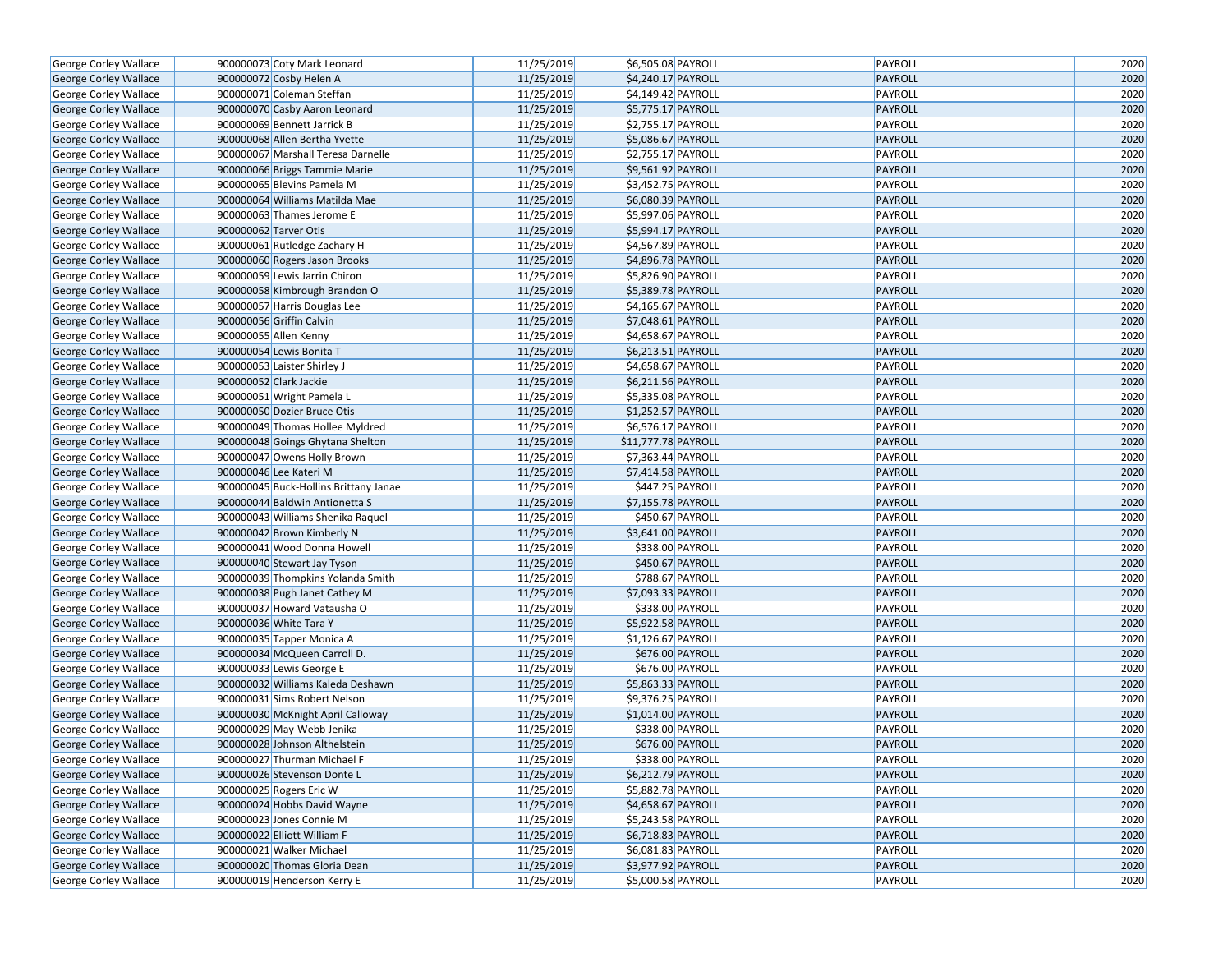| George Corley Wallace        | 900000018 Wilson Beverly Renae                                | 11/25/2019               | \$676.00 PAYROLL                         | PAYROLL                   | 2020         |
|------------------------------|---------------------------------------------------------------|--------------------------|------------------------------------------|---------------------------|--------------|
| George Corley Wallace        | 900000017 Miller Gregory Lee                                  | 11/25/2019               | \$8,567.00 PAYROLL                       | PAYROLL                   | 2020         |
| <b>George Corley Wallace</b> | 900000016 King Glenn                                          | 11/25/2019               | \$6,638.84 PAYROLL                       | <b>PAYROLL</b>            | 2020         |
| George Corley Wallace        | 900000015 Hannah Marilyn Bennett                              | 11/25/2019               | \$13,529.12 PAYROLL                      | PAYROLL                   | 2020         |
| George Corley Wallace        | 900000014 Calhoun Webbie R.                                   | 11/25/2019               | \$6,505.33 PAYROLL                       | <b>PAYROLL</b>            | 2020         |
| George Corley Wallace        | 900000013 Smith Pamela Caver                                  | 11/25/2019               | \$8,220.89 PAYROLL                       | PAYROLL                   | 2020         |
| George Corley Wallace        | 900000012 Miller Pearlie R                                    | 11/25/2019               | \$5,738.74 PAYROLL                       | <b>PAYROLL</b>            | 2020         |
| George Corley Wallace        | 900000011 Melton Christi A                                    | 11/25/2019               | \$4,880.75 PAYROLL                       | PAYROLL                   | 2020         |
| George Corley Wallace        | 900000010 Lumpkin Deborah Walker                              | 11/25/2019               | \$5,911.98 PAYROLL                       | <b>PAYROLL</b>            | 2020         |
| George Corley Wallace        | 900000009 Jackson Veronica Moultrie                           | 11/25/2019               | \$7,527.78 PAYROLL                       | PAYROLL                   | 2020         |
| George Corley Wallace        | 900000008 Davis Sarah                                         | 11/25/2019               | \$9,014.00 PAYROLL                       | <b>PAYROLL</b>            | 2020         |
| George Corley Wallace        | 900000007 White Christine S                                   | 11/25/2019               | \$7,199.11 PAYROLL                       | PAYROLL                   | 2020         |
| George Corley Wallace        | 900000006 Lee Beverly D                                       | 11/25/2019               | \$2,513.33 PAYROLL                       | <b>PAYROLL</b>            | 2020         |
| George Corley Wallace        | 900000005 Gordon Alfreda Felicia                              | 11/25/2019               | \$5,689.93 PAYROLL                       | PAYROLL                   | 2020         |
| George Corley Wallace        | 900000004 Goodwin Pamela                                      | 11/25/2019               | \$6,875.78 PAYROLL                       | <b>PAYROLL</b>            | 2020         |
| George Corley Wallace        | 900000003 Ford Sabrina D                                      | 11/25/2019               | \$6,382.67 PAYROLL                       | PAYROLL                   | 2020         |
| George Corley Wallace        | 900000002 Chestnut Angelina                                   | 11/25/2019               | \$6,012.11 PAYROLL                       | <b>PAYROLL</b>            | 2020         |
| George Corley Wallace        | 900000001 Mitchell James M                                    | 11/25/2019               | \$18,815.00 PAYROLL                      | PAYROLL                   | 2020         |
| George Corley Wallace        | 900000000 Glover Virginia M Reed                              | 11/25/2019               | \$4,899.25 PAYROLL                       | <b>PAYROLL</b>            | 2020         |
| George Corley Wallace        | 90001034 Sanders Felicia M                                    | 11/25/2019               | \$19,152.67 PAYROLL                      | PAYROLL                   | 2020         |
| George Corley Wallace        | 90001033 Randolph Yulonda B                                   | 11/25/2019               | \$5,129.67 PAYROLL                       | <b>PAYROLL</b>            | 2020         |
| George Corley Wallace        | 90001032 Pettway Jaleesa Candace                              | 11/25/2019               | \$705.95 PAYROLL                         | PAYROLL                   | 2020         |
| George Corley Wallace        | 90001031 Whittaker Shaun                                      | 11/25/2019               | \$180.96 PAYROLL                         | <b>PAYROLL</b>            | 2020         |
| George Corley Wallace        | 90001029 Ward Terry Levan                                     | 11/25/2019               | \$680.16 PAYROLL                         | PAYROLL                   | 2020         |
| George Corley Wallace        | 90001028 Sturdivant Anthony Dewayne                           | 11/25/2019               | \$565.76 PAYROLL                         | <b>PAYROLL</b>            | 2020         |
| George Corley Wallace        | 90001027 Harris Mattie Mae                                    | 11/25/2019               | \$532.48 PAYROLL                         | PAYROLL                   | 2020         |
| George Corley Wallace        | 90001026 Wilson Walter O                                      | 11/25/2019               | \$1,144.00 PAYROLL                       | <b>PAYROLL</b>            | 2020         |
| George Corley Wallace        | 90001025 Williams Norman Alana Nickole                        | 11/25/2019               | \$1,338.67 PAYROLL                       | PAYROLL                   | 2020         |
| George Corley Wallace        | 90001024 Watts Renae                                          | 11/25/2019               | \$740.48 PAYROLL                         | <b>PAYROLL</b>            | 2020         |
|                              | 90001023 Walton Willie J                                      | 11/25/2019               | \$572.00 PAYROLL                         | PAYROLL                   | 2020         |
| George Corley Wallace        |                                                               | 11/25/2019               | \$2,109.17 PAYROLL                       | <b>PAYROLL</b>            | 2020         |
| George Corley Wallace        | 90001022 Taylor Ernest                                        | 11/25/2019               |                                          |                           | 2020         |
| George Corley Wallace        | 90001021 Smith Marzell Lee<br>90001020 Perry Ernestine D      | 11/25/2019               | \$1,650.00 PAYROLL<br>\$1,045.24 PAYROLL | PAYROLL<br><b>PAYROLL</b> | 2020         |
| George Corley Wallace        |                                                               |                          |                                          |                           |              |
| George Corley Wallace        | 90001019 Nettles Wesbert                                      | 11/25/2019<br>11/25/2019 | \$532.48 PAYROLL                         | PAYROLL                   | 2020<br>2020 |
| George Corley Wallace        | 90001018 Mason Willie James                                   | 11/25/2019               | \$1,144.00 PAYROLL<br>\$330.00 PAYROLL   | <b>PAYROLL</b><br>PAYROLL | 2020         |
| George Corley Wallace        | 90001017 Martin James Andrew                                  | 11/25/2019               |                                          | <b>PAYROLL</b>            | 2020         |
| <b>George Corley Wallace</b> | 90001016 Jones Edkenjunta<br>90001015 Harris Ledonna Sharnaye | 11/25/2019               | \$330.00 PAYROLL<br>\$266.24 PAYROLL     | PAYROLL                   | 2020         |
| George Corley Wallace        |                                                               |                          |                                          |                           | 2020         |
| George Corley Wallace        | 90001014 Garrett Jessica S                                    | 11/25/2019               | \$1,007.20 PAYROLL                       | <b>PAYROLL</b>            |              |
| George Corley Wallace        | 90001013 Calhoun Willie                                       | 11/25/2019               | \$1,364.00 PAYROLL<br>\$599.04 PAYROLL   | PAYROLL                   | 2020         |
| <b>George Corley Wallace</b> | 90001012 Brown Christopher B                                  | 11/25/2019<br>11/25/2019 |                                          | <b>PAYROLL</b><br>PAYROLL | 2020<br>2020 |
| George Corley Wallace        | 90001011 Blanks Ray Soloman                                   |                          | \$1,254.00 PAYROLL                       |                           |              |
| George Corley Wallace        | 90001010 Barron Gerald Antoine                                | 11/25/2019               | \$607.36 PAYROLL                         | <b>PAYROLL</b>            | 2020         |
| George Corley Wallace        | 90001009 Acoff Linda Diane                                    | 11/25/2019               | \$862.24 PAYROLL                         | PAYROLL                   | 2020         |
| <b>George Corley Wallace</b> | 90001008 Williams Mason O'Brien                               | 11/25/2019               | \$497.64 PAYROLL                         | <b>PAYROLL</b>            | 2020         |
| George Corley Wallace        | 90001007 Hartley Ty'Eshia Monesha                             | 11/25/2019               | \$158.34 PAYROLL                         | PAYROLL                   | 2020         |
| George Corley Wallace        | 90001006 Cowan Amberneshia Marshae                            | 11/25/2019               | \$497.64 PAYROLL                         | PAYROLL                   | 2020         |
| George Corley Wallace        | 90001005 Miree Eddrionna J                                    | 11/25/2019               | \$243.17 PAYROLL                         | PAYROLL                   | 2020         |
| George Corley Wallace        | 90001004 Wilson Keishonna Alexandra                           | 11/25/2019               | \$459.94 PAYROLL                         | <b>PAYROLL</b>            | 2020         |
| <b>George Corley Wallace</b> | 90001003 Wilbourne Mitsy L                                    | 11/25/2019               | \$520.24 PAYROLL                         | PAYROLL                   | 2020         |
| George Corley Wallace        | 90001002 Taylor Carolyn A                                     | 11/25/2019               | \$445.92 PAYROLL                         | <b>PAYROLL</b>            | 2020         |
| George Corley Wallace        | 90001001 Swain Bruce Floyd                                    | 11/25/2019               | \$497.64 PAYROLL                         | PAYROLL                   | 2020         |
| George Corley Wallace        | 90001000 Smith Miata J.                                       | 11/25/2019               | $$497.64$ PAYROLL                        | PAYROLL                   | 2020         |
| George Corley Wallace        | 90000999 Pratt Brittany M                                     | 11/25/2019               | \$603.20 PAYROLL                         | PAYROLL                   | 2020         |
| George Corley Wallace        | 90000998 Pope Ke'onna De'Shawnta                              | 11/25/2019               | \$475.02 PAYROLL                         | PAYROLL                   | 2020         |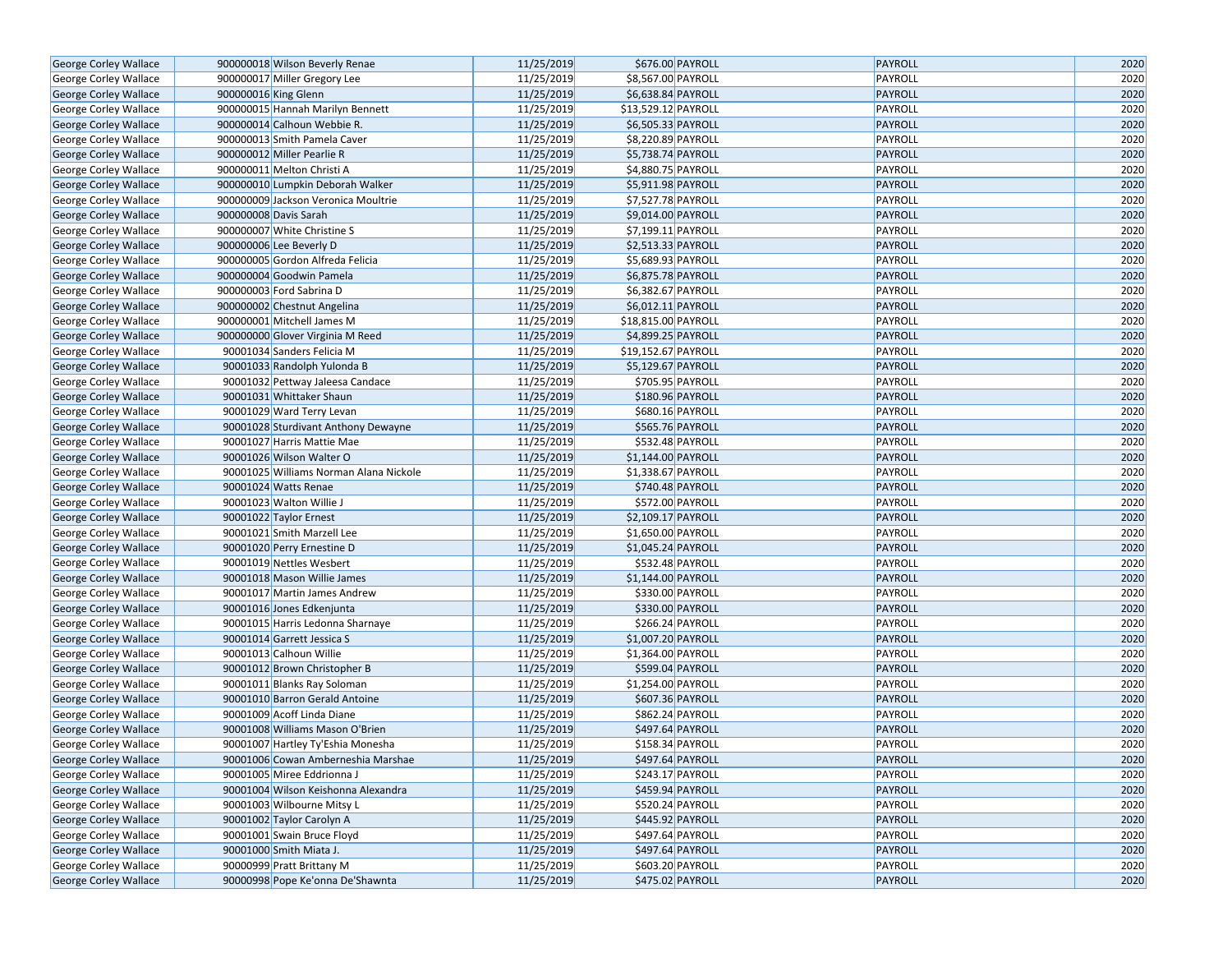| George Corley Wallace        | 90000997 Perkins Breuana Sharae        | 11/25/2019 | \$497.64 PAYROLL                        | PAYROLL               | 2020 |
|------------------------------|----------------------------------------|------------|-----------------------------------------|-----------------------|------|
| George Corley Wallace        | 90000996 Morrow Calandra Nakia         | 11/25/2019 | \$226.20 PAYROLL                        | PAYROLL               | 2020 |
| George Corley Wallace        | 90000995 Moore Lachandra E             | 11/25/2019 | \$497.64 PAYROLL                        | PAYROLL               | 2020 |
| George Corley Wallace        | 90000994 McGuire Justin Rashaad        | 11/25/2019 | \$497.64 PAYROLL                        | PAYROLL               | 2020 |
| George Corley Wallace        | 90000993 Jones Kendra Rosie Maria      | 11/25/2019 | \$497.64 PAYROLL                        | PAYROLL               | 2020 |
| George Corley Wallace        | 90000992 Jones Cordelia L              | 11/25/2019 | \$461.83 PAYROLL                        | PAYROLL               | 2020 |
| George Corley Wallace        | 90000991 Hoskins Montego Riley         | 11/25/2019 | \$1,654.71 PAYROLL                      | PAYROLL               | 2020 |
| George Corley Wallace        | 90000990 Hendrieth Lydia JoAnn         | 11/25/2019 | \$180.96 PAYROLL                        | PAYROLL               | 2020 |
| George Corley Wallace        | 90000989 Hall Jer'Markiaus Quantae     | 11/25/2019 | \$497.64 PAYROLL                        | PAYROLL               | 2020 |
| George Corley Wallace        | 90000988 Evans Sherritrice Lonique     | 11/25/2019 | \$497.64 PAYROLL                        | PAYROLL               | 2020 |
| George Corley Wallace        | 90000987 Evans Jordan Brianna          | 11/25/2019 | \$488.22 PAYROLL                        | PAYROLL               | 2020 |
| George Corley Wallace        | 90000986 Dukes Airesha I               | 11/25/2019 | \$424.13 PAYROLL                        | PAYROLL               | 2020 |
| George Corley Wallace        | 90000985 Coleman La'Donnis Achillies   | 11/25/2019 | \$442.98 PAYROLL                        | PAYROLL               | 2020 |
| George Corley Wallace        | 90000983 Benjamin Jarod K              | 11/25/2019 | \$497.64 PAYROLL                        | PAYROLL               | 2020 |
| George Corley Wallace        | 90000982 Baker Jamesha Tyshan          | 11/25/2019 | \$497.64 PAYROLL                        | PAYROLL               | 2020 |
| George Corley Wallace        | 90000981 Powell Brenda Williams        | 11/25/2019 | \$566.08 PAYROLL                        | PAYROLL               | 2020 |
| George Corley Wallace        | 90000980 Jemison Lefloris              | 11/25/2019 | \$707.60 PAYROLL                        | PAYROLL               | 2020 |
| George Corley Wallace        | 90000979 Woodruff Kent H               | 11/25/2019 | \$357.67 PAYROLL                        | PAYROLL               | 2020 |
| George Corley Wallace        | 90000978 Thomas Latasha Bell           | 11/25/2019 | \$880.88 PAYROLL                        | PAYROLL               | 2020 |
| <b>George Corley Wallace</b> | 90000977 Morrow Queen Agee             | 11/25/2019 | \$994.03 PAYROLL                        | PAYROLL               | 2020 |
| George Corley Wallace        | 90000976 Lawson Frederick Dewayn       | 11/25/2019 | \$1,305.25 PAYROLL                      | PAYROLL               | 2020 |
| George Corley Wallace        | 90000975 Hobbs Elois                   | 11/25/2019 | \$501.66 PAYROLL                        | PAYROLL               | 2020 |
| George Corley Wallace        | 90000974 Francis-Thomas Sharon Hydie   | 11/25/2019 | \$1,421.37 PAYROLL                      | PAYROLL               | 2020 |
| George Corley Wallace        | 90000973 Compton Judy B                | 11/25/2019 | \$334.44 PAYROLL                        | PAYROLL               | 2020 |
| George Corley Wallace        | 90000972 Barlow Wanda R                | 11/25/2019 | \$929.00 PAYROLL                        | PAYROLL               | 2020 |
| George Corley Wallace        | 90000971 Alsobrook Kay Goodwin         | 11/25/2019 | \$1,300.60 PAYROLL                      | PAYROLL               | 2020 |
| George Corley Wallace        | 90000970 Milligan Melissa Hollis       | 11/25/2019 | $$1,161.25$ PAYROLL                     | PAYROLL               | 2020 |
| George Corley Wallace        | 90000969 Williams Elsie B.             | 11/25/2019 | \$867.98 PAYROLL                        | <b>PAYROLL</b>        | 2020 |
| George Corley Wallace        | 90000968 Dozier Bruce Otis             | 11/25/2019 | \$1,252.57 PAYROLL                      | PAYROLL               | 2020 |
| George Corley Wallace        | 90000967 Mitchell Brenda G.            | 11/25/2019 | \$275.39 PAYROLL                        | PAYROLL               | 2020 |
| George Corley Wallace        | 90000966 Jackson Sherry Jamill         | 11/25/2019 | \$1,173.00 PAYROLL                      | PAYROLL               | 2020 |
| George Corley Wallace        | 90000965 Washington Willie Doris       | 11/25/2019 | \$1,956.24 PAYROLL                      | PAYROLL               | 2020 |
| George Corley Wallace        | 90000964 West Cynthia J Hatcher        | 11/25/2019 | \$842.40 PAYROLL                        | PAYROLL               | 2020 |
| George Corley Wallace        | 90000963 Reed Rhonda Lashay            | 11/25/2019 | \$1,341.60 PAYROLL                      | PAYROLL               | 2020 |
| George Corley Wallace        | 90000962 Moss Melvina                  | 11/25/2019 | \$1,424.28 PAYROLL                      | PAYROLL               | 2020 |
| George Corley Wallace        | 90000961 Morton Ford Shelicia Denise   | 11/25/2019 | $$1,613.04$ PAYROLL                     | PAYROLL               | 2020 |
| George Corley Wallace        | 90000960 Cook Kalia Hunt               | 11/25/2019 | \$1,613.04 PAYROLL                      | PAYROLL               | 2020 |
| <b>George Corley Wallace</b> | 90000959 Vinson Richard Shane          | 11/25/2019 | \$1,647.36 PAYROLL                      | PAYROLL               | 2020 |
| George Corley Wallace        | 90000958 Moppins Pauline H             | 11/25/2019 | \$686.40 PAYROLL                        | PAYROLL               | 2020 |
| George Corley Wallace        | 90000957 Lesure McGuire Martha Johnson | 11/25/2019 | \$1,060.80 PAYROLL                      | PAYROLL               | 2020 |
| George Corley Wallace        | 90000956 Johnson Tona Oliver           | 11/25/2019 | \$2,608.32 PAYROLL                      | PAYROLL               | 2020 |
| George Corley Wallace        | 90000955 Haigler Lisa M                | 11/25/2019 | \$2,371.20 PAYROLL                      | PAYROLL               | 2020 |
| George Corley Wallace        | 90000954 Gray Katoria F                | 11/25/2019 | \$1,840.80 PAYROLL                      | <b>PAYROLL</b>        | 2020 |
| George Corley Wallace        | 90000953 Childers Linda A              | 11/25/2019 | \$1,921.92 PAYROLL                      | PAYROLL               | 2020 |
| George Corley Wallace        | 90000952 Carter Courtney C             | 11/25/2019 | \$274.56 PAYROLL                        | PAYROLL               | 2020 |
| <b>George Corley Wallace</b> | 90000951 Campbell Kimberly Denise      | 11/25/2019 | \$1,956.24 PAYROLL                      | PAYROLL               | 2020 |
| George Corley Wallace        | 90000950 McGary Tridel James           | 11/25/2019 | \$491.99 PAYROLL                        | PAYROLL               | 2020 |
| George Corley Wallace        | 90000787 Sanders Felicia M             | 11/25/2019 |                                         | PAYROLL               | 2020 |
| George Corley Wallace        | 527887 Doss Jameria Michelle           | 11/25/2019 | \$19,152.67 PAYROLL<br>\$203.58 PAYROLL | PAYROLL               | 2020 |
|                              |                                        |            |                                         | PAYROLL               |      |
| George Corley Wallace        | 527886 Moultrie Jacqueline             | 11/25/2019 | \$926.64 PAYROLL                        |                       | 2020 |
| George Corley Wallace        | 224111 White, Kwame                    | 11/25/2019 | \$1,500.00 Unrestricted Shared Services | Clearing Refunds - SP | 2020 |
| George Corley Wallace        | 224110 Smith, Johnathan R.             | 11/25/2019 | \$1,500.00 Unrestricted Shared Services | Clearing Refunds - SP | 2020 |
| George Corley Wallace        | 224109 Sims, Michael V.                | 11/25/2019 | \$1,500.00 Unrestricted Shared Services | Clearing Refunds - SP | 2020 |
| George Corley Wallace        | 224108 Ransom, Kendrick L.             | 11/25/2019 | \$1,500.00 Unrestricted Shared Services | Clearing Refunds - SP | 2020 |
| George Corley Wallace        | 224107 Johnson, Bridget M.             | 11/25/2019 | \$325.00 Unrestricted Shared Services   | Clearing Refunds - SP | 2020 |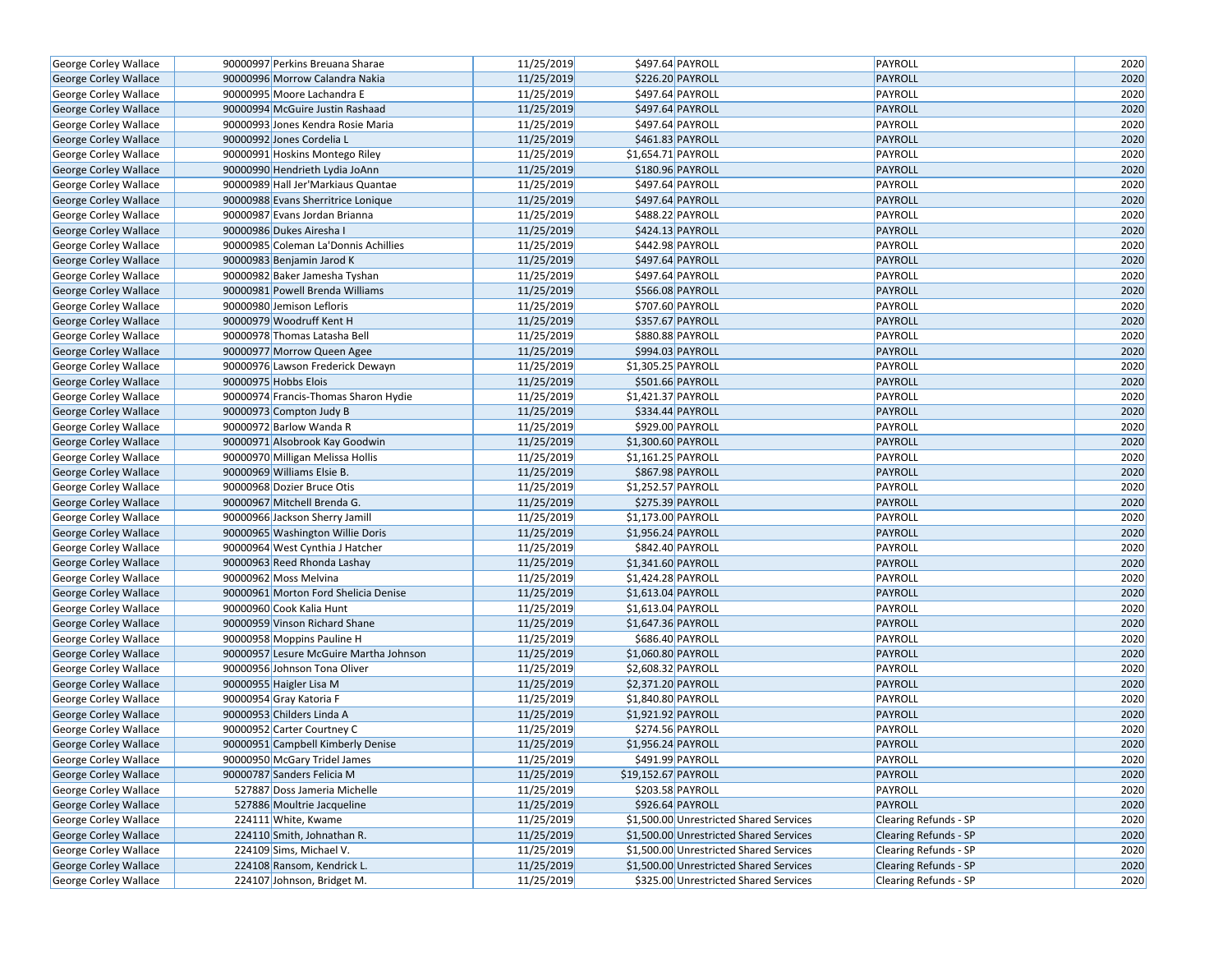| <b>George Corley Wallace</b> | 224106 Heard, Errol T.                                         | 11/25/2019               | \$1,500.00 Unrestricted Shared Services                                          | <b>Clearing Refunds - SP</b><br><b>Clearing Refunds - SP</b> | 2020         |
|------------------------------|----------------------------------------------------------------|--------------------------|----------------------------------------------------------------------------------|--------------------------------------------------------------|--------------|
| George Corley Wallace        | 224105 Grimes, Joshua E.                                       | 11/25/2019<br>11/25/2019 | \$1,500.00 Unrestricted Shared Services<br>\$450.00 Unrestricted Shared Services |                                                              | 2020<br>2020 |
| George Corley Wallace        | 224104 Beal, Aviranna S.<br>224146 WCCS Foundation Scholarship |                          | \$498.63 Payroll Clearing Fund                                                   | <b>Clearing Refunds - SP</b>                                 | 2020         |
| George Corley Wallace        |                                                                | 11/26/2019               |                                                                                  | Miscellaneous Deductions - PP                                |              |
| George Corley Wallace        | 224145 VALIC                                                   | 11/26/2019               | \$1,252.97 Payroll Clearing Fund                                                 | Miscellaneous Deductions - PP                                | 2020         |
| George Corley Wallace        | 224144 United Ways of Alabama Inc                              | 11/26/2019               | \$132.00 Payroll Clearing Fund                                                   | Miscellaneous Deductions - PP                                | 2020         |
| George Corley Wallace        | 224143 State of Alabama                                        | 11/26/2019               | \$1,041.42 Payroll Clearing Fund                                                 | Miscellaneous Deductions - PP                                | 2020         |
| <b>George Corley Wallace</b> | 224142 State Of Al, Child Support                              | 11/26/2019               | \$991.00 Payroll Clearing Fund                                                   | <b>Miscellaneous Deductions - PP</b>                         | 2020         |
| George Corley Wallace        | 224141 New York Life Insurance                                 | 11/26/2019               | \$2,090.00 Payroll Clearing Fund                                                 | Miscellaneous Deductions - PP                                | 2020         |
| George Corley Wallace        | 224140 New York Life Insurance                                 | 11/26/2019               | \$1,003.76 Payroll Clearing Fund                                                 | Miscellaneous Deductions - PP                                | 2020         |
| George Corley Wallace        | 224139 Liberty National Life Insurance Com                     | 11/26/2019               | \$443.76 Payroll Clearing Fund                                                   | <b>Miscellaneous Deductions - PP</b>                         | 2020         |
| George Corley Wallace        | 224138 Great-West Trust Company LLC                            | 11/26/2019               | \$50.00 Payroll Clearing Fund                                                    | Miscellaneous Deductions - PP                                | 2020         |
| George Corley Wallace        | 224137 Educator Benefits                                       | 11/26/2019               | \$753.12 Payroll Clearing Fund                                                   | Miscellaneous Deductions - PP                                | 2020         |
| George Corley Wallace        | 224136 Dallas County Courthouse                                | 11/26/2019               | \$1,697.74 Payroll Clearing Fund                                                 | Miscellaneous Deductions - PP                                | 2020         |
| <b>George Corley Wallace</b> | 224135 Colonial Life                                           | 11/26/2019               | \$1,989.47 Payroll Clearing Fund                                                 | Miscellaneous Deductions - PP                                | 2020         |
| George Corley Wallace        | 224134 Chapter 13 Trustee                                      | 11/26/2019               | \$1,469.00 Payroll Clearing Fund                                                 | Miscellaneous Deductions - PP                                | 2020         |
| George Corley Wallace        | 224133 American Family Life Assurance Co O                     | 11/26/2019               | \$3,467.06 Payroll Clearing Fund                                                 | <b>Miscellaneous Deductions - PP</b>                         | 2020         |
| George Corley Wallace        | 224132 Allstate                                                | 11/26/2019               | \$464.77 Payroll Clearing Fund                                                   | <b>Miscellaneous Deductions - PP</b>                         | 2020         |
| George Corley Wallace        | 224131 White, Tara Y.                                          | 11/26/2019               | \$89.32 Unrestricted Shared Services                                             | Mileage - IS                                                 | 2020         |
| <b>George Corley Wallace</b> | 224130 WEX Bank                                                | 11/26/2019               | \$2,036.93 Unrestricted Shared Services                                          | Gasoline & Oil - Motor Veh - OOS                             | 2020         |
| George Corley Wallace        | 224129 Walker, Shermanita                                      | 11/26/2019               | \$299.80 AMSTI 2XX8-2XX9                                                         | Mileage - IS                                                 | 2020         |
| George Corley Wallace        | 224129 Walker, Shermanita                                      | 11/26/2019               | \$500.00 AMSTI 2XX8-2XX9                                                         | Overnight (non tax per diem)- IS                             | 2020         |
| <b>George Corley Wallace</b> | 224128 United Parcel Service Inc                               | 11/26/2019               | \$46.38 AMSTI 2XX8-2XX9                                                          | Postage - OOS                                                | 2020         |
| George Corley Wallace        | 224127 Tubbs - Turner, Jocelyn J.                              | 11/26/2019               | \$478.90 AMSTI 2XX8-2XX9                                                         | Mileage - IS                                                 | 2020         |
| <b>George Corley Wallace</b> | 224126 Spicer, Chandra                                         | 11/26/2019               | \$500.00 AMSTI 2XX8-2XX9                                                         | Overnight (non tax per diem)- IS                             | 2020         |
| George Corley Wallace        | 224126 Spicer, Chandra                                         | 11/26/2019               | \$194.01 AMSTI 2XX8-2XX9                                                         | Mileage - IS                                                 | 2020         |
| George Corley Wallace        | 224125 Reynolds, Jennifer M.                                   | 11/26/2019               | \$158.92 Unrestricted Shared Services                                            | Mileage - IS                                                 | 2020         |
| <b>George Corley Wallace</b> | 224124 Pettway, Clarence J.                                    | 11/26/2019               | \$146.04 AMSTI 2XX8-2XX9                                                         | Mileage - IS                                                 | 2020         |
| <b>George Corley Wallace</b> | 224124 Pettway, Clarence J.                                    | 11/26/2019               | \$500.00 AMSTI 2XX8-2XX9                                                         | Overnight (non tax per diem)- IS                             | 2020         |
| George Corley Wallace        | 224123 Peterson, Joe J.                                        | 11/26/2019               | \$600.00 AMSTI 2XX8-2XX9                                                         | Maintenance & Repairs - OOS                                  | 2020         |
| George Corley Wallace        | 224122 Melton, Elaine A.                                       | 11/26/2019               | \$62.87 Unrestricted Shared Services                                             | Mileage - IS                                                 | 2020         |
| George Corley Wallace        | 224121 Kennedy, Regina S.                                      | 11/26/2019               | \$81.03 AMSTI 2XX8-2XX9                                                          | Mileage - IS                                                 | 2020         |
| George Corley Wallace        | 224120 Jordan, Judy Y.                                         | 11/26/2019               | \$129.75 Unrestricted Shared Services                                            | Conus (meals) - IS                                           | 2020         |
| George Corley Wallace        | 224119 Insurance Office of America Inc                         | 11/26/2019               | \$4,602.09 Unrestricted Shared Services                                          | Insurance and Bonding - PS                                   | 2020         |
| George Corley Wallace        | 224118 Hasberry, Letti M.                                      | 11/26/2019               | \$68.00 Unrestricted Shared Services                                             | Conus (meals) - IS                                           | 2020         |
| George Corley Wallace        | 224117 Gourdine, Jimmetta                                      | 11/26/2019               | \$157.50 Unrestricted Distance Ed                                                | Other Contractual Services - PS                              | 2020         |
| <b>George Corley Wallace</b> | 224116 Elliott, William F.                                     | 11/26/2019               | \$131.00 Unrestricted Shared Services                                            | Conus (meals) - IS                                           | 2020         |
| George Corley Wallace        | 224116 Elliott, William F.                                     | 11/26/2019               | \$119.91 Unrestricted Shared Services                                            | Other Travel Expenses - IS                                   | 2020         |
| George Corley Wallace        | 224116 Elliott, William F.                                     | 11/26/2019               | \$40.00 Unrestricted Shared Services                                             | Memberships - PS                                             | 2020         |
| George Corley Wallace        | 224116 Elliott, William F.                                     | 11/26/2019               | \$90.00 Unrestricted Shared Services                                             | Registration Fees-IS                                         | 2020         |
| <b>George Corley Wallace</b> | 224115 E & B Janitorial, Inc.                                  | 11/26/2019               | \$17,962.08 Unrestricted Shared Services                                         | <b>Other Contractual Services - PS</b>                       | 2020         |
| George Corley Wallace        | 224114 Dixon, Colleen R.                                       | 11/26/2019               | \$94.00 Unrestricted Shared Services                                             | Mileage - IS                                                 | 2020         |
| George Corley Wallace        | 224113 Coty, Mark L.                                           | 11/26/2019               | \$724.23 AMSTI 2XX8-2XX9                                                         | Mileage - IS                                                 | 2020         |
| George Corley Wallace        | 224112 Clay, Neokee N.                                         | 11/26/2019               | \$833.00 Unrestricted Shared Services                                            | Other Contractual Services - PS                              | 2020         |
| <b>George Corley Wallace</b> | 224179 Verified Credentials Inc                                | 11/27/2019               | \$104.40 Unrestricted Shared Services                                            | <b>Other Contractual Services - PS</b>                       | 2020         |
| George Corley Wallace        | 224178 HESI                                                    | 11/27/2019               | \$10,146.62 Unrestricted Selma Campus                                            | Testing Expense - OOS                                        | 2020         |
| George Corley Wallace        | 224177 Barnes & Noble Education, Inc.                          | 11/27/2019               | \$71.94 Unrestricted Shared Services                                             | Materials and Supplies - MS                                  | 2020         |
| George Corley Wallace        | 224176 ACT Inc                                                 | 11/27/2019               | \$300.00 AE-State Regular 2XX9-2XX0                                              | Materials and Supplies - MS                                  | 2020         |
| George Corley Wallace        | 224175 Williams, Brian                                         | 11/27/2019               | \$80.00 Unrestricted Selma Campus                                                | <b>Other Contractual Services - PS</b>                       | 2020         |
| George Corley Wallace        | 224174 Walker, Roosevelt                                       | 11/27/2019               | \$80.00 Unrestricted Selma Campus                                                | Other Contractual Services - PS                              | 2020         |
| <b>George Corley Wallace</b> | 224173 U.S. Bank National Association                          | 11/27/2019               | \$479.85 AE-State Regular 2XX9-2XX0                                              | Lease Purchase - CE                                          | 2020         |
| George Corley Wallace        | 224173 U.S. Bank National Association                          | 11/27/2019               | \$6,440.16 Unrestricted Shared Services                                          | Operating Lease Payment - OOS                                | 2020         |
| George Corley Wallace        | 224172 Turner, Herman W.                                       | 11/27/2019               | \$150.00 Unrestricted Selma Campus                                               | Conus (meals) - IS                                           | 2020         |
| George Corley Wallace        | 224171 Turner, Herman W.                                       | 11/27/2019               | \$300.00 Unrestricted Selma Campus                                               | Conus (meals) - IS                                           | 2020         |
| George Corley Wallace        | 224170 Turner, Herman W.                                       | 11/27/2019               | \$300.00 Unrestricted Selma Campus                                               | Conus (meals) - IS                                           | 2020         |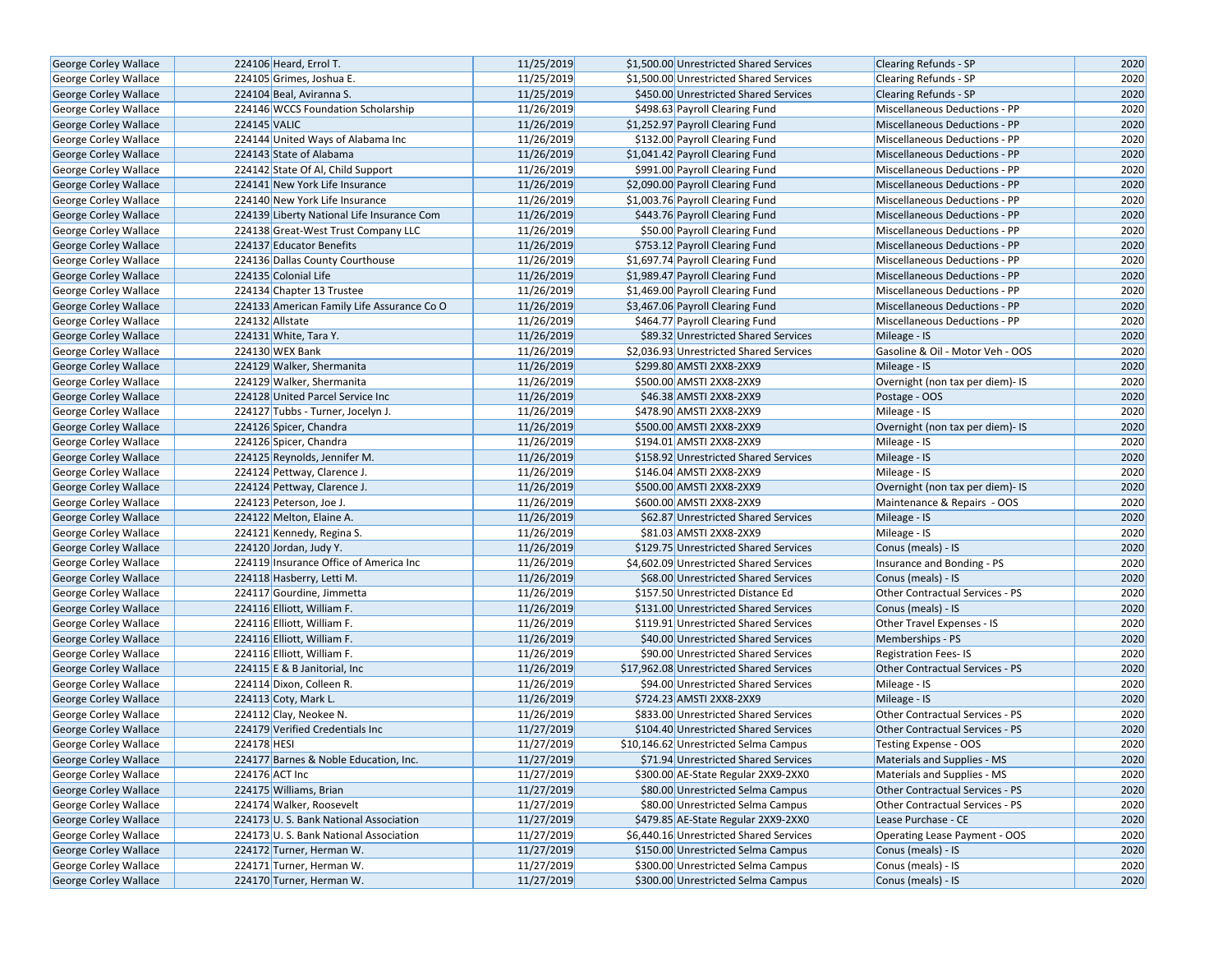| <b>George Corley Wallace</b> | 224169 The Frazer Group                    | 11/27/2019 | \$822.42 Unrestricted Shared Services         | Insurance and Bonding - PS             | 2020 |
|------------------------------|--------------------------------------------|------------|-----------------------------------------------|----------------------------------------|------|
| George Corley Wallace        | 224168 Tab Products CO LLC                 | 11/27/2019 | \$302.93 Unrestricted Shared Services         | Materials and Supplies - MS            | 2020 |
| George Corley Wallace        | 224167 Staples Inc                         | 11/27/2019 | \$2,309.95 Student Support Service X9-X0      | Materials and Supplies - MS            | 2020 |
| George Corley Wallace        | 224166 Southeastern Assoc Of Education Opp | 11/27/2019 | \$1,624.00 Student Support Service X8-X9      | <b>Registration Fees-OS</b>            | 2020 |
| George Corley Wallace        | 224165 Shred It                            | 11/27/2019 | \$285.91 Unrestricted Shared Services         | Other Contractual Services - PS        | 2020 |
| George Corley Wallace        | 224164 Scott, Gracie E.                    | 11/27/2019 | \$80.00 Unrestricted Selma Campus             | <b>Other Contractual Services - PS</b> | 2020 |
| George Corley Wallace        | 224163 One Diversified. LLC                | 11/27/2019 | \$505.27 Vocational Ed/CTE X8-X9              | Equipment - non capitalized - MS       | 2020 |
| <b>George Corley Wallace</b> | 224162 On-Site Drug Collections            | 11/27/2019 | \$950.00 Unrestricted Selma Campus            | Materials and Supplies - MS            | 2020 |
| George Corley Wallace        | 224161 Neely, Charles                      | 11/27/2019 | \$80.00 Unrestricted Selma Campus             | Other Contractual Services - PS        | 2020 |
| George Corley Wallace        | 224160 Mitchell, James M.                  | 11/27/2019 | \$443.67 Unrestricted Shared Services         | Other Travel Expenses - OS             | 2020 |
| George Corley Wallace        | 224160 Mitchell, James M.                  | 11/27/2019 | \$443.68 Unrestricted Shared Services         | Commercial Transportation - OS         | 2020 |
| George Corley Wallace        | 224160 Mitchell, James M.                  | 11/27/2019 | \$225.30 Unrestricted Shared Services         | Lodging - IS                           | 2020 |
| <b>George Corley Wallace</b> | 224160 Mitchell, James M.                  | 11/27/2019 | \$443.68 Unrestricted Shared Services         | Conus (meals) - OS                     | 2020 |
| George Corley Wallace        | 224160 Mitchell, James M.                  | 11/27/2019 | \$443.67 Unrestricted Shared Services         | Lodging - OS                           | 2020 |
| <b>George Corley Wallace</b> | 224159 Mailsouth, Inc                      | 11/27/2019 | \$4,902.09 Unrestricted Demopolis Campus      | Advertising & Promotions - OOS         | 2020 |
| George Corley Wallace        | 224158 HESI                                | 11/27/2019 | \$4,032.74 Unrestricted Selma Campus          | <b>Testing Expense - OOS</b>           | 2020 |
| George Corley Wallace        | 224157 Hand2mind Inc                       | 11/27/2019 | \$3,330.88 AMSTI 2XX8-2XX9                    | Materials and Supplies - MS            | 2020 |
| George Corley Wallace        | 224156 Evans, Duane A.                     | 11/27/2019 | \$200.00 Unrestricted Selma Campus            | Conus (meals) - IS                     | 2020 |
| George Corley Wallace        | 224155 Evans, Duane A.                     | 11/27/2019 | \$400.00 Unrestricted Selma Campus            | Conus (meals) - IS                     | 2020 |
| George Corley Wallace        | 224154 Evans, Duane A.                     | 11/27/2019 | \$200.00 Unrestricted Selma Campus            | Conus (meals) - IS                     | 2020 |
| <b>George Corley Wallace</b> | 224153 Evans, Duane A.                     | 11/27/2019 | \$400.00 Unrestricted Selma Campus            | Conus (meals) - IS                     | 2020 |
| George Corley Wallace        | 224152 Evans, Duane A.                     | 11/27/2019 | \$400.00 Unrestricted Selma Campus            | Conus (meals) - IS                     | 2020 |
| George Corley Wallace        | 224151 DISH DBS Corporation                | 11/27/2019 | \$111.02 Unrestricted Shared Services         | Other Contractual Services - PS        | 2020 |
| George Corley Wallace        | 224150 Cintas Corporation                  | 11/27/2019 | \$208.07 Unrestricted Shared Services         | <b>Other Contractual Services - PS</b> | 2020 |
| <b>George Corley Wallace</b> | 224149 Cintas Corporation                  | 11/27/2019 | \$178.08 Unrestricted Shared Services         | Other Contractual Services - PS        | 2020 |
| George Corley Wallace        | 224148 CDW LLC                             | 11/27/2019 | \$17,848.34 Unrestricted Shared Services      | Technology - non capitalized - MS      | 2020 |
| George Corley Wallace        | 224147 AT&T (Business Service)             | 11/27/2019 | \$1,402.78 AMSTI 2XX8-2XX9                    | Landline Phones - UC                   | 2020 |
| George Corley Wallace        | 90001030 Savage Devin Demarco              | 12/3/2019  | \$158.34 PAYROLL                              | PAYROLL                                | 2020 |
| George Corley Wallace        | 527889 Savage Devin Demarco                | 12/3/2019  | \$158.34 PAYROLL                              | PAYROLL                                | 2020 |
| George Corley Wallace        | 527888 Williams Annie Montgomery           | 12/3/2019  | \$2,000.00 PAYROLL                            | <b>PAYROLL</b>                         | 2020 |
| George Corley Wallace        | 224193 Verified Credentials Inc            | 12/4/2019  | \$52.20 Unrestricted Shared Services          | Other Contractual Services - PS        | 2020 |
| George Corley Wallace        | 224192 Thomas, James W.                    | 12/4/2019  | \$1,200.00 Unrestricted Shared Services       | Advertising & Promotions - OOS         | 2020 |
| George Corley Wallace        | 224191 The Pitney Bowes Bank Inc           | 12/4/2019  | \$1,020.99 Unrestricted Shared Services       | Short-Term Equipment Rentals - OOS     | 2020 |
| George Corley Wallace        | 224190 Strickland Paper Company Inc        | 12/4/2019  | \$1,772.83 Unrestricted Shared Services       | Materials and Supplies - MS            | 2020 |
| George Corley Wallace        | 224189 Liberty Disposal Inc                | 12/4/2019  | \$706.00 Unrestricted Shared Services         | Other Contractual Services - PS        | 2020 |
| <b>George Corley Wallace</b> | 224188 Jackson, Teresa A.                  | 12/4/2019  | \$97.50 Unrestricted Distance Ed              | <b>Other Contractual Services - PS</b> | 2020 |
| George Corley Wallace        | 224187 Jackson, Eric L.                    | 12/4/2019  | \$1,200.00 Unrestricted Selma Campus          | Other Contractual Services - PS        | 2020 |
| George Corley Wallace        | 224186 Hatcher, Tyrone                     | 12/4/2019  | \$1,789.12 Payroll Clearing Fund              | Miscellaneous - AR                     | 2020 |
| George Corley Wallace        | 224185 Gourdine, Jimmetta                  | 12/4/2019  | \$157.50 Unrestricted Distance Ed             | Other Contractual Services - PS        | 2020 |
| George Corley Wallace        | 224184 Edwards Nursery & Greenhouses LLC   | 12/4/2019  | \$240.00 Unrestricted Shared Services         | Materials and Supplies - MS            | 2020 |
| George Corley Wallace        | 224183 Berney Office Solutions, Llc        | 12/4/2019  | \$110.16 Talent Search X8-X9                  | Other Contractual Services - PS        | 2020 |
| George Corley Wallace        | 224182 Bailey, Larry E.                    | 12/4/2019  | \$900.00 Unrestricted Demopolis Campus        | Other Contractual Services - PS        | 2020 |
| George Corley Wallace        | 224181 AT & T                              | 12/4/2019  | \$37.57 Unrestricted Shared Services          | Landline Phones - UC                   | 2020 |
| George Corley Wallace        | 224180 Airgas Inc                          | 12/4/2019  | \$15,950.00 Dual Enrollment Sch. 2XX8-2XX9    | Materials and Supplies - MS            | 2020 |
| <b>George Corley Wallace</b> | 224197 VALIC                               | 12/5/2019  | \$1,102.57 Payroll Clearing Fund              | Miscellaneous Deductions - PP          | 2020 |
| George Corley Wallace        | 224196 George Corley Wallace State Communi | 12/5/2019  | \$75.00 Payroll Clearing Fund                 | <b>Miscellaneous Deductions - PP</b>   | 2020 |
| George Corley Wallace        | 224194 Crutcher, Howard                    | 12/5/2019  | \$15,000.00 Renewal & Replacement Shared Svcs | Maintenance & Repairs - OOS            | 2020 |
| <b>George Corley Wallace</b> | 224217 Wright, Pamela L.                   | 12/6/2019  | \$71.92 Unrestricted Shared Services          | Mileage - IS                           | 2020 |
| George Corley Wallace        | 224216 Wallace Community College Selma Car | 12/6/2019  | \$4,257.00 Dual Enrollment Sch. 2XX8-2XX9     | Scholarship and Waivers - SW           | 2020 |
| <b>George Corley Wallace</b> | 224215 Wal Mart                            | 12/6/2019  | \$87.58 Unrestricted Shared Services          | Materials and Supplies - MS            | 2020 |
| George Corley Wallace        | 224214 Verizon Wireless                    | 12/6/2019  | \$120.03 Unrestricted Shared Services         | Landline Phones - UC                   | 2020 |
| George Corley Wallace        | 224214 Verizon Wireless                    | 12/6/2019  | \$520.13 AMSTI 2XX8-2XX9                      | Wireless Phones - UC                   | 2020 |
| George Corley Wallace        | 224213 Tri County Rental                   | 12/6/2019  | \$2,052.52 Unrestricted Shared Services       | Short-Term Equipment Rentals - OOS     | 2020 |
| George Corley Wallace        | 224212 The Water Works and Sewer Board of  | 12/6/2019  | \$14.86 Unrestricted Shared Services          | Water & Sewer - UC                     | 2020 |
| George Corley Wallace        | 224211 Steward Properties LLC              | 12/6/2019  | \$6,998.00 AMSTI 2XX8-2XX9                    | Short-Term Building Rentals - OOS      | 2020 |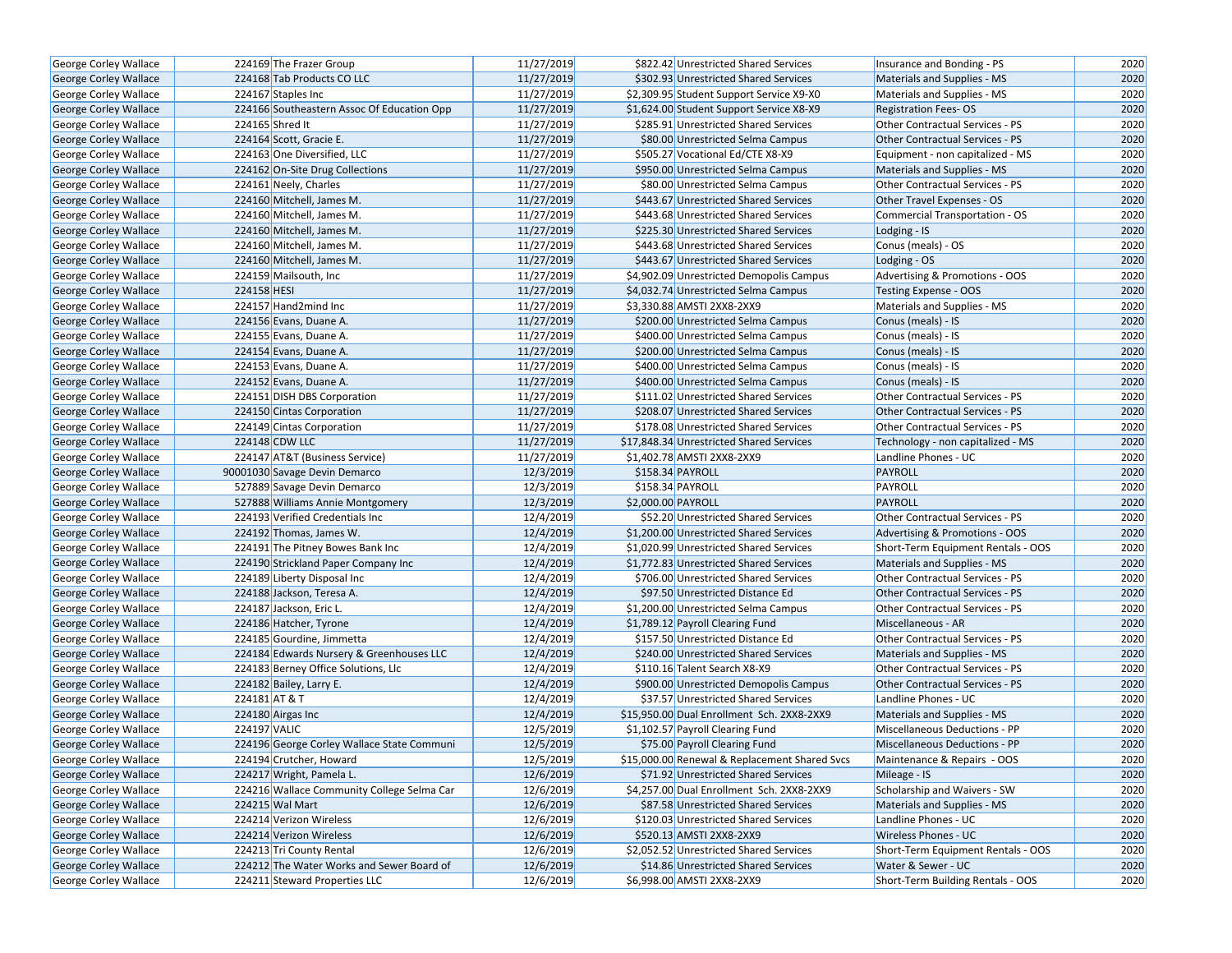| George Corley Wallace                                 | 224210 Springshare LLC                                    | 12/6/2019                | \$1,338.00 Unrestricted Shared Services    | Subscriptions - OOS                                        | 2020 |
|-------------------------------------------------------|-----------------------------------------------------------|--------------------------|--------------------------------------------|------------------------------------------------------------|------|
| <b>George Corley Wallace</b>                          | 224209 Spire                                              | 12/6/2019                | \$7,200.57 Unrestricted Shared Services    | Gas & Heating Fuel - UC                                    | 2020 |
| George Corley Wallace                                 | 224208 Randolph, Yulonda B.                               | 12/6/2019                | \$173.00 Unrestricted Selma Campus         | Conus (meals) - IS                                         | 2020 |
| George Corley Wallace                                 | 224208 Randolph, Yulonda B.                               | 12/6/2019                | \$83.83 Unrestricted Selma Campus          | Mileage - IS                                               | 2020 |
| George Corley Wallace                                 | 224207 Peoples, Tameka D.                                 | 12/6/2019                | \$300.00 Unrestricted Shared Services      | Materials and Supplies - MS                                | 2020 |
| George Corley Wallace                                 | 224206 Mitinet Inc                                        | 12/6/2019                | \$365.00 Unrestricted Shared Services      | Technology - non capitalized - MS                          | 2020 |
| George Corley Wallace                                 | 224205 Maynard, Cooper & Gale                             | 12/6/2019                | \$348.50 Unrestricted Shared Services      | Legal Services - PS                                        | 2020 |
| <b>George Corley Wallace</b>                          | 224204 HARLEM CHILDREN'S ZONE, INC.                       | 12/6/2019                | \$792.30 Unrestricted Shared Services      | <b>Registration Fees-OS</b>                                | 2020 |
| George Corley Wallace                                 | 224203 Demopolis Water Works & Sewer Board                | 12/6/2019                | \$98.79 Unrestricted Demopolis Campus      | Electricity - UC                                           | 2020 |
| George Corley Wallace                                 | 224202 Dallas County Water & Sewer Authori                | 12/6/2019                | \$50.40 Unrestricted Shared Services       | Water & Sewer - UC                                         | 2020 |
| <b>George Corley Wallace</b>                          | 224201 AT & T                                             | 12/6/2019                | \$119.88 Unrestricted Shared Services      | Internet - UC                                              | 2020 |
| George Corley Wallace                                 | 224200 Assessment Technologies Institute L                | 12/6/2019                | \$690.00 Unrestricted Selma Campus         | Testing Expense - OOS                                      | 2020 |
| George Corley Wallace                                 | 224199 Alabama Power Company                              | 12/6/2019                | \$3,864.14 Unrestricted Shared Services    | Electricity - UC                                           | 2020 |
| <b>George Corley Wallace</b>                          | 224198 Alabama Community College Conferenc                | 12/6/2019                | \$11,745.00 Unrestricted Selma Campus      | Other Professional Fees - PS                               | 2020 |
| <b>George Corley Wallace</b>                          | 224198 Alabama Community College Conferenc                | 12/6/2019                | \$9,184.00 Unrestricted Selma Campus       | Memberships - PS                                           | 2020 |
| <b>George Corley Wallace</b>                          | 224231 Trane US Inc                                       | 12/10/2019               | \$357.00 Renewal & Replacement Shared Svcs | Maintenance & Repairs - OOS                                | 2020 |
| <b>George Corley Wallace</b>                          | 224230 Summerling Hardware LLC                            | 12/10/2019               | \$75.97 Unrestricted Shared Services       | Materials and Supplies - MS                                | 2020 |
| George Corley Wallace                                 | 224229 Stuart C. Irby Co.                                 | 12/10/2019               | \$1,535.85 Unrestricted Shared Services    | Materials and Supplies - MS                                | 2020 |
| George Corley Wallace                                 | 224228 Southern Pipe & Supply Co Inc                      | 12/10/2019               | \$99.79 Unrestricted Shared Services       | Materials and Supplies - MS                                | 2020 |
| George Corley Wallace                                 | 224227 Sherwin Williams Company                           | 12/10/2019               | \$75.41 Unrestricted Shared Services       | Materials and Supplies - MS                                | 2020 |
| <b>George Corley Wallace</b>                          | 224226 Jones Interstate Tire Co. Inc                      | 12/10/2019               | \$65.68 Unrestricted Shared Services       | Maintenance & Repairs - OOS                                | 2020 |
| George Corley Wallace                                 | 224225 Gulf States Mobility, Inc.                         | 12/10/2019               | \$5,338.15 Unrestricted Shared Services    | Materials and Supplies - MS                                | 2020 |
| George Corley Wallace                                 | 224224 Fuller Building Company                            | 12/10/2019               | \$303.14 Unrestricted Shared Services      | Materials and Supplies - MS                                | 2020 |
| George Corley Wallace                                 | 224223 Demopolis Board of Education                       | 12/10/2019               | \$3,604.00 Unrestricted Demopolis Campus   | Other Contractual Services - PS                            | 2020 |
| <b>George Corley Wallace</b>                          | 224222 Cintas Corporation                                 | 12/10/2019               | \$356.16 Unrestricted Shared Services      | <b>Other Contractual Services - PS</b>                     | 2020 |
| George Corley Wallace                                 | 224221 Briggs, Tammie M.                                  | 12/10/2019               | \$90.95 Unrestricted Shared Services       | Miscellaneous - AR                                         | 2020 |
| George Corley Wallace                                 | 224220 Blue Ox Inc.                                       | 12/10/2019               | \$255.39 Unrestricted Shared Services      | Materials and Supplies - MS                                | 2020 |
| George Corley Wallace                                 | 224219 Blackbelt Outdoor Advertising, LLC                 | 12/10/2019               | \$525.00 Unrestricted Shared Services      |                                                            | 2020 |
|                                                       | 224218 The Flower Basket                                  | 12/10/2019               | \$198.00 Flower Fund                       | Advertising & Promotions - OOS<br>Deposit Liabilities - AP | 2020 |
| George Corley Wallace<br>George Corley Wallace        | 90001275 Pettway Jaleesa Candace                          | 12/12/2019               | \$605.81 PAYROLL                           | PAYROLL                                                    | 2020 |
| George Corley Wallace                                 | 90001274 Pettway Alonzia                                  | 12/12/2019               | \$3,085.58 PAYROLL                         | PAYROLL                                                    | 2020 |
|                                                       | 90001273 Heard Anthony                                    | 12/12/2019               |                                            | PAYROLL                                                    | 2020 |
| George Corley Wallace                                 | 90001272 Harvell Robert L                                 | 12/12/2019               | \$3,085.58 PAYROLL<br>\$3,002.75 PAYROLL   | <b>PAYROLL</b>                                             | 2020 |
| George Corley Wallace                                 | 90001271 Moore Timothy                                    | 12/12/2019               | \$3,580.25 PAYROLL                         | PAYROLL                                                    | 2020 |
| George Corley Wallace<br>George Corley Wallace        | 90001270 Mauldin Reginald Otis                            | 12/12/2019               | \$4,239.83 PAYROLL                         | PAYROLL                                                    | 2020 |
| George Corley Wallace                                 | 90001269 Haralson Isaiah S                                | 12/12/2019               | \$2,920.50 PAYROLL                         | PAYROLL                                                    | 2020 |
| <b>George Corley Wallace</b>                          | 90001268 Bennett Robbyn V.                                | 12/12/2019               | \$8,829.08 PAYROLL                         | PAYROLL                                                    | 2020 |
| George Corley Wallace                                 | 90001267 Allison Eric Preston                             | 12/12/2019               | \$5,731.67 PAYROLL                         | PAYROLL                                                    | 2020 |
| George Corley Wallace                                 | 90001266 Chesnut Veronica S                               | 12/12/2019               | \$2,513.33 PAYROLL                         | PAYROLL                                                    | 2020 |
| George Corley Wallace                                 | 90001265 Moss Johnny E                                    | 12/12/2019               | \$6,005.17 PAYROLL                         | PAYROLL                                                    | 2020 |
| George Corley Wallace                                 | 90001264 Carroll Jessica Bishop                           | 12/12/2019               | \$5,233.41 PAYROLL                         | PAYROLL                                                    | 2020 |
|                                                       | 90001263 Brown Veronica S.                                | 12/12/2019               | \$16,032.51 PAYROLL                        | PAYROLL                                                    | 2020 |
| George Corley Wallace                                 | 90001262 Abbott Brandi Nicole                             | 12/12/2019               | \$2,672.92 PAYROLL                         | PAYROLL                                                    | 2020 |
| George Corley Wallace<br>George Corley Wallace        | 90001261 Williams Norman Alana Nickole                    | 12/12/2019               | \$1,734.67 PAYROLL                         | PAYROLL                                                    | 2020 |
| <b>George Corley Wallace</b>                          |                                                           | 12/12/2019               | \$2,755.42 PAYROLL                         | <b>PAYROLL</b>                                             | 2020 |
|                                                       | 90001260 Whatley Andrew Douglas<br>90001259 Taylor Ernest |                          |                                            | PAYROLL                                                    | 2020 |
| George Corley Wallace                                 |                                                           | 12/12/2019               | \$1,666.67 PAYROLL                         | PAYROLL                                                    | 2020 |
| George Corley Wallace<br><b>George Corley Wallace</b> | 90001258 Jackson Vincent Keith                            | 12/12/2019<br>12/12/2019 | \$2,513.33 PAYROLL<br>\$3,909.67 PAYROLL   | PAYROLL                                                    | 2020 |
|                                                       | 90001257 Holston Kimberly J.                              |                          |                                            |                                                            |      |
| George Corley Wallace                                 | 90001256 Dysart Charles J                                 | 12/12/2019               | \$6,005.17 PAYROLL                         | PAYROLL                                                    | 2020 |
| George Corley Wallace                                 | 90001255 Berry Lee                                        | 12/12/2019               | $\overline{$}$ \$2,755.42 PAYROLL          | PAYROLL                                                    | 2020 |
| George Corley Wallace                                 | 90001254 Evans Naopi Lc                                   | 12/12/2019               | \$3,415.17 PAYROLL                         | PAYROLL                                                    | 2020 |
| George Corley Wallace                                 | 90001253 Hasberry Letti Monique                           | 12/12/2019               | \$2,177.42 PAYROLL                         | PAYROLL                                                    | 2020 |
| George Corley Wallace                                 | 90001252 Dixon Colleen Roland                             | 12/12/2019               | \$4,404.92 PAYROLL                         | PAYROLL                                                    | 2020 |
| George Corley Wallace                                 | 90001251 Vance Laura Lynn                                 | 12/12/2019               | \$4,652.50 PAYROLL                         | PAYROLL                                                    | 2020 |
| <b>George Corley Wallace</b>                          | 90001250 Spencer Rosa Chiffon                             | 12/12/2019               | \$9,143.66 PAYROLL                         | PAYROLL                                                    | 2020 |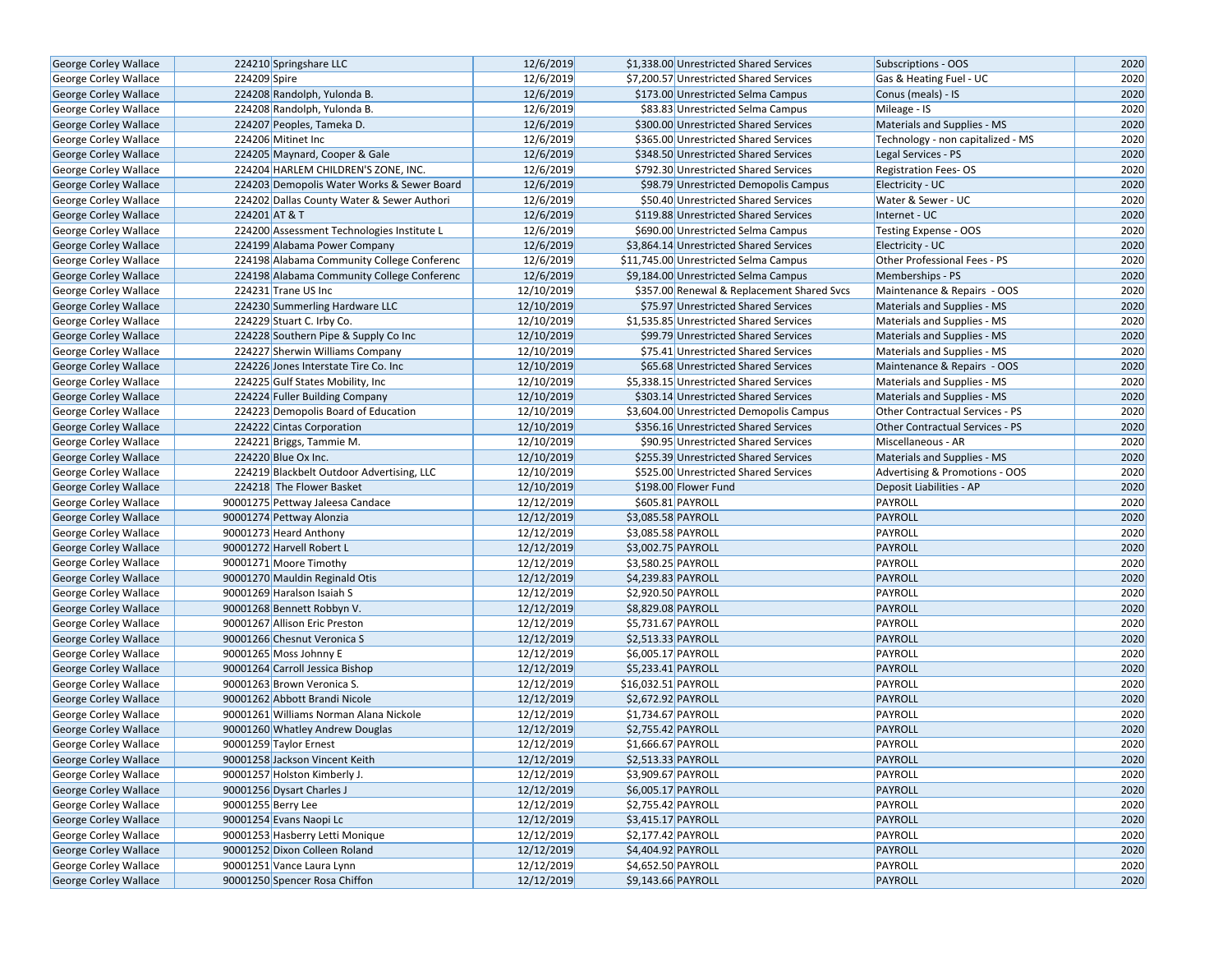| <b>George Corley Wallace</b>                   | 90001249 Jordan Judy Y.                | 12/12/2019 | \$3,827.33 PAYROLL             | PAYROLL            | 2020 |
|------------------------------------------------|----------------------------------------|------------|--------------------------------|--------------------|------|
| George Corley Wallace                          | 90001248 Edwards Danielle              | 12/12/2019 | \$2,450.50 PAYROLL             | PAYROLL            | 2020 |
| George Corley Wallace                          | 90001247 Davis Mary Lee                | 12/12/2019 | \$3,992.58 PAYROLL             | PAYROLL            | 2020 |
| George Corley Wallace                          | 90001246 Davis Diane                   | 12/12/2019 | \$2,589.75 PAYROLL             | PAYROLL            | 2020 |
| George Corley Wallace                          | 90001245 Bell Vickie D                 | 12/12/2019 | \$3,250.08 PAYROLL             | PAYROLL            | 2020 |
| George Corley Wallace                          | 90001244 Barley Audreyiona La'shae     | 12/12/2019 | \$2,177.42 PAYROLL             | PAYROLL            | 2020 |
| George Corley Wallace                          | 90001243 Davis Rebecca Moore           | 12/12/2019 | \$250.00 PAYROLL               | PAYROLL            | 2020 |
| George Corley Wallace                          | 90001242 Turner Herman W               | 12/12/2019 | \$1,352.00 PAYROLL             | PAYROLL            | 2020 |
| George Corley Wallace                          | 90001241 Harper April M                | 12/12/2019 | \$1,216.83 PAYROLL             | PAYROLL            | 2020 |
| George Corley Wallace                          | 90001240 Graham Glen Partick           | 12/12/2019 | \$260.00 PAYROLL               | PAYROLL            | 2020 |
| George Corley Wallace                          | 90001239 Maxey Willie E.               | 12/12/2019 | \$450.67 PAYROLL               | PAYROLL            | 2020 |
| George Corley Wallace                          | 90001238 Evans Duane A                 | 12/12/2019 | \$4,728.66 PAYROLL             | PAYROLL            | 2020 |
| George Corley Wallace                          | 90001237 Bailey Danny L                | 12/12/2019 | \$270.42 PAYROLL               | PAYROLL            | 2020 |
| George Corley Wallace                          | 90001236 Hannah Marcus A.              | 12/12/2019 | \$1,276.33 PAYROLL             | PAYROLL            | 2020 |
| George Corley Wallace                          | 90001235 Jefferson Shelia Lawanda      | 12/12/2019 | \$4,074.75 PAYROLL             | PAYROLL            | 2020 |
| George Corley Wallace                          | 90001234 Headley Linda Fay             | 12/12/2019 | \$2,837.75 PAYROLL             | PAYROLL            | 2020 |
| George Corley Wallace                          | 90001233 Austin Tabitha Brooklyn       | 12/12/2019 | \$2,755.17 PAYROLL             | PAYROLL            | 2020 |
| George Corley Wallace                          | 90001232 Williams Angelica Nicole      | 12/12/2019 | \$2,672.92 PAYROLL             | <b>PAYROLL</b>     | 2020 |
| George Corley Wallace                          | 90001231 Washington Desiree M          | 12/12/2019 | $\overline{$3,084.50}$ PAYROLL | PAYROLL            | 2020 |
| George Corley Wallace                          | 90001230 Reynolds Jennifer M           | 12/12/2019 | \$4,074.75 PAYROLL             | PAYROLL            | 2020 |
| George Corley Wallace                          | 90001229 Melton Elaine Alina           | 12/12/2019 | \$2,672.67 PAYROLL             | PAYROLL            | 2020 |
| George Corley Wallace                          | 90001228 Kidd Anessa Lynn              | 12/12/2019 | \$8,602.83 PAYROLL             | <b>PAYROLL</b>     | 2020 |
| George Corley Wallace                          | 90001227 Dosey Chantae Thomas          | 12/12/2019 | \$2,342.42 PAYROLL             | PAYROLL            | 2020 |
| George Corley Wallace                          | 90001226 Deavers Lori Evelyn           | 12/12/2019 | \$2,513.33 PAYROLL             | <b>PAYROLL</b>     | 2020 |
| George Corley Wallace                          | 90001225 Craig Brianna Lenae           | 12/12/2019 | \$2,095.17 PAYROLL             | PAYROLL            | 2020 |
| George Corley Wallace                          | 90001224 Young Connie Estes            | 12/12/2019 | \$2,163.17 PAYROLL             | <b>PAYROLL</b>     | 2020 |
| George Corley Wallace                          | 90001223 Moore Kathy J                 | 12/12/2019 | \$5,404.58 PAYROLL             | PAYROLL            | 2020 |
| George Corley Wallace                          | 90001222 Logan Shuntelra Bernice       | 12/12/2019 | \$4,572.66 PAYROLL             | <b>PAYROLL</b>     | 2020 |
| George Corley Wallace                          | 90001221 Clifton Lonzy T.              | 12/12/2019 | \$7,564.11 PAYROLL             | PAYROLL            | 2020 |
| George Corley Wallace                          | 90001220 Bonner Irene G                | 12/12/2019 | \$2,513.33 PAYROLL             | <b>PAYROLL</b>     | 2020 |
| George Corley Wallace                          | 90001219 Agnew JaNett C                | 12/12/2019 | \$3,497.17 PAYROLL             | PAYROLL            | 2020 |
| George Corley Wallace                          | 90001218 Adams Dorothy J               | 12/12/2019 | \$2,513.33 PAYROLL             | <b>PAYROLL</b>     | 2020 |
| George Corley Wallace                          | 90001217 Moultrie Eddie James          | 12/12/2019 | \$5,064.75 PAYROLL             | PAYROLL            | 2020 |
| George Corley Wallace                          | 90001216 Powell William S              | 12/12/2019 | \$1,039.98 PAYROLL             | <b>PAYROLL</b>     | 2020 |
| George Corley Wallace                          | 90001215 Moore Dorothy A               | 12/12/2019 | \$1,081.58 PAYROLL             | PAYROLL            | 2020 |
| George Corley Wallace                          | 90001214 Bright Jacinta Thrash         | 12/12/2019 | \$1,081.58 PAYROLL             | <b>PAYROLL</b>     | 2020 |
| George Corley Wallace                          | 90001213 Thomas Herbert Hoover         | 12/12/2019 | \$6,662.75 PAYROLL             | PAYROLL            | 2020 |
| George Corley Wallace                          | 90001212 Sears Teresa D                | 12/12/2019 | \$2,177.42 PAYROLL             | PAYROLL            | 2020 |
| George Corley Wallace                          | 90001211 Hoskins Montego Riley         | 12/12/2019 | \$1,517.91 PAYROLL             | PAYROLL            | 2020 |
| George Corley Wallace                          | 90001210 Griffin Donitha J.            | 12/12/2019 | \$11,628.92 PAYROLL            | <b>PAYROLL</b>     | 2020 |
| George Corley Wallace                          | 90001209 Gordon Rachel L               | 12/12/2019 | \$3,939.33 PAYROLL             | PAYROLL            | 2020 |
| George Corley Wallace                          | 90001208 Fulford Sabrena Ellis         | 12/12/2019 | \$2,500.00 PAYROLL             | <b>PAYROLL</b>     | 2020 |
| George Corley Wallace                          | 90001207 Curtis Valerie Pandora        | 12/12/2019 | $52,837.75$ PAYROLL            | PAYROLL            | 2020 |
| <b>George Corley Wallace</b>                   | 90001206 Cosby Pamela                  | 12/12/2019 | \$2,177.42 PAYROLL             | <b>PAYROLL</b>     | 2020 |
| George Corley Wallace                          | 90001205 Chapman Channie Loraine       | 12/12/2019 | \$3,848.67 PAYROLL             | PAYROLL            | 2020 |
|                                                | 90001204 Brown Karen E.                | 12/12/2019 | \$3,326.81 PAYROLL             | <b>PAYROLL</b>     | 2020 |
| George Corley Wallace<br>George Corley Wallace | 90001203 Bowie Corey D.                | 12/12/2019 | \$4,669.75 PAYROLL             | PAYROLL            | 2020 |
| George Corley Wallace                          | 90001202 Walker Sharon D               | 12/12/2019 | \$2,837.75 PAYROLL             | <b>PAYROLL</b>     | 2020 |
|                                                | 90001201 Carstarphen Mennie L          | 12/12/2019 |                                |                    |      |
| George Corley Wallace                          |                                        |            | \$7,555.78 PAYROLL             | PAYROLL<br>PAYROLL | 2020 |
| George Corley Wallace                          | 90001200 Sturdivant Maxine C           | 12/12/2019 | \$7,072.00 PAYROLL             |                    | 2020 |
| George Corley Wallace                          | 90001199 Jackson Irma Jean             | 12/12/2019 | \$3,167.92 PAYROLL             | PAYROLL            | 2020 |
| George Corley Wallace                          | 90001198 Sanders Felicia M             | 12/12/2019 | \$5,776.34 PAYROLL             | <b>PAYROLL</b>     | 2020 |
| George Corley Wallace                          | 90001197 Ford Monique Amelia           | 12/12/2019 | \$3,497.17 PAYROLL             | PAYROLL            | 2020 |
| George Corley Wallace                          | 90001196 Walker Shermanita             | 12/12/2019 | \$4,909.92 PAYROLL             | <b>PAYROLL</b>     | 2020 |
| George Corley Wallace                          | 90001195 Tubbs - Turner Jocelyn Jenell | 12/12/2019 | \$5,775.17 PAYROLL             | PAYROLL            | 2020 |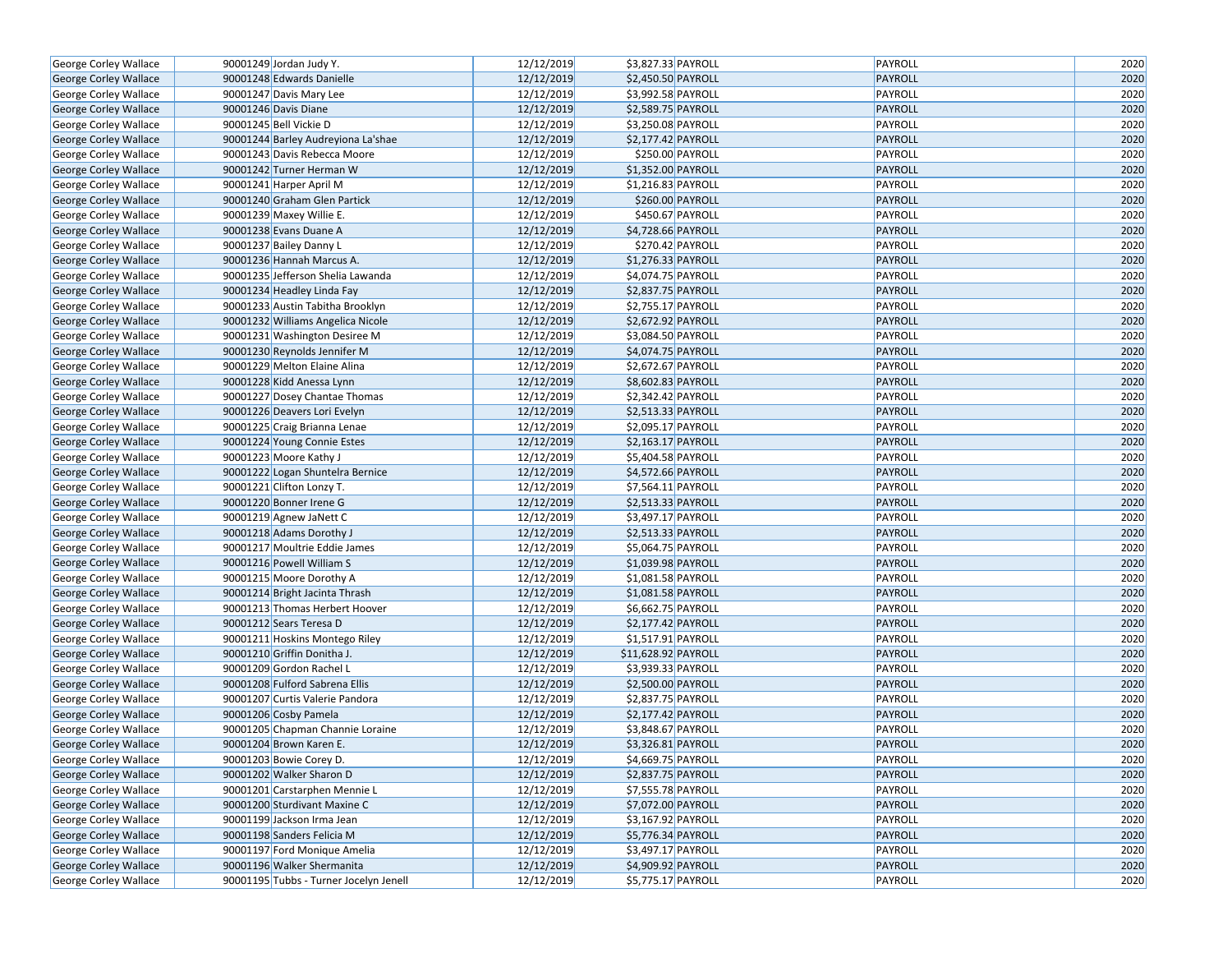| George Corley Wallace        | 90001194 Spicer Chandra              | 12/12/2019 | \$5,985.83 PAYROLL                | <b>PAYROLL</b> | 2020 |
|------------------------------|--------------------------------------|------------|-----------------------------------|----------------|------|
| George Corley Wallace        | 90001193 Snowden Lula                | 12/12/2019 | \$5,000.00 PAYROLL                | PAYROLL        | 2020 |
|                              | 90001192 Roberson Erika M            | 12/12/2019 | \$3,250.08 PAYROLL                | <b>PAYROLL</b> | 2020 |
| George Corley Wallace        | 90001191 Pullum Quanda C.            |            |                                   | PAYROLL        |      |
| George Corley Wallace        |                                      | 12/12/2019 | \$3,580.25 PAYROLL                |                | 2020 |
| George Corley Wallace        | 90001190 Powe Dea Wilson             | 12/12/2019 | \$5,985.83 PAYROLL                | <b>PAYROLL</b> | 2020 |
| George Corley Wallace        | 90001189 Pettway Clarence J          | 12/12/2019 | $\overline{$}$ \$7,748.00 PAYROLL | PAYROLL        | 2020 |
| George Corley Wallace        | 90001188 Pettway Adam Clayton        | 12/12/2019 | \$3,496.92 PAYROLL                | PAYROLL        | 2020 |
| George Corley Wallace        | 90001187 Page Melinda Ann            | 12/12/2019 | \$3,997.50 PAYROLL                | PAYROLL        | 2020 |
| George Corley Wallace        | 90001186 Munford Christopher Lamar   | 12/12/2019 | \$2,177.67 PAYROLL                | <b>PAYROLL</b> | 2020 |
| George Corley Wallace        | 90001185 Kennedy Regina S            | 12/12/2019 | \$6,307.33 PAYROLL                | PAYROLL        | 2020 |
| George Corley Wallace        | 90001184 Hurt Jason Robert           | 12/12/2019 | \$2,095.17 PAYROLL                | <b>PAYROLL</b> | 2020 |
| George Corley Wallace        | 90001183 Hatcher Tyrone              | 12/12/2019 | \$4,487.00 PAYROLL                | PAYROLL        | 2020 |
| George Corley Wallace        | 90001182 Gourdine Raji               | 12/12/2019 | \$10,525.25 PAYROLL               | PAYROLL        | 2020 |
| George Corley Wallace        | 90001181 Coty Mark Leonard           | 12/12/2019 | \$6,227.08 PAYROLL                | PAYROLL        | 2020 |
| George Corley Wallace        | 90001180 Cosby Helen A               | 12/12/2019 | \$4,240.17 PAYROLL                | PAYROLL        | 2020 |
| George Corley Wallace        | 90001179 Coleman Steffan             | 12/12/2019 | \$4,149.42 PAYROLL                | PAYROLL        | 2020 |
| George Corley Wallace        | 90001178 Casby Aaron Leonard         | 12/12/2019 | \$5,775.17 PAYROLL                | PAYROLL        | 2020 |
| George Corley Wallace        | 90001177 Bennett Jarrick B           | 12/12/2019 | \$2,755.17 PAYROLL                | PAYROLL        | 2020 |
| George Corley Wallace        | 90001176 Allen Bertha Yvette         | 12/12/2019 | \$5,086.67 PAYROLL                | PAYROLL        | 2020 |
| George Corley Wallace        | 90001175 Wyatt Camisha N             | 12/12/2019 | \$1,746.23 PAYROLL                | PAYROLL        | 2020 |
| George Corley Wallace        | 90001174 Marshall Teresa Darnelle    | 12/12/2019 | \$3,992.25 PAYROLL                | PAYROLL        | 2020 |
| George Corley Wallace        | 90001173 Briggs Tammie Marie         | 12/12/2019 | \$9,561.92 PAYROLL                | PAYROLL        | 2020 |
| George Corley Wallace        | 90001172 Blevins Pamela M            | 12/12/2019 | \$3,302.75 PAYROLL                | PAYROLL        | 2020 |
| George Corley Wallace        | 90001171 Williams Matilda Mae        | 12/12/2019 | \$6,080.39 PAYROLL                | PAYROLL        | 2020 |
| George Corley Wallace        | 90001170 Thames Jerome E             | 12/12/2019 | \$5,997.06 PAYROLL                | PAYROLL        | 2020 |
| George Corley Wallace        | 90001169 Tarver Otis                 | 12/12/2019 | \$5,994.17 PAYROLL                | PAYROLL        | 2020 |
| George Corley Wallace        | 90001168 Rutledge Zachary H          | 12/12/2019 | \$4,567.89 PAYROLL                | PAYROLL        | 2020 |
| George Corley Wallace        | 90001167 Rogers Jason Brooks         | 12/12/2019 | \$4,896.78 PAYROLL                | PAYROLL        | 2020 |
| George Corley Wallace        | 90001166 Lewis Jarrin Chiron         | 12/12/2019 | \$5,826.90 PAYROLL                | PAYROLL        | 2020 |
| George Corley Wallace        | 90001165 Kimbrough Brandon O         | 12/12/2019 | \$5,389.78 PAYROLL                | PAYROLL        | 2020 |
| George Corley Wallace        | 90001164 Harris Douglas Lee          | 12/12/2019 | \$4,165.67 PAYROLL                | PAYROLL        | 2020 |
| George Corley Wallace        | 90001163 Griffin Calvin              | 12/12/2019 | \$7,048.61 PAYROLL                | PAYROLL        | 2020 |
| George Corley Wallace        | 90001162 Allen Kenny                 | 12/12/2019 | \$4,658.67 PAYROLL                | PAYROLL        | 2020 |
| George Corley Wallace        | 90001161 Lewis Bonita T              | 12/12/2019 | \$6,213.51 PAYROLL                | PAYROLL        | 2020 |
| George Corley Wallace        | 90001160 Laister Shirley J           | 12/12/2019 | \$4,658.67 PAYROLL                | PAYROLL        | 2020 |
| George Corley Wallace        | 90001159 Clark Jackie                | 12/12/2019 | \$6,211.56 PAYROLL                | PAYROLL        | 2020 |
| George Corley Wallace        | 90001158 Wright Pamela L             | 12/12/2019 | \$5,335.08 PAYROLL                | PAYROLL        | 2020 |
| George Corley Wallace        | 90001157 Dozier Bruce Otis           | 12/12/2019 | \$1,094.02 PAYROLL                | PAYROLL        | 2020 |
| George Corley Wallace        | 90001156 Thomas Hollee Myldred       | 12/12/2019 | \$6,576.17 PAYROLL                | <b>PAYROLL</b> | 2020 |
| George Corley Wallace        | 90001155 Goings Ghytana Shelton      | 12/12/2019 | \$7,077.78 PAYROLL                | PAYROLL        | 2020 |
| <b>George Corley Wallace</b> | 90001154 Owens Holly Brown           | 12/12/2019 | \$7,363.44 PAYROLL                | <b>PAYROLL</b> | 2020 |
| George Corley Wallace        | 90001153 Lee Kateri M                | 12/12/2019 | \$7,593.33 PAYROLL                | PAYROLL        | 2020 |
| George Corley Wallace        | 90001152 Buck-Hollins Brittany Janae | 12/12/2019 | \$447.25 PAYROLL                  | <b>PAYROLL</b> | 2020 |
| George Corley Wallace        | 90001151 Baldwin Antionetta S        | 12/12/2019 | \$7,155.78 PAYROLL                | PAYROLL        | 2020 |
| George Corley Wallace        | 90001150 Williams Shenika Raquel     | 12/12/2019 | \$450.67 PAYROLL                  | <b>PAYROLL</b> | 2020 |
| George Corley Wallace        | 90001149 Brown Kimberly N            | 12/12/2019 | \$3,641.00 PAYROLL                | PAYROLL        | 2020 |
| George Corley Wallace        | 90001148 Wood Donna Howell           | 12/12/2019 | \$338.00 PAYROLL                  | PAYROLL        | 2020 |
| George Corley Wallace        | 90001147 Stewart Jay Tyson           | 12/12/2019 | $$450.67$ PAYROLL                 | PAYROLL        | 2020 |
| George Corley Wallace        | 90001146 Thompkins Yolanda Smith     | 12/12/2019 | \$788.67 PAYROLL                  | <b>PAYROLL</b> | 2020 |
| George Corley Wallace        | 90001145 Pugh Janet Cathey M         | 12/12/2019 | \$7,093.33 PAYROLL                | PAYROLL        | 2020 |
| George Corley Wallace        | 90001144 Howard Vatausha O           | 12/12/2019 | \$338.00 PAYROLL                  | <b>PAYROLL</b> | 2020 |
| George Corley Wallace        | 90001143 White Tara Y                | 12/12/2019 | \$5,922.58 PAYROLL                | PAYROLL        | 2020 |
| George Corley Wallace        | 90001142 Tapper Monica A             | 12/12/2019 | \$1,126.67 PAYROLL                | <b>PAYROLL</b> | 2020 |
| George Corley Wallace        | 90001141 McQueen Carroll D.          | 12/12/2019 | \$676.00 PAYROLL                  | PAYROLL        | 2020 |
| George Corley Wallace        | 90001140 Lewis George E              | 12/12/2019 | \$676.00 PAYROLL                  | PAYROLL        | 2020 |
|                              |                                      |            |                                   |                |      |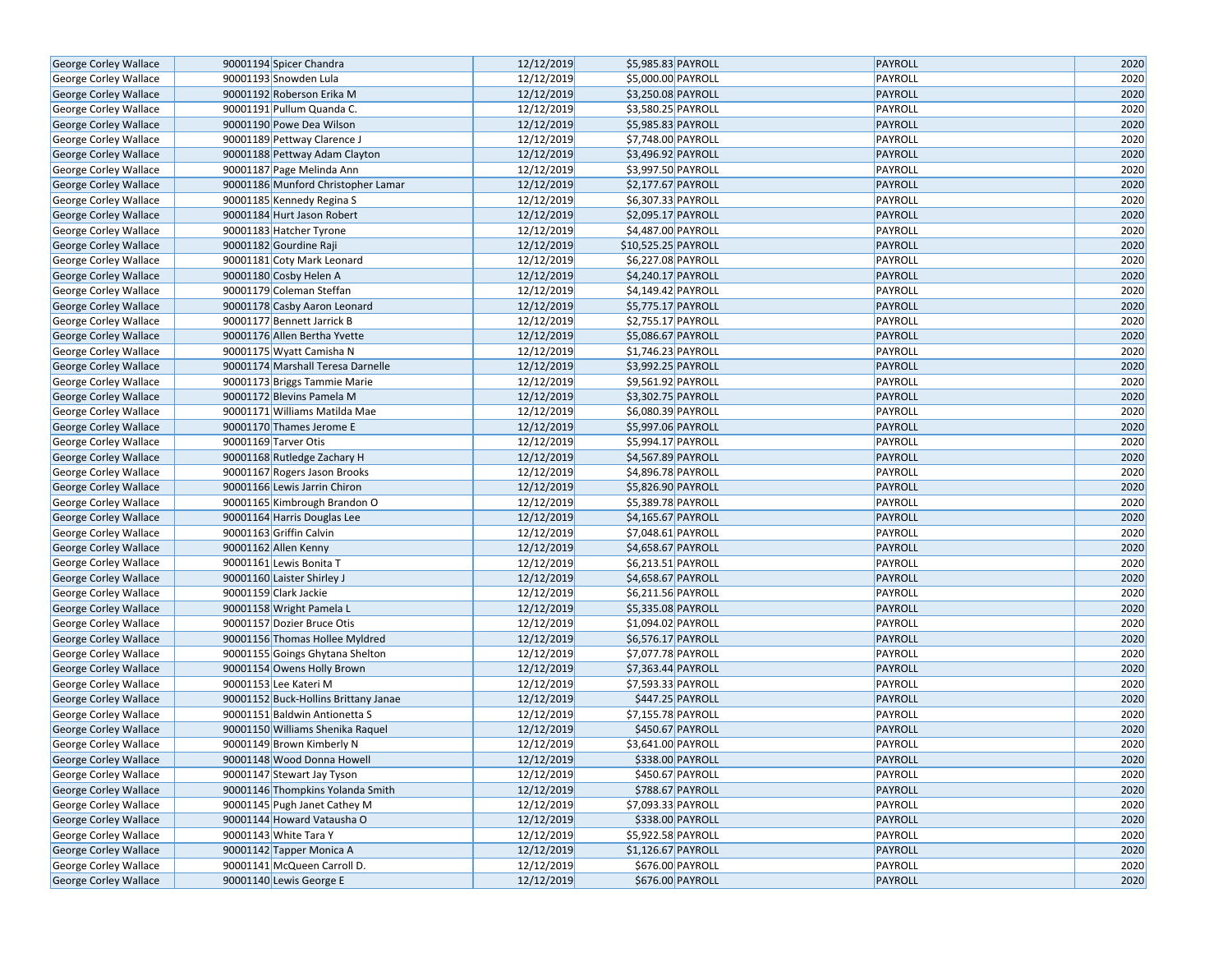| George Corley Wallace        | 90001139 Williams Kaleda Deshawn       | 12/12/2019 | \$5,863.33 PAYROLL | PAYROLL | 2020 |
|------------------------------|----------------------------------------|------------|--------------------|---------|------|
| George Corley Wallace        | 90001138 Sims Robert Nelson            | 12/12/2019 | \$4,676.25 PAYROLL | PAYROLL | 2020 |
| George Corley Wallace        | 90001137 McKnight April Calloway       | 12/12/2019 | \$1,014.00 PAYROLL | PAYROLL | 2020 |
| <b>George Corley Wallace</b> | 90001136 May-Webb Jenika               | 12/12/2019 | \$338.00 PAYROLL   | PAYROLL | 2020 |
| George Corley Wallace        | 90001135 Johnson Althelstein           | 12/12/2019 | \$676.00 PAYROLL   | PAYROLL | 2020 |
| George Corley Wallace        | 90001134 Thurman Michael F             | 12/12/2019 | \$338.00 PAYROLL   | PAYROLL | 2020 |
| George Corley Wallace        | 90001133 Stevenson Donte L             | 12/12/2019 | \$6,212.79 PAYROLL | PAYROLL | 2020 |
| <b>George Corley Wallace</b> | 90001132 Rogers Eric W                 | 12/12/2019 | \$5,882.78 PAYROLL | PAYROLL | 2020 |
| George Corley Wallace        | 90001131 Hobbs David Wayne             | 12/12/2019 | \$4,658.67 PAYROLL | PAYROLL | 2020 |
| George Corley Wallace        | 90001130 Randolph Yulonda B            | 12/12/2019 | \$4,986.17 PAYROLL | PAYROLL | 2020 |
| George Corley Wallace        | 90001129 Jones Connie M                | 12/12/2019 | \$5,243.58 PAYROLL | PAYROLL | 2020 |
| George Corley Wallace        | 90001128 Elliott William F             | 12/12/2019 | \$6,718.83 PAYROLL | PAYROLL | 2020 |
| George Corley Wallace        | 90001127 Walker Michael                | 12/12/2019 | \$6,081.83 PAYROLL | PAYROLL | 2020 |
| George Corley Wallace        | 90001126 Thomas Gloria Dean            | 12/12/2019 | \$3,827.92 PAYROLL | PAYROLL | 2020 |
| George Corley Wallace        | 90001125 Henderson Kerry E             | 12/12/2019 | \$5,000.58 PAYROLL | PAYROLL | 2020 |
| George Corley Wallace        | 90001124 Wilson Beverly Renae          | 12/12/2019 | \$676.00 PAYROLL   | PAYROLL | 2020 |
| George Corley Wallace        | 90001123 King Glenn                    | 12/12/2019 | \$6,638.84 PAYROLL | PAYROLL | 2020 |
| George Corley Wallace        | 90001122 Hannah Marilyn Bennett        | 12/12/2019 | \$8,378.45 PAYROLL | PAYROLL | 2020 |
| George Corley Wallace        | 90001121 Calhoun Webbie R.             | 12/12/2019 | \$6,505.33 PAYROLL | PAYROLL | 2020 |
| George Corley Wallace        | 90001120 Smith Pamela Caver            | 12/12/2019 | \$8,220.89 PAYROLL | PAYROLL | 2020 |
| George Corley Wallace        | 90001119 Miller Pearlie R              | 12/12/2019 | \$5,738.74 PAYROLL | PAYROLL | 2020 |
| George Corley Wallace        | 90001118 Melton Christi A              | 12/12/2019 | \$4,880.75 PAYROLL | PAYROLL | 2020 |
| George Corley Wallace        | 90001117 Lumpkin Deborah Walker        | 12/12/2019 | \$5,911.98 PAYROLL | PAYROLL | 2020 |
| George Corley Wallace        | 90001116 Jackson Veronica Moultrie     | 12/12/2019 | \$7,527.78 PAYROLL | PAYROLL | 2020 |
| George Corley Wallace        | 90001115 Davis Sarah                   | 12/12/2019 | \$9,014.00 PAYROLL | PAYROLL | 2020 |
| George Corley Wallace        | 90001114 White Christine S             | 12/12/2019 | \$7,199.11 PAYROLL | PAYROLL | 2020 |
| George Corley Wallace        | 90001113 Lee Beverly D                 | 12/12/2019 | \$2,513.33 PAYROLL | PAYROLL | 2020 |
| George Corley Wallace        | 90001112 Gordon Alfreda Felicia        | 12/12/2019 | \$5,689.93 PAYROLL | PAYROLL | 2020 |
| George Corley Wallace        | 90001111 Goodwin Pamela                | 12/12/2019 | \$6,875.78 PAYROLL | PAYROLL | 2020 |
| George Corley Wallace        | 90001110 Ford Sabrina D                | 12/12/2019 | \$6,382.67 PAYROLL | PAYROLL | 2020 |
| George Corley Wallace        | 90001109 Chestnut Angelina             | 12/12/2019 | \$6,012.11 PAYROLL | PAYROLL | 2020 |
| George Corley Wallace        | 90001107 Glover Virginia M Reed        | 12/12/2019 | \$4,899.25 PAYROLL | PAYROLL | 2020 |
| George Corley Wallace        | 90001106 Pettway Jaleesa Candace       | 12/12/2019 | \$605.81 PAYROLL   | PAYROLL | 2020 |
| George Corley Wallace        | 90001103 Ward Terry Levan              | 12/12/2019 | \$690.00 PAYROLL   | PAYROLL | 2020 |
| George Corley Wallace        | 90001102 Sturdivant Anthony Dewayne    | 12/12/2019 | \$499.20 PAYROLL   | PAYROLL | 2020 |
| George Corley Wallace        | 90001101 Harris Mattie Mae             | 12/12/2019 | \$499.20 PAYROLL   | PAYROLL | 2020 |
| George Corley Wallace        | 90001100 Wilson Walter O               | 12/12/2019 | \$682.00 PAYROLL   | PAYROLL | 2020 |
| George Corley Wallace        | 90001099 Williams Norman Alana Nickole | 12/12/2019 | \$1,734.67 PAYROLL | PAYROLL | 2020 |
| George Corley Wallace        | 90001098 Watts Renae                   | 12/12/2019 | \$760.00 PAYROLL   | PAYROLL | 2020 |
| George Corley Wallace        | 90001097 Walton Willie J               | 12/12/2019 | \$440.00 PAYROLL   | PAYROLL | 2020 |
| George Corley Wallace        | 90001095 Smith Marzell Lee             | 12/12/2019 | \$1,628.00 PAYROLL | PAYROLL | 2020 |
| George Corley Wallace        | 90001094 Perry Ernestine D             | 12/12/2019 | \$704.16 PAYROLL   | PAYROLL | 2020 |
| George Corley Wallace        | 90001093 Mason Willie James            | 12/12/2019 | \$902.00 PAYROLL   | PAYROLL | 2020 |
| George Corley Wallace        | 90001092 Harris Ledonna Sharnaye       | 12/12/2019 | \$160.00 PAYROLL   | PAYROLL | 2020 |
| George Corley Wallace        | 90001091 Garrett Jessica S             | 12/12/2019 | \$1,220.00 PAYROLL | PAYROLL | 2020 |
| <b>George Corley Wallace</b> | 90001090 Calhoun Willie                | 12/12/2019 | \$1,144.00 PAYROLL | PAYROLL | 2020 |
| <b>George Corley Wallace</b> | 90001089 Blanks Ray Soloman            | 12/12/2019 | \$1,034.00 PAYROLL | PAYROLL | 2020 |
| George Corley Wallace        | 90001088 Barron Gerald Antoine         | 12/12/2019 | \$840.00 PAYROLL   | PAYROLL | 2020 |
| George Corley Wallace        | 90001087 Acoff Linda Diane             | 12/12/2019 | \$910.00 PAYROLL   | PAYROLL | 2020 |
| George Corley Wallace        | 90001081 Miree Eddrionna J             | 12/12/2019 | $$169.65$ PAYROLL  | PAYROLL | 2020 |
| George Corley Wallace        | 90001079 Wilbourne Mitsy L             | 12/12/2019 | \$520.24 PAYROLL   | PAYROLL | 2020 |
| George Corley Wallace        | 90001077 Smith Miata J.                | 12/12/2019 | \$294.06 PAYROLL   | PAYROLL | 2020 |
| George Corley Wallace        | 90001076 Pratt Brittany M              | 12/12/2019 | \$490.10 PAYROLL   | PAYROLL | 2020 |
| George Corley Wallace        | 90001075 Pope Ke'onna De'Shawnta       | 12/12/2019 | \$294.06 PAYROLL   | PAYROLL | 2020 |
| <b>George Corley Wallace</b> | 90001074 Perkins Breuana Sharae        | 12/12/2019 | \$294.06 PAYROLL   | PAYROLL | 2020 |
|                              |                                        |            |                    |         |      |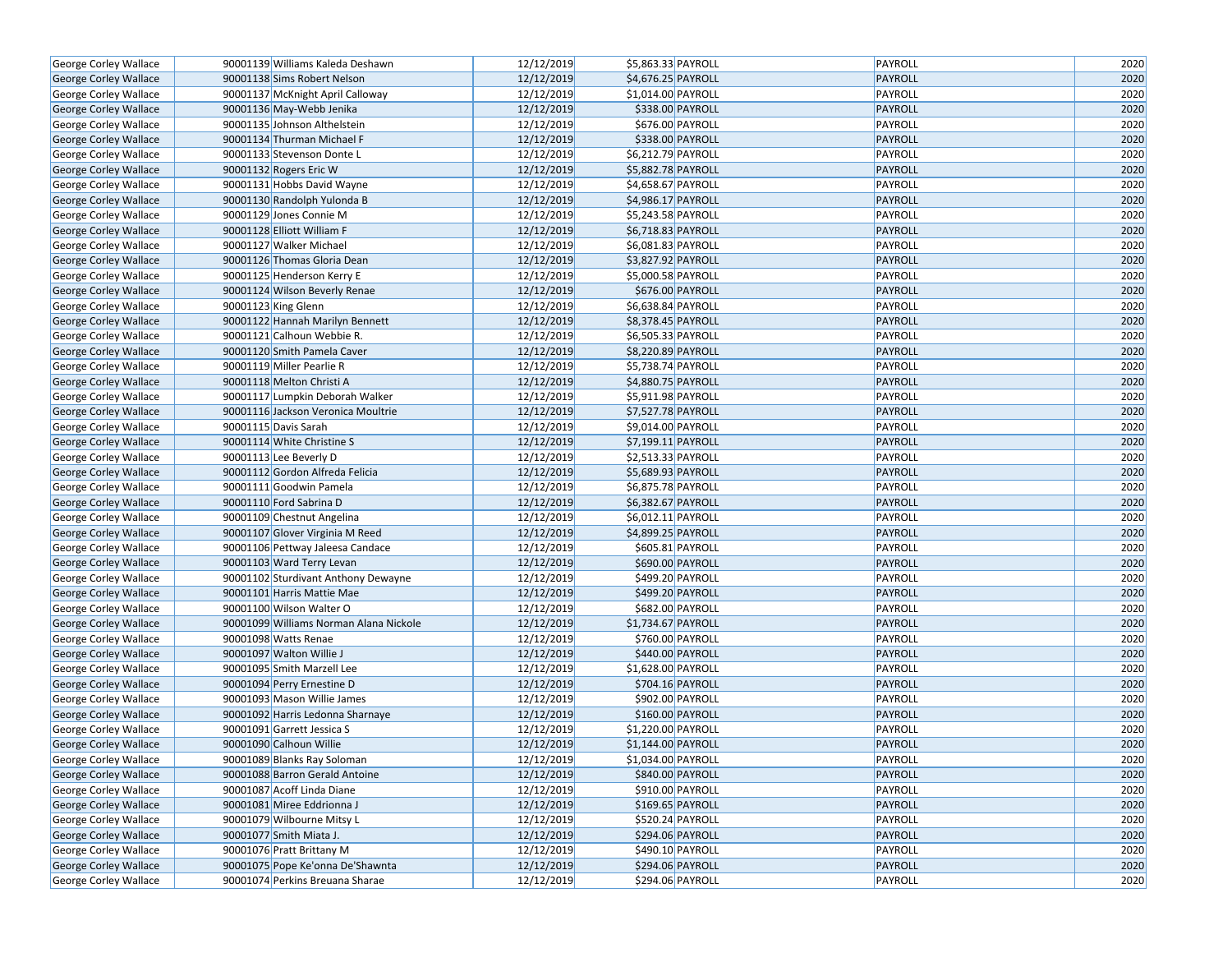| George Corley Wallace        | 90001072 McGuire Justin Rashaad      | 12/12/2019 | \$294.06 PAYROLL                        | <b>PAYROLL</b>                         | 2020 |
|------------------------------|--------------------------------------|------------|-----------------------------------------|----------------------------------------|------|
| George Corley Wallace        | 90001069 Hoskins Montego Riley       | 12/12/2019 | \$1,517.91 PAYROLL                      | PAYROLL                                | 2020 |
| George Corley Wallace        | 90001068 Hendrieth Lydia JoAnn       | 12/12/2019 | \$294.06 PAYROLL                        | <b>PAYROLL</b>                         | 2020 |
| George Corley Wallace        | 90001066 Evans Sherritrice Lonique   | 12/12/2019 | \$294.06 PAYROLL                        | PAYROLL                                | 2020 |
| George Corley Wallace        | 90001065 Evans Jordan Brianna        | 12/12/2019 | \$294.06 PAYROLL                        | <b>PAYROLL</b>                         | 2020 |
| George Corley Wallace        | 90001063 Coleman La'Donnis Achillies | 12/12/2019 | \$384.54 PAYROLL                        | PAYROLL                                | 2020 |
| George Corley Wallace        | 90001060 Baker Jamesha Tyshan        | 12/12/2019 | \$294.06 PAYROLL                        | PAYROLL                                | 2020 |
| <b>George Corley Wallace</b> | 90001059 Powell Brenda Williams      | 12/12/2019 | \$424.56 PAYROLL                        | PAYROLL                                | 2020 |
| George Corley Wallace        | 90001058 Jemison Lefloris            | 12/12/2019 | \$283.04 PAYROLL                        | <b>PAYROLL</b>                         | 2020 |
| George Corley Wallace        | 90001057 Woodruff Kent H             | 12/12/2019 | \$260.12 PAYROLL                        | PAYROLL                                | 2020 |
| George Corley Wallace        | 90001056 Williams Annie Montgomery   | 12/12/2019 | \$1,425.00 PAYROLL                      | <b>PAYROLL</b>                         | 2020 |
| George Corley Wallace        | 90001055 Thomas Latasha Bell         | 12/12/2019 | \$777.92 PAYROLL                        | PAYROLL                                | 2020 |
| George Corley Wallace        | 90001054 Morrow Queen Agee           | 12/12/2019 | \$817.52 PAYROLL                        | <b>PAYROLL</b>                         | 2020 |
| George Corley Wallace        | 90001053 Lawson Frederick Dewayn     | 12/12/2019 | \$1,021.91 PAYROLL                      | PAYROLL                                | 2020 |
| <b>George Corley Wallace</b> | 90001052 Hobbs Elois                 | 12/12/2019 | \$334.44 PAYROLL                        | <b>PAYROLL</b>                         | 2020 |
| George Corley Wallace        | 90001051 Francis-Thomas Sharon Hydie | 12/12/2019 | \$1,119.45 PAYROLL                      | PAYROLL                                | 2020 |
| George Corley Wallace        | 90001050 Compton Judy B              | 12/12/2019 | \$390.18 PAYROLL                        | PAYROLL                                | 2020 |
| George Corley Wallace        | 90001049 Brewer Paula A              | 12/12/2019 | \$483.08 PAYROLL                        | PAYROLL                                | 2020 |
| George Corley Wallace        | 90001048 Barlow Wanda R              | 12/12/2019 | \$887.20 PAYROLL                        | PAYROLL                                | 2020 |
| George Corley Wallace        | 90001047 Alsobrook Kay Goodwin       | 12/12/2019 | \$966.16 PAYROLL                        | PAYROLL                                | 2020 |
| George Corley Wallace        | 90001046 Milligan Melissa Hollis     | 12/12/2019 | \$989.39 PAYROLL                        | PAYROLL                                | 2020 |
| George Corley Wallace        | 90001045 Williams Elsie B.           | 12/12/2019 | \$884.68 PAYROLL                        | PAYROLL                                | 2020 |
| George Corley Wallace        | 90001044 Dozier Bruce Otis           | 12/12/2019 | \$1,094.02 PAYROLL                      | PAYROLL                                | 2020 |
| George Corley Wallace        | 90001043 Mitchell Brenda G.          | 12/12/2019 | \$200.28 PAYROLL                        | PAYROLL                                | 2020 |
| George Corley Wallace        | 90001042 Jackson Sherry Jamill       | 12/12/2019 | \$655.50 PAYROLL                        | PAYROLL                                | 2020 |
| George Corley Wallace        | 90001041 Washington Willie Doris     | 12/12/2019 | \$1,304.16 PAYROLL                      | PAYROLL                                | 2020 |
| George Corley Wallace        | 90001040 West Cynthia J Hatcher      | 12/12/2019 | \$62.40 PAYROLL                         | PAYROLL                                | 2020 |
| George Corley Wallace        | 90001039 Morton Ford Shelicia Denise | 12/12/2019 | \$926.64 PAYROLL                        | PAYROLL                                | 2020 |
| George Corley Wallace        | 90001038 Smith Christina Harris      | 12/12/2019 | \$1,435.20 PAYROLL                      | PAYROLL                                | 2020 |
| George Corley Wallace        | 90001037 Childers Linda A            | 12/12/2019 | \$1,510.08 PAYROLL                      | PAYROLL                                | 2020 |
| George Corley Wallace        | 90001036 Campbell Kimberly Denise    | 12/12/2019 | \$1,235.52 PAYROLL                      | <b>PAYROLL</b>                         | 2020 |
| George Corley Wallace        | 224249 Yp.Com-Accounting Dept.       | 12/12/2019 | \$89.00 Unrestricted Shared Services    | Landline Phones - UC                   | 2020 |
| George Corley Wallace        | 224248 Wal Mart                      | 12/12/2019 | \$129.44 Unrestricted Shared Services   | Materials and Supplies - MS            | 2020 |
| George Corley Wallace        | 224247 Sanders, Demica G.            | 12/12/2019 | \$1,000.00 Unrestricted Shared Services | Other Contractual Services - PS        | 2020 |
| George Corley Wallace        | 224246 Reynolds, Jennifer M.         | 12/12/2019 | \$13.00 Unrestricted Shared Services    | Other Travel Expenses - OS             | 2020 |
| George Corley Wallace        | 224246 Reynolds, Jennifer M.         | 12/12/2019 | \$334.00 Unrestricted Shared Services   | Conus (meals) - OS                     | 2020 |
| George Corley Wallace        | 224246 Reynolds, Jennifer M.         | 12/12/2019 | \$51.74 Unrestricted Shared Services    | Mileage - IS                           | 2020 |
| George Corley Wallace        | 224245 Office Depot                  | 12/12/2019 | \$760.76 Student Support Service X9-X0  | Materials and Supplies - MS            | 2020 |
| George Corley Wallace        | 224245 Office Depot                  | 12/12/2019 | \$68.29 Unrestricted Shared Services    | Materials and Supplies - MS            | 2020 |
| George Corley Wallace        | 224244 Mitchell, James M.            | 12/12/2019 | \$70.00 Unrestricted Shared Services    | Other Travel Expenses - OS             | 2020 |
| George Corley Wallace        | 224244 Mitchell, James M.            | 12/12/2019 | \$628.29 Unrestricted Shared Services   | Lodging - OS                           | 2020 |
| George Corley Wallace        | 224244 Mitchell, James M.            | 12/12/2019 | \$278.00 Unrestricted Shared Services   | Commercial Transportation - OS         | 2020 |
| George Corley Wallace        | 224244 Mitchell, James M.            | 12/12/2019 | \$69.52 Unrestricted Shared Services    | Conus (meals) - OS                     | 2020 |
| George Corley Wallace        | 224243 Kidd, Anessa L.               | 12/12/2019 | \$334.00 Unrestricted Shared Services   | Conus (meals) - OS                     | 2020 |
| George Corley Wallace        | 224243 Kidd, Anessa L.               | 12/12/2019 | \$61.00 Unrestricted Shared Services    | Other Travel Expenses - OS             | 2020 |
| George Corley Wallace        | 224242 Harris Security Systems       | 12/12/2019 | \$300.00 Unrestricted Shared Services   | <b>Other Contractual Services - PS</b> | 2020 |
| <b>George Corley Wallace</b> | 224241 Faulkner University           | 12/12/2019 | \$300.00 Unrestricted Distance Ed       | Short-Term Building Rentals - OOS      | 2020 |
| George Corley Wallace        | 224240 Copy Products Company         | 12/12/2019 | \$160.74 Unrestricted Shared Services   | Materials and Supplies - MS            | 2020 |
| George Corley Wallace        | 224240 Copy Products Company         | 12/12/2019 | \$221.00 AMSTI 2XX8-2XX9                | Service Contracts on Equipment -OOS    | 2020 |
| George Corley Wallace        | 224239 CDW LLC                       | 12/12/2019 | \$1,949.92 Unrestricted Shared Services | Technology - non capitalized - MS      | 2020 |
| George Corley Wallace        | 224238 Carquest                      | 12/12/2019 | \$387.45 Unrestricted Shared Services   | Maintenance & Repairs - OOS            | 2020 |
| George Corley Wallace        | 224237 Brown, Veronica S.            | 12/12/2019 | \$164.00 Unrestricted Shared Services   | Mileage - OS                           | 2020 |
| George Corley Wallace        | 224237 Brown, Veronica S.            | 12/12/2019 | \$95.00 Unrestricted Shared Services    | Other Travel Expenses - OS             | 2020 |
| George Corley Wallace        | 224237 Brown, Veronica S.            | 12/12/2019 | \$114.00 Unrestricted Shared Services   | Conus (meals) - OS                     | 2020 |
| George Corley Wallace        | 224236 AT&T (Business Service)       | 12/12/2019 | \$73.34 AMSTI 2XX8-2XX9                 | Landline Phones - UC                   | 2020 |
|                              |                                      |            |                                         |                                        |      |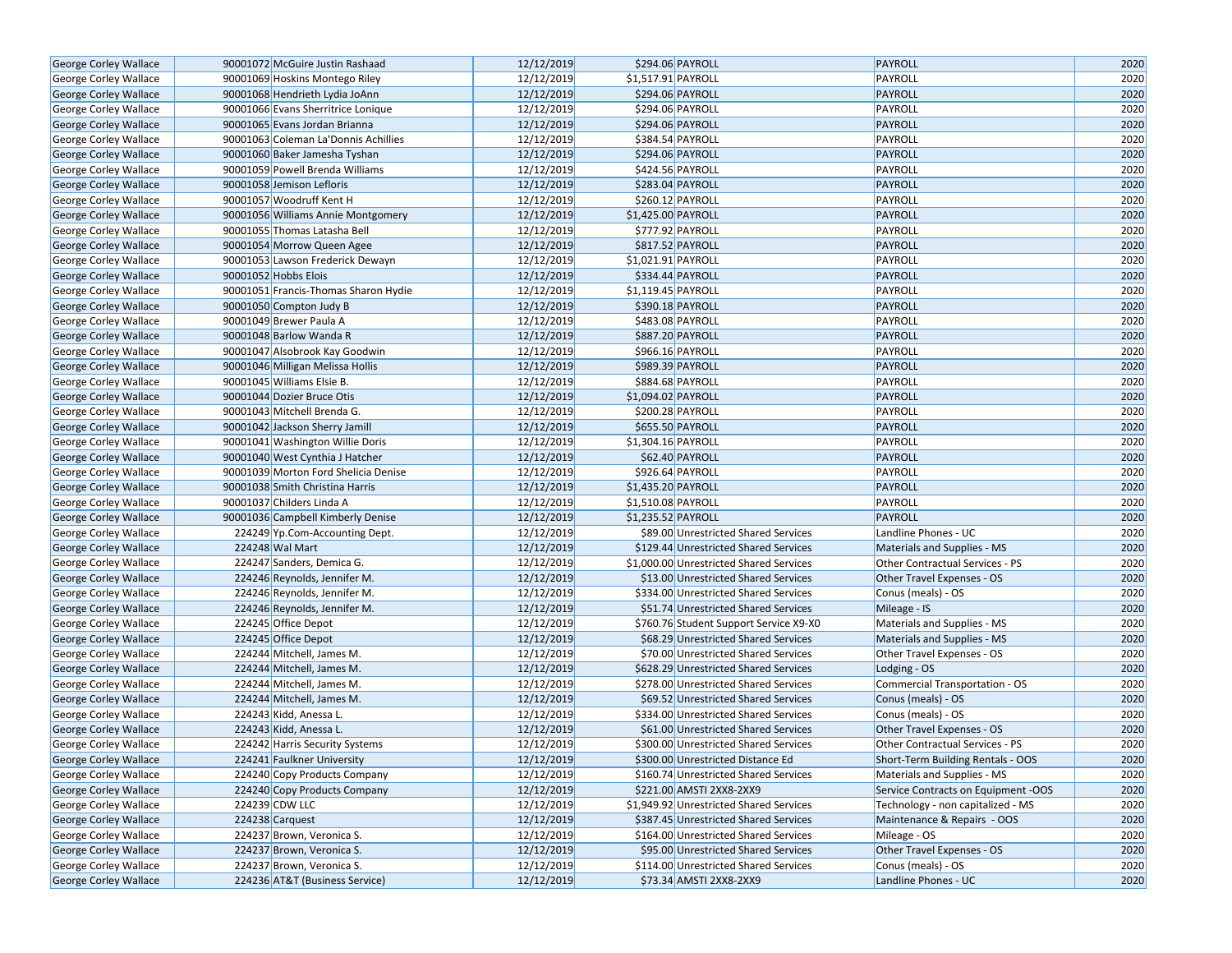| George Corley Wallace        | 224235 Alabama Telecasters, Inc.           | 12/12/2019 | \$2,500.00 Unrestricted Shared Services  | Advertising & Promotions - OOS         | 2020 |
|------------------------------|--------------------------------------------|------------|------------------------------------------|----------------------------------------|------|
| <b>George Corley Wallace</b> | 224234 Alabama Science Teachers Associatio | 12/12/2019 | \$420.00 AMSTI 2XX8-2XX9                 | <b>Registration Fees-IS</b>            | 2020 |
| George Corley Wallace        | 224233 Alabama Power Company               | 12/12/2019 | \$52,218.31 Unrestricted Shared Services | Electricity - UC                       | 2020 |
| George Corley Wallace        | 224232 Airgas South, Inc.                  | 12/12/2019 | \$1,115.76 Unrestricted Selma Campus     | Materials and Supplies - MS            | 2020 |
| George Corley Wallace        | 224276 Williams, Joe                       | 12/13/2019 | \$411.50 Unrestricted Shared Services    | Other Contractual Services - PS        | 2020 |
| George Corley Wallace        | 224275 Wilcox Co. School Board             | 12/13/2019 | \$145.00 AMSTI 2XX9-2XX0                 | Other Contractual Services - PS        | 2020 |
| George Corley Wallace        | 224274 Walker, Shermanita                  | 12/13/2019 | \$219.24 AMSTI 2XX9-2XX0                 | Mileage - IS                           | 2020 |
| George Corley Wallace        | 224273 Tubbs - Turner, Jocelyn J.          | 12/13/2019 | \$103.19 AMSTI 2XX9-2XX0                 | Mileage - IS                           | 2020 |
| George Corley Wallace        | 224272 Spicer, Chandra                     | 12/13/2019 | \$255.72 AMSTI 2XX9-2XX0                 | Mileage - IS                           | 2020 |
| George Corley Wallace        | 224271 Smith, Jerry D.                     | 12/13/2019 | \$2,000.00 Unrestricted Shared Services  | Other Contractual Services - PS        | 2020 |
| George Corley Wallace        | 224270 Selma City Board of Education       | 12/13/2019 | \$505.00 AMSTI 2XX9-2XX0                 | <b>Other Contractual Services - PS</b> | 2020 |
| George Corley Wallace        | 224269 Roper, Ethel B.                     | 12/13/2019 | \$999.66 Unrestricted Shared Services    | <b>Other Contractual Services - PS</b> | 2020 |
| George Corley Wallace        | 224268 Powe, Dea W.                        | 12/13/2019 | \$411.57 AMSTI 2XX9-2XX0                 | Mileage - IS                           | 2020 |
| George Corley Wallace        | 224268 Powe, Dea W.                        | 12/13/2019 | \$500.00 AMSTI 2XX9-2XX0                 | Overnight (non tax per diem)- IS       | 2020 |
| George Corley Wallace        | 224267 Pettway, Clarence J.                | 12/13/2019 | \$192.29 AMSTI 2XX9-2XX0                 | Mileage - IS                           | 2020 |
| <b>George Corley Wallace</b> | 224266 Perry Co. B.O.E.                    | 12/13/2019 | \$78.65 AMSTI 2XX9-2XX0                  | Other Contractual Services - PS        | 2020 |
| George Corley Wallace        | 224265 Perkins, Roderick                   | 12/13/2019 | \$421.74 Unrestricted Shared Services    | <b>Other Contractual Services - PS</b> | 2020 |
| George Corley Wallace        | 224264 Montgomery County Board of Educatio | 12/13/2019 | \$827.05 AMSTI 2XX9-2XX0                 | Other Contractual Services - PS        | 2020 |
| George Corley Wallace        | 224263 Minnesota Literacy Council Inc      | 12/13/2019 | \$500.00 AE-State Regular 2XX9-2XX0      | Materials and Supplies - MS            | 2020 |
| <b>George Corley Wallace</b> | 224262 Lowndes County Board of Education   | 12/13/2019 | \$133.50 AMSTI 2XX9-2XX0                 | <b>Other Contractual Services - PS</b> | 2020 |
| George Corley Wallace        | 224261 Kennedy, Regina S.                  | 12/13/2019 | \$500.00 AMSTI 2XX9-2XX0                 | Overnight (non tax per diem)- IS       | 2020 |
| George Corley Wallace        | 224261 Kennedy, Regina S.                  | 12/13/2019 | \$93.03 AMSTI 2XX9-2XX0                  | Mileage - IS                           | 2020 |
| George Corley Wallace        | 224260 Jones, Connie M.                    | 12/13/2019 | \$80.66 Unrestricted Selma Campus        | Mileage - IS                           | 2020 |
| George Corley Wallace        | 224260 Jones, Connie M.                    | 12/13/2019 | \$170.00 Unrestricted Selma Campus       | Lodging - IS                           | 2020 |
| George Corley Wallace        | 224259 Jackson, Eric L.                    | 12/13/2019 | \$1,200.00 Unrestricted Selma Campus     | Other Contractual Services - PS        | 2020 |
| George Corley Wallace        | 224258 Gourdine, Raji                      | 12/13/2019 | \$270.00 Unrestricted Shared Services    | Conus (meals) - OS                     | 2020 |
| George Corley Wallace        | 224258 Gourdine, Raji                      | 12/13/2019 | \$726.16 Unrestricted Shared Services    | Mileage - OS                           | 2020 |
| George Corley Wallace        | 224257 E & B Janitorial, Inc.              | 12/13/2019 | \$17,962.08 Unrestricted Shared Services | Other Contractual Services - PS        | 2020 |
| George Corley Wallace        | 224256 Dallas County Board Of Ed           | 12/13/2019 | \$29.63 AMSTI 2XX9-2XX0                  | Other Contractual Services - PS        | 2020 |
| George Corley Wallace        | 224255 Coty, Mark L.                       | 12/13/2019 | \$68.03 AMSTI 2XX9-2XX0                  | Mileage - IS                           | 2020 |
| George Corley Wallace        | 224254 Clay, Neokee N.                     | 12/13/2019 | \$833.00 Unrestricted Shared Services    | Other Contractual Services - PS        | 2020 |
| George Corley Wallace        | 224253 Casby, Aaron L.                     | 12/13/2019 | \$400.00 AMSTI 2XX9-2XX0                 | Overnight (non tax per diem)- IS       | 2020 |
| George Corley Wallace        | 224253 Casby, Aaron L.                     | 12/13/2019 | \$572.68 AMSTI 2XX9-2XX0                 | Mileage - IS                           | 2020 |
| George Corley Wallace        | 224252 Bullock County Board of Education   | 12/13/2019 | \$350.00 Unrestricted Shared Services    | Other Travel Expenses - OS             | 2020 |
| George Corley Wallace        | 224251 Black, Jearel L.                    | 12/13/2019 | \$468.00 Unrestricted Shared Services    | Other Contractual Services - PS        | 2020 |
| George Corley Wallace        | 224250 Allen, Bertha Y.                    | 12/13/2019 | \$500.00 AMSTI 2XX9-2XX0                 | Overnight (non tax per diem)- IS       | 2020 |
| George Corley Wallace        | 224250 Allen, Bertha Y.                    | 12/13/2019 | \$245.58 AMSTI 2XX9-2XX0                 | Mileage - IS                           | 2020 |
| George Corley Wallace        | 224294 Barnes & Noble Education, Inc.      | 12/16/2019 | \$36,351.42 Unrestricted Shared Services | Bookstore - AP                         | 2020 |
| George Corley Wallace        | 224293 Wal Mart                            | 12/16/2019 | \$129.44 Unrestricted Shared Services    | Materials and Supplies - MS            | 2020 |
| George Corley Wallace        | 224292 United Parcel Service Inc           | 12/16/2019 | \$23.95 Unrestricted Shared Services     | Postage - OOS                          | 2020 |
| George Corley Wallace        | 224291 The Water Works and Sewer Board of  | 12/16/2019 | \$1,449.10 Unrestricted Shared Services  | Water & Sewer - UC                     | 2020 |
| George Corley Wallace        | 224290 The Pitney Bowes Bank Inc           | 12/16/2019 | \$1,050.98 Unrestricted Shared Services  | Postage - OOS                          | 2020 |
| George Corley Wallace        | 224289 The Pitney Bowes Bank Inc           | 12/16/2019 | \$3,241.83 Unrestricted Shared Services  | Short-Term Equipment Rentals - OOS     | 2020 |
| George Corley Wallace        | 224288 Southern Pipe & Supply Co Inc       | 12/16/2019 | \$39.11 Unrestricted Shared Services     | Materials and Supplies - MS            | 2020 |
| George Corley Wallace        | 224287 Rountree Electric Supply            | 12/16/2019 | \$902.01 Unrestricted Shared Services    | Materials and Supplies - MS            | 2020 |
| George Corley Wallace        | 224286 McEachern, Chad                     | 12/16/2019 | \$300.00 Unrestricted Shared Services    | Materials and Supplies - MS            | 2020 |
| George Corley Wallace        | 224285 Guardian-Ipco Inc.                  | 12/16/2019 | \$550.00 Unrestricted Shared Services    | Other Contractual Services - PS        | 2020 |
| George Corley Wallace        | 224284 Federal Express Corporation         | 12/16/2019 | \$17.69 Unrestricted Shared Services     | Postage - OOS                          | 2020 |
| George Corley Wallace        | 224283 Federal Express Corporation         | 12/16/2019 | \$43.13 Unrestricted Shared Services     | Postage - OOS                          | 2020 |
| <b>George Corley Wallace</b> | 224282 Federal Express Corporation         | 12/16/2019 | \$31.29 AMSTI 2XX8-2XX9                  | Postage - OOS                          | 2020 |
| George Corley Wallace        | 224281 Federal Express Corporation         | 12/16/2019 | \$25.40 AMSTI 2XX8-2XX9                  | Postage - OOS                          | 2020 |
| George Corley Wallace        | 224280 DYNA-LIFT, Inc                      | 12/16/2019 | \$1,776.58 Unrestricted Shared Services  | Maintenance & Repairs - OOS            | 2020 |
| George Corley Wallace        | 224279 C Spire Business                    | 12/16/2019 | \$250.00 Unrestricted Shared Services    | Technology - non capitalized - MS      | 2020 |
| George Corley Wallace        | 224278 Alabama Power Company               | 12/16/2019 | \$1,728.29 Unrestricted Demopolis Campus | Electricity - UC                       | 2020 |
| George Corley Wallace        | 224277 Alabama Power Company               | 12/16/2019 | \$28.79 Unrestricted Shared Services     | Electricity - UC                       | 2020 |
|                              |                                            |            |                                          |                                        |      |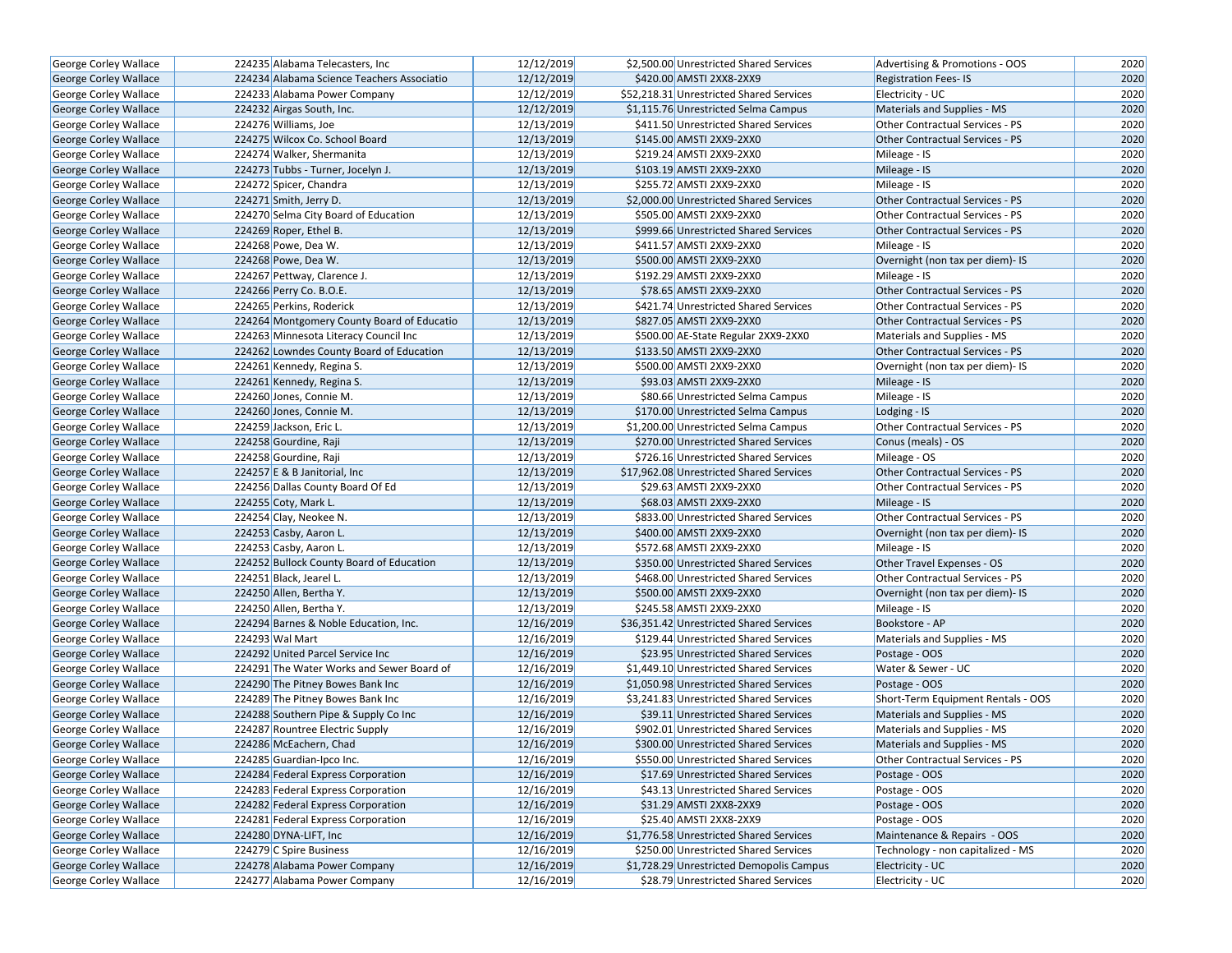| George Corley Wallace        | 224330 Water Way Distributing              | 1/3/2020 | \$29.00 Unrestricted Shared Services          | Materials and Supplies - MS            | 2020 |
|------------------------------|--------------------------------------------|----------|-----------------------------------------------|----------------------------------------|------|
| George Corley Wallace        | 224330 Water Way Distributing              | 1/3/2020 | \$103.38 Unrestricted Distance Ed             | Materials and Supplies - MS            | 2020 |
| <b>George Corley Wallace</b> | 224329 Wal Mart                            | 1/3/2020 | \$325.78 Unrestricted Shared Services         | Materials and Supplies - MS            | 2020 |
| George Corley Wallace        | 224328 U.S. Bank National Association      | 1/3/2020 | \$172.09 AE-State Regular 2XX9-2XX0           | Lease Purchase - CE                    | 2020 |
| <b>George Corley Wallace</b> | 224327 Turner, Herman W.                   | 1/3/2020 | \$300.00 Unrestricted Selma Campus            | Conus (meals) - IS                     | 2020 |
| George Corley Wallace        | 224326 Turner, Herman W.                   | 1/3/2020 | \$150.00 Unrestricted Selma Campus            | Conus (meals) - IS                     | 2020 |
| George Corley Wallace        | 224325 Thomas, James W.                    | 1/3/2020 | \$1,200.00 Unrestricted Shared Services       | Advertising & Promotions - OOS         | 2020 |
| George Corley Wallace        | 224324 Summerling Hardware LLC             | 1/3/2020 | \$41.04 Unrestricted Shared Services          | Materials and Supplies - MS            | 2020 |
| George Corley Wallace        | 224323 Sherwin Williams Company            | 1/3/2020 | \$159.45 Unrestricted Shared Services         | Materials and Supplies - MS            | 2020 |
| George Corley Wallace        | 224322 Scantron Corporation                | 1/3/2020 | \$319.70 Unrestricted Distance Ed             | Materials and Supplies - MS            | 2020 |
| George Corley Wallace        | 224321 Rountree Electric Supply            | 1/3/2020 | \$212.95 Unrestricted Shared Services         | Materials and Supplies - MS            | 2020 |
| George Corley Wallace        | 224320 RELIABLE CADILLAC GMC INC           | 1/3/2020 | \$96.45 Unrestricted Shared Services          | Materials and Supplies - MS            | 2020 |
| George Corley Wallace        | 224319 Pocket Nurse Enterprises, Inc.      | 1/3/2020 | \$39.42 Unrestricted Selma Campus             | Materials and Supplies - MS            | 2020 |
| George Corley Wallace        | 224318 Pocket Nurse Enterprises, Inc.      | 1/3/2020 | \$3.06 Unrestricted Selma Campus              | Materials and Supplies - MS            | 2020 |
| George Corley Wallace        | 224317 Peterson, Joe J.                    | 1/3/2020 | \$600.00 AMSTI 2XX9-2XX0                      | Maintenance & Repairs - OOS            | 2020 |
| George Corley Wallace        | 224316 P & L Testing, LLC                  | 1/3/2020 | \$300.00 Unrestricted Shared Services         | Materials and Supplies - MS            | 2020 |
| George Corley Wallace        | 224315 Office Depot                        | 1/3/2020 | \$379.18 Unrestricted Shared Services         | Materials and Supplies - MS            | 2020 |
| <b>George Corley Wallace</b> | 224314 Meadows Tire Co                     | 1/3/2020 | \$13.00 Unrestricted Shared Services          | Maintenance & Repairs - OOS            | 2020 |
| George Corley Wallace        | 224313 Lewis Pest Control Inc.             | 1/3/2020 | \$1,035.00 Unrestricted Shared Services       | <b>Other Contractual Services - PS</b> | 2020 |
| George Corley Wallace        | 224312 Fuller Building Company             | 1/3/2020 | \$48.94 Unrestricted Shared Services          | Materials and Supplies - MS            | 2020 |
| George Corley Wallace        | 224311 First Cahawba Bankcard              | 1/3/2020 | \$1,797.26 Unrestricted Shared Services       | Lodging - IS                           | 2020 |
| George Corley Wallace        | 224311 First Cahawba Bankcard              | 1/3/2020 | \$471.38 Unrestricted Shared Services         | Other Contractual Services - PS        | 2020 |
| George Corley Wallace        | 224311 First Cahawba Bankcard              | 1/3/2020 | \$397.50 Renewal & Replacement Shared Svcs    | Maintenance & Repairs - OOS            | 2020 |
| <b>George Corley Wallace</b> | 224311 First Cahawba Bankcard              | 1/3/2020 | \$585.00 Unrestricted Shared Services         | <b>Registration Fees-OS</b>            | 2020 |
| George Corley Wallace        | 224311 First Cahawba Bankcard              | 1/3/2020 | \$934.72 Unrestricted Shared Services         | Materials and Supplies - MS            | 2020 |
| <b>George Corley Wallace</b> | 224310 Evans, Duane A.                     | 1/3/2020 | \$400.00 Unrestricted Selma Campus            | Conus (meals) - IS                     | 2020 |
| George Corley Wallace        | 224309 Evans, Duane A.                     | 1/3/2020 | \$200.00 Unrestricted Selma Campus            | Conus (meals) - IS                     | 2020 |
| George Corley Wallace        | 224308 Evans, Duane A.                     | 1/3/2020 | \$400.00 Unrestricted Selma Campus            | Conus (meals) - IS                     | 2020 |
| George Corley Wallace        | 224307 DISH DBS Corporation                | 1/3/2020 | \$111.02 Unrestricted Shared Services         | <b>Other Contractual Services - PS</b> | 2020 |
| George Corley Wallace        | 224306 Demopolis Water Works & Sewer Board | 1/3/2020 | \$119.98 Unrestricted Demopolis Campus        | Water & Sewer - UC                     | 2020 |
| George Corley Wallace        | 224305 Crutcher, Howard                    | 1/3/2020 | \$14,750.00 Renewal & Replacement Shared Svcs | Maintenance & Repairs - OOS            | 2020 |
| <b>George Corley Wallace</b> | 224304 Constant Contact, Inc.              | 1/3/2020 | \$378.00 Unrestricted Shared Services         | Technology - non capitalized - MS      | 2020 |
| <b>George Corley Wallace</b> | 224303 Cintas Corporation                  | 1/3/2020 | \$178.08 Unrestricted Shared Services         | <b>Other Contractual Services - PS</b> | 2020 |
| <b>George Corley Wallace</b> | 224302 CDW LLC                             | 1/3/2020 | \$96,812.80 Unrestricted Shared Services      | Technology - non capitalized - MS      | 2020 |
| George Corley Wallace        | 224301 Carquest                            | 1/3/2020 | \$28.39 Unrestricted Shared Services          | Maintenance & Repairs - OOS            | 2020 |
| George Corley Wallace        | 224300 Berney Office Solutions, Llc        | 1/3/2020 | \$42.78 Talent Search X8-X9                   | Other Contractual Services - PS        | 2020 |
| George Corley Wallace        | 224299 AT & T                              | 1/3/2020 | \$119.88 Unrestricted Shared Services         | Internet - UC                          | 2020 |
| George Corley Wallace        | 224298 Alabama Power Company               | 1/3/2020 | \$4,401.22 Unrestricted Shared Services       | Electricity - UC                       | 2020 |
| George Corley Wallace        | 224297 Airgas Inc                          | 1/3/2020 | \$860.00 Unrestricted Shared Services         | Materials and Supplies - MS            | 2020 |
| George Corley Wallace        | 224296 Advanced Disposal                   | 1/3/2020 | \$475.92 Unrestricted Shared Services         | Other Contractual Services - PS        | 2020 |
| <b>George Corley Wallace</b> | 224295 ACT Inc                             | 1/3/2020 | \$204.00 AE-State Regular 2XX9-2XX0           | Materials and Supplies - MS            | 2020 |
| George Corley Wallace        | 224346 Dallas County Courthouse            | 1/6/2020 | \$5,853.87 Payroll Clearing Fund              | Miscellaneous Deductions - PP          | 2020 |
| George Corley Wallace        | 224345 WCCS Foundation Scholarship         | 1/6/2020 | \$433.63 Payroll Clearing Fund                | Miscellaneous Deductions - PP          | 2020 |
| George Corley Wallace        | 224344 VALIC                               | 1/6/2020 | \$1,002.57 Payroll Clearing Fund              | Miscellaneous Deductions - PP          | 2020 |
| George Corley Wallace        | 224343 United Ways of Alabama Inc          | 1/6/2020 | \$132.00 Payroll Clearing Fund                | <b>Miscellaneous Deductions - PP</b>   | 2020 |
| George Corley Wallace        | 224342 State of Alabama                    | 1/6/2020 | \$839.77 Payroll Clearing Fund                | Miscellaneous Deductions - PP          | 2020 |
| George Corley Wallace        | 224341 State Of Al, Child Support          | 1/6/2020 | \$671.00 Payroll Clearing Fund                | Miscellaneous Deductions - PP          | 2020 |
| George Corley Wallace        | 224340 New York Life Insurance             | 1/6/2020 | \$1,990.00 Payroll Clearing Fund              | Miscellaneous Deductions - PP          | 2020 |
| George Corley Wallace        | 224339 New York Life Insurance             | 1/6/2020 | \$1,003.76 Payroll Clearing Fund              | Miscellaneous Deductions - PP          | 2020 |
| George Corley Wallace        | 224338 Liberty National Life Insurance Com | 1/6/2020 | \$443.76 Payroll Clearing Fund                | Miscellaneous Deductions - PP          | 2020 |
| George Corley Wallace        | 224337 George Corley Wallace State Communi | 1/6/2020 | \$75.00 Payroll Clearing Fund                 | Miscellaneous Deductions - PP          | 2020 |
| George Corley Wallace        | 224336 Educator Benefits                   | 1/6/2020 | \$753.12 Payroll Clearing Fund                | Miscellaneous Deductions - PP          | 2020 |
| George Corley Wallace        | 224335 Dallas County Courthouse            | 1/6/2020 | \$5,853.87 Payroll Clearing Fund              | Miscellaneous Deductions - PP          | 2020 |
| George Corley Wallace        | 224334 Colonial Life                       | 1/6/2020 | \$1,989.47 Payroll Clearing Fund              | Miscellaneous Deductions - PP          | 2020 |
| <b>George Corley Wallace</b> | 224333 Chapter 13 Trustee                  | 1/6/2020 | \$1,657.00 Payroll Clearing Fund              | Miscellaneous Deductions - PP          | 2020 |
|                              |                                            |          |                                               |                                        |      |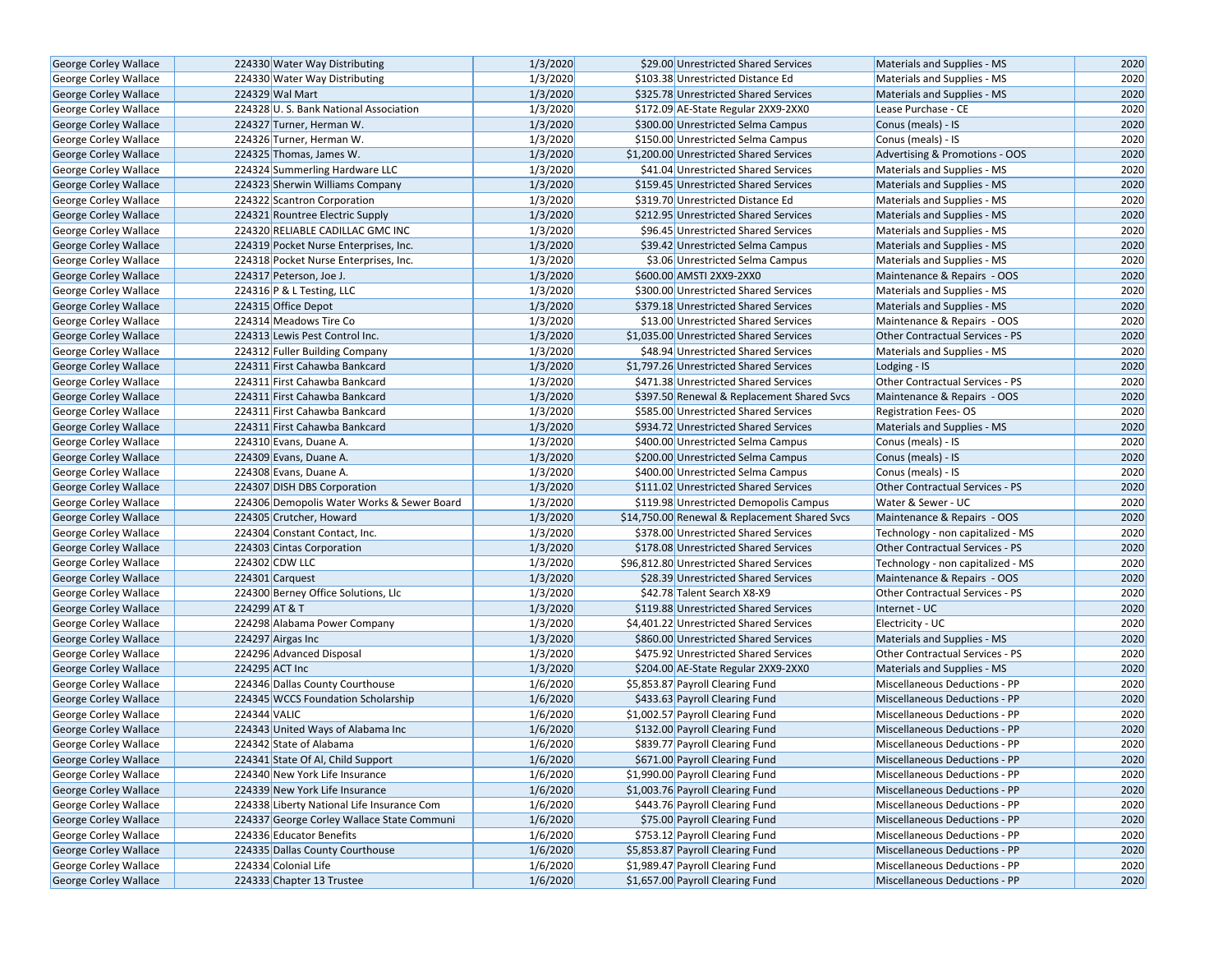| George Corley Wallace        | 224332 American Family Life Assurance Co O | 1/6/2020  | \$3,467.17 Payroll Clearing Fund             | Miscellaneous Deductions - PP          | 2020 |
|------------------------------|--------------------------------------------|-----------|----------------------------------------------|----------------------------------------|------|
| <b>George Corley Wallace</b> | 224331 Allstate                            | 1/6/2020  | \$464.77 Payroll Clearing Fund               | Miscellaneous Deductions - PP          | 2020 |
| George Corley Wallace        | 224353 Dallas County Courthouse            | 1/7/2020  | \$2,801.85 Payroll Clearing Fund             | <b>Miscellaneous Deductions - PP</b>   | 2020 |
| <b>George Corley Wallace</b> | 224352 Do Not Use Sport Supply Group       | 1/7/2020  | \$1,446.90 Unrestricted Selma Campus         | Materials and Supplies - MS            | 2020 |
| George Corley Wallace        | 224351 United Parcel Service Inc           | 1/7/2020  | \$472.00 Unrestricted Shared Services        | Postage - OOS                          | 2020 |
| George Corley Wallace        | 224350 Metal Design NY Inc.                | 1/7/2020  | \$768.56 Renewal & Replacement Shared Svcs   | Maintenance & Repairs - OOS            | 2020 |
| George Corley Wallace        | 224349 Maynard, Cooper & Gale              | 1/7/2020  | \$881.50 Unrestricted Shared Services        | Legal Services - PS                    | 2020 |
| <b>George Corley Wallace</b> | 224348 New York Life Insurance             | 1/7/2020  | \$50.00 Payroll Clearing Fund                | Miscellaneous Deductions - PP          | 2020 |
| George Corley Wallace        | 224347 Dallas County Courthouse            | 1/7/2020  | \$3,052.02 Payroll Clearing Fund             | Miscellaneous Deductions - PP          | 2020 |
| George Corley Wallace        | 224403 Yp.Com-Accounting Dept.             | 1/10/2020 | \$94.30 Unrestricted Shared Services         | Landline Phones - UC                   | 2020 |
| George Corley Wallace        | 224402 Wallace Community College Selma Car | 1/10/2020 | \$9,000.00 Construction Industry Grant       | Scholarship and Waivers - SW           | 2020 |
| George Corley Wallace        | 224402 Wallace Community College Selma Car | 1/10/2020 | \$900.00 Construction Industry Grant         | Indirect Cost Expense - OOS            | 2020 |
| George Corley Wallace        | 224401 Walker, Shermanita                  | 1/10/2020 | \$209.67 AMSTI 2XX9-2XX0                     | Mileage - IS                           | 2020 |
| George Corley Wallace        | 224400 Verizon Wireless                    | 1/10/2020 | \$624.63 Unrestricted Shared Services        | <b>Wireless Phones - UC</b>            | 2020 |
| <b>George Corley Wallace</b> | 224400 Verizon Wireless                    | 1/10/2020 | \$520.13 AMSTI 2XX9-2XX0                     | <b>Wireless Phones - UC</b>            | 2020 |
| George Corley Wallace        | 224400 Verizon Wireless                    | 1/10/2020 | \$120.03 Unrestricted Shared Services        | Landline Phones - UC                   | 2020 |
| George Corley Wallace        | 224399 Verified Credentials Inc            | 1/10/2020 | \$69.60 Unrestricted Shared Services         | Other Contractual Services - PS        | 2020 |
| <b>George Corley Wallace</b> | 224398 Uline Inc                           | 1/10/2020 | \$997.62 Renewal & Replacement Shared Svcs   | Maintenance & Repairs - OOS            | 2020 |
| George Corley Wallace        | 224397 U.S. Bank National Association      | 1/10/2020 | \$6,029.56 Unrestricted Shared Services      | Operating Lease Payment - OOS          | 2020 |
| George Corley Wallace        | 224396 Turner, Herman W.                   | 1/10/2020 | \$300.00 Unrestricted Selma Campus           | Conus (meals) - IS                     | 2020 |
| <b>George Corley Wallace</b> | 224395 Tubbs - Turner, Jocelyn J.          | 1/10/2020 | \$367.20 AMSTI 2XX9-2XX0                     | Mileage - IS                           | 2020 |
| George Corley Wallace        | 224394 Tractor Supply Company              | 1/10/2020 | \$99.96 Unrestricted Shared Services         | Materials and Supplies - MS            | 2020 |
| <b>George Corley Wallace</b> | 224393 The Water Works and Sewer Board of  | 1/10/2020 | \$534.53 Unrestricted Shared Services        | Water & Sewer - UC                     | 2020 |
| <b>George Corley Wallace</b> | 224392 Tennant                             | 1/10/2020 | \$318.35 Unrestricted Shared Services        | Materials and Supplies - MS            | 2020 |
| George Corley Wallace        | 224391 Steward Properties LLC              | 1/10/2020 | \$6,998.00 AMSTI 2XX9-2XX0                   | Short-Term Building Rentals - OOS      | 2020 |
| George Corley Wallace        | 224390 State of Alabama                    | 1/10/2020 | \$1,162.69 Unrestricted Shared Services      | Internet - UC                          | 2020 |
| George Corley Wallace        | 224389 Spire                               | 1/10/2020 | \$12,415.17 Unrestricted Shared Services     | Gas & Heating Fuel - UC                | 2020 |
| George Corley Wallace        | 224388 Southern Pipe & Supply Co Inc       | 1/10/2020 | \$370.00 Unrestricted Shared Services        | Materials and Supplies - MS            | 2020 |
| George Corley Wallace        | 224387 Southern Linc Wireless              | 1/10/2020 | \$2,213.77 Unrestricted Shared Services      | <b>Wireless Phones - UC</b>            | 2020 |
| George Corley Wallace        | 224386 Sherwin Williams Company            | 1/10/2020 | \$482.75 Unrestricted Shared Services        | Materials and Supplies - MS            | 2020 |
| <b>George Corley Wallace</b> | 224385 Shelton State Community College     | 1/10/2020 | \$93,943.50 Unrestricted Demopolis Campus    | Furniture and Equip \$5K - \$25K - CE  | 2020 |
| George Corley Wallace        | 224384 Selma City Board of Education       | 1/10/2020 | \$252.50 AMSTI 2XX9-2XX0                     | Other Contractual Services - PS        | 2020 |
| George Corley Wallace        | 224383 Roberson, Erika M.                  | 1/10/2020 | \$19.46 AMSTI 2XX9-2XX0                      | Mileage - IS                           | 2020 |
| <b>George Corley Wallace</b> | 224382 Richardson Communications Inc.      | 1/10/2020 | \$1,623.80 Unrestricted Shared Services      | Maintenance & Repairs - OOS            | 2020 |
| George Corley Wallace        | 224381 Powe, Dea W.                        | 1/10/2020 | \$90.65 AMSTI 2XX9-2XX0                      | Mileage - IS                           | 2020 |
| George Corley Wallace        | 224380 Perry Co. B.O.E.                    | 1/10/2020 | \$157.32 AMSTI 2XX9-2XX0                     | <b>Other Contractual Services - PS</b> | 2020 |
| <b>George Corley Wallace</b> | 224379 National Business Furniture, LLC    | 1/10/2020 | \$5,201.63 Renewal & Replacement Shared Svcs | Maintenance & Repairs - OOS            | 2020 |
| George Corley Wallace        | 224378 Mitchell, James M.                  | 1/10/2020 | \$111.50 Unrestricted Shared Services        | Lodging - IS                           | 2020 |
| <b>George Corley Wallace</b> | 224377 MedPro Waste Disposal, LLC          | 1/10/2020 | \$140.00 Unrestricted Shared Services        | Other Contractual Services - PS        | 2020 |
| George Corley Wallace        | 224376 McRae-Gaines Learning Ctn           | 1/10/2020 | \$330.00 Unrestricted Shared Services        | Scholarship and Waivers - SW           | 2020 |
| <b>George Corley Wallace</b> | 224375 McGriff Tire Co, Inc                | 1/10/2020 | \$3,883.74 Unrestricted Shared Services      | Maintenance & Repairs - OOS            | 2020 |
| George Corley Wallace        | 224374 Kennedy, Regina S.                  | 1/10/2020 | \$240.76 AMSTI 2XX9-2XX0                     | Mileage - IS                           | 2020 |
| George Corley Wallace        | 224374 Kennedy, Regina S.                  | 1/10/2020 | \$170.00 AMSTI 2XX9-2XX0                     | Overnight (non tax per diem)- IS       | 2020 |
| George Corley Wallace        | 224373 Hobbs, David W.                     | 1/10/2020 | \$83.69 Unrestricted Selma Campus            | Materials and Supplies - MS            | 2020 |
| <b>George Corley Wallace</b> | 224372 Guardian-Ipco Inc.                  | 1/10/2020 | \$550.00 Unrestricted Shared Services        | <b>Other Contractual Services - PS</b> | 2020 |
| <b>George Corley Wallace</b> | 224371 Dominick, Harry T.                  | 1/10/2020 | \$475.00 Talent Search X8-X9                 | Conus (meals) - IS                     | 2020 |
| George Corley Wallace        | 224370 Dallas County Water & Sewer Authori | 1/10/2020 | \$50.40 Unrestricted Shared Services         | Water & Sewer - UC                     | 2020 |
| <b>George Corley Wallace</b> | 224369 Cougar Oil Inc.                     | 1/10/2020 | \$3,091.78 Unrestricted Shared Services      | Gasoline & Oil - Motor Veh - OOS       | 2020 |
| George Corley Wallace        | 224368 Central Alabama Farmers Cooperative | 1/10/2020 | \$40.66 Unrestricted Shared Services         | Materials and Supplies - MS            | 2020 |
| <b>George Corley Wallace</b> | 224367 Carquest                            | 1/10/2020 | \$157.06 Unrestricted Shared Services        | Maintenance & Repairs - OOS            | 2020 |
| George Corley Wallace        | 224366 Bowie, Corey D.                     | 1/10/2020 | \$150.00 Unrestricted Shared Services        | Materials and Supplies - MS            | 2020 |
| George Corley Wallace        | 224365 Bailey, Larry E.                    | 1/10/2020 | \$225.00 Unrestricted Demopolis Campus       | Other Contractual Services - PS        | 2020 |
| George Corley Wallace        | 224364 AT&T (Business Service)             | 1/10/2020 | \$294.09 AMSTI 2XX9-2XX0                     | Landline Phones - UC                   | 2020 |
| George Corley Wallace        | 224363 AT&T (Business Service)             | 1/10/2020 | \$443.18 AMSTI 2XX9-2XX0                     | Landline Phones - UC                   | 2020 |
| George Corley Wallace        | 224362 AT&T (Business Service)             | 1/10/2020 | \$73.34 AMSTI 2XX9-2XX0                      | Landline Phones - UC                   | 2020 |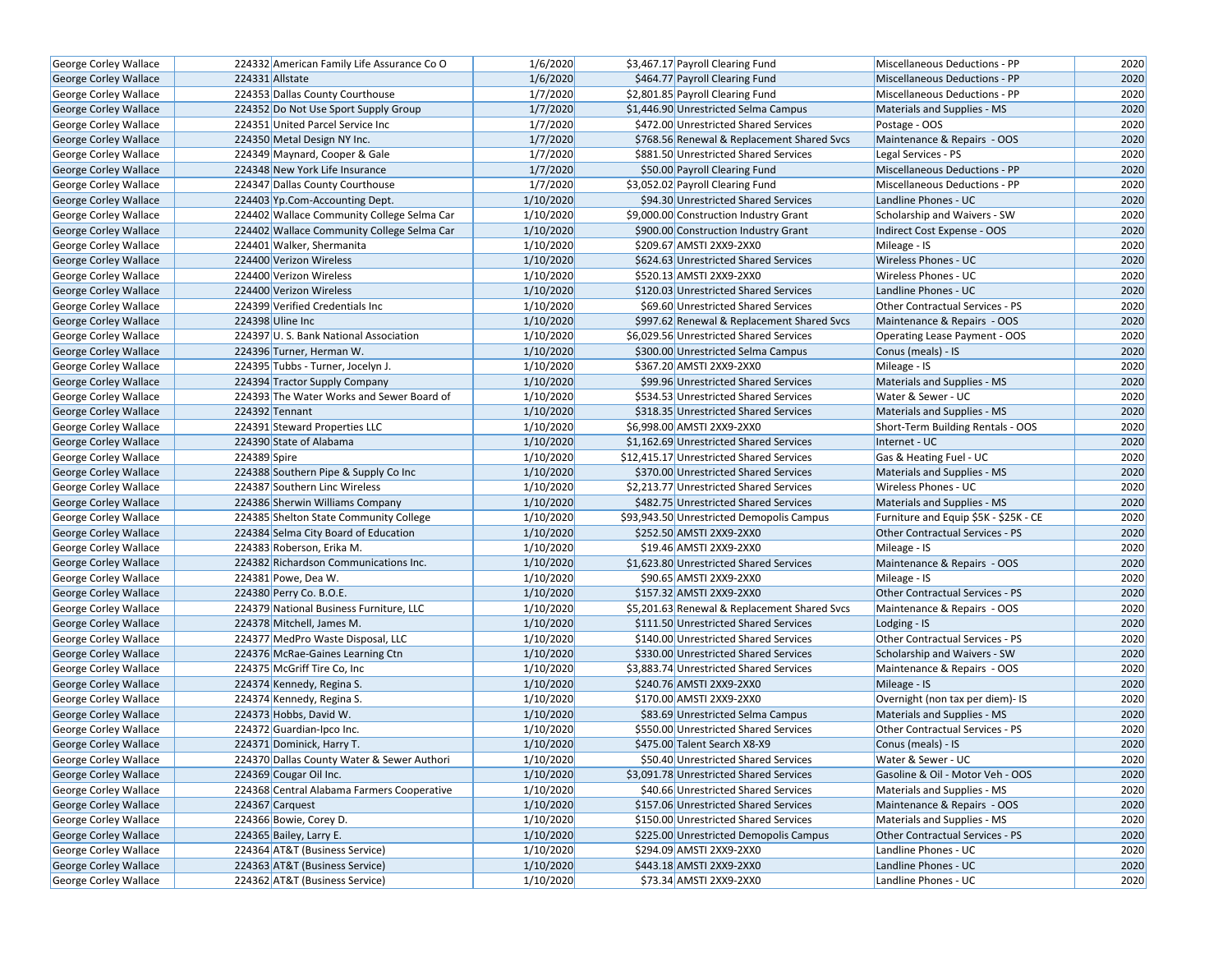| George Corley Wallace                                 | 224361 AT & T                              | 1/10/2020 | \$37.57 Unrestricted Shared Services                                           | Landline Phones - UC                                                  | 2020 |
|-------------------------------------------------------|--------------------------------------------|-----------|--------------------------------------------------------------------------------|-----------------------------------------------------------------------|------|
| <b>George Corley Wallace</b>                          | 224360 Assessment Technologies Institute L | 1/10/2020 | \$3.162.00 Dual Enrollment Sch. 2XX8-2XX9                                      | Scholarship and Waivers - SW                                          | 2020 |
| George Corley Wallace                                 | 224359 Alabama Power Company               | 1/10/2020 | \$257.61 Unrestricted Demopolis Campus                                         | Electricity - UC                                                      | 2020 |
| George Corley Wallace                                 | 224358 Alabama Power Company               | 1/10/2020 | \$28.79 Unrestricted Shared Services                                           | Electricity - UC                                                      | 2020 |
| George Corley Wallace                                 | 224357 Alabama Power Company               | 1/10/2020 | \$58,194.89 Unrestricted Shared Services                                       | Electricity - UC                                                      | 2020 |
| George Corley Wallace                                 | 224356 Alabama Community College System    | 1/10/2020 | \$13,036.00 Unrestricted Shared Services                                       | Bond Reserve Fee Expense - OOS                                        | 2020 |
| <b>George Corley Wallace</b>                          | 224355 ACT Inc                             | 1/10/2020 | \$456.00 Ready to Work 2XX9-2XX0                                               | Memberships - PS                                                      | 2020 |
| <b>George Corley Wallace</b>                          | 224354 ACCS Financial Management Associati | 1/10/2020 | \$600.00 Unrestricted Shared Services                                          | <b>Registration Fees-IS</b>                                           | 2020 |
| <b>George Corley Wallace</b>                          | 224411 Smith, Sedrick K.                   | 1/13/2020 | \$105.11 Unrestricted Shared Services                                          | <b>Clearing Refunds - SP</b>                                          | 2020 |
| George Corley Wallace                                 | 224410 Ross, Nikedra B.                    | 1/13/2020 | \$303.50 Unrestricted Shared Services                                          | Clearing Refunds - SP                                                 | 2020 |
| George Corley Wallace                                 | 224409 Phillips, Mysharae L.               | 1/13/2020 | \$303.50 Unrestricted Shared Services                                          | Clearing Refunds - SP                                                 | 2020 |
| George Corley Wallace                                 | 224408 Moore, Sebrina B.                   | 1/13/2020 | \$367.00 Unrestricted Shared Services                                          | <b>Clearing Refunds - SP</b>                                          | 2020 |
| George Corley Wallace                                 | 224407 Love, Zy'keria V.                   | 1/13/2020 | \$303.50 Unrestricted Shared Services                                          | <b>Clearing Refunds - SP</b>                                          | 2020 |
| <b>George Corley Wallace</b>                          | 224406 Jones, Karlia Q.                    | 1/13/2020 | \$450.00 Unrestricted Shared Services                                          | <b>Clearing Refunds - SP</b>                                          | 2020 |
| <b>George Corley Wallace</b>                          | 224405 Essex, Barbara A.                   | 1/13/2020 | \$69.68 Unrestricted Shared Services                                           | Clearing Refunds - SP                                                 | 2020 |
| <b>George Corley Wallace</b>                          | 224404 Dunnican, Naya E.                   | 1/13/2020 | \$10.89 Unrestricted Shared Services                                           | <b>Clearing Refunds - SP</b>                                          | 2020 |
| George Corley Wallace                                 | 224465 WEX Bank                            | 1/16/2020 | \$1,563.52 Unrestricted Shared Services                                        | Gasoline & Oil - Motor Veh - OOS                                      | 2020 |
| <b>George Corley Wallace</b>                          | 224464 Wal Mart                            | 1/16/2020 | \$226.17 Unrestricted Shared Services                                          | Materials and Supplies - MS                                           | 2020 |
| <b>George Corley Wallace</b>                          | 224463 U.S. Bank National Association      | 1/16/2020 | \$172.09 AE-State Regular 2XX9-2XX0                                            | Lease Purchase - CE                                                   | 2020 |
| <b>George Corley Wallace</b>                          | 224462 Turner, Herman W.                   | 1/16/2020 | \$150.00 Unrestricted Selma Campus                                             | Conus (meals) - IS                                                    | 2020 |
| George Corley Wallace                                 | 224461 Turner, Herman W.                   | 1/16/2020 | \$150.00 Unrestricted Selma Campus                                             | Conus (meals) - IS                                                    | 2020 |
| George Corley Wallace                                 | 224460 Trane US Inc                        | 1/16/2020 | \$6,506.03 Renewal & Replacement Shared Svcs                                   | Maintenance & Repairs - OOS                                           | 2020 |
| <b>George Corley Wallace</b>                          | 224459 Touch Net Information Systems Inc   | 1/16/2020 | \$1,864.84 Unrestricted Shared Services                                        | Technology - non capitalized - MS                                     | 2020 |
| George Corley Wallace                                 | 224458 Tidmore Flags, Inc. DBA Pfeiffer En | 1/16/2020 | \$297.60 Unrestricted Shared Services                                          | Materials and Supplies - MS                                           | 2020 |
| <b>George Corley Wallace</b>                          | 224457 The Pitney Bowes Bank Inc           | 1/16/2020 | \$3,241.83 Unrestricted Shared Services                                        | Short-Term Equipment Rentals - OOS                                    | 2020 |
| George Corley Wallace                                 | 224456 Stuart C. Irby Co.                  | 1/16/2020 | \$121.84 Unrestricted Shared Services                                          | Materials and Supplies - MS                                           | 2020 |
| <b>George Corley Wallace</b>                          | 224455 State of Alabama                    | 1/16/2020 | \$100.00 Unrestricted Selma Campus                                             | Memberships - PS                                                      | 2020 |
| George Corley Wallace                                 | 224454 State of Alabama                    | 1/16/2020 | \$1,184.24 Unrestricted Shared Services                                        | Internet - UC                                                         | 2020 |
| George Corley Wallace                                 | 224453 State of Alabama                    | 1/16/2020 | \$24.25 Unrestricted Shared Services                                           | Materials and Supplies - MS                                           | 2020 |
| George Corley Wallace                                 | 224452 Spivey, Freddie                     | 1/16/2020 | \$40.00 Unrestricted Shared Services                                           | Maintenance & Repairs - OOS                                           | 2020 |
| <b>George Corley Wallace</b>                          | 224451 Spicer, Chandra                     | 1/16/2020 | \$116.75 AMSTI 2XX9-2XX0                                                       | Mileage - IS                                                          | 2020 |
| George Corley Wallace                                 | 224451 Spicer, Chandra                     | 1/16/2020 | \$500.00 AMSTI 2XX9-2XX0                                                       | Overnight (non tax per diem)- IS                                      | 2020 |
| George Corley Wallace                                 | 224450 Shred It                            | 1/16/2020 | \$256.96 Unrestricted Shared Services                                          | Other Contractual Services - PS                                       | 2020 |
| George Corley Wallace                                 | 224449 Selma Newspapers, Inc.              | 1/16/2020 | \$186.00 Unrestricted Shared Services                                          | Subscriptions - OOS                                                   | 2020 |
| George Corley Wallace                                 | 224448 Selma & Dallas County Chamber       | 1/16/2020 | \$150.00 Unrestricted Shared Services                                          | Memberships - PS                                                      | 2020 |
| George Corley Wallace                                 | 224447 Scantron Corporation                | 1/16/2020 | \$475.43 Unrestricted Shared Services                                          | Materials and Supplies - MS                                           | 2020 |
| George Corley Wallace                                 | 224446 Sabel Steel                         | 1/16/2020 | \$158.92 Unrestricted Shared Services                                          | Maintenance & Repairs - OOS                                           | 2020 |
| George Corley Wallace                                 | 224445 Powe, Dea W.                        | 1/16/2020 | \$457.04 AMSTI 2XX9-2XX0                                                       | Mileage - IS                                                          | 2020 |
|                                                       | 224444 Pettway, Clarence J.                | 1/16/2020 | \$93.24 AMSTI 2XX9-2XX0                                                        | Mileage - IS                                                          | 2020 |
| George Corley Wallace                                 | 224443 Office Depot                        | 1/16/2020 | \$219.78 Unrestricted Selma Campus                                             |                                                                       | 2020 |
| George Corley Wallace<br><b>George Corley Wallace</b> | 224443 Office Depot                        | 1/16/2020 |                                                                                | Materials and Supplies - MS                                           | 2020 |
|                                                       | 224442 Lewis Pest Control Inc.             | 1/16/2020 | \$700.49 Unrestricted Shared Services<br>\$465.00 Unrestricted Shared Services | Materials and Supplies - MS<br><b>Other Contractual Services - PS</b> | 2020 |
| George Corley Wallace                                 |                                            |           |                                                                                |                                                                       |      |
| George Corley Wallace                                 | 224441 Kennedy, Regina S.                  | 1/16/2020 | \$41.18 AMSTI 2XX8-2XX9                                                        | Mileage - IS                                                          | 2020 |
| George Corley Wallace                                 | 224441 Kennedy, Regina S.                  | 1/16/2020 | \$211.53 AMSTI 2XX9-2XX0                                                       | Mileage - IS                                                          | 2020 |
| <b>George Corley Wallace</b>                          | 224440 Jones Interstate Tire Co. Inc       | 1/16/2020 | \$467.84 Unrestricted Shared Services                                          | Maintenance & Repairs - OOS                                           | 2020 |
| George Corley Wallace                                 | 224439 High Ground Solutions Inc           | 1/16/2020 | \$4,887.00 Unrestricted Shared Services                                        | <b>Other Contractual Services - PS</b>                                | 2020 |
| George Corley Wallace                                 | 224438 Harris Security Systems             | 1/16/2020 | \$74.85 Unrestricted Shared Services                                           | <b>Other Contractual Services - PS</b>                                | 2020 |
| <b>George Corley Wallace</b>                          | 224437 Gordon, Rachel L.                   | 1/16/2020 | \$700.00 Student Support Service X8-X9                                         | Other Travel Expenses - IS                                            | 2020 |
| George Corley Wallace                                 | 224436 Galls                               | 1/16/2020 | \$1,120.57 Unrestricted Shared Services                                        | Materials and Supplies - MS                                           | 2020 |
| <b>George Corley Wallace</b>                          | 224435 Fuller Building Company             | 1/16/2020 | \$37.36 Unrestricted Shared Services                                           | Materials and Supplies - MS                                           | 2020 |
| George Corley Wallace                                 | 224434 Fathers of St. Edmund Southern Miss | 1/16/2020 | \$2,317.00 Unrestricted Shared Services                                        | Materials and Supplies - MS                                           | 2020 |
| <b>George Corley Wallace</b>                          | 224433 Evans, Duane A.                     | 1/16/2020 | \$200.00 Unrestricted Selma Campus                                             | Conus (meals) - IS                                                    | 2020 |
| George Corley Wallace                                 | 224432 Evans, Duane A.                     | 1/16/2020 | \$200.00 Unrestricted Selma Campus                                             | Conus (meals) - IS                                                    | 2020 |
| George Corley Wallace                                 | 224431 Do Not Use Sport Supply Group       | 1/16/2020 | \$7,749.66 Unrestricted Selma Campus                                           | Materials and Supplies - MS                                           | 2020 |
| <b>George Corley Wallace</b>                          | 224430 Cougar Oil Inc.                     | 1/16/2020 | \$370.00 Unrestricted Selma Campus                                             | Materials and Supplies - MS                                           | 2020 |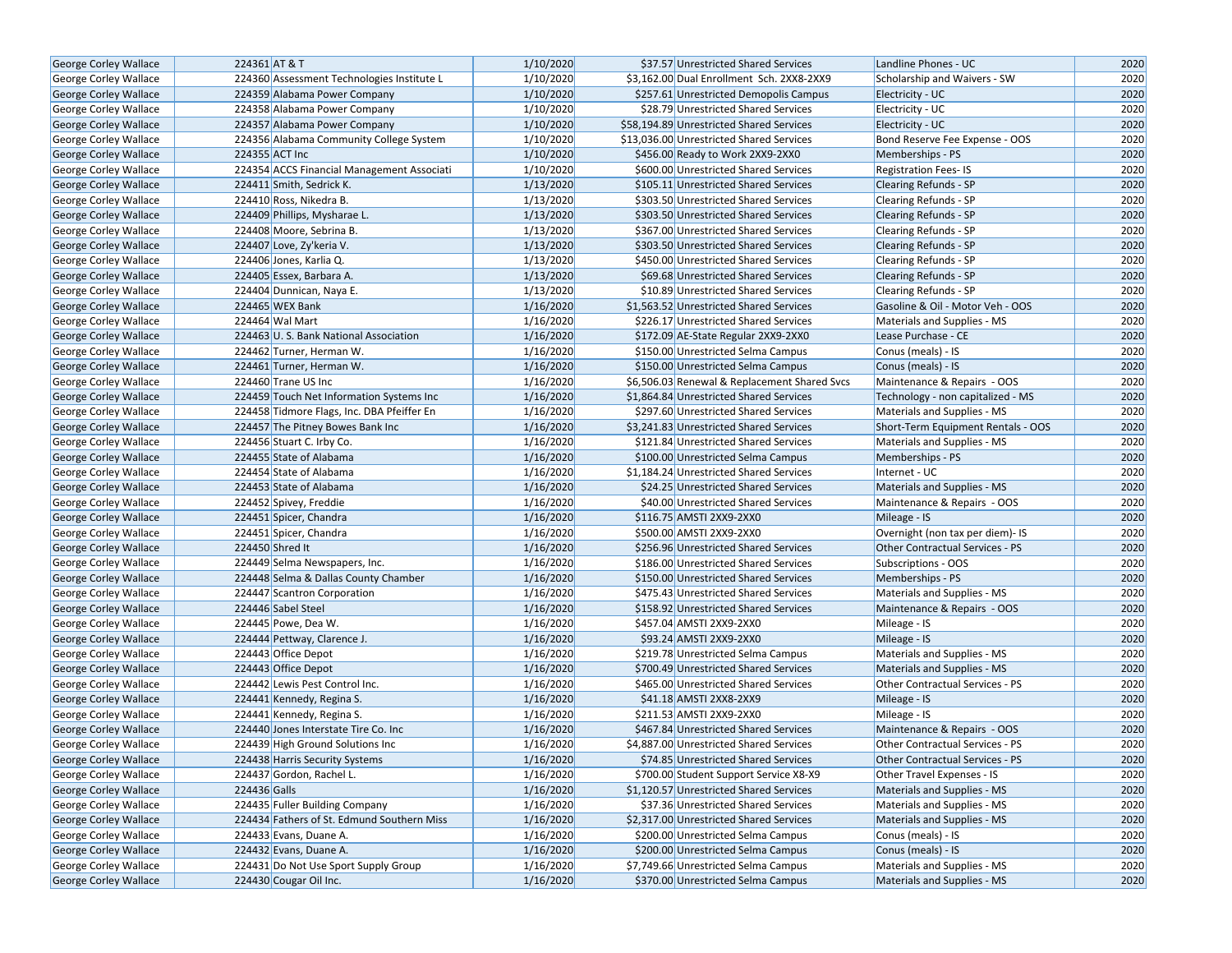| George Corley Wallace        | 224429 Coty, Mark L.                       | 1/16/2020 | \$135.08 AMSTI 2XX9-2XX0                     | Mileage - IS                     | 2020 |
|------------------------------|--------------------------------------------|-----------|----------------------------------------------|----------------------------------|------|
| <b>George Corley Wallace</b> | 224428 Cintas Corporation                  | 1/16/2020 | \$386.14 Unrestricted Shared Services        | Other Contractual Services - PS  | 2020 |
| George Corley Wallace        | 224427 Central Paper Co, Inc               | 1/16/2020 | \$466.70 Unrestricted Shared Services        | Materials and Supplies - MS      | 2020 |
| George Corley Wallace        | 224426 Central Paper Co, Inc               | 1/16/2020 | \$15.00 Unrestricted Shared Services         | Maintenance & Repairs - OOS      | 2020 |
| George Corley Wallace        | 224425 Central Paper Co, Inc               | 1/16/2020 | \$1,803.89 Unrestricted Shared Services      | Materials and Supplies - MS      | 2020 |
| George Corley Wallace        | 224424 Casby, Aaron L.                     | 1/16/2020 | \$109.39 AMSTI 2XX9-2XX0                     | Mileage - IS                     | 2020 |
| George Corley Wallace        | 224423 Berney Office Solutions, Llc        | 1/16/2020 | \$71.16 Talent Search X8-X9                  | Other Contractual Services - PS  | 2020 |
| <b>George Corley Wallace</b> | 224422 Assessment Technologies Institute L | 1/16/2020 | \$2,604.00 Dual Enrollment Sch. 2XX8-2XX9    | Materials and Supplies - MS      | 2020 |
| George Corley Wallace        | 224421 Applied Security Concepts           | 1/16/2020 | \$99.00 Unrestricted Shared Services         | Other Contractual Services - PS  | 2020 |
| George Corley Wallace        | 224420 Allen, Bertha Y.                    | 1/16/2020 | \$158.22 AMSTI 2XX9-2XX0                     | Mileage - IS                     | 2020 |
| George Corley Wallace        | 224420 Allen, Bertha Y.                    | 1/16/2020 | \$500.00 AMSTI 2XX9-2XX0                     | Overnight (non tax per diem)- IS | 2020 |
| George Corley Wallace        | 224419 Alabama Power Company               | 1/16/2020 | \$1,719.17 Unrestricted Demopolis Campus     | Electricity - UC                 | 2020 |
| <b>George Corley Wallace</b> | 224418 Alabama Power Company               | 1/16/2020 | \$392.46 Unrestricted Demopolis Campus       | Electricity - UC                 | 2020 |
| <b>George Corley Wallace</b> | 224417 Alabama Community College System    | 1/16/2020 | \$175.00 AE-State Regular 2XX9-2XX0          | <b>Registration Fees-IS</b>      | 2020 |
| <b>George Corley Wallace</b> | 224417 Alabama Community College System    | 1/16/2020 | \$2,775.00 Unrestricted Shared Services      | <b>Registration Fees-IS</b>      | 2020 |
| <b>George Corley Wallace</b> | 224416 Alabama Community College System    | 1/16/2020 | \$63,601.00 Unrestricted Shared Services     | Tuition - TF                     | 2020 |
| George Corley Wallace        | 224415 Al Hill'S Boiler Sales              | 1/16/2020 | \$2,981.00 Renewal & Replacement Shared Svcs | Maintenance & Repairs - OOS      | 2020 |
| George Corley Wallace        | 224414 Advanced Disposal                   | 1/16/2020 | \$226.32 Unrestricted Shared Services        | Other Contractual Services - PS  | 2020 |
| George Corley Wallace        | 224413 ACT Inc                             | 1/16/2020 | \$180.00 AE-State Regular 2XX9-2XX0          | Materials and Supplies - MS      | 2020 |
| George Corley Wallace        | 224412 The Flower Basket                   | 1/16/2020 | \$102.00 Flower Fund                         | Deposit Liabilities - AP         | 2020 |
| <b>George Corley Wallace</b> | 224861 Young, Sha'Kaja Q.                  | 1/21/2020 | \$373.00 Unrestricted Shared Services        | <b>Clearing Refunds - SP</b>     | 2020 |
| <b>George Corley Wallace</b> | 224860 Young, Diveon L.                    | 1/21/2020 | \$701.75 Unrestricted Shared Services        | <b>Clearing Refunds - SP</b>     | 2020 |
| George Corley Wallace        | 224859 Wright, Latecia S.                  | 1/21/2020 | \$1,549.00 Unrestricted Shared Services      | Clearing Refunds - SP            | 2020 |
| George Corley Wallace        | 224858 Woodson, Alexus S.                  | 1/21/2020 | \$831.59 Unrestricted Shared Services        | <b>Clearing Refunds - SP</b>     | 2020 |
| <b>George Corley Wallace</b> | 224857 Woods, Ta'Mya E.                    | 1/21/2020 | \$847.00 Unrestricted Shared Services        | <b>Clearing Refunds - SP</b>     | 2020 |
| George Corley Wallace        | 224856 Woods, Jayla K.                     | 1/21/2020 | \$823.00 Unrestricted Shared Services        | <b>Clearing Refunds - SP</b>     | 2020 |
| George Corley Wallace        | 224855 Woodard, Amber N.                   | 1/21/2020 | \$2,299.00 Unrestricted Shared Services      | Clearing Refunds - SP            | 2020 |
| George Corley Wallace        | 224854 Wilson, Phylicia A.                 | 1/21/2020 | \$407.31 Unrestricted Shared Services        | <b>Clearing Refunds - SP</b>     | 2020 |
| George Corley Wallace        | 224853 Wilson, Kelly                       | 1/21/2020 | \$997.00 Unrestricted Shared Services        | <b>Clearing Refunds - SP</b>     | 2020 |
| George Corley Wallace        | 224852 Wilson, Adrionna K.                 | 1/21/2020 | \$1,298.00 Unrestricted Shared Services      | <b>Clearing Refunds - SP</b>     | 2020 |
| George Corley Wallace        | 224851 Williams-Herbert, Londrice W.       | 1/21/2020 | \$504.83 Unrestricted Shared Services        | Clearing Refunds - SP            | 2020 |
| George Corley Wallace        | 224850 Williams, Trenell D.                | 1/21/2020 | \$1,122.00 Unrestricted Shared Services      | <b>Clearing Refunds - SP</b>     | 2020 |
| George Corley Wallace        | 224849 Williams, Rasheeda                  | 1/21/2020 | \$174.00 Unrestricted Shared Services        | <b>Clearing Refunds - SP</b>     | 2020 |
| <b>George Corley Wallace</b> | 224848 Williams, Mason O.                  | 1/21/2020 | \$1,519.00 Unrestricted Shared Services      | <b>Clearing Refunds - SP</b>     | 2020 |
| George Corley Wallace        | 224847 Williams, Kiara R.                  | 1/21/2020 | \$116.45 Unrestricted Shared Services        | Clearing Refunds - SP            | 2020 |
| <b>George Corley Wallace</b> | 224846 Williams, Jiya T.                   | 1/21/2020 | \$973.00 Unrestricted Shared Services        | <b>Clearing Refunds - SP</b>     | 2020 |
| George Corley Wallace        | 224845 Williams, Erin R.                   | 1/21/2020 | \$973.00 Unrestricted Shared Services        | Clearing Refunds - SP            | 2020 |
| George Corley Wallace        | 224844 Williams, Dorothy D.                | 1/21/2020 | \$1,147.00 Unrestricted Shared Services      | <b>Clearing Refunds - SP</b>     | 2020 |
| George Corley Wallace        | 224843 Williams, Andrea                    | 1/21/2020 | \$2,299.00 Unrestricted Shared Services      | Clearing Refunds - SP            | 2020 |
| George Corley Wallace        | 224842 Wilkins, Rhyann A.                  | 1/21/2020 | \$1,297.00 Unrestricted Shared Services      | <b>Clearing Refunds - SP</b>     | 2020 |
| George Corley Wallace        | 224841 Wilkes, Nilja G.                    | 1/21/2020 | \$34.71 Unrestricted Shared Services         | Clearing Refunds - SP            | 2020 |
| George Corley Wallace        | 224840 Wiley, Robyn C.                     | 1/21/2020 | \$811.00 Unrestricted Shared Services        | <b>Clearing Refunds - SP</b>     | 2020 |
| George Corley Wallace        | 224839 Whittaker, Shaun                    | 1/21/2020 | \$22.00 Unrestricted Shared Services         | Clearing Refunds - SP            | 2020 |
| George Corley Wallace        | 224838 Whitlock, Jadarius D.               | 1/21/2020 | \$673.00 Unrestricted Shared Services        | Clearing Refunds - SP            | 2020 |
| George Corley Wallace        | 224837 White, Shakeria A.                  | 1/21/2020 | \$523.00 Unrestricted Shared Services        | Clearing Refunds - SP            | 2020 |
| George Corley Wallace        | 224836 White, Kwame                        | 1/21/2020 | \$696.31 Unrestricted Shared Services        | <b>Clearing Refunds - SP</b>     | 2020 |
| George Corley Wallace        | 224835 White, Desirae                      | 1/21/2020 | \$373.00 Unrestricted Shared Services        | Clearing Refunds - SP            | 2020 |
| <b>George Corley Wallace</b> | 224834 Whatley, Tyshawn Q.                 | 1/21/2020 | \$848.00 Unrestricted Shared Services        | Clearing Refunds - SP            | 2020 |
| George Corley Wallace        | 224833 Wells, Queen L.                     | 1/21/2020 | \$697.00 Unrestricted Shared Services        | Clearing Refunds - SP            | 2020 |
| <b>George Corley Wallace</b> | 224832 Waugh, Amber R.                     | 1/21/2020 | \$23.67 Unrestricted Shared Services         | <b>Clearing Refunds - SP</b>     | 2020 |
| George Corley Wallace        | 224831 Watts, Magan A.                     | 1/21/2020 | \$3,072.00 Unrestricted Shared Services      | Clearing Refunds - SP            | 2020 |
| George Corley Wallace        | 224830 Washington, Tiffany D.              | 1/21/2020 | \$537.14 Unrestricted Shared Services        | Clearing Refunds - SP            | 2020 |
| George Corley Wallace        | 224829 Washington, Johnathan S.            | 1/21/2020 | \$474.33 Unrestricted Shared Services        | Clearing Refunds - SP            | 2020 |
| George Corley Wallace        | 224828 Washington, Frank A.                | 1/21/2020 | \$322.00 Unrestricted Shared Services        | <b>Clearing Refunds - SP</b>     | 2020 |
| George Corley Wallace        | 224827 Waller, Preston A.                  | 1/21/2020 | \$847.00 Unrestricted Shared Services        | Clearing Refunds - SP            | 2020 |
|                              |                                            |           |                                              |                                  |      |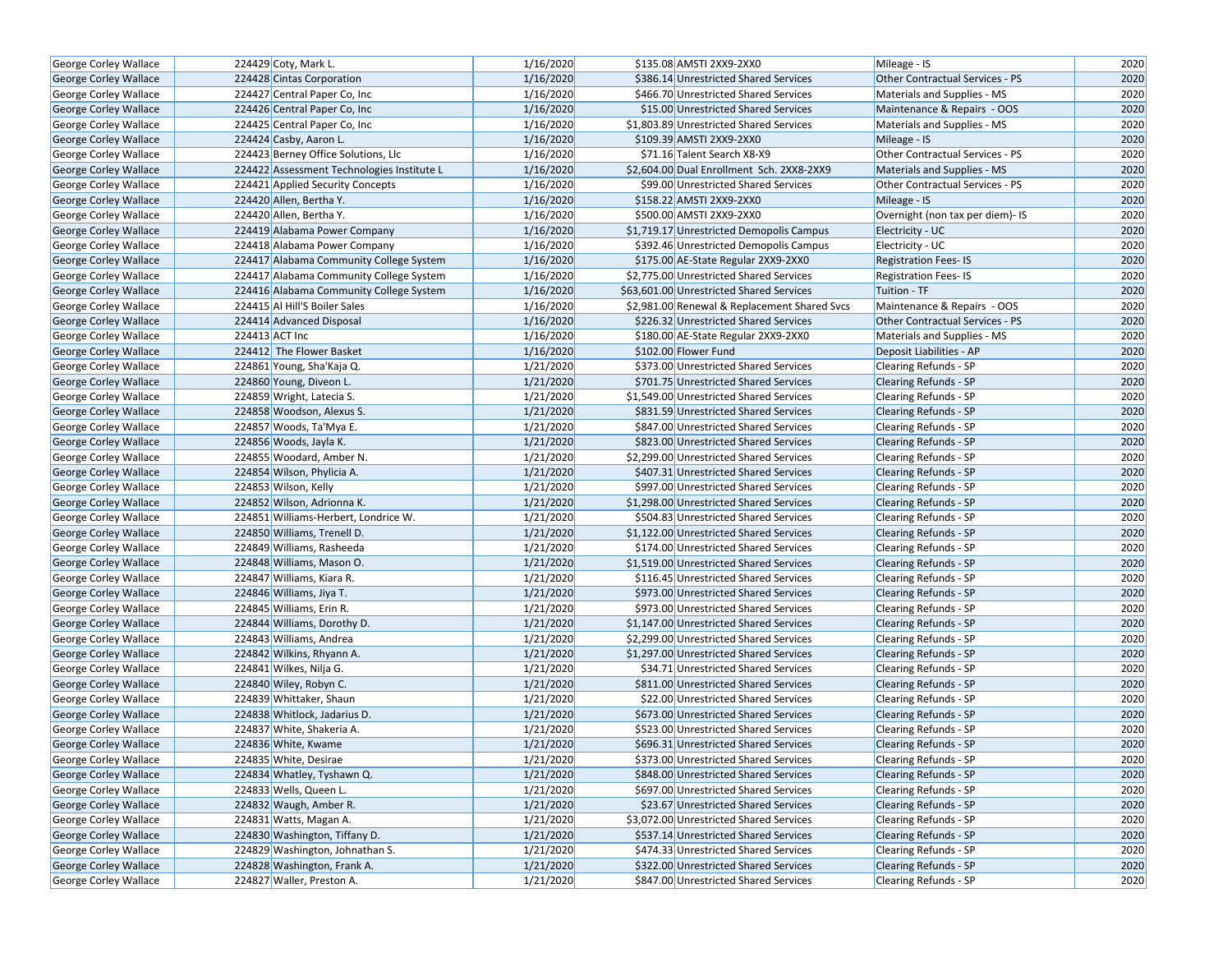|                              |                                   |           | \$1,222.00 Unrestricted Shared Services |                              |      |
|------------------------------|-----------------------------------|-----------|-----------------------------------------|------------------------------|------|
| George Corley Wallace        | 224826 Waller, Daebreon L.        | 1/21/2020 | \$572.00 Unrestricted Shared Services   | <b>Clearing Refunds - SP</b> | 2020 |
| George Corley Wallace        | 224825 Walker, Tyron S.           | 1/21/2020 |                                         | Clearing Refunds - SP        | 2020 |
| George Corley Wallace        | 224824 Walker, Bernard W.         | 1/21/2020 | \$2,629.77 Unrestricted Shared Services | <b>Clearing Refunds - SP</b> | 2020 |
| George Corley Wallace        | 224823 Walker, Anthony L.         | 1/21/2020 | \$1,297.00 Unrestricted Shared Services | <b>Clearing Refunds - SP</b> | 2020 |
| George Corley Wallace        | 224822 Vasser, Kierstonsia B.     | 1/21/2020 | \$1,512.00 Unrestricted Shared Services | <b>Clearing Refunds - SP</b> | 2020 |
| George Corley Wallace        | 224821 Tolver Sheppard, Jalisa S. | 1/21/2020 | \$1,719.00 Unrestricted Shared Services | Clearing Refunds - SP        | 2020 |
| George Corley Wallace        | 224820 Tolbert, Kyla I.           | 1/21/2020 | \$1,147.00 Unrestricted Shared Services | <b>Clearing Refunds - SP</b> | 2020 |
| George Corley Wallace        | 224819 Thurman. Jennifer R.       | 1/21/2020 | \$175.00 Unrestricted Shared Services   | <b>Clearing Refunds - SP</b> | 2020 |
| George Corley Wallace        | 224818 Thrash, Myciah A.          | 1/21/2020 | \$2,947.00 Unrestricted Shared Services | <b>Clearing Refunds - SP</b> | 2020 |
| George Corley Wallace        | 224817 Thornton, Dorothy          | 1/21/2020 | \$53.76 Unrestricted Shared Services    | Clearing Refunds - SP        | 2020 |
| George Corley Wallace        | 224816 Thompson, Priscilla R.     | 1/21/2020 | \$466.25 Unrestricted Shared Services   | <b>Clearing Refunds - SP</b> | 2020 |
| George Corley Wallace        | 224815 Thompson, Korterious J.    | 1/21/2020 | \$847.00 Unrestricted Shared Services   | <b>Clearing Refunds - SP</b> | 2020 |
| <b>George Corley Wallace</b> | 224814 Thompson, Cornesha S.      | 1/21/2020 | \$49.00 Unrestricted Shared Services    | <b>Clearing Refunds - SP</b> | 2020 |
| George Corley Wallace        | 224813 Thomas, Treneisha N.       | 1/21/2020 | \$74.00 Unrestricted Shared Services    | Clearing Refunds - SP        | 2020 |
| <b>George Corley Wallace</b> | 224812 Thomas, Mikayla K.         | 1/21/2020 | \$1,147.00 Unrestricted Shared Services | <b>Clearing Refunds - SP</b> | 2020 |
| George Corley Wallace        | 224811 Thomas, Levi               | 1/21/2020 | \$847.00 Unrestricted Shared Services   | <b>Clearing Refunds - SP</b> | 2020 |
| George Corley Wallace        | 224810 Thomas, Khya S.            | 1/21/2020 | \$833.40 Unrestricted Shared Services   | <b>Clearing Refunds - SP</b> | 2020 |
| George Corley Wallace        | 224809 Thomas, Joshua L.          | 1/21/2020 | \$822.00 Unrestricted Shared Services   | Clearing Refunds - SP        | 2020 |
| George Corley Wallace        | 224808 Thomas, Jo'Mar O.          | 1/21/2020 | \$1,297.00 Unrestricted Shared Services | <b>Clearing Refunds - SP</b> | 2020 |
| <b>George Corley Wallace</b> | 224807 Thomas, Jalen              | 1/21/2020 | \$3,098.00 Unrestricted Shared Services | <b>Clearing Refunds - SP</b> | 2020 |
| George Corley Wallace        | 224806 Thomas, Corey L.           | 1/21/2020 | \$1,572.00 Unrestricted Shared Services | <b>Clearing Refunds - SP</b> | 2020 |
| George Corley Wallace        | 224805 Thomas, Alisha L.          | 1/21/2020 | \$21.73 Unrestricted Shared Services    | Clearing Refunds - SP        | 2020 |
| George Corley Wallace        | 224804 Teague, Trinity A.         | 1/21/2020 | \$3,097.00 Unrestricted Shared Services | <b>Clearing Refunds - SP</b> | 2020 |
| George Corley Wallace        | 224803 Taylor, Justin J.          | 1/21/2020 | \$847.00 Unrestricted Shared Services   | Clearing Refunds - SP        | 2020 |
| George Corley Wallace        | 224802 Taylor, Destynie J.        | 1/21/2020 | \$973.00 Unrestricted Shared Services   | <b>Clearing Refunds - SP</b> | 2020 |
| George Corley Wallace        | 224801 Taylor, Adaisha M.         | 1/21/2020 | \$182.16 Unrestricted Shared Services   | Clearing Refunds - SP        | 2020 |
| George Corley Wallace        | 224800 Tanner, Callen M.          | 1/21/2020 | \$1,147.00 Unrestricted Shared Services | <b>Clearing Refunds - SP</b> | 2020 |
| George Corley Wallace        | 224799 Swain, Bruce F.            | 1/21/2020 | \$141.22 Unrestricted Shared Services   | Clearing Refunds - SP        | 2020 |
| George Corley Wallace        | 224798 Sullivan, Key'dreanna L.   | 1/21/2020 | \$1,147.00 Unrestricted Shared Services | <b>Clearing Refunds - SP</b> | 2020 |
| George Corley Wallace        | 224797 Sturdivant, Jaden M.       | 1/21/2020 | \$1,298.00 Unrestricted Shared Services | Clearing Refunds - SP        | 2020 |
| George Corley Wallace        | 224796 Stull, Anna R.             | 1/21/2020 | \$864.60 Unrestricted Shared Services   | <b>Clearing Refunds - SP</b> | 2020 |
| George Corley Wallace        | 224795 Strong Moorer, Whitney N.  | 1/21/2020 | \$453.41 Unrestricted Shared Services   | Clearing Refunds - SP        | 2020 |
| George Corley Wallace        | 224794 Strong, Se'Quera S.        | 1/21/2020 | \$1,297.00 Unrestricted Shared Services | <b>Clearing Refunds - SP</b> | 2020 |
| George Corley Wallace        | 224793 Strong, Archie D.          | 1/21/2020 | \$847.00 Unrestricted Shared Services   | Clearing Refunds - SP        | 2020 |
| George Corley Wallace        | 224792 Steele, Marlena B.         | 1/21/2020 | \$973.00 Unrestricted Shared Services   | <b>Clearing Refunds - SP</b> | 2020 |
| George Corley Wallace        | 224791 Steele, Edward J.          | 1/21/2020 | \$523.00 Unrestricted Shared Services   | Clearing Refunds - SP        | 2020 |
| <b>George Corley Wallace</b> | 224790 Starks, Calvin             | 1/21/2020 | \$1,297.00 Unrestricted Shared Services | <b>Clearing Refunds - SP</b> | 2020 |
| George Corley Wallace        | 224789 Stallworth, Rekaihlsha T.  | 1/21/2020 | \$523.00 Unrestricted Shared Services   | Clearing Refunds - SP        | 2020 |
| George Corley Wallace        | 224788 Square, liesha J.          | 1/21/2020 | \$398.00 Unrestricted Shared Services   | <b>Clearing Refunds - SP</b> | 2020 |
| George Corley Wallace        | 224787 Spencer, Lauren K.         | 1/21/2020 | \$500.59 Unrestricted Shared Services   | Clearing Refunds - SP        | 2020 |
| <b>George Corley Wallace</b> | 224786 Spencer, Haywood R.        | 1/21/2020 | \$1.00 Unrestricted Shared Services     | <b>Clearing Refunds - SP</b> | 2020 |
| George Corley Wallace        | 224785 Snow, Jimmica              | 1/21/2020 | \$471.31 Unrestricted Shared Services   | Clearing Refunds - SP        | 2020 |
| George Corley Wallace        | 224784 Snow, James A.             | 1/21/2020 | \$847.00 Unrestricted Shared Services   | <b>Clearing Refunds - SP</b> | 2020 |
| George Corley Wallace        | 224783 Smith, Sky D.              | 1/21/2020 | \$57.87 Unrestricted Shared Services    | Clearing Refunds - SP        | 2020 |
| <b>George Corley Wallace</b> | 224782 Smith, Mya M.              | 1/21/2020 | \$73.00 Unrestricted Shared Services    | <b>Clearing Refunds - SP</b> | 2020 |
| George Corley Wallace        | 224781 Smith, Jasmine L.          | 1/21/2020 | \$1,147.00 Unrestricted Shared Services | <b>Clearing Refunds - SP</b> | 2020 |
| George Corley Wallace        | 224780 Smith, Cora R.             | 1/21/2020 | \$272.00 Unrestricted Shared Services   | <b>Clearing Refunds - SP</b> | 2020 |
| George Corley Wallace        | 224779 Smith, Chelsea C.          | 1/21/2020 | \$1,109.00 Unrestricted Shared Services | Clearing Refunds - SP        | 2020 |
| George Corley Wallace        | 224778 Smith, Andre D.            | 1/21/2020 | \$523.00 Unrestricted Shared Services   | <b>Clearing Refunds - SP</b> | 2020 |
| George Corley Wallace        | 224777 Smith, Abigail G.          | 1/21/2020 | \$499.00 Unrestricted Shared Services   | Clearing Refunds - SP        | 2020 |
| George Corley Wallace        | 224776 Smiley, Shakeira R.        | 1/21/2020 | \$523.00 Unrestricted Shared Services   | <b>Clearing Refunds - SP</b> | 2020 |
| George Corley Wallace        | 224775 Smiley, Saporria C.        | 1/21/2020 | \$848.00 Unrestricted Shared Services   | Clearing Refunds - SP        | 2020 |
| George Corley Wallace        | 224774 Smiley, Erica C.           | 1/21/2020 | \$1,147.00 Unrestricted Shared Services | <b>Clearing Refunds - SP</b> | 2020 |
| George Corley Wallace        | 224773 Sims, Jovarsva T.          | 1/21/2020 | \$847.00 Unrestricted Shared Services   | Clearing Refunds - SP        | 2020 |
| George Corley Wallace        | 224772 Sims, Jabez T.             | 1/21/2020 | \$3,097.00 Unrestricted Shared Services | Clearing Refunds - SP        | 2020 |
|                              |                                   |           |                                         |                              |      |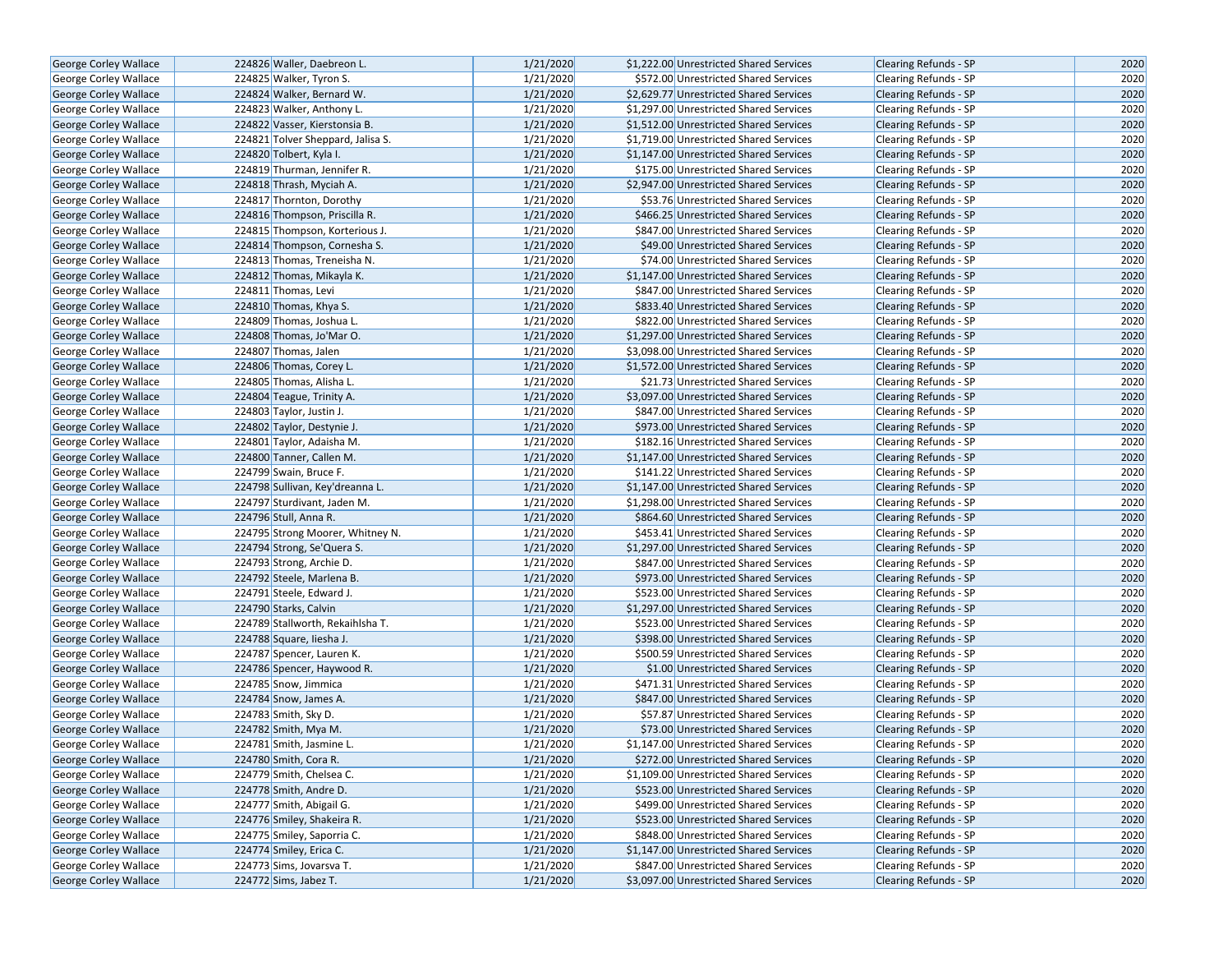| George Corley Wallace        | 224771 Simpson, Spencer D.     | 1/21/2020 | \$2,797.00 Unrestricted Shared Services | Clearing Refunds - SP        | 2020 |
|------------------------------|--------------------------------|-----------|-----------------------------------------|------------------------------|------|
| <b>George Corley Wallace</b> | 224770 Simmons, Jakyra J.      | 1/21/2020 | \$3,097.00 Unrestricted Shared Services | <b>Clearing Refunds - SP</b> | 2020 |
| George Corley Wallace        | 224769 Sides, Daniel C.        | 1/21/2020 | \$1,166.33 Unrestricted Shared Services | Clearing Refunds - SP        | 2020 |
| George Corley Wallace        | 224768 Shelley, Jasmin T.      | 1/21/2020 | \$9.14 Unrestricted Shared Services     | <b>Clearing Refunds - SP</b> | 2020 |
| George Corley Wallace        | 224767 Shaw, Roshawn           | 1/21/2020 | \$84.86 Unrestricted Shared Services    | Clearing Refunds - SP        | 2020 |
| George Corley Wallace        | 224766 Shark, Kevonna B.       | 1/21/2020 | \$847.00 Unrestricted Shared Services   | <b>Clearing Refunds - SP</b> | 2020 |
| George Corley Wallace        | 224765 Shannon, Jeffreda L.    | 1/21/2020 | \$2,032.00 Unrestricted Shared Services | Clearing Refunds - SP        | 2020 |
| <b>George Corley Wallace</b> | 224764 Shanks, Keshawn K.      | 1/21/2020 | \$1,549.00 Unrestricted Shared Services | <b>Clearing Refunds - SP</b> | 2020 |
| George Corley Wallace        | 224763 Scott, Kendra D.        | 1/21/2020 | \$998.00 Unrestricted Shared Services   | Clearing Refunds - SP        | 2020 |
| George Corley Wallace        | 224762 Sawyer, Nekedrick K.    | 1/21/2020 | \$673.00 Unrestricted Shared Services   | <b>Clearing Refunds - SP</b> | 2020 |
| George Corley Wallace        | 224761 Savage, Devin D.        | 1/21/2020 | \$1,147.00 Unrestricted Shared Services | Clearing Refunds - SP        | 2020 |
| George Corley Wallace        | 224760 Sasser, Thomas N.       | 1/21/2020 | \$450.00 Unrestricted Shared Services   | <b>Clearing Refunds - SP</b> | 2020 |
| George Corley Wallace        | 224759 Salter, TaMya L.        | 1/21/2020 | \$1.297.00 Unrestricted Shared Services | <b>Clearing Refunds - SP</b> | 2020 |
| <b>George Corley Wallace</b> | 224758 Salter, Alanna C.       | 1/21/2020 | \$737.00 Unrestricted Shared Services   | <b>Clearing Refunds - SP</b> | 2020 |
| George Corley Wallace        | 224757 Sallie, Roderick T.     | 1/21/2020 | \$1,147.19 Unrestricted Shared Services | Clearing Refunds - SP        | 2020 |
| George Corley Wallace        | 224756 Rutledge, Ronica S.     | 1/21/2020 | \$1,631.44 Unrestricted Shared Services | <b>Clearing Refunds - SP</b> | 2020 |
| George Corley Wallace        | 224755 Rutledge, Redderick J.  | 1/21/2020 | \$523.00 Unrestricted Shared Services   | Clearing Refunds - SP        | 2020 |
| George Corley Wallace        | 224754 Rutledge, Anthony T.    | 1/21/2020 | \$1,297.00 Unrestricted Shared Services | <b>Clearing Refunds - SP</b> | 2020 |
| George Corley Wallace        | 224753 Rucker, Al'Taviion A.   | 1/21/2020 | \$822.00 Unrestricted Shared Services   | Clearing Refunds - SP        | 2020 |
| George Corley Wallace        | 224752 Ross, Nikedra B.        | 1/21/2020 | \$20.00 Unrestricted Shared Services    | <b>Clearing Refunds - SP</b> | 2020 |
| George Corley Wallace        | 224751 Rose, Phyllis D.        | 1/21/2020 | \$122.38 Unrestricted Shared Services   | <b>Clearing Refunds - SP</b> | 2020 |
| George Corley Wallace        | 224750 Robinson, Lamarcus O.   | 1/21/2020 | \$1,297.00 Unrestricted Shared Services | <b>Clearing Refunds - SP</b> | 2020 |
| George Corley Wallace        | 224749 Robinson, Jauwonna L.   | 1/21/2020 | \$2,299.00 Unrestricted Shared Services | Clearing Refunds - SP        | 2020 |
| George Corley Wallace        | 224748 Robinson, Ja'Kobe T.    | 1/21/2020 | \$202.33 Unrestricted Shared Services   | <b>Clearing Refunds - SP</b> | 2020 |
| George Corley Wallace        | 224747 Robinson, Alandria A.   | 1/21/2020 | \$1,549.00 Unrestricted Shared Services | <b>Clearing Refunds - SP</b> | 2020 |
| George Corley Wallace        | 224746 Richardson, Donald W.   | 1/21/2020 | \$847.00 Unrestricted Shared Services   | <b>Clearing Refunds - SP</b> | 2020 |
| George Corley Wallace        | 224745 Richardson, Amber N.    | 1/21/2020 | \$2,890.20 Unrestricted Shared Services | Clearing Refunds - SP        | 2020 |
| George Corley Wallace        | 224744 Reynolds, Sakedra M.    | 1/21/2020 | \$1,148.00 Unrestricted Shared Services | Clearing Refunds - SP        | 2020 |
| George Corley Wallace        | 224743 Reynolds, Ladarius Q.   | 1/21/2020 | \$1,147.00 Unrestricted Shared Services | <b>Clearing Refunds - SP</b> | 2020 |
| George Corley Wallace        | 224742 Reeds, Tyneisha L.      | 1/21/2020 | \$3,097.00 Unrestricted Shared Services | <b>Clearing Refunds - SP</b> | 2020 |
| George Corley Wallace        | 224741 Ransom, Kendrick L.     | 1/21/2020 | \$847.00 Unrestricted Shared Services   | Clearing Refunds - SP        | 2020 |
| George Corley Wallace        | 224740 Pulmas, Markel D.       | 1/21/2020 | \$1,597.00 Unrestricted Shared Services | <b>Clearing Refunds - SP</b> | 2020 |
| George Corley Wallace        | 224739 Pruitt, Ralph E.        | 1/21/2020 | \$1,297.00 Unrestricted Shared Services | <b>Clearing Refunds - SP</b> | 2020 |
| George Corley Wallace        | 224738 Pritchett, Berneshia R. | 1/21/2020 | \$1,549.00 Unrestricted Shared Services | <b>Clearing Refunds - SP</b> | 2020 |
| George Corley Wallace        | 224737 Prince, Lashandra R.    | 1/21/2020 | \$2,176.10 Unrestricted Shared Services | Clearing Refunds - SP        | 2020 |
| George Corley Wallace        | 224736 Pressley, Jonathan U.   | 1/21/2020 | \$472.00 Unrestricted Shared Services   | <b>Clearing Refunds - SP</b> | 2020 |
| George Corley Wallace        | 224735 Pratt, Megan M.         | 1/21/2020 | \$1,025.21 Unrestricted Shared Services | Clearing Refunds - SP        | 2020 |
| George Corley Wallace        | 224734 Pratt, Brittany M.      | 1/21/2020 | \$1,052.59 Unrestricted Shared Services | <b>Clearing Refunds - SP</b> | 2020 |
| George Corley Wallace        | 224733 Powell, Shayla G.       | 1/21/2020 | \$973.00 Unrestricted Shared Services   | Clearing Refunds - SP        | 2020 |
| George Corley Wallace        | 224732 Powell, Kalerya S.      | 1/21/2020 | \$2,047.00 Unrestricted Shared Services | <b>Clearing Refunds - SP</b> | 2020 |
| George Corley Wallace        | 224731 Pope, Ke'onna D.        | 1/21/2020 | \$997.00 Unrestricted Shared Services   | Clearing Refunds - SP        | 2020 |
| George Corley Wallace        | 224730 Pettway, Patrick E.     | 1/21/2020 | \$973.00 Unrestricted Shared Services   | <b>Clearing Refunds - SP</b> | 2020 |
| George Corley Wallace        | 224729 Pettway, Dontaye O.     | 1/21/2020 | \$1,147.00 Unrestricted Shared Services | Clearing Refunds - SP        | 2020 |
| George Corley Wallace        | 224728 Peterson, Deundrik T.   | 1/21/2020 | \$3,097.00 Unrestricted Shared Services | Clearing Refunds - SP        | 2020 |
| George Corley Wallace        | 224727 Peterson, Aliyah D.     | 1/21/2020 | \$440.08 Unrestricted Shared Services   | Clearing Refunds - SP        | 2020 |
| George Corley Wallace        | 224726 Perry, Kendarius L.     | 1/21/2020 | \$1,297.00 Unrestricted Shared Services | <b>Clearing Refunds - SP</b> | 2020 |
| George Corley Wallace        | 224725 Pendergrass, James M.   | 1/21/2020 | \$812.46 Unrestricted Shared Services   | Clearing Refunds - SP        | 2020 |
| George Corley Wallace        | 224724 Patton, Lyndsey T.      | 1/21/2020 | \$1,549.00 Unrestricted Shared Services | Clearing Refunds - SP        | 2020 |
| George Corley Wallace        | 224723 Parris, Candace N.      | 1/21/2020 | \$1,672.00 Unrestricted Shared Services | Clearing Refunds - SP        | 2020 |
| <b>George Corley Wallace</b> | 224722 Parker, Meriah L.       | 1/21/2020 | \$1,297.00 Unrestricted Shared Services | <b>Clearing Refunds - SP</b> | 2020 |
| George Corley Wallace        | 224721 Paige, Caileah P.       | 1/21/2020 | \$413.05 Unrestricted Shared Services   | Clearing Refunds - SP        | 2020 |
| George Corley Wallace        | 224720 Owen, Joshua T.         | 1/21/2020 | \$697.00 Unrestricted Shared Services   | Clearing Refunds - SP        | 2020 |
| George Corley Wallace        | 224719 Olds, Natalie N.        | 1/21/2020 | \$823.00 Unrestricted Shared Services   | Clearing Refunds - SP        | 2020 |
| George Corley Wallace        | 224718 Olds, Brian D.          | 1/21/2020 | \$3,097.00 Unrestricted Shared Services | <b>Clearing Refunds - SP</b> | 2020 |
| George Corley Wallace        | 224717 Nixon, Lawanda R.       | 1/21/2020 | \$402.96 Unrestricted Shared Services   | Clearing Refunds - SP        | 2020 |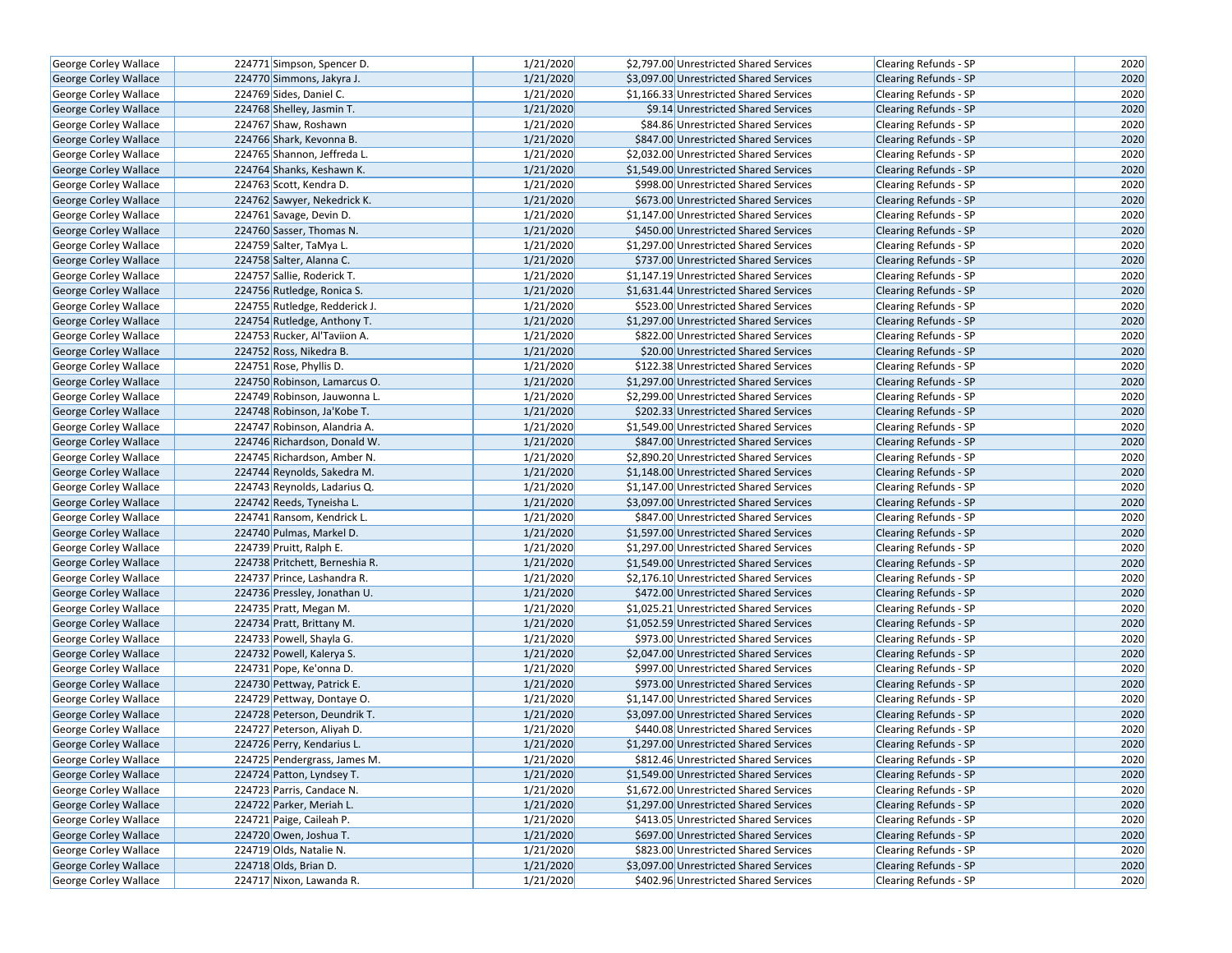| George Corley Wallace                                 | 224716 Nichols, Madison N.                                  | 1/21/2020 | \$925.59 Unrestricted Shared Services                                            | <b>Clearing Refunds - SP</b>                          | 2020 |
|-------------------------------------------------------|-------------------------------------------------------------|-----------|----------------------------------------------------------------------------------|-------------------------------------------------------|------|
| George Corley Wallace                                 | 224715 Nichols, Denisha Y.                                  | 1/21/2020 | \$373.00 Unrestricted Shared Services                                            | <b>Clearing Refunds - SP</b>                          | 2020 |
| George Corley Wallace                                 | 224714 Nettles, Nicholas                                    | 1/21/2020 | \$823.00 Unrestricted Shared Services                                            | <b>Clearing Refunds - SP</b>                          | 2020 |
| George Corley Wallace                                 | 224713 Murry, Martavius D.                                  | 1/21/2020 | \$847.00 Unrestricted Shared Services                                            | <b>Clearing Refunds - SP</b>                          | 2020 |
| George Corley Wallace                                 | 224712 Murray, Jarnae S.                                    | 1/21/2020 | \$73.00 Unrestricted Shared Services                                             | <b>Clearing Refunds - SP</b>                          | 2020 |
| George Corley Wallace                                 | 224711 Murphy, Lakeisha D.                                  | 1/21/2020 | \$1,147.00 Unrestricted Shared Services                                          | Clearing Refunds - SP                                 | 2020 |
| George Corley Wallace                                 | 224710 Murphy, Devonta A.                                   | 1/21/2020 | \$73.00 Unrestricted Shared Services                                             | <b>Clearing Refunds - SP</b>                          | 2020 |
| <b>George Corley Wallace</b>                          | 224709 Moseley, JaKayla M.                                  | 1/21/2020 | \$973.00 Unrestricted Shared Services                                            | <b>Clearing Refunds - SP</b>                          | 2020 |
| George Corley Wallace                                 | 224708 Morse, Tanasha L.                                    | 1/21/2020 | \$3,097.00 Unrestricted Shared Services                                          | <b>Clearing Refunds - SP</b>                          | 2020 |
| George Corley Wallace                                 | 224707 Morrow, Calandra N.                                  | 1/21/2020 | \$572.00 Unrestricted Shared Services                                            | Clearing Refunds - SP                                 | 2020 |
| George Corley Wallace                                 | 224706 Morgan, Lasunda L.                                   | 1/21/2020 | \$823.00 Unrestricted Shared Services                                            | <b>Clearing Refunds - SP</b>                          | 2020 |
| George Corley Wallace                                 | 224705 Morgan, Lakeisha C.                                  | 1/21/2020 | \$525.65 Unrestricted Shared Services                                            | <b>Clearing Refunds - SP</b>                          | 2020 |
| George Corley Wallace                                 | 224704 Moore, Shanyia                                       | 1/21/2020 | \$97.00 Unrestricted Shared Services                                             | <b>Clearing Refunds - SP</b>                          | 2020 |
| George Corley Wallace                                 | 224703 Moore, Kimberly                                      | 1/21/2020 | \$796.92 Unrestricted Shared Services                                            | Clearing Refunds - SP                                 | 2020 |
| <b>George Corley Wallace</b>                          | 224702 Moore, Kachavios L.                                  | 1/21/2020 | \$1,007.47 Unrestricted Shared Services                                          | <b>Clearing Refunds - SP</b>                          | 2020 |
| George Corley Wallace                                 | 224701 Moore, Christian B.                                  | 1/21/2020 | \$847.00 Unrestricted Shared Services                                            | <b>Clearing Refunds - SP</b>                          | 2020 |
| George Corley Wallace                                 | 224700 Moore, Aaliyah R.                                    | 1/21/2020 | \$1,875.20 Unrestricted Shared Services                                          | <b>Clearing Refunds - SP</b>                          | 2020 |
| George Corley Wallace                                 | 224699 Mitchell, Kelsey N.                                  | 1/21/2020 | \$547.00 Unrestricted Shared Services                                            | Clearing Refunds - SP                                 | 2020 |
|                                                       | 224698 Minor, Darius L.                                     | 1/21/2020 | \$199.00 Unrestricted Shared Services                                            | <b>Clearing Refunds - SP</b>                          | 2020 |
| George Corley Wallace                                 | 224697 Milhouse, Quamesha T.                                | 1/21/2020 | \$1,212.90 Unrestricted Shared Services                                          | <b>Clearing Refunds - SP</b>                          | 2020 |
| George Corley Wallace<br>George Corley Wallace        |                                                             | 1/21/2020 |                                                                                  |                                                       | 2020 |
|                                                       | 224696 McLendon, Tiffany L.<br>224695 McLendon, Courtney H. | 1/21/2020 | \$1,549.00 Unrestricted Shared Services<br>\$458.58 Unrestricted Shared Services | <b>Clearing Refunds - SP</b><br>Clearing Refunds - SP | 2020 |
| George Corley Wallace<br><b>George Corley Wallace</b> | 224694 Mcguire, Kaymon                                      | 1/21/2020 | \$223.00 Unrestricted Shared Services                                            |                                                       | 2020 |
|                                                       |                                                             | 1/21/2020 |                                                                                  | <b>Clearing Refunds - SP</b>                          | 2020 |
| George Corley Wallace                                 | 224693 McGuire, Justin R.                                   | 1/21/2020 | \$223.00 Unrestricted Shared Services<br>\$1,122.00 Unrestricted Shared Services | Clearing Refunds - SP                                 | 2020 |
| George Corley Wallace                                 | 224692 McGhee, NaQuelle D.                                  |           |                                                                                  | <b>Clearing Refunds - SP</b>                          |      |
| George Corley Wallace                                 | 224691 McGary, Tridel J.                                    | 1/21/2020 | \$257.34 Unrestricted Shared Services                                            | Clearing Refunds - SP                                 | 2020 |
| George Corley Wallace                                 | 224690 McConico, A'lexis D.                                 | 1/21/2020 | \$847.00 Unrestricted Shared Services                                            | <b>Clearing Refunds - SP</b>                          | 2020 |
| George Corley Wallace                                 | 224689 Mccloud, Dexter                                      | 1/21/2020 | \$848.00 Unrestricted Shared Services                                            | Clearing Refunds - SP                                 | 2020 |
| George Corley Wallace                                 | 224688 McCary, Lacretia N.                                  | 1/21/2020 | \$1,147.00 Unrestricted Shared Services                                          | <b>Clearing Refunds - SP</b>                          | 2020 |
| George Corley Wallace                                 | 224687 McCall, Journei R.                                   | 1/21/2020 | \$1,297.00 Unrestricted Shared Services                                          | Clearing Refunds - SP                                 | 2020 |
| George Corley Wallace                                 | 224686 McCall, Chantale P.                                  | 1/21/2020 | \$667.27 Unrestricted Shared Services                                            | <b>Clearing Refunds - SP</b>                          | 2020 |
| George Corley Wallace                                 | 224685 McBride, Michael H.                                  | 1/21/2020 | \$186.65 Unrestricted Shared Services                                            | Clearing Refunds - SP                                 | 2020 |
| George Corley Wallace                                 | 224684 Mayo, Mary I.                                        | 1/21/2020 | \$1,549.00 Unrestricted Shared Services                                          | <b>Clearing Refunds - SP</b>                          | 2020 |
| George Corley Wallace                                 | 224683 Matthews, Tatiuna D.                                 | 1/21/2020 | \$547.00 Unrestricted Shared Services                                            | Clearing Refunds - SP                                 | 2020 |
| George Corley Wallace                                 | 224682 Mason, Keletta S.                                    | 1/21/2020 | \$2,196.50 Unrestricted Shared Services                                          | <b>Clearing Refunds - SP</b>                          | 2020 |
| George Corley Wallace                                 | 224681 Martin, Warrick K.                                   | 1/21/2020 | \$505.00 Unrestricted Shared Services                                            | Clearing Refunds - SP                                 | 2020 |
| George Corley Wallace                                 | 224680 Martin, Travon G.                                    | 1/21/2020 | \$847.00 Unrestricted Shared Services                                            | <b>Clearing Refunds - SP</b>                          | 2020 |
| George Corley Wallace                                 | 224679 Martin, Edwin L.                                     | 1/21/2020 | \$2,323.00 Unrestricted Shared Services                                          | Clearing Refunds - SP                                 | 2020 |
| George Corley Wallace                                 | 224678 Martin, Darian A.                                    | 1/21/2020 | \$3,097.00 Unrestricted Shared Services                                          | <b>Clearing Refunds - SP</b>                          | 2020 |
| George Corley Wallace                                 | 224677 Martin, Daphne J.                                    | 1/21/2020 | \$649.00 Unrestricted Shared Services                                            | Clearing Refunds - SP                                 | 2020 |
| <b>George Corley Wallace</b>                          | 224676 Martin, Christina R.                                 | 1/21/2020 | \$99.95 Unrestricted Shared Services                                             | Clearing Refunds - SP                                 | 2020 |
| George Corley Wallace                                 | 224675 Martin, Alexis J.                                    | 1/21/2020 | \$147.51 Unrestricted Shared Services                                            | Clearing Refunds - SP                                 | 2020 |
| George Corley Wallace                                 | 224674 Marshall, Kalandra R.                                | 1/21/2020 | \$523.00 Unrestricted Shared Services                                            | <b>Clearing Refunds - SP</b>                          | 2020 |
| George Corley Wallace                                 | 224673 Marshall, Freezandra S.                              | 1/21/2020 | \$1,007.00 Unrestricted Shared Services                                          | Clearing Refunds - SP                                 | 2020 |
| <b>George Corley Wallace</b>                          | 224672 Manning, Charity                                     | 1/21/2020 | \$686.00 Unrestricted Shared Services                                            | <b>Clearing Refunds - SP</b>                          | 2020 |
| George Corley Wallace                                 | 224671 Major, De'Andre M.                                   | 1/21/2020 | \$306.00 Unrestricted Shared Services                                            | Clearing Refunds - SP                                 | 2020 |
| George Corley Wallace                                 | 224670 Madison, Breshiya Z.                                 | 1/21/2020 | \$499.00 Unrestricted Shared Services                                            | <b>Clearing Refunds - SP</b>                          | 2020 |
| George Corley Wallace                                 | 224669 Mack, Starrlett N.                                   | 1/21/2020 | \$504.76 Unrestricted Shared Services                                            | Clearing Refunds - SP                                 | 2020 |
| George Corley Wallace                                 | 224668 Mack, Ebony S.                                       | 1/21/2020 | \$373.00 Unrestricted Shared Services                                            | <b>Clearing Refunds - SP</b>                          | 2020 |
| <b>George Corley Wallace</b>                          | 224667 Mabien, CaDerrius A.                                 | 1/21/2020 | \$2,636.98 Unrestricted Shared Services                                          | <b>Clearing Refunds - SP</b>                          | 2020 |
| George Corley Wallace                                 | 224666 Lockhart, Keshon                                     | 1/21/2020 | \$2,422.00 Unrestricted Shared Services                                          | <b>Clearing Refunds - SP</b>                          | 2020 |
| George Corley Wallace                                 | 224665 Lockett, Valeria M.                                  | 1/21/2020 | \$300.00 Unrestricted Shared Services                                            | Clearing Refunds - SP                                 | 2020 |
| George Corley Wallace                                 | 224664 Livingston, John H.                                  | 1/21/2020 | \$1,598.00 Unrestricted Shared Services                                          | <b>Clearing Refunds - SP</b>                          | 2020 |
| George Corley Wallace                                 | 224663 Lewis, Kendarious M.                                 | 1/21/2020 | \$847.00 Unrestricted Shared Services                                            | Clearing Refunds - SP                                 | 2020 |
| George Corley Wallace                                 | 224662 Lewis, Jakiyah K.                                    | 1/21/2020 | \$2,299.00 Unrestricted Shared Services                                          | Clearing Refunds - SP                                 | 2020 |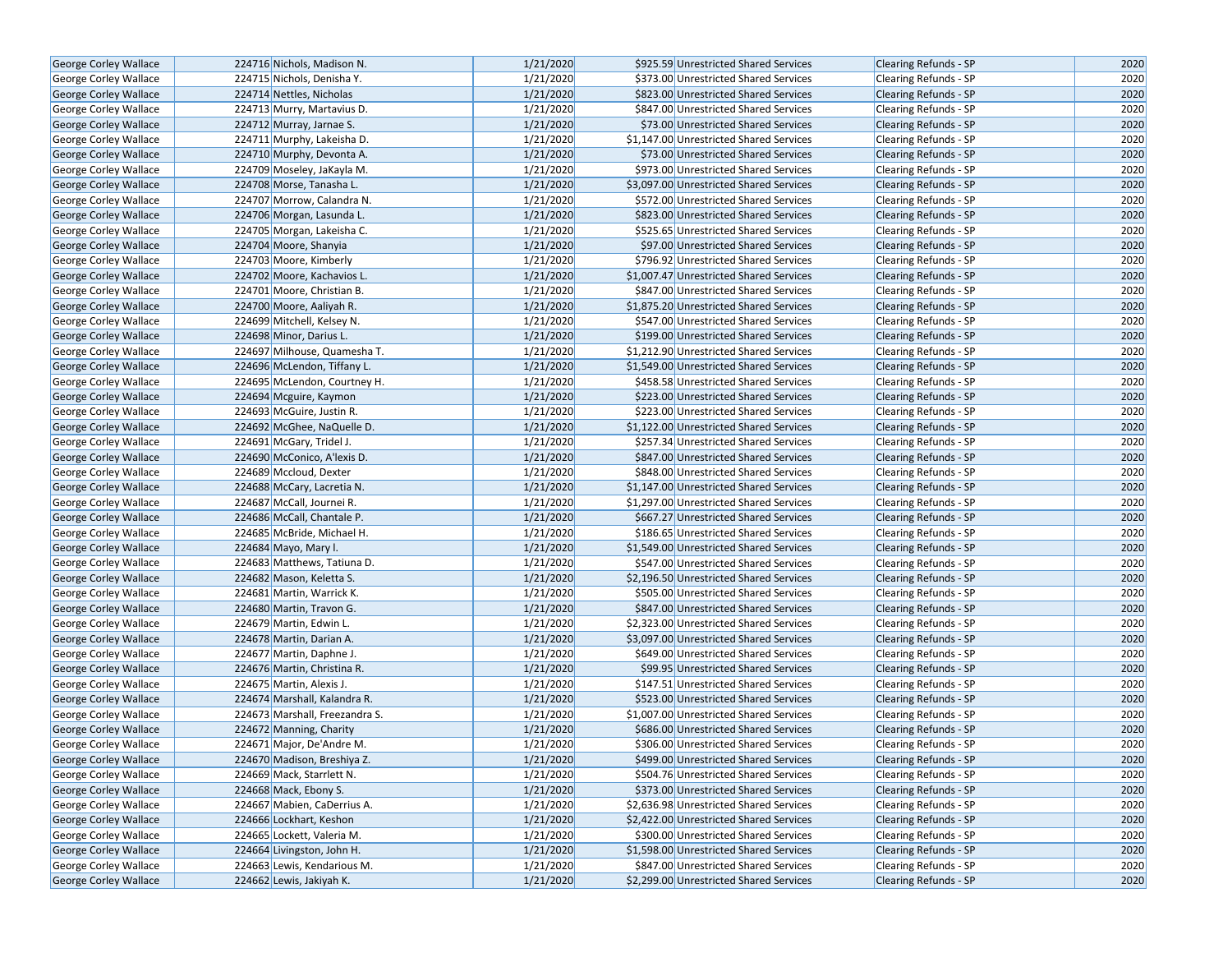| <b>George Corley Wallace</b> | 224661 Lewis, Chasity K.      | 1/21/2020 | \$322.00 Unrestricted Shared Services   | Clearing Refunds - SP        | 2020 |
|------------------------------|-------------------------------|-----------|-----------------------------------------|------------------------------|------|
| George Corley Wallace        | 224660 Lewis, Breanna         | 1/21/2020 | \$199.00 Unrestricted Shared Services   | <b>Clearing Refunds - SP</b> | 2020 |
| George Corley Wallace        | 224659 Leshore, Jamekia S.    | 1/21/2020 | \$1,298.00 Unrestricted Shared Services | Clearing Refunds - SP        | 2020 |
| George Corley Wallace        | 224658 Lee, Ishia N.          | 1/21/2020 | \$1,147.00 Unrestricted Shared Services | <b>Clearing Refunds - SP</b> | 2020 |
| George Corley Wallace        | 224657 Kynard, Oliviya L.     | 1/21/2020 | \$1,297.00 Unrestricted Shared Services | Clearing Refunds - SP        | 2020 |
| George Corley Wallace        | 224656 Kuhn, Robert R.        | 1/21/2020 | \$572.00 Unrestricted Shared Services   | <b>Clearing Refunds - SP</b> | 2020 |
| George Corley Wallace        | 224655 King, Kianna S.        | 1/21/2020 | \$1,549.00 Unrestricted Shared Services | Clearing Refunds - SP        | 2020 |
| <b>George Corley Wallace</b> | 224654 King, Kennard D.       | 1/21/2020 | \$365.86 Unrestricted Shared Services   | <b>Clearing Refunds - SP</b> | 2020 |
| George Corley Wallace        | 224653 King, Dauntae R.       | 1/21/2020 | \$1,018.02 Unrestricted Shared Services | <b>Clearing Refunds - SP</b> | 2020 |
| George Corley Wallace        | 224652 Jordan, Chelsea        | 1/21/2020 | \$159.19 Unrestricted Shared Services   | Clearing Refunds - SP        | 2020 |
| George Corley Wallace        | 224651 Jones, Tara            | 1/21/2020 | \$639.22 Unrestricted Shared Services   | Clearing Refunds - SP        | 2020 |
| George Corley Wallace        | 224650 Jones, Shaniyah N.     | 1/21/2020 | \$997.00 Unrestricted Shared Services   | <b>Clearing Refunds - SP</b> | 2020 |
| George Corley Wallace        | 224649 Jones, Lakeisha D.     | 1/21/2020 | \$997.00 Unrestricted Shared Services   | <b>Clearing Refunds - SP</b> | 2020 |
| George Corley Wallace        | 224648 Jones, Keterius L.     | 1/21/2020 | \$847.00 Unrestricted Shared Services   | <b>Clearing Refunds - SP</b> | 2020 |
| George Corley Wallace        | 224647 Jones, Jhaikeistin Q.  | 1/21/2020 | \$1,597.00 Unrestricted Shared Services | Clearing Refunds - SP        | 2020 |
| George Corley Wallace        | 224646 Jones, Gabrielle A.    | 1/21/2020 | \$697.00 Unrestricted Shared Services   | <b>Clearing Refunds - SP</b> | 2020 |
| George Corley Wallace        | 224645 Jones, Deandrea S.     | 1/21/2020 | \$816.35 Unrestricted Shared Services   | Clearing Refunds - SP        | 2020 |
| George Corley Wallace        | 224644 Jones, David E.        | 1/21/2020 | \$847.00 Unrestricted Shared Services   | Clearing Refunds - SP        | 2020 |
| George Corley Wallace        | 224643 Jones, Cordelia L.     | 1/21/2020 | \$799.00 Unrestricted Shared Services   | Clearing Refunds - SP        | 2020 |
| George Corley Wallace        | 224642 Johnson, Zaykeese L.   | 1/21/2020 | \$1,297.00 Unrestricted Shared Services | <b>Clearing Refunds - SP</b> | 2020 |
| George Corley Wallace        | 224641 Johnson, Waymond L.    | 1/21/2020 | \$590.75 Unrestricted Shared Services   | <b>Clearing Refunds - SP</b> | 2020 |
| George Corley Wallace        | 224640 Johnson, Shemeka L.    | 1/21/2020 | \$997.00 Unrestricted Shared Services   | <b>Clearing Refunds - SP</b> | 2020 |
| George Corley Wallace        | 224639 Johnson, Sharica       | 1/21/2020 | \$101.08 Unrestricted Shared Services   | Clearing Refunds - SP        | 2020 |
| George Corley Wallace        | 224638 Johnson, Martin D.     | 1/21/2020 | \$823.00 Unrestricted Shared Services   | Clearing Refunds - SP        | 2020 |
| George Corley Wallace        | 224637 Johnson, Marcia T.     | 1/21/2020 | \$555.92 Unrestricted Shared Services   | <b>Clearing Refunds - SP</b> | 2020 |
| <b>George Corley Wallace</b> | 224636 Johnson, Keyontrell D. | 1/21/2020 | \$649.00 Unrestricted Shared Services   | <b>Clearing Refunds - SP</b> | 2020 |
| George Corley Wallace        | 224635 Johnson, Kelci M.      | 1/21/2020 | \$847.00 Unrestricted Shared Services   | Clearing Refunds - SP        | 2020 |
| George Corley Wallace        | 224634 Johnson, Jaquinn T.    | 1/21/2020 | \$847.00 Unrestricted Shared Services   | <b>Clearing Refunds - SP</b> | 2020 |
| George Corley Wallace        | 224633 Johnson, James L.      | 1/21/2020 | \$73.00 Unrestricted Shared Services    | <b>Clearing Refunds - SP</b> | 2020 |
| George Corley Wallace        | 224632 Johnson, Jabbar        | 1/21/2020 | \$3,097.00 Unrestricted Shared Services | <b>Clearing Refunds - SP</b> | 2020 |
| George Corley Wallace        | 224631 Johnson, Elizabeth C.  | 1/21/2020 | \$118.44 Unrestricted Shared Services   | Clearing Refunds - SP        | 2020 |
| George Corley Wallace        | 224630 Johnson, Aljahrah S.   | 1/21/2020 | \$397.00 Unrestricted Shared Services   | Clearing Refunds - SP        | 2020 |
| George Corley Wallace        | 224629 Johnson, Ahkelia B.    | 1/21/2020 | \$2,299.00 Unrestricted Shared Services | <b>Clearing Refunds - SP</b> | 2020 |
| <b>George Corley Wallace</b> | 224628 Jenkins, Devon K.      | 1/21/2020 | \$258.69 Unrestricted Shared Services   | <b>Clearing Refunds - SP</b> | 2020 |
| George Corley Wallace        | 224627 James, Nechole R.      | 1/21/2020 | \$339.89 Unrestricted Shared Services   | Clearing Refunds - SP        | 2020 |
| George Corley Wallace        | 224626 James, Jamiya M.       | 1/21/2020 | \$1,147.00 Unrestricted Shared Services | <b>Clearing Refunds - SP</b> | 2020 |
| George Corley Wallace        | 224625 Jackson, Zion C.       | 1/21/2020 | \$847.00 Unrestricted Shared Services   | Clearing Refunds - SP        | 2020 |
| George Corley Wallace        | 224624 Jackson, David M.      | 1/21/2020 | \$1,597.00 Unrestricted Shared Services | <b>Clearing Refunds - SP</b> | 2020 |
| George Corley Wallace        | 224623 Jackson, Daniella      | 1/21/2020 | \$373.00 Unrestricted Shared Services   | Clearing Refunds - SP        | 2020 |
| George Corley Wallace        | 224622 Jackson, Chelsea R.    | 1/21/2020 | \$73.00 Unrestricted Shared Services    | Clearing Refunds - SP        | 2020 |
| <b>George Corley Wallace</b> | 224621 Jackson, Canecia J.    | 1/21/2020 | \$750.00 Unrestricted Shared Services   | <b>Clearing Refunds - SP</b> | 2020 |
| George Corley Wallace        | 224620 Jackson, Brianna M.    | 1/21/2020 | \$528.65 Unrestricted Shared Services   | <b>Clearing Refunds - SP</b> | 2020 |
| George Corley Wallace        | 224619 Huntington, Aaron C.   | 1/21/2020 | \$847.00 Unrestricted Shared Services   | Clearing Refunds - SP        | 2020 |
| George Corley Wallace        | 224618 Howell, Antonio L.     | 1/21/2020 | \$1,127.27 Unrestricted Shared Services | Clearing Refunds - SP        | 2020 |
| George Corley Wallace        | 224617 Howard, Tynesha B.     | 1/21/2020 | \$1,549.00 Unrestricted Shared Services | Clearing Refunds - SP        | 2020 |
| George Corley Wallace        | 224616 Howard, Jamarious T.   | 1/21/2020 | \$719.67 Unrestricted Shared Services   | <b>Clearing Refunds - SP</b> | 2020 |
| George Corley Wallace        | 224615 Howard, Ja'Maesha B.   | 1/21/2020 | \$823.00 Unrestricted Shared Services   | Clearing Refunds - SP        | 2020 |
| George Corley Wallace        | 224614 Horton, Kerry A.       | 1/21/2020 | \$37.61 Unrestricted Shared Services    | Clearing Refunds - SP        | 2020 |
| George Corley Wallace        | 224613 Hopkins, Katelyn M.    | 1/21/2020 | \$810.34 Unrestricted Shared Services   | Clearing Refunds - SP        | 2020 |
| George Corley Wallace        | 224612 Hope, Markeita I.      | 1/21/2020 | \$1,297.00 Unrestricted Shared Services | <b>Clearing Refunds - SP</b> | 2020 |
| George Corley Wallace        | 224611 Hope, Brandon D.       | 1/21/2020 | \$649.00 Unrestricted Shared Services   | Clearing Refunds - SP        | 2020 |
| George Corley Wallace        | 224610 Holmes, Delrion J.     | 1/21/2020 | \$523.00 Unrestricted Shared Services   | Clearing Refunds - SP        | 2020 |
| George Corley Wallace        | 224609 Holmes, Deja Q.        | 1/21/2020 | \$1,147.00 Unrestricted Shared Services | Clearing Refunds - SP        | 2020 |
| George Corley Wallace        | 224608 Hinson, Crystal L.     | 1/21/2020 | \$709.04 Unrestricted Shared Services   | <b>Clearing Refunds - SP</b> | 2020 |
| George Corley Wallace        | 224607 Hill, Leslie P.        | 1/21/2020 | \$2,749.00 Unrestricted Shared Services | Clearing Refunds - SP        | 2020 |
|                              |                               |           |                                         |                              |      |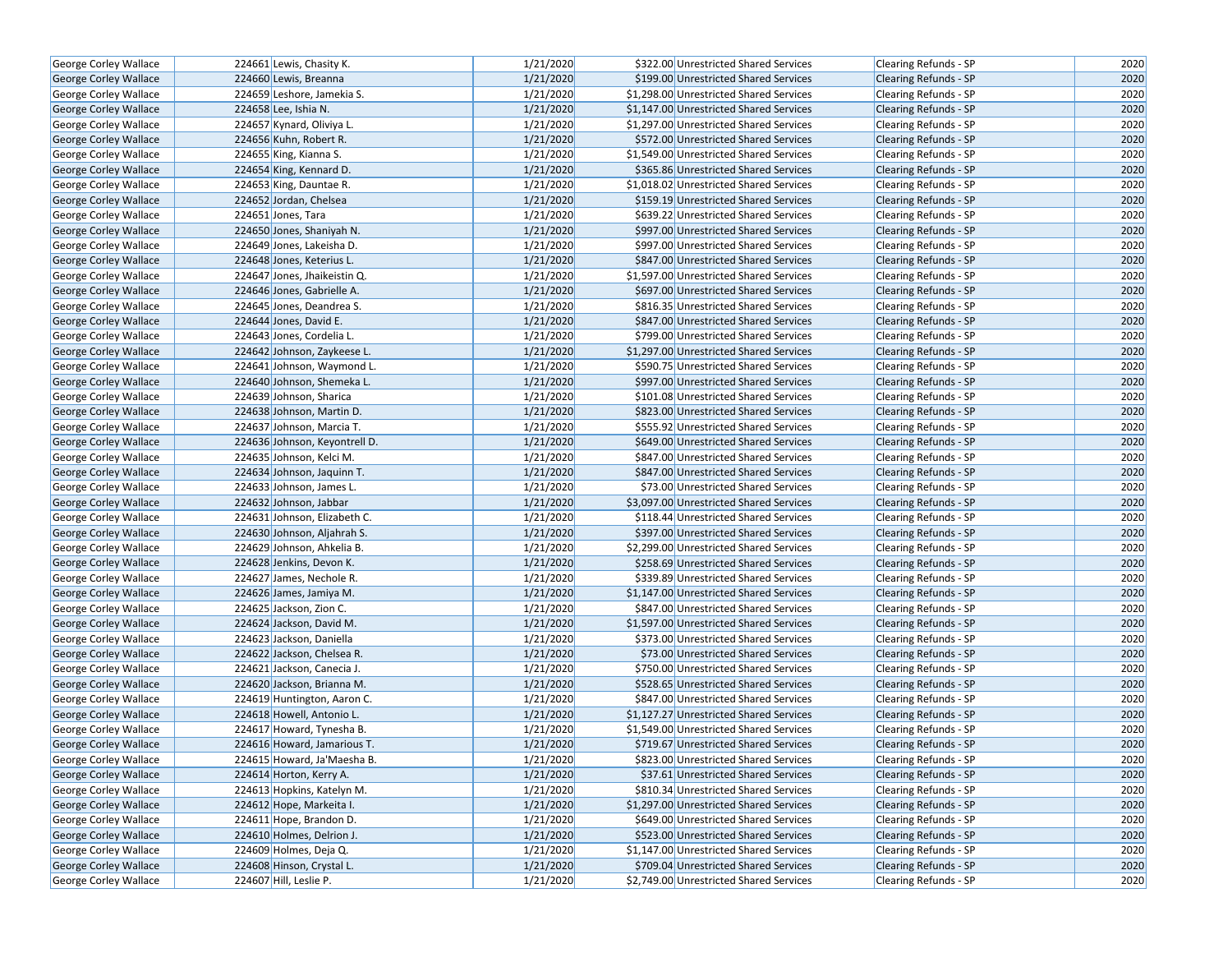| George Corley Wallace        | 224606 Heard, Errol T.       | 1/21/2020 | \$847.00 Unrestricted Shared Services   | <b>Clearing Refunds - SP</b> | 2020 |
|------------------------------|------------------------------|-----------|-----------------------------------------|------------------------------|------|
| George Corley Wallace        | 224605 Haynes, Wanda G.      | 1/21/2020 | \$847.00 Unrestricted Shared Services   | <b>Clearing Refunds - SP</b> | 2020 |
| <b>George Corley Wallace</b> | 224604 Hauswirth, Taylor C.  | 1/21/2020 | \$1,248.65 Unrestricted Shared Services | <b>Clearing Refunds - SP</b> | 2020 |
| George Corley Wallace        | 224603 Hatcher, Aaliyah T.   | 1/21/2020 | \$2,323.00 Unrestricted Shared Services | Clearing Refunds - SP        | 2020 |
| George Corley Wallace        | 224602 Hartley, Ty'Eshia M.  | 1/21/2020 | \$1,297.00 Unrestricted Shared Services | <b>Clearing Refunds - SP</b> | 2020 |
| George Corley Wallace        | 224601 Harrison, Jeronica D. | 1/21/2020 | \$617.02 Unrestricted Shared Services   | Clearing Refunds - SP        | 2020 |
| George Corley Wallace        | 224600 Harris, Kemiyah A.    | 1/21/2020 | \$847.00 Unrestricted Shared Services   | <b>Clearing Refunds - SP</b> | 2020 |
| George Corley Wallace        | 224599 Harris, Juanita N.    | 1/21/2020 | \$561.58 Unrestricted Shared Services   | <b>Clearing Refunds - SP</b> | 2020 |
| George Corley Wallace        | 224598 Hardy, Quenante B.    | 1/21/2020 | \$199.00 Unrestricted Shared Services   | <b>Clearing Refunds - SP</b> | 2020 |
| George Corley Wallace        | 224597 Hardy, Arthur L.      | 1/21/2020 | \$847.00 Unrestricted Shared Services   | Clearing Refunds - SP        | 2020 |
| George Corley Wallace        | 224596 Hamilton, Cedreka     | 1/21/2020 | \$823.00 Unrestricted Shared Services   | Clearing Refunds - SP        | 2020 |
| George Corley Wallace        | 224595 Hall, Traeshon J.     | 1/21/2020 | \$1,597.00 Unrestricted Shared Services | Clearing Refunds - SP        | 2020 |
| George Corley Wallace        | 224594 Hall, Shania T.       | 1/21/2020 | \$1,147.00 Unrestricted Shared Services | Clearing Refunds - SP        | 2020 |
| George Corley Wallace        | 224593 Hall, Shamiyah S.     | 1/21/2020 | \$184.79 Unrestricted Shared Services   | Clearing Refunds - SP        | 2020 |
| <b>George Corley Wallace</b> | 224592 Hall, Ka'Licia S.     | 1/21/2020 | \$175.00 Unrestricted Shared Services   | <b>Clearing Refunds - SP</b> | 2020 |
| George Corley Wallace        | 224591 Hall, Jer'Markiaus Q. | 1/21/2020 | \$2,047.00 Unrestricted Shared Services | <b>Clearing Refunds - SP</b> | 2020 |
| George Corley Wallace        | 224590 Gunn, Kishabreyia R.  | 1/21/2020 | \$373.00 Unrestricted Shared Services   | Clearing Refunds - SP        | 2020 |
| George Corley Wallace        | 224589 Grimes, TaSharri C.   | 1/21/2020 | \$697.00 Unrestricted Shared Services   | Clearing Refunds - SP        | 2020 |
| George Corley Wallace        | 224588 Grimes, Joshua E.     | 1/21/2020 | \$349.00 Unrestricted Shared Services   | <b>Clearing Refunds - SP</b> | 2020 |
| George Corley Wallace        | 224587 Griffin, Tiffany M.   | 1/21/2020 | \$523.00 Unrestricted Shared Services   | <b>Clearing Refunds - SP</b> | 2020 |
| George Corley Wallace        | 224586 Green, Ahmad O.       | 1/21/2020 | \$3,097.00 Unrestricted Shared Services | Clearing Refunds - SP        | 2020 |
| <b>George Corley Wallace</b> | 224585 Goree, Chekyira T.    | 1/21/2020 | \$523.00 Unrestricted Shared Services   | Clearing Refunds - SP        | 2020 |
| George Corley Wallace        | 224584 Gordon, Joshua M.     | 1/21/2020 | \$847.00 Unrestricted Shared Services   | <b>Clearing Refunds - SP</b> | 2020 |
| <b>George Corley Wallace</b> | 224583 Gordon, Jasmine M.    | 1/21/2020 | \$500.59 Unrestricted Shared Services   | <b>Clearing Refunds - SP</b> | 2020 |
| George Corley Wallace        | 224582 Gordon, Cyan A.       | 1/21/2020 | \$1,356.00 Unrestricted Shared Services | <b>Clearing Refunds - SP</b> | 2020 |
| George Corley Wallace        | 224581 Goodwin, Joseph J.    | 1/21/2020 | \$1,597.00 Unrestricted Shared Services | Clearing Refunds - SP        | 2020 |
| George Corley Wallace        | 224580 Glover, Kamyra K.     | 1/21/2020 | \$373.00 Unrestricted Shared Services   | Clearing Refunds - SP        | 2020 |
| George Corley Wallace        | 224579 Gladden, Makayla S.   | 1/21/2020 | \$140.14 Unrestricted Shared Services   | <b>Clearing Refunds - SP</b> | 2020 |
| George Corley Wallace        | 224578 Gilford, Caleb I.     | 1/21/2020 | \$847.00 Unrestricted Shared Services   | <b>Clearing Refunds - SP</b> | 2020 |
| George Corley Wallace        | 224577 Gibson, Jaleria M.    | 1/21/2020 | \$523.00 Unrestricted Shared Services   | Clearing Refunds - SP        | 2020 |
| George Corley Wallace        | 224576 George, Kiana R.      | 1/21/2020 | \$866.45 Unrestricted Shared Services   | <b>Clearing Refunds - SP</b> | 2020 |
| <b>George Corley Wallace</b> | 224575 Gary, Rakeim A.       | 1/21/2020 | \$756.00 Unrestricted Shared Services   | <b>Clearing Refunds - SP</b> | 2020 |
| <b>George Corley Wallace</b> | 224574 Garetino, Linda M.    | 1/21/2020 | \$625.14 Unrestricted Shared Services   | <b>Clearing Refunds - SP</b> | 2020 |
| <b>George Corley Wallace</b> | 224573 Gale, Tyreasia A.     | 1/21/2020 | \$1,549.00 Unrestricted Shared Services | Clearing Refunds - SP        | 2020 |
| George Corley Wallace        | 224572 Fuller, Eldred        | 1/21/2020 | \$325.00 Unrestricted Shared Services   | <b>Clearing Refunds - SP</b> | 2020 |
| George Corley Wallace        | 224571 Fuller, Cecil W.      | 1/21/2020 | \$600.00 Unrestricted Shared Services   | Clearing Refunds - SP        | 2020 |
| <b>George Corley Wallace</b> | 224570 Fritts, Joseph L.     | 1/21/2020 | \$697.00 Unrestricted Shared Services   | <b>Clearing Refunds - SP</b> | 2020 |
| George Corley Wallace        | 224569 Foster, Toniah E.     | 1/21/2020 | \$3,072.00 Unrestricted Shared Services | Clearing Refunds - SP        | 2020 |
| George Corley Wallace        | 224568 Forbes, Alexis        | 1/21/2020 | \$814.30 Unrestricted Shared Services   | <b>Clearing Refunds - SP</b> | 2020 |
| George Corley Wallace        | 224567 Files, Kaneria L.     | 1/21/2020 | \$346.92 Unrestricted Shared Services   | Clearing Refunds - SP        | 2020 |
| George Corley Wallace        | 224566 Fields, Jacquez J.    | 1/21/2020 | \$1,473.00 Unrestricted Shared Services | <b>Clearing Refunds - SP</b> | 2020 |
| George Corley Wallace        | 224565 Evans, La'Tidra M.    | 1/21/2020 | \$471.31 Unrestricted Shared Services   | Clearing Refunds - SP        | 2020 |
| George Corley Wallace        | 224564 Essex, Stefan L.      | 1/21/2020 | \$1,298.00 Unrestricted Shared Services | Clearing Refunds - SP        | 2020 |
| George Corley Wallace        | 224563 Essex, Desteny        | 1/21/2020 | \$499.00 Unrestricted Shared Services   | Clearing Refunds - SP        | 2020 |
| George Corley Wallace        | 224562 Essex, Barbara A.     | 1/21/2020 | \$1.549.00 Unrestricted Shared Services | <b>Clearing Refunds - SP</b> | 2020 |
| George Corley Wallace        | 224561 Epperson, Jamie L.    | 1/21/2020 | \$22.00 Unrestricted Shared Services    | Clearing Refunds - SP        | 2020 |
| George Corley Wallace        | 224560 Ellis, Demarious K.   | 1/21/2020 | \$847.00 Unrestricted Shared Services   | <b>Clearing Refunds - SP</b> | 2020 |
| George Corley Wallace        | 224559 El, Diamond M.        | 1/21/2020 | \$73.00 Unrestricted Shared Services    | Clearing Refunds - SP        | 2020 |
| George Corley Wallace        | 224558 Effinger, Joseph C.   | 1/21/2020 | \$997.00 Unrestricted Shared Services   | <b>Clearing Refunds - SP</b> | 2020 |
| George Corley Wallace        | 224557 Dysart, Amy N.        | 1/21/2020 | \$1,147.00 Unrestricted Shared Services | Clearing Refunds - SP        | 2020 |
| George Corley Wallace        | 224556 Dykes, Sandra N.      | 1/21/2020 | \$211.88 Unrestricted Shared Services   | Clearing Refunds - SP        | 2020 |
| George Corley Wallace        | 224555 Dunnican, Naya E.     | 1/21/2020 | \$1,549.00 Unrestricted Shared Services | Clearing Refunds - SP        | 2020 |
| George Corley Wallace        | 224554 Dukes, Laterrica K.   | 1/21/2020 | \$223.00 Unrestricted Shared Services   | <b>Clearing Refunds - SP</b> | 2020 |
| George Corley Wallace        | 224553 Dukes, Doris J.       | 1/21/2020 | \$194.65 Unrestricted Shared Services   | Clearing Refunds - SP        | 2020 |
| <b>George Corley Wallace</b> | 224552 Dukes, Airesha I.     | 1/21/2020 | \$1,897.00 Unrestricted Shared Services | Clearing Refunds - SP        | 2020 |
|                              |                              |           |                                         |                              |      |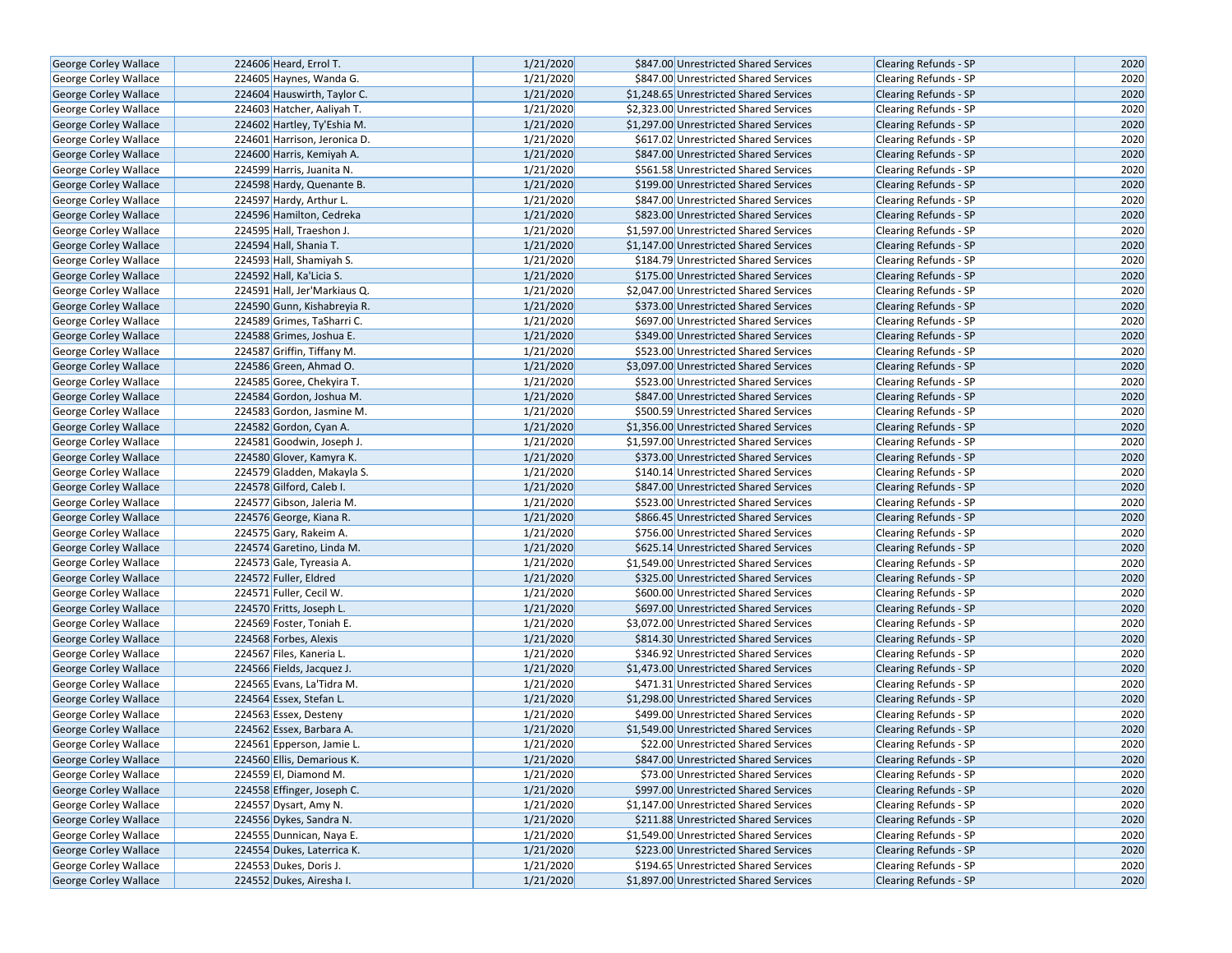| <b>George Corley Wallace</b> | 224551 Doss, Jameria M.              | 1/21/2020 | \$411.00 Unrestricted Shared Services   | Clearing Refunds - SP        | 2020 |
|------------------------------|--------------------------------------|-----------|-----------------------------------------|------------------------------|------|
| George Corley Wallace        | 224550 Dosey, Jerharvis D.           | 1/21/2020 | \$379.77 Unrestricted Shared Services   | <b>Clearing Refunds - SP</b> | 2020 |
| George Corley Wallace        | 224549 Donaldson, Ashley             | 1/21/2020 | \$349.20 Unrestricted Shared Services   | Clearing Refunds - SP        | 2020 |
| George Corley Wallace        | 224548 Dennis, Shondria R.           | 1/21/2020 | \$894.81 Unrestricted Shared Services   | <b>Clearing Refunds - SP</b> | 2020 |
| George Corley Wallace        | 224547 Davison, Michael L.           | 1/21/2020 | \$3,097.00 Unrestricted Shared Services | Clearing Refunds - SP        | 2020 |
| George Corley Wallace        | 224546 Davis, Tydasia A.             | 1/21/2020 | \$3,097.00 Unrestricted Shared Services | <b>Clearing Refunds - SP</b> | 2020 |
| George Corley Wallace        | 224545 Davis, Rickia J.              | 1/21/2020 | \$1,897.00 Unrestricted Shared Services | Clearing Refunds - SP        | 2020 |
| <b>George Corley Wallace</b> | 224544 Curry, Kenneth J.             | 1/21/2020 | \$847.00 Unrestricted Shared Services   | <b>Clearing Refunds - SP</b> | 2020 |
| George Corley Wallace        | 224543 Crawford, Shirlinda K.        | 1/21/2020 | \$1,297.00 Unrestricted Shared Services | <b>Clearing Refunds - SP</b> | 2020 |
| George Corley Wallace        | 224542 Craig, Keondra N.             | 1/21/2020 | \$325.00 Unrestricted Shared Services   | Clearing Refunds - SP        | 2020 |
| George Corley Wallace        | 224541 Craig, Ja'Darious D.          | 1/21/2020 | \$1,022.05 Unrestricted Shared Services | Clearing Refunds - SP        | 2020 |
| George Corley Wallace        | 224540 Craig, Amber L.               | 1/21/2020 | \$471.31 Unrestricted Shared Services   | <b>Clearing Refunds - SP</b> | 2020 |
| George Corley Wallace        | 224539 Cowan, Tyshantii J.           | 1/21/2020 | \$232.25 Unrestricted Shared Services   | <b>Clearing Refunds - SP</b> | 2020 |
| George Corley Wallace        | 224538 Cowan, Amberneshia M.         | 1/21/2020 | \$997.00 Unrestricted Shared Services   | Clearing Refunds - SP        | 2020 |
| <b>George Corley Wallace</b> | 224537 Couch, Keyonta S.             | 1/21/2020 | \$1,297.00 Unrestricted Shared Services | Clearing Refunds - SP        | 2020 |
| George Corley Wallace        | 224536 Cook, Diamond S.              | 1/21/2020 | \$1,297.00 Unrestricted Shared Services | Clearing Refunds - SP        | 2020 |
| George Corley Wallace        | 224535 Collins, Tyra S.              | 1/21/2020 | \$544.27 Unrestricted Shared Services   | Clearing Refunds - SP        | 2020 |
| George Corley Wallace        | 224534 Coleman, Leronye'             | 1/21/2020 | \$973.00 Unrestricted Shared Services   | Clearing Refunds - SP        | 2020 |
| George Corley Wallace        | 224533 Coleman, Christopher D.       | 1/21/2020 | \$3,847.00 Unrestricted Shared Services | Clearing Refunds - SP        | 2020 |
| George Corley Wallace        | 224532 Cofer, Wesley L.              | 1/21/2020 | \$1,118.76 Unrestricted Shared Services | <b>Clearing Refunds - SP</b> | 2020 |
| George Corley Wallace        | 224531 Cofer, Tonya L.               | 1/21/2020 | \$2,299.00 Unrestricted Shared Services | <b>Clearing Refunds - SP</b> | 2020 |
| George Corley Wallace        | 224530 Cleveland, Jamiah             | 1/21/2020 | \$972.00 Unrestricted Shared Services   | Clearing Refunds - SP        | 2020 |
| George Corley Wallace        | 224529 Clay, Clarissa R.             | 1/21/2020 | \$632.00 Unrestricted Shared Services   | Clearing Refunds - SP        | 2020 |
| George Corley Wallace        | 224528 Cherry, Marina A.             | 1/21/2020 | \$336.00 Unrestricted Shared Services   | Clearing Refunds - SP        | 2020 |
| George Corley Wallace        | 224527 Cheese, Patricia R.           | 1/21/2020 | \$297.03 Unrestricted Shared Services   | <b>Clearing Refunds - SP</b> | 2020 |
| <b>George Corley Wallace</b> | 224526 Chavis, Heather A.            | 1/21/2020 | \$632.15 Unrestricted Shared Services   | Clearing Refunds - SP        | 2020 |
| George Corley Wallace        | 224525 Chattman, Synia L.            | 1/21/2020 | \$3,097.00 Unrestricted Shared Services | Clearing Refunds - SP        | 2020 |
| George Corley Wallace        | 224524 Chambers, Taveyonna Z.        | 1/21/2020 | \$373.00 Unrestricted Shared Services   | Clearing Refunds - SP        | 2020 |
| George Corley Wallace        | 224523 Chambers, Sarah J.            | 1/21/2020 | \$516.00 Unrestricted Shared Services   | <b>Clearing Refunds - SP</b> | 2020 |
| George Corley Wallace        | 224522 Carter, Trinity S.            | 1/21/2020 | \$649.00 Unrestricted Shared Services   | <b>Clearing Refunds - SP</b> | 2020 |
| George Corley Wallace        | 224521 Carter, Tammy T.              | 1/21/2020 | \$364.34 Unrestricted Shared Services   | Clearing Refunds - SP        | 2020 |
| George Corley Wallace        | 224520 Carter, Sierra R.             | 1/21/2020 | \$3,097.00 Unrestricted Shared Services | Clearing Refunds - SP        | 2020 |
| George Corley Wallace        | 224519 Carter, Lashonda              | 1/21/2020 | \$373.00 Unrestricted Shared Services   | <b>Clearing Refunds - SP</b> | 2020 |
| <b>George Corley Wallace</b> | 224518 Carr, Jamarquis T.            | 1/21/2020 | \$847.00 Unrestricted Shared Services   | <b>Clearing Refunds - SP</b> | 2020 |
| George Corley Wallace        | 224517 Butler, Trenton D.            | 1/21/2020 | \$1,549.00 Unrestricted Shared Services | Clearing Refunds - SP        | 2020 |
| George Corley Wallace        | 224516 Butler, Santana B.            | 1/21/2020 | \$732.91 Unrestricted Shared Services   | Clearing Refunds - SP        | 2020 |
| George Corley Wallace        | 224515 Buster, Melvin C.             | 1/21/2020 | \$1,147.00 Unrestricted Shared Services | Clearing Refunds - SP        | 2020 |
| <b>George Corley Wallace</b> | 224514 Burke, Diamond S.             | 1/21/2020 | \$774.15 Unrestricted Shared Services   | <b>Clearing Refunds - SP</b> | 2020 |
| George Corley Wallace        | 224513 Bryant, Kaitlyn J.            | 1/21/2020 | \$3,097.00 Unrestricted Shared Services | Clearing Refunds - SP        | 2020 |
| George Corley Wallace        | 224512 Brown, Shamara S.             | 1/21/2020 | \$340.40 Unrestricted Shared Services   | Clearing Refunds - SP        | 2020 |
| George Corley Wallace        | 224511 Brown, Salina R.              | 1/21/2020 | \$721.32 Unrestricted Shared Services   | Clearing Refunds - SP        | 2020 |
| George Corley Wallace        | 224510 Brown, Justaveon L.           | 1/21/2020 | \$523.00 Unrestricted Shared Services   | Clearing Refunds - SP        | 2020 |
| George Corley Wallace        | 224509 Brown, Jessica R.             | 1/21/2020 | \$584.25 Unrestricted Shared Services   | Clearing Refunds - SP        | 2020 |
| George Corley Wallace        | 224508 Brown, Jabreia N.             | 1/21/2020 | \$1,480.06 Unrestricted Shared Services | Clearing Refunds - SP        | 2020 |
| <b>George Corley Wallace</b> | 224507 Brown, Devontay J.            | 1/21/2020 | \$547.00 Unrestricted Shared Services   | Clearing Refunds - SP        | 2020 |
| George Corley Wallace        | 224506 Brown, Courtney L.            | 1/21/2020 | \$1.549.00 Unrestricted Shared Services | <b>Clearing Refunds - SP</b> | 2020 |
| George Corley Wallace        | 224505 Brooks, Tryshanda Y.          | 1/21/2020 | \$658.63 Unrestricted Shared Services   | Clearing Refunds - SP        | 2020 |
| George Corley Wallace        | 224504 Brooks, Dennarius L.          | 1/21/2020 | \$891.34 Unrestricted Shared Services   | Clearing Refunds - SP        | 2020 |
| George Corley Wallace        | 224503 Briggins, Quieshetora M.      | 1/21/2020 | \$199.00 Unrestricted Shared Services   | Clearing Refunds - SP        | 2020 |
| George Corley Wallace        | 224502 Briggins, De'Asia Briggins L. | 1/21/2020 | \$1,148.00 Unrestricted Shared Services | <b>Clearing Refunds - SP</b> | 2020 |
| George Corley Wallace        | 224501 Braxton, McKinley N.          | 1/21/2020 | \$289.88 Unrestricted Shared Services   | Clearing Refunds - SP        | 2020 |
| George Corley Wallace        | 224500 Braxton, Jada A.              | 1/21/2020 | \$480.59 Unrestricted Shared Services   | Clearing Refunds - SP        | 2020 |
| George Corley Wallace        | 224499 Bradley, Melody S.            | 1/21/2020 | \$197.63 Unrestricted Shared Services   | Clearing Refunds - SP        | 2020 |
| George Corley Wallace        | 224498 Bradley, Jared X.             | 1/21/2020 | \$322.00 Unrestricted Shared Services   | <b>Clearing Refunds - SP</b> | 2020 |
| George Corley Wallace        | 224497 Boswell, Tywayne D.           | 1/21/2020 | \$1,597.00 Unrestricted Shared Services | Clearing Refunds - SP        | 2020 |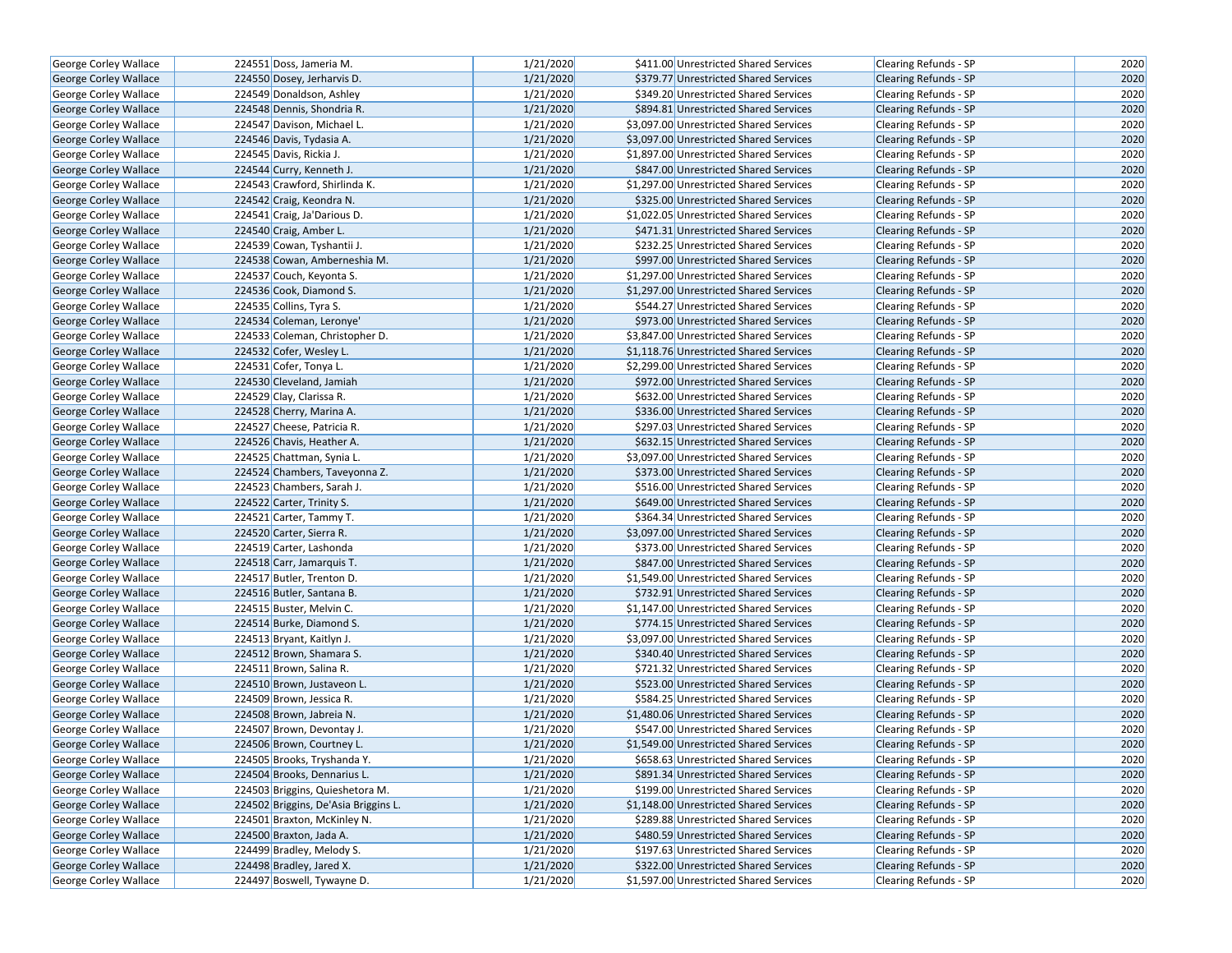| George Corley Wallace        |                          | 224496 Booker, Kelvin           | 1/21/2020 | \$847.00 Unrestricted Shared Services   | <b>Clearing Refunds - SP</b> | 2020 |
|------------------------------|--------------------------|---------------------------------|-----------|-----------------------------------------|------------------------------|------|
| <b>George Corley Wallace</b> |                          | 224495 Bonner, Sowsan N.        | 1/21/2020 | \$1,102.53 Unrestricted Shared Services | Clearing Refunds - SP        | 2020 |
| George Corley Wallace        |                          | 224494 Bonner, Edwina L.        | 1/21/2020 | \$523.00 Unrestricted Shared Services   | Clearing Refunds - SP        | 2020 |
| George Corley Wallace        |                          | 224493 Blanks, Mykaih S.        | 1/21/2020 | \$1,147.00 Unrestricted Shared Services | <b>Clearing Refunds - SP</b> | 2020 |
| <b>George Corley Wallace</b> |                          | 224492 Black, La'Kia S.         | 1/21/2020 | \$499.00 Unrestricted Shared Services   | <b>Clearing Refunds - SP</b> | 2020 |
| George Corley Wallace        |                          | 224491 Billingsley, Shemeria S. | 1/21/2020 | \$1,147.00 Unrestricted Shared Services | <b>Clearing Refunds - SP</b> | 2020 |
| <b>George Corley Wallace</b> |                          | 224490 Bhusal, Subank           | 1/21/2020 | \$450.00 Unrestricted Shared Services   | <b>Clearing Refunds - SP</b> | 2020 |
| <b>George Corley Wallace</b> |                          | 224489 Bettis, Christina D.     | 1/21/2020 | \$2,299.00 Unrestricted Shared Services | <b>Clearing Refunds - SP</b> | 2020 |
| George Corley Wallace        |                          | 224488 Benjamin, Jarod K.       | 1/21/2020 | \$847.00 Unrestricted Shared Services   | <b>Clearing Refunds - SP</b> | 2020 |
| George Corley Wallace        |                          | 224487 Benjamin, Devarious M.   | 1/21/2020 | \$269.53 Unrestricted Shared Services   | Clearing Refunds - SP        | 2020 |
| George Corley Wallace        |                          | 224486 Bell, Ketazsha L.        | 1/21/2020 | \$373.00 Unrestricted Shared Services   | Clearing Refunds - SP        | 2020 |
| George Corley Wallace        |                          | 224485 Bell, Jasmine M.         | 1/21/2020 | \$46.92 Unrestricted Shared Services    | Clearing Refunds - SP        | 2020 |
| <b>George Corley Wallace</b> |                          | 224484 Bell, Alex B.            | 1/21/2020 | \$3,097.00 Unrestricted Shared Services | <b>Clearing Refunds - SP</b> | 2020 |
| George Corley Wallace        |                          | 224483 Bates, LaQuayla S.       | 1/21/2020 | \$1,549.00 Unrestricted Shared Services | Clearing Refunds - SP        | 2020 |
| <b>George Corley Wallace</b> |                          | 224482 Barron, Antonio G.       | 1/21/2020 | \$848.00 Unrestricted Shared Services   | Clearing Refunds - SP        | 2020 |
| George Corley Wallace        |                          | 224481 Baker, Raymond Z.        | 1/21/2020 | \$523.00 Unrestricted Shared Services   | Clearing Refunds - SP        | 2020 |
| George Corley Wallace        |                          | 224480 Baker, Jamesha T.        | 1/21/2020 | \$323.00 Unrestricted Shared Services   | <b>Clearing Refunds - SP</b> | 2020 |
| George Corley Wallace        |                          | 224479 Austin, Sean M.          | 1/21/2020 | \$588.60 Unrestricted Shared Services   | Clearing Refunds - SP        | 2020 |
| George Corley Wallace        |                          | 224478 Atkins, Ny'Qedrya G.     | 1/21/2020 | \$1,147.00 Unrestricted Shared Services | Clearing Refunds - SP        | 2020 |
| George Corley Wallace        |                          | 224477 Atkins, Katrina P.       | 1/21/2020 | \$499.00 Unrestricted Shared Services   | <b>Clearing Refunds - SP</b> | 2020 |
| George Corley Wallace        |                          | 224476 Askew, Davis S.          | 1/21/2020 | \$822.00 Unrestricted Shared Services   | <b>Clearing Refunds - SP</b> | 2020 |
| George Corley Wallace        |                          | 224475 Alzatari, Malek A.       | 1/21/2020 | \$338.73 Unrestricted Shared Services   | Clearing Refunds - SP        | 2020 |
| <b>George Corley Wallace</b> |                          | 224474 Almojadid, Sarah M.      | 1/21/2020 | \$355.00 Unrestricted Shared Services   | Clearing Refunds - SP        | 2020 |
| George Corley Wallace        |                          | 224473 Almojadid, Ammer M.      | 1/21/2020 | \$355.00 Unrestricted Shared Services   | Clearing Refunds - SP        | 2020 |
| George Corley Wallace        |                          | 224472 Allen, Tiera M.          | 1/21/2020 | \$1,297.00 Unrestricted Shared Services | <b>Clearing Refunds - SP</b> | 2020 |
| George Corley Wallace        |                          | 224471 Allen, Jamal T.          | 1/21/2020 | \$3,097.00 Unrestricted Shared Services | Clearing Refunds - SP        | 2020 |
| George Corley Wallace        |                          | 224470 Alexander, Kathryn E.    | 1/21/2020 | \$948.65 Unrestricted Shared Services   | <b>Clearing Refunds - SP</b> | 2020 |
| George Corley Wallace        |                          | 224469 Aldridge, Zavione M.     | 1/21/2020 | \$104.45 Unrestricted Shared Services   | Clearing Refunds - SP        | 2020 |
| George Corley Wallace        |                          | 224468 Alahwas, Sarah A.        | 1/21/2020 | \$572.06 Unrestricted Shared Services   | <b>Clearing Refunds - SP</b> | 2020 |
| George Corley Wallace        | 224467 Agee, Alferria D. |                                 | 1/21/2020 | \$1,148.00 Unrestricted Shared Services | Clearing Refunds - SP        | 2020 |
| George Corley Wallace        |                          | 224466 Acoff, Nathaniel J.      | 1/21/2020 | \$804.05 Unrestricted Shared Services   | <b>Clearing Refunds - SP</b> | 2020 |
| George Corley Wallace        | corrrectt                | Dukes Airesha I                 | 1/22/2020 | \$407.16 PAYROLL                        | PAYROLL                      | 2020 |
| George Corley Wallace        | correcttw                | Jones Kendra Rosie Maria        | 1/22/2020 | \$294.06 PAYROLL                        | PAYROLL                      | 2020 |
| George Corley Wallace        | correcttw                | Doss Jameria Michelle           | 1/22/2020 | \$294.06 PAYROLL                        | PAYROLL                      | 2020 |
| George Corley Wallace        | correcttw                | Benjamin Jarod K                | 1/22/2020 | \$294.06 PAYROLL                        | PAYROLL                      | 2020 |
| George Corley Wallace        | correcttw                | Hall Jer'Markiaus Quantae       | 1/22/2020 | \$294.06 PAYROLL                        | PAYROLL                      | 2020 |
| <b>George Corley Wallace</b> | correcttw                | Hartley Ty'Eshia Monesha        | 1/22/2020 | \$294.06 PAYROLL                        | PAYROLL                      | 2020 |
| George Corley Wallace        | correcttw                | Smith Mya Mikiel                | 1/22/2020 | \$640.64 PAYROLL                        | PAYROLL                      | 2020 |
| George Corley Wallace        | correcttw                | <b>Grimes Ashley Renee</b>      | 1/22/2020 | \$180.96 PAYROLL                        | PAYROLL                      | 2020 |
| George Corley Wallace        | correcttw                | <b>McGary Tridel James</b>      | 1/22/2020 | \$407.16 PAYROLL                        | PAYROLL                      | 2020 |
| George Corley Wallace        | correcttw                | Moore Lachandra E               | 1/22/2020 | \$407.16 PAYROLL                        | PAYROLL                      | 2020 |
| George Corley Wallace        | correcttw                | Jones Cordelia L                | 1/22/2020 | \$407.16 PAYROLL                        | PAYROLL                      | 2020 |
| George Corley Wallace        | correcttw                | Swain Bruce Floyd               | 1/22/2020 | \$294.06 PAYROLL                        | PAYROLL                      | 2020 |
| George Corley Wallace        | correcttw                | Savage Devin Demarco            | 1/22/2020 | \$294.06 PAYROLL                        | PAYROLL                      | 2020 |
| George Corley Wallace        | correcttw                | Cowan Amberneshia Marshae       | 1/22/2020 | \$407.16 PAYROLL                        | PAYROLL                      | 2020 |
| George Corley Wallace        | correcttw                | Gibson Jaleria Marshell         | 1/22/2020 | \$180.96 PAYROLL                        | PAYROLL                      | 2020 |
| <b>George Corley Wallace</b> | correcttw                | <b>Whittaker Shaun</b>          | 1/22/2020 | \$294.06 PAYROLL                        | PAYROLL                      | 2020 |
| George Corley Wallace        | correctad                | Jones Kendra Rosie Maria        | 1/22/2020 | \$294.06 PAYROLL                        | PAYROLL                      | 2020 |
| George Corley Wallace        | corT11T12                | Wilson Keishonna Alexandra      | 1/22/2020 | \$490.10 PAYROLL                        | PAYROLL                      | 2020 |
| <b>George Corley Wallace</b> | Correcttw                | Williams Mason O'Brien          | 1/22/2020 | \$294.06 PAYROLL                        | PAYROLL                      | 2020 |
| George Corley Wallace        |                          | 90001276 Dukes Airesha I        | 1/22/2020 | \$407.16 PAYROLL                        | PAYROLL                      | 2020 |
| <b>George Corley Wallace</b> |                          | 90001108 Mitchell James M       | 1/22/2020 | \$18,815.00 PAYROLL                     | PAYROLL                      | 2020 |
| George Corley Wallace        |                          | 90001105 Whittaker Shaun        | 1/22/2020 | \$294.06 PAYROLL                        | PAYROLL                      | 2020 |
| George Corley Wallace        |                          | 90001104 Savage Devin Demarco   | 1/22/2020 | \$294.06 PAYROLL                        | PAYROLL                      | 2020 |
| George Corley Wallace        |                          | 90001096 Smith Mya Mikiel       | 1/22/2020 | \$640.64 PAYROLL                        | PAYROLL                      | 2020 |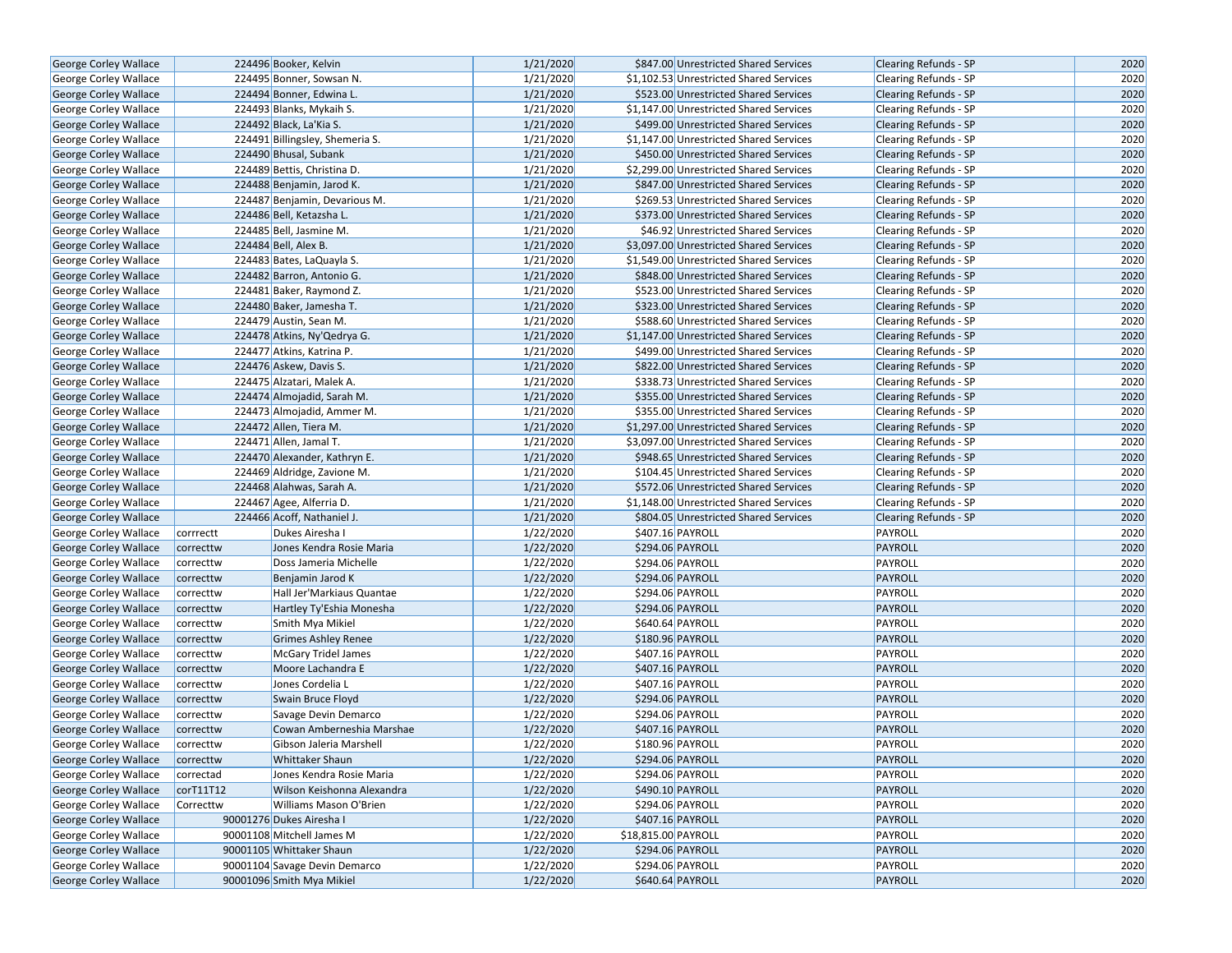| George Corley Wallace        |               | 90001086 Williams Mason O'Brien            | 1/22/2020 | \$294.06 PAYROLL                             | PAYROLL                                | 2020 |
|------------------------------|---------------|--------------------------------------------|-----------|----------------------------------------------|----------------------------------------|------|
| George Corley Wallace        |               | 90001085 Hartley Ty'Eshia Monesha          | 1/22/2020 | \$294.06 PAYROLL                             | <b>PAYROLL</b>                         | 2020 |
| George Corley Wallace        |               | 90001084 Grimes Ashley Renee               | 1/22/2020 | \$180.96 PAYROLL                             | PAYROLL                                | 2020 |
| George Corley Wallace        |               | 90001083 Gibson Jaleria Marshell           | 1/22/2020 | \$180.96 PAYROLL                             | <b>PAYROLL</b>                         | 2020 |
| George Corley Wallace        |               | 90001082 Cowan Amberneshia Marshae         | 1/22/2020 | \$407.16 PAYROLL                             | PAYROLL                                | 2020 |
| George Corley Wallace        |               | 90001080 Wilson Keishonna Alexandra        | 1/22/2020 | \$490.10 PAYROLL                             | <b>PAYROLL</b>                         | 2020 |
| George Corley Wallace        |               | 90001078 Swain Bruce Floyd                 | 1/22/2020 | \$294.06 PAYROLL                             | PAYROLL                                | 2020 |
| George Corley Wallace        |               | 90001073 Moore Lachandra E                 | 1/22/2020 | \$407.16 PAYROLL                             | <b>PAYROLL</b>                         | 2020 |
| George Corley Wallace        |               | 90001071 Jones Kendra Rosie Maria          | 1/22/2020 | \$294.06 PAYROLL                             | PAYROLL                                | 2020 |
| George Corley Wallace        |               | 90001070 Jones Cordelia L                  | 1/22/2020 | \$407.16 PAYROLL                             | <b>PAYROLL</b>                         | 2020 |
| George Corley Wallace        |               | 90001067 Hall Jer'Markiaus Quantae         | 1/22/2020 | \$294.06 PAYROLL                             | PAYROLL                                | 2020 |
| George Corley Wallace        |               | 90001064 Dukes Airesha I                   | 1/22/2020 | \$407.16 PAYROLL                             | PAYROLL                                | 2020 |
| George Corley Wallace        |               | 90001061 Benjamin Jarod K                  | 1/22/2020 | \$294.06 PAYROLL                             | PAYROLL                                | 2020 |
| George Corley Wallace        |               | 90001035 McGary Tridel James               | 1/22/2020 | \$407.16 PAYROLL                             | <b>PAYROLL</b>                         | 2020 |
| George Corley Wallace        | 00mileage     | Mitchell James M                           | 1/22/2020 | \$18,815.00 PAYROLL                          | PAYROLL                                | 2020 |
| George Corley Wallace        |               | 527890 Doss Jameria Michelle               | 1/22/2020 | \$294.06 PAYROLL                             | <b>PAYROLL</b>                         | 2020 |
| George Corley Wallace        |               | 224893 WINL 98.5                           | 1/23/2020 | \$3,725.00 Unrestricted Demopolis Campus     | Advertising & Promotions - OOS         | 2020 |
| George Corley Wallace        |               | 224892 Wilson, Shain                       | 1/23/2020 | \$170.00 Unrestricted Shared Services        | Overnight (non tax per diem)- IS       | 2020 |
| George Corley Wallace        |               | 224892 Wilson, Shain                       | 1/23/2020 | \$116.15 Unrestricted Shared Services        | Mileage - IS                           | 2020 |
| George Corley Wallace        |               | 224891 Wal Mart                            | 1/23/2020 | \$208.10 Unrestricted Shared Services        | Materials and Supplies - MS            | 2020 |
| George Corley Wallace        |               | 224890 Uline Inc                           | 1/23/2020 | \$2,005.00 AMSTI 2XX9-2XX0                   | Materials and Supplies - MS            | 2020 |
| George Corley Wallace        |               | 224889 U.S. Bank National Association      | 1/23/2020 | \$6,029.56 Unrestricted Shared Services      | <b>Operating Lease Payment - OOS</b>   | 2020 |
| George Corley Wallace        |               | 224888 Turner, Herman W.                   | 1/23/2020 | \$150.00 Unrestricted Selma Campus           | Conus (meals) - IS                     | 2020 |
| George Corley Wallace        |               | 224887 Turner, Herman W.                   | 1/23/2020 | \$300.00 Unrestricted Selma Campus           | Conus (meals) - IS                     | 2020 |
| George Corley Wallace        |               | 224886 Tubbs - Turner, Jocelyn J.          | 1/23/2020 | \$101.43 AMSTI 2XX9-2XX0                     | Mileage - IS                           | 2020 |
| George Corley Wallace        |               | 224885 Stuart C. Irby Co.                  | 1/23/2020 | \$256.00 Renewal & Replacement Shared Svcs   | Maintenance & Repairs - OOS            | 2020 |
| George Corley Wallace        |               | 224884 Spicer, Chandra                     | 1/23/2020 | \$64.80 AMSTI 2XX9-2XX0                      | Mileage - IS                           | 2020 |
| George Corley Wallace        |               | 224883 Southern Assoc of Colleges & School | 1/23/2020 | \$5,841.68 Unrestricted Shared Services      | Other Travel Expenses - OS             | 2020 |
| George Corley Wallace        |               | 224882 Perry Co. B.O.E.                    | 1/23/2020 | \$76.54 AMSTI 2XX9-2XX0                      | Other Contractual Services - PS        | 2020 |
| George Corley Wallace        |               | 224882 Perry Co. B.O.E.                    | 1/23/2020 | \$2.12 AMSTI 2XX8-2XX9                       | <b>Other Contractual Services - PS</b> | 2020 |
| George Corley Wallace        |               | 224881 Mitchell, James M.                  | 1/23/2020 | \$136.65 Unrestricted Shared Services        | Lodging - IS                           | 2020 |
| George Corley Wallace        |               | 224880 Kennedy, Regina S.                  | 1/23/2020 | \$139.38 AMSTI 2XX9-2XX0                     | Mileage - IS                           | 2020 |
| George Corley Wallace        |               | 224879 George Corley Wallace State Communi | 1/23/2020 | \$1,251.60 Unrestricted Shared Services      | Bookstore - AP                         | 2020 |
| George Corley Wallace        |               | 224878 George Corley Wallace State Communi | 1/23/2020 | \$6,756.20 Unrestricted Shared Services      | Bookstore - AP                         | 2020 |
| George Corley Wallace        |               | 224877 George Corley Wallace State Communi | 1/23/2020 | \$4,245.75 Dual Enrollment Sch. 2XX8-2XX9    | Scholarship and Waivers - SW           | 2020 |
| George Corley Wallace        |               | 224876 Fuller Building Company             | 1/23/2020 | \$27.40 Unrestricted Shared Services         | Materials and Supplies - MS            | 2020 |
| George Corley Wallace        |               | 224875 Evans, Duane A.                     | 1/23/2020 | \$200.00 Unrestricted Selma Campus           | Conus (meals) - IS                     | 2020 |
| George Corley Wallace        |               | 224874 Evans, Duane A.                     | 1/23/2020 | \$400.00 Unrestricted Selma Campus           | Conus (meals) - IS                     | 2020 |
| George Corley Wallace        |               | 224873 Evans, Duane A.                     | 1/23/2020 | \$400.00 Unrestricted Selma Campus           | Conus (meals) - IS                     | 2020 |
| George Corley Wallace        |               | 224872 EBSCO Investment Services           | 1/23/2020 | \$354.75 AMSTI 2XX8-2XX9                     | Materials and Supplies - MS            | 2020 |
| George Corley Wallace        |               | 224871 DISH DBS Corporation                | 1/23/2020 | \$116.03 Unrestricted Shared Services        | <b>Other Contractual Services - PS</b> | 2020 |
| George Corley Wallace        |               | 224870 Dallas Air Conditioning & Heating,  | 1/23/2020 | \$8,950.00 Renewal & Replacement Shared Svcs | Maintenance & Repairs - OOS            | 2020 |
| George Corley Wallace        |               | 224869 Central Paper Co, Inc               | 1/23/2020 | \$99.50 Unrestricted Shared Services         | Materials and Supplies - MS            | 2020 |
| George Corley Wallace        |               | 224868 Central Paper Co, Inc               | 1/23/2020 | \$47.40 Unrestricted Shared Services         | Maintenance & Repairs - OOS            | 2020 |
| George Corley Wallace        |               | 224867 CDW LLC                             | 1/23/2020 | \$3,104.70 Unrestricted Shared Services      | Technology - non capitalized - MS      | 2020 |
| George Corley Wallace        |               | 224866 AT&T (Business Service)             | 1/23/2020 | \$459.66 AMSTI 2XX8-2XX9                     | Landline Phones - UC                   | 2020 |
| <b>George Corley Wallace</b> |               | 224865 AT&T (Business Service)             | 1/23/2020 | \$434.09 AMSTI 2XX8-2XX9                     | Landline Phones - UC                   | 2020 |
| George Corley Wallace        | 224864 AT & T |                                            | 1/23/2020 | \$118.40 Unrestricted Shared Services        | Internet - UC                          | 2020 |
| George Corley Wallace        |               | 224863 Allen, Bertha Y.                    | 1/23/2020 | \$105.23 AMSTI 2XX9-2XX0                     | Mileage - IS                           | 2020 |
| George Corley Wallace        |               | 224862 Alabama Power Company               | 1/23/2020 | \$263.41 Unrestricted Demopolis Campus       | Electricity - UC                       | 2020 |
| George Corley Wallace        |               | 225025 Zeigler, Destiny N.                 | 1/27/2020 | \$173.00 Unrestricted Shared Services        | Clearing Refunds - SP                  | 2020 |
| George Corley Wallace        |               | 225024 Young, Sha'Kaja Q.                  | 1/27/2020 | \$774.00 Unrestricted Shared Services        | <b>Clearing Refunds - SP</b>           | 2020 |
| George Corley Wallace        |               | 225023 Wright, Tijuana J.                  | 1/27/2020 | \$2,850.00 Unrestricted Shared Services      | Clearing Refunds - SP                  | 2020 |
| George Corley Wallace        |               | 225022 Wright, Jakavien K.                 | 1/27/2020 | \$452.88 Unrestricted Shared Services        | <b>Clearing Refunds - SP</b>           | 2020 |
| George Corley Wallace        |               | 225021 Winn, William U.                    | 1/27/2020 | \$847.00 Unrestricted Shared Services        | Clearing Refunds - SP                  | 2020 |
|                              |               |                                            |           |                                              |                                        |      |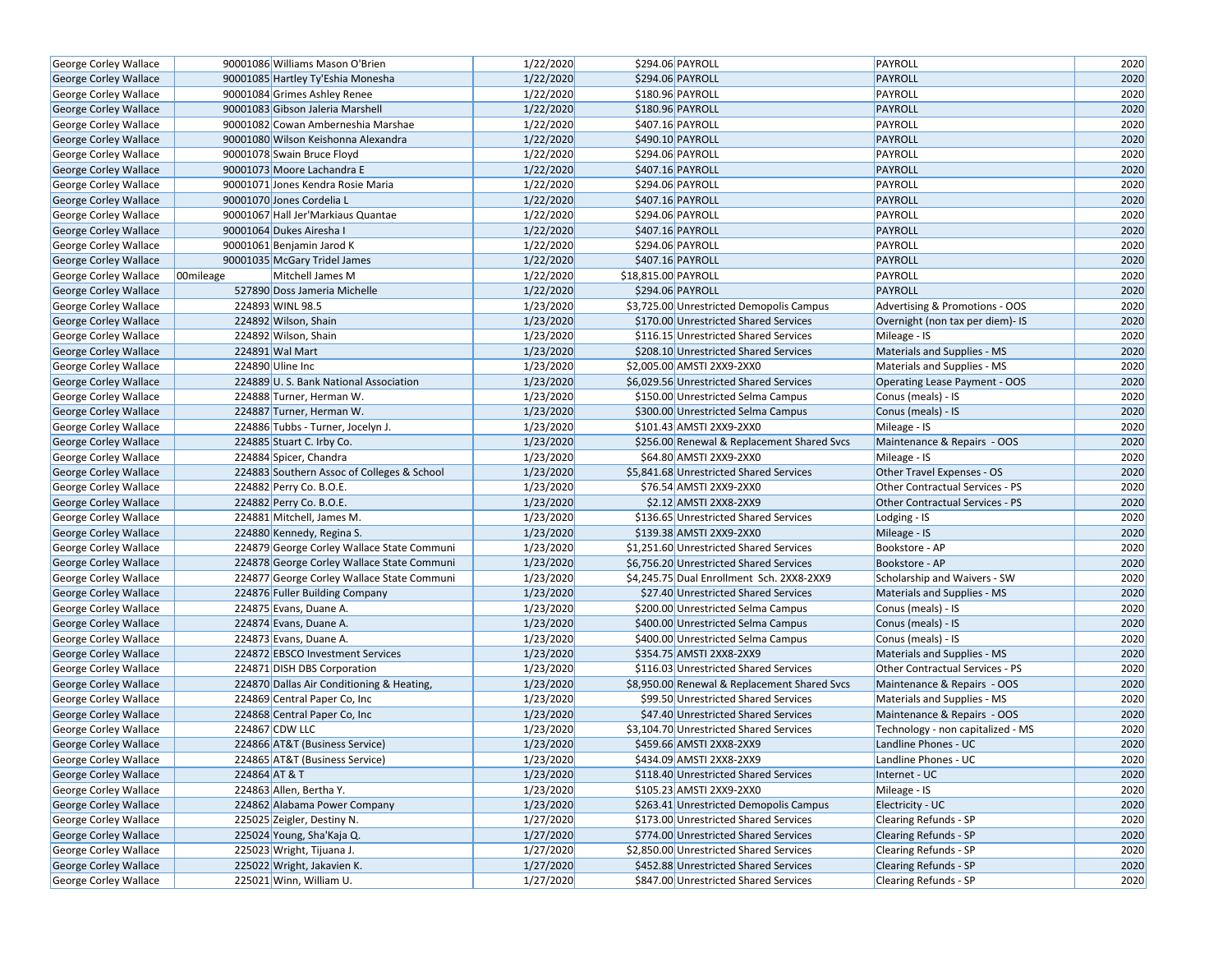| George Corley Wallace        | 225020 Wilson, Sandrea L.                            | 1/27/2020 | \$673.00 Unrestricted Shared Services                                          | <b>Clearing Refunds - SP</b>                          | 2020 |
|------------------------------|------------------------------------------------------|-----------|--------------------------------------------------------------------------------|-------------------------------------------------------|------|
| George Corley Wallace        | 225019 Wilson, Keishonna A.                          | 1/27/2020 | \$1,677.05 Unrestricted Shared Services                                        | <b>Clearing Refunds - SP</b>                          | 2020 |
| George Corley Wallace        | 225018 Wilson, A'Nya P.                              | 1/27/2020 | \$98.00 Unrestricted Shared Services                                           | <b>Clearing Refunds - SP</b>                          | 2020 |
| George Corley Wallace        | 225017 Williams, Johnny L.                           | 1/27/2020 | \$325.00 Unrestricted Shared Services                                          | <b>Clearing Refunds - SP</b>                          | 2020 |
| George Corley Wallace        | 225016 Wells, Ashico K.                              | 1/27/2020 | \$1,298.00 Unrestricted Shared Services                                        | <b>Clearing Refunds - SP</b>                          | 2020 |
| George Corley Wallace        | 225015 Webster, J'Mir D.                             | 1/27/2020 | \$659.00 Unrestricted Shared Services                                          | Clearing Refunds - SP                                 | 2020 |
| George Corley Wallace        | 225014 Washington, Tangeles                          | 1/27/2020 | \$2,081.98 Unrestricted Shared Services                                        | <b>Clearing Refunds - SP</b>                          | 2020 |
| George Corley Wallace        | 225013 Walker, Kenyon M.                             | 1/27/2020 | \$325.00 Unrestricted Shared Services                                          | <b>Clearing Refunds - SP</b>                          | 2020 |
| George Corley Wallace        | 225012 Thompson, Juston L.                           | 1/27/2020 | \$847.00 Unrestricted Shared Services                                          | <b>Clearing Refunds - SP</b>                          | 2020 |
| George Corley Wallace        | 225011 Thompson, Cornesha S.                         | 1/27/2020 | \$774.00 Unrestricted Shared Services                                          | Clearing Refunds - SP                                 | 2020 |
| George Corley Wallace        | 225010 Thomas, Tashonta C.                           | 1/27/2020 | \$175.00 Unrestricted Shared Services                                          | <b>Clearing Refunds - SP</b>                          | 2020 |
| George Corley Wallace        | 225009 Thomas, Jerrielle K.                          | 1/27/2020 | \$3.53 Unrestricted Shared Services                                            | <b>Clearing Refunds - SP</b>                          | 2020 |
| George Corley Wallace        | 225008 Thomas, Alisha L.                             | 1/27/2020 | \$774.00 Unrestricted Shared Services                                          | <b>Clearing Refunds - SP</b>                          | 2020 |
| George Corley Wallace        | 225007 Tate, Arkeanna M.                             | 1/27/2020 | \$73.00 Unrestricted Shared Services                                           | Clearing Refunds - SP                                 | 2020 |
| <b>George Corley Wallace</b> | 225006 Suttles, Vinicia E.                           | 1/27/2020 | \$67.07 Unrestricted Shared Services                                           | <b>Clearing Refunds - SP</b>                          | 2020 |
| George Corley Wallace        | 225005 Stewart, Cameron J.                           | 1/27/2020 | \$649.00 Unrestricted Shared Services                                          | <b>Clearing Refunds - SP</b>                          | 2020 |
| George Corley Wallace        | 225004 Smitherman, Randall L.                        | 1/27/2020 | \$637.00 Unrestricted Shared Services                                          | <b>Clearing Refunds - SP</b>                          | 2020 |
| George Corley Wallace        | 225003 Smith, Shantina                               | 1/27/2020 | \$523.00 Unrestricted Shared Services                                          | Clearing Refunds - SP                                 | 2020 |
|                              | 225002 Smith, Mya M.                                 | 1/27/2020 | \$774.00 Unrestricted Shared Services                                          | <b>Clearing Refunds - SP</b>                          | 2020 |
| George Corley Wallace        | 225001 Smith, Matthew A.                             | 1/27/2020 | \$306.00 Unrestricted Shared Services                                          | <b>Clearing Refunds - SP</b>                          | 2020 |
| George Corley Wallace        |                                                      | 1/27/2020 |                                                                                |                                                       | 2020 |
| George Corley Wallace        | 225000 Smith, Johnathan R.<br>224999 Smith, Dylan S. | 1/27/2020 | \$547.00 Unrestricted Shared Services<br>\$649.00 Unrestricted Shared Services | <b>Clearing Refunds - SP</b><br>Clearing Refunds - SP | 2020 |
| George Corley Wallace        |                                                      | 1/27/2020 | \$1,148.00 Unrestricted Shared Services                                        |                                                       | 2020 |
| George Corley Wallace        | 224998 Smith, Cassidy                                | 1/27/2020 | \$56.00 Unrestricted Shared Services                                           | <b>Clearing Refunds - SP</b>                          | 2020 |
| George Corley Wallace        | 224997 Smiley, LoTrentys L.                          | 1/27/2020 |                                                                                | Clearing Refunds - SP                                 | 2020 |
| George Corley Wallace        | 224996 Smiley, Icius T.                              |           | \$848.00 Unrestricted Shared Services                                          | <b>Clearing Refunds - SP</b>                          |      |
| George Corley Wallace        | 224995 Sharp, Marlon A.                              | 1/27/2020 | \$1,512.00 Unrestricted Shared Services                                        | Clearing Refunds - SP                                 | 2020 |
| George Corley Wallace        | 224994 Sanders, Ratreavis M.                         | 1/27/2020 | \$1,297.00 Unrestricted Shared Services                                        | <b>Clearing Refunds - SP</b>                          | 2020 |
| George Corley Wallace        | 224993 Samuel, Keaun S.                              | 1/27/2020 | \$1,147.00 Unrestricted Shared Services                                        | Clearing Refunds - SP                                 | 2020 |
| George Corley Wallace        | 224992 Rutledge, Redderick J.                        | 1/27/2020 | \$774.00 Unrestricted Shared Services                                          | <b>Clearing Refunds - SP</b>                          | 2020 |
| George Corley Wallace        | 224991 Rutledge, Anthony T.                          | 1/27/2020 | \$300.00 Unrestricted Shared Services                                          | Clearing Refunds - SP                                 | 2020 |
| George Corley Wallace        | 224990 Rose, Clinton O.                              | 1/27/2020 | \$84.84 Unrestricted Shared Services                                           | <b>Clearing Refunds - SP</b>                          | 2020 |
| George Corley Wallace        | 224989 Rogers, Travon C.                             | 1/27/2020 | \$997.00 Unrestricted Shared Services                                          | Clearing Refunds - SP                                 | 2020 |
| George Corley Wallace        | 224988 Robinson, Shanada R.                          | 1/27/2020 | \$373.00 Unrestricted Shared Services                                          | <b>Clearing Refunds - SP</b>                          | 2020 |
| George Corley Wallace        | 224987 Robinson, Jauwonna L.                         | 1/27/2020 | \$20.00 Unrestricted Shared Services                                           | Clearing Refunds - SP                                 | 2020 |
| George Corley Wallace        | 224986 Reeves, T'Keyah M.                            | 1/27/2020 | \$325.00 Unrestricted Shared Services                                          | <b>Clearing Refunds - SP</b>                          | 2020 |
| George Corley Wallace        | 224985 Real, Timothy L.                              | 1/27/2020 | \$1,297.00 Unrestricted Shared Services                                        | Clearing Refunds - SP                                 | 2020 |
| George Corley Wallace        | 224984 Pullum, Brian M.                              | 1/27/2020 | \$325.00 Unrestricted Shared Services                                          | <b>Clearing Refunds - SP</b>                          | 2020 |
| George Corley Wallace        | 224983 Posey, Diamond A.                             | 1/27/2020 | \$997.00 Unrestricted Shared Services                                          | Clearing Refunds - SP                                 | 2020 |
| George Corley Wallace        | 224982 Pollard, Chance D.                            | 1/27/2020 | \$3,097.00 Unrestricted Shared Services                                        | <b>Clearing Refunds - SP</b>                          | 2020 |
| George Corley Wallace        | 224981 Perdue, Jashavius J.                          | 1/27/2020 | \$547.00 Unrestricted Shared Services                                          | Clearing Refunds - SP                                 | 2020 |
| <b>George Corley Wallace</b> | 224980 Parker, Kathryn J.                            | 1/27/2020 | \$2,123.00 Unrestricted Shared Services                                        | Clearing Refunds - SP                                 | 2020 |
| George Corley Wallace        | 224979 Parker, Candice R.                            | 1/27/2020 | \$349.00 Unrestricted Shared Services                                          | Clearing Refunds - SP                                 | 2020 |
| George Corley Wallace        | 224978 Olds, Robin Y.                                | 1/27/2020 | \$697.00 Unrestricted Shared Services                                          | <b>Clearing Refunds - SP</b>                          | 2020 |
| George Corley Wallace        | 224977 Nichols, Denisha Y.                           | 1/27/2020 | \$774.00 Unrestricted Shared Services                                          | Clearing Refunds - SP                                 | 2020 |
| <b>George Corley Wallace</b> | 224976 Neely, Irvin                                  | 1/27/2020 | \$775.00 Unrestricted Shared Services                                          | <b>Clearing Refunds - SP</b>                          | 2020 |
| George Corley Wallace        | 224975 Nahrstedt, Andrea N.                          | 1/27/2020 | \$527.59 Unrestricted Shared Services                                          | Clearing Refunds - SP                                 | 2020 |
| George Corley Wallace        | 224974 Murphy, Lashanda S.                           | 1/27/2020 | \$1,147.00 Unrestricted Shared Services                                        | <b>Clearing Refunds - SP</b>                          | 2020 |
| George Corley Wallace        | 224973 Murphy, Devonta A.                            | 1/27/2020 | \$774.00 Unrestricted Shared Services                                          | Clearing Refunds - SP                                 | 2020 |
| George Corley Wallace        | 224972 Morrow, India A.                              | 1/27/2020 | \$2,299.00 Unrestricted Shared Services                                        | <b>Clearing Refunds - SP</b>                          | 2020 |
| <b>George Corley Wallace</b> | 224971 Moore, Quintavius J.                          | 1/27/2020 | \$325.00 Unrestricted Shared Services                                          | <b>Clearing Refunds - SP</b>                          | 2020 |
| George Corley Wallace        | 224970 Mitchell, Chasity D.                          | 1/27/2020 | \$997.00 Unrestricted Shared Services                                          | <b>Clearing Refunds - SP</b>                          | 2020 |
| George Corley Wallace        | 224969 Miree, Timmy T.                               | 1/27/2020 | \$775.00 Unrestricted Shared Services                                          | <b>Clearing Refunds - SP</b>                          | 2020 |
| George Corley Wallace        | 224968 McCary, Michelle R.                           | 1/27/2020 | \$488.72 Unrestricted Shared Services                                          | <b>Clearing Refunds - SP</b>                          | 2020 |
| George Corley Wallace        | 224967 Martin, Warrick K.                            | 1/27/2020 | \$767.00 Unrestricted Shared Services                                          | Clearing Refunds - SP                                 | 2020 |
| George Corley Wallace        | 224966 Martin, Edwin L.                              | 1/27/2020 | \$774.00 Unrestricted Shared Services                                          | Clearing Refunds - SP                                 | 2020 |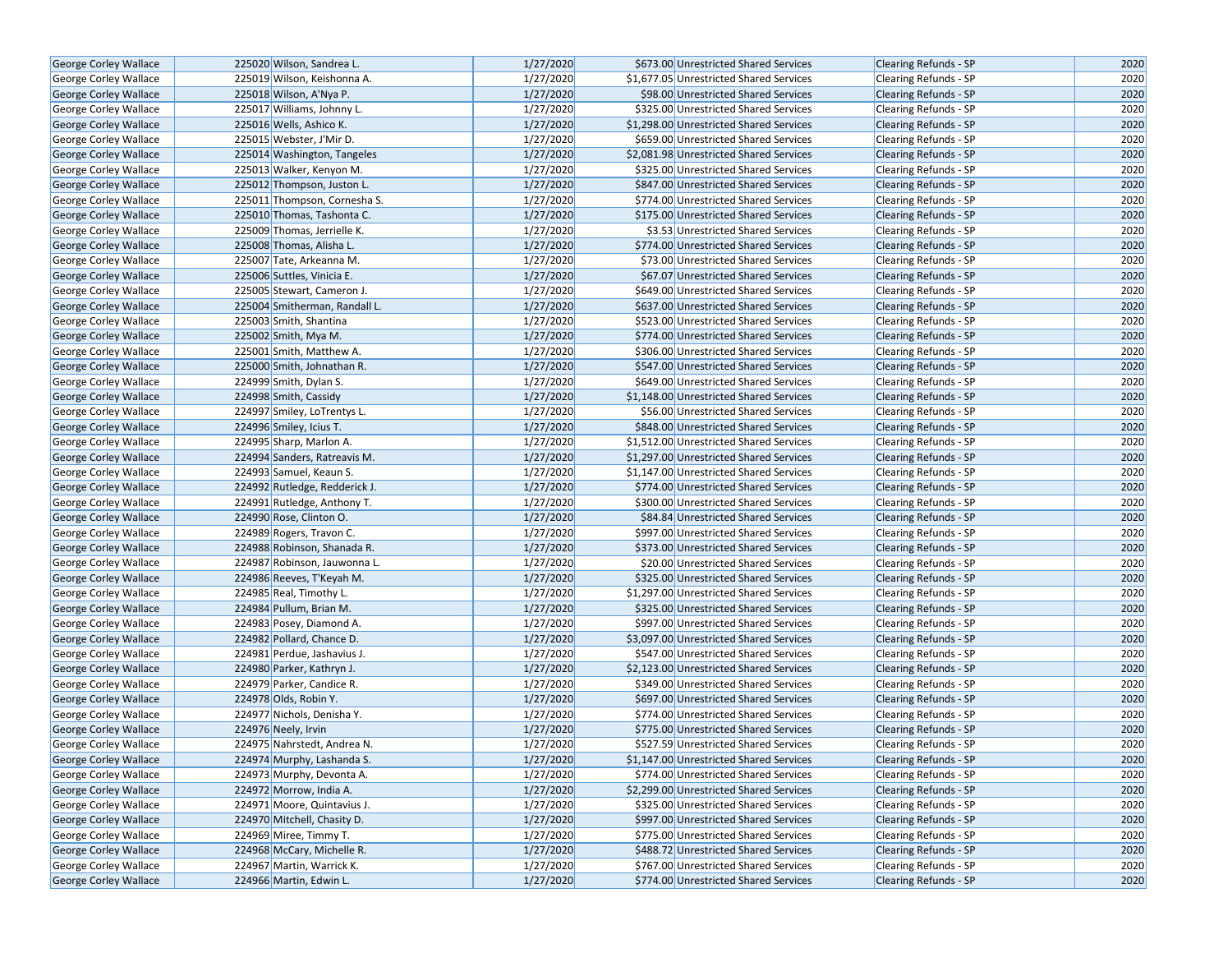| George Corley Wallace                          | 224965 Marsh, Jamesia T.      | 1/27/2020              | \$823.00 Unrestricted Shared Services                                          | Clearing Refunds - SP                                 | 2020         |
|------------------------------------------------|-------------------------------|------------------------|--------------------------------------------------------------------------------|-------------------------------------------------------|--------------|
| <b>George Corley Wallace</b>                   | 224964 Lyons, David H.        | 1/27/2020              | \$1,147.00 Unrestricted Shared Services                                        | <b>Clearing Refunds - SP</b>                          | 2020         |
| George Corley Wallace                          | 224963 Lowe, Cashia S.        | 1/27/2020              | \$373.00 Unrestricted Shared Services                                          | Clearing Refunds - SP                                 | 2020         |
| <b>George Corley Wallace</b>                   | 224962 Lockhart, Kaitlin A.   | 1/27/2020              | \$805.00 Unrestricted Shared Services                                          | <b>Clearing Refunds - SP</b>                          | 2020         |
| George Corley Wallace                          | 224961 Lee, Rebecca           | 1/27/2020              | \$49.00 Unrestricted Shared Services                                           | Clearing Refunds - SP                                 | 2020         |
| George Corley Wallace                          | 224960 Lake, Shabria Q.       | 1/27/2020              | \$707.98 Unrestricted Shared Services                                          | <b>Clearing Refunds - SP</b>                          | 2020         |
| George Corley Wallace                          | 224959 Jones, Tyneshia        | 1/27/2020              | \$223.00 Unrestricted Shared Services                                          | Clearing Refunds - SP                                 | 2020         |
| <b>George Corley Wallace</b>                   | 224958 Jones, Sakkera E.      | 1/27/2020              | \$199.00 Unrestricted Shared Services                                          | <b>Clearing Refunds - SP</b>                          | 2020         |
| George Corley Wallace                          | 224957 Jones, Luke            | 1/27/2020              | \$2,550.00 Unrestricted Shared Services                                        | Clearing Refunds - SP                                 | 2020         |
| George Corley Wallace                          | 224956 Jones, Jontavia A.     | 1/27/2020              | \$997.00 Unrestricted Shared Services                                          | <b>Clearing Refunds - SP</b>                          | 2020         |
| George Corley Wallace                          | 224955 Jones, Cordelia L.     | 1/27/2020              | \$774.00 Unrestricted Shared Services                                          | Clearing Refunds - SP                                 | 2020         |
| George Corley Wallace                          | 224954 Jones, Antonio         | 1/27/2020              | \$847.00 Unrestricted Shared Services                                          | <b>Clearing Refunds - SP</b>                          | 2020         |
| George Corley Wallace                          | 224953 Johnson, Quenbresha L. | 1/27/2020              | \$373.00 Unrestricted Shared Services                                          | <b>Clearing Refunds - SP</b>                          | 2020         |
| George Corley Wallace                          | 224952 Johnson, Kanijah J.    | 1/27/2020              | \$523.00 Unrestricted Shared Services                                          | <b>Clearing Refunds - SP</b>                          | 2020         |
| George Corley Wallace                          | 224951 Johnson, James L.      | 1/27/2020              | \$774.00 Unrestricted Shared Services                                          | Clearing Refunds - SP                                 | 2020         |
| George Corley Wallace                          | 224950 Jackson, Shaneequa M.  | 1/27/2020              | \$223.00 Unrestricted Shared Services                                          | <b>Clearing Refunds - SP</b>                          | 2020         |
| George Corley Wallace                          | 224949 Jackson, Jonishia S.   | 1/27/2020              | \$1,297.00 Unrestricted Shared Services                                        | Clearing Refunds - SP                                 | 2020         |
| George Corley Wallace                          | 224948 Jackson, De'Carlo J.   | 1/27/2020              | \$325.00 Unrestricted Shared Services                                          | <b>Clearing Refunds - SP</b>                          | 2020         |
| George Corley Wallace                          | 224947 Jackson, Daniella      | 1/27/2020              | \$774.00 Unrestricted Shared Services                                          | Clearing Refunds - SP                                 | 2020         |
| George Corley Wallace                          | 224946 Jackson, Chelsea R.    | 1/27/2020              | \$774.00 Unrestricted Shared Services                                          | <b>Clearing Refunds - SP</b>                          | 2020         |
| George Corley Wallace                          | 224945 Huynh, Jonathan L.     | 1/27/2020              | \$373.00 Unrestricted Shared Services                                          | <b>Clearing Refunds - SP</b>                          | 2020         |
| George Corley Wallace                          | 224944 Hudson, Faye           | 1/27/2020              | \$49.00 Unrestricted Shared Services                                           | <b>Clearing Refunds - SP</b>                          | 2020         |
| George Corley Wallace                          | 224943 House, Jamarius M.     | 1/27/2020              | \$698.00 Unrestricted Shared Services                                          | Clearing Refunds - SP                                 | 2020         |
| George Corley Wallace                          | 224942 Holt, Kalil D.         | 1/27/2020              | \$325.00 Unrestricted Shared Services                                          | Clearing Refunds - SP                                 | 2020         |
| <b>George Corley Wallace</b>                   | 224941 Hicks, Tonya D.        | 1/27/2020              | \$323.63 Unrestricted Shared Services                                          | <b>Clearing Refunds - SP</b>                          | 2020         |
| <b>George Corley Wallace</b>                   | 224940 Harris, Viderrion D.   | 1/27/2020              | \$2,048.00 Unrestricted Shared Services                                        | <b>Clearing Refunds - SP</b>                          | 2020         |
| George Corley Wallace                          | 224939 Harris, Teandria D.    | 1/27/2020              | \$848.00 Unrestricted Shared Services                                          | Clearing Refunds - SP                                 | 2020         |
| George Corley Wallace                          | 224938 Hardy, Quenante B.     | 1/27/2020              | \$774.00 Unrestricted Shared Services                                          | <b>Clearing Refunds - SP</b>                          | 2020         |
| George Corley Wallace                          | 224937 Hall Gooden, Sonya     | 1/27/2020              | \$523.00 Unrestricted Shared Services                                          | <b>Clearing Refunds - SP</b>                          | 2020         |
| George Corley Wallace                          | 224936 Gunn, Kishabreyia R.   | 1/27/2020              | \$775.00 Unrestricted Shared Services                                          | <b>Clearing Refunds - SP</b>                          | 2020         |
| George Corley Wallace                          | 224935 Grisby, Jessie D.      | 1/27/2020              | \$1,297.00 Unrestricted Shared Services                                        | Clearing Refunds - SP                                 | 2020         |
|                                                | 224934 Grimes, Ashley R.      | 1/27/2020              | \$773.00 Unrestricted Shared Services                                          | <b>Clearing Refunds - SP</b>                          | 2020         |
| George Corley Wallace                          | 224933 Green, Demarcus        | 1/27/2020              | \$1,597.00 Unrestricted Shared Services                                        | <b>Clearing Refunds - SP</b>                          | 2020         |
| George Corley Wallace                          | 224932 Goree, Chekyira T.     | 1/27/2020              | \$774.00 Unrestricted Shared Services                                          |                                                       | 2020         |
| George Corley Wallace                          | 224931 Gordon, Javontae D.    | 1/27/2020              | \$973.00 Unrestricted Shared Services                                          | <b>Clearing Refunds - SP</b><br>Clearing Refunds - SP | 2020         |
| George Corley Wallace<br>George Corley Wallace | 224930 Glover, Kamyra K.      | 1/27/2020              | \$774.00 Unrestricted Shared Services                                          | <b>Clearing Refunds - SP</b>                          | 2020         |
|                                                | 224929 Giles, Jatlin          | 1/27/2020              | \$649.00 Unrestricted Shared Services                                          | Clearing Refunds - SP                                 | 2020         |
| George Corley Wallace<br>George Corley Wallace | 224928 Gary, Rakeim A.        | 1/27/2020              | \$4,908.29 Unrestricted Shared Services                                        | <b>Clearing Refunds - SP</b>                          | 2020         |
|                                                |                               | 1/27/2020              | \$523.00 Unrestricted Shared Services                                          |                                                       | 2020         |
| George Corley Wallace                          | 224927 Garner, TyShawn J.     | 1/27/2020              |                                                                                | Clearing Refunds - SP                                 | 2020         |
| George Corley Wallace                          | 224926 Friday, Robert P.      |                        | \$973.00 Unrestricted Shared Services                                          | <b>Clearing Refunds - SP</b>                          |              |
| George Corley Wallace                          | 224925 Franklin, Justin L.    | 1/27/2020<br>1/27/2020 | \$325.00 Unrestricted Shared Services<br>\$325.00 Unrestricted Shared Services | Clearing Refunds - SP<br><b>Clearing Refunds - SP</b> | 2020<br>2020 |
| George Corley Wallace                          | 224924 Fowlkes, Averey O.     |                        |                                                                                |                                                       |              |
| George Corley Wallace                          | 224923 Fields, Marlon J.      | 1/27/2020              | \$325.72 Unrestricted Shared Services                                          | Clearing Refunds - SP                                 | 2020         |
| George Corley Wallace                          | 224922 Evans, Sherritrice L.  | 1/27/2020              | \$1,297.00 Unrestricted Shared Services                                        | Clearing Refunds - SP                                 | 2020         |
| George Corley Wallace                          | 224921 Ervin, Ja'Keria R.     | 1/27/2020              | \$823.00 Unrestricted Shared Services                                          | <b>Clearing Refunds - SP</b>                          | 2020         |
| George Corley Wallace                          | 224920 Ellis, Senterrica A.   | 1/27/2020              | \$1.147.00 Unrestricted Shared Services                                        | <b>Clearing Refunds - SP</b>                          | 2020         |
| George Corley Wallace                          | 224919 El, Diamond M.         | 1/27/2020              | \$774.00 Unrestricted Shared Services                                          | Clearing Refunds - SP                                 | 2020         |
| George Corley Wallace                          | 224918 Dunnican, Naya E.      | 1/27/2020              | \$774.00 Unrestricted Shared Services                                          | Clearing Refunds - SP                                 | 2020         |
| George Corley Wallace                          | 224917 Donaldson, Ashley      | 1/27/2020              | \$42.63 Unrestricted Shared Services                                           | Clearing Refunds - SP                                 | 2020         |
| <b>George Corley Wallace</b>                   | 224916 Dewhirst, Micah D.     | 1/27/2020              | \$848.00 Unrestricted Shared Services                                          | <b>Clearing Refunds - SP</b>                          | 2020         |
| George Corley Wallace                          | 224915 Davis, Jasmine J.      | 1/27/2020              | \$662.43 Unrestricted Shared Services                                          | Clearing Refunds - SP                                 | 2020         |
| George Corley Wallace                          | 224914 Davis, Brandon N.      | 1/27/2020              | \$2,816.00 Unrestricted Shared Services                                        | Clearing Refunds - SP                                 | 2020         |
| George Corley Wallace                          | 224913 Davis, Alexis L.       | 1/27/2020              | \$151.58 Unrestricted Shared Services                                          | Clearing Refunds - SP                                 | 2020         |
| George Corley Wallace                          | 224912 Daniels, Zykeria A.    | 1/27/2020              | \$49.00 Unrestricted Shared Services                                           | <b>Clearing Refunds - SP</b>                          | 2020         |
| George Corley Wallace                          | 224911 Cocker, Ryan T.        | 1/27/2020              | \$870.00 Unrestricted Shared Services                                          | Clearing Refunds - SP                                 | 2020         |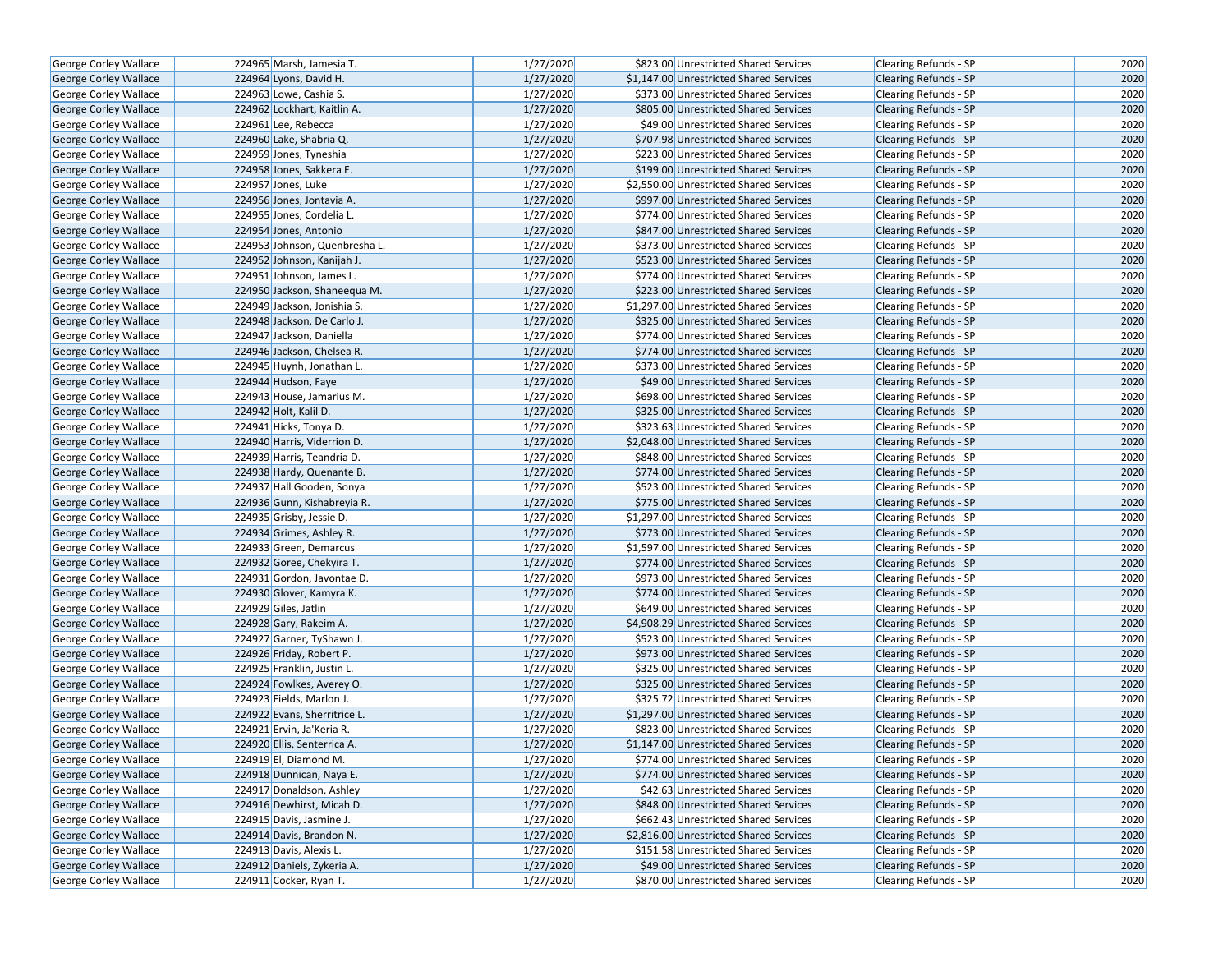| George Corley Wallace        | 224910 Clay, Clarissa R.            | 1/27/2020 | \$255.00 Unrestricted Shared Services   | <b>Clearing Refunds - SP</b>           | 2020 |
|------------------------------|-------------------------------------|-----------|-----------------------------------------|----------------------------------------|------|
| <b>George Corley Wallace</b> | 224909 Childs, Rashard D.           | 1/27/2020 | \$649.00 Unrestricted Shared Services   | <b>Clearing Refunds - SP</b>           | 2020 |
| George Corley Wallace        | 224908 Chandler, Courtney Z.        | 1/27/2020 | \$71.96 Unrestricted Shared Services    | <b>Clearing Refunds - SP</b>           | 2020 |
| George Corley Wallace        | 224907 Carter, Tammy T.             | 1/27/2020 | \$774.00 Unrestricted Shared Services   | <b>Clearing Refunds - SP</b>           | 2020 |
| George Corley Wallace        | 224906 Brittin, Dominique S.        | 1/27/2020 | \$920.50 Unrestricted Shared Services   | Clearing Refunds - SP                  | 2020 |
| George Corley Wallace        | 224905 Briggins, Willie             | 1/27/2020 | \$1,148.00 Unrestricted Shared Services | Clearing Refunds - SP                  | 2020 |
| George Corley Wallace        | 224904 Bradley, Heather D.          | 1/27/2020 | \$523.00 Unrestricted Shared Services   | <b>Clearing Refunds - SP</b>           | 2020 |
| <b>George Corley Wallace</b> | 224903 Benson, Mary C.              | 1/27/2020 | \$272.00 Unrestricted Shared Services   | <b>Clearing Refunds - SP</b>           | 2020 |
| <b>George Corley Wallace</b> | 224902 Bell, Elizabeth P.           | 1/27/2020 | \$37.49 Unrestricted Shared Services    | <b>Clearing Refunds - SP</b>           | 2020 |
| George Corley Wallace        | 224901 Beal, Xavier S.              | 1/27/2020 | \$325.00 Unrestricted Shared Services   | Clearing Refunds - SP                  | 2020 |
| <b>George Corley Wallace</b> | 224900 Battle, Rodney D.            | 1/27/2020 | \$122.00 Unrestricted Shared Services   | Clearing Refunds - SP                  | 2020 |
| George Corley Wallace        | 224899 Barnett, Josiah A.           | 1/27/2020 | \$97.00 Unrestricted Shared Services    | <b>Clearing Refunds - SP</b>           | 2020 |
| George Corley Wallace        | 224898 Andrews, Jahe L.             | 1/27/2020 | \$1,297.00 Unrestricted Shared Services | <b>Clearing Refunds - SP</b>           | 2020 |
| George Corley Wallace        | 224897 Anderson, Lapreisha          | 1/27/2020 | \$2,299.00 Unrestricted Shared Services | Clearing Refunds - SP                  | 2020 |
| <b>George Corley Wallace</b> | 224896 Alzatari, Malek A.           | 1/27/2020 | \$774.00 Unrestricted Shared Services   | Clearing Refunds - SP                  | 2020 |
| <b>George Corley Wallace</b> | 224895 Allen, Terrell D.            | 1/27/2020 | \$848.00 Unrestricted Shared Services   | <b>Clearing Refunds - SP</b>           | 2020 |
| George Corley Wallace        | 224894 Aaron, Kirstin M.            | 1/27/2020 | \$560.59 Unrestricted Shared Services   | <b>Clearing Refunds - SP</b>           | 2020 |
| George Corley Wallace        | 225034 United States Postal Service | 1/28/2020 | \$472.00 Unrestricted Shared Services   | Postage - OOS                          | 2020 |
| <b>George Corley Wallace</b> | 225033 Thomas, James W.             | 1/28/2020 | \$1,200.00 Unrestricted Shared Services | Advertising & Promotions - OOS         | 2020 |
| George Corley Wallace        | 225032 Steele, Michael D.           | 1/28/2020 | \$60.00 Unrestricted Shared Services    | Other Contractual Services - PS        | 2020 |
| <b>George Corley Wallace</b> | 225031 Smith, Jerry D.              | 1/28/2020 | \$2,000.00 Unrestricted Shared Services | <b>Other Contractual Services - PS</b> | 2020 |
| George Corley Wallace        | 225030 Roper, Ethel B.              | 1/28/2020 | \$999.66 Unrestricted Shared Services   | Other Contractual Services - PS        | 2020 |
| George Corley Wallace        | 225029 Purdie, James D.             | 1/28/2020 | \$90.00 Unrestricted Shared Services    | <b>Other Contractual Services - PS</b> | 2020 |
| George Corley Wallace        | 225028 Perkins, Roderick            | 1/28/2020 | \$702.90 Unrestricted Shared Services   | <b>Other Contractual Services - PS</b> | 2020 |
| George Corley Wallace        | 225027 Clay, Neokee N.              | 1/28/2020 | \$833.00 Unrestricted Shared Services   | <b>Other Contractual Services - PS</b> | 2020 |
| George Corley Wallace        | 225026 Black, Jearel L.             | 1/28/2020 | \$780.00 Unrestricted Shared Services   | Other Contractual Services - PS        | 2020 |
| <b>George Corley Wallace</b> | 90001506 Whittaker Shaun            | 1/29/2020 | \$120.64 PAYROLL                        | PAYROLL                                | 2020 |
| George Corley Wallace        | 90001505 Savage Devin Demarco       | 1/29/2020 | \$135.72 PAYROLL                        | PAYROLL                                | 2020 |
| George Corley Wallace        | 90001504 Ward Terry Levan           | 1/29/2020 | \$440.00 PAYROLL                        | PAYROLL                                | 2020 |
| George Corley Wallace        | 90001503 Harris Mattie Mae          | 1/29/2020 | \$266.24 PAYROLL                        | PAYROLL                                | 2020 |
| <b>George Corley Wallace</b> | 90001502 Wilson Walter O            | 1/29/2020 | \$132.00 PAYROLL                        | PAYROLL                                | 2020 |
| George Corley Wallace        | 90001501 Watts Renae                | 1/29/2020 | \$500.00 PAYROLL                        | PAYROLL                                | 2020 |
| George Corley Wallace        | 90001500 Walton Willie J            | 1/29/2020 | \$968.00 PAYROLL                        | PAYROLL                                | 2020 |
| George Corley Wallace        | 90001499 Smith Mya Mikiel           | 1/29/2020 | \$599.04 PAYROLL                        | PAYROLL                                | 2020 |
| George Corley Wallace        | 90001498 Smith Marzell Lee          | 1/29/2020 | \$1,650.00 PAYROLL                      | PAYROLL                                | 2020 |
| George Corley Wallace        | 90001497 Perry Ernestine D          | 1/29/2020 | \$410.76 PAYROLL                        | PAYROLL                                | 2020 |
| <b>George Corley Wallace</b> | 90001496 Nettles Wesbert            | 1/29/2020 | \$1,249.12 PAYROLL                      | PAYROLL                                | 2020 |
| George Corley Wallace        | 90001495 Mason Willie James         | 1/29/2020 | \$506.00 PAYROLL                        | PAYROLL                                | 2020 |
| George Corley Wallace        | 90001494 Martin James Andrew        | 1/29/2020 | \$1,100.00 PAYROLL                      | PAYROLL                                | 2020 |
| George Corley Wallace        | 90001493 Jones Edkenjunta           | 1/29/2020 | \$924.00 PAYROLL                        | PAYROLL                                | 2020 |
| <b>George Corley Wallace</b> | 90001492 Garrett Jessica S          | 1/29/2020 | \$920.00 PAYROLL                        | PAYROLL                                | 2020 |
| <b>George Corley Wallace</b> | 90001491 Garrett Hiawartha D        | 1/29/2020 | \$183.04 PAYROLL                        | PAYROLL                                | 2020 |
| George Corley Wallace        | 90001490 Calhoun Willie             | 1/29/2020 | \$880.00 PAYROLL                        | PAYROLL                                | 2020 |
| George Corley Wallace        | 90001489 Brown Christopher B        | 1/29/2020 | \$1,532.48 PAYROLL                      | PAYROLL                                | 2020 |
| <b>George Corley Wallace</b> | 90001488 Blanks Ray Soloman         | 1/29/2020 | \$880.00 PAYROLL                        | PAYROLL                                | 2020 |
| George Corley Wallace        | 90001487 Barron Gerald Antoine      | 1/29/2020 | \$770.00 PAYROLL                        | PAYROLL                                | 2020 |
| George Corley Wallace        | 90001486 Acoff Linda Diane          | 1/29/2020 | \$800.00 PAYROLL                        | PAYROLL                                | 2020 |
| George Corley Wallace        | 90001485 Williams Mason O'Brien     | 1/29/2020 | \$120.64 PAYROLL                        | PAYROLL                                | 2020 |
| George Corley Wallace        | 90001484 Hartley Ty'Eshia Monesha   | 1/29/2020 | \$135.72 PAYROLL                        | PAYROLL                                | 2020 |
| <b>George Corley Wallace</b> | 90001483 Grimes Ashley Renee        | 1/29/2020 | \$135.72 PAYROLL                        | PAYROLL                                | 2020 |
| George Corley Wallace        | 90001482 Gibson Jaleria Marshell    | 1/29/2020 | \$135.72 PAYROLL                        | PAYROLL                                | 2020 |
| <b>George Corley Wallace</b> | 90001481 Cowan Amberneshia Marshae  | 1/29/2020 | \$203.58 PAYROLL                        | PAYROLL                                | 2020 |
| George Corley Wallace        | 90001480 Wilson Keishonna Alexandra | 1/29/2020 | \$248.82 PAYROLL                        | PAYROLL                                | 2020 |
| George Corley Wallace        | 90001479 Wilbourne Mitsy L          | 1/29/2020 | \$311.22 PAYROLL                        | PAYROLL                                | 2020 |
| George Corley Wallace        | 90001478 Swain Bruce Floyd          | 1/29/2020 | \$135.72 PAYROLL                        | <b>PAYROLL</b>                         | 2020 |
|                              |                                     |           |                                         |                                        |      |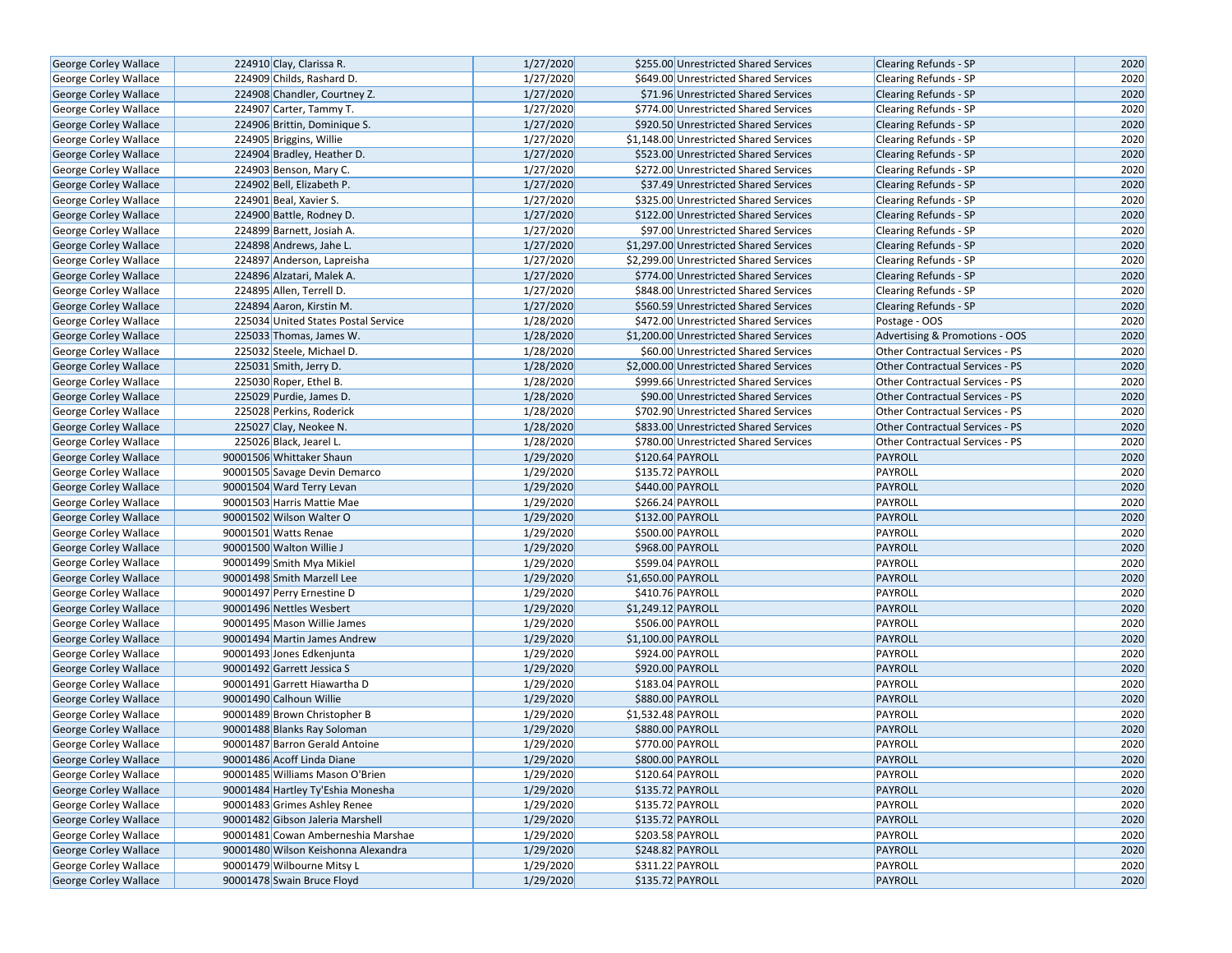| George Corley Wallace                          | 90001477 Smith Miata J.                                          | 1/29/2020 | \$135.72 PAYROLL   | PAYROLL        | 2020 |
|------------------------------------------------|------------------------------------------------------------------|-----------|--------------------|----------------|------|
| George Corley Wallace                          | 90001476 Pratt Brittany M                                        | 1/29/2020 | \$248.82 PAYROLL   | <b>PAYROLL</b> | 2020 |
| George Corley Wallace                          | 90001475 Perkins Breuana Sharae                                  | 1/29/2020 | \$135.72 PAYROLL   | PAYROLL        | 2020 |
| George Corley Wallace                          | 90001474 McGuire Justin Rashaad                                  | 1/29/2020 | \$203.58 PAYROLL   | PAYROLL        | 2020 |
| George Corley Wallace                          | 90001473 Jones Cordelia L                                        | 1/29/2020 | \$203.58 PAYROLL   | PAYROLL        | 2020 |
| <b>George Corley Wallace</b>                   | 90001472 Hoskins Montego Riley                                   | 1/29/2020 | \$1,257.99 PAYROLL | <b>PAYROLL</b> | 2020 |
| George Corley Wallace                          | 90001471 Hendrieth Lydia JoAnn                                   | 1/29/2020 | \$135.72 PAYROLL   | PAYROLL        | 2020 |
| George Corley Wallace                          | 90001470 Hall Jer'Markiaus Quantae                               | 1/29/2020 | \$135.72 PAYROLL   | <b>PAYROLL</b> | 2020 |
| George Corley Wallace                          | 90001469 Evans Sherritrice Lonique                               | 1/29/2020 | \$135.72 PAYROLL   | PAYROLL        | 2020 |
| George Corley Wallace                          | 90001468 Evans Jordan Brianna                                    | 1/29/2020 | \$135.72 PAYROLL   | <b>PAYROLL</b> | 2020 |
| George Corley Wallace                          | 90001467 Dukes Airesha I                                         | 1/29/2020 | \$245.05 PAYROLL   | PAYROLL        | 2020 |
| George Corley Wallace                          | 90001465 Benjamin Jarod K                                        | 1/29/2020 | \$135.72 PAYROLL   | PAYROLL        | 2020 |
| George Corley Wallace                          | 90001464 Baker Jamesha Tyshan                                    | 1/29/2020 | \$135.72 PAYROLL   | PAYROLL        | 2020 |
| George Corley Wallace                          | 90001463 Woodruff Kent H                                         | 1/29/2020 | \$227.61 PAYROLL   | <b>PAYROLL</b> | 2020 |
| George Corley Wallace                          | 90001462 Williams Annie Montgomery                               | 1/29/2020 | \$850.00 PAYROLL   | PAYROLL        | 2020 |
| George Corley Wallace                          | 90001461 Thomas Latasha Bell                                     | 1/29/2020 | \$406.12 PAYROLL   | <b>PAYROLL</b> | 2020 |
| George Corley Wallace                          | 90001460 Spears Shenell H                                        | 1/29/2020 | \$278.70 PAYROLL   | PAYROLL        | 2020 |
| George Corley Wallace                          | 90001459 Morrow Queen Agee                                       | 1/29/2020 | \$473.79 PAYROLL   | <b>PAYROLL</b> | 2020 |
| George Corley Wallace                          | 90001458 Moore Tammy D                                           | 1/29/2020 | \$540.00 PAYROLL   | PAYROLL        | 2020 |
| George Corley Wallace                          | 90001457 Lawson Frederick Dewayn                                 | 1/29/2020 | \$520.24 PAYROLL   | PAYROLL        | 2020 |
| George Corley Wallace                          | 90001456 Hobbs Elois                                             | 1/29/2020 | \$278.70 PAYROLL   | PAYROLL        | 2020 |
| George Corley Wallace                          | 90001455 Francis-Thomas Sharon Hydie                             | 1/29/2020 | \$510.96 PAYROLL   | <b>PAYROLL</b> | 2020 |
| George Corley Wallace                          | 90001454 Crenshaw McCray Shayla A                                | 1/29/2020 | \$329.80 PAYROLL   | PAYROLL        | 2020 |
| George Corley Wallace                          | 90001453 Compton Judy B                                          | 1/29/2020 | \$260.12 PAYROLL   | PAYROLL        | 2020 |
| George Corley Wallace                          | 90001452 Brewer Paula A                                          | 1/29/2020 | \$506.31 PAYROLL   | PAYROLL        | 2020 |
| George Corley Wallace                          | 90001451 Barlow Wanda R                                          | 1/29/2020 | \$483.08 PAYROLL   | PAYROLL        | 2020 |
| George Corley Wallace                          | 90001450 Alsobrook Kay Goodwin                                   | 1/29/2020 | \$599.21 PAYROLL   | PAYROLL        | 2020 |
| George Corley Wallace                          | 90001449 Milligan Melissa Hollis                                 | 1/29/2020 | \$594.57 PAYROLL   | <b>PAYROLL</b> | 2020 |
| George Corley Wallace                          | 90001448 Williams Elsie B.                                       | 1/29/2020 | \$487.40 PAYROLL   | PAYROLL        | 2020 |
| George Corley Wallace                          | 90001447 Dozier Bruce Otis                                       | 1/29/2020 | \$499.67 PAYROLL   | PAYROLL        | 2020 |
| George Corley Wallace                          | 90001446 Mitchell Brenda G.                                      | 1/29/2020 | \$66.76 PAYROLL    | PAYROLL        | 2020 |
| George Corley Wallace                          | 90001445 Cook Kierra Nicole                                      | 1/29/2020 | \$624.00 PAYROLL   | PAYROLL        | 2020 |
| George Corley Wallace                          | 90001444 Carter Courtney C                                       | 1/29/2020 | \$17.85 PAYROLL    | PAYROLL        | 2020 |
| George Corley Wallace                          | 90001443 McGary Tridel James                                     | 1/29/2020 | \$203.58 PAYROLL   | PAYROLL        | 2020 |
| George Corley Wallace                          | 90001442 Sturdivant Anthony Dewayne                              | 1/29/2020 | \$2,214.06 PAYROLL | PAYROLL        | 2020 |
| George Corley Wallace                          | 90001441 Pettway Alonzia                                         | 1/29/2020 | \$3,085.58 PAYROLL | PAYROLL        | 2020 |
| George Corley Wallace                          | 90001440 Heard Anthony                                           | 1/29/2020 | \$3,085.58 PAYROLL | PAYROLL        | 2020 |
| George Corley Wallace                          | 90001439 Harvell Robert L                                        | 1/29/2020 | \$3,002.75 PAYROLL | <b>PAYROLL</b> | 2020 |
| George Corley Wallace                          | 90001438 Moore Timothy                                           | 1/29/2020 | \$3,580.25 PAYROLL | PAYROLL        | 2020 |
| George Corley Wallace                          | 90001437 Mauldin Reginald Otis                                   | 1/29/2020 | \$4,239.83 PAYROLL | PAYROLL        | 2020 |
| George Corley Wallace                          | 90001436 Haralson Isaiah S                                       | 1/29/2020 | \$2,920.50 PAYROLL | PAYROLL        | 2020 |
| George Corley Wallace                          | 90001435 Bennett Robbyn V.                                       | 1/29/2020 | \$8,829.08 PAYROLL | PAYROLL        | 2020 |
| George Corley Wallace                          | 90001434 Allison Eric Preston                                    | 1/29/2020 | \$5,731.67 PAYROLL | PAYROLL        | 2020 |
| <b>George Corley Wallace</b>                   | 90001433 Chesnut Veronica S                                      | 1/29/2020 | \$2,513.33 PAYROLL | PAYROLL        | 2020 |
| George Corley Wallace                          | 90001432 Moss Johnny E                                           | 1/29/2020 | \$6,005.17 PAYROLL | PAYROLL        | 2020 |
|                                                | 90001431 Carroll Jessica Bishop                                  | 1/29/2020 | \$5,233.41 PAYROLL | PAYROLL        | 2020 |
| George Corley Wallace<br>George Corley Wallace |                                                                  | 1/29/2020 | \$2,672.92 PAYROLL | PAYROLL        | 2020 |
| George Corley Wallace                          | 90001430 Abbott Brandi Nicole<br>90001429 Whatley Andrew Douglas | 1/29/2020 | \$2,755.42 PAYROLL | <b>PAYROLL</b> | 2020 |
| George Corley Wallace                          | 90001428 Taylor Ernest                                           | 1/29/2020 | \$1,666.67 PAYROLL | PAYROLL        | 2020 |
|                                                |                                                                  |           |                    |                |      |
| George Corley Wallace                          | 90001427 Jackson Vincent Keith                                   | 1/29/2020 | \$2,513.33 PAYROLL | PAYROLL        | 2020 |
| George Corley Wallace                          | 90001426 Holston Kimberly J.                                     | 1/29/2020 | \$3,909.67 PAYROLL | PAYROLL        | 2020 |
| George Corley Wallace                          | 90001425 Dysart Charles J                                        | 1/29/2020 | \$6,005.17 PAYROLL | PAYROLL        | 2020 |
| George Corley Wallace                          | 90001424 Berry Lee                                               | 1/29/2020 | \$2,755.42 PAYROLL | PAYROLL        | 2020 |
| George Corley Wallace                          | 90001423 Evans Naopi Lc                                          | 1/29/2020 | \$3,415.17 PAYROLL | PAYROLL        | 2020 |
| George Corley Wallace                          | 90001422 Hasberry Letti Monique                                  | 1/29/2020 | \$2,177.42 PAYROLL | PAYROLL        | 2020 |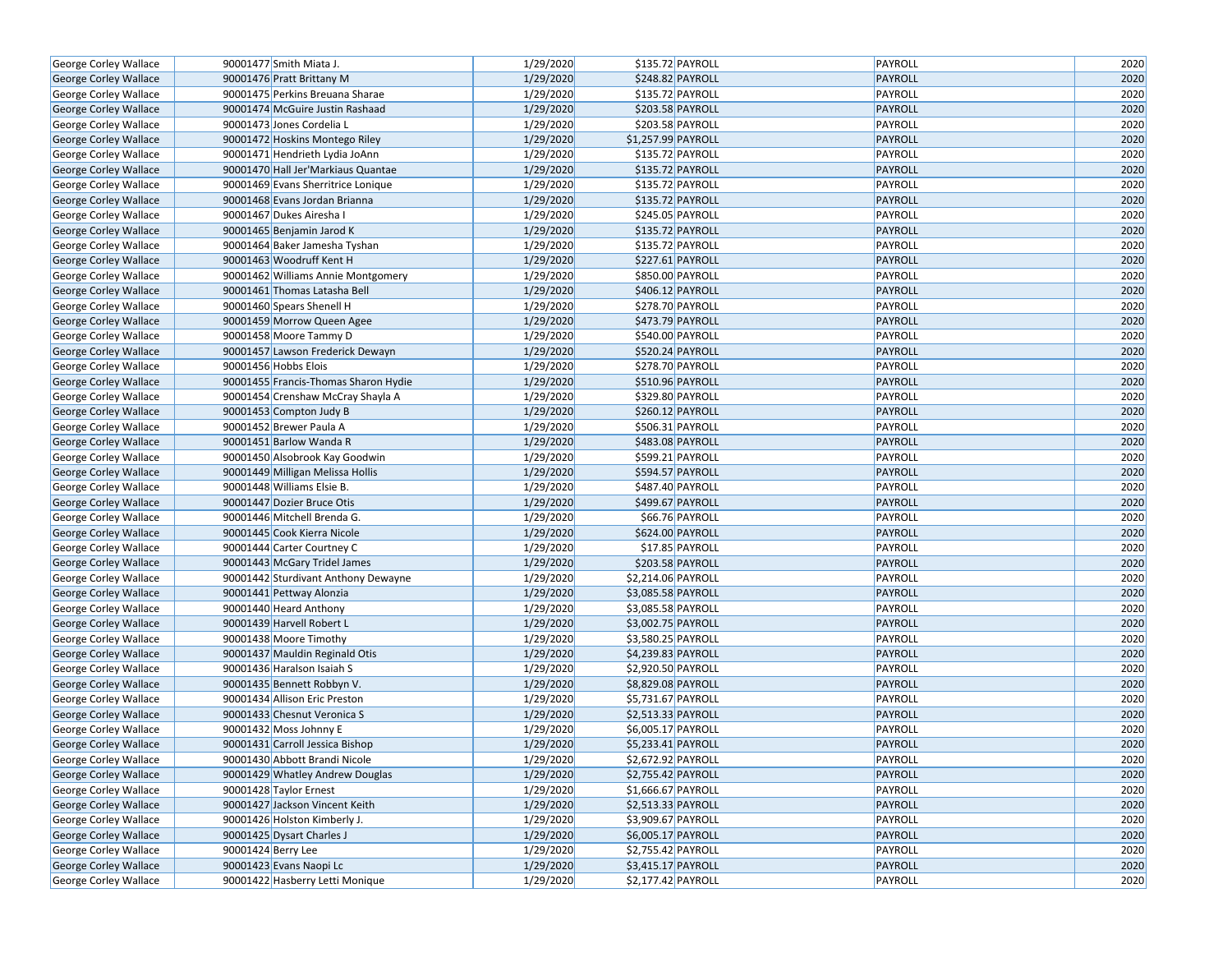| <b>George Corley Wallace</b>                   | 90001421 Dixon Colleen Roland      | 1/29/2020 | \$4,404.92 PAYROLL                       | <b>PAYROLL</b> | 2020 |
|------------------------------------------------|------------------------------------|-----------|------------------------------------------|----------------|------|
| George Corley Wallace                          | 90001420 Vance Laura Lynn          | 1/29/2020 | \$4,652.50 PAYROLL                       | PAYROLL        | 2020 |
| George Corley Wallace                          | 90001419 Spencer Rosa Chiffon      | 1/29/2020 | \$9,143.66 PAYROLL                       | PAYROLL        | 2020 |
| George Corley Wallace                          | 90001418 Jordan Judy Y.            | 1/29/2020 | \$3,827.33 PAYROLL                       | PAYROLL        | 2020 |
| George Corley Wallace                          | 90001417 Edwards Danielle          | 1/29/2020 | \$2,837.42 PAYROLL                       | PAYROLL        | 2020 |
| George Corley Wallace                          | 90001416 Davis Mary Lee            | 1/29/2020 | \$3,992.58 PAYROLL                       | PAYROLL        | 2020 |
| George Corley Wallace                          | 90001415 Davis Diane               | 1/29/2020 | \$2,589.75 PAYROLL                       | <b>PAYROLL</b> | 2020 |
| George Corley Wallace                          | 90001414 Bell Vickie D             | 1/29/2020 | \$3,250.08 PAYROLL                       | PAYROLL        | 2020 |
| George Corley Wallace                          | 90001413 Barley Audreyiona La'shae | 1/29/2020 | \$2,177.42 PAYROLL                       | PAYROLL        | 2020 |
| George Corley Wallace                          | 90001412 Davis Rebecca Moore       | 1/29/2020 | \$250.00 PAYROLL                         | PAYROLL        | 2020 |
| George Corley Wallace                          | 90001411 Turner Herman W           | 1/29/2020 | \$1,352.00 PAYROLL                       | PAYROLL        | 2020 |
| George Corley Wallace                          | 90001410 Harper April M            | 1/29/2020 | \$1,216.83 PAYROLL                       | PAYROLL        | 2020 |
| <b>George Corley Wallace</b>                   | 90001409 Graham Glen Partick       | 1/29/2020 | \$260.00 PAYROLL                         | PAYROLL        | 2020 |
| George Corley Wallace                          | 90001408 Maxey Willie E.           | 1/29/2020 | \$450.67 PAYROLL                         | PAYROLL        | 2020 |
| George Corley Wallace                          | 90001407 Evans Duane A             | 1/29/2020 | \$4,728.66 PAYROLL                       | PAYROLL        | 2020 |
| George Corley Wallace                          | 90001406 Bailey Danny L            | 1/29/2020 | \$270.42 PAYROLL                         | PAYROLL        | 2020 |
| George Corley Wallace                          | 90001405 Hannah Marcus A.          | 1/29/2020 | \$1,276.33 PAYROLL                       | <b>PAYROLL</b> | 2020 |
| George Corley Wallace                          | 90001404 Jefferson Shelia Lawanda  | 1/29/2020 | \$4,074.75 PAYROLL                       | PAYROLL        | 2020 |
| George Corley Wallace                          | 90001403 Headley Linda Fay         | 1/29/2020 | \$2,837.75 PAYROLL                       | PAYROLL        | 2020 |
| George Corley Wallace                          | 90001402 Austin Tabitha Brooklyn   | 1/29/2020 | \$2,755.17 PAYROLL                       | PAYROLL        | 2020 |
| <b>George Corley Wallace</b>                   | 90001401 Williams Angelica Nicole  | 1/29/2020 | \$2,672.92 PAYROLL                       | PAYROLL        | 2020 |
| George Corley Wallace                          | 90001400 Melton Elaine Alina       | 1/29/2020 | \$2,672.67 PAYROLL                       | PAYROLL        | 2020 |
| George Corley Wallace                          | 90001399 Kidd Anessa Lynn          | 1/29/2020 | \$8,602.83 PAYROLL                       | PAYROLL        | 2020 |
| George Corley Wallace                          | 90001398 Dosey Chantae Thomas      | 1/29/2020 | \$2,342.42 PAYROLL                       | PAYROLL        | 2020 |
| <b>George Corley Wallace</b>                   | 90001397 Deavers Lori Evelyn       | 1/29/2020 | \$2,513.33 PAYROLL                       | PAYROLL        | 2020 |
| George Corley Wallace                          | 90001396 Craig Brianna Lenae       | 1/29/2020 | \$2,095.17 PAYROLL                       | PAYROLL        | 2020 |
| George Corley Wallace                          | 90001395 Young Connie Estes        | 1/29/2020 | \$2,163.17 PAYROLL                       | PAYROLL        | 2020 |
| George Corley Wallace                          | 90001394 Vasser Latonya Nechelle   | 1/29/2020 | \$3,043.48 PAYROLL                       | PAYROLL        | 2020 |
| George Corley Wallace                          | 90001393 Moore Kathy J             | 1/29/2020 | \$5,404.58 PAYROLL                       | PAYROLL        | 2020 |
| George Corley Wallace                          | 90001392 Logan Shuntelra Bernice   | 1/29/2020 | \$5,405.99 PAYROLL                       | PAYROLL        | 2020 |
| George Corley Wallace                          | 90001391 Clifton Lonzy T.          | 1/29/2020 | \$7,113.45 PAYROLL                       | PAYROLL        | 2020 |
| George Corley Wallace                          | 90001390 Bonner Irene G            | 1/29/2020 | \$2,513.33 PAYROLL                       | PAYROLL        | 2020 |
| George Corley Wallace                          | 90001389 Agnew JaNett C            | 1/29/2020 | \$3,497.17 PAYROLL                       | PAYROLL        | 2020 |
| George Corley Wallace                          | 90001388 Adams Dorothy J           | 1/29/2020 | \$2,513.33 PAYROLL                       | PAYROLL        | 2020 |
| George Corley Wallace                          | 90001387 Moultrie Eddie James      | 1/29/2020 | \$5,064.75 PAYROLL                       | PAYROLL        | 2020 |
| George Corley Wallace                          | 90001386 Powell William S          | 1/29/2020 | \$1,039.98 PAYROLL                       | PAYROLL        | 2020 |
| George Corley Wallace                          | 90001385 Moore Dorothy A           | 1/29/2020 | \$1,081.58 PAYROLL                       | PAYROLL        | 2020 |
| George Corley Wallace                          | 90001384 Bright Jacinta Thrash     | 1/29/2020 | \$1,081.58 PAYROLL                       | PAYROLL        | 2020 |
| George Corley Wallace                          | 90001383 Thomas Herbert Hoover     | 1/29/2020 | \$6,662.75 PAYROLL                       | PAYROLL        | 2020 |
| George Corley Wallace                          | 90001382 Sears Teresa D            | 1/29/2020 | \$2,177.42 PAYROLL                       | PAYROLL        | 2020 |
| George Corley Wallace                          | 90001381 Reynolds Jennifer M       | 1/29/2020 | \$6,005.33 PAYROLL                       | PAYROLL        | 2020 |
| George Corley Wallace                          | 90001380 Hoskins Montego Riley     | 1/29/2020 | \$1,257.99 PAYROLL                       | PAYROLL        | 2020 |
| George Corley Wallace                          | 90001379 Griffin Donitha J.        | 1/29/2020 | \$11,628.92 PAYROLL                      | PAYROLL        | 2020 |
| George Corley Wallace                          | 90001378 Gordon Rachel L           | 1/29/2020 | \$3,939.33 PAYROLL                       | PAYROLL        | 2020 |
| George Corley Wallace                          | 90001377 Fulford Sabrena Ellis     | 1/29/2020 | \$2,500.00 PAYROLL                       | PAYROLL        | 2020 |
| George Corley Wallace                          | 90001376 Curtis Valerie Pandora    | 1/29/2020 | \$2,837.75 PAYROLL                       | PAYROLL        | 2020 |
| George Corley Wallace                          | 90001375 Cosby Pamela              | 1/29/2020 | \$2,177.42 PAYROLL                       | PAYROLL        | 2020 |
|                                                | 90001374 Chapman Channie Loraine   | 1/29/2020 |                                          | PAYROLL        | 2020 |
| George Corley Wallace<br>George Corley Wallace | 90001373 Brown Karen E.            | 1/29/2020 | \$3,781.07 PAYROLL<br>\$3,339.56 PAYROLL | PAYROLL        | 2020 |
|                                                | 90001372 Bowie Corey D.            | 1/29/2020 |                                          | PAYROLL        | 2020 |
| George Corley Wallace                          |                                    |           | \$4,669.75 PAYROLL                       |                |      |
| George Corley Wallace                          | 90001371 Walker Sharon D           | 1/29/2020 | \$2,837.75 PAYROLL                       | PAYROLL        | 2020 |
| George Corley Wallace                          | 90001370 Carstarphen Mennie L      | 1/29/2020 | \$7,555.78 PAYROLL                       | PAYROLL        | 2020 |
| George Corley Wallace                          | 90001369 Sturdivant Maxine C       | 1/29/2020 | \$7,072.00 PAYROLL                       | PAYROLL        | 2020 |
| George Corley Wallace                          | 90001368 Jackson Irma Jean         | 1/29/2020 | \$3,167.92 PAYROLL                       | PAYROLL        | 2020 |
| <b>George Corley Wallace</b>                   | 90001367 Sanders Felicia M         | 1/29/2020 | \$5,776.34 PAYROLL                       | PAYROLL        | 2020 |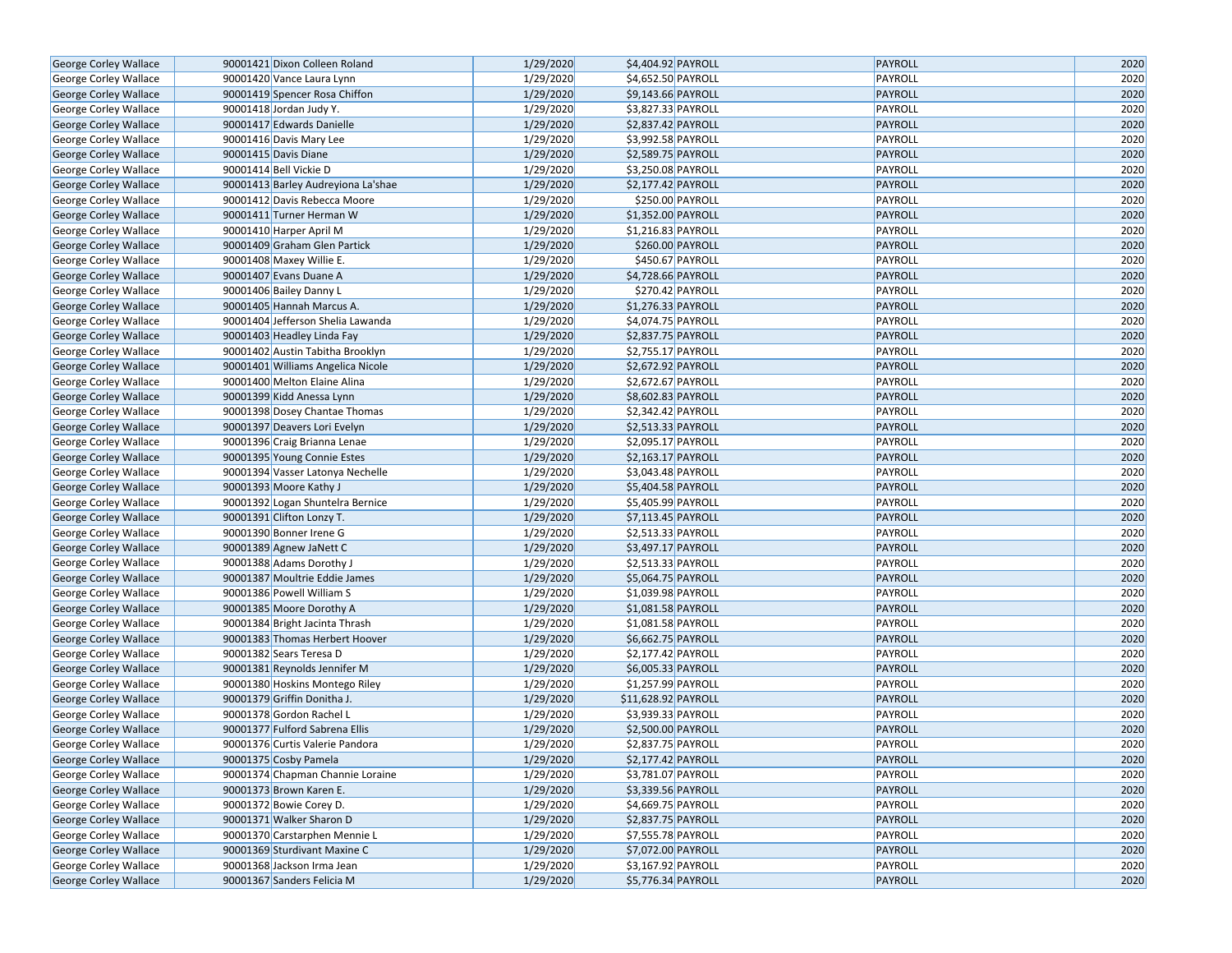| George Corley Wallace        | 90001366 Ford Monique Amelia           | 1/29/2020 | \$3,497.17 PAYROLL                       | PAYROLL        | 2020 |
|------------------------------|----------------------------------------|-----------|------------------------------------------|----------------|------|
| George Corley Wallace        | 90001365 Walker Shermanita             | 1/29/2020 | \$4,909.92 PAYROLL                       | <b>PAYROLL</b> | 2020 |
| George Corley Wallace        | 90001364 Tubbs - Turner Jocelyn Jenell | 1/29/2020 | \$5,775.17 PAYROLL                       | PAYROLL        | 2020 |
| George Corley Wallace        | 90001363 Spicer Chandra                | 1/29/2020 | \$5,998.58 PAYROLL                       | PAYROLL        | 2020 |
| George Corley Wallace        | 90001362 Snowden Lula                  | 1/29/2020 | \$5,000.00 PAYROLL                       | PAYROLL        | 2020 |
| George Corley Wallace        | 90001361 Roberson Erika M              | 1/29/2020 | \$3,250.08 PAYROLL                       | <b>PAYROLL</b> | 2020 |
| George Corley Wallace        | 90001360 Pullum Quanda C.              | 1/29/2020 | \$3,580.25 PAYROLL                       | PAYROLL        | 2020 |
| George Corley Wallace        | 90001359 Powe Dea Wilson               | 1/29/2020 | \$10,836.47 PAYROLL                      | PAYROLL        | 2020 |
| George Corley Wallace        | 90001358 Pettway Clarence J            | 1/29/2020 | \$7,748.00 PAYROLL                       | PAYROLL        | 2020 |
| George Corley Wallace        | 90001357 Pettway Adam Clayton          | 1/29/2020 | \$3,496.92 PAYROLL                       | <b>PAYROLL</b> | 2020 |
| George Corley Wallace        | 90001356 Page Melinda Ann              | 1/29/2020 | \$3,997.50 PAYROLL                       | PAYROLL        | 2020 |
| George Corley Wallace        | 90001355 Munford Christopher Lamar     | 1/29/2020 | \$2,177.67 PAYROLL                       | PAYROLL        | 2020 |
| George Corley Wallace        | 90001354 Kennedy Regina S              | 1/29/2020 | \$6,307.33 PAYROLL                       | PAYROLL        | 2020 |
| George Corley Wallace        | 90001353 Hurt Jason Robert             | 1/29/2020 | \$2,095.17 PAYROLL                       | <b>PAYROLL</b> | 2020 |
| George Corley Wallace        | 90001352 Hatcher Tyrone                | 1/29/2020 | \$4,487.00 PAYROLL                       | PAYROLL        | 2020 |
| George Corley Wallace        | 90001351 Gourdine Raji                 | 1/29/2020 | \$10,525.25 PAYROLL                      | PAYROLL        | 2020 |
| George Corley Wallace        | 90001350 Coty Mark Leonard             | 1/29/2020 | \$6,227.08 PAYROLL                       | PAYROLL        | 2020 |
| George Corley Wallace        | 90001349 Cosby Helen A                 | 1/29/2020 | \$4,240.17 PAYROLL                       | PAYROLL        | 2020 |
| George Corley Wallace        | 90001348 Coleman Steffan               | 1/29/2020 | $\overline{\frac{1}{2}4,149.42}$ PAYROLL | PAYROLL        | 2020 |
| George Corley Wallace        | 90001347 Casby Aaron Leonard           | 1/29/2020 | \$5,775.17 PAYROLL                       | PAYROLL        | 2020 |
| George Corley Wallace        | 90001346 Bennett Jarrick B             | 1/29/2020 | \$2,755.17 PAYROLL                       | PAYROLL        | 2020 |
| George Corley Wallace        | 90001345 Allen Bertha Yvette           | 1/29/2020 | \$5,086.67 PAYROLL                       | PAYROLL        | 2020 |
| George Corley Wallace        | 90001344 Wyatt Camisha N               | 1/29/2020 | \$2,259.83 PAYROLL                       | PAYROLL        | 2020 |
| George Corley Wallace        | 90001343 Marshall Teresa Darnelle      | 1/29/2020 | \$3,992.25 PAYROLL                       | PAYROLL        | 2020 |
| George Corley Wallace        | 90001342 Briggs Tammie Marie           | 1/29/2020 | \$9,561.92 PAYROLL                       | PAYROLL        | 2020 |
| George Corley Wallace        | 90001341 Blevins Pamela M              | 1/29/2020 | \$3,977.33 PAYROLL                       | PAYROLL        | 2020 |
| George Corley Wallace        | 90001340 Williams Matilda Mae          | 1/29/2020 | \$6,080.39 PAYROLL                       | PAYROLL        | 2020 |
| George Corley Wallace        | 90001339 Thames Jerome E               | 1/29/2020 | \$5,997.06 PAYROLL                       | <b>PAYROLL</b> | 2020 |
| George Corley Wallace        | 90001338 Tarver Otis                   | 1/29/2020 | \$5,994.17 PAYROLL                       | PAYROLL        | 2020 |
| George Corley Wallace        | 90001337 Rutledge Zachary H            | 1/29/2020 | \$4,567.89 PAYROLL                       | PAYROLL        | 2020 |
| George Corley Wallace        | 90001336 Rogers Jason Brooks           | 1/29/2020 | $\overline{$4,896.78}$ PAYROLL           | PAYROLL        | 2020 |
| George Corley Wallace        | 90001335 Lewis Jarrin Chiron           | 1/29/2020 | \$5,826.90 PAYROLL                       | PAYROLL        | 2020 |
| George Corley Wallace        | 90001334 Kimbrough Brandon O           | 1/29/2020 | \$5,389.78 PAYROLL                       | PAYROLL        | 2020 |
| George Corley Wallace        | 90001333 Harris Douglas Lee            | 1/29/2020 | \$4,165.67 PAYROLL                       | PAYROLL        | 2020 |
| George Corley Wallace        | 90001332 Griffin Calvin                | 1/29/2020 | \$7,048.61 PAYROLL                       | PAYROLL        | 2020 |
| George Corley Wallace        | 90001331 Allen Kenny                   | 1/29/2020 | \$4,658.67 PAYROLL                       | PAYROLL        | 2020 |
| George Corley Wallace        | 90001330 Laister Shirley J             | 1/29/2020 | \$4,658.67 PAYROLL                       | PAYROLL        | 2020 |
| George Corley Wallace        | 90001329 Clark Jackie                  | 1/29/2020 | \$6,211.56 PAYROLL                       | <b>PAYROLL</b> | 2020 |
| George Corley Wallace        | 90001328 Williams Elsie B.             | 1/29/2020 | \$487.40 PAYROLL                         | PAYROLL        | 2020 |
| George Corley Wallace        | 90001327 Wright Pamela L               | 1/29/2020 | \$5,188.28 PAYROLL                       | PAYROLL        | 2020 |
| George Corley Wallace        | 90001326 Dozier Bruce Otis             | 1/29/2020 | \$499.67 PAYROLL                         | PAYROLL        | 2020 |
| George Corley Wallace        | 90001325 Thomas Hollee Myldred         | 1/29/2020 | \$6,822.67 PAYROLL                       | PAYROLL        | 2020 |
| George Corley Wallace        | 90001324 Goings Ghytana Shelton        | 1/29/2020 | \$6,866.78 PAYROLL                       | PAYROLL        | 2020 |
| <b>George Corley Wallace</b> | 90001323 Owens Holly Brown             | 1/29/2020 | \$7,721.24 PAYROLL                       | PAYROLL        | 2020 |
| George Corley Wallace        | 90001322 Lee Kateri M                  | 1/29/2020 | \$7,951.13 PAYROLL                       | PAYROLL        | 2020 |
| George Corley Wallace        | 90001321 Baldwin Antionetta S          | 1/29/2020 | \$7,155.78 PAYROLL                       | PAYROLL        | 2020 |
| George Corley Wallace        | 90001320 Williams Shenika Raquel       | 1/29/2020 | \$450.67 PAYROLL                         | PAYROLL        | 2020 |
| George Corley Wallace        | 90001319 Brown Kimberly N              | 1/29/2020 | \$3,911.40 PAYROLL                       | PAYROLL        | 2020 |
| George Corley Wallace        | 90001318 Wood Donna Howell             | 1/29/2020 | \$270.40 PAYROLL                         | PAYROLL        | 2020 |
| George Corley Wallace        | 90001317 Stewart Jay Tyson             | 1/29/2020 | $$450.67$ PAYROLL                        | PAYROLL        | 2020 |
| George Corley Wallace        | 90001316 Thompkins Yolanda Smith       | 1/29/2020 | \$540.80 PAYROLL                         | PAYROLL        | 2020 |
| George Corley Wallace        | 90001315 Pugh Janet Cathey M           | 1/29/2020 | \$6,755.33 PAYROLL                       | PAYROLL        | 2020 |
| George Corley Wallace        | 90001314 Howard Vatausha O             | 1/29/2020 | \$450.67 PAYROLL                         | PAYROLL        | 2020 |
| George Corley Wallace        | 90001313 White Tara Y                  | 1/29/2020 | \$5,522.58 PAYROLL                       | PAYROLL        | 2020 |
| George Corley Wallace        | 90001312 Tapper Monica A               | 1/29/2020 | \$721.07 PAYROLL                         | PAYROLL        | 2020 |
|                              |                                        |           |                                          |                |      |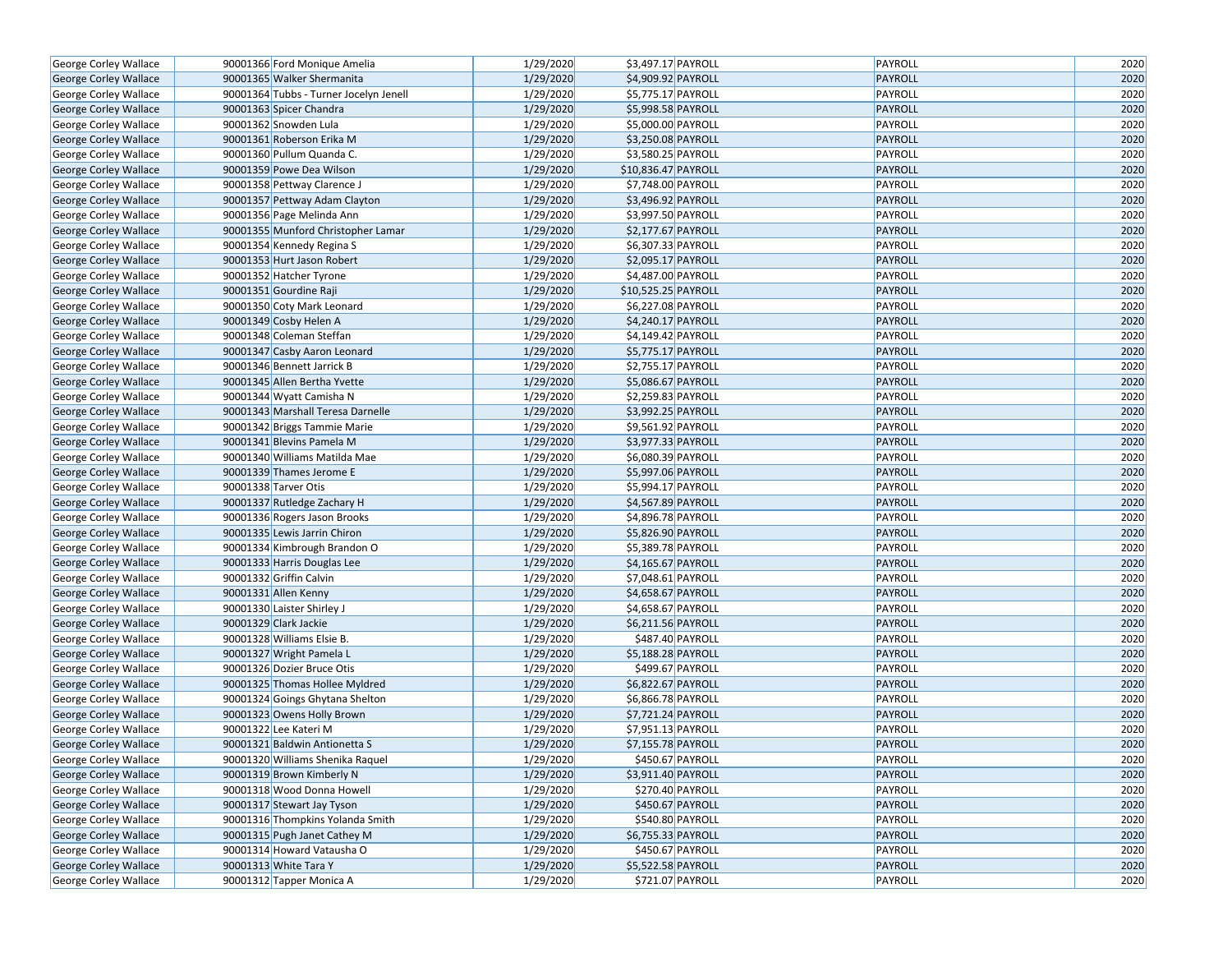| George Corley Wallace        | 90001311 Lewis George E                    | 1/29/2020 |                     | \$540.80 PAYROLL                           | PAYROLL                                | 2020 |
|------------------------------|--------------------------------------------|-----------|---------------------|--------------------------------------------|----------------------------------------|------|
| <b>George Corley Wallace</b> | 90001310 Williams Kaleda Deshawn           | 1/29/2020 |                     | \$5,208.50 PAYROLL                         | PAYROLL                                | 2020 |
| <b>George Corley Wallace</b> | 90001309 Sims Robert Nelson                | 1/29/2020 |                     | \$4,157.98 PAYROLL                         | PAYROLL                                | 2020 |
| George Corley Wallace        | 90001308 Rhodes Ramona Roberts             | 1/29/2020 |                     | \$270.40 PAYROLL                           | PAYROLL                                | 2020 |
| George Corley Wallace        | 90001307 McKnight April Calloway           | 1/29/2020 |                     | \$721.07 PAYROLL                           | PAYROLL                                | 2020 |
| George Corley Wallace        | 90001306 May-Webb Jenika                   | 1/29/2020 |                     | \$270.40 PAYROLL                           | PAYROLL                                | 2020 |
| George Corley Wallace        | 90001305 Thurman Michael F                 | 1/29/2020 |                     | \$540.80 PAYROLL                           | PAYROLL                                | 2020 |
| George Corley Wallace        | 90001304 Stevenson Donte L                 | 1/29/2020 |                     | \$5,027.44 PAYROLL                         | PAYROLL                                | 2020 |
| George Corley Wallace        | 90001303 Rogers Eric W                     | 1/29/2020 |                     | \$5,882.78 PAYROLL                         | PAYROLL                                | 2020 |
| George Corley Wallace        | 90001302 Hobbs David Wayne                 | 1/29/2020 |                     | \$4,658.67 PAYROLL                         | PAYROLL                                | 2020 |
| George Corley Wallace        | 90001301 Randolph Yulonda B                | 1/29/2020 |                     | \$4,986.17 PAYROLL                         | PAYROLL                                | 2020 |
| George Corley Wallace        | 90001300 Jones Connie M                    | 1/29/2020 | \$5,243.58 PAYROLL  |                                            | PAYROLL                                | 2020 |
| George Corley Wallace        | 90001299 Elliott William F                 | 1/29/2020 |                     | \$6,538.56 PAYROLL                         | PAYROLL                                | 2020 |
| George Corley Wallace        | 90001298 Walker Michael                    | 1/29/2020 |                     | \$5,242.50 PAYROLL                         | PAYROLL                                | 2020 |
| George Corley Wallace        | 90001297 Thomas Gloria Dean                | 1/29/2020 |                     | \$3,977.92 PAYROLL                         | PAYROLL                                | 2020 |
| George Corley Wallace        | 90001296 Henderson Kerry E                 | 1/29/2020 | \$5,016.18 PAYROLL  |                                            | PAYROLL                                | 2020 |
| George Corley Wallace        | 90001295 Wilson Beverly Renae              | 1/29/2020 |                     | \$270.40 PAYROLL                           | PAYROLL                                | 2020 |
|                              |                                            | 1/29/2020 |                     | \$811.20 PAYROLL                           | PAYROLL                                | 2020 |
| George Corley Wallace        | 90001294 Miller Gregory Lee                |           |                     |                                            |                                        | 2020 |
| George Corley Wallace        | 90001293 King Glenn                        | 1/29/2020 |                     | \$6,638.84 PAYROLL                         | PAYROLL                                |      |
| George Corley Wallace        | 90001292 Hannah Marilyn Bennett            | 1/29/2020 | \$7,927.78 PAYROLL  |                                            | PAYROLL                                | 2020 |
| George Corley Wallace        | 90001291 Calhoun Webbie R.                 | 1/29/2020 |                     | \$6,505.33 PAYROLL                         | PAYROLL                                | 2020 |
| George Corley Wallace        | 90001290 Smith Pamela Caver                | 1/29/2020 |                     | \$8,220.89 PAYROLL                         | PAYROLL                                | 2020 |
| George Corley Wallace        | 90001289 Miller Pearlie R                  | 1/29/2020 |                     | \$5,738.74 PAYROLL                         | PAYROLL                                | 2020 |
| George Corley Wallace        | 90001288 Melton Christi A                  | 1/29/2020 |                     | \$4,880.75 PAYROLL                         | PAYROLL                                | 2020 |
| George Corley Wallace        | 90001287 Lumpkin Deborah Walker            | 1/29/2020 |                     | \$4,922.42 PAYROLL                         | <b>PAYROLL</b>                         | 2020 |
| George Corley Wallace        | 90001286 Jackson Veronica Moultrie         | 1/29/2020 |                     | \$7,527.78 PAYROLL                         | PAYROLL                                | 2020 |
| George Corley Wallace        | 90001285 Davis Sarah                       | 1/29/2020 |                     | \$9,014.00 PAYROLL                         | PAYROLL                                | 2020 |
| George Corley Wallace        | 90001284 White Christine S                 | 1/29/2020 | \$3,414.44 PAYROLL  |                                            | PAYROLL                                | 2020 |
| George Corley Wallace        | 90001283 Lee Beverly D                     | 1/29/2020 |                     | \$2,513.33 PAYROLL                         | PAYROLL                                | 2020 |
| George Corley Wallace        | 90001282 Gordon Alfreda Felicia            | 1/29/2020 |                     | \$5,232.33 PAYROLL                         | PAYROLL                                | 2020 |
| George Corley Wallace        | 90001281 Goodwin Pamela                    | 1/29/2020 |                     | \$6,875.78 PAYROLL                         | PAYROLL                                | 2020 |
| George Corley Wallace        | 90001280 Ford Sabrina D                    | 1/29/2020 | \$6,382.67 PAYROLL  |                                            | PAYROLL                                | 2020 |
| George Corley Wallace        | 90001279 Chestnut Angelina                 | 1/29/2020 |                     | \$6,012.11 PAYROLL                         | <b>PAYROLL</b>                         | 2020 |
| George Corley Wallace        | 90001278 Mitchell James M                  | 1/29/2020 | \$18,815.00 PAYROLL |                                            | PAYROLL                                | 2020 |
| George Corley Wallace        | 90001277 Glover Virginia M Reed            | 1/29/2020 |                     | \$4,899.25 PAYROLL                         | PAYROLL                                | 2020 |
| George Corley Wallace        | 527892 Doss Jameria Michelle               | 1/29/2020 |                     | \$135.72 PAYROLL                           | PAYROLL                                | 2020 |
| George Corley Wallace        | 527891 Maness Joshua T.                    | 1/29/2020 |                     | \$1,626.62 PAYROLL                         | PAYROLL                                | 2020 |
| George Corley Wallace        | 225065 Williams, Brian                     | 1/30/2020 |                     | \$400.00 Unrestricted Selma Campus         | <b>Other Contractual Services - PS</b> | 2020 |
| George Corley Wallace        | 225064 Wilcox Co. School Board             | 1/30/2020 |                     | \$116.00 AMSTI 2XX9-2XX0                   | <b>Other Contractual Services - PS</b> | 2020 |
| George Corley Wallace        | 225063 Werle Enterprises LLC               | 1/30/2020 |                     | \$777.83 Unrestricted Shared Services      | Materials and Supplies - MS            | 2020 |
| George Corley Wallace        | 225062 Walker, Roosevelt                   | 1/30/2020 |                     | \$400.00 Unrestricted Selma Campus         | Other Contractual Services - PS        | 2020 |
| George Corley Wallace        | 225061 Trane US Inc                        | 1/30/2020 |                     | \$805.00 Renewal & Replacement Shared Svcs | Maintenance & Repairs - OOS            | 2020 |
| George Corley Wallace        | 225060 The Water Works and Sewer Board of  | 1/30/2020 |                     | \$298.50 Unrestricted Shared Services      | Water & Sewer - UC                     | 2020 |
| George Corley Wallace        | 225059 Steward Properties LLC              | 1/30/2020 |                     | \$6.998.00 AMSTI 2XX9-2XX0                 | Short-Term Building Rentals - OOS      | 2020 |
| George Corley Wallace        | 225058 State of Alabama                    | 1/30/2020 |                     | \$30.00 Unrestricted Shared Services       | <b>Other Contractual Services - PS</b> | 2020 |
| George Corley Wallace        | 225057 State of Alabama                    | 1/30/2020 |                     | \$1,132.96 Unrestricted Shared Services    | Internet - UC                          | 2020 |
| George Corley Wallace        | 225056 Spears, Shenell H.                  | 1/30/2020 |                     | \$54.17 AE-Federal Regular 2XX9-2XX0       | Mileage - IS                           | 2020 |
| George Corley Wallace        | 225055 Selma City Board of Education       | 1/30/2020 |                     | \$303.00 AMSTI 2XX9-2XX0                   | Other Contractual Services - PS        | 2020 |
| George Corley Wallace        | 225054 Scott, Gracie E.                    | 1/30/2020 |                     | \$400.00 Unrestricted Selma Campus         | Other Contractual Services - PS        | 2020 |
|                              | 225053 Peterson, Joe J.                    | 1/30/2020 |                     | \$600.00 AMSTI 2XX9-2XX0                   | Maintenance & Repairs - OOS            | 2020 |
| George Corley Wallace        |                                            | 1/30/2020 |                     |                                            | Other Contractual Services - PS        |      |
| George Corley Wallace        | 225052 Neely, Charles                      |           |                     | \$400.00 Unrestricted Selma Campus         |                                        | 2020 |
| George Corley Wallace        | 225051 Montgomery County Board of Educatio | 1/30/2020 |                     | \$340.55 AMSTI 2XX9-2XX0                   | Other Contractual Services - PS        | 2020 |
| George Corley Wallace        | 225050 Liberty Disposal Inc                | 1/30/2020 |                     | \$1,025.00 Unrestricted Shared Services    | Other Contractual Services - PS        | 2020 |
| George Corley Wallace        | 225049 Lawson, Frederick D.                | 1/30/2020 |                     | \$58.65 AE-Federal Regular 2XX9-2XX0       | Mileage - IS                           | 2020 |
| George Corley Wallace        | 225048 Jackson, Teresa A.                  | 1/30/2020 |                     | \$97.50 Unrestricted Shared Services       | Other Contractual Services - PS        | 2020 |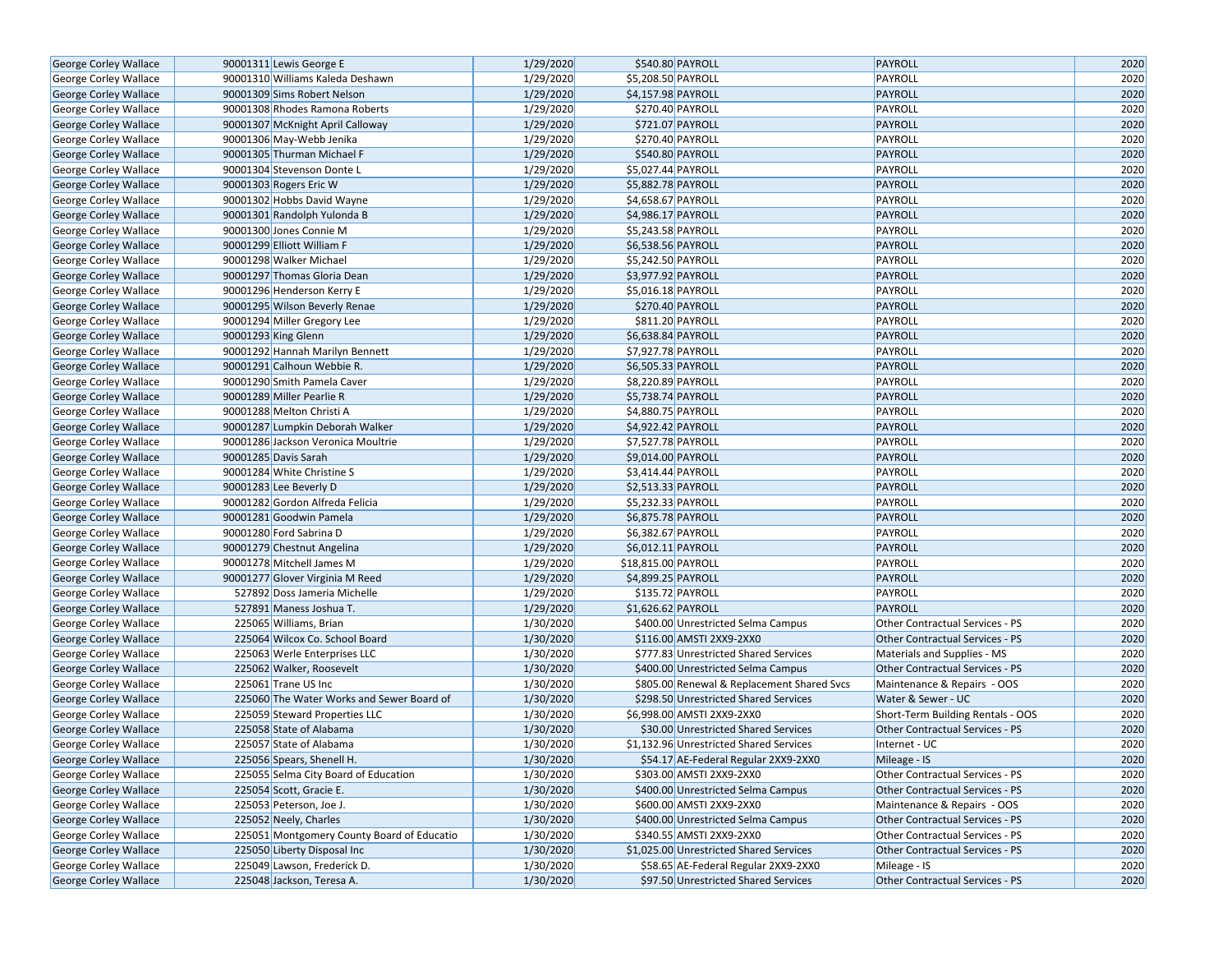| George Corley Wallace        | 225047 Harris Security Systems             | 1/30/2020 | \$374.85 Unrestricted Shared Services    | Other Contractual Services - PS        | 2020 |
|------------------------------|--------------------------------------------|-----------|------------------------------------------|----------------------------------------|------|
| <b>George Corley Wallace</b> | 225046 Elliott, William F.                 | 1/30/2020 | \$1,710.00 Unrestricted Selma Campus     | Conus (meals) - IS                     | 2020 |
| George Corley Wallace        | 225045 E & B Janitorial, Inc.              | 1/30/2020 | \$17,962.08 Unrestricted Shared Services | <b>Other Contractual Services - PS</b> | 2020 |
| <b>George Corley Wallace</b> | 225044 Coty, Mark L.                       | 1/30/2020 | \$74.12 AMSTI 2XX9-2XX0                  | Mileage - IS                           | 2020 |
| George Corley Wallace        | 225043 Compton, Judy B.                    | 1/30/2020 | \$34.50 AE-Federal Regular 2XX9-2XX0     | Mileage - IS                           | 2020 |
| George Corley Wallace        | 225042 Brewer, Paula A.                    | 1/30/2020 | \$87.98 AE-Federal Regular 2XX9-2XX0     | Mileage - IS                           | 2020 |
| George Corley Wallace        | 225041 Barnes & Noble Education, Inc.      | 1/30/2020 | \$1,598.00 AMSTI 2XX9-2XX0               | Other Contractual Services - PS        | 2020 |
| <b>George Corley Wallace</b> | 225040 Barnes & Noble Education, Inc.      | 1/30/2020 | \$8,007.80 Unrestricted Shared Services  | Bookstore - AP                         | 2020 |
| George Corley Wallace        | 225039 Barlow, Wanda                       | 1/30/2020 | \$39.10 AE-State Regular 2XX9-2XX0       | Mileage - IS                           | 2020 |
| George Corley Wallace        | 225038 Alabama Power Company               | 1/30/2020 | \$4,027.42 Unrestricted Shared Services  | Electricity - UC                       | 2020 |
| George Corley Wallace        | 225037 Alabama Community College Umpires A | 1/30/2020 | \$250.00 Unrestricted Selma Campus       | Other Professional Fees - PS           | 2020 |
| George Corley Wallace        | 225036 Adult Education Director Asso       | 1/30/2020 | \$250.00 AE-State Regular 2XX9-2XX0      | Memberships - PS                       | 2020 |
| George Corley Wallace        | 225035 AAEOPP                              | 1/30/2020 | \$1,875.00 Student Support Service X8-X9 | <b>Registration Fees-IS</b>            | 2020 |
| George Corley Wallace        | 90001507 Powell Brenda Williams            | 1/31/2020 | \$353.80 PAYROLL                         | <b>PAYROLL</b>                         | 2020 |
| <b>George Corley Wallace</b> | 225070 Elliott, Frank                      | 1/31/2020 | \$600.00 Unrestricted Selma Campus       | Conus (meals) - IS                     | 2020 |
| George Corley Wallace        | 225069 Elliott, Frank                      | 1/31/2020 | \$370.00 Unrestricted Selma Campus       | Conus (meals) - IS                     | 2020 |
| George Corley Wallace        | 225068 Elliott, Frank                      | 1/31/2020 | \$370.00 Unrestricted Selma Campus       | Conus (meals) - IS                     | 2020 |
| George Corley Wallace        | 225067 Elliott, Frank                      | 1/31/2020 | \$370.00 Unrestricted Selma Campus       | Conus (meals) - IS                     | 2020 |
| George Corley Wallace        | 225066 Elliott, Frank                      | 1/31/2020 | \$600.00 Unrestricted Selma Campus       | Conus (meals) - IS                     | 2020 |
| George Corley Wallace        | 225095 Williams, Mason O.                  | 2/4/2020  | \$19.04 Payroll Clearing Fund            | FICA - PP                              | 2020 |
| George Corley Wallace        | 225094 Turner, Herman W.                   | 2/4/2020  | \$300.00 Unrestricted Selma Campus       | Conus (meals) - IS                     | 2020 |
| George Corley Wallace        | 225093 Turner, Herman W.                   | 2/4/2020  | \$150.00 Unrestricted Selma Campus       | Conus (meals) - IS                     | 2020 |
| George Corley Wallace        | 225092 Turner, Herman W.                   | 2/4/2020  | \$300.00 Unrestricted Selma Campus       | Conus (meals) - IS                     | 2020 |
| <b>George Corley Wallace</b> | 225091 Tarver, Otis                        | 2/4/2020  | \$792.00 Payroll Clearing Fund           | PEHIP Insurance - Employee - PP        | 2020 |
| <b>George Corley Wallace</b> | 225090 Swain, Bruce F.                     | 2/4/2020  | \$70.95 Payroll Clearing Fund            | FICA - PP                              | 2020 |
| George Corley Wallace        | 225089 New York Life Insurance             | 2/4/2020  | \$1,003.76 Payroll Clearing Fund         | Miscellaneous Deductions - PP          | 2020 |
| George Corley Wallace        | 225088 New Orleans Pelicans NBA, LLC.      | 2/4/2020  | \$25.00 Student Support Service X8-X9    | Other Travel Expenses - OS             | 2020 |
| George Corley Wallace        | 225088 New Orleans Pelicans NBA, LLC.      | 2/4/2020  | \$1,500.00 Student Support Service X8-X9 | <b>Registration Fees-OS</b>            | 2020 |
| George Corley Wallace        | 225087 Moore, Lachandra E.                 | 2/4/2020  | \$58.67 Payroll Clearing Fund            | FICA - PP                              | 2020 |
| George Corley Wallace        | 225086 Miller, Gregory L.                  | 2/4/2020  | \$60.84 Payroll Clearing Fund            | Alabama Teachers Retirement - PP       | 2020 |
| George Corley Wallace        | 225086 Miller, Gregory L.                  | 2/4/2020  | \$118.00 Payroll Clearing Fund           | PEHIP Insurance - Employee - PP        | 2020 |
| George Corley Wallace        | 225086 Miller, Gregory L.                  | 2/4/2020  | \$200.00 Payroll Clearing Fund           | <b>Miscellaneous Deductions - PP</b>   | 2020 |
| George Corley Wallace        | 225085 Jackson, Eric L.                    | 2/4/2020  | \$1,200.00 Unrestricted Selma Campus     | Other Contractual Services - PS        | 2020 |
| George Corley Wallace        | 225084 Evans, Duane A.                     | 2/4/2020  | \$400.00 Unrestricted Selma Campus       | Conus (meals) - IS                     | 2020 |
| George Corley Wallace        | 225083 Evans, Duane A.                     | 2/4/2020  | \$200.00 Unrestricted Selma Campus       | Conus (meals) - IS                     | 2020 |
| George Corley Wallace        | 225082 Evans, Duane A.                     | 2/4/2020  | \$400.00 Unrestricted Selma Campus       | Conus (meals) - IS                     | 2020 |
| George Corley Wallace        | 225081 Elliott, Frank                      | 2/4/2020  | \$600.00 Unrestricted Selma Campus       | Conus (meals) - IS                     | 2020 |
| George Corley Wallace        | 225080 Educator Benefits                   | 2/4/2020  | \$753.12 Payroll Clearing Fund           | <b>Miscellaneous Deductions - PP</b>   | 2020 |
| George Corley Wallace        | 225079 Demopolis Water Works & Sewer Board | 2/4/2020  | \$113.98 Unrestricted Demopolis Campus   | Water & Sewer - UC                     | 2020 |
| George Corley Wallace        | 225078 Dallas County Water & Sewer Authori | 2/4/2020  | \$60.40 Unrestricted Shared Services     | Water & Sewer - UC                     | 2020 |
| George Corley Wallace        | 225077 Cook, Kierra N.                     | 2/4/2020  | \$535.83 Unrestricted Shared Services    | Hourly Wages - SW                      | 2020 |
| <b>George Corley Wallace</b> | 225076 Clanton Newspaper                   | 2/4/2020  | \$195.00 Unrestricted Shared Services    | Subscriptions - OOS                    | 2020 |
| George Corley Wallace        | 225075 Chapman, Channie L.                 | 2/4/2020  | \$1,440.00 Student Support Service X8-X9 | Conus (meals) - OS                     | 2020 |
| George Corley Wallace        | 225074 C Spire Business                    | 2/4/2020  | \$1,750.00 Unrestricted Shared Services  | Technology - non capitalized - MS      | 2020 |
| George Corley Wallace        | 225073 American Family Life Assurance Co O | 2/4/2020  | \$3,401.65 Payroll Clearing Fund         | Miscellaneous Deductions - PP          | 2020 |
| George Corley Wallace        | 225072 Alabama College System Human Resour | 2/4/2020  | \$375.00 Unrestricted Shared Services    | <b>Registration Fees-IS</b>            | 2020 |
| George Corley Wallace        | 225072 Alabama College System Human Resour | 2/4/2020  | \$250.00 Unrestricted Shared Services    | Memberships - PS                       | 2020 |
| George Corley Wallace        | 225105 WCCS Foundation Scholarship         | 2/5/2020  | \$483.63 Payroll Clearing Fund           | <b>Miscellaneous Deductions - PP</b>   | 2020 |
| George Corley Wallace        | 225104 VALIC                               | 2/5/2020  | \$1,102.57 Payroll Clearing Fund         | Miscellaneous Deductions - PP          | 2020 |
| <b>George Corley Wallace</b> | 225103 United Ways of Alabama Inc          | 2/5/2020  | \$197.00 Payroll Clearing Fund           | Miscellaneous Deductions - PP          | 2020 |
| George Corley Wallace        | 225102 State Of Al, Child Support          | 2/5/2020  | \$671.00 Payroll Clearing Fund           | Miscellaneous Deductions - PP          | 2020 |
| George Corley Wallace        | 225101 New York Life Insurance             | 2/5/2020  | \$2,040.00 Payroll Clearing Fund         | Miscellaneous Deductions - PP          | 2020 |
| George Corley Wallace        | 225100 Liberty National Life Insurance Com | 2/5/2020  | \$443.76 Payroll Clearing Fund           | Miscellaneous Deductions - PP          | 2020 |
| George Corley Wallace        | 225099 George Corley Wallace State Communi | 2/5/2020  | \$73.00 Payroll Clearing Fund            | Miscellaneous Deductions - PP          | 2020 |
| George Corley Wallace        | 225098 Colonial Life                       | 2/5/2020  | \$1,925.57 Payroll Clearing Fund         | Miscellaneous Deductions - PP          | 2020 |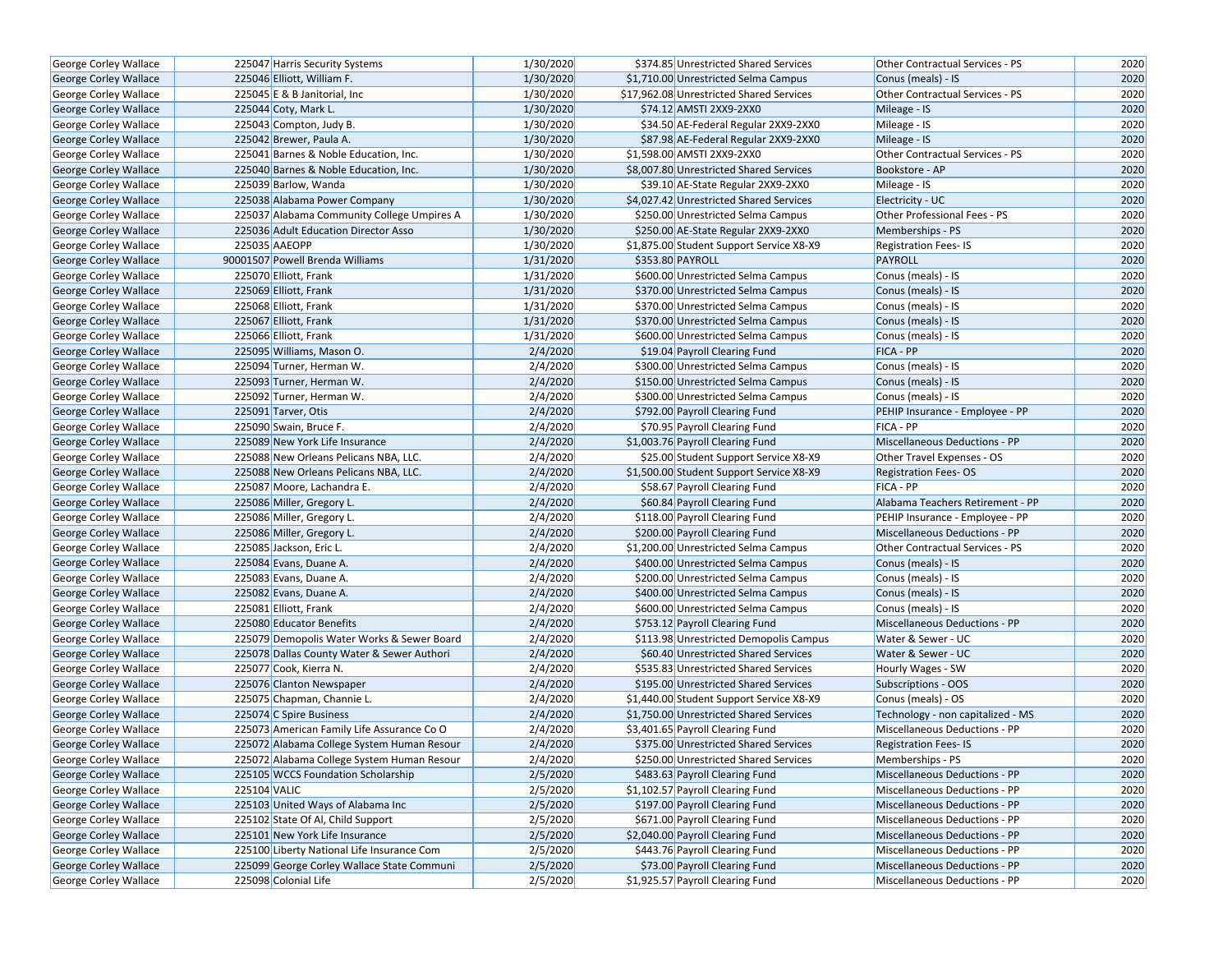| <b>George Corley Wallace</b> | 225097 Chapter 13 Trustee                 | 2/5/2020  | \$1,323.00 Payroll Clearing Fund             | <b>Miscellaneous Deductions - PP</b> | 2020 |
|------------------------------|-------------------------------------------|-----------|----------------------------------------------|--------------------------------------|------|
| George Corley Wallace        | 225096 Allstate                           | 2/5/2020  | \$464.77 Payroll Clearing Fund               | Miscellaneous Deductions - PP        | 2020 |
| George Corley Wallace        | 225109 Verizon Wireless                   | 2/6/2020  | \$308.96 Unrestricted Shared Services        | <b>Wireless Phones - UC</b>          | 2020 |
| George Corley Wallace        | 225108 Spire                              | 2/6/2020  | \$13,484.49 Unrestricted Shared Services     | Gas & Heating Fuel - UC              | 2020 |
| George Corley Wallace        | 225107 Bill Mackey & Associates, Inc.     | 2/6/2020  | \$2,500.00 Unrestricted Demopolis Campus     | Other Professional Fees - PS         | 2020 |
| George Corley Wallace        | 225106 Bailey, Larry E.                   | 2/6/2020  | \$225.00 Unrestricted Demopolis Campus       | Other Contractual Services - PS      | 2020 |
| George Corley Wallace        | 225127 Yp.Com-Accounting Dept.            | 2/7/2020  | \$94.32 Unrestricted Shared Services         | Landline Phones - UC                 | 2020 |
| George Corley Wallace        | 225126 Verizon Wireless                   | 2/7/2020  | \$120.03 Unrestricted Shared Services        | Landline Phones - UC                 | 2020 |
| George Corley Wallace        | 225126 Verizon Wireless                   | 2/7/2020  | \$520.13 AMSTI 2XX9-2XX0                     | <b>Wireless Phones - UC</b>          | 2020 |
| George Corley Wallace        | 225125 Trane US Inc                       | 2/7/2020  | \$3,004.00 Renewal & Replacement Shared Svcs | Maintenance & Repairs - OOS          | 2020 |
| <b>George Corley Wallace</b> | 225124 The Water Works and Sewer Board of | 2/7/2020  | \$14.86 Unrestricted Shared Services         | Water & Sewer - UC                   | 2020 |
| George Corley Wallace        | 225123 Techsmith Corporation              | 2/7/2020  | \$11,746.00 Unrestricted Shared Services     | Technology - non capitalized - MS    | 2020 |
| George Corley Wallace        | 225122 Summerling Hardware LLC            | 2/7/2020  | \$36.95 Unrestricted Shared Services         | Materials and Supplies - MS          | 2020 |
| George Corley Wallace        | 225121 Stuart C. Irby Co.                 | 2/7/2020  | \$326.04 Unrestricted Shared Services        | Materials and Supplies - MS          | 2020 |
| George Corley Wallace        | 225120 Sherwin Williams Company           | 2/7/2020  | \$227.15 Unrestricted Shared Services        | Materials and Supplies - MS          | 2020 |
| George Corley Wallace        | 225119 One Diversified, LLC               | 2/7/2020  | \$22,832.10 Unrestricted Shared Services     | Technology - non capitalized - MS    | 2020 |
| George Corley Wallace        | 225118 Neely Charter Service, LLC         | 2/7/2020  | \$2,300.00 Student Support Service X8-X9     | Commercial Transportation - OS       | 2020 |
| George Corley Wallace        | 225117 MedPro Waste Disposal, LLC         | 2/7/2020  | \$140.00 Unrestricted Shared Services        | Other Contractual Services - PS      | 2020 |
| George Corley Wallace        | 225116 Lonnie Warren & Joey Peters        | 2/7/2020  | \$500.00 Unrestricted Shared Services        | Maintenance & Repairs - OOS          | 2020 |
| George Corley Wallace        | 225115 KyKenKee, Inc                      | 2/7/2020  | \$2,040.00 Unrestricted Shared Services      | Materials and Supplies - MS          | 2020 |
| George Corley Wallace        | 225114 Cintas Corporation                 | 2/7/2020  | \$803.75 Unrestricted Shared Services        | Other Contractual Services - PS      | 2020 |
| <b>George Corley Wallace</b> | 225113 Cintas Corporation                 | 2/7/2020  | \$131.31 Unrestricted Shared Services        | Other Contractual Services - PS      | 2020 |
| George Corley Wallace        | 225112 Blue Ox Inc.                       | 2/7/2020  | \$225.50 Unrestricted Shared Services        | Materials and Supplies - MS          | 2020 |
| George Corley Wallace        | 225111 AT & T                             | 2/7/2020  | \$37.57 Unrestricted Shared Services         | Landline Phones - UC                 | 2020 |
| <b>George Corley Wallace</b> | 225110 Alabama Power Company              | 2/7/2020  | \$28.77 Unrestricted Shared Services         | Electricity - UC                     | 2020 |
| George Corley Wallace        | 225207 Zimmerman, Kristie B.              | 2/11/2020 | \$1,271.92 Unrestricted Shared Services      | Clearing Refunds - SP                | 2020 |
| George Corley Wallace        | 225206 Woods, Tanesha J.                  | 2/11/2020 | \$1,527.61 Unrestricted Shared Services      | <b>Clearing Refunds - SP</b>         | 2020 |
| George Corley Wallace        | 225205 Woods, Eric D.                     | 2/11/2020 | \$233.05 Unrestricted Shared Services        | Clearing Refunds - SP                | 2020 |
| <b>George Corley Wallace</b> | 225204 Wilson, Jeffrey L.                 | 2/11/2020 | \$1,132.00 Unrestricted Shared Services      | <b>Clearing Refunds - SP</b>         | 2020 |
| George Corley Wallace        | 225203 Ward, Angela L.                    | 2/11/2020 | \$303.50 Unrestricted Shared Services        | <b>Clearing Refunds - SP</b>         | 2020 |
| George Corley Wallace        | 225202 Waller, Tesa T.                    | 2/11/2020 | \$1,611.45 Unrestricted Shared Services      | <b>Clearing Refunds - SP</b>         | 2020 |
| George Corley Wallace        | 225201 Walker, Tiffannie M.               | 2/11/2020 | \$49.00 Unrestricted Shared Services         | Clearing Refunds - SP                | 2020 |
| George Corley Wallace        | 225200 Vanlandingham, Lindsey H.          | 2/11/2020 | \$512.00 Unrestricted Shared Services        | <b>Clearing Refunds - SP</b>         | 2020 |
| George Corley Wallace        | 225199 Thomas, Tashan R.                  | 2/11/2020 | \$523.00 Unrestricted Shared Services        | Clearing Refunds - SP                | 2020 |
| George Corley Wallace        | 225198 Suttles, Vinicia E.                | 2/11/2020 | \$691.34 Unrestricted Shared Services        | <b>Clearing Refunds - SP</b>         | 2020 |
| George Corley Wallace        | 225197 Suttles, Kendrick O.               | 2/11/2020 | \$848.00 Unrestricted Shared Services        | Clearing Refunds - SP                | 2020 |
| <b>George Corley Wallace</b> | 225196 Spencer, Lauren K.                 | 2/11/2020 | \$500.00 Unrestricted Shared Services        | <b>Clearing Refunds - SP</b>         | 2020 |
| George Corley Wallace        | 225195 Smith, Willie J.                   | 2/11/2020 | \$491.36 Unrestricted Shared Services        | Clearing Refunds - SP                | 2020 |
| George Corley Wallace        | 225194 Smith, Miata J.                    | 2/11/2020 | \$775.00 Unrestricted Shared Services        | <b>Clearing Refunds - SP</b>         | 2020 |
| George Corley Wallace        | 225193 Shelton, Latasha T.                | 2/11/2020 | \$356.00 Unrestricted Shared Services        | Clearing Refunds - SP                | 2020 |
| <b>George Corley Wallace</b> | 225192 Rose, Phyllis D.                   | 2/11/2020 | \$775.00 Unrestricted Shared Services        | <b>Clearing Refunds - SP</b>         | 2020 |
| George Corley Wallace        | 225191 Pullum, Brian M.                   | 2/11/2020 | \$449.00 Unrestricted Shared Services        | Clearing Refunds - SP                | 2020 |
| <b>George Corley Wallace</b> | 225190 Phillips, Caliethia L.             | 2/11/2020 | \$1,423.34 Unrestricted Shared Services      | <b>Clearing Refunds - SP</b>         | 2020 |
| George Corley Wallace        | 225189 Perdue, Jashavius J.               | 2/11/2020 | \$2,550.00 Unrestricted Shared Services      | Clearing Refunds - SP                | 2020 |
| <b>George Corley Wallace</b> | 225188 Patton, Jackson                    | 2/11/2020 | \$324.00 Unrestricted Shared Services        | <b>Clearing Refunds - SP</b>         | 2020 |
| George Corley Wallace        | 225187 Parrish, Ty'Prentis K.             | 2/11/2020 | \$1.298.00 Unrestricted Shared Services      | <b>Clearing Refunds - SP</b>         | 2020 |
| George Corley Wallace        | 225186 Parker, Meriah L.                  | 2/11/2020 | \$1,584.00 Unrestricted Shared Services      | <b>Clearing Refunds - SP</b>         | 2020 |
| <b>George Corley Wallace</b> | 225185 Oden, Ryneshia R.                  | 2/11/2020 | \$523.00 Unrestricted Shared Services        | Clearing Refunds - SP                | 2020 |
| George Corley Wallace        | 225184 Norris, Jaylah A.                  | 2/11/2020 | \$499.00 Unrestricted Shared Services        | <b>Clearing Refunds - SP</b>         | 2020 |
| George Corley Wallace        | 225183 Neely, Iris                        | 2/11/2020 | \$499.00 Unrestricted Shared Services        | <b>Clearing Refunds - SP</b>         | 2020 |
| George Corley Wallace        | 225182 Nahrstedt, Andrea N.               | 2/11/2020 | \$1,500.00 Unrestricted Shared Services      | <b>Clearing Refunds - SP</b>         | 2020 |
| George Corley Wallace        | 225181 Myers, Catherine A.                | 2/11/2020 | \$472.00 Unrestricted Shared Services        | <b>Clearing Refunds - SP</b>         | 2020 |
| George Corley Wallace        | 225180 Mott, Kendall N.                   | 2/11/2020 | \$1,660.00 Unrestricted Shared Services      | <b>Clearing Refunds - SP</b>         | 2020 |
| George Corley Wallace        | 225179 Moore, Vincent J.                  | 2/11/2020 | \$523.00 Unrestricted Shared Services        | <b>Clearing Refunds - SP</b>         | 2020 |
| George Corley Wallace        | 225178 Moore, Kimberly                    | 2/11/2020 | \$1,502.08 Unrestricted Shared Services      | Clearing Refunds - SP                | 2020 |
|                              |                                           |           |                                              |                                      |      |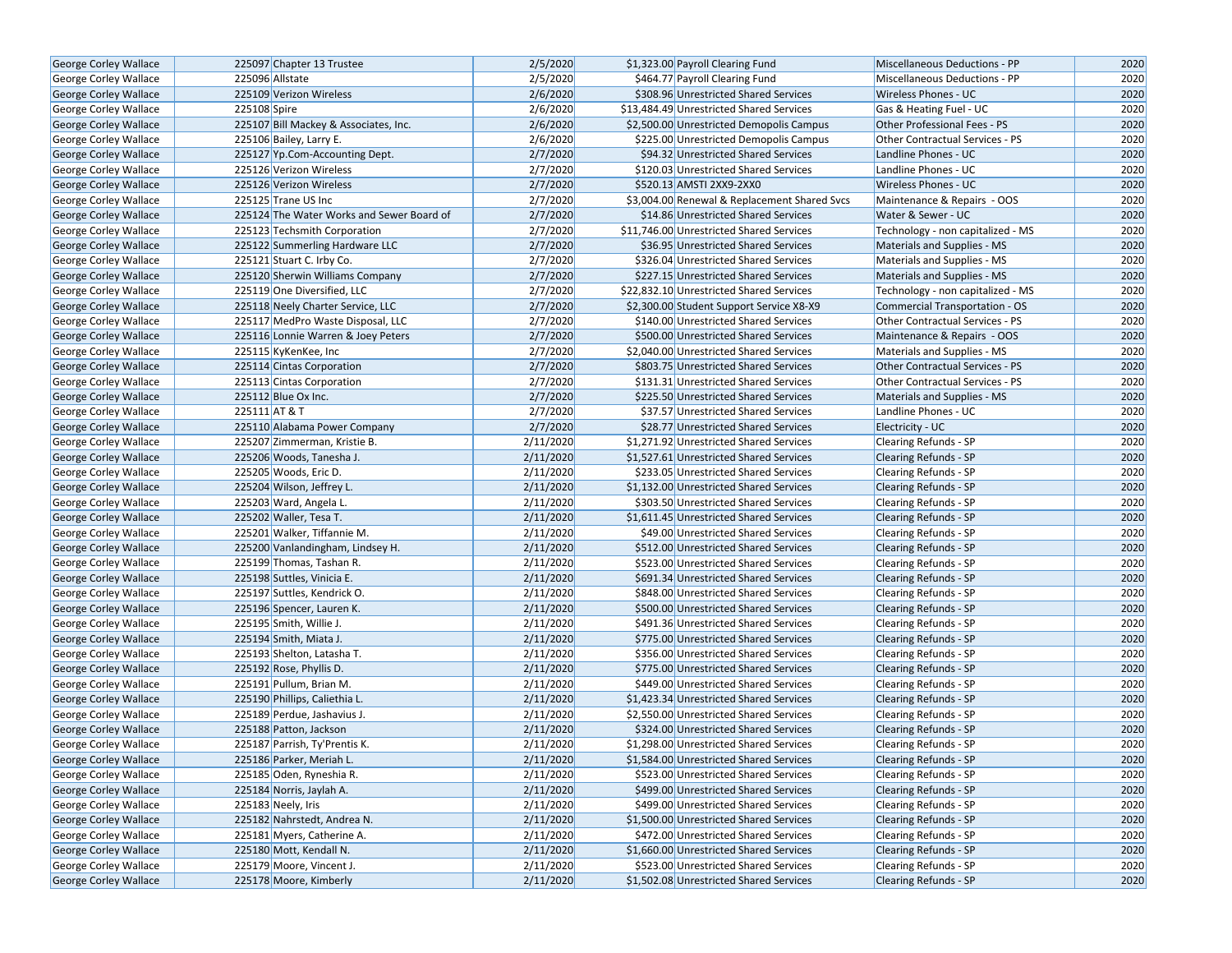| George Corley Wallace        | 225177 Mitchell, ShaParis V.     | 2/11/2020 | \$325.00 Unrestricted Shared Services   | Clearing Refunds - SP        | 2020 |
|------------------------------|----------------------------------|-----------|-----------------------------------------|------------------------------|------|
| <b>George Corley Wallace</b> | 225176 Mitchell, Sara M.         | 2/11/2020 | \$1,298.00 Unrestricted Shared Services | <b>Clearing Refunds - SP</b> | 2020 |
| George Corley Wallace        | 225175 McElroy, Charles-Grant D. | 2/11/2020 | \$1,399.00 Unrestricted Shared Services | Clearing Refunds - SP        | 2020 |
| <b>George Corley Wallace</b> | 225174 McBride, Elizabeth B.     | 2/11/2020 | \$54.00 Unrestricted Shared Services    | <b>Clearing Refunds - SP</b> | 2020 |
| George Corley Wallace        | 225173 Mason, Keletta S.         | 2/11/2020 | \$102.50 Unrestricted Shared Services   | Clearing Refunds - SP        | 2020 |
| George Corley Wallace        | 225172 Marshall, Jordan J.       | 2/11/2020 | \$997.00 Unrestricted Shared Services   | Clearing Refunds - SP        | 2020 |
| George Corley Wallace        | 225171 Livingston, John H.       | 2/11/2020 | \$1,500.00 Unrestricted Shared Services | <b>Clearing Refunds - SP</b> | 2020 |
| George Corley Wallace        | 225170 Lewis, Stacy A.           | 2/11/2020 | \$1,069.12 Unrestricted Shared Services | <b>Clearing Refunds - SP</b> | 2020 |
| George Corley Wallace        | 225169 Lewis, Marshell D.        | 2/11/2020 | \$1,147.00 Unrestricted Shared Services | Clearing Refunds - SP        | 2020 |
| George Corley Wallace        | 225168 Kuhn, Robert R.           | 2/11/2020 | \$1,800.00 Unrestricted Shared Services | <b>Clearing Refunds - SP</b> | 2020 |
| <b>George Corley Wallace</b> | 225167 Kirkland, Michael S.      | 2/11/2020 | \$3,097.00 Unrestricted Shared Services | Clearing Refunds - SP        | 2020 |
| George Corley Wallace        | 225166 King, Kennard D.          | 2/11/2020 | \$1,350.00 Unrestricted Shared Services | <b>Clearing Refunds - SP</b> | 2020 |
| George Corley Wallace        | 225165 King, Dauntae R.          | 2/11/2020 | \$1,350.00 Unrestricted Shared Services | <b>Clearing Refunds - SP</b> | 2020 |
| George Corley Wallace        | 225164 Jones, Tyneshia           | 2/11/2020 | \$600.00 Unrestricted Shared Services   | <b>Clearing Refunds - SP</b> | 2020 |
| George Corley Wallace        | 225163 Jones, Domonique          | 2/11/2020 | \$199.00 Unrestricted Shared Services   | Clearing Refunds - SP        | 2020 |
| <b>George Corley Wallace</b> | 225162 Johnson, Rodney D.        | 2/11/2020 | \$973.00 Unrestricted Shared Services   | <b>Clearing Refunds - SP</b> | 2020 |
| George Corley Wallace        | 225161 Jackson, Shaneequa M.     | 2/11/2020 | \$775.00 Unrestricted Shared Services   | Clearing Refunds - SP        | 2020 |
| George Corley Wallace        | 225160 Jackson, Chelsea R.       | 2/11/2020 | \$450.00 Unrestricted Shared Services   | <b>Clearing Refunds - SP</b> | 2020 |
| George Corley Wallace        | 225159 Howell, Antonio L.        | 2/11/2020 | \$1,800.00 Unrestricted Shared Services | Clearing Refunds - SP        | 2020 |
| George Corley Wallace        | 225158 Houser, Aaliyah M.        | 2/11/2020 | \$373.00 Unrestricted Shared Services   | <b>Clearing Refunds - SP</b> | 2020 |
| George Corley Wallace        | 225157 Holmes, Jalon J.          | 2/11/2020 | \$649.00 Unrestricted Shared Services   | Clearing Refunds - SP        | 2020 |
| George Corley Wallace        | 225156 Hatcher, Aaliyah T.       | 2/11/2020 | \$774.30 Unrestricted Shared Services   | <b>Clearing Refunds - SP</b> | 2020 |
| George Corley Wallace        | 225155 Hartley, Ty'Eshia M.      | 2/11/2020 | \$1,297.00 Unrestricted Shared Services | Clearing Refunds - SP        | 2020 |
| George Corley Wallace        | 225154 Harris, Miriam B.         | 2/11/2020 | \$199.00 Unrestricted Shared Services   | <b>Clearing Refunds - SP</b> | 2020 |
| George Corley Wallace        | 225153 Hall, Shamiyah S.         | 2/11/2020 | \$650.00 Unrestricted Shared Services   | Clearing Refunds - SP        | 2020 |
| George Corley Wallace        | 225152 Gary, Rakeim A.           | 2/11/2020 | \$380.61 Unrestricted Shared Services   | <b>Clearing Refunds - SP</b> | 2020 |
| George Corley Wallace        | 225151 Ford, Kameron D.          | 2/11/2020 | \$1,297.00 Unrestricted Shared Services | Clearing Refunds - SP        | 2020 |
| George Corley Wallace        | 225150 Ford, Antonio R.          | 2/11/2020 | \$1,298.00 Unrestricted Shared Services | Clearing Refunds - SP        | 2020 |
| George Corley Wallace        | 225149 Ford, Antineshia S.       | 2/11/2020 | \$844.49 Unrestricted Shared Services   | <b>Clearing Refunds - SP</b> | 2020 |
| George Corley Wallace        | 225148 Flowers, T'Kiyah T.       | 2/11/2020 | \$1,333.00 Unrestricted Shared Services | <b>Clearing Refunds - SP</b> | 2020 |
| <b>George Corley Wallace</b> | 225147 Flennory, Ladiamon Q.     | 2/11/2020 | \$649.00 Unrestricted Shared Services   | Clearing Refunds - SP        | 2020 |
| George Corley Wallace        | 225146 Ervin, Ja'Keria R.        | 2/11/2020 | \$174.00 Unrestricted Shared Services   | <b>Clearing Refunds - SP</b> | 2020 |
| George Corley Wallace        | 225145 Eaton, Kimberly T.        | 2/11/2020 | \$303.50 Unrestricted Shared Services   | <b>Clearing Refunds - SP</b> | 2020 |
| George Corley Wallace        | 225144 Dysart, Amy N.            | 2/11/2020 | \$1,950.00 Unrestricted Shared Services | Clearing Refunds - SP        | 2020 |
| George Corley Wallace        | 225143 Dragg, Timothy B.         | 2/11/2020 | \$325.00 Unrestricted Shared Services   | Clearing Refunds - SP        | 2020 |
| George Corley Wallace        | 225142 Dixon, Shamaya C.         | 2/11/2020 | \$361.19 Unrestricted Shared Services   | <b>Clearing Refunds - SP</b> | 2020 |
| George Corley Wallace        | 225141 Davis, Devin L.           | 2/11/2020 | \$2,550.00 Unrestricted Shared Services | <b>Clearing Refunds - SP</b> | 2020 |
| George Corley Wallace        | 225140 Curry, Lakeyvia S.        | 2/11/2020 | \$728.63 Unrestricted Shared Services   | <b>Clearing Refunds - SP</b> | 2020 |
| <b>George Corley Wallace</b> | 225139 Clark, Herman D.          | 2/11/2020 | \$1,315.00 Unrestricted Shared Services | Clearing Refunds - SP        | 2020 |
| George Corley Wallace        | 225138 Chandler, Samira L.       | 2/11/2020 | \$49.00 Unrestricted Shared Services    | Clearing Refunds - SP        | 2020 |
| George Corley Wallace        | 225137 Chandler, Moesha M.       | 2/11/2020 | \$104.16 Unrestricted Shared Services   | <b>Clearing Refunds - SP</b> | 2020 |
| George Corley Wallace        | 225136 Chambers, Tyshawn Z.      | 2/11/2020 | \$373.00 Unrestricted Shared Services   | Clearing Refunds - SP        | 2020 |
| George Corley Wallace        | 225135 Carter, Lashonda          | 2/11/2020 | \$2,700.00 Unrestricted Shared Services | Clearing Refunds - SP        | 2020 |
| <b>George Corley Wallace</b> | 225134 Burgess, Harley K.        | 2/11/2020 | \$3,096.65 Unrestricted Shared Services | <b>Clearing Refunds - SP</b> | 2020 |
| <b>George Corley Wallace</b> | 225133 Brooks, Dennarius L.      | 2/11/2020 | \$657.66 Unrestricted Shared Services   | <b>Clearing Refunds - SP</b> | 2020 |
| George Corley Wallace        | 225132 Briggins, Quieshetora M.  | 2/11/2020 | \$349.00 Unrestricted Shared Services   | <b>Clearing Refunds - SP</b> | 2020 |
| George Corley Wallace        | 225131 Billingsley, Kenya M.     | 2/11/2020 | \$3,098.00 Unrestricted Shared Services | Clearing Refunds - SP        | 2020 |
| George Corley Wallace        | 225130 Benjamin, Devarious M.    | 2/11/2020 | \$774.00 Unrestricted Shared Services   | <b>Clearing Refunds - SP</b> | 2020 |
| George Corley Wallace        | 225129 Battle, Rodney D.         | 2/11/2020 | \$1,649.60 Unrestricted Shared Services | Clearing Refunds - SP        | 2020 |
| <b>George Corley Wallace</b> | 225128 Allen, Tiera M.           | 2/11/2020 | \$1,297.00 Unrestricted Shared Services | <b>Clearing Refunds - SP</b> | 2020 |
| George Corley Wallace        | 225261 Wiley/Jossey-Boss         | 2/13/2020 | \$290.96 AMSTI 2XX9-2XX0                | Materials and Supplies - MS  | 2020 |
| George Corley Wallace        | 225260 Walker, Shermanita        | 2/13/2020 | \$399.22 AMSTI 2XX9-2XX0                | Mileage - IS                 | 2020 |
| George Corley Wallace        | 225259 Wal Mart                  | 2/13/2020 | \$63.93 Unrestricted Shared Services    | Materials and Supplies - MS  | 2020 |
| George Corley Wallace        | 225258 Vance, Laura L.           | 2/13/2020 | \$320.92 Unrestricted Shared Services   | Lodging - IS                 | 2020 |
| George Corley Wallace        | 225258 Vance, Laura L.           | 2/13/2020 | \$73.72 Unrestricted Shared Services    | Mileage - IS                 | 2020 |
|                              |                                  |           |                                         |                              |      |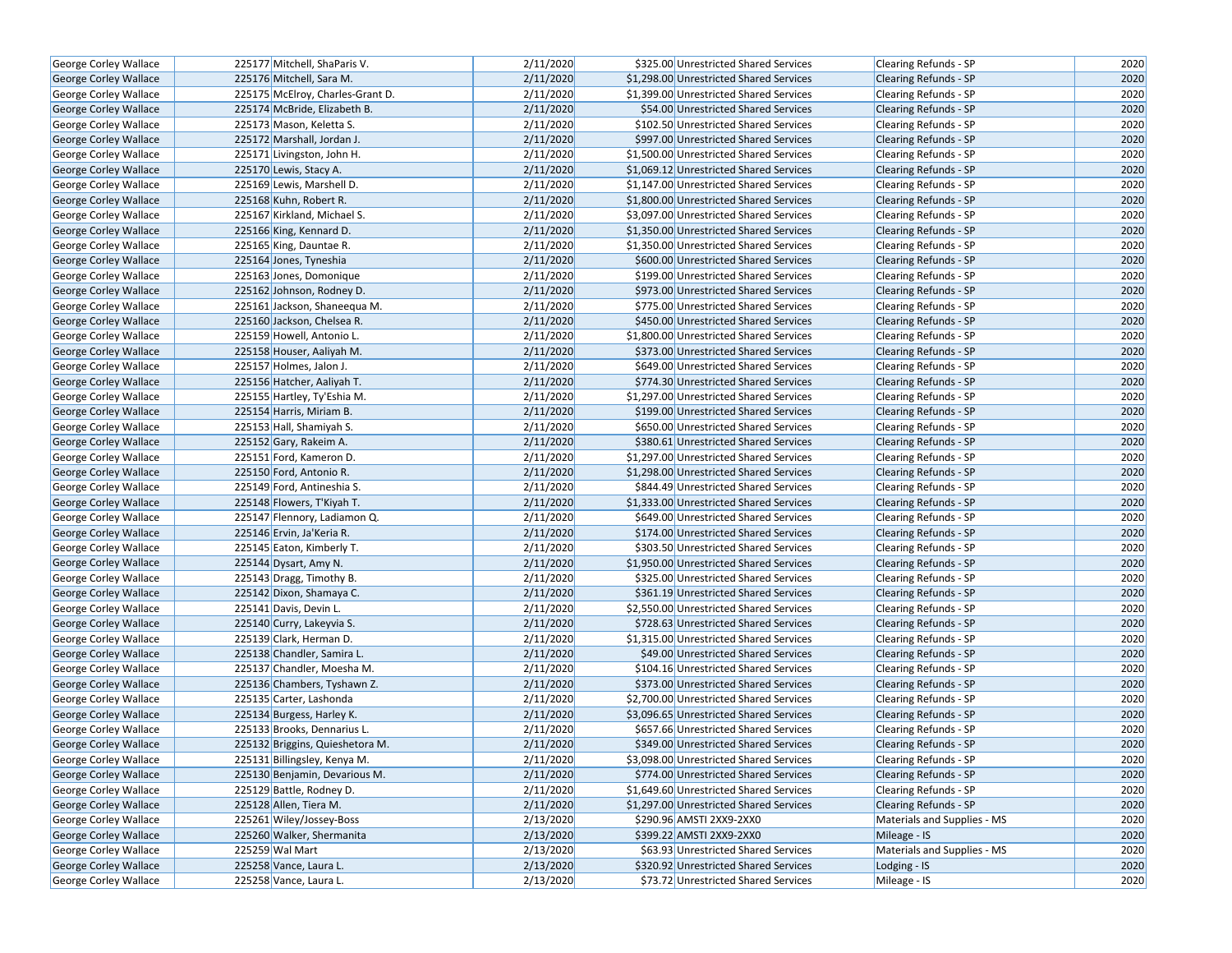| George Corley Wallace        | 225258 Vance, Laura L.                     | 2/13/2020 | \$45.50 Unrestricted Shared Services       | Conus (meals) - IS                     | 2020 |
|------------------------------|--------------------------------------------|-----------|--------------------------------------------|----------------------------------------|------|
| George Corley Wallace        | 225257 Uncle Clydes Gourmet BBQ Inc.       | 2/13/2020 | \$1,980.00 Unrestricted Shared Services    | Other Contractual Services - PS        | 2020 |
| <b>George Corley Wallace</b> | 225256 Turner, Herman W.                   | 2/13/2020 | \$150.00 Unrestricted Selma Campus         | Conus (meals) - IS                     | 2020 |
| George Corley Wallace        | 225255 Turner, Herman W.                   | 2/13/2020 | \$300.00 Unrestricted Selma Campus         | Conus (meals) - IS                     | 2020 |
| <b>George Corley Wallace</b> | 225254 Tubbs - Turner, Jocelyn J.          | 2/13/2020 | \$49.80 AMSTI 2XX9-2XX0                    | Mileage - IS                           | 2020 |
| George Corley Wallace        | 225253 The Water Works and Sewer Board of  | 2/13/2020 | \$523.07 Unrestricted Shared Services      | Water & Sewer - UC                     | 2020 |
| <b>George Corley Wallace</b> | 225252 The Pitney Bowes Bank Inc           | 2/13/2020 | \$2,041.98 Unrestricted Shared Services    | Postage - OOS                          | 2020 |
| <b>George Corley Wallace</b> | 225251 State of Alabama                    | 2/13/2020 | \$109.40 Unrestricted Shared Services      | Internet - UC                          | 2020 |
| George Corley Wallace        | 225250 Spicer, Chandra                     | 2/13/2020 | \$154.16 AMSTI 2XX9-2XX0                   | Mileage - IS                           | 2020 |
| George Corley Wallace        | 225249 Spencer, Rosa C.                    | 2/13/2020 | \$45.50 Unrestricted Shared Services       | Conus (meals) - IS                     | 2020 |
| George Corley Wallace        | 225249 Spencer, Rosa C.                    | 2/13/2020 | \$108.16 Unrestricted Shared Services      | Mileage - IS                           | 2020 |
| George Corley Wallace        | 225248 Selma Family Restaurant             | 2/13/2020 | \$141.31 Unrestricted Shared Services      | Materials and Supplies - MS            | 2020 |
| George Corley Wallace        | 225247 Rountree Electric Supply            | 2/13/2020 | \$511.81 Unrestricted Shared Services      | Materials and Supplies - MS            | 2020 |
| <b>George Corley Wallace</b> | 225246 Pullum, Quanda C.                   | 2/13/2020 | \$40.18 AMSTI 2XX9-2XX0                    | Mileage - IS                           | 2020 |
| <b>George Corley Wallace</b> | 225245 Phi Theta Kappa                     | 2/13/2020 | \$2,960.00 Unrestricted Shared Services    | <b>Registration Fees-OS</b>            | 2020 |
| <b>George Corley Wallace</b> | 225245 Phi Theta Kappa                     | 2/13/2020 | \$480.00 Unrestricted Shared Services      | <b>Registration Fees-IS</b>            | 2020 |
| George Corley Wallace        | 225244 One Way Book Store                  | 2/13/2020 | \$19.60 Unrestricted Shared Services       | Materials and Supplies - MS            | 2020 |
| <b>George Corley Wallace</b> | 225243 NCS Pearson, Inc.                   | 2/13/2020 | \$960.00 Unrestricted Shared Services      | Materials and Supplies - MS            | 2020 |
| George Corley Wallace        | 225242 Montgomery Lock & Key Inc.          | 2/13/2020 | \$226.80 Unrestricted Shared Services      | Materials and Supplies - MS            | 2020 |
| <b>George Corley Wallace</b> | 225241 Lewis Pest Control Inc.             | 2/13/2020 | \$260.00 Unrestricted Shared Services      | Other Contractual Services - PS        | 2020 |
| George Corley Wallace        | 225240 L&W Supply Corporation              | 2/13/2020 | \$144.54 Renewal & Replacement Shared Svcs | Maintenance & Repairs - OOS            | 2020 |
| <b>George Corley Wallace</b> | 225239 Kennedy, Regina S.                  | 2/13/2020 | \$234.09 AMSTI 2XX9-2XX0                   | Mileage - IS                           | 2020 |
| George Corley Wallace        | 225238 Integrated Automation, Inc.         | 2/13/2020 | \$258.87 Unrestricted Selma Campus         | Materials and Supplies - MS            | 2020 |
| <b>George Corley Wallace</b> | 225237 Harris Security Systems             | 2/13/2020 | \$150.00 Unrestricted Shared Services      | <b>Other Contractual Services - PS</b> | 2020 |
| George Corley Wallace        | 225236 Harris Security Systems             | 2/13/2020 | \$609.80 Unrestricted Shared Services      | Other Contractual Services - PS        | 2020 |
| <b>George Corley Wallace</b> | 225235 Hand2mind Inc                       | 2/13/2020 | \$9,061.28 AMSTI 2XX9-2XX0                 | Materials and Supplies - MS            | 2020 |
| George Corley Wallace        | 225234 Guardian-Ipco Inc.                  | 2/13/2020 | \$550.00 Unrestricted Shared Services      | <b>Other Contractual Services - PS</b> | 2020 |
| George Corley Wallace        | 225233 Gray Media Group, Inc.              | 2/13/2020 | \$3,287.50 Unrestricted Shared Services    | Advertising & Promotions - OOS         | 2020 |
| George Corley Wallace        | 225232 Fuller Building Company             | 2/13/2020 | \$74.89 Unrestricted Shared Services       | Materials and Supplies - MS            | 2020 |
| George Corley Wallace        | 225231 Federal Express Corporation         | 2/13/2020 | \$62.41 AMSTI 2XX8-2XX9                    | Postage - OOS                          | 2020 |
| <b>George Corley Wallace</b> | 225231 Federal Express Corporation         | 2/13/2020 | \$43.13 Unrestricted Shared Services       | Postage - OOS                          | 2020 |
| <b>George Corley Wallace</b> | 225230 Evans, Duane A.                     | 2/13/2020 | \$200.00 Unrestricted Selma Campus         | Conus (meals) - IS                     | 2020 |
| George Corley Wallace        | 225229 Evans, Duane A.                     | 2/13/2020 | \$200.00 Unrestricted Selma Campus         | Conus (meals) - IS                     | 2020 |
| <b>George Corley Wallace</b> | 225228 Evans, Duane A.                     | 2/13/2020 | \$400.00 Unrestricted Selma Campus         | Conus (meals) - IS                     | 2020 |
| George Corley Wallace        | 225227 Elliott, Frank                      | 2/13/2020 | \$600.00 Unrestricted Selma Campus         | Conus (meals) - IS                     | 2020 |
| George Corley Wallace        | 225226 Elliott, Frank                      | 2/13/2020 | \$600.00 Unrestricted Selma Campus         | Conus (meals) - IS                     | 2020 |
| <b>George Corley Wallace</b> | 225225 Elliott, Frank                      | 2/13/2020 | \$370.00 Unrestricted Selma Campus         | Conus (meals) - IS                     | 2020 |
| George Corley Wallace        | 225224 Elliott, Frank                      | 2/13/2020 | \$600.00 Unrestricted Selma Campus         | Conus (meals) - IS                     | 2020 |
| <b>George Corley Wallace</b> | 225223 Cintas Corporation                  | 2/13/2020 | \$160.13 Unrestricted Shared Services      | Other Contractual Services - PS        | 2020 |
| George Corley Wallace        | 225222 Central Alabama Fluid Power, Inc.   | 2/13/2020 | \$294.44 Unrestricted Shared Services      | Maintenance & Repairs - OOS            | 2020 |
| George Corley Wallace        | 225221 Casby, Aaron L.                     | 2/13/2020 | \$475.41 AMSTI 2XX9-2XX0                   | Mileage - IS                           | 2020 |
| George Corley Wallace        | 225220 Carquest                            | 2/13/2020 | \$703.61 Unrestricted Shared Services      | Maintenance & Repairs - OOS            | 2020 |
| George Corley Wallace        | 225219 Bell, Vickie D.                     | 2/13/2020 | \$45.50 Unrestricted Shared Services       | Conus (meals) - IS                     | 2020 |
| George Corley Wallace        | 225219 Bell, Vickie D.                     | 2/13/2020 | \$98.90 Unrestricted Shared Services       | Mileage - IS                           | 2020 |
| George Corley Wallace        | 225218 AT&T (Business Service)             | 2/13/2020 | \$145.48 AMSTI 2XX9-2XX0                   | Landline Phones - UC                   | 2020 |
| George Corley Wallace        | 225217 Allied Electronics, Inc.            | 2/13/2020 | \$138.84 Unrestricted Selma Campus         | Materials and Supplies - MS            | 2020 |
| George Corley Wallace        | 225216 Allen, Bertha Y.                    | 2/13/2020 | \$85.04 AMSTI 2XX9-2XX0                    | Mileage - IS                           | 2020 |
| George Corley Wallace        | 225215 Alabama Power Company               | 2/13/2020 | \$380.66 Unrestricted Demopolis Campus     | Electricity - UC                       | 2020 |
| <b>George Corley Wallace</b> | 225214 Alabama Power Company               | 2/13/2020 | \$2,304.24 Unrestricted Demopolis Campus   | Electricity - UC                       | 2020 |
| George Corley Wallace        | 225213 Alabama Power Company               | 2/13/2020 | \$54,532.43 Unrestricted Shared Services   | Electricity - UC                       | 2020 |
| George Corley Wallace        | 225212 Alabama Community College System    | 2/13/2020 | \$300.00 Unrestricted Shared Services      | Memberships - PS                       | 2020 |
| George Corley Wallace        | 225211 Alabama Association of Chiefs of Po | 2/13/2020 | \$200.00 Unrestricted Shared Services      | Registration Fees-IS                   | 2020 |
| <b>George Corley Wallace</b> | 225211 Alabama Association of Chiefs of Po | 2/13/2020 | \$100.00 Unrestricted Shared Services      | Memberships - PS                       | 2020 |
| George Corley Wallace        | 225210 Airgas South, Inc.                  | 2/13/2020 | \$1,227.09 Unrestricted Selma Campus       | Materials and Supplies - MS            | 2020 |
| <b>George Corley Wallace</b> | 225209 Advanced Disposal                   | 2/13/2020 | \$401.63 Unrestricted Shared Services      | <b>Other Contractual Services - PS</b> | 2020 |
|                              |                                            |           |                                            |                                        |      |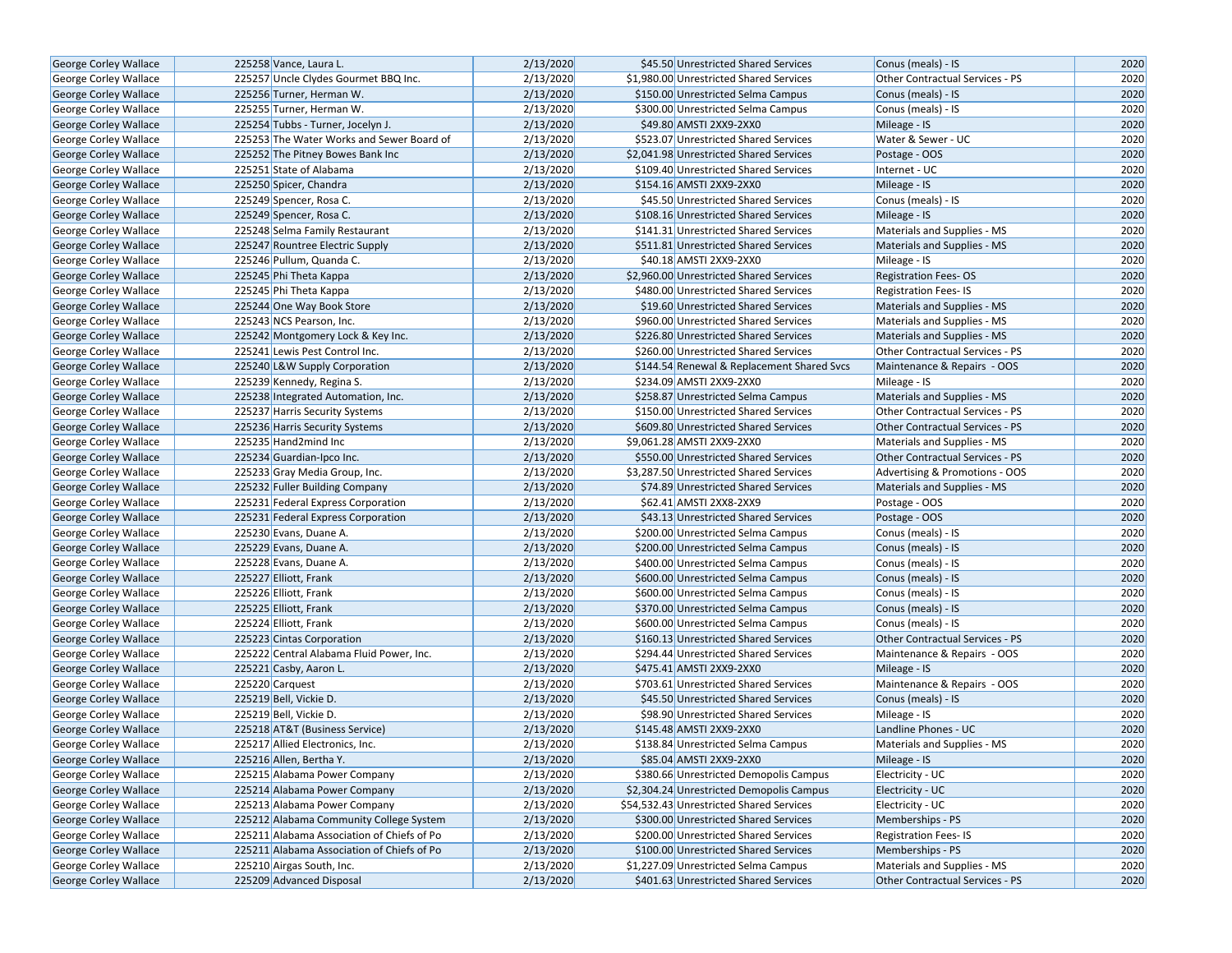| George Corley Wallace        | 225208 ACT Inc                          | 2/13/2020 | \$60.00 AE-State Regular 2XX9-2XX0      | Materials and Supplies - MS           | 2020 |
|------------------------------|-----------------------------------------|-----------|-----------------------------------------|---------------------------------------|------|
| <b>George Corley Wallace</b> | 225262 First Cahawba Bankcard           | 2/14/2020 | \$1,468.66 Unrestricted Shared Services | Lodging - OS                          | 2020 |
| George Corley Wallace        | 225262 First Cahawba Bankcard           | 2/14/2020 | \$42.00 Unrestricted Shared Services    | Materials and Supplies - MS           | 2020 |
| <b>George Corley Wallace</b> | 225262 First Cahawba Bankcard           | 2/14/2020 | \$432.00 Unrestricted Shared Services   | <b>Commercial Transportation - OS</b> | 2020 |
| George Corley Wallace        | 225262 First Cahawba Bankcard           | 2/14/2020 | \$335.24 Unrestricted Shared Services   | Lodging - IS                          | 2020 |
| <b>George Corley Wallace</b> | 225332 Woods, Eric D.                   | 2/18/2020 | \$1,000.00 Unrestricted Shared Services | Clearing Refunds - SP                 | 2020 |
| George Corley Wallace        | 225331 Watts, Breauna M.                | 2/18/2020 | \$158.50 Unrestricted Shared Services   | Clearing Refunds - SP                 | 2020 |
| George Corley Wallace        | 225330 Washington, Jalen T.             | 2/18/2020 | \$174.00 Unrestricted Shared Services   | <b>Clearing Refunds - SP</b>          | 2020 |
| George Corley Wallace        | 225329 Walker, Andranique M.            | 2/18/2020 | \$534.10 Unrestricted Shared Services   | Clearing Refunds - SP                 | 2020 |
| George Corley Wallace        | 225328 Thomas, Tammy A.                 | 2/18/2020 | \$533.96 Unrestricted Shared Services   | <b>Clearing Refunds - SP</b>          | 2020 |
| <b>George Corley Wallace</b> | 225327 Thomas, Joshua L.                | 2/18/2020 | \$450.00 Unrestricted Shared Services   | Clearing Refunds - SP                 | 2020 |
| George Corley Wallace        | 225326 Stubbs, Eric J.                  | 2/18/2020 | \$324.00 Unrestricted Shared Services   | <b>Clearing Refunds - SP</b>          | 2020 |
| George Corley Wallace        | 225325 Simpson, Spencer D.              | 2/18/2020 | \$1,000.25 Unrestricted Shared Services | Clearing Refunds - SP                 | 2020 |
| George Corley Wallace        | 225324 Rivers, Keyasha J.               | 2/18/2020 | \$600.00 Unrestricted Shared Services   | <b>Clearing Refunds - SP</b>          | 2020 |
| George Corley Wallace        | 225323 Ray, Grayson K.                  | 2/18/2020 | \$450.00 Unrestricted Shared Services   | Clearing Refunds - SP                 | 2020 |
| <b>George Corley Wallace</b> | 225322 Phillips, Caliethia L.           | 2/18/2020 | \$384.85 Unrestricted Shared Services   | <b>Clearing Refunds - SP</b>          | 2020 |
| George Corley Wallace        | 225321 Oliver, Jamari K.                | 2/18/2020 | \$24.00 Unrestricted Shared Services    | <b>Clearing Refunds - SP</b>          | 2020 |
| George Corley Wallace        | 225320 Norris, Jaylah A.                | 2/18/2020 | \$1,000.00 Unrestricted Shared Services | <b>Clearing Refunds - SP</b>          | 2020 |
| George Corley Wallace        | 225319 Moore, Shatavia K.               | 2/18/2020 | \$371.59 Unrestricted Shared Services   | Clearing Refunds - SP                 | 2020 |
| George Corley Wallace        | 225318 Moore, Shanyia                   | 2/18/2020 | \$500.00 Unrestricted Shared Services   | <b>Clearing Refunds - SP</b>          | 2020 |
| George Corley Wallace        | 225317 Mitchell, Hakiria L.             | 2/18/2020 | \$450.00 Unrestricted Shared Services   | <b>Clearing Refunds - SP</b>          | 2020 |
| George Corley Wallace        | 225316 McDaniel, Braden K.              | 2/18/2020 | \$450.00 Unrestricted Shared Services   | <b>Clearing Refunds - SP</b>          | 2020 |
| George Corley Wallace        | 225315 Lanier, Keyanna L.               | 2/18/2020 | \$324.00 Unrestricted Shared Services   | Clearing Refunds - SP                 | 2020 |
| George Corley Wallace        | 225314 Kelley, Samantha N.              | 2/18/2020 | \$83.40 Unrestricted Shared Services    | <b>Clearing Refunds - SP</b>          | 2020 |
| George Corley Wallace        | 225313 Jones, Gabrielle A.              | 2/18/2020 | \$450.00 Unrestricted Shared Services   | Clearing Refunds - SP                 | 2020 |
| <b>George Corley Wallace</b> | 225312 Johnson, Quenbresha L.           | 2/18/2020 | \$600.00 Unrestricted Shared Services   | <b>Clearing Refunds - SP</b>          | 2020 |
| George Corley Wallace        | 225311 Johnson, Jamarius D.             | 2/18/2020 | \$24.00 Unrestricted Shared Services    | Clearing Refunds - SP                 | 2020 |
| George Corley Wallace        | 225310 Huynh, Jonathan L.               | 2/18/2020 | \$1,000.00 Unrestricted Shared Services | <b>Clearing Refunds - SP</b>          | 2020 |
| George Corley Wallace        | 225309 Houser, Aaliyah M.               | 2/18/2020 | \$774.00 Unrestricted Shared Services   | <b>Clearing Refunds - SP</b>          | 2020 |
| George Corley Wallace        | 225308 Holcombe, Hannah S.              | 2/18/2020 | \$731.20 Unrestricted Shared Services   | <b>Clearing Refunds - SP</b>          | 2020 |
| <b>George Corley Wallace</b> | 225307 Green, Ahmad O.                  | 2/18/2020 | \$1,000.00 Unrestricted Shared Services | Clearing Refunds - SP                 | 2020 |
| George Corley Wallace        | 225306 Fritts, Joseph L.                | 2/18/2020 | \$450.00 Unrestricted Shared Services   | <b>Clearing Refunds - SP</b>          | 2020 |
| George Corley Wallace        | 225305 Evans, Jordan B.                 | 2/18/2020 | \$899.00 Unrestricted Shared Services   | <b>Clearing Refunds - SP</b>          | 2020 |
| George Corley Wallace        | 225304 Dosey, Jerharvis D.              | 2/18/2020 | \$450.00 Unrestricted Shared Services   | <b>Clearing Refunds - SP</b>          | 2020 |
| George Corley Wallace        | 225303 Craig, Tevin T.                  | 2/18/2020 | \$697.00 Unrestricted Shared Services   | Clearing Refunds - SP                 | 2020 |
| George Corley Wallace        | 225302 Chambers, Tyshawn Z.             | 2/18/2020 | \$1,000.00 Unrestricted Shared Services | <b>Clearing Refunds - SP</b>          | 2020 |
| George Corley Wallace        | 225301 Carter, Andre                    | 2/18/2020 | \$324.00 Unrestricted Shared Services   | <b>Clearing Refunds - SP</b>          | 2020 |
| George Corley Wallace        | 225300 Carroll, Alexis M.               | 2/18/2020 | \$1,220.65 Unrestricted Shared Services | <b>Clearing Refunds - SP</b>          | 2020 |
| <b>George Corley Wallace</b> | 225299 Bryant, Kewansis K.              | 2/18/2020 | \$324.00 Unrestricted Shared Services   | Clearing Refunds - SP                 | 2020 |
| George Corley Wallace        | 225298 Bell, Ketazsha L.                | 2/18/2020 | \$300.00 Unrestricted Shared Services   | Clearing Refunds - SP                 | 2020 |
| George Corley Wallace        | 225297 Barron, Antonio G.               | 2/18/2020 | \$450.00 Unrestricted Shared Services   | <b>Clearing Refunds - SP</b>          | 2020 |
| <b>George Corley Wallace</b> | 225296 Werle Enterprises LLC            | 2/18/2020 | \$347.56 Unrestricted Shared Services   | Materials and Supplies - MS           | 2020 |
| George Corley Wallace        | 225295 Walker, Shermanita               | 2/18/2020 | \$180.09 AMSTI 2XX9-2XX0                | Mileage - IS                          | 2020 |
| <b>George Corley Wallace</b> | 225294 Varsity Brands Holding Co., Inc. | 2/18/2020 | \$7,594.90 Unrestricted Selma Campus    | Materials and Supplies - MS           | 2020 |
| <b>George Corley Wallace</b> | 225293 Thomas, Herbert H.               | 2/18/2020 | \$179.80 Student Support Service X8-X9  | Mileage - OS                          | 2020 |
| George Corley Wallace        | 225293 Thomas, Herbert H.               | 2/18/2020 | \$95.00 Student Support Service X8-X9   | Other Travel Expenses - OS            | 2020 |
| George Corley Wallace        | 225293 Thomas, Herbert H.               | 2/18/2020 | \$297.00 Student Support Service X8-X9  | Conus (meals) - OS                    | 2020 |
| George Corley Wallace        | 225292 The Frazer Group                 | 2/18/2020 | \$229.25 Unrestricted Shared Services   | Maintenance & Repairs - OOS           | 2020 |
| George Corley Wallace        | 225291 Stacy Williams Company           | 2/18/2020 | \$131.90 Unrestricted Shared Services   | Materials and Supplies - MS           | 2020 |
| <b>George Corley Wallace</b> | 225290 Selma Newspapers, Inc.           | 2/18/2020 | \$186.00 Unrestricted Shared Services   | Subscriptions - OOS                   | 2020 |
| George Corley Wallace        | 225289 Roberson, Erika M.               | 2/18/2020 | \$28.95 AMSTI 2XX9-2XX0                 | Mileage - IS                          | 2020 |
| George Corley Wallace        | 225288 RELIABLE CADILLAC GMC INC        | 2/18/2020 | \$361.76 Unrestricted Shared Services   | Materials and Supplies - MS           | 2020 |
| George Corley Wallace        | 225287 Powe, Winston V.                 | 2/18/2020 | \$260.00 Unrestricted Selma Campus      | Other Professional Fees - PS          | 2020 |
| George Corley Wallace        | 225286 Office Depot                     | 2/18/2020 | \$457.66 Unrestricted Shared Services   | Materials and Supplies - MS           | 2020 |
| George Corley Wallace        | 225285 Neely Charter Service, LLC       | 2/18/2020 | \$3,000.00 Unrestricted Shared Services | Other Contractual Services - PS       | 2020 |
|                              |                                         |           |                                         |                                       |      |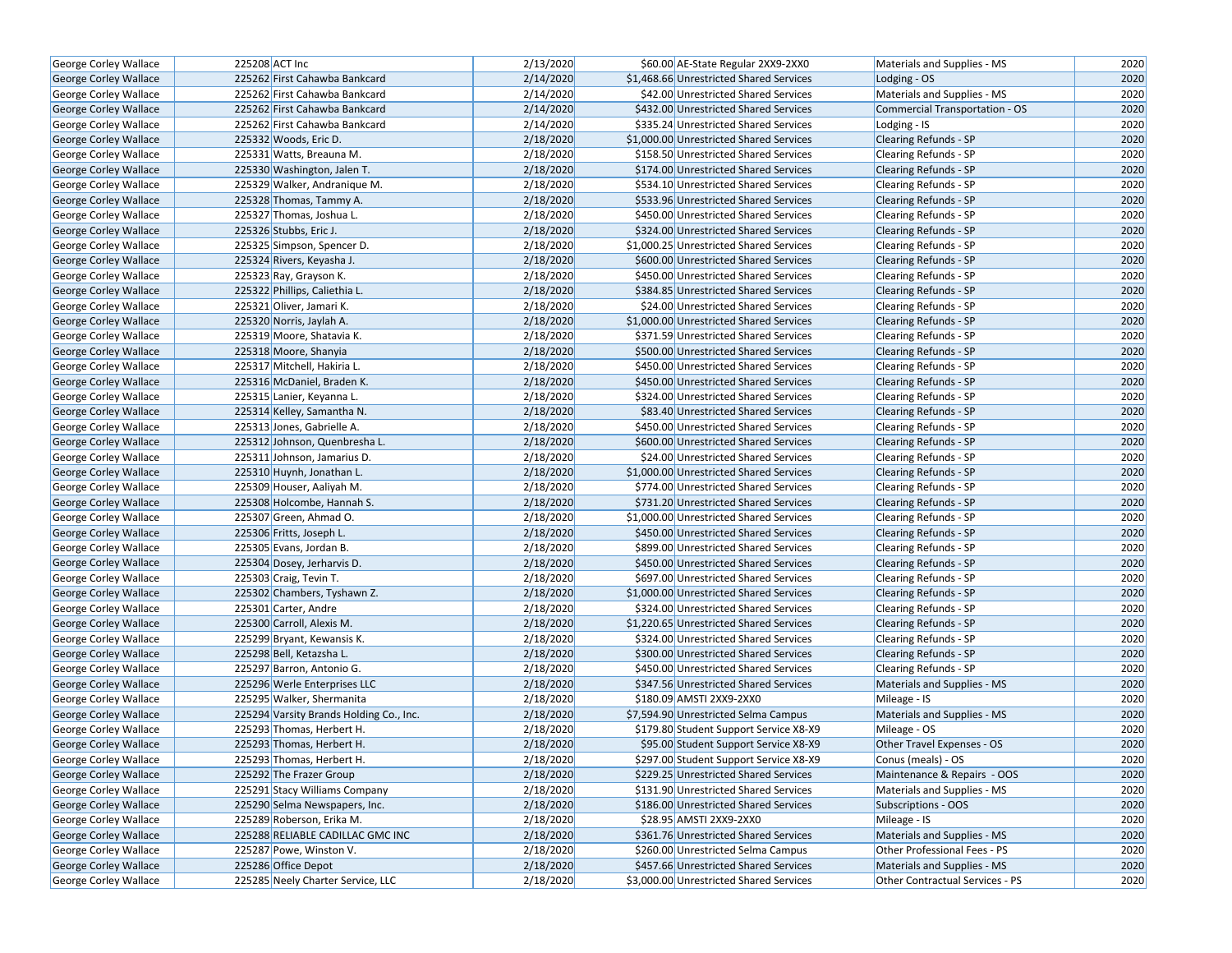| George Corley Wallace        | 225284 Matherson, Gary                     | 2/18/2020 | \$260.00 Unrestricted Selma Campus        | Other Professional Fees - PS           | 2020 |
|------------------------------|--------------------------------------------|-----------|-------------------------------------------|----------------------------------------|------|
| George Corley Wallace        | 225283 Gordon, Rachel L.                   | 2/18/2020 | \$700.00 Student Support Service X8-X9    | Other Travel Expenses - IS             | 2020 |
| George Corley Wallace        | 225282 Gordon, Rachel L.                   | 2/18/2020 | \$34.00 Student Support Service X8-X9     | Other Travel Expenses - IS             | 2020 |
| George Corley Wallace        | 225281 Glover, Felicia A.                  | 2/18/2020 | \$295.50 Unrestricted Shared Services     | Materials and Supplies - MS            | 2020 |
| George Corley Wallace        | 225280 Glidewell, Daniel L.                | 2/18/2020 | \$260.00 Unrestricted Selma Campus        | Other Professional Fees - PS           | 2020 |
| George Corley Wallace        | 225279 Ford, Jomarlan L.                   | 2/18/2020 | \$260.00 Unrestricted Selma Campus        | Other Professional Fees - PS           | 2020 |
| George Corley Wallace        | 225278 Fluker, Sederick                    | 2/18/2020 | \$2,000.00 Talent Search X8-X9            | Other Contractual Services - PS        | 2020 |
| George Corley Wallace        | 225277 Dallas Air Conditioning & Heating,  | 2/18/2020 | \$90.00 Renewal & Replacement Shared Svcs | Maintenance & Repairs - OOS            | 2020 |
| George Corley Wallace        | 225276 Coty, Mark L.                       | 2/18/2020 | \$236.85 AMSTI 2XX9-2XX0                  | Mileage - IS                           | 2020 |
| George Corley Wallace        | 225275 Columbia Instruments Inc            | 2/18/2020 | \$10,207.00 Unrestricted Shared Services  | Equipment - non capitalized - MS       | 2020 |
| George Corley Wallace        | 225274 Chapman, Channie L.                 | 2/18/2020 | \$244.95 Student Support Service X8-X9    | Mileage - OS                           | 2020 |
| George Corley Wallace        | 225274 Chapman, Channie L.                 | 2/18/2020 | \$196.00 Student Support Service X8-X9    | Other Travel Expenses - OS             | 2020 |
| George Corley Wallace        | 225274 Chapman, Channie L.                 | 2/18/2020 | \$297.00 Student Support Service X8-X9    | Conus (meals) - OS                     | 2020 |
| George Corley Wallace        | 225273 Central Paper Co, Inc.              | 2/18/2020 | \$1,977.37 Unrestricted Shared Services   | Materials and Supplies - MS            | 2020 |
| George Corley Wallace        | 225272 Central Paper Co, Inc               | 2/18/2020 | \$132.20 Unrestricted Shared Services     | Materials and Supplies - MS            | 2020 |
| George Corley Wallace        | 225271 CDW LLC                             | 2/18/2020 | \$8,375.36 Vocational Ed/CTE X9-X0        | Equipment - non capitalized - MS       | 2020 |
| George Corley Wallace        | 225270 Casby, Aaron L.                     | 2/18/2020 | \$140.82 AMSTI 2XX9-2XX0                  | Mileage - IS                           | 2020 |
| George Corley Wallace        | 225269 Carquest                            | 2/18/2020 | \$70.07 Unrestricted Shared Services      | Maintenance & Repairs - OOS            | 2020 |
| George Corley Wallace        | 225268 Brown, Natasha                      | 2/18/2020 | \$500.00 Unrestricted Shared Services     | Other Contractual Services - PS        | 2020 |
| George Corley Wallace        | 225267 Brown, Karen E.                     | 2/18/2020 | \$297.00 Student Support Service X8-X9    | Conus (meals) - OS                     | 2020 |
| <b>George Corley Wallace</b> | 225267 Brown, Karen E.                     | 2/18/2020 | \$196.00 Student Support Service X8-X9    | Other Travel Expenses - OS             | 2020 |
| George Corley Wallace        | 225267 Brown, Karen E.                     | 2/18/2020 | \$34.00 Student Support Service X8-X9     | Other Travel Expenses - IS             | 2020 |
| George Corley Wallace        | 225267 Brown, Karen E.                     | 2/18/2020 | \$244.95 Student Support Service X8-X9    | Mileage - OS                           | 2020 |
| George Corley Wallace        | 225266 Blackbelt Outdoor Advertising, LLC  | 2/18/2020 | \$1,050.00 Unrestricted Shared Services   | Advertising & Promotions - OOS         | 2020 |
| <b>George Corley Wallace</b> | 225265 Barnes & Noble Education, Inc.      | 2/18/2020 | \$27,626.09 Unrestricted Shared Services  | Bookstore - AP                         | 2020 |
|                              |                                            | 2/18/2020 |                                           |                                        | 2020 |
| George Corley Wallace        | 225264 Alabama College System Human Resour |           | \$300.00 Unrestricted Shared Services     | <b>Registration Fees-IS</b>            |      |
| George Corley Wallace        | 225263 AAEOPP                              | 2/18/2020 | \$1,050.00 Talent Search X8-X9            | Memberships - PS                       | 2020 |
| George Corley Wallace        | 225352 Williams, Brian                     | 2/20/2020 | \$160.00 Unrestricted Selma Campus        | Other Contractual Services - PS        | 2020 |
| George Corley Wallace        | 225351 Walker, Roosevelt                   | 2/20/2020 | \$160.00 Unrestricted Selma Campus        | <b>Other Contractual Services - PS</b> | 2020 |
| George Corley Wallace        | 225350 Varsity Brands Holding Co., Inc.    | 2/20/2020 | \$5,844.84 Unrestricted Selma Campus      | Materials and Supplies - MS            | 2020 |
| George Corley Wallace        | 225349 Scott, Gracie E.                    | 2/20/2020 | \$160.00 Unrestricted Selma Campus        | <b>Other Contractual Services - PS</b> | 2020 |
| George Corley Wallace        | 225348 Reynolds, W. Marlon                 | 2/20/2020 | \$260.00 Unrestricted Selma Campus        | Other Professional Fees - PS           | 2020 |
| George Corley Wallace        | 225347 Phi Theta Kappa                     | 2/20/2020 | \$715.00 Phi Theta Kappa                  | Deposit Liabilities - AP               | 2020 |
| George Corley Wallace        | 225346 Neely, Charles                      | 2/20/2020 | \$160.00 Unrestricted Selma Campus        | Other Contractual Services - PS        | 2020 |
| George Corley Wallace        | 225345 McMillan, Roy A.                    | 2/20/2020 | \$250.00 Unrestricted Shared Services     | Other Contractual Services - PS        | 2020 |
| George Corley Wallace        | 225344 Lester Mark Boswell                 | 2/20/2020 | \$156.00 Unrestricted Shared Services     | Materials and Supplies - MS            | 2020 |
| George Corley Wallace        | 225343 Katco Publishing, Inc               | 2/20/2020 | \$1,750.00 Unrestricted Shared Services   | Other Contractual Services - PS        | 2020 |
| George Corley Wallace        | 225342 Green, Joseph A.                    | 2/20/2020 | \$454.94 Unrestricted Shared Services     | Maintenance & Repairs - OOS            | 2020 |
| George Corley Wallace        | 225341 Gordon, Rachel L.                   | 2/20/2020 | \$199.00 Student Support Service X8-X9    | Other Travel Expenses - IS             | 2020 |
| George Corley Wallace        | 225340 Gordon, Rachel L.                   | 2/20/2020 | \$350.00 Student Support Service X8-X9    | Other Travel Expenses - IS             | 2020 |
| George Corley Wallace        | 225339 Finklea, Keona                      | 2/20/2020 | \$750.00 Unrestricted Shared Services     | <b>Other Contractual Services - PS</b> | 2020 |
| George Corley Wallace        | 225338 Elliott, Tyler M.                   | 2/20/2020 | \$60.00 Unrestricted Selma Campus         | <b>Other Contractual Services - PS</b> | 2020 |
| George Corley Wallace        | 225337 Dillard, Michael A.                 | 2/20/2020 | \$500.00 Unrestricted Shared Services     | Other Contractual Services - PS        | 2020 |
| George Corley Wallace        | 225336 Copy Products Company               | 2/20/2020 | \$1,585.69 AMSTI 2XX9-2XX0                | Service Contracts on Equipment -OOS    | 2020 |
| George Corley Wallace        | 225335 Alabama Ahead                       | 2/20/2020 | \$90.00 Unrestricted Shared Services      | <b>Registration Fees-IS</b>            | 2020 |
| George Corley Wallace        | 225334 ACT Inc                             | 2/20/2020 | \$48.00 Ready to Work 2XX9-2XX0           | Memberships - PS                       | 2020 |
| George Corley Wallace        | 225333 Platter, Kenneth R.                 | 2/20/2020 | \$260.00 Unrestricted Selma Campus        | Other Professional Fees - PS           | 2020 |
| George Corley Wallace        | 225365 Winters, Carl L.                    | 2/21/2020 | \$500.00 Unrestricted Shared Services     | Other Contractual Services - PS        | 2020 |
| George Corley Wallace        | 225364 Viamedia Inc                        | 2/21/2020 | \$500.00 Unrestricted Shared Services     | Advertising & Promotions - OOS         | 2020 |
| George Corley Wallace        | 225363 Stuart C. Irby Co.                  | 2/21/2020 | \$150.25 Unrestricted Shared Services     | Materials and Supplies - MS            | 2020 |
| George Corley Wallace        | 225362 Southern Pipe & Supply Co Inc       | 2/21/2020 | \$51.70 Unrestricted Shared Services      | Materials and Supplies - MS            | 2020 |
| George Corley Wallace        | 225361 Sherwin Williams Company            | 2/21/2020 | \$40.18 Unrestricted Shared Services      | Materials and Supplies - MS            | 2020 |
| George Corley Wallace        | 225360 Nine.is, LLC                        | 2/21/2020 | \$5,000.00 Unrestricted Shared Services   | Other Contractual Services - PS        | 2020 |
| George Corley Wallace        | 225359 Labbe, Patricia                     | 2/21/2020 | \$900.00 Unrestricted Shared Services     | <b>Culinary Consumables</b>            | 2020 |
| <b>George Corley Wallace</b> | 225358 Jack Ousley                         | 2/21/2020 | \$116.99 Unrestricted Shared Services     | Equipment - non capitalized - MS       | 2020 |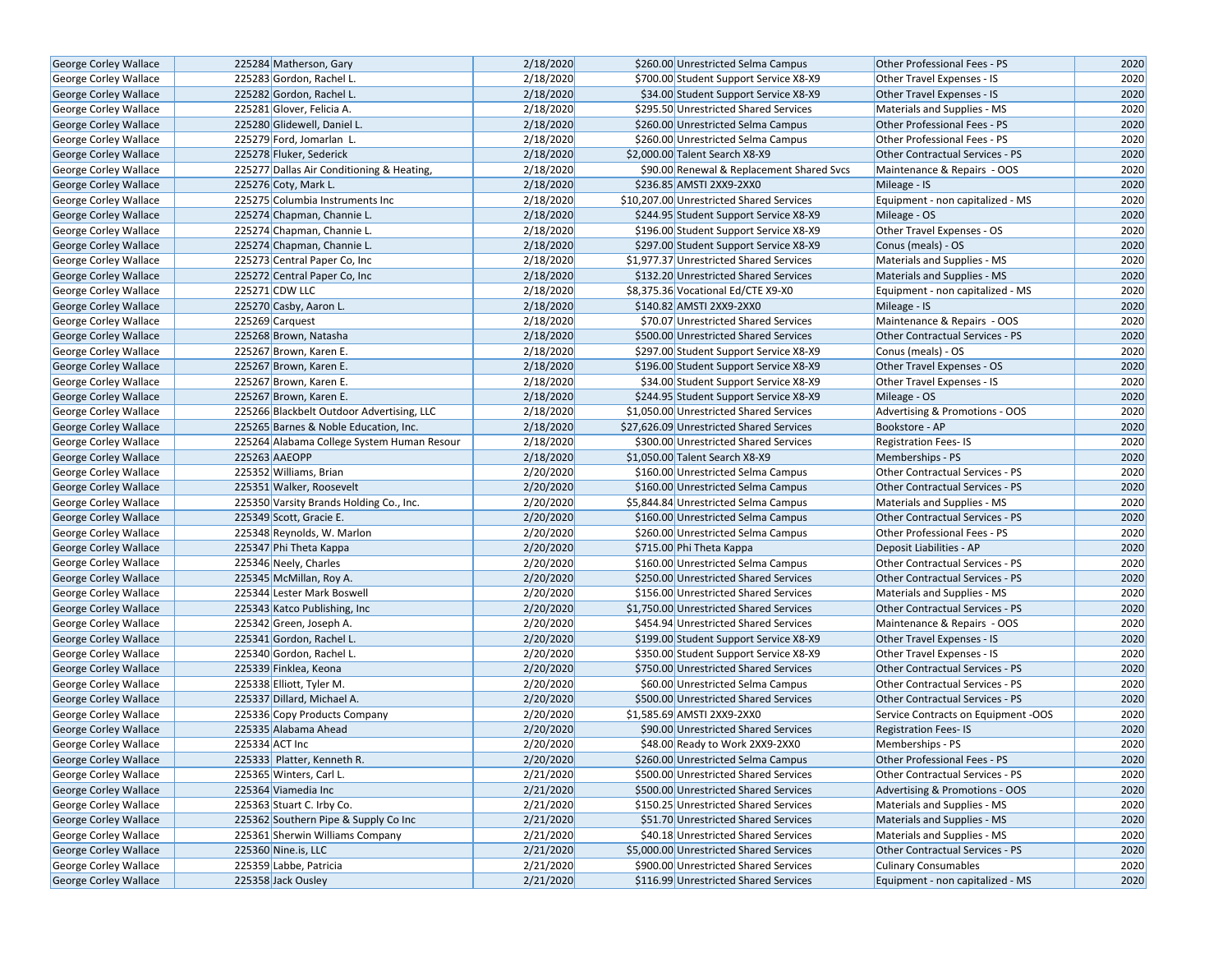| George Corley Wallace                          |               | 225357 Fathers of St. Edmund Southern Miss                          | 2/21/2020              |                    | \$2,518.75 Unrestricted Shared Services | Other Contractual Services - PS        | 2020 |
|------------------------------------------------|---------------|---------------------------------------------------------------------|------------------------|--------------------|-----------------------------------------|----------------------------------------|------|
| George Corley Wallace                          |               | 225356 DISH DBS Corporation                                         | 2/21/2020              |                    | \$116.03 Unrestricted Shared Services   | Other Contractual Services - PS        | 2020 |
| George Corley Wallace                          |               | 225355 Colston, Larry J.                                            | 2/21/2020              |                    | \$1,500.00 Talent Search X8-X9          | Conus (meals) - IS                     | 2020 |
| George Corley Wallace                          |               | 225354 Cintas Corporation                                           | 2/21/2020              |                    | \$153.07 Unrestricted Shared Services   | <b>Other Contractual Services - PS</b> | 2020 |
| George Corley Wallace                          | 225353 AT & T |                                                                     | 2/21/2020              |                    | \$109.15 Unrestricted Shared Services   | Internet - UC                          | 2020 |
| George Corley Wallace                          |               | 225371 Wright, William C.                                           | 2/25/2020              |                    | \$476.59 Unrestricted Shared Services   | Clearing Refunds - SP                  | 2020 |
| George Corley Wallace                          |               | 225370 Willis, Sierra K.                                            | 2/25/2020              |                    | \$200.00 Unrestricted Shared Services   | <b>Clearing Refunds - SP</b>           | 2020 |
| <b>George Corley Wallace</b>                   |               | 225369 Till, Hannah C.                                              | 2/25/2020              |                    | \$1,500.00 Unrestricted Shared Services | <b>Clearing Refunds - SP</b>           | 2020 |
| George Corley Wallace                          |               | 225368 Johnson, Kelci M.                                            | 2/25/2020              |                    | \$2,250.00 Unrestricted Shared Services | Clearing Refunds - SP                  | 2020 |
| George Corley Wallace                          |               | 225367 Carroll, Alexis M.                                           | 2/25/2020              |                    | \$20.00 Unrestricted Shared Services    | Clearing Refunds - SP                  | 2020 |
| George Corley Wallace                          |               | 225366 Berry, Tradeshia C.                                          | 2/25/2020              |                    | \$175.00 Unrestricted Shared Services   | Clearing Refunds - SP                  | 2020 |
| George Corley Wallace                          |               | 90001758 Pettway Jaleesa Candace                                    | 2/26/2020              |                    | \$258.70 PAYROLL                        | PAYROLL                                | 2020 |
| George Corley Wallace                          |               | 90001757 Whittaker Shaun                                            | 2/26/2020              |                    | \$475.02 PAYROLL                        | PAYROLL                                | 2020 |
| George Corley Wallace                          |               | 90001756 Savage Devin Demarco                                       | 2/26/2020              |                    | \$475.02 PAYROLL                        | PAYROLL                                | 2020 |
| George Corley Wallace                          |               | 90001755 Ward Terry Levan                                           | 2/26/2020              |                    | \$720.00 PAYROLL                        | PAYROLL                                | 2020 |
| George Corley Wallace                          |               | 90001754 Harris Mattie Mae                                          | 2/26/2020              |                    | \$532.48 PAYROLL                        | PAYROLL                                | 2020 |
| George Corley Wallace                          |               | 90001753 Wilson Walter O                                            | 2/26/2020              |                    | \$374.00 PAYROLL                        | PAYROLL                                | 2020 |
| George Corley Wallace                          |               | 90001752 Williams Norman Alana Nickole                              | 2/26/2020              |                    | \$27.50 PAYROLL                         | PAYROLL                                | 2020 |
| George Corley Wallace                          |               | 90001751 Watts Renae                                                | 2/26/2020              |                    | \$810.00 PAYROLL                        | PAYROLL                                | 2020 |
| George Corley Wallace                          |               | 90001750 Walton Willie J                                            | 2/26/2020              |                    | \$616.00 PAYROLL                        | PAYROLL                                | 2020 |
| <b>George Corley Wallace</b>                   |               | 90001749 Smith Mya Mikiel                                           | 2/26/2020              |                    | \$332.80 PAYROLL                        | PAYROLL                                | 2020 |
| George Corley Wallace                          |               | 90001748 Smith Marzell Lee                                          | 2/26/2020              |                    | \$1,633.00 PAYROLL                      | PAYROLL                                | 2020 |
| George Corley Wallace                          |               | 90001747 Perry Ernestine D                                          | 2/26/2020              |                    | \$777.51 PAYROLL                        | PAYROLL                                | 2020 |
| George Corley Wallace                          |               | 90001746 Nettles Wesbert                                            | 2/26/2020              |                    | \$900.00 PAYROLL                        | PAYROLL                                | 2020 |
| George Corley Wallace                          |               | 90001745 Mason Willie James                                         | 2/26/2020              | \$1,144.00 PAYROLL |                                         | PAYROLL                                | 2020 |
| George Corley Wallace                          |               | 90001744 Jones Edkenjunta                                           | 2/26/2020              |                    | \$1,342.00 PAYROLL                      | PAYROLL                                | 2020 |
| George Corley Wallace                          |               | 90001743 Garrett Jessica S                                          | 2/26/2020              |                    | \$960.00 PAYROLL                        | PAYROLL                                | 2020 |
| George Corley Wallace                          |               | 90001742 Garrett Hiawartha D                                        | 2/26/2020              |                    | \$316.16 PAYROLL                        | <b>PAYROLL</b>                         | 2020 |
| George Corley Wallace                          |               | 90001741 Calhoun Willie                                             | 2/26/2020              | \$1,254.00 PAYROLL |                                         | PAYROLL                                | 2020 |
| George Corley Wallace                          |               | 90001740 Brown Christopher B                                        | 2/26/2020              |                    | \$727.52 PAYROLL                        | PAYROLL                                | 2020 |
| George Corley Wallace                          |               | 90001739 Blanks Ray Soloman                                         | 2/26/2020              | \$1,430.00 PAYROLL |                                         | PAYROLL                                | 2020 |
| George Corley Wallace                          |               | 90001738 Barron Gerald Antoine                                      | 2/26/2020              |                    | \$640.00 PAYROLL                        | PAYROLL                                | 2020 |
| George Corley Wallace                          |               | 90001737 Acoff Linda Diane                                          | 2/26/2020              |                    | \$840.00 PAYROLL                        | PAYROLL                                | 2020 |
| George Corley Wallace                          |               | 90001736 Williams Mason O'Brien                                     | 2/26/2020              |                    | \$475.02 PAYROLL                        | PAYROLL                                | 2020 |
| George Corley Wallace                          |               | 90001735 Hartley Ty'Eshia Monesha                                   | 2/26/2020              |                    | \$475.02 PAYROLL                        | PAYROLL                                | 2020 |
| George Corley Wallace                          |               | 90001734 Grimes Ashley Renee                                        | 2/26/2020              |                    | \$475.02 PAYROLL                        | PAYROLL                                | 2020 |
| George Corley Wallace                          |               | 90001733 Gibson Jaleria Marshell                                    | 2/26/2020              |                    | \$475.02 PAYROLL                        | PAYROLL                                | 2020 |
| George Corley Wallace                          |               | 90001732 Cowan Amberneshia Marshae                                  | 2/26/2020              |                    | \$475.02 PAYROLL                        | PAYROLL                                | 2020 |
| George Corley Wallace                          |               | 90001731 Wilson Keishonna Alexandra                                 | 2/26/2020              |                    | \$557.96 PAYROLL                        | PAYROLL                                | 2020 |
| George Corley Wallace                          |               | 90001730 Wilbourne Mitsy L                                          | 2/26/2020              |                    | \$627.08 PAYROLL                        | PAYROLL                                | 2020 |
| George Corley Wallace                          |               | 90001729 Swain Bruce Floyd                                          | 2/26/2020              |                    | \$475.02 PAYROLL                        | PAYROLL                                | 2020 |
| George Corley Wallace                          |               | 90001728 Pratt Brittany M                                           | 2/26/2020              |                    | \$573.04 PAYROLL                        | PAYROLL                                | 2020 |
| George Corley Wallace                          |               | 90001727 Pope Ke'onna De'Shawnta                                    | 2/26/2020              |                    | \$429.78 PAYROLL                        | PAYROLL                                | 2020 |
| George Corley Wallace                          |               | 90001726 Perkins Breuana Sharae                                     | 2/26/2020              |                    | \$475.02 PAYROLL                        | PAYROLL                                | 2020 |
| George Corley Wallace                          |               | 90001725 Morrow Calandra Nakia                                      | 2/26/2020              |                    | \$475.02 PAYROLL                        | PAYROLL                                | 2020 |
| George Corley Wallace                          |               | 90001724 McGuire Justin Rashaad                                     | 2/26/2020              |                    | \$407.16 PAYROLL                        | PAYROLL                                | 2020 |
| George Corley Wallace                          |               | 90001723 Jones Cordelia L                                           | 2/26/2020              |                    | \$371.35 PAYROLL                        | PAYROLL                                | 2020 |
| <b>George Corley Wallace</b>                   |               | 90001722 Hoskins Montego Riley                                      | 2/26/2020              |                    | $$1,620.51$ PAYROLL                     | PAYROLL                                | 2020 |
| George Corley Wallace                          |               | 90001721 Hendrieth Lydia JoAnn                                      | 2/26/2020              |                    | \$475.02 PAYROLL                        | PAYROLL                                | 2020 |
| George Corley Wallace                          |               | 90001720 Hall Shamiyah Sha'Keal                                     |                        |                    | \$475.02 PAYROLL                        | PAYROLL                                | 2020 |
|                                                |               |                                                                     | 2/26/2020<br>2/26/2020 |                    | \$475.02 PAYROLL                        | PAYROLL                                | 2020 |
| George Corley Wallace                          |               | 90001719 Hall Jer'Markiaus Quantae                                  | 2/26/2020              |                    | \$475.02 PAYROLL                        | PAYROLL                                | 2020 |
| George Corley Wallace<br>George Corley Wallace |               | 90001718 Evans Sherritrice Lonique<br>90001717 Evans Jordan Brianna | 2/26/2020              |                    | \$450.52 PAYROLL                        | PAYROLL                                | 2020 |
|                                                |               |                                                                     | 2/26/2020              |                    |                                         | PAYROLL                                | 2020 |
| George Corley Wallace                          |               | 90001716 Dukes Airesha I<br>90001714 Benjamin Jarod K               |                        |                    | \$573.04 PAYROLL                        |                                        |      |
| George Corley Wallace                          |               |                                                                     | 2/26/2020              |                    | \$475.02 PAYROLL                        | PAYROLL                                | 2020 |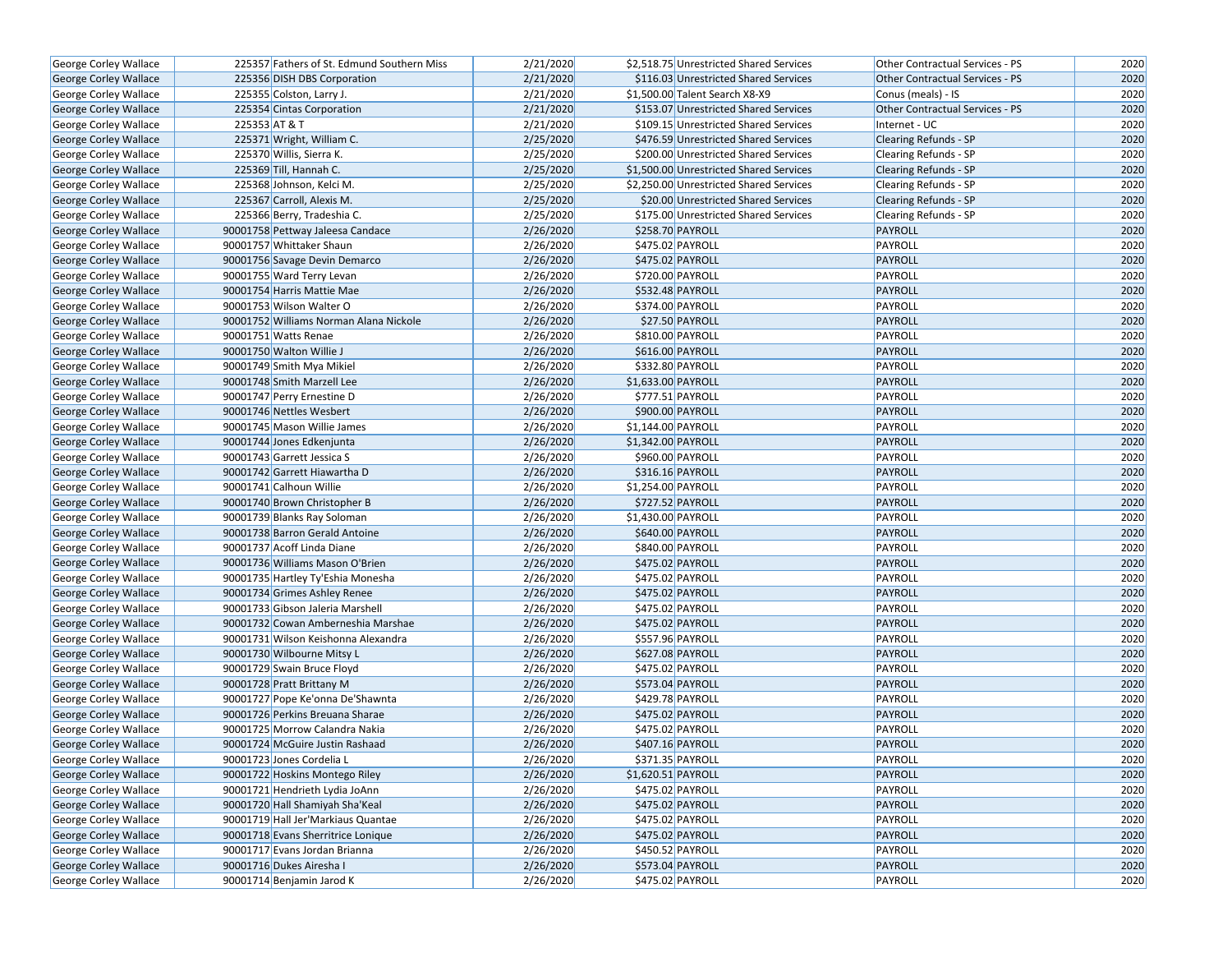| George Corley Wallace                          | 90001713 Baker Jamesha Tyshan          | 2/26/2020 | \$475.02 PAYROLL   | PAYROLL            | 2020 |
|------------------------------------------------|----------------------------------------|-----------|--------------------|--------------------|------|
| George Corley Wallace                          | 90001712 Powell Brenda Williams        | 2/26/2020 | \$636.84 PAYROLL   | PAYROLL            | 2020 |
| George Corley Wallace                          | 90001711 Jemison Lefloris              | 2/26/2020 | \$495.32 PAYROLL   | PAYROLL            | 2020 |
| George Corley Wallace                          | 90001710 Woodruff Kent H               | 2/26/2020 | \$478.44 PAYROLL   | PAYROLL            | 2020 |
| George Corley Wallace                          | 90001709 Williams Annie Montgomery     | 2/26/2020 | \$2,000.00 PAYROLL | PAYROLL            | 2020 |
| George Corley Wallace                          | 90001708 Thomas Latasha Bell           | 2/26/2020 | \$812.24 PAYROLL   | PAYROLL            | 2020 |
| George Corley Wallace                          | 90001707 Spears Shenell H              | 2/26/2020 | \$836.10 PAYROLL   | <b>PAYROLL</b>     | 2020 |
| George Corley Wallace                          | 90001706 Morrow Queen Agee             | 2/26/2020 | \$966.16 PAYROLL   | PAYROLL            | 2020 |
| <b>George Corley Wallace</b>                   | 90001705 Moore Tammy D                 | 2/26/2020 | \$1,200.00 PAYROLL | PAYROLL            | 2020 |
| George Corley Wallace                          | 90001704 Lawson Frederick Dewayn       | 2/26/2020 | \$1,054.42 PAYROLL | PAYROLL            | 2020 |
| George Corley Wallace                          | 90001703 Hobbs Elois                   | 2/26/2020 | \$501.66 PAYROLL   | PAYROLL            | 2020 |
| George Corley Wallace                          | 90001702 Francis-Thomas Sharon Hydie   | 2/26/2020 | \$1,421.37 PAYROLL | PAYROLL            | 2020 |
| George Corley Wallace                          | 90001701 Crenshaw McCray Shayla A      | 2/26/2020 | \$548.11 PAYROLL   | PAYROLL            | 2020 |
| George Corley Wallace                          | 90001700 Compton Judy B                | 2/26/2020 | \$334.44 PAYROLL   | PAYROLL            | 2020 |
| George Corley Wallace                          | 90001699 Brewer Paula A                | 2/26/2020 | \$989.39 PAYROLL   | PAYROLL            | 2020 |
| George Corley Wallace                          | 90001698 Barlow Wanda R                | 2/26/2020 | \$854.68 PAYROLL   | PAYROLL            | 2020 |
| George Corley Wallace                          | 90001697 Alsobrook Kay Goodwin         | 2/26/2020 | \$1,235.57 PAYROLL | <b>PAYROLL</b>     | 2020 |
| George Corley Wallace                          | 90001696 Milligan Melissa Hollis       | 2/26/2020 | \$1,105.51 PAYROLL | PAYROLL            | 2020 |
| George Corley Wallace                          | 90001695 Williams Elsie B.             | 2/26/2020 | \$1,163.42 PAYROLL | PAYROLL            | 2020 |
| George Corley Wallace                          | 90001694 Dozier Bruce Otis             | 2/26/2020 | \$833.47 PAYROLL   | PAYROLL            | 2020 |
| George Corley Wallace                          | 90001693 Mitchell Brenda G.            | 2/26/2020 | \$400.56 PAYROLL   | PAYROLL            | 2020 |
| George Corley Wallace                          | 90001692 Washington Willie Doris       | 2/26/2020 | \$652.08 PAYROLL   | PAYROLL            | 2020 |
| George Corley Wallace                          | 90001691 West Cynthia J Hatcher        | 2/26/2020 | \$1,809.60 PAYROLL | PAYROLL            | 2020 |
| George Corley Wallace                          | 90001690 Reed Rhonda Lashay            | 2/26/2020 | \$1,162.20 PAYROLL | PAYROLL            | 2020 |
| <b>George Corley Wallace</b>                   | 90001689 Moss Melvina                  | 2/26/2020 | \$284.86 PAYROLL   | PAYROLL            | 2020 |
| George Corley Wallace                          | 90001688 Morton Ford Shelicia Denise   | 2/26/2020 | \$1,750.32 PAYROLL | PAYROLL            | 2020 |
| George Corley Wallace                          | 90001687 Cook Kalia Hunt               | 2/26/2020 | \$1,853.28 PAYROLL | PAYROLL            | 2020 |
| George Corley Wallace                          | 90001686 Vinson Richard Shane          | 2/26/2020 | \$1,235.52 PAYROLL | PAYROLL            | 2020 |
| George Corley Wallace                          | 90001685 Tippins Ashley E              | 2/26/2020 | \$617.76 PAYROLL   | PAYROLL            | 2020 |
|                                                | 90001684 Talley-Johnson Brad Eugene    | 2/26/2020 | \$374.40 PAYROLL   | PAYROLL            | 2020 |
| George Corley Wallace<br>George Corley Wallace | 90001683 Moppins Pauline H             | 2/26/2020 | \$1,750.32 PAYROLL | PAYROLL            | 2020 |
| George Corley Wallace                          | 90001682 Lesure McGuire Martha Johnson | 2/26/2020 | \$187.20 PAYROLL   | PAYROLL            | 2020 |
| George Corley Wallace                          | 90001681 Jones Jodie Renae             | 2/26/2020 | \$249.60 PAYROLL   | PAYROLL            | 2020 |
| George Corley Wallace                          | 90001680 Johnson Tona Oliver           | 2/26/2020 | \$429.00 PAYROLL   | PAYROLL            | 2020 |
| George Corley Wallace                          | 90001679 Gray Katoria F                | 2/26/2020 | \$1,185.60 PAYROLL | PAYROLL            | 2020 |
| George Corley Wallace                          | 90001678 Davis Vera Lee                | 2/26/2020 | \$240.24 PAYROLL   | PAYROLL            | 2020 |
| George Corley Wallace                          | 90001677 Childers Linda A              | 2/26/2020 | \$1,372.80 PAYROLL | PAYROLL            | 2020 |
| George Corley Wallace                          | 90001676 Campbell Kimberly Denise      | 2/26/2020 | \$1,063.92 PAYROLL | PAYROLL            | 2020 |
|                                                |                                        | 2/26/2020 | \$249.60 PAYROLL   | PAYROLL            | 2020 |
| George Corley Wallace                          | 90001675 Bailey Darcy Diann            | 2/26/2020 | \$475.02 PAYROLL   | PAYROLL            | 2020 |
| George Corley Wallace<br>George Corley Wallace | 90001674 McGary Tridel James           | 2/26/2020 | \$2,424.92 PAYROLL | PAYROLL            | 2020 |
|                                                | 90001673 Sturdivant Anthony Dewayne    |           |                    |                    |      |
| George Corley Wallace                          | 90001672 Pettway Alonzia               | 2/26/2020 | \$3,085.58 PAYROLL | PAYROLL<br>PAYROLL | 2020 |
| George Corley Wallace                          | 90001671 Heard Anthony                 | 2/26/2020 | \$3,085.58 PAYROLL |                    | 2020 |
| George Corley Wallace                          | 90001670 Harvell Robert L              | 2/26/2020 | \$3,002.75 PAYROLL | PAYROLL            | 2020 |
| George Corley Wallace                          | 90001669 Moore Timothy                 | 2/26/2020 | \$3,580.25 PAYROLL | PAYROLL            | 2020 |
| George Corley Wallace                          | 90001668 Mauldin Reginald Otis         | 2/26/2020 | \$4,239.83 PAYROLL | PAYROLL            | 2020 |
| <b>George Corley Wallace</b>                   | 90001667 Haralson Isaiah S             | 2/26/2020 | \$2,920.50 PAYROLL | PAYROLL            | 2020 |
| George Corley Wallace                          | 90001666 Bennett Robbyn V.             | 2/26/2020 | \$8,829.08 PAYROLL | PAYROLL            | 2020 |
| George Corley Wallace                          | 90001665 Allison Eric Preston          | 2/26/2020 | \$5,731.67 PAYROLL | PAYROLL            | 2020 |
| George Corley Wallace                          | 90001664 Chesnut Veronica S            | 2/26/2020 | \$2,513.33 PAYROLL | PAYROLL            | 2020 |
| George Corley Wallace                          | 90001663 Moss Johnny E                 | 2/26/2020 | \$6,005.17 PAYROLL | PAYROLL            | 2020 |
| George Corley Wallace                          | 90001662 Carroll Jessica Bishop        | 2/26/2020 | \$5,233.41 PAYROLL | PAYROLL            | 2020 |
| George Corley Wallace                          | 90001661 Abbott Brandi Nicole          | 2/26/2020 | \$2,672.92 PAYROLL | PAYROLL            | 2020 |
| George Corley Wallace                          | 90001660 Whatley Andrew Douglas        | 2/26/2020 | \$2,755.42 PAYROLL | PAYROLL            | 2020 |
| George Corley Wallace                          | 90001659 Taylor Ernest                 | 2/26/2020 | \$1,666.67 PAYROLL | PAYROLL            | 2020 |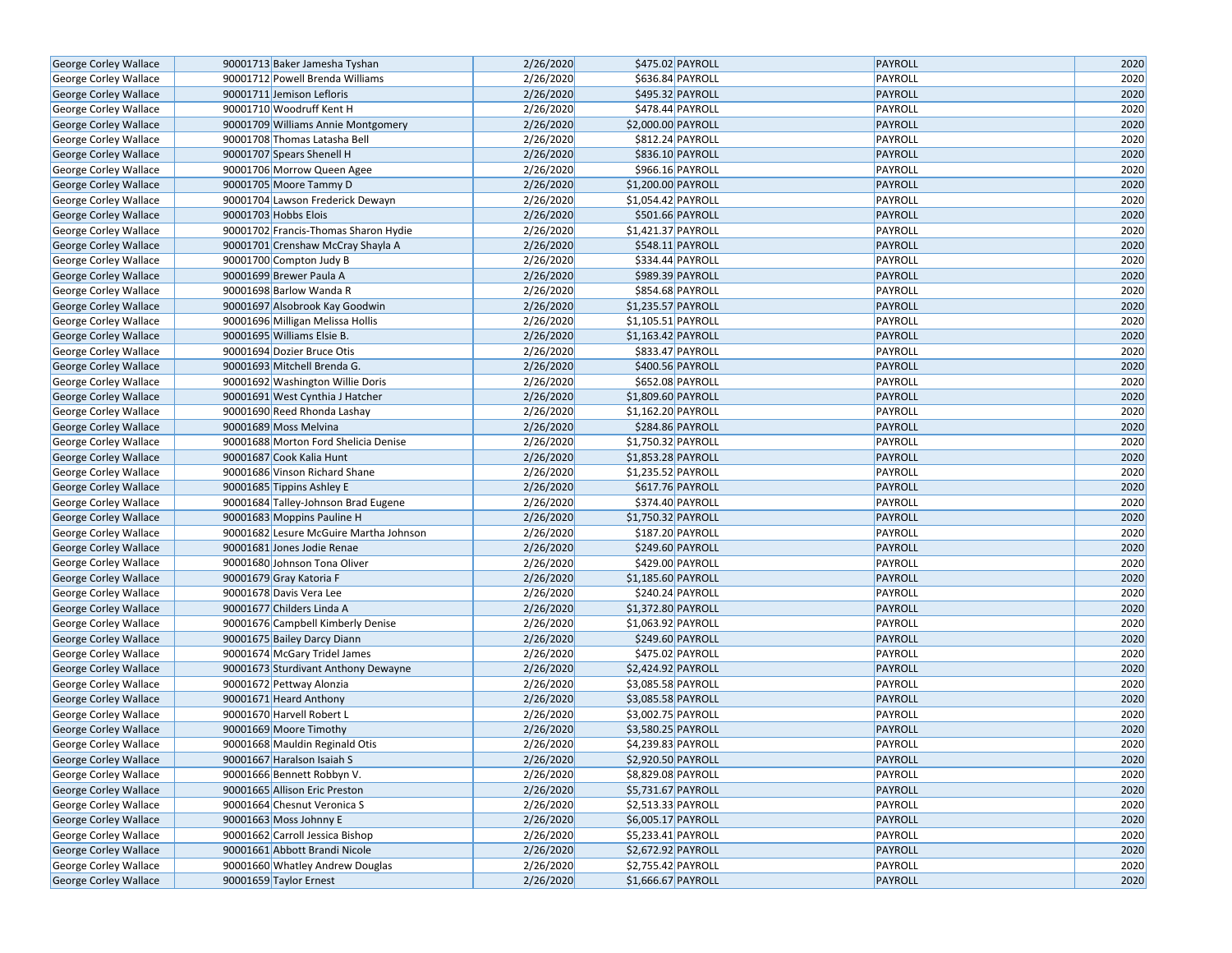| George Corley Wallace        | 90001658 Jackson Vincent Keith     | 2/26/2020 | \$2,513.33 PAYROLL  | PAYROLL        | 2020 |
|------------------------------|------------------------------------|-----------|---------------------|----------------|------|
| George Corley Wallace        | 90001657 Holston Kimberly J.       | 2/26/2020 | \$3,909.67 PAYROLL  | PAYROLL        | 2020 |
| George Corley Wallace        | 90001656 Dysart Charles J          | 2/26/2020 | \$6,005.17 PAYROLL  | PAYROLL        | 2020 |
| George Corley Wallace        | 90001655 Berry Lee                 | 2/26/2020 | \$2,755.42 PAYROLL  | PAYROLL        | 2020 |
| George Corley Wallace        | 90001654 Evans Naopi Lc            | 2/26/2020 | \$3,415.17 PAYROLL  | PAYROLL        | 2020 |
| George Corley Wallace        | 90001653 Hasberry Letti Monique    | 2/26/2020 | \$2,177.42 PAYROLL  | <b>PAYROLL</b> | 2020 |
| George Corley Wallace        | 90001652 Dixon Colleen Roland      | 2/26/2020 | \$4,404.92 PAYROLL  | PAYROLL        | 2020 |
| George Corley Wallace        | 90001651 Vance Laura Lynn          | 2/26/2020 | \$4,652.50 PAYROLL  | PAYROLL        | 2020 |
| George Corley Wallace        | 90001650 Spencer Rosa Chiffon      | 2/26/2020 | \$9,143.66 PAYROLL  | PAYROLL        | 2020 |
| George Corley Wallace        | 90001649 Jordan Judy Y.            | 2/26/2020 | \$3,827.33 PAYROLL  | PAYROLL        | 2020 |
| George Corley Wallace        | 90001648 Edwards Danielle          | 2/26/2020 | \$2,837.42 PAYROLL  | PAYROLL        | 2020 |
| George Corley Wallace        | 90001647 Davis Mary Lee            | 2/26/2020 | \$3,992.58 PAYROLL  | <b>PAYROLL</b> | 2020 |
| George Corley Wallace        | 90001646 Davis Diane               | 2/26/2020 | \$2,589.75 PAYROLL  | PAYROLL        | 2020 |
| George Corley Wallace        | 90001645 Bell Vickie D             | 2/26/2020 | \$3,250.08 PAYROLL  | <b>PAYROLL</b> | 2020 |
| George Corley Wallace        | 90001644 Barley Audreyiona La'shae | 2/26/2020 | \$2,177.42 PAYROLL  | PAYROLL        | 2020 |
| George Corley Wallace        | 90001643 Davis Rebecca Moore       | 2/26/2020 | \$250.00 PAYROLL    | <b>PAYROLL</b> | 2020 |
| George Corley Wallace        | 90001642 Turner Herman W           | 2/26/2020 | \$1,352.00 PAYROLL  | PAYROLL        | 2020 |
| George Corley Wallace        | 90001641 Harper April M            | 2/26/2020 | \$1,216.83 PAYROLL  | <b>PAYROLL</b> | 2020 |
| George Corley Wallace        | 90001640 Graham Glen Partick       | 2/26/2020 | \$260.00 PAYROLL    | PAYROLL        | 2020 |
| George Corley Wallace        | 90001639 Maxey Willie E.           | 2/26/2020 | \$450.67 PAYROLL    | <b>PAYROLL</b> | 2020 |
| George Corley Wallace        | 90001638 Evans Duane A             | 2/26/2020 | \$4,728.66 PAYROLL  | PAYROLL        | 2020 |
| George Corley Wallace        | 90001637 Bailey Danny L            | 2/26/2020 | \$270.42 PAYROLL    | <b>PAYROLL</b> | 2020 |
| George Corley Wallace        | 90001636 Hannah Marcus A.          | 2/26/2020 | \$1,276.33 PAYROLL  | PAYROLL        | 2020 |
| George Corley Wallace        | 90001635 Jefferson Shelia Lawanda  | 2/26/2020 | \$4,074.75 PAYROLL  | <b>PAYROLL</b> | 2020 |
| George Corley Wallace        | 90001634 Headley Linda Fay         | 2/26/2020 | \$2,837.75 PAYROLL  | PAYROLL        | 2020 |
| George Corley Wallace        | 90001633 Austin Tabitha Brooklyn   | 2/26/2020 | \$2,755.17 PAYROLL  | <b>PAYROLL</b> | 2020 |
| George Corley Wallace        | 90001632 Williams Angelica Nicole  | 2/26/2020 | \$2,672.92 PAYROLL  | PAYROLL        | 2020 |
| George Corley Wallace        | 90001631 Melton Elaine Alina       | 2/26/2020 | \$2,672.67 PAYROLL  | <b>PAYROLL</b> | 2020 |
| George Corley Wallace        | 90001630 Kidd Anessa Lynn          | 2/26/2020 | \$8,602.83 PAYROLL  | PAYROLL        | 2020 |
| George Corley Wallace        | 90001629 Dosey Chantae Thomas      | 2/26/2020 | \$2,342.42 PAYROLL  | <b>PAYROLL</b> | 2020 |
| George Corley Wallace        | 90001628 Deavers Lori Evelyn       | 2/26/2020 | \$2,513.33 PAYROLL  | PAYROLL        | 2020 |
| George Corley Wallace        | 90001627 Craig Brianna Lenae       | 2/26/2020 | \$2,095.17 PAYROLL  | <b>PAYROLL</b> | 2020 |
| George Corley Wallace        | 90001626 Young Connie Estes        | 2/26/2020 | \$2,163.17 PAYROLL  | PAYROLL        | 2020 |
| George Corley Wallace        | 90001625 Vasser Latonya Nechelle   | 2/26/2020 | \$3,333.33 PAYROLL  | <b>PAYROLL</b> | 2020 |
| George Corley Wallace        | 90001624 Moore Kathy J             | 2/26/2020 | \$5,404.58 PAYROLL  | PAYROLL        | 2020 |
| George Corley Wallace        | 90001623 Logan Shuntelra Bernice   | 2/26/2020 | \$5,405.99 PAYROLL  | <b>PAYROLL</b> | 2020 |
| George Corley Wallace        | 90001622 Clifton Lonzy T.          | 2/26/2020 | \$7,113.45 PAYROLL  | PAYROLL        | 2020 |
| George Corley Wallace        | 90001621 Bonner Irene G            | 2/26/2020 | \$2,513.33 PAYROLL  | <b>PAYROLL</b> | 2020 |
| George Corley Wallace        | 90001620 Agnew JaNett C            | 2/26/2020 | \$3,913.84 PAYROLL  | PAYROLL        | 2020 |
| George Corley Wallace        | 90001619 Adams Dorothy J           | 2/26/2020 | \$2,513.33 PAYROLL  | <b>PAYROLL</b> | 2020 |
| George Corley Wallace        | 90001618 Moultrie Eddie James      | 2/26/2020 | \$5,064.75 PAYROLL  | PAYROLL        | 2020 |
| George Corley Wallace        | 90001617 Rudolph Darlene King      | 2/26/2020 | \$4,321.83 PAYROLL  | <b>PAYROLL</b> | 2020 |
| George Corley Wallace        | 90001616 Powell William S          | 2/26/2020 | \$1,039.98 PAYROLL  | PAYROLL        | 2020 |
| George Corley Wallace        | 90001615 Moore Dorothy A           | 2/26/2020 | \$1,081.58 PAYROLL  | <b>PAYROLL</b> | 2020 |
| George Corley Wallace        | 90001614 Bright Jacinta Thrash     | 2/26/2020 | \$1,081.58 PAYROLL  | PAYROLL        | 2020 |
| <b>George Corley Wallace</b> | 90001613 Thomas Herbert Hoover     | 2/26/2020 | \$6,662.75 PAYROLL  | <b>PAYROLL</b> | 2020 |
| George Corley Wallace        | 90001612 Sears Teresa D            | 2/26/2020 | \$2,177.42 PAYROLL  | PAYROLL        | 2020 |
| George Corley Wallace        | 90001611 Reynolds Jennifer M       | 2/26/2020 | \$6,005.33 PAYROLL  | <b>PAYROLL</b> | 2020 |
| George Corley Wallace        | 90001610 Hoskins Montego Riley     | 2/26/2020 | \$1,620.51 PAYROLL  | PAYROLL        | 2020 |
| George Corley Wallace        | 90001609 Griffin Donitha J.        | 2/26/2020 | \$11,628.92 PAYROLL | <b>PAYROLL</b> | 2020 |
| George Corley Wallace        | 90001608 Gordon Rachel L           | 2/26/2020 | \$3,939.33 PAYROLL  | PAYROLL        | 2020 |
| George Corley Wallace        | 90001607 Fulford Sabrena Ellis     | 2/26/2020 | \$2,500.00 PAYROLL  | <b>PAYROLL</b> | 2020 |
| George Corley Wallace        | 90001606 Curtis Valerie Pandora    | 2/26/2020 | \$2,837.75 PAYROLL  | PAYROLL        | 2020 |
| George Corley Wallace        | 90001605 Cosby Pamela              | 2/26/2020 | \$2,177.42 PAYROLL  | <b>PAYROLL</b> | 2020 |
| George Corley Wallace        | 90001604 Chapman Channie Loraine   | 2/26/2020 | \$3,781.07 PAYROLL  | PAYROLL        | 2020 |
|                              |                                    |           |                     |                |      |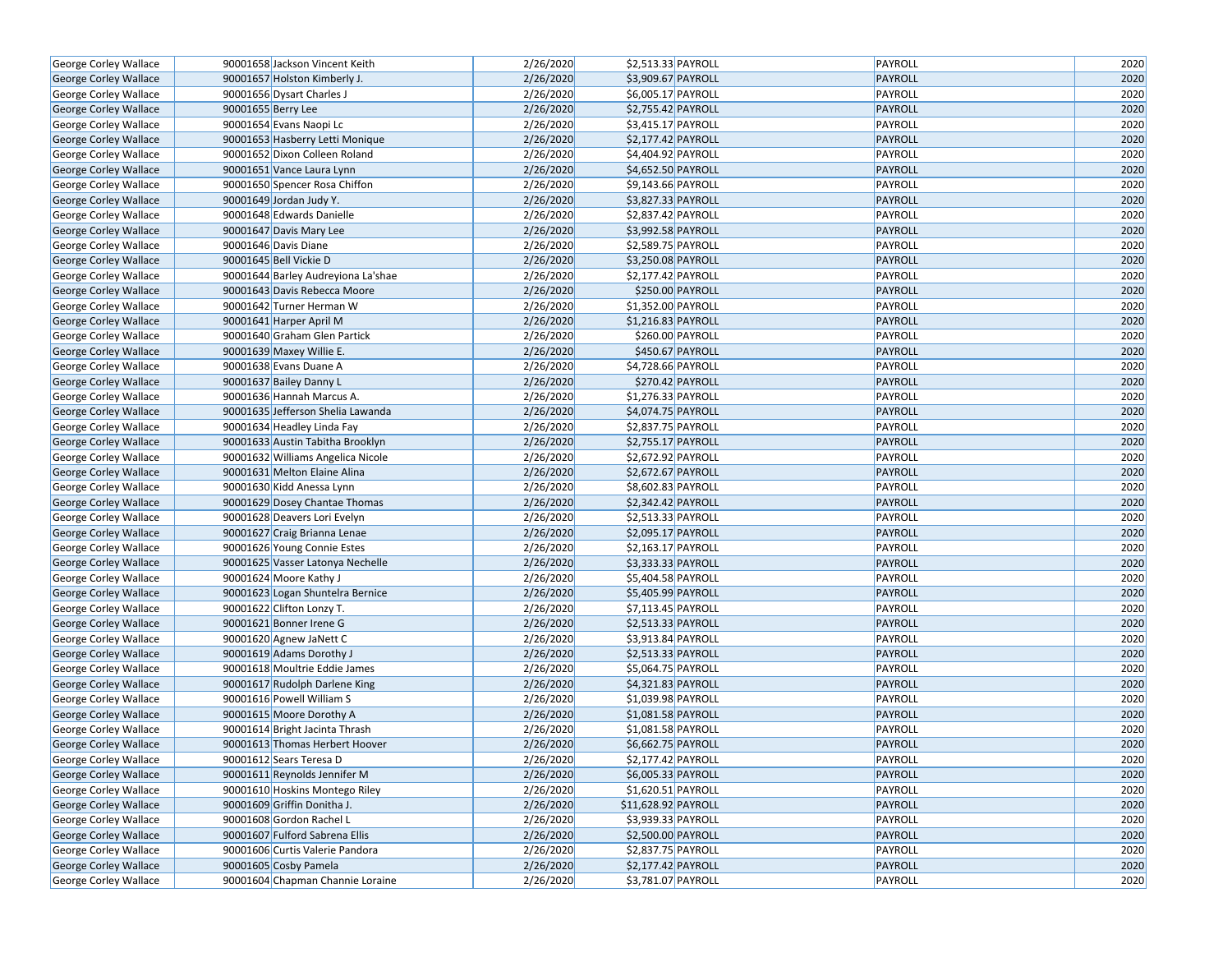| George Corley Wallace                          | 90001603 Brown Karen E.                | 2/26/2020 | \$3,326.81 PAYROLL             | PAYROLL        | 2020 |
|------------------------------------------------|----------------------------------------|-----------|--------------------------------|----------------|------|
| George Corley Wallace                          | 90001602 Bowie Corey D.                | 2/26/2020 | \$4,669.75 PAYROLL             | PAYROLL        | 2020 |
| <b>George Corley Wallace</b>                   | 90001601 Walker Sharon D               | 2/26/2020 | \$2,837.75 PAYROLL             | PAYROLL        | 2020 |
| George Corley Wallace                          | 90001600 Carstarphen Mennie L          | 2/26/2020 | \$7,555.78 PAYROLL             | PAYROLL        | 2020 |
|                                                | 90001599 Sturdivant Maxine C           | 2/26/2020 | \$7,072.00 PAYROLL             | PAYROLL        | 2020 |
| George Corley Wallace<br>George Corley Wallace | 90001598 Jackson Irma Jean             | 2/26/2020 | $\overline{$3,167.92}$ PAYROLL | PAYROLL        | 2020 |
| George Corley Wallace                          | 90001597 Sanders Felicia M             | 2/26/2020 | \$5,776.34 PAYROLL             | PAYROLL        | 2020 |
| George Corley Wallace                          | 90001596 Ford Monique Amelia           | 2/26/2020 | \$3,497.17 PAYROLL             | PAYROLL        | 2020 |
| George Corley Wallace                          | 90001595 Walker Shermanita             | 2/26/2020 | \$4,909.92 PAYROLL             | PAYROLL        | 2020 |
| George Corley Wallace                          | 90001594 Tubbs - Turner Jocelyn Jenell | 2/26/2020 | \$5,775.17 PAYROLL             | PAYROLL        | 2020 |
| George Corley Wallace                          | 90001593 Spicer Chandra                | 2/26/2020 | \$21,746.22 PAYROLL            | PAYROLL        | 2020 |
| George Corley Wallace                          | 90001592 Snowden Lula                  | 2/26/2020 | \$5,000.00 PAYROLL             | PAYROLL        | 2020 |
| George Corley Wallace                          | 90001591 Roberson Erika M              | 2/26/2020 | \$3,250.08 PAYROLL             | PAYROLL        | 2020 |
| George Corley Wallace                          | 90001590 Pullum Quanda C.              | 2/26/2020 | \$3,580.25 PAYROLL             | PAYROLL        | 2020 |
| George Corley Wallace                          | 90001589 Pettway Clarence J            | 2/26/2020 | \$7,748.00 PAYROLL             | PAYROLL        | 2020 |
| George Corley Wallace                          | 90001588 Pettway Adam Clayton          | 2/26/2020 | \$3,496.92 PAYROLL             | PAYROLL        | 2020 |
| George Corley Wallace                          | 90001587 Page Melinda Ann              | 2/26/2020 | \$3,997.50 PAYROLL             | PAYROLL        | 2020 |
| George Corley Wallace                          | 90001586 Munford Christopher Lamar     | 2/26/2020 | \$2,177.67 PAYROLL             | PAYROLL        | 2020 |
| George Corley Wallace                          | 90001585 Maness Joshua T.              | 2/26/2020 | \$4,156.92 PAYROLL             | PAYROLL        | 2020 |
| George Corley Wallace                          | 90001584 Kennedy Regina S              | 2/26/2020 | \$6,307.33 PAYROLL             | PAYROLL        | 2020 |
| George Corley Wallace                          | 90001583 Hurt Jason Robert             | 2/26/2020 | \$2,095.17 PAYROLL             | PAYROLL        | 2020 |
| George Corley Wallace                          | 90001582 Hatcher Tyrone                | 2/26/2020 | \$4,487.00 PAYROLL             | PAYROLL        | 2020 |
| George Corley Wallace                          | 90001581 Gourdine Raji                 | 2/26/2020 | \$10,525.25 PAYROLL            | PAYROLL        | 2020 |
| George Corley Wallace                          | 90001580 Coty Mark Leonard             | 2/26/2020 | \$6,227.08 PAYROLL             | PAYROLL        | 2020 |
| George Corley Wallace                          | 90001579 Cosby Helen A                 | 2/26/2020 | \$4,240.17 PAYROLL             | PAYROLL        | 2020 |
| George Corley Wallace                          | 90001578 Coleman Steffan               | 2/26/2020 | \$4,149.42 PAYROLL             | PAYROLL        | 2020 |
| George Corley Wallace                          | 90001577 Casby Aaron Leonard           | 2/26/2020 | \$5,775.17 PAYROLL             | PAYROLL        | 2020 |
| George Corley Wallace                          | 90001576 Bennett Jarrick B             | 2/26/2020 | \$2,755.17 PAYROLL             | PAYROLL        | 2020 |
| George Corley Wallace                          | 90001575 Allen Bertha Yvette           | 2/26/2020 | \$5,086.67 PAYROLL             | PAYROLL        | 2020 |
| George Corley Wallace                          | 90001574 Wyatt Camisha N               | 2/26/2020 | \$2,259.83 PAYROLL             | PAYROLL        | 2020 |
| George Corley Wallace                          | 90001573 Marshall Teresa Darnelle      | 2/26/2020 | \$3,992.25 PAYROLL             | PAYROLL        | 2020 |
| George Corley Wallace                          | 90001572 Briggs Tammie Marie           | 2/26/2020 | \$9,561.92 PAYROLL             | PAYROLL        | 2020 |
| George Corley Wallace                          | 90001571 Blevins Pamela M              | 2/26/2020 | \$3,827.33 PAYROLL             | PAYROLL        | 2020 |
| George Corley Wallace                          | 90001570 Williams Matilda Mae          | 2/26/2020 | \$6,080.39 PAYROLL             | PAYROLL        | 2020 |
| George Corley Wallace                          | 90001569 Thames Jerome E               | 2/26/2020 | \$5,997.06 PAYROLL             | PAYROLL        | 2020 |
| George Corley Wallace                          | 90001568 Tarver Otis                   | 2/26/2020 | \$5,994.17 PAYROLL             | PAYROLL        | 2020 |
| George Corley Wallace                          | 90001567 Rutledge Zachary H            | 2/26/2020 | \$4,567.89 PAYROLL             | PAYROLL        | 2020 |
| George Corley Wallace                          | 90001566 Rogers Jason Brooks           | 2/26/2020 | \$4,896.78 PAYROLL             | PAYROLL        | 2020 |
| George Corley Wallace                          | 90001565 Lewis Jarrin Chiron           | 2/26/2020 | \$5,826.90 PAYROLL             | PAYROLL        | 2020 |
| George Corley Wallace                          | 90001564 Kimbrough Brandon O           | 2/26/2020 | \$5,389.78 PAYROLL             | PAYROLL        | 2020 |
| George Corley Wallace                          | 90001563 Harris Douglas Lee            | 2/26/2020 | \$4,165.67 PAYROLL             | PAYROLL        | 2020 |
| George Corley Wallace                          | 90001562 Griffin Calvin                | 2/26/2020 | \$7,048.61 PAYROLL             | PAYROLL        | 2020 |
| George Corley Wallace                          | 90001561 Allen Kenny                   | 2/26/2020 | \$4,658.67 PAYROLL             | PAYROLL        | 2020 |
| George Corley Wallace                          | 90001560 Laister Shirley J             | 2/26/2020 | \$4,658.67 PAYROLL             | <b>PAYROLL</b> | 2020 |
| <b>George Corley Wallace</b>                   | 90001559 Clark Jackie                  | 2/26/2020 | \$6,211.56 PAYROLL             | PAYROLL        | 2020 |
| George Corley Wallace                          | 90001558 Williams Elsie B.             | 2/26/2020 | \$1,163.42 PAYROLL             | PAYROLL        | 2020 |
| George Corley Wallace                          | 90001557 Wright Pamela L               | 2/26/2020 | \$5,188.28 PAYROLL             | PAYROLL        | 2020 |
| George Corley Wallace                          | 90001556 Dozier Bruce Otis             | 2/26/2020 | \$833.47 PAYROLL               | PAYROLL        | 2020 |
| George Corley Wallace                          | 90001555 Thomas Hollee Myldred         | 2/26/2020 | \$6,822.67 PAYROLL             | PAYROLL        | 2020 |
| George Corley Wallace                          | 90001554 Goings Ghytana Shelton        | 2/26/2020 | \$6,866.78 PAYROLL             | PAYROLL        | 2020 |
| George Corley Wallace                          | 90001553 Owens Holly Brown             | 2/26/2020 | \$7,721.24 PAYROLL             | PAYROLL        | 2020 |
| George Corley Wallace                          | 90001552 Lee Kateri M                  | 2/26/2020 | \$7,951.13 PAYROLL             | PAYROLL        | 2020 |
| George Corley Wallace                          | 90001551 Baldwin Antionetta S          | 2/26/2020 | \$7,155.78 PAYROLL             | PAYROLL        | 2020 |
| George Corley Wallace                          | 90001550 Williams Shenika Raguel       | 2/26/2020 | \$450.67 PAYROLL               | PAYROLL        | 2020 |
| George Corley Wallace                          | 90001549 Brown Kimberly N              | 2/26/2020 | \$3,911.40 PAYROLL             | PAYROLL        | 2020 |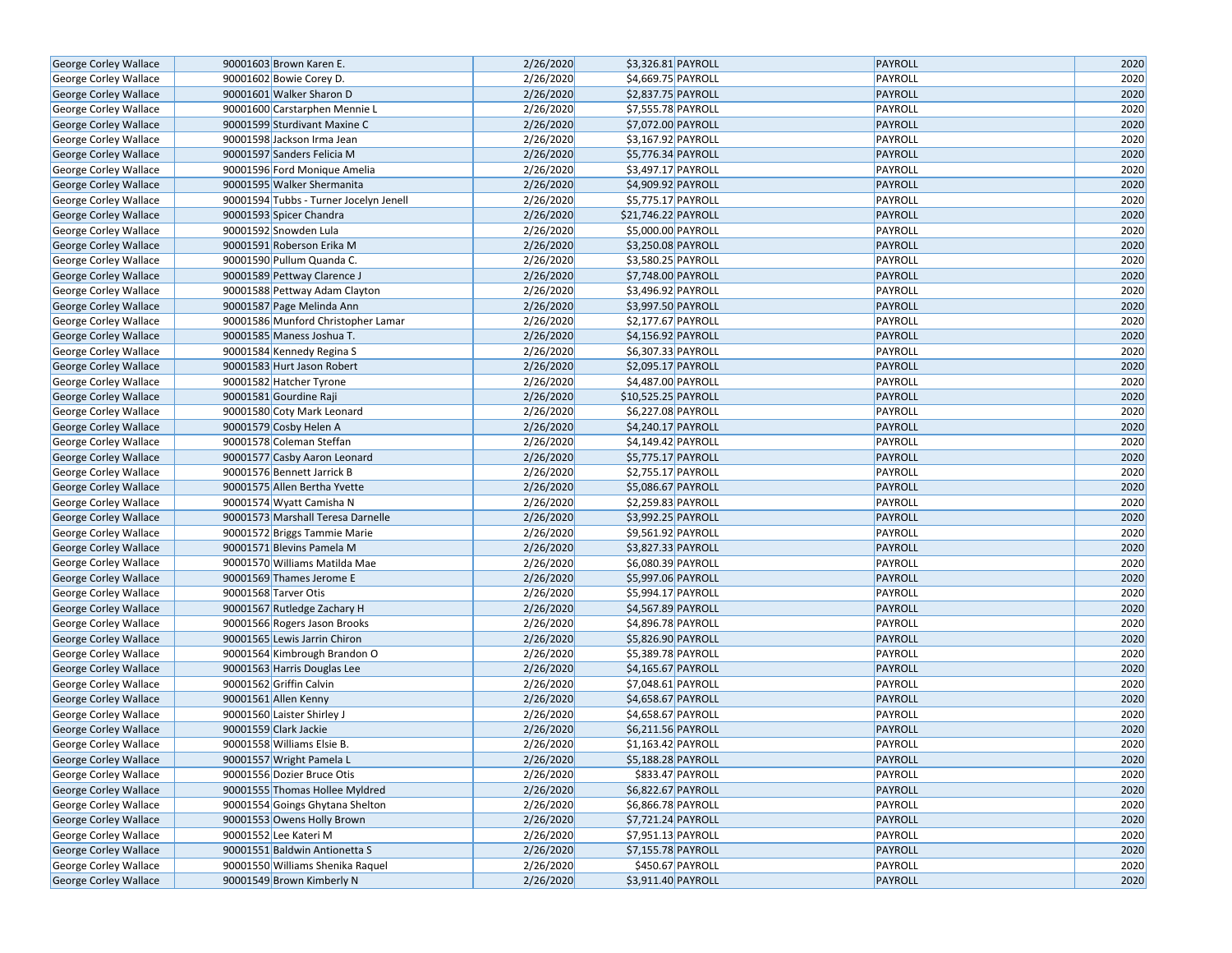| George Corley Wallace        | 90001548 Wood Donna Howell                 | 2/26/2020 | \$270.40 PAYROLL                        | PAYROLL                                | 2020 |
|------------------------------|--------------------------------------------|-----------|-----------------------------------------|----------------------------------------|------|
| George Corley Wallace        | 90001547 Stewart Jay Tyson                 | 2/26/2020 | \$450.67 PAYROLL                        | PAYROLL                                | 2020 |
| George Corley Wallace        | 90001546 Thompkins Yolanda Smith           | 2/26/2020 | \$540.80 PAYROLL                        | PAYROLL                                | 2020 |
| George Corley Wallace        | 90001545 Pugh Janet Cathey M               | 2/26/2020 | \$6,755.33 PAYROLL                      | PAYROLL                                | 2020 |
| George Corley Wallace        | 90001544 Howard Vatausha O                 | 2/26/2020 | \$450.67 PAYROLL                        | PAYROLL                                | 2020 |
| George Corley Wallace        | 90001543 White Tara Y                      | 2/26/2020 | \$5,522.58 PAYROLL                      | PAYROLL                                | 2020 |
| George Corley Wallace        | 90001542 Tapper Monica A                   | 2/26/2020 | \$721.07 PAYROLL                        | PAYROLL                                | 2020 |
| <b>George Corley Wallace</b> | 90001541 Lewis George E                    | 2/26/2020 | \$540.80 PAYROLL                        | PAYROLL                                | 2020 |
| George Corley Wallace        | 90001540 Williams Kaleda Deshawn           | 2/26/2020 | \$5,208.50 PAYROLL                      | PAYROLL                                | 2020 |
| George Corley Wallace        | 90001539 Sims Robert Nelson                | 2/26/2020 | \$4,157.98 PAYROLL                      | PAYROLL                                | 2020 |
| George Corley Wallace        | 90001538 Rhodes Ramona Roberts             | 2/26/2020 | \$270.40 PAYROLL                        | PAYROLL                                | 2020 |
| George Corley Wallace        | 90001537 McKnight April Calloway           | 2/26/2020 | \$721.07 PAYROLL                        | <b>PAYROLL</b>                         | 2020 |
| George Corley Wallace        | 90001536 May-Webb Jenika                   | 2/26/2020 | \$270.40 PAYROLL                        | PAYROLL                                | 2020 |
| George Corley Wallace        | 90001535 Thurman Michael F                 | 2/26/2020 | \$540.80 PAYROLL                        | PAYROLL                                | 2020 |
| George Corley Wallace        | 90001534 Stevenson Donte L                 | 2/26/2020 | \$5,027.44 PAYROLL                      | PAYROLL                                | 2020 |
| George Corley Wallace        | 90001533 Rogers Eric W                     | 2/26/2020 | \$5,882.78 PAYROLL                      | PAYROLL                                | 2020 |
| George Corley Wallace        | 90001532 Hobbs David Wayne                 | 2/26/2020 | \$4,658.67 PAYROLL                      | PAYROLL                                | 2020 |
| George Corley Wallace        | 90001531 Randolph Yulonda B                | 2/26/2020 | \$4,986.17 PAYROLL                      | PAYROLL                                | 2020 |
| George Corley Wallace        | 90001530 Jones Connie M                    | 2/26/2020 | \$5,243.58 PAYROLL                      | PAYROLL                                | 2020 |
| George Corley Wallace        | 90001529 Elliott William F                 | 2/26/2020 | \$6,538.56 PAYROLL                      | PAYROLL                                | 2020 |
| George Corley Wallace        | 90001528 Walker Michael                    | 2/26/2020 | \$5,242.50 PAYROLL                      | PAYROLL                                | 2020 |
| George Corley Wallace        | 90001527 Thomas Gloria Dean                | 2/26/2020 | \$3,827.92 PAYROLL                      | PAYROLL                                | 2020 |
| George Corley Wallace        | 90001526 Henderson Kerry E                 | 2/26/2020 | \$5,016.18 PAYROLL                      | PAYROLL                                | 2020 |
| George Corley Wallace        | 90001525 Wilson Beverly Renae              | 2/26/2020 | \$270.40 PAYROLL                        | PAYROLL                                | 2020 |
| George Corley Wallace        | 90001524 Miller Gregory Lee                | 2/26/2020 | \$811.20 PAYROLL                        | PAYROLL                                | 2020 |
| George Corley Wallace        | 90001523 King Glenn                        | 2/26/2020 | \$6,638.84 PAYROLL                      | PAYROLL                                | 2020 |
| George Corley Wallace        | 90001522 Hannah Marilyn Bennett            | 2/26/2020 | \$7,927.78 PAYROLL                      | PAYROLL                                | 2020 |
| George Corley Wallace        | 90001521 Calhoun Webbie R.                 | 2/26/2020 | \$6,505.33 PAYROLL                      | PAYROLL                                | 2020 |
| George Corley Wallace        | 90001520 Smith Pamela Caver                | 2/26/2020 | \$8,220.89 PAYROLL                      | PAYROLL                                | 2020 |
| George Corley Wallace        | 90001519 Miller Pearlie R                  | 2/26/2020 | \$5,738.74 PAYROLL                      | PAYROLL                                | 2020 |
| George Corley Wallace        | 90001518 Melton Christi A                  | 2/26/2020 | \$4,880.75 PAYROLL                      | PAYROLL                                | 2020 |
| George Corley Wallace        | 90001517 Lumpkin Deborah Walker            | 2/26/2020 | \$4,922.42 PAYROLL                      | PAYROLL                                | 2020 |
| George Corley Wallace        | 90001516 Jackson Veronica Moultrie         | 2/26/2020 | \$7,527.78 PAYROLL                      | PAYROLL                                | 2020 |
| George Corley Wallace        | 90001515 Davis Sarah                       | 2/26/2020 | \$9,014.00 PAYROLL                      | PAYROLL                                | 2020 |
| George Corley Wallace        | 90001514 Lee Beverly D                     | 2/26/2020 | \$2,513.33 PAYROLL                      | PAYROLL                                | 2020 |
| George Corley Wallace        | 90001513 Gordon Alfreda Felicia            | 2/26/2020 | \$5,232.33 PAYROLL                      | PAYROLL                                | 2020 |
| George Corley Wallace        | 90001512 Goodwin Pamela                    | 2/26/2020 | \$6,875.78 PAYROLL                      | PAYROLL                                | 2020 |
| George Corley Wallace        | 90001511 Ford Sabrina D                    | 2/26/2020 | \$6,382.67 PAYROLL                      | PAYROLL                                | 2020 |
| George Corley Wallace        | 90001510 Chestnut Angelina                 | 2/26/2020 | \$6,012.11 PAYROLL                      | PAYROLL                                | 2020 |
| George Corley Wallace        | 90001509 Mitchell James M                  | 2/26/2020 | \$18,815.00 PAYROLL                     | PAYROLL                                | 2020 |
| George Corley Wallace        | 90001508 Glover Virginia M Reed            | 2/26/2020 | \$4,899.25 PAYROLL                      | PAYROLL                                | 2020 |
| George Corley Wallace        | 527894 Doss Jameria Michelle               | 2/26/2020 | \$475.02 PAYROLL                        | PAYROLL                                | 2020 |
| George Corley Wallace        | 527893 Moultrie Jacqueline                 | 2/26/2020 | \$1,441.44 PAYROLL                      | PAYROLL                                | 2020 |
| George Corley Wallace        | 225428 Winters, Carl L.                    | 2/27/2020 | \$500.00 Unrestricted Shared Services   | <b>Other Contractual Services - PS</b> | 2020 |
| George Corley Wallace        | 225427 Winbush, Ph.D, Raymond A.           | 2/27/2020 | \$1,000.00 Community Service Grant      | State Contracts & Grants - SF          | 2020 |
| George Corley Wallace        | 225426 Williams, Joe                       | 2/27/2020 | \$449.20 Unrestricted Shared Services   | <b>Other Contractual Services - PS</b> | 2020 |
| George Corley Wallace        | 225425 Water Way Distributing              | 2/27/2020 | \$88.92 Unrestricted Distance Ed        | Materials and Supplies - MS            | 2020 |
| <b>George Corley Wallace</b> | 225425 Water Way Distributing              | 2/27/2020 | \$94.44 Unrestricted Selma Campus       | Materials and Supplies - MS            | 2020 |
| George Corley Wallace        | 225425 Water Way Distributing              | 2/27/2020 | \$279.83 Unrestricted Shared Services   | Materials and Supplies - MS            | 2020 |
| George Corley Wallace        | 225424 U.S. Bank National Association      | 2/27/2020 | \$6,632.53 Unrestricted Shared Services | Operating Lease Payment - OOS          | 2020 |
| George Corley Wallace        | 225424 U.S. Bank National Association      | 2/27/2020 | \$172.09 AE-State Regular 2XX9-2XX0     | Lease Purchase - CE                    | 2020 |
| George Corley Wallace        | 225423 Turner, Herman W.                   | 2/27/2020 | \$280.00 Unrestricted Selma Campus      | Conus (meals) - IS                     | 2020 |
| George Corley Wallace        | 225422 Turner, Herman W.                   | 2/27/2020 | \$280.00 Unrestricted Selma Campus      | Conus (meals) - IS                     | 2020 |
| George Corley Wallace        | 225421 Training for Existing Business & In | 2/27/2020 | \$150.00 Unrestricted Shared Services   | Materials and Supplies - MS            | 2020 |
| George Corley Wallace        | 225420 Thomas, James W.                    | 2/27/2020 | \$1,200.00 Unrestricted Shared Services | Advertising & Promotions - OOS         | 2020 |
|                              |                                            |           |                                         |                                        |      |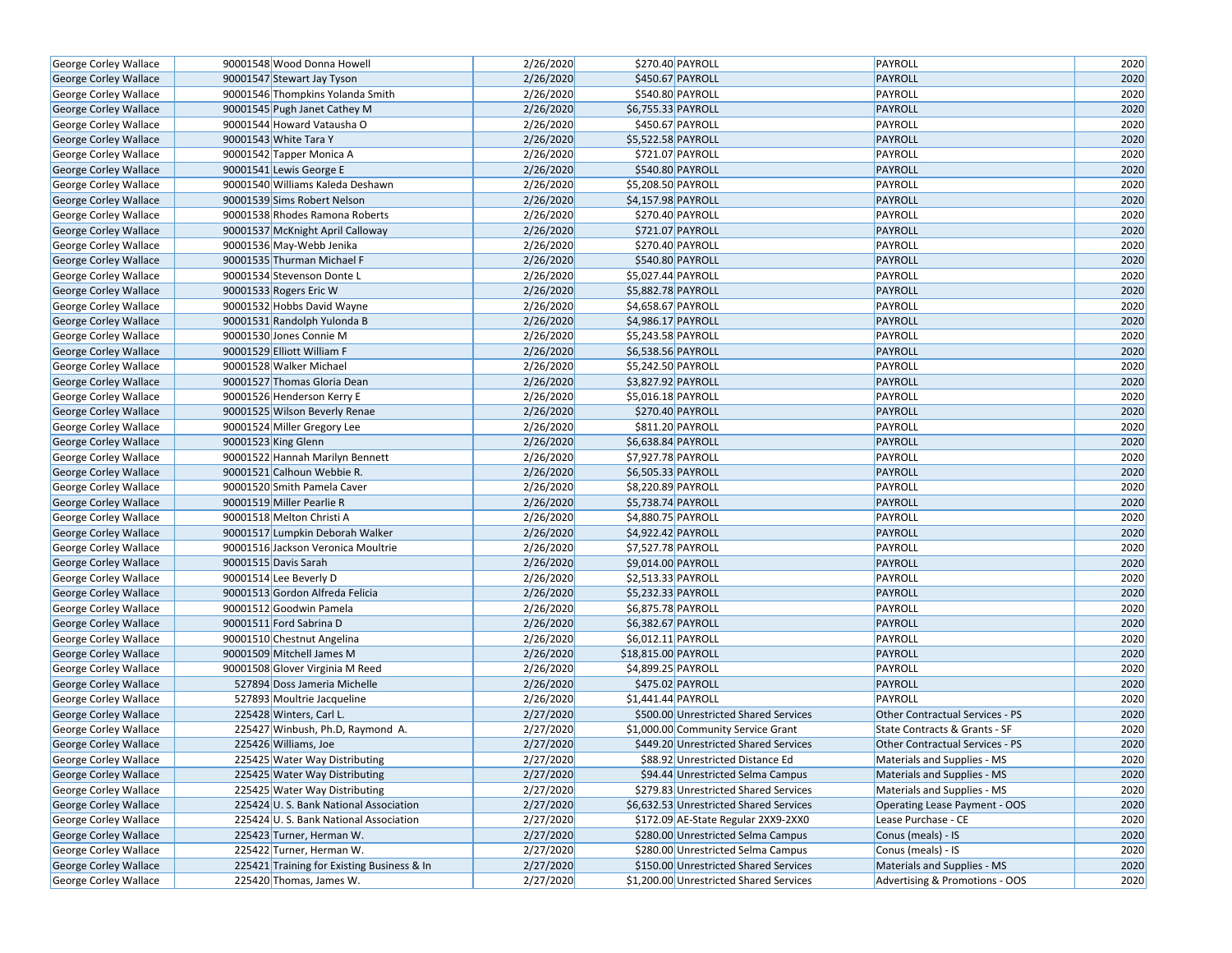| George Corley Wallace        | 225419 Thomas, Herbert H.                  | 2/27/2020 | \$106.50 Student Support Service X8-X9   | Conus (meals) - OS                     | 2020 |
|------------------------------|--------------------------------------------|-----------|------------------------------------------|----------------------------------------|------|
| <b>George Corley Wallace</b> | 225418 Steele, Michael D.                  | 2/27/2020 | \$135.00 Unrestricted Shared Services    | Other Contractual Services - PS        | 2020 |
| <b>George Corley Wallace</b> | 225417 Southern Linc Wireless              | 2/27/2020 | \$848.00 Unrestricted Shared Services    | <b>Wireless Phones - UC</b>            | 2020 |
| George Corley Wallace        | 225416 Snap On Incorporated                | 2/27/2020 | \$1.345.79 Unrestricted Shared Services  | Materials and Supplies - MS            | 2020 |
| George Corley Wallace        | 225415 Snap On Incorporated                | 2/27/2020 | \$955.44 Unrestricted Shared Services    | Materials and Supplies - MS            | 2020 |
| George Corley Wallace        | 225414 Smith, Jerry D.                     | 2/27/2020 | \$2,000.00 Unrestricted Shared Services  | Other Contractual Services - PS        | 2020 |
| George Corley Wallace        | 225413 Smith, Bruce                        | 2/27/2020 | \$4,000.00 Unrestricted Shared Services  | <b>Other Contractual Services - PS</b> | 2020 |
| <b>George Corley Wallace</b> | 225412 SII, LLC                            | 2/27/2020 | \$2,047.00 Unrestricted Selma Campus     | Lodging - IS                           | 2020 |
| <b>George Corley Wallace</b> | 225411 Roper, Ethel B.                     | 2/27/2020 | \$999.66 Unrestricted Shared Services    | <b>Other Contractual Services - PS</b> | 2020 |
| George Corley Wallace        | 225410 Purdie, James D.                    | 2/27/2020 | \$300.00 Unrestricted Shared Services    | Other Contractual Services - PS        | 2020 |
| George Corley Wallace        | 225409 Peterson, Joe J.                    | 2/27/2020 | \$600.00 AMSTI 2XX9-2XX0                 | Maintenance & Repairs - OOS            | 2020 |
| George Corley Wallace        | 225408 Perry, Steve                        | 2/27/2020 | \$2,000.00 Unrestricted Shared Services  | Other Contractual Services - PS        | 2020 |
| George Corley Wallace        | 225407 Perkins, Roderick                   | 2/27/2020 | \$749.76 Unrestricted Shared Services    | <b>Other Contractual Services - PS</b> | 2020 |
| <b>George Corley Wallace</b> | 225406 Paxen Publishing                    | 2/27/2020 | \$2,187.10 AE-State Regular 2XX9-2XX0    | Materials and Supplies - MS            | 2020 |
| <b>George Corley Wallace</b> | 225405 Patterson, Ray A.                   | 2/27/2020 | \$1,500.00 Unrestricted Shared Services  | Other Contractual Services - PS        | 2020 |
| <b>George Corley Wallace</b> | 225404 Office Depot                        | 2/27/2020 | \$646.86 Unrestricted Shared Services    | Materials and Supplies - MS            | 2020 |
| George Corley Wallace        | 225404 Office Depot                        | 2/27/2020 | \$288.69 Talent Search X8-X9             | Materials and Supplies - MS            | 2020 |
| George Corley Wallace        | 225404 Office Depot                        | 2/27/2020 | \$2,379.35 AMSTI 2XX9-2XX0               | Materials and Supplies - MS            | 2020 |
| George Corley Wallace        | 225404 Office Depot                        | 2/27/2020 | \$618.04 AE-State Regular 2XX9-2XX0      | Materials and Supplies - MS            | 2020 |
| <b>George Corley Wallace</b> | 225404 Office Depot                        | 2/27/2020 | \$399.98 AE-State Regular 2XX9-2XX0      | Equipment - non capitalized - MS       | 2020 |
| <b>George Corley Wallace</b> | 225403 Nurse Tim Inc                       | 2/27/2020 | \$999.00 Unrestricted Selma Campus       | Memberships - PS                       | 2020 |
| George Corley Wallace        | 225402 McMillan, Roy A.                    | 2/27/2020 | \$250.00 Unrestricted Shared Services    | Other Contractual Services - PS        | 2020 |
| George Corley Wallace        | 225401 Katco Publishing, Inc.              | 2/27/2020 | \$1,750.00 Unrestricted Shared Services  | <b>Other Contractual Services - PS</b> | 2020 |
| George Corley Wallace        | 225400 Jackson, Teresa A.                  | 2/27/2020 | \$97.50 Unrestricted Shared Services     | <b>Other Contractual Services - PS</b> | 2020 |
| George Corley Wallace        | 225399 Jackson, Brandy R.                  | 2/27/2020 | \$97.50 Unrestricted Shared Services     | Other Contractual Services - PS        | 2020 |
| George Corley Wallace        | 225398 Gourdine, Raji                      | 2/27/2020 | \$204.70 AMSTI 2XX9-2XX0                 | Mileage - IS                           | 2020 |
| George Corley Wallace        | 225398 Gourdine, Raji                      | 2/27/2020 | \$255.00 AMSTI 2XX9-2XX0                 | Overnight (non tax per diem)- IS       | 2020 |
| George Corley Wallace        | 225397 Gourdine, Jimmetta                  | 2/27/2020 | \$157.00 Unrestricted Shared Services    | Other Contractual Services - PS        | 2020 |
| George Corley Wallace        | 225396 Goodall, Renee E.                   | 2/27/2020 | \$1,500.00 Unrestricted Shared Services  | <b>Other Contractual Services - PS</b> | 2020 |
| George Corley Wallace        | 225395 Finklea, Keona                      | 2/27/2020 | \$750.00 Unrestricted Shared Services    | Other Contractual Services - PS        | 2020 |
| <b>George Corley Wallace</b> | 225394 Fathers of St. Edmund Southern Miss | 2/27/2020 | \$2,518.75 Unrestricted Shared Services  | <b>Other Contractual Services - PS</b> | 2020 |
| George Corley Wallace        | 225393 Fails, Margaret A.                  | 2/27/2020 | \$500.00 Unrestricted Shared Services    | Other Contractual Services - PS        | 2020 |
| George Corley Wallace        | 225392 Elliott, Frank                      | 2/27/2020 | \$600.00 Unrestricted Selma Campus       | Conus (meals) - IS                     | 2020 |
| George Corley Wallace        | 225391 Elliott, Frank                      | 2/27/2020 | \$370.00 Unrestricted Selma Campus       | Conus (meals) - IS                     | 2020 |
| George Corley Wallace        | 225390 Elliott, Frank                      | 2/27/2020 | \$370.00 Unrestricted Selma Campus       | Conus (meals) - IS                     | 2020 |
| George Corley Wallace        | 225389 E & B Janitorial, Inc.              | 2/27/2020 | \$17,962.08 Unrestricted Shared Services | <b>Other Contractual Services - PS</b> | 2020 |
| <b>George Corley Wallace</b> | 225388 Dillard, Michael A.                 | 2/27/2020 | \$500.00 Unrestricted Shared Services    | <b>Other Contractual Services - PS</b> | 2020 |
| George Corley Wallace        | 225387 Demopolis Water Works & Sewer Board | 2/27/2020 | \$113.98 Unrestricted Demopolis Campus   | Water & Sewer - UC                     | 2020 |
| George Corley Wallace        | 225386 Demopolis Board of Education        | 2/27/2020 | \$2,591.00 Unrestricted Demopolis Campus | Other Contractual Services - PS        | 2020 |
| George Corley Wallace        | 225385 Cosby, Pamela                       | 2/27/2020 | \$106.50 Student Support Service X8-X9   | Conus (meals) - OS                     | 2020 |
| <b>George Corley Wallace</b> | 225384 Clay, Neokee N.                     | 2/27/2020 | \$833.00 Unrestricted Shared Services    | <b>Other Contractual Services - PS</b> | 2020 |
| George Corley Wallace        | 225383 Cintas Corporation                  | 2/27/2020 | \$403.42 Unrestricted Shared Services    | Other Contractual Services - PS        | 2020 |
| George Corley Wallace        | 225382 Chapman, Channie L.                 | 2/27/2020 | \$106.50 Student Support Service X8-X9   | Conus (meals) - OS                     | 2020 |
| George Corley Wallace        | 225381 Carolina Biological Supply Co       | 2/27/2020 | \$11,717.14 AMSTI 2XX9-2XX0              | Materials and Supplies - MS            | 2020 |
| <b>George Corley Wallace</b> | 225380 C Spire Business                    | 2/27/2020 | \$4,200.00 Unrestricted Shared Services  | Technology - non capitalized - MS      | 2020 |
| George Corley Wallace        | 225379 Brown, Natasha                      | 2/27/2020 | \$500.00 Unrestricted Shared Services    | <b>Other Contractual Services - PS</b> | 2020 |
| George Corley Wallace        | 225378 Brown, Karen E.                     | 2/27/2020 | \$106.50 Student Support Service X8-X9   | Conus (meals) - OS                     | 2020 |
|                              | 225377 Black, Jearel L.                    | 2/27/2020 | \$832.00 Unrestricted Shared Services    | Other Contractual Services - PS        | 2020 |
| <b>George Corley Wallace</b> |                                            |           |                                          |                                        |      |
| George Corley Wallace        | 225376 Armstrong, Joseph G.                | 2/27/2020 | \$414.00 Unrestricted Shared Services    | <b>Clearing Refunds - SP</b>           | 2020 |
| <b>George Corley Wallace</b> | 225375 Alabama Power Company               | 2/27/2020 | \$318.42 Unrestricted Demopolis Campus   | Electricity - UC                       | 2020 |
| George Corley Wallace        | 225374 Alabama Auto Carriage Inc.          | 2/27/2020 | \$300.00 Unrestricted Shared Services    | Maintenance & Repairs - OOS            | 2020 |
| <b>George Corley Wallace</b> | 225373 Airgas Inc                          | 2/27/2020 | \$1,679.98 Unrestricted Shared Services  | Materials and Supplies - MS            | 2020 |
| George Corley Wallace        | 225372 Accreditation Commission For Ed In  | 2/27/2020 | \$1,484.00 Unrestricted Selma Campus     | Memberships - PS                       | 2020 |
| George Corley Wallace        | 225447 Harris, Rutha                       | 2/28/2020 | \$3,000.00 Unrestricted Shared Services  | Other Contractual Services - PS        | 2020 |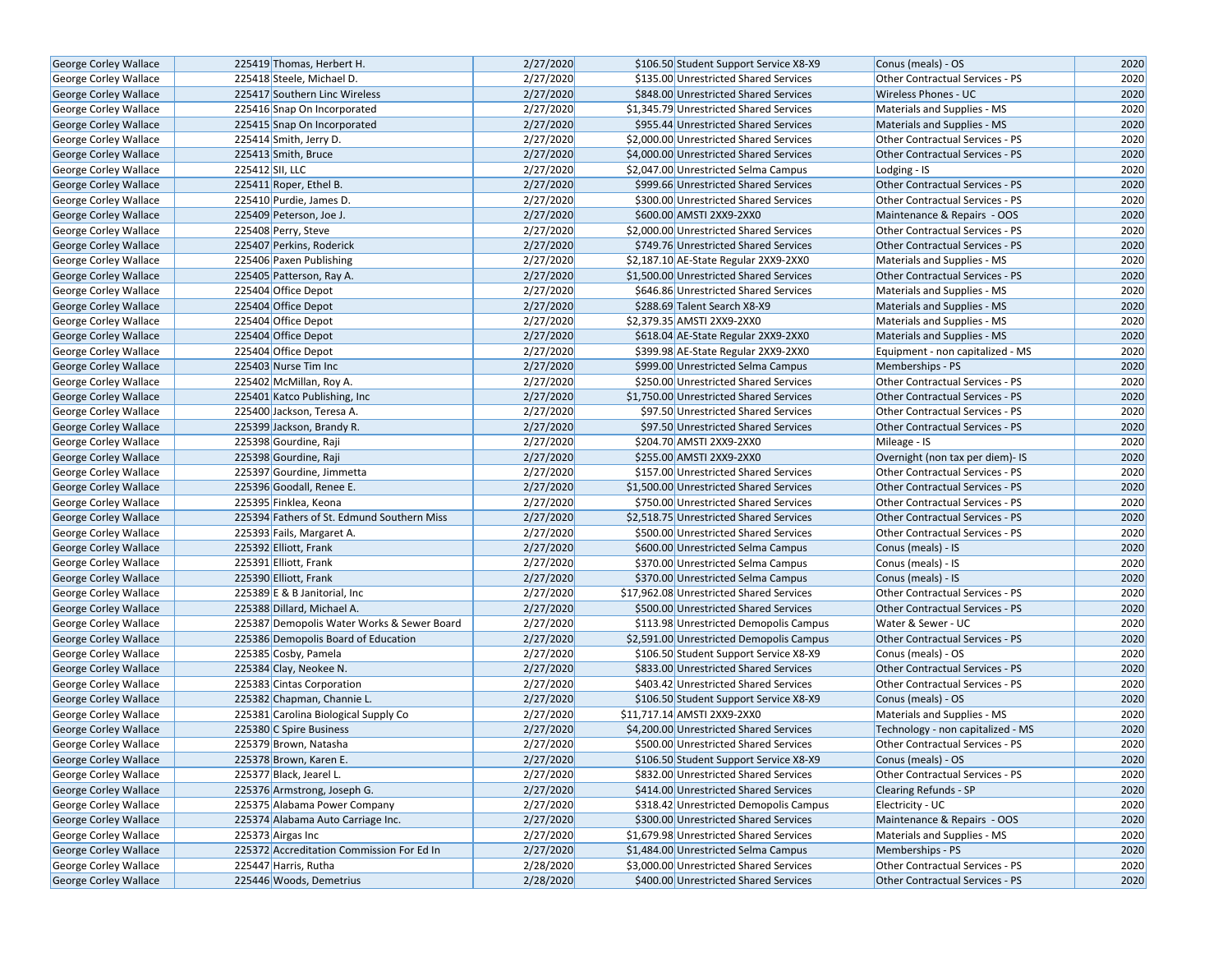| George Corley Wallace        | 225445 WEX Bank                            | 2/28/2020 | \$1,366.33 Unrestricted Shared Services      | Gasoline & Oil - Motor Veh - OOS     | 2020 |
|------------------------------|--------------------------------------------|-----------|----------------------------------------------|--------------------------------------|------|
| <b>George Corley Wallace</b> | 225444 Water Way Distributing              | 2/28/2020 | \$82.95 Unrestricted Shared Services         | Materials and Supplies - MS          | 2020 |
| George Corley Wallace        | 225443 Walton, Demarcia                    | 2/28/2020 | \$600.00 Unrestricted Shared Services        | Other Contractual Services - PS      | 2020 |
| <b>George Corley Wallace</b> | 225442 Wal Mart                            | 2/28/2020 | \$145.67 Unrestricted Shared Services        | Materials and Supplies - MS          | 2020 |
| George Corley Wallace        | 225441 Verizon Wireless                    | 2/28/2020 | \$308.96 Unrestricted Shared Services        | Wireless Phones - UC                 | 2020 |
| George Corley Wallace        | 225440 United Parcel Service Inc           | 2/28/2020 | \$11.96 AMSTI 2XX9-2XX0                      | Postage - OOS                        | 2020 |
| George Corley Wallace        | 225439 Tate, Darrick                       | 2/28/2020 | \$500.00 Unrestricted Shared Services        | Other Contractual Services - PS      | 2020 |
| <b>George Corley Wallace</b> | 225438 Summerling Hardware LLC             | 2/28/2020 | \$126.66 Unrestricted Shared Services        | Materials and Supplies - MS          | 2020 |
| George Corley Wallace        | 225437 OAK Security Group LLC              | 2/28/2020 | \$1,305.77 Renewal & Replacement Shared Svcs | Maintenance & Repairs - OOS          | 2020 |
| George Corley Wallace        | 225436 Hill, Andrew                        | 2/28/2020 | \$400.00 Unrestricted Shared Services        | Other Contractual Services - PS      | 2020 |
| George Corley Wallace        | 225435 Curry, Troy                         | 2/28/2020 | \$3,500.00 Unrestricted Shared Services      | Other Contractual Services - PS      | 2020 |
| George Corley Wallace        | 225434 Cobbs Allen & Hall, Inc.            | 2/28/2020 | \$6,711.00 Unrestricted Shared Services      | Insurance and Bonding - PS           | 2020 |
| George Corley Wallace        | 225433 Central Paper Co, Inc               | 2/28/2020 | \$57.00 Unrestricted Shared Services         | Materials and Supplies - MS          | 2020 |
| George Corley Wallace        | 225432 CDW LLC                             | 2/28/2020 | \$36,418.88 Vocational Ed/CTE X9-X0          | Equipment - non capitalized - MS     | 2020 |
| George Corley Wallace        | 225431 C Spire Business                    | 2/28/2020 | \$11,607.12 Unrestricted Shared Services     | Technology \$5K to \$25K - CE        | 2020 |
| <b>George Corley Wallace</b> | 225431 C Spire Business                    | 2/28/2020 | \$11,437.06 Unrestricted Shared Services     | Technology - non capitalized - MS    | 2020 |
| George Corley Wallace        | 225430 Berney Office Solutions, Llc        | 2/28/2020 | \$41.07 Talent Search X8-X9                  | Other Contractual Services - PS      | 2020 |
| <b>George Corley Wallace</b> | 225429 Alabama Science Teachers Associatio | 2/28/2020 | \$20.00 AMSTI 2XX9-2XX0                      | <b>Registration Fees-IS</b>          | 2020 |
| George Corley Wallace        | 225453 Evans, Duane A.                     | 3/3/2020  | \$560.00 Unrestricted Selma Campus           | Conus (meals) - IS                   | 2020 |
| George Corley Wallace        | 225452 Evans, Duane A.                     | 3/3/2020  | \$560.00 Unrestricted Selma Campus           | Conus (meals) - IS                   | 2020 |
| George Corley Wallace        | 225451 Evans, Duane A.                     | 3/3/2020  | \$560.00 Unrestricted Selma Campus           | Conus (meals) - IS                   | 2020 |
| George Corley Wallace        | 225450 AT&T (Business Service)             | 3/3/2020  | \$870.40 AMSTI 2XX9-2XX0                     | Landline Phones - UC                 | 2020 |
| George Corley Wallace        | 225449 AT&T (Business Service)             | 3/3/2020  | \$920.79 AMSTI 2XX9-2XX0                     | Landline Phones - UC                 | 2020 |
| George Corley Wallace        | 225448 AT&T (Business Service)             | 3/3/2020  | \$72.41 AMSTI 2XX9-2XX0                      | Landline Phones - UC                 | 2020 |
| George Corley Wallace        | 225468 WCCS Foundation Scholarship         | 3/4/2020  | \$473.63 Payroll Clearing Fund               | Miscellaneous Deductions - PP        | 2020 |
| George Corley Wallace        | 225467 VALIC                               | 3/4/2020  | \$1,002.57 Payroll Clearing Fund             | Miscellaneous Deductions - PP        | 2020 |
| George Corley Wallace        | 225466 United Ways of Alabama Inc          | 3/4/2020  | \$117.00 Payroll Clearing Fund               | Miscellaneous Deductions - PP        | 2020 |
| George Corley Wallace        | 225465 State Of Al, Child Support          | 3/4/2020  | \$1,543.00 Payroll Clearing Fund             | <b>Miscellaneous Deductions - PP</b> | 2020 |
| George Corley Wallace        | 225464 New York Life Insurance             | 3/4/2020  | \$2,040.00 Payroll Clearing Fund             | Miscellaneous Deductions - PP        | 2020 |
| <b>George Corley Wallace</b> | 225463 New York Life Insurance             | 3/4/2020  | \$1,003.76 Payroll Clearing Fund             | Miscellaneous Deductions - PP        | 2020 |
| George Corley Wallace        | 225462 Liberty National Life Insurance Com | 3/4/2020  | \$443.76 Payroll Clearing Fund               | Miscellaneous Deductions - PP        | 2020 |
| George Corley Wallace        | 225461 George Corley Wallace State Communi | 3/4/2020  | \$73.00 Payroll Clearing Fund                | Miscellaneous Deductions - PP        | 2020 |
| George Corley Wallace        | 225460 Educator Benefits                   | 3/4/2020  | \$783.82 Payroll Clearing Fund               | Miscellaneous Deductions - PP        | 2020 |
| <b>George Corley Wallace</b> | 225459 Dallas County Courthouse            | 3/4/2020  | \$1,180.72 Payroll Clearing Fund             | Miscellaneous Deductions - PP        | 2020 |
| George Corley Wallace        | 225458 Dallas County Courthouse            | 3/4/2020  | \$2,801.85 Payroll Clearing Fund             | Miscellaneous Deductions - PP        | 2020 |
| George Corley Wallace        | 225457 Colonial Life                       | 3/4/2020  | \$1,925.57 Payroll Clearing Fund             | Miscellaneous Deductions - PP        | 2020 |
| George Corley Wallace        | 225456 Chapter 13 Trustee                  | 3/4/2020  | \$1,323.00 Payroll Clearing Fund             | Miscellaneous Deductions - PP        | 2020 |
| George Corley Wallace        | 225455 American Family Life Assurance Co O | 3/4/2020  | \$3,277.15 Payroll Clearing Fund             | Miscellaneous Deductions - PP        | 2020 |
| <b>George Corley Wallace</b> | 225454 Allstate                            | 3/4/2020  | \$322.58 Payroll Clearing Fund               | Miscellaneous Deductions - PP        | 2020 |
| George Corley Wallace        | 225477 Airgas South, Inc.                  | 3/5/2020  | \$26,407.34 Dual Enrollment Sch. 2XX9-2XX0   | Materials and Supplies - MS          | 2020 |
| George Corley Wallace        | 225476 Thomas, Herbert H.                  | 3/5/2020  | \$377.20 Student Support Service X8-X9       | Conus (meals) - OS                   | 2020 |
| George Corley Wallace        | 225475 The Water Works and Sewer Board of  | 3/5/2020  | \$14.86 Unrestricted Shared Services         | Water & Sewer - UC                   | 2020 |
| George Corley Wallace        | 225474 Spire                               | 3/5/2020  | \$14,448.74 Unrestricted Shared Services     | Gas & Heating Fuel - UC              | 2020 |
| George Corley Wallace        | 225473 Spears, Shenell H.                  | 3/5/2020  | \$1,022.54 Payroll Clearing Fund             | Miscellaneous - AR                   | 2020 |
| <b>George Corley Wallace</b> | 225472 Dallas County Water & Sewer Authori | 3/5/2020  | \$50.40 Unrestricted Shared Services         | Water & Sewer - UC                   | 2020 |
| George Corley Wallace        | 225471 Alabama Power Company               | 3/5/2020  | \$3,564.06 Unrestricted Demopolis Campus     | Electricity - UC                     | 2020 |
| George Corley Wallace        | 225470 Airgas South, Inc.                  | 3/5/2020  | \$909.80 Dual Enrollment Sch. 2XX9-2XX0      | Materials and Supplies - MS          | 2020 |
| George Corley Wallace        | 225470 Airgas South, Inc.                  | 3/5/2020  | \$4,615.19 Unrestricted Selma Campus         | Materials and Supplies - MS          | 2020 |
| George Corley Wallace        | 225469 Airgas Inc                          | 3/5/2020  | \$2,744.95 Unrestricted Shared Services      | Materials and Supplies - MS          | 2020 |
| George Corley Wallace        | 225506 Yp.Com-Accounting Dept.             | 3/8/2020  | \$94.00 Unrestricted Shared Services         | Landline Phones - UC                 | 2020 |
| George Corley Wallace        | 225505 Williams, Brian                     | 3/8/2020  | \$120.00 Unrestricted Selma Campus           | Other Contractual Services - PS      | 2020 |
| George Corley Wallace        | 225504 Walker, Shermanita                  | 3/8/2020  | \$300.33 AMSTI 2XX9-2XX0                     | Mileage - IS                         | 2020 |
| George Corley Wallace        | 225504 Walker, Shermanita                  | 3/8/2020  | \$300.00 AMSTI 2XX9-2XX0                     | Overnight (non tax per diem)- IS     | 2020 |
| George Corley Wallace        | 225503 Walker, Roosevelt                   | 3/8/2020  | \$120.00 Unrestricted Selma Campus           | Other Contractual Services - PS      | 2020 |
|                              |                                            | 3/8/2020  | \$520.13 AMSTI 2XX9-2XX0                     | Wireless Phones - UC                 | 2020 |
| George Corley Wallace        | 225502 Verizon Wireless                    |           |                                              |                                      |      |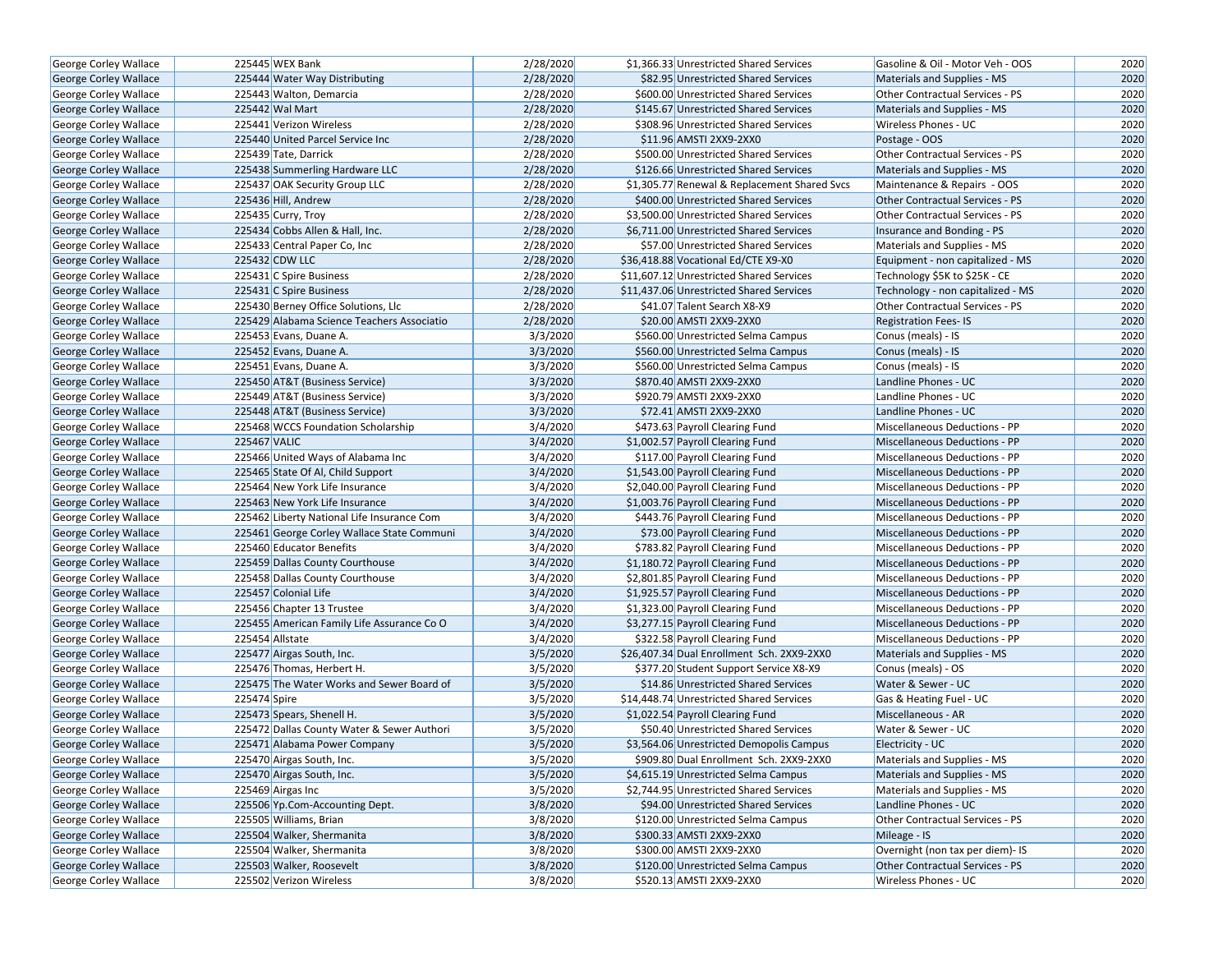| <b>George Corley Wallace</b>                          | 225502 Verizon Wireless                                               | 3/8/2020             | \$120.03 Unrestricted Shared Services                                           | Landline Phones - UC                                                     | 2020         |
|-------------------------------------------------------|-----------------------------------------------------------------------|----------------------|---------------------------------------------------------------------------------|--------------------------------------------------------------------------|--------------|
| George Corley Wallace                                 | 225501 Tubbs - Turner, Jocelyn J.                                     | 3/8/2020             | \$320.16 AMSTI 2XX9-2XX0                                                        | Mileage - IS                                                             | 2020         |
| <b>George Corley Wallace</b>                          | 225500 Steward Properties LLC                                         | 3/8/2020             | \$6,998.00 AMSTI 2XX9-2XX0                                                      | Short-Term Building Rentals - OOS                                        | 2020         |
| George Corley Wallace                                 | 225499 Spicer, Chandra                                                | 3/8/2020             | \$24.21 AMSTI 2XX9-2XX0                                                         | Mileage - IS                                                             | 2020         |
| George Corley Wallace                                 | 225498 Southern Association Of Student Fin                            | 3/8/2020             | \$70.00 Unrestricted Shared Services                                            | Memberships - PS                                                         | 2020         |
| George Corley Wallace                                 | 225497 Scott, Gracie E.                                               | 3/8/2020             | \$120.00 Unrestricted Selma Campus                                              | Other Contractual Services - PS                                          | 2020         |
| George Corley Wallace                                 | 225496 Phi Theta Kappa                                                | 3/8/2020             | \$65.00 Phi Theta Kappa                                                         | Deposit Liabilities - AP                                                 | 2020         |
| George Corley Wallace                                 | 225495 Office Depot                                                   | 3/8/2020             | \$271.83 Unrestricted Selma Campus                                              | Materials and Supplies - MS                                              | 2020         |
| <b>George Corley Wallace</b>                          | 225494 Neely, Charles                                                 | 3/8/2020             | \$120.00 Unrestricted Selma Campus                                              | <b>Other Contractual Services - PS</b>                                   | 2020         |
| George Corley Wallace                                 | 225493 Liberty Disposal Inc                                           | 3/8/2020             | \$1,324.00 Unrestricted Shared Services                                         | Other Contractual Services - PS                                          | 2020         |
| George Corley Wallace                                 | 225492 Jackson, Eric L.                                               | 3/8/2020             | \$1,200.00 Unrestricted Selma Campus                                            | <b>Other Contractual Services - PS</b>                                   | 2020         |
| George Corley Wallace                                 | 225491 Gordon, Rachel L.                                              | 3/8/2020             | \$296.00 Student Support Service X8-X9                                          | Other Travel Expenses - IS                                               | 2020         |
| <b>George Corley Wallace</b>                          | 225490 Gordon, Rachel L.                                              | 3/8/2020             | \$700.00 Student Support Service X8-X9                                          | Conus (meals) - IS                                                       | 2020         |
| <b>George Corley Wallace</b>                          | 225489 First Cahawba Bankcard                                         | 3/8/2020             | \$4,325.36 Student Support Service X8-X9                                        | Other Travel Expenses - OS                                               | 2020         |
| <b>George Corley Wallace</b>                          | 225489 First Cahawba Bankcard                                         | 3/8/2020             | \$658.42 Unrestricted Shared Services                                           | <b>Other Contractual Services - PS</b>                                   | 2020         |
| <b>George Corley Wallace</b>                          | 225489 First Cahawba Bankcard                                         | 3/8/2020             | \$1,932.65 Unrestricted Shared Services                                         | Lodging - OS                                                             | 2020         |
| George Corley Wallace                                 | 225489 First Cahawba Bankcard                                         | 3/8/2020             | \$2,472.33 Student Support Service X8-X9                                        | Lodging - OS                                                             | 2020         |
| George Corley Wallace                                 | 225489 First Cahawba Bankcard                                         | 3/8/2020             | \$270.36 Talent Search X8-X9                                                    | Conus (meals) - IS                                                       | 2020         |
| George Corley Wallace                                 | 225489 First Cahawba Bankcard                                         | 3/8/2020             | \$300.00 Unrestricted Shared Services                                           | <b>Registration Fees-IS</b>                                              | 2020         |
| George Corley Wallace                                 | 225489 First Cahawba Bankcard                                         | 3/8/2020             | \$154.93 Unrestricted Shared Services                                           | Other Travel Expenses - OS                                               | 2020         |
| George Corley Wallace                                 | 225489 First Cahawba Bankcard                                         | 3/8/2020             | \$376.05 Unrestricted Shared Services                                           | Lodging - IS                                                             | 2020         |
| George Corley Wallace                                 | 225489 First Cahawba Bankcard                                         | 3/8/2020             | \$902.72 Talent Search X8-X9                                                    | Lodging - OS                                                             | 2020         |
| George Corley Wallace                                 | 225489 First Cahawba Bankcard                                         | 3/8/2020             | \$6,484.76 Unrestricted Shared Services                                         | <b>Commercial Transportation - OS</b>                                    | 2020         |
| <b>George Corley Wallace</b>                          | 225489 First Cahawba Bankcard                                         | 3/8/2020             | \$280.00 Unrestricted Demopolis Campus                                          | Materials and Supplies - MS                                              | 2020         |
|                                                       | 225489 First Cahawba Bankcard                                         | 3/8/2020             | \$1,664.97 Unrestricted Shared Services                                         |                                                                          | 2020         |
| George Corley Wallace<br><b>George Corley Wallace</b> | 225488 First Cahawba Bankcard                                         | 3/8/2020             | \$489.65 Unrestricted Shared Services                                           | Technology - non capitalized - MS<br>Computer Software(non capital) - MS | 2020         |
|                                                       |                                                                       | 3/8/2020             | \$60.00 Unrestricted Selma Campus                                               | Other Contractual Services - PS                                          | 2020         |
| George Corley Wallace                                 | 225487 Elliott, Tyler M.<br>225486 Craddock, Andrew                   | 3/8/2020             | \$260.00 Unrestricted Selma Campus                                              | Other Professional Fees - PS                                             | 2020         |
| George Corley Wallace                                 |                                                                       | 3/8/2020             | \$175.95 AMSTI 2XX9-2XX0                                                        |                                                                          | 2020         |
| George Corley Wallace                                 | 225485 Coleman, Steffan<br>225485 Coleman, Steffan                    | 3/8/2020             | \$300.00 AMSTI 2XX9-2XX0                                                        | Mileage - IS                                                             | 2020         |
| George Corley Wallace                                 |                                                                       |                      | \$300.00 AMSTI 2XX9-2XX0                                                        | Overnight (non tax per diem)- IS                                         |              |
| George Corley Wallace                                 | 225484 Casby, Aaron L.                                                | 3/8/2020             |                                                                                 | Overnight (non tax per diem)- IS                                         | 2020         |
| <b>George Corley Wallace</b>                          | 225484 Casby, Aaron L.                                                | 3/8/2020             | \$174.05 AMSTI 2XX9-2XX0                                                        | Mileage - IS                                                             | 2020<br>2020 |
| <b>George Corley Wallace</b>                          | 225483 Berney Office Solutions, Llc                                   | 3/8/2020             | \$49.82 AE-State Regular 2XX9-2XX0                                              | Lease Purchase - CE                                                      |              |
| <b>George Corley Wallace</b>                          | 225482 Ballard Brothers Electronic Service<br>225481 Bailey, Larry E. | 3/8/2020<br>3/8/2020 | \$900.00 Unrestricted Shared Services<br>\$225.00 Unrestricted Demopolis Campus | Maintenance & Repairs - OOS<br><b>Other Contractual Services - PS</b>    | 2020<br>2020 |
| George Corley Wallace                                 | 225480 Allen, Bertha Y.                                               | 3/8/2020             | \$268.35 AMSTI 2XX9-2XX0                                                        |                                                                          | 2020         |
| George Corley Wallace<br><b>George Corley Wallace</b> | 225479 ALAIR--Alabama Association for Inst                            |                      | \$100.00 Unrestricted Shared Services                                           | Mileage - IS                                                             | 2020         |
|                                                       |                                                                       | 3/8/2020<br>3/8/2020 |                                                                                 | Memberships - PS                                                         | 2020         |
| George Corley Wallace                                 | 225478 Accreditation Commission For Educat                            |                      | \$1,173.00 Unrestricted Selma Campus<br>\$131.73 AMSTI 2XX9-2XX0                | <b>Registration Fees-OS</b>                                              |              |
| <b>George Corley Wallace</b>                          | 225523 Walker, Shermanita                                             | 3/9/2020             |                                                                                 | Mileage - IS                                                             | 2020<br>2020 |
| George Corley Wallace                                 | 225522 Tubbs - Turner, Jocelyn J.                                     | 3/9/2020             | \$382.78 AMSTI 2XX9-2XX0                                                        | Mileage - IS                                                             |              |
| George Corley Wallace                                 | 225521 Spicer, Chandra                                                | 3/9/2020             | \$116.95 AMSTI 2XX9-2XX0                                                        | Mileage - IS                                                             | 2020         |
| George Corley Wallace                                 | 225520 Spears, Shenell H.                                             | 3/9/2020             | \$39.22 AE-Federal Regular 2XX9-2XX0                                            | Mileage - IS                                                             | 2020         |
| George Corley Wallace                                 | 225519 Selma Family Restaurant                                        | 3/9/2020             | \$186.00 Unrestricted Shared Services                                           | Materials and Supplies - MS                                              | 2020         |
| George Corley Wallace                                 | 225518 Selma City Board of Education                                  | 3/9/2020             | \$50.50 AMSTI 2XX9-2XX0                                                         | Other Contractual Services - PS                                          | 2020         |
| George Corley Wallace                                 | 225517 Lowndes County Board of Education                              | 3/9/2020             | \$44.50 AMSTI 2XX9-2XX0                                                         | <b>Other Contractual Services - PS</b>                                   | 2020         |
| George Corley Wallace                                 | 225516 Kennedy, Regina S.                                             | 3/9/2020             | \$190.79 AMSTI 2XX9-2XX0                                                        | Mileage - IS                                                             | 2020         |
| George Corley Wallace                                 | 225515 Gordon, Rachel L.                                              | 3/9/2020             | \$34.00 Student Support Service X8-X9                                           | Conus (meals) - IS                                                       | 2020         |
| George Corley Wallace                                 | 225514 Craddock, Paul                                                 | 3/9/2020             | \$260.00 Unrestricted Selma Campus                                              | Other Professional Fees - PS                                             | 2020         |
| <b>George Corley Wallace</b>                          | 225513 Coty, Mark L.                                                  | 3/9/2020             | \$167.61 AMSTI 2XX9-2XX0                                                        | Mileage - IS                                                             | 2020         |
| George Corley Wallace                                 | 225512 Cosby, Pamela                                                  | 3/9/2020             | \$34.00 Student Support Service X8-X9                                           | Conus (meals) - IS                                                       | 2020         |
| George Corley Wallace                                 | 225511 Compton, Judy B.                                               | 3/9/2020             | \$18.05 AE-Federal Regular 2XX9-2XX0                                            | Mileage - IS                                                             | 2020         |
| George Corley Wallace                                 | 225510 Casby, Aaron L.                                                | 3/9/2020             | \$485.27 AMSTI 2XX9-2XX0                                                        | Mileage - IS                                                             | 2020         |
| <b>George Corley Wallace</b>                          | 225509 Brewer, Paula A.                                               | 3/9/2020             | \$34.96 AE-Federal Regular 2XX9-2XX0                                            | Mileage - IS                                                             | 2020         |
| George Corley Wallace                                 | 225508 Barlow, Wanda                                                  | 3/9/2020             | \$39.44 AE-State Regular 2XX9-2XX0                                              | Mileage - IS                                                             | 2020         |
| <b>George Corley Wallace</b>                          | 225507 Allen, Bertha Y.                                               | 3/9/2020             | \$68.08 AMSTI 2XX9-2XX0                                                         | Mileage - IS                                                             | 2020         |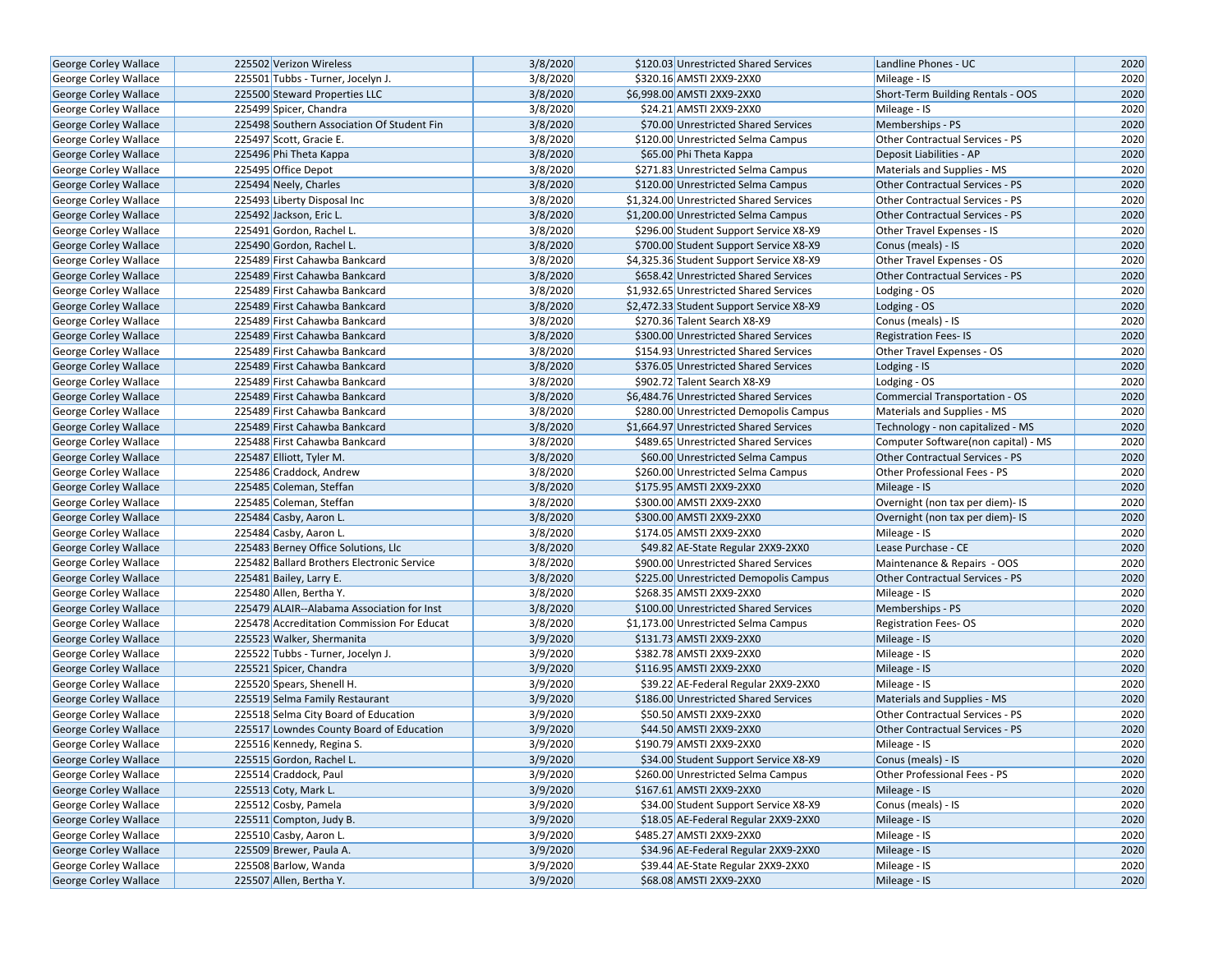| <b>George Corley Wallace</b> | 225566 Wal Mart                            | 3/11/2020 | \$85.24 Unrestricted Shared Services         | Materials and Supplies - MS            | 2020 |
|------------------------------|--------------------------------------------|-----------|----------------------------------------------|----------------------------------------|------|
| <b>George Corley Wallace</b> | 225565 USMLEWorld, LLC                     | 3/11/2020 | \$10,024.00 Unrestricted Selma Campus        | <b>Testing Expense - OOS</b>           | 2020 |
| George Corley Wallace        | 225564 Uline Inc                           | 3/11/2020 | \$1,437.00 Unrestricted Shared Services      | Materials and Supplies - MS            | 2020 |
| George Corley Wallace        | 225563 The Water Works and Sewer Board of  | 3/11/2020 | \$570.68 Unrestricted Shared Services        | Water & Sewer - UC                     | 2020 |
| George Corley Wallace        | 225562 The Pitney Bowes Bank Inc           | 3/11/2020 | \$1,020.99 Unrestricted Shared Services      | Postage - OOS                          | 2020 |
| George Corley Wallace        | 225561 Summerling Hardware LLC             | 3/11/2020 | \$160.40 Unrestricted Shared Services        | Materials and Supplies - MS            | 2020 |
| George Corley Wallace        | 225560 Stuart C. Irby Co.                  | 3/11/2020 | \$590.02 Unrestricted Shared Services        | Materials and Supplies - MS            | 2020 |
| <b>George Corley Wallace</b> | 225559 Southern Pipe & Supply Co Inc       | 3/11/2020 | \$124.98 Unrestricted Shared Services        | Materials and Supplies - MS            | 2020 |
| George Corley Wallace        | 225558 Southern Pipe & Supply Co Inc       | 3/11/2020 | \$159.57 Unrestricted Shared Services        | Materials and Supplies - MS            | 2020 |
| George Corley Wallace        | 225557 Shred It                            | 3/11/2020 | \$258.43 Unrestricted Shared Services        | Other Contractual Services - PS        | 2020 |
| George Corley Wallace        | 225556 Sherwin Williams Company            | 3/11/2020 | \$20.72 Unrestricted Shared Services         | Materials and Supplies - MS            | 2020 |
| <b>George Corley Wallace</b> | 225555 Screenco Enterprises                | 3/11/2020 | \$355.47 Unrestricted Shared Services        | Materials and Supplies - MS            | 2020 |
| <b>George Corley Wallace</b> | 225554 Rountree Electric Supply            | 3/11/2020 | \$456.96 Unrestricted Shared Services        | Materials and Supplies - MS            | 2020 |
| <b>George Corley Wallace</b> | 225553 Prattville Printing                 | 3/11/2020 | \$745.00 Unrestricted Shared Services        | Materials and Supplies - MS            | 2020 |
| <b>George Corley Wallace</b> | 225552 Office Depot                        | 3/11/2020 | \$371.92 AE-State Regular 2XX9-2XX0          | Materials and Supplies - MS            | 2020 |
| <b>George Corley Wallace</b> | 225551 New Readers Press                   | 3/11/2020 | \$1,708.40 AE-State Regular 2XX9-2XX0        | Materials and Supplies - MS            | 2020 |
| George Corley Wallace        | 225550 Meadows Tire Co                     | 3/11/2020 | \$30.00 Unrestricted Shared Services         | Maintenance & Repairs - OOS            | 2020 |
| George Corley Wallace        | 225549 Lewis Pest Control Inc.             | 3/11/2020 | \$715.00 Unrestricted Shared Services        | Other Contractual Services - PS        | 2020 |
| George Corley Wallace        | 225548 Jones Interstate Tire Co. Inc       | 3/11/2020 | \$211.88 Unrestricted Shared Services        | Maintenance & Repairs - OOS            | 2020 |
| George Corley Wallace        | 225547 IntroPrint Technologies             | 3/11/2020 | \$933.34 Unrestricted Shared Services        | Service Contracts on Equipment -OOS    | 2020 |
| <b>George Corley Wallace</b> | 225546 Imperial Bag & Paper Co. LLC        | 3/11/2020 | \$1,936.00 Unrestricted Shared Services      | Equipment - non capitalized - MS       | 2020 |
| <b>George Corley Wallace</b> | 225545 Guardian-Ipco Inc.                  | 3/11/2020 | \$550.00 Unrestricted Shared Services        | Other Contractual Services - PS        | 2020 |
| George Corley Wallace        | 225544 Goodwin Brothers Inc.               | 3/11/2020 | \$1,908.15 Unrestricted Demopolis Campus     | Equipment - non capitalized - MS       | 2020 |
| George Corley Wallace        | 225543 George Corley Wallace State Communi | 3/11/2020 | \$32.45 Unrestricted Distance Ed             | Materials and Supplies - MS            | 2020 |
| <b>George Corley Wallace</b> | 225543 George Corley Wallace State Communi | 3/11/2020 | \$13.94 Best Buy Teen Tech Grant             | Materials and Supplies - MS            | 2020 |
| George Corley Wallace        | 225543 George Corley Wallace State Communi | 3/11/2020 | \$44.86 Unrestricted Shared Services         | Materials and Supplies - MS            | 2020 |
| George Corley Wallace        | 225542 Gary Griffin                        | 3/11/2020 | \$300.00 Unrestricted Shared Services        | Materials and Supplies - MS            | 2020 |
| George Corley Wallace        | 225541 Fuller Building Company             | 3/11/2020 | \$178.60 Renewal & Replacement Shared Svcs   | Maintenance & Repairs - OOS            | 2020 |
| George Corley Wallace        | 225541 Fuller Building Company             | 3/11/2020 | \$62.86 Unrestricted Shared Services         | Materials and Supplies - MS            | 2020 |
| George Corley Wallace        | 225540 Elliott, Frank                      | 3/11/2020 | \$600.00 Unrestricted Selma Campus           | Conus (meals) - IS                     | 2020 |
| George Corley Wallace        | 225539 Elliott, Frank                      | 3/11/2020 | \$600.00 Unrestricted Selma Campus           | Conus (meals) - IS                     | 2020 |
| George Corley Wallace        | 225538 Elliott, Frank                      | 3/11/2020 | \$370.00 Unrestricted Selma Campus           | Conus (meals) - IS                     | 2020 |
| George Corley Wallace        | 225537 Elliott, Frank                      | 3/11/2020 | \$370.00 Unrestricted Selma Campus           | Conus (meals) - IS                     | 2020 |
| <b>George Corley Wallace</b> | 225536 Elliott, Frank                      | 3/11/2020 | \$600.00 Unrestricted Selma Campus           | Conus (meals) - IS                     | 2020 |
| George Corley Wallace        | 225535 Dallas Air Conditioning & Heating,  | 3/11/2020 | \$180.00 Renewal & Replacement Shared Svcs   | Maintenance & Repairs - OOS            | 2020 |
| <b>George Corley Wallace</b> | 225534 Cougar Oil Inc.                     | 3/11/2020 | \$3,166.10 Unrestricted Shared Services      | Gasoline & Oil - Motor Veh - OOS       | 2020 |
| George Corley Wallace        | 225533 Continental Research                | 3/11/2020 | \$1,951.78 Unrestricted Shared Services      | Materials and Supplies - MS            | 2020 |
| George Corley Wallace        | 225532 CDW LLC                             | 3/11/2020 | \$274.78 Unrestricted Shared Services        | Materials and Supplies - MS            | 2020 |
| George Corley Wallace        | 225532 CDW LLC                             | 3/11/2020 | \$4,410.83 WCCS IET                          | Materials and Supplies - MS            | 2020 |
| George Corley Wallace        | 225531 Carquest                            | 3/11/2020 | \$66.80 Unrestricted Shared Services         | Maintenance & Repairs - OOS            | 2020 |
| George Corley Wallace        | 225530 Berney Office Solutions, Llc        | 3/11/2020 | \$29.03 Talent Search X8-X9                  | <b>Other Contractual Services - PS</b> | 2020 |
| George Corley Wallace        | 225530 Berney Office Solutions, Llc        | 3/11/2020 | \$55.85 Dual Enrollment Sch. 2XX9-2XX0       | Materials and Supplies - MS            | 2020 |
| George Corley Wallace        | 225530 Berney Office Solutions, Llc        | 3/11/2020 | \$1,589.96 Unrestricted Shared Services      | Service Contracts on Equipment -OOS    | 2020 |
| George Corley Wallace        | 225529 Bama Steemer LLC                    | 3/11/2020 | \$2,901.00 Renewal & Replacement Shared Svcs | Maintenance & Repairs - OOS            | 2020 |
| George Corley Wallace        | 225528 Bailey Darla, DBA All American Trop | 3/11/2020 | \$155.00 Unrestricted Shared Services        | Materials and Supplies - MS            | 2020 |
| George Corley Wallace        | 225527 Alabama Power Company               | 3/11/2020 | \$53,351.53 Unrestricted Shared Services     | Electricity - UC                       | 2020 |
| George Corley Wallace        | 225526 Alabama Power Company               | 3/11/2020 | \$28.77 Unrestricted Shared Services         | Electricity - UC                       | 2020 |
| <b>George Corley Wallace</b> | 225525 Advanced Disposal                   | 3/11/2020 | \$347.47 Unrestricted Shared Services        | Other Contractual Services - PS        | 2020 |
| George Corley Wallace        | 225524 The Flower Basket                   | 3/11/2020 | \$45.00 Flower Fund                          | Deposit Liabilities - AP               | 2020 |
| <b>George Corley Wallace</b> | 225574 U.S. Bank National Association      | 3/12/2020 | \$172.09 AE-State Regular 2XX9-2XX0          | Lease Purchase - CE                    | 2020 |
| George Corley Wallace        | 225573 Quick Quality T-Shirts and Stuff    | 3/12/2020 | \$6,600.00 Unrestricted Shared Services      | Materials and Supplies - MS            | 2020 |
| <b>George Corley Wallace</b> | 225572 Office Depot                        | 3/12/2020 | \$2,679.99 Unrestricted Shared Services      | Materials and Supplies - MS            | 2020 |
| George Corley Wallace        | 225571 MAX Capital LLC                     | 3/12/2020 | \$10,892.56 Unrestricted Shared Services     | Lease Purchase - CE                    | 2020 |
| George Corley Wallace        | 225571 MAX Capital LLC                     | 3/12/2020 | \$2,130.78 Unrestricted Shared Services      | Lease Payment Interest                 | 2020 |
| George Corley Wallace        | 225570 Logan, Shuntelra B.                 | 3/12/2020 | \$99.94 Unrestricted Shared Services         | Mileage - IS                           | 2020 |
|                              |                                            |           |                                              |                                        |      |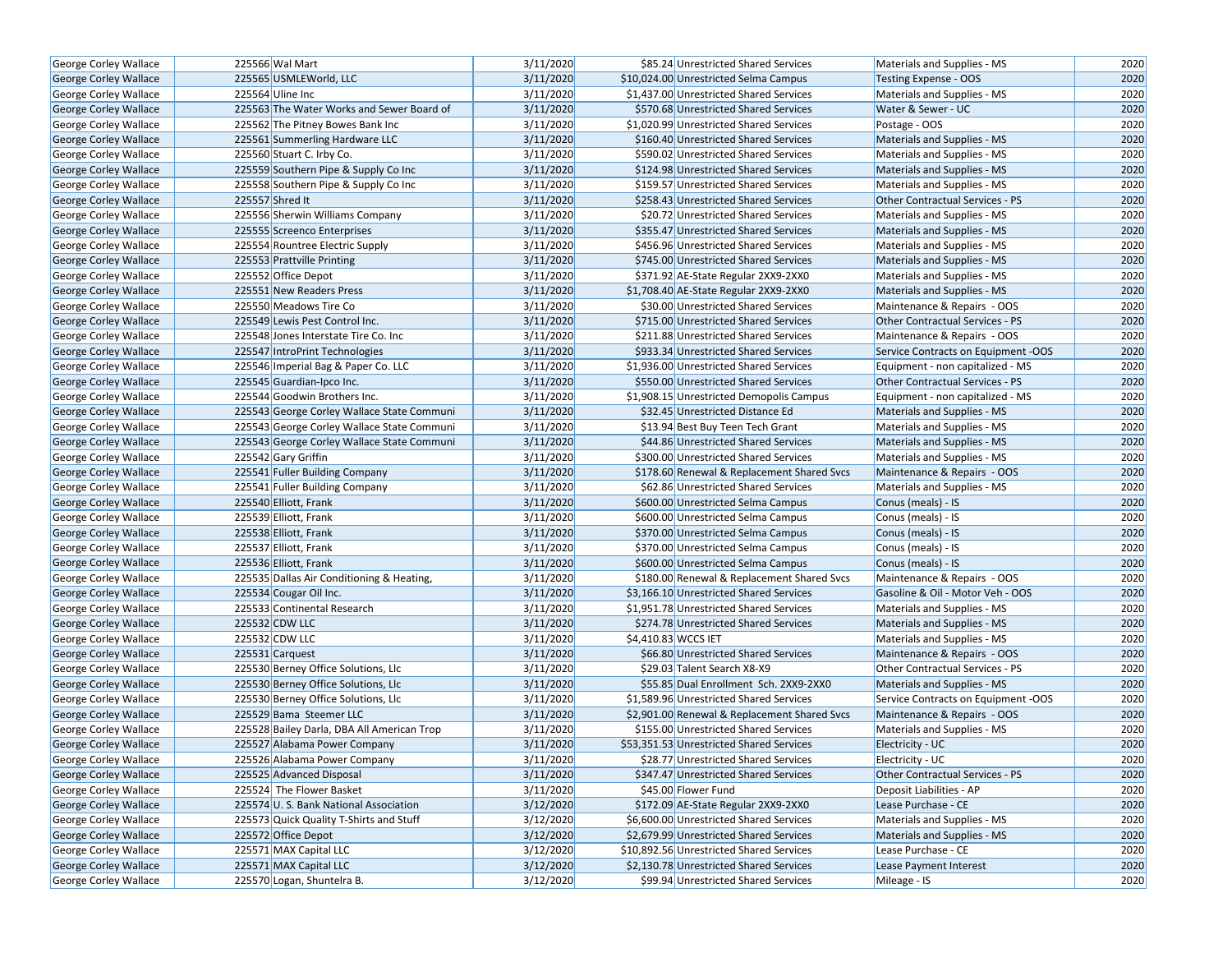| George Corley Wallace        | 225569 Logan, Shuntelra B.            | 3/12/2020 | \$170.00 Unrestricted Shared Services     | Overnight (non tax per diem)- IS | 2020 |
|------------------------------|---------------------------------------|-----------|-------------------------------------------|----------------------------------|------|
| George Corley Wallace        | 225569 Logan, Shuntelra B.            | 3/12/2020 | \$89.36 Unrestricted Shared Services      | Mileage - IS                     | 2020 |
| George Corley Wallace        | 225568 Gourdine, Raji                 | 3/12/2020 | \$82.50 Unrestricted Shared Services      | Conus (meals) - IS               | 2020 |
| George Corley Wallace        | 225568 Gourdine, Raji                 | 3/12/2020 | \$138.04 Unrestricted Shared Services     | Mileage - IS                     | 2020 |
| George Corley Wallace        | 225567 Barnes & Noble Education, Inc. | 3/12/2020 | \$100,153.21 Unrestricted Shared Services | Bookstore - AP                   | 2020 |
| George Corley Wallace        | 225692 Woods, Jayla K.                | 3/16/2020 | \$774.00 Unrestricted Shared Services     | Clearing Refunds - SP            | 2020 |
| George Corley Wallace        | 225691 Woods, Cherryl L.              | 3/16/2020 | \$303.50 Unrestricted Shared Services     | <b>Clearing Refunds - SP</b>     | 2020 |
| <b>George Corley Wallace</b> | 225690 Withers, Arianna J.            | 3/16/2020 | \$302.60 Unrestricted Shared Services     | <b>Clearing Refunds - SP</b>     | 2020 |
| George Corley Wallace        | 225689 Winn, William U.               | 3/16/2020 | \$1,500.00 Unrestricted Shared Services   | <b>Clearing Refunds - SP</b>     | 2020 |
| George Corley Wallace        | 225688 Wilson, Jeffrey L.             | 3/16/2020 | \$1,965.00 Unrestricted Shared Services   | Clearing Refunds - SP            | 2020 |
| <b>George Corley Wallace</b> | 225687 Wilson, A'Nya P.               | 3/16/2020 | \$750.00 Unrestricted Shared Services     | <b>Clearing Refunds - SP</b>     | 2020 |
| George Corley Wallace        | 225686 White, Shakeria A.             | 3/16/2020 | \$450.00 Unrestricted Shared Services     | <b>Clearing Refunds - SP</b>     | 2020 |
| <b>George Corley Wallace</b> | 225685 White, Kwame                   | 3/16/2020 | \$1,500.00 Unrestricted Shared Services   | <b>Clearing Refunds - SP</b>     | 2020 |
| George Corley Wallace        | 225684 White, Desirae                 | 3/16/2020 | \$774.00 Unrestricted Shared Services     | Clearing Refunds - SP            | 2020 |
| <b>George Corley Wallace</b> | 225683 Watkins, Katerra K.            | 3/16/2020 | \$450.00 Unrestricted Shared Services     | <b>Clearing Refunds - SP</b>     | 2020 |
| George Corley Wallace        | 225682 Washington, Marsherika S.      | 3/16/2020 | \$431.98 Unrestricted Shared Services     | <b>Clearing Refunds - SP</b>     | 2020 |
| George Corley Wallace        | 225681 Ward, Edgretta S.              | 3/16/2020 | \$283.01 Unrestricted Shared Services     | <b>Clearing Refunds - SP</b>     | 2020 |
| George Corley Wallace        | 225680 Walker, Tiffannie M.           | 3/16/2020 | \$708.66 Unrestricted Shared Services     | Clearing Refunds - SP            | 2020 |
| George Corley Wallace        | 225679 Tyus, Lakeyta N.               | 3/16/2020 | \$303.50 Unrestricted Shared Services     | <b>Clearing Refunds - SP</b>     | 2020 |
| <b>George Corley Wallace</b> | 225678 Thomas, Treneisha N.           | 3/16/2020 | \$1,548.00 Unrestricted Shared Services   | <b>Clearing Refunds - SP</b>     | 2020 |
| George Corley Wallace        | 225677 Thomas, Alisha L.              | 3/16/2020 | \$300.00 Unrestricted Shared Services     | <b>Clearing Refunds - SP</b>     | 2020 |
| George Corley Wallace        | 225676 Sturdivant, Keona V.           | 3/16/2020 | \$823.00 Unrestricted Shared Services     | Clearing Refunds - SP            | 2020 |
| <b>George Corley Wallace</b> | 225675 Steele, Edward J.              | 3/16/2020 | \$775.00 Unrestricted Shared Services     | <b>Clearing Refunds - SP</b>     | 2020 |
| George Corley Wallace        | 225674 Smith, Shantina                | 3/16/2020 | \$775.00 Unrestricted Shared Services     | Clearing Refunds - SP            | 2020 |
| George Corley Wallace        | 225673 Smiley, Shakeira R.            | 3/16/2020 | \$774.00 Unrestricted Shared Services     | <b>Clearing Refunds - SP</b>     | 2020 |
| George Corley Wallace        | 225672 Smiley, Rodriquez M.           | 3/16/2020 | \$325.00 Unrestricted Shared Services     | Clearing Refunds - SP            | 2020 |
| George Corley Wallace        | 225671 Shaw, Roshawn                  | 3/16/2020 | \$605.27 Unrestricted Shared Services     | <b>Clearing Refunds - SP</b>     | 2020 |
| George Corley Wallace        | 225670 Sharpe, Nikeria T.             | 3/16/2020 | \$404.87 Unrestricted Shared Services     | Clearing Refunds - SP            | 2020 |
| George Corley Wallace        | 225669 Sharp, Marlon A.               | 3/16/2020 | \$679.75 Unrestricted Shared Services     | <b>Clearing Refunds - SP</b>     | 2020 |
| George Corley Wallace        | 225668 Shark, Kevonna B.              | 3/16/2020 | \$300.00 Unrestricted Shared Services     | Clearing Refunds - SP            | 2020 |
| George Corley Wallace        | 225667 Robinson, Markeshia W.         | 3/16/2020 | \$303.50 Unrestricted Shared Services     | <b>Clearing Refunds - SP</b>     | 2020 |
| George Corley Wallace        | 225666 Richardson, Patriana           | 3/16/2020 | \$673.00 Unrestricted Shared Services     | Clearing Refunds - SP            | 2020 |
| George Corley Wallace        | 225665 Rayford, Randy J.              | 3/16/2020 | \$118.00 Unrestricted Shared Services     | <b>Clearing Refunds - SP</b>     | 2020 |
| George Corley Wallace        | 225664 Ransom, Kendrick L.            | 3/16/2020 | \$1,500.00 Unrestricted Shared Services   | Clearing Refunds - SP            | 2020 |
| George Corley Wallace        | 225663 Ragsdale, Kasie G.             | 3/16/2020 | \$809.23 Unrestricted Shared Services     | <b>Clearing Refunds - SP</b>     | 2020 |
| George Corley Wallace        | 225662 Purdie, JaKiah A.              | 3/16/2020 | \$1,297.00 Unrestricted Shared Services   | Clearing Refunds - SP            | 2020 |
| George Corley Wallace        | 225661 Pritchett, Sylvia D.           | 3/16/2020 | \$973.00 Unrestricted Shared Services     | <b>Clearing Refunds - SP</b>     | 2020 |
| George Corley Wallace        | 225660 Pettway, Dontaye O.            | 3/16/2020 | \$1,500.00 Unrestricted Shared Services   | Clearing Refunds - SP            | 2020 |
| George Corley Wallace        | 225659 Peoples, Raven                 | 3/16/2020 | \$353.50 Unrestricted Shared Services     | <b>Clearing Refunds - SP</b>     | 2020 |
| George Corley Wallace        | 225658 Patel, Gaurav J.               | 3/16/2020 | \$900.00 Unrestricted Shared Services     | Clearing Refunds - SP            | 2020 |
| <b>George Corley Wallace</b> | 225657 Parrish, Ty'Prentis K.         | 3/16/2020 | \$750.00 Unrestricted Shared Services     | Clearing Refunds - SP            | 2020 |
| George Corley Wallace        | 225656 Parker, Sherika S.             | 3/16/2020 | \$863.57 Unrestricted Shared Services     | Clearing Refunds - SP            | 2020 |
| George Corley Wallace        | 225655 Oliver, Jamari K.              | 3/16/2020 | \$300.00 Unrestricted Shared Services     | <b>Clearing Refunds - SP</b>     | 2020 |
| George Corley Wallace        | 225654 Oden, Ryneshia R.              | 3/16/2020 | \$774.00 Unrestricted Shared Services     | Clearing Refunds - SP            | 2020 |
| <b>George Corley Wallace</b> | 225653 Nelson, Breonna C.             | 3/16/2020 | \$793.46 Unrestricted Shared Services     | <b>Clearing Refunds - SP</b>     | 2020 |
| George Corley Wallace        | 225652 Neely, Irvin                   | 3/16/2020 | \$774.00 Unrestricted Shared Services     | Clearing Refunds - SP            | 2020 |
| George Corley Wallace        | 225651 Murray, Shanice R.             | 3/16/2020 | \$649.00 Unrestricted Shared Services     | <b>Clearing Refunds - SP</b>     | 2020 |
| George Corley Wallace        | 225650 Morris, Margaret C.            | 3/16/2020 | \$76.32 Unrestricted Shared Services      | Clearing Refunds - SP            | 2020 |
| George Corley Wallace        | 225649 Moorer, Marquell R.            | 3/16/2020 | \$1,148.00 Unrestricted Shared Services   | <b>Clearing Refunds - SP</b>     | 2020 |
| <b>George Corley Wallace</b> | 225648 Moore, Shatavia K.             | 3/16/2020 | \$774.00 Unrestricted Shared Services     | Clearing Refunds - SP            | 2020 |
| <b>George Corley Wallace</b> | 225647 Minor, Darius L.               | 3/16/2020 | \$774.00 Unrestricted Shared Services     | Clearing Refunds - SP            | 2020 |
| George Corley Wallace        | 225646 Mcguire, Kaymon                | 3/16/2020 | \$774.00 Unrestricted Shared Services     | Clearing Refunds - SP            | 2020 |
| George Corley Wallace        | 225645 McGuire, Justin R.             | 3/16/2020 | \$774.00 Unrestricted Shared Services     | Clearing Refunds - SP            | 2020 |
| George Corley Wallace        | 225644 McCary, Michelle R.            | 3/16/2020 | \$125.00 Unrestricted Shared Services     | Clearing Refunds - SP            | 2020 |
| George Corley Wallace        | 225643 McBride, Elizabeth B.          | 3/16/2020 | \$768.00 Unrestricted Shared Services     | Clearing Refunds - SP            | 2020 |
|                              |                                       |           |                                           |                                  |      |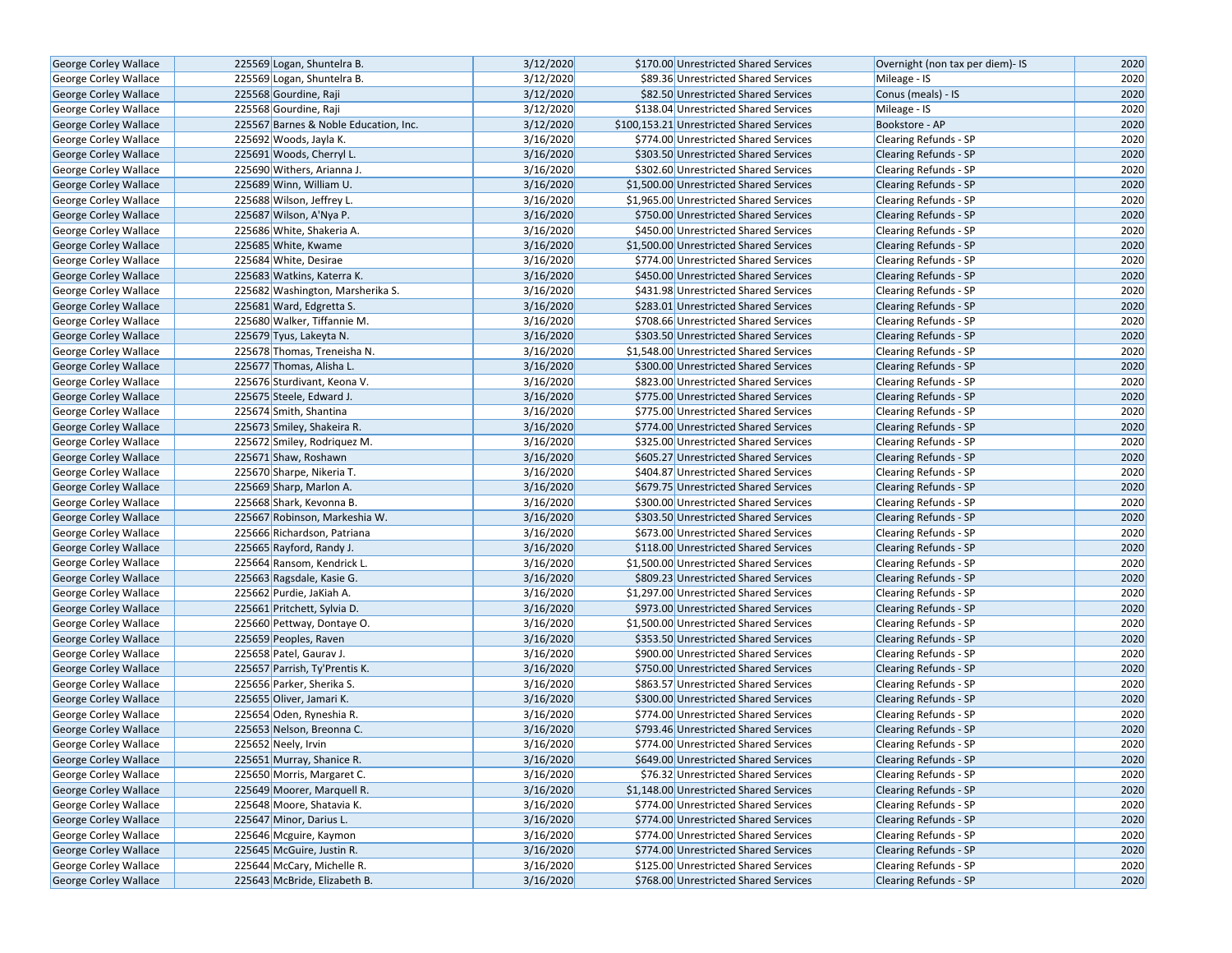| <b>George Corley Wallace</b> | 225642 Martin, Darian A.     | 3/16/2020 | \$60.02 Unrestricted Shared Services    | Clearing Refunds - SP        | 2020 |
|------------------------------|------------------------------|-----------|-----------------------------------------|------------------------------|------|
| <b>George Corley Wallace</b> | 225641 Martin, Alexis J.     | 3/16/2020 | \$775.00 Unrestricted Shared Services   | <b>Clearing Refunds - SP</b> | 2020 |
| George Corley Wallace        | 225640 Marshall, Kalandra R. | 3/16/2020 | \$774.00 Unrestricted Shared Services   | Clearing Refunds - SP        | 2020 |
| George Corley Wallace        | 225639 Mack, Ebony S.        | 3/16/2020 | \$774.00 Unrestricted Shared Services   | <b>Clearing Refunds - SP</b> | 2020 |
| George Corley Wallace        | 225638 Lowe, Cashia S.       | 3/16/2020 | \$450.00 Unrestricted Shared Services   | <b>Clearing Refunds - SP</b> | 2020 |
| George Corley Wallace        | 225637 Lockhart, Kaitlin A.  | 3/16/2020 | \$267.00 Unrestricted Shared Services   | <b>Clearing Refunds - SP</b> | 2020 |
| George Corley Wallace        | 225636 Lewis, Sierra M.      | 3/16/2020 | \$673.73 Unrestricted Shared Services   | Clearing Refunds - SP        | 2020 |
| <b>George Corley Wallace</b> | 225635 Lewis, Nakia L.       | 3/16/2020 | \$303.50 Unrestricted Shared Services   | <b>Clearing Refunds - SP</b> | 2020 |
| George Corley Wallace        | 225634 Lewis, Dillon J.      | 3/16/2020 | \$712.13 Unrestricted Shared Services   | <b>Clearing Refunds - SP</b> | 2020 |
| George Corley Wallace        | 225633 Lee, Rebecca          | 3/16/2020 | \$774.00 Unrestricted Shared Services   | Clearing Refunds - SP        | 2020 |
| George Corley Wallace        | 225632 Lee, Cur'Niya J.      | 3/16/2020 | \$972.00 Unrestricted Shared Services   | Clearing Refunds - SP        | 2020 |
| George Corley Wallace        | 225631 King, Kennard D.      | 3/16/2020 | \$1,224.00 Unrestricted Shared Services | <b>Clearing Refunds - SP</b> | 2020 |
| <b>George Corley Wallace</b> | 225630 King, Dauntae R.      | 3/16/2020 | \$1,374.00 Unrestricted Shared Services | <b>Clearing Refunds - SP</b> | 2020 |
| George Corley Wallace        | 225629 Kendrick, Hunter L.   | 3/16/2020 | \$272.00 Unrestricted Shared Services   | Clearing Refunds - SP        | 2020 |
| George Corley Wallace        | 225628 Jones, Shavonnte      | 3/16/2020 | \$409.66 Unrestricted Shared Services   | Clearing Refunds - SP        | 2020 |
| George Corley Wallace        | 225627 Jones, Sakkera E.     | 3/16/2020 | \$103.59 Unrestricted Shared Services   | <b>Clearing Refunds - SP</b> | 2020 |
| George Corley Wallace        | 225626 Jones, Kierra L.      | 3/16/2020 | \$303.50 Unrestricted Shared Services   | Clearing Refunds - SP        | 2020 |
| George Corley Wallace        | 225625 Jones, Domonique      | 3/16/2020 | \$774.00 Unrestricted Shared Services   | Clearing Refunds - SP        | 2020 |
| George Corley Wallace        | 225624 Jones, Dasia M.       | 3/16/2020 | \$823.00 Unrestricted Shared Services   | Clearing Refunds - SP        | 2020 |
| George Corley Wallace        | 225623 Jones, Chasity M.     | 3/16/2020 | \$523.00 Unrestricted Shared Services   | <b>Clearing Refunds - SP</b> | 2020 |
| George Corley Wallace        | 225622 Johnson, Kanijah J.   | 3/16/2020 | \$450.00 Unrestricted Shared Services   | <b>Clearing Refunds - SP</b> | 2020 |
| George Corley Wallace        | 225621 Johnson, Elizabeth C. | 3/16/2020 | \$774.00 Unrestricted Shared Services   | Clearing Refunds - SP        | 2020 |
| George Corley Wallace        | 225620 James, Jamiya M.      | 3/16/2020 | \$150.00 Unrestricted Shared Services   | Clearing Refunds - SP        | 2020 |
| George Corley Wallace        | 225619 Hudson, Faye          | 3/16/2020 | \$924.00 Unrestricted Shared Services   | Clearing Refunds - SP        | 2020 |
| George Corley Wallace        | 225618 Holmes, Delrion J.    | 3/16/2020 | \$774.00 Unrestricted Shared Services   | <b>Clearing Refunds - SP</b> | 2020 |
| <b>George Corley Wallace</b> | 225617 Hollis, Shyuna U.     | 3/16/2020 | \$175.00 Unrestricted Shared Services   | <b>Clearing Refunds - SP</b> | 2020 |
| George Corley Wallace        | 225616 Henry, Elizabeth S.   | 3/16/2020 | \$450.00 Unrestricted Shared Services   | Clearing Refunds - SP        | 2020 |
| George Corley Wallace        | 225615 Hendrieth, Lydia J.   | 3/16/2020 | \$351.73 Unrestricted Shared Services   | <b>Clearing Refunds - SP</b> | 2020 |
| George Corley Wallace        | 225614 Heard, Errol T.       | 3/16/2020 | \$1,500.00 Unrestricted Shared Services | <b>Clearing Refunds - SP</b> | 2020 |
| George Corley Wallace        | 225613 Hasberry, Bonnie E.   | 3/16/2020 | \$240.19 Unrestricted Shared Services   | <b>Clearing Refunds - SP</b> | 2020 |
| George Corley Wallace        | 225612 Harris, Linda D.      | 3/16/2020 | \$856.02 Unrestricted Shared Services   | Clearing Refunds - SP        | 2020 |
| George Corley Wallace        | 225611 Hamilton, Ashlene N.  | 3/16/2020 | \$695.23 Unrestricted Shared Services   | Clearing Refunds - SP        | 2020 |
| George Corley Wallace        | 225610 Hall, Martravious J.  | 3/16/2020 | \$759.66 Unrestricted Shared Services   | <b>Clearing Refunds - SP</b> | 2020 |
| <b>George Corley Wallace</b> | 225609 Grimes, Joshua E.     | 3/16/2020 | \$1,056.00 Unrestricted Shared Services | <b>Clearing Refunds - SP</b> | 2020 |
| George Corley Wallace        | 225608 Griffin, Tiffany M.   | 3/16/2020 | \$774.00 Unrestricted Shared Services   | Clearing Refunds - SP        | 2020 |
| George Corley Wallace        | 225607 Gordon, Zykei T.      | 3/16/2020 | \$649.00 Unrestricted Shared Services   | <b>Clearing Refunds - SP</b> | 2020 |
| George Corley Wallace        | 225606 Gibson, Jaleria M.    | 3/16/2020 | \$774.00 Unrestricted Shared Services   | Clearing Refunds - SP        | 2020 |
| George Corley Wallace        | 225605 Frazier, Timothy D.   | 3/16/2020 | \$1,298.00 Unrestricted Shared Services | <b>Clearing Refunds - SP</b> | 2020 |
| George Corley Wallace        | 225604 Ford, Antineshia S.   | 3/16/2020 | \$750.00 Unrestricted Shared Services   | Clearing Refunds - SP        | 2020 |
| George Corley Wallace        | 225603 Flowers, T'Kiyah T.   | 3/16/2020 | \$1,549.00 Unrestricted Shared Services | Clearing Refunds - SP        | 2020 |
| George Corley Wallace        | 225602 Evans, Shayna N.      | 3/16/2020 | \$421.11 Unrestricted Shared Services   | Clearing Refunds - SP        | 2020 |
| George Corley Wallace        | 225601 Evans, Jordan B.      | 3/16/2020 | \$774.00 Unrestricted Shared Services   | <b>Clearing Refunds - SP</b> | 2020 |
| George Corley Wallace        | 225600 Dukes, Laterrica K.   | 3/16/2020 | \$774.00 Unrestricted Shared Services   | Clearing Refunds - SP        | 2020 |
| George Corley Wallace        | 225599 Doss, Nikki N.        | 3/16/2020 | \$1,280.40 Unrestricted Shared Services | Clearing Refunds - SP        | 2020 |
| George Corley Wallace        | 225598 Davis, Alexis L.      | 3/16/2020 | \$750.00 Unrestricted Shared Services   | Clearing Refunds - SP        | 2020 |
| George Corley Wallace        | 225597 Davidson, Sabrina J.  | 3/16/2020 | \$397.00 Unrestricted Shared Services   | <b>Clearing Refunds - SP</b> | 2020 |
| George Corley Wallace        | 225596 Dates, FreaQuisha S.  | 3/16/2020 | \$714.92 Unrestricted Shared Services   | Clearing Refunds - SP        | 2020 |
| George Corley Wallace        | 225595 Daniels, Zykeria A.   | 3/16/2020 | \$600.00 Unrestricted Shared Services   | Clearing Refunds - SP        | 2020 |
| George Corley Wallace        | 225594 Curry, Kenneth J.     | 3/16/2020 | \$1,500.00 Unrestricted Shared Services | Clearing Refunds - SP        | 2020 |
| George Corley Wallace        | 225593 Coleman, Quavelyn C.  | 3/16/2020 | \$450.00 Unrestricted Shared Services   | <b>Clearing Refunds - SP</b> | 2020 |
| George Corley Wallace        | 225592 Coleman, La'Donnis A. | 3/16/2020 | \$303.50 Unrestricted Shared Services   | Clearing Refunds - SP        | 2020 |
| George Corley Wallace        | 225591 Clark, Herman D.      | 3/16/2020 | \$1,548.00 Unrestricted Shared Services | <b>Clearing Refunds - SP</b> | 2020 |
| George Corley Wallace        | 225590 Chambers, Tyshawn Z.  | 3/16/2020 | \$774.00 Unrestricted Shared Services   | Clearing Refunds - SP        | 2020 |
| George Corley Wallace        | 225589 Carter, Lashonda      | 3/16/2020 | \$596.62 Unrestricted Shared Services   | <b>Clearing Refunds - SP</b> | 2020 |
| George Corley Wallace        | 225588 Carter, Destiny A.    | 3/16/2020 | \$303.50 Unrestricted Shared Services   | Clearing Refunds - SP        | 2020 |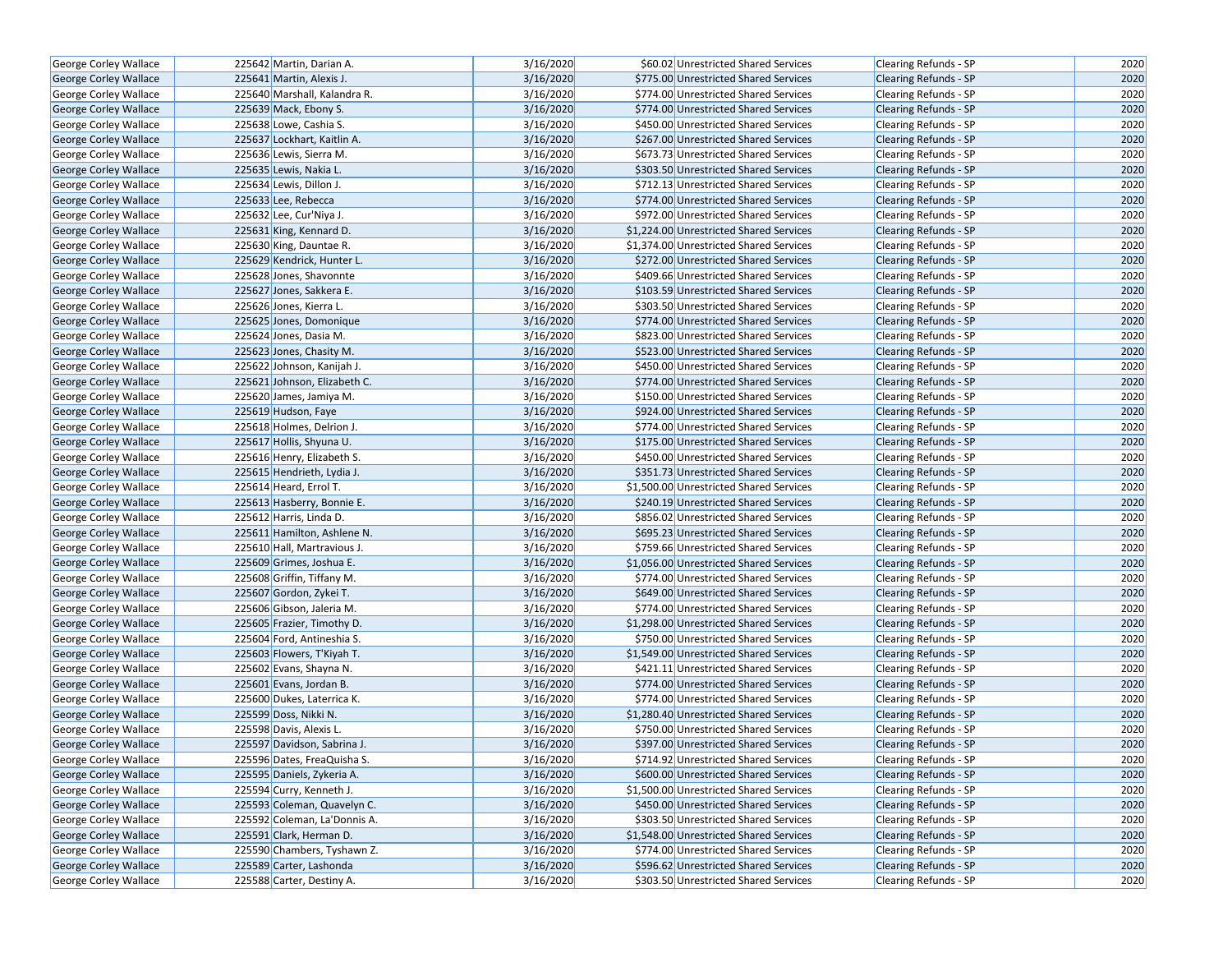| George Corley Wallace        | 225587 Calhoun, Brittany E.         | 3/16/2020 | \$368.12 Unrestricted Shared Services   | <b>Clearing Refunds - SP</b> | 2020 |
|------------------------------|-------------------------------------|-----------|-----------------------------------------|------------------------------|------|
| <b>George Corley Wallace</b> | 225586 Brown, Jabreia N.            | 3/16/2020 | \$302.50 Unrestricted Shared Services   | Clearing Refunds - SP        | 2020 |
| George Corley Wallace        | 225585 Bradley, Heather D.          | 3/16/2020 | \$775.00 Unrestricted Shared Services   | <b>Clearing Refunds - SP</b> | 2020 |
| George Corley Wallace        | 225584 Bowie, Jasmyn A.             | 3/16/2020 | \$219.00 Unrestricted Shared Services   | <b>Clearing Refunds - SP</b> | 2020 |
| George Corley Wallace        | 225583 Boswell, Tywayne D.          | 3/16/2020 | \$1,500.00 Unrestricted Shared Services | <b>Clearing Refunds - SP</b> | 2020 |
| George Corley Wallace        | 225582 Bonner, Edwina L.            | 3/16/2020 | \$774.00 Unrestricted Shared Services   | Clearing Refunds - SP        | 2020 |
| George Corley Wallace        | 225581 Bass, Christen N.            | 3/16/2020 | \$973.00 Unrestricted Shared Services   | <b>Clearing Refunds - SP</b> | 2020 |
| <b>George Corley Wallace</b> | 225580 Baker, Raymond Z.            | 3/16/2020 | \$775.00 Unrestricted Shared Services   | <b>Clearing Refunds - SP</b> | 2020 |
| George Corley Wallace        | 225579 Alzatari, Malek A.           | 3/16/2020 | \$774.00 Unrestricted Shared Services   | <b>Clearing Refunds - SP</b> | 2020 |
| George Corley Wallace        | 225578 Almojadid, Sarah M.          | 3/16/2020 | \$717.00 Unrestricted Shared Services   | Clearing Refunds - SP        | 2020 |
| George Corley Wallace        | 225577 Almojadid, Ammer M.          | 3/16/2020 | \$639.12 Unrestricted Shared Services   | <b>Clearing Refunds - SP</b> | 2020 |
| George Corley Wallace        | 225576 Adams, Hannah G.             | 3/16/2020 | \$872.00 Unrestricted Shared Services   | <b>Clearing Refunds - SP</b> | 2020 |
| George Corley Wallace        | 225575 Abrams, Ja'mere R.           | 3/16/2020 | \$1,297.00 Unrestricted Shared Services | <b>Clearing Refunds - SP</b> | 2020 |
| George Corley Wallace        | 90002020 Sturdivant Anthony Dewayne | 3/18/2020 | \$2,676.74 PAYROLL                      | PAYROLL                      | 2020 |
| George Corley Wallace        | 90002019 Pettway Alonzia            | 3/18/2020 | \$3,085.58 PAYROLL                      | PAYROLL                      | 2020 |
| <b>George Corley Wallace</b> | 90002018 Heard Anthony              | 3/18/2020 | \$3,406.01 PAYROLL                      | PAYROLL                      | 2020 |
| George Corley Wallace        | 90002017 Harvell Robert L           | 3/18/2020 | \$3,418.52 PAYROLL                      | PAYROLL                      | 2020 |
| George Corley Wallace        | 90002016 Moore Timothy              | 3/18/2020 | \$3,704.18 PAYROLL                      | PAYROLL                      | 2020 |
| George Corley Wallace        | 90002015 Mauldin Reginald Otis      | 3/18/2020 | \$4,680.13 PAYROLL                      | PAYROLL                      | 2020 |
| George Corley Wallace        | 90002014 Haralson Isaiah S          | 3/18/2020 | \$2,180.19 PAYROLL                      | PAYROLL                      | 2020 |
| <b>George Corley Wallace</b> | 90002013 Bennett Robbyn V.          | 3/18/2020 | \$8,829.08 PAYROLL                      | <b>PAYROLL</b>               | 2020 |
| George Corley Wallace        | 90002012 Allison Eric Preston       | 3/18/2020 | \$5,731.67 PAYROLL                      | PAYROLL                      | 2020 |
| George Corley Wallace        | 90002011 Chesnut Veronica S         | 3/18/2020 | \$2,513.33 PAYROLL                      | <b>PAYROLL</b>               | 2020 |
| George Corley Wallace        | 90002010 Moss Johnny E              | 3/18/2020 | \$6,005.17 PAYROLL                      | PAYROLL                      | 2020 |
| George Corley Wallace        | 90002009 Carroll Jessica Bishop     | 3/18/2020 | \$5,233.41 PAYROLL                      | PAYROLL                      | 2020 |
| George Corley Wallace        | 90002008 Brown Veronica S.          | 3/18/2020 | \$1,250.00 PAYROLL                      | PAYROLL                      | 2020 |
| George Corley Wallace        | 90002007 Abbott Brandi Nicole       | 3/18/2020 | \$3,167.50 PAYROLL                      | <b>PAYROLL</b>               | 2020 |
| George Corley Wallace        | 90002006 Whatley Andrew Douglas     | 3/18/2020 | \$2,755.42 PAYROLL                      | PAYROLL                      | 2020 |
| George Corley Wallace        | 90002005 Taylor Ernest              | 3/18/2020 | \$1,666.67 PAYROLL                      | PAYROLL                      | 2020 |
| George Corley Wallace        | 90002004 Jackson Vincent Keith      | 3/18/2020 | \$2,513.33 PAYROLL                      | PAYROLL                      | 2020 |
| George Corley Wallace        | 90002003 Holston Kimberly J.        | 3/18/2020 | \$502.04 PAYROLL                        | <b>PAYROLL</b>               | 2020 |
| George Corley Wallace        | 90002002 Dysart Charles J           | 3/18/2020 | \$6,005.17 PAYROLL                      | PAYROLL                      | 2020 |
| George Corley Wallace        | 90002001 Berry Lee                  | 3/18/2020 | \$2,755.42 PAYROLL                      | PAYROLL                      | 2020 |
| George Corley Wallace        | 90002000 Evans Naopi Lc             | 3/18/2020 | \$3,415.17 PAYROLL                      | PAYROLL                      | 2020 |
| George Corley Wallace        | 90001999 Hasberry Letti Monique     | 3/18/2020 | \$2,190.17 PAYROLL                      | <b>PAYROLL</b>               | 2020 |
| George Corley Wallace        | 90001998 Dixon Colleen Roland       | 3/18/2020 | \$4,417.67 PAYROLL                      | PAYROLL                      | 2020 |
| <b>George Corley Wallace</b> | 90001997 Vance Laura Lynn           | 3/18/2020 | \$4,652.50 PAYROLL                      | <b>PAYROLL</b>               | 2020 |
| George Corley Wallace        | 90001996 Spencer Rosa Chiffon       | 3/18/2020 | \$9,143.66 PAYROLL                      | PAYROLL                      | 2020 |
| George Corley Wallace        | 90001995 Jordan Judy Y.             | 3/18/2020 | \$3,827.33 PAYROLL                      | <b>PAYROLL</b>               | 2020 |
| George Corley Wallace        | 90001994 Edwards Danielle           | 3/18/2020 | \$2,837.42 PAYROLL                      | PAYROLL                      | 2020 |
| <b>George Corley Wallace</b> | 90001993 Davis Mary Lee             | 3/18/2020 | \$3,992.58 PAYROLL                      | PAYROLL                      | 2020 |
| <b>George Corley Wallace</b> | 90001992 Davis Diane                | 3/18/2020 | \$2,589.75 PAYROLL                      | PAYROLL                      | 2020 |
| George Corley Wallace        | 90001991 Bell Vickie D              | 3/18/2020 | \$3,250.08 PAYROLL                      | <b>PAYROLL</b>               | 2020 |
| George Corley Wallace        | 90001990 Barley Audreyiona La'shae  | 3/18/2020 | \$2,177.42 PAYROLL                      | PAYROLL                      | 2020 |
| <b>George Corley Wallace</b> | 90001989 Davis Rebecca Moore        | 3/18/2020 | \$250.00 PAYROLL                        | PAYROLL                      | 2020 |
| George Corley Wallace        | 90001988 Turner Herman W            | 3/18/2020 | \$1,352.00 PAYROLL                      | PAYROLL                      | 2020 |
| George Corley Wallace        | 90001987 Harper April M             | 3/18/2020 | \$1,216.83 PAYROLL                      | PAYROLL                      | 2020 |
| <b>George Corley Wallace</b> | 90001986 Graham Glen Partick        | 3/18/2020 | \$260.00 PAYROLL                        | PAYROLL                      | 2020 |
| George Corley Wallace        | 90001985 Maxey Willie E.            | 3/18/2020 | \$450.67 PAYROLL                        | <b>PAYROLL</b>               | 2020 |
| George Corley Wallace        | 90001984 Evans Duane A              | 3/18/2020 | \$4,728.66 PAYROLL                      | PAYROLL                      | 2020 |
| George Corley Wallace        | 90001983 Bailey Danny L             | 3/18/2020 | \$270.42 PAYROLL                        | PAYROLL                      | 2020 |
| George Corley Wallace        | 90001982 Hannah Marcus A.           | 3/18/2020 | \$1,276.33 PAYROLL                      | PAYROLL                      | 2020 |
| George Corley Wallace        | 90001981 Jefferson Shelia Lawanda   | 3/18/2020 | \$4,074.75 PAYROLL                      | PAYROLL                      | 2020 |
| George Corley Wallace        | 90001980 Headley Linda Fay          | 3/18/2020 | \$2,837.75 PAYROLL                      | PAYROLL                      | 2020 |
| <b>George Corley Wallace</b> | 90001979 Austin Tabitha Brooklyn    | 3/18/2020 | \$2,755.17 PAYROLL                      | PAYROLL                      | 2020 |
|                              |                                     |           |                                         |                              |      |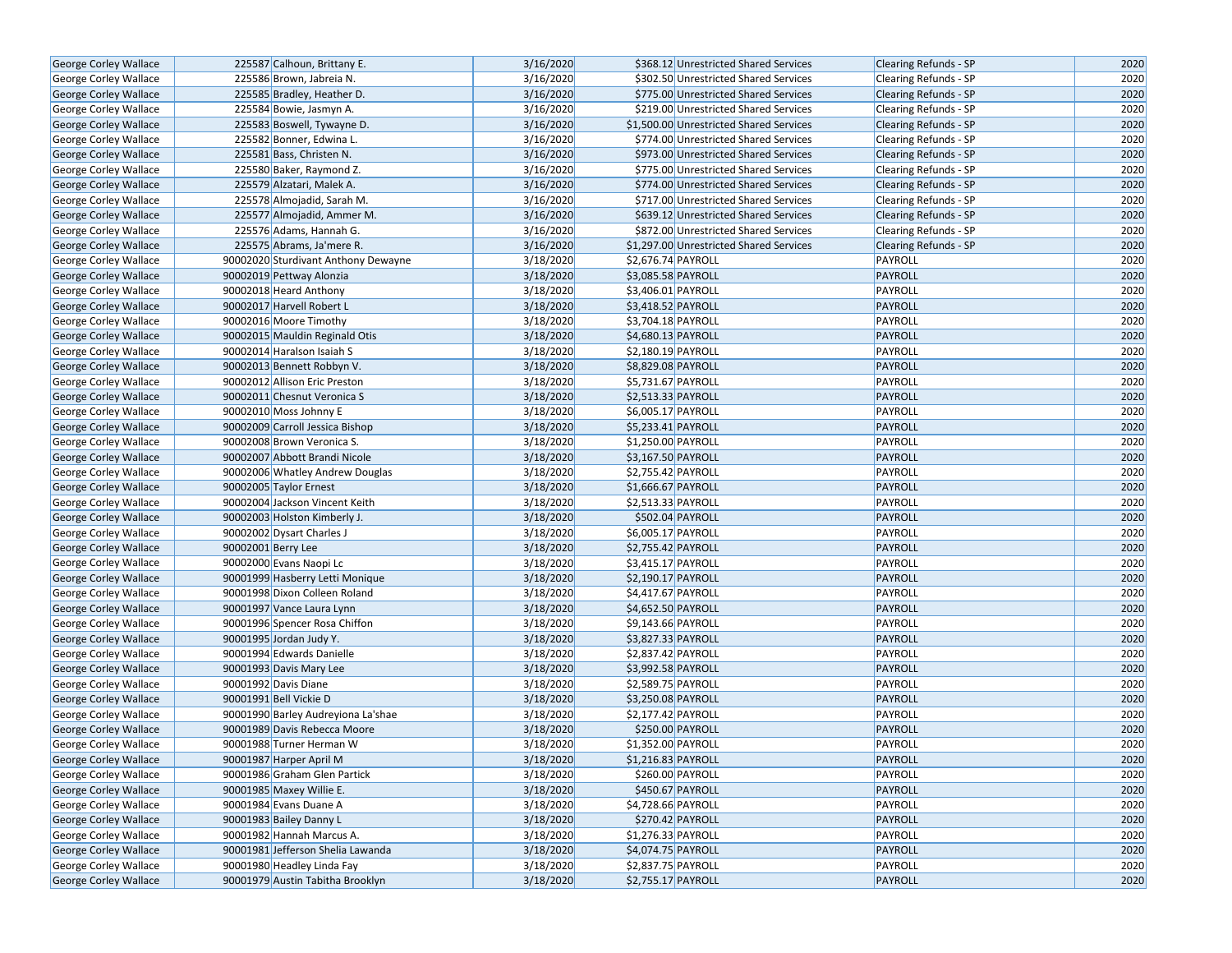| George Corley Wallace        | 90001978 Williams Angelica Nicole      | 3/18/2020 | \$2,672.92 PAYROLL             | PAYROLL            | 2020 |
|------------------------------|----------------------------------------|-----------|--------------------------------|--------------------|------|
| George Corley Wallace        | 90001977 Melton Elaine Alina           | 3/18/2020 | \$2,672.67 PAYROLL             | PAYROLL            | 2020 |
| George Corley Wallace        | 90001976 Kidd Anessa Lynn              | 3/18/2020 | \$8,602.83 PAYROLL             | PAYROLL            | 2020 |
| George Corley Wallace        | 90001975 Dosey Chantae Thomas          | 3/18/2020 | \$2,873.04 PAYROLL             | PAYROLL            | 2020 |
| George Corley Wallace        | 90001974 Deavers Lori Evelyn           | 3/18/2020 | \$2,513.33 PAYROLL             | PAYROLL            | 2020 |
| George Corley Wallace        | 90001973 Craig Brianna Lenae           | 3/18/2020 | \$2,095.17 PAYROLL             | <b>PAYROLL</b>     | 2020 |
| George Corley Wallace        | 90001972 Young Connie Estes            | 3/18/2020 | \$2,163.17 PAYROLL             | PAYROLL            | 2020 |
| George Corley Wallace        | 90001971 Vasser Latonya Nechelle       | 3/18/2020 | \$3,333.33 PAYROLL             | PAYROLL            | 2020 |
| George Corley Wallace        | 90001970 Reese-Bender Kathleen Jones   | 3/18/2020 | \$3,254.47 PAYROLL             | PAYROLL            | 2020 |
| George Corley Wallace        | 90001969 Moore Kathy J                 | 3/18/2020 | \$5,404.58 PAYROLL             | PAYROLL            | 2020 |
| George Corley Wallace        | 90001968 Logan Shuntelra Bernice       | 3/18/2020 | \$5,418.74 PAYROLL             | PAYROLL            | 2020 |
| George Corley Wallace        | 90001967 Jones Brittany Marie          | 3/18/2020 | \$3,333.33 PAYROLL             | PAYROLL            | 2020 |
| George Corley Wallace        | 90001966 Hoskins Montego Riley         | 3/18/2020 | \$4,269.84 PAYROLL             | PAYROLL            | 2020 |
| George Corley Wallace        | 90001965 Clifton Lonzy T.              | 3/18/2020 | \$7,113.45 PAYROLL             | PAYROLL            | 2020 |
| George Corley Wallace        | 90001964 Bonner Irene G                | 3/18/2020 | \$2,513.33 PAYROLL             | PAYROLL            | 2020 |
| George Corley Wallace        | 90001963 Agnew JaNett C                | 3/18/2020 | \$3,913.84 PAYROLL             | <b>PAYROLL</b>     | 2020 |
| George Corley Wallace        | 90001962 Adams Dorothy J               | 3/18/2020 | \$2,513.33 PAYROLL             | PAYROLL            | 2020 |
| George Corley Wallace        | 90001961 Moultrie Eddie James          | 3/18/2020 | \$5,064.75 PAYROLL             | <b>PAYROLL</b>     | 2020 |
| George Corley Wallace        | 90001960 Rudolph Darlene King          | 3/18/2020 | $\overline{$4,321.83}$ PAYROLL | PAYROLL            | 2020 |
| George Corley Wallace        | 90001959 Powell William S              | 3/18/2020 | \$1,039.98 PAYROLL             | PAYROLL            | 2020 |
| George Corley Wallace        | 90001958 Moore Dorothy A               | 3/18/2020 | \$1,081.58 PAYROLL             | PAYROLL            | 2020 |
| George Corley Wallace        | 90001957 Bright Jacinta Thrash         | 3/18/2020 | \$1,081.58 PAYROLL             | <b>PAYROLL</b>     | 2020 |
| George Corley Wallace        | 90001956 Thomas Herbert Hoover         | 3/18/2020 | \$6,662.75 PAYROLL             | PAYROLL            | 2020 |
| George Corley Wallace        | 90001955 Sears Teresa D                | 3/18/2020 | \$2,177.42 PAYROLL             | <b>PAYROLL</b>     | 2020 |
| George Corley Wallace        | 90001954 Reynolds Jennifer M           | 3/18/2020 | \$6,005.33 PAYROLL             | PAYROLL            | 2020 |
| George Corley Wallace        | 90001953 Griffin Donitha J.            | 3/18/2020 | \$11,628.92 PAYROLL            | <b>PAYROLL</b>     | 2020 |
| George Corley Wallace        | 90001952 Gordon Rachel L               | 3/18/2020 | \$3,939.33 PAYROLL             | PAYROLL            | 2020 |
|                              | 90001951 Fulford Sabrena Ellis         | 3/18/2020 | \$2,500.00 PAYROLL             | <b>PAYROLL</b>     | 2020 |
| George Corley Wallace        | 90001950 Curtis Valerie Pandora        | 3/18/2020 | \$2,837.75 PAYROLL             | PAYROLL            | 2020 |
| George Corley Wallace        | 90001949 Cosby Pamela                  | 3/18/2020 | \$2,177.42 PAYROLL             | <b>PAYROLL</b>     | 2020 |
| George Corley Wallace        | 90001948 Chapman Channie Loraine       | 3/18/2020 | \$3,781.07 PAYROLL             |                    | 2020 |
| George Corley Wallace        | 90001947 Brown Karen E.                |           |                                | PAYROLL            |      |
| George Corley Wallace        |                                        | 3/18/2020 | \$3,326.81 PAYROLL             | <b>PAYROLL</b>     | 2020 |
| George Corley Wallace        | 90001946 Bowie Corey D.                | 3/18/2020 | \$4,669.75 PAYROLL             | PAYROLL            | 2020 |
| George Corley Wallace        | 90001945 Walker Sharon D               | 3/18/2020 | \$2,837.75 PAYROLL             | <b>PAYROLL</b>     | 2020 |
| George Corley Wallace        | 90001944 Carstarphen Mennie L          | 3/18/2020 | \$7,555.78 PAYROLL             | PAYROLL            | 2020 |
| George Corley Wallace        | 90001943 Sturdivant Maxine C           | 3/18/2020 | \$7,072.00 PAYROLL             | <b>PAYROLL</b>     | 2020 |
| George Corley Wallace        | 90001942 Jackson Irma Jean             | 3/18/2020 | \$3,167.92 PAYROLL             | PAYROLL<br>PAYROLL | 2020 |
| George Corley Wallace        | 90001941 Sanders Felicia M             | 3/18/2020 | \$5,776.34 PAYROLL             |                    | 2020 |
| George Corley Wallace        | 90001940 Ford Monique Amelia           | 3/18/2020 | \$3,497.17 PAYROLL             | PAYROLL            | 2020 |
| George Corley Wallace        | 90001939 Walker Shermanita             | 3/18/2020 | \$4,909.92 PAYROLL             | <b>PAYROLL</b>     | 2020 |
| George Corley Wallace        | 90001938 Tubbs - Turner Jocelyn Jenell | 3/18/2020 | \$5,775.17 PAYROLL             | PAYROLL            | 2020 |
| George Corley Wallace        | 90001937 Snowden Lula                  | 3/18/2020 | \$5,000.00 PAYROLL             | <b>PAYROLL</b>     | 2020 |
| George Corley Wallace        | 90001936 Roberson Erika M              | 3/18/2020 | \$3,250.08 PAYROLL             | PAYROLL            | 2020 |
| <b>George Corley Wallace</b> | 90001935 Pullum Quanda C.              | 3/18/2020 | \$3,580.25 PAYROLL             | <b>PAYROLL</b>     | 2020 |
| George Corley Wallace        | 90001934 Pettway Clarence J            | 3/18/2020 | \$7,748.00 PAYROLL             | PAYROLL            | 2020 |
| George Corley Wallace        | 90001933 Pettway Adam Clayton          | 3/18/2020 | \$3,496.92 PAYROLL             | PAYROLL            | 2020 |
| George Corley Wallace        | 90001932 Page Melinda Ann              | 3/18/2020 | \$3,997.50 PAYROLL             | PAYROLL            | 2020 |
| George Corley Wallace        | 90001931 Munford Christopher Lamar     | 3/18/2020 | \$2,177.67 PAYROLL             | <b>PAYROLL</b>     | 2020 |
| George Corley Wallace        | 90001930 Maness Joshua T.              | 3/18/2020 | \$4,156.92 PAYROLL             | PAYROLL            | 2020 |
| George Corley Wallace        | 90001929 Kennedy Regina S              | 3/18/2020 | \$6,307.33 PAYROLL             | PAYROLL            | 2020 |
| George Corley Wallace        | 90001928 Hurt Jason Robert             | 3/18/2020 | \$2,095.17 PAYROLL             | PAYROLL            | 2020 |
| George Corley Wallace        | 90001927 Hatcher Tyrone                | 3/18/2020 | \$4,487.00 PAYROLL             | <b>PAYROLL</b>     | 2020 |
| George Corley Wallace        | 90001926 Gourdine Raji                 | 3/18/2020 | \$10,525.25 PAYROLL            | PAYROLL            | 2020 |
| George Corley Wallace        | 90001925 Coty Mark Leonard             | 3/18/2020 | \$6,227.08 PAYROLL             | <b>PAYROLL</b>     | 2020 |
| George Corley Wallace        | 90001924 Cosby Helen A                 | 3/18/2020 | \$4,240.17 PAYROLL             | PAYROLL            | 2020 |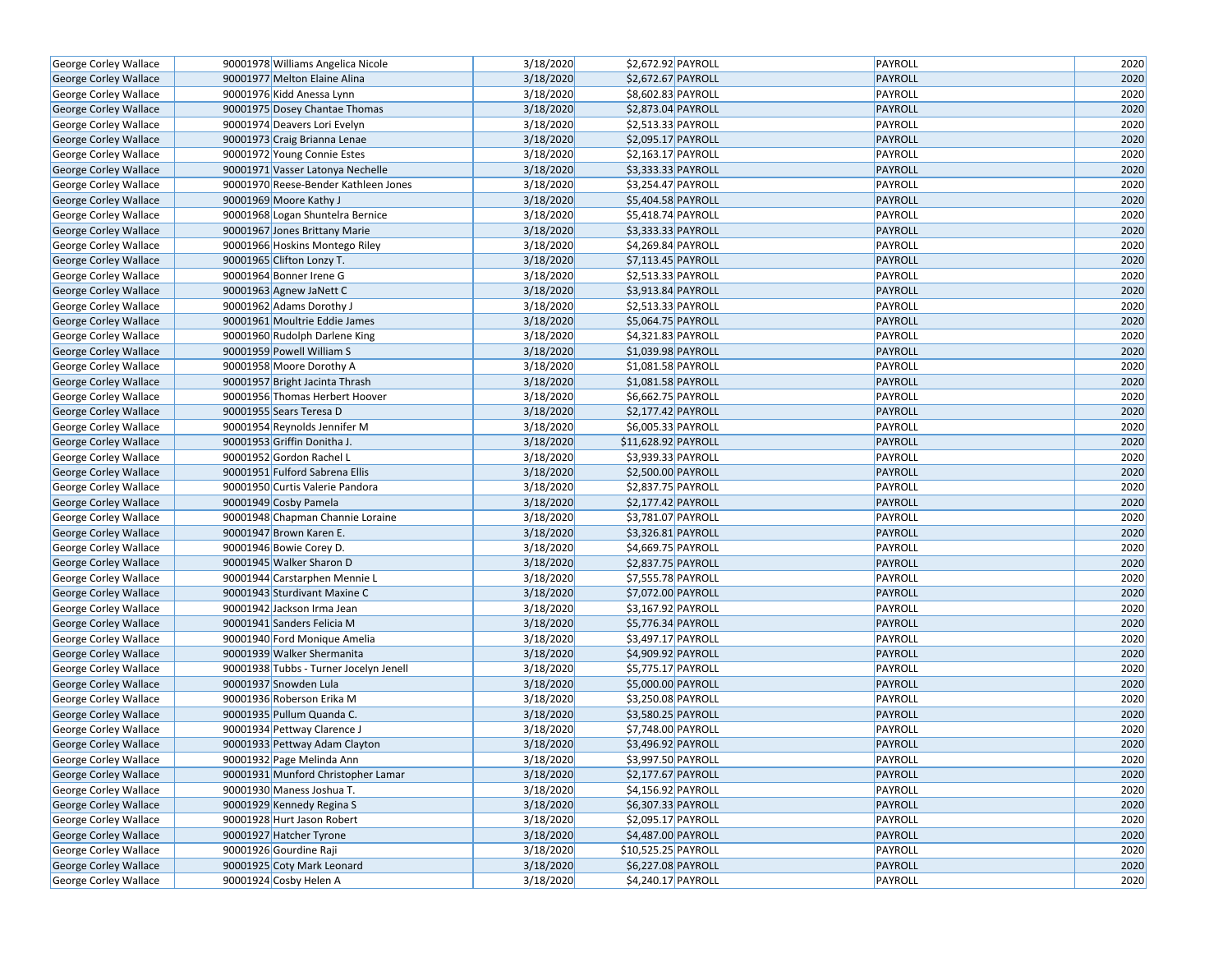| George Corley Wallace        | 90001923 Coleman Steffan                                   | 3/18/2020              | \$4,149.42 PAYROLL                       | <b>PAYROLL</b>            | 2020         |
|------------------------------|------------------------------------------------------------|------------------------|------------------------------------------|---------------------------|--------------|
| <b>George Corley Wallace</b> | 90001922 Casby Aaron Leonard                               | 3/18/2020              | \$5,775.17 PAYROLL                       | PAYROLL                   | 2020         |
| George Corley Wallace        | 90001921 Bennett Jarrick B                                 | 3/18/2020              | \$2,755.17 PAYROLL                       | <b>PAYROLL</b>            | 2020         |
| George Corley Wallace        | 90001920 Allen Bertha Yvette                               | 3/18/2020              | \$5,086.67 PAYROLL                       | PAYROLL                   | 2020         |
| George Corley Wallace        | 90001919 Wyatt Camisha N                                   | 3/18/2020              | \$2,259.83 PAYROLL                       | <b>PAYROLL</b>            | 2020         |
| George Corley Wallace        | 90001918 Marshall Teresa Darnelle                          | 3/18/2020              | \$3,992.25 PAYROLL                       | PAYROLL                   | 2020         |
| <b>George Corley Wallace</b> | 90001917 Briggs Tammie Marie                               | 3/18/2020              | \$9,561.92 PAYROLL                       | <b>PAYROLL</b>            | 2020         |
| George Corley Wallace        | 90001916 Blevins Pamela M                                  | 3/18/2020              | \$4,590.08 PAYROLL                       | PAYROLL                   | 2020         |
| George Corley Wallace        | 90001915 Williams Matilda Mae                              | 3/18/2020              | \$6,080.39 PAYROLL                       | <b>PAYROLL</b>            | 2020         |
| George Corley Wallace        | 90001914 Thames Jerome E                                   | 3/18/2020              | \$5,997.06 PAYROLL                       | PAYROLL                   | 2020         |
| George Corley Wallace        | 90001913 Tarver Otis                                       | 3/18/2020              | \$5,994.17 PAYROLL                       | PAYROLL                   | 2020         |
| George Corley Wallace        | 90001912 Rutledge Zachary H                                | 3/18/2020              | \$4,567.89 PAYROLL                       | PAYROLL                   | 2020         |
| <b>George Corley Wallace</b> | 90001911 Rogers Jason Brooks                               | 3/18/2020              | \$4,896.78 PAYROLL                       | PAYROLL                   | 2020         |
| George Corley Wallace        | 90001910 Lewis Jarrin Chiron                               | 3/18/2020              | \$5,826.90 PAYROLL                       | PAYROLL                   | 2020         |
| George Corley Wallace        | 90001909 Kimbrough Brandon O                               | 3/18/2020              | \$5,389.78 PAYROLL                       | PAYROLL                   | 2020         |
| George Corley Wallace        | 90001908 Harris Douglas Lee                                | 3/18/2020              | \$4,165.67 PAYROLL                       | PAYROLL                   | 2020         |
| George Corley Wallace        | 90001907 Griffin Calvin                                    | 3/18/2020              | \$7,048.61 PAYROLL                       | PAYROLL                   | 2020         |
| George Corley Wallace        | 90001906 Allen Kenny                                       | 3/18/2020              | \$4,658.67 PAYROLL                       | PAYROLL                   | 2020         |
| George Corley Wallace        | 90001905 Laister Shirley J                                 | 3/18/2020              | \$4,658.67 PAYROLL                       | PAYROLL                   | 2020         |
| George Corley Wallace        | 90001904 Clark Jackie                                      | 3/18/2020              | \$6,211.56 PAYROLL                       | PAYROLL                   | 2020         |
| <b>George Corley Wallace</b> | 90001903 Williams Elsie B.                                 | 3/18/2020              | \$1,639.14 PAYROLL                       | PAYROLL                   | 2020         |
| George Corley Wallace        | 90001902 Wright Pamela L                                   | 3/18/2020              | \$5,188.28 PAYROLL                       | PAYROLL                   | 2020         |
| George Corley Wallace        | 90001901 Dozier Bruce Otis                                 | 3/18/2020              | \$875.19 PAYROLL                         | PAYROLL                   | 2020         |
| George Corley Wallace        | 90001900 Thomas Hollee Myldred                             | 3/18/2020              | \$6,822.67 PAYROLL                       | PAYROLL                   | 2020         |
| <b>George Corley Wallace</b> | 90001899 Goings Ghytana Shelton                            | 3/18/2020              | \$6,866.78 PAYROLL                       | PAYROLL                   | 2020         |
| George Corley Wallace        | 90001898 Owens Holly Brown                                 | 3/18/2020              | \$7,721.24 PAYROLL                       | PAYROLL                   | 2020         |
| George Corley Wallace        | 90001897 Lee Kateri M                                      | 3/18/2020              | \$8,547.46 PAYROLL                       | PAYROLL                   | 2020         |
|                              | 90001896 Baldwin Antionetta S                              | 3/18/2020              | \$7,155.78 PAYROLL                       | PAYROLL                   | 2020         |
| George Corley Wallace        | 90001895 Williams Shenika Raquel                           | 3/18/2020              | \$901.34 PAYROLL                         | PAYROLL                   | 2020         |
| George Corley Wallace        | 90001894 Brown Kimberly N                                  | 3/18/2020              | \$3,911.40 PAYROLL                       | PAYROLL                   | 2020         |
| George Corley Wallace        | 90001893 Wood Donna Howell                                 | 3/18/2020              | \$270.40 PAYROLL                         | PAYROLL                   | 2020         |
| George Corley Wallace        | 90001892 Stewart Jay Tyson                                 | 3/18/2020              | \$901.34 PAYROLL                         | PAYROLL                   | 2020         |
| George Corley Wallace        | 90001891 Thompkins Yolanda Smith                           | 3/18/2020              | \$540.80 PAYROLL                         | PAYROLL                   | 2020         |
| George Corley Wallace        |                                                            |                        |                                          |                           |              |
| George Corley Wallace        | 90001890 Pugh Janet Cathey M<br>90001889 Howard Vatausha O | 3/18/2020<br>3/18/2020 | \$6,755.33 PAYROLL                       | PAYROLL<br><b>PAYROLL</b> | 2020<br>2020 |
| George Corley Wallace        | 90001888 White Tara Y                                      | 3/18/2020              | \$450.67 PAYROLL<br>\$5,522.58 PAYROLL   | PAYROLL                   | 2020         |
| George Corley Wallace        |                                                            | 3/18/2020              |                                          | <b>PAYROLL</b>            | 2020         |
| George Corley Wallace        | 90001887 Tapper Monica A                                   | 3/18/2020              | \$1,171.74 PAYROLL<br>\$540.80 PAYROLL   | PAYROLL                   | 2020         |
| George Corley Wallace        | 90001886 Lewis George E                                    | 3/18/2020              |                                          | <b>PAYROLL</b>            | 2020         |
| George Corley Wallace        | 90001885 Williams Kaleda Deshawn                           | 3/18/2020              | \$5,659.17 PAYROLL<br>\$4,157.98 PAYROLL | PAYROLL                   | 2020         |
| George Corley Wallace        | 90001884 Sims Robert Nelson                                |                        | \$270.40 PAYROLL                         |                           |              |
| George Corley Wallace        | 90001883 Rhodes Ramona Roberts                             | 3/18/2020<br>3/18/2020 |                                          | PAYROLL<br>PAYROLL        | 2020<br>2020 |
| George Corley Wallace        | 90001882 McKnight April Calloway                           |                        | \$1,171.74 PAYROLL                       |                           |              |
| George Corley Wallace        | 90001881 May-Webb Jenika                                   | 3/18/2020              | \$270.40 PAYROLL                         | <b>PAYROLL</b>            | 2020         |
| George Corley Wallace        | 90001880 Thurman Michael F                                 | 3/18/2020              | \$540.80 PAYROLL                         | PAYROLL                   | 2020         |
| George Corley Wallace        | 90001879 Stevenson Donte L                                 | 3/18/2020              | \$5,007.64 PAYROLL                       | <b>PAYROLL</b>            | 2020         |
| George Corley Wallace        | 90001878 Rogers Eric W                                     | 3/18/2020              | \$5,882.78 PAYROLL                       | PAYROLL                   | 2020         |
| George Corley Wallace        | 90001877 Hobbs David Wayne                                 | 3/18/2020              | \$4,658.67 PAYROLL                       | <b>PAYROLL</b>            | 2020         |
| George Corley Wallace        | 90001876 Randolph Yulonda B                                | 3/18/2020              | \$4,986.17 PAYROLL                       | PAYROLL                   | 2020         |
| George Corley Wallace        | 90001875 Jones Connie M                                    | 3/18/2020              | \$5,243.58 PAYROLL                       | <b>PAYROLL</b>            | 2020         |
| George Corley Wallace        | 90001874 Elliott William F                                 | 3/18/2020              | \$6,989.23 PAYROLL                       | PAYROLL                   | 2020         |
| George Corley Wallace        | 90001873 Burton- Lassitter Kasey Raeann                    | 3/18/2020              | \$450.67 PAYROLL                         | <b>PAYROLL</b>            | 2020         |
| George Corley Wallace        | 90001872 Walker Michael                                    | 3/18/2020              | \$5,693.17 PAYROLL                       | PAYROLL                   | 2020         |
| George Corley Wallace        | 90001871 Thomas Gloria Dean                                | 3/18/2020              | \$4,427.92 PAYROLL                       | PAYROLL                   | 2020         |
| George Corley Wallace        | 90001870 Henderson Kerry E                                 | 3/18/2020              | $55,016.18$ PAYROLL                      | PAYROLL                   | 2020         |
| George Corley Wallace        | 90001869 Wilson Beverly Renae                              | 3/18/2020              | \$270.40 PAYROLL                         | PAYROLL                   | 2020         |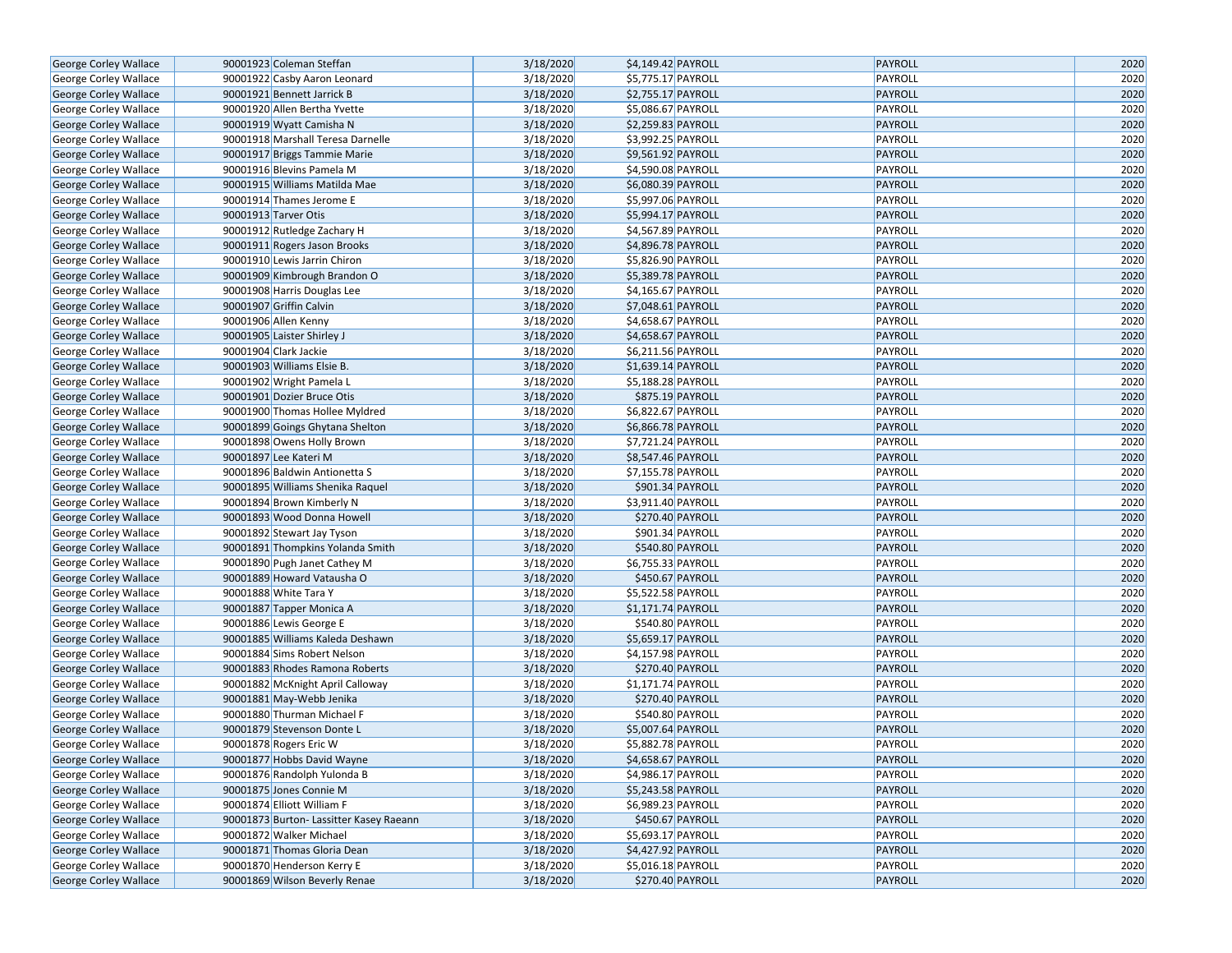| George Corley Wallace | 90001868 Miller Gregory Lee         | 3/18/2020 | \$811.20 PAYROLL    | PAYROLL | 2020 |
|-----------------------|-------------------------------------|-----------|---------------------|---------|------|
| George Corley Wallace | 90001867 King Glenn                 | 3/18/2020 | \$7,089.51 PAYROLL  | PAYROLL | 2020 |
| George Corley Wallace | 90001866 Hannah Marilyn Bennett     | 3/18/2020 | \$7,927.78 PAYROLL  | PAYROLL | 2020 |
| George Corley Wallace | 90001865 Calhoun Webbie R.          | 3/18/2020 | \$6,505.33 PAYROLL  | PAYROLL | 2020 |
| George Corley Wallace | 90001864 Smith Pamela Caver         | 3/18/2020 | \$8,220.89 PAYROLL  | PAYROLL | 2020 |
| George Corley Wallace | 90001863 Moultrie Jacqueline        | 3/18/2020 | \$6,711.63 PAYROLL  | PAYROLL | 2020 |
| George Corley Wallace | 90001862 Miller Pearlie R           | 3/18/2020 | \$5,738.74 PAYROLL  | PAYROLL | 2020 |
| George Corley Wallace | 90001861 Melton Christi A           | 3/18/2020 | \$4,880.75 PAYROLL  | PAYROLL | 2020 |
| George Corley Wallace | 90001860 Lumpkin Deborah Walker     | 3/18/2020 | \$4,922.42 PAYROLL  | PAYROLL | 2020 |
| George Corley Wallace | 90001859 Jackson Veronica Moultrie  | 3/18/2020 | \$7,527.78 PAYROLL  | PAYROLL | 2020 |
| George Corley Wallace | 90001858 Davis Sarah                | 3/18/2020 | \$9,014.00 PAYROLL  | PAYROLL | 2020 |
| George Corley Wallace | 90001857 Lee Beverly D              | 3/18/2020 | \$2,513.33 PAYROLL  | PAYROLL | 2020 |
| George Corley Wallace | 90001856 Gordon Alfreda Felicia     | 3/18/2020 | \$5,232.33 PAYROLL  | PAYROLL | 2020 |
| George Corley Wallace | 90001855 Goodwin Pamela             | 3/18/2020 | \$6,875.78 PAYROLL  | PAYROLL | 2020 |
| George Corley Wallace | 90001854 Ford Sabrina D             | 3/18/2020 | \$6,382.67 PAYROLL  | PAYROLL | 2020 |
| George Corley Wallace | 90001853 Chestnut Angelina          | 3/18/2020 | \$6,012.11 PAYROLL  | PAYROLL | 2020 |
| George Corley Wallace | 90001852 Mitchell James M           | 3/18/2020 | \$18,815.00 PAYROLL | PAYROLL | 2020 |
| George Corley Wallace | 90001851 Glover Virginia M Reed     | 3/18/2020 | \$4,899.25 PAYROLL  | PAYROLL | 2020 |
| George Corley Wallace | 90001850 Pettway Jaleesa Candace    | 3/18/2020 | \$133.52 PAYROLL    | PAYROLL | 2020 |
| George Corley Wallace | 90001849 Whittaker Shaun            | 3/18/2020 | \$361.92 PAYROLL    | PAYROLL | 2020 |
| George Corley Wallace | 90001848 Savage Devin Demarco       | 3/18/2020 | \$361.92 PAYROLL    | PAYROLL | 2020 |
| George Corley Wallace | 90001847 Ward Terry Levan           | 3/18/2020 | \$730.00 PAYROLL    | PAYROLL | 2020 |
| George Corley Wallace | 90001846 Harris Mattie Mae          | 3/18/2020 | \$532.48 PAYROLL    | PAYROLL | 2020 |
| George Corley Wallace | 90001845 Wilson Walter O            | 3/18/2020 | \$572.00 PAYROLL    | PAYROLL | 2020 |
| George Corley Wallace | 90001844 Watts Renae                | 3/18/2020 | \$745.00 PAYROLL    | PAYROLL | 2020 |
| George Corley Wallace | 90001843 Walton Willie J            | 3/18/2020 | \$572.00 PAYROLL    | PAYROLL | 2020 |
| George Corley Wallace | 90001842 Smith Mya Mikiel           | 3/18/2020 | \$449.28 PAYROLL    | PAYROLL | 2020 |
| George Corley Wallace | 90001841 Smith Marzell Lee          | 3/18/2020 | \$1,430.00 PAYROLL  | PAYROLL | 2020 |
| George Corley Wallace | 90001840 Perry Ernestine D          | 3/18/2020 | \$443.77 PAYROLL    | PAYROLL | 2020 |
| George Corley Wallace | 90001839 Nettles Wesbert            | 3/18/2020 | \$640.00 PAYROLL    | PAYROLL | 2020 |
| George Corley Wallace | 90001838 Mason Willie James         | 3/18/2020 | \$990.00 PAYROLL    | PAYROLL | 2020 |
| George Corley Wallace | 90001837 Martin James Andrew        | 3/18/2020 | \$594.00 PAYROLL    | PAYROLL | 2020 |
| George Corley Wallace | 90001836 Jones Edkenjunta           | 3/18/2020 | \$594.00 PAYROLL    | PAYROLL | 2020 |
| George Corley Wallace | 90001835 Garrett Jessica S          | 3/18/2020 | \$945.00 PAYROLL    | PAYROLL | 2020 |
| George Corley Wallace | 90001834 Garrett Hiawartha D        | 3/18/2020 | \$582.40 PAYROLL    | PAYROLL | 2020 |
| George Corley Wallace | 90001833 Calhoun Willie             | 3/18/2020 | \$1,144.00 PAYROLL  | PAYROLL | 2020 |
| George Corley Wallace | 90001832 Brown Christopher B        | 3/18/2020 | \$650.00 PAYROLL    | PAYROLL | 2020 |
| George Corley Wallace | 90001831 Blanks Ray Soloman         | 3/18/2020 | \$1,210.00 PAYROLL  | PAYROLL | 2020 |
| George Corley Wallace | 90001830 Barron Gerald Antoine      | 3/18/2020 | \$770.00 PAYROLL    | PAYROLL | 2020 |
| George Corley Wallace | 90001829 Acoff Linda Diane          | 3/18/2020 | \$860.00 PAYROLL    | PAYROLL | 2020 |
| George Corley Wallace | 90001828 Williams Mason O'Brien     | 3/18/2020 | \$361.92 PAYROLL    | PAYROLL | 2020 |
| George Corley Wallace | 90001827 Hartley Ty'Eshia Monesha   | 3/18/2020 | \$361.92 PAYROLL    | PAYROLL | 2020 |
| George Corley Wallace | 90001826 Grimes Ashley Renee        | 3/18/2020 | \$361.92 PAYROLL    | PAYROLL | 2020 |
| George Corley Wallace | 90001825 Gibson Jaleria Marshell    | 3/18/2020 | \$361.92 PAYROLL    | PAYROLL | 2020 |
| George Corley Wallace | 90001824 Cowan Amberneshia Marshae  | 3/18/2020 | \$361.92 PAYROLL    | PAYROLL | 2020 |
| George Corley Wallace | 90001823 Hoskins Montego Riley      | 3/18/2020 | \$4,269.84 PAYROLL  | PAYROLL | 2020 |
| George Corley Wallace | 90001822 Wilson Keishonna Alexandra | 3/18/2020 | \$542.88 PAYROLL    | PAYROLL | 2020 |
| George Corley Wallace | 90001821 Wilbourne Mitsy L          | 3/18/2020 | \$594.56 PAYROLL    | PAYROLL | 2020 |
| George Corley Wallace | 90001820 Swain Bruce Floyd          | 3/18/2020 | \$361.92 PAYROLL    | PAYROLL | 2020 |
| George Corley Wallace | 90001819 Pratt Brittany M           | 3/18/2020 | \$542.88 PAYROLL    | PAYROLL | 2020 |
| George Corley Wallace | 90001818 Pope Ke'onna De'Shawnta    | 3/18/2020 | \$361.92 PAYROLL    | PAYROLL | 2020 |
| George Corley Wallace | 90001817 Perkins Breuana Sharae     | 3/18/2020 | \$361.92 PAYROLL    | PAYROLL | 2020 |
| George Corley Wallace | 90001816 Morrow Calandra Nakia      | 3/18/2020 | \$361.92 PAYROLL    | PAYROLL | 2020 |
| George Corley Wallace | 90001815 McGuire Justin Rashaad     | 3/18/2020 | \$361.92 PAYROLL    | PAYROLL | 2020 |
| George Corley Wallace | 90001814 Jones Cordelia L           | 3/18/2020 | \$418.47 PAYROLL    | PAYROLL | 2020 |
|                       |                                     |           |                     |         |      |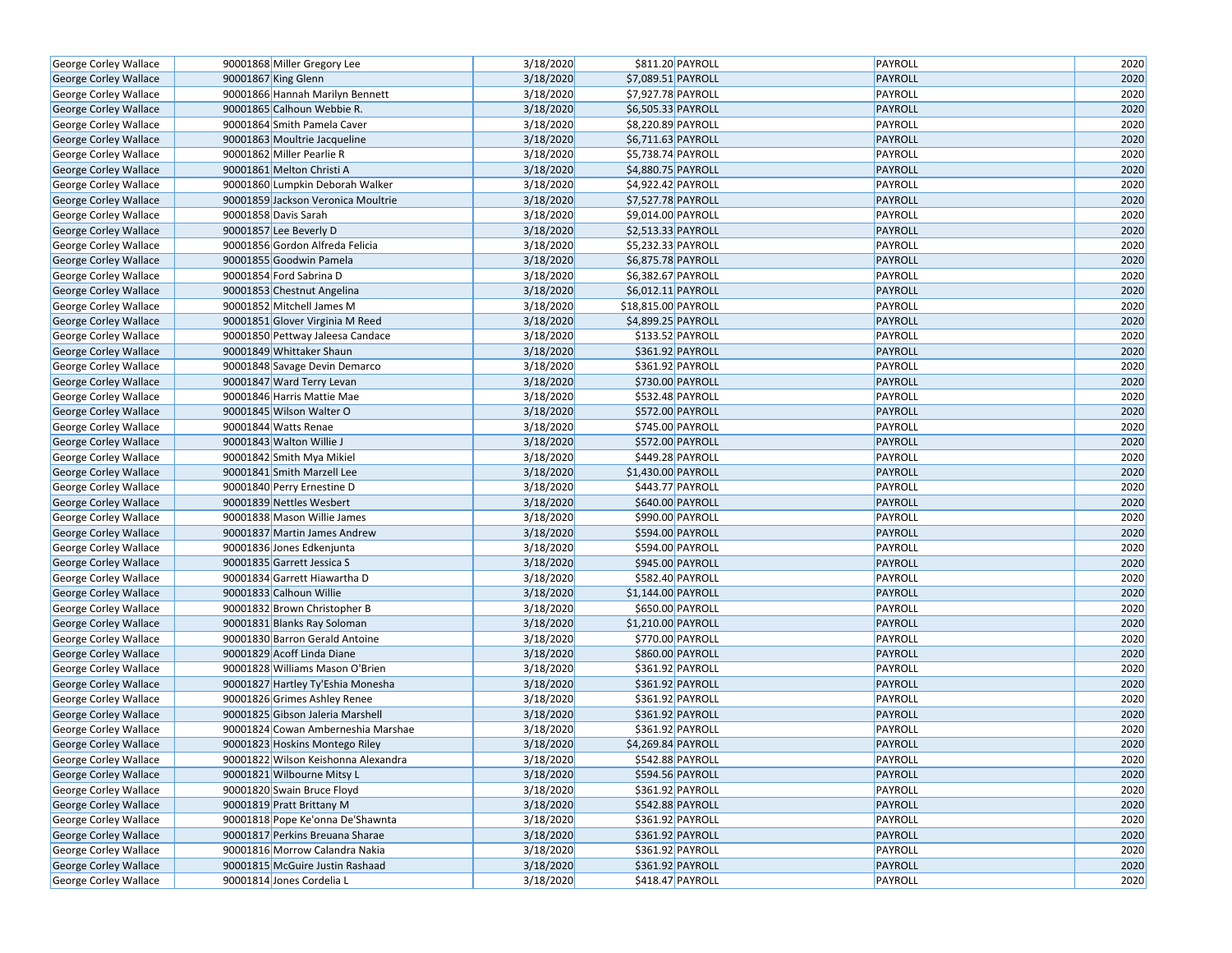| George Corley Wallace        | 90001813 Hendrieth Lydia JoAnn                                     | 3/18/2020 | \$361.92 PAYROLL                         | PAYROLL        | 2020         |
|------------------------------|--------------------------------------------------------------------|-----------|------------------------------------------|----------------|--------------|
| George Corley Wallace        | 90001812 Hall Shamiyah Sha'Keal                                    | 3/18/2020 | \$361.92 PAYROLL                         | PAYROLL        | 2020         |
| George Corley Wallace        | 90001811 Hall Jer'Markiaus Quantae                                 | 3/18/2020 | \$361.92 PAYROLL                         | PAYROLL        | 2020         |
| George Corley Wallace        | 90001810 Evans Sherritrice Lonique                                 | 3/18/2020 | \$361.92 PAYROLL                         | PAYROLL        | 2020         |
| George Corley Wallace        | 90001809 Evans Jordan Brianna                                      | 3/18/2020 | \$361.92 PAYROLL                         | PAYROLL        | 2020         |
| George Corley Wallace        | 90001808 Dukes Airesha I                                           | 3/18/2020 | \$539.11 PAYROLL                         | PAYROLL        | 2020         |
| George Corley Wallace        | 90001806 Benjamin Jarod K                                          | 3/18/2020 | \$361.92 PAYROLL                         | <b>PAYROLL</b> | 2020         |
| George Corley Wallace        | 90001805 Baker Jamesha Tyshan                                      | 3/18/2020 | \$361.92 PAYROLL                         | PAYROLL        | 2020         |
| George Corley Wallace        | 90001804 Powell Brenda Williams                                    | 3/18/2020 | \$619.15 PAYROLL                         | PAYROLL        | 2020         |
| George Corley Wallace        | 90001803 Jemison Lefloris                                          | 3/18/2020 | \$495.32 PAYROLL                         | PAYROLL        | 2020         |
| George Corley Wallace        | 90001802 Woodruff Kent H                                           | 3/18/2020 | \$418.05 PAYROLL                         | PAYROLL        | 2020         |
| George Corley Wallace        | 90001801 Williams Annie Montgomery                                 | 3/18/2020 | \$1,900.00 PAYROLL                       | PAYROLL        | 2020         |
| George Corley Wallace        | 90001800 Thomas Latasha Bell                                       | 3/18/2020 | \$852.28 PAYROLL                         | PAYROLL        | 2020         |
| George Corley Wallace        | 90001799 Spears Shenell H                                          | 3/18/2020 | \$877.91 PAYROLL                         | PAYROLL        | 2020         |
| George Corley Wallace        | 90001798 Pettaway Collins                                          | 3/18/2020 | \$1,600.00 PAYROLL                       | PAYROLL        | 2020         |
| George Corley Wallace        | 90001797 Morrow Queen Agee                                         | 3/18/2020 | \$905.78 PAYROLL                         | PAYROLL        | 2020         |
| George Corley Wallace        | 90001796 Moore Tammy D                                             | 3/18/2020 | \$1,200.00 PAYROLL                       | <b>PAYROLL</b> | 2020         |
| George Corley Wallace        | 90001795 Moore Carolyn W                                           | 3/18/2020 | \$320.00 PAYROLL                         | PAYROLL        | 2020         |
| George Corley Wallace        | 90001794 Mims Earnest Calvin                                       | 3/18/2020 | \$475.00 PAYROLL                         | PAYROLL        | 2020         |
| George Corley Wallace        | 90001793 Lawson Frederick Dewayn                                   | 3/18/2020 | \$1,305.25 PAYROLL                       | PAYROLL        | 2020         |
| George Corley Wallace        | 90001792 Hobbs Elois                                               | 3/18/2020 | \$445.92 PAYROLL                         | PAYROLL        | 2020         |
| George Corley Wallace        | 90001791 Green Chasity C                                           | 3/18/2020 | \$2,280.00 PAYROLL                       | PAYROLL        | 2020         |
| George Corley Wallace        | 90001790 Francis-Thomas Sharon Hydie                               | 3/18/2020 | \$1,268.09 PAYROLL                       | PAYROLL        | 2020         |
| George Corley Wallace        | 90001789 Curry Grear                                               | 3/18/2020 | \$1,100.00 PAYROLL                       | PAYROLL        | 2020         |
| George Corley Wallace        | 90001788 Crenshaw McCray Shayla A                                  | 3/18/2020 | \$371.60 PAYROLL                         | PAYROLL        | 2020         |
| George Corley Wallace        | 90001787 Compton Judy B                                            | 3/18/2020 | \$483.08 PAYROLL                         | PAYROLL        | 2020         |
|                              | 90001786 Brewer Paula A                                            | 3/18/2020 | \$1,007.97 PAYROLL                       | PAYROLL        | 2020         |
| George Corley Wallace        | 90001785 Barlow Wanda R                                            | 3/18/2020 | \$761.78 PAYROLL                         | PAYROLL        | 2020         |
| George Corley Wallace        |                                                                    | 3/18/2020 |                                          | PAYROLL        | 2020         |
| George Corley Wallace        | 90001784 Alsobrook Kay Goodwin<br>90001783 Milligan Melissa Hollis | 3/18/2020 | \$1,212.35 PAYROLL<br>\$1,170.54 PAYROLL | PAYROLL        | 2020         |
| George Corley Wallace        |                                                                    |           |                                          |                |              |
| George Corley Wallace        | 90001782 Lewis Bonita T                                            | 3/18/2020 | \$475.00 PAYROLL                         | PAYROLL        | 2020         |
| George Corley Wallace        | 90001781 Williams Elsie B.                                         | 3/18/2020 | \$1,639.14 PAYROLL                       | PAYROLL        | 2020<br>2020 |
| George Corley Wallace        | 90001780 Dozier Bruce Otis                                         | 3/18/2020 | \$875.19 PAYROLL                         | PAYROLL        |              |
| George Corley Wallace        | 90001779 Mitchell Brenda G.                                        | 3/18/2020 | \$400.56 PAYROLL                         | PAYROLL        | 2020         |
| George Corley Wallace        | 90001778 Cummings Evelyn C.                                        | 3/18/2020 | \$285.04 PAYROLL                         | PAYROLL        | 2020         |
| George Corley Wallace        | 90001777 Washington Willie Doris                                   | 3/18/2020 | \$1,458.60 PAYROLL                       | PAYROLL        | 2020<br>2020 |
| George Corley Wallace        | 90001776 West Cynthia J Hatcher                                    | 3/18/2020 | \$998.40 PAYROLL                         | PAYROLL        |              |
| George Corley Wallace        | 90001775 Moultrie Jacqueline                                       | 3/18/2020 | \$6,711.63 PAYROLL                       | PAYROLL        | 2020         |
| George Corley Wallace        | 90001774 Moss Melvina                                              | 3/18/2020 | \$422.14 PAYROLL                         | PAYROLL        | 2020         |
| George Corley Wallace        | 90001773 Morton Ford Shelicia Denise                               | 3/18/2020 | \$789.36 PAYROLL                         | PAYROLL        | 2020         |
| George Corley Wallace        | 90001772 Cook Kalia Hunt                                           | 3/18/2020 | \$1,887.60 PAYROLL                       | PAYROLL        | 2020         |
| George Corley Wallace        | 90001771 Vinson Richard Shane                                      | 3/18/2020 | \$823.68 PAYROLL                         | PAYROLL        | 2020         |
| George Corley Wallace        | 90001770 Talley-Johnson Brad Eugene                                | 3/18/2020 | \$748.80 PAYROLL                         | PAYROLL        | 2020         |
| George Corley Wallace        | 90001769 Pettway Lee Ester                                         | 3/18/2020 | \$1,269.84 PAYROLL                       | PAYROLL        | 2020         |
| George Corley Wallace        | 90001768 Moppins Pauline H                                         | 3/18/2020 | $$1,441.44$ PAYROLL                      | PAYROLL        | 2020         |
| George Corley Wallace        | 90001767 Jones Jodie Renae                                         | 3/18/2020 | \$748.80 PAYROLL                         | PAYROLL        | 2020         |
| <b>George Corley Wallace</b> | 90001766 Johnson Tona Oliver                                       | 3/18/2020 | \$429.00 PAYROLL                         | PAYROLL        | 2020         |
| George Corley Wallace        | 90001765 Haigler Lisa M                                            | 3/18/2020 | \$592.80 PAYROLL                         | PAYROLL        | 2020         |
| <b>George Corley Wallace</b> | 90001764 Gray Katoria F                                            | 3/18/2020 | \$592.80 PAYROLL                         | PAYROLL        | 2020         |
| George Corley Wallace        | 90001763 Davis Vera Lee                                            | 3/18/2020 | \$1,132.56 PAYROLL                       | PAYROLL        | 2020         |
| George Corley Wallace        | 90001762 Childers Linda A                                          | 3/18/2020 | \$1,510.08 PAYROLL                       | PAYROLL        | 2020         |
| George Corley Wallace        | 90001761 Campbell Kimberly Denise                                  | 3/18/2020 | \$1,287.00 PAYROLL                       | PAYROLL        | 2020         |
| George Corley Wallace        | 90001760 Bailey Darcy Diann                                        | 3/18/2020 | \$748.80 PAYROLL                         | PAYROLL        | 2020         |
| George Corley Wallace        | 90001759 McGary Tridel James                                       | 3/18/2020 | \$452.40 PAYROLL                         | PAYROLL        | 2020         |
| <b>George Corley Wallace</b> | 527895 Doss Jameria Michelle                                       | 3/18/2020 | \$361.92 PAYROLL                         | PAYROLL        | 2020         |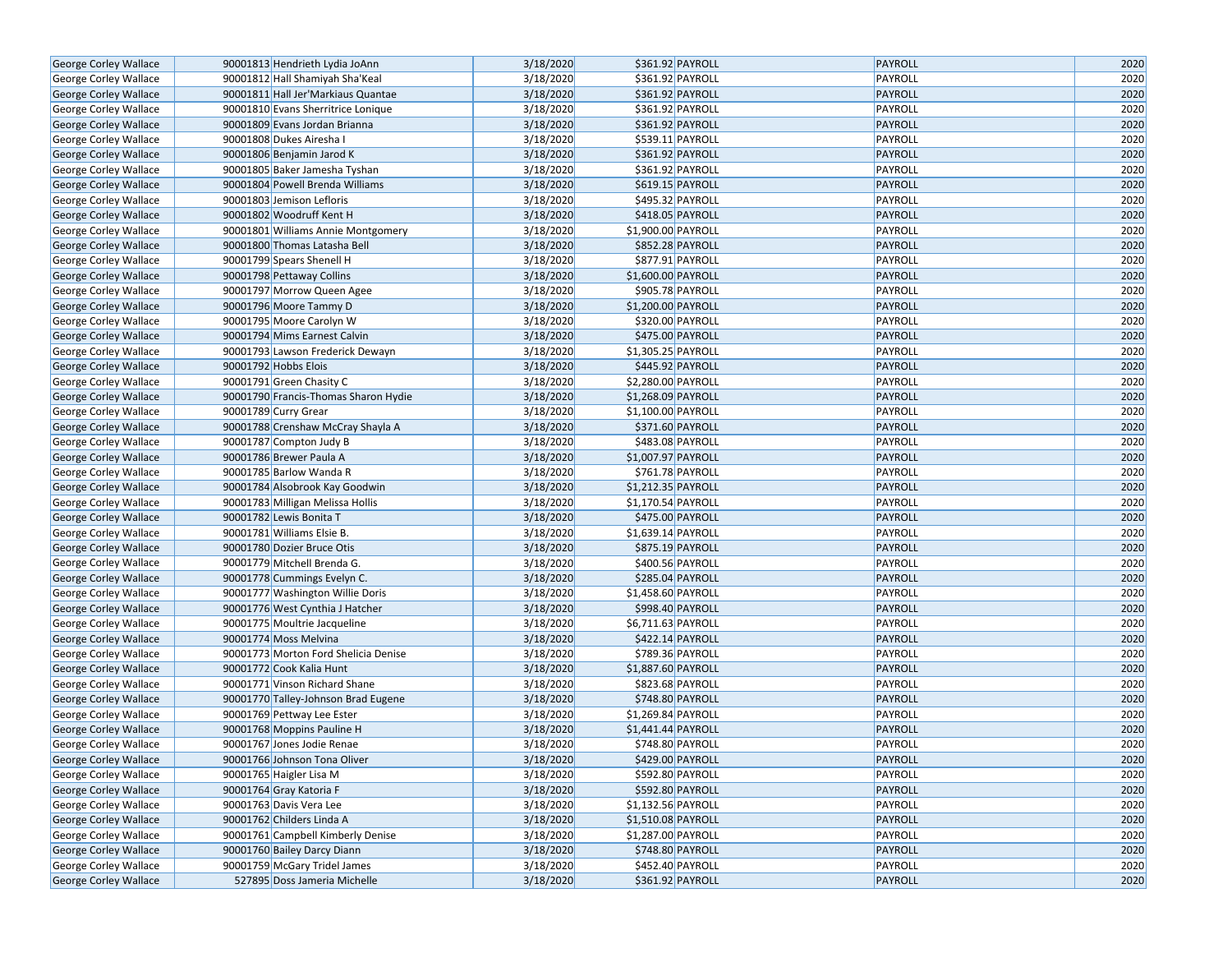| George Corley Wallace                          | 225695 Hamilton, David A.                 | 3/18/2020 | \$4,350.00 Unrestricted Shared Services      | Other Contractual Services - PS     | 2020 |
|------------------------------------------------|-------------------------------------------|-----------|----------------------------------------------|-------------------------------------|------|
| <b>George Corley Wallace</b>                   | 225694 Alabama Power Company              | 3/18/2020 | \$270.65 Unrestricted Demopolis Campus       | Electricity - UC                    | 2020 |
| George Corley Wallace                          | 225693 Alabama Power Company              | 3/18/2020 | \$1,886.09 Unrestricted Demopolis Campus     | Electricity - UC                    | 2020 |
| <b>George Corley Wallace</b>                   | 225728 Wright, Pamela L.                  | 3/19/2020 | \$205.50 Unrestricted Shared Services        | Conus (meals) - OS                  | 2020 |
| George Corley Wallace                          | 225728 Wright, Pamela L.                  | 3/19/2020 | \$120.00 Unrestricted Shared Services        | Other Travel Expenses - OS          | 2020 |
| George Corley Wallace                          | 225727 Williams, Kaleda D.                | 3/19/2020 | \$205.50 Unrestricted Shared Services        | Conus (meals) - OS                  | 2020 |
| George Corley Wallace                          | 225726 Williams, Joe                      | 3/19/2020 | \$1,095.00 Unrestricted Shared Services      | Other Contractual Services - PS     | 2020 |
| <b>George Corley Wallace</b>                   | 225725 Wiley/Jossey-Boss                  | 3/19/2020 | \$290.96 AMSTI 2XX9-2XX0                     | Materials and Supplies - MS         | 2020 |
| George Corley Wallace                          | 225724 Verizon Wireless                   | 3/19/2020 | \$308.96 Unrestricted Shared Services        | Wireless Phones - UC                | 2020 |
| George Corley Wallace                          | 225723 Thyssenkrupp Elevator              | 3/19/2020 | \$3,103.20 Unrestricted Shared Services      | Service Contracts on Equipment -OOS | 2020 |
| George Corley Wallace                          | 225722 Thomas, Hollee M.                  | 3/19/2020 | \$205.50 Unrestricted Shared Services        | Conus (meals) - OS                  | 2020 |
| <b>George Corley Wallace</b>                   | 225721 The W.W. Williams Company, LLC     | 3/19/2020 | \$5,164.01 Unrestricted Shared Services      | Maintenance & Repairs - OOS         | 2020 |
| George Corley Wallace                          | 225720 The Advertiser Company             | 3/19/2020 | \$291.52 Unrestricted Shared Services        | Subscriptions - OOS                 | 2020 |
| <b>George Corley Wallace</b>                   | 225719 Steele, Michael D.                 | 3/19/2020 | \$360.00 Unrestricted Shared Services        | Other Contractual Services - PS     | 2020 |
| <b>George Corley Wallace</b>                   | 225718 State of Alabama                   | 3/19/2020 | \$1,191.85 Unrestricted Shared Services      | Internet - UC                       | 2020 |
| <b>George Corley Wallace</b>                   | 225717 School Specialty Inc               | 3/19/2020 | \$7,831.45 AMSTI 2XX9-2XX0                   | Materials and Supplies - MS         | 2020 |
| George Corley Wallace                          | 225716 Roper, Ethel B.                    | 3/19/2020 | \$1,124.62 Unrestricted Shared Services      | Other Contractual Services - PS     | 2020 |
| George Corley Wallace                          | 225715 Rembert, Nuncy                     | 3/19/2020 | \$260.00 Unrestricted Selma Campus           | Other Professional Fees - PS        | 2020 |
| George Corley Wallace                          | 225714 Purdie, James D.                   | 3/19/2020 | \$660.00 Unrestricted Shared Services        | Other Contractual Services - PS     | 2020 |
| <b>George Corley Wallace</b>                   | 225713 Pettway, Clarence J.               | 3/19/2020 | \$300.00 AMSTI 2XX9-2XX0                     | Overnight (non tax per diem)- IS    | 2020 |
| <b>George Corley Wallace</b>                   | 225713 Pettway, Clarence J.               | 3/19/2020 | \$550.99 AMSTI 2XX9-2XX0                     | Mileage - IS                        | 2020 |
| George Corley Wallace                          | 225712 Perkins, Roderick                  | 3/19/2020 | \$937.20 Unrestricted Shared Services        | Other Contractual Services - PS     | 2020 |
| <b>George Corley Wallace</b>                   | 225711 Morrow Ornamental Iron, Inc.       | 3/19/2020 | \$350.00 Renewal & Replacement Shared Svcs   | Maintenance & Repairs - OOS         | 2020 |
| <b>George Corley Wallace</b>                   | 225710 Henderson, Kerry E.                | 3/19/2020 | \$170.00 Unrestricted Shared Services        | Overnight (non tax per diem)- IS    | 2020 |
| George Corley Wallace                          | 225709 Hale County High School            | 3/19/2020 | \$400.00 AE-Federal Regular 2XX9-2XX0        | Short-Term Building Rentals - OOS   | 2020 |
| George Corley Wallace                          | 225708 Grooms, Jonathan                   | 3/19/2020 | \$260.00 Unrestricted Selma Campus           | Other Professional Fees - PS        | 2020 |
| George Corley Wallace                          | 225707 Gourdine, Raji                     | 3/19/2020 | \$75.00 Unrestricted Shared Services         | Maintenance & Repairs - OOS         | 2020 |
| George Corley Wallace                          | 225706 Goings, Ghytana S.                 | 3/19/2020 | \$90.28 Unrestricted Shared Services         | Mileage - IS                        | 2020 |
| George Corley Wallace                          | 225705 Enterprise State Community College | 3/19/2020 | \$250.00 Unrestricted Distance Ed            | Memberships - PS                    | 2020 |
| George Corley Wallace                          | 225704 Elliott, Tyler M.                  | 3/19/2020 | \$60.00 Unrestricted Selma Campus            | Other Professional Fees - PS        | 2020 |
| <b>George Corley Wallace</b>                   | 225703 E & B Janitorial, Inc.             | 3/19/2020 | \$17,962.08 Unrestricted Shared Services     | Other Contractual Services - PS     | 2020 |
| George Corley Wallace                          | 225702 Dean, James                        | 3/19/2020 | \$13,981.00 Unrestricted Shared Services     | Other Contractual Services - PS     | 2020 |
| George Corley Wallace                          | 225701 Davis, Rebecca M.                  | 3/19/2020 | \$182.00 Unrestricted Shared Services        | Overnight (non tax per diem)- IS    | 2020 |
| <b>George Corley Wallace</b>                   | 225700 Clay, Neokee N.                    | 3/19/2020 | \$265.05 Unrestricted Shared Services        | Other Contractual Services - PS     | 2020 |
| George Corley Wallace                          | 225699 CDW LLC                            | 3/19/2020 | \$10,093.68 Vocational Ed/CTE X9-X0          | Equipment - non capitalized - MS    | 2020 |
| George Corley Wallace                          | 225699 CDW LLC                            | 3/19/2020 | \$7,252.29 AE-State Regular 2XX9-2XX0        | Technology - non capitalized - MS   | 2020 |
| <b>George Corley Wallace</b>                   | 225698 Carroll, Jessica B.                | 3/19/2020 | \$235.75 Unrestricted Shared Services        | Mileage - IS                        | 2020 |
| George Corley Wallace                          | 225697 Briggs, Tammie M.                  | 3/19/2020 | \$174.80 Unrestricted Shared Services        | Mileage - IS                        | 2020 |
| <b>George Corley Wallace</b>                   | 225696 Black, Jearel L.                   | 3/19/2020 | \$520.00 Unrestricted Shared Services        | Other Contractual Services - PS     | 2020 |
| George Corley Wallace                          | 225752 WEX Bank                           | 3/21/2020 | \$1,514.23 Unrestricted Shared Services      | Gasoline & Oil - Motor Veh - OOS    | 2020 |
| <b>George Corley Wallace</b>                   | 225751 W W Grainger Inc                   | 3/21/2020 | \$390.85 Unrestricted Demopolis Campus       | Materials and Supplies - MS         | 2020 |
| George Corley Wallace                          | 225750 Verified Credentials Inc           | 3/21/2020 | \$121.80 Unrestricted Shared Services        | Other Contractual Services - PS     | 2020 |
| George Corley Wallace                          | 225749 Uline Inc                          | 3/21/2020 | \$1,612.00 Unrestricted Selma Campus         | Materials and Supplies - MS         | 2020 |
| George Corley Wallace                          | 225748 Trane US Inc                       | 3/21/2020 | \$6,075.00 Renewal & Replacement Shared Svcs | Maintenance & Repairs - OOS         | 2020 |
| <b>George Corley Wallace</b>                   | 225747 Stuart C. Irby Co.                 | 3/21/2020 | \$43.50 Unrestricted Shared Services         | Materials and Supplies - MS         | 2020 |
| George Corley Wallace                          | 225746 Stuart C. Irby Co.                 | 3/21/2020 | \$891.30 Unrestricted Shared Services        | Materials and Supplies - MS         | 2020 |
| George Corley Wallace                          | 225745 Strickland Paper Company Inc       | 3/21/2020 | \$1,199.99 Unrestricted Shared Services      | Materials and Supplies - MS         | 2020 |
| <b>George Corley Wallace</b>                   | 225744 Smith, Jerry D.                    | 3/21/2020 | \$2,000.00 Unrestricted Shared Services      | Other Contractual Services - PS     | 2020 |
| George Corley Wallace                          | 225743 Sherwin Williams Company           | 3/21/2020 | \$33.97 Unrestricted Shared Services         | Materials and Supplies - MS         | 2020 |
| <b>George Corley Wallace</b>                   | 225742 Sabel Steel                        | 3/21/2020 | \$405.11 Dual Enrollment Sch. 2XX9-2XX0      | Materials and Supplies - MS         | 2020 |
|                                                | 225741 Rural Urgent Care, LLC             | 3/21/2020 | \$200.00 AE-State Regular 2XX9-2XX0          | Materials and Supplies - MS         | 2020 |
| George Corley Wallace                          | 225740 PaperDirect                        | 3/21/2020 | \$281.90 Unrestricted Shared Services        | Materials and Supplies - MS         | 2020 |
| George Corley Wallace<br>George Corley Wallace | 225739 Office Depot                       | 3/21/2020 | \$119.58 Unrestricted Shared Services        |                                     |      |
|                                                |                                           |           |                                              | Materials and Supplies - MS         | 2020 |
| George Corley Wallace                          | 225738 John B Guthrie Sr.                 | 3/21/2020 | \$1,200.00 Unrestricted Shared Services      | Other Contractual Services - PS     | 2020 |
| George Corley Wallace                          | 225737 HESI                               | 3/21/2020 | \$12,517.44 Unrestricted Selma Campus        | Testing Expense - OOS               | 2020 |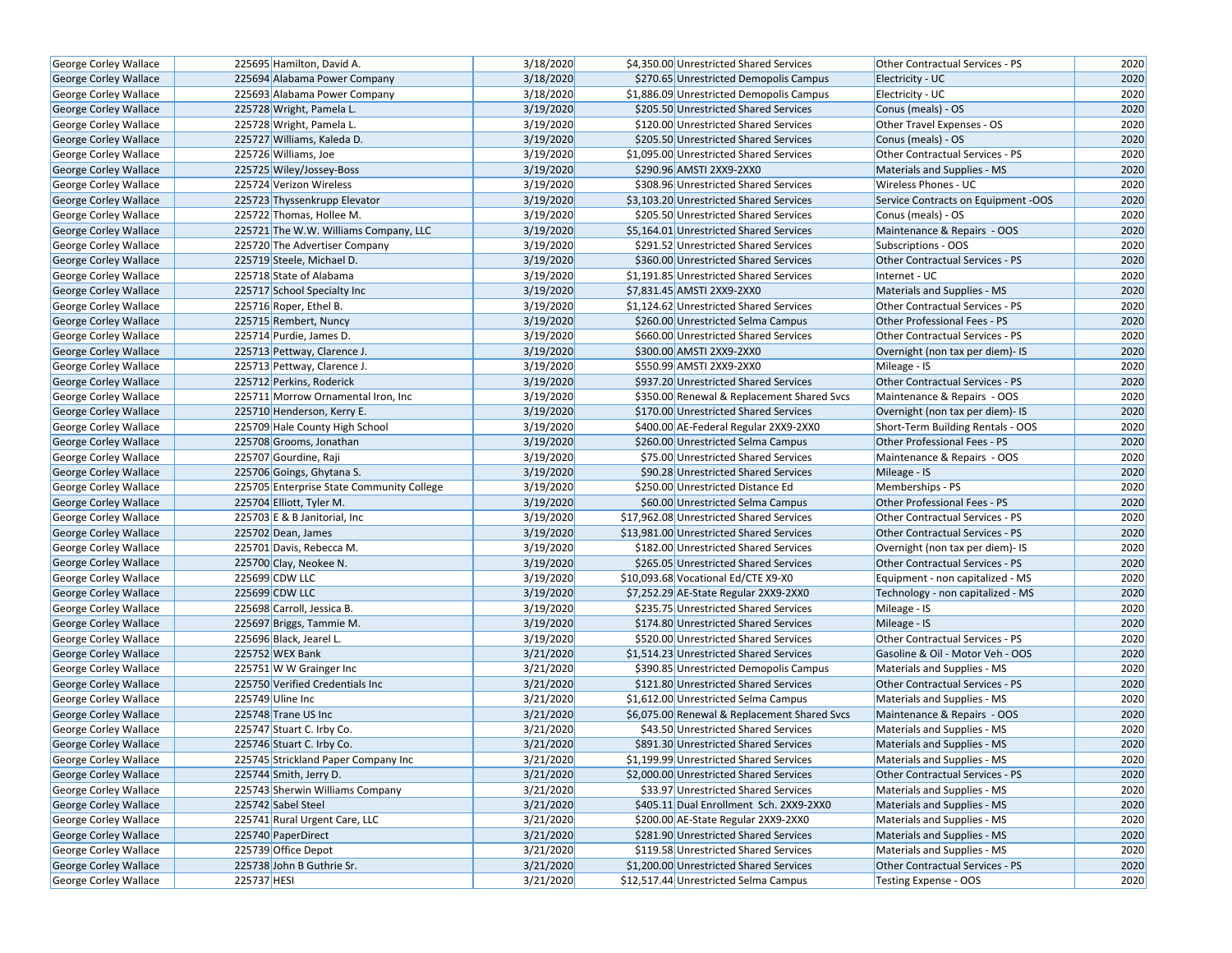| George Corley Wallace                                 | 225736 DISH DBS Corporation                              | 3/21/2020              | \$116.03 Unrestricted Shared Services                                            | <b>Other Contractual Services - PS</b> | 2020 |
|-------------------------------------------------------|----------------------------------------------------------|------------------------|----------------------------------------------------------------------------------|----------------------------------------|------|
| <b>George Corley Wallace</b>                          | 225735 Copy Products Company                             | 3/21/2020              | \$115.00 AMSTI 2XX9-2XX0                                                         | Service Contracts on Equipment -OOS    | 2020 |
| <b>George Corley Wallace</b>                          | 225734 Cintas Corporation                                | 3/21/2020              | \$680.86 Unrestricted Shared Services                                            | <b>Other Contractual Services - PS</b> | 2020 |
| George Corley Wallace                                 | 225733 Carquest                                          | 3/21/2020              | \$22.78 Unrestricted Shared Services                                             | Maintenance & Repairs - OOS            | 2020 |
| George Corley Wallace                                 | 225732 Blackbelt Outdoor Advertising, LLC                | 3/21/2020              | \$1,050.00 Unrestricted Shared Services                                          | Advertising & Promotions - OOS         | 2020 |
| George Corley Wallace                                 | 225731 AT&T (Business Service)                           | 3/21/2020              | \$459.66 AMSTI 2XX9-2XX0                                                         | Landline Phones - UC                   | 2020 |
| George Corley Wallace                                 | 225730 AT&T (Business Service)                           | 3/21/2020              | \$434.09 AMSTI 2XX9-2XX0                                                         | Landline Phones - UC                   | 2020 |
| <b>George Corley Wallace</b>                          | 225729 ACT Inc                                           | 3/21/2020              | \$324.00 AE-State Regular 2XX9-2XX0                                              | Materials and Supplies - MS            | 2020 |
| <b>George Corley Wallace</b>                          | 225792 Walker, Andranique M.                             | 3/30/2020              | \$774.00 Unrestricted Shared Services                                            | Clearing Refunds - SP                  | 2020 |
| George Corley Wallace                                 | 225791 Tyus, Lakeyta N.                                  | 3/30/2020              | \$20.00 Unrestricted Shared Services                                             | Clearing Refunds - SP                  | 2020 |
| George Corley Wallace                                 | 225790 Robinson, Shanada R.                              | 3/30/2020              | \$774.00 Unrestricted Shared Services                                            | Clearing Refunds - SP                  | 2020 |
| George Corley Wallace                                 | 225789 Parker, Kathryn J.                                | 3/30/2020              | \$729.55 Unrestricted Shared Services                                            | <b>Clearing Refunds - SP</b>           | 2020 |
| <b>George Corley Wallace</b>                          | 225788 Moore, Vincent J.                                 | 3/30/2020              | \$774.00 Unrestricted Shared Services                                            | Clearing Refunds - SP                  | 2020 |
| <b>George Corley Wallace</b>                          | 225787 Mitchell, ShaParis V.                             | 3/30/2020              | \$1,548.00 Unrestricted Shared Services                                          | Clearing Refunds - SP                  | 2020 |
| <b>George Corley Wallace</b>                          | 225786 Jones, Chasity M.                                 | 3/30/2020              | \$775.00 Unrestricted Shared Services                                            | <b>Clearing Refunds - SP</b>           | 2020 |
| <b>George Corley Wallace</b>                          | 225785 Jones, Antonio                                    | 3/30/2020              | \$294.15 Unrestricted Shared Services                                            | <b>Clearing Refunds - SP</b>           | 2020 |
| <b>George Corley Wallace</b>                          | 225784 Huynh, Jonathan L.                                | 3/30/2020              | \$774.00 Unrestricted Shared Services                                            | Clearing Refunds - SP                  | 2020 |
| George Corley Wallace                                 | 225783 Hendrieth, Lydia J.                               | 3/30/2020              | \$774.00 Unrestricted Shared Services                                            | Clearing Refunds - SP                  | 2020 |
| George Corley Wallace                                 | 225782 Harris, Franettra E.                              | 3/30/2020              | \$1,549.00 Unrestricted Shared Services                                          | <b>Clearing Refunds - SP</b>           | 2020 |
| George Corley Wallace                                 | 225781 Hall Gooden, Sonya                                | 3/30/2020              | \$1,050.00 Unrestricted Shared Services                                          | <b>Clearing Refunds - SP</b>           | 2020 |
| <b>George Corley Wallace</b>                          | 225780 Fikes, Tramesha L.                                | 3/30/2020              | \$973.00 Unrestricted Shared Services                                            | Clearing Refunds - SP                  | 2020 |
| George Corley Wallace                                 | 225779 Carroll, Travarus D.                              | 3/30/2020              | \$3,547.00 Unrestricted Shared Services                                          | Clearing Refunds - SP                  | 2020 |
| George Corley Wallace                                 | 225778 Vasser, Latonya N.                                | 3/30/2020              | \$213.33 Talent Search X8-X9                                                     | Conus (meals) - OS                     | 2020 |
| George Corley Wallace                                 | 225778 Vasser, Latonya N.                                | 3/30/2020              | \$231.00 Talent Search X8-X9                                                     | Mileage - OS                           | 2020 |
| <b>George Corley Wallace</b>                          | 225777 Unfirst First Aid Corp                            | 3/30/2020              | \$8,933.50 Unrestricted Shared Services                                          | Other Contractual Services - PS        | 2020 |
| George Corley Wallace                                 | 225776 Trane US Inc                                      | 3/30/2020              | \$65.00 Renewal & Replacement Shared Svcs                                        | Maintenance & Repairs - OOS            | 2020 |
| <b>George Corley Wallace</b>                          | 225775 Thomas, James W.                                  | 3/30/2020              | \$1,200.00 Unrestricted Shared Services                                          | Advertising & Promotions - OOS         | 2020 |
|                                                       | 225774 Thomas, Herbert H.                                | 3/30/2020              | \$231.00 Student Support Service X8-X9                                           | Mileage - OS                           | 2020 |
| George Corley Wallace<br>George Corley Wallace        | 225774 Thomas, Herbert H.                                | 3/30/2020              | \$189.75 Student Support Service X8-X9                                           | Conus (meals) - OS                     | 2020 |
| George Corley Wallace                                 | 225773 Summerling Hardware LLC                           | 3/30/2020              | \$70.77 Unrestricted Shared Services                                             | Materials and Supplies - MS            | 2020 |
| George Corley Wallace                                 | 225772 Strickland Paper Company Inc                      | 3/30/2020              | \$4,697.73 AMSTI 2XX9-2XX0                                                       | Materials and Supplies - MS            | 2020 |
| George Corley Wallace                                 | 225771 State of Alabama                                  | 3/30/2020              | \$109.15 Unrestricted Shared Services                                            | Internet - UC                          | 2020 |
| George Corley Wallace                                 | 225770 Southern Pipe & Supply Co Inc                     | 3/30/2020              | \$141.80 Unrestricted Shared Services                                            | Materials and Supplies - MS            | 2020 |
|                                                       | 225769 Sherwin Williams Company                          | 3/30/2020              | \$26.62 Unrestricted Shared Services                                             | Materials and Supplies - MS            | 2020 |
| George Corley Wallace<br>George Corley Wallace        | 225768 MedPro Waste Disposal, LLC                        | 3/30/2020              | \$140.00 Unrestricted Shared Services                                            | Other Contractual Services - PS        | 2020 |
| George Corley Wallace                                 | 225767 Gordon, Rachel L.                                 | 3/30/2020              | \$186.30 Student Support Service X8-X9                                           | Conus (meals) - OS                     | 2020 |
| <b>George Corley Wallace</b>                          | 225767 Gordon, Rachel L.                                 | 3/30/2020              | \$231.00 Student Support Service X8-X9                                           | Mileage - OS                           | 2020 |
| George Corley Wallace                                 | 225766 Fuller Building Company                           | 3/30/2020              | \$82.56 Unrestricted Shared Services                                             | Materials and Supplies - MS            | 2020 |
| George Corley Wallace                                 | 225765 Fulford, Sabrena E.                               | 3/30/2020              | \$231.00 Talent Search X8-X9                                                     | Mileage - OS                           | 2020 |
| George Corley Wallace                                 | 225765 Fulford, Sabrena E.                               | 3/30/2020              | \$213.33 Talent Search X8-X9                                                     | Conus (meals) - OS                     | 2020 |
| <b>George Corley Wallace</b>                          | 225764 Fire Tech, Inc.                                   | 3/30/2020              | \$2,367.75 Unrestricted Shared Services                                          | Service Contracts on Equipment -OOS    | 2020 |
| George Corley Wallace                                 | 225763 Essential Education                               | 3/30/2020              | \$1,650.00 AE-Federal Regular 2XX9-2XX0                                          | Materials and Supplies - MS            | 2020 |
| George Corley Wallace                                 | 225762 Dallas Air Conditioning & Heating,                | 3/30/2020              | \$400.00 Renewal & Replacement Shared Svcs                                       | Maintenance & Repairs - OOS            | 2020 |
| George Corley Wallace                                 | 225761 Cosby, Pamela                                     | 3/30/2020              | \$4.00 Student Support Service X8-X9                                             | Mileage - OS                           | 2020 |
| <b>George Corley Wallace</b>                          | 225761 Cosby, Pamela                                     | 3/30/2020              | \$231.00 Student Support Service X8-X9                                           | Conus (meals) - OS                     | 2020 |
| George Corley Wallace                                 | 225761 Cosby, Pamela                                     | 3/30/2020              | \$244.95 Student Support Service X8-X9                                           | Other Travel Expenses - OS             | 2020 |
|                                                       |                                                          |                        |                                                                                  | Conus (meals) - OS                     | 2020 |
| George Corley Wallace<br><b>George Corley Wallace</b> | 225760 Chapman, Channie L.<br>225760 Chapman, Channie L. | 3/30/2020<br>3/30/2020 | \$215.05 Student Support Service X8-X9<br>\$231.00 Student Support Service X8-X9 | Mileage - OS                           | 2020 |
| George Corley Wallace                                 | 225759 Central Paper Co, Inc                             | 3/30/2020              | \$1,712.45 Unrestricted Shared Services                                          | Materials and Supplies - MS            | 2020 |
|                                                       |                                                          | 3/30/2020              | \$14.00 Unrestricted Shared Services                                             |                                        |      |
| <b>George Corley Wallace</b>                          | 225758 Central Paper Co, Inc<br>225757 Brown, Karen E.   |                        |                                                                                  | Materials and Supplies - MS            | 2020 |
| George Corley Wallace                                 |                                                          | 3/30/2020              | \$8.00 Student Support Service X8-X9                                             | Other Travel Expenses - OS             | 2020 |
| <b>George Corley Wallace</b>                          | 225757 Brown, Karen E.                                   | 3/30/2020              | \$682.36 Student Support Service X8-X9<br>\$223.10 Student Support Service X8-X9 | Conus (meals) - OS                     | 2020 |
| <b>George Corley Wallace</b>                          | 225757 Brown, Karen E.                                   | 3/30/2020              |                                                                                  | Mileage - OS                           | 2020 |
| George Corley Wallace                                 | 225756 Berney Office Solutions, Llc                      | 3/30/2020              | \$6,291.08 Unrestricted Shared Services                                          | Service Contracts on Equipment -OOS    | 2020 |
| George Corley Wallace                                 | 225755 Auto-Owners Insurance                             | 3/30/2020              | \$14,361.33 Unrestricted Shared Services                                         | Insurance and Bonding - PS             | 2020 |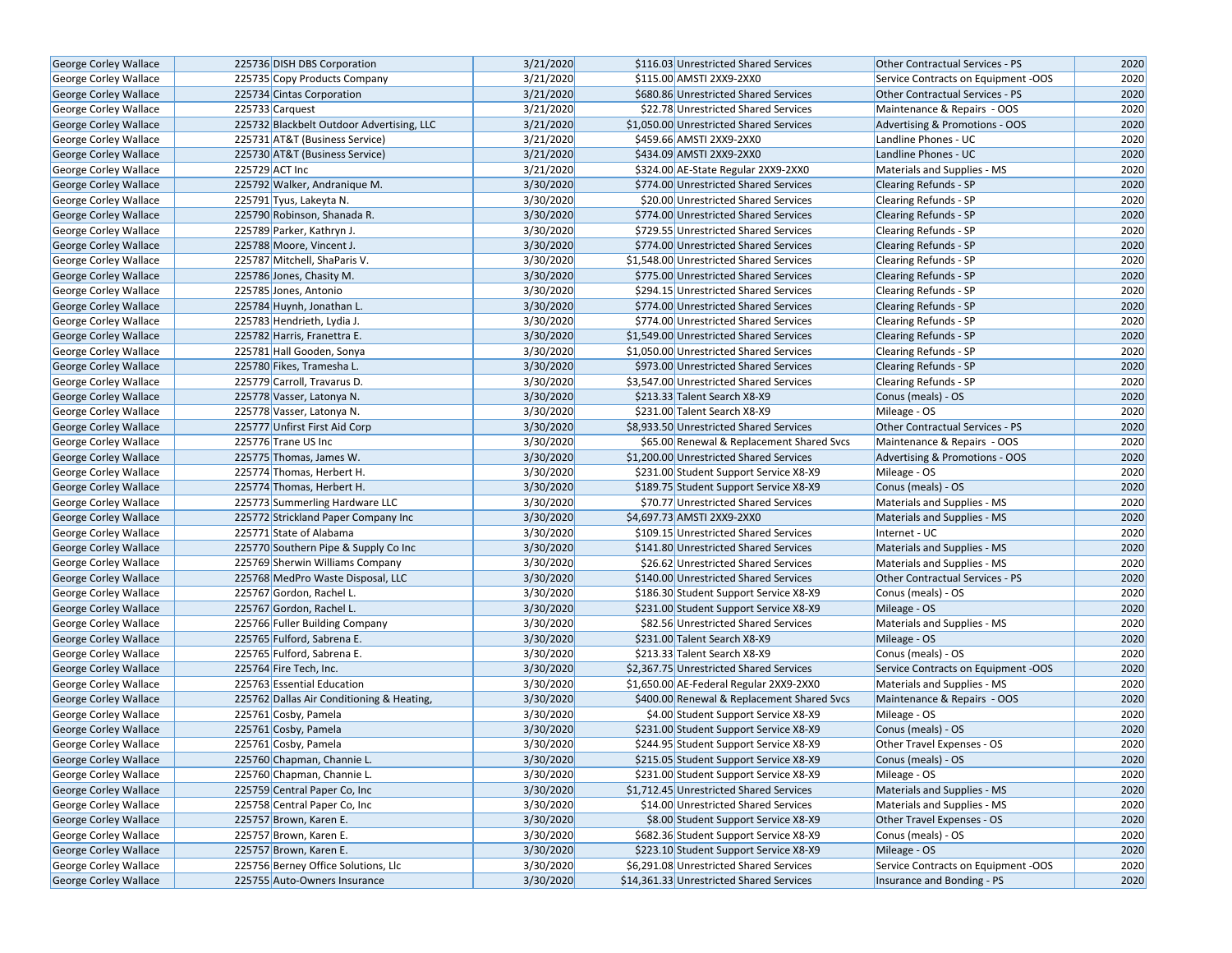| George Corley Wallace        | 225754 Alabama Telecasters, Inc.           | 3/30/2020 | \$5,020.00 Unrestricted Shared Services      | Advertising & Promotions - OOS       | 2020 |
|------------------------------|--------------------------------------------|-----------|----------------------------------------------|--------------------------------------|------|
| <b>George Corley Wallace</b> | 225753 ACT Inc                             | 3/30/2020 | \$32.00 Ready to Work 2XX9-2XX0              | Memberships - PS                     | 2020 |
| George Corley Wallace        | 225793 Moultrie, Jacqueline                | 4/1/2020  | \$1,774.85 Unrestricted Shared Services      | Hourly Wages - SW                    | 2020 |
| <b>George Corley Wallace</b> | 225793 Moultrie, Jacqueline                | 4/1/2020  | \$3,537.50 Unrestricted Shared Services      | <b>Instructional Salaries - SW</b>   | 2020 |
| George Corley Wallace        | 225826 Yp.Com-Accounting Dept.             | 4/2/2020  | \$94.32 Unrestricted Shared Services         | Landline Phones - UC                 | 2020 |
| George Corley Wallace        | 225825 Viamedia Inc                        | 4/2/2020  | \$1,000.00 Unrestricted Shared Services      | Advertising & Promotions - OOS       | 2020 |
| George Corley Wallace        | 225824 Verified Credentials Inc            | 4/2/2020  | \$87.00 Unrestricted Shared Services         | Other Contractual Services - PS      | 2020 |
| <b>George Corley Wallace</b> | 225823 United Parcel Service Inc           | 4/2/2020  | \$12.74 Unrestricted Shared Services         | Postage - OOS                        | 2020 |
| George Corley Wallace        | 225822 U.S. Bank National Association      | 4/2/2020  | \$6,029.56 Unrestricted Shared Services      | Operating Lease Payment - OOS        | 2020 |
| George Corley Wallace        | 225821 Stuart C. Irby Co.                  | 4/2/2020  | \$32.60 Unrestricted Shared Services         | Materials and Supplies - MS          | 2020 |
| <b>George Corley Wallace</b> | 225820 Steward Properties LLC              | 4/2/2020  | \$6,998.00 AMSTI 2XX9-2XX0                   | Short-Term Building Rentals - OOS    | 2020 |
| George Corley Wallace        | 225819 Spire                               | 4/2/2020  | \$13,169.86 Unrestricted Shared Services     | Gas & Heating Fuel - UC              | 2020 |
| George Corley Wallace        | 225818 Shred It                            | 4/2/2020  | \$258.43 Unrestricted Shared Services        | Other Contractual Services - PS      | 2020 |
| <b>George Corley Wallace</b> | 225817 Rountree Electric Supply            | 4/2/2020  | \$216.00 Unrestricted Shared Services        | <b>Materials and Supplies - MS</b>   | 2020 |
| George Corley Wallace        | 225816 River Region Batteries              | 4/2/2020  | \$397.90 Unrestricted Shared Services        | Maintenance & Repairs - OOS          | 2020 |
| George Corley Wallace        | 225815 Plumbing Contractors LLC            | 4/2/2020  | \$4,475.00 Renewal & Replacement Shared Svcs | Maintenance & Repairs - OOS          | 2020 |
| George Corley Wallace        | 225814 Peterson, Joe J.                    | 4/2/2020  | \$600.00 AMSTI 2XX9-2XX0                     | Maintenance & Repairs - OOS          | 2020 |
| George Corley Wallace        | 225813 One Diversified, LLC                | 4/2/2020  | \$30,954.87 Unrestricted Shared Services     | Technology - non capitalized - MS    | 2020 |
| George Corley Wallace        | 225812 Maynard, Cooper & Gale              | 4/2/2020  | \$113.00 Unrestricted Shared Services        | Legal Services - PS                  | 2020 |
| George Corley Wallace        | 225811 Mailsouth, Inc                      | 4/2/2020  | \$3,110.99 Unrestricted Shared Services      | Advertising & Promotions - OOS       | 2020 |
| George Corley Wallace        | 225810 Jones Interstate Tire Co. Inc       | 4/2/2020  | \$67.66 Unrestricted Shared Services         | Maintenance & Repairs - OOS          | 2020 |
| George Corley Wallace        | 225809 Internal Revenue Service            | 4/2/2020  | \$3,981.43 Unrestricted Shared Services      | Late Reporting/Payment Penalty Fee   | 2020 |
| George Corley Wallace        | 225808 Fuller Building Company             | 4/2/2020  | \$41.94 Unrestricted Shared Services         | Materials and Supplies - MS          | 2020 |
| <b>George Corley Wallace</b> | 225807 First Cahawba Bankcard              | 4/2/2020  | \$343.92 Unrestricted Shared Services        | Technology - non capitalized - MS    | 2020 |
| George Corley Wallace        | 225807 First Cahawba Bankcard              | 4/2/2020  | \$1,335.00 Unrestricted Shared Services      | <b>Registration Fees-OS</b>          | 2020 |
| George Corley Wallace        | 225807 First Cahawba Bankcard              | 4/2/2020  | \$213.57 Unrestricted Shared Services        | Lodging - IS                         | 2020 |
| George Corley Wallace        | 225807 First Cahawba Bankcard              | 4/2/2020  | \$351.91 Unrestricted Shared Services        | Other Contractual Services - PS      | 2020 |
| George Corley Wallace        | 225806 First Avenue Cleaners               | 4/2/2020  | \$388.50 Unrestricted Shared Services        | <b>Materials and Supplies - MS</b>   | 2020 |
| George Corley Wallace        | 225805 Fancher Fabrication Inc.            | 4/2/2020  | \$775.00 Renewal & Replacement Shared Svcs   | Maintenance & Repairs - OOS          | 2020 |
| George Corley Wallace        | 225804 Demopolis Water Works & Sewer Board | 4/2/2020  | \$140.40 Unrestricted Demopolis Campus       | Water & Sewer - UC                   | 2020 |
| <b>George Corley Wallace</b> | 225803 Dallas County Water & Sewer Authori | 4/2/2020  | \$157.50 Unrestricted Shared Services        | Water & Sewer - UC                   | 2020 |
| George Corley Wallace        | 225802 Carquest                            | 4/2/2020  | \$99.90 Unrestricted Selma Campus            | Materials and Supplies - MS          | 2020 |
| George Corley Wallace        | 225801 C Spire Business                    | 4/2/2020  | \$3,350.00 Unrestricted Shared Services      | Technology - non capitalized - MS    | 2020 |
| <b>George Corley Wallace</b> | 225800 Berney Office Solutions, Llc        | 4/2/2020  | \$150.71 Talent Search X8-X9                 | Other Contractual Services - PS      | 2020 |
| George Corley Wallace        | 225799 Bailey, Larry E.                    | 4/2/2020  | \$225.00 Unrestricted Shared Services        | Other Contractual Services - PS      | 2020 |
| George Corley Wallace        | 225798 AT & T                              | 4/2/2020  | \$109.15 Unrestricted Shared Services        | Internet - UC                        | 2020 |
| George Corley Wallace        | 225797 Applied Security Concepts           | 4/2/2020  | \$99.00 Unrestricted Shared Services         | Other Contractual Services - PS      | 2020 |
| George Corley Wallace        | 225796 Alpha Card Systems                  | 4/2/2020  | \$334.90 Unrestricted Shared Services        | Materials and Supplies - MS          | 2020 |
| <b>George Corley Wallace</b> | 225795 Alabama Power Company               | 4/2/2020  | \$3,562.48 Unrestricted Demopolis Campus     | Electricity - UC                     | 2020 |
| George Corley Wallace        | 225794 Alabama Power Company               | 4/2/2020  | \$326.19 Unrestricted Demopolis Campus       | Electricity - UC                     | 2020 |
| George Corley Wallace        | 225841 WCCS Foundation Scholarship         | 4/6/2020  | \$473.63 Payroll Clearing Fund               | Miscellaneous Deductions - PP        | 2020 |
| George Corley Wallace        | 225840 VALIC                               | 4/6/2020  | \$1,002.57 Payroll Clearing Fund             | Miscellaneous Deductions - PP        | 2020 |
| George Corley Wallace        | 225839 United Ways of Alabama Inc          | 4/6/2020  | \$117.00 Payroll Clearing Fund               | Miscellaneous Deductions - PP        | 2020 |
| George Corley Wallace        | 225838 State of Alabama                    | 4/6/2020  | \$1,010.08 Payroll Clearing Fund             | <b>Miscellaneous Deductions - PP</b> | 2020 |
| <b>George Corley Wallace</b> | 225837 State Of Al, Child Support          | 4/6/2020  | \$1,543.00 Payroll Clearing Fund             | <b>Miscellaneous Deductions - PP</b> | 2020 |
| George Corley Wallace        | 225836 New York Life Insurance             | 4/6/2020  | \$2,040.00 Payroll Clearing Fund             | Miscellaneous Deductions - PP        | 2020 |
| George Corley Wallace        | 225835 New York Life Insurance             | 4/6/2020  | \$1,003.76 Payroll Clearing Fund             | Miscellaneous Deductions - PP        | 2020 |
| <b>George Corley Wallace</b> | 225834 Liberty National Life Insurance Com | 4/6/2020  | \$443.76 Payroll Clearing Fund               | Miscellaneous Deductions - PP        | 2020 |
| George Corley Wallace        | 225833 George Corley Wallace State Communi | 4/6/2020  | \$80.00 Payroll Clearing Fund                | Miscellaneous Deductions - PP        | 2020 |
| <b>George Corley Wallace</b> | 225832 Educator Benefits                   | 4/6/2020  | \$783.82 Payroll Clearing Fund               | Miscellaneous Deductions - PP        | 2020 |
| George Corley Wallace        | 225831 Dallas County Courthouse            | 4/6/2020  | \$933.95 Payroll Clearing Fund               | Miscellaneous Deductions - PP        | 2020 |
| George Corley Wallace        | 225830 Colonial Life                       | 4/6/2020  | \$1,925.57 Payroll Clearing Fund             | Miscellaneous Deductions - PP        | 2020 |
| George Corley Wallace        | 225829 Chapter 13 Trustee                  | 4/6/2020  | \$1,323.00 Payroll Clearing Fund             | Miscellaneous Deductions - PP        | 2020 |
| George Corley Wallace        | 225828 American Family Life Assurance Co O | 4/6/2020  | \$3,277.15 Payroll Clearing Fund             | Miscellaneous Deductions - PP        | 2020 |
| George Corley Wallace        | 225827 Allstate                            | 4/6/2020  | \$606.96 Payroll Clearing Fund               | Miscellaneous Deductions - PP        | 2020 |
|                              |                                            |           |                                              |                                      |      |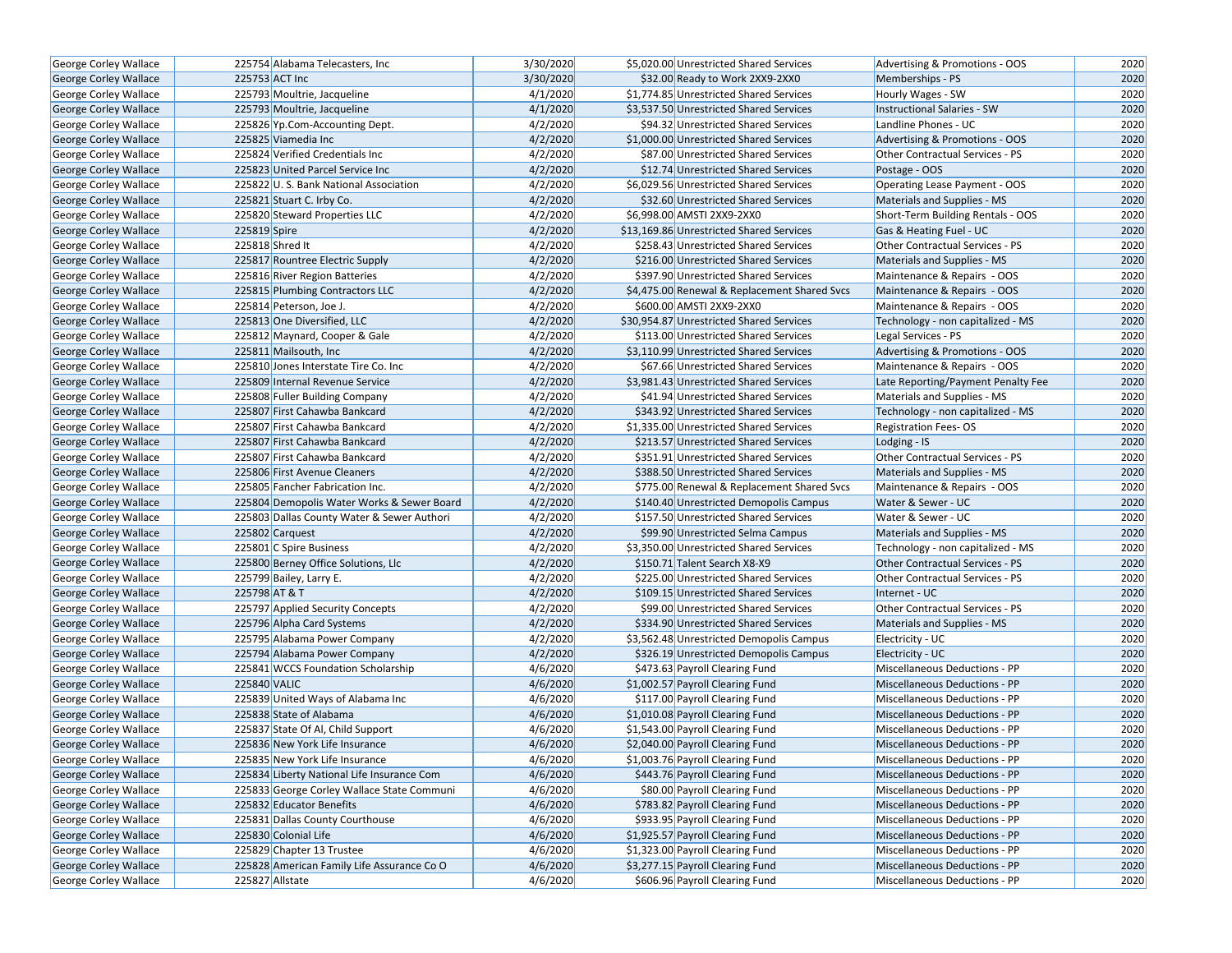| George Corley Wallace        |              | 225875 Wallace Community College Selma Car | 4/9/2020  | \$243,401.05 Dual Enrollment Sch. 2XX9-2XX0   | Scholarship and Waivers - SW                        | 2020 |
|------------------------------|--------------|--------------------------------------------|-----------|-----------------------------------------------|-----------------------------------------------------|------|
| <b>George Corley Wallace</b> |              | 225874 Wal Mart                            | 4/9/2020  | \$38.02 Unrestricted Shared Services          | Materials and Supplies - MS                         | 2020 |
|                              |              |                                            | 4/9/2020  |                                               |                                                     | 2020 |
| George Corley Wallace        |              | 225873 Verizon Wireless                    |           | \$120.03 Unrestricted Shared Services         | Landline Phones - UC<br><b>Wireless Phones - UC</b> | 2020 |
| George Corley Wallace        |              | 225873 Verizon Wireless                    | 4/9/2020  | \$520.13 AMSTI 2XX9-2XX0                      |                                                     |      |
| George Corley Wallace        |              | 225872 Tri County Rental                   | 4/9/2020  | \$32.40 Unrestricted Shared Services          | Short-Term Equipment Rentals - OOS                  | 2020 |
| George Corley Wallace        |              | 225871 The Water Works and Sewer Board of  | 4/9/2020  | \$650.00 Unrestricted Shared Services         | Water & Sewer - UC                                  | 2020 |
| <b>George Corley Wallace</b> |              | 225870 The Pitney Bowes Bank Inc           | 4/9/2020  | \$2,041.98 Unrestricted Shared Services       | Postage - OOS                                       | 2020 |
| George Corley Wallace        |              | 225869 The Pitney Bowes Bank Inc           | 4/9/2020  | \$3,241.83 Unrestricted Shared Services       | Short-Term Equipment Rentals - OOS                  | 2020 |
| George Corley Wallace        |              | 225868 State of Alabama                    | 4/9/2020  | \$1,092.75 Unrestricted Shared Services       | Internet - UC                                       | 2020 |
| George Corley Wallace        |              | 225867 Southern Linc Wireless              | 4/9/2020  | \$424.00 Unrestricted Shared Services         | Wireless Phones - UC                                | 2020 |
| George Corley Wallace        | 225866 Sears |                                            | 4/9/2020  | \$116.99 Unrestricted Shared Services         | Equipment - non capitalized - MS                    | 2020 |
| George Corley Wallace        |              | 225865 Rountree Electric Supply            | 4/9/2020  | \$429.86 Unrestricted Shared Services         | Materials and Supplies - MS                         | 2020 |
| George Corley Wallace        |              | 225864 Office Depot                        | 4/9/2020  | \$74.99 AMSTI 2XX9-2XX0                       | Materials and Supplies - MS                         | 2020 |
| George Corley Wallace        |              | 225863 Montgomery Lock & Key Inc.          | 4/9/2020  | \$30.00 Unrestricted Shared Services          | Materials and Supplies - MS                         | 2020 |
| George Corley Wallace        |              | 225862 Lewis Pest Control Inc.             | 4/9/2020  | \$465.00 Unrestricted Shared Services         | <b>Other Contractual Services - PS</b>              | 2020 |
| George Corley Wallace        |              | 225861 Guardian-Ipco Inc.                  | 4/9/2020  | \$550.00 Unrestricted Shared Services         | Other Contractual Services - PS                     | 2020 |
| George Corley Wallace        |              | 225860 Green, Joseph A.                    | 4/9/2020  | \$590.70 Unrestricted Shared Services         | Maintenance & Repairs - OOS                         | 2020 |
| George Corley Wallace        |              | 225859 Goodwin Brothers Inc.               | 4/9/2020  | \$465.33 Renewal & Replacement Shared Svcs    | Maintenance & Repairs - OOS                         | 2020 |
| George Corley Wallace        |              | 225858 George Corley Wallace State Communi | 4/9/2020  | \$13,500.00 Construction Industry Grant       | Scholarship and Waivers - SW                        | 2020 |
| George Corley Wallace        |              | 225858 George Corley Wallace State Communi | 4/9/2020  | \$1,350.00 Construction Industry Grant        | Indirect Cost Expense - OOS                         | 2020 |
| George Corley Wallace        |              | 225857 Fuller Building Company             | 4/9/2020  | \$265.56 Unrestricted Shared Services         | Materials and Supplies - MS                         | 2020 |
| George Corley Wallace        |              | 225856 Federal Express Corporation         | 4/9/2020  | \$61.99 Unrestricted Shared Services          | Postage - OOS                                       | 2020 |
| George Corley Wallace        |              | 225855 DYNA-LIFT, Inc                      | 4/9/2020  | \$505.62 Unrestricted Shared Services         | Maintenance & Repairs - OOS                         | 2020 |
| George Corley Wallace        |              | 225854 DINN BROS. INC.                     | 4/9/2020  | \$890.30 Unrestricted Shared Services         | Materials and Supplies - MS                         | 2020 |
| <b>George Corley Wallace</b> |              | 225853 Demopolis Board of Education        | 4/9/2020  | \$1,577.00 Unrestricted Demopolis Campus      | <b>Other Contractual Services - PS</b>              | 2020 |
| George Corley Wallace        |              | 225852 Crutcher, Howard                    | 4/9/2020  | \$7,500.00 Renewal & Replacement Shared Svcs  | Maintenance & Repairs - OOS                         | 2020 |
| George Corley Wallace        |              | 225851 Central Paper Co, Inc               | 4/9/2020  | \$378.60 Unrestricted Shared Services         | Materials and Supplies - MS                         | 2020 |
| George Corley Wallace        |              | 225850 Central Paper Co, Inc               | 4/9/2020  | \$378.60 Unrestricted Shared Services         | Materials and Supplies - MS                         | 2020 |
| George Corley Wallace        |              | 225849 Barnes & Noble Education, Inc.      | 4/9/2020  | \$37.74 Unrestricted Shared Services          | Internal Purchases - MS                             | 2020 |
| George Corley Wallace        |              | 225848 AT&T (Business Service)             | 4/9/2020  | \$72.41 AMSTI 2XX9-2XX0                       | Landline Phones - UC                                | 2020 |
| George Corley Wallace        |              | 225847 AT & T                              | 4/9/2020  | \$1.80 Unrestricted Shared Services           | Landline Phones - UC                                | 2020 |
| George Corley Wallace        |              | 225846 Apple Computer, Inc.                | 4/9/2020  | \$1,143.00 WCCS IET                           | Materials and Supplies - MS                         | 2020 |
| George Corley Wallace        |              | 225845 Alabama Power Company               | 4/9/2020  | \$174.79 Unrestricted Demopolis Campus        | Electricity - UC                                    | 2020 |
| George Corley Wallace        |              | 225844 Alabama Power Company               | 4/9/2020  | \$26.84 Unrestricted Shared Services          | Electricity - UC                                    | 2020 |
| George Corley Wallace        |              | 225843 Alabama Power Company               | 4/9/2020  | \$54,609.71 Unrestricted Shared Services      | Electricity - UC                                    | 2020 |
| George Corley Wallace        |              | 225842 Airgas South, Inc.                  | 4/9/2020  | \$23.88 Unrestricted Selma Campus             | Materials and Supplies - MS                         | 2020 |
| George Corley Wallace        |              | 225891 Water Way Distributing              | 4/14/2020 | \$121.44 Unrestricted Shared Services         | Materials and Supplies - MS                         | 2020 |
| George Corley Wallace        |              | 225890 Wallace Community College Selma Car | 4/14/2020 | \$49,267.70 Black Belt Coding Initiative      | Scholarship and Waivers - SW                        | 2020 |
| George Corley Wallace        |              | 225889 Walker, Shermanita                  | 4/14/2020 | \$127.59 AMSTI 2XX9-2XX0                      | Mileage - IS                                        | 2020 |
| George Corley Wallace        |              | 225888 Tubbs - Turner, Jocelyn J.          | 4/14/2020 | \$529.37 AMSTI 2XX9-2XX0                      | Overnight (non tax per diem)- IS                    | 2020 |
| <b>George Corley Wallace</b> |              | 225888 Tubbs - Turner, Jocelyn J.          | 4/14/2020 | \$265.13 AMSTI 2XX9-2XX0                      | Mileage - IS                                        | 2020 |
| George Corley Wallace        |              | 225887 Sherwin Williams Company            | 4/14/2020 | \$29.79 Unrestricted Shared Services          | Materials and Supplies - MS                         | 2020 |
| George Corley Wallace        |              | 225887 Sherwin Williams Company            | 4/14/2020 | \$1,159.73 Renewal & Replacement Shared Svcs  | Maintenance & Repairs - OOS                         | 2020 |
| George Corley Wallace        |              | 225886 Scantron Corporation                | 4/14/2020 | \$1,358.32 Dual Enrollment Sch. 2XX9-2XX0     | Materials and Supplies - MS                         | 2020 |
| <b>George Corley Wallace</b> |              | 225885 Roberson, Erika M.                  | 4/14/2020 | \$20.50 AMSTI 2XX9-2XX0                       | Mileage - IS                                        | 2020 |
| George Corley Wallace        |              | 225884 Pettway, Clarence J.                | 4/14/2020 | \$331.82 AMSTI 2XX9-2XX0                      | Mileage - IS                                        | 2020 |
| George Corley Wallace        |              | 225883 Kennedy, Regina S.                  | 4/14/2020 | \$469.09 AMSTI 2XX9-2XX0                      | Mileage - IS                                        | 2020 |
| George Corley Wallace        |              | 225883 Kennedy, Regina S.                  | 4/14/2020 | \$300.00 AMSTI 2XX9-2XX0                      | Overnight (non tax per diem)- IS                    | 2020 |
| George Corley Wallace        |              | 225882 First Cahawba Bankcard              | 4/14/2020 | \$10,772.23 Renewal & Replacement Shared Svcs | Maintenance & Repairs - OOS                         | 2020 |
| George Corley Wallace        |              | 225881 Demopolis Board of Education        | 4/14/2020 | \$1,577.00 Unrestricted Demopolis Campus      | Other Contractual Services - PS                     | 2020 |
| George Corley Wallace        |              | 225880 Casby, Aaron L.                     | 4/14/2020 | \$355.70 AMSTI 2XX9-2XX0                      | Mileage - IS                                        | 2020 |
| George Corley Wallace        |              | 225879 Barnes & Noble Education, Inc.      | 4/14/2020 | \$3,440.16 Unrestricted Shared Services       | Bookstore - AP                                      | 2020 |
| George Corley Wallace        |              | 225878 Allen, Bertha Y.                    | 4/14/2020 | \$177.74 AMSTI 2XX9-2XX0                      | Mileage - IS                                        | 2020 |
| George Corley Wallace        |              | 225877 Alabama Power Company               | 4/14/2020 | \$1,171.95 Unrestricted Demopolis Campus      | Electricity - UC                                    | 2020 |
| George Corley Wallace        |              | 225876 Advanced Disposal                   | 4/14/2020 | \$360.72 Unrestricted Shared Services         | Other Contractual Services - PS                     | 2020 |
|                              |              |                                            |           |                                               |                                                     |      |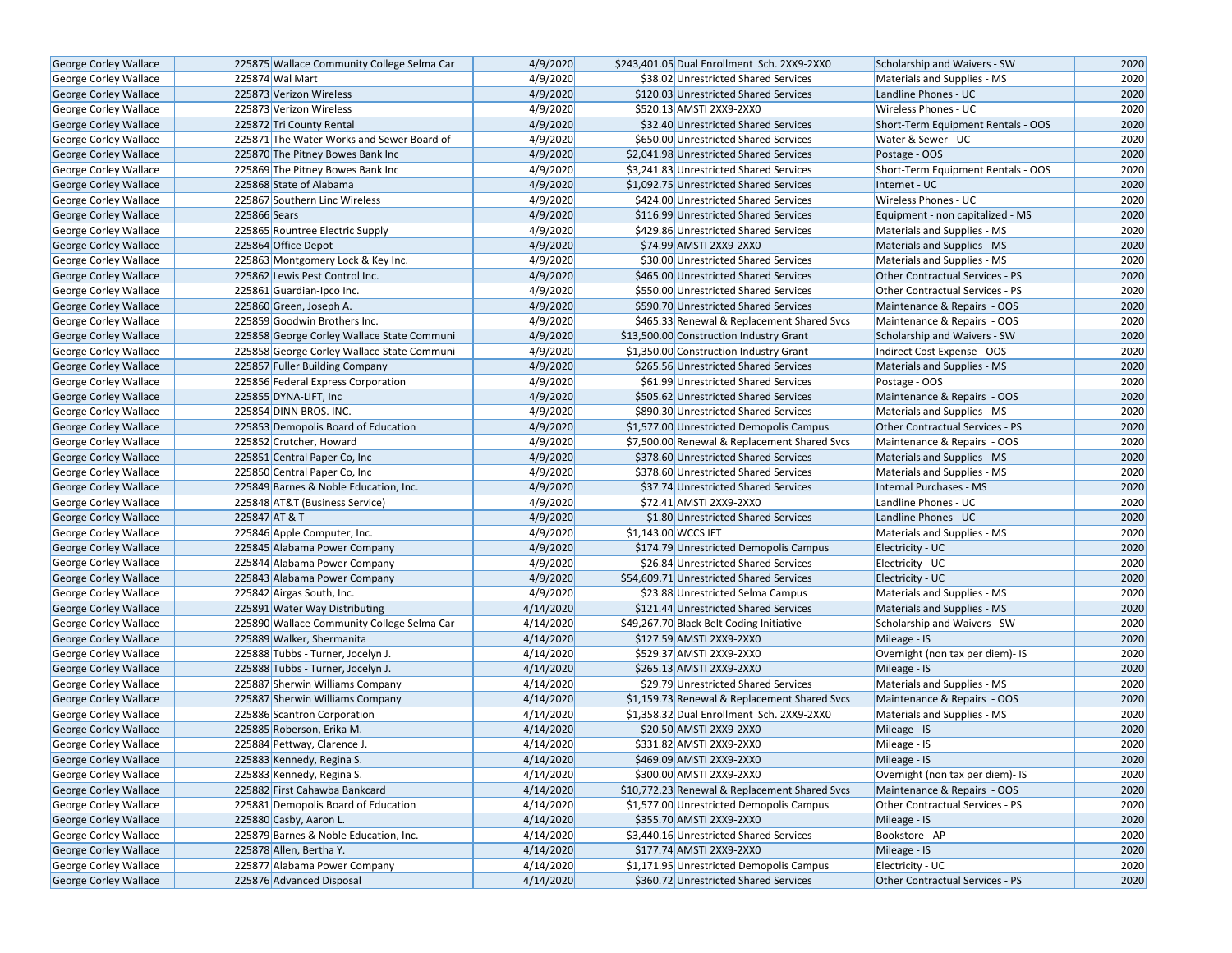| George Corley Wallace        | 225910 U.S. Bank National Association | 4/21/2020 | \$172.09 AE-State Regular 2XX9-2XX0           | Lease Purchase - CE                    | 2020 |
|------------------------------|---------------------------------------|-----------|-----------------------------------------------|----------------------------------------|------|
| <b>George Corley Wallace</b> | 225909 Thyssenkrupp Elevator          | 4/21/2020 | \$1,272.00 Unrestricted Shared Services       | Service Contracts on Equipment -OOS    | 2020 |
| George Corley Wallace        | 225908 Thyssenkrupp Elevator          | 4/21/2020 | \$3,103.20 Unrestricted Shared Services       | Service Contracts on Equipment -OOS    | 2020 |
| <b>George Corley Wallace</b> | 225907 Pettway, Clarence J.           | 4/21/2020 | \$259.20 AMSTI 2XX9-2XX0                      | Mileage - IS                           | 2020 |
| George Corley Wallace        | 225906 Office Depot                   | 4/21/2020 | \$472.47 Unrestricted Shared Services         | Materials and Supplies - MS            | 2020 |
| George Corley Wallace        | 225905 Office Depot                   | 4/21/2020 | \$71.97 Unrestricted Shared Services          | Materials and Supplies - MS            | 2020 |
| George Corley Wallace        | 225904 Office Depot                   | 4/21/2020 | \$109.92 Unrestricted Selma Campus            | Materials and Supplies - MS            | 2020 |
| George Corley Wallace        | 225904 Office Depot                   | 4/21/2020 | \$631.51 Dual Enrollment Sch. 2XX9-2XX0       | Materials and Supplies - MS            | 2020 |
| George Corley Wallace        | 225904 Office Depot                   | 4/21/2020 | \$406.55 Unrestricted Shared Services         | Materials and Supplies - MS            | 2020 |
| George Corley Wallace        | 225904 Office Depot                   | 4/21/2020 | \$2,082.59 Talent Search X8-X9                | Materials and Supplies - MS            | 2020 |
| <b>George Corley Wallace</b> | 225903 Needdecals.com                 | 4/21/2020 | \$598.00 Unrestricted Shared Services         | Materials and Supplies - MS            | 2020 |
| George Corley Wallace        | 225902 Liberty Disposal Inc           | 4/21/2020 | \$1,494.00 Unrestricted Shared Services       | <b>Other Contractual Services - PS</b> | 2020 |
| George Corley Wallace        | 225901 Jones Interstate Tire Co. Inc  | 4/21/2020 | \$14.57 Unrestricted Shared Services          | Maintenance & Repairs - OOS            | 2020 |
| George Corley Wallace        | 225900 J.J. Keller & Associates, Inc. | 4/21/2020 | \$497.54 Unrestricted Demopolis Campus        | Materials and Supplies - MS            | 2020 |
| George Corley Wallace        | 225900 J.J. Keller & Associates, Inc. | 4/21/2020 | \$811.77 Unrestricted Selma Campus            | Materials and Supplies - MS            | 2020 |
| <b>George Corley Wallace</b> | 225899 HESI                           | 4/21/2020 | \$30,546.36 Unrestricted Selma Campus         | Testing Expense - OOS                  | 2020 |
| George Corley Wallace        | 225898 Gary Griffin                   | 4/21/2020 | \$520.00 Unrestricted Shared Services         | Materials and Supplies - MS            | 2020 |
| George Corley Wallace        | 225897 E & B Janitorial, Inc.         | 4/21/2020 | \$30,374.00 Unrestricted Shared Services      | Other Contractual Services - PS        | 2020 |
| George Corley Wallace        | 225896 Crutcher, Howard               | 4/21/2020 | \$12,000.00 Renewal & Replacement Shared Svcs | Maintenance & Repairs - OOS            | 2020 |
| George Corley Wallace        | 225895 Cintas Corporation             | 4/21/2020 | \$175.29 Unrestricted Shared Services         | Other Contractual Services - PS        | 2020 |
| George Corley Wallace        | 225894 Cintas Corporation             | 4/21/2020 | \$175.29 Unrestricted Shared Services         | Other Contractual Services - PS        | 2020 |
| George Corley Wallace        | 225893 CDW LLC                        | 4/21/2020 | \$453.26 Vocational Ed/CTE X9-X0              | Equipment - non capitalized - MS       | 2020 |
| George Corley Wallace        | 225892 Apple Computer, Inc.           | 4/21/2020 | \$357.00 Unrestricted Shared Services         | Equipment - non capitalized - MS       | 2020 |
| <b>George Corley Wallace</b> | 225892 Apple Computer, Inc.           | 4/21/2020 | \$3,135.00 WCCS IET                           | Materials and Supplies - MS            | 2020 |
| George Corley Wallace        | 90002259 Sturdivant Anthony Dewayne   | 4/28/2020 | \$2,424.92 PAYROLL                            | PAYROLL                                | 2020 |
| George Corley Wallace        | 90002258 Pettway Alonzia              | 4/28/2020 | \$3,085.58 PAYROLL                            | PAYROLL                                | 2020 |
| George Corley Wallace        | 90002257 Heard Anthony                | 4/28/2020 | \$3,085.58 PAYROLL                            | PAYROLL                                | 2020 |
| George Corley Wallace        | 90002256 Harvell Robert L             | 4/28/2020 | \$3,002.75 PAYROLL                            | PAYROLL                                | 2020 |
| George Corley Wallace        | 90002255 Moore Timothy                | 4/28/2020 | \$3,580.25 PAYROLL                            | PAYROLL                                | 2020 |
| George Corley Wallace        | 90002254 Mauldin Reginald Otis        | 4/28/2020 | \$4,239.83 PAYROLL                            | PAYROLL                                | 2020 |
| George Corley Wallace        | 90002253 Bennett Robbyn V.            | 4/28/2020 | \$8,829.08 PAYROLL                            | PAYROLL                                | 2020 |
| George Corley Wallace        | 90002252 Allison Eric Preston         | 4/28/2020 | \$5,731.67 PAYROLL                            | PAYROLL                                | 2020 |
| George Corley Wallace        | 90002251 Chesnut Veronica S           | 4/28/2020 | \$2,513.33 PAYROLL                            | PAYROLL                                | 2020 |
| <b>George Corley Wallace</b> | 90002250 Moss Johnny E                | 4/28/2020 | \$6,005.17 PAYROLL                            | PAYROLL                                | 2020 |
| George Corley Wallace        | 90002249 Carroll Jessica Bishop       | 4/28/2020 | \$5,233.41 PAYROLL                            | PAYROLL                                | 2020 |
| George Corley Wallace        | 90002248 Brown Veronica S.            | 4/28/2020 | \$3,750.00 PAYROLL                            | PAYROLL                                | 2020 |
| <b>George Corley Wallace</b> | 90002247 Abbott Brandi Nicole         | 4/28/2020 | \$3,167.50 PAYROLL                            | PAYROLL                                | 2020 |
| George Corley Wallace        | 90002246 Whatley Andrew Douglas       | 4/28/2020 | \$2,755.42 PAYROLL                            | PAYROLL                                | 2020 |
| <b>George Corley Wallace</b> | 90002245 Taylor Ernest                | 4/28/2020 | \$1,666.67 PAYROLL                            | PAYROLL                                | 2020 |
| George Corley Wallace        | 90002244 Jackson Vincent Keith        | 4/28/2020 | \$2,513.33 PAYROLL                            | PAYROLL                                | 2020 |
| <b>George Corley Wallace</b> | 90002243 Dysart Charles J             | 4/28/2020 | \$6,005.17 PAYROLL                            | PAYROLL                                | 2020 |
| George Corley Wallace        | 90002242 Berry Lee                    | 4/28/2020 | \$2,755.42 PAYROLL                            | PAYROLL                                | 2020 |
| George Corley Wallace        | 90002241 Evans Naopi Lc               | 4/28/2020 | $\overline{$3,415.17}$ PAYROLL                | PAYROLL                                | 2020 |
| <b>George Corley Wallace</b> | 90002240 Hasberry Letti Monique       | 4/28/2020 | \$2,177.42 PAYROLL                            | <b>PAYROLL</b>                         | 2020 |
| <b>George Corley Wallace</b> | 90002239 Dixon Colleen Roland         | 4/28/2020 | \$4,404.92 PAYROLL                            | PAYROLL                                | 2020 |
| George Corley Wallace        | 90002238 Vance Laura Lynn             | 4/28/2020 | \$4,652.50 PAYROLL                            | <b>PAYROLL</b>                         | 2020 |
| George Corley Wallace        | 90002237 Spencer Rosa Chiffon         | 4/28/2020 | \$9,143.66 PAYROLL                            | PAYROLL                                | 2020 |
| George Corley Wallace        | 90002236 Jordan Judy Y.               | 4/28/2020 | \$3,827.33 PAYROLL                            | <b>PAYROLL</b>                         | 2020 |
| George Corley Wallace        | 90002235 Edwards Danielle             | 4/28/2020 | \$2,837.42 PAYROLL                            | PAYROLL                                | 2020 |
| <b>George Corley Wallace</b> | 90002234 Davis Mary Lee               | 4/28/2020 | \$3,992.58 PAYROLL                            | <b>PAYROLL</b>                         | 2020 |
| George Corley Wallace        | 90002233 Davis Diane                  | 4/28/2020 | \$2,589.75 PAYROLL                            | PAYROLL                                | 2020 |
| <b>George Corley Wallace</b> | 90002232 Bell Vickie D                | 4/28/2020 | \$3,250.08 PAYROLL                            | <b>PAYROLL</b>                         | 2020 |
| George Corley Wallace        | 90002231 Barley Audreyiona La'shae    | 4/28/2020 | $\overline{$}$ \$2,177.42 PAYROLL             | PAYROLL                                | 2020 |
| George Corley Wallace        | 90002230 Davis Rebecca Moore          | 4/28/2020 | \$250.00 PAYROLL                              | PAYROLL                                | 2020 |
| George Corley Wallace        | 90002229 Turner Herman W              | 4/28/2020 | \$1,352.00 PAYROLL                            | PAYROLL                                | 2020 |
|                              |                                       |           |                                               |                                        |      |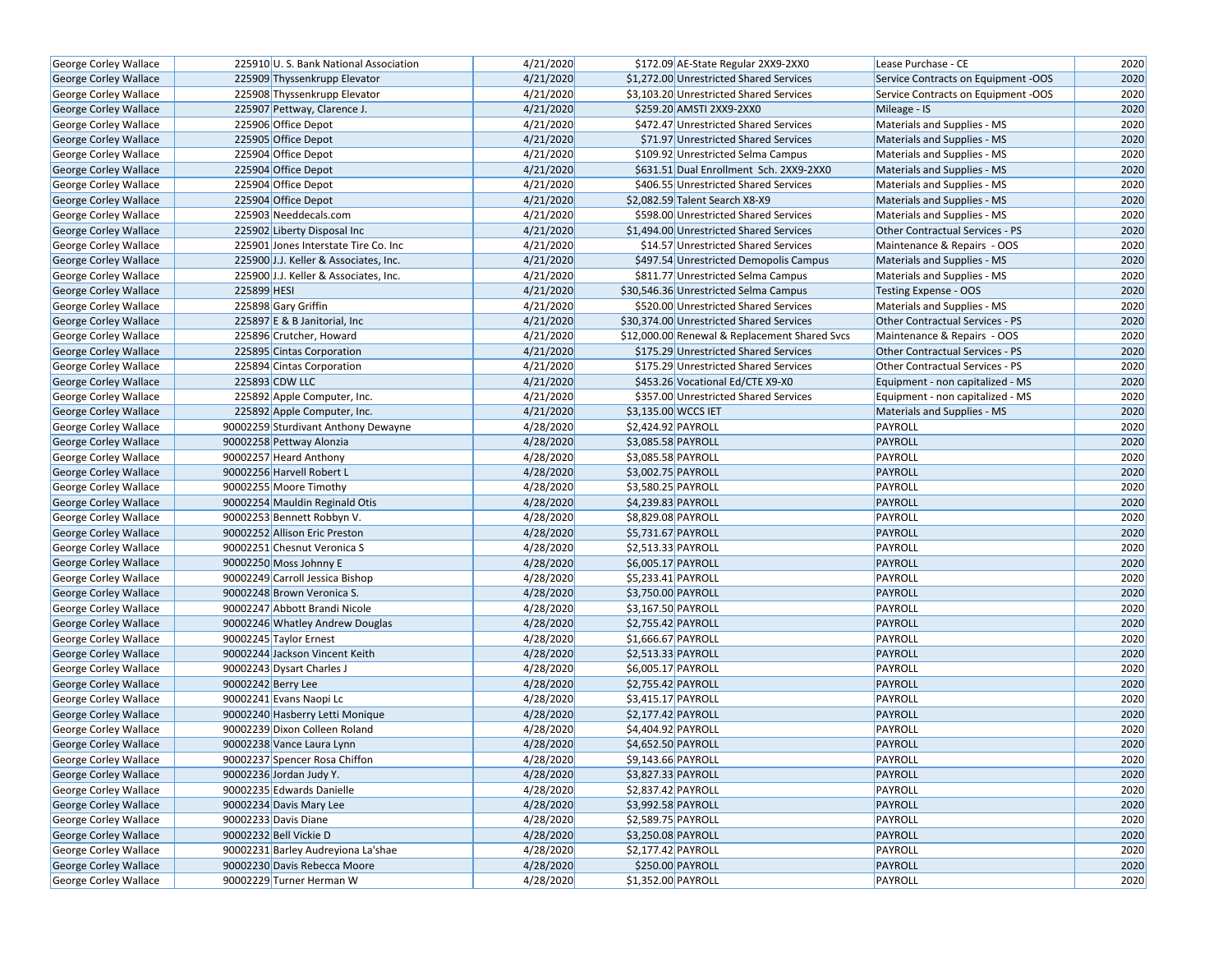| <b>George Corley Wallace</b>                   |                  | 90002228 Harper April M                                         | 4/28/2020              | \$1,216.83 PAYROLL                       | PAYROLL        | 2020 |
|------------------------------------------------|------------------|-----------------------------------------------------------------|------------------------|------------------------------------------|----------------|------|
| George Corley Wallace                          |                  | 90002227 Graham Glen Partick                                    | 4/28/2020              | \$260.00 PAYROLL                         | PAYROLL        | 2020 |
| George Corley Wallace                          |                  | 90002226 Maxey Willie E.                                        | 4/28/2020              | \$450.67 PAYROLL                         | PAYROLL        | 2020 |
| George Corley Wallace                          |                  | 90002225 Evans Duane A                                          | 4/28/2020              | \$4,728.66 PAYROLL                       | PAYROLL        | 2020 |
| George Corley Wallace                          |                  | 90002224 Bailey Danny L                                         | 4/28/2020              | \$270.42 PAYROLL                         | PAYROLL        | 2020 |
| George Corley Wallace                          |                  | 90002223 Hannah Marcus A.                                       | 4/28/2020              | $51,276.33$ PAYROLL                      | PAYROLL        | 2020 |
| George Corley Wallace                          |                  | 90002222 Jefferson Shelia Lawanda                               | 4/28/2020              | \$4,074.75 PAYROLL                       | <b>PAYROLL</b> | 2020 |
| George Corley Wallace                          |                  | 90002221 Headley Linda Fay                                      | 4/28/2020              | \$2,837.75 PAYROLL                       | PAYROLL        | 2020 |
| George Corley Wallace                          |                  | 90002220 Austin Tabitha Brooklyn                                | 4/28/2020              | \$2,755.17 PAYROLL                       | PAYROLL        | 2020 |
| George Corley Wallace                          |                  | 90002219 Williams Angelica Nicole                               | 4/28/2020              | \$2,672.92 PAYROLL                       | PAYROLL        | 2020 |
| George Corley Wallace                          |                  | 90002218 Melton Elaine Alina                                    | 4/28/2020              | \$2,672.67 PAYROLL                       | PAYROLL        | 2020 |
| George Corley Wallace                          | 90002217 Lee Zeb |                                                                 | 4/28/2020              | \$2,672.25 PAYROLL                       | PAYROLL        | 2020 |
| <b>George Corley Wallace</b>                   |                  | 90002216 Kidd Anessa Lynn                                       | 4/28/2020              | \$8,602.83 PAYROLL                       | PAYROLL        | 2020 |
| George Corley Wallace                          |                  | 90002215 Dosey Chantae Thomas                                   | 4/28/2020              | \$2,754.83 PAYROLL                       | PAYROLL        | 2020 |
| George Corley Wallace                          |                  | 90002214 Deavers Lori Evelyn                                    | 4/28/2020              | \$2,513.33 PAYROLL                       | PAYROLL        | 2020 |
| George Corley Wallace                          |                  | 90002213 Craig Brianna Lenae                                    | 4/28/2020              | \$2,095.17 PAYROLL                       | PAYROLL        | 2020 |
| George Corley Wallace                          |                  | 90002212 Young Connie Estes                                     | 4/28/2020              | \$2,163.17 PAYROLL                       | <b>PAYROLL</b> | 2020 |
| George Corley Wallace                          |                  | 90002211 Vasser Latonya Nechelle                                | 4/28/2020              | \$3,333.33 PAYROLL                       | PAYROLL        | 2020 |
| George Corley Wallace                          |                  | 90002210 Reese-Bender Kathleen Jones                            | 4/28/2020              | \$4,211.67 PAYROLL                       | PAYROLL        | 2020 |
| George Corley Wallace                          |                  | 90002209 Moore Kathy J                                          | 4/28/2020              | \$5,404.58 PAYROLL                       | PAYROLL        | 2020 |
| George Corley Wallace                          |                  | 90002208 Logan Shuntelra Bernice                                | 4/28/2020              | \$5,405.99 PAYROLL                       | PAYROLL        | 2020 |
| George Corley Wallace                          |                  | 90002207 Jones Brittany Marie                                   | 4/28/2020              | \$3,333.33 PAYROLL                       | PAYROLL        | 2020 |
| George Corley Wallace                          |                  | 90002206 Hoskins Montego Riley                                  | 4/28/2020              | \$3,750.00 PAYROLL                       | PAYROLL        | 2020 |
| George Corley Wallace                          |                  | 90002205 Clifton Lonzy T.                                       | 4/28/2020              | \$7,338.78 PAYROLL                       | PAYROLL        | 2020 |
| <b>George Corley Wallace</b>                   |                  | 90002204 Bonner Irene G                                         | 4/28/2020              | \$2,513.33 PAYROLL                       | PAYROLL        | 2020 |
| George Corley Wallace                          |                  | 90002203 Agnew JaNett C                                         | 4/28/2020              | \$3,913.84 PAYROLL                       | PAYROLL        | 2020 |
| George Corley Wallace                          |                  | 90002202 Adams Dorothy J                                        | 4/28/2020              | \$2,513.33 PAYROLL                       | PAYROLL        | 2020 |
| George Corley Wallace                          |                  | 90002201 Moultrie Eddie James                                   | 4/28/2020              | \$5,064.75 PAYROLL                       | PAYROLL        | 2020 |
| George Corley Wallace                          |                  | 90002200 Rudolph Darlene King                                   | 4/28/2020              | \$4,321.83 PAYROLL                       | PAYROLL        | 2020 |
| George Corley Wallace                          |                  | 90002199 Powell William S                                       | 4/28/2020              | \$1,039.98 PAYROLL                       | PAYROLL        | 2020 |
| George Corley Wallace                          |                  | 90002198 Moore Dorothy A                                        | 4/28/2020              | \$1,081.58 PAYROLL                       | PAYROLL        | 2020 |
| George Corley Wallace                          |                  | 90002197 Bright Jacinta Thrash                                  | 4/28/2020              | \$1,081.58 PAYROLL                       | PAYROLL        | 2020 |
| George Corley Wallace                          |                  | 90002196 Thomas Herbert Hoover                                  | 4/28/2020              | \$6,662.75 PAYROLL                       | <b>PAYROLL</b> | 2020 |
| George Corley Wallace                          |                  | 90002195 Sears Teresa D                                         | 4/28/2020              | \$2,177.42 PAYROLL                       | PAYROLL        | 2020 |
| George Corley Wallace                          |                  | 90002194 Reynolds Jennifer M                                    | 4/28/2020              | \$6,005.33 PAYROLL                       | PAYROLL        | 2020 |
| George Corley Wallace                          |                  | 90002193 Griffin Donitha J.                                     | 4/28/2020              | \$11,628.92 PAYROLL                      | PAYROLL        | 2020 |
| George Corley Wallace                          |                  | 90002192 Gordon Rachel L                                        | 4/28/2020              | \$3,939.33 PAYROLL                       | PAYROLL        | 2020 |
| George Corley Wallace                          |                  | 90002191 Fulford Sabrena Ellis                                  | 4/28/2020              | \$2,500.00 PAYROLL                       | PAYROLL        | 2020 |
| George Corley Wallace                          |                  | 90002190 Curtis Valerie Pandora                                 | 4/28/2020              | \$2,837.75 PAYROLL                       | PAYROLL        | 2020 |
| George Corley Wallace                          |                  | 90002189 Cosby Pamela                                           | 4/28/2020              | \$2,177.42 PAYROLL                       | PAYROLL        | 2020 |
| George Corley Wallace                          |                  | 90002188 Chapman Channie Loraine                                | 4/28/2020              | \$3,781.07 PAYROLL                       | PAYROLL        | 2020 |
| George Corley Wallace                          |                  | 90002187 Brown Karen E.                                         | 4/28/2020              | \$3,326.81 PAYROLL                       | PAYROLL        | 2020 |
| George Corley Wallace                          |                  | 90002186 Bowie Corey D.                                         | 4/28/2020              | \$5,666.67 PAYROLL                       | PAYROLL        | 2020 |
| George Corley Wallace                          |                  | 90002185 Walker Sharon D                                        | 4/28/2020              | \$2,837.75 PAYROLL                       | PAYROLL        | 2020 |
| George Corley Wallace                          |                  | 90002184 Carstarphen Mennie L                                   | 4/28/2020              | \$7,555.78 PAYROLL                       | PAYROLL        | 2020 |
| George Corley Wallace                          |                  | 90002183 Sturdivant Maxine C                                    | 4/28/2020              | \$7,072.00 PAYROLL                       | PAYROLL        | 2020 |
| George Corley Wallace                          |                  |                                                                 | 4/28/2020              | \$3,167.92 PAYROLL                       | PAYROLL        | 2020 |
|                                                |                  | 90002182 Jackson Irma Jean                                      | 4/28/2020              |                                          | PAYROLL        | 2020 |
| George Corley Wallace<br>George Corley Wallace |                  | 90002181 Sanders Felicia M<br>90002180 Ford Monique Amelia      | 4/28/2020              | \$5,776.34 PAYROLL<br>\$3,497.17 PAYROLL | PAYROLL        | 2020 |
|                                                |                  | 90002179 Walker Shermanita                                      | 4/28/2020              |                                          | PAYROLL        | 2020 |
| George Corley Wallace                          |                  |                                                                 |                        | \$4,909.92 PAYROLL                       |                |      |
| George Corley Wallace                          |                  | 90002178 Tubbs - Turner Jocelyn Jenell<br>90002177 Snowden Lula | 4/28/2020<br>4/28/2020 | \$5,775.17 PAYROLL                       | PAYROLL        | 2020 |
| George Corley Wallace                          |                  |                                                                 |                        | \$5,000.00 PAYROLL                       | PAYROLL        | 2020 |
| George Corley Wallace                          |                  | 90002176 Roberson Erika M                                       | 4/28/2020              | \$3,250.08 PAYROLL                       | PAYROLL        | 2020 |
| George Corley Wallace                          |                  | 90002175 Pullum Quanda C.                                       | 4/28/2020              | \$3,580.25 PAYROLL                       | PAYROLL        | 2020 |
| George Corley Wallace                          |                  | 90002174 Pettway Clarence J                                     | 4/28/2020              | \$7,748.00 PAYROLL                       | PAYROLL        | 2020 |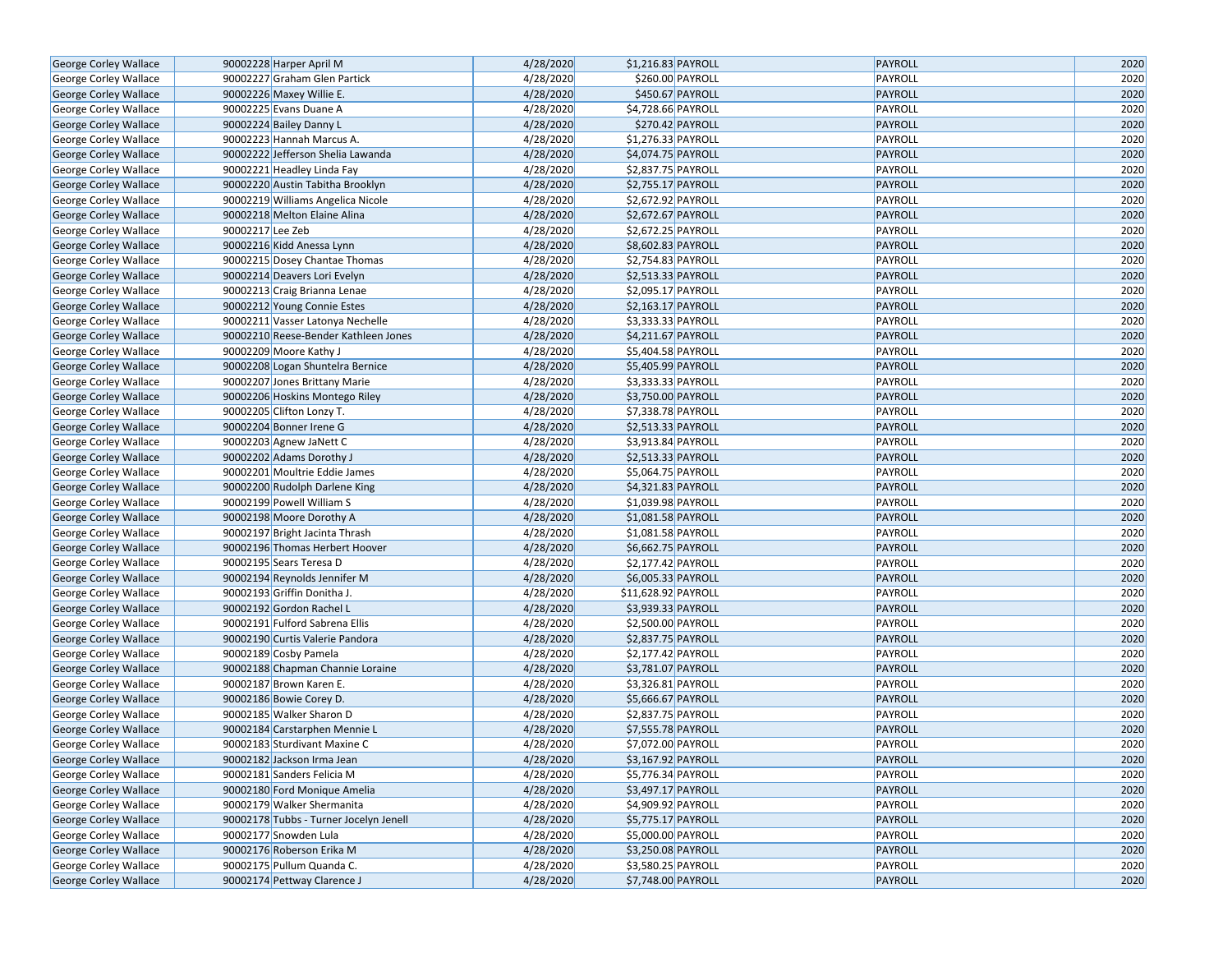| George Corley Wallace                                 | 90002173 Pettway Adam Clayton      | 4/28/2020 | \$3,496.92 PAYROLL                       | PAYROLL        | 2020         |
|-------------------------------------------------------|------------------------------------|-----------|------------------------------------------|----------------|--------------|
| George Corley Wallace                                 | 90002172 Page Melinda Ann          | 4/28/2020 | \$3,997.50 PAYROLL                       | PAYROLL        | 2020         |
| George Corley Wallace                                 | 90002171 Munford Christopher Lamar | 4/28/2020 | \$2,177.67 PAYROLL                       | PAYROLL        | 2020         |
| <b>George Corley Wallace</b>                          | 90002170 Maness Joshua T.          | 4/28/2020 | \$4,156.92 PAYROLL                       | PAYROLL        | 2020         |
| George Corley Wallace                                 | 90002169 Kennedy Regina S          | 4/28/2020 | \$6,307.33 PAYROLL                       | PAYROLL        | 2020         |
| George Corley Wallace                                 | 90002168 Hurt Jason Robert         | 4/28/2020 | \$2,095.17 PAYROLL                       | PAYROLL        | 2020         |
| George Corley Wallace                                 | 90002167 Hatcher Tyrone            | 4/28/2020 | \$4,487.00 PAYROLL                       | <b>PAYROLL</b> | 2020         |
| George Corley Wallace                                 | 90002166 Gourdine Raji             | 4/28/2020 | \$10,525.25 PAYROLL                      | PAYROLL        | 2020         |
| George Corley Wallace                                 | 90002165 Coty Mark Leonard         | 4/28/2020 | \$6,227.08 PAYROLL                       | PAYROLL        | 2020         |
| George Corley Wallace                                 | 90002164 Cosby Helen A             | 4/28/2020 | \$4,240.17 PAYROLL                       | PAYROLL        | 2020         |
| George Corley Wallace                                 | 90002163 Coleman Steffan           | 4/28/2020 | \$4,151.19 PAYROLL                       | PAYROLL        | 2020         |
| George Corley Wallace                                 | 90002162 Casby Aaron Leonard       | 4/28/2020 | \$5,775.17 PAYROLL                       | PAYROLL        | 2020         |
| George Corley Wallace                                 | 90002161 Bennett Jarrick B         | 4/28/2020 | \$2,755.17 PAYROLL                       | PAYROLL        | 2020         |
| George Corley Wallace                                 | 90002160 Allen Bertha Yvette       | 4/28/2020 | \$5,086.67 PAYROLL                       | PAYROLL        | 2020         |
| George Corley Wallace                                 | 90002159 Wyatt Camisha N           | 4/28/2020 | \$2,259.83 PAYROLL                       | PAYROLL        | 2020         |
| George Corley Wallace                                 | 90002158 Marshall Teresa Darnelle  | 4/28/2020 | \$3,992.25 PAYROLL                       | PAYROLL        | 2020         |
| George Corley Wallace                                 | 90002157 Briggs Tammie Marie       | 4/28/2020 | \$9,561.92 PAYROLL                       | PAYROLL        | 2020         |
| George Corley Wallace                                 | 90002156 Blevins Pamela M          | 4/28/2020 | \$3,827.33 PAYROLL                       | PAYROLL        | 2020         |
| George Corley Wallace                                 | 90002155 Williams Matilda Mae      | 4/28/2020 | \$6,080.39 PAYROLL                       | PAYROLL        | 2020         |
| George Corley Wallace                                 | 90002154 Thames Jerome E           | 4/28/2020 | \$5,997.06 PAYROLL                       | PAYROLL        | 2020         |
| George Corley Wallace                                 | 90002153 Tarver Otis               | 4/28/2020 | \$5,994.17 PAYROLL                       | PAYROLL        | 2020         |
| George Corley Wallace                                 | 90002152 Rutledge Zachary H        | 4/28/2020 | \$4,567.89 PAYROLL                       | PAYROLL        | 2020         |
| George Corley Wallace                                 | 90002151 Rogers Jason Brooks       | 4/28/2020 | \$4,896.78 PAYROLL                       | PAYROLL        | 2020         |
| George Corley Wallace                                 | 90002150 Lewis Jarrin Chiron       | 4/28/2020 | \$5,826.90 PAYROLL                       | PAYROLL        | 2020         |
| George Corley Wallace                                 | 90002149 Kimbrough Brandon O       | 4/28/2020 | \$5,389.78 PAYROLL                       | PAYROLL        | 2020         |
| George Corley Wallace                                 | 90002148 Harris Douglas Lee        | 4/28/2020 | \$4,165.67 PAYROLL                       | PAYROLL        | 2020         |
| George Corley Wallace                                 | 90002147 Griffin Calvin            | 4/28/2020 | $$7,048.61$ PAYROLL                      | PAYROLL        | 2020         |
|                                                       | 90002146 Allen Kenny               | 4/28/2020 | \$4,658.67 PAYROLL                       | PAYROLL        | 2020         |
| George Corley Wallace<br><b>George Corley Wallace</b> | 90002145 Laister Shirley J         | 4/28/2020 | \$4,658.67 PAYROLL                       | PAYROLL        | 2020         |
|                                                       | 90002144 Clark Jackie              | 4/28/2020 | \$6,211.56 PAYROLL                       | PAYROLL        | 2020         |
| George Corley Wallace                                 |                                    | 4/28/2020 | $\overline{$1,530.65}$ PAYROLL           | PAYROLL        | 2020         |
| George Corley Wallace                                 | 90002143 Williams Elsie B.         |           |                                          |                |              |
| George Corley Wallace                                 | 90002142 Wright Pamela L           | 4/28/2020 | \$5,188.28 PAYROLL                       | PAYROLL        | 2020<br>2020 |
| George Corley Wallace                                 | 90002141 Dozier Bruce Otis         | 4/28/2020 | \$950.30 PAYROLL                         | PAYROLL        | 2020         |
| George Corley Wallace                                 | 90002140 Thomas Hollee Myldred     | 4/28/2020 | \$6,822.67 PAYROLL                       | PAYROLL        |              |
| George Corley Wallace                                 | 90002139 Goings Ghytana Shelton    | 4/28/2020 | \$6,866.78 PAYROLL<br>\$7,721.24 PAYROLL | PAYROLL        | 2020         |
| George Corley Wallace                                 | 90002138 Owens Holly Brown         | 4/28/2020 |                                          | PAYROLL        | 2020         |
| George Corley Wallace                                 | 90002137 Lee Kateri M              | 4/28/2020 | \$8,547.46 PAYROLL                       | PAYROLL        | 2020         |
| George Corley Wallace                                 | 90002136 Baldwin Antionetta S      | 4/28/2020 | \$7,155.78 PAYROLL                       | PAYROLL        | 2020         |
| George Corley Wallace                                 | 90002135 Williams Shenika Raquel   | 4/28/2020 | \$450.67 PAYROLL                         | PAYROLL        | 2020         |
| George Corley Wallace                                 | 90002134 Brown Kimberly N          | 4/28/2020 | \$3,911.40 PAYROLL                       | PAYROLL        | 2020         |
| George Corley Wallace                                 | 90002133 Wood Donna Howell         | 4/28/2020 | \$270.40 PAYROLL                         | PAYROLL        | 2020         |
| George Corley Wallace                                 | 90002132 Stewart Jay Tyson         | 4/28/2020 | \$450.67 PAYROLL                         | PAYROLL        | 2020         |
| George Corley Wallace                                 | 90002131 Thompkins Yolanda Smith   | 4/28/2020 | \$540.80 PAYROLL                         | PAYROLL        | 2020         |
| George Corley Wallace                                 | 90002130 Pugh Janet Cathey M       | 4/28/2020 | \$6,755.33 PAYROLL                       | PAYROLL        | 2020         |
| George Corley Wallace                                 | 90002129 White Tara Y              | 4/28/2020 | \$5,522.58 PAYROLL                       | PAYROLL        | 2020         |
| George Corley Wallace                                 | 90002128 Tapper Monica A           | 4/28/2020 | \$721.07 PAYROLL                         | PAYROLL        | 2020         |
| <b>George Corley Wallace</b>                          | 90002127 Lewis George E            | 4/28/2020 | \$540.80 PAYROLL                         | PAYROLL        | 2020         |
| George Corley Wallace                                 | 90002126 Williams Kaleda Deshawn   | 4/28/2020 | \$5,659.17 PAYROLL                       | PAYROLL        | 2020         |
| George Corley Wallace                                 | 90002125 Sims Robert Nelson        | 4/28/2020 | \$4,157.98 PAYROLL                       | PAYROLL        | 2020         |
| George Corley Wallace                                 | 90002124 Rhodes Ramona Roberts     | 4/28/2020 | \$270.40 PAYROLL                         | PAYROLL        | 2020         |
| George Corley Wallace                                 | 90002123 McKnight April Calloway   | 4/28/2020 | \$721.07 PAYROLL                         | PAYROLL        | 2020         |
| George Corley Wallace                                 | 90002122 May-Webb Jenika           | 4/28/2020 | \$270.40 PAYROLL                         | PAYROLL        | 2020         |
| George Corley Wallace                                 | 90002121 Thurman Michael F         | 4/28/2020 | \$540.80 PAYROLL                         | PAYROLL        | 2020         |
| George Corley Wallace                                 | 90002120 Stevenson Donte L         | 4/28/2020 | \$5,007.64 PAYROLL                       | PAYROLL        | 2020         |
| George Corley Wallace                                 | 90002119 Rogers Eric W             | 4/28/2020 | \$5,882.78 PAYROLL                       | PAYROLL        | 2020         |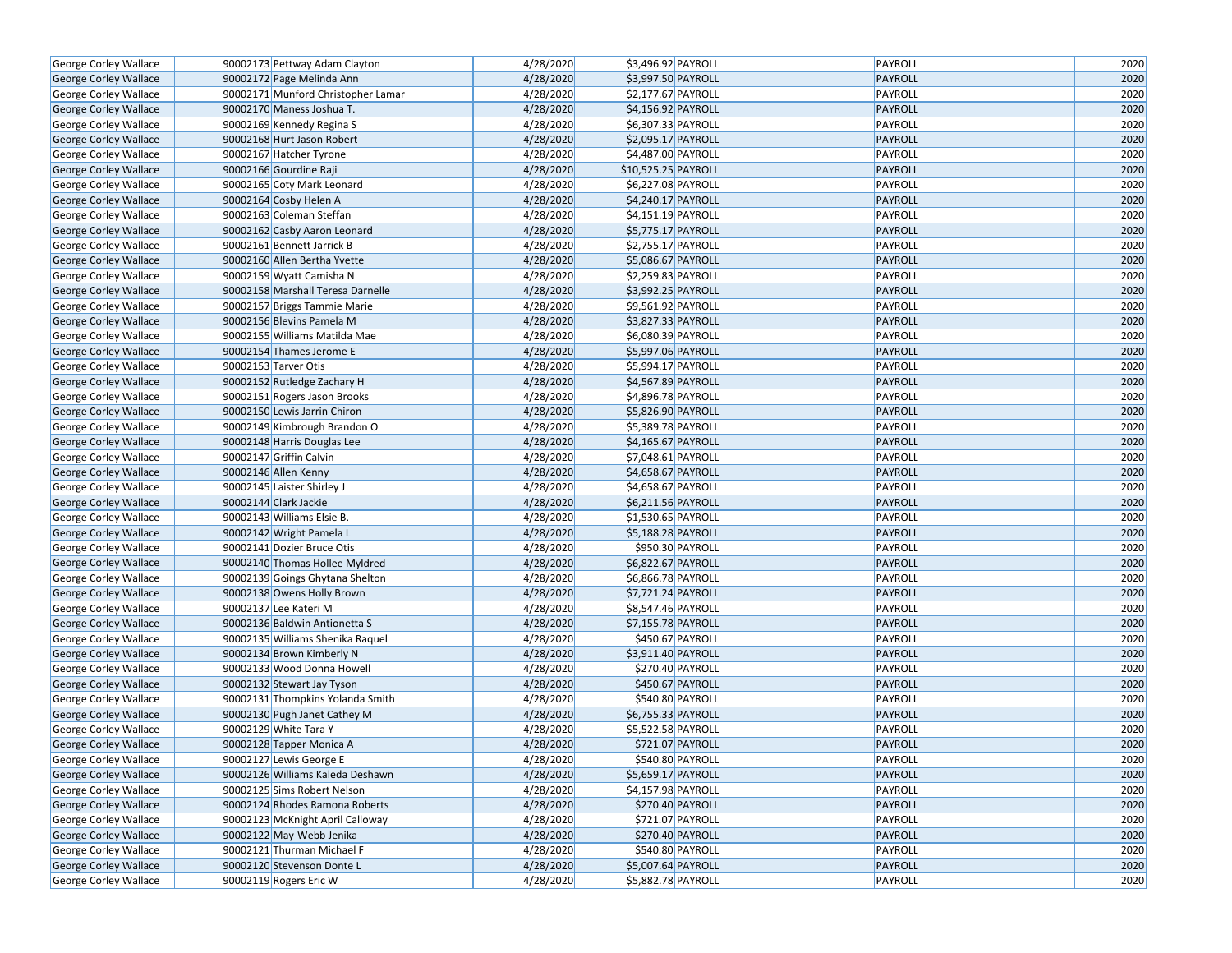| George Corley Wallace                          | 90002118 Hobbs David Wayne                              | 4/28/2020              | \$4,658.67 PAYROLL                   | PAYROLL        | 2020 |
|------------------------------------------------|---------------------------------------------------------|------------------------|--------------------------------------|----------------|------|
| George Corley Wallace                          | 90002117 Randolph Yulonda B                             | 4/28/2020              | \$4,986.17 PAYROLL                   | PAYROLL        | 2020 |
| George Corley Wallace                          | 90002116 Jones Connie M                                 | 4/28/2020              | \$5,243.58 PAYROLL                   | PAYROLL        | 2020 |
| George Corley Wallace                          | 90002115 Elliott William F                              | 4/28/2020              | \$6,989.23 PAYROLL                   | PAYROLL        | 2020 |
| George Corley Wallace                          | 90002114 Burton- Lassitter Kasey Raeann                 | 4/28/2020              | \$450.67 PAYROLL                     | PAYROLL        | 2020 |
| George Corley Wallace                          | 90002113 Walker Michael                                 | 4/28/2020              | \$5,693.17 PAYROLL                   | PAYROLL        | 2020 |
| George Corley Wallace                          | 90002112 Thomas Gloria Dean                             | 4/28/2020              | \$3,827.92 PAYROLL                   | <b>PAYROLL</b> | 2020 |
| George Corley Wallace                          | 90002111 Henderson Kerry E                              | 4/28/2020              | \$5,016.18 PAYROLL                   | PAYROLL        | 2020 |
| George Corley Wallace                          | 90002110 Wilson Beverly Renae                           | 4/28/2020              | \$270.40 PAYROLL                     | PAYROLL        | 2020 |
| George Corley Wallace                          | 90002109 Miller Gregory Lee                             | 4/28/2020              | \$811.20 PAYROLL                     | PAYROLL        | 2020 |
| George Corley Wallace                          | 90002108 King Glenn                                     | 4/28/2020              | \$6,638.84 PAYROLL                   | PAYROLL        | 2020 |
| George Corley Wallace                          | 90002107 Hannah Marilyn Bennett                         | 4/28/2020              | \$7,927.78 PAYROLL                   | PAYROLL        | 2020 |
| George Corley Wallace                          | 90002106 Calhoun Webbie R.                              | 4/28/2020              | \$6,505.33 PAYROLL                   | PAYROLL        | 2020 |
| George Corley Wallace                          | 90002105 Smith Pamela Caver                             | 4/28/2020              | \$8,220.89 PAYROLL                   | PAYROLL        | 2020 |
| George Corley Wallace                          | 90002104 Moultrie Jacqueline                            | 4/28/2020              | \$4,583.79 PAYROLL                   | PAYROLL        | 2020 |
| George Corley Wallace                          | 90002103 Miller Pearlie R                               | 4/28/2020              | \$5,738.74 PAYROLL                   | PAYROLL        | 2020 |
| George Corley Wallace                          | 90002102 Melton Christi A                               | 4/28/2020              | \$4,880.75 PAYROLL                   | <b>PAYROLL</b> | 2020 |
| George Corley Wallace                          | 90002101 Lumpkin Deborah Walker                         | 4/28/2020              | \$4,922.42 PAYROLL                   | PAYROLL        | 2020 |
| George Corley Wallace                          | 90002100 Jackson Veronica Moultrie                      | 4/28/2020              | \$7,527.78 PAYROLL                   | PAYROLL        | 2020 |
| George Corley Wallace                          | 90002099 Davis Sarah                                    | 4/28/2020              | \$9,014.00 PAYROLL                   | PAYROLL        | 2020 |
| George Corley Wallace                          | 90002098 Lee Beverly D                                  | 4/28/2020              | \$2,513.33 PAYROLL                   | PAYROLL        | 2020 |
| George Corley Wallace                          | 90002097 Gordon Alfreda Felicia                         | 4/28/2020              | \$5,232.33 PAYROLL                   | PAYROLL        | 2020 |
| George Corley Wallace                          | 90002096 Goodwin Pamela                                 | 4/28/2020              | \$6,875.78 PAYROLL                   | PAYROLL        | 2020 |
| George Corley Wallace                          | 90002095 Ford Sabrina D                                 | 4/28/2020              | \$6,382.67 PAYROLL                   | PAYROLL        | 2020 |
| <b>George Corley Wallace</b>                   | 90002094 Chestnut Angelina                              | 4/28/2020              | \$6,012.11 PAYROLL                   | PAYROLL        | 2020 |
| George Corley Wallace                          | 90002093 Mitchell James M                               | 4/28/2020              | \$18,815.00 PAYROLL                  | PAYROLL        | 2020 |
| George Corley Wallace                          | 90002092 Glover Virginia M Reed                         | 4/28/2020              | \$4,899.25 PAYROLL                   | PAYROLL        | 2020 |
| George Corley Wallace                          | 90002091 Pettway Jaleesa Candace                        | 4/28/2020              | \$133.52 PAYROLL                     | PAYROLL        | 2020 |
| George Corley Wallace                          | 90002090 Whittaker Shaun                                | 4/28/2020              | \$331.76 PAYROLL                     | PAYROLL        | 2020 |
|                                                | 90002089 Savage Devin Demarco                           | 4/28/2020              | \$331.76 PAYROLL                     | PAYROLL        | 2020 |
| George Corley Wallace                          |                                                         | 4/28/2020              | \$865.00 PAYROLL                     | PAYROLL        | 2020 |
| George Corley Wallace                          | 90002088 Ward Terry Levan<br>90002087 Harris Mattie Mae | 4/28/2020              | \$66.56 PAYROLL                      | PAYROLL        | 2020 |
| George Corley Wallace                          | 90002086 Watts Renae                                    | 4/28/2020              | \$860.00 PAYROLL                     | <b>PAYROLL</b> | 2020 |
| George Corley Wallace                          | 90002085 Smith Mya Mikiel                               | 4/28/2020              | \$416.00 PAYROLL                     | PAYROLL        | 2020 |
| George Corley Wallace<br>George Corley Wallace | 90002084 Perry Ernestine D                              | 4/28/2020              | \$249.39 PAYROLL                     | PAYROLL        | 2020 |
| George Corley Wallace                          | 90002083 Nettles Wesbert                                | 4/28/2020              | \$730.00 PAYROLL                     | PAYROLL        | 2020 |
| George Corley Wallace                          | 90002082 Garrett Jessica S                              | 4/28/2020              | \$905.00 PAYROLL                     | PAYROLL        | 2020 |
| George Corley Wallace                          | 90002081 Garrett Hiawartha D                            | 4/28/2020              | \$549.12 PAYROLL                     | PAYROLL        | 2020 |
|                                                | 90002080 Calhoun Willie                                 | 4/28/2020              | \$176.00 PAYROLL                     | PAYROLL        | 2020 |
| George Corley Wallace                          |                                                         | 4/28/2020              | \$510.00 PAYROLL                     |                | 2020 |
| George Corley Wallace                          | 90002079 Brown Christopher B                            |                        |                                      | PAYROLL        | 2020 |
| George Corley Wallace                          | 90002078 Blanks Ray Soloman                             | 4/28/2020<br>4/28/2020 | \$110.00 PAYROLL<br>\$780.00 PAYROLL | PAYROLL        |      |
| George Corley Wallace                          | 90002077 Barron Gerald Antoine                          |                        |                                      | PAYROLL        | 2020 |
| George Corley Wallace                          | 90002076 Acoff Linda Diane                              | 4/28/2020              | \$380.00 PAYROLL<br>\$331.76 PAYROLL | PAYROLL        | 2020 |
| George Corley Wallace                          | 90002075 Williams Mason O'Brien                         | 4/28/2020              |                                      | PAYROLL        | 2020 |
| George Corley Wallace                          | 90002074 Hartley Ty'Eshia Monesha                       | 4/28/2020              | \$331.76 PAYROLL                     | PAYROLL        | 2020 |
| George Corley Wallace                          | 90002073 Grimes Ashley Renee                            | 4/28/2020              | \$331.76 PAYROLL                     | PAYROLL        | 2020 |
| George Corley Wallace                          | 90002072 Gibson Jaleria Marshell                        | 4/28/2020              | \$331.76 PAYROLL                     | PAYROLL        | 2020 |
| George Corley Wallace                          | 90002071 Cowan Amberneshia Marshae                      | 4/28/2020              | \$422.24 PAYROLL                     | PAYROLL        | 2020 |
| George Corley Wallace                          | 90002070 Wilbourne Mitsy L                              | 4/28/2020              | \$427.34 PAYROLL                     | PAYROLL        | 2020 |
| George Corley Wallace                          | 90002069 Swain Bruce Floyd                              | 4/28/2020              | \$331.76 PAYROLL                     | PAYROLL        | 2020 |
| George Corley Wallace                          | 90002068 Pratt Brittany M                               | 4/28/2020              | \$625.82 PAYROLL                     | PAYROLL        | 2020 |
| George Corley Wallace                          | 90002067 Pope Ke'onna De'Shawnta                        | 4/28/2020              | \$331.76 PAYROLL                     | PAYROLL        | 2020 |
| George Corley Wallace                          | 90002066 Perkins Breuana Sharae                         | 4/28/2020              | $$331.76$ PAYROLL                    | PAYROLL        | 2020 |
| George Corley Wallace                          | 90002065 Morrow Calandra Nakia                          | 4/28/2020              | \$422.24 PAYROLL                     | PAYROLL        | 2020 |
| George Corley Wallace                          | 90002064 McGuire Justin Rashaad                         | 4/28/2020              | \$331.76 PAYROLL                     | PAYROLL        | 2020 |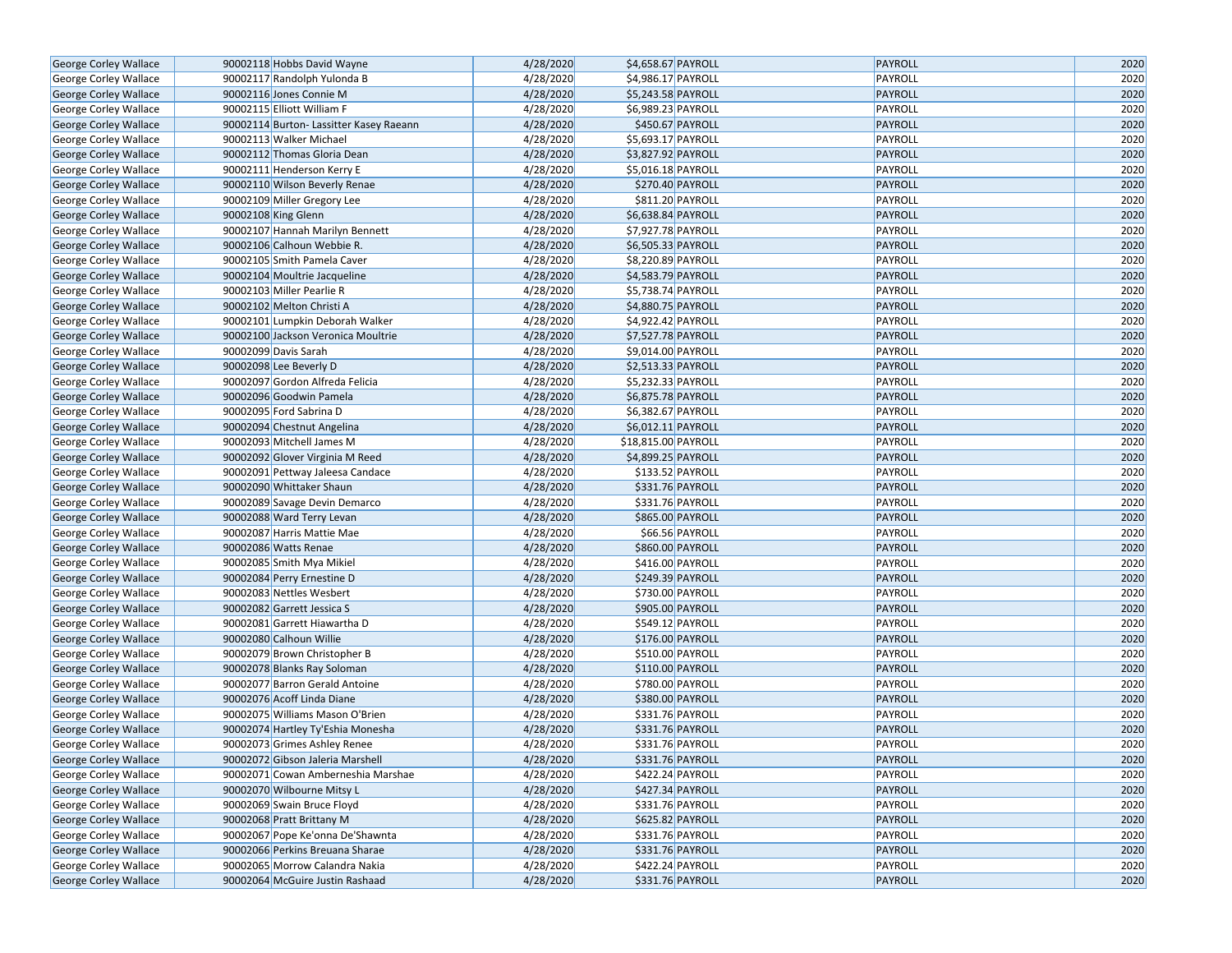| George Corley Wallace        | 90002063 Jones Cordelia L             | 4/28/2020 |                    | \$520.26 PAYROLL                           | PAYROLL                              | 2020 |
|------------------------------|---------------------------------------|-----------|--------------------|--------------------------------------------|--------------------------------------|------|
| George Corley Wallace        | 90002062 Hendrieth Lydia JoAnn        | 4/28/2020 |                    | \$331.76 PAYROLL                           | PAYROLL                              | 2020 |
| George Corley Wallace        | 90002061 Hall Shamiyah Sha'Keal       | 4/28/2020 |                    | \$422.24 PAYROLL                           | PAYROLL                              | 2020 |
| George Corley Wallace        | 90002060 Hall Jer'Markiaus Quantae    | 4/28/2020 |                    | \$331.76 PAYROLL                           | PAYROLL                              | 2020 |
| George Corley Wallace        | 90002059 Evans Sherritrice Lonique    | 4/28/2020 |                    | \$331.76 PAYROLL                           | PAYROLL                              | 2020 |
| George Corley Wallace        | 90002058 Evans Jordan Brianna         | 4/28/2020 |                    | \$331.76 PAYROLL                           | PAYROLL                              | 2020 |
| George Corley Wallace        | 90002057 Dukes Airesha I              | 4/28/2020 | \$625.82 PAYROLL   |                                            | PAYROLL                              | 2020 |
| George Corley Wallace        | 90002055 Benjamin Jarod K             | 4/28/2020 |                    | \$331.76 PAYROLL                           | PAYROLL                              | 2020 |
| George Corley Wallace        | 90002054 Baker Jamesha Tyshan         | 4/28/2020 |                    | \$331.76 PAYROLL                           | PAYROLL                              | 2020 |
| George Corley Wallace        | 90002053 Powell Brenda Williams       | 4/28/2020 |                    | \$707.60 PAYROLL                           | <b>PAYROLL</b>                       | 2020 |
| George Corley Wallace        | 90002052 Jemison Lefloris             | 4/28/2020 |                    | \$636.84 PAYROLL                           | PAYROLL                              | 2020 |
| George Corley Wallace        | 90002051 Woodruff Kent H              | 4/28/2020 |                    | \$55.74 PAYROLL                            | PAYROLL                              | 2020 |
| George Corley Wallace        | 90002050 Williams Annie Montgomery    | 4/28/2020 | \$1,800.00 PAYROLL |                                            | PAYROLL                              | 2020 |
| George Corley Wallace        | 90002049 Thomas Latasha Bell          | 4/28/2020 |                    | \$812.24 PAYROLL                           | PAYROLL                              | 2020 |
| George Corley Wallace        | 90002048 Spears Shenell H             | 4/28/2020 |                    | \$966.16 PAYROLL                           | PAYROLL                              | 2020 |
| George Corley Wallace        | 90002047 Pettaway Collins             | 4/28/2020 | \$1,600.00 PAYROLL |                                            | PAYROLL                              | 2020 |
| George Corley Wallace        | 90002046 Morrow Queen Agee            | 4/28/2020 | \$845.39 PAYROLL   |                                            | PAYROLL                              | 2020 |
| George Corley Wallace        | 90002045 Moore Tammy D                | 4/28/2020 | \$1,200.00 PAYROLL |                                            | <b>PAYROLL</b>                       | 2020 |
| George Corley Wallace        | 90002044 Moore Carolyn W              | 4/28/2020 | \$1,200.00 PAYROLL |                                            | PAYROLL                              | 2020 |
| George Corley Wallace        | 90002043 Mims Earnest Calvin          | 4/28/2020 | \$1,900.00 PAYROLL |                                            | PAYROLL                              | 2020 |
| George Corley Wallace        | 90002042 Lawson Frederick Dewayn      | 4/28/2020 | \$1,184.48 PAYROLL |                                            | PAYROLL                              | 2020 |
| George Corley Wallace        | 90002041 Hobbs Elois                  | 4/28/2020 |                    | \$390.18 PAYROLL                           | PAYROLL                              | 2020 |
| George Corley Wallace        | 90002040 Green Chasity C              | 4/28/2020 | \$2,730.00 PAYROLL |                                            | PAYROLL                              | 2020 |
| George Corley Wallace        | 90002039 Francis-Thomas Sharon Hydie  | 4/28/2020 | \$1,096.22 PAYROLL |                                            | PAYROLL                              | 2020 |
| George Corley Wallace        | 90002038 Curry Grear                  | 4/28/2020 | \$1,500.00 PAYROLL |                                            | PAYROLL                              | 2020 |
| George Corley Wallace        | 90002037 Crenshaw McCray Shayla A     | 4/28/2020 |                    | \$631.72 PAYROLL                           | PAYROLL                              | 2020 |
| George Corley Wallace        | 90002036 Compton Judy B               | 4/28/2020 |                    | \$445.92 PAYROLL                           | PAYROLL                              | 2020 |
| George Corley Wallace        | 90002035 Brewer Paula A               | 4/28/2020 |                    | \$984.74 PAYROLL                           | <b>PAYROLL</b>                       | 2020 |
| George Corley Wallace        | 90002034 Barlow Wanda R               | 4/28/2020 | \$910.42 PAYROLL   |                                            | PAYROLL                              | 2020 |
| George Corley Wallace        | 90002033 Alsobrook Kay Goodwin        | 4/28/2020 | \$1,156.61 PAYROLL |                                            | PAYROLL                              | 2020 |
| George Corley Wallace        | 90002032 Milligan Melissa Hollis      | 4/28/2020 | \$1,184.48 PAYROLL |                                            | PAYROLL                              | 2020 |
| George Corley Wallace        | 90002031 Williams Elsie B.            | 4/28/2020 | \$1,530.65 PAYROLL |                                            | PAYROLL                              | 2020 |
| George Corley Wallace        | 90002030 Dozier Bruce Otis            | 4/28/2020 | \$950.30 PAYROLL   |                                            | PAYROLL                              | 2020 |
| George Corley Wallace        | 90002029 Mitchell Brenda G.           | 4/28/2020 |                    | \$400.56 PAYROLL                           | PAYROLL                              | 2020 |
| George Corley Wallace        | 90002028 Cummings Evelyn C.           | 4/28/2020 | \$1,340.00 PAYROLL |                                            | PAYROLL                              | 2020 |
| George Corley Wallace        | 90002027 Washington Willie Doris      | 4/28/2020 | \$1,921.92 PAYROLL |                                            | PAYROLL                              | 2020 |
| George Corley Wallace        | 90002026 Morton Ford Shelicia Denise  | 4/28/2020 |                    | \$652.08 PAYROLL                           | PAYROLL                              | 2020 |
| George Corley Wallace        | 90002025 Pettway Lee Ester            | 4/28/2020 |                    | \$823.68 PAYROLL                           | <b>PAYROLL</b>                       | 2020 |
| George Corley Wallace        | 90002024 Gray Katoria F               | 4/28/2020 | \$2,371.20 PAYROLL |                                            | PAYROLL                              | 2020 |
| George Corley Wallace        | 90002023 Davis Vera Lee               | 4/28/2020 | \$1,235.52 PAYROLL |                                            | <b>PAYROLL</b>                       | 2020 |
| <b>George Corley Wallace</b> | 90002022 Childers Linda A             | 4/28/2020 | \$1,166.88 PAYROLL |                                            | PAYROLL                              | 2020 |
| George Corley Wallace        | 90002021 McGary Tridel James          | 4/28/2020 |                    | \$520.26 PAYROLL                           | <b>PAYROLL</b>                       | 2020 |
| George Corley Wallace        | 527899 Doss Jameria Michelle          | 4/29/2020 |                    | \$331.76 PAYROLL                           | PAYROLL                              | 2020 |
| George Corley Wallace        | 527898 Doss Jameria Michelle          | 4/29/2020 |                    | \$331.76 PAYROLL                           | <b>PAYROLL</b>                       | 2020 |
| George Corley Wallace        | 225929 Yp.Com-Accounting Dept.        | 4/29/2020 |                    | \$94.00 Unrestricted Shared Services       | Landline Phones - UC                 | 2020 |
| George Corley Wallace        | 225928 WEX Bank                       | 4/29/2020 |                    | \$491.04 Unrestricted Shared Services      | Gasoline & Oil - Motor Veh - OOS     | 2020 |
| George Corley Wallace        | 225927 Verizon Wireless               | 4/29/2020 |                    | \$411.57 Unrestricted Shared Services      | Wireless Phones - UC                 | 2020 |
| George Corley Wallace        | 225926 Verified Credentials Inc       | 4/29/2020 |                    | \$52.20 Unrestricted Shared Services       | Other Contractual Services - PS      | 2020 |
| George Corley Wallace        | 225925 U.S. Bank National Association | 4/29/2020 |                    | \$6,029.56 Unrestricted Shared Services    | <b>Operating Lease Payment - OOS</b> | 2020 |
| George Corley Wallace        | 225924 Stuart C. Irby Co.             | 4/29/2020 |                    | \$261.25 Unrestricted Shared Services      | Materials and Supplies - MS          | 2020 |
| George Corley Wallace        | 225923 Smith, Jerry D.                | 4/29/2020 |                    | \$2,000.00 Unrestricted Shared Services    | Other Contractual Services - PS      | 2020 |
| George Corley Wallace        | 225922 Selma Newspapers, Inc.         | 4/29/2020 |                    | \$195.10 Renewal & Replacement Shared Svcs | Advertising & Promotions - OOS       | 2020 |
| George Corley Wallace        | 225921 Roper, Ethel B.                | 4/29/2020 |                    | \$999.66 Unrestricted Shared Services      | Other Contractual Services - PS      | 2020 |
| George Corley Wallace        | 225920 Perkins, Roderick              | 4/29/2020 |                    | \$827.86 Unrestricted Shared Services      | Other Contractual Services - PS      | 2020 |
| George Corley Wallace        | 225919 Office Depot                   | 4/29/2020 |                    | \$268.26 Unrestricted Shared Services      | Materials and Supplies - MS          | 2020 |
|                              |                                       |           |                    |                                            |                                      |      |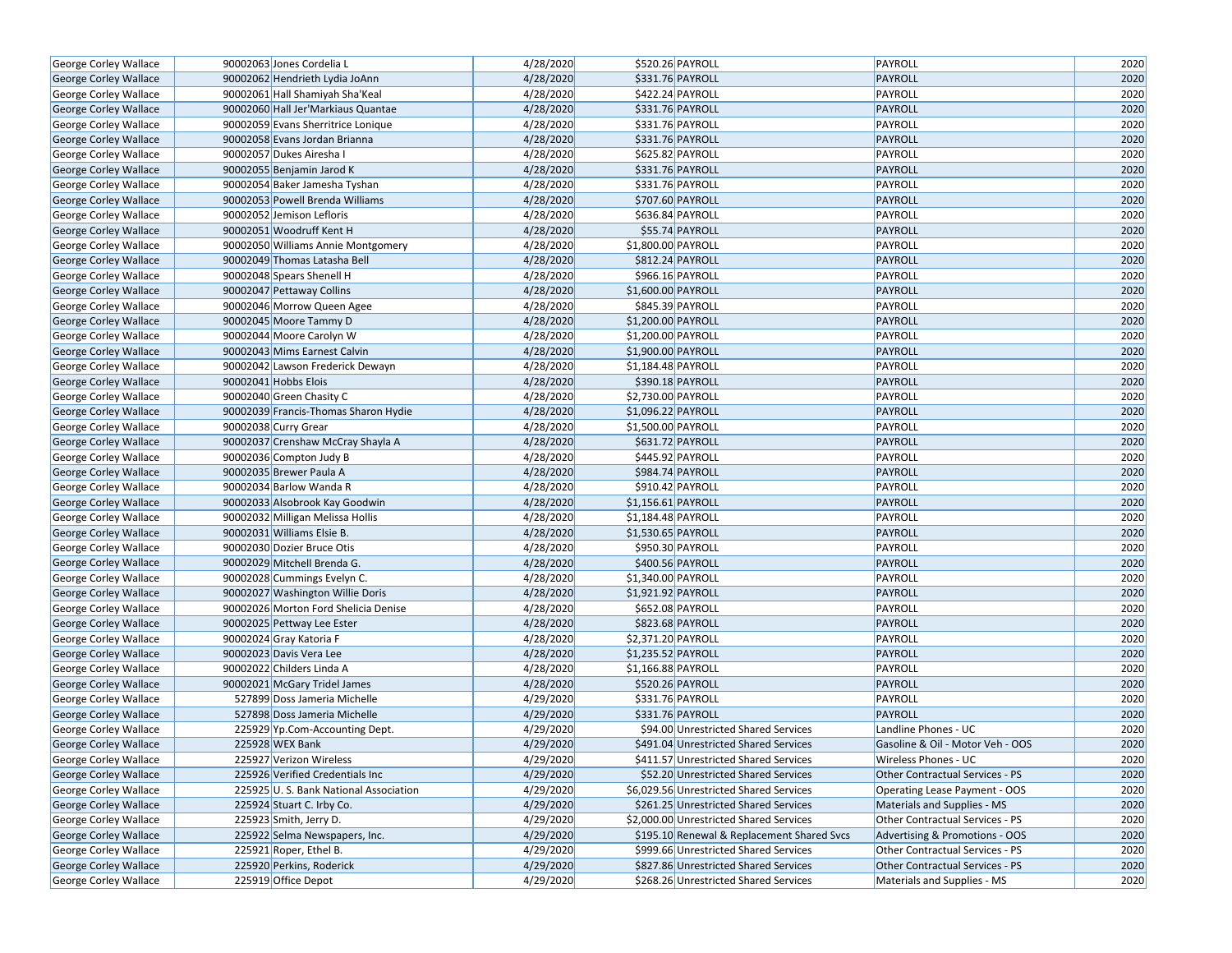| <b>George Corley Wallace</b> | 225918 MedPro Waste Disposal, LLC          | 4/29/2020 | \$140.00 Unrestricted Shared Services      | Other Contractual Services - PS      | 2020 |
|------------------------------|--------------------------------------------|-----------|--------------------------------------------|--------------------------------------|------|
| <b>George Corley Wallace</b> | 225917 DISH DBS Corporation                | 4/29/2020 | \$116.03 Unrestricted Shared Services      | Other Contractual Services - PS      | 2020 |
| George Corley Wallace        | 225916 Cintas Corporation                  | 4/29/2020 | \$350.58 Unrestricted Shared Services      | Other Contractual Services - PS      | 2020 |
| George Corley Wallace        | 225915 CDW LLC                             | 4/29/2020 | \$1,716.30 Unrestricted Shared Services    | Equipment - non capitalized - MS     | 2020 |
| George Corley Wallace        | 225915 CDW LLC                             | 4/29/2020 | \$1,046.27 WCCS IET                        | Materials and Supplies - MS          | 2020 |
| George Corley Wallace        | 225914 AT&T (Business Service)             | 4/29/2020 | \$466.78 AMSTI 2XX9-2XX0                   | Landline Phones - UC                 | 2020 |
| George Corley Wallace        | 225913 AT&T (Business Service)             | 4/29/2020 | \$436.98 AMSTI 2XX9-2XX0                   | Landline Phones - UC                 | 2020 |
| <b>George Corley Wallace</b> | 225912 AT&T (Business Service)             | 4/29/2020 | \$71.91 AMSTI 2XX9-2XX0                    | Landline Phones - UC                 | 2020 |
| George Corley Wallace        | 225911 Alabama Power Company               | 4/29/2020 | \$80.52 Unrestricted Demopolis Campus      | Electricity - UC                     | 2020 |
| George Corley Wallace        | 225944 WCCS Foundation Scholarship         | 5/4/2020  | \$473.63 Payroll Clearing Fund             | Miscellaneous Deductions - PP        | 2020 |
| George Corley Wallace        | 225943 VALIC                               | 5/4/2020  | \$1,002.57 Payroll Clearing Fund           | Miscellaneous Deductions - PP        | 2020 |
| George Corley Wallace        | 225942 United Ways of Alabama Inc          | 5/4/2020  | \$117.00 Payroll Clearing Fund             | <b>Miscellaneous Deductions - PP</b> | 2020 |
| <b>George Corley Wallace</b> | 225941 State of Alabama                    | 5/4/2020  | \$984.83 Payroll Clearing Fund             | <b>Miscellaneous Deductions - PP</b> | 2020 |
| George Corley Wallace        | 225940 State Of Al, Child Support          | 5/4/2020  | \$1,543.00 Payroll Clearing Fund           | Miscellaneous Deductions - PP        | 2020 |
| <b>George Corley Wallace</b> | 225939 New York Life Insurance             | 5/4/2020  | \$2,040.00 Payroll Clearing Fund           | Miscellaneous Deductions - PP        | 2020 |
| George Corley Wallace        | 225938 New York Life Insurance             | 5/4/2020  | \$1,003.76 Payroll Clearing Fund           | <b>Miscellaneous Deductions - PP</b> | 2020 |
| George Corley Wallace        | 225937 Liberty National Life Insurance Com | 5/4/2020  | \$443.76 Payroll Clearing Fund             | <b>Miscellaneous Deductions - PP</b> | 2020 |
| George Corley Wallace        | 225936 George Corley Wallace State Communi | 5/4/2020  | \$82.00 Payroll Clearing Fund              | Miscellaneous Deductions - PP        | 2020 |
| George Corley Wallace        | 225935 Educator Benefits                   | 5/4/2020  | \$784.82 Payroll Clearing Fund             | Miscellaneous Deductions - PP        | 2020 |
| George Corley Wallace        | 225934 Dallas County Courthouse            | 5/4/2020  | \$1,133.33 Payroll Clearing Fund           | Miscellaneous Deductions - PP        | 2020 |
| George Corley Wallace        | 225933 Colonial Life                       | 5/4/2020  | \$1,885.92 Payroll Clearing Fund           | Miscellaneous Deductions - PP        | 2020 |
| George Corley Wallace        | 225932 Chapter 13 Trustee                  | 5/4/2020  | \$1,323.00 Payroll Clearing Fund           | Miscellaneous Deductions - PP        | 2020 |
| George Corley Wallace        | 225931 American Family Life Assurance Co O | 5/4/2020  | \$3,297.56 Payroll Clearing Fund           | Miscellaneous Deductions - PP        | 2020 |
| George Corley Wallace        | 225930 Allstate                            | 5/4/2020  | \$464.77 Payroll Clearing Fund             | Miscellaneous Deductions - PP        | 2020 |
| George Corley Wallace        | 225987 Wittichen Supply Company, Inc.      | 5/5/2020  | \$964.56 Unrestricted Shared Services      | Materials and Supplies - MS          | 2020 |
| George Corley Wallace        | 225986 Verizon Wireless                    | 5/5/2020  | \$520.13 AMSTI 2XX9-2XX0                   | Wireless Phones - UC                 | 2020 |
| George Corley Wallace        | 225986 Verizon Wireless                    | 5/5/2020  | \$120.03 Unrestricted Shared Services      | Landline Phones - UC                 | 2020 |
| George Corley Wallace        | 225985 Urban, Wesley B.                    | 5/5/2020  | \$3,400.00 Unrestricted Demopolis Campus   | Other Contractual Services - PS      | 2020 |
| <b>George Corley Wallace</b> | 225984 Thomas, James W.                    | 5/5/2020  | \$1,200.00 Unrestricted Shared Services    | Advertising & Promotions - OOS       | 2020 |
| George Corley Wallace        | 225983 The Water Works and Sewer Board of  | 5/5/2020  | \$14.86 Unrestricted Shared Services       | Water & Sewer - UC                   | 2020 |
| George Corley Wallace        | 225982 The Pitney Bowes Bank Inc           | 5/5/2020  | \$1,020.99 Unrestricted Shared Services    | Postage - OOS                        | 2020 |
| George Corley Wallace        | 225981 Summerling Hardware LLC             | 5/5/2020  | \$435.37 Unrestricted Shared Services      | Materials and Supplies - MS          | 2020 |
| George Corley Wallace        | 225980 Stuart C. Irby Co.                  | 5/5/2020  | \$102.00 Unrestricted Shared Services      | Materials and Supplies - MS          | 2020 |
| George Corley Wallace        | 225979 Steve's Service Center Inc.         | 5/5/2020  | \$693.41 Unrestricted Selma Campus         | Maintenance & Repairs - OOS          | 2020 |
| George Corley Wallace        | 225978 State of Alabama                    | 5/5/2020  | \$1,270.59 Unrestricted Shared Services    | Internet - UC                        | 2020 |
| <b>George Corley Wallace</b> | 225977 StageClip Limited                   | 5/5/2020  | \$4,232.50 Unrestricted Shared Services    | Other Contractual Services - PS      | 2020 |
| <b>George Corley Wallace</b> | 225976 Spire                               | 5/5/2020  | \$6,741.08 Unrestricted Shared Services    | Gas & Heating Fuel - UC              | 2020 |
| George Corley Wallace        | 225975 Southern Pipe & Supply Co Inc       | 5/5/2020  | \$105.00 Unrestricted Shared Services      | Materials and Supplies - MS          | 2020 |
| George Corley Wallace        | 225974 Southern Linc Wireless              | 5/5/2020  | \$424.00 Unrestricted Shared Services      | Wireless Phones - UC                 | 2020 |
| George Corley Wallace        | 225973 Shred It                            | 5/5/2020  | \$255.91 Unrestricted Shared Services      | Other Contractual Services - PS      | 2020 |
| <b>George Corley Wallace</b> | 225972 Selma Newspapers, Inc.              | 5/5/2020  | \$590.94 Unrestricted Shared Services      | Advertising & Promotions - OOS       | 2020 |
| George Corley Wallace        | 225971 RELIABLE CADILLAC GMC INC           | 5/5/2020  | \$73.71 Unrestricted Shared Services       | Materials and Supplies - MS          | 2020 |
| George Corley Wallace        | 225970 Peterson, Joe J.                    | 5/5/2020  | \$600.00 AMSTI 2XX9-2XX0                   | Maintenance & Repairs - OOS          | 2020 |
| George Corley Wallace        | 225969 Overhead Door and Fireplace Company | 5/5/2020  | \$730.00 Renewal & Replacement Shared Svcs | Maintenance & Repairs - OOS          | 2020 |
| George Corley Wallace        | 225968 One Diversified, LLC                | 5/5/2020  | \$126,935.86 Unrestricted Shared Services  | Technology - non capitalized - MS    | 2020 |
| George Corley Wallace        | 225967 Office Depot                        | 5/5/2020  | \$58.26 Unrestricted Shared Services       | Materials and Supplies - MS          | 2020 |
| George Corley Wallace        | 225966 OAK Security Group LLC              | 5/5/2020  | \$926.76 Renewal & Replacement Shared Svcs | Maintenance & Repairs - OOS          | 2020 |
| George Corley Wallace        | 225965 Nida Corporation                    | 5/5/2020  | \$5,040.00 Community Service Grant #2      | Computer Software(non capital) - MS  | 2020 |
| George Corley Wallace        | 225965 Nida Corporation                    | 5/5/2020  | \$960.00 Unrestricted Selma Campus         | Computer Software(non capital) - MS  | 2020 |
| <b>George Corley Wallace</b> | 225964 Meadows Tire Co                     | 5/5/2020  | \$212.50 Unrestricted Shared Services      | Maintenance & Repairs - OOS          | 2020 |
| <b>George Corley Wallace</b> | 225963 Imperial Bag & Paper Co. LLC        | 5/5/2020  | \$622.95 Unrestricted Shared Services      | Maintenance & Repairs - OOS          | 2020 |
| George Corley Wallace        | 225962 Harris Security Systems             | 5/5/2020  | \$180.00 Unrestricted Shared Services      | Other Contractual Services - PS      | 2020 |
| <b>George Corley Wallace</b> | 225961 Guardian-Ipco Inc.                  | 5/5/2020  | \$550.00 Unrestricted Shared Services      | Other Contractual Services - PS      | 2020 |
| George Corley Wallace        | 225960 First Cahawba Bankcard              | 5/5/2020  | \$470.76 Unrestricted Shared Services      | Materials and Supplies - MS          | 2020 |
| George Corley Wallace        | 225959 Faulkner University                 | 5/5/2020  | \$70.00 Unrestricted Distance Ed           | Short-Term Building Rentals - OOS    | 2020 |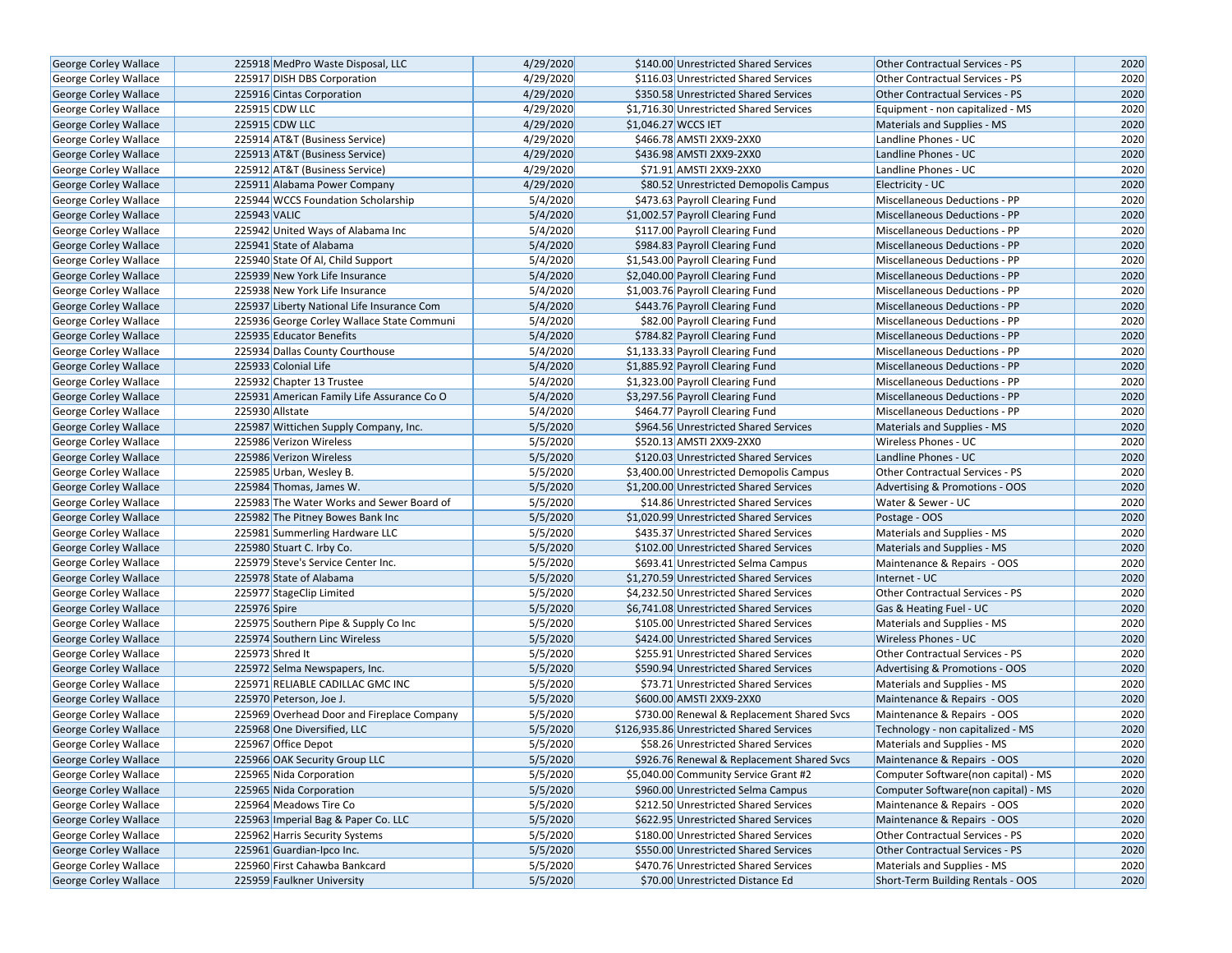| George Corley Wallace        | 225958 E & B Janitorial, Inc.              | 5/5/2020  | \$5,000.00 Unrestricted Shared Services       | <b>Other Contractual Services - PS</b> | 2020 |
|------------------------------|--------------------------------------------|-----------|-----------------------------------------------|----------------------------------------|------|
| <b>George Corley Wallace</b> | 225957 Demopolis Water Works & Sewer Board | 5/5/2020  | \$113.98 Unrestricted Demopolis Campus        | Water & Sewer - UC                     | 2020 |
| George Corley Wallace        | 225956 Dallas County Water & Sewer Authori | 5/5/2020  | \$50.40 Unrestricted Shared Services          | Water & Sewer - UC                     | 2020 |
| <b>George Corley Wallace</b> | 225955 Dallas Air Conditioning & Heating,  | 5/5/2020  | \$190.00 Renewal & Replacement Shared Svcs    | Maintenance & Repairs - OOS            | 2020 |
| George Corley Wallace        | 225954 Credentials Solutions LLC           | 5/5/2020  | \$730.90 Unrestricted Shared Services         | Other Contractual Services - PS        | 2020 |
| George Corley Wallace        | 225953 Cougar Oil Inc.                     | 5/5/2020  | \$1,787.74 Unrestricted Shared Services       | Gasoline & Oil - Motor Veh - OOS       | 2020 |
| George Corley Wallace        | 225952 Copy Products Company               | 5/5/2020  | \$569.62 Unrestricted Shared Services         | Materials and Supplies - MS            | 2020 |
| George Corley Wallace        | 225951 CDW LLC                             | 5/5/2020  | \$137.88 Unrestricted Shared Services         | Technology - non capitalized - MS      | 2020 |
| George Corley Wallace        | 225951 CDW LLC                             | 5/5/2020  | \$104.01 Unrestricted Shared Services         | Materials and Supplies - MS            | 2020 |
| George Corley Wallace        | 225950 Carquest                            | 5/5/2020  | \$245.61 Unrestricted Shared Services         | Maintenance & Repairs - OOS            | 2020 |
| George Corley Wallace        | 225949 Bailey, Larry E.                    | 5/5/2020  | \$900.00 Unrestricted Demopolis Campus        | Other Contractual Services - PS        | 2020 |
| George Corley Wallace        | 225948 AT & T                              | 5/5/2020  | \$37.57 Unrestricted Shared Services          | Landline Phones - UC                   | 2020 |
| George Corley Wallace        | 225947 AT & T                              | 5/5/2020  | \$117.76 Unrestricted Shared Services         | Internet - UC                          | 2020 |
| George Corley Wallace        | 225946 Alabama Power Company               | 5/5/2020  | \$26.82 Unrestricted Shared Services          | Electricity - UC                       | 2020 |
| <b>George Corley Wallace</b> | 225945 Alabama Power Company               | 5/5/2020  | \$2,583.64 Unrestricted Shared Services       | Electricity - UC                       | 2020 |
| George Corley Wallace        | 226010 Trane US Inc                        | 5/7/2020  | \$17,722.50 Renewal & Replacement Shared Svcs | Maintenance & Repairs - OOS            | 2020 |
| George Corley Wallace        | 226009 Steward Properties LLC              | 5/7/2020  | \$6,998.00 AMSTI 2XX9-2XX0                    | Short-Term Building Rentals - OOS      | 2020 |
| <b>George Corley Wallace</b> | 226008 Southern Assoc of Colleges & School | 5/7/2020  | \$8,758.00 Unrestricted Shared Services       | Memberships - PS                       | 2020 |
| George Corley Wallace        | 226007 Hamilton, David A.                  | 5/7/2020  | \$6,500.00 Unrestricted Shared Services       | Other Contractual Services - PS        | 2020 |
| George Corley Wallace        | 226006 Clean Catalog                       | 5/7/2020  | \$6,000.00 Unrestricted Shared Services       | Computer Software(non capital) - MS    | 2020 |
| <b>George Corley Wallace</b> | 226005 Central Alabama Farmers Cooperative | 5/7/2020  | \$215.88 Unrestricted Shared Services         | Materials and Supplies - MS            | 2020 |
| George Corley Wallace        | 226004 Alabama Power Company               | 5/7/2020  | \$38,283.88 Unrestricted Shared Services      | Electricity - UC                       | 2020 |
| <b>George Corley Wallace</b> | 226003 Woodard, Amber N.                   | 5/7/2020  | \$59.01 Unrestricted Shared Services          | Clearing Refunds - SP                  | 2020 |
| <b>George Corley Wallace</b> | 226002 Wilson, Kendra S.                   | 5/7/2020  | \$303.50 Unrestricted Shared Services         | <b>Clearing Refunds - SP</b>           | 2020 |
| George Corley Wallace        | 226001 Vanlandingham, Lindsey H.           | 5/7/2020  | \$255.00 Unrestricted Shared Services         | Clearing Refunds - SP                  | 2020 |
| George Corley Wallace        | 226000 Thomas, Tashan R.                   | 5/7/2020  | \$774.00 Unrestricted Shared Services         | <b>Clearing Refunds - SP</b>           | 2020 |
| George Corley Wallace        | 225999 Thomas, Patrick A.                  | 5/7/2020  | \$3,445.00 Unrestricted Shared Services       | Clearing Refunds - SP                  | 2020 |
| George Corley Wallace        | 225998 Taylor, Ashley N.                   | 5/7/2020  | \$325.00 Unrestricted Shared Services         | <b>Clearing Refunds - SP</b>           | 2020 |
| George Corley Wallace        | 225997 Smith, Tenerria                     | 5/7/2020  | \$649.00 Unrestricted Shared Services         | <b>Clearing Refunds - SP</b>           | 2020 |
| George Corley Wallace        | 225996 Sharp, Marlon A.                    | 5/7/2020  | \$680.00 Unrestricted Shared Services         | <b>Clearing Refunds - SP</b>           | 2020 |
| George Corley Wallace        | 225995 Rhodes, Stanley X.                  | 5/7/2020  | \$1,298.00 Unrestricted Shared Services       | Clearing Refunds - SP                  | 2020 |
| George Corley Wallace        | 225994 Ransom, Kendrick L.                 | 5/7/2020  | \$1,500.00 Unrestricted Shared Services       | <b>Clearing Refunds - SP</b>           | 2020 |
| George Corley Wallace        | 225993 Pritchett, Berneshia R.             | 5/7/2020  | \$774.00 Unrestricted Shared Services         | <b>Clearing Refunds - SP</b>           | 2020 |
| <b>George Corley Wallace</b> | 225992 Kynard, Shontae D.                  | 5/7/2020  | \$236.58 Unrestricted Shared Services         | <b>Clearing Refunds - SP</b>           | 2020 |
| George Corley Wallace        | 225991 Hasberry, Bonnie E.                 | 5/7/2020  | \$775.00 Unrestricted Shared Services         | <b>Clearing Refunds - SP</b>           | 2020 |
| George Corley Wallace        | 225990 Davis, Devin L.                     | 5/7/2020  | \$2,250.00 Unrestricted Shared Services       | <b>Clearing Refunds - SP</b>           | 2020 |
| George Corley Wallace        | 225989 Brown, Darlene                      | 5/7/2020  | \$303.50 Unrestricted Shared Services         | <b>Clearing Refunds - SP</b>           | 2020 |
| George Corley Wallace        | 225988 Blevins, Alexis C.                  | 5/7/2020  | \$775.00 Unrestricted Shared Services         | <b>Clearing Refunds - SP</b>           | 2020 |
| <b>George Corley Wallace</b> | 226024 Water Way Distributing              | 5/12/2020 | \$42.00 Unrestricted Shared Services          | Materials and Supplies - MS            | 2020 |
| George Corley Wallace        | 226024 Water Way Distributing              | 5/12/2020 | \$24.00 Unrestricted Selma Campus             | Materials and Supplies - MS            | 2020 |
| George Corley Wallace        | 226024 Water Way Distributing              | 5/12/2020 | \$129.87 Unrestricted Distance Ed             | Materials and Supplies - MS            | 2020 |
| George Corley Wallace        | 226023 Trane US Inc                        | 5/12/2020 | \$2,505.00 Renewal & Replacement Shared Svcs  | Maintenance & Repairs - OOS            | 2020 |
| George Corley Wallace        | 226022 The Water Works and Sewer Board of  | 5/12/2020 | \$680.97 Unrestricted Shared Services         | Water & Sewer - UC                     | 2020 |
| George Corley Wallace        | 226021 Sherwin Williams Company            | 5/12/2020 | \$185.76 Renewal & Replacement Shared Svcs    | Maintenance & Repairs - OOS            | 2020 |
| <b>George Corley Wallace</b> | 226020 PEEHIP                              | 5/12/2020 | \$2,320.00 Best Buy Teen Tech Grant           | Group Health Insurance - FB            | 2020 |
| <b>George Corley Wallace</b> | 226020 PEEHIP                              | 5/12/2020 | \$800.00 AMSTI 2XX9-2XX0                      | Group Health Insurance - FB            | 2020 |
| George Corley Wallace        | 226020 PEEHIP                              | 5/12/2020 | \$3,946.67 Talent Search X9-X0                | Group Health Insurance - FB            | 2020 |
| <b>George Corley Wallace</b> | 226020 PEEHIP                              | 5/12/2020 | \$1,493.33 Unrestricted Demopolis Campus      | Group Health Insurance - FB            | 2020 |
| George Corley Wallace        | 226020 PEEHIP                              | 5/12/2020 | \$666.67 Student Support Service X9-X0        | Group Health Insurance - FB            | 2020 |
| <b>George Corley Wallace</b> | 226020 PEEHIP                              | 5/12/2020 | \$1,386.67 AE-Federal Admin                   | Group Health Insurance - FB            | 2020 |
| George Corley Wallace        | 226020 PEEHIP                              | 5/12/2020 | \$18,600.00 Unrestricted Shared Services      | Group Health Insurance - FB            | 2020 |
| <b>George Corley Wallace</b> | 226020 PEEHIP                              | 5/12/2020 | \$1,600.00 Unrestricted Selma Campus          | Group Health Insurance - FB            | 2020 |
| George Corley Wallace        | 226019 MedPro Waste Disposal, LLC          | 5/12/2020 | \$140.00 Unrestricted Shared Services         | Other Contractual Services - PS        | 2020 |
| George Corley Wallace        | 226018 Fuller Building Company             | 5/12/2020 | \$265.98 Unrestricted Shared Services         | Materials and Supplies - MS            | 2020 |
| George Corley Wallace        | 226017 Cintas Corporation                  | 5/12/2020 | \$175.29 Unrestricted Shared Services         | Other Contractual Services - PS        | 2020 |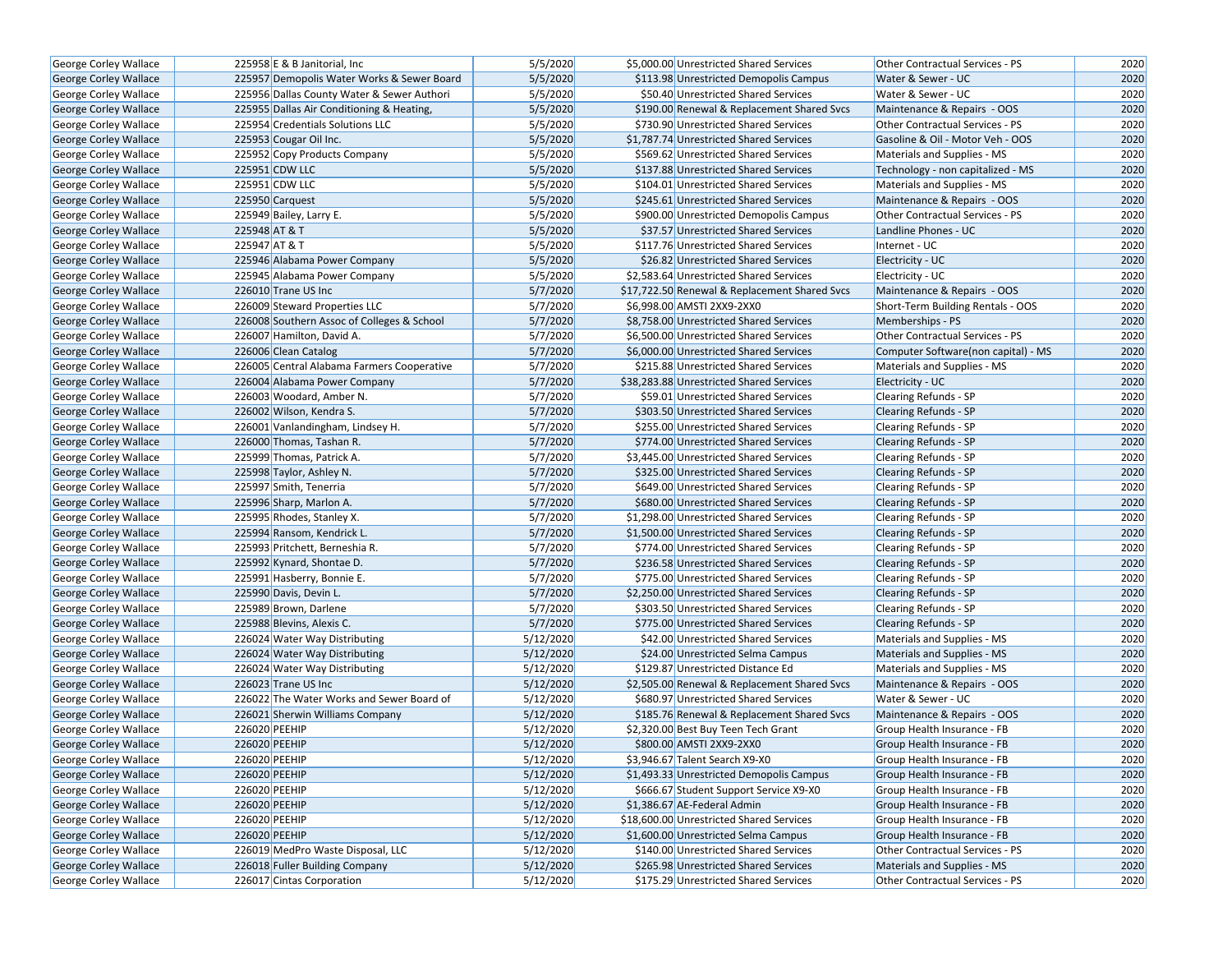| George Corley Wallace        | 226016 CDW LLC                             | 5/12/2020 | \$7,534.41 Unrestricted Shared Services      | Technology - non capitalized - MS      | 2020 |
|------------------------------|--------------------------------------------|-----------|----------------------------------------------|----------------------------------------|------|
| <b>George Corley Wallace</b> | 226016 CDW LLC                             | 5/12/2020 | \$2,335.63 Vocational Ed/CTE X9-X0           | Equipment - non capitalized - MS       | 2020 |
| George Corley Wallace        | 226016 CDW LLC                             | 5/12/2020 | \$5,683.84 Unrestricted Shared Services      | Materials and Supplies - MS            | 2020 |
| George Corley Wallace        | 226015 Best Book                           | 5/12/2020 | \$825.09 Unrestricted Shared Services        | Books - CE                             | 2020 |
| George Corley Wallace        | 226014 Berney Office Solutions, Llc        | 5/12/2020 | \$67.72 Unrestricted Distance Ed             | Service Contracts on Equipment -OOS    | 2020 |
| George Corley Wallace        | 226013 Apple Computer, Inc.                | 5/12/2020 | \$4,281.00 Unrestricted Shared Services      | Equipment - non capitalized - MS       | 2020 |
| <b>George Corley Wallace</b> | 226012 Alabama Power Company               | 5/12/2020 | \$947.66 Unrestricted Demopolis Campus       | Electricity - UC                       | 2020 |
| <b>George Corley Wallace</b> | 226011 Alabama Power Company               | 5/12/2020 | \$165.49 Unrestricted Demopolis Campus       | Electricity - UC                       | 2020 |
| <b>George Corley Wallace</b> | 226039 Water Way Distributing              | 5/19/2020 | \$199.69 Unrestricted Selma Campus           | Materials and Supplies - MS            | 2020 |
| George Corley Wallace        | 226038 U.S. Bank National Association      | 5/19/2020 | \$172.09 AE-State Regular 2XX9-2XX0          | Lease Purchase - CE                    | 2020 |
| George Corley Wallace        | 226037 Trane US Inc                        | 5/19/2020 | \$1,330.00 Renewal & Replacement Shared Svcs | Maintenance & Repairs - OOS            | 2020 |
| <b>George Corley Wallace</b> | 226036 Touch Net Information Systems Inc   | 5/19/2020 | \$790.00 Unrestricted Shared Services        | Technology - non capitalized - MS      | 2020 |
| <b>George Corley Wallace</b> | 226035 Office Depot                        | 5/19/2020 | \$358.27 WCCS IET                            | Materials and Supplies - MS            | 2020 |
| <b>George Corley Wallace</b> | 226034 National Organization for Student S | 5/19/2020 | \$225.00 Unrestricted Shared Services        | Memberships - PS                       | 2020 |
| <b>George Corley Wallace</b> | 226033 Locke Enterprises DBA Americo       | 5/19/2020 | \$358.80 Unrestricted Shared Services        | Materials and Supplies - MS            | 2020 |
| George Corley Wallace        | 226032 Liberty Disposal Inc                | 5/19/2020 | \$548.00 Unrestricted Shared Services        | Other Contractual Services - PS        | 2020 |
| George Corley Wallace        | 226031 Lewis Pest Control Inc.             | 5/19/2020 | \$725.00 Unrestricted Shared Services        | <b>Other Contractual Services - PS</b> | 2020 |
| George Corley Wallace        | 226030 Harris Security Systems             | 5/19/2020 | \$3,027.40 Renewal & Replacement Shared Svcs | Maintenance & Repairs - OOS            | 2020 |
| George Corley Wallace        | 226030 Harris Security Systems             | 5/19/2020 | \$60.00 Unrestricted Shared Services         | Other Contractual Services - PS        | 2020 |
| George Corley Wallace        | 226029 Central Paper Co, Inc               | 5/19/2020 | \$252.40 Unrestricted Shared Services        | Materials and Supplies - MS            | 2020 |
| <b>George Corley Wallace</b> | 226028 Allstate                            | 5/19/2020 | \$645.16 Payroll Clearing Fund               | Miscellaneous Deductions - PP          | 2020 |
| George Corley Wallace        | 226027 Airgas South, Inc.                  | 5/19/2020 | \$6,002.11 Unrestricted Selma Campus         | Materials and Supplies - MS            | 2020 |
| George Corley Wallace        | 226027 Airgas South, Inc.                  | 5/19/2020 | \$491.52 Dual Enrollment Sch. 2XX9-2XX0      | Materials and Supplies - MS            | 2020 |
| George Corley Wallace        | 226026 Advanced Disposal                   | 5/19/2020 | \$136.94 Unrestricted Shared Services        | Other Contractual Services - PS        | 2020 |
| <b>George Corley Wallace</b> | 226025 ACT Inc                             | 5/19/2020 | \$96.00 AE-State Regular 2XX9-2XX0           | Materials and Supplies - MS            | 2020 |
| George Corley Wallace        | 226045 Walker, Shermanita                  | 5/21/2020 | \$203.32 AMSTI 2XX9-2XX0                     | Mileage - IS                           | 2020 |
| <b>George Corley Wallace</b> | 226044 Pullum, Quanda C.                   | 5/21/2020 | \$32.68 AMSTI 2XX9-2XX0                      | Mileage - IS                           | 2020 |
| George Corley Wallace        | 226043 Neely Charter Service, LLC          | 5/21/2020 | \$1,500.00 Unrestricted Shared Services      | Other Contractual Services - PS        | 2020 |
| George Corley Wallace        | 226042 Moore, Jaquita N.                   | 5/21/2020 | \$966.20 AMSTI 2XX9-2XX0                     | <b>Other Contractual Services - PS</b> | 2020 |
| George Corley Wallace        | 226041 Lowndes County Board of Education   | 5/21/2020 | \$89.00 AMSTI 2XX9-2XX0                      | Other Contractual Services - PS        | 2020 |
| George Corley Wallace        | 226040 Coty, Mark L.                       | 5/21/2020 | \$221.32 AMSTI 2XX9-2XX0                     | Mileage - IS                           | 2020 |
| George Corley Wallace        | 90002485 Sturdivant Anthony Dewayne        | 5/26/2020 | \$2,424.92 PAYROLL                           | PAYROLL                                | 2020 |
| George Corley Wallace        | 90002484 Pettway Alonzia                   | 5/26/2020 | \$3,085.58 PAYROLL                           | PAYROLL                                | 2020 |
| George Corley Wallace        | 90002483 Heard Anthony                     | 5/26/2020 | \$3,085.58 PAYROLL                           | PAYROLL                                | 2020 |
| George Corley Wallace        | 90002482 Harvell Robert L                  | 5/26/2020 | \$3,002.75 PAYROLL                           | PAYROLL                                | 2020 |
| <b>George Corley Wallace</b> | 90002481 Moore Timothy                     | 5/26/2020 | \$3,580.25 PAYROLL                           | PAYROLL                                | 2020 |
| <b>George Corley Wallace</b> | 90002480 Mauldin Reginald Otis             | 5/26/2020 | \$4,239.83 PAYROLL                           | PAYROLL                                | 2020 |
| George Corley Wallace        | 90002479 Bennett Robbyn V.                 | 5/26/2020 | \$8,829.08 PAYROLL                           | PAYROLL                                | 2020 |
| George Corley Wallace        | 90002478 Allison Eric Preston              | 5/26/2020 | \$5,731.67 PAYROLL                           | PAYROLL                                | 2020 |
| <b>George Corley Wallace</b> | 90002477 Chesnut Veronica S                | 5/26/2020 | \$2,513.33 PAYROLL                           | PAYROLL                                | 2020 |
| George Corley Wallace        | 90002476 Moss Johnny E                     | 5/26/2020 | \$6,005.17 PAYROLL                           | PAYROLL                                | 2020 |
| George Corley Wallace        | 90002475 Carroll Jessica Bishop            | 5/26/2020 | \$5,233.41 PAYROLL                           | PAYROLL                                | 2020 |
| George Corley Wallace        | 90002474 Brown Veronica S.                 | 5/26/2020 | \$2,500.00 PAYROLL                           | PAYROLL                                | 2020 |
| George Corley Wallace        | 90002473 Abbott Brandi Nicole              | 5/26/2020 | \$3,167.50 PAYROLL                           | PAYROLL                                | 2020 |
| <b>George Corley Wallace</b> | 90002472 Whatley Andrew Douglas            | 5/26/2020 | \$2,755.42 PAYROLL                           | PAYROLL                                | 2020 |
| George Corley Wallace        | 90002471 Taylor Ernest                     | 5/26/2020 | \$1,666.67 PAYROLL                           | PAYROLL                                | 2020 |
| George Corley Wallace        | 90002470 Jackson Vincent Keith             | 5/26/2020 | \$2,513.33 PAYROLL                           | PAYROLL                                | 2020 |
| George Corley Wallace        | 90002469 Dysart Charles J                  | 5/26/2020 | \$6,005.17 PAYROLL                           | PAYROLL                                | 2020 |
| George Corley Wallace        | 90002468 Berry Lee                         | 5/26/2020 | \$2,755.42 PAYROLL                           | <b>PAYROLL</b>                         | 2020 |
| <b>George Corley Wallace</b> | 90002467 Evans Naopi Lc                    | 5/26/2020 | \$3,415.17 PAYROLL                           | PAYROLL                                | 2020 |
| George Corley Wallace        | 90002466 Hasberry Letti Monique            | 5/26/2020 | \$2,177.42 PAYROLL                           | PAYROLL                                | 2020 |
| <b>George Corley Wallace</b> | 90002465 Dixon Colleen Roland              | 5/26/2020 | \$4,404.92 PAYROLL                           | PAYROLL                                | 2020 |
| George Corley Wallace        | 90002464 Vance Laura Lynn                  | 5/26/2020 | \$4,652.50 PAYROLL                           | PAYROLL                                | 2020 |
| George Corley Wallace        | 90002463 Spencer Rosa Chiffon              | 5/26/2020 | \$9,143.66 PAYROLL                           | PAYROLL                                | 2020 |
| George Corley Wallace        | 90002462 Jordan Judy Y.                    | 5/26/2020 | \$3,827.33 PAYROLL                           | <b>PAYROLL</b>                         | 2020 |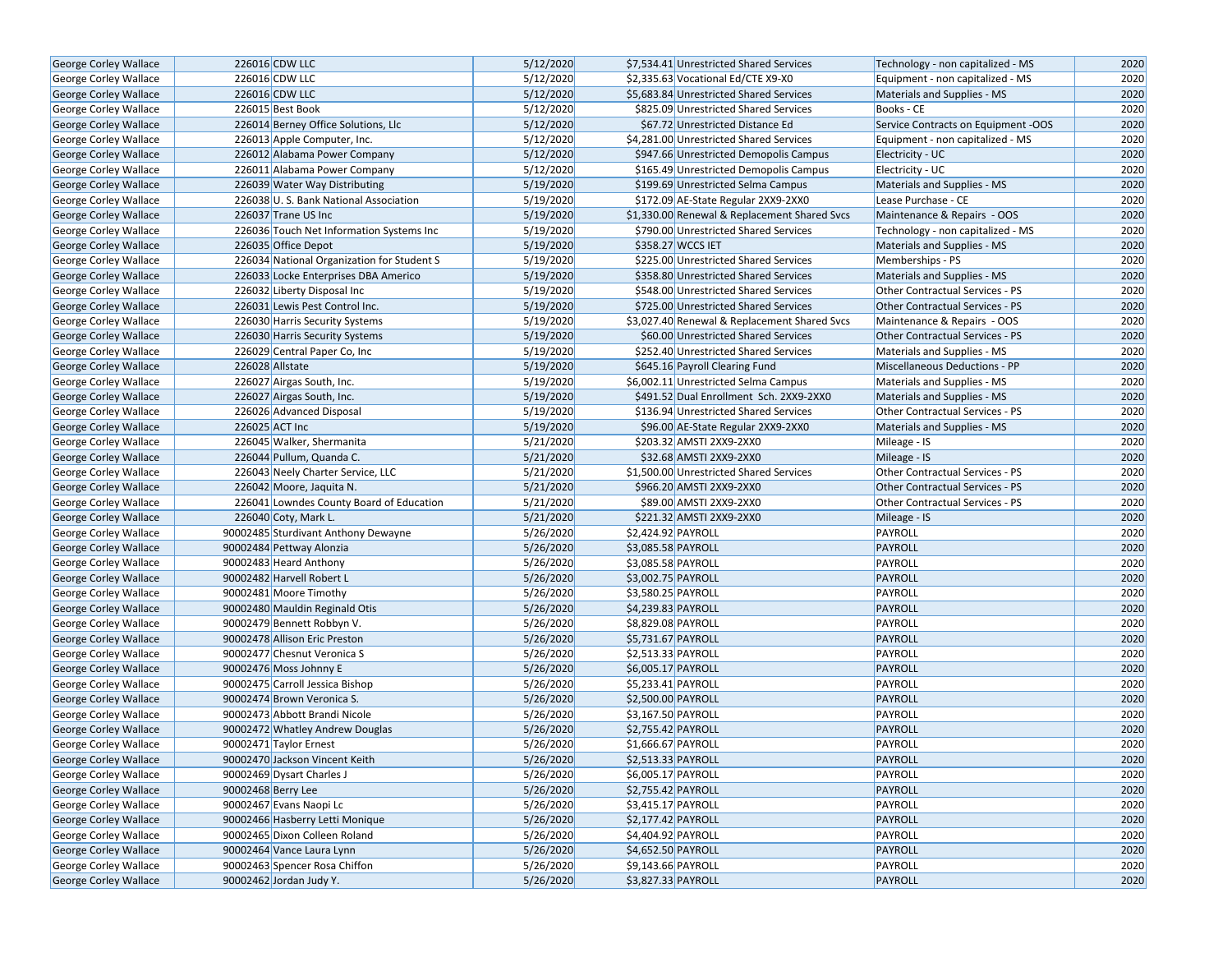| George Corley Wallace        |                  | 90002461 Edwards Danielle            | 5/26/2020 | \$2,837.42 PAYROLL                | PAYROLL        | 2020 |
|------------------------------|------------------|--------------------------------------|-----------|-----------------------------------|----------------|------|
| George Corley Wallace        |                  | 90002460 Davis Mary Lee              | 5/26/2020 | \$3,992.58 PAYROLL                | PAYROLL        | 2020 |
| George Corley Wallace        |                  | 90002459 Davis Diane                 | 5/26/2020 | \$2,589.75 PAYROLL                | PAYROLL        | 2020 |
| <b>George Corley Wallace</b> |                  | 90002458 Bell Vickie D               | 5/26/2020 | \$3,250.08 PAYROLL                | PAYROLL        | 2020 |
| George Corley Wallace        |                  | 90002457 Barley Audreyiona La'shae   | 5/26/2020 | \$2,177.42 PAYROLL                | PAYROLL        | 2020 |
| George Corley Wallace        |                  | 90002456 Davis Rebecca Moore         | 5/26/2020 | \$250.00 PAYROLL                  | PAYROLL        | 2020 |
| George Corley Wallace        |                  | 90002455 Turner Herman W             | 5/26/2020 | \$1,352.00 PAYROLL                | <b>PAYROLL</b> | 2020 |
| <b>George Corley Wallace</b> |                  | 90002454 Harper April M              | 5/26/2020 | \$1,216.83 PAYROLL                | PAYROLL        | 2020 |
| George Corley Wallace        |                  | 90002453 Graham Glen Partick         | 5/26/2020 | \$260.00 PAYROLL                  | PAYROLL        | 2020 |
| George Corley Wallace        |                  | 90002452 Maxey Willie E.             | 5/26/2020 | \$450.67 PAYROLL                  | PAYROLL        | 2020 |
| George Corley Wallace        |                  | 90002451 Evans Duane A               | 5/26/2020 | \$4,728.66 PAYROLL                | PAYROLL        | 2020 |
| George Corley Wallace        |                  | 90002450 Bailey Danny L              | 5/26/2020 | \$270.42 PAYROLL                  | PAYROLL        | 2020 |
| George Corley Wallace        |                  | 90002449 Hannah Marcus A.            | 5/26/2020 | \$1,276.33 PAYROLL                | PAYROLL        | 2020 |
| George Corley Wallace        |                  | 90002448 Jefferson Shelia Lawanda    | 5/26/2020 | \$4,074.75 PAYROLL                | PAYROLL        | 2020 |
| George Corley Wallace        |                  | 90002447 Headley Linda Fay           | 5/26/2020 | \$2,837.75 PAYROLL                | PAYROLL        | 2020 |
| George Corley Wallace        |                  | 90002446 Austin Tabitha Brooklyn     | 5/26/2020 | \$2,755.17 PAYROLL                | PAYROLL        | 2020 |
| George Corley Wallace        |                  | 90002445 Williams Angelica Nicole    | 5/26/2020 | \$2,672.92 PAYROLL                | PAYROLL        | 2020 |
| George Corley Wallace        |                  | 90002444 Melton Elaine Alina         | 5/26/2020 | \$2,672.67 PAYROLL                | PAYROLL        | 2020 |
| George Corley Wallace        | 90002443 Lee Zeb |                                      | 5/26/2020 | $\overline{$}$ \$2,672.25 PAYROLL | PAYROLL        | 2020 |
| George Corley Wallace        |                  | 90002442 Kidd Anessa Lynn            | 5/26/2020 | \$8,602.83 PAYROLL                | PAYROLL        | 2020 |
| <b>George Corley Wallace</b> |                  | 90002441 Dosey Chantae Thomas        | 5/26/2020 | \$2,754.83 PAYROLL                | PAYROLL        | 2020 |
| George Corley Wallace        |                  | 90002440 Deavers Lori Evelyn         | 5/26/2020 | \$2,513.33 PAYROLL                | PAYROLL        | 2020 |
| George Corley Wallace        |                  | 90002439 Craig Brianna Lenae         | 5/26/2020 | \$2,095.17 PAYROLL                | PAYROLL        | 2020 |
| George Corley Wallace        |                  | 90002438 Young Connie Estes          | 5/26/2020 | \$2,163.17 PAYROLL                | PAYROLL        | 2020 |
| George Corley Wallace        |                  | 90002437 Vasser Latonya Nechelle     | 5/26/2020 | \$3,333.33 PAYROLL                | PAYROLL        | 2020 |
| George Corley Wallace        |                  | 90002436 Reese-Bender Kathleen Jones | 5/26/2020 | \$4,211.67 PAYROLL                | PAYROLL        | 2020 |
| George Corley Wallace        |                  | 90002435 Moore Kathy J               | 5/26/2020 | \$5,404.58 PAYROLL                | PAYROLL        | 2020 |
| George Corley Wallace        |                  | 90002434 Logan Shuntelra Bernice     | 5/26/2020 | \$5,405.99 PAYROLL                | PAYROLL        | 2020 |
| <b>George Corley Wallace</b> |                  | 90002433 Jones Brittany Marie        | 5/26/2020 | \$3,333.33 PAYROLL                | PAYROLL        | 2020 |
| George Corley Wallace        |                  | 90002432 Hoskins Montego Riley       | 5/26/2020 | \$3,750.00 PAYROLL                | PAYROLL        | 2020 |
| George Corley Wallace        |                  | 90002431 Clifton Lonzy T.            | 5/26/2020 | $57,338.78$ PAYROLL               | PAYROLL        | 2020 |
| George Corley Wallace        |                  | 90002430 Bonner Irene G              | 5/26/2020 | \$2,513.33 PAYROLL                | PAYROLL        | 2020 |
| George Corley Wallace        |                  | 90002429 Agnew JaNett C              | 5/26/2020 | \$3,913.84 PAYROLL                | PAYROLL        | 2020 |
| George Corley Wallace        |                  | 90002428 Adams Dorothy J             | 5/26/2020 | \$2,513.33 PAYROLL                | PAYROLL        | 2020 |
| George Corley Wallace        |                  | 90002427 Moultrie Eddie James        | 5/26/2020 | \$5,064.75 PAYROLL                | PAYROLL        | 2020 |
| George Corley Wallace        |                  | 90002426 Rudolph Darlene King        | 5/26/2020 | \$4,321.83 PAYROLL                | PAYROLL        | 2020 |
| George Corley Wallace        |                  | 90002425 Powell William S            | 5/26/2020 | \$1,039.98 PAYROLL                | PAYROLL        | 2020 |
| George Corley Wallace        |                  | 90002424 Moore Dorothy A             | 5/26/2020 | \$1,081.58 PAYROLL                | PAYROLL        | 2020 |
| George Corley Wallace        |                  | 90002423 Bright Jacinta Thrash       | 5/26/2020 | \$1,081.58 PAYROLL                | PAYROLL        | 2020 |
| George Corley Wallace        |                  | 90002422 Thomas Herbert Hoover       | 5/26/2020 | \$6,662.75 PAYROLL                | PAYROLL        | 2020 |
| George Corley Wallace        |                  | 90002421 Sears Teresa D              | 5/26/2020 | $\overline{$2,177.42}$ PAYROLL    | PAYROLL        | 2020 |
| George Corley Wallace        |                  | 90002420 Reynolds Jennifer M         | 5/26/2020 | \$6,005.33 PAYROLL                | PAYROLL        | 2020 |
| George Corley Wallace        |                  | 90002419 Griffin Donitha J.          | 5/26/2020 | \$11,628.92 PAYROLL               | PAYROLL        | 2020 |
| George Corley Wallace        |                  | 90002418 Gordon Rachel L             | 5/26/2020 | \$3,939.33 PAYROLL                | PAYROLL        | 2020 |
| George Corley Wallace        |                  | 90002417 Fulford Sabrena Ellis       | 5/26/2020 | \$2,500.00 PAYROLL                | PAYROLL        | 2020 |
| George Corley Wallace        |                  | 90002416 Curtis Valerie Pandora      | 5/26/2020 | \$2,837.75 PAYROLL                | PAYROLL        | 2020 |
| <b>George Corley Wallace</b> |                  | 90002415 Cosby Pamela                | 5/26/2020 | \$2,177.42 PAYROLL                | PAYROLL        | 2020 |
| George Corley Wallace        |                  | 90002414 Chapman Channie Loraine     | 5/26/2020 | \$3,781.07 PAYROLL                | PAYROLL        | 2020 |
| George Corley Wallace        |                  | 90002413 Brown Karen E.              | 5/26/2020 | \$3,326.81 PAYROLL                | PAYROLL        | 2020 |
| George Corley Wallace        |                  | 90002412 Bowie Corey D.              | 5/26/2020 | \$5,666.67 PAYROLL                | PAYROLL        | 2020 |
| George Corley Wallace        |                  | 90002411 Walker Sharon D             | 5/26/2020 | \$2,837.75 PAYROLL                | PAYROLL        | 2020 |
| George Corley Wallace        |                  | 90002410 Carstarphen Mennie L        | 5/26/2020 | \$7,555.78 PAYROLL                | PAYROLL        | 2020 |
| George Corley Wallace        |                  | 90002409 Sturdivant Maxine C         | 5/26/2020 | \$7,072.00 PAYROLL                | PAYROLL        | 2020 |
| George Corley Wallace        |                  | 90002408 Jackson Irma Jean           | 5/26/2020 | \$3,167.92 PAYROLL                | PAYROLL        | 2020 |
| George Corley Wallace        |                  | 90002407 Sanders Felicia M           | 5/26/2020 | \$5,776.34 PAYROLL                | PAYROLL        | 2020 |
|                              |                  |                                      |           |                                   |                |      |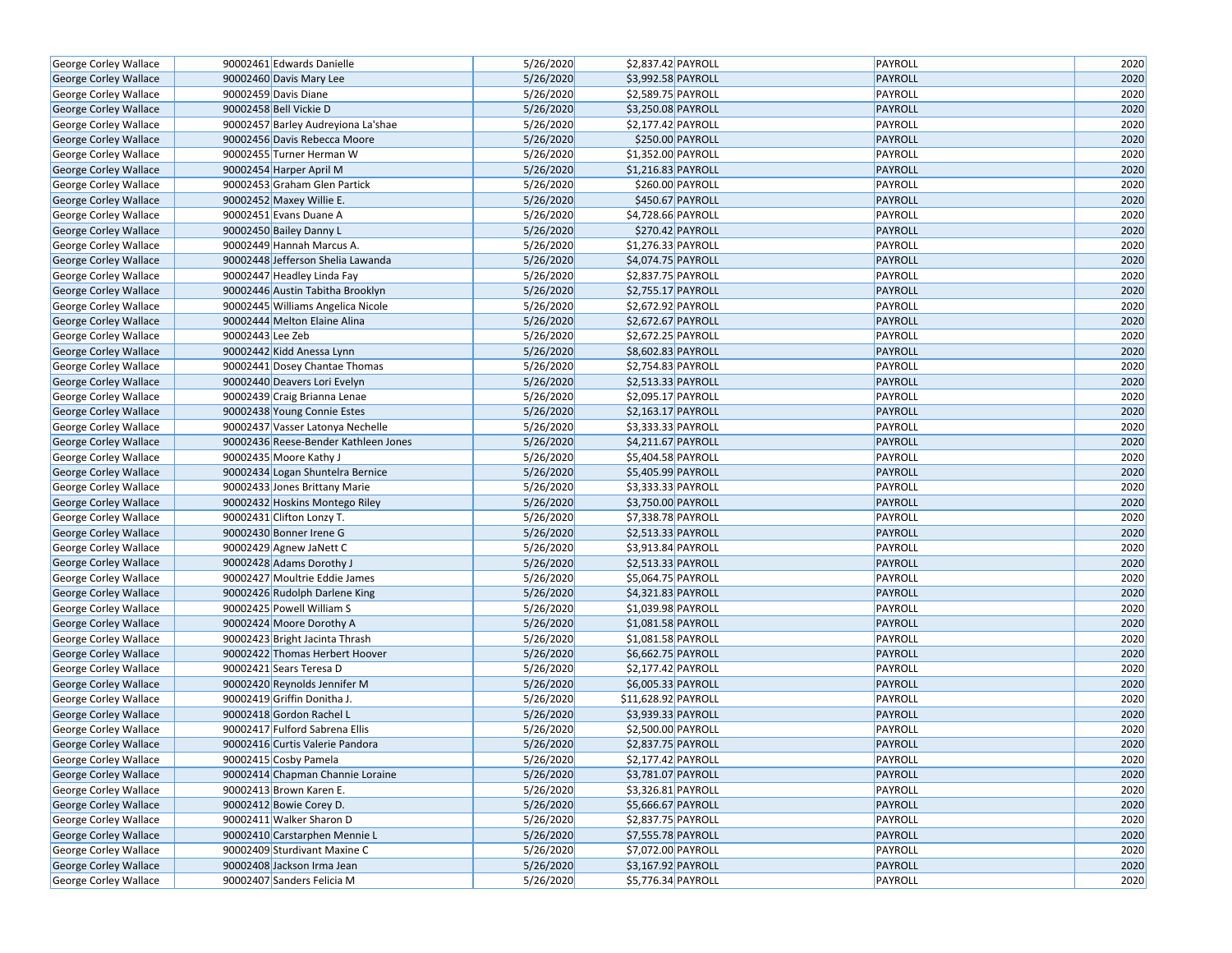| George Corley Wallace        |                                                    | 90002406 Ford Monique Amelia                                      | 5/26/2020              | \$3,497.17 PAYROLL                       | <b>PAYROLL</b>            | 2020         |
|------------------------------|----------------------------------------------------|-------------------------------------------------------------------|------------------------|------------------------------------------|---------------------------|--------------|
| George Corley Wallace        |                                                    | 90002405 Walker Shermanita                                        | 5/26/2020              | \$4,909.92 PAYROLL                       | PAYROLL                   | 2020         |
| George Corley Wallace        |                                                    | 90002404 Tubbs - Turner Jocelyn Jenell                            | 5/26/2020              | \$5,775.17 PAYROLL                       | PAYROLL                   | 2020         |
| George Corley Wallace        | 90002403 Snowden Lula                              |                                                                   | 5/26/2020              | \$5,000.00 PAYROLL                       | PAYROLL                   | 2020         |
| George Corley Wallace        |                                                    | 90002402 Roberson Erika M                                         | 5/26/2020              | \$3,250.08 PAYROLL                       | PAYROLL                   | 2020         |
| George Corley Wallace        |                                                    | 90002401 Pullum Quanda C.                                         | 5/26/2020              | \$3,580.25 PAYROLL                       | PAYROLL                   | 2020         |
| George Corley Wallace        |                                                    | 90002400 Pettway Clarence J                                       | 5/26/2020              | \$7,748.00 PAYROLL                       | PAYROLL                   | 2020         |
| George Corley Wallace        |                                                    | 90002399 Pettway Adam Clayton                                     | 5/26/2020              | \$3,496.92 PAYROLL                       | PAYROLL                   | 2020         |
| George Corley Wallace        |                                                    | 90002398 Page Melinda Ann                                         | 5/26/2020              | \$3,997.50 PAYROLL                       | PAYROLL                   | 2020         |
| George Corley Wallace        |                                                    | 90002397 Munford Christopher Lamar                                | 5/26/2020              | \$2,177.67 PAYROLL                       | PAYROLL                   | 2020         |
| George Corley Wallace        |                                                    | 90002396 Maness Joshua T.                                         | 5/26/2020              | \$4,156.92 PAYROLL                       | PAYROLL                   | 2020         |
| George Corley Wallace        |                                                    | 90002395 Kennedy Regina S                                         | 5/26/2020              | \$6,307.33 PAYROLL                       | PAYROLL                   | 2020         |
| George Corley Wallace        |                                                    | 90002394 Hurt Jason Robert                                        | 5/26/2020              | \$2,095.17 PAYROLL                       | PAYROLL                   | 2020         |
| George Corley Wallace        |                                                    | 90002393 Hatcher Tyrone                                           | 5/26/2020              | \$4,487.00 PAYROLL                       | PAYROLL                   | 2020         |
| George Corley Wallace        | 90002392 Gourdine Raji                             |                                                                   | 5/26/2020              | \$10,525.25 PAYROLL                      | PAYROLL                   | 2020         |
| George Corley Wallace        |                                                    | 90002391 Coty Mark Leonard                                        | 5/26/2020              | \$15,855.29 PAYROLL                      | PAYROLL                   | 2020         |
| George Corley Wallace        | 90002390 Cosby Helen A                             |                                                                   | 5/26/2020              | \$4,240.17 PAYROLL                       | PAYROLL                   | 2020         |
| George Corley Wallace        |                                                    | 90002389 Coleman Steffan                                          | 5/26/2020              | \$4,151.19 PAYROLL                       | PAYROLL                   | 2020         |
| George Corley Wallace        |                                                    | 90002388 Casby Aaron Leonard                                      | 5/26/2020              | \$5,775.17 PAYROLL                       | PAYROLL                   | 2020         |
| George Corley Wallace        |                                                    | 90002387 Bennett Jarrick B                                        | 5/26/2020              | \$2,755.17 PAYROLL                       | PAYROLL                   | 2020         |
| George Corley Wallace        |                                                    | 90002386 Allen Bertha Yvette                                      | 5/26/2020              | \$5,086.67 PAYROLL                       | PAYROLL                   | 2020         |
| George Corley Wallace        |                                                    | 90002385 Wyatt Camisha N                                          | 5/26/2020              | \$2,259.83 PAYROLL                       | PAYROLL                   | 2020         |
| George Corley Wallace        |                                                    | 90002384 Marshall Teresa Darnelle                                 | 5/26/2020              | \$3,992.25 PAYROLL                       | PAYROLL                   | 2020         |
| George Corley Wallace        |                                                    | 90002383 Briggs Tammie Marie                                      | 5/26/2020              | \$9,561.92 PAYROLL                       | PAYROLL                   | 2020         |
| George Corley Wallace        |                                                    | 90002382 Blevins Pamela M                                         | 5/26/2020              | \$3,827.33 PAYROLL                       | PAYROLL                   | 2020         |
|                              |                                                    | 90002381 Williams Matilda Mae                                     | 5/26/2020              | \$6,080.39 PAYROLL                       | PAYROLL                   | 2020         |
| George Corley Wallace        |                                                    | 90002380 Thames Jerome E                                          | 5/26/2020              | \$5,997.06 PAYROLL                       | PAYROLL                   | 2020         |
| George Corley Wallace        |                                                    |                                                                   |                        | \$5,994.17 PAYROLL                       | PAYROLL                   | 2020         |
| George Corley Wallace        | 90002379 Tarver Otis                               |                                                                   | 5/26/2020              |                                          |                           |              |
| George Corley Wallace        |                                                    | 90002378 Rutledge Zachary H                                       | 5/26/2020              | \$4,567.89 PAYROLL                       | PAYROLL                   | 2020         |
| George Corley Wallace        |                                                    | 90002377 Rogers Jason Brooks                                      | 5/26/2020              | \$4,896.78 PAYROLL                       | PAYROLL                   | 2020         |
| George Corley Wallace        |                                                    | 90002376 Lewis Jarrin Chiron                                      | 5/26/2020              | \$5,826.90 PAYROLL                       | PAYROLL                   | 2020         |
| George Corley Wallace        |                                                    | 90002375 Kimbrough Brandon O                                      | 5/26/2020              | \$5,389.78 PAYROLL                       | PAYROLL                   | 2020         |
| George Corley Wallace        |                                                    | 90002374 Harris Douglas Lee                                       | 5/26/2020              | \$4,165.67 PAYROLL                       | PAYROLL                   | 2020         |
| George Corley Wallace        | 90002373 Griffin Calvin                            |                                                                   | 5/26/2020<br>5/26/2020 | \$7,048.61 PAYROLL                       | PAYROLL                   | 2020<br>2020 |
| George Corley Wallace        | 90002372 Allen Kenny<br>90002371 Laister Shirley J |                                                                   | 5/26/2020              | \$4,658.67 PAYROLL<br>\$4,658.67 PAYROLL | PAYROLL<br>PAYROLL        | 2020         |
| George Corley Wallace        |                                                    |                                                                   | 5/26/2020              |                                          | PAYROLL                   | 2020         |
| <b>George Corley Wallace</b> | 90002370 Clark Jackie                              |                                                                   | 5/26/2020              | \$6,211.56 PAYROLL<br>\$996.50 PAYROLL   | PAYROLL                   | 2020         |
| George Corley Wallace        |                                                    | 90002369 Williams Elsie B.                                        |                        |                                          |                           |              |
| George Corley Wallace        |                                                    | 90002368 Wright Pamela L                                          | 5/26/2020              | \$5,188.28 PAYROLL                       | PAYROLL                   | 2020         |
| George Corley Wallace        |                                                    | 90002367 Dozier Bruce Otis                                        | 5/26/2020              | \$658.22 PAYROLL                         | PAYROLL                   | 2020         |
| <b>George Corley Wallace</b> |                                                    | 90002366 Thomas Hollee Myldred<br>90002365 Goings Ghytana Shelton | 5/26/2020<br>5/26/2020 | \$6,822.67 PAYROLL                       | PAYROLL<br>PAYROLL        | 2020<br>2020 |
| George Corley Wallace        |                                                    |                                                                   |                        | \$6,866.78 PAYROLL                       |                           |              |
| George Corley Wallace        |                                                    | 90002364 Owens Holly Brown                                        | 5/26/2020              | \$7,721.24 PAYROLL                       | PAYROLL<br><b>PAYROLL</b> | 2020         |
| George Corley Wallace        | 90002363 Lee Kateri M                              |                                                                   | 5/26/2020              | \$8,547.46 PAYROLL                       |                           | 2020         |
| <b>George Corley Wallace</b> |                                                    | 90002362 Baldwin Antionetta S                                     | 5/26/2020              | \$7,155.78 PAYROLL                       | PAYROLL                   | 2020         |
| George Corley Wallace        |                                                    | 90002361 Williams Shenika Raquel                                  | 5/26/2020              | \$450.67 PAYROLL                         | PAYROLL                   | 2020         |
| George Corley Wallace        |                                                    | 90002360 Brown Kimberly N                                         | 5/26/2020              | \$3,911.40 PAYROLL                       | PAYROLL                   | 2020         |
| George Corley Wallace        |                                                    | 90002359 Wood Donna Howell                                        | 5/26/2020              | \$270.40 PAYROLL                         | PAYROLL                   | 2020         |
| George Corley Wallace        |                                                    | 90002358 Stewart Jay Tyson                                        | 5/26/2020              | \$450.67 PAYROLL                         | PAYROLL                   | 2020         |
| George Corley Wallace        |                                                    | 90002357 Thompkins Yolanda Smith                                  | 5/26/2020              | \$540.80 PAYROLL                         | PAYROLL                   | 2020         |
| George Corley Wallace        |                                                    | 90002356 Pugh Janet Cathey M                                      | 5/26/2020              | \$6,755.33 PAYROLL                       | PAYROLL                   | 2020         |
| George Corley Wallace        | 90002355 White Tara Y                              |                                                                   | 5/26/2020              | \$5,522.58 PAYROLL                       | PAYROLL                   | 2020         |
| George Corley Wallace        |                                                    | 90002354 Tapper Monica A                                          | 5/26/2020              | \$721.07 PAYROLL                         | PAYROLL                   | 2020         |
| George Corley Wallace        | 90002353 Lewis George E                            |                                                                   | 5/26/2020              | \$540.80 PAYROLL                         | PAYROLL                   | 2020         |
| George Corley Wallace        |                                                    | 90002352 Williams Kaleda Deshawn                                  | 5/26/2020              | \$5,659.17 PAYROLL                       | PAYROLL                   | 2020         |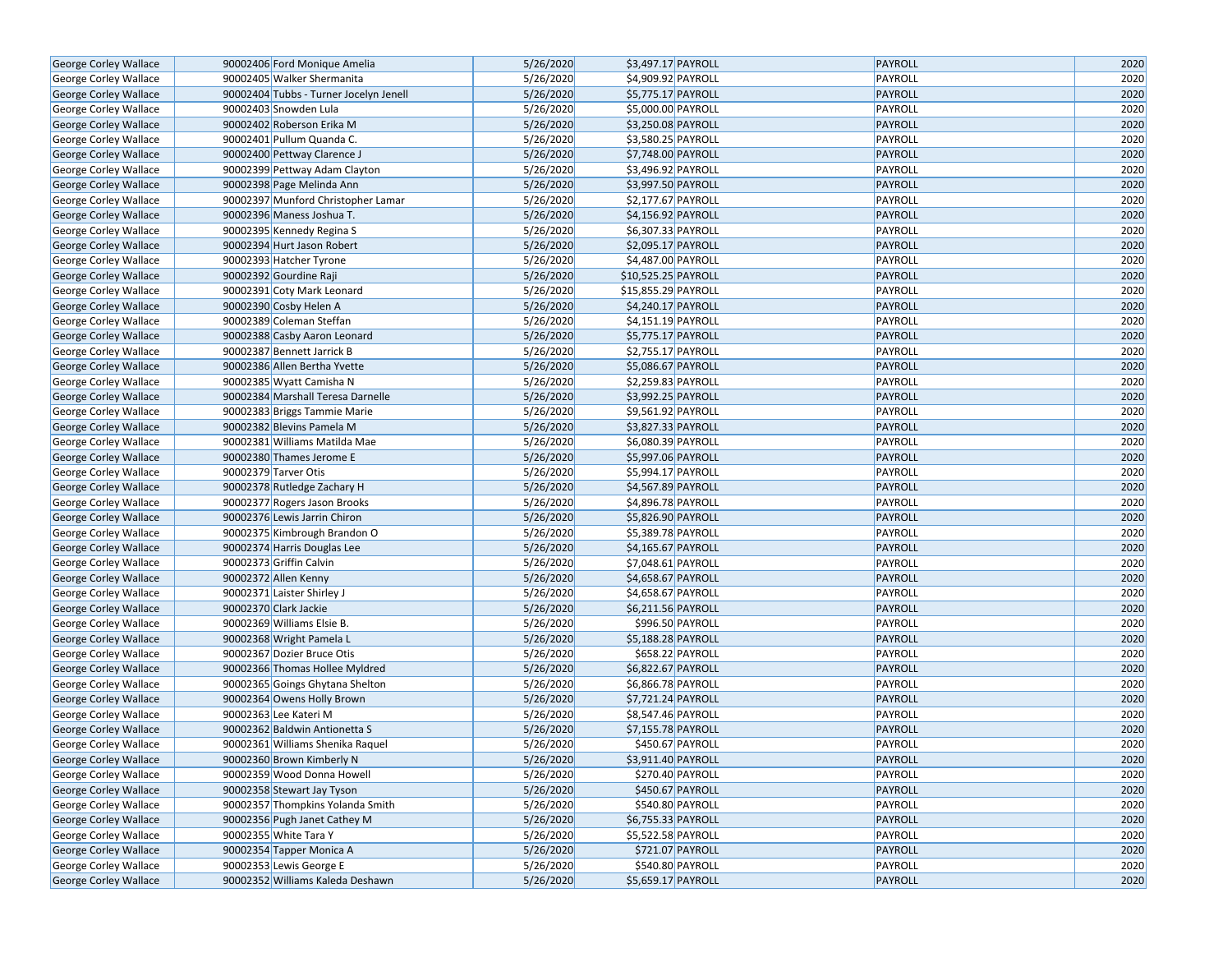| George Corley Wallace        | 90002351 Sims Robert Nelson             | 5/26/2020 | \$4,157.98 PAYROLL  | PAYROLL        | 2020 |
|------------------------------|-----------------------------------------|-----------|---------------------|----------------|------|
| George Corley Wallace        | 90002350 Rhodes Ramona Roberts          | 5/26/2020 | \$270.40 PAYROLL    | <b>PAYROLL</b> | 2020 |
| George Corley Wallace        | 90002349 McKnight April Calloway        | 5/26/2020 | \$721.07 PAYROLL    | PAYROLL        | 2020 |
| George Corley Wallace        | 90002348 May-Webb Jenika                | 5/26/2020 | \$270.40 PAYROLL    | <b>PAYROLL</b> | 2020 |
| George Corley Wallace        | 90002347 Thurman Michael F              | 5/26/2020 | \$540.80 PAYROLL    | PAYROLL        | 2020 |
| George Corley Wallace        | 90002346 Stevenson Donte L              | 5/26/2020 | \$5,007.64 PAYROLL  | <b>PAYROLL</b> | 2020 |
| George Corley Wallace        | 90002345 Rogers Eric W                  | 5/26/2020 | \$5,882.78 PAYROLL  | PAYROLL        | 2020 |
| George Corley Wallace        | 90002344 Hobbs David Wayne              | 5/26/2020 | \$4,658.67 PAYROLL  | <b>PAYROLL</b> | 2020 |
| George Corley Wallace        | 90002343 Randolph Yulonda B             | 5/26/2020 | \$4,986.17 PAYROLL  | PAYROLL        | 2020 |
| George Corley Wallace        | 90002342 Jones Connie M                 | 5/26/2020 | \$5,243.58 PAYROLL  | <b>PAYROLL</b> | 2020 |
| George Corley Wallace        | 90002341 Elliott William F              | 5/26/2020 | \$6,989.23 PAYROLL  | PAYROLL        | 2020 |
| George Corley Wallace        | 90002340 Burton- Lassitter Kasey Raeann | 5/26/2020 | \$450.67 PAYROLL    | PAYROLL        | 2020 |
| George Corley Wallace        | 90002339 Walker Michael                 | 5/26/2020 | \$5,693.17 PAYROLL  | PAYROLL        | 2020 |
| George Corley Wallace        | 90002338 Thomas Gloria Dean             | 5/26/2020 | \$3,827.92 PAYROLL  | <b>PAYROLL</b> | 2020 |
| George Corley Wallace        | 90002337 Henderson Kerry E              | 5/26/2020 | \$5,016.18 PAYROLL  | PAYROLL        | 2020 |
| George Corley Wallace        | 90002336 Wilson Beverly Renae           | 5/26/2020 | \$270.40 PAYROLL    | <b>PAYROLL</b> | 2020 |
| George Corley Wallace        | 90002335 Miller Gregory Lee             | 5/26/2020 | \$811.20 PAYROLL    | PAYROLL        | 2020 |
| George Corley Wallace        | 90002334 King Glenn                     | 5/26/2020 | \$6,638.84 PAYROLL  | <b>PAYROLL</b> | 2020 |
| George Corley Wallace        | 90002333 Hannah Marilyn Bennett         | 5/26/2020 | \$7,927.78 PAYROLL  | PAYROLL        | 2020 |
| George Corley Wallace        | 90002332 Calhoun Webbie R.              | 5/26/2020 | \$6,505.33 PAYROLL  | PAYROLL        | 2020 |
| George Corley Wallace        | 90002331 Smith Pamela Caver             | 5/26/2020 | \$8,220.89 PAYROLL  | PAYROLL        | 2020 |
| George Corley Wallace        | 90002330 Moultrie Jacqueline            | 5/26/2020 | \$4,583.79 PAYROLL  | <b>PAYROLL</b> | 2020 |
| George Corley Wallace        | 90002329 Miller Pearlie R               | 5/26/2020 | \$5,738.74 PAYROLL  | PAYROLL        | 2020 |
| George Corley Wallace        | 90002328 Melton Christi A               | 5/26/2020 | \$4,880.75 PAYROLL  | <b>PAYROLL</b> | 2020 |
| George Corley Wallace        | 90002327 Lumpkin Deborah Walker         | 5/26/2020 | \$4,922.42 PAYROLL  | PAYROLL        | 2020 |
| George Corley Wallace        | 90002326 Jackson Veronica Moultrie      | 5/26/2020 | \$7,527.78 PAYROLL  | <b>PAYROLL</b> | 2020 |
| George Corley Wallace        | 90002325 Davis Sarah                    | 5/26/2020 | \$9,014.00 PAYROLL  | PAYROLL        | 2020 |
| George Corley Wallace        | 90002324 Lee Beverly D                  | 5/26/2020 | \$2,513.33 PAYROLL  | <b>PAYROLL</b> | 2020 |
| George Corley Wallace        | 90002323 Gordon Alfreda Felicia         | 5/26/2020 | \$5,232.33 PAYROLL  | PAYROLL        | 2020 |
| George Corley Wallace        | 90002322 Goodwin Pamela                 | 5/26/2020 | \$6,875.78 PAYROLL  | <b>PAYROLL</b> | 2020 |
| George Corley Wallace        | 90002321 Ford Sabrina D                 | 5/26/2020 | \$6,382.67 PAYROLL  | PAYROLL        | 2020 |
| George Corley Wallace        | 90002320 Chestnut Angelina              | 5/26/2020 | \$6,012.11 PAYROLL  | PAYROLL        | 2020 |
| George Corley Wallace        | 90002319 Mitchell James M               | 5/26/2020 | \$18,815.00 PAYROLL | PAYROLL        | 2020 |
| George Corley Wallace        | 90002318 Glover Virginia M Reed         | 5/26/2020 | \$4,899.25 PAYROLL  | PAYROLL        | 2020 |
| George Corley Wallace        | 90002317 Pettway Jaleesa Candace        | 5/26/2020 | \$133.52 PAYROLL    | PAYROLL        | 2020 |
| George Corley Wallace        | 90002316 Whittaker Shaun                | 5/26/2020 | \$241.28 PAYROLL    | PAYROLL        | 2020 |
| George Corley Wallace        | 90002315 Savage Devin Demarco           | 5/26/2020 | \$241.28 PAYROLL    | PAYROLL        | 2020 |
| George Corley Wallace        | 90002314 Ward Terry Levan               | 5/26/2020 | \$815.00 PAYROLL    | <b>PAYROLL</b> | 2020 |
| George Corley Wallace        | 90002313 Watts Renae                    | 5/26/2020 | \$800.00 PAYROLL    | PAYROLL        | 2020 |
| George Corley Wallace        | 90002312 Nettles Wesbert                | 5/26/2020 | \$770.00 PAYROLL    | PAYROLL        | 2020 |
| George Corley Wallace        | 90002311 Garrett Jessica S              | 5/26/2020 | \$765.00 PAYROLL    | PAYROLL        | 2020 |
| George Corley Wallace        | 90002310 Brown Christopher B            | 5/26/2020 | \$320.00 PAYROLL    | PAYROLL        | 2020 |
| George Corley Wallace        | 90002309 Barron Gerald Antoine          | 5/26/2020 | \$670.00 PAYROLL    | PAYROLL        | 2020 |
| <b>George Corley Wallace</b> | 90002308 Acoff Linda Diane              | 5/26/2020 | \$520.00 PAYROLL    | PAYROLL        | 2020 |
| George Corley Wallace        | 90002307 Williams Mason O'Brien         | 5/26/2020 | \$241.28 PAYROLL    | PAYROLL        | 2020 |
| George Corley Wallace        | 90002306 Hartley Ty'Eshia Monesha       | 5/26/2020 | \$241.28 PAYROLL    | PAYROLL        | 2020 |
| George Corley Wallace        | 90002305 Grimes Ashley Renee            | 5/26/2020 | \$241.28 PAYROLL    | PAYROLL        | 2020 |
| George Corley Wallace        | 90002304 Gibson Jaleria Marshell        | 5/26/2020 | \$241.28 PAYROLL    | <b>PAYROLL</b> | 2020 |
| George Corley Wallace        | 90002303 Cowan Amberneshia Marshae      | 5/26/2020 | \$241.28 PAYROLL    | PAYROLL        | 2020 |
| George Corley Wallace        | 90002302 Wilbourne Mitsy L              | 5/26/2020 | \$329.80 PAYROLL    | PAYROLL        | 2020 |
| George Corley Wallace        | 90002301 Swain Bruce Floyd              | 5/26/2020 | \$241.28 PAYROLL    | PAYROLL        | 2020 |
| George Corley Wallace        | 90002300 Pratt Brittany M               | 5/26/2020 | \$603.20 PAYROLL    | PAYROLL        | 2020 |
| George Corley Wallace        | 90002299 Pope Ke'onna De'Shawnta        | 5/26/2020 | \$241.28 PAYROLL    | PAYROLL        | 2020 |
| George Corley Wallace        | 90002298 Perkins Breuana Sharae         | 5/26/2020 | \$241.28 PAYROLL    | PAYROLL        | 2020 |
| George Corley Wallace        | 90002297 Morrow Calandra Nakia          | 5/26/2020 | \$241.28 PAYROLL    | PAYROLL        | 2020 |
|                              |                                         |           |                     |                |      |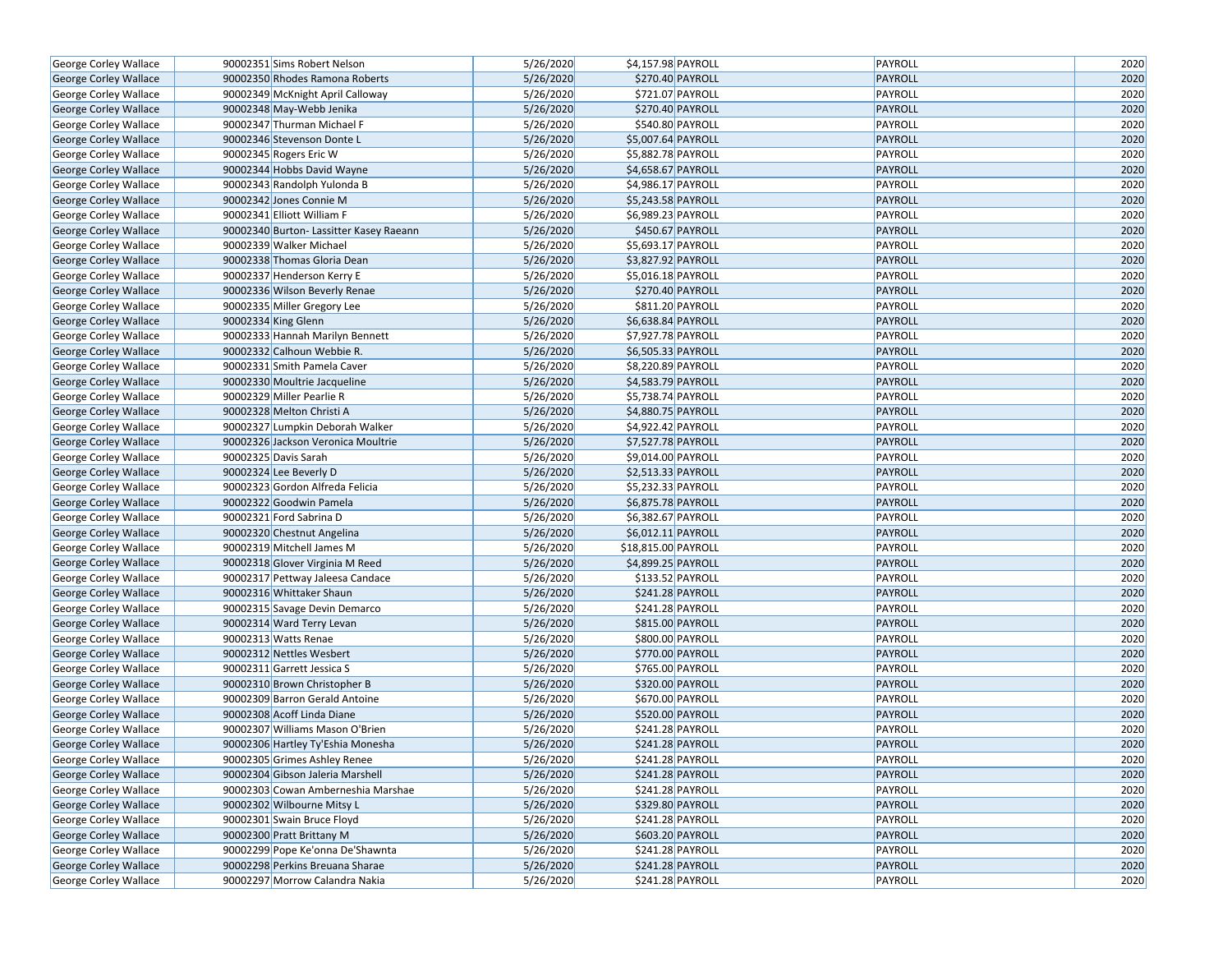| George Corley Wallace        | 90002296 McGuire Justin Rashaad      | 5/26/2020 | \$241.28 PAYROLL                      | PAYROLL                         | 2020 |
|------------------------------|--------------------------------------|-----------|---------------------------------------|---------------------------------|------|
| George Corley Wallace        | 90002295 Jones Cordelia L            | 5/26/2020 | \$497.64 PAYROLL                      | PAYROLL                         | 2020 |
| <b>George Corley Wallace</b> | 90002294 Hendrieth Lydia JoAnn       | 5/26/2020 | \$241.28 PAYROLL                      | PAYROLL                         | 2020 |
| George Corley Wallace        | 90002293 Hall Shamiyah Sha'Keal      | 5/26/2020 | \$241.28 PAYROLL                      | PAYROLL                         | 2020 |
| George Corley Wallace        | 90002292 Hall Jer'Markiaus Quantae   | 5/26/2020 | \$241.28 PAYROLL                      | <b>PAYROLL</b>                  | 2020 |
| George Corley Wallace        | 90002291 Evans Sherritrice Lonique   | 5/26/2020 | \$241.28 PAYROLL                      | PAYROLL                         | 2020 |
| George Corley Wallace        | 90002290 Evans Jordan Brianna        | 5/26/2020 | \$241.28 PAYROLL                      | PAYROLL                         | 2020 |
| George Corley Wallace        | 90002289 Dukes Airesha I             | 5/26/2020 | \$354.38 PAYROLL                      | PAYROLL                         | 2020 |
| George Corley Wallace        | 90002287 Benjamin Jarod K            | 5/26/2020 | \$241.28 PAYROLL                      | <b>PAYROLL</b>                  | 2020 |
| George Corley Wallace        | 90002286 Baker Jamesha Tyshan        | 5/26/2020 | \$241.28 PAYROLL                      | PAYROLL                         | 2020 |
| George Corley Wallace        | 90002285 Powell Brenda Williams      | 5/26/2020 | \$283.04 PAYROLL                      | PAYROLL                         | 2020 |
| George Corley Wallace        | 90002284 Jemison Lefloris            | 5/26/2020 | \$353.80 PAYROLL                      | PAYROLL                         | 2020 |
| George Corley Wallace        | 90002283 Woodruff Kent H             | 5/26/2020 | \$157.93 PAYROLL                      | PAYROLL                         | 2020 |
| George Corley Wallace        | 90002282 Williams Annie Montgomery   | 5/26/2020 | \$1,525.00 PAYROLL                    | PAYROLL                         | 2020 |
| George Corley Wallace        | 90002281 Thomas Latasha Bell         | 5/26/2020 | \$949.52 PAYROLL                      | <b>PAYROLL</b>                  | 2020 |
| George Corley Wallace        | 90002280 Spears Shenell H            | 5/26/2020 | \$970.81 PAYROLL                      | PAYROLL                         | 2020 |
| George Corley Wallace        | 90002279 Pettaway Collins            | 5/26/2020 | \$2,000.00 PAYROLL                    | PAYROLL                         | 2020 |
| George Corley Wallace        | 90002278 Morrow Queen Agee           | 5/26/2020 | \$1,077.64 PAYROLL                    | PAYROLL                         | 2020 |
| George Corley Wallace        | 90002277 Moore Tammy D               | 5/26/2020 | \$1,280.00 PAYROLL                    | PAYROLL                         | 2020 |
| George Corley Wallace        | 90002276 Moore Carolyn W             | 5/26/2020 | \$1,360.00 PAYROLL                    | PAYROLL                         | 2020 |
| George Corley Wallace        | 90002275 Lawson Frederick Dewayn     | 5/26/2020 | \$1,203.06 PAYROLL                    | PAYROLL                         | 2020 |
| George Corley Wallace        | 90002274 Hobbs Elois                 | 5/26/2020 | \$520.24 PAYROLL                      | PAYROLL                         | 2020 |
| George Corley Wallace        | 90002273 Green Chasity C             | 5/26/2020 | \$2,430.00 PAYROLL                    | PAYROLL                         | 2020 |
| George Corley Wallace        | 90002272 Francis-Thomas Sharon Hydie | 5/26/2020 | \$1,328.48 PAYROLL                    | PAYROLL                         | 2020 |
| George Corley Wallace        | 90002271 Crenshaw McCray Shayla A    | 5/26/2020 | \$515.60 PAYROLL                      | <b>PAYROLL</b>                  | 2020 |
| George Corley Wallace        | 90002270 Compton Judy B              | 5/26/2020 | \$483.08 PAYROLL                      | PAYROLL                         | 2020 |
| George Corley Wallace        | 90002269 Brewer Paula A              | 5/26/2020 | \$766.43 PAYROLL                      | PAYROLL                         | 2020 |
| George Corley Wallace        | 90002268 Barlow Wanda R              | 5/26/2020 | \$348.38 PAYROLL                      | PAYROLL                         | 2020 |
| George Corley Wallace        | 90002267 Alsobrook Kay Goodwin       | 5/26/2020 | \$1,337.76 PAYROLL                    | PAYROLL                         | 2020 |
| George Corley Wallace        | 90002266 Milligan Melissa Hollis     | 5/26/2020 | \$1,384.22 PAYROLL                    | PAYROLL                         | 2020 |
| George Corley Wallace        | 90002265 Williams Elsie B.           | 5/26/2020 | \$996.50 PAYROLL                      | PAYROLL                         | 2020 |
| George Corley Wallace        | 90002264 Dozier Bruce Otis           | 5/26/2020 | \$658.22 PAYROLL                      | PAYROLL                         | 2020 |
| George Corley Wallace        | 90002263 Mitchell Brenda G.          | 5/26/2020 | \$233.66 PAYROLL                      | <b>PAYROLL</b>                  | 2020 |
| George Corley Wallace        | 90002262 Cummings Evelyn C.          | 5/26/2020 | \$1,180.00 PAYROLL                    | PAYROLL                         | 2020 |
| George Corley Wallace        | 90002261 Davis Vera Lee              | 5/26/2020 | \$858.00 PAYROLL                      | PAYROLL                         | 2020 |
| George Corley Wallace        | 90002260 McGary Tridel James         | 5/26/2020 | \$294.06 PAYROLL                      | PAYROLL                         | 2020 |
| George Corley Wallace        | 527900 Doss Jameria Michelle         | 5/26/2020 | \$241.28 PAYROLL                      | <b>PAYROLL</b>                  | 2020 |
| George Corley Wallace        | 226653 Marshall, Teresa D.           | 5/28/2020 | \$50.00 Payroll Clearing Fund         | PEHIP Insurance - Employee - PP | 2020 |
| George Corley Wallace        | 226652 Griffin, Calvin               | 5/28/2020 | \$426.57 Payroll Clearing Fund        | Miscellaneous Deductions - PP   | 2020 |
| George Corley Wallace        | 226650 Young, Sha'Kaja Q.            | 5/28/2020 | \$800.00 Unrestricted Shared Services | Clearing Refunds - SP           | 2020 |
| George Corley Wallace        | 226649 Young, Diveon L.              | 5/28/2020 | \$800.00 Unrestricted Shared Services | <b>Clearing Refunds - SP</b>    | 2020 |
| George Corley Wallace        | 226648 Wright, William C.            | 5/28/2020 | \$800.00 Unrestricted Shared Services | Clearing Refunds - SP           | 2020 |
| George Corley Wallace        | 226647 Wright, Tijuana J.            | 5/28/2020 | \$800.00 Unrestricted Shared Services | <b>Clearing Refunds - SP</b>    | 2020 |
| George Corley Wallace        | 226646 Wright, Latecia S.            | 5/28/2020 | \$800.00 Unrestricted Shared Services | Clearing Refunds - SP           | 2020 |
| <b>George Corley Wallace</b> | 226645 Wright, Jakavien K.           | 5/28/2020 | \$800.00 Unrestricted Shared Services | <b>Clearing Refunds - SP</b>    | 2020 |
| George Corley Wallace        | 226644 Woodson, Alexus S.            | 5/28/2020 | \$800.00 Unrestricted Shared Services | <b>Clearing Refunds - SP</b>    | 2020 |
| George Corley Wallace        | 226643 Woods, Tanesha J.             | 5/28/2020 | \$800.00 Unrestricted Shared Services | Clearing Refunds - SP           | 2020 |
| George Corley Wallace        | 226642 Woods, Ta'Mya E.              | 5/28/2020 | \$800.00 Unrestricted Shared Services | Clearing Refunds - SP           | 2020 |
| George Corley Wallace        | 226641 Woods, Eric D.                | 5/28/2020 | \$800.00 Unrestricted Shared Services | Clearing Refunds - SP           | 2020 |
| George Corley Wallace        | 226640 Woods, Chasidy L.             | 5/28/2020 | \$800.00 Unrestricted Shared Services | <b>Clearing Refunds - SP</b>    | 2020 |
| George Corley Wallace        | 226639 Woodard, Amber N.             | 5/28/2020 | \$800.00 Unrestricted Shared Services | Clearing Refunds - SP           | 2020 |
| George Corley Wallace        | 226638 Winn, William U.              | 5/28/2020 | \$800.00 Unrestricted Shared Services | <b>Clearing Refunds - SP</b>    | 2020 |
| George Corley Wallace        | 226637 Wilson, Sandrea L.            | 5/28/2020 | \$800.00 Unrestricted Shared Services | <b>Clearing Refunds - SP</b>    | 2020 |
| George Corley Wallace        | 226636 Wilson, Phylicia A.           | 5/28/2020 | \$800.00 Unrestricted Shared Services | Clearing Refunds - SP           | 2020 |
| George Corley Wallace        | 226635 Wilson, Kelly                 | 5/28/2020 | \$800.00 Unrestricted Shared Services | Clearing Refunds - SP           | 2020 |
|                              |                                      |           |                                       |                                 |      |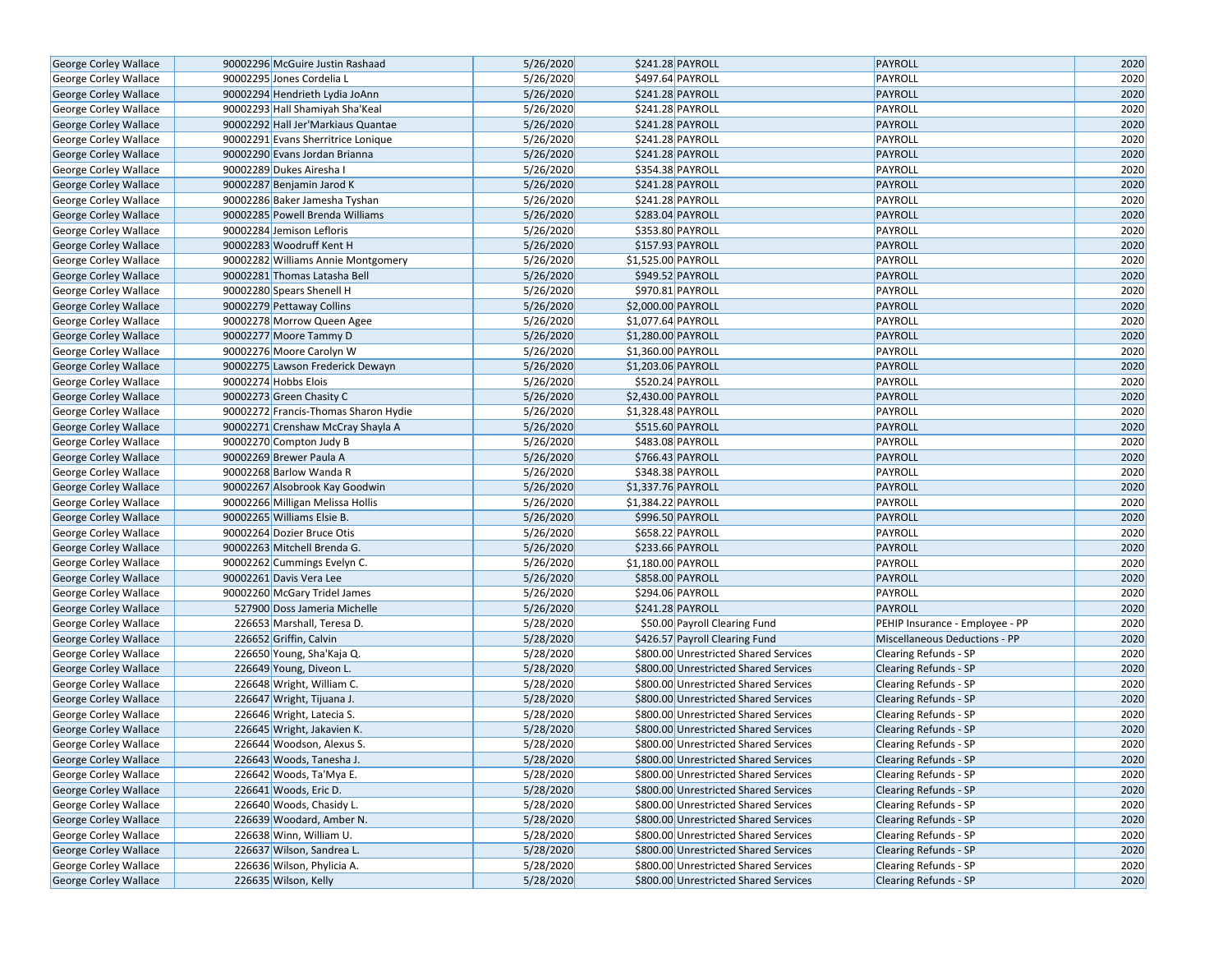| George Corley Wallace        | 226634 Wilson, Jeffrey L.                  | 5/28/2020 | \$800.00 Unrestricted Shared Services | Clearing Refunds - SP        | 2020 |
|------------------------------|--------------------------------------------|-----------|---------------------------------------|------------------------------|------|
| George Corley Wallace        | 226633 Wilson, Adrionna K.                 | 5/28/2020 | \$800.00 Unrestricted Shared Services | <b>Clearing Refunds - SP</b> | 2020 |
| George Corley Wallace        | 226632 Wilson, A'Nya P.                    | 5/28/2020 | \$800.00 Unrestricted Shared Services | Clearing Refunds - SP        | 2020 |
| <b>George Corley Wallace</b> | 226631 Williams-Herbert, Londrice W.       | 5/28/2020 | \$800.00 Unrestricted Shared Services | <b>Clearing Refunds - SP</b> | 2020 |
| George Corley Wallace        | 226630 Williams, Whitney A.                | 5/28/2020 | \$800.00 Unrestricted Shared Services | Clearing Refunds - SP        | 2020 |
| George Corley Wallace        | 226629 Williams, Trenell D.                | 5/28/2020 | \$800.00 Unrestricted Shared Services | <b>Clearing Refunds - SP</b> | 2020 |
| George Corley Wallace        | 226628 Williams, Rasheeda                  | 5/28/2020 | \$800.00 Unrestricted Shared Services | Clearing Refunds - SP        | 2020 |
| <b>George Corley Wallace</b> | 226627 Williams, Mason O.                  | 5/28/2020 | \$800.00 Unrestricted Shared Services | <b>Clearing Refunds - SP</b> | 2020 |
| George Corley Wallace        | 226626 Williams, Kiara R.                  | 5/28/2020 | \$800.00 Unrestricted Shared Services | <b>Clearing Refunds - SP</b> | 2020 |
| George Corley Wallace        | 226625 Williams, Johnny L.                 | 5/28/2020 | \$800.00 Unrestricted Shared Services | Clearing Refunds - SP        | 2020 |
| George Corley Wallace        | 226624 Williams, Jayven L.                 | 5/28/2020 | \$800.00 Unrestricted Shared Services | Clearing Refunds - SP        | 2020 |
| George Corley Wallace        | 226623 Williams, Dorothy D.                | 5/28/2020 | \$800.00 Unrestricted Shared Services | Clearing Refunds - SP        | 2020 |
| George Corley Wallace        | 226622 Williams, Andrea                    | 5/28/2020 | \$800.00 Unrestricted Shared Services | <b>Clearing Refunds - SP</b> | 2020 |
| George Corley Wallace        | 226621 Wilkins, Rhyann A.                  | 5/28/2020 | \$800.00 Unrestricted Shared Services | Clearing Refunds - SP        | 2020 |
| George Corley Wallace        | 226620 Wilkes, Nilja G.                    | 5/28/2020 | \$800.00 Unrestricted Shared Services | Clearing Refunds - SP        | 2020 |
| George Corley Wallace        | 226619 Wiley, Robyn C.                     | 5/28/2020 | \$800.00 Unrestricted Shared Services | <b>Clearing Refunds - SP</b> | 2020 |
| George Corley Wallace        | 226618 Whittaker, Shaun                    | 5/28/2020 | \$800.00 Unrestricted Shared Services | Clearing Refunds - SP        | 2020 |
| George Corley Wallace        | 226617 White, Kwame                        | 5/28/2020 | \$800.00 Unrestricted Shared Services | Clearing Refunds - SP        | 2020 |
| George Corley Wallace        | 226616 Whatley, Tyshawn Q.                 | 5/28/2020 | \$800.00 Unrestricted Shared Services | Clearing Refunds - SP        | 2020 |
| George Corley Wallace        | 226615 Wells, Queen L.                     | 5/28/2020 | \$800.00 Unrestricted Shared Services | <b>Clearing Refunds - SP</b> | 2020 |
| George Corley Wallace        | 226614 Wells, Ashico K.                    | 5/28/2020 | \$800.00 Unrestricted Shared Services | <b>Clearing Refunds - SP</b> | 2020 |
| George Corley Wallace        | 226613 Webster, J'Mir D.                   | 5/28/2020 | \$800.00 Unrestricted Shared Services | <b>Clearing Refunds - SP</b> | 2020 |
| George Corley Wallace        | 226612 WCCS Edmundite Scholarship Foundati | 5/28/2020 | \$500.00 Unrestricted Shared Services | Clearing Refunds - SP        | 2020 |
| George Corley Wallace        | 226611 Waugh, Amber R.                     | 5/28/2020 | \$800.00 Unrestricted Shared Services | Clearing Refunds - SP        | 2020 |
| George Corley Wallace        | 226610 Watts, Magan A.                     | 5/28/2020 | \$800.00 Unrestricted Shared Services | <b>Clearing Refunds - SP</b> | 2020 |
| George Corley Wallace        | 226609 Watts, Breauna M.                   | 5/28/2020 | \$800.00 Unrestricted Shared Services | <b>Clearing Refunds - SP</b> | 2020 |
| George Corley Wallace        | 226608 Watts, Beandre                      | 5/28/2020 | \$800.00 Unrestricted Shared Services | Clearing Refunds - SP        | 2020 |
| George Corley Wallace        | 226607 Washington, Tiffany D.              | 5/28/2020 | \$800.00 Unrestricted Shared Services | <b>Clearing Refunds - SP</b> | 2020 |
| George Corley Wallace        | 226606 Washington, Tangeles                | 5/28/2020 | \$800.00 Unrestricted Shared Services | <b>Clearing Refunds - SP</b> | 2020 |
| <b>George Corley Wallace</b> | 226605 Washington, Marsherika S.           | 5/28/2020 | \$800.00 Unrestricted Shared Services | <b>Clearing Refunds - SP</b> | 2020 |
| George Corley Wallace        | 226604 Washington, Johnathan S.            | 5/28/2020 | \$800.00 Unrestricted Shared Services | Clearing Refunds - SP        | 2020 |
| George Corley Wallace        | 226603 Washington, Jalen T.                | 5/28/2020 | \$800.00 Unrestricted Shared Services | Clearing Refunds - SP        | 2020 |
| George Corley Wallace        | 226602 Washington, Frank A.                | 5/28/2020 | \$800.00 Unrestricted Shared Services | <b>Clearing Refunds - SP</b> | 2020 |
| <b>George Corley Wallace</b> | 226601 Washington, Charles A.              | 5/28/2020 | \$800.00 Unrestricted Shared Services | <b>Clearing Refunds - SP</b> | 2020 |
| George Corley Wallace        | 226600 Waller, Tesa T.                     | 5/28/2020 | \$800.00 Unrestricted Shared Services | Clearing Refunds - SP        | 2020 |
| George Corley Wallace        | 226599 Waller, Preston A.                  | 5/28/2020 | \$800.00 Unrestricted Shared Services | <b>Clearing Refunds - SP</b> | 2020 |
| George Corley Wallace        | 226598 Walker, Tyron S.                    | 5/28/2020 | \$800.00 Unrestricted Shared Services | Clearing Refunds - SP        | 2020 |
| George Corley Wallace        | 226597 Walker, Kenyon M.                   | 5/28/2020 | \$800.00 Unrestricted Shared Services | Clearing Refunds - SP        | 2020 |
| George Corley Wallace        | 226596 Walker, Kelsey B.                   | 5/28/2020 | \$800.00 Unrestricted Shared Services | Clearing Refunds - SP        | 2020 |
| George Corley Wallace        | 226595 Walker, Bernard W.                  | 5/28/2020 | \$800.00 Unrestricted Shared Services | Clearing Refunds - SP        | 2020 |
| George Corley Wallace        | 226594 Walker, Anthony L.                  | 5/28/2020 | \$800.00 Unrestricted Shared Services | Clearing Refunds - SP        | 2020 |
| George Corley Wallace        | 226593 Walker, Andranique M.               | 5/28/2020 | \$800.00 Unrestricted Shared Services | <b>Clearing Refunds - SP</b> | 2020 |
| George Corley Wallace        | 226592 Vasser, Kierstonsia B.              | 5/28/2020 | \$800.00 Unrestricted Shared Services | Clearing Refunds - SP        | 2020 |
| George Corley Wallace        | 226591 Vanlandingham, Lindsey H.           | 5/28/2020 | \$800.00 Unrestricted Shared Services | Clearing Refunds - SP        | 2020 |
| <b>George Corley Wallace</b> | 226590 Tubbs, Cristian S.                  | 5/28/2020 | \$800.00 Unrestricted Shared Services | <b>Clearing Refunds - SP</b> | 2020 |
| George Corley Wallace        | 226589 Tolver Sheppard, Jalisa S.          | 5/28/2020 | \$800.00 Unrestricted Shared Services | <b>Clearing Refunds - SP</b> | 2020 |
| George Corley Wallace        | 226588 Tidmore, Anna L.                    | 5/28/2020 | \$800.00 Unrestricted Shared Services | Clearing Refunds - SP        | 2020 |
| George Corley Wallace        | 226587 Thurman, Le'Keshia K.               | 5/28/2020 | \$800.00 Unrestricted Shared Services | <b>Clearing Refunds - SP</b> | 2020 |
| George Corley Wallace        | 226586 Thrash, Myciah A.                   | 5/28/2020 | \$800.00 Unrestricted Shared Services | Clearing Refunds - SP        | 2020 |
| George Corley Wallace        | 226585 Thornton, Dorothy                   | 5/28/2020 | \$800.00 Unrestricted Shared Services | <b>Clearing Refunds - SP</b> | 2020 |
| George Corley Wallace        | 226584 Thompson, Priscilla R.              | 5/28/2020 | \$800.00 Unrestricted Shared Services | Clearing Refunds - SP        | 2020 |
| George Corley Wallace        | 226583 Thompson, Korterious J.             | 5/28/2020 | \$800.00 Unrestricted Shared Services | <b>Clearing Refunds - SP</b> | 2020 |
| George Corley Wallace        | 226582 Thompson, Juston L.                 | 5/28/2020 | \$800.00 Unrestricted Shared Services | Clearing Refunds - SP        | 2020 |
| George Corley Wallace        | 226581 Thompson, Cornesha S.               | 5/28/2020 | \$800.00 Unrestricted Shared Services | <b>Clearing Refunds - SP</b> | 2020 |
| George Corley Wallace        | 226580 Thomas, Treneisha N.                | 5/28/2020 | \$800.00 Unrestricted Shared Services | Clearing Refunds - SP        | 2020 |
|                              |                                            |           |                                       |                              |      |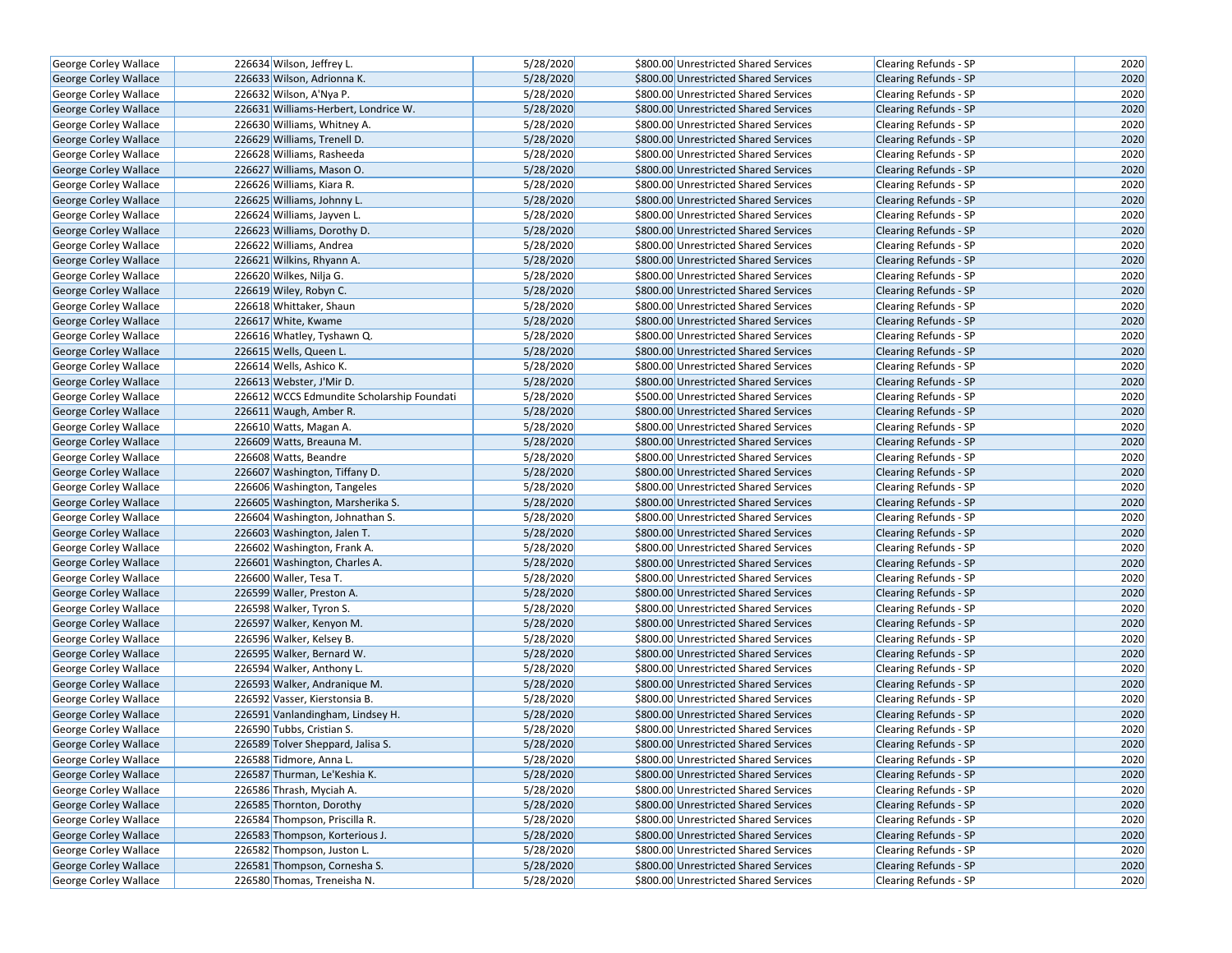| George Corley Wallace        | 226579 Thomas, Tashonta C.       | 5/28/2020 | \$800.00 Unrestricted Shared Services | <b>Clearing Refunds - SP</b> | 2020 |
|------------------------------|----------------------------------|-----------|---------------------------------------|------------------------------|------|
| <b>George Corley Wallace</b> | 226578 Thomas, Tashan R.         | 5/28/2020 | \$800.00 Unrestricted Shared Services | <b>Clearing Refunds - SP</b> | 2020 |
| <b>George Corley Wallace</b> | 226577 Thomas, Tammy A.          | 5/28/2020 | \$800.00 Unrestricted Shared Services | <b>Clearing Refunds - SP</b> | 2020 |
| George Corley Wallace        | 226576 Thomas, Patrick A.        | 5/28/2020 | \$800.00 Unrestricted Shared Services | <b>Clearing Refunds - SP</b> | 2020 |
| George Corley Wallace        | 226575 Thomas, Mikayla K.        | 5/28/2020 | \$800.00 Unrestricted Shared Services | Clearing Refunds - SP        | 2020 |
| George Corley Wallace        | 226574 Thomas, Levi              | 5/28/2020 | \$800.00 Unrestricted Shared Services | Clearing Refunds - SP        | 2020 |
| George Corley Wallace        | 226573 Thomas, Ladarius L.       | 5/28/2020 | \$800.00 Unrestricted Shared Services | <b>Clearing Refunds - SP</b> | 2020 |
| <b>George Corley Wallace</b> | 226572 Thomas, Kianna R.         | 5/28/2020 | \$800.00 Unrestricted Shared Services | <b>Clearing Refunds - SP</b> | 2020 |
| <b>George Corley Wallace</b> | 226571 Thomas, Khya S.           | 5/28/2020 | \$800.00 Unrestricted Shared Services | <b>Clearing Refunds - SP</b> | 2020 |
| George Corley Wallace        | 226570 Thomas, Joshua L.         | 5/28/2020 | \$800.00 Unrestricted Shared Services | Clearing Refunds - SP        | 2020 |
| George Corley Wallace        | 226569 Thomas, Jo'Mar O.         | 5/28/2020 | \$800.00 Unrestricted Shared Services | Clearing Refunds - SP        | 2020 |
| George Corley Wallace        | 226568 Thomas, Jerrielle K.      | 5/28/2020 | \$800.00 Unrestricted Shared Services | <b>Clearing Refunds - SP</b> | 2020 |
| George Corley Wallace        | 226567 Thomas, Jalen             | 5/28/2020 | \$800.00 Unrestricted Shared Services | <b>Clearing Refunds - SP</b> | 2020 |
| George Corley Wallace        | 226566 Thomas, Corey L.          | 5/28/2020 | \$800.00 Unrestricted Shared Services | Clearing Refunds - SP        | 2020 |
| <b>George Corley Wallace</b> | 226565 Thomas, Alisha L.         | 5/28/2020 | \$800.00 Unrestricted Shared Services | <b>Clearing Refunds - SP</b> | 2020 |
| <b>George Corley Wallace</b> | 226564 Tepper, Alexandra M.      | 5/28/2020 | \$800.00 Unrestricted Shared Services | <b>Clearing Refunds - SP</b> | 2020 |
| George Corley Wallace        | 226563 Teague, Trinity A.        | 5/28/2020 | \$800.00 Unrestricted Shared Services | Clearing Refunds - SP        | 2020 |
| George Corley Wallace        | 226562 Taylor, Manuel J.         | 5/28/2020 | \$800.00 Unrestricted Shared Services | Clearing Refunds - SP        | 2020 |
| George Corley Wallace        | 226561 Taylor, Justin J.         | 5/28/2020 | \$800.00 Unrestricted Shared Services | <b>Clearing Refunds - SP</b> | 2020 |
| George Corley Wallace        | 226560 Taylor, Destynie J.       | 5/28/2020 | \$800.00 Unrestricted Shared Services | <b>Clearing Refunds - SP</b> | 2020 |
| <b>George Corley Wallace</b> | 226559 Taylor, Adaisha M.        | 5/28/2020 | \$800.00 Unrestricted Shared Services | <b>Clearing Refunds - SP</b> | 2020 |
| George Corley Wallace        | 226558 Tate, Arkeanna M.         | 5/28/2020 | \$800.00 Unrestricted Shared Services | <b>Clearing Refunds - SP</b> | 2020 |
| George Corley Wallace        | 226557 Tanner, Callen M.         | 5/28/2020 | \$800.00 Unrestricted Shared Services | <b>Clearing Refunds - SP</b> | 2020 |
| George Corley Wallace        | 226556 Talbot, Bruce C.          | 5/28/2020 | \$800.00 Unrestricted Shared Services | Clearing Refunds - SP        | 2020 |
| George Corley Wallace        | 226555 Swain, Bruce F.           | 5/28/2020 | \$800.00 Unrestricted Shared Services | <b>Clearing Refunds - SP</b> | 2020 |
| <b>George Corley Wallace</b> | 226554 Suttles, Vinicia E.       | 5/28/2020 | \$800.00 Unrestricted Shared Services | Clearing Refunds - SP        | 2020 |
| George Corley Wallace        | 226553 Suttles, Kendrick O.      | 5/28/2020 | \$800.00 Unrestricted Shared Services | Clearing Refunds - SP        | 2020 |
| <b>George Corley Wallace</b> | 226552 Sullivan, Key'dreanna L.  | 5/28/2020 | \$800.00 Unrestricted Shared Services | Clearing Refunds - SP        | 2020 |
| George Corley Wallace        | 226551 Sturdivant, Keona V.      | 5/28/2020 | \$800.00 Unrestricted Shared Services | <b>Clearing Refunds - SP</b> | 2020 |
| George Corley Wallace        | 226550 Sturdivant, Jaden M.      | 5/28/2020 | \$800.00 Unrestricted Shared Services | Clearing Refunds - SP        | 2020 |
| <b>George Corley Wallace</b> | 226549 Stull, Anna R.            | 5/28/2020 | \$800.00 Unrestricted Shared Services | <b>Clearing Refunds - SP</b> | 2020 |
| George Corley Wallace        | 226548 Stubbs, Eric J.           | 5/28/2020 | \$800.00 Unrestricted Shared Services | <b>Clearing Refunds - SP</b> | 2020 |
| George Corley Wallace        | 226547 Strong Moorer, Whitney N. | 5/28/2020 | \$800.00 Unrestricted Shared Services | <b>Clearing Refunds - SP</b> | 2020 |
| George Corley Wallace        | 226546 Strong, Se'Quera S.       | 5/28/2020 | \$800.00 Unrestricted Shared Services | Clearing Refunds - SP        | 2020 |
| George Corley Wallace        | 226545 Strong, Archie D.         | 5/28/2020 | \$800.00 Unrestricted Shared Services | <b>Clearing Refunds - SP</b> | 2020 |
| George Corley Wallace        | 226544 Steele, Marlena B.        | 5/28/2020 | \$800.00 Unrestricted Shared Services | Clearing Refunds - SP        | 2020 |
| <b>George Corley Wallace</b> | 226543 Starks, Calvin            | 5/28/2020 | \$800.00 Unrestricted Shared Services | <b>Clearing Refunds - SP</b> | 2020 |
| George Corley Wallace        | 226542 Stallworth, Rekaihlsha T. | 5/28/2020 | \$800.00 Unrestricted Shared Services | Clearing Refunds - SP        | 2020 |
| George Corley Wallace        | 226541 Square, liesha J.         | 5/28/2020 | \$800.00 Unrestricted Shared Services | <b>Clearing Refunds - SP</b> | 2020 |
| George Corley Wallace        | 226540 Spencer, Lauren K.        | 5/28/2020 | \$800.00 Unrestricted Shared Services | Clearing Refunds - SP        | 2020 |
| <b>George Corley Wallace</b> | 226539 Snow, Jimmica             | 5/28/2020 | \$800.00 Unrestricted Shared Services | <b>Clearing Refunds - SP</b> | 2020 |
| George Corley Wallace        | 226538 Snow, James A.            | 5/28/2020 | \$800.00 Unrestricted Shared Services | Clearing Refunds - SP        | 2020 |
| George Corley Wallace        | 226537 Smitherman, Randall L.    | 5/28/2020 | \$800.00 Unrestricted Shared Services | <b>Clearing Refunds - SP</b> | 2020 |
| George Corley Wallace        | 226536 Smith, Sky D.             | 5/28/2020 | \$800.00 Unrestricted Shared Services | Clearing Refunds - SP        | 2020 |
| <b>George Corley Wallace</b> | 226535 Smith, Shantina           | 5/28/2020 | \$800.00 Unrestricted Shared Services | <b>Clearing Refunds - SP</b> | 2020 |
| George Corley Wallace        | 226534 Smith, Mya M.             | 5/28/2020 | \$800.00 Unrestricted Shared Services | <b>Clearing Refunds - SP</b> | 2020 |
| George Corley Wallace        | 226533 Smith, Matthew A.         | 5/28/2020 | \$800.00 Unrestricted Shared Services | Clearing Refunds - SP        | 2020 |
| George Corley Wallace        | 226532 Smith, Johnathan R.       | 5/28/2020 | \$800.00 Unrestricted Shared Services | Clearing Refunds - SP        | 2020 |
| George Corley Wallace        | 226531 Smith, Jasmine N.         | 5/28/2020 | \$800.00 Unrestricted Shared Services | <b>Clearing Refunds - SP</b> | 2020 |
| <b>George Corley Wallace</b> | 226530 Smith, Jasmine L.         | 5/28/2020 | \$800.00 Unrestricted Shared Services | <b>Clearing Refunds - SP</b> | 2020 |
| George Corley Wallace        | 226529 Smith, Dylan S.           | 5/28/2020 | \$800.00 Unrestricted Shared Services | Clearing Refunds - SP        | 2020 |
| <b>George Corley Wallace</b> | 226528 Smith, Cora R.            | 5/28/2020 | \$800.00 Unrestricted Shared Services | <b>Clearing Refunds - SP</b> | 2020 |
| George Corley Wallace        | 226527 Smith, Chelsea C.         | 5/28/2020 | \$800.00 Unrestricted Shared Services | Clearing Refunds - SP        | 2020 |
| George Corley Wallace        | 226526 Smith, Cassidy            | 5/28/2020 | \$800.00 Unrestricted Shared Services | <b>Clearing Refunds - SP</b> | 2020 |
| George Corley Wallace        | 226525 Smith, Artquis P.         | 5/28/2020 | \$800.00 Unrestricted Shared Services | Clearing Refunds - SP        | 2020 |
|                              |                                  |           |                                       |                              |      |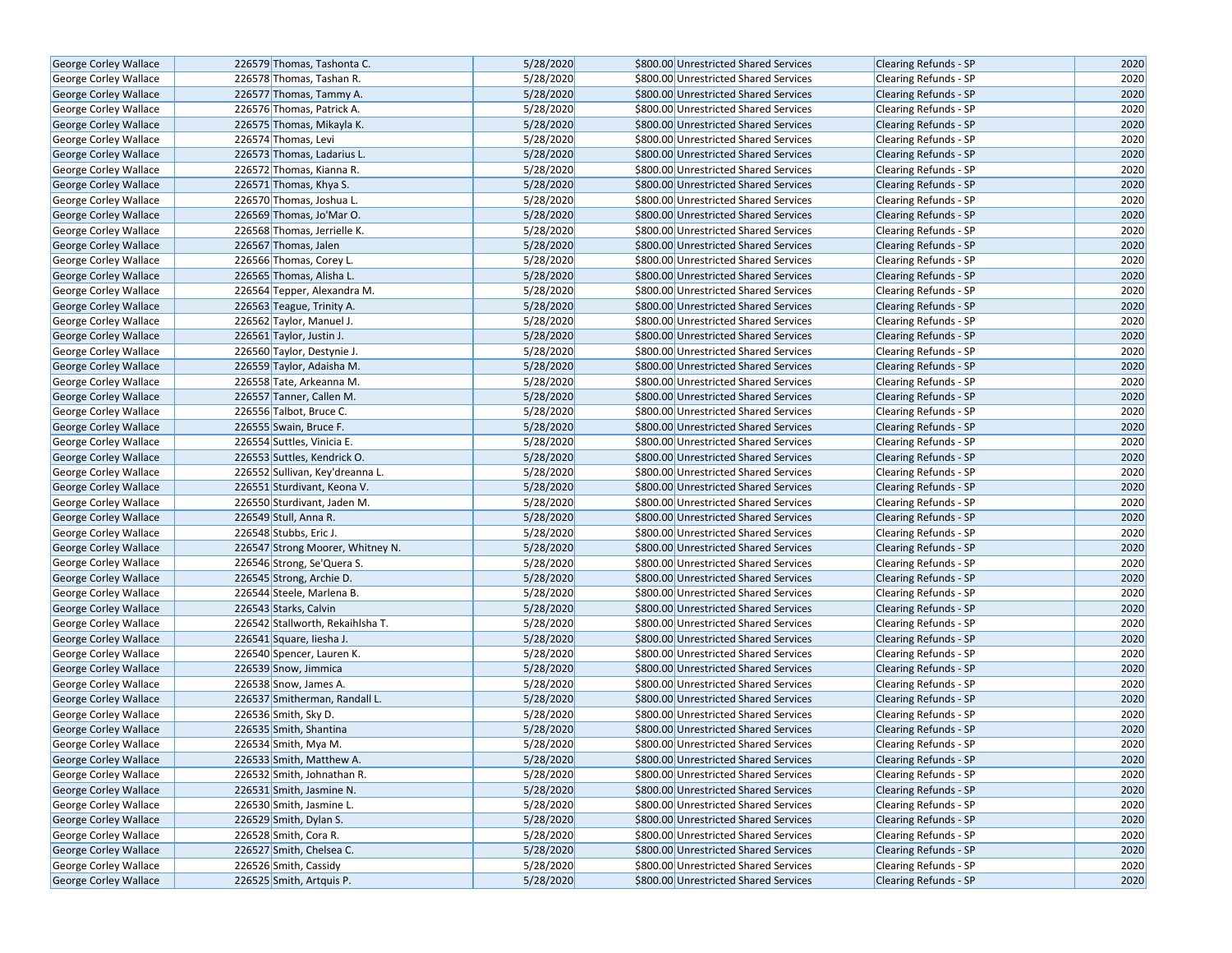| George Corley Wallace        | 226524 Smith, Andre D.       |                              | 5/28/2020 | \$800.00 Unrestricted Shared Services | Clearing Refunds - SP                                 | 2020 |
|------------------------------|------------------------------|------------------------------|-----------|---------------------------------------|-------------------------------------------------------|------|
| <b>George Corley Wallace</b> | 226523 Smith, Abigail G.     |                              | 5/28/2020 | \$800.00 Unrestricted Shared Services | <b>Clearing Refunds - SP</b>                          | 2020 |
| George Corley Wallace        | 226522 Smiley, LoTrentys L.  |                              | 5/28/2020 | \$800.00 Unrestricted Shared Services | Clearing Refunds - SP                                 | 2020 |
| <b>George Corley Wallace</b> | 226521 Smiley, Icius T.      |                              | 5/28/2020 | \$800.00 Unrestricted Shared Services | <b>Clearing Refunds - SP</b>                          | 2020 |
| George Corley Wallace        | 226520 Smiley, Erica C.      |                              | 5/28/2020 | \$800.00 Unrestricted Shared Services | Clearing Refunds - SP                                 | 2020 |
| George Corley Wallace        | 226519 Sims, Jovarsva T.     |                              | 5/28/2020 | \$800.00 Unrestricted Shared Services | <b>Clearing Refunds - SP</b>                          | 2020 |
| George Corley Wallace        | 226518 Sims, Jabez T.        |                              | 5/28/2020 | \$800.00 Unrestricted Shared Services | Clearing Refunds - SP                                 | 2020 |
| <b>George Corley Wallace</b> | 226517 Simmons, Jakyra J.    |                              | 5/28/2020 | \$800.00 Unrestricted Shared Services | <b>Clearing Refunds - SP</b>                          | 2020 |
| George Corley Wallace        | 226516 Sides, Daniel C.      |                              | 5/28/2020 | \$800.00 Unrestricted Shared Services | Clearing Refunds - SP                                 | 2020 |
| George Corley Wallace        |                              | 226515 Shuford, Te'Shawn R.  | 5/28/2020 | \$800.00 Unrestricted Shared Services | <b>Clearing Refunds - SP</b>                          | 2020 |
| George Corley Wallace        | 226514 Shelley, Jasmin T.    |                              | 5/28/2020 | \$800.00 Unrestricted Shared Services | Clearing Refunds - SP                                 | 2020 |
| George Corley Wallace        | 226513 Shaw, Roshawn         |                              | 5/28/2020 | \$800.00 Unrestricted Shared Services | <b>Clearing Refunds - SP</b>                          | 2020 |
| <b>George Corley Wallace</b> | 226512 Sharpe, Nikeria T.    |                              | 5/28/2020 | \$800.00 Unrestricted Shared Services | <b>Clearing Refunds - SP</b>                          | 2020 |
| George Corley Wallace        | 226511 Shark, Kevonna B.     |                              | 5/28/2020 | \$800.00 Unrestricted Shared Services | <b>Clearing Refunds - SP</b>                          | 2020 |
| <b>George Corley Wallace</b> | 226510 Shannon, Jeffreda L.  |                              | 5/28/2020 | \$800.00 Unrestricted Shared Services | <b>Clearing Refunds - SP</b>                          | 2020 |
| George Corley Wallace        | 226509 Shanks, Keshawn K.    |                              | 5/28/2020 | \$800.00 Unrestricted Shared Services | <b>Clearing Refunds - SP</b>                          | 2020 |
| George Corley Wallace        | 226508 Scott, Kendra D.      |                              | 5/28/2020 | \$800.00 Unrestricted Shared Services | Clearing Refunds - SP                                 | 2020 |
| George Corley Wallace        |                              | 226507 Sawyer, Nekedrick K.  | 5/28/2020 | \$800.00 Unrestricted Shared Services | <b>Clearing Refunds - SP</b>                          | 2020 |
| George Corley Wallace        | 226506 Savage, Qunitila A.   |                              | 5/28/2020 | \$800.00 Unrestricted Shared Services | Clearing Refunds - SP                                 | 2020 |
| George Corley Wallace        | 226505 Savage, Karlynn M.    |                              | 5/28/2020 | \$800.00 Unrestricted Shared Services | <b>Clearing Refunds - SP</b>                          | 2020 |
| George Corley Wallace        | 226504 Savage, Devin D.      |                              | 5/28/2020 | \$800.00 Unrestricted Shared Services | <b>Clearing Refunds - SP</b>                          | 2020 |
| <b>George Corley Wallace</b> |                              | 226503 Sanders, Ratreavis M. | 5/28/2020 | \$800.00 Unrestricted Shared Services | <b>Clearing Refunds - SP</b>                          | 2020 |
| George Corley Wallace        | 226502 Samuel, Keaun S.      |                              | 5/28/2020 | \$800.00 Unrestricted Shared Services | Clearing Refunds - SP                                 | 2020 |
| George Corley Wallace        | 226501 Salter, TaMya L.      |                              | 5/28/2020 | \$800.00 Unrestricted Shared Services | <b>Clearing Refunds - SP</b>                          | 2020 |
| George Corley Wallace        | 226500 Salter, Alanna C.     |                              | 5/28/2020 | \$800.00 Unrestricted Shared Services | <b>Clearing Refunds - SP</b>                          | 2020 |
| George Corley Wallace        | 226499 Sallie, Roderick T.   |                              | 5/28/2020 | \$800.00 Unrestricted Shared Services | <b>Clearing Refunds - SP</b>                          | 2020 |
| George Corley Wallace        | 226498 Rutledge, Ronica S.   |                              | 5/28/2020 | \$800.00 Unrestricted Shared Services | Clearing Refunds - SP                                 | 2020 |
| George Corley Wallace        |                              | 226497 Rutledge, Anthony T.  | 5/28/2020 | \$800.00 Unrestricted Shared Services | <b>Clearing Refunds - SP</b>                          | 2020 |
| George Corley Wallace        | 226496 Rucker, Al'Taviion A. |                              | 5/28/2020 | \$800.00 Unrestricted Shared Services | <b>Clearing Refunds - SP</b>                          | 2020 |
| George Corley Wallace        | 226495 Rose, Phyllis D.      |                              | 5/28/2020 | \$800.00 Unrestricted Shared Services | <b>Clearing Refunds - SP</b>                          | 2020 |
| George Corley Wallace        | 226494 Rose, Clinton O.      |                              | 5/28/2020 | \$800.00 Unrestricted Shared Services | Clearing Refunds - SP                                 | 2020 |
| George Corley Wallace        | 226493 Roland, Ta'Ronce N.   |                              | 5/28/2020 | \$800.00 Unrestricted Shared Services | <b>Clearing Refunds - SP</b>                          | 2020 |
| George Corley Wallace        | 226492 Rogers, Travon C.     |                              | 5/28/2020 | \$800.00 Unrestricted Shared Services | Clearing Refunds - SP                                 | 2020 |
| George Corley Wallace        | 226491 Rogers, Stormy C.     |                              | 5/28/2020 | \$800.00 Unrestricted Shared Services | <b>Clearing Refunds - SP</b>                          | 2020 |
| George Corley Wallace        |                              | 226490 Robinson, Shanada R.  | 5/28/2020 | \$800.00 Unrestricted Shared Services | <b>Clearing Refunds - SP</b>                          | 2020 |
| George Corley Wallace        |                              | 226489 Robinson, Lamarcus O. | 5/28/2020 | \$800.00 Unrestricted Shared Services | <b>Clearing Refunds - SP</b>                          | 2020 |
| George Corley Wallace        |                              | 226488 Robinson, Jauwonna L. | 5/28/2020 | \$800.00 Unrestricted Shared Services | Clearing Refunds - SP                                 | 2020 |
| George Corley Wallace        | 226487 Robinson, Ja'Kobe T.  |                              | 5/28/2020 | \$800.00 Unrestricted Shared Services | <b>Clearing Refunds - SP</b>                          | 2020 |
| George Corley Wallace        |                              | 226486 Robinson, Alandria A. | 5/28/2020 | \$800.00 Unrestricted Shared Services | Clearing Refunds - SP                                 | 2020 |
| George Corley Wallace        | 226485 Robbins, Layeisha D.  |                              | 5/28/2020 | \$800.00 Unrestricted Shared Services | <b>Clearing Refunds - SP</b>                          | 2020 |
| George Corley Wallace        | 226484 Rivers, Keyasha J.    |                              | 5/28/2020 | \$800.00 Unrestricted Shared Services | <b>Clearing Refunds - SP</b>                          | 2020 |
| George Corley Wallace        |                              | 226483 Richardson, Patriana  | 5/28/2020 | \$800.00 Unrestricted Shared Services | <b>Clearing Refunds - SP</b>                          | 2020 |
| George Corley Wallace        |                              | 226482 Richardson, Donald W. | 5/28/2020 | \$800.00 Unrestricted Shared Services | Clearing Refunds - SP                                 | 2020 |
| George Corley Wallace        | 226481 Rhodes, Stanley X.    |                              | 5/28/2020 | \$800.00 Unrestricted Shared Services | Clearing Refunds - SP                                 | 2020 |
| George Corley Wallace        |                              | 226480 Reynolds, Sakedra M.  | 5/28/2020 | \$800.00 Unrestricted Shared Services | <b>Clearing Refunds - SP</b>                          | 2020 |
| George Corley Wallace        |                              | 226479 Reynolds, Ladarius Q. | 5/28/2020 | \$800.00 Unrestricted Shared Services | <b>Clearing Refunds - SP</b>                          | 2020 |
| George Corley Wallace        | 226478 Reeves, Talina S.     |                              | 5/28/2020 | \$800.00 Unrestricted Shared Services | Clearing Refunds - SP                                 | 2020 |
| George Corley Wallace        | 226477 Reeves, T'Keyah M.    |                              | 5/28/2020 | \$800.00 Unrestricted Shared Services | <b>Clearing Refunds - SP</b>                          | 2020 |
| George Corley Wallace        | 226476 Reeds, Tyneisha L.    |                              | 5/28/2020 | \$800.00 Unrestricted Shared Services | Clearing Refunds - SP                                 | 2020 |
| <b>George Corley Wallace</b> | 226475 Reed, Sandra N.       |                              | 5/28/2020 | \$800.00 Unrestricted Shared Services | <b>Clearing Refunds - SP</b>                          | 2020 |
| George Corley Wallace        | 226474 Real, Timothy L.      |                              | 5/28/2020 | \$800.00 Unrestricted Shared Services | Clearing Refunds - SP                                 | 2020 |
| George Corley Wallace        | 226473 Ransom, Kendrick L.   |                              | 5/28/2020 | \$800.00 Unrestricted Shared Services | <b>Clearing Refunds - SP</b>                          | 2020 |
|                              | 226472 Pulmas, Markel D.     |                              | 5/28/2020 | \$800.00 Unrestricted Shared Services |                                                       | 2020 |
| George Corley Wallace        |                              |                              |           | \$800.00 Unrestricted Shared Services | Clearing Refunds - SP                                 |      |
| George Corley Wallace        | 226471 Pullum, Brian M.      |                              | 5/28/2020 |                                       | <b>Clearing Refunds - SP</b><br>Clearing Refunds - SP | 2020 |
| George Corley Wallace        | 226470 Pruitt, Ralph E.      |                              | 5/28/2020 | \$800.00 Unrestricted Shared Services |                                                       | 2020 |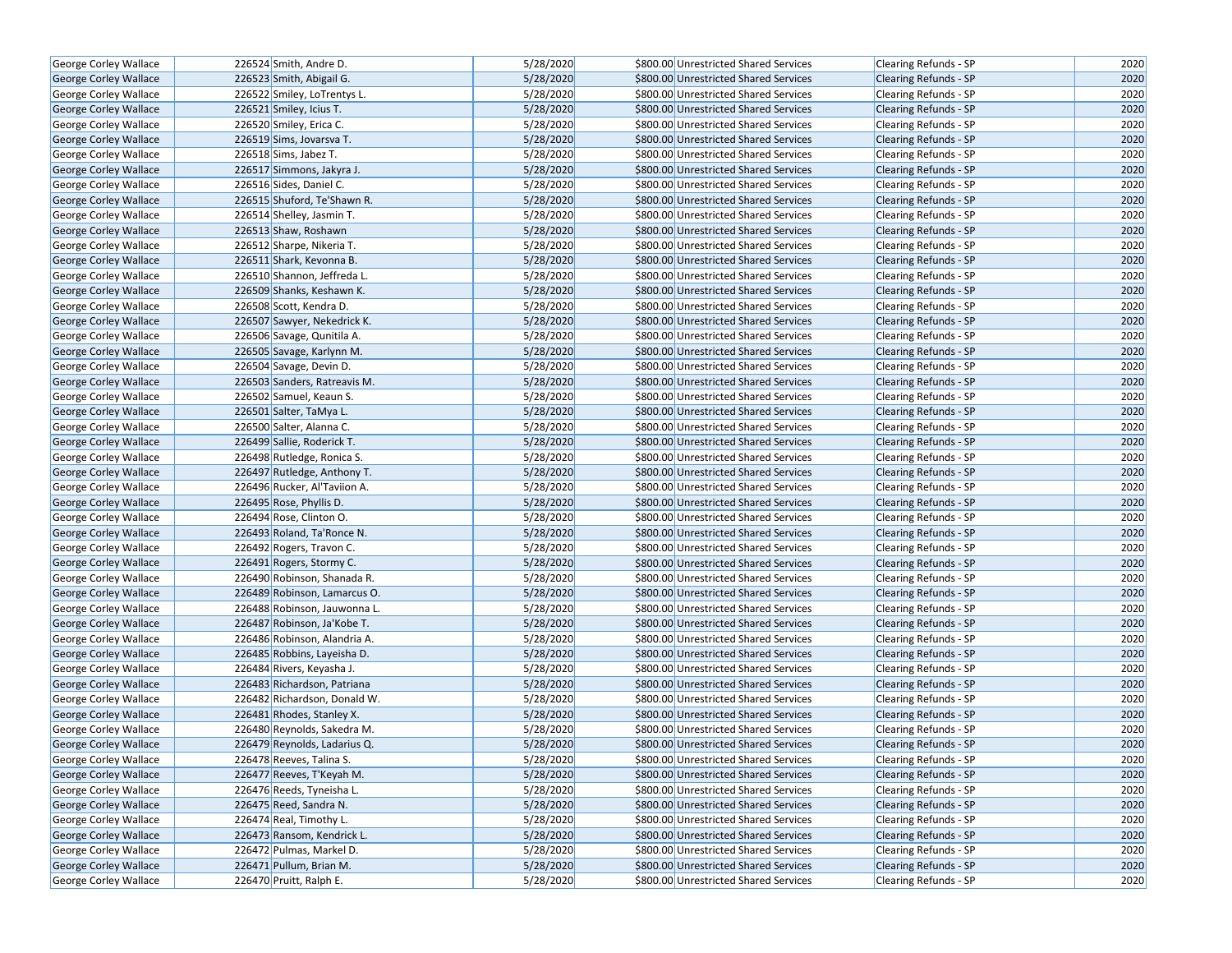| George Corley Wallace        | 226469 Pritchett, Berneshia R. | 5/28/2020 | \$800.00 Unrestricted Shared Services | <b>Clearing Refunds - SP</b> | 2020 |
|------------------------------|--------------------------------|-----------|---------------------------------------|------------------------------|------|
| <b>George Corley Wallace</b> | 226468 Prince, Lashandra R.    | 5/28/2020 | \$800.00 Unrestricted Shared Services | <b>Clearing Refunds - SP</b> | 2020 |
| <b>George Corley Wallace</b> | 226467 Pressley, Jonathan U.   | 5/28/2020 | \$800.00 Unrestricted Shared Services | <b>Clearing Refunds - SP</b> | 2020 |
| George Corley Wallace        | 226466 Pratt, Megan M.         | 5/28/2020 | \$800.00 Unrestricted Shared Services | <b>Clearing Refunds - SP</b> | 2020 |
| George Corley Wallace        | 226465 Pratt, Kenneth R.       | 5/28/2020 | \$800.00 Unrestricted Shared Services | Clearing Refunds - SP        | 2020 |
| George Corley Wallace        | 226464 Powell, Shayla G.       | 5/28/2020 | \$800.00 Unrestricted Shared Services | Clearing Refunds - SP        | 2020 |
| George Corley Wallace        | 226463 Powell, Kalerya S.      | 5/28/2020 | \$800.00 Unrestricted Shared Services | <b>Clearing Refunds - SP</b> | 2020 |
| <b>George Corley Wallace</b> | 226462 Posey, Diamond A.       | 5/28/2020 | \$800.00 Unrestricted Shared Services | <b>Clearing Refunds - SP</b> | 2020 |
| <b>George Corley Wallace</b> | 226461 Pope, Ke'onna D.        | 5/28/2020 | \$800.00 Unrestricted Shared Services | <b>Clearing Refunds - SP</b> | 2020 |
| George Corley Wallace        | 226460 Pollard, Chance D.      | 5/28/2020 | \$800.00 Unrestricted Shared Services | Clearing Refunds - SP        | 2020 |
| <b>George Corley Wallace</b> | 226459 Phillips, Caliethia L.  | 5/28/2020 | \$800.00 Unrestricted Shared Services | Clearing Refunds - SP        | 2020 |
| George Corley Wallace        | 226458 Pettway, Patrick E.     | 5/28/2020 | \$800.00 Unrestricted Shared Services | <b>Clearing Refunds - SP</b> | 2020 |
| George Corley Wallace        | 226457 Pettway, Dontaye O.     | 5/28/2020 | \$800.00 Unrestricted Shared Services | Clearing Refunds - SP        | 2020 |
| George Corley Wallace        | 226456 Peterson, Deundrik T.   | 5/28/2020 | \$800.00 Unrestricted Shared Services | Clearing Refunds - SP        | 2020 |
| <b>George Corley Wallace</b> | 226455 Peterson, Aliyah D.     | 5/28/2020 | \$800.00 Unrestricted Shared Services | <b>Clearing Refunds - SP</b> | 2020 |
| <b>George Corley Wallace</b> | 226454 Perry, Kendarius L.     | 5/28/2020 | \$800.00 Unrestricted Shared Services | <b>Clearing Refunds - SP</b> | 2020 |
| George Corley Wallace        | 226453 Perkins, Clemencia T.   | 5/28/2020 | \$800.00 Unrestricted Shared Services | <b>Clearing Refunds - SP</b> | 2020 |
| George Corley Wallace        | 226452 Perkins, Breuana S.     | 5/28/2020 | \$800.00 Unrestricted Shared Services | Clearing Refunds - SP        | 2020 |
| George Corley Wallace        | 226451 Perdue, Jashavius J.    | 5/28/2020 | \$800.00 Unrestricted Shared Services | <b>Clearing Refunds - SP</b> | 2020 |
| George Corley Wallace        | 226450 Pendergrass, James M.   | 5/28/2020 | \$800.00 Unrestricted Shared Services | <b>Clearing Refunds - SP</b> | 2020 |
| <b>George Corley Wallace</b> | 226449 Patton, Lyndsey T.      | 5/28/2020 | \$800.00 Unrestricted Shared Services | <b>Clearing Refunds - SP</b> | 2020 |
| George Corley Wallace        | 226448 Patton, Jackson         | 5/28/2020 | \$800.00 Unrestricted Shared Services | <b>Clearing Refunds - SP</b> | 2020 |
| George Corley Wallace        | 226447 Parten, Laken D.        | 5/28/2020 | \$800.00 Unrestricted Shared Services | <b>Clearing Refunds - SP</b> | 2020 |
| George Corley Wallace        | 226446 Parrish, Ty'Prentis K.  | 5/28/2020 | \$800.00 Unrestricted Shared Services | Clearing Refunds - SP        | 2020 |
| George Corley Wallace        | 226445 Parris, Candace N.      | 5/28/2020 | \$800.00 Unrestricted Shared Services | <b>Clearing Refunds - SP</b> | 2020 |
| George Corley Wallace        | 226444 Parker, Sherika S.      | 5/28/2020 | \$800.00 Unrestricted Shared Services | Clearing Refunds - SP        | 2020 |
| George Corley Wallace        | 226443 Parker, Kathryn J.      | 5/28/2020 | \$800.00 Unrestricted Shared Services | Clearing Refunds - SP        | 2020 |
| <b>George Corley Wallace</b> | 226442 Parker, Emma J.         | 5/28/2020 | \$800.00 Unrestricted Shared Services | Clearing Refunds - SP        | 2020 |
| George Corley Wallace        | 226441 Parker, Candice R.      | 5/28/2020 | \$800.00 Unrestricted Shared Services | <b>Clearing Refunds - SP</b> | 2020 |
| George Corley Wallace        | 226440 Paige, Caileah P.       | 5/28/2020 | \$800.00 Unrestricted Shared Services | Clearing Refunds - SP        | 2020 |
| <b>George Corley Wallace</b> | 226439 Owen, Joshua T.         | 5/28/2020 | \$800.00 Unrestricted Shared Services | <b>Clearing Refunds - SP</b> | 2020 |
| George Corley Wallace        | 226438 Olds, Robin Y.          | 5/28/2020 | \$800.00 Unrestricted Shared Services | <b>Clearing Refunds - SP</b> | 2020 |
| George Corley Wallace        | 226437 Olds, Natalie N.        | 5/28/2020 | \$800.00 Unrestricted Shared Services | <b>Clearing Refunds - SP</b> | 2020 |
| George Corley Wallace        | 226436 Olds, Brian D.          | 5/28/2020 | \$800.00 Unrestricted Shared Services | Clearing Refunds - SP        | 2020 |
| George Corley Wallace        | 226435 Oden, Ryneshia R.       | 5/28/2020 | \$800.00 Unrestricted Shared Services | <b>Clearing Refunds - SP</b> | 2020 |
| George Corley Wallace        | 226434 Nuspl, Lee E.           | 5/28/2020 | \$800.00 Unrestricted Shared Services | Clearing Refunds - SP        | 2020 |
| George Corley Wallace        | 226433 Norris, Jaylah A.       | 5/28/2020 | \$800.00 Unrestricted Shared Services | <b>Clearing Refunds - SP</b> | 2020 |
| George Corley Wallace        | 226432 Nixon, Lawanda R.       | 5/28/2020 | \$800.00 Unrestricted Shared Services | Clearing Refunds - SP        | 2020 |
| George Corley Wallace        | 226431 Nix, Morgan J.          | 5/28/2020 | \$800.00 Unrestricted Shared Services | <b>Clearing Refunds - SP</b> | 2020 |
| George Corley Wallace        | 226430 Nichols, Madison N.     | 5/28/2020 | \$800.00 Unrestricted Shared Services | Clearing Refunds - SP        | 2020 |
| <b>George Corley Wallace</b> | 226429 Nichols, Denisha Y.     | 5/28/2020 | \$800.00 Unrestricted Shared Services | <b>Clearing Refunds - SP</b> | 2020 |
| George Corley Wallace        | 226428 Nettles, Nicholas       | 5/28/2020 | \$800.00 Unrestricted Shared Services | Clearing Refunds - SP        | 2020 |
| George Corley Wallace        | 226427 Neely, Irvin            | 5/28/2020 | \$800.00 Unrestricted Shared Services | <b>Clearing Refunds - SP</b> | 2020 |
| George Corley Wallace        | 226426 Neely, Iris             | 5/28/2020 | \$800.00 Unrestricted Shared Services | Clearing Refunds - SP        | 2020 |
| <b>George Corley Wallace</b> | 226425 Myers, Catherine A.     | 5/28/2020 | \$800.00 Unrestricted Shared Services | <b>Clearing Refunds - SP</b> | 2020 |
| George Corley Wallace        | 226424 Murry, Martavius D.     | 5/28/2020 | \$800.00 Unrestricted Shared Services | <b>Clearing Refunds - SP</b> | 2020 |
| George Corley Wallace        | 226423 Murray, Jarnae S.       | 5/28/2020 | \$800.00 Unrestricted Shared Services | Clearing Refunds - SP        | 2020 |
| <b>George Corley Wallace</b> | 226422 Murphy, Lashanda S.     | 5/28/2020 | \$800.00 Unrestricted Shared Services | Clearing Refunds - SP        | 2020 |
| George Corley Wallace        | 226421 Murphy, Lakeisha D.     | 5/28/2020 | \$800.00 Unrestricted Shared Services | <b>Clearing Refunds - SP</b> | 2020 |
| <b>George Corley Wallace</b> | 226420 Murphy, Devonta A.      | 5/28/2020 | \$800.00 Unrestricted Shared Services | <b>Clearing Refunds - SP</b> | 2020 |
| <b>George Corley Wallace</b> | 226419 Mott, Kendall N.        | 5/28/2020 | \$800.00 Unrestricted Shared Services | Clearing Refunds - SP        | 2020 |
| <b>George Corley Wallace</b> | 226418 Moseley, JaKayla M.     | 5/28/2020 | \$800.00 Unrestricted Shared Services | <b>Clearing Refunds - SP</b> | 2020 |
| George Corley Wallace        | 226417 Morse, Tanasha L.       | 5/28/2020 | \$800.00 Unrestricted Shared Services | Clearing Refunds - SP        | 2020 |
| George Corley Wallace        | 226416 Morrow, India A.        | 5/28/2020 | \$800.00 Unrestricted Shared Services | <b>Clearing Refunds - SP</b> | 2020 |
| George Corley Wallace        | 226415 Morrow, Calandra N.     | 5/28/2020 | \$800.00 Unrestricted Shared Services | <b>Clearing Refunds - SP</b> | 2020 |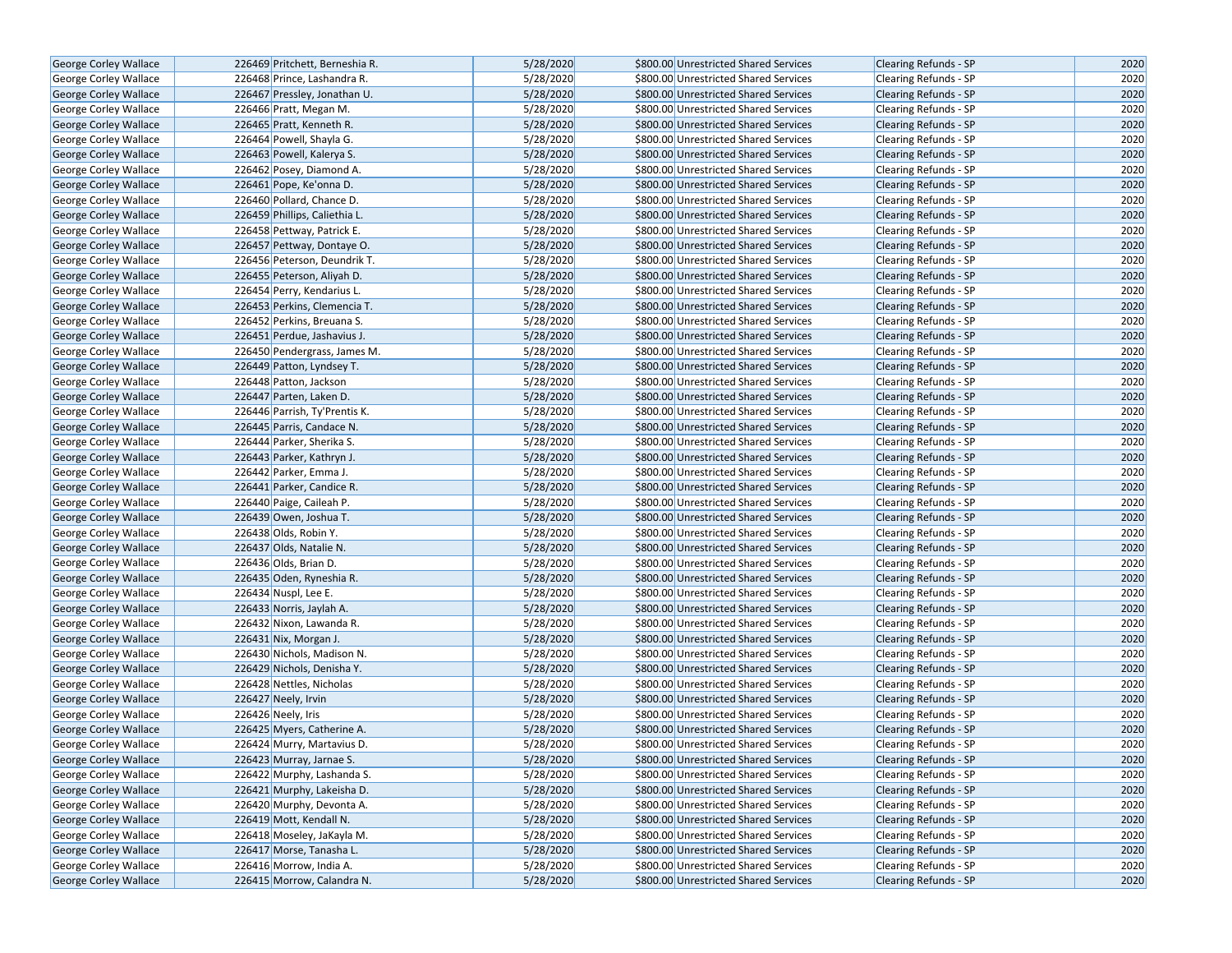| George Corley Wallace        | 226414 Morgan, Lasunda L.                         | 5/28/2020 | \$800.00 Unrestricted Shared Services                                          | Clearing Refunds - SP        | 2020 |
|------------------------------|---------------------------------------------------|-----------|--------------------------------------------------------------------------------|------------------------------|------|
| <b>George Corley Wallace</b> | 226413 Morgan, Lakeisha C.                        | 5/28/2020 | \$800.00 Unrestricted Shared Services                                          | <b>Clearing Refunds - SP</b> | 2020 |
| George Corley Wallace        | 226412 Moorer, Marquell R.                        | 5/28/2020 | \$800.00 Unrestricted Shared Services                                          | Clearing Refunds - SP        | 2020 |
| <b>George Corley Wallace</b> | 226411 Moorer, Kaydreona S.                       | 5/28/2020 | \$800.00 Unrestricted Shared Services                                          | <b>Clearing Refunds - SP</b> | 2020 |
| George Corley Wallace        | 226410 Moore, Vincent J.                          | 5/28/2020 | \$800.00 Unrestricted Shared Services                                          | Clearing Refunds - SP        | 2020 |
| George Corley Wallace        | 226409 Moore, Shatavia K.                         | 5/28/2020 | \$800.00 Unrestricted Shared Services                                          | <b>Clearing Refunds - SP</b> | 2020 |
| George Corley Wallace        | 226408 Moore, Shanyia                             | 5/28/2020 | \$800.00 Unrestricted Shared Services                                          | Clearing Refunds - SP        | 2020 |
| <b>George Corley Wallace</b> | 226407 Moore, Sebrina B.                          | 5/28/2020 | \$800.00 Unrestricted Shared Services                                          | <b>Clearing Refunds - SP</b> | 2020 |
| George Corley Wallace        | 226406 Moore, Kimberly                            | 5/28/2020 | \$800.00 Unrestricted Shared Services                                          | Clearing Refunds - SP        | 2020 |
| George Corley Wallace        | 226405 Moore, Kachavios L.                        | 5/28/2020 | \$800.00 Unrestricted Shared Services                                          | <b>Clearing Refunds - SP</b> | 2020 |
| George Corley Wallace        | 226404 Moore, Christian B.                        | 5/28/2020 | \$800.00 Unrestricted Shared Services                                          | Clearing Refunds - SP        | 2020 |
| George Corley Wallace        | 226403 Moore, Aaliyah R.                          | 5/28/2020 | \$800.00 Unrestricted Shared Services                                          | <b>Clearing Refunds - SP</b> | 2020 |
| George Corley Wallace        | 226402 Mitchell, Sara M.                          | 5/28/2020 | \$800.00 Unrestricted Shared Services                                          | <b>Clearing Refunds - SP</b> | 2020 |
| George Corley Wallace        | 226401 Mitchell, Kelsey N.                        | 5/28/2020 | \$800.00 Unrestricted Shared Services                                          | <b>Clearing Refunds - SP</b> | 2020 |
| <b>George Corley Wallace</b> | 226400 Mitchell, Hakiria L.                       | 5/28/2020 | \$800.00 Unrestricted Shared Services                                          | <b>Clearing Refunds - SP</b> | 2020 |
| George Corley Wallace        | 226399 Mitchell, Chasity D.                       | 5/28/2020 | \$800.00 Unrestricted Shared Services                                          | <b>Clearing Refunds - SP</b> | 2020 |
| George Corley Wallace        | 226398 Miree, Timmy T.                            | 5/28/2020 | \$800.00 Unrestricted Shared Services                                          | Clearing Refunds - SP        | 2020 |
| George Corley Wallace        | 226397 Miree, Eddrionna J.                        | 5/28/2020 | \$800.00 Unrestricted Shared Services                                          | <b>Clearing Refunds - SP</b> | 2020 |
| George Corley Wallace        | 226396 Minor, Darius L.                           | 5/28/2020 | \$800.00 Unrestricted Shared Services                                          | Clearing Refunds - SP        | 2020 |
| George Corley Wallace        | 226395 Mims, Jacci L.                             | 5/28/2020 | \$800.00 Unrestricted Shared Services                                          | <b>Clearing Refunds - SP</b> | 2020 |
| George Corley Wallace        | 226394 Milhouse, Quamesha T.                      | 5/28/2020 | \$800.00 Unrestricted Shared Services                                          | <b>Clearing Refunds - SP</b> | 2020 |
| <b>George Corley Wallace</b> | 226393 McLendon, Tiffany L.                       | 5/28/2020 | \$800.00 Unrestricted Shared Services                                          | <b>Clearing Refunds - SP</b> | 2020 |
| George Corley Wallace        | 226392 Mcguire, Kaymon                            | 5/28/2020 | \$800.00 Unrestricted Shared Services                                          | Clearing Refunds - SP        | 2020 |
| George Corley Wallace        | 226391 McGuire, Justin R.                         | 5/28/2020 | \$800.00 Unrestricted Shared Services                                          | <b>Clearing Refunds - SP</b> | 2020 |
| George Corley Wallace        | 226390 McGuire, Desiree R.                        | 5/28/2020 | \$800.00 Unrestricted Shared Services                                          | <b>Clearing Refunds - SP</b> | 2020 |
| George Corley Wallace        | 226389 McGhee, NaQuelle D.                        | 5/28/2020 | \$800.00 Unrestricted Shared Services                                          | <b>Clearing Refunds - SP</b> | 2020 |
| George Corley Wallace        | 226388 McElroy, Charles-Grant D.                  | 5/28/2020 | \$800.00 Unrestricted Shared Services                                          | Clearing Refunds - SP        | 2020 |
| George Corley Wallace        | 226387 McConico, A'lexis D.                       | 5/28/2020 | \$800.00 Unrestricted Shared Services                                          | <b>Clearing Refunds - SP</b> | 2020 |
| George Corley Wallace        | 226386 Mccloud, Dexter                            | 5/28/2020 | \$800.00 Unrestricted Shared Services                                          | <b>Clearing Refunds - SP</b> | 2020 |
| George Corley Wallace        | 226385 McCary, Michelle R.                        | 5/28/2020 | \$800.00 Unrestricted Shared Services                                          | <b>Clearing Refunds - SP</b> | 2020 |
| George Corley Wallace        | 226384 McCary, Lacretia N.                        | 5/28/2020 | \$800.00 Unrestricted Shared Services                                          | Clearing Refunds - SP        | 2020 |
| George Corley Wallace        | 226383 McCall, Journei R.                         | 5/28/2020 | \$800.00 Unrestricted Shared Services                                          | <b>Clearing Refunds - SP</b> | 2020 |
| George Corley Wallace        | 226382 McCall, Chantale P.                        | 5/28/2020 | \$800.00 Unrestricted Shared Services                                          | Clearing Refunds - SP        | 2020 |
| George Corley Wallace        | 226381 McBride, Michael H.                        | 5/28/2020 | \$800.00 Unrestricted Shared Services                                          | <b>Clearing Refunds - SP</b> | 2020 |
| George Corley Wallace        | 226380 Mayo, Mary I.                              | 5/28/2020 | \$800.00 Unrestricted Shared Services                                          | <b>Clearing Refunds - SP</b> | 2020 |
| George Corley Wallace        | 226379 Matthews, Tatiuna D.                       | 5/28/2020 | \$800.00 Unrestricted Shared Services                                          | <b>Clearing Refunds - SP</b> | 2020 |
| George Corley Wallace        | 226378 Mason, Keletta S.                          | 5/28/2020 | \$800.00 Unrestricted Shared Services                                          | Clearing Refunds - SP        | 2020 |
| George Corley Wallace        | 226377 Martin, Warrick K.                         | 5/28/2020 | \$800.00 Unrestricted Shared Services                                          | <b>Clearing Refunds - SP</b> | 2020 |
| George Corley Wallace        | 226376 Martin, Travon G.                          | 5/28/2020 | \$800.00 Unrestricted Shared Services                                          | Clearing Refunds - SP        | 2020 |
| George Corley Wallace        | 226375 Martin, Edwin L.                           | 5/28/2020 | \$800.00 Unrestricted Shared Services                                          | <b>Clearing Refunds - SP</b> | 2020 |
| George Corley Wallace        | 226374 Martin, Darian A.                          | 5/28/2020 | \$800.00 Unrestricted Shared Services                                          | Clearing Refunds - SP        | 2020 |
| George Corley Wallace        | 226373 Martin, Daphne J.                          | 5/28/2020 | \$800.00 Unrestricted Shared Services                                          | <b>Clearing Refunds - SP</b> | 2020 |
| George Corley Wallace        | 226372 Marshall, Kalandra R.                      | 5/28/2020 | \$800.00 Unrestricted Shared Services                                          | Clearing Refunds - SP        | 2020 |
| George Corley Wallace        | 226371 Marshall, Jordan J.                        | 5/28/2020 | \$800.00 Unrestricted Shared Services                                          | Clearing Refunds - SP        | 2020 |
| George Corley Wallace        | 226370 Marshall, Freezandra S.                    | 5/28/2020 | \$800.00 Unrestricted Shared Services                                          | <b>Clearing Refunds - SP</b> | 2020 |
| George Corley Wallace        | 226369 Marsh, Jamesia T.                          | 5/28/2020 | \$800.00 Unrestricted Shared Services                                          | <b>Clearing Refunds - SP</b> | 2020 |
| George Corley Wallace        | 226368 Manning, Charity                           | 5/28/2020 |                                                                                | Clearing Refunds - SP        | 2020 |
| George Corley Wallace        | 226367 Mack, Starrlett N.                         | 5/28/2020 | \$800.00 Unrestricted Shared Services<br>\$800.00 Unrestricted Shared Services | <b>Clearing Refunds - SP</b> | 2020 |
| George Corley Wallace        | 226366 Mabien, CaDerrius A.                       | 5/28/2020 | \$800.00 Unrestricted Shared Services                                          | Clearing Refunds - SP        | 2020 |
|                              |                                                   |           |                                                                                |                              |      |
| <b>George Corley Wallace</b> | 226365 Lyons, David H.                            | 5/28/2020 | \$800.00 Unrestricted Shared Services                                          | <b>Clearing Refunds - SP</b> | 2020 |
| George Corley Wallace        | 226364 Lowe, Cashia S.<br>226363 Lockhart, Keshon | 5/28/2020 | \$800.00 Unrestricted Shared Services                                          | Clearing Refunds - SP        | 2020 |
| George Corley Wallace        |                                                   | 5/28/2020 | \$800.00 Unrestricted Shared Services                                          | Clearing Refunds - SP        | 2020 |
| George Corley Wallace        | 226362 Lockhart, Kaitlin A.                       | 5/28/2020 | \$800.00 Unrestricted Shared Services                                          | Clearing Refunds - SP        | 2020 |
| George Corley Wallace        | 226361 Livingston, John H.                        | 5/28/2020 | \$800.00 Unrestricted Shared Services                                          | <b>Clearing Refunds - SP</b> | 2020 |
| George Corley Wallace        | 226360 Lewis, Sierra M.                           | 5/28/2020 | \$800.00 Unrestricted Shared Services                                          | Clearing Refunds - SP        | 2020 |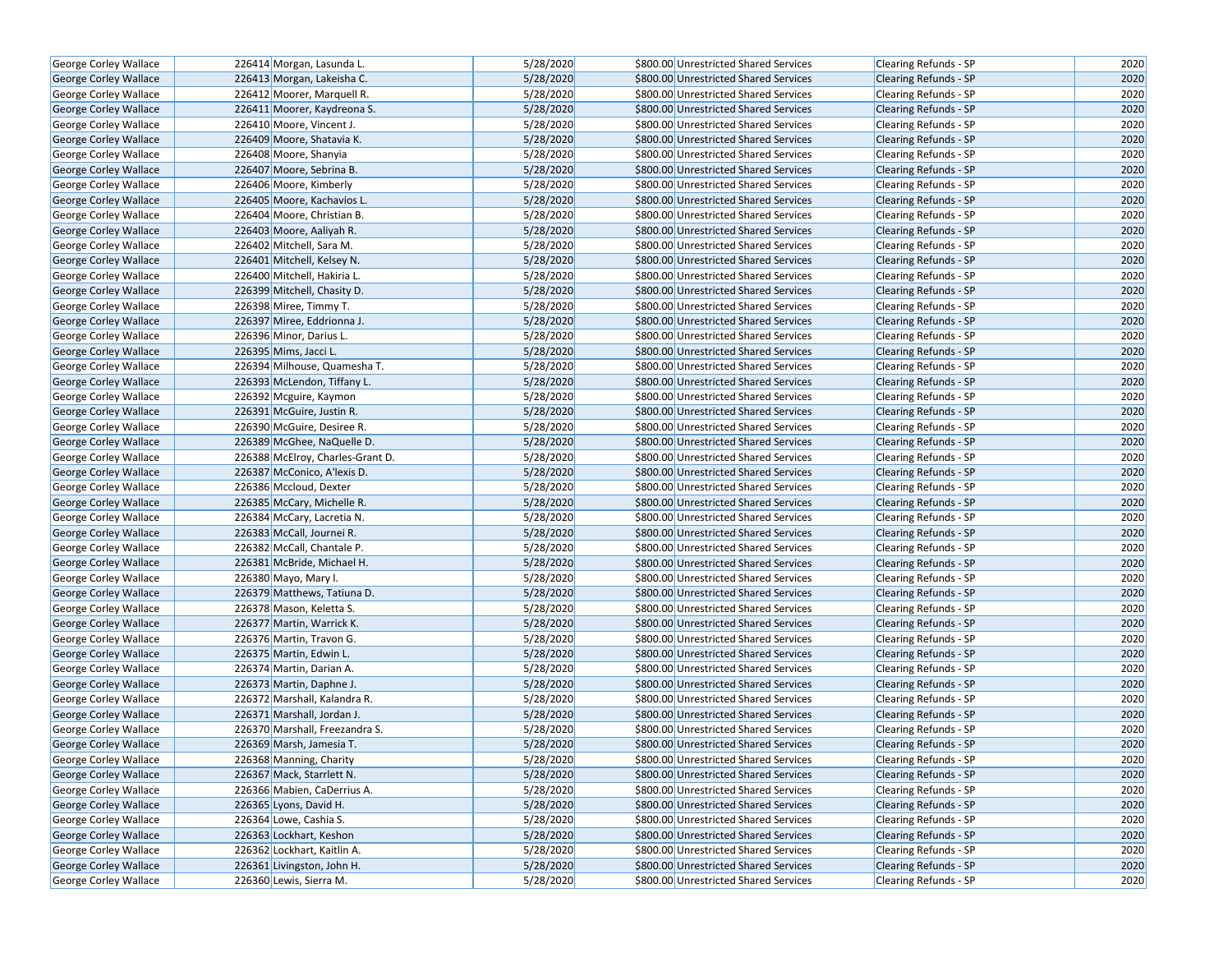| George Corley Wallace        | 226359 Lewis, Marshell D.     | 5/28/2020 | \$800.00 Unrestricted Shared Services | <b>Clearing Refunds - SP</b> | 2020 |
|------------------------------|-------------------------------|-----------|---------------------------------------|------------------------------|------|
| George Corley Wallace        | 226358 Lewis, Kendarious M.   | 5/28/2020 | \$800.00 Unrestricted Shared Services | Clearing Refunds - SP        | 2020 |
| <b>George Corley Wallace</b> | 226357 Lewis, Jakiyah K.      | 5/28/2020 | \$800.00 Unrestricted Shared Services | <b>Clearing Refunds - SP</b> | 2020 |
| George Corley Wallace        | 226356 Lewis, Chasity K.      | 5/28/2020 | \$800.00 Unrestricted Shared Services | Clearing Refunds - SP        | 2020 |
| George Corley Wallace        | 226355 Lesure, Chaunna J.     | 5/28/2020 | \$800.00 Unrestricted Shared Services | <b>Clearing Refunds - SP</b> | 2020 |
| George Corley Wallace        | 226354 Lee, Ishia N.          | 5/28/2020 | \$800.00 Unrestricted Shared Services | Clearing Refunds - SP        | 2020 |
| George Corley Wallace        | 226353 Kynard, Oliviya L.     | 5/28/2020 | \$800.00 Unrestricted Shared Services | <b>Clearing Refunds - SP</b> | 2020 |
| George Corley Wallace        | 226352 Kuhn, Robert R.        | 5/28/2020 | \$800.00 Unrestricted Shared Services | <b>Clearing Refunds - SP</b> | 2020 |
| George Corley Wallace        | 226351 Kirkland, Michael S.   | 5/28/2020 | \$800.00 Unrestricted Shared Services | <b>Clearing Refunds - SP</b> | 2020 |
| George Corley Wallace        | 226350 King, Kianna S.        | 5/28/2020 | \$800.00 Unrestricted Shared Services | Clearing Refunds - SP        | 2020 |
| <b>George Corley Wallace</b> | 226349 King, Kennard D.       | 5/28/2020 | \$800.00 Unrestricted Shared Services | <b>Clearing Refunds - SP</b> | 2020 |
| George Corley Wallace        | 226348 King, Dauntae R.       | 5/28/2020 | \$800.00 Unrestricted Shared Services | Clearing Refunds - SP        | 2020 |
| George Corley Wallace        | 226347 Kendrick, Hunter L.    | 5/28/2020 | \$800.00 Unrestricted Shared Services | <b>Clearing Refunds - SP</b> | 2020 |
| George Corley Wallace        | 226346 Kelley, Samantha N.    | 5/28/2020 | \$800.00 Unrestricted Shared Services | Clearing Refunds - SP        | 2020 |
| George Corley Wallace        | 226345 Jordan, Chelsea        | 5/28/2020 | \$800.00 Unrestricted Shared Services | <b>Clearing Refunds - SP</b> | 2020 |
| George Corley Wallace        | 226344 Jones, Tyneshia        | 5/28/2020 | \$800.00 Unrestricted Shared Services | <b>Clearing Refunds - SP</b> | 2020 |
| George Corley Wallace        | 226343 Jones, Tara            | 5/28/2020 | \$800.00 Unrestricted Shared Services | <b>Clearing Refunds - SP</b> | 2020 |
| George Corley Wallace        | 226342 Jones, Shaniyah N.     | 5/28/2020 | \$800.00 Unrestricted Shared Services | <b>Clearing Refunds - SP</b> | 2020 |
| George Corley Wallace        | 226341 Jones, Lakeisha D.     | 5/28/2020 | \$800.00 Unrestricted Shared Services | <b>Clearing Refunds - SP</b> | 2020 |
| George Corley Wallace        | 226340 Jones, Keterius L.     | 5/28/2020 | \$800.00 Unrestricted Shared Services | <b>Clearing Refunds - SP</b> | 2020 |
| George Corley Wallace        | 226339 Jones, Jontavia A.     | 5/28/2020 | \$800.00 Unrestricted Shared Services | <b>Clearing Refunds - SP</b> | 2020 |
| George Corley Wallace        | 226338 Jones, Jhaikeistin Q.  | 5/28/2020 | \$800.00 Unrestricted Shared Services | Clearing Refunds - SP        | 2020 |
| <b>George Corley Wallace</b> | 226337 Jones, Deandrea S.     | 5/28/2020 | \$800.00 Unrestricted Shared Services | <b>Clearing Refunds - SP</b> | 2020 |
| George Corley Wallace        | 226336 Jones, David E.        | 5/28/2020 | \$800.00 Unrestricted Shared Services | <b>Clearing Refunds - SP</b> | 2020 |
| George Corley Wallace        | 226335 Jones, Dasia M.        | 5/28/2020 | \$800.00 Unrestricted Shared Services | Clearing Refunds - SP        | 2020 |
| <b>George Corley Wallace</b> | 226334 Jones, Creshaunda M.   | 5/28/2020 | \$800.00 Unrestricted Shared Services | Clearing Refunds - SP        | 2020 |
| George Corley Wallace        | 226333 Jones, Chasity M.      | 5/28/2020 | \$800.00 Unrestricted Shared Services | Clearing Refunds - SP        | 2020 |
| George Corley Wallace        | 226332 Jones, Antonio         | 5/28/2020 | \$800.00 Unrestricted Shared Services | <b>Clearing Refunds - SP</b> | 2020 |
| George Corley Wallace        | 226331 Johnson, Zaykeese L.   | 5/28/2020 | \$800.00 Unrestricted Shared Services | <b>Clearing Refunds - SP</b> | 2020 |
| George Corley Wallace        | 226330 Johnson, Waymond L.    | 5/28/2020 | \$800.00 Unrestricted Shared Services | Clearing Refunds - SP        | 2020 |
| George Corley Wallace        | 226329 Johnson, Shemeka L.    | 5/28/2020 | \$800.00 Unrestricted Shared Services | <b>Clearing Refunds - SP</b> | 2020 |
| <b>George Corley Wallace</b> | 226328 Johnson, Sharica       | 5/28/2020 | \$800.00 Unrestricted Shared Services | <b>Clearing Refunds - SP</b> | 2020 |
| <b>George Corley Wallace</b> | 226327 Johnson, Rodney D.     | 5/28/2020 | \$800.00 Unrestricted Shared Services | <b>Clearing Refunds - SP</b> | 2020 |
| <b>George Corley Wallace</b> | 226326 Johnson, Quenbresha L. | 5/28/2020 | \$800.00 Unrestricted Shared Services | Clearing Refunds - SP        | 2020 |
| George Corley Wallace        | 226325 Johnson, Martin D.     | 5/28/2020 | \$800.00 Unrestricted Shared Services | Clearing Refunds - SP        | 2020 |
| George Corley Wallace        | 226324 Johnson, Marcia T.     | 5/28/2020 | \$800.00 Unrestricted Shared Services | Clearing Refunds - SP        | 2020 |
| George Corley Wallace        | 226323 Johnson, Kelci M.      | 5/28/2020 | \$800.00 Unrestricted Shared Services | Clearing Refunds - SP        | 2020 |
| George Corley Wallace        | 226322 Johnson, Kanijah J.    | 5/28/2020 | \$800.00 Unrestricted Shared Services | Clearing Refunds - SP        | 2020 |
| George Corley Wallace        | 226321 Johnson, Jaquinn T.    | 5/28/2020 | \$800.00 Unrestricted Shared Services | <b>Clearing Refunds - SP</b> | 2020 |
| George Corley Wallace        | 226320 Johnson, James L.      | 5/28/2020 | \$800.00 Unrestricted Shared Services | Clearing Refunds - SP        | 2020 |
| George Corley Wallace        | 226319 Johnson, Jamarius D.   | 5/28/2020 | \$800.00 Unrestricted Shared Services | Clearing Refunds - SP        | 2020 |
| George Corley Wallace        | 226318 Johnson, Jabbar        | 5/28/2020 | \$800.00 Unrestricted Shared Services | Clearing Refunds - SP        | 2020 |
| George Corley Wallace        | 226317 Johnson, Elizabeth C.  | 5/28/2020 | \$800.00 Unrestricted Shared Services | Clearing Refunds - SP        | 2020 |
| George Corley Wallace        | 226316 Johnson, Aljahrah S.   | 5/28/2020 | \$800.00 Unrestricted Shared Services | Clearing Refunds - SP        | 2020 |
| George Corley Wallace        | 226315 Johnson, Ahkelia B.    | 5/28/2020 | \$800.00 Unrestricted Shared Services | <b>Clearing Refunds - SP</b> | 2020 |
| George Corley Wallace        | 226314 Jenkins, Devon K.      | 5/28/2020 | \$800.00 Unrestricted Shared Services | Clearing Refunds - SP        | 2020 |
| George Corley Wallace        | 226313 James, Nechole R.      | 5/28/2020 | \$800.00 Unrestricted Shared Services | <b>Clearing Refunds - SP</b> | 2020 |
| George Corley Wallace        | 226312 James, Jamiya M.       | 5/28/2020 | \$800.00 Unrestricted Shared Services | Clearing Refunds - SP        | 2020 |
| George Corley Wallace        | 226311 Jackson, Zion C.       | 5/28/2020 | \$800.00 Unrestricted Shared Services | <b>Clearing Refunds - SP</b> | 2020 |
| George Corley Wallace        | 226310 Jackson, Shaneequa M.  | 5/28/2020 | \$800.00 Unrestricted Shared Services | Clearing Refunds - SP        | 2020 |
| George Corley Wallace        | 226309 Jackson, Jonishia S.   | 5/28/2020 | \$800.00 Unrestricted Shared Services | <b>Clearing Refunds - SP</b> | 2020 |
| George Corley Wallace        | 226308 Jackson, De'Carlo J.   | 5/28/2020 | \$800.00 Unrestricted Shared Services | Clearing Refunds - SP        | 2020 |
| George Corley Wallace        | 226307 Jackson, David M.      | 5/28/2020 | \$800.00 Unrestricted Shared Services | <b>Clearing Refunds - SP</b> | 2020 |
| George Corley Wallace        | 226306 Jackson, Daniella      | 5/28/2020 | \$800.00 Unrestricted Shared Services | Clearing Refunds - SP        | 2020 |
| <b>George Corley Wallace</b> | 226305 Jackson, Chelsea R.    | 5/28/2020 | \$800.00 Unrestricted Shared Services | Clearing Refunds - SP        | 2020 |
|                              |                               |           |                                       |                              |      |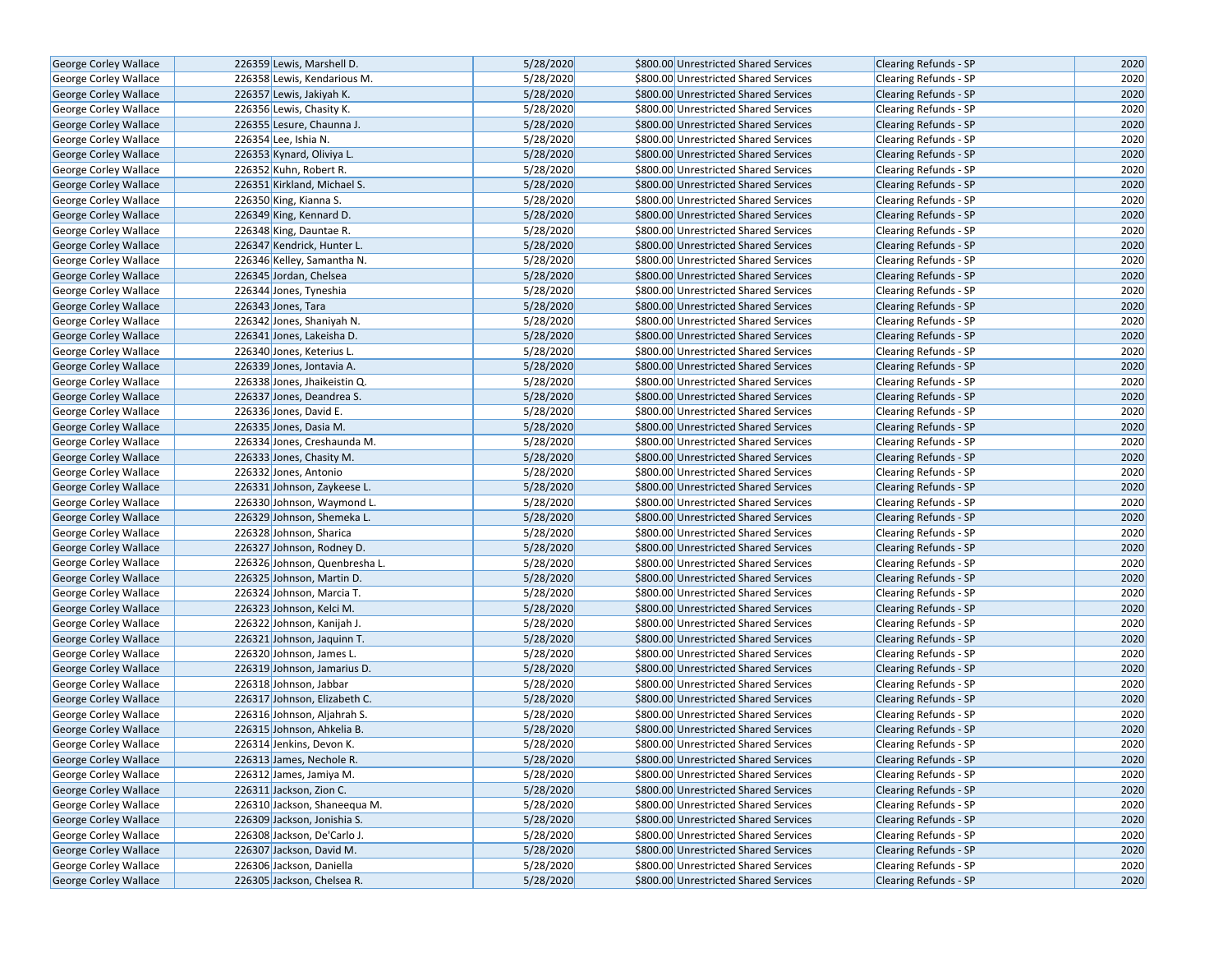| George Corley Wallace        | 226304 Jackson, Canecia J.   | 5/28/2020 | \$800.00 Unrestricted Shared Services | Clearing Refunds - SP        | 2020 |
|------------------------------|------------------------------|-----------|---------------------------------------|------------------------------|------|
| <b>George Corley Wallace</b> | 226303 Jackson, Brianna M.   | 5/28/2020 | \$800.00 Unrestricted Shared Services | <b>Clearing Refunds - SP</b> | 2020 |
| George Corley Wallace        | 226302 Huynh, Jonathan L.    | 5/28/2020 | \$800.00 Unrestricted Shared Services | Clearing Refunds - SP        | 2020 |
| <b>George Corley Wallace</b> | 226301 Huntington, Aaron C.  | 5/28/2020 | \$800.00 Unrestricted Shared Services | <b>Clearing Refunds - SP</b> | 2020 |
| George Corley Wallace        | 226300 Hudson, Faye          | 5/28/2020 | \$800.00 Unrestricted Shared Services | Clearing Refunds - SP        | 2020 |
| George Corley Wallace        | 226299 Howell, Antonio L.    | 5/28/2020 | \$800.00 Unrestricted Shared Services | <b>Clearing Refunds - SP</b> | 2020 |
| George Corley Wallace        | 226298 Howard, Tynesha B.    | 5/28/2020 | \$800.00 Unrestricted Shared Services | Clearing Refunds - SP        | 2020 |
| <b>George Corley Wallace</b> | 226297 Howard, Jamarious T.  | 5/28/2020 | \$800.00 Unrestricted Shared Services | <b>Clearing Refunds - SP</b> | 2020 |
| George Corley Wallace        | 226296 Howard, Ja'Maesha B.  | 5/28/2020 | \$800.00 Unrestricted Shared Services | Clearing Refunds - SP        | 2020 |
| George Corley Wallace        | 226295 Houser, Aaliyah M.    | 5/28/2020 | \$800.00 Unrestricted Shared Services | <b>Clearing Refunds - SP</b> | 2020 |
| George Corley Wallace        | 226294 House, Jamarius M.    | 5/28/2020 | \$800.00 Unrestricted Shared Services | Clearing Refunds - SP        | 2020 |
| George Corley Wallace        | 226293 Horton, Kerry A.      | 5/28/2020 | \$800.00 Unrestricted Shared Services | <b>Clearing Refunds - SP</b> | 2020 |
| George Corley Wallace        | 226292 Hopkins, Katelyn M.   | 5/28/2020 | \$800.00 Unrestricted Shared Services | <b>Clearing Refunds - SP</b> | 2020 |
| George Corley Wallace        | 226291 Hope, Markeita I.     | 5/28/2020 | \$800.00 Unrestricted Shared Services | <b>Clearing Refunds - SP</b> | 2020 |
| <b>George Corley Wallace</b> | 226290 Hope, Brandon D.      | 5/28/2020 | \$800.00 Unrestricted Shared Services | <b>Clearing Refunds - SP</b> | 2020 |
| George Corley Wallace        | 226289 Holt, Kalil D.        | 5/28/2020 | \$800.00 Unrestricted Shared Services | <b>Clearing Refunds - SP</b> | 2020 |
| George Corley Wallace        | 226288 Holmes, Jalon J.      | 5/28/2020 | \$800.00 Unrestricted Shared Services | Clearing Refunds - SP        | 2020 |
| George Corley Wallace        | 226287 Holmes, Delrion J.    | 5/28/2020 | \$800.00 Unrestricted Shared Services | <b>Clearing Refunds - SP</b> | 2020 |
| George Corley Wallace        | 226286 Hollis, Shyuna U.     | 5/28/2020 | \$800.00 Unrestricted Shared Services | Clearing Refunds - SP        | 2020 |
| George Corley Wallace        | 226285 Holcombe, Hannah S.   | 5/28/2020 | \$800.00 Unrestricted Shared Services | <b>Clearing Refunds - SP</b> | 2020 |
| George Corley Wallace        | 226284 Hinson, Crystal L.    | 5/28/2020 | \$800.00 Unrestricted Shared Services | <b>Clearing Refunds - SP</b> | 2020 |
| <b>George Corley Wallace</b> | 226283 Hill, Leslie P.       | 5/28/2020 | \$800.00 Unrestricted Shared Services | <b>Clearing Refunds - SP</b> | 2020 |
| George Corley Wallace        | 226282 Hicks, Tonya D.       | 5/28/2020 | \$800.00 Unrestricted Shared Services | Clearing Refunds - SP        | 2020 |
| George Corley Wallace        | 226281 Heywood, Jacob A.     | 5/28/2020 | \$800.00 Unrestricted Shared Services | <b>Clearing Refunds - SP</b> | 2020 |
| George Corley Wallace        | 226280 Hendrieth, Lydia J.   | 5/28/2020 | \$800.00 Unrestricted Shared Services | <b>Clearing Refunds - SP</b> | 2020 |
| George Corley Wallace        | 226279 Heard, Errol T.       | 5/28/2020 | \$800.00 Unrestricted Shared Services | <b>Clearing Refunds - SP</b> | 2020 |
| George Corley Wallace        | 226278 Haynes, Wanda G.      | 5/28/2020 | \$800.00 Unrestricted Shared Services | Clearing Refunds - SP        | 2020 |
| George Corley Wallace        | 226277 Hawkins, Roylenn I.   | 5/28/2020 | \$800.00 Unrestricted Shared Services | <b>Clearing Refunds - SP</b> | 2020 |
| George Corley Wallace        | 226276 Hawkins, Dreama       | 5/28/2020 | \$800.00 Unrestricted Shared Services | <b>Clearing Refunds - SP</b> | 2020 |
| George Corley Wallace        | 226275 Hauswirth, Taylor C.  | 5/28/2020 | \$800.00 Unrestricted Shared Services | <b>Clearing Refunds - SP</b> | 2020 |
| George Corley Wallace        | 226274 Hatcher, Aaliyah T.   | 5/28/2020 | \$800.00 Unrestricted Shared Services | Clearing Refunds - SP        | 2020 |
| George Corley Wallace        | 226273 Harrison, Jeronica D. | 5/28/2020 | \$800.00 Unrestricted Shared Services | <b>Clearing Refunds - SP</b> | 2020 |
| George Corley Wallace        | 226272 Harris, Viderrion D.  | 5/28/2020 | \$800.00 Unrestricted Shared Services | Clearing Refunds - SP        | 2020 |
| George Corley Wallace        | 226271 Harris, Teandria D.   | 5/28/2020 | \$800.00 Unrestricted Shared Services | <b>Clearing Refunds - SP</b> | 2020 |
| George Corley Wallace        | 226270 Harris, Miriam B.     | 5/28/2020 | \$800.00 Unrestricted Shared Services | Clearing Refunds - SP        | 2020 |
| George Corley Wallace        | 226269 Harris, Kemiyah A.    | 5/28/2020 | \$800.00 Unrestricted Shared Services | <b>Clearing Refunds - SP</b> | 2020 |
| George Corley Wallace        | 226268 Harris, Juanita N.    | 5/28/2020 | \$800.00 Unrestricted Shared Services | Clearing Refunds - SP        | 2020 |
| George Corley Wallace        | 226267 Harris, Brianna E.    | 5/28/2020 | \$800.00 Unrestricted Shared Services | <b>Clearing Refunds - SP</b> | 2020 |
| George Corley Wallace        | 226266 Hardy, Quenante B.    | 5/28/2020 | \$800.00 Unrestricted Shared Services | Clearing Refunds - SP        | 2020 |
| George Corley Wallace        | 226265 Hardy, Arthur L.      | 5/28/2020 | \$800.00 Unrestricted Shared Services | <b>Clearing Refunds - SP</b> | 2020 |
| George Corley Wallace        | 226264 Hamilton, Cedreka     | 5/28/2020 | \$800.00 Unrestricted Shared Services | Clearing Refunds - SP        | 2020 |
| George Corley Wallace        | 226263 Hall Gooden, Sonya    | 5/28/2020 | \$800.00 Unrestricted Shared Services | <b>Clearing Refunds - SP</b> | 2020 |
| George Corley Wallace        | 226262 Hall, Traeshon J.     | 5/28/2020 | \$800.00 Unrestricted Shared Services | Clearing Refunds - SP        | 2020 |
| George Corley Wallace        | 226261 Hall, Shania T.       | 5/28/2020 | \$800.00 Unrestricted Shared Services | <b>Clearing Refunds - SP</b> | 2020 |
| George Corley Wallace        | 226260 Hall, Shamiyah S.     | 5/28/2020 | \$800.00 Unrestricted Shared Services | Clearing Refunds - SP        | 2020 |
| George Corley Wallace        | 226259 Hall, Martravious J.  | 5/28/2020 | \$800.00 Unrestricted Shared Services | <b>Clearing Refunds - SP</b> | 2020 |
| George Corley Wallace        | 226258 Hall, Ka'Licia S.     | 5/28/2020 | \$800.00 Unrestricted Shared Services | Clearing Refunds - SP        | 2020 |
| George Corley Wallace        | 226257 Hall, Jer'Markiaus Q. | 5/28/2020 | \$800.00 Unrestricted Shared Services | <b>Clearing Refunds - SP</b> | 2020 |
| George Corley Wallace        | 226256 Gunn, Kishabreyia R.  | 5/28/2020 | \$800.00 Unrestricted Shared Services | Clearing Refunds - SP        | 2020 |
| George Corley Wallace        | 226255 Guin, Tiffany G.      | 5/28/2020 | \$800.00 Unrestricted Shared Services | <b>Clearing Refunds - SP</b> | 2020 |
| George Corley Wallace        | 226254 Grisby, Jessie D.     | 5/28/2020 | \$800.00 Unrestricted Shared Services | Clearing Refunds - SP        | 2020 |
| George Corley Wallace        | 226253 Grimes, TaSharri C.   | 5/28/2020 | \$800.00 Unrestricted Shared Services | <b>Clearing Refunds - SP</b> | 2020 |
| George Corley Wallace        | 226252 Grimes, Joshua E.     | 5/28/2020 | \$800.00 Unrestricted Shared Services | Clearing Refunds - SP        | 2020 |
| George Corley Wallace        | 226251 Grimes, Ashley R.     | 5/28/2020 | \$800.00 Unrestricted Shared Services | <b>Clearing Refunds - SP</b> | 2020 |
| George Corley Wallace        | 226250 Griffin, Shayla       | 5/28/2020 | \$800.00 Unrestricted Shared Services | Clearing Refunds - SP        | 2020 |
|                              |                              |           |                                       |                              |      |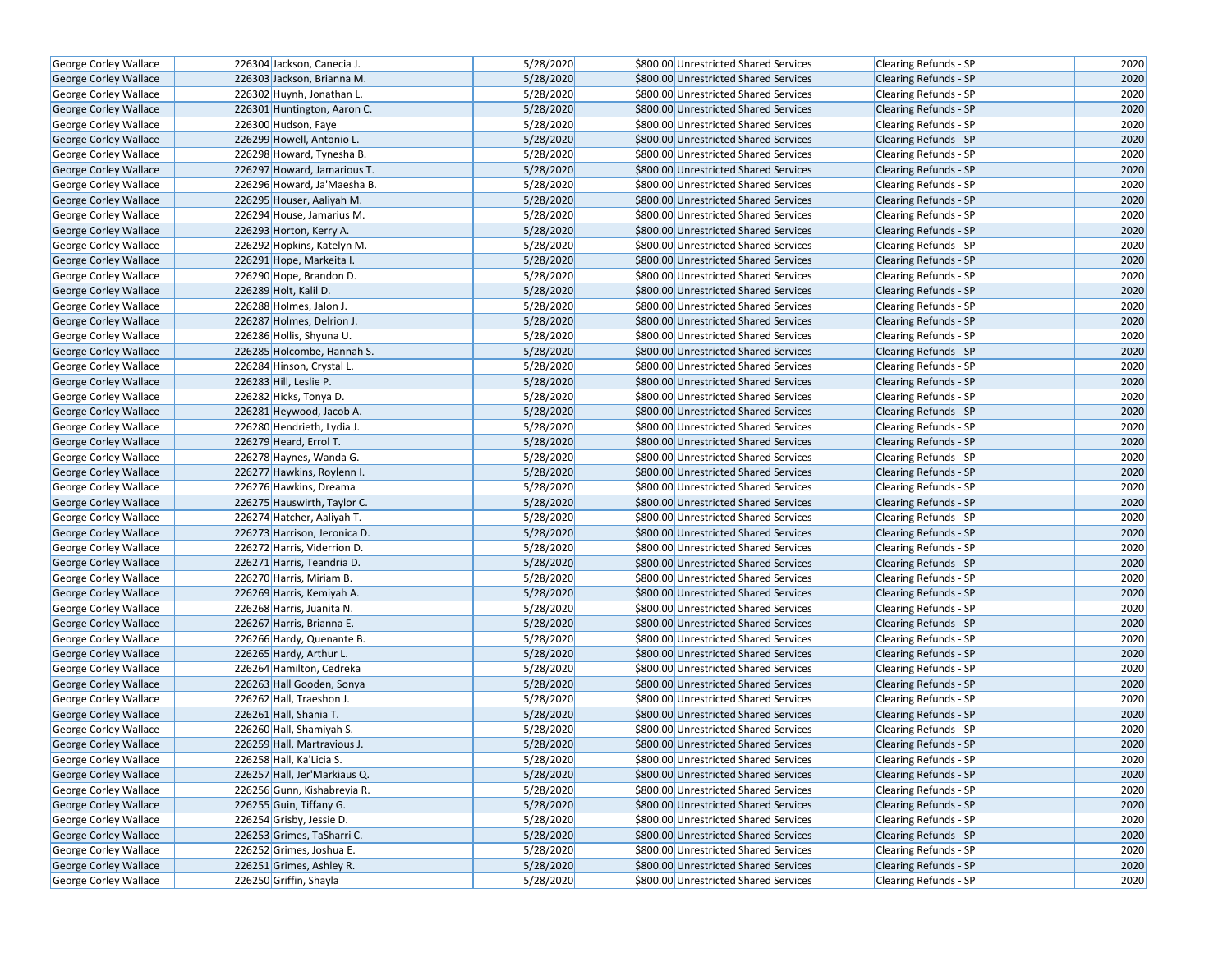| George Corley Wallace                          | 226249 Green, Jonathan C.                          | 5/28/2020              | \$800.00 Unrestricted Shared Services | <b>Clearing Refunds - SP</b>                                 | 2020 |
|------------------------------------------------|----------------------------------------------------|------------------------|---------------------------------------|--------------------------------------------------------------|------|
| <b>George Corley Wallace</b>                   | 226248 Green, Demarcus                             | 5/28/2020              | \$800.00 Unrestricted Shared Services | <b>Clearing Refunds - SP</b>                                 | 2020 |
| George Corley Wallace                          | 226247 Green, Ahmad O.                             | 5/28/2020              | \$800.00 Unrestricted Shared Services | <b>Clearing Refunds - SP</b>                                 | 2020 |
| George Corley Wallace                          | 226246 Goree, Chekyira T.                          | 5/28/2020              | \$800.00 Unrestricted Shared Services | <b>Clearing Refunds - SP</b>                                 | 2020 |
| George Corley Wallace                          | 226245 Gordon, Zykei T.                            | 5/28/2020              | \$800.00 Unrestricted Shared Services | <b>Clearing Refunds - SP</b>                                 | 2020 |
| George Corley Wallace                          | 226244 Gordon, Joshua M.                           | 5/28/2020              | \$800.00 Unrestricted Shared Services | Clearing Refunds - SP                                        | 2020 |
| George Corley Wallace                          | 226243 Gordon, Javontae D.                         | 5/28/2020              | \$800.00 Unrestricted Shared Services | <b>Clearing Refunds - SP</b>                                 | 2020 |
| <b>George Corley Wallace</b>                   | 226242 Gordon. Jasmine M.                          | 5/28/2020              | \$800.00 Unrestricted Shared Services | <b>Clearing Refunds - SP</b>                                 | 2020 |
| George Corley Wallace                          | 226241 Gordon, Cyan A.                             | 5/28/2020              | \$800.00 Unrestricted Shared Services | <b>Clearing Refunds - SP</b>                                 | 2020 |
| George Corley Wallace                          | 226240 Goodwin, Joseph J.                          | 5/28/2020              | \$800.00 Unrestricted Shared Services | Clearing Refunds - SP                                        | 2020 |
| George Corley Wallace                          | 226239 Glover, Kamyra K.                           | 5/28/2020              | \$800.00 Unrestricted Shared Services | <b>Clearing Refunds - SP</b>                                 | 2020 |
| George Corley Wallace                          | 226238 Gladden, Makayla S.                         | 5/28/2020              | \$800.00 Unrestricted Shared Services | <b>Clearing Refunds - SP</b>                                 | 2020 |
| George Corley Wallace                          | 226237 Gilford, Caleb I.                           | 5/28/2020              | \$800.00 Unrestricted Shared Services | <b>Clearing Refunds - SP</b>                                 | 2020 |
| George Corley Wallace                          | 226236 Giles, Jatlin                               | 5/28/2020              | \$800.00 Unrestricted Shared Services | Clearing Refunds - SP                                        | 2020 |
| <b>George Corley Wallace</b>                   | 226235 Gibson, Jaleria M.                          | 5/28/2020              | \$800.00 Unrestricted Shared Services | <b>Clearing Refunds - SP</b>                                 | 2020 |
| George Corley Wallace                          | 226234 George, Kiana R.                            | 5/28/2020              | \$800.00 Unrestricted Shared Services | <b>Clearing Refunds - SP</b>                                 | 2020 |
| George Corley Wallace                          | 226233 Gary, Rakeim A.                             | 5/28/2020              | \$800.00 Unrestricted Shared Services | <b>Clearing Refunds - SP</b>                                 | 2020 |
| George Corley Wallace                          | 226232 Garner, TyShawn J.                          | 5/28/2020              | \$800.00 Unrestricted Shared Services | Clearing Refunds - SP                                        | 2020 |
| George Corley Wallace                          | 226231 Gale, Tyreasia A.                           | 5/28/2020              | \$800.00 Unrestricted Shared Services | <b>Clearing Refunds - SP</b>                                 | 2020 |
| <b>George Corley Wallace</b>                   | 226230 Gaither, Courtney S.                        | 5/28/2020              | \$800.00 Unrestricted Shared Services | <b>Clearing Refunds - SP</b>                                 | 2020 |
| George Corley Wallace                          | 226229 Fuller, Eldred                              | 5/28/2020              | \$800.00 Unrestricted Shared Services | <b>Clearing Refunds - SP</b>                                 | 2020 |
| George Corley Wallace                          | 226228 Fritts, Joseph L.                           | 5/28/2020              | \$800.00 Unrestricted Shared Services | Clearing Refunds - SP                                        | 2020 |
| George Corley Wallace                          | 226227 Friday, Robert P.                           | 5/28/2020              | \$800.00 Unrestricted Shared Services | <b>Clearing Refunds - SP</b>                                 | 2020 |
| George Corley Wallace                          | 226226 Frazier, Timothy D.                         | 5/28/2020              | \$800.00 Unrestricted Shared Services | Clearing Refunds - SP                                        | 2020 |
| George Corley Wallace                          | 226225 Franklin, Justin L.                         | 5/28/2020              | \$800.00 Unrestricted Shared Services | <b>Clearing Refunds - SP</b>                                 | 2020 |
| George Corley Wallace                          | 226224 Fowlkes, Averey O.                          | 5/28/2020              | \$800.00 Unrestricted Shared Services |                                                              | 2020 |
|                                                | 226223 Foster, Toniah E.                           | 5/28/2020              | \$800.00 Unrestricted Shared Services | Clearing Refunds - SP<br><b>Clearing Refunds - SP</b>        | 2020 |
| George Corley Wallace                          | 226222 Ford, Antonio R.                            | 5/28/2020              | \$800.00 Unrestricted Shared Services | Clearing Refunds - SP                                        | 2020 |
| George Corley Wallace<br>George Corley Wallace | 226221 Forbes, Alexis                              | 5/28/2020              | \$800.00 Unrestricted Shared Services | <b>Clearing Refunds - SP</b>                                 | 2020 |
| George Corley Wallace                          | 226220 Flennory, Ladiamon Q.                       | 5/28/2020              | \$800.00 Unrestricted Shared Services | Clearing Refunds - SP                                        | 2020 |
| George Corley Wallace                          | 226219 Files, Kaneria L.                           | 5/28/2020              | \$800.00 Unrestricted Shared Services | <b>Clearing Refunds - SP</b>                                 | 2020 |
|                                                | 226218 Fields, Marlon J.                           | 5/28/2020              | \$800.00 Unrestricted Shared Services | Clearing Refunds - SP                                        | 2020 |
| George Corley Wallace<br>George Corley Wallace | 226217 Fields, Jacquez J.                          | 5/28/2020              | \$800.00 Unrestricted Shared Services | <b>Clearing Refunds - SP</b>                                 | 2020 |
|                                                | 226216 Evans, La'Tidra M.                          | 5/28/2020              | \$800.00 Unrestricted Shared Services |                                                              | 2020 |
| George Corley Wallace<br>George Corley Wallace | 226215 Evans, Jordan B.                            | 5/28/2020              | \$800.00 Unrestricted Shared Services | Clearing Refunds - SP<br><b>Clearing Refunds - SP</b>        | 2020 |
| George Corley Wallace                          | 226214 Essex, Stefan L.                            | 5/28/2020              | \$800.00 Unrestricted Shared Services | Clearing Refunds - SP                                        | 2020 |
| <b>George Corley Wallace</b>                   | 226213 Essex, Barbara A.                           | 5/28/2020              | \$800.00 Unrestricted Shared Services | <b>Clearing Refunds - SP</b>                                 | 2020 |
|                                                | 226212 Ervin, Ja'Keria R.                          | 5/28/2020              | \$800.00 Unrestricted Shared Services | Clearing Refunds - SP                                        | 2020 |
| George Corley Wallace<br>George Corley Wallace | 226211 Epperson, Jamie L.                          | 5/28/2020              | \$800.00 Unrestricted Shared Services | <b>Clearing Refunds - SP</b>                                 | 2020 |
| George Corley Wallace                          | 226210 Ellis, Senterrica A.                        | 5/28/2020              | \$800.00 Unrestricted Shared Services | Clearing Refunds - SP                                        | 2020 |
| <b>George Corley Wallace</b>                   | 226209 Ellis, Demarious K.                         | 5/28/2020              | \$800.00 Unrestricted Shared Services | Clearing Refunds - SP                                        | 2020 |
| George Corley Wallace                          | 226208 El, Diamond M.                              | 5/28/2020              | \$800.00 Unrestricted Shared Services | Clearing Refunds - SP                                        | 2020 |
| George Corley Wallace                          | 226207 Effinger, Joseph C.                         | 5/28/2020              | \$800.00 Unrestricted Shared Services | <b>Clearing Refunds - SP</b>                                 | 2020 |
| <b>George Corley Wallace</b>                   | 226206 Dysart, Amy N.                              | 5/28/2020              | \$800.00 Unrestricted Shared Services | Clearing Refunds - SP                                        | 2020 |
| <b>George Corley Wallace</b>                   | 226205 Dunnican, Naya E.                           | 5/28/2020              | \$800.00 Unrestricted Shared Services | <b>Clearing Refunds - SP</b>                                 | 2020 |
| George Corley Wallace                          | 226204 Dukes, Laterrica K.                         | 5/28/2020              | \$800.00 Unrestricted Shared Services | <b>Clearing Refunds - SP</b>                                 | 2020 |
|                                                |                                                    | 5/28/2020              | \$800.00 Unrestricted Shared Services |                                                              | 2020 |
| George Corley Wallace<br>George Corley Wallace | 226203 Dukes, Doris J.<br>226202 Dukes, Airesha I. | 5/28/2020              | \$800.00 Unrestricted Shared Services | <b>Clearing Refunds - SP</b><br>Clearing Refunds - SP        | 2020 |
| George Corley Wallace                          | 226201 Dragg, Timothy B.                           | 5/28/2020              | \$800.00 Unrestricted Shared Services | <b>Clearing Refunds - SP</b>                                 | 2020 |
| George Corley Wallace                          | 226200 Dower, JorgeUndra N.                        | 5/28/2020              | \$800.00 Unrestricted Shared Services | <b>Clearing Refunds - SP</b>                                 | 2020 |
|                                                | 226199 Doss, Jameria M.                            | 5/28/2020              | \$800.00 Unrestricted Shared Services | <b>Clearing Refunds - SP</b>                                 | 2020 |
| George Corley Wallace                          | 226198 Dosey, Jerharvis D.                         | 5/28/2020              | \$800.00 Unrestricted Shared Services | Clearing Refunds - SP                                        | 2020 |
| George Corley Wallace                          | 226197 Donaldson, Ashley                           |                        | \$800.00 Unrestricted Shared Services |                                                              | 2020 |
| George Corley Wallace                          | 226196 Dewhirst, Micah D.                          | 5/28/2020<br>5/28/2020 |                                       | <b>Clearing Refunds - SP</b>                                 |      |
| George Corley Wallace                          | 226195 Dennis, Shondria R.                         | 5/28/2020              | \$800.00 Unrestricted Shared Services | <b>Clearing Refunds - SP</b><br><b>Clearing Refunds - SP</b> | 2020 |
| George Corley Wallace                          |                                                    |                        | \$800.00 Unrestricted Shared Services |                                                              | 2020 |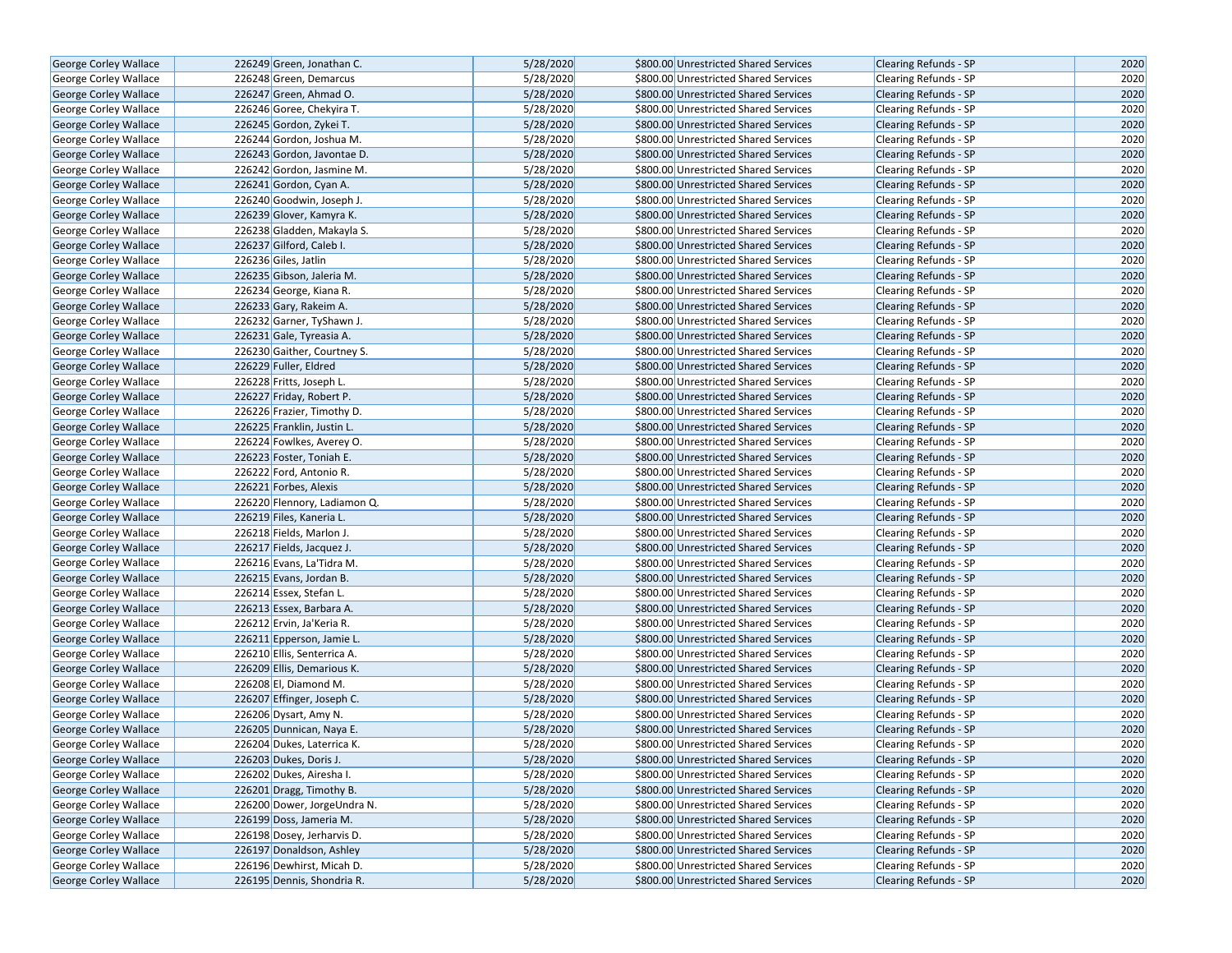| <b>George Corley Wallace</b>                   | 226194 Dean, Christopher A.                             | 5/28/2020              | \$800.00 Unrestricted Shared Services                                          | Clearing Refunds - SP        | 2020         |
|------------------------------------------------|---------------------------------------------------------|------------------------|--------------------------------------------------------------------------------|------------------------------|--------------|
| <b>George Corley Wallace</b>                   | 226193 Davison, Michael L.                              | 5/28/2020              | \$800.00 Unrestricted Shared Services                                          | <b>Clearing Refunds - SP</b> | 2020         |
| George Corley Wallace                          | 226192 Davis, Tydasia A.                                | 5/28/2020              | \$800.00 Unrestricted Shared Services                                          | Clearing Refunds - SP        | 2020         |
| <b>George Corley Wallace</b>                   | 226191 Davis, Trovonn E.                                | 5/28/2020              | \$800.00 Unrestricted Shared Services                                          | <b>Clearing Refunds - SP</b> | 2020         |
| George Corley Wallace                          | 226190 Davis, Jasmine J.                                | 5/28/2020              | \$800.00 Unrestricted Shared Services                                          | Clearing Refunds - SP        | 2020         |
| George Corley Wallace                          | 226189 Davis, Devin L.                                  | 5/28/2020              | \$800.00 Unrestricted Shared Services                                          | <b>Clearing Refunds - SP</b> | 2020         |
| George Corley Wallace                          | 226188 Davis, Chystral L.                               | 5/28/2020              | \$800.00 Unrestricted Shared Services                                          | Clearing Refunds - SP        | 2020         |
| <b>George Corley Wallace</b>                   | 226187 Davis, Brandon N.                                | 5/28/2020              | \$800.00 Unrestricted Shared Services                                          | <b>Clearing Refunds - SP</b> | 2020         |
| George Corley Wallace                          | 226186 Davis, Alexis L.                                 | 5/28/2020              | \$800.00 Unrestricted Shared Services                                          | <b>Clearing Refunds - SP</b> | 2020         |
| George Corley Wallace                          | 226185 Davidson, Sabrina J.                             | 5/28/2020              | \$800.00 Unrestricted Shared Services                                          | <b>Clearing Refunds - SP</b> | 2020         |
| George Corley Wallace                          | 226184 Daniels, Zykeria A.                              | 5/28/2020              | \$800.00 Unrestricted Shared Services                                          | Clearing Refunds - SP        | 2020         |
| George Corley Wallace                          | 226183 Dancy, Jaelyn S.                                 | 5/28/2020              | \$800.00 Unrestricted Shared Services                                          | <b>Clearing Refunds - SP</b> | 2020         |
| <b>George Corley Wallace</b>                   | 226182 Curry, Lakeyvia S.                               | 5/28/2020              | \$800.00 Unrestricted Shared Services                                          | <b>Clearing Refunds - SP</b> | 2020         |
| George Corley Wallace                          | 226181 Curry, Kenneth J.                                | 5/28/2020              | \$800.00 Unrestricted Shared Services                                          | <b>Clearing Refunds - SP</b> | 2020         |
| George Corley Wallace                          | 226180 Crawford, Shirlinda K.                           | 5/28/2020              | \$800.00 Unrestricted Shared Services                                          | <b>Clearing Refunds - SP</b> | 2020         |
| <b>George Corley Wallace</b>                   | 226179 Craig, Tevin T.                                  | 5/28/2020              | \$800.00 Unrestricted Shared Services                                          | <b>Clearing Refunds - SP</b> | 2020         |
| George Corley Wallace                          | 226178 Craig, Ja'Darious D.                             | 5/28/2020              | \$800.00 Unrestricted Shared Services                                          | Clearing Refunds - SP        | 2020         |
| George Corley Wallace                          | 226177 Craig, Amber L.                                  | 5/28/2020              | \$800.00 Unrestricted Shared Services                                          | <b>Clearing Refunds - SP</b> | 2020         |
| George Corley Wallace                          | 226176 Cowan, Tyshantii J.                              | 5/28/2020              | \$800.00 Unrestricted Shared Services                                          | Clearing Refunds - SP        | 2020         |
| George Corley Wallace                          | 226175 Cowan, Amberneshia M.                            | 5/28/2020              | \$800.00 Unrestricted Shared Services                                          | <b>Clearing Refunds - SP</b> | 2020         |
| George Corley Wallace                          | 226174 Couch, Keyonta S.                                | 5/28/2020              | \$800.00 Unrestricted Shared Services                                          | <b>Clearing Refunds - SP</b> | 2020         |
| George Corley Wallace                          | 226173 Cook, Diamond S.                                 | 5/28/2020              | \$800.00 Unrestricted Shared Services                                          | <b>Clearing Refunds - SP</b> | 2020         |
| George Corley Wallace                          | 226172 Collins, Tyra S.                                 | 5/28/2020              | \$800.00 Unrestricted Shared Services                                          | Clearing Refunds - SP        | 2020         |
| George Corley Wallace                          | 226171 Coleman, Leronye'                                | 5/28/2020              | \$800.00 Unrestricted Shared Services                                          | Clearing Refunds - SP        | 2020         |
| George Corley Wallace                          | 226170 Coleman, Christopher D.                          | 5/28/2020              | \$800.00 Unrestricted Shared Services                                          | <b>Clearing Refunds - SP</b> | 2020         |
| <b>George Corley Wallace</b>                   | 226169 Cofer, Wesley L.                                 | 5/28/2020              | \$800.00 Unrestricted Shared Services                                          | <b>Clearing Refunds - SP</b> | 2020         |
| George Corley Wallace                          | 226168 Cofer, Tonya L.                                  | 5/28/2020              | \$800.00 Unrestricted Shared Services                                          | Clearing Refunds - SP        | 2020         |
| George Corley Wallace                          | 226167 Cocker, Ryan T.                                  | 5/28/2020              | \$800.00 Unrestricted Shared Services                                          | <b>Clearing Refunds - SP</b> | 2020         |
| George Corley Wallace                          | 226166 Cleveland, Jamiah                                | 5/28/2020              | \$800.00 Unrestricted Shared Services                                          | <b>Clearing Refunds - SP</b> | 2020         |
|                                                | 226165 Clay, Clarissa R.                                | 5/28/2020              | \$800.00 Unrestricted Shared Services                                          | <b>Clearing Refunds - SP</b> | 2020         |
| George Corley Wallace                          | 226164 Clark, Herman D.                                 | 5/28/2020              | \$800.00 Unrestricted Shared Services                                          |                              | 2020         |
| George Corley Wallace                          | 226163 Christian, Ra'Chanda C.                          | 5/28/2020              | \$800.00 Unrestricted Shared Services                                          | Clearing Refunds - SP        | 2020         |
| George Corley Wallace                          |                                                         | 5/28/2020              |                                                                                | Clearing Refunds - SP        | 2020         |
| George Corley Wallace                          | 226162 Childs, Rashard D.                               |                        | \$800.00 Unrestricted Shared Services                                          | <b>Clearing Refunds - SP</b> |              |
| <b>George Corley Wallace</b>                   | 226161 Cherry, Marina A.                                | 5/28/2020<br>5/28/2020 | \$800.00 Unrestricted Shared Services<br>\$800.00 Unrestricted Shared Services | <b>Clearing Refunds - SP</b> | 2020<br>2020 |
| George Corley Wallace<br>George Corley Wallace | 226160 Cheese, Patricia R.<br>226159 Chavis, Heather A. | 5/28/2020              | \$800.00 Unrestricted Shared Services                                          | Clearing Refunds - SP        | 2020         |
|                                                |                                                         | 5/28/2020              |                                                                                | <b>Clearing Refunds - SP</b> | 2020         |
| George Corley Wallace                          | 226158 Chattman, Synia L.                               |                        | \$800.00 Unrestricted Shared Services                                          | Clearing Refunds - SP        |              |
| George Corley Wallace                          | 226157 Chandler, Samira L.                              | 5/28/2020              | \$800.00 Unrestricted Shared Services                                          | <b>Clearing Refunds - SP</b> | 2020         |
| George Corley Wallace                          | 226156 Chambers, Tyshawn Z.                             | 5/28/2020              | \$800.00 Unrestricted Shared Services                                          | Clearing Refunds - SP        | 2020         |
| George Corley Wallace                          | 226155 Chambers, Taveyonna Z.                           | 5/28/2020              | \$800.00 Unrestricted Shared Services                                          | Clearing Refunds - SP        | 2020         |
| George Corley Wallace                          | 226154 Chambers, Sarah J.                               | 5/28/2020              | \$800.00 Unrestricted Shared Services                                          | Clearing Refunds - SP        | 2020         |
| George Corley Wallace                          | 226153 Carter, Trinity S.                               | 5/28/2020              | \$800.00 Unrestricted Shared Services                                          | <b>Clearing Refunds - SP</b> | 2020         |
| George Corley Wallace                          | 226152 Carter, Tammy T.                                 | 5/28/2020              | \$800.00 Unrestricted Shared Services                                          | Clearing Refunds - SP        | 2020         |
| George Corley Wallace                          | 226151 Carter, Sierra R.                                | 5/28/2020              | \$800.00 Unrestricted Shared Services                                          | Clearing Refunds - SP        | 2020         |
| <b>George Corley Wallace</b>                   | 226150 Carter, Lashonda                                 | 5/28/2020              | \$800.00 Unrestricted Shared Services                                          | Clearing Refunds - SP        | 2020         |
| George Corley Wallace                          | 226149 Carter, Andre                                    | 5/28/2020              | \$800.00 Unrestricted Shared Services                                          | <b>Clearing Refunds - SP</b> | 2020         |
| George Corley Wallace                          | 226148 Carroll, Travarus D.                             | 5/28/2020              | \$800.00 Unrestricted Shared Services                                          | Clearing Refunds - SP        | 2020         |
| George Corley Wallace                          | 226147 Carroll, Alexis M.                               | 5/28/2020              | \$800.00 Unrestricted Shared Services                                          | Clearing Refunds - SP        | 2020         |
| George Corley Wallace                          | 226146 Carr, Jamarquis T.                               | 5/28/2020              | \$800.00 Unrestricted Shared Services                                          | Clearing Refunds - SP        | 2020         |
| George Corley Wallace                          | 226145 Butler, Trenton D.                               | 5/28/2020              | \$800.00 Unrestricted Shared Services                                          | <b>Clearing Refunds - SP</b> | 2020         |
| George Corley Wallace                          | 226144 Butler, Santana B.                               | 5/28/2020              | \$800.00 Unrestricted Shared Services                                          | Clearing Refunds - SP        | 2020         |
| George Corley Wallace                          | 226143 Buster, Melvin C.                                | 5/28/2020              | \$800.00 Unrestricted Shared Services                                          | Clearing Refunds - SP        | 2020         |
| George Corley Wallace                          | 226142 Burke, Diamond S.                                | 5/28/2020              | \$800.00 Unrestricted Shared Services                                          | Clearing Refunds - SP        | 2020         |
| George Corley Wallace                          | 226141 Burgess, Harley K.                               | 5/28/2020              | \$800.00 Unrestricted Shared Services                                          | <b>Clearing Refunds - SP</b> | 2020         |
| George Corley Wallace                          | 226140 Bryant, Kewansis K.                              | 5/28/2020              | \$800.00 Unrestricted Shared Services                                          | Clearing Refunds - SP        | 2020         |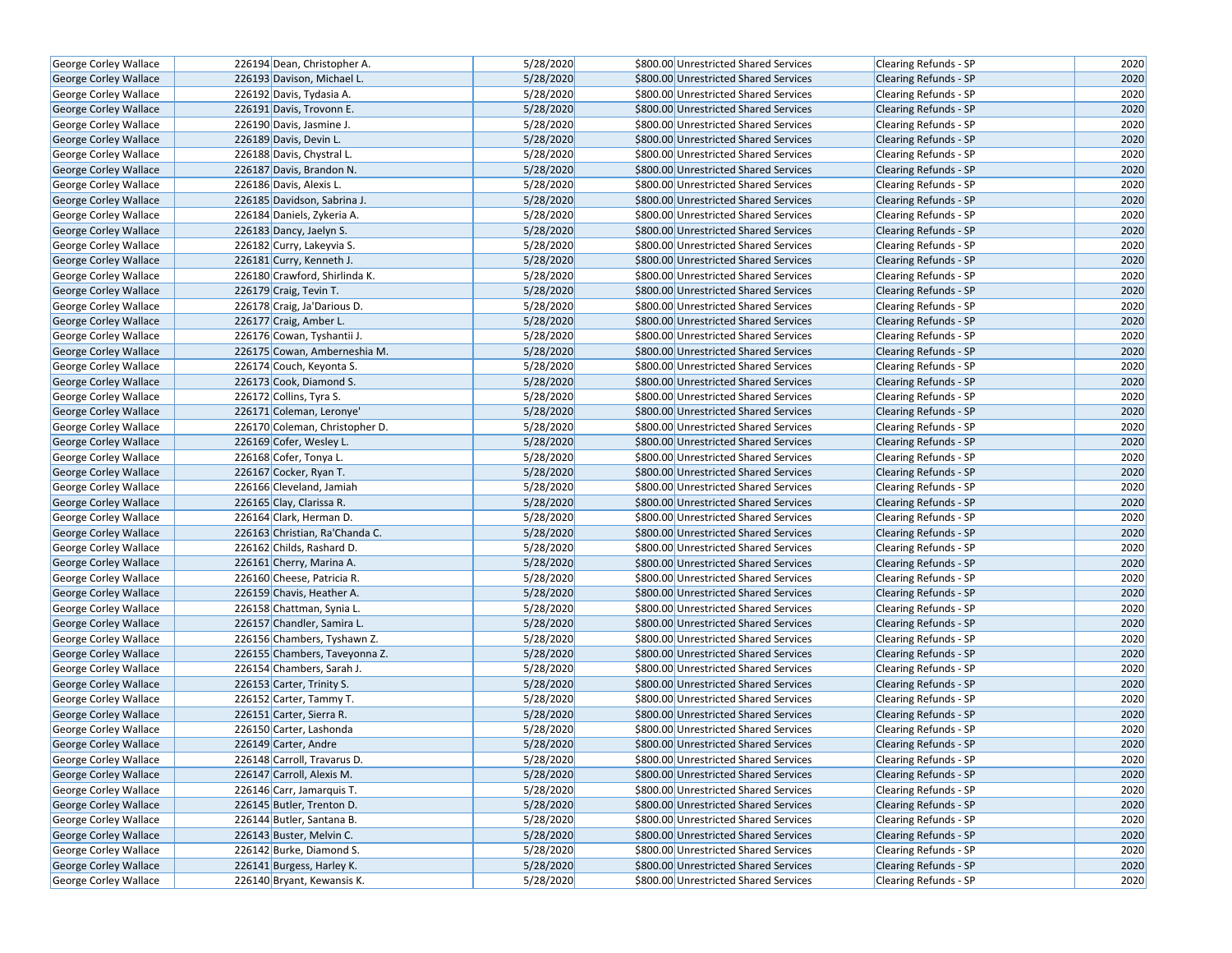| George Corley Wallace        | 226139 Bryant, Kaitlyn J.       | 5/28/2020 | \$800.00 Unrestricted Shared Services | <b>Clearing Refunds - SP</b> | 2020 |
|------------------------------|---------------------------------|-----------|---------------------------------------|------------------------------|------|
| <b>George Corley Wallace</b> | 226138 Brown, Shamara S.        | 5/28/2020 | \$800.00 Unrestricted Shared Services | <b>Clearing Refunds - SP</b> | 2020 |
| <b>George Corley Wallace</b> | 226137 Brown, Salina R.         | 5/28/2020 | \$800.00 Unrestricted Shared Services | <b>Clearing Refunds - SP</b> | 2020 |
| George Corley Wallace        | 226136 Brown, Justaveon L.      | 5/28/2020 | \$800.00 Unrestricted Shared Services | <b>Clearing Refunds - SP</b> | 2020 |
| George Corley Wallace        | 226135 Brown, Gernard J.        | 5/28/2020 | \$800.00 Unrestricted Shared Services | Clearing Refunds - SP        | 2020 |
| George Corley Wallace        | 226134 Brown, Devontay J.       | 5/28/2020 | \$800.00 Unrestricted Shared Services | Clearing Refunds - SP        | 2020 |
| George Corley Wallace        | 226133 Brown, Courtney L.       | 5/28/2020 | \$800.00 Unrestricted Shared Services | <b>Clearing Refunds - SP</b> | 2020 |
| <b>George Corley Wallace</b> | 226132 Brooks, Tryshanda Y.     | 5/28/2020 | \$800.00 Unrestricted Shared Services | <b>Clearing Refunds - SP</b> | 2020 |
| <b>George Corley Wallace</b> | 226131 Brooks, Dennarius L.     | 5/28/2020 | \$800.00 Unrestricted Shared Services | <b>Clearing Refunds - SP</b> | 2020 |
| George Corley Wallace        | 226130 Brittin, Dominique S.    | 5/28/2020 | \$800.00 Unrestricted Shared Services | Clearing Refunds - SP        | 2020 |
| <b>George Corley Wallace</b> | 226129 Briggins, Willie         | 5/28/2020 | \$800.00 Unrestricted Shared Services | Clearing Refunds - SP        | 2020 |
| George Corley Wallace        | 226128 Briggins, Quieshetora M. | 5/28/2020 | \$800.00 Unrestricted Shared Services | <b>Clearing Refunds - SP</b> | 2020 |
| George Corley Wallace        | 226127 Braxton, McKinley N.     | 5/28/2020 | \$800.00 Unrestricted Shared Services | <b>Clearing Refunds - SP</b> | 2020 |
| George Corley Wallace        | 226126 Braxton, Jada A.         | 5/28/2020 | \$800.00 Unrestricted Shared Services | Clearing Refunds - SP        | 2020 |
| <b>George Corley Wallace</b> | 226125 Bradley, Melody S.       | 5/28/2020 | \$800.00 Unrestricted Shared Services | <b>Clearing Refunds - SP</b> | 2020 |
| <b>George Corley Wallace</b> | 226124 Bradley, Jared X.        | 5/28/2020 | \$800.00 Unrestricted Shared Services | <b>Clearing Refunds - SP</b> | 2020 |
| George Corley Wallace        | 226123 Bradley, Heather D.      | 5/28/2020 | \$800.00 Unrestricted Shared Services | <b>Clearing Refunds - SP</b> | 2020 |
| George Corley Wallace        | 226122 Bowie, Jasmyn A.         | 5/28/2020 | \$800.00 Unrestricted Shared Services | Clearing Refunds - SP        | 2020 |
| George Corley Wallace        | 226121 Boswell, Tywayne D.      | 5/28/2020 | \$800.00 Unrestricted Shared Services | <b>Clearing Refunds - SP</b> | 2020 |
| George Corley Wallace        | 226120 Booker, Kelvin           | 5/28/2020 | \$800.00 Unrestricted Shared Services | <b>Clearing Refunds - SP</b> | 2020 |
| <b>George Corley Wallace</b> | 226119 Bonner, Sowsan N.        | 5/28/2020 | \$800.00 Unrestricted Shared Services | <b>Clearing Refunds - SP</b> | 2020 |
| George Corley Wallace        | 226118 Blanks, Mykaih S.        | 5/28/2020 | \$800.00 Unrestricted Shared Services | Clearing Refunds - SP        | 2020 |
| George Corley Wallace        | 226117 Black, La'Kia S.         | 5/28/2020 | \$800.00 Unrestricted Shared Services | <b>Clearing Refunds - SP</b> | 2020 |
| George Corley Wallace        | 226116 Billingsley, Shemeria S. | 5/28/2020 | \$800.00 Unrestricted Shared Services | Clearing Refunds - SP        | 2020 |
| George Corley Wallace        | 226115 Bettis, Christina D.     | 5/28/2020 | \$800.00 Unrestricted Shared Services | <b>Clearing Refunds - SP</b> | 2020 |
| George Corley Wallace        | 226114 Bethel, Jaden C.         | 5/28/2020 | \$800.00 Unrestricted Shared Services | Clearing Refunds - SP        | 2020 |
| George Corley Wallace        | 226113 Berry, Tradeshia C.      | 5/28/2020 | \$800.00 Unrestricted Shared Services | Clearing Refunds - SP        | 2020 |
| <b>George Corley Wallace</b> | 226112 Benson, Mary C.          | 5/28/2020 | \$800.00 Unrestricted Shared Services | Clearing Refunds - SP        | 2020 |
| George Corley Wallace        | 226111 Benjamin, Jarod K.       | 5/28/2020 | \$800.00 Unrestricted Shared Services | <b>Clearing Refunds - SP</b> | 2020 |
| George Corley Wallace        | 226110 Benjamin, Devarious M.   | 5/28/2020 | \$800.00 Unrestricted Shared Services | Clearing Refunds - SP        | 2020 |
| <b>George Corley Wallace</b> | 226109 Bell, Ketazsha L.        | 5/28/2020 | \$800.00 Unrestricted Shared Services | <b>Clearing Refunds - SP</b> | 2020 |
| George Corley Wallace        | 226108 Bell, Jasmine M.         | 5/28/2020 | \$800.00 Unrestricted Shared Services | <b>Clearing Refunds - SP</b> | 2020 |
| George Corley Wallace        | 226107 Bell, Elizabeth P.       | 5/28/2020 | \$800.00 Unrestricted Shared Services | <b>Clearing Refunds - SP</b> | 2020 |
| George Corley Wallace        | 226106 Bell, Alex B.            | 5/28/2020 | \$800.00 Unrestricted Shared Services | Clearing Refunds - SP        | 2020 |
| George Corley Wallace        | 226105 Beasley, Carrie          | 5/28/2020 | \$800.00 Unrestricted Shared Services | <b>Clearing Refunds - SP</b> | 2020 |
| George Corley Wallace        | 226104 Beal, Xavier S.          | 5/28/2020 | \$800.00 Unrestricted Shared Services | Clearing Refunds - SP        | 2020 |
| <b>George Corley Wallace</b> | 226103 Battle, Rodney D.        | 5/28/2020 | \$800.00 Unrestricted Shared Services | <b>Clearing Refunds - SP</b> | 2020 |
| George Corley Wallace        | 226102 Bates, Nakedra A.        | 5/28/2020 | \$800.00 Unrestricted Shared Services | Clearing Refunds - SP        | 2020 |
| George Corley Wallace        | 226101 Bates, LaQuayla S.       | 5/28/2020 | \$800.00 Unrestricted Shared Services | <b>Clearing Refunds - SP</b> | 2020 |
| George Corley Wallace        | 226100 Barron, Antonio G.       | 5/28/2020 | \$800.00 Unrestricted Shared Services | Clearing Refunds - SP        | 2020 |
| <b>George Corley Wallace</b> | 226099 Barnett, Josiah A.       | 5/28/2020 | \$800.00 Unrestricted Shared Services | <b>Clearing Refunds - SP</b> | 2020 |
| George Corley Wallace        | 226098 Barlow, Jared O.         | 5/28/2020 | \$800.00 Unrestricted Shared Services | Clearing Refunds - SP        | 2020 |
| George Corley Wallace        | 226097 Baker, Jamesha T.        | 5/28/2020 | \$800.00 Unrestricted Shared Services | <b>Clearing Refunds - SP</b> | 2020 |
| George Corley Wallace        | 226096 Atkinson, Ariel B.       | 5/28/2020 | \$800.00 Unrestricted Shared Services | Clearing Refunds - SP        | 2020 |
| <b>George Corley Wallace</b> | 226095 Atkins, Ny'Qedrya G.     | 5/28/2020 | \$800.00 Unrestricted Shared Services | <b>Clearing Refunds - SP</b> | 2020 |
| George Corley Wallace        | 226094 Askew, Davis S.          | 5/28/2020 | \$800.00 Unrestricted Shared Services | <b>Clearing Refunds - SP</b> | 2020 |
| George Corley Wallace        | 226093 Andrews, Jahe L.         | 5/28/2020 | \$800.00 Unrestricted Shared Services | <b>Clearing Refunds - SP</b> | 2020 |
| George Corley Wallace        | 226092 Anderson, Lapreisha      | 5/28/2020 | \$800.00 Unrestricted Shared Services | Clearing Refunds - SP        | 2020 |
| George Corley Wallace        | 226091 Anderson, April N.       | 5/28/2020 | \$800.00 Unrestricted Shared Services | <b>Clearing Refunds - SP</b> | 2020 |
| <b>George Corley Wallace</b> | 226090 Alzatari, Malek A.       | 5/28/2020 | \$800.00 Unrestricted Shared Services | <b>Clearing Refunds - SP</b> | 2020 |
| George Corley Wallace        | 226089 Allen, Tiera M.          | 5/28/2020 | \$800.00 Unrestricted Shared Services | Clearing Refunds - SP        | 2020 |
| <b>George Corley Wallace</b> | 226088 Allen, Terrell D.        | 5/28/2020 | \$800.00 Unrestricted Shared Services | <b>Clearing Refunds - SP</b> | 2020 |
| George Corley Wallace        | 226087 Allen, Jamal T.          | 5/28/2020 | \$800.00 Unrestricted Shared Services | Clearing Refunds - SP        | 2020 |
| George Corley Wallace        | 226086 Alexander, Kathryn E.    | 5/28/2020 | \$800.00 Unrestricted Shared Services | Clearing Refunds - SP        | 2020 |
| George Corley Wallace        | 226085 Aldridge, Zavione M.     | 5/28/2020 | \$800.00 Unrestricted Shared Services | Clearing Refunds - SP        | 2020 |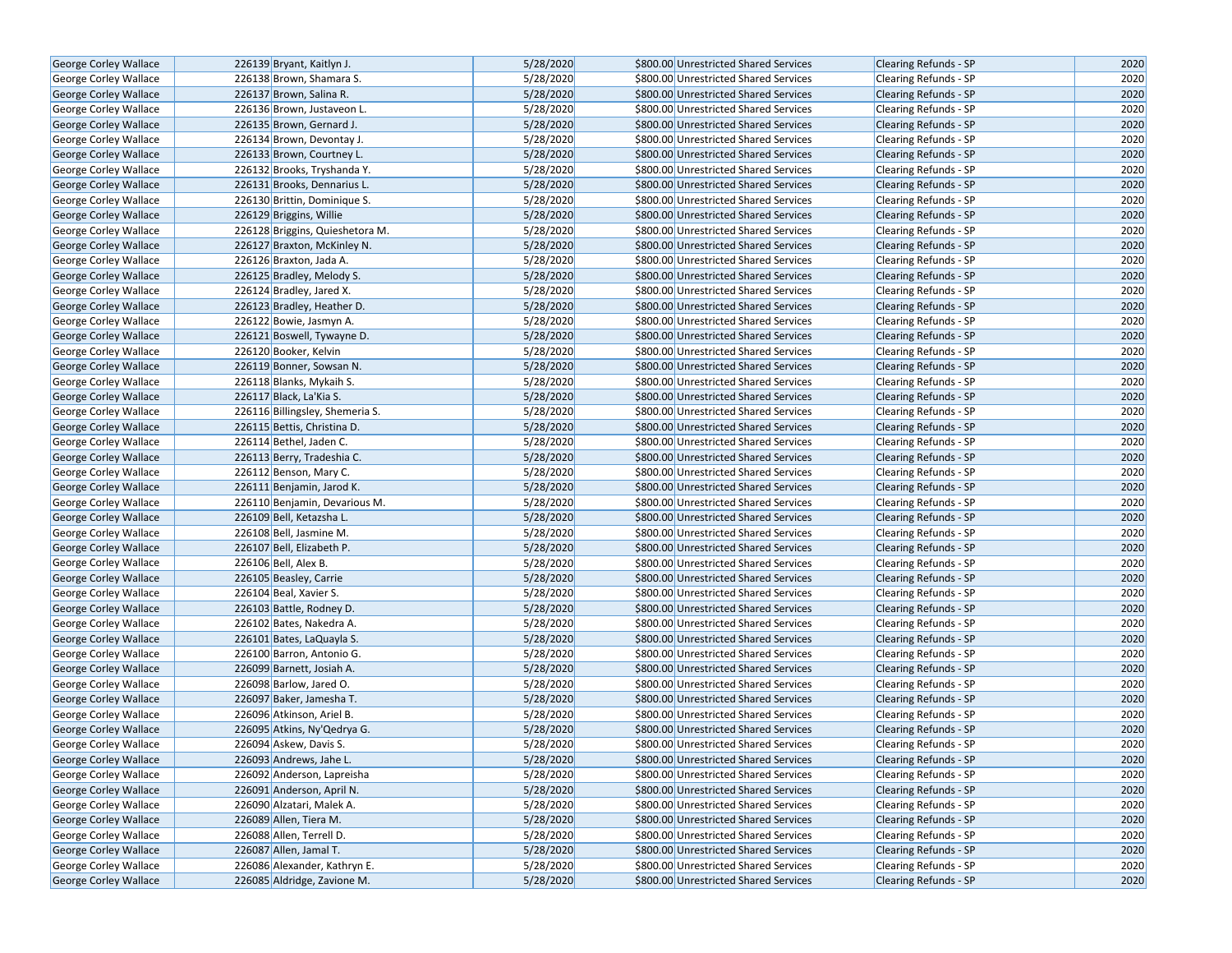| George Corley Wallace        | 226084 Alahwas, Sarah A.                   | 5/28/2020 | \$800.00 Unrestricted Shared Services    | Clearing Refunds - SP                  | 2020 |
|------------------------------|--------------------------------------------|-----------|------------------------------------------|----------------------------------------|------|
| <b>George Corley Wallace</b> | 226083 Adams, Hannah G.                    | 5/28/2020 | \$800.00 Unrestricted Shared Services    | <b>Clearing Refunds - SP</b>           | 2020 |
| George Corley Wallace        | 226082 Acoff, Nathaniel J.                 | 5/28/2020 | \$800.00 Unrestricted Shared Services    | Clearing Refunds - SP                  | 2020 |
| George Corley Wallace        | 226081 Abrams, Ja'mere R.                  | 5/28/2020 | \$800.00 Unrestricted Shared Services    | <b>Clearing Refunds - SP</b>           | 2020 |
| George Corley Wallace        | 226080 Aaron, Kirstin M.                   | 5/28/2020 | \$800.00 Unrestricted Shared Services    | <b>Clearing Refunds - SP</b>           | 2020 |
| <b>George Corley Wallace</b> | 226079 Yp.Com-Accounting Dept.             | 5/28/2020 | \$94.00 Unrestricted Shared Services     | Landline Phones - UC                   | 2020 |
| George Corley Wallace        | 226078 WEX Bank                            | 5/28/2020 | \$24.91 Unrestricted Shared Services     | Gasoline & Oil - Motor Veh - OOS       | 2020 |
| <b>George Corley Wallace</b> | 226077 Verizon Wireless                    | 5/28/2020 | \$464.19 Unrestricted Shared Services    | <b>Wireless Phones - UC</b>            | 2020 |
| George Corley Wallace        | 226077 Verizon Wireless                    | 5/28/2020 | \$97.68 Unrestricted Shared Services     | Landline Phones - UC                   | 2020 |
| George Corley Wallace        | 226076 U.S. Bank National Association      | 5/28/2020 | \$6,029.56 Unrestricted Shared Services  | <b>Operating Lease Payment - OOS</b>   | 2020 |
| George Corley Wallace        | 226075 The Water Works and Sewer Board of  | 5/28/2020 | \$14.86 Unrestricted Shared Services     | Water & Sewer - UC                     | 2020 |
| George Corley Wallace        | 226074 Strickland Paper Company Inc        | 5/28/2020 | \$2,981.78 Unrestricted Shared Services  | <b>Materials and Supplies - MS</b>     | 2020 |
| George Corley Wallace        | 226073 State of Alabama                    | 5/28/2020 | \$1.035.43 Unrestricted Shared Services  | Internet - UC                          | 2020 |
| <b>George Corley Wallace</b> | 226072 Southern Linc Wireless              | 5/28/2020 | \$424.00 Unrestricted Shared Services    | <b>Wireless Phones - UC</b>            | 2020 |
| <b>George Corley Wallace</b> | 226071 Smith, Jerry D.                     | 5/28/2020 | \$2,000.00 Unrestricted Shared Services  | Other Contractual Services - PS        | 2020 |
| George Corley Wallace        | 226070 Shred It                            | 5/28/2020 | \$239.46 Unrestricted Shared Services    | <b>Other Contractual Services - PS</b> | 2020 |
| George Corley Wallace        | 226069 Roper, Ethel B.                     | 5/28/2020 | \$999.66 Unrestricted Shared Services    | <b>Other Contractual Services - PS</b> | 2020 |
| George Corley Wallace        | 226068 Respondus                           | 5/28/2020 | \$3,950.00 Unrestricted Distance Ed      | Technology - non capitalized - MS      | 2020 |
| George Corley Wallace        | 226067 Peterson, Joe J.                    | 5/28/2020 | \$600.00 AMSTI 2XX9-2XX0                 | Maintenance & Repairs - OOS            | 2020 |
| George Corley Wallace        | 226066 Perkins, Roderick                   | 5/28/2020 | \$741.95 Unrestricted Shared Services    | <b>Other Contractual Services - PS</b> | 2020 |
| <b>George Corley Wallace</b> | 226065 One Way Book Store                  | 5/28/2020 | \$99.98 Unrestricted Shared Services     | Materials and Supplies - MS            | 2020 |
| George Corley Wallace        | 226064 Office Depot                        | 5/28/2020 | \$514.54 Unrestricted Shared Services    | Materials and Supplies - MS            | 2020 |
| George Corley Wallace        | 226063 MedPro Waste Disposal, LLC          | 5/28/2020 | \$140.00 Unrestricted Shared Services    | Other Contractual Services - PS        | 2020 |
| George Corley Wallace        | 226062 Krueger International Inc           | 5/28/2020 | \$13,773.48 Unrestricted Selma Campus    | Equipment - non capitalized - MS       | 2020 |
| <b>George Corley Wallace</b> | 226061 Krueger International Inc           | 5/28/2020 | \$17,406.00 Unrestricted Selma Campus    | Equipment - non capitalized - MS       | 2020 |
| George Corley Wallace        | 226060 Just Blinds, Inc.                   | 5/28/2020 | \$5,609.42 Unrestricted Shared Services  | Materials and Supplies - MS            | 2020 |
| George Corley Wallace        | 226059 First Cahawba Bankcard              | 5/28/2020 | \$423.84 Unrestricted Demopolis Campus   | Materials and Supplies - MS            | 2020 |
| George Corley Wallace        | 226059 First Cahawba Bankcard              | 5/28/2020 | \$1,099.06 Unrestricted Shared Services  | Lodging - OS                           | 2020 |
| George Corley Wallace        | 226059 First Cahawba Bankcard              | 5/28/2020 | \$169.80 Unrestricted Shared Services    | Internal Purchases - MS                | 2020 |
| <b>George Corley Wallace</b> | 226058 Federal Express Corporation         | 5/28/2020 | \$17.02 Unrestricted Shared Services     | Postage - OOS                          | 2020 |
| George Corley Wallace        | 226057 DISH DBS Corporation                | 5/28/2020 | \$116.03 Unrestricted Shared Services    | Other Contractual Services - PS        | 2020 |
| George Corley Wallace        | 226056 Demopolis Water Works & Sewer Board | 5/28/2020 | \$113.98 Unrestricted Demopolis Campus   | Water & Sewer - UC                     | 2020 |
| George Corley Wallace        | 226055 Dallas Glass Co. Inc                | 5/28/2020 | \$14,400.00 Unrestricted Shared Services | Materials and Supplies - MS            | 2020 |
| <b>George Corley Wallace</b> | 226054 Cintas Corporation                  | 5/28/2020 | \$189.61 Unrestricted Shared Services    | Other Contractual Services - PS        | 2020 |
| George Corley Wallace        | 226053 Cintas Corporation                  | 5/28/2020 | \$189.61 Unrestricted Shared Services    | Other Contractual Services - PS        | 2020 |
| <b>George Corley Wallace</b> | 226052 C Spire Business                    | 5/28/2020 | \$11,410.00 Unrestricted Shared Services | Technology - non capitalized - MS      | 2020 |
| George Corley Wallace        | 226051 Barnes & Noble Education, Inc.      | 5/28/2020 | \$67.90 Unrestricted Shared Services     | Materials and Supplies - MS            | 2020 |
| George Corley Wallace        | 226050 AT&T (Business Service)             | 5/28/2020 | \$459.66 AMSTI 2XX9-2XX0                 | Landline Phones - UC                   | 2020 |
| George Corley Wallace        | 226049 AT&T (Business Service)             | 5/28/2020 | \$430.25 AMSTI 2XX9-2XX0                 | Landline Phones - UC                   | 2020 |
| George Corley Wallace        | 226048 AT & T                              | 5/28/2020 | \$37.57 Unrestricted Shared Services     | Landline Phones - UC                   | 2020 |
| George Corley Wallace        | 226047 Alabama Power Company               | 5/28/2020 | \$71.94 Unrestricted Demopolis Campus    | Electricity - UC                       | 2020 |
| George Corley Wallace        | 226046 ACT Inc                             | 5/28/2020 | \$36.00 Ready to Work 2XX9-2XX0          | Memberships - PS                       | 2020 |
| George Corley Wallace        | 226668 WCCS Foundation Scholarship         | 6/2/2020  | \$473.63 Payroll Clearing Fund           | Miscellaneous Deductions - PP          | 2020 |
| George Corley Wallace        | 226667 VALIC                               | 6/2/2020  | \$1,002.57 Payroll Clearing Fund         | Miscellaneous Deductions - PP          | 2020 |
| George Corley Wallace        | 226666 United Ways of Alabama Inc          | 6/2/2020  | \$117.00 Payroll Clearing Fund           | Miscellaneous Deductions - PP          | 2020 |
| George Corley Wallace        | 226665 State of Alabama                    | 6/2/2020  | \$984.83 Payroll Clearing Fund           | Miscellaneous Deductions - PP          | 2020 |
| <b>George Corley Wallace</b> | 226664 State Of Al, Child Support          | 6/2/2020  | \$1,543.00 Payroll Clearing Fund         | Miscellaneous Deductions - PP          | 2020 |
| George Corley Wallace        | 226663 New York Life Insurance             | 6/2/2020  | \$2,040.00 Payroll Clearing Fund         | Miscellaneous Deductions - PP          | 2020 |
| George Corley Wallace        | 226662 New York Life Insurance             | 6/2/2020  | \$1,003.76 Payroll Clearing Fund         | Miscellaneous Deductions - PP          | 2020 |
| George Corley Wallace        | 226661 Liberty National Life Insurance Com | 6/2/2020  | \$443.76 Payroll Clearing Fund           | Miscellaneous Deductions - PP          | 2020 |
| George Corley Wallace        | 226660 George Corley Wallace State Communi | 6/2/2020  | \$82.00 Payroll Clearing Fund            | Miscellaneous Deductions - PP          | 2020 |
| George Corley Wallace        | 226659 Educator Benefits                   | 6/2/2020  | \$784.42 Payroll Clearing Fund           | Miscellaneous Deductions - PP          | 2020 |
| George Corley Wallace        | 226658 Dallas County Courthouse            | 6/2/2020  | \$1,133.33 Payroll Clearing Fund         | Miscellaneous Deductions - PP          | 2020 |
| George Corley Wallace        | 226657 Colonial Life                       | 6/2/2020  | \$1,885.92 Payroll Clearing Fund         | Miscellaneous Deductions - PP          | 2020 |
| George Corley Wallace        | 226656 Chapter 13 Trustee                  | 6/2/2020  | \$1,323.00 Payroll Clearing Fund         | Miscellaneous Deductions - PP          | 2020 |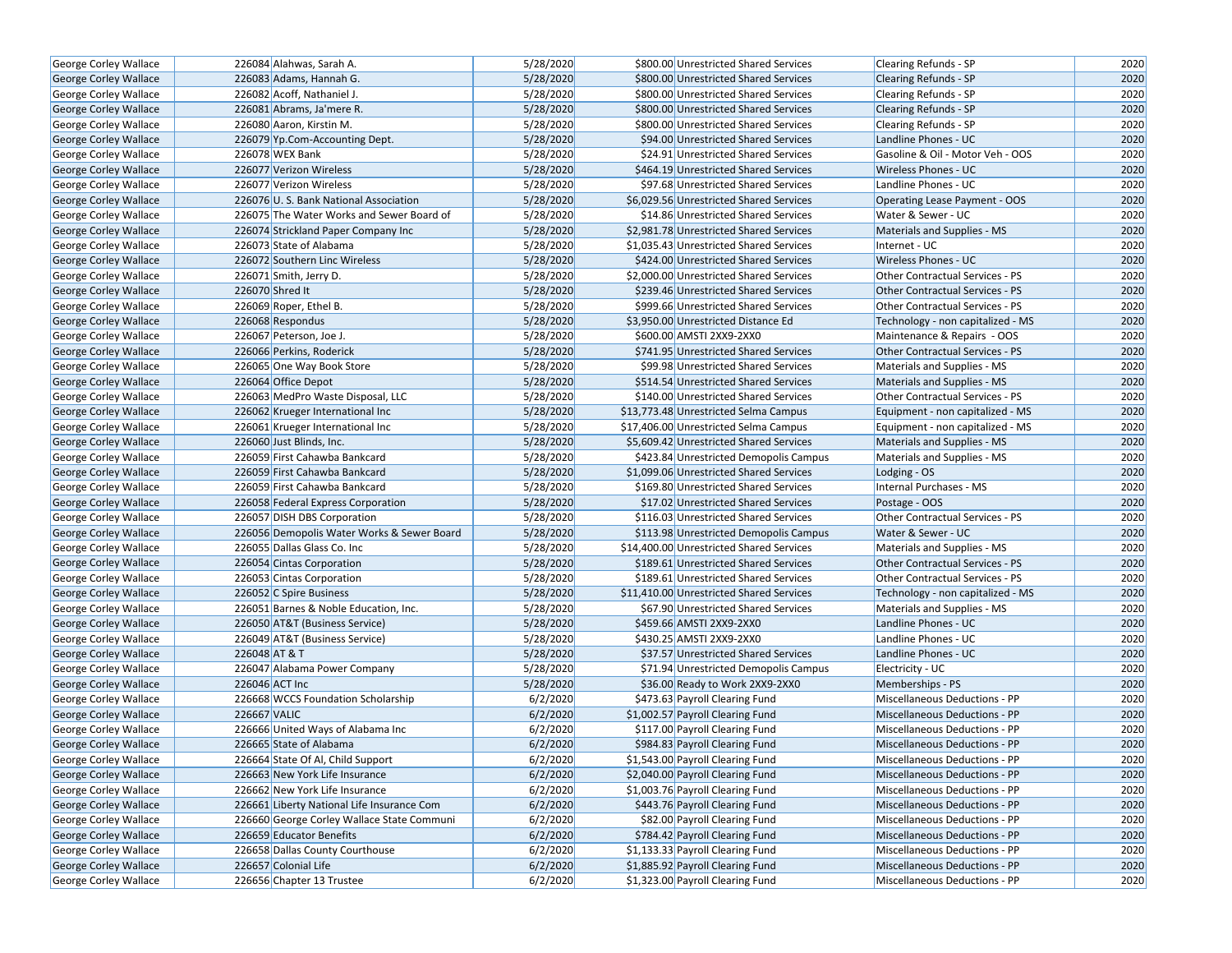| George Corley Wallace        |              | 226655 American Family Life Assurance Co O | 6/2/2020 | \$3,297.45 Payroll Clearing Fund           | Miscellaneous Deductions - PP       | 2020 |
|------------------------------|--------------|--------------------------------------------|----------|--------------------------------------------|-------------------------------------|------|
| George Corley Wallace        |              | 226654 Allstate                            | 6/2/2020 | \$322.58 Payroll Clearing Fund             | Miscellaneous Deductions - PP       | 2020 |
| <b>George Corley Wallace</b> |              | 226683 Wainwright Electronics, Inc.        | 6/4/2020 | \$3,747.25 Unrestricted Shared Services    | Technology - non capitalized - MS   | 2020 |
| George Corley Wallace        |              | 226682 Verified Credentials Inc            | 6/4/2020 | \$17.40 Unrestricted Shared Services       | Other Contractual Services - PS     | 2020 |
| George Corley Wallace        |              | 226681 Trane US Inc                        | 6/4/2020 | \$916.82 Renewal & Replacement Shared Svcs | Maintenance & Repairs - OOS         | 2020 |
| George Corley Wallace        |              | 226680 Thomas, James W.                    | 6/4/2020 | \$775.00 AE-State Regular 2XX9-2XX0        | Advertising & Promotions - OOS      | 2020 |
| George Corley Wallace        |              | 226679 Thomas, James W.                    | 6/4/2020 | \$1,000.00 AE-State Regular 2XX9-2XX0      | Advertising & Promotions - OOS      | 2020 |
| George Corley Wallace        |              | 226679 Thomas, James W.                    | 6/4/2020 | \$1,200.00 Unrestricted Shared Services    | Advertising & Promotions - OOS      | 2020 |
| George Corley Wallace        |              | 226678 Steward Properties LLC              | 6/4/2020 | \$6,998.00 AMSTI 2XX9-2XX0                 | Short-Term Building Rentals - OOS   | 2020 |
| George Corley Wallace        | 226677 Spire |                                            | 6/4/2020 | \$6,348.19 Unrestricted Shared Services    | Gas & Heating Fuel - UC             | 2020 |
| George Corley Wallace        |              | 226676 Kentucky Educational Television Fou | 6/4/2020 | \$1,310.40 AE-Federal Regular 2XX9-2XX0    | Materials and Supplies - MS         | 2020 |
| George Corley Wallace        |              | 226675 E & B Janitorial, Inc.              | 6/4/2020 | \$7,200.00 Unrestricted Shared Services    | Other Contractual Services - PS     | 2020 |
| George Corley Wallace        |              | 226674 Copy Products Company               | 6/4/2020 | \$1,508.53 AMSTI 2XX9-2XX0                 | Service Contracts on Equipment -OOS | 2020 |
| George Corley Wallace        |              | 226673 Clark, Jackie                       | 6/4/2020 | \$1,035.00 Payroll Clearing Fund           | PEHIP Insurance - Employee - PP     | 2020 |
| George Corley Wallace        |              | 226672 CDW LLC                             | 6/4/2020 | \$287.49 Unrestricted Shared Services      | Technology - non capitalized - MS   | 2020 |
| George Corley Wallace        |              | 226672 CDW LLC                             | 6/4/2020 | \$216.87 Unrestricted Shared Services      | Materials and Supplies - MS         | 2020 |
| George Corley Wallace        |              | 226671 Bailey, Larry E.                    | 6/4/2020 | \$1,150.00 Unrestricted Demopolis Campus   | Other Contractual Services - PS     | 2020 |
| George Corley Wallace        |              | 226670 AT&T (Business Service)             | 6/4/2020 | \$72.02 AMSTI 2XX9-2XX0                    | Landline Phones - UC                | 2020 |
| George Corley Wallace        |              | 226669 Airgas South, Inc.                  | 6/4/2020 | \$5,071.08 Unrestricted Selma Campus       | Materials and Supplies - MS         | 2020 |
| George Corley Wallace        |              | 227004 Young, Sha'Kaja Q.                  | 6/8/2020 | \$1,147.00 Unrestricted Shared Services    | <b>Clearing Refunds - SP</b>        | 2020 |
| George Corley Wallace        |              | 227003 York, Danielle N.                   | 6/8/2020 | \$419.00 Unrestricted Shared Services      | <b>Clearing Refunds - SP</b>        | 2020 |
| George Corley Wallace        |              | 227002 Workman, Joseph E.                  | 6/8/2020 | \$973.00 Unrestricted Shared Services      | Clearing Refunds - SP               | 2020 |
| George Corley Wallace        |              | 227001 Woodson, Alexus S.                  | 6/8/2020 | \$2,033.00 Unrestricted Shared Services    | <b>Clearing Refunds - SP</b>        | 2020 |
| George Corley Wallace        |              | 227000 Woods, Ta'Mya E.                    | 6/8/2020 | \$973.00 Unrestricted Shared Services      | <b>Clearing Refunds - SP</b>        | 2020 |
| <b>George Corley Wallace</b> |              | 226999 Woods, Jayla K.                     | 6/8/2020 | \$499.00 Unrestricted Shared Services      | <b>Clearing Refunds - SP</b>        | 2020 |
| <b>George Corley Wallace</b> |              | 226998 Woodard, Amber N.                   | 6/8/2020 | \$1,549.00 Unrestricted Shared Services    | Clearing Refunds - SP               | 2020 |
| George Corley Wallace        |              | 226997 Winn, William U.                    | 6/8/2020 | \$997.00 Unrestricted Shared Services      | <b>Clearing Refunds - SP</b>        | 2020 |
| George Corley Wallace        |              | 226996 Wilson, De' A jenae E.              | 6/8/2020 | \$1,898.00 Unrestricted Shared Services    | <b>Clearing Refunds - SP</b>        | 2020 |
| <b>George Corley Wallace</b> |              | 226995 Wilson, A'Nya P.                    | 6/8/2020 | \$1,597.00 Unrestricted Shared Services    | <b>Clearing Refunds - SP</b>        | 2020 |
| George Corley Wallace        |              | 226994 Williams, Trenell D.                | 6/8/2020 | \$562.00 Unrestricted Shared Services      | Clearing Refunds - SP               | 2020 |
| George Corley Wallace        |              | 226993 Williams, Kiara R.                  | 6/8/2020 | \$3,093.00 Unrestricted Shared Services    | <b>Clearing Refunds - SP</b>        | 2020 |
| George Corley Wallace        |              | 226992 Williams, Jiya T.                   | 6/8/2020 | \$823.00 Unrestricted Shared Services      | <b>Clearing Refunds - SP</b>        | 2020 |
| George Corley Wallace        |              | 226991 Williams, Jayven L.                 | 6/8/2020 | \$222.00 Unrestricted Shared Services      | <b>Clearing Refunds - SP</b>        | 2020 |
| <b>George Corley Wallace</b> |              | 226990 Williams, Jasmine R.                | 6/8/2020 | \$175.00 Unrestricted Shared Services      | Clearing Refunds - SP               | 2020 |
| George Corley Wallace        |              | 226989 Williams, Andrea                    | 6/8/2020 | \$2,323.00 Unrestricted Shared Services    | <b>Clearing Refunds - SP</b>        | 2020 |
| George Corley Wallace        |              | 226988 Wilkins, Rhyann A.                  | 6/8/2020 | \$2,067.00 Unrestricted Shared Services    | Clearing Refunds - SP               | 2020 |
| George Corley Wallace        |              | 226987 Wiley, Robyn C.                     | 6/8/2020 | \$1,217.00 Unrestricted Shared Services    | <b>Clearing Refunds - SP</b>        | 2020 |
| George Corley Wallace        |              | 226986 Whitfield, Patrease A.              | 6/8/2020 | \$199.00 Unrestricted Shared Services      | Clearing Refunds - SP               | 2020 |
| George Corley Wallace        |              | 226985 White, Sherika S.                   | 6/8/2020 | \$175.00 Unrestricted Shared Services      | <b>Clearing Refunds - SP</b>        | 2020 |
| George Corley Wallace        |              | 226984 Wells, Queen L.                     | 6/8/2020 | \$1,199.00 Unrestricted Shared Services    | <b>Clearing Refunds - SP</b>        | 2020 |
| George Corley Wallace        |              | 226983 Weaver, James N.                    | 6/8/2020 | \$2,185.58 Unrestricted Shared Services    | <b>Clearing Refunds - SP</b>        | 2020 |
| George Corley Wallace        |              | 226982 Waugh, Amber R.                     | 6/8/2020 | \$974.00 Unrestricted Shared Services      | Clearing Refunds - SP               | 2020 |
| George Corley Wallace        |              | 226981 Watts, Magan A.                     | 6/8/2020 | \$768.00 Unrestricted Shared Services      | <b>Clearing Refunds - SP</b>        | 2020 |
| George Corley Wallace        |              | 226980 Watson, Caroline G.                 | 6/8/2020 | \$450.00 Unrestricted Shared Services      | Clearing Refunds - SP               | 2020 |
| George Corley Wallace        |              | 226979 Washington, Tangeles                | 6/8/2020 | \$770.00 Unrestricted Shared Services      | <b>Clearing Refunds - SP</b>        | 2020 |
| George Corley Wallace        |              | 226978 Washington, Marsherika S.           | 6/8/2020 | \$1,147.00 Unrestricted Shared Services    | Clearing Refunds - SP               | 2020 |
| George Corley Wallace        |              | 226977 Washington, Frank A.                | 6/8/2020 | \$387.00 Unrestricted Shared Services      | <b>Clearing Refunds - SP</b>        | 2020 |
| George Corley Wallace        |              | 226976 Waller, Preston A.                  | 6/8/2020 | \$847.00 Unrestricted Shared Services      | Clearing Refunds - SP               | 2020 |
| <b>George Corley Wallace</b> |              | 226975 Waller, Daebreon L.                 | 6/8/2020 | \$12.00 Unrestricted Shared Services       | <b>Clearing Refunds - SP</b>        | 2020 |
| George Corley Wallace        |              | 226974 Walker, Tiffannie M.                | 6/8/2020 | \$1,009.27 Unrestricted Shared Services    | Clearing Refunds - SP               | 2020 |
| George Corley Wallace        |              | 226973 Walker, Bernard W.                  | 6/8/2020 | \$1,297.00 Unrestricted Shared Services    | <b>Clearing Refunds - SP</b>        | 2020 |
| George Corley Wallace        |              | 226972 Walker, Anthony L.                  | 6/8/2020 | \$519.00 Unrestricted Shared Services      | Clearing Refunds - SP               | 2020 |
| <b>George Corley Wallace</b> |              | 226971 Wade, Gabriel                       | 6/8/2020 | \$2,152.00 Unrestricted Shared Services    | <b>Clearing Refunds - SP</b>        | 2020 |
| George Corley Wallace        |              | 226970 Vasser, Kierstonsia B.              | 6/8/2020 | \$1,511.00 Unrestricted Shared Services    | Clearing Refunds - SP               | 2020 |
| <b>George Corley Wallace</b> |              | 226969 Tucker, Carla A.                    | 6/8/2020 | \$422.60 Unrestricted Shared Services      | Clearing Refunds - SP               | 2020 |
|                              |              |                                            |          |                                            |                                     |      |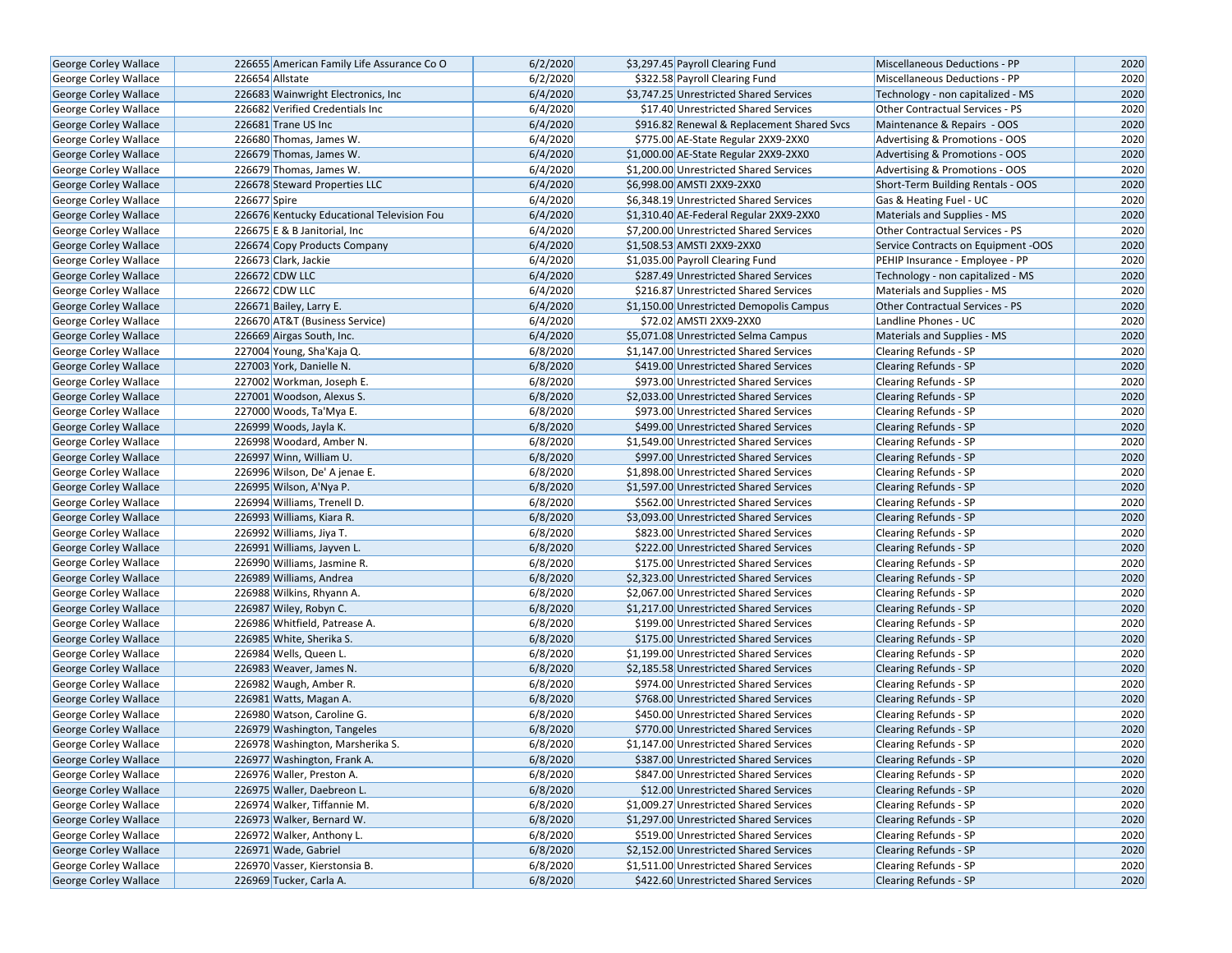| George Corley Wallace        | 226968 Tubbs, Cristian S.      | 6/8/2020 | \$559.87 Unrestricted Shared Services   | Clearing Refunds - SP        | 2020 |
|------------------------------|--------------------------------|----------|-----------------------------------------|------------------------------|------|
| George Corley Wallace        | 226967 Tolbert, Kyla I.        | 6/8/2020 | \$49.00 Unrestricted Shared Services    | <b>Clearing Refunds - SP</b> | 2020 |
| George Corley Wallace        | 226966 Till, Hannah C.         | 6/8/2020 | \$745.00 Unrestricted Shared Services   | Clearing Refunds - SP        | 2020 |
| George Corley Wallace        | 226965 Thurman, Jennifer R.    | 6/8/2020 | \$24.00 Unrestricted Shared Services    | <b>Clearing Refunds - SP</b> | 2020 |
| George Corley Wallace        | 226964 Threatt, T'Keyah S.     | 6/8/2020 | \$1,124.00 Unrestricted Shared Services | Clearing Refunds - SP        | 2020 |
| George Corley Wallace        | 226963 Thompson, Priscilla R.  | 6/8/2020 | \$567.20 Unrestricted Shared Services   | <b>Clearing Refunds - SP</b> | 2020 |
| George Corley Wallace        | 226962 Thompson, Korterious J. | 6/8/2020 | \$523.00 Unrestricted Shared Services   | <b>Clearing Refunds - SP</b> | 2020 |
| <b>George Corley Wallace</b> | 226961 Thomas, Patrick A.      | 6/8/2020 | \$1,967.00 Unrestricted Shared Services | <b>Clearing Refunds - SP</b> | 2020 |
| George Corley Wallace        | 226960 Thomas, Levi            | 6/8/2020 | \$523.00 Unrestricted Shared Services   | <b>Clearing Refunds - SP</b> | 2020 |
| George Corley Wallace        | 226959 Thomas, Khya S.         | 6/8/2020 | \$837.00 Unrestricted Shared Services   | <b>Clearing Refunds - SP</b> | 2020 |
| George Corley Wallace        | 226958 Thomas, Joshua L.       | 6/8/2020 | \$1,272.00 Unrestricted Shared Services | Clearing Refunds - SP        | 2020 |
| <b>George Corley Wallace</b> | 226957 Thomas, Jalen D.        | 6/8/2020 | \$2,323.00 Unrestricted Shared Services | <b>Clearing Refunds - SP</b> | 2020 |
| George Corley Wallace        | 226956 Taylor, Destynie J.     | 6/8/2020 | \$649.00 Unrestricted Shared Services   | <b>Clearing Refunds - SP</b> | 2020 |
| <b>George Corley Wallace</b> | 226955 Taylor, Ashley N.       | 6/8/2020 | \$973.00 Unrestricted Shared Services   | <b>Clearing Refunds - SP</b> | 2020 |
| <b>George Corley Wallace</b> | 226954 Taylor, Adaisha M.      | 6/8/2020 | \$349.00 Unrestricted Shared Services   | Clearing Refunds - SP        | 2020 |
| George Corley Wallace        | 226953 Tate, Arkeanna M.       | 6/8/2020 | \$847.00 Unrestricted Shared Services   | <b>Clearing Refunds - SP</b> | 2020 |
| George Corley Wallace        | 226952 Swain, Bruce F.         | 6/8/2020 | \$2,149.00 Unrestricted Shared Services | Clearing Refunds - SP        | 2020 |
| George Corley Wallace        | 226951 Suttles, Kendrick O.    | 6/8/2020 | \$73.00 Unrestricted Shared Services    | <b>Clearing Refunds - SP</b> | 2020 |
| George Corley Wallace        | 226950 Strong, Se'Quera S.     | 6/8/2020 | \$305.06 Unrestricted Shared Services   | Clearing Refunds - SP        | 2020 |
| George Corley Wallace        | 226949 Steele, Marlena B.      | 6/8/2020 | \$1,726.59 Unrestricted Shared Services | <b>Clearing Refunds - SP</b> | 2020 |
| George Corley Wallace        | 226948 Steele, Edward J.       | 6/8/2020 | \$73.00 Unrestricted Shared Services    | <b>Clearing Refunds - SP</b> | 2020 |
| <b>George Corley Wallace</b> | 226947 Smitherman, Kennedy M.  | 6/8/2020 | \$1,318.00 Unrestricted Shared Services | <b>Clearing Refunds - SP</b> | 2020 |
| George Corley Wallace        | 226946 Smith, Tenerria         | 6/8/2020 | \$937.15 Unrestricted Shared Services   | Clearing Refunds - SP        | 2020 |
| George Corley Wallace        | 226945 Smith, Sky D.           | 6/8/2020 | \$349.00 Unrestricted Shared Services   | Clearing Refunds - SP        | 2020 |
| George Corley Wallace        | 226944 Smith, Johnathan R.     | 6/8/2020 | \$997.00 Unrestricted Shared Services   | <b>Clearing Refunds - SP</b> | 2020 |
| George Corley Wallace        | 226943 Smith, Cora R.          | 6/8/2020 | \$137.00 Unrestricted Shared Services   | <b>Clearing Refunds - SP</b> | 2020 |
| George Corley Wallace        | 226942 Smith, Andre D.         | 6/8/2020 | \$523.00 Unrestricted Shared Services   | Clearing Refunds - SP        | 2020 |
| George Corley Wallace        | 226941 Smiley, Icius T.        | 6/8/2020 | \$73.00 Unrestricted Shared Services    | Clearing Refunds - SP        | 2020 |
| George Corley Wallace        | 226940 Smiley, Erica C.        | 6/8/2020 | \$523.00 Unrestricted Shared Services   | <b>Clearing Refunds - SP</b> | 2020 |
| George Corley Wallace        | 226939 Sims, Jovarsva T.       | 6/8/2020 | \$1,297.00 Unrestricted Shared Services | <b>Clearing Refunds - SP</b> | 2020 |
| George Corley Wallace        | 226938 Sims, Jabez T.          | 6/8/2020 | \$1,418.75 Unrestricted Shared Services | Clearing Refunds - SP        | 2020 |
| George Corley Wallace        | 226937 Simmons, Jakyra J.      | 6/8/2020 | \$2,323.00 Unrestricted Shared Services | Clearing Refunds - SP        | 2020 |
| George Corley Wallace        | 226936 Shelton, Latasha T.     | 6/8/2020 | \$155.00 Unrestricted Shared Services   | <b>Clearing Refunds - SP</b> | 2020 |
| <b>George Corley Wallace</b> | 226935 Shell, Tasha N.         | 6/8/2020 | \$1,220.00 Unrestricted Shared Services | <b>Clearing Refunds - SP</b> | 2020 |
| George Corley Wallace        | 226934 Sharpe, Nikeria T.      | 6/8/2020 | \$106.00 Unrestricted Shared Services   | Clearing Refunds - SP        | 2020 |
| George Corley Wallace        | 226933 Shanks, Keshawn K.      | 6/8/2020 | \$2,323.00 Unrestricted Shared Services | <b>Clearing Refunds - SP</b> | 2020 |
| George Corley Wallace        | 226932 Sessions, Sydney A.     | 6/8/2020 | \$600.00 Unrestricted Shared Services   | Clearing Refunds - SP        | 2020 |
| <b>George Corley Wallace</b> | 226931 Savage, Devin D.        | 6/8/2020 | \$1,823.00 Unrestricted Shared Services | <b>Clearing Refunds - SP</b> | 2020 |
| George Corley Wallace        | 226930 Salter, Alanna C.       | 6/8/2020 | \$1,104.00 Unrestricted Shared Services | Clearing Refunds - SP        | 2020 |
| George Corley Wallace        | 226929 Sallie, Roderick T.     | 6/8/2020 | \$2,047.00 Unrestricted Shared Services | <b>Clearing Refunds - SP</b> | 2020 |
| George Corley Wallace        | 226928 Rutledge, Ronica S.     | 6/8/2020 | \$620.68 Unrestricted Shared Services   | Clearing Refunds - SP        | 2020 |
| George Corley Wallace        | 226927 Rucker, Al'Taviion A.   | 6/8/2020 | \$730.00 Unrestricted Shared Services   | <b>Clearing Refunds - SP</b> | 2020 |
| George Corley Wallace        | 226926 Rose, Phyllis D.        | 6/8/2020 | \$2,149.00 Unrestricted Shared Services | Clearing Refunds - SP        | 2020 |
| George Corley Wallace        | 226925 Robinson, Lamarcus O.   | 6/8/2020 | \$699.00 Unrestricted Shared Services   | Clearing Refunds - SP        | 2020 |
| George Corley Wallace        | 226924 Robinson, Ja'Kobe T.    | 6/8/2020 | \$872.00 Unrestricted Shared Services   | Clearing Refunds - SP        | 2020 |
| George Corley Wallace        | 226923 Robinson, Alandria A.   | 6/8/2020 | \$2,319.00 Unrestricted Shared Services | <b>Clearing Refunds - SP</b> | 2020 |
| George Corley Wallace        | 226922 Rivers, Keyasha J.      | 6/8/2020 | \$42.00 Unrestricted Shared Services    | Clearing Refunds - SP        | 2020 |
| George Corley Wallace        | 226921 Richardson, Jamia T.    | 6/8/2020 | \$847.00 Unrestricted Shared Services   | Clearing Refunds - SP        | 2020 |
| George Corley Wallace        | 226920 Richardson, Donald W.   | 6/8/2020 | \$649.00 Unrestricted Shared Services   | Clearing Refunds - SP        | 2020 |
| George Corley Wallace        | 226919 Rhone, TyDonis D.       | 6/8/2020 | \$847.00 Unrestricted Shared Services   | <b>Clearing Refunds - SP</b> | 2020 |
| George Corley Wallace        | 226918 Reynolds, Ladarius Q.   | 6/8/2020 | \$2,433.00 Unrestricted Shared Services | Clearing Refunds - SP        | 2020 |
| George Corley Wallace        | 226917 Reeves, Talina S.       | 6/8/2020 | \$972.00 Unrestricted Shared Services   | <b>Clearing Refunds - SP</b> | 2020 |
| George Corley Wallace        | 226916 Reeds, Tyneisha L.      | 6/8/2020 | \$525.18 Unrestricted Shared Services   | Clearing Refunds - SP        | 2020 |
| George Corley Wallace        | 226915 Reed, Sandra N.         | 6/8/2020 | \$1,899.22 Unrestricted Shared Services | <b>Clearing Refunds - SP</b> | 2020 |
| George Corley Wallace        | 226914 Ransom, Kendrick L.     | 6/8/2020 | \$997.00 Unrestricted Shared Services   | Clearing Refunds - SP        | 2020 |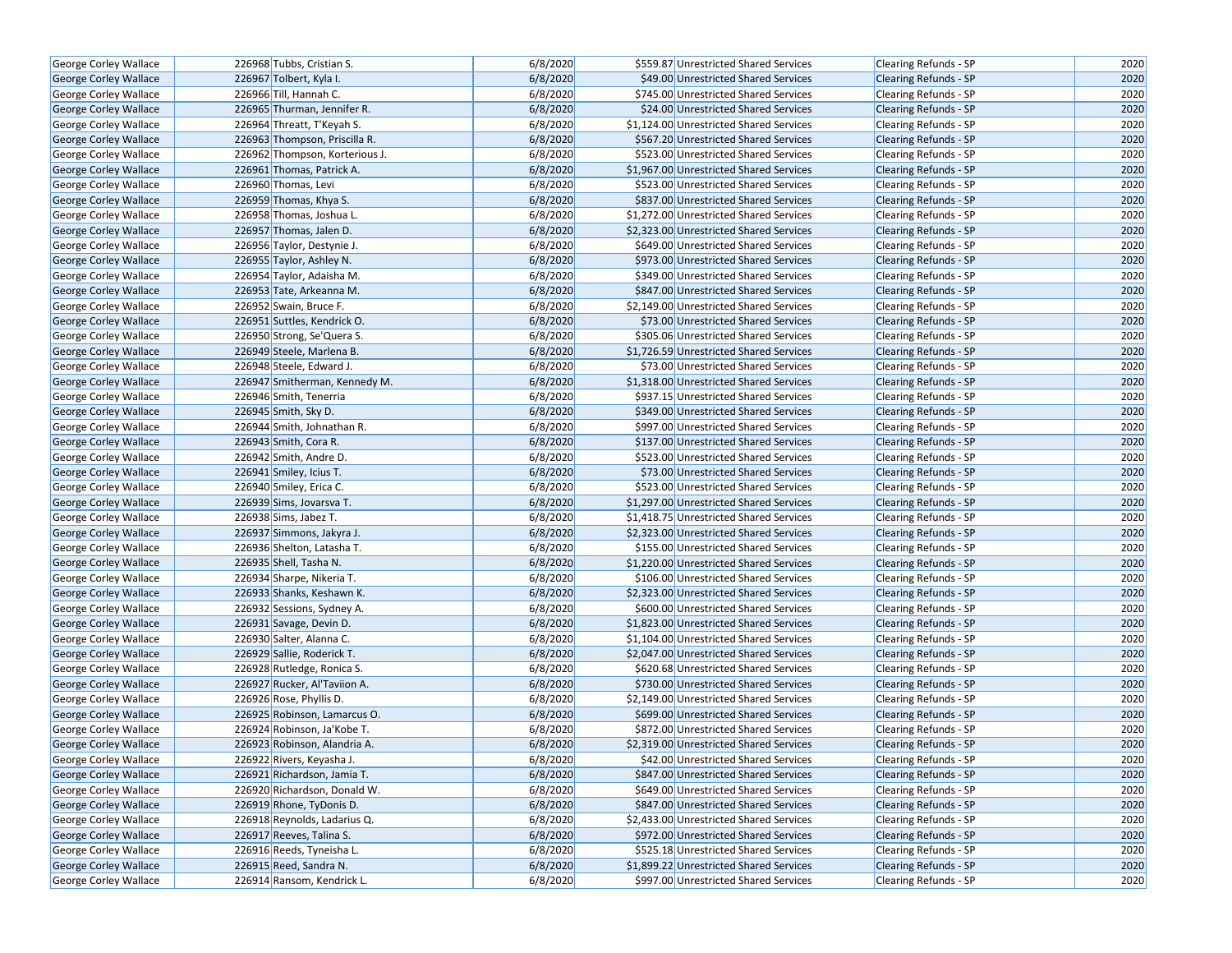| George Corley Wallace        | 226913 Ragsdale, Kasie G.        | 6/8/2020 | \$499.00 Unrestricted Shared Services   | <b>Clearing Refunds - SP</b> | 2020 |
|------------------------------|----------------------------------|----------|-----------------------------------------|------------------------------|------|
| <b>George Corley Wallace</b> | 226912 Pulmas, Markel D.         | 6/8/2020 | \$649.00 Unrestricted Shared Services   | <b>Clearing Refunds - SP</b> | 2020 |
| <b>George Corley Wallace</b> | 226911 Pritchett, Berneshia R.   | 6/8/2020 | \$2,323.00 Unrestricted Shared Services | <b>Clearing Refunds - SP</b> | 2020 |
| George Corley Wallace        | 226910 Prince, Lashandra R.      | 6/8/2020 | \$2,323.00 Unrestricted Shared Services | <b>Clearing Refunds - SP</b> | 2020 |
| George Corley Wallace        | 226909 Pratt, Brittany M.        | 6/8/2020 | \$1,951.87 Unrestricted Shared Services | <b>Clearing Refunds - SP</b> | 2020 |
| George Corley Wallace        | 226908 Powell, Kalerya S.        | 6/8/2020 | \$823.00 Unrestricted Shared Services   | Clearing Refunds - SP        | 2020 |
| George Corley Wallace        | 226907 Pope, Ke'onna D.          | 6/8/2020 | \$1,699.00 Unrestricted Shared Services | <b>Clearing Refunds - SP</b> | 2020 |
| <b>George Corley Wallace</b> | 226906 Peterson, Deundrik T.     | 6/8/2020 | \$2,323.00 Unrestricted Shared Services | <b>Clearing Refunds - SP</b> | 2020 |
| <b>George Corley Wallace</b> | 226905 Perry, Kendarius L.       | 6/8/2020 | \$1,297.00 Unrestricted Shared Services | <b>Clearing Refunds - SP</b> | 2020 |
| George Corley Wallace        | 226904 Perkins, Breuana S.       | 6/8/2020 | \$687.00 Unrestricted Shared Services   | Clearing Refunds - SP        | 2020 |
| <b>George Corley Wallace</b> | 226903 Perdue, Jashavius J.      | 6/8/2020 | \$823.00 Unrestricted Shared Services   | Clearing Refunds - SP        | 2020 |
| George Corley Wallace        | 226902 Patton, Lyndsey T.        | 6/8/2020 | \$2,323.00 Unrestricted Shared Services | <b>Clearing Refunds - SP</b> | 2020 |
| <b>George Corley Wallace</b> | 226901 Parten, Laken D.          | 6/8/2020 | \$349.00 Unrestricted Shared Services   | <b>Clearing Refunds - SP</b> | 2020 |
| George Corley Wallace        | 226900 Parrott, Joshua A.        | 6/8/2020 | \$136.92 Unrestricted Shared Services   | Clearing Refunds - SP        | 2020 |
| <b>George Corley Wallace</b> | 226899 Parker, Sherika S.        | 6/8/2020 | \$253.36 Unrestricted Shared Services   | <b>Clearing Refunds - SP</b> | 2020 |
| <b>George Corley Wallace</b> | 226898 Parker, Meriah L.         | 6/8/2020 | \$1,147.00 Unrestricted Shared Services | <b>Clearing Refunds - SP</b> | 2020 |
| George Corley Wallace        | 226897 Parker, Kathryn J.        | 6/8/2020 | \$1,583.00 Unrestricted Shared Services | <b>Clearing Refunds - SP</b> | 2020 |
| George Corley Wallace        | 226896 Owens, Sean               | 6/8/2020 | \$600.00 Unrestricted Shared Services   | Clearing Refunds - SP        | 2020 |
| George Corley Wallace        | 226895 Osanu, Priscilia N.       | 6/8/2020 | \$673.00 Unrestricted Shared Services   | Clearing Refunds - SP        | 2020 |
| George Corley Wallace        | 226894 Olds, Robin Y.            | 6/8/2020 | \$2,207.00 Unrestricted Shared Services | <b>Clearing Refunds - SP</b> | 2020 |
| <b>George Corley Wallace</b> | 226893 Olds, Jaylen J.           | 6/8/2020 | \$2,068.00 Unrestricted Shared Services | <b>Clearing Refunds - SP</b> | 2020 |
| George Corley Wallace        | 226892 Oden, Ryneshia R.         | 6/8/2020 | \$100.00 Unrestricted Shared Services   | Clearing Refunds - SP        | 2020 |
| George Corley Wallace        | 226891 Newell, Alexandria L.     | 6/8/2020 | \$450.00 Unrestricted Shared Services   | <b>Clearing Refunds - SP</b> | 2020 |
| George Corley Wallace        | 226890 Nettles, Nicholas S.      | 6/8/2020 | \$199.00 Unrestricted Shared Services   | Clearing Refunds - SP        | 2020 |
| George Corley Wallace        | 226889 Nelson, Miche'Le S.       | 6/8/2020 | \$50.00 Unrestricted Shared Services    | <b>Clearing Refunds - SP</b> | 2020 |
| <b>George Corley Wallace</b> | 226888 Neely, Iris               | 6/8/2020 | \$1,298.00 Unrestricted Shared Services | Clearing Refunds - SP        | 2020 |
| George Corley Wallace        | 226887 Nahrstedt, Andrea N.      | 6/8/2020 | \$1,593.00 Unrestricted Shared Services | Clearing Refunds - SP        | 2020 |
| <b>George Corley Wallace</b> | 226886 Murry, Martavius D.       | 6/8/2020 | \$523.00 Unrestricted Shared Services   | Clearing Refunds - SP        | 2020 |
| George Corley Wallace        | 226885 Murray, Jarnae S.         | 6/8/2020 | \$398.00 Unrestricted Shared Services   | <b>Clearing Refunds - SP</b> | 2020 |
| George Corley Wallace        | 226884 Murphy, Nyla T.           | 6/8/2020 | \$325.00 Unrestricted Shared Services   | Clearing Refunds - SP        | 2020 |
| George Corley Wallace        | 226883 Murphy, Lakeisha D.       | 6/8/2020 | \$873.00 Unrestricted Shared Services   | <b>Clearing Refunds - SP</b> | 2020 |
| George Corley Wallace        | 226882 Moseley, JaKayla M.       | 6/8/2020 | \$325.00 Unrestricted Shared Services   | <b>Clearing Refunds - SP</b> | 2020 |
| George Corley Wallace        | 226881 Morse, Tanasha L.         | 6/8/2020 | \$1,579.00 Unrestricted Shared Services | <b>Clearing Refunds - SP</b> | 2020 |
| George Corley Wallace        | 226880 Morrow, India A.          | 6/8/2020 | \$1,549.00 Unrestricted Shared Services | Clearing Refunds - SP        | 2020 |
| George Corley Wallace        | 226879 Morris, Margaret C.       | 6/8/2020 | \$523.00 Unrestricted Shared Services   | <b>Clearing Refunds - SP</b> | 2020 |
| George Corley Wallace        | 226878 Moore, Shanyia            | 6/8/2020 | \$377.00 Unrestricted Shared Services   | Clearing Refunds - SP        | 2020 |
| <b>George Corley Wallace</b> | 226877 Moore, Kimberly           | 6/8/2020 | \$2,323.00 Unrestricted Shared Services | <b>Clearing Refunds - SP</b> | 2020 |
| George Corley Wallace        | 226876 Moore, Kelvin             | 6/8/2020 | \$199.00 Unrestricted Shared Services   | Clearing Refunds - SP        | 2020 |
| George Corley Wallace        | 226875 Moore, Kachavios L.       | 6/8/2020 | \$763.00 Unrestricted Shared Services   | <b>Clearing Refunds - SP</b> | 2020 |
| George Corley Wallace        | 226874 Moore, Christian B.       | 6/8/2020 | \$523.00 Unrestricted Shared Services   | Clearing Refunds - SP        | 2020 |
| <b>George Corley Wallace</b> | 226873 Miree, Eddrionna J.       | 6/8/2020 | \$1,000.00 Unrestricted Shared Services | <b>Clearing Refunds - SP</b> | 2020 |
| George Corley Wallace        | 226872 Mills, Chelsea N.         | 6/8/2020 | \$145.47 Unrestricted Shared Services   | Clearing Refunds - SP        | 2020 |
| George Corley Wallace        | 226871 Milhouse, Quamesha T.     | 6/8/2020 | \$823.00 Unrestricted Shared Services   | <b>Clearing Refunds - SP</b> | 2020 |
| George Corley Wallace        | 226870 McLendon, Tiffany L.      | 6/8/2020 | \$349.00 Unrestricted Shared Services   | Clearing Refunds - SP        | 2020 |
| <b>George Corley Wallace</b> | 226869 Mcguire, Kaymon           | 6/8/2020 | \$2,023.00 Unrestricted Shared Services | <b>Clearing Refunds - SP</b> | 2020 |
| George Corley Wallace        | 226868 McGuire, Justin R.        | 6/8/2020 | \$2.023.00 Unrestricted Shared Services | <b>Clearing Refunds - SP</b> | 2020 |
| George Corley Wallace        | 226867 McGhee, NaQuelle D.       | 6/8/2020 | \$655.00 Unrestricted Shared Services   | Clearing Refunds - SP        | 2020 |
| George Corley Wallace        | 226866 McGee, Jania K.           | 6/8/2020 | \$1,107.49 Unrestricted Shared Services | Clearing Refunds - SP        | 2020 |
| George Corley Wallace        | 226865 McElroy, Charles-Grant D. | 6/8/2020 | \$175.00 Unrestricted Shared Services   | Clearing Refunds - SP        | 2020 |
| <b>George Corley Wallace</b> | 226864 McCullough, Emily H.      | 6/8/2020 | \$900.00 Unrestricted Shared Services   | <b>Clearing Refunds - SP</b> | 2020 |
| George Corley Wallace        | 226863 McConico, A'lexis D.      | 6/8/2020 | \$523.00 Unrestricted Shared Services   | <b>Clearing Refunds - SP</b> | 2020 |
| <b>George Corley Wallace</b> | 226862 McBride, Elizabeth B.     | 6/8/2020 | \$1,123.00 Unrestricted Shared Services | <b>Clearing Refunds - SP</b> | 2020 |
| George Corley Wallace        | 226861 Mayo, Mary I.             | 6/8/2020 | \$2,319.00 Unrestricted Shared Services | <b>Clearing Refunds - SP</b> | 2020 |
| George Corley Wallace        | 226860 Mathiews, Mallory L.      | 6/8/2020 | \$450.00 Unrestricted Shared Services   | <b>Clearing Refunds - SP</b> | 2020 |
| George Corley Wallace        | 226859 Mason, Koyasha C.         | 6/8/2020 | \$649.00 Unrestricted Shared Services   | <b>Clearing Refunds - SP</b> | 2020 |
|                              |                                  |          |                                         |                              |      |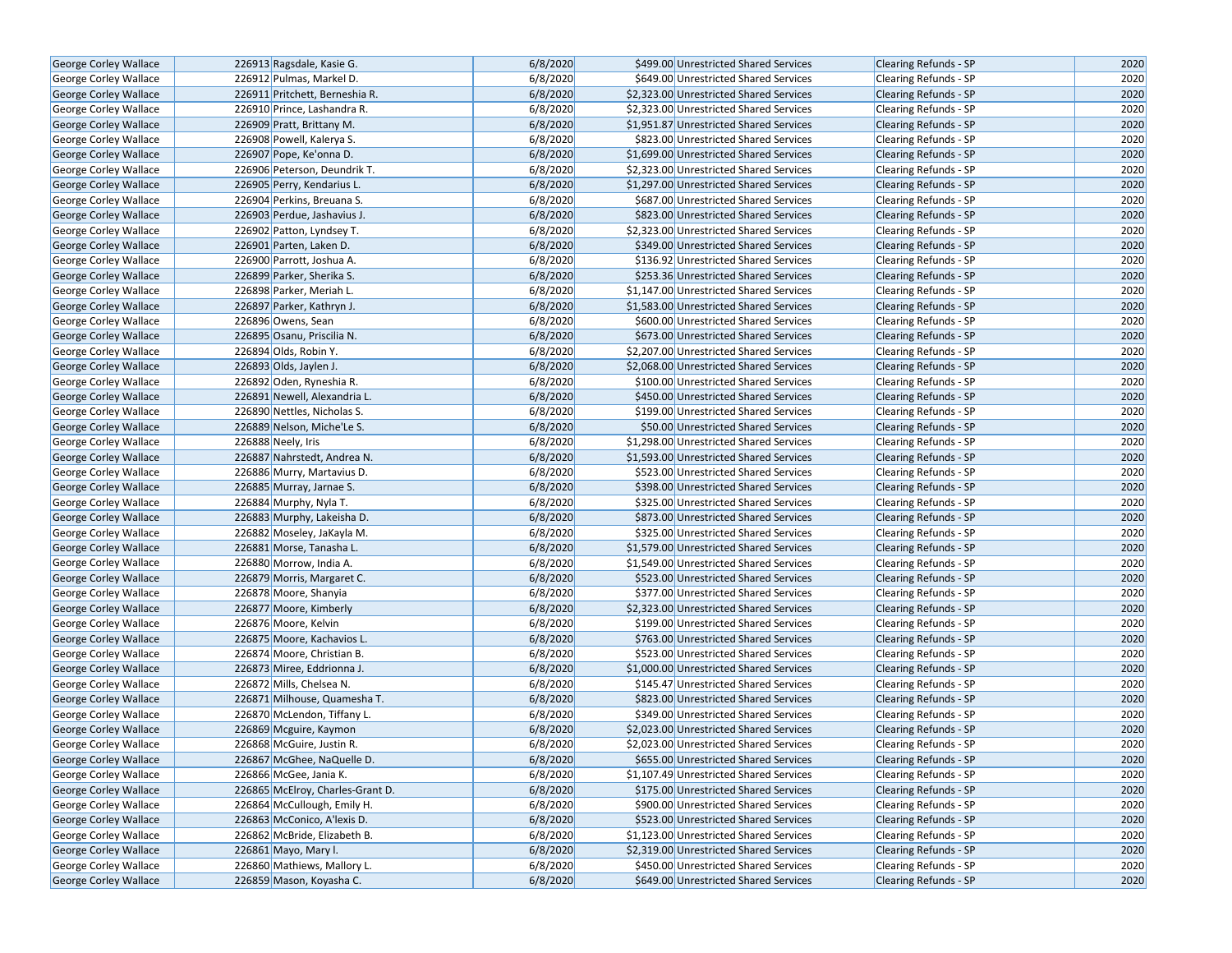| <b>George Corley Wallace</b> | 226858 Martin, Warrick K.     | 6/8/2020 | \$1,122.00 Unrestricted Shared Services | Clearing Refunds - SP        | 2020 |
|------------------------------|-------------------------------|----------|-----------------------------------------|------------------------------|------|
| <b>George Corley Wallace</b> | 226857 Martin, Travon G.      | 6/8/2020 | \$199.00 Unrestricted Shared Services   | <b>Clearing Refunds - SP</b> | 2020 |
| George Corley Wallace        | 226856 Martin, Alexis J.      | 6/8/2020 | \$1,091.87 Unrestricted Shared Services | Clearing Refunds - SP        | 2020 |
| George Corley Wallace        | 226855 Marshall, Jordan J.    | 6/8/2020 | \$3,243.00 Unrestricted Shared Services | <b>Clearing Refunds - SP</b> | 2020 |
| George Corley Wallace        | 226854 Marks, Shalanda T.     | 6/8/2020 | \$52.00 Unrestricted Shared Services    | <b>Clearing Refunds - SP</b> | 2020 |
| George Corley Wallace        | 226853 Manning, Charity       | 6/8/2020 | \$1,030.00 Unrestricted Shared Services | <b>Clearing Refunds - SP</b> | 2020 |
| George Corley Wallace        | 226852 Mack, Ebony S.         | 6/8/2020 | \$1,269.00 Unrestricted Shared Services | <b>Clearing Refunds - SP</b> | 2020 |
| <b>George Corley Wallace</b> | 226851 Mabien, CaDerrius A.   | 6/8/2020 | \$1,297.00 Unrestricted Shared Services | <b>Clearing Refunds - SP</b> | 2020 |
| George Corley Wallace        | 226850 Lockhart, Keshon       | 6/8/2020 | \$312.00 Unrestricted Shared Services   | <b>Clearing Refunds - SP</b> | 2020 |
| George Corley Wallace        | 226849 Livingston, John H.    | 6/8/2020 | \$649.00 Unrestricted Shared Services   | Clearing Refunds - SP        | 2020 |
| George Corley Wallace        | 226848 Lewis, Stacy A.        | 6/8/2020 | \$673.00 Unrestricted Shared Services   | Clearing Refunds - SP        | 2020 |
| George Corley Wallace        | 226847 Lewis, Marshell D.     | 6/8/2020 | \$499.00 Unrestricted Shared Services   | <b>Clearing Refunds - SP</b> | 2020 |
| George Corley Wallace        | 226846 Lewis, Kendarious M.   | 6/8/2020 | \$1,297.00 Unrestricted Shared Services | <b>Clearing Refunds - SP</b> | 2020 |
| <b>George Corley Wallace</b> | 226845 Lewis, Jakiyah K.      | 6/8/2020 | \$1,549.00 Unrestricted Shared Services | <b>Clearing Refunds - SP</b> | 2020 |
| <b>George Corley Wallace</b> | 226844 Lewis, Deirdre         | 6/8/2020 | \$300.00 Unrestricted Shared Services   | Clearing Refunds - SP        | 2020 |
| <b>George Corley Wallace</b> | 226843 Lewis, Chasity K.      | 6/8/2020 | \$1,242.00 Unrestricted Shared Services | <b>Clearing Refunds - SP</b> | 2020 |
| George Corley Wallace        | 226842 Lee, Rebecca           | 6/8/2020 | \$499.00 Unrestricted Shared Services   | Clearing Refunds - SP        | 2020 |
| George Corley Wallace        | $226841$ Lee, Ishia N.        | 6/8/2020 | \$823.00 Unrestricted Shared Services   | <b>Clearing Refunds - SP</b> | 2020 |
| George Corley Wallace        | 226840 Lakhani, Rehmat M.     | 6/8/2020 | \$300.00 Unrestricted Shared Services   | Clearing Refunds - SP        | 2020 |
| George Corley Wallace        | 226839 Knight, Deshonda       | 6/8/2020 | \$175.00 Unrestricted Shared Services   | <b>Clearing Refunds - SP</b> | 2020 |
| George Corley Wallace        | 226838 Kelley, Alexander S.   | 6/8/2020 | \$450.00 Unrestricted Shared Services   | <b>Clearing Refunds - SP</b> | 2020 |
| George Corley Wallace        | 226837 Jordan, Chelsea        | 6/8/2020 | \$479.00 Unrestricted Shared Services   | <b>Clearing Refunds - SP</b> | 2020 |
| George Corley Wallace        | 226836 Jones, Tyneshia        | 6/8/2020 | \$1,743.00 Unrestricted Shared Services | Clearing Refunds - SP        | 2020 |
| George Corley Wallace        | 226835 Jones, Shaniyah N.     | 6/8/2020 | \$3,567.00 Unrestricted Shared Services | Clearing Refunds - SP        | 2020 |
| George Corley Wallace        | 226834 Jones, Keterius L.     | 6/8/2020 | \$523.00 Unrestricted Shared Services   | <b>Clearing Refunds - SP</b> | 2020 |
| <b>George Corley Wallace</b> | 226833 Jones, Jhaikeistin Q.  | 6/8/2020 | \$523.00 Unrestricted Shared Services   | <b>Clearing Refunds - SP</b> | 2020 |
| George Corley Wallace        | 226832 Jones, Gabrielle A.    | 6/8/2020 | \$1,999.00 Unrestricted Shared Services | Clearing Refunds - SP        | 2020 |
| George Corley Wallace        | 226831 Jones, Deandrea S.     | 6/8/2020 | \$540.51 Unrestricted Shared Services   | Clearing Refunds - SP        | 2020 |
| George Corley Wallace        | 226830 Jones, Dasia M.        | 6/8/2020 | \$499.00 Unrestricted Shared Services   | <b>Clearing Refunds - SP</b> | 2020 |
| George Corley Wallace        | 226829 Jones, Cordelia L.     | 6/8/2020 | \$349.73 Unrestricted Shared Services   | <b>Clearing Refunds - SP</b> | 2020 |
| George Corley Wallace        | 226828 Jolly, Haley G.        | 6/8/2020 | \$250.00 Unrestricted Shared Services   | Clearing Refunds - SP        | 2020 |
| George Corley Wallace        | 226827 Johnson, William A.    | 6/8/2020 | \$450.00 Unrestricted Shared Services   | Clearing Refunds - SP        | 2020 |
| George Corley Wallace        | 226826 Johnson, Teresa A.     | 6/8/2020 | \$649.00 Unrestricted Shared Services   | <b>Clearing Refunds - SP</b> | 2020 |
| <b>George Corley Wallace</b> | 226825 Johnson, Shemeka L.    | 6/8/2020 | \$200.00 Unrestricted Shared Services   | <b>Clearing Refunds - SP</b> | 2020 |
| George Corley Wallace        | 226824 Johnson, Sharica       | 6/8/2020 | \$1,419.00 Unrestricted Shared Services | Clearing Refunds - SP        | 2020 |
| George Corley Wallace        | 226823 Johnson, Rodney D.     | 6/8/2020 | \$304.00 Unrestricted Shared Services   | <b>Clearing Refunds - SP</b> | 2020 |
| George Corley Wallace        | 226822 Johnson, Quenbresha L. | 6/8/2020 | \$373.00 Unrestricted Shared Services   | Clearing Refunds - SP        | 2020 |
| <b>George Corley Wallace</b> | 226821 Johnson, Kelci M.      | 6/8/2020 | \$1,147.00 Unrestricted Shared Services | <b>Clearing Refunds - SP</b> | 2020 |
| George Corley Wallace        | 226820 Johnson, James L.      | 6/8/2020 | \$523.00 Unrestricted Shared Services   | Clearing Refunds - SP        | 2020 |
| George Corley Wallace        | 226819 Johnson, Jabbar        | 6/8/2020 | \$1,549.00 Unrestricted Shared Services | <b>Clearing Refunds - SP</b> | 2020 |
| <b>George Corley Wallace</b> | 226818 Johnson, Elizabeth C.  | 6/8/2020 | \$649.00 Unrestricted Shared Services   | Clearing Refunds - SP        | 2020 |
| George Corley Wallace        | 226817 Johnson, Ahkelia B.    | 6/8/2020 | \$2,323.00 Unrestricted Shared Services | <b>Clearing Refunds - SP</b> | 2020 |
| George Corley Wallace        | 226816 Jenkins, Devon K.      | 6/8/2020 | \$478.88 Unrestricted Shared Services   | Clearing Refunds - SP        | 2020 |
| George Corley Wallace        | 226815 James, Nechole R.      | 6/8/2020 | \$1,589.87 Unrestricted Shared Services | Clearing Refunds - SP        | 2020 |
| George Corley Wallace        | 226814 James, Jamiya M.       | 6/8/2020 | \$458.59 Unrestricted Shared Services   | Clearing Refunds - SP        | 2020 |
| George Corley Wallace        | 226813 Jackson, Zion C.       | 6/8/2020 | \$523.00 Unrestricted Shared Services   | <b>Clearing Refunds - SP</b> | 2020 |
| George Corley Wallace        | 226812 Jackson, Daniella      | 6/8/2020 | \$649.00 Unrestricted Shared Services   | Clearing Refunds - SP        | 2020 |
| George Corley Wallace        | 226811 Huntington, Aaron C.   | 6/8/2020 | \$523.00 Unrestricted Shared Services   | Clearing Refunds - SP        | 2020 |
| George Corley Wallace        | 226810 Howell, Antonio L.     | 6/8/2020 | \$1,297.00 Unrestricted Shared Services | Clearing Refunds - SP        | 2020 |
| George Corley Wallace        | 226809 Howard, Tynesha B.     | 6/8/2020 | \$2,323.00 Unrestricted Shared Services | <b>Clearing Refunds - SP</b> | 2020 |
| George Corley Wallace        | 226808 Howard, Jamarious T.   | 6/8/2020 | \$74.00 Unrestricted Shared Services    | Clearing Refunds - SP        | 2020 |
| <b>George Corley Wallace</b> | 226807 House, Jamarius M.     | 6/8/2020 | \$1,797.00 Unrestricted Shared Services | Clearing Refunds - SP        | 2020 |
| George Corley Wallace        | 226806 Holmes, Jerry B.       | 6/8/2020 | \$175.00 Unrestricted Shared Services   | Clearing Refunds - SP        | 2020 |
| George Corley Wallace        | 226805 Holmes, Delrion J.     | 6/8/2020 | \$2,147.00 Unrestricted Shared Services | <b>Clearing Refunds - SP</b> | 2020 |
| George Corley Wallace        | 226804 Holmes, Deja Q.        | 6/8/2020 | \$1,617.00 Unrestricted Shared Services | Clearing Refunds - SP        | 2020 |
|                              |                               |          |                                         |                              |      |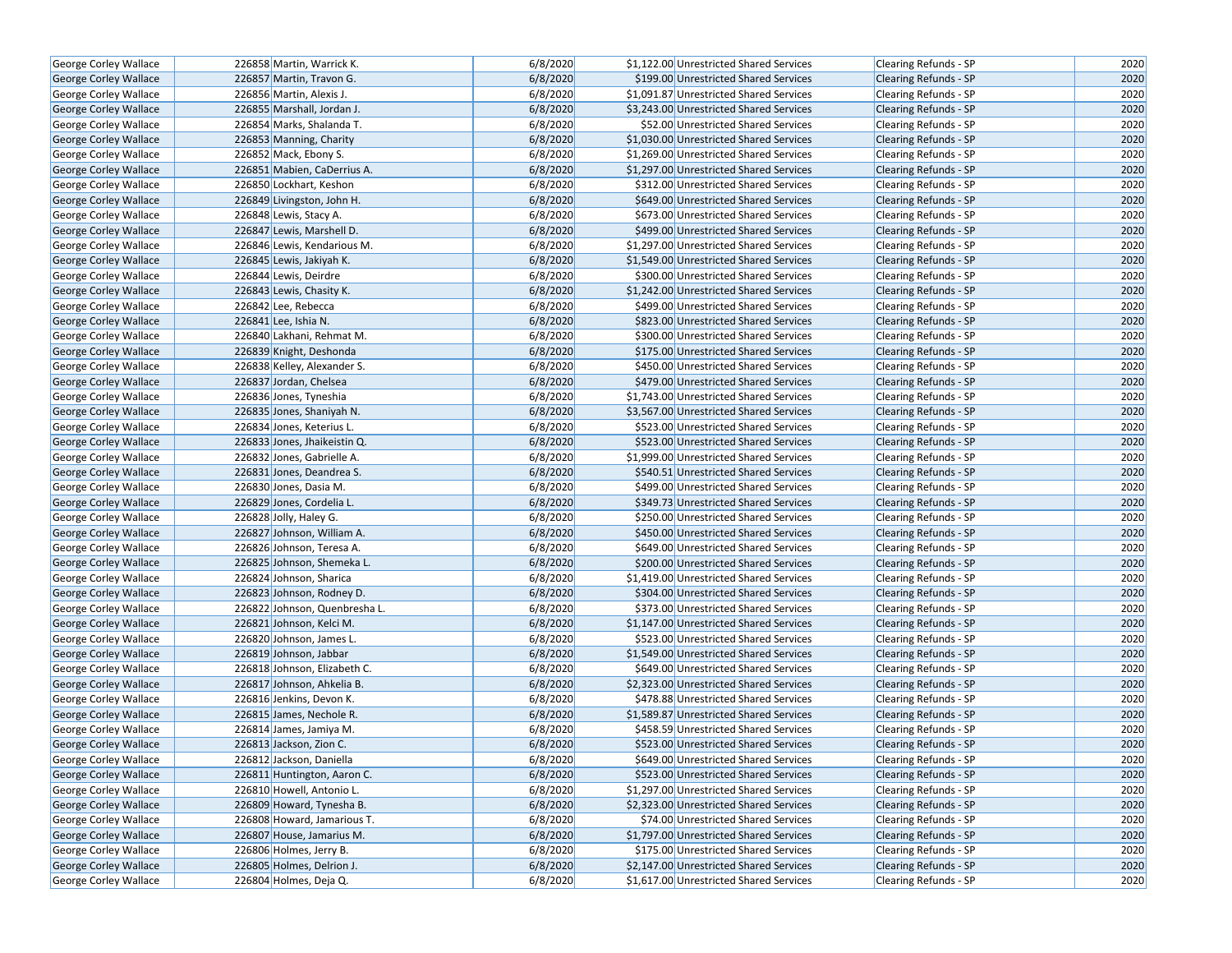| George Corley Wallace                          | 226803 Hinson, Crystal L.    | 6/8/2020             | \$499.00 Unrestricted Shared Services                                            | <b>Clearing Refunds - SP</b> | 2020 |
|------------------------------------------------|------------------------------|----------------------|----------------------------------------------------------------------------------|------------------------------|------|
| George Corley Wallace                          | 226802 Hill, Leslie P.       | 6/8/2020             | \$2,323.00 Unrestricted Shared Services                                          | Clearing Refunds - SP        | 2020 |
| George Corley Wallace                          | 226801 Hicks, Tonya D.       | 6/8/2020             | \$612.49 Unrestricted Shared Services                                            | <b>Clearing Refunds - SP</b> | 2020 |
|                                                | 226800 Hendrieth, Lydia J.   | 6/8/2020             | \$823.00 Unrestricted Shared Services                                            | <b>Clearing Refunds - SP</b> | 2020 |
| George Corley Wallace                          | 226799 Heard, Errol T.       |                      |                                                                                  |                              | 2020 |
| George Corley Wallace<br>George Corley Wallace | 226798 Head, Davis M.        | 6/8/2020<br>6/8/2020 | \$997.00 Unrestricted Shared Services                                            | <b>Clearing Refunds - SP</b> | 2020 |
|                                                |                              | 6/8/2020             | \$450.00 Unrestricted Shared Services<br>\$1,297.00 Unrestricted Shared Services | Clearing Refunds - SP        | 2020 |
| George Corley Wallace                          | 226797 Haynes, Wanda G.      |                      |                                                                                  | <b>Clearing Refunds - SP</b> |      |
| George Corley Wallace                          | 226796 Hauswirth, Taylor C.  | 6/8/2020             | \$24.62 Unrestricted Shared Services                                             | <b>Clearing Refunds - SP</b> | 2020 |
| George Corley Wallace                          | 226795 Hartley, Ty'Eshia M.  | 6/8/2020             | \$1,297.00 Unrestricted Shared Services                                          | <b>Clearing Refunds - SP</b> | 2020 |
| George Corley Wallace                          | 226794 Harris, Teandria D.   | 6/8/2020             | \$523.00 Unrestricted Shared Services                                            | Clearing Refunds - SP        | 2020 |
| George Corley Wallace                          | 226793 Harris, Linda D.      | 6/8/2020             | \$1,147.00 Unrestricted Shared Services                                          | Clearing Refunds - SP        | 2020 |
| George Corley Wallace                          | 226792 Harris, Kemiyah A.    | 6/8/2020             | \$973.00 Unrestricted Shared Services                                            | <b>Clearing Refunds - SP</b> | 2020 |
| George Corley Wallace                          | 226791 Harris, Juanita N.    | 6/8/2020             | \$155.80 Unrestricted Shared Services                                            | <b>Clearing Refunds - SP</b> | 2020 |
| George Corley Wallace                          | 226790 Harris, Franettra E.  | 6/8/2020             | \$775.00 Unrestricted Shared Services                                            | Clearing Refunds - SP        | 2020 |
| <b>George Corley Wallace</b>                   | 226789 Harris, Brianna E.    | 6/8/2020             | \$75.56 Unrestricted Shared Services                                             | <b>Clearing Refunds - SP</b> | 2020 |
| George Corley Wallace                          | 226788 Hardy, Quenante B.    | 6/8/2020             | \$325.00 Unrestricted Shared Services                                            | <b>Clearing Refunds - SP</b> | 2020 |
| George Corley Wallace                          | 226787 Hardy, Arthur L.      | 6/8/2020             | \$1,293.00 Unrestricted Shared Services                                          | <b>Clearing Refunds - SP</b> | 2020 |
| George Corley Wallace                          | 226786 Hamilton, Ashlene N.  | 6/8/2020             | \$578.87 Unrestricted Shared Services                                            | Clearing Refunds - SP        | 2020 |
| George Corley Wallace                          | 226785 Hall Gooden, Sonya    | 6/8/2020             | \$175.00 Unrestricted Shared Services                                            | <b>Clearing Refunds - SP</b> | 2020 |
| George Corley Wallace                          | 226784 Hall, Shania T.       | 6/8/2020             | \$1,959.00 Unrestricted Shared Services                                          | <b>Clearing Refunds - SP</b> | 2020 |
| George Corley Wallace                          | 226783 Hall, Shamiyah S.     | 6/8/2020             | \$1,459.24 Unrestricted Shared Services                                          | <b>Clearing Refunds - SP</b> | 2020 |
| George Corley Wallace                          | 226782 Hall, Martravious J.  | 6/8/2020             | \$232.19 Unrestricted Shared Services                                            | Clearing Refunds - SP        | 2020 |
| George Corley Wallace                          | 226781 Hall, Jer'Markiaus Q. | 6/8/2020             | \$600.00 Unrestricted Shared Services                                            | <b>Clearing Refunds - SP</b> | 2020 |
| George Corley Wallace                          | 226780 Grimes, Ashley R.     | 6/8/2020             | \$32.93 Unrestricted Shared Services                                             | Clearing Refunds - SP        | 2020 |
| George Corley Wallace                          | 226779 Griffin, Tiffany M.   | 6/8/2020             | \$373.00 Unrestricted Shared Services                                            | <b>Clearing Refunds - SP</b> | 2020 |
| George Corley Wallace                          | 226778 Gourdine, Joshua      | 6/8/2020             | \$280.00 Unrestricted Shared Services                                            | Clearing Refunds - SP        | 2020 |
| George Corley Wallace                          | 226777 Gordon, Joshua M.     | 6/8/2020             | \$223.00 Unrestricted Shared Services                                            | <b>Clearing Refunds - SP</b> | 2020 |
| George Corley Wallace                          | 226776 Goodwin, Joseph J.    | 6/8/2020             | \$1,549.00 Unrestricted Shared Services                                          | Clearing Refunds - SP        | 2020 |
| George Corley Wallace                          | 226775 Godwin, Amanda C.     | 6/8/2020             | \$499.00 Unrestricted Shared Services                                            | <b>Clearing Refunds - SP</b> | 2020 |
| George Corley Wallace                          | 226774 Gilford, Caleb I.     | 6/8/2020             | \$2,297.00 Unrestricted Shared Services                                          | Clearing Refunds - SP        | 2020 |
| George Corley Wallace                          | 226773 George, Kiana R.      | 6/8/2020             | \$823.00 Unrestricted Shared Services                                            | <b>Clearing Refunds - SP</b> | 2020 |
| George Corley Wallace                          | 226772 Gary, Rakeim A.       | 6/8/2020             | \$612.00 Unrestricted Shared Services                                            | Clearing Refunds - SP        | 2020 |
| George Corley Wallace                          | 226771 Gallion, John S.      | 6/8/2020             | \$50.00 Unrestricted Shared Services                                             | <b>Clearing Refunds - SP</b> | 2020 |
| George Corley Wallace                          | 226770 Furr, Justice L.      | 6/8/2020             | \$349.56 Unrestricted Shared Services                                            | Clearing Refunds - SP        | 2020 |
| George Corley Wallace                          | 226769 Fritts, Joseph L.     | 6/8/2020             | \$199.00 Unrestricted Shared Services                                            | <b>Clearing Refunds - SP</b> | 2020 |
| George Corley Wallace                          | 226768 Frison, Tawanda M.    | 6/8/2020             | \$834.00 Unrestricted Shared Services                                            | Clearing Refunds - SP        | 2020 |
| George Corley Wallace                          | 226767 Foster, Blake H.      | 6/8/2020             | \$786.00 Unrestricted Shared Services                                            | <b>Clearing Refunds - SP</b> | 2020 |
| George Corley Wallace                          | 226766 Ford, Antineshia S.   | 6/8/2020             | \$1,273.00 Unrestricted Shared Services                                          | Clearing Refunds - SP        | 2020 |
| George Corley Wallace                          | 226765 Floyd, Jacqueline M.  | 6/8/2020             | \$3,093.00 Unrestricted Shared Services                                          | <b>Clearing Refunds - SP</b> | 2020 |
| George Corley Wallace                          | 226764 Flowers, T'Kiyah T.   | 6/8/2020             | \$499.00 Unrestricted Shared Services                                            | Clearing Refunds - SP        | 2020 |
| <b>George Corley Wallace</b>                   | 226763 Fikes, Tramesha L.    | 6/8/2020             | \$823.00 Unrestricted Shared Services                                            | <b>Clearing Refunds - SP</b> | 2020 |
| George Corley Wallace                          | 226762 Fields, Marlon J.     | 6/8/2020             | \$523.00 Unrestricted Shared Services                                            | Clearing Refunds - SP        | 2020 |
| George Corley Wallace                          | 226761 Evans, Jordan B.      | 6/8/2020             | \$284.00 Unrestricted Shared Services                                            | <b>Clearing Refunds - SP</b> | 2020 |
| George Corley Wallace                          | 226760 Essex, Stefan L.      | 6/8/2020             | \$649.00 Unrestricted Shared Services                                            | Clearing Refunds - SP        | 2020 |
| <b>George Corley Wallace</b>                   | 226759 Essex, Desteny        | 6/8/2020             | \$649.00 Unrestricted Shared Services                                            | <b>Clearing Refunds - SP</b> | 2020 |
| George Corley Wallace                          | 226758 Essex, Barbara A.     | 6/8/2020             | \$2,322.00 Unrestricted Shared Services                                          | <b>Clearing Refunds - SP</b> | 2020 |
| George Corley Wallace                          | 226757 Ervin, Ja'Keria R.    | 6/8/2020             | \$823.00 Unrestricted Shared Services                                            | <b>Clearing Refunds - SP</b> | 2020 |
| <b>George Corley Wallace</b>                   | 226756 Ellis, Demarious K.   | 6/8/2020             | \$649.00 Unrestricted Shared Services                                            | Clearing Refunds - SP        | 2020 |
| George Corley Wallace                          | 226755 Effinger, Joseph C.   | 6/8/2020             | \$1,297.00 Unrestricted Shared Services                                          | <b>Clearing Refunds - SP</b> | 2020 |
| George Corley Wallace                          | 226754 Dysart, Amy N.        | 6/8/2020             | \$373.00 Unrestricted Shared Services                                            | <b>Clearing Refunds - SP</b> | 2020 |
| George Corley Wallace                          | 226753 Dukes, Laterrica K.   | 6/8/2020             | \$1,147.00 Unrestricted Shared Services                                          | Clearing Refunds - SP        | 2020 |
| George Corley Wallace                          | 226752 DuCote, David         | 6/8/2020             | \$450.00 Unrestricted Shared Services                                            | <b>Clearing Refunds - SP</b> | 2020 |
| George Corley Wallace                          | 226751 Doss, Nikki N.        | 6/8/2020             | \$1,147.00 Unrestricted Shared Services                                          | Clearing Refunds - SP        | 2020 |
| George Corley Wallace                          | 226750 Doss, Jameria M.      | 6/8/2020             | \$412.00 Unrestricted Shared Services                                            | Clearing Refunds - SP        | 2020 |
| George Corley Wallace                          | 226749 Dennis, Shondria R.   | 6/8/2020             | \$505.90 Unrestricted Shared Services                                            | Clearing Refunds - SP        | 2020 |
|                                                |                              |                      |                                                                                  |                              |      |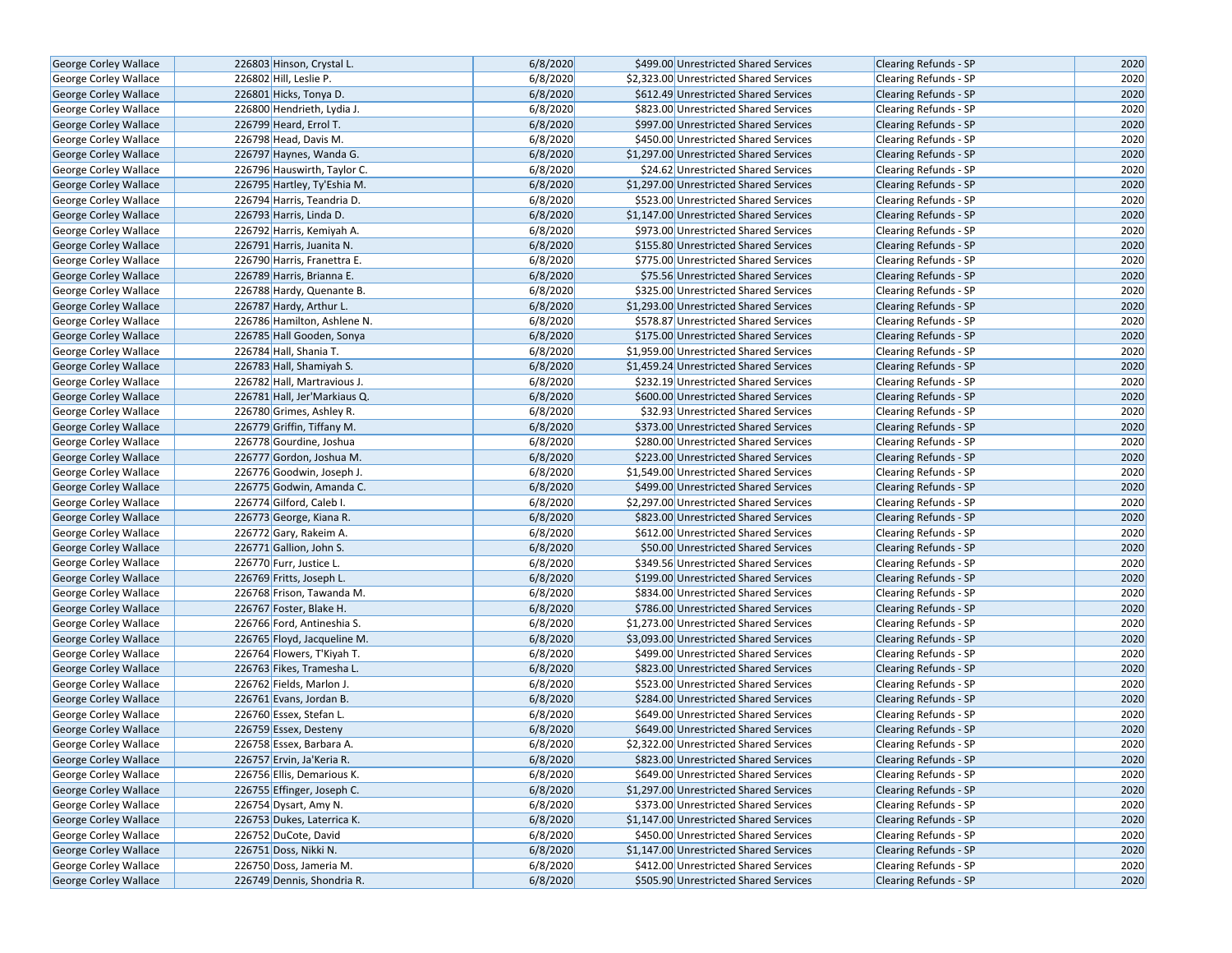| <b>George Corley Wallace</b> | 226748 Davison, Michael L.           | 6/8/2020 | \$3,097.00 Unrestricted Shared Services | <b>Clearing Refunds - SP</b> | 2020 |
|------------------------------|--------------------------------------|----------|-----------------------------------------|------------------------------|------|
| <b>George Corley Wallace</b> | 226747 Davis, Jasmine J.             | 6/8/2020 | \$1,023.72 Unrestricted Shared Services | <b>Clearing Refunds - SP</b> | 2020 |
| George Corley Wallace        | 226746 Davis, Alexis L.              | 6/8/2020 | \$1,597.00 Unrestricted Shared Services | Clearing Refunds - SP        | 2020 |
| <b>George Corley Wallace</b> | 226745 Curry, Kenneth J.             | 6/8/2020 | \$997.00 Unrestricted Shared Services   | <b>Clearing Refunds - SP</b> | 2020 |
| George Corley Wallace        | 226744 Craig, Tevin T.               | 6/8/2020 | \$649.00 Unrestricted Shared Services   | <b>Clearing Refunds - SP</b> | 2020 |
| George Corley Wallace        | 226743 Cowan, Amberneshia M.         | 6/8/2020 | \$749.00 Unrestricted Shared Services   | <b>Clearing Refunds - SP</b> | 2020 |
| George Corley Wallace        | 226742 Couch, Keyonta S.             | 6/8/2020 | \$650.00 Unrestricted Shared Services   | <b>Clearing Refunds - SP</b> | 2020 |
| <b>George Corley Wallace</b> | 226741 Cook, Diamond S.              | 6/8/2020 | \$523.00 Unrestricted Shared Services   | <b>Clearing Refunds - SP</b> | 2020 |
| George Corley Wallace        | 226740 Collins, Tyra S.              | 6/8/2020 | \$649.00 Unrestricted Shared Services   | <b>Clearing Refunds - SP</b> | 2020 |
| George Corley Wallace        | 226739 Coleman, Christopher D.       | 6/8/2020 | \$1,549.00 Unrestricted Shared Services | Clearing Refunds - SP        | 2020 |
| George Corley Wallace        | 226738 Cohan, Michael A.             | 6/8/2020 | \$17.10 Unrestricted Shared Services    | Clearing Refunds - SP        | 2020 |
| George Corley Wallace        | 226737 Cofer, Wesley L.              | 6/8/2020 | \$397.57 Unrestricted Shared Services   | <b>Clearing Refunds - SP</b> | 2020 |
| George Corley Wallace        | 226736 Cofer, Tonya L.               | 6/8/2020 | \$2,323.00 Unrestricted Shared Services | <b>Clearing Refunds - SP</b> | 2020 |
| George Corley Wallace        | 226735 Coburn, Jennifer H.           | 6/8/2020 | \$649.00 Unrestricted Shared Services   | <b>Clearing Refunds - SP</b> | 2020 |
| <b>George Corley Wallace</b> | 226734 Clifton, Aaliyah M.           | 6/8/2020 | \$175.00 Unrestricted Shared Services   | Clearing Refunds - SP        | 2020 |
| George Corley Wallace        | 226733 Cleveland, Jamiah             | 6/8/2020 | \$1,562.00 Unrestricted Shared Services | <b>Clearing Refunds - SP</b> | 2020 |
| George Corley Wallace        | 226732 Cleckler, Shelby T.           | 6/8/2020 | \$973.00 Unrestricted Shared Services   | Clearing Refunds - SP        | 2020 |
| George Corley Wallace        | 226731 Clay, Clarissa R.             | 6/8/2020 | \$267.00 Unrestricted Shared Services   | <b>Clearing Refunds - SP</b> | 2020 |
| George Corley Wallace        | 226730 Cherry, Marina A.             | 6/8/2020 | \$505.00 Unrestricted Shared Services   | Clearing Refunds - SP        | 2020 |
| George Corley Wallace        | 226729 Cheese, Patricia R.           | 6/8/2020 | \$461.15 Unrestricted Shared Services   | <b>Clearing Refunds - SP</b> | 2020 |
| George Corley Wallace        | 226728 Chambers, Taveyonna Z.        | 6/8/2020 | \$1,258.00 Unrestricted Shared Services | <b>Clearing Refunds - SP</b> | 2020 |
| George Corley Wallace        | 226727 Carter, Cipriana N.           | 6/8/2020 | \$199.00 Unrestricted Shared Services   | <b>Clearing Refunds - SP</b> | 2020 |
| George Corley Wallace        | 226726 Carroll, Travarus D.          | 6/8/2020 | \$499.00 Unrestricted Shared Services   | Clearing Refunds - SP        | 2020 |
| George Corley Wallace        | 226725 Carlisle, Micah A.            | 6/8/2020 | \$520.83 Unrestricted Shared Services   | Clearing Refunds - SP        | 2020 |
| George Corley Wallace        | 226724 Caldwell, Harris M.           | 6/8/2020 | \$450.00 Unrestricted Shared Services   | <b>Clearing Refunds - SP</b> | 2020 |
| <b>George Corley Wallace</b> | 226723 Butler, Trenton D.            | 6/8/2020 | \$2,323.00 Unrestricted Shared Services | <b>Clearing Refunds - SP</b> | 2020 |
| George Corley Wallace        | 226722 Butler, Santana B.            | 6/8/2020 | \$523.00 Unrestricted Shared Services   | <b>Clearing Refunds - SP</b> | 2020 |
| George Corley Wallace        | 226721 Bryant, Kaitlyn J.            | 6/8/2020 | \$397.00 Unrestricted Shared Services   | <b>Clearing Refunds - SP</b> | 2020 |
| George Corley Wallace        | 226720 Brown, Shamara S.             | 6/8/2020 | \$997.00 Unrestricted Shared Services   | <b>Clearing Refunds - SP</b> | 2020 |
| George Corley Wallace        | 226719 Brown, Salina R.              | 6/8/2020 | \$649.00 Unrestricted Shared Services   | <b>Clearing Refunds - SP</b> | 2020 |
| George Corley Wallace        | 226718 Brown, Justaveon L.           | 6/8/2020 | \$523.00 Unrestricted Shared Services   | Clearing Refunds - SP        | 2020 |
| George Corley Wallace        | 226717 Brown, Devontay J.            | 6/8/2020 | \$2,057.00 Unrestricted Shared Services | Clearing Refunds - SP        | 2020 |
| George Corley Wallace        | 226716 Brown, Courtney L.            | 6/8/2020 | \$2,323.00 Unrestricted Shared Services | <b>Clearing Refunds - SP</b> | 2020 |
| <b>George Corley Wallace</b> | 226715 Briggins, Quieshetora M.      | 6/8/2020 | \$697.00 Unrestricted Shared Services   | <b>Clearing Refunds - SP</b> | 2020 |
| George Corley Wallace        | 226714 Briggins, De'Asia Briggins L. | 6/8/2020 | \$498.00 Unrestricted Shared Services   | Clearing Refunds - SP        | 2020 |
| George Corley Wallace        | 226713 Bradley, Melody S.            | 6/8/2020 | \$189.28 Unrestricted Shared Services   | <b>Clearing Refunds - SP</b> | 2020 |
| George Corley Wallace        | 226712 Boswell, Tywayne D.           | 6/8/2020 | \$997.00 Unrestricted Shared Services   | Clearing Refunds - SP        | 2020 |
| <b>George Corley Wallace</b> | 226711 Booker, Kelvin                | 6/8/2020 | \$199.00 Unrestricted Shared Services   | <b>Clearing Refunds - SP</b> | 2020 |
| George Corley Wallace        | 226710 Bonner, Sowsan N.             | 6/8/2020 | \$653.35 Unrestricted Shared Services   | Clearing Refunds - SP        | 2020 |
| George Corley Wallace        | 226709 Bonner, Edwina L.             | 6/8/2020 | \$673.00 Unrestricted Shared Services   | <b>Clearing Refunds - SP</b> | 2020 |
| <b>George Corley Wallace</b> | 226708 Bishop, Kaylie D.             | 6/8/2020 | \$673.00 Unrestricted Shared Services   | Clearing Refunds - SP        | 2020 |
| George Corley Wallace        | 226707 Billingsley, Shemeria S.      | 6/8/2020 | \$973.00 Unrestricted Shared Services   | <b>Clearing Refunds - SP</b> | 2020 |
| George Corley Wallace        | 226706 Bennett, Karly K.             | 6/8/2020 | \$335.24 Unrestricted Shared Services   | Clearing Refunds - SP        | 2020 |
| George Corley Wallace        | 226705 Benjamin, Jarod K.            | 6/8/2020 | \$2,269.00 Unrestricted Shared Services | Clearing Refunds - SP        | 2020 |
| George Corley Wallace        | 226704 Benjamin, Devarious M.        | 6/8/2020 | \$689.87 Unrestricted Shared Services   | Clearing Refunds - SP        | 2020 |
| George Corley Wallace        | 226703 Bell, Jasmine M.              | 6/8/2020 | \$1,593.00 Unrestricted Shared Services | <b>Clearing Refunds - SP</b> | 2020 |
| George Corley Wallace        | 226702 Bell, Alex B.                 | 6/8/2020 | \$199.00 Unrestricted Shared Services   | Clearing Refunds - SP        | 2020 |
| George Corley Wallace        | 226701 Beasley, Ashten M.            | 6/8/2020 | \$450.00 Unrestricted Shared Services   | Clearing Refunds - SP        | 2020 |
| George Corley Wallace        | 226700 Bates, Nakedra A.             | 6/8/2020 | \$1,244.00 Unrestricted Shared Services | Clearing Refunds - SP        | 2020 |
| George Corley Wallace        | 226699 Bates, LaQuayla S.            | 6/8/2020 | \$775.00 Unrestricted Shared Services   | <b>Clearing Refunds - SP</b> | 2020 |
| George Corley Wallace        | 226698 Barron, Antonio G.            | 6/8/2020 | \$523.00 Unrestricted Shared Services   | Clearing Refunds - SP        | 2020 |
| George Corley Wallace        | 226697 Baker, Jamesha T.             | 6/8/2020 | \$1,592.00 Unrestricted Shared Services | <b>Clearing Refunds - SP</b> | 2020 |
| George Corley Wallace        | 226696 Atkins, Ny'Qedrya G.          | 6/8/2020 | \$247.00 Unrestricted Shared Services   | Clearing Refunds - SP        | 2020 |
| George Corley Wallace        | 226695 Askew, Davis S.               | 6/8/2020 | \$655.00 Unrestricted Shared Services   | <b>Clearing Refunds - SP</b> | 2020 |
| George Corley Wallace        | 226694 Armstead, Jennifer N.         | 6/8/2020 | \$649.00 Unrestricted Shared Services   | Clearing Refunds - SP        | 2020 |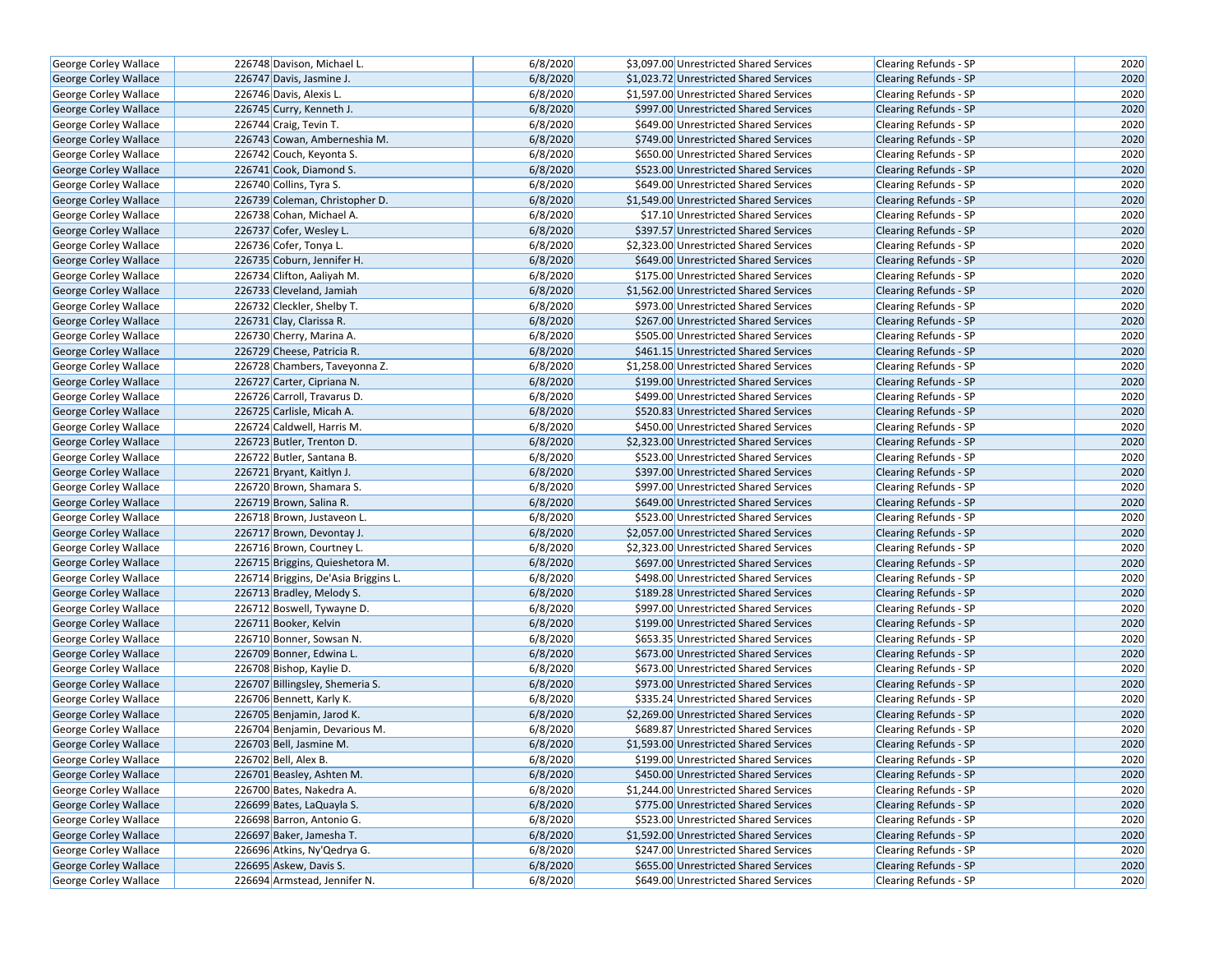| George Corley Wallace        | 226693 Anderson, Lapreisha                 | 6/8/2020  | \$2,323.00 Unrestricted Shared Services      | <b>Clearing Refunds - SP</b>           | 2020 |
|------------------------------|--------------------------------------------|-----------|----------------------------------------------|----------------------------------------|------|
| <b>George Corley Wallace</b> | 226692 Alzatari, Malek A.                  | 6/8/2020  | \$649.00 Unrestricted Shared Services        | <b>Clearing Refunds - SP</b>           | 2020 |
| George Corley Wallace        | 226691 Almojadid, Sarah M.                 | 6/8/2020  | \$1,487.00 Unrestricted Shared Services      | <b>Clearing Refunds - SP</b>           | 2020 |
| George Corley Wallace        | 226690 Almojadid, Ammer M.                 | 6/8/2020  | \$650.00 Unrestricted Shared Services        | <b>Clearing Refunds - SP</b>           | 2020 |
| George Corley Wallace        | 226689 Allen, Terrell D.                   | 6/8/2020  | \$73.00 Unrestricted Shared Services         | <b>Clearing Refunds - SP</b>           | 2020 |
| George Corley Wallace        | 226688 Allen, Madison N.                   | 6/8/2020  | \$1,272.00 Unrestricted Shared Services      | Clearing Refunds - SP                  | 2020 |
| George Corley Wallace        | 226687 Alexander, Kathryn E.               | 6/8/2020  | \$797.19 Unrestricted Shared Services        | <b>Clearing Refunds - SP</b>           | 2020 |
| George Corley Wallace        | 226686 Aldridge, Zavione M.                | 6/8/2020  | \$2,304.00 Unrestricted Shared Services      | <b>Clearing Refunds - SP</b>           | 2020 |
| <b>George Corley Wallace</b> | 226685 Alahwas, Sarah A.                   | 6/8/2020  | \$973.00 Unrestricted Shared Services        | <b>Clearing Refunds - SP</b>           | 2020 |
| George Corley Wallace        | 226684 Aaron, Kirstin M.                   | 6/8/2020  | \$499.00 Unrestricted Shared Services        | <b>Clearing Refunds - SP</b>           | 2020 |
| George Corley Wallace        | 227040 Water Way Distributing              | 6/11/2020 | \$30.00 Unrestricted Distance Ed             | Materials and Supplies - MS            | 2020 |
| George Corley Wallace        | 227040 Water Way Distributing              | 6/11/2020 | \$66.00 Unrestricted Shared Services         | Materials and Supplies - MS            | 2020 |
| George Corley Wallace        | 227039 Viamedia Inc                        | 6/11/2020 | \$779.59 Unrestricted Demopolis Campus       | Advertising & Promotions - OOS         | 2020 |
| <b>George Corley Wallace</b> | 227038 Verizon Wireless                    | 6/11/2020 | \$120.03 Unrestricted Shared Services        | Landline Phones - UC                   | 2020 |
| <b>George Corley Wallace</b> | 227038 Verizon Wireless                    | 6/11/2020 | \$520.13 AMSTI 2XX9-2XX0                     | <b>Wireless Phones - UC</b>            | 2020 |
| <b>George Corley Wallace</b> | 227037 Thomas, James W.                    | 6/11/2020 | \$1,200.00 Unrestricted Shared Services      | Advertising & Promotions - OOS         | 2020 |
| George Corley Wallace        | 227036 The Water Works and Sewer Board of  | 6/11/2020 | \$1,421.16 Unrestricted Shared Services      | Water & Sewer - UC                     | 2020 |
| George Corley Wallace        | 227035 Summerling Hardware LLC             | 6/11/2020 | \$35.98 Unrestricted Shared Services         | Materials and Supplies - MS            | 2020 |
| George Corley Wallace        | 227034 Selma Newspapers, Inc.              | 6/11/2020 | \$1,181.88 Unrestricted Shared Services      | Advertising & Promotions - OOS         | 2020 |
| George Corley Wallace        | 227033 Pivot Point Intl Inc                | 6/11/2020 | \$2,838.60 Unrestricted Selma Campus         | <b>Other Contractual Services - PS</b> | 2020 |
| <b>George Corley Wallace</b> | 227032 Office Depot                        | 6/11/2020 | \$268.72 Unrestricted Shared Services        | Materials and Supplies - MS            | 2020 |
| George Corley Wallace        | 227031 Mailsouth, Inc                      | 6/11/2020 | \$9,075.91 Unrestricted Demopolis Campus     | Advertising & Promotions - OOS         | 2020 |
| George Corley Wallace        | 227030 Hughes, Leslie                      | 6/11/2020 | \$371.55 AMSTI 2XX9-2XX0                     | Other Contractual Services - PS        | 2020 |
| George Corley Wallace        | 227029 Healthcare Providers Srv. Org. (Aff | 6/11/2020 | \$3,460.00 Unrestricted Selma Campus         | Insurance and Bonding - PS             | 2020 |
| George Corley Wallace        | 227028 Guardian-Ipco Inc.                  | 6/11/2020 | \$550.00 Unrestricted Shared Services        | <b>Other Contractual Services - PS</b> | 2020 |
| George Corley Wallace        | 227027 Formax LLC                          | 6/11/2020 | \$683.00 Unrestricted Shared Services        | Technology - non capitalized - MS      | 2020 |
| <b>George Corley Wallace</b> | 227026 Demopolis Times                     | 6/11/2020 | \$1,387.26 Unrestricted Shared Services      | Advertising & Promotions - OOS         | 2020 |
| George Corley Wallace        | 227025 Dallas County Water & Sewer Authori | 6/11/2020 | \$50.40 Unrestricted Shared Services         | Water & Sewer - UC                     | 2020 |
| George Corley Wallace        | 227024 Dallas Air Conditioning & Heating,  | 6/11/2020 | \$1,438.27 Renewal & Replacement Shared Svcs | Maintenance & Repairs - OOS            | 2020 |
| George Corley Wallace        | 227023 Cosby Carmichael                    | 6/11/2020 | \$38.00 Unrestricted Shared Services         | Materials and Supplies - MS            | 2020 |
| George Corley Wallace        | 227022 Continental Research                | 6/11/2020 | \$843.78 Unrestricted Shared Services        | Materials and Supplies - MS            | 2020 |
| George Corley Wallace        | 227021 Colston, Charissa J.                | 6/11/2020 | \$385.28 AMSTI 2XX9-2XX0                     | Other Contractual Services - PS        | 2020 |
| George Corley Wallace        | 227020 CDW LLC                             | 6/11/2020 | \$54.95 Unrestricted Shared Services         | Materials and Supplies - MS            | 2020 |
| George Corley Wallace        | 227019 Carquest                            | 6/11/2020 | \$137.06 Unrestricted Shared Services        | Maintenance & Repairs - OOS            | 2020 |
| George Corley Wallace        | 227018 C Spire Business                    | 6/11/2020 | \$12,224.00 Unrestricted Shared Services     | Technology - non capitalized - MS      | 2020 |
| George Corley Wallace        | 227017 C Spire Business                    | 6/11/2020 | \$5,394.06 Unrestricted Shared Services      | Technology - non capitalized - MS      | 2020 |
| <b>George Corley Wallace</b> | 227016 Brendle Sprinkler Co. Inc.          | 6/11/2020 | \$1,600.00 Unrestricted Shared Services      | Service Contracts on Equipment -OOS    | 2020 |
| George Corley Wallace        | 227015 Body Armor Outlet, LLC              | 6/11/2020 | \$1,625.00 Unrestricted Shared Services      | Materials and Supplies - MS            | 2020 |
| George Corley Wallace        | 227014 Blue Ox Inc.                        | 6/11/2020 | \$398.18 Unrestricted Shared Services        | Materials and Supplies - MS            | 2020 |
| George Corley Wallace        | 227014 Blue Ox Inc.                        | 6/11/2020 | \$649.65 Unrestricted Shared Services        | Equipment - non capitalized - MS       | 2020 |
| <b>George Corley Wallace</b> | 227014 Blue Ox Inc.                        | 6/11/2020 | \$361.26 Unrestricted Shared Services        | Maintenance & Repairs - OOS            | 2020 |
| <b>George Corley Wallace</b> | 227013 Barnes & Noble Education, Inc.      | 6/11/2020 | \$26,115.43 Unrestricted Shared Services     | Bookstore - AP                         | 2020 |
| George Corley Wallace        | 227012 AT & T                              | 6/11/2020 | \$117.76 Unrestricted Shared Services        | Internet - UC                          | 2020 |
| George Corley Wallace        | 227011 Alabama Telecasters, Inc.           | 6/11/2020 | \$3,355.00 Unrestricted Demopolis Campus     | Advertising & Promotions - OOS         | 2020 |
| <b>George Corley Wallace</b> | 227010 Alabama Supercomputer Authority     | 6/11/2020 | \$11,535.00 Unrestricted Shared Services     | Technology - non capitalized - MS      | 2020 |
| George Corley Wallace        | 227009 Alabama Power Company               | 6/11/2020 | \$4,011.36 Unrestricted Shared Services      | Electricity - UC                       | 2020 |
| George Corley Wallace        | 227008 Alabama Power Company               | 6/11/2020 | \$27.19 Unrestricted Shared Services         | Electricity - UC                       | 2020 |
| <b>George Corley Wallace</b> | 227007 Alabama Power Company               | 6/11/2020 | \$55,532.07 Unrestricted Shared Services     | Electricity - UC                       | 2020 |
| George Corley Wallace        | 227006 Alabama Community College System    | 6/11/2020 | \$2,000.00 Unrestricted Shared Services      | Technology - non capitalized - MS      | 2020 |
| <b>George Corley Wallace</b> | 227005 AEIC Advantage Elevator Inspections | 6/11/2020 | \$360.00 Unrestricted Shared Services        | Other Contractual Services - PS        | 2020 |
| <b>George Corley Wallace</b> | 227074 U.S. Bank National Association      | 6/17/2020 | \$171.00 AE-State Regular 2XX9-2XX0          | Patent, Trademark & Copyright - CE     | 2020 |
| <b>George Corley Wallace</b> | 227073 The Frazer Group                    | 6/17/2020 | \$17,258.92 Unrestricted Shared Services     | Insurance and Bonding - PS             | 2020 |
| George Corley Wallace        | 227072 Demopolis Water Works & Sewer Board | 6/17/2020 | \$200.00 Unrestricted Demopolis Campus       | Water & Sewer - UC                     | 2020 |
| George Corley Wallace        | 227071 CDW LLC                             | 6/17/2020 | \$1,232.55 Unrestricted Shared Services      | Equipment - non capitalized - MS       | 2020 |
| George Corley Wallace        | 227071 CDW LLC                             | 6/17/2020 | \$1,098.85 Unrestricted Shared Services      | Materials and Supplies - MS            | 2020 |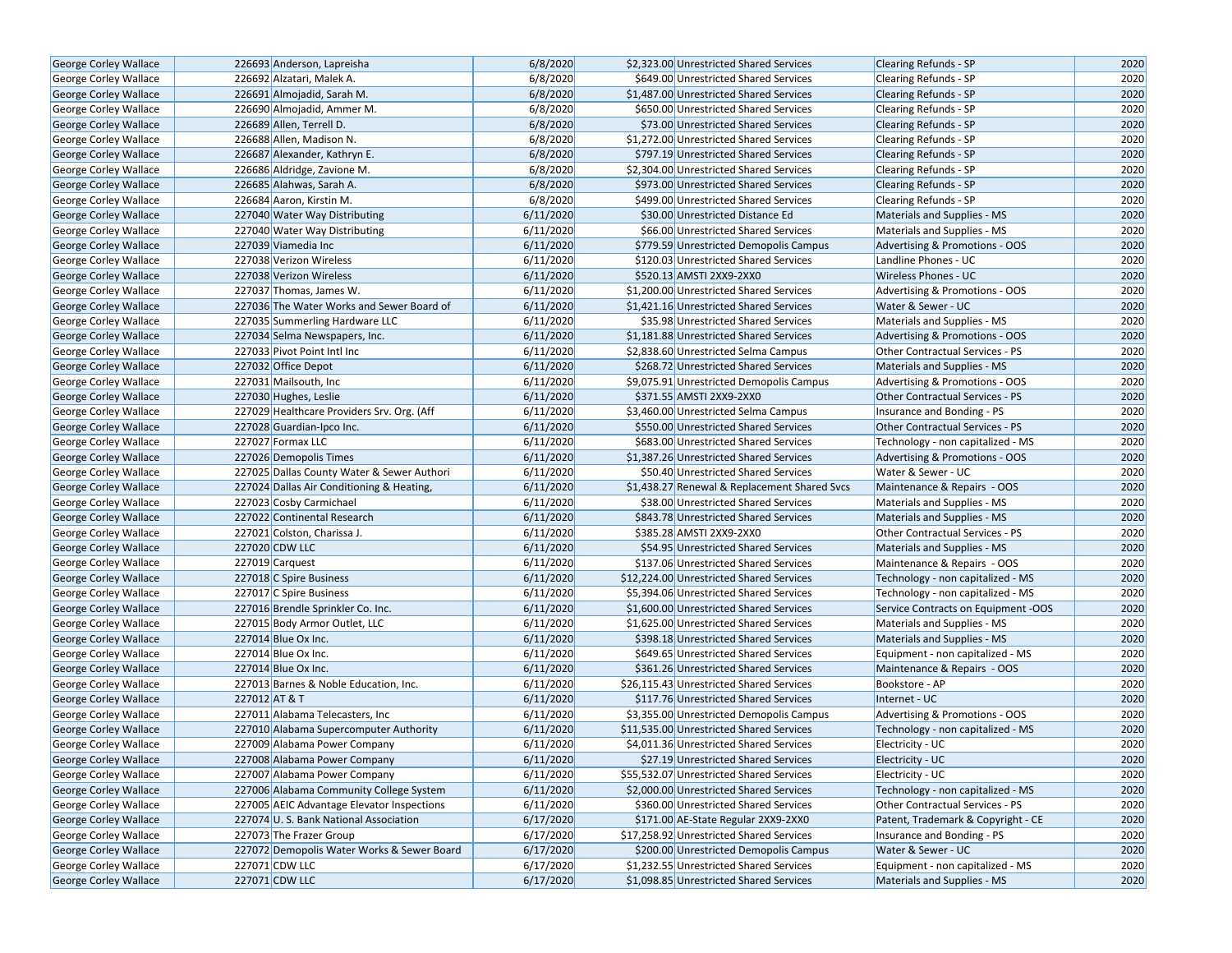| George Corley Wallace        | 227071 CDW LLC                            | 6/17/2020 | \$16,242.35 Unrestricted Shared Services     | Technology - non capitalized - MS      | 2020 |
|------------------------------|-------------------------------------------|-----------|----------------------------------------------|----------------------------------------|------|
| George Corley Wallace        | 227070 C Spire Business                   | 6/17/2020 | \$500.00 Unrestricted Shared Services        | Technology - non capitalized - MS      | 2020 |
| <b>George Corley Wallace</b> | 227069 Alabama Power Company              | 6/17/2020 | \$1,189.96 Unrestricted Demopolis Campus     | Electricity - UC                       | 2020 |
| George Corley Wallace        | 227068 Alabama Power Company              | 6/17/2020 | \$168.61 Unrestricted Demopolis Campus       | Electricity - UC                       | 2020 |
| George Corley Wallace        | 227067 Woods, Myesha L.                   | 6/17/2020 | \$839.00 Unrestricted Shared Services        | Clearing Refunds - SP                  | 2020 |
| George Corley Wallace        | 227066 Thompson, Juston L.                | 6/17/2020 | \$524.00 Unrestricted Shared Services        | <b>Clearing Refunds - SP</b>           | 2020 |
| George Corley Wallace        | 227065 Thomas, Leon D.                    | 6/17/2020 | \$649.00 Unrestricted Shared Services        | <b>Clearing Refunds - SP</b>           | 2020 |
| <b>George Corley Wallace</b> | 227064 Stephens, Shakiya D.               | 6/17/2020 | \$349.00 Unrestricted Shared Services        | <b>Clearing Refunds - SP</b>           | 2020 |
| George Corley Wallace        | 227063 Smith, Mya M.                      | 6/17/2020 | \$73.00 Unrestricted Shared Services         | Clearing Refunds - SP                  | 2020 |
| George Corley Wallace        | 227062 Richardson, Kentraeivon D.         | 6/17/2020 | \$649.00 Unrestricted Shared Services        | <b>Clearing Refunds - SP</b>           | 2020 |
| George Corley Wallace        | 227061 Perkins, John M.                   | 6/17/2020 | \$202.50 Unrestricted Shared Services        | Clearing Refunds - SP                  | 2020 |
| George Corley Wallace        | 227060 Parker, Meriah L.                  | 6/17/2020 | \$1,716.00 Unrestricted Shared Services      | <b>Clearing Refunds - SP</b>           | 2020 |
| <b>George Corley Wallace</b> | 227059 Nelson, Miche'Le S.                | 6/17/2020 | \$775.00 Unrestricted Shared Services        | Clearing Refunds - SP                  | 2020 |
| <b>George Corley Wallace</b> | 227058 Moore, Edgerrin D.                 | 6/17/2020 | \$848.00 Unrestricted Shared Services        | <b>Clearing Refunds - SP</b>           | 2020 |
| George Corley Wallace        | 227057 Montero, Zully C.                  | 6/17/2020 | \$5,968.00 Unrestricted Shared Services      | Clearing Refunds - SP                  | 2020 |
| <b>George Corley Wallace</b> | 227056 Minor, Shametrius S.               | 6/17/2020 | \$1,298.00 Unrestricted Shared Services      | <b>Clearing Refunds - SP</b>           | 2020 |
| George Corley Wallace        | 227055 McGuire, Chemar L.                 | 6/17/2020 | \$1,298.00 Unrestricted Shared Services      | Clearing Refunds - SP                  | 2020 |
| George Corley Wallace        | 227054 Jones, Bianca L.                   | 6/17/2020 | \$775.00 Unrestricted Shared Services        | <b>Clearing Refunds - SP</b>           | 2020 |
| George Corley Wallace        | 227053 Hildreth, Keyonsis J.              | 6/17/2020 | \$1,147.00 Unrestricted Shared Services      | Clearing Refunds - SP                  | 2020 |
| <b>George Corley Wallace</b> | 227052 Hendrieth, Lydia J.                | 6/17/2020 | \$324.00 Unrestricted Shared Services        | <b>Clearing Refunds - SP</b>           | 2020 |
| <b>George Corley Wallace</b> | 227051 Harris, Michael B.                 | 6/17/2020 | \$25.00 Unrestricted Shared Services         | Clearing Refunds - SP                  | 2020 |
| George Corley Wallace        | 227050 Harris, Derrick L.                 | 6/17/2020 | \$925.80 Unrestricted Shared Services        | <b>Clearing Refunds - SP</b>           | 2020 |
| George Corley Wallace        | 227049 Golson, Akerriyana S.              | 6/17/2020 | \$349.00 Unrestricted Shared Services        | Clearing Refunds - SP                  | 2020 |
| <b>George Corley Wallace</b> | 227048 Godwin, Amanda C.                  | 6/17/2020 | \$174.00 Unrestricted Shared Services        | <b>Clearing Refunds - SP</b>           | 2020 |
| George Corley Wallace        | 227047 Gipson, Lakai T.                   | 6/17/2020 | \$1,124.00 Unrestricted Shared Services      | Clearing Refunds - SP                  | 2020 |
| George Corley Wallace        | 227046 Dixon, Rashida                     | 6/17/2020 | \$199.00 Unrestricted Shared Services        | <b>Clearing Refunds - SP</b>           | 2020 |
| George Corley Wallace        | 227045 Dean, Lon'Neka L.                  | 6/17/2020 | \$649.00 Unrestricted Shared Services        | Clearing Refunds - SP                  | 2020 |
| George Corley Wallace        | 227044 Colvin, Gus W.                     | 6/17/2020 | \$450.00 Unrestricted Shared Services        | <b>Clearing Refunds - SP</b>           | 2020 |
| George Corley Wallace        | 227043 Carter, Cipriana N.                | 6/17/2020 | \$174.00 Unrestricted Shared Services        | Clearing Refunds - SP                  | 2020 |
| George Corley Wallace        | 227042 Blevins, Antawn D.                 | 6/17/2020 | \$398.00 Unrestricted Shared Services        | <b>Clearing Refunds - SP</b>           | 2020 |
| George Corley Wallace        | 227041 Alzatari, Malek A.                 | 6/17/2020 | \$180.00 Unrestricted Shared Services        | Clearing Refunds - SP                  | 2020 |
| <b>George Corley Wallace</b> | 227088 Verizon Wireless                   | 6/23/2020 | \$450.41 Unrestricted Shared Services        | <b>Wireless Phones - UC</b>            | 2020 |
| George Corley Wallace        | 227088 Verizon Wireless                   | 6/23/2020 | \$97.68 Unrestricted Shared Services         | Landline Phones - UC                   | 2020 |
| George Corley Wallace        | 227087 U.S. Bank National Association     | 6/23/2020 | \$6,029.56 Unrestricted Shared Services      | Operating Lease Payment - OOS          | 2020 |
| George Corley Wallace        | 227086 Thomas, James W.                   | 6/23/2020 | \$500.00 AE-State Regular 2XX9-2XX0          | Advertising & Promotions - OOS         | 2020 |
| George Corley Wallace        | 227085 Stuart C. Irby Co.                 | 6/23/2020 | \$155.86 Unrestricted Shared Services        | Materials and Supplies - MS            | 2020 |
| George Corley Wallace        | 227084 Plumbing Contractors LLC           | 6/23/2020 | \$4,400.00 Renewal & Replacement Shared Svcs | Maintenance & Repairs - OOS            | 2020 |
| George Corley Wallace        | 227083 Fuller Building Company            | 6/23/2020 | \$294.22 Unrestricted Shared Services        | Materials and Supplies - MS            | 2020 |
| <b>George Corley Wallace</b> | 227082 Dallas Air Conditioning & Heating, | 6/23/2020 | \$135.00 Renewal & Replacement Shared Svcs   | Maintenance & Repairs - OOS            | 2020 |
| <b>George Corley Wallace</b> | 227081 Compansol                          | 6/23/2020 | \$1,590.00 Talent Search X8-X9               | <b>Other Contractual Services - PS</b> | 2020 |
| George Corley Wallace        | 227080 Colston, Larry J.                  | 6/23/2020 | \$2,500.00 Talent Search X8-X9               | <b>Other Contractual Services - PS</b> | 2020 |
| <b>George Corley Wallace</b> | 227079 Cintas Corporation                 | 6/23/2020 | \$632.72 Unrestricted Shared Services        | <b>Other Contractual Services - PS</b> | 2020 |
| George Corley Wallace        | 227078 CDW LLC                            | 6/23/2020 | \$493.02 Unrestricted Shared Services        | Equipment - non capitalized - MS       | 2020 |
| George Corley Wallace        | 227078 CDW LLC                            | 6/23/2020 | \$603.99 Unrestricted Shared Services        | Materials and Supplies - MS            | 2020 |
| <b>George Corley Wallace</b> | 227077 Blue Ox Inc.                       | 6/23/2020 | \$53.87 Unrestricted Shared Services         | Maintenance & Repairs - OOS            | 2020 |
| <b>George Corley Wallace</b> | 227076 Blackbelt Outdoor Advertising, LLC | 6/23/2020 | \$1,575.00 Unrestricted Demopolis Campus     | Advertising & Promotions - OOS         | 2020 |
| George Corley Wallace        | 227075 Atkinson, Ariel B.                 | 6/23/2020 | \$3,785.15 Unrestricted Shared Services      | Clearing Refunds - SP                  | 2020 |
| George Corley Wallace        | 90002689 Sturdivant Anthony Dewayne       | 6/25/2020 | \$2,424.92 PAYROLL                           | PAYROLL                                | 2020 |
| George Corley Wallace        | 90002688 Pettway Alonzia                  | 6/25/2020 | \$3,085.58 PAYROLL                           | PAYROLL                                | 2020 |
| George Corley Wallace        | 90002687 Heard Anthony                    | 6/25/2020 | \$3,085.58 PAYROLL                           | PAYROLL                                | 2020 |
| George Corley Wallace        | 90002686 Harvell Robert L                 | 6/25/2020 | \$3,002.75 PAYROLL                           | PAYROLL                                | 2020 |
| George Corley Wallace        | 90002685 Moore Timothy                    | 6/25/2020 | \$3,580.25 PAYROLL                           | PAYROLL                                | 2020 |
| <b>George Corley Wallace</b> | 90002684 Mauldin Reginald Otis            | 6/25/2020 | \$4,239.83 PAYROLL                           | PAYROLL                                | 2020 |
| George Corley Wallace        | 90002683 Bennett Robbyn V.                | 6/25/2020 | \$8,829.08 PAYROLL                           | PAYROLL                                | 2020 |
| George Corley Wallace        | 90002682 Allison Eric Preston             | 6/25/2020 | \$5,731.67 PAYROLL                           | PAYROLL                                | 2020 |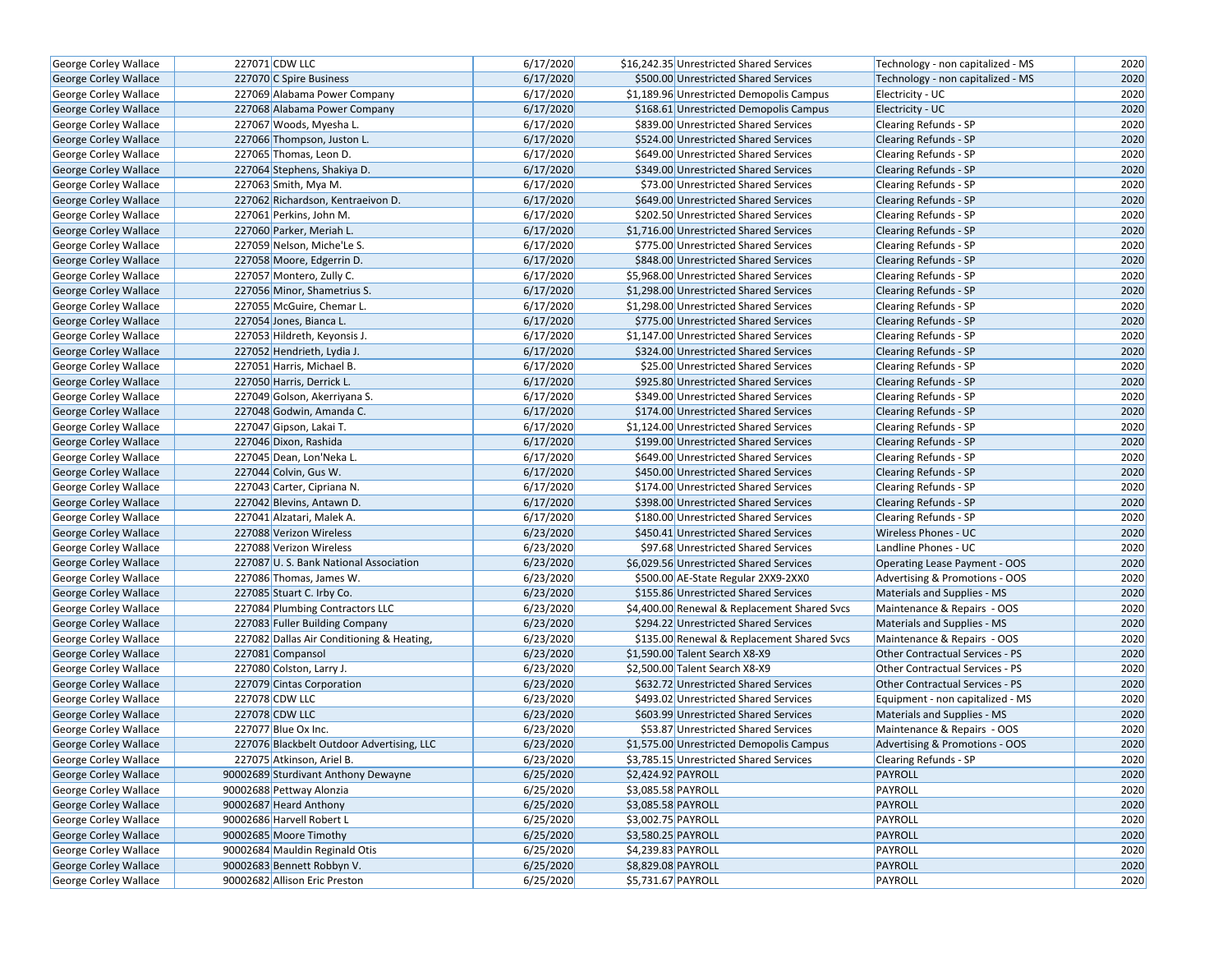| George Corley Wallace        | 90002681 Chesnut Veronica S                                | 6/25/2020 | \$2,513.33 PAYROLL                       | <b>PAYROLL</b>            | 2020 |
|------------------------------|------------------------------------------------------------|-----------|------------------------------------------|---------------------------|------|
| George Corley Wallace        | 90002680 Moss Johnny E                                     | 6/25/2020 | \$6,005.17 PAYROLL                       | PAYROLL                   | 2020 |
| George Corley Wallace        | 90002679 Carroll Jessica Bishop                            | 6/25/2020 | \$5,233.41 PAYROLL                       | PAYROLL                   | 2020 |
| George Corley Wallace        | 90002678 Brown Veronica S.                                 | 6/25/2020 | \$2,500.00 PAYROLL                       | PAYROLL                   | 2020 |
| George Corley Wallace        | 90002677 Abbott Brandi Nicole                              | 6/25/2020 | \$3,167.50 PAYROLL                       | PAYROLL                   | 2020 |
| George Corley Wallace        | 90002676 Whatley Andrew Douglas                            | 6/25/2020 | \$2,755.42 PAYROLL                       | PAYROLL                   | 2020 |
| George Corley Wallace        | 90002675 Taylor Ernest                                     | 6/25/2020 | \$1,666.67 PAYROLL                       | PAYROLL                   | 2020 |
| George Corley Wallace        | 90002674 Jackson Vincent Keith                             | 6/25/2020 | \$2,513.33 PAYROLL                       | PAYROLL                   | 2020 |
| George Corley Wallace        | 90002673 Dysart Charles J                                  | 6/25/2020 | \$6,005.17 PAYROLL                       | <b>PAYROLL</b>            | 2020 |
| George Corley Wallace        | 90002672 Berry Lee                                         | 6/25/2020 | \$2,755.42 PAYROLL                       | PAYROLL                   | 2020 |
| George Corley Wallace        | 90002671 Evans Naopi Lc                                    | 6/25/2020 | \$3,415.17 PAYROLL                       | PAYROLL                   | 2020 |
| George Corley Wallace        | 90002670 Hasberry Letti Monique                            | 6/25/2020 | \$2,177.42 PAYROLL                       | PAYROLL                   | 2020 |
| George Corley Wallace        | 90002669 Dixon Colleen Roland                              | 6/25/2020 | \$4,404.92 PAYROLL                       | PAYROLL                   | 2020 |
| George Corley Wallace        | 90002668 Vance Laura Lynn                                  | 6/25/2020 | \$17,536.59 PAYROLL                      | PAYROLL                   | 2020 |
| George Corley Wallace        | 90002667 Spencer Rosa Chiffon                              | 6/25/2020 | \$9,143.66 PAYROLL                       | PAYROLL                   | 2020 |
| George Corley Wallace        | 90002666 Jordan Judy Y.                                    | 6/25/2020 | \$3,827.33 PAYROLL                       | PAYROLL                   | 2020 |
| George Corley Wallace        | 90002665 Edwards Danielle                                  | 6/25/2020 | \$2,837.42 PAYROLL                       | PAYROLL                   | 2020 |
| George Corley Wallace        | 90002664 Davis Mary Lee                                    | 6/25/2020 | \$3,992.58 PAYROLL                       | PAYROLL                   | 2020 |
| George Corley Wallace        | 90002663 Davis Diane                                       | 6/25/2020 | \$2,589.75 PAYROLL                       | PAYROLL                   | 2020 |
| George Corley Wallace        | 90002662 Bell Vickie D                                     | 6/25/2020 | \$3,250.08 PAYROLL                       | PAYROLL                   | 2020 |
| George Corley Wallace        | 90002661 Barley Audreyiona La'shae                         | 6/25/2020 | \$2,177.42 PAYROLL                       | PAYROLL                   | 2020 |
| George Corley Wallace        | 90002660 Davis Rebecca Moore                               | 6/25/2020 | \$250.00 PAYROLL                         | PAYROLL                   | 2020 |
| George Corley Wallace        | 90002659 Turner Herman W                                   | 6/25/2020 | \$1,352.00 PAYROLL                       | PAYROLL                   | 2020 |
| George Corley Wallace        | 90002658 Harper April M                                    | 6/25/2020 | \$1,216.83 PAYROLL                       | PAYROLL                   | 2020 |
| George Corley Wallace        | 90002657 Graham Glen Partick                               | 6/25/2020 | \$260.00 PAYROLL                         | PAYROLL                   | 2020 |
| George Corley Wallace        | 90002656 Maxey Willie E.                                   | 6/25/2020 | \$450.67 PAYROLL                         | PAYROLL                   | 2020 |
| George Corley Wallace        | 90002655 Evans Duane A                                     | 6/25/2020 | \$4,728.66 PAYROLL                       | <b>PAYROLL</b>            | 2020 |
| George Corley Wallace        | 90002654 Bailey Danny L                                    | 6/25/2020 | \$270.42 PAYROLL                         | PAYROLL                   | 2020 |
| George Corley Wallace        | 90002653 Hannah Marcus A.                                  | 6/25/2020 | \$1,276.33 PAYROLL                       | <b>PAYROLL</b>            | 2020 |
| George Corley Wallace        | 90002652 Jefferson Shelia Lawanda                          | 6/25/2020 | \$4,074.75 PAYROLL                       | PAYROLL                   | 2020 |
| George Corley Wallace        | 90002651 Headley Linda Fay                                 | 6/25/2020 | \$2,837.75 PAYROLL                       | <b>PAYROLL</b>            | 2020 |
| George Corley Wallace        | 90002650 Austin Tabitha Brooklyn                           | 6/25/2020 | \$2,755.17 PAYROLL                       | PAYROLL                   | 2020 |
| George Corley Wallace        | 90002649 Williams Angelica Nicole                          | 6/25/2020 | \$2,672.92 PAYROLL                       | PAYROLL                   | 2020 |
| George Corley Wallace        | 90002648 Melton Elaine Alina                               | 6/25/2020 | \$2,672.67 PAYROLL                       | PAYROLL                   | 2020 |
| George Corley Wallace        | 90002647 Lee Zeb                                           | 6/25/2020 | \$2,672.25 PAYROLL                       | <b>PAYROLL</b>            | 2020 |
| George Corley Wallace        | 90002646 Kidd Anessa Lynn                                  | 6/25/2020 | \$8,602.83 PAYROLL                       | PAYROLL                   | 2020 |
| George Corley Wallace        | 90002645 Dosey Chantae Thomas                              | 6/25/2020 | \$2,754.83 PAYROLL                       | <b>PAYROLL</b>            | 2020 |
| George Corley Wallace        | 90002644 Deavers Lori Evelyn                               | 6/25/2020 | \$2,513.33 PAYROLL                       | PAYROLL                   | 2020 |
| George Corley Wallace        | 90002643 Craig Brianna Lenae                               | 6/25/2020 | \$2,095.17 PAYROLL                       | <b>PAYROLL</b>            | 2020 |
| George Corley Wallace        | 90002642 Young Connie Estes                                | 6/25/2020 | \$2,163.17 PAYROLL                       | PAYROLL                   | 2020 |
| George Corley Wallace        | 90002641 Vasser Latonya Nechelle                           | 6/25/2020 | \$3,333.33 PAYROLL                       | <b>PAYROLL</b>            | 2020 |
| George Corley Wallace        | 90002640 Reese-Bender Kathleen Jones                       | 6/25/2020 | \$4,211.67 PAYROLL                       | PAYROLL                   | 2020 |
| George Corley Wallace        | 90002639 Moore Kathy J                                     | 6/25/2020 | \$5,404.58 PAYROLL                       | <b>PAYROLL</b>            | 2020 |
| George Corley Wallace        | 90002638 Logan Shuntelra Bernice                           | 6/25/2020 | \$5,405.99 PAYROLL                       | PAYROLL                   | 2020 |
| George Corley Wallace        | 90002637 Jones Brittany Marie                              | 6/25/2020 | \$3,333.33 PAYROLL                       | <b>PAYROLL</b>            | 2020 |
| George Corley Wallace        | 90002636 Hoskins Montego Riley                             | 6/25/2020 | \$3,750.00 PAYROLL                       | PAYROLL                   | 2020 |
| George Corley Wallace        | 90002635 Clifton Lonzy T.                                  | 6/25/2020 | \$6,180.67 PAYROLL                       | <b>PAYROLL</b>            | 2020 |
| George Corley Wallace        | 90002634 Bonner Irene G                                    | 6/25/2020 | \$2,513.33 PAYROLL                       | PAYROLL                   | 2020 |
| George Corley Wallace        | 90002633 Agnew JaNett C                                    | 6/25/2020 | \$3,913.84 PAYROLL                       | <b>PAYROLL</b>            | 2020 |
|                              | 90002632 Adams Dorothy J                                   | 6/25/2020 |                                          | PAYROLL                   | 2020 |
| George Corley Wallace        | 90002631 Moultrie Eddie James                              |           | \$2,513.33 PAYROLL<br>\$5,064.75 PAYROLL |                           |      |
| George Corley Wallace        |                                                            | 6/25/2020 |                                          | <b>PAYROLL</b><br>PAYROLL | 2020 |
| George Corley Wallace        | 90002630 Rudolph Darlene King<br>90002629 Powell William S | 6/25/2020 | \$4,321.83 PAYROLL                       |                           | 2020 |
| George Corley Wallace        |                                                            | 6/25/2020 | \$1,039.98 PAYROLL                       | <b>PAYROLL</b>            | 2020 |
| George Corley Wallace        | 90002628 Moore Dorothy A                                   | 6/25/2020 | \$1,081.58 PAYROLL                       | PAYROLL                   | 2020 |
| <b>George Corley Wallace</b> | 90002627 Bright Jacinta Thrash                             | 6/25/2020 | \$1,081.58 PAYROLL                       | <b>PAYROLL</b>            | 2020 |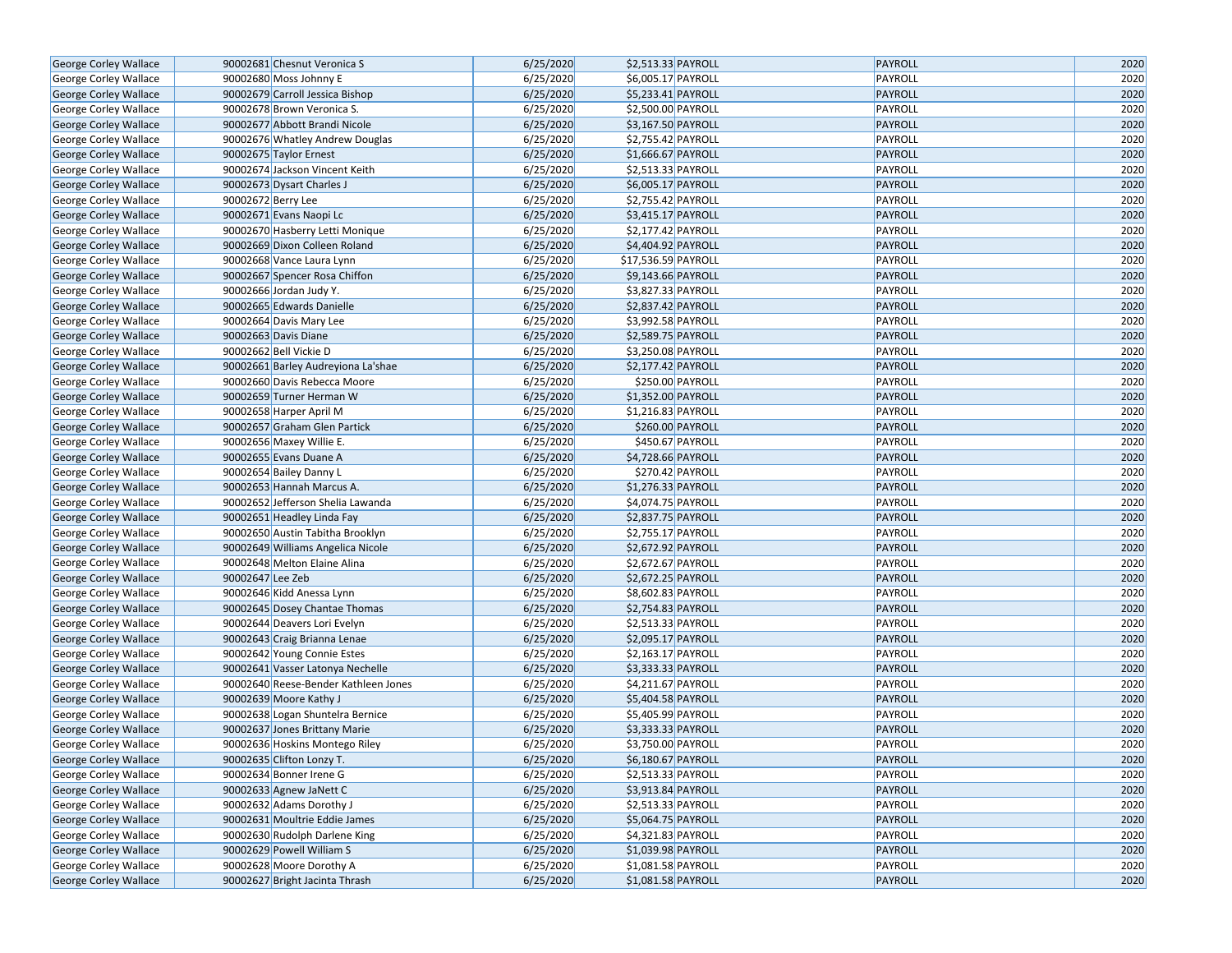| George Corley Wallace        | 90002626 Thomas Herbert Hoover         | 6/25/2020 | \$6,662.75 PAYROLL             | PAYROLL        | 2020 |
|------------------------------|----------------------------------------|-----------|--------------------------------|----------------|------|
| George Corley Wallace        | 90002625 Sears Teresa D                | 6/25/2020 | \$2,177.42 PAYROLL             | <b>PAYROLL</b> | 2020 |
| George Corley Wallace        | 90002624 Reynolds Jennifer M           | 6/25/2020 | \$6,005.33 PAYROLL             | PAYROLL        | 2020 |
| George Corley Wallace        | 90002623 Griffin Donitha J.            | 6/25/2020 | \$11,628.92 PAYROLL            | <b>PAYROLL</b> | 2020 |
| George Corley Wallace        | 90002622 Gordon Rachel L               | 6/25/2020 | \$3,939.33 PAYROLL             | PAYROLL        | 2020 |
| George Corley Wallace        | 90002621 Fulford Sabrena Ellis         | 6/25/2020 | \$2,500.00 PAYROLL             | <b>PAYROLL</b> | 2020 |
| George Corley Wallace        | 90002620 Curtis Valerie Pandora        | 6/25/2020 | \$2,837.75 PAYROLL             | PAYROLL        | 2020 |
| <b>George Corley Wallace</b> | 90002619 Cosby Pamela                  | 6/25/2020 | \$2,177.42 PAYROLL             | <b>PAYROLL</b> | 2020 |
| George Corley Wallace        | 90002618 Chapman Channie Loraine       | 6/25/2020 | \$3,510.67 PAYROLL             | PAYROLL        | 2020 |
| George Corley Wallace        | 90002617 Brown Karen E.                | 6/25/2020 | \$3,326.81 PAYROLL             | <b>PAYROLL</b> | 2020 |
| George Corley Wallace        | 90002616 Bowie Corey D.                | 6/25/2020 | \$5,666.67 PAYROLL             | PAYROLL        | 2020 |
| George Corley Wallace        | 90002615 Walker Sharon D               | 6/25/2020 | \$2,837.75 PAYROLL             | <b>PAYROLL</b> | 2020 |
| George Corley Wallace        | 90002614 Carstarphen Mennie L          | 6/25/2020 | \$7,039.67 PAYROLL             | PAYROLL        | 2020 |
| George Corley Wallace        | 90002613 Sturdivant Maxine C           | 6/25/2020 | \$6,635.67 PAYROLL             | <b>PAYROLL</b> | 2020 |
| George Corley Wallace        | 90002612 Jackson Irma Jean             | 6/25/2020 | \$3,167.92 PAYROLL             | PAYROLL        | 2020 |
| George Corley Wallace        | 90002611 Sanders Felicia M             | 6/25/2020 | \$6,180.67 PAYROLL             | <b>PAYROLL</b> | 2020 |
| George Corley Wallace        | 90002610 Ford Monique Amelia           | 6/25/2020 | \$3,497.17 PAYROLL             | PAYROLL        | 2020 |
| George Corley Wallace        | 90002609 Walker Shermanita             | 6/25/2020 | \$4,909.92 PAYROLL             | <b>PAYROLL</b> | 2020 |
| George Corley Wallace        | 90002608 Tubbs - Turner Jocelyn Jenell | 6/25/2020 | $\overline{$5,775.17}$ PAYROLL | PAYROLL        | 2020 |
| George Corley Wallace        | 90002607 Snowden Lula                  | 6/25/2020 | \$5,000.00 PAYROLL             | <b>PAYROLL</b> | 2020 |
| George Corley Wallace        | 90002606 Roberson Erika M              | 6/25/2020 | \$3,250.08 PAYROLL             | PAYROLL        | 2020 |
| George Corley Wallace        | 90002605 Pullum Quanda C.              | 6/25/2020 | \$3,580.25 PAYROLL             | <b>PAYROLL</b> | 2020 |
| George Corley Wallace        | 90002604 Pettway Clarence J            | 6/25/2020 | \$7,748.00 PAYROLL             | PAYROLL        | 2020 |
| George Corley Wallace        | 90002603 Pettway Adam Clayton          | 6/25/2020 | \$3,496.92 PAYROLL             | <b>PAYROLL</b> | 2020 |
| George Corley Wallace        | 90002602 Page Melinda Ann              | 6/25/2020 | \$3,997.50 PAYROLL             | PAYROLL        | 2020 |
| George Corley Wallace        | 90002601 Munford Christopher Lamar     | 6/25/2020 | \$2,177.67 PAYROLL             | <b>PAYROLL</b> | 2020 |
| George Corley Wallace        | 90002600 Maness Joshua T.              | 6/25/2020 | \$4,156.92 PAYROLL             | PAYROLL        | 2020 |
| George Corley Wallace        | 90002599 Kennedy Regina S              | 6/25/2020 | \$6,307.33 PAYROLL             | <b>PAYROLL</b> | 2020 |
| George Corley Wallace        | 90002598 Hurt Jason Robert             | 6/25/2020 | \$2,095.17 PAYROLL             | PAYROLL        | 2020 |
| George Corley Wallace        | 90002597 Hatcher Tyrone                | 6/25/2020 | \$4,487.00 PAYROLL             | PAYROLL        | 2020 |
| George Corley Wallace        | 90002596 Gourdine Raji                 | 6/25/2020 | \$10,525.25 PAYROLL            | PAYROLL        | 2020 |
| George Corley Wallace        | 90002595 Cosby Helen A                 | 6/25/2020 | \$4,240.17 PAYROLL             | PAYROLL        | 2020 |
| George Corley Wallace        | 90002594 Coleman Steffan               | 6/25/2020 | \$4,151.19 PAYROLL             | PAYROLL        | 2020 |
| George Corley Wallace        | 90002593 Casby Aaron Leonard           | 6/25/2020 | \$5,775.17 PAYROLL             | PAYROLL        | 2020 |
| George Corley Wallace        | 90002592 Bennett Jarrick B             | 6/25/2020 | \$2,755.17 PAYROLL             | PAYROLL        | 2020 |
| George Corley Wallace        | 90002591 Allen Bertha Yvette           | 6/25/2020 | \$5,086.67 PAYROLL             | PAYROLL        | 2020 |
| George Corley Wallace        | 90002590 Wyatt Camisha N               | 6/25/2020 | \$2,259.83 PAYROLL             | PAYROLL        | 2020 |
| George Corley Wallace        | 90002589 Marshall Teresa Darnelle      | 6/25/2020 | \$3,992.25 PAYROLL             | <b>PAYROLL</b> | 2020 |
| George Corley Wallace        | 90002588 Hathcock Garland Blaine       | 6/25/2020 | \$9,972.33 PAYROLL             | PAYROLL        | 2020 |
| George Corley Wallace        | 90002587 Briggs Tammie Marie           | 6/25/2020 | \$9,561.92 PAYROLL             | PAYROLL        | 2020 |
| George Corley Wallace        | 90002586 Blevins Pamela M              | 6/25/2020 | \$3,827.33 PAYROLL             | PAYROLL        | 2020 |
| George Corley Wallace        | 90002585 Williams Matilda Mae          | 6/25/2020 | \$5,677.17 PAYROLL             | PAYROLL        | 2020 |
| George Corley Wallace        | 90002584 Thames Jerome E               | 6/25/2020 | \$5,593.83 PAYROLL             | PAYROLL        | 2020 |
| George Corley Wallace        | 90002583 Tarver Otis                   | 6/25/2020 | \$5,602.71 PAYROLL             | PAYROLL        | 2020 |
| George Corley Wallace        | 90002582 Rogers Jason Brooks           | 6/25/2020 | \$2,507.58 PAYROLL             | PAYROLL        | 2020 |
| <b>George Corley Wallace</b> | 90002581 Lewis Jarrin Chiron           | 6/25/2020 | \$5,610.89 PAYROLL             | PAYROLL        | 2020 |
| <b>George Corley Wallace</b> | 90002580 Kimbrough Brandon O           | 6/25/2020 | \$2,755.17 PAYROLL             | PAYROLL        | 2020 |
| George Corley Wallace        | 90002579 Harris Douglas Lee            | 6/25/2020 | \$7,003.42 PAYROLL             | <b>PAYROLL</b> | 2020 |
| George Corley Wallace        | 90002578 Griffin Calvin                | 6/25/2020 | \$6,623.16 PAYROLL             | PAYROLL        | 2020 |
| George Corley Wallace        | 90002577 Allen Kenny                   | 6/25/2020 | \$10,421.67 PAYROLL            | PAYROLL        | 2020 |
| George Corley Wallace        | 90002576 Laister Shirley J             | 6/25/2020 | \$10,421.67 PAYROLL            | PAYROLL        | 2020 |
| George Corley Wallace        | 90002575 Wright Pamela L               | 6/25/2020 | \$11,177.75 PAYROLL            | PAYROLL        | 2020 |
| George Corley Wallace        | 90002574 Thomas Hollee Myldred         | 6/25/2020 | \$5,986.00 PAYROLL             | PAYROLL        | 2020 |
| George Corley Wallace        | 90002573 Goings Ghytana Shelton        | 6/25/2020 | \$6,492.01 PAYROLL             | PAYROLL        | 2020 |
| <b>George Corley Wallace</b> | 90002572 Stinson Antwuan T             | 6/25/2020 | \$596.33 PAYROLL               | PAYROLL        | 2020 |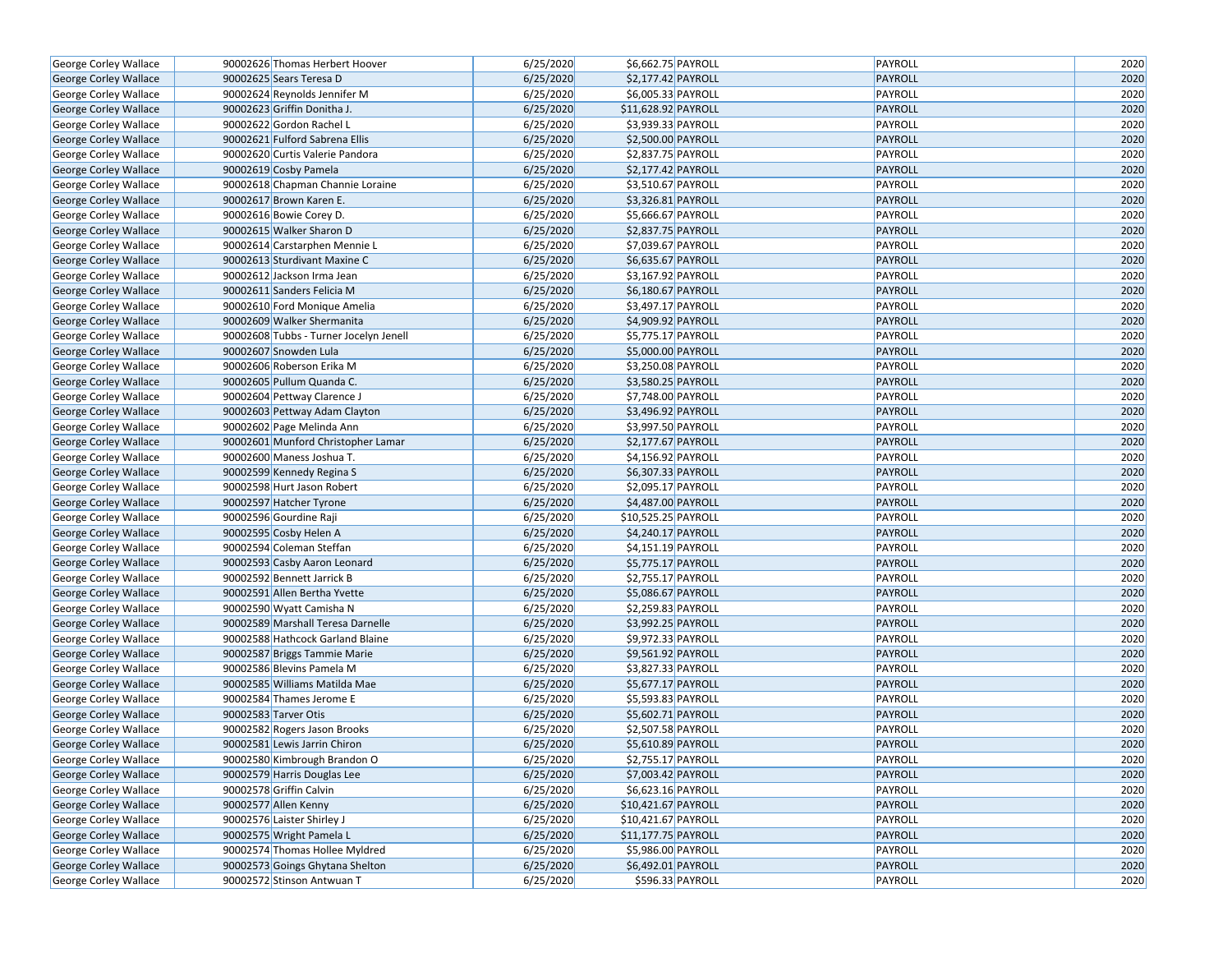| George Corley Wallace                          | 90002571 Parten Dylan Reece            | 6/25/2020 | \$596.33 PAYROLL                          | PAYROLL                   | 2020 |
|------------------------------------------------|----------------------------------------|-----------|-------------------------------------------|---------------------------|------|
| George Corley Wallace                          | 90002570 Owens Holly Brown             | 6/25/2020 | \$7,422.33 PAYROLL                        | PAYROLL                   | 2020 |
| George Corley Wallace                          | 90002569 Lee Kateri M                  | 6/25/2020 | \$8,566.00 PAYROLL                        | <b>PAYROLL</b>            | 2020 |
| George Corley Wallace                          | 90002568 Baldwin Antionetta S          | 6/25/2020 | \$6,639.67 PAYROLL                        | PAYROLL                   | 2020 |
| George Corley Wallace                          | 90002567 Brown Kimberly N              | 6/25/2020 | \$8,138.33 PAYROLL                        | PAYROLL                   | 2020 |
| George Corley Wallace                          | 90002566 Wood Donna Howell             | 6/25/2020 | \$450.67 PAYROLL                          | PAYROLL                   | 2020 |
| George Corley Wallace                          | 90002565 Stewart Jay Tyson             | 6/25/2020 | \$1,352.00 PAYROLL                        | <b>PAYROLL</b>            | 2020 |
| George Corley Wallace                          | 90002564 Pugh Janet Cathey M           | 6/25/2020 | \$13,022.33 PAYROLL                       | PAYROLL                   | 2020 |
| George Corley Wallace                          | 90002563 White Tara Y                  | 6/25/2020 | \$12,348.58 PAYROLL                       | <b>PAYROLL</b>            | 2020 |
| George Corley Wallace                          | 90002562 Tapper Monica A               | 6/25/2020 | \$2,704.00 PAYROLL                        | PAYROLL                   | 2020 |
| George Corley Wallace                          | 90002561 Lewis George E                | 6/25/2020 | \$2,704.00 PAYROLL                        | PAYROLL                   | 2020 |
| George Corley Wallace                          | 90002560 Williams Kaleda Deshawn       | 6/25/2020 | \$10,828.50 PAYROLL                       | PAYROLL                   | 2020 |
| <b>George Corley Wallace</b>                   | 90002559 Sims Robert Nelson            | 6/25/2020 | \$8,690.91 PAYROLL                        | PAYROLL                   | 2020 |
| George Corley Wallace                          | 90002558 McKnight April Calloway       | 6/25/2020 | \$1,352.00 PAYROLL                        | PAYROLL                   | 2020 |
| George Corley Wallace                          | 90002557 Thurman Michael F             | 6/25/2020 | \$901.33 PAYROLL                          | PAYROLL                   | 2020 |
| George Corley Wallace                          | 90002556 Stevenson Donte L             | 6/25/2020 | \$5,151.00 PAYROLL                        | PAYROLL                   | 2020 |
| George Corley Wallace                          | 90002555 Rogers Eric W                 | 6/25/2020 | \$5,457.33 PAYROLL                        | <b>PAYROLL</b>            | 2020 |
| George Corley Wallace                          | 90002554 Hobbs David Wayne             | 6/25/2020 | \$10,421.67 PAYROLL                       | PAYROLL                   | 2020 |
| George Corley Wallace                          | 90002553 Randolph Yulonda B            | 6/25/2020 | \$11,456.50 PAYROLL                       | PAYROLL                   | 2020 |
| George Corley Wallace                          | 90002552 Jones Connie M                | 6/25/2020 | \$10,134.33 PAYROLL                       | PAYROLL                   | 2020 |
| George Corley Wallace                          | 90002551 Elliott William F             | 6/25/2020 | \$12,907.83 PAYROLL                       | PAYROLL                   | 2020 |
| George Corley Wallace                          | 90002550 Walker Michael                | 6/25/2020 | \$11,228.50 PAYROLL                       | PAYROLL                   | 2020 |
| George Corley Wallace                          | 90002549 Thomas Gloria Dean            | 6/25/2020 | \$3,827.92 PAYROLL                        | PAYROLL                   | 2020 |
| George Corley Wallace                          | 90002548 Henderson Kerry E             | 6/25/2020 | \$5,000.58 PAYROLL                        | PAYROLL                   | 2020 |
| George Corley Wallace                          | 90002547 Miller Gregory Lee            | 6/25/2020 | \$450.67 PAYROLL                          | PAYROLL                   | 2020 |
| George Corley Wallace                          | 90002546 King Glenn                    | 6/25/2020 | \$8,892.17 PAYROLL                        | PAYROLL                   | 2020 |
|                                                | 90002545 Hannah Marilyn Bennett        | 6/25/2020 |                                           | <b>PAYROLL</b>            | 2020 |
| George Corley Wallace                          | 90002544 Calhoun Webbie R.             | 6/25/2020 | \$7,468.27 PAYROLL<br>\$1,856.15 PAYROLL  | PAYROLL                   | 2020 |
| George Corley Wallace<br>George Corley Wallace | 90002543 Smith Pamela Caver            | 6/25/2020 | \$7,638.00 PAYROLL                        | <b>PAYROLL</b>            | 2020 |
|                                                |                                        | 6/25/2020 | \$6,520.00 PAYROLL                        | PAYROLL                   | 2020 |
| George Corley Wallace                          | 90002542 Moultrie Jacqueline           | 6/25/2020 |                                           |                           | 2020 |
| George Corley Wallace                          | 90002539 Lumpkin Deborah Walker        | 6/25/2020 | \$10,338.08 PAYROLL<br>\$6,979.00 PAYROLL | <b>PAYROLL</b><br>PAYROLL | 2020 |
| George Corley Wallace                          | 90002538 Jackson Veronica Moultrie     |           |                                           |                           |      |
| George Corley Wallace                          | 90002537 Davis Sarah                   | 6/25/2020 | \$8,397.33 PAYROLL                        | PAYROLL                   | 2020 |
| George Corley Wallace                          | 90002536 Lee Beverly D                 | 6/25/2020 | \$2,513.33 PAYROLL                        | PAYROLL                   | 2020 |
| George Corley Wallace                          | 90002535 Gordon Alfreda Felicia        | 6/25/2020 | \$4,886.00 PAYROLL<br>\$6,416.33 PAYROLL  | <b>PAYROLL</b>            | 2020 |
| George Corley Wallace                          | 90002534 Goodwin Pamela                | 6/25/2020 |                                           | PAYROLL                   | 2020 |
| George Corley Wallace                          | 90002533 Ford Sabrina D                | 6/25/2020 | \$6,057.33 PAYROLL                        | <b>PAYROLL</b><br>PAYROLL | 2020 |
| George Corley Wallace                          | 90002532 Chestnut Angelina             | 6/25/2020 | \$5,610.00 PAYROLL                        |                           | 2020 |
| George Corley Wallace                          | 90002531 Mitchell James M              | 6/25/2020 | \$18,815.00 PAYROLL                       | <b>PAYROLL</b>            | 2020 |
| George Corley Wallace                          | 90002530 Glover Virginia M Reed        | 6/25/2020 | \$4,899.25 PAYROLL                        | PAYROLL                   | 2020 |
| George Corley Wallace                          | 90002529 Ward Terry Levan              | 6/25/2020 | \$690.00 PAYROLL                          | PAYROLL                   | 2020 |
| George Corley Wallace                          | 90002528 Harris Mattie Mae             | 6/25/2020 | \$299.52 PAYROLL                          | PAYROLL                   | 2020 |
| George Corley Wallace                          | 90002527 Wilson Walter O               | 6/25/2020 | \$330.00 PAYROLL                          | <b>PAYROLL</b>            | 2020 |
| George Corley Wallace                          | 90002526 Williams Norman Alana Nickole | 6/25/2020 | \$616.00 PAYROLL                          | PAYROLL                   | 2020 |
| <b>George Corley Wallace</b>                   | 90002525 Watts Renae                   | 6/25/2020 | \$770.00 PAYROLL                          | <b>PAYROLL</b>            | 2020 |
| George Corley Wallace                          | 90002524 Smith Marzell Lee             | 6/25/2020 | \$1,298.00 PAYROLL                        | PAYROLL                   | 2020 |
| George Corley Wallace                          | 90002523 Smith Laderia D               | 6/25/2020 | \$374.00 PAYROLL                          | PAYROLL                   | 2020 |
| George Corley Wallace                          | 90002522 Nettles Wesbert               | 6/25/2020 | \$780.00 PAYROLL                          | PAYROLL                   | 2020 |
| George Corley Wallace                          | 90002521 Martin James Andrew           | 6/25/2020 | \$528.00 PAYROLL                          | PAYROLL                   | 2020 |
| George Corley Wallace                          | 90002520 Garrett Jessica S             | 6/25/2020 | \$865.00 PAYROLL                          | PAYROLL                   | 2020 |
| George Corley Wallace                          | 90002519 Calhoun Willie                | 6/25/2020 | \$638.00 PAYROLL                          | PAYROLL                   | 2020 |
| George Corley Wallace                          | 90002518 Blanks Ray Soloman            | 6/25/2020 | \$528.00 PAYROLL                          | PAYROLL                   | 2020 |
| George Corley Wallace                          | 90002517 Barron Gerald Antoine         | 6/25/2020 | \$870.00 PAYROLL                          | PAYROLL                   | 2020 |
| George Corley Wallace                          | 90002516 Acoff Linda Diane             | 6/25/2020 | \$630.00 PAYROLL                          | PAYROLL                   | 2020 |
| George Corley Wallace                          | 90002515 Cowan Amberneshia Marshae     | 6/25/2020 | \$542.88 PAYROLL                          | PAYROLL                   | 2020 |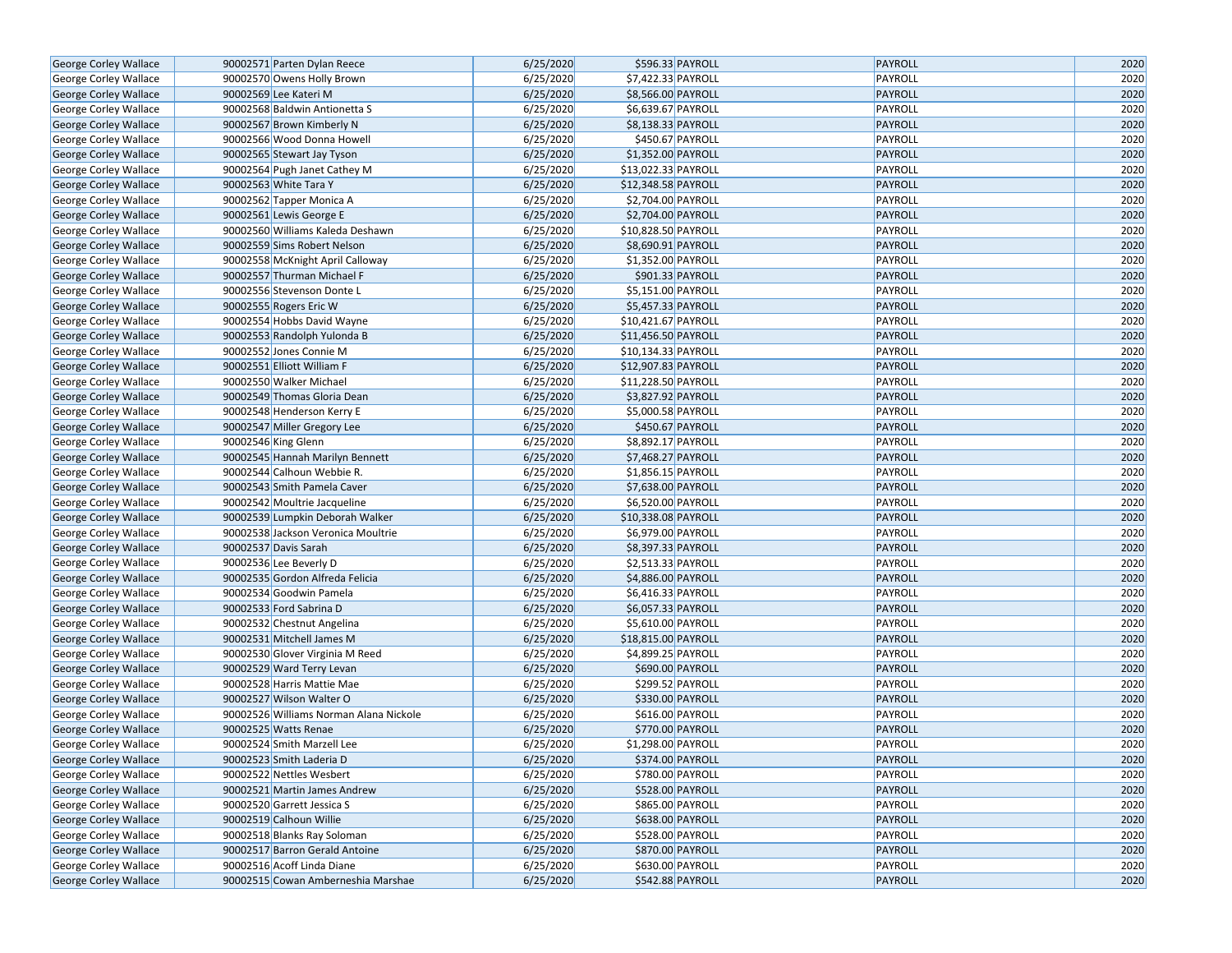| George Corley Wallace                                 |              | 90002514 Wilbourne Mitsy L                                 | 6/25/2020              | \$301.93 PAYROLL                                                                 | PAYROLL                                                          | 2020         |
|-------------------------------------------------------|--------------|------------------------------------------------------------|------------------------|----------------------------------------------------------------------------------|------------------------------------------------------------------|--------------|
| George Corley Wallace                                 |              | 90002513 Pratt Brittany M                                  | 6/25/2020              | \$565.50 PAYROLL                                                                 | <b>PAYROLL</b>                                                   | 2020         |
| George Corley Wallace                                 |              | 90002512 Perkins Breuana Sharae                            | 6/25/2020              | \$475.02 PAYROLL                                                                 | PAYROLL                                                          | 2020         |
| George Corley Wallace                                 |              | 90002511 McGuire Justin Rashaad                            | 6/25/2020              | \$475.02 PAYROLL                                                                 | PAYROLL                                                          | 2020         |
| George Corley Wallace                                 |              | 90002510 Jones Cordelia L                                  | 6/25/2020              | \$565.50 PAYROLL                                                                 | PAYROLL                                                          | 2020         |
| <b>George Corley Wallace</b>                          |              | 90002509 Hall Shamiyah Sha'Keal                            | 6/25/2020              | \$565.50 PAYROLL                                                                 | <b>PAYROLL</b>                                                   | 2020         |
| George Corley Wallace                                 |              | 90002508 Hall Jer'Markiaus Quantae                         | 6/25/2020              | \$452.40 PAYROLL                                                                 | PAYROLL                                                          | 2020         |
| George Corley Wallace                                 |              | 90002507 Baker Jamesha Tyshan                              | 6/25/2020              | \$475.02 PAYROLL                                                                 | <b>PAYROLL</b>                                                   | 2020         |
| George Corley Wallace                                 |              | 90002506 Woodruff Kent H                                   | 6/25/2020              | \$9.29 PAYROLL                                                                   | PAYROLL                                                          | 2020         |
| George Corley Wallace                                 |              | 90002505 Williams Annie Montgomery                         | 6/25/2020              | \$1,550.00 PAYROLL                                                               | <b>PAYROLL</b>                                                   | 2020         |
| George Corley Wallace                                 |              | 90002504 Thomas Latasha Bell                               | 6/25/2020              | \$869.44 PAYROLL                                                                 | PAYROLL                                                          | 2020         |
| George Corley Wallace                                 |              | 90002503 Spears Shenell H                                  | 6/25/2020              | \$921.20 PAYROLL                                                                 | PAYROLL                                                          | 2020         |
| George Corley Wallace                                 |              | 90002502 Pettaway Collins                                  | 6/25/2020              | \$2,800.00 PAYROLL                                                               | PAYROLL                                                          | 2020         |
| George Corley Wallace                                 |              | 90002501 Morrow Queen Agee                                 | 6/25/2020              | \$984.74 PAYROLL                                                                 | <b>PAYROLL</b>                                                   | 2020         |
| George Corley Wallace                                 |              | 90002500 Moore Tammy D                                     | 6/25/2020              | \$1,360.00 PAYROLL                                                               | PAYROLL                                                          | 2020         |
| George Corley Wallace                                 |              | 90002499 Moore Carolyn W                                   | 6/25/2020              | \$1,040.00 PAYROLL                                                               | <b>PAYROLL</b>                                                   | 2020         |
| George Corley Wallace                                 |              | 90002498 Lawson Frederick Dewayn                           | 6/25/2020              | \$371.60 PAYROLL                                                                 | PAYROLL                                                          | 2020         |
| George Corley Wallace                                 |              | 90002497 Hobbs Elois                                       | 6/25/2020              | \$325.15 PAYROLL                                                                 | <b>PAYROLL</b>                                                   | 2020         |
| George Corley Wallace                                 |              | 90002496 Green Chasity C                                   | 6/25/2020              | \$3,870.00 PAYROLL                                                               | PAYROLL                                                          | 2020         |
| George Corley Wallace                                 |              | 90002495 Francis-Thomas Sharon Hydie                       | 6/25/2020              | \$1,189.12 PAYROLL                                                               | PAYROLL                                                          | 2020         |
| George Corley Wallace                                 |              | 90002494 Crenshaw McCray Shayla A                          | 6/25/2020              | \$418.05 PAYROLL                                                                 | PAYROLL                                                          | 2020         |
| George Corley Wallace                                 |              | 90002493 Compton Judy B                                    | 6/25/2020              | \$501.66 PAYROLL                                                                 | <b>PAYROLL</b>                                                   | 2020         |
| George Corley Wallace                                 |              | 90002492 Brewer Paula A                                    | 6/25/2020              | \$706.04 PAYROLL                                                                 | PAYROLL                                                          | 2020         |
| George Corley Wallace                                 |              | 90002491 Barlow Wanda R                                    | 6/25/2020              | \$97.55 PAYROLL                                                                  | <b>PAYROLL</b>                                                   | 2020         |
| George Corley Wallace                                 |              | 90002490 Alsobrook Kay Goodwin                             | 6/25/2020              | \$1,193.77 PAYROLL                                                               | PAYROLL                                                          | 2020         |
| George Corley Wallace                                 |              | 90002489 Milligan Melissa Hollis                           | 6/25/2020              | \$1,263.44 PAYROLL                                                               | <b>PAYROLL</b>                                                   | 2020         |
| George Corley Wallace                                 |              | 90002488 Cummings Evelyn C.                                | 6/25/2020              | \$3,019.96 PAYROLL                                                               | PAYROLL                                                          | 2020         |
|                                                       |              | 90002487 Morton Ford Shelicia Denise                       | 6/25/2020              | \$1,269.84 PAYROLL                                                               | <b>PAYROLL</b>                                                   | 2020         |
| George Corley Wallace                                 |              | 90002486 Davis Vera Lee                                    | 6/25/2020              | \$823.68 PAYROLL                                                                 | PAYROLL                                                          | 2020         |
| George Corley Wallace                                 |              | 90002690 Melton Christi A                                  | 6/30/2020              | \$9,796.42 PAYROLL                                                               | <b>PAYROLL</b>                                                   | 2020         |
| George Corley Wallace                                 |              | 90002540 Melton Christi A                                  | 6/30/2020              | \$9,796.42 PAYROLL                                                               | PAYROLL                                                          | 2020         |
| George Corley Wallace                                 |              | 227121 Office Depot                                        | 6/30/2020              | \$423.95 WCCS IET                                                                |                                                                  | 2020         |
| George Corley Wallace                                 |              |                                                            | 6/30/2020              | \$583.80 AMSTI 2XX9-2XX0                                                         | Materials and Supplies - MS                                      | 2020         |
| George Corley Wallace                                 |              | 227120 Montgomery County Board of Educatio                 | 6/30/2020              |                                                                                  | Other Contractual Services - PS                                  | 2020         |
| George Corley Wallace<br>George Corley Wallace        |              | 227119 Green, Joseph A.<br>227118 CDW LLC                  | 6/30/2020              | \$469.34 Unrestricted Shared Services<br>\$11,664.82 WCCS IET                    | Maintenance & Repairs - OOS<br>Materials and Supplies - MS       | 2020         |
| George Corley Wallace                                 |              | 227118 CDW LLC                                             | 6/30/2020              | \$23.21 Ready to Work 2XX9-2XX0                                                  | Materials and Supplies - MS                                      | 2020         |
| George Corley Wallace                                 |              | 227117 Yp.Com-Accounting Dept.                             | 6/30/2020              | \$94.00 Unrestricted Shared Services                                             | Landline Phones - UC                                             | 2020         |
| George Corley Wallace                                 |              | 227116 Thomas, James W.                                    | 6/30/2020              | \$1,200.00 Unrestricted Demopolis Campus                                         | Other Contractual Services - PS                                  | 2020         |
|                                                       |              | 227116 Thomas, James W.                                    | 6/30/2020              |                                                                                  | Advertising & Promotions - OOS                                   | 2020         |
| George Corley Wallace                                 |              | 227115 The University of Alabama                           | 6/30/2020              | \$500.00 AE-State Regular 2XX9-2XX0<br>\$2,370.00 Unrestricted Demopolis Campus  | Advertising & Promotions - OOS                                   | 2020         |
| George Corley Wallace                                 |              |                                                            | 6/30/2020              |                                                                                  |                                                                  | 2020         |
| George Corley Wallace<br>George Corley Wallace        |              | 227114 Stuart C. Irby Co.<br>227113 Steward Properties LLC | 6/30/2020              | \$185.60 Unrestricted Shared Services<br>\$6,998.00 AMSTI 2XX9-2XX0              | Materials and Supplies - MS<br>Short-Term Building Rentals - OOS | 2020         |
|                                                       |              | 227112 State of Alabama                                    | 6/30/2020              | \$1,115.33 Unrestricted Shared Services                                          |                                                                  | 2020         |
| George Corley Wallace                                 | 227111 Spire |                                                            | 6/30/2020              | \$5,467.12 Unrestricted Shared Services                                          | Internet - UC<br>Gas & Heating Fuel - UC                         | 2020         |
| George Corley Wallace<br><b>George Corley Wallace</b> |              |                                                            | 6/30/2020              |                                                                                  | <b>Other Contractual Services - PS</b>                           | 2020         |
|                                                       |              | 227110 Smith, Jerry D.                                     |                        | \$2,000.00 Unrestricted Shared Services<br>\$999.66 Unrestricted Shared Services |                                                                  |              |
| George Corley Wallace                                 |              | 227109 Roper, Ethel B.                                     | 6/30/2020              | \$600.00 AMSTI 2XX9-2XX0                                                         | <b>Other Contractual Services - PS</b>                           | 2020         |
| George Corley Wallace<br>George Corley Wallace        |              | 227108 Peterson, Joe J.                                    | 6/30/2020              | \$812.24 Unrestricted Shared Services                                            | Maintenance & Repairs - OOS                                      | 2020<br>2020 |
|                                                       |              | 227107 Perkins, Roderick                                   | 6/30/2020<br>6/30/2020 |                                                                                  | Other Contractual Services - PS                                  |              |
| George Corley Wallace                                 |              | 227106 Office Depot                                        |                        | \$111.84 Unrestricted Shared Services                                            | Materials and Supplies - MS                                      | 2020         |
| George Corley Wallace                                 |              | 227105 Lewis Pest Control Inc.                             | 6/30/2020              | \$775.00 Unrestricted Shared Services                                            | Other Contractual Services - PS                                  | 2020         |
| George Corley Wallace                                 |              | 227104 KyKenKee, Inc                                       | 6/30/2020              | \$1,020.00 Unrestricted Shared Services                                          | Materials and Supplies - MS                                      | 2020         |
| George Corley Wallace                                 |              | 227103 Harris Security Systems                             | 6/30/2020              | \$2,369.90 Unrestricted Shared Services                                          | Other Contractual Services - PS                                  | 2020         |
| George Corley Wallace                                 |              | 227102 Gray Media Group, Inc.                              | 6/30/2020              | \$5,110.00 Unrestricted Demopolis Campus                                         | Advertising & Promotions - OOS                                   | 2020         |
| George Corley Wallace                                 |              | 227101 Fancher Fabrication Inc.                            | 6/30/2020              | \$285.00 Renewal & Replacement Shared Svcs                                       | Maintenance & Repairs - OOS                                      | 2020         |
| George Corley Wallace                                 |              | 227100 E & B Janitorial, Inc                               | 6/30/2020              | \$7,200.00 Unrestricted Shared Services                                          | Other Contractual Services - PS                                  | 2020         |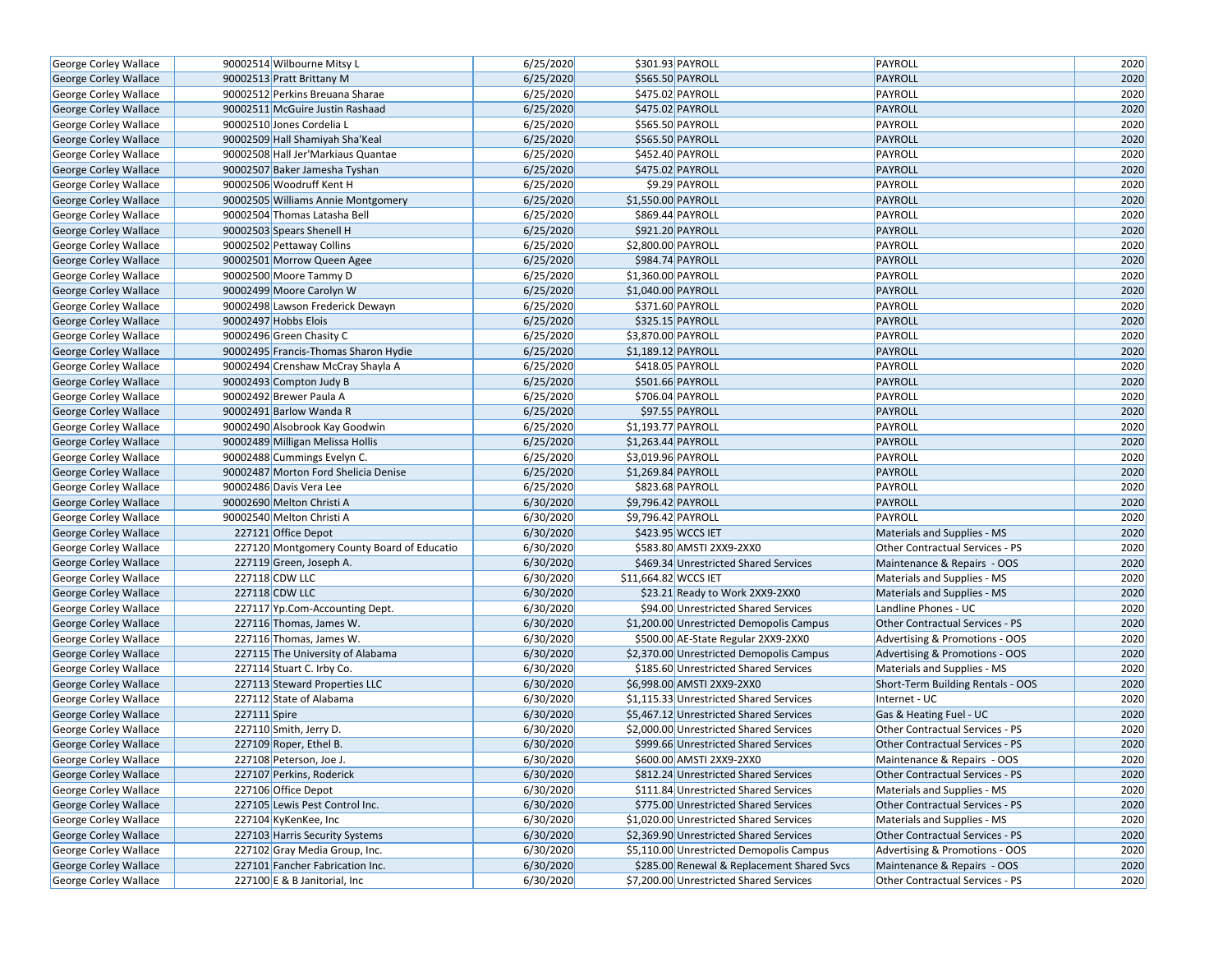| George Corley Wallace        | 227099 DISH DBS Corporation               | 6/30/2020 | \$116.03 Unrestricted Shared Services        | Other Contractual Services - PS        | 2020 |
|------------------------------|-------------------------------------------|-----------|----------------------------------------------|----------------------------------------|------|
| <b>George Corley Wallace</b> | 227098 Cintas Corporation                 | 6/30/2020 | \$175.30 Unrestricted Shared Services        | <b>Other Contractual Services - PS</b> | 2020 |
| <b>George Corley Wallace</b> | 227097 Cintas Corporation                 | 6/30/2020 | \$264.00 Unrestricted Shared Services        | Materials and Supplies - MS            | 2020 |
| George Corley Wallace        | 227096 Central Paper Co, Inc              | 6/30/2020 | \$322.00 Unrestricted Shared Services        | Materials and Supplies - MS            | 2020 |
| George Corley Wallace        | 227095 Central Paper Co, Inc              | 6/30/2020 | \$70.30 Unrestricted Shared Services         | Materials and Supplies - MS            | 2020 |
| George Corley Wallace        | 227094 CDW LLC                            | 6/30/2020 | \$741.51 AE-State Regular 2XX9-2XX0          | Equipment - non capitalized - MS       | 2020 |
| George Corley Wallace        | 227094 CDW LLC                            | 6/30/2020 | \$407.61 Unrestricted Shared Services        | Materials and Supplies - MS            | 2020 |
| <b>George Corley Wallace</b> | 227094 CDW LLC                            | 6/30/2020 | \$540.33 Unrestricted Shared Services        | Technology - non capitalized - MS      | 2020 |
| <b>George Corley Wallace</b> | 227094 CDW LLC                            | 6/30/2020 | \$2,587.70 CARES Act - College Relief        | Technology - non capitalized - MS      | 2020 |
| George Corley Wallace        | 227093 Brady Worldwide, Inc.              | 6/30/2020 | \$518.83 Unrestricted Shared Services        | Materials and Supplies - MS            | 2020 |
| George Corley Wallace        | 227092 Body Armor Outlet, LLC             | 6/30/2020 | \$3,300.00 Unrestricted Shared Services      | Materials and Supplies - MS            | 2020 |
| George Corley Wallace        | 227091 AT&T (Business Service)            | 6/30/2020 | \$459.66 AMSTI 2XX9-2XX0                     | Landline Phones - UC                   | 2020 |
| George Corley Wallace        | 227090 AT&T (Business Service)            | 6/30/2020 | \$430.25 AMSTI 2XX9-2XX0                     | Landline Phones - UC                   | 2020 |
| <b>George Corley Wallace</b> | 227089 Alabama Power Company              | 6/30/2020 | \$83.37 Unrestricted Demopolis Campus        | Electricity - UC                       | 2020 |
| <b>George Corley Wallace</b> | 90002695 Pettway Jaleesa Candace          | 7/1/2020  | \$784.43 PAYROLL                             | PAYROLL                                | 2020 |
| <b>George Corley Wallace</b> | 90002694 Blake Lyric Quanta               | 7/1/2020  | \$470.00 PAYROLL                             | PAYROLL                                | 2020 |
|                              |                                           |           | \$726.10 PAYROLL                             | PAYROLL                                |      |
| <b>George Corley Wallace</b> | 90002693 Williams Elsie B.                | 7/1/2020  |                                              |                                        | 2020 |
| George Corley Wallace        | 90002692 Dozier Bruce Otis                | 7/1/2020  | \$300.42 PAYROLL                             | PAYROLL                                | 2020 |
| George Corley Wallace        | 90002691 Mitchell Brenda G.               | 7/1/2020  | \$784.43 PAYROLL                             | PAYROLL                                | 2020 |
| George Corley Wallace        | 227148 Woods, Ta'Mya E.                   | 7/1/2020  | \$180.00 Unrestricted Shared Services        | <b>Clearing Refunds - SP</b>           | 2020 |
| <b>George Corley Wallace</b> | 227147 Wells, ReNari P.                   | 7/1/2020  | \$973.00 Unrestricted Shared Services        | Clearing Refunds - SP                  | 2020 |
| George Corley Wallace        | 227146 Thompson, Sarah M.                 | 7/1/2020  | \$1,148.00 Unrestricted Shared Services      | Clearing Refunds - SP                  | 2020 |
| George Corley Wallace        | 227145 Strong, Christian J.               | 7/1/2020  | \$206.00 Unrestricted Shared Services        | <b>Clearing Refunds - SP</b>           | 2020 |
| George Corley Wallace        | 227144 Rogers, Stormy C.                  | 7/1/2020  | \$800.00 Unrestricted Shared Services        | Clearing Refunds - SP                  | 2020 |
| <b>George Corley Wallace</b> | 227143 Robinson, Ja'Kobe T.               | 7/1/2020  | \$1.672.00 Unrestricted Shared Services      | <b>Clearing Refunds - SP</b>           | 2020 |
| George Corley Wallace        | 227142 Real, Timothy L.                   | 7/1/2020  | \$800.00 Unrestricted Shared Services        | Clearing Refunds - SP                  | 2020 |
| George Corley Wallace        | 227141 Parker, Candice R.                 | 7/1/2020  | \$2,960.00 Unrestricted Shared Services      | Clearing Refunds - SP                  | 2020 |
| George Corley Wallace        | 227140 Olds, Natalie N.                   | 7/1/2020  | \$2,960.00 Unrestricted Shared Services      | Clearing Refunds - SP                  | 2020 |
| George Corley Wallace        | 227139 Nahrstedt, Andrea N.               | 7/1/2020  | \$1,500.00 Unrestricted Shared Services      | <b>Clearing Refunds - SP</b>           | 2020 |
| <b>George Corley Wallace</b> | 227138 McCall, Corneshia L.               | 7/1/2020  | \$355.00 Unrestricted Shared Services        | Clearing Refunds - SP                  | 2020 |
| George Corley Wallace        | 227137 Mayo, Mary I.                      | 7/1/2020  | \$800.00 Unrestricted Shared Services        | Clearing Refunds - SP                  | 2020 |
| George Corley Wallace        | 227136 Martin, Darian A.                  | 7/1/2020  | \$800.00 Unrestricted Shared Services        | Clearing Refunds - SP                  | 2020 |
| George Corley Wallace        | 227135 Kuhn, Robert R.                    | 7/1/2020  | \$1,187.00 Unrestricted Shared Services      | <b>Clearing Refunds - SP</b>           | 2020 |
| George Corley Wallace        | 227134 Knight, Jacob R.                   | 7/1/2020  | \$432.90 Unrestricted Shared Services        | Clearing Refunds - SP                  | 2020 |
| George Corley Wallace        | 227133 Kelly, Camille D.                  | 7/1/2020  | \$450.00 Unrestricted Shared Services        | Clearing Refunds - SP                  | 2020 |
| George Corley Wallace        | 227132 Jones, Alexia K.                   | 7/1/2020  | \$434.30 Unrestricted Shared Services        | Clearing Refunds - SP                  | 2020 |
| <b>George Corley Wallace</b> | 227131 Johnson, Sharica                   | 7/1/2020  | \$450.00 Unrestricted Shared Services        | <b>Clearing Refunds - SP</b>           | 2020 |
| George Corley Wallace        | 227130 Jackson, David M.                  | 7/1/2020  | \$800.00 Unrestricted Shared Services        | Clearing Refunds - SP                  | 2020 |
| George Corley Wallace        | 227129 Humphrey, Thomas K.                | 7/1/2020  | \$450.00 Unrestricted Shared Services        | Clearing Refunds - SP                  | 2020 |
| George Corley Wallace        | 227128 Howell, Antonio L.                 | 7/1/2020  | \$1,800.00 Unrestricted Shared Services      | Clearing Refunds - SP                  | 2020 |
| <b>George Corley Wallace</b> | 227127 Hendrieth, Lydia J.                | 7/1/2020  | \$774.00 Unrestricted Shared Services        | <b>Clearing Refunds - SP</b>           | 2020 |
| <b>George Corley Wallace</b> | 227126 Gary, Rakeim A.                    | 7/1/2020  | \$612.00 Unrestricted Shared Services        | Clearing Refunds - SP                  | 2020 |
| George Corley Wallace        | 227125 Frazier, Timothy D.                | 7/1/2020  | \$324.00 Unrestricted Shared Services        | Clearing Refunds - SP                  | 2020 |
| George Corley Wallace        | 227124 Buckalew, Matthew H.               | 7/1/2020  | \$450.00 Unrestricted Shared Services        | Clearing Refunds - SP                  | 2020 |
| <b>George Corley Wallace</b> | 227123 Brown, Shamara S.                  | 7/1/2020  | \$150.00 Unrestricted Shared Services        | <b>Clearing Refunds - SP</b>           | 2020 |
| George Corley Wallace        | 227122 Birmingham, Robert P.              | 7/1/2020  | \$450.00 Unrestricted Shared Services        | <b>Clearing Refunds - SP</b>           | 2020 |
| George Corley Wallace        | 90002696 Miller Pearlie R                 | 7/7/2020  | \$12,119.41 PAYROLL                          | PAYROLL                                | 2020 |
| <b>George Corley Wallace</b> | 90002541 Miller Pearlie R                 | 7/7/2020  | \$12,119.41 PAYROLL                          | PAYROLL                                | 2020 |
| George Corley Wallace        | 227757 Southland International Trucks Inc | 7/7/2020  | \$78,556.50 Spcl Pops Ind Training 2XX9-2XX0 | Transportation Equip > \$25,000 - CE   | 2020 |
| <b>George Corley Wallace</b> | 227757 Southland International Trucks Inc | 7/7/2020  | \$793.50 Vocational Ed/CTE X9-X0             | Transportation Equip > \$25,000 - CE   | 2020 |
| George Corley Wallace        | 227756 WCCS Foundation Scholarship        | 7/7/2020  | \$473.63 Payroll Clearing Fund               | Miscellaneous Deductions - PP          | 2020 |
| <b>George Corley Wallace</b> | 227755 VALIC                              | 7/7/2020  | \$1,002.57 Payroll Clearing Fund             | Miscellaneous Deductions - PP          | 2020 |
| George Corley Wallace        | 227754 United Ways of Alabama Inc         | 7/7/2020  | \$117.00 Payroll Clearing Fund               | Miscellaneous Deductions - PP          | 2020 |
| George Corley Wallace        | 227753 State of Alabama                   | 7/7/2020  | \$984.83 Payroll Clearing Fund               | Miscellaneous Deductions - PP          | 2020 |
| George Corley Wallace        | 227752 State Of Al, Child Support         | 7/7/2020  | \$1,543.00 Payroll Clearing Fund             | Miscellaneous Deductions - PP          | 2020 |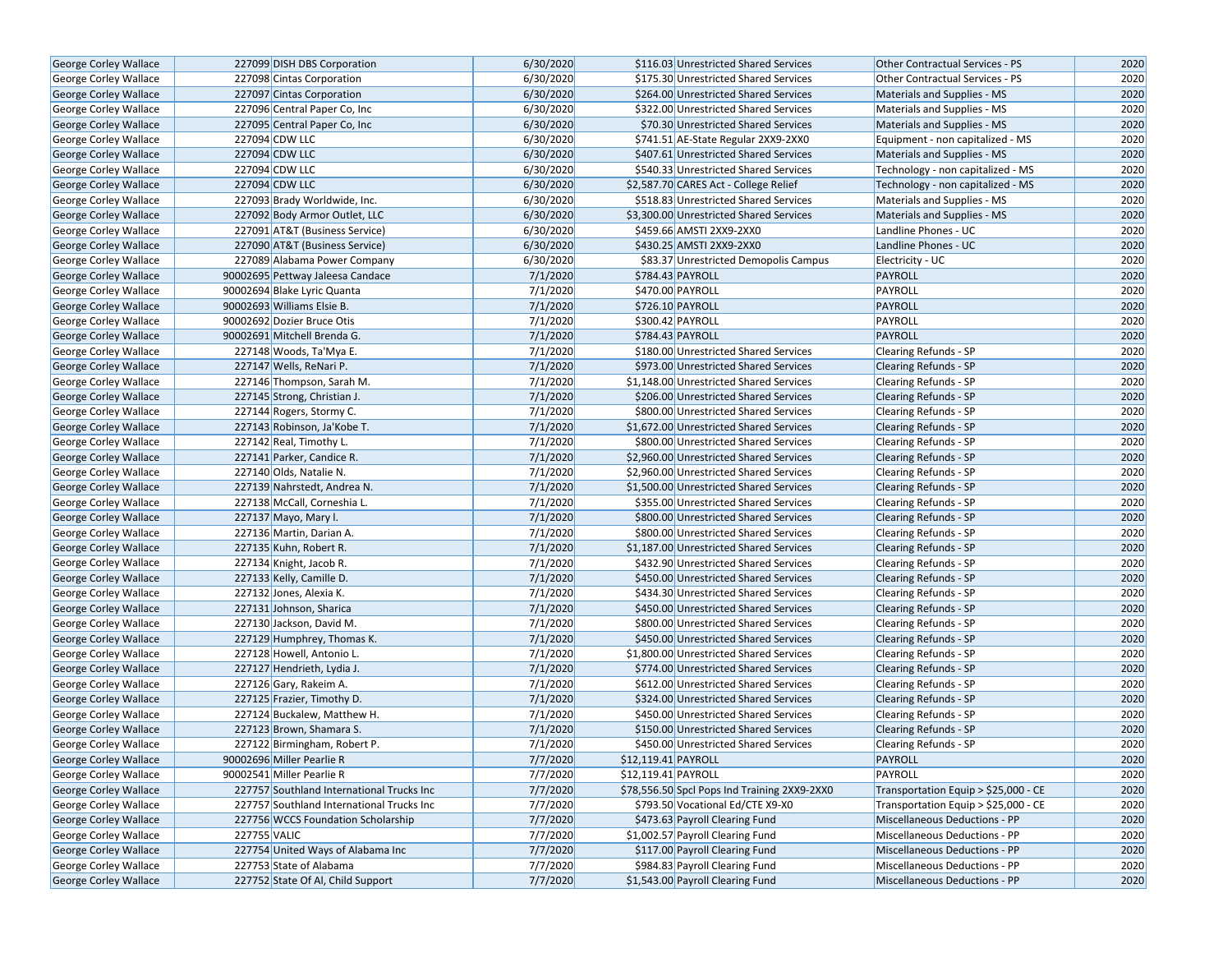| George Corley Wallace        | 227751 New York Life Insurance             | 7/7/2020 | \$2,040.00 Payroll Clearing Fund      | Miscellaneous Deductions - PP | 2020 |
|------------------------------|--------------------------------------------|----------|---------------------------------------|-------------------------------|------|
| <b>George Corley Wallace</b> | 227750 New York Life Insurance             | 7/7/2020 | \$1,003.76 Payroll Clearing Fund      | Miscellaneous Deductions - PP | 2020 |
| George Corley Wallace        | 227749 Liberty National Life Insurance Com | 7/7/2020 | \$443.76 Payroll Clearing Fund        | Miscellaneous Deductions - PP | 2020 |
| George Corley Wallace        | 227748 George Corley Wallace State Communi | 7/7/2020 | \$82.00 Payroll Clearing Fund         | Miscellaneous Deductions - PP | 2020 |
| George Corley Wallace        | 227747 Educator Benefits                   | 7/7/2020 | \$772.12 Payroll Clearing Fund        | Miscellaneous Deductions - PP | 2020 |
| <b>George Corley Wallace</b> | 227746 Dallas County Courthouse            | 7/7/2020 | \$1,133.33 Payroll Clearing Fund      | Miscellaneous Deductions - PP | 2020 |
| George Corley Wallace        | 227745 Colonial Life                       | 7/7/2020 | \$1,885.92 Payroll Clearing Fund      | Miscellaneous Deductions - PP | 2020 |
| <b>George Corley Wallace</b> | 227744 Chapter 13 Trustee                  | 7/7/2020 | \$1,323.00 Payroll Clearing Fund      | Miscellaneous Deductions - PP | 2020 |
| George Corley Wallace        | 227743 American Family Life Assurance Co O | 7/7/2020 | \$3,297.45 Payroll Clearing Fund      | Miscellaneous Deductions - PP | 2020 |
| George Corley Wallace        | 227742 Allstate                            | 7/7/2020 | \$322.58 Payroll Clearing Fund        | Miscellaneous Deductions - PP | 2020 |
| George Corley Wallace        | 227740 Young, Sha'Kaja Q.                  | 7/7/2020 | \$338.88 Unrestricted Shared Services | Clearing Refunds - SP         | 2020 |
| George Corley Wallace        | 227739 Young, Diveon L.                    | 7/7/2020 | \$338.88 Unrestricted Shared Services | <b>Clearing Refunds - SP</b>  | 2020 |
| <b>George Corley Wallace</b> | 227738 Wright, William C.                  | 7/7/2020 | \$338.88 Unrestricted Shared Services | Clearing Refunds - SP         | 2020 |
| George Corley Wallace        | 227737 Wright, Tijuana J.                  | 7/7/2020 | \$338.88 Unrestricted Shared Services | <b>Clearing Refunds - SP</b>  | 2020 |
| <b>George Corley Wallace</b> | 227736 Wright, Latecia S.                  | 7/7/2020 | \$338.88 Unrestricted Shared Services | Clearing Refunds - SP         | 2020 |
| George Corley Wallace        | 227735 Wright, Jakavien K.                 | 7/7/2020 | \$338.88 Unrestricted Shared Services | <b>Clearing Refunds - SP</b>  | 2020 |
| George Corley Wallace        | 227734 Woodson, Alexus S.                  | 7/7/2020 | \$338.88 Unrestricted Shared Services | <b>Clearing Refunds - SP</b>  | 2020 |
| George Corley Wallace        | 227733 Woods, Tanesha J.                   | 7/7/2020 | \$338.88 Unrestricted Shared Services | Clearing Refunds - SP         | 2020 |
| George Corley Wallace        | 227732 Woods, Ta'Mya E.                    | 7/7/2020 | \$338.88 Unrestricted Shared Services | Clearing Refunds - SP         | 2020 |
| <b>George Corley Wallace</b> | 227731 Woods, Eric D.                      | 7/7/2020 | \$338.88 Unrestricted Shared Services | <b>Clearing Refunds - SP</b>  | 2020 |
| <b>George Corley Wallace</b> | 227730 Woods, Chasidy L.                   | 7/7/2020 | \$338.88 Unrestricted Shared Services | Clearing Refunds - SP         | 2020 |
| <b>George Corley Wallace</b> | 227729 Woodard, Amber N.                   | 7/7/2020 | \$338.88 Unrestricted Shared Services | Clearing Refunds - SP         | 2020 |
| George Corley Wallace        | 227728 Winn, William U.                    | 7/7/2020 | \$338.88 Unrestricted Shared Services | Clearing Refunds - SP         | 2020 |
| George Corley Wallace        | 227727 Wilson, Sandrea L.                  | 7/7/2020 | \$338.88 Unrestricted Shared Services | Clearing Refunds - SP         | 2020 |
| George Corley Wallace        | 227726 Wilson, Phylicia A.                 | 7/7/2020 | \$338.88 Unrestricted Shared Services | <b>Clearing Refunds - SP</b>  | 2020 |
| George Corley Wallace        | 227725 Wilson, Kelly                       | 7/7/2020 | \$338.88 Unrestricted Shared Services | Clearing Refunds - SP         | 2020 |
| George Corley Wallace        | 227724 Wilson, Jeffrey L.                  | 7/7/2020 | \$338.88 Unrestricted Shared Services | Clearing Refunds - SP         | 2020 |
| George Corley Wallace        | 227723 Wilson, Adrionna K.                 | 7/7/2020 | \$338.88 Unrestricted Shared Services | <b>Clearing Refunds - SP</b>  | 2020 |
| George Corley Wallace        | 227722 Wilson, A'Nya P.                    | 7/7/2020 | \$338.88 Unrestricted Shared Services | <b>Clearing Refunds - SP</b>  | 2020 |
| George Corley Wallace        | 227721 Williams-Herbert, Londrice W.       | 7/7/2020 | \$338.88 Unrestricted Shared Services | Clearing Refunds - SP         | 2020 |
| George Corley Wallace        | 227720 Williams, Whitney A.                | 7/7/2020 | \$338.88 Unrestricted Shared Services | Clearing Refunds - SP         | 2020 |
| George Corley Wallace        | 227719 Williams, Trenell D.                | 7/7/2020 | \$338.88 Unrestricted Shared Services | Clearing Refunds - SP         | 2020 |
| George Corley Wallace        | 227718 Williams, Rasheeda                  | 7/7/2020 | \$338.88 Unrestricted Shared Services | <b>Clearing Refunds - SP</b>  | 2020 |
| George Corley Wallace        | 227717 Williams, Mason O.                  | 7/7/2020 | \$338.88 Unrestricted Shared Services | Clearing Refunds - SP         | 2020 |
| George Corley Wallace        | 227716 Williams, Kiara R.                  | 7/7/2020 | \$338.88 Unrestricted Shared Services | Clearing Refunds - SP         | 2020 |
| George Corley Wallace        | 227715 Williams, Johnny L.                 | 7/7/2020 | \$338.88 Unrestricted Shared Services | <b>Clearing Refunds - SP</b>  | 2020 |
| George Corley Wallace        | 227714 Williams, Jayven L.                 | 7/7/2020 | \$338.88 Unrestricted Shared Services | Clearing Refunds - SP         | 2020 |
| George Corley Wallace        | 227713 Williams, Dorothy D.                | 7/7/2020 | \$338.88 Unrestricted Shared Services | <b>Clearing Refunds - SP</b>  | 2020 |
| George Corley Wallace        | 227712 Williams, Andrea                    | 7/7/2020 | \$338.88 Unrestricted Shared Services | Clearing Refunds - SP         | 2020 |
| George Corley Wallace        | 227711 Wilkins, Rhyann A.                  | 7/7/2020 | \$338.88 Unrestricted Shared Services | Clearing Refunds - SP         | 2020 |
| George Corley Wallace        | 227710 Wilkes, Nilja G.                    | 7/7/2020 | \$338.88 Unrestricted Shared Services | Clearing Refunds - SP         | 2020 |
| George Corley Wallace        | 227709 Wiley, Robyn C.                     | 7/7/2020 | \$338.88 Unrestricted Shared Services | Clearing Refunds - SP         | 2020 |
| George Corley Wallace        | 227708 Whittaker, Shaun                    | 7/7/2020 | \$338.88 Unrestricted Shared Services | Clearing Refunds - SP         | 2020 |
| George Corley Wallace        | 227707 White, Kwame                        | 7/7/2020 | \$338.88 Unrestricted Shared Services | Clearing Refunds - SP         | 2020 |
| George Corley Wallace        | 227706 Whatley, Tyshawn Q.                 | 7/7/2020 | \$338.88 Unrestricted Shared Services | Clearing Refunds - SP         | 2020 |
| George Corley Wallace        | 227705 Wells, Queen L.                     | 7/7/2020 | \$338.88 Unrestricted Shared Services | <b>Clearing Refunds - SP</b>  | 2020 |
| George Corley Wallace        | 227704 Wells, Ashico K.                    | 7/7/2020 | \$338.88 Unrestricted Shared Services | Clearing Refunds - SP         | 2020 |
| George Corley Wallace        | 227703 Webster, J'Mir D.                   | 7/7/2020 | \$338.88 Unrestricted Shared Services | Clearing Refunds - SP         | 2020 |
| George Corley Wallace        | 227702 Waugh, Amber R.                     | 7/7/2020 | \$338.88 Unrestricted Shared Services | Clearing Refunds - SP         | 2020 |
| George Corley Wallace        | 227701 Watts, Magan A.                     | 7/7/2020 | \$338.88 Unrestricted Shared Services | Clearing Refunds - SP         | 2020 |
| George Corley Wallace        | 227700 Watts, Breauna M.                   | 7/7/2020 | \$338.88 Unrestricted Shared Services | Clearing Refunds - SP         | 2020 |
| George Corley Wallace        | 227699 Watts, Beandre                      | 7/7/2020 | \$338.88 Unrestricted Shared Services | Clearing Refunds - SP         | 2020 |
| George Corley Wallace        | 227698 Washington, Tiffany D.              | 7/7/2020 | \$338.88 Unrestricted Shared Services | Clearing Refunds - SP         | 2020 |
| George Corley Wallace        | 227697 Washington, Tangeles                | 7/7/2020 | \$338.88 Unrestricted Shared Services | <b>Clearing Refunds - SP</b>  | 2020 |
| George Corley Wallace        | 227696 Washington, Marsherika S.           | 7/7/2020 | \$338.88 Unrestricted Shared Services | Clearing Refunds - SP         | 2020 |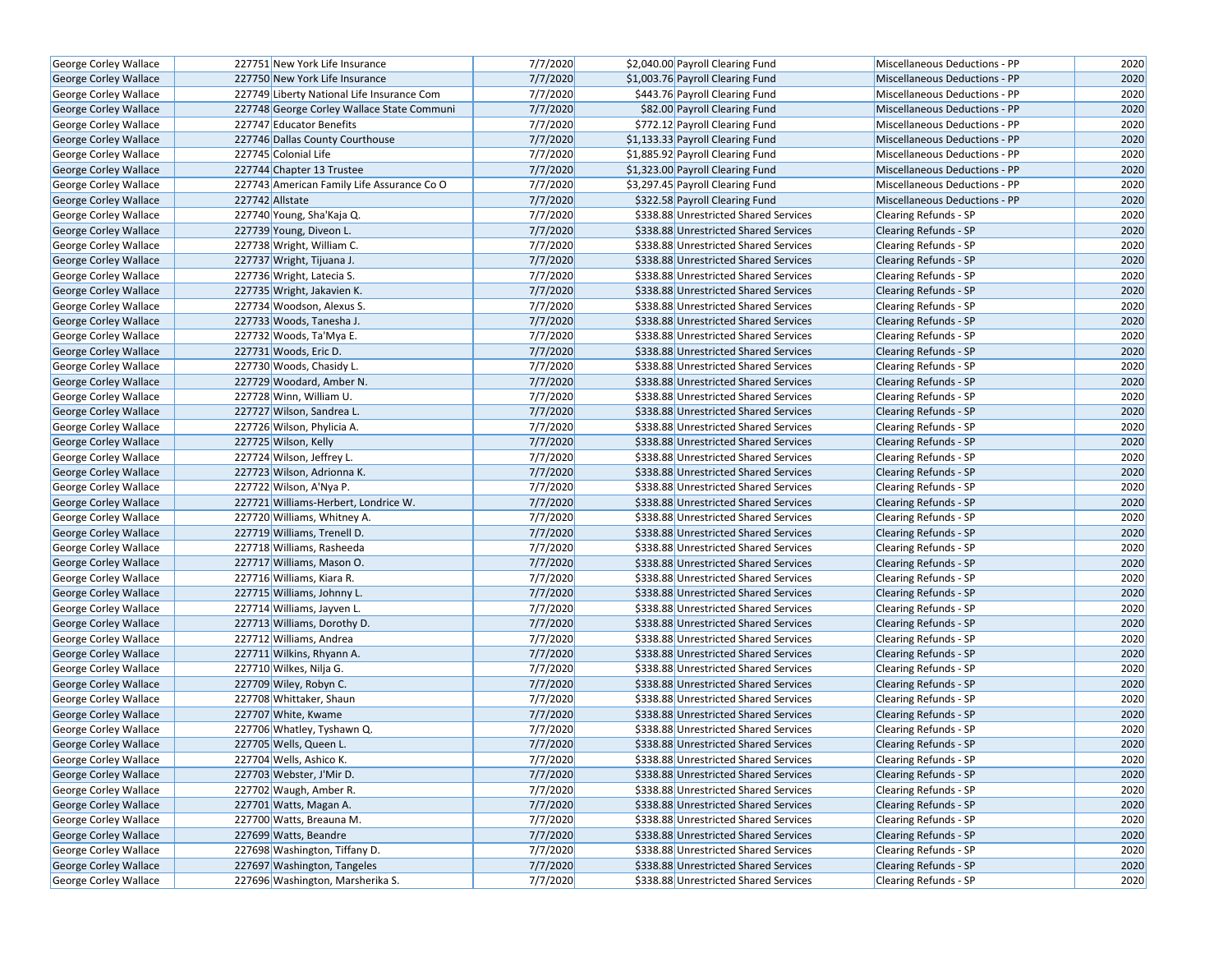| George Corley Wallace        | 227695 Washington, Johnathan S.           | 7/7/2020 | \$338.88 Unrestricted Shared Services    | <b>Clearing Refunds - SP</b>   | 2020 |
|------------------------------|-------------------------------------------|----------|------------------------------------------|--------------------------------|------|
| <b>George Corley Wallace</b> | 227694 Washington, Jalen T.               | 7/7/2020 | \$338.88 Unrestricted Shared Services    | Clearing Refunds - SP          | 2020 |
| George Corley Wallace        | 227693 Washington, Frank A.               | 7/7/2020 | \$338.88 Unrestricted Shared Services    | <b>Clearing Refunds - SP</b>   | 2020 |
| George Corley Wallace        | 227692 Washington, Charles A.             | 7/7/2020 | \$338.88 Unrestricted Shared Services    | <b>Clearing Refunds - SP</b>   | 2020 |
| George Corley Wallace        | 227691 Waller, Tesa T.                    | 7/7/2020 | \$338.88 Unrestricted Shared Services    | <b>Clearing Refunds - SP</b>   | 2020 |
| George Corley Wallace        | 227690 Waller, Preston A.                 | 7/7/2020 | \$338.88 Unrestricted Shared Services    | Clearing Refunds - SP          | 2020 |
| George Corley Wallace        | 227689 Walker, Tyron S.                   | 7/7/2020 | \$338.88 Unrestricted Shared Services    | <b>Clearing Refunds - SP</b>   | 2020 |
| <b>George Corley Wallace</b> | 227688 Walker, Kenyon M.                  | 7/7/2020 | \$338.88 Unrestricted Shared Services    | <b>Clearing Refunds - SP</b>   | 2020 |
| George Corley Wallace        | 227687 Walker, Kelsey B.                  | 7/7/2020 | \$338.88 Unrestricted Shared Services    | <b>Clearing Refunds - SP</b>   | 2020 |
| George Corley Wallace        | 227686 Walker, Bernard W.                 | 7/7/2020 | \$338.88 Unrestricted Shared Services    | Clearing Refunds - SP          | 2020 |
| <b>George Corley Wallace</b> | 227685 Walker, Anthony L.                 | 7/7/2020 | \$338.88 Unrestricted Shared Services    | <b>Clearing Refunds - SP</b>   | 2020 |
| George Corley Wallace        | 227684 Walker, Andranique M.              | 7/7/2020 | \$338.88 Unrestricted Shared Services    | <b>Clearing Refunds - SP</b>   | 2020 |
| <b>George Corley Wallace</b> | 227683 Verizon Wireless                   | 7/7/2020 | \$120.03 Unrestricted Shared Services    | Landline Phones - UC           | 2020 |
| George Corley Wallace        | 227683 Verizon Wireless                   | 7/7/2020 | \$520.13 AMSTI 2XX9-2XX0                 | Wireless Phones - UC           | 2020 |
| George Corley Wallace        | 227682 Vasser, Kierstonsia B.             | 7/7/2020 | \$338.88 Unrestricted Shared Services    | <b>Clearing Refunds - SP</b>   | 2020 |
| George Corley Wallace        | 227681 Vanlandingham, Lindsey H.          | 7/7/2020 | \$338.88 Unrestricted Shared Services    | <b>Clearing Refunds - SP</b>   | 2020 |
| George Corley Wallace        | 227680 Uline Inc                          | 7/7/2020 | \$2,059.65 Unrestricted Shared Services  | Materials and Supplies - MS    | 2020 |
| George Corley Wallace        | 227679 Tubbs, Cristian S.                 | 7/7/2020 | \$338.88 Unrestricted Shared Services    | Clearing Refunds - SP          | 2020 |
| George Corley Wallace        | 227678 Tolver Sheppard, Jalisa S.         | 7/7/2020 | \$338.88 Unrestricted Shared Services    | <b>Clearing Refunds - SP</b>   | 2020 |
| George Corley Wallace        | 227677 Tidmore, Anna L.                   | 7/7/2020 | \$338.88 Unrestricted Shared Services    | Clearing Refunds - SP          | 2020 |
| George Corley Wallace        | 227676 Thurman, Le'Keshia K.              | 7/7/2020 | \$338.88 Unrestricted Shared Services    | <b>Clearing Refunds - SP</b>   | 2020 |
| <b>George Corley Wallace</b> | 227675 Thrash, Myciah A.                  | 7/7/2020 | \$338.88 Unrestricted Shared Services    | <b>Clearing Refunds - SP</b>   | 2020 |
| George Corley Wallace        | 227674 Thornton, Dorothy                  | 7/7/2020 | \$338.88 Unrestricted Shared Services    | <b>Clearing Refunds - SP</b>   | 2020 |
| George Corley Wallace        | 227673 Thompson, Priscilla R.             | 7/7/2020 | \$338.88 Unrestricted Shared Services    | Clearing Refunds - SP          | 2020 |
| George Corley Wallace        | 227672 Thompson, Korterious J.            | 7/7/2020 | \$338.88 Unrestricted Shared Services    | <b>Clearing Refunds - SP</b>   | 2020 |
| George Corley Wallace        | 227671 Thompson, Juston L.                | 7/7/2020 | \$338.88 Unrestricted Shared Services    | Clearing Refunds - SP          | 2020 |
| George Corley Wallace        | 227670 Thompson, Cornesha S.              | 7/7/2020 | \$338.88 Unrestricted Shared Services    | <b>Clearing Refunds - SP</b>   | 2020 |
| George Corley Wallace        | 227669 Thomas, Treneisha N.               | 7/7/2020 | \$338.88 Unrestricted Shared Services    | <b>Clearing Refunds - SP</b>   | 2020 |
| George Corley Wallace        | 227668 Thomas, Tashonta C.                | 7/7/2020 | \$338.88 Unrestricted Shared Services    | <b>Clearing Refunds - SP</b>   | 2020 |
| <b>George Corley Wallace</b> | 227667 Thomas, Tashan R.                  | 7/7/2020 | \$338.88 Unrestricted Shared Services    | <b>Clearing Refunds - SP</b>   | 2020 |
| George Corley Wallace        | 227666 Thomas, Tammy A.                   | 7/7/2020 | \$338.88 Unrestricted Shared Services    | <b>Clearing Refunds - SP</b>   | 2020 |
| George Corley Wallace        | 227665 Thomas, Patrick A.                 | 7/7/2020 | \$338.88 Unrestricted Shared Services    | <b>Clearing Refunds - SP</b>   | 2020 |
| George Corley Wallace        | 227664 Thomas, Mikayla K.                 | 7/7/2020 | \$338.88 Unrestricted Shared Services    | <b>Clearing Refunds - SP</b>   | 2020 |
| George Corley Wallace        | 227663 Thomas, Levi                       | 7/7/2020 | \$338.88 Unrestricted Shared Services    | Clearing Refunds - SP          | 2020 |
| George Corley Wallace        | 227662 Thomas, Ladarius L.                | 7/7/2020 | \$338.88 Unrestricted Shared Services    | <b>Clearing Refunds - SP</b>   | 2020 |
| George Corley Wallace        | 227661 Thomas, Kianna R.                  | 7/7/2020 | \$338.88 Unrestricted Shared Services    | Clearing Refunds - SP          | 2020 |
| George Corley Wallace        | 227660 Thomas, Khya S.                    | 7/7/2020 | \$338.88 Unrestricted Shared Services    | <b>Clearing Refunds - SP</b>   | 2020 |
| George Corley Wallace        | 227659 Thomas, Joshua L.                  | 7/7/2020 | \$338.88 Unrestricted Shared Services    | Clearing Refunds - SP          | 2020 |
| George Corley Wallace        | 227658 Thomas, Jo'Mar O.                  | 7/7/2020 | \$338.88 Unrestricted Shared Services    | <b>Clearing Refunds - SP</b>   | 2020 |
| George Corley Wallace        | 227657 Thomas, Jerrielle K.               | 7/7/2020 | \$338.88 Unrestricted Shared Services    | Clearing Refunds - SP          | 2020 |
| <b>George Corley Wallace</b> | 227656 Thomas, Jalen D.                   | 7/7/2020 | \$338.88 Unrestricted Shared Services    | <b>Clearing Refunds - SP</b>   | 2020 |
| George Corley Wallace        | 227655 Thomas, Corey L.                   | 7/7/2020 | \$338.88 Unrestricted Shared Services    | Clearing Refunds - SP          | 2020 |
| George Corley Wallace        | 227654 Thomas, Alisha L.                  | 7/7/2020 | \$338.88 Unrestricted Shared Services    | <b>Clearing Refunds - SP</b>   | 2020 |
| George Corley Wallace        | 227653 The Water Works and Sewer Board of | 7/7/2020 | \$15.24 Unrestricted Shared Services     | Water & Sewer - UC             | 2020 |
| <b>George Corley Wallace</b> | 227652 The University of Alabama          | 7/7/2020 | \$2,675.00 Unrestricted Demopolis Campus | Advertising & Promotions - OOS | 2020 |
| George Corley Wallace        | 227651 Tepper, Alexandra M.               | 7/7/2020 | \$338.88 Unrestricted Shared Services    | Clearing Refunds - SP          | 2020 |
| George Corley Wallace        | 227650 Teague, Trinity A.                 | 7/7/2020 | \$338.88 Unrestricted Shared Services    | <b>Clearing Refunds - SP</b>   | 2020 |
| George Corley Wallace        | 227649 Taylor, Manuel J.                  | 7/7/2020 | \$338.88 Unrestricted Shared Services    | Clearing Refunds - SP          | 2020 |
| George Corley Wallace        | 227648 Taylor, Justin J.                  | 7/7/2020 | \$338.88 Unrestricted Shared Services    | <b>Clearing Refunds - SP</b>   | 2020 |
| <b>George Corley Wallace</b> | 227647 Taylor, Destynie J.                | 7/7/2020 | \$338.88 Unrestricted Shared Services    | <b>Clearing Refunds - SP</b>   | 2020 |
| George Corley Wallace        | 227646 Taylor, Adaisha M.                 | 7/7/2020 | \$338.88 Unrestricted Shared Services    | <b>Clearing Refunds - SP</b>   | 2020 |
| George Corley Wallace        | 227645 Tate, Arkeanna M.                  | 7/7/2020 | \$338.88 Unrestricted Shared Services    | <b>Clearing Refunds - SP</b>   | 2020 |
| George Corley Wallace        | 227644 Tanner, Callen M.                  | 7/7/2020 | \$338.88 Unrestricted Shared Services    | <b>Clearing Refunds - SP</b>   | 2020 |
| George Corley Wallace        | 227643 Talbot, Bruce C.                   | 7/7/2020 | \$338.88 Unrestricted Shared Services    | Clearing Refunds - SP          | 2020 |
| George Corley Wallace        | 227642 Swain, Bruce F.                    | 7/7/2020 | \$338.88 Unrestricted Shared Services    | Clearing Refunds - SP          | 2020 |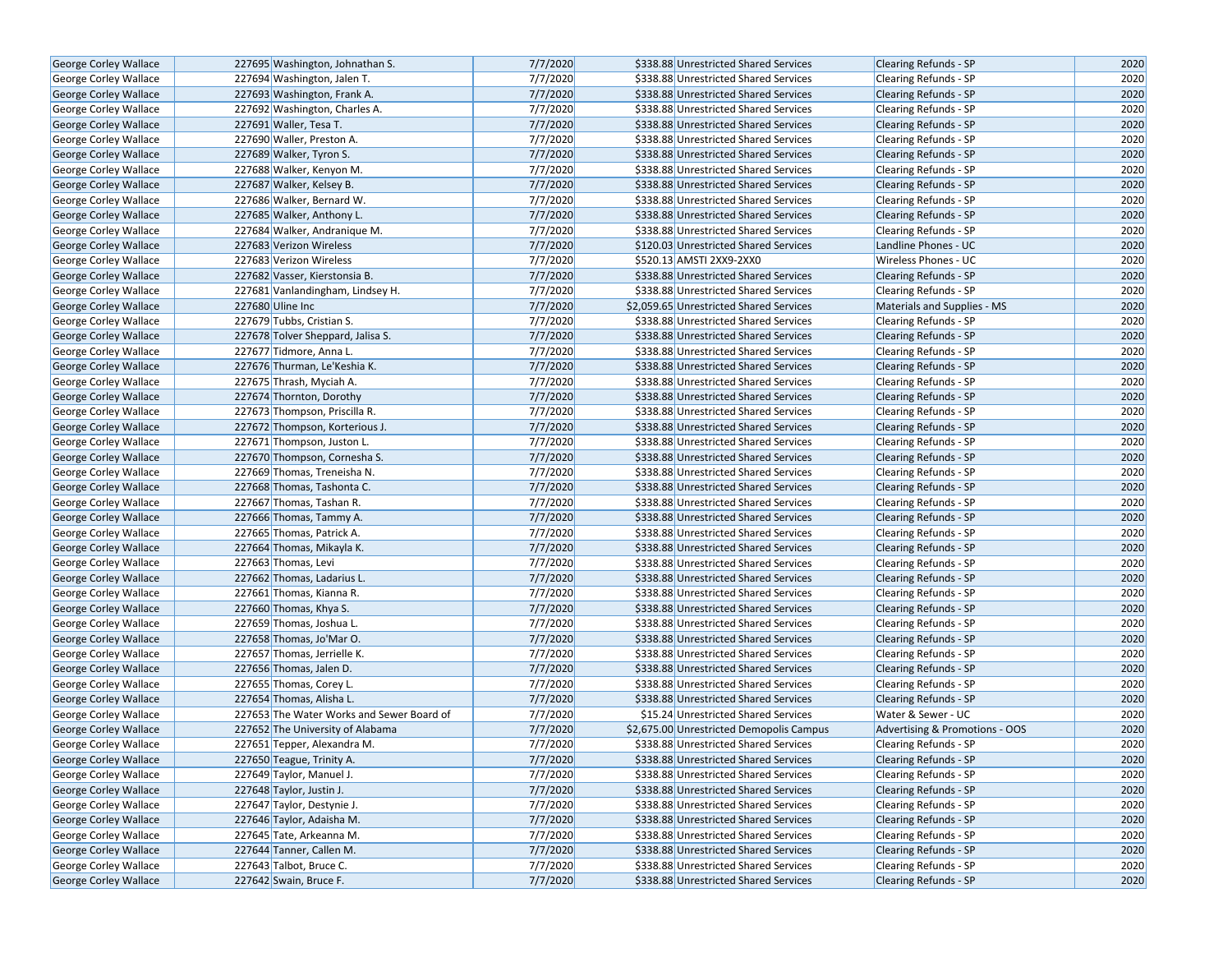| George Corley Wallace        | 227641 Suttles, Vinicia E.        | 7/7/2020 | \$338.88 Unrestricted Shared Services      | Clearing Refunds - SP          | 2020 |
|------------------------------|-----------------------------------|----------|--------------------------------------------|--------------------------------|------|
| <b>George Corley Wallace</b> | 227640 Suttles, Kendrick O.       | 7/7/2020 | \$338.88 Unrestricted Shared Services      | Clearing Refunds - SP          | 2020 |
| George Corley Wallace        | 227639 Summerling Hardware LLC    | 7/7/2020 | \$47.98 Unrestricted Shared Services       | Materials and Supplies - MS    | 2020 |
| <b>George Corley Wallace</b> | 227638 Sullivan, Key'dreanna L.   | 7/7/2020 | \$338.88 Unrestricted Shared Services      | <b>Clearing Refunds - SP</b>   | 2020 |
| George Corley Wallace        | 227637 Sturdivant, Keona V.       | 7/7/2020 | \$338.88 Unrestricted Shared Services      | Clearing Refunds - SP          | 2020 |
| George Corley Wallace        | 227636 Sturdivant, Jaden M.       | 7/7/2020 | \$338.88 Unrestricted Shared Services      | <b>Clearing Refunds - SP</b>   | 2020 |
| George Corley Wallace        | 227635 Stull, Anna R.             | 7/7/2020 | \$338.88 Unrestricted Shared Services      | Clearing Refunds - SP          | 2020 |
| <b>George Corley Wallace</b> | 227634 Stubbs, Eric J.            | 7/7/2020 | \$338.88 Unrestricted Shared Services      | <b>Clearing Refunds - SP</b>   | 2020 |
| George Corley Wallace        | 227633 Strong Moorer, Whitney N.  | 7/7/2020 | \$338.88 Unrestricted Shared Services      | <b>Clearing Refunds - SP</b>   | 2020 |
| George Corley Wallace        | 227632 Strong, Se'Quera S.        | 7/7/2020 | \$338.88 Unrestricted Shared Services      | <b>Clearing Refunds - SP</b>   | 2020 |
| George Corley Wallace        | 227631 Strong, Archie D.          | 7/7/2020 | \$338.88 Unrestricted Shared Services      | Clearing Refunds - SP          | 2020 |
| George Corley Wallace        | 227630 Strickland, Christopher T. | 7/7/2020 | \$450.00 Renewal & Replacement Shared Svcs | Maintenance & Repairs - OOS    | 2020 |
| George Corley Wallace        | 227629 Steele, Marlena B.         | 7/7/2020 | \$338.88 Unrestricted Shared Services      | Clearing Refunds - SP          | 2020 |
| George Corley Wallace        | 227628 Starks, Calvin             | 7/7/2020 | \$338.88 Unrestricted Shared Services      | <b>Clearing Refunds - SP</b>   | 2020 |
| George Corley Wallace        | 227627 Stallworth, Rekaihlsha T.  | 7/7/2020 | \$338.88 Unrestricted Shared Services      | Clearing Refunds - SP          | 2020 |
| George Corley Wallace        | 227626 Square, liesha J.          | 7/7/2020 | \$338.88 Unrestricted Shared Services      | <b>Clearing Refunds - SP</b>   | 2020 |
| George Corley Wallace        | 227625 Spencer, Lauren K.         | 7/7/2020 | \$338.88 Unrestricted Shared Services      | Clearing Refunds - SP          | 2020 |
| George Corley Wallace        | 227624 Southern Linc Wireless     | 7/7/2020 | \$424.00 Unrestricted Shared Services      | <b>Wireless Phones - UC</b>    | 2020 |
| George Corley Wallace        | 227623 Snow, Jimmica              | 7/7/2020 | \$338.88 Unrestricted Shared Services      | Clearing Refunds - SP          | 2020 |
| George Corley Wallace        | 227622 Snow, James A.             | 7/7/2020 | \$338.88 Unrestricted Shared Services      | <b>Clearing Refunds - SP</b>   | 2020 |
| George Corley Wallace        | 227621 Smitherman, Randall L.     | 7/7/2020 | \$338.88 Unrestricted Shared Services      | <b>Clearing Refunds - SP</b>   | 2020 |
| <b>George Corley Wallace</b> | 227620 Smith, Sky D.              | 7/7/2020 | \$338.88 Unrestricted Shared Services      | <b>Clearing Refunds - SP</b>   | 2020 |
| George Corley Wallace        | 227619 Smith, Shantina            | 7/7/2020 | \$338.88 Unrestricted Shared Services      | Clearing Refunds - SP          | 2020 |
| George Corley Wallace        | 227618 Smith, Mya M.              | 7/7/2020 | \$338.88 Unrestricted Shared Services      | Clearing Refunds - SP          | 2020 |
| George Corley Wallace        | 227617 Smith, Matthew A.          | 7/7/2020 | \$338.88 Unrestricted Shared Services      | <b>Clearing Refunds - SP</b>   | 2020 |
| George Corley Wallace        | 227616 Smith, Johnathan R.        | 7/7/2020 | \$338.88 Unrestricted Shared Services      | <b>Clearing Refunds - SP</b>   | 2020 |
| George Corley Wallace        | 227615 Smith, Jasmine N.          | 7/7/2020 | \$338.88 Unrestricted Shared Services      | Clearing Refunds - SP          | 2020 |
| George Corley Wallace        | 227614 Smith, Jasmine L.          | 7/7/2020 | \$338.88 Unrestricted Shared Services      | Clearing Refunds - SP          | 2020 |
| George Corley Wallace        | 227613 Smith, Dylan S.            | 7/7/2020 | \$338.88 Unrestricted Shared Services      | <b>Clearing Refunds - SP</b>   | 2020 |
| George Corley Wallace        | 227612 Smith, Cora R.             | 7/7/2020 | \$338.88 Unrestricted Shared Services      | <b>Clearing Refunds - SP</b>   | 2020 |
| George Corley Wallace        | 227611 Smith, Chelsea C.          | 7/7/2020 | \$338.88 Unrestricted Shared Services      | Clearing Refunds - SP          | 2020 |
| George Corley Wallace        | 227610 Smith, Cassidy             | 7/7/2020 | \$338.88 Unrestricted Shared Services      | <b>Clearing Refunds - SP</b>   | 2020 |
| George Corley Wallace        | 227609 Smith, Artquis P.          | 7/7/2020 | \$338.88 Unrestricted Shared Services      | <b>Clearing Refunds - SP</b>   | 2020 |
| George Corley Wallace        | 227608 Smith, Andre D.            | 7/7/2020 | \$338.88 Unrestricted Shared Services      | <b>Clearing Refunds - SP</b>   | 2020 |
| George Corley Wallace        | 227607 Smith, Abigail G.          | 7/7/2020 | \$338.88 Unrestricted Shared Services      | Clearing Refunds - SP          | 2020 |
| George Corley Wallace        | 227606 Smiley, LoTrentys L.       | 7/7/2020 | \$338.88 Unrestricted Shared Services      | <b>Clearing Refunds - SP</b>   | 2020 |
| George Corley Wallace        | 227605 Smiley, Icius T.           | 7/7/2020 | \$338.88 Unrestricted Shared Services      | Clearing Refunds - SP          | 2020 |
| George Corley Wallace        | 227604 Smiley, Erica C.           | 7/7/2020 | \$338.88 Unrestricted Shared Services      | <b>Clearing Refunds - SP</b>   | 2020 |
| George Corley Wallace        | 227603 Sims, Jovarsva T.          | 7/7/2020 | \$338.88 Unrestricted Shared Services      | Clearing Refunds - SP          | 2020 |
| George Corley Wallace        | 227602 Sims, Jabez T.             | 7/7/2020 | \$338.88 Unrestricted Shared Services      | <b>Clearing Refunds - SP</b>   | 2020 |
| George Corley Wallace        | 227601 Simmons, Jakyra J.         | 7/7/2020 | \$338.88 Unrestricted Shared Services      | Clearing Refunds - SP          | 2020 |
| George Corley Wallace        | 227600 Sides, Daniel C.           | 7/7/2020 | \$338.88 Unrestricted Shared Services      | Clearing Refunds - SP          | 2020 |
| George Corley Wallace        | 227599 Shuford, Te'Shawn R.       | 7/7/2020 | \$338.88 Unrestricted Shared Services      | Clearing Refunds - SP          | 2020 |
| George Corley Wallace        | 227598 Shelley, Jasmin T.         | 7/7/2020 | \$338.88 Unrestricted Shared Services      | Clearing Refunds - SP          | 2020 |
| George Corley Wallace        | 227597 Shaw, Roshawn              | 7/7/2020 | \$338.88 Unrestricted Shared Services      | Clearing Refunds - SP          | 2020 |
| George Corley Wallace        | 227596 Sharpe, Nikeria T.         | 7/7/2020 | \$338.88 Unrestricted Shared Services      | <b>Clearing Refunds - SP</b>   | 2020 |
| George Corley Wallace        | 227595 Shark, Kevonna B.          | 7/7/2020 | \$338.88 Unrestricted Shared Services      | Clearing Refunds - SP          | 2020 |
| George Corley Wallace        | 227594 Shannon, Jeffreda L.       | 7/7/2020 | \$338.88 Unrestricted Shared Services      | Clearing Refunds - SP          | 2020 |
| George Corley Wallace        | 227593 Shanks, Keshawn K.         | 7/7/2020 | \$338.88 Unrestricted Shared Services      | Clearing Refunds - SP          | 2020 |
| <b>George Corley Wallace</b> | 227592 Selma Newspapers, Inc.     | 7/7/2020 | \$143.50 Unrestricted Shared Services      | Advertising & Promotions - OOS | 2020 |
| George Corley Wallace        | 227591 Scott, Kendra D.           | 7/7/2020 | \$338.88 Unrestricted Shared Services      | Clearing Refunds - SP          | 2020 |
| George Corley Wallace        | 227590 Sawyer, Nekedrick K.       | 7/7/2020 | \$338.88 Unrestricted Shared Services      | Clearing Refunds - SP          | 2020 |
| George Corley Wallace        | 227589 Savage, Qunitila A.        | 7/7/2020 | \$338.88 Unrestricted Shared Services      | Clearing Refunds - SP          | 2020 |
| George Corley Wallace        | 227588 Savage, Karlynn M.         | 7/7/2020 | \$338.88 Unrestricted Shared Services      | <b>Clearing Refunds - SP</b>   | 2020 |
| George Corley Wallace        | 227587 Savage, Devin D.           | 7/7/2020 | \$338.88 Unrestricted Shared Services      | Clearing Refunds - SP          | 2020 |
|                              |                                   |          |                                            |                                |      |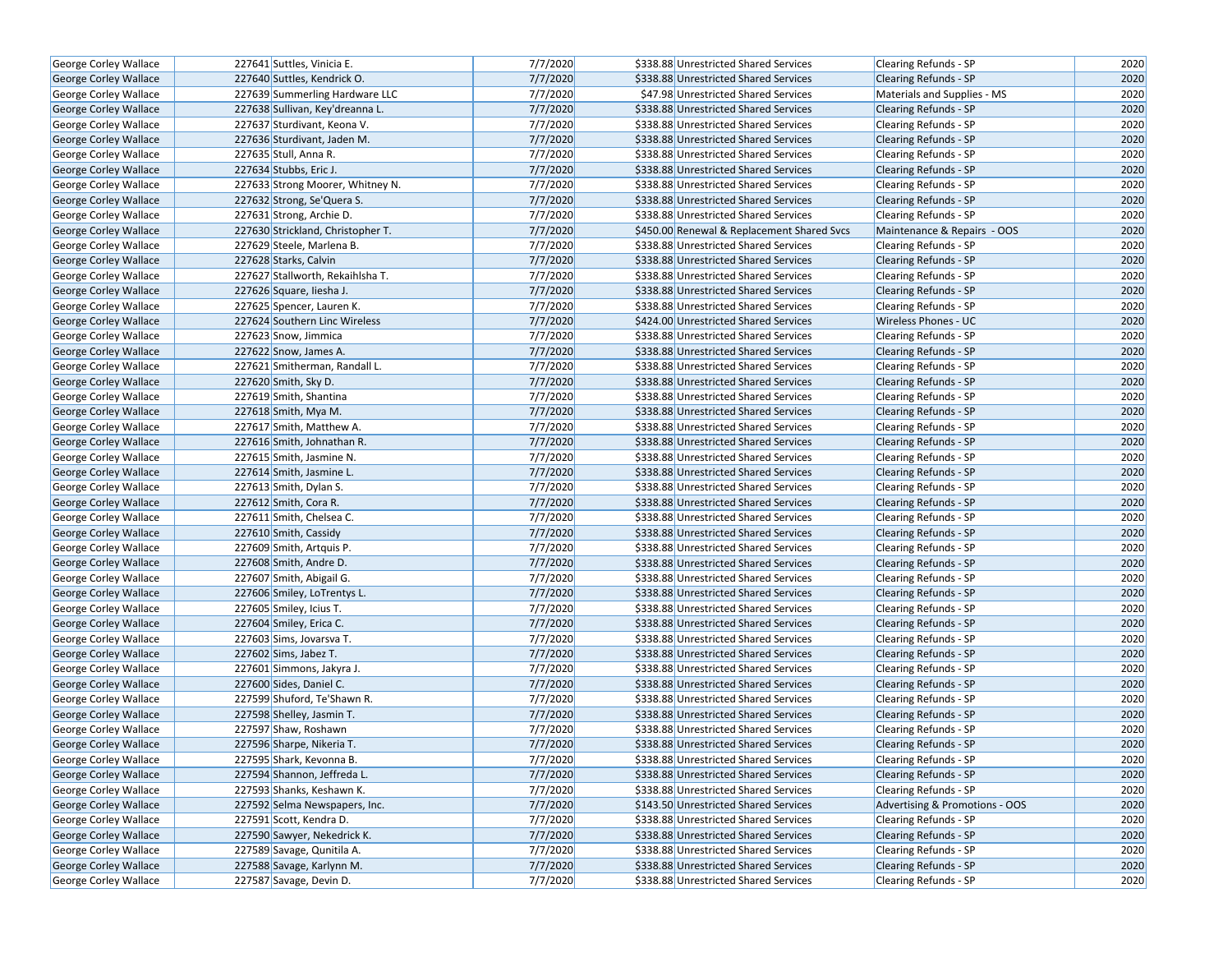|                              |                                | 7/7/2020 | \$338.88 Unrestricted Shared Services |                                                       | 2020 |
|------------------------------|--------------------------------|----------|---------------------------------------|-------------------------------------------------------|------|
| George Corley Wallace        | 227586 Sanders, Ratreavis M.   | 7/7/2020 | \$338.88 Unrestricted Shared Services | <b>Clearing Refunds - SP</b><br>Clearing Refunds - SP | 2020 |
| George Corley Wallace        | 227585 Samuel, Keaun S.        |          |                                       |                                                       |      |
| <b>George Corley Wallace</b> | 227584 Salter, TaMya L.        | 7/7/2020 | \$338.88 Unrestricted Shared Services | <b>Clearing Refunds - SP</b>                          | 2020 |
| George Corley Wallace        | 227583 Salter, Alanna C.       | 7/7/2020 | \$338.88 Unrestricted Shared Services | Clearing Refunds - SP                                 | 2020 |
| George Corley Wallace        | 227582 Sallie, Roderick T.     | 7/7/2020 | \$338.88 Unrestricted Shared Services | Clearing Refunds - SP                                 | 2020 |
| George Corley Wallace        | 227581 Rutledge, Ronica S.     | 7/7/2020 | \$338.88 Unrestricted Shared Services | Clearing Refunds - SP                                 | 2020 |
| George Corley Wallace        | 227580 Rutledge, Anthony T.    | 7/7/2020 | \$338.88 Unrestricted Shared Services | <b>Clearing Refunds - SP</b>                          | 2020 |
| George Corley Wallace        | 227579 Rucker, Al'Taviion A.   | 7/7/2020 | \$338.88 Unrestricted Shared Services | <b>Clearing Refunds - SP</b>                          | 2020 |
| George Corley Wallace        | 227578 Rose, Phyllis D.        | 7/7/2020 | \$338.88 Unrestricted Shared Services | Clearing Refunds - SP                                 | 2020 |
| George Corley Wallace        | 227577 Rose, Clinton O.        | 7/7/2020 | \$338.88 Unrestricted Shared Services | Clearing Refunds - SP                                 | 2020 |
| <b>George Corley Wallace</b> | 227576 Roland, Ta'Ronce N.     | 7/7/2020 | \$338.88 Unrestricted Shared Services | <b>Clearing Refunds - SP</b>                          | 2020 |
| George Corley Wallace        | 227575 Rogers, Travon C.       | 7/7/2020 | \$338.88 Unrestricted Shared Services | Clearing Refunds - SP                                 | 2020 |
| <b>George Corley Wallace</b> | 227574 Rogers, Stormy C.       | 7/7/2020 | \$338.88 Unrestricted Shared Services | <b>Clearing Refunds - SP</b>                          | 2020 |
| George Corley Wallace        | 227573 Robinson, Shanada R.    | 7/7/2020 | \$338.88 Unrestricted Shared Services | Clearing Refunds - SP                                 | 2020 |
| George Corley Wallace        | 227572 Robinson, Lamarcus O.   | 7/7/2020 | \$338.88 Unrestricted Shared Services | Clearing Refunds - SP                                 | 2020 |
| George Corley Wallace        | 227571 Robinson, Jauwonna L.   | 7/7/2020 | \$338.88 Unrestricted Shared Services | <b>Clearing Refunds - SP</b>                          | 2020 |
| George Corley Wallace        | 227570 Robinson, Ja'Kobe T.    | 7/7/2020 | \$338.88 Unrestricted Shared Services | <b>Clearing Refunds - SP</b>                          | 2020 |
| George Corley Wallace        | 227569 Robinson, Alandria A.   | 7/7/2020 | \$338.88 Unrestricted Shared Services | Clearing Refunds - SP                                 | 2020 |
| George Corley Wallace        | 227568 Robbins, Layeisha D.    | 7/7/2020 | \$338.88 Unrestricted Shared Services | Clearing Refunds - SP                                 | 2020 |
| George Corley Wallace        | 227567 Rivers, Keyasha J.      | 7/7/2020 | \$338.88 Unrestricted Shared Services | <b>Clearing Refunds - SP</b>                          | 2020 |
| George Corley Wallace        | 227566 Richardson, Patriana    | 7/7/2020 | \$338.88 Unrestricted Shared Services | <b>Clearing Refunds - SP</b>                          | 2020 |
| George Corley Wallace        | 227565 Richardson, Donald W.   | 7/7/2020 | \$338.88 Unrestricted Shared Services | Clearing Refunds - SP                                 | 2020 |
| George Corley Wallace        | 227564 Rhodes, Stanley X.      | 7/7/2020 | \$338.88 Unrestricted Shared Services | Clearing Refunds - SP                                 | 2020 |
| George Corley Wallace        | 227563 Reynolds, Sakedra M.    | 7/7/2020 | \$338.88 Unrestricted Shared Services | <b>Clearing Refunds - SP</b>                          | 2020 |
| George Corley Wallace        | 227562 Reynolds, Ladarius Q.   | 7/7/2020 | \$338.88 Unrestricted Shared Services | <b>Clearing Refunds - SP</b>                          | 2020 |
| George Corley Wallace        | 227561 Reeves, Talina S.       | 7/7/2020 | \$338.88 Unrestricted Shared Services | Clearing Refunds - SP                                 | 2020 |
| George Corley Wallace        | 227560 Reeves, T'Keyah M.      | 7/7/2020 | \$338.88 Unrestricted Shared Services | <b>Clearing Refunds - SP</b>                          | 2020 |
| George Corley Wallace        | 227559 Reeds, Tyneisha L.      | 7/7/2020 | \$338.88 Unrestricted Shared Services | <b>Clearing Refunds - SP</b>                          | 2020 |
| George Corley Wallace        | 227558 Reed, Sandra N.         | 7/7/2020 | \$338.88 Unrestricted Shared Services | Clearing Refunds - SP                                 | 2020 |
| George Corley Wallace        | 227557 Real, Timothy L.        | 7/7/2020 | \$338.88 Unrestricted Shared Services | Clearing Refunds - SP                                 | 2020 |
| George Corley Wallace        | 227556 Ransom, Kendrick L.     | 7/7/2020 | \$338.88 Unrestricted Shared Services | Clearing Refunds - SP                                 | 2020 |
| George Corley Wallace        | 227555 Pulmas, Markel D.       | 7/7/2020 | \$338.88 Unrestricted Shared Services | <b>Clearing Refunds - SP</b>                          | 2020 |
| George Corley Wallace        | 227554 Pullum, Brian M.        | 7/7/2020 | \$338.88 Unrestricted Shared Services | <b>Clearing Refunds - SP</b>                          | 2020 |
| George Corley Wallace        | 227553 Pruitt, Ralph E.        | 7/7/2020 | \$338.88 Unrestricted Shared Services | Clearing Refunds - SP                                 | 2020 |
| George Corley Wallace        | 227552 Pritchett, Berneshia R. | 7/7/2020 | \$338.88 Unrestricted Shared Services | Clearing Refunds - SP                                 | 2020 |
| George Corley Wallace        | 227551 Prince, Lashandra R.    | 7/7/2020 | \$338.88 Unrestricted Shared Services | Clearing Refunds - SP                                 | 2020 |
| George Corley Wallace        | 227550 Pressley, Jonathan U.   | 7/7/2020 | \$338.88 Unrestricted Shared Services | <b>Clearing Refunds - SP</b>                          | 2020 |
| George Corley Wallace        | 227549 Pratt, Megan M.         | 7/7/2020 | \$338.88 Unrestricted Shared Services | Clearing Refunds - SP                                 | 2020 |
| George Corley Wallace        | 227548 Pratt, Kenneth R.       | 7/7/2020 | \$338.88 Unrestricted Shared Services | Clearing Refunds - SP                                 | 2020 |
| George Corley Wallace        | 227547 Powell, Shayla G.       | 7/7/2020 | \$338.88 Unrestricted Shared Services | Clearing Refunds - SP                                 | 2020 |
| George Corley Wallace        | 227546 Powell, Kalerya S.      | 7/7/2020 | \$338.88 Unrestricted Shared Services | <b>Clearing Refunds - SP</b>                          | 2020 |
| George Corley Wallace        | 227545 Posey, Diamond A.       | 7/7/2020 | \$338.88 Unrestricted Shared Services | Clearing Refunds - SP                                 | 2020 |
| George Corley Wallace        | 227544 Pope, Ke'onna D.        | 7/7/2020 | \$338.88 Unrestricted Shared Services | Clearing Refunds - SP                                 | 2020 |
|                              | 227543 Pollard, Chance D.      | 7/7/2020 | \$338.88 Unrestricted Shared Services |                                                       | 2020 |
| George Corley Wallace        |                                | 7/7/2020 | \$338.88 Unrestricted Shared Services | Clearing Refunds - SP                                 | 2020 |
| George Corley Wallace        | 227542 Phillips, Caliethia L.  |          |                                       | <b>Clearing Refunds - SP</b>                          |      |
| George Corley Wallace        | 227541 Pettway, Patrick E.     | 7/7/2020 | \$338.88 Unrestricted Shared Services | Clearing Refunds - SP                                 | 2020 |
| George Corley Wallace        | 227540 Pettway, Dontaye O.     | 7/7/2020 | \$338.88 Unrestricted Shared Services | <b>Clearing Refunds - SP</b>                          | 2020 |
| George Corley Wallace        | 227539 Peterson, Deundrik T.   | 7/7/2020 | \$338.88 Unrestricted Shared Services | Clearing Refunds - SP                                 | 2020 |
| <b>George Corley Wallace</b> | 227538 Peterson, Aliyah D.     | 7/7/2020 | \$338.88 Unrestricted Shared Services | <b>Clearing Refunds - SP</b>                          | 2020 |
| George Corley Wallace        | 227537 Perry, Kendarius L.     | 7/7/2020 | \$338.88 Unrestricted Shared Services | Clearing Refunds - SP                                 | 2020 |
| <b>George Corley Wallace</b> | 227536 Perkins, Clemencia T.   | 7/7/2020 | \$338.88 Unrestricted Shared Services | Clearing Refunds - SP                                 | 2020 |
| George Corley Wallace        | 227535 Perkins, Breuana S.     | 7/7/2020 | \$338.88 Unrestricted Shared Services | Clearing Refunds - SP                                 | 2020 |
| George Corley Wallace        | 227534 Perdue, Jashavius J.    | 7/7/2020 | \$338.88 Unrestricted Shared Services | <b>Clearing Refunds - SP</b>                          | 2020 |
| George Corley Wallace        | 227533 Pendergrass, James M.   | 7/7/2020 | \$338.88 Unrestricted Shared Services | Clearing Refunds - SP                                 | 2020 |
| <b>George Corley Wallace</b> | 227532 Patton, Lyndsey T.      | 7/7/2020 | \$338.88 Unrestricted Shared Services | Clearing Refunds - SP                                 | 2020 |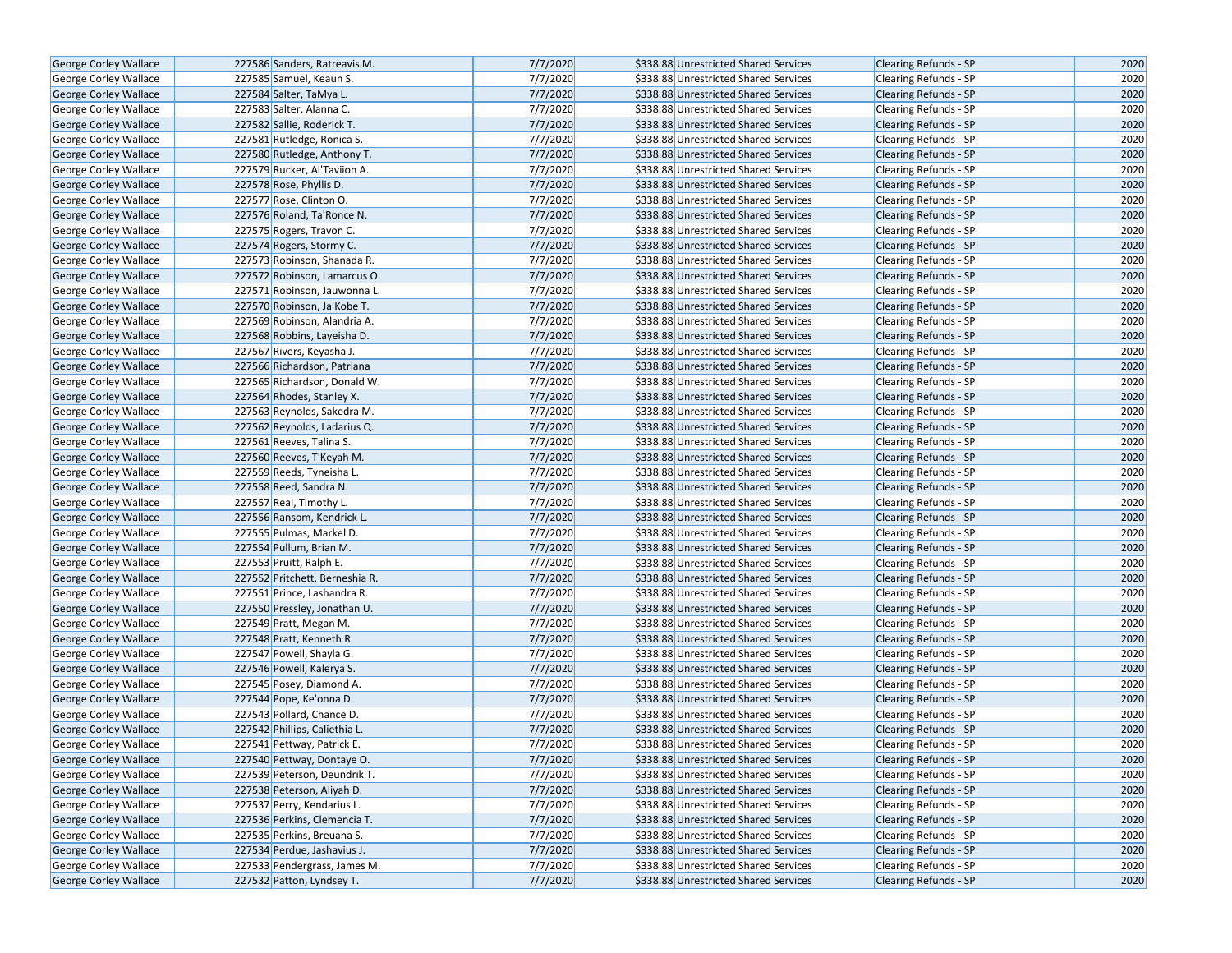| George Corley Wallace        | 227531 Patton, Jackson        | 7/7/2020 | \$338.88 Unrestricted Shared Services | Clearing Refunds - SP        | 2020 |
|------------------------------|-------------------------------|----------|---------------------------------------|------------------------------|------|
| <b>George Corley Wallace</b> | 227530 Parten, Laken D.       | 7/7/2020 | \$338.88 Unrestricted Shared Services | <b>Clearing Refunds - SP</b> | 2020 |
| George Corley Wallace        | 227529 Parrish, Ty'Prentis K. | 7/7/2020 | \$338.88 Unrestricted Shared Services | Clearing Refunds - SP        | 2020 |
| George Corley Wallace        | 227528 Parris, Candace N.     | 7/7/2020 | \$338.88 Unrestricted Shared Services | <b>Clearing Refunds - SP</b> | 2020 |
| George Corley Wallace        | 227527 Parker, Sherika S.     | 7/7/2020 | \$338.88 Unrestricted Shared Services | Clearing Refunds - SP        | 2020 |
| George Corley Wallace        | 227526 Parker, Kathryn J.     | 7/7/2020 | \$338.88 Unrestricted Shared Services | Clearing Refunds - SP        | 2020 |
| George Corley Wallace        | 227525 Parker, Emma J.        | 7/7/2020 | \$338.88 Unrestricted Shared Services | Clearing Refunds - SP        | 2020 |
| George Corley Wallace        | 227524 Parker, Candice R.     | 7/7/2020 | \$338.88 Unrestricted Shared Services | <b>Clearing Refunds - SP</b> | 2020 |
| George Corley Wallace        | 227523 Paige, Caileah P.      | 7/7/2020 | \$338.88 Unrestricted Shared Services | Clearing Refunds - SP        | 2020 |
| George Corley Wallace        | 227522 Owen, Joshua T.        | 7/7/2020 | \$338.88 Unrestricted Shared Services | <b>Clearing Refunds - SP</b> | 2020 |
| George Corley Wallace        | 227521 Olds, Robin Y.         | 7/7/2020 | \$338.88 Unrestricted Shared Services | Clearing Refunds - SP        | 2020 |
| George Corley Wallace        | 227520 Olds, Natalie N.       | 7/7/2020 | \$338.88 Unrestricted Shared Services | <b>Clearing Refunds - SP</b> | 2020 |
| George Corley Wallace        | 227519 Olds, Brian D.         | 7/7/2020 | \$338.88 Unrestricted Shared Services | Clearing Refunds - SP        | 2020 |
| George Corley Wallace        | 227518 Oden, Ryneshia R.      | 7/7/2020 | \$338.88 Unrestricted Shared Services | <b>Clearing Refunds - SP</b> | 2020 |
| George Corley Wallace        | 227517 Nuspl, Lee E.          | 7/7/2020 | \$338.88 Unrestricted Shared Services | Clearing Refunds - SP        | 2020 |
| <b>George Corley Wallace</b> | 227516 Norris, Jaylah A.      | 7/7/2020 | \$338.88 Unrestricted Shared Services | <b>Clearing Refunds - SP</b> | 2020 |
| George Corley Wallace        | 227515 Nixon, Lawanda R.      | 7/7/2020 | \$338.88 Unrestricted Shared Services | Clearing Refunds - SP        | 2020 |
| George Corley Wallace        | 227514 Nix, Morgan J.         | 7/7/2020 | \$338.88 Unrestricted Shared Services | <b>Clearing Refunds - SP</b> | 2020 |
| George Corley Wallace        | 227513 Nichols, Madison N.    | 7/7/2020 | \$338.88 Unrestricted Shared Services | Clearing Refunds - SP        | 2020 |
| George Corley Wallace        | 227512 Nichols, Denisha Y.    | 7/7/2020 | \$338.88 Unrestricted Shared Services | <b>Clearing Refunds - SP</b> | 2020 |
| George Corley Wallace        | 227511 Nettles, Nicholas S.   | 7/7/2020 | \$338.88 Unrestricted Shared Services | Clearing Refunds - SP        | 2020 |
| <b>George Corley Wallace</b> | 227510 Neely, Irvin           | 7/7/2020 | \$338.88 Unrestricted Shared Services | <b>Clearing Refunds - SP</b> | 2020 |
| George Corley Wallace        | 227509 Neely, Iris            | 7/7/2020 | \$338.88 Unrestricted Shared Services | Clearing Refunds - SP        | 2020 |
| George Corley Wallace        | 227508 Myers, Catherine A.    | 7/7/2020 | \$338.88 Unrestricted Shared Services | <b>Clearing Refunds - SP</b> | 2020 |
| George Corley Wallace        | 227507 Murry, Martavius D.    | 7/7/2020 | \$338.88 Unrestricted Shared Services | Clearing Refunds - SP        | 2020 |
| George Corley Wallace        | 227506 Murray, Jarnae S.      | 7/7/2020 | \$338.88 Unrestricted Shared Services | <b>Clearing Refunds - SP</b> | 2020 |
| George Corley Wallace        | 227505 Murphy, Lashanda S.    | 7/7/2020 | \$338.88 Unrestricted Shared Services | Clearing Refunds - SP        | 2020 |
| George Corley Wallace        | 227504 Murphy, Lakeisha D.    | 7/7/2020 | \$338.88 Unrestricted Shared Services | <b>Clearing Refunds - SP</b> | 2020 |
| George Corley Wallace        | 227503 Murphy, Devonta A.     | 7/7/2020 | \$338.88 Unrestricted Shared Services | Clearing Refunds - SP        | 2020 |
| George Corley Wallace        | 227502 Mott, Kendall N.       | 7/7/2020 | \$338.88 Unrestricted Shared Services | <b>Clearing Refunds - SP</b> | 2020 |
| George Corley Wallace        | 227501 Moseley, JaKayla M.    | 7/7/2020 | \$338.88 Unrestricted Shared Services | Clearing Refunds - SP        | 2020 |
| George Corley Wallace        | 227500 Morse, Tanasha L.      | 7/7/2020 | \$338.88 Unrestricted Shared Services | <b>Clearing Refunds - SP</b> | 2020 |
| George Corley Wallace        | 227499 Morrow, India A.       | 7/7/2020 | \$338.88 Unrestricted Shared Services | <b>Clearing Refunds - SP</b> | 2020 |
| George Corley Wallace        | 227498 Morrow, Calandra N.    | 7/7/2020 | \$338.88 Unrestricted Shared Services | <b>Clearing Refunds - SP</b> | 2020 |
| George Corley Wallace        | 227497 Morgan, Lasunda L.     | 7/7/2020 | \$338.88 Unrestricted Shared Services | Clearing Refunds - SP        | 2020 |
| George Corley Wallace        | 227496 Morgan, Lakeisha C.    | 7/7/2020 | \$338.88 Unrestricted Shared Services | <b>Clearing Refunds - SP</b> | 2020 |
| George Corley Wallace        | 227495 Moorer, Marquell R.    | 7/7/2020 | \$338.88 Unrestricted Shared Services | Clearing Refunds - SP        | 2020 |
| George Corley Wallace        | 227494 Moorer, Kaydreona S.   | 7/7/2020 | \$338.88 Unrestricted Shared Services | <b>Clearing Refunds - SP</b> | 2020 |
| George Corley Wallace        | 227493 Moore, Vincent J.      | 7/7/2020 | \$338.88 Unrestricted Shared Services | Clearing Refunds - SP        | 2020 |
| George Corley Wallace        | 227492 Moore, Shatavia K.     | 7/7/2020 | \$338.88 Unrestricted Shared Services | <b>Clearing Refunds - SP</b> | 2020 |
| George Corley Wallace        | 227491 Moore, Shanyia         | 7/7/2020 | \$338.88 Unrestricted Shared Services | <b>Clearing Refunds - SP</b> | 2020 |
| George Corley Wallace        | 227490 Moore, Sebrina B.      | 7/7/2020 | \$338.88 Unrestricted Shared Services | <b>Clearing Refunds - SP</b> | 2020 |
| George Corley Wallace        | 227489 Moore, Kimberly        | 7/7/2020 | \$338.88 Unrestricted Shared Services | Clearing Refunds - SP        | 2020 |
| George Corley Wallace        | 227488 Moore, Kachavios L.    | 7/7/2020 | \$338.88 Unrestricted Shared Services | <b>Clearing Refunds - SP</b> | 2020 |
| George Corley Wallace        | 227487 Moore, Christian B.    | 7/7/2020 | \$338.88 Unrestricted Shared Services | <b>Clearing Refunds - SP</b> | 2020 |
| George Corley Wallace        | 227486 Moore, Aaliyah R.      | 7/7/2020 | \$338.88 Unrestricted Shared Services | <b>Clearing Refunds - SP</b> | 2020 |
| George Corley Wallace        | 227485 Mitchell, Sara M.      | 7/7/2020 | \$338.88 Unrestricted Shared Services | <b>Clearing Refunds - SP</b> | 2020 |
| George Corley Wallace        | 227484 Mitchell, Kelsey N.    | 7/7/2020 | \$338.88 Unrestricted Shared Services | <b>Clearing Refunds - SP</b> | 2020 |
| George Corley Wallace        | 227483 Mitchell, Hakiria L.   | 7/7/2020 | \$338.88 Unrestricted Shared Services | <b>Clearing Refunds - SP</b> | 2020 |
| George Corley Wallace        | 227482 Mitchell, Chasity D.   | 7/7/2020 | \$338.88 Unrestricted Shared Services | <b>Clearing Refunds - SP</b> | 2020 |
| George Corley Wallace        | 227481 Miree, Timmy T.        | 7/7/2020 | \$338.88 Unrestricted Shared Services | <b>Clearing Refunds - SP</b> | 2020 |
| George Corley Wallace        | 227480 Miree, Eddrionna J.    | 7/7/2020 | \$338.88 Unrestricted Shared Services | Clearing Refunds - SP        | 2020 |
| George Corley Wallace        | 227479 Minor, Darius L.       | 7/7/2020 | \$338.88 Unrestricted Shared Services | Clearing Refunds - SP        | 2020 |
| George Corley Wallace        | 227478 Mims, Jacci L.         | 7/7/2020 | \$338.88 Unrestricted Shared Services | <b>Clearing Refunds - SP</b> | 2020 |
| George Corley Wallace        | 227477 Milhouse, Quamesha T.  | 7/7/2020 | \$338.88 Unrestricted Shared Services | Clearing Refunds - SP        | 2020 |
|                              |                               |          |                                       |                              |      |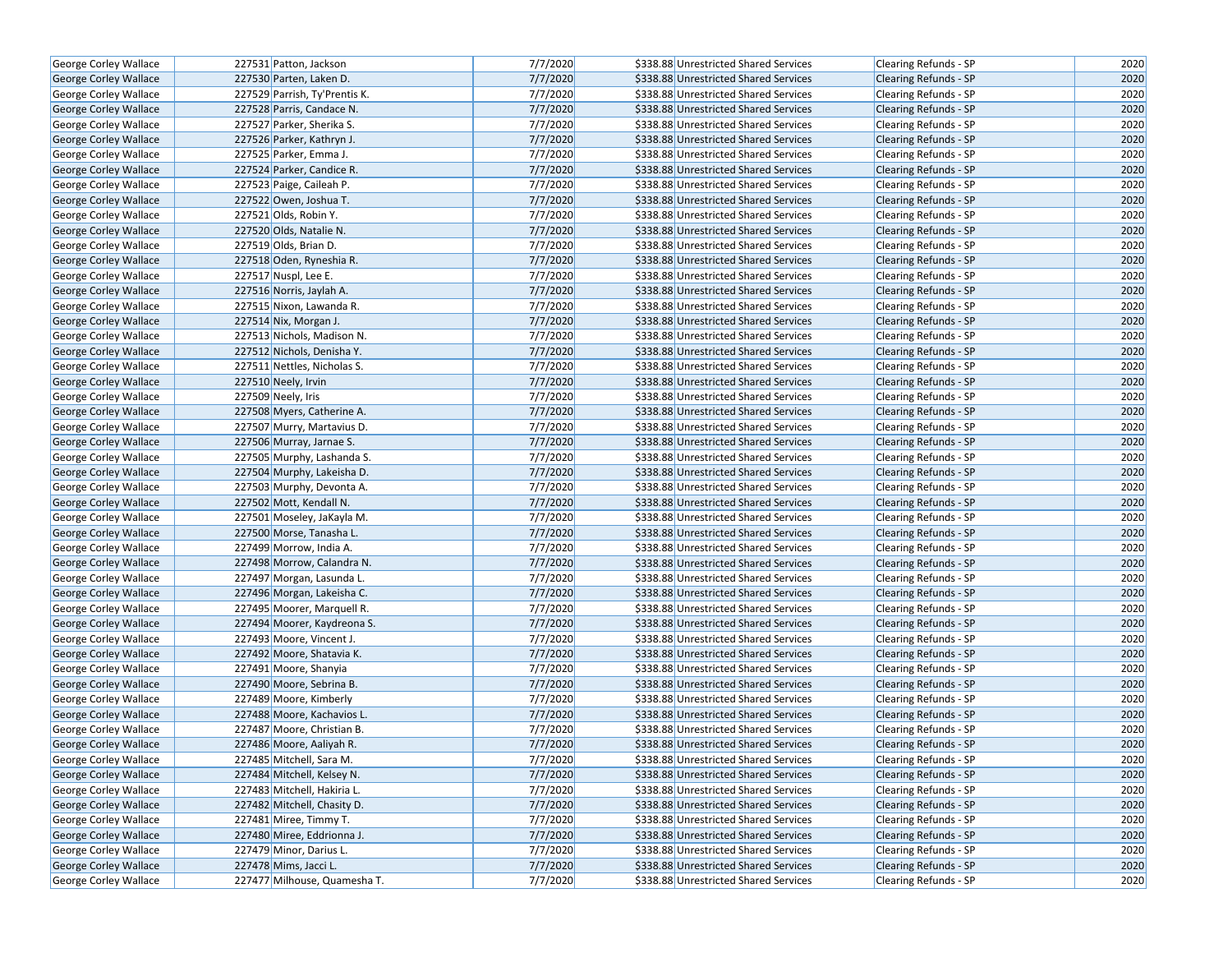| George Corley Wallace        | 227476 McQuick Printing Company  | 7/7/2020 | \$1,190.53 Unrestricted Shared Services | Materials and Supplies - MS  | 2020 |
|------------------------------|----------------------------------|----------|-----------------------------------------|------------------------------|------|
| George Corley Wallace        | 227475 McLendon, Tiffany L.      | 7/7/2020 | \$338.88 Unrestricted Shared Services   | <b>Clearing Refunds - SP</b> | 2020 |
| George Corley Wallace        | 227474 Mcguire, Kaymon           | 7/7/2020 | \$338.88 Unrestricted Shared Services   | <b>Clearing Refunds - SP</b> | 2020 |
| George Corley Wallace        | 227473 McGuire, Justin R.        | 7/7/2020 | \$338.88 Unrestricted Shared Services   | Clearing Refunds - SP        | 2020 |
| George Corley Wallace        | 227472 McGuire, Desiree R.       | 7/7/2020 | \$338.88 Unrestricted Shared Services   | <b>Clearing Refunds - SP</b> | 2020 |
| George Corley Wallace        | 227471 McGhee, NaQuelle D.       | 7/7/2020 | \$338.88 Unrestricted Shared Services   | Clearing Refunds - SP        | 2020 |
| George Corley Wallace        | 227470 McElroy, Charles-Grant D. | 7/7/2020 | \$338.88 Unrestricted Shared Services   | <b>Clearing Refunds - SP</b> | 2020 |
| George Corley Wallace        | 227469 McConico, A'lexis D.      | 7/7/2020 | \$338.88 Unrestricted Shared Services   | <b>Clearing Refunds - SP</b> | 2020 |
| George Corley Wallace        | 227468 Mccloud, Dexter           | 7/7/2020 | \$338.88 Unrestricted Shared Services   | <b>Clearing Refunds - SP</b> | 2020 |
| George Corley Wallace        | 227467 McCary, Michelle R.       | 7/7/2020 | \$338.88 Unrestricted Shared Services   | Clearing Refunds - SP        | 2020 |
| <b>George Corley Wallace</b> | 227466 McCary, Lacretia N.       | 7/7/2020 | \$338.88 Unrestricted Shared Services   | <b>Clearing Refunds - SP</b> | 2020 |
| George Corley Wallace        | 227465 McCall, Journei R.        | 7/7/2020 | \$338.88 Unrestricted Shared Services   | <b>Clearing Refunds - SP</b> | 2020 |
| <b>George Corley Wallace</b> | 227464 McCall, Chantale P.       | 7/7/2020 | \$338.88 Unrestricted Shared Services   | <b>Clearing Refunds - SP</b> | 2020 |
| George Corley Wallace        | 227463 McBride, Michael H.       | 7/7/2020 | \$338.88 Unrestricted Shared Services   | Clearing Refunds - SP        | 2020 |
| <b>George Corley Wallace</b> | 227462 Mayo, Mary I.             | 7/7/2020 | \$338.88 Unrestricted Shared Services   | <b>Clearing Refunds - SP</b> | 2020 |
| George Corley Wallace        | 227461 Matthews, Tatiuna D.      | 7/7/2020 | \$338.88 Unrestricted Shared Services   | <b>Clearing Refunds - SP</b> | 2020 |
| George Corley Wallace        | 227460 Mason, Keletta S.         | 7/7/2020 | \$338.88 Unrestricted Shared Services   | <b>Clearing Refunds - SP</b> | 2020 |
| George Corley Wallace        | 227459 Martin, Warrick K.        | 7/7/2020 | \$338.88 Unrestricted Shared Services   | Clearing Refunds - SP        | 2020 |
| George Corley Wallace        | 227458 Martin, Travon G.         | 7/7/2020 | \$338.88 Unrestricted Shared Services   | <b>Clearing Refunds - SP</b> | 2020 |
| George Corley Wallace        | 227457 Martin, Edwin L.          | 7/7/2020 | \$338.88 Unrestricted Shared Services   | <b>Clearing Refunds - SP</b> | 2020 |
| George Corley Wallace        | 227456 Martin, Darian A.         | 7/7/2020 | \$338.88 Unrestricted Shared Services   | <b>Clearing Refunds - SP</b> | 2020 |
| George Corley Wallace        | 227455 Martin, Daphne J.         | 7/7/2020 | \$338.88 Unrestricted Shared Services   | Clearing Refunds - SP        | 2020 |
| <b>George Corley Wallace</b> | 227454 Marshall, Kalandra R.     | 7/7/2020 | \$338.88 Unrestricted Shared Services   | <b>Clearing Refunds - SP</b> | 2020 |
| George Corley Wallace        | 227453 Marshall, Jordan J.       | 7/7/2020 | \$338.88 Unrestricted Shared Services   | Clearing Refunds - SP        | 2020 |
| George Corley Wallace        | 227452 Marshall, Freezandra S.   | 7/7/2020 | \$338.88 Unrestricted Shared Services   | <b>Clearing Refunds - SP</b> | 2020 |
| George Corley Wallace        | 227451 Marsh, Jamesia T.         | 7/7/2020 | \$338.88 Unrestricted Shared Services   | Clearing Refunds - SP        | 2020 |
| George Corley Wallace        | 227450 Manning, Charity          | 7/7/2020 | \$338.88 Unrestricted Shared Services   | <b>Clearing Refunds - SP</b> | 2020 |
| George Corley Wallace        | 227449 Mack, Starrlett N.        | 7/7/2020 | \$338.88 Unrestricted Shared Services   | Clearing Refunds - SP        | 2020 |
| George Corley Wallace        | 227448 Mabien, CaDerrius A.      | 7/7/2020 | \$338.88 Unrestricted Shared Services   | <b>Clearing Refunds - SP</b> | 2020 |
| George Corley Wallace        | 227447 Lyons, David H.           | 7/7/2020 | \$338.88 Unrestricted Shared Services   | Clearing Refunds - SP        | 2020 |
| George Corley Wallace        | 227446 Lowe, Cashia S.           | 7/7/2020 | \$338.88 Unrestricted Shared Services   | <b>Clearing Refunds - SP</b> | 2020 |
| George Corley Wallace        | 227445 Lockhart, Keshon          | 7/7/2020 | \$338.88 Unrestricted Shared Services   | Clearing Refunds - SP        | 2020 |
| George Corley Wallace        | 227444 Lockhart, Kaitlin A.      | 7/7/2020 | \$338.88 Unrestricted Shared Services   | <b>Clearing Refunds - SP</b> | 2020 |
| George Corley Wallace        | 227443 Livingston, John H.       | 7/7/2020 | \$338.88 Unrestricted Shared Services   | Clearing Refunds - SP        | 2020 |
| George Corley Wallace        | 227442 Lewis, Sierra M.          | 7/7/2020 | \$338.88 Unrestricted Shared Services   | <b>Clearing Refunds - SP</b> | 2020 |
| George Corley Wallace        | 227441 Lewis, Marshell D.        | 7/7/2020 | \$338.88 Unrestricted Shared Services   | Clearing Refunds - SP        | 2020 |
| <b>George Corley Wallace</b> | 227440 Lewis, Kendarious M.      | 7/7/2020 | \$338.88 Unrestricted Shared Services   | <b>Clearing Refunds - SP</b> | 2020 |
| George Corley Wallace        | 227439 Lewis, Jakiyah K.         | 7/7/2020 | \$338.88 Unrestricted Shared Services   | Clearing Refunds - SP        | 2020 |
| George Corley Wallace        | 227438 Lewis, Chasity K.         | 7/7/2020 | \$338.88 Unrestricted Shared Services   | <b>Clearing Refunds - SP</b> | 2020 |
| George Corley Wallace        | 227437 Lesure, Chaunna J.        | 7/7/2020 | \$338.88 Unrestricted Shared Services   | Clearing Refunds - SP        | 2020 |
| <b>George Corley Wallace</b> | 227436 Lee, Ishia N.             | 7/7/2020 | \$338.88 Unrestricted Shared Services   | Clearing Refunds - SP        | 2020 |
| George Corley Wallace        | 227435 Kynard, Oliviya L.        | 7/7/2020 | \$338.88 Unrestricted Shared Services   | Clearing Refunds - SP        | 2020 |
| George Corley Wallace        | 227434 Kuhn, Robert R.           | 7/7/2020 | \$338.88 Unrestricted Shared Services   | <b>Clearing Refunds - SP</b> | 2020 |
| George Corley Wallace        | 227433 Kirkland, Michael S.      | 7/7/2020 | \$338.88 Unrestricted Shared Services   | Clearing Refunds - SP        | 2020 |
| <b>George Corley Wallace</b> | 227432 King, Kianna S.           | 7/7/2020 | \$338.88 Unrestricted Shared Services   | <b>Clearing Refunds - SP</b> | 2020 |
| George Corley Wallace        | 227431 King, Kennard D.          | 7/7/2020 | \$338.88 Unrestricted Shared Services   | <b>Clearing Refunds - SP</b> | 2020 |
| George Corley Wallace        | 227430 King, Dauntae R.          | 7/7/2020 | \$338.88 Unrestricted Shared Services   | <b>Clearing Refunds - SP</b> | 2020 |
| George Corley Wallace        | 227429 Kendrick, Hunter L.       | 7/7/2020 | \$338.88 Unrestricted Shared Services   | Clearing Refunds - SP        | 2020 |
| George Corley Wallace        | 227428 Kelley, Samantha N.       | 7/7/2020 | \$338.88 Unrestricted Shared Services   | <b>Clearing Refunds - SP</b> | 2020 |
| George Corley Wallace        | 227427 Jordan, Chelsea           | 7/7/2020 | \$338.88 Unrestricted Shared Services   | Clearing Refunds - SP        | 2020 |
| George Corley Wallace        | 227426 Jones, Tyneshia           | 7/7/2020 | \$338.88 Unrestricted Shared Services   | <b>Clearing Refunds - SP</b> | 2020 |
| George Corley Wallace        | 227425 Jones, Tara               | 7/7/2020 | \$338.88 Unrestricted Shared Services   | Clearing Refunds - SP        | 2020 |
| George Corley Wallace        | 227424 Jones, Shaniyah N.        | 7/7/2020 | \$338.88 Unrestricted Shared Services   | <b>Clearing Refunds - SP</b> | 2020 |
| George Corley Wallace        | 227423 Jones, Lakeisha D.        | 7/7/2020 | \$338.88 Unrestricted Shared Services   | Clearing Refunds - SP        | 2020 |
| George Corley Wallace        | 227422 Jones, Keterius L.        | 7/7/2020 | \$338.88 Unrestricted Shared Services   | Clearing Refunds - SP        | 2020 |
|                              |                                  |          |                                         |                              |      |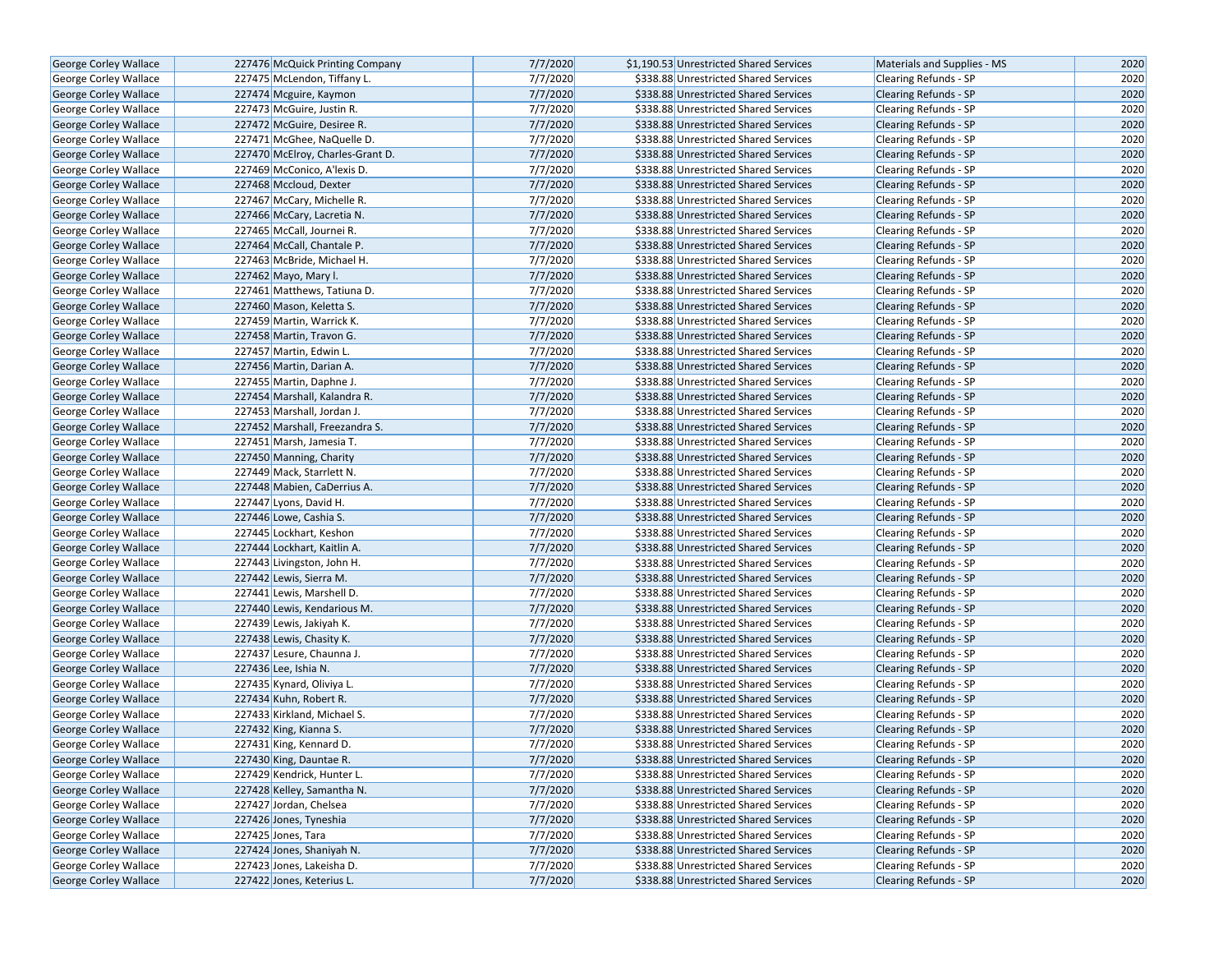| George Corley Wallace                          | 227421 Jones, Jontavia A.     | 7/7/2020             | \$338.88 Unrestricted Shared Services | Clearing Refunds - SP        | 2020         |
|------------------------------------------------|-------------------------------|----------------------|---------------------------------------|------------------------------|--------------|
| <b>George Corley Wallace</b>                   | 227420 Jones, Jhaikeistin Q.  | 7/7/2020             | \$338.88 Unrestricted Shared Services | <b>Clearing Refunds - SP</b> | 2020         |
| George Corley Wallace                          | 227419 Jones, Deandrea S.     | 7/7/2020             | \$338.88 Unrestricted Shared Services | Clearing Refunds - SP        | 2020         |
| <b>George Corley Wallace</b>                   | 227418 Jones, David E.        | 7/7/2020             | \$338.88 Unrestricted Shared Services | <b>Clearing Refunds - SP</b> | 2020         |
| George Corley Wallace                          | 227417 Jones, Dasia M.        | 7/7/2020             | \$338.88 Unrestricted Shared Services | Clearing Refunds - SP        | 2020         |
| George Corley Wallace                          | 227416 Jones, Creshaunda M.   | 7/7/2020             | \$338.88 Unrestricted Shared Services | <b>Clearing Refunds - SP</b> | 2020         |
| George Corley Wallace                          | 227415 Jones, Chasity M.      | 7/7/2020             | \$338.88 Unrestricted Shared Services | Clearing Refunds - SP        | 2020         |
| <b>George Corley Wallace</b>                   | 227414 Jones, Antonio         | 7/7/2020             | \$338.88 Unrestricted Shared Services | <b>Clearing Refunds - SP</b> | 2020         |
| George Corley Wallace                          | 227413 Johnson, Zaykeese L.   | 7/7/2020             | \$338.88 Unrestricted Shared Services | Clearing Refunds - SP        | 2020         |
| George Corley Wallace                          | 227412 Johnson, Waymond L.    | 7/7/2020             | \$338.88 Unrestricted Shared Services | <b>Clearing Refunds - SP</b> | 2020         |
| George Corley Wallace                          | 227411 Johnson, Shemeka L.    | 7/7/2020             | \$338.88 Unrestricted Shared Services | Clearing Refunds - SP        | 2020         |
| George Corley Wallace                          | 227410 Johnson, Sharica       | 7/7/2020             | \$338.88 Unrestricted Shared Services | <b>Clearing Refunds - SP</b> | 2020         |
| George Corley Wallace                          | 227409 Johnson, Rodney D.     | 7/7/2020             | \$338.88 Unrestricted Shared Services | <b>Clearing Refunds - SP</b> | 2020         |
| George Corley Wallace                          | 227408 Johnson, Quenbresha L. | 7/7/2020             | \$338.88 Unrestricted Shared Services | <b>Clearing Refunds - SP</b> | 2020         |
| George Corley Wallace                          | 227407 Johnson, Martin D.     | 7/7/2020             | \$338.88 Unrestricted Shared Services | Clearing Refunds - SP        | 2020         |
| George Corley Wallace                          | 227406 Johnson, Marcia T.     | 7/7/2020             | \$338.88 Unrestricted Shared Services | <b>Clearing Refunds - SP</b> | 2020         |
| George Corley Wallace                          | 227405 Johnson, Kelci M.      | 7/7/2020             | \$338.88 Unrestricted Shared Services | Clearing Refunds - SP        | 2020         |
| George Corley Wallace                          | 227404 Johnson, Kanijah J.    | 7/7/2020             | \$338.88 Unrestricted Shared Services | <b>Clearing Refunds - SP</b> | 2020         |
| George Corley Wallace                          | 227403 Johnson, Jaquinn T.    | 7/7/2020             | \$338.88 Unrestricted Shared Services | Clearing Refunds - SP        | 2020         |
| George Corley Wallace                          | 227402 Johnson, James L.      | 7/7/2020             | \$338.88 Unrestricted Shared Services | <b>Clearing Refunds - SP</b> | 2020         |
| George Corley Wallace                          | 227401 Johnson, Jamarius D.   | 7/7/2020             | \$338.88 Unrestricted Shared Services | <b>Clearing Refunds - SP</b> | 2020         |
| George Corley Wallace                          | 227400 Johnson, Jabbar        | 7/7/2020             | \$338.88 Unrestricted Shared Services | <b>Clearing Refunds - SP</b> | 2020         |
| George Corley Wallace                          | 227399 Johnson, Elizabeth C.  | 7/7/2020             | \$338.88 Unrestricted Shared Services | Clearing Refunds - SP        | 2020         |
| George Corley Wallace                          | 227398 Johnson, Aljahrah S.   | 7/7/2020             | \$338.88 Unrestricted Shared Services | Clearing Refunds - SP        | 2020         |
| George Corley Wallace                          | 227397 Johnson, Ahkelia B.    | 7/7/2020             | \$338.88 Unrestricted Shared Services | <b>Clearing Refunds - SP</b> | 2020         |
| <b>George Corley Wallace</b>                   | 227396 Jenkins, Devon K.      | 7/7/2020             | \$338.88 Unrestricted Shared Services | <b>Clearing Refunds - SP</b> | 2020         |
| George Corley Wallace                          | 227395 James, Nechole R.      | 7/7/2020             | \$338.88 Unrestricted Shared Services | Clearing Refunds - SP        | 2020         |
| <b>George Corley Wallace</b>                   | 227394 James, Jamiya M.       | 7/7/2020             | \$338.88 Unrestricted Shared Services |                              | 2020         |
|                                                |                               | 7/7/2020             |                                       | <b>Clearing Refunds - SP</b> | 2020         |
| George Corley Wallace                          | 227393 Jackson, Zion C.       | 7/7/2020             | \$338.88 Unrestricted Shared Services | <b>Clearing Refunds - SP</b> | 2020         |
| George Corley Wallace<br>George Corley Wallace | 227392 Jackson, Shaneequa M.  | 7/7/2020             | \$338.88 Unrestricted Shared Services | <b>Clearing Refunds - SP</b> | 2020         |
|                                                | 227391 Jackson, Jonishia S.   | 7/7/2020             | \$338.88 Unrestricted Shared Services | Clearing Refunds - SP        | 2020         |
| George Corley Wallace                          | 227390 Jackson, De'Carlo J.   | 7/7/2020             | \$338.88 Unrestricted Shared Services | <b>Clearing Refunds - SP</b> | 2020         |
| George Corley Wallace                          | 227389 Jackson, David M.      |                      | \$338.88 Unrestricted Shared Services | <b>Clearing Refunds - SP</b> |              |
| George Corley Wallace                          | 227388 Jackson, Daniella      | 7/7/2020<br>7/7/2020 | \$338.88 Unrestricted Shared Services | <b>Clearing Refunds - SP</b> | 2020<br>2020 |
| George Corley Wallace                          | 227387 Jackson, Chelsea R.    | 7/7/2020             | \$338.88 Unrestricted Shared Services | Clearing Refunds - SP        | 2020         |
| George Corley Wallace                          | 227386 Jackson, Canecia J.    | 7/7/2020             | \$338.88 Unrestricted Shared Services | <b>Clearing Refunds - SP</b> | 2020         |
| George Corley Wallace                          | 227385 Jackson, Brianna M.    |                      | \$338.88 Unrestricted Shared Services | Clearing Refunds - SP        |              |
| George Corley Wallace                          | 227384 Huynh, Jonathan L.     | 7/7/2020             | \$338.88 Unrestricted Shared Services | <b>Clearing Refunds - SP</b> | 2020         |
| George Corley Wallace                          | 227383 Huntington, Aaron C.   | 7/7/2020             | \$338.88 Unrestricted Shared Services | Clearing Refunds - SP        | 2020         |
| George Corley Wallace                          | 227382 Hudson, Faye           | 7/7/2020             | \$338.88 Unrestricted Shared Services | <b>Clearing Refunds - SP</b> | 2020         |
| George Corley Wallace                          | 227381 Howell, Antonio L.     | 7/7/2020             | \$338.88 Unrestricted Shared Services | Clearing Refunds - SP        | 2020         |
| George Corley Wallace                          | 227380 Howard, Tynesha B.     | 7/7/2020             | \$338.88 Unrestricted Shared Services | <b>Clearing Refunds - SP</b> | 2020         |
| George Corley Wallace                          | 227379 Howard, Jamarious T.   | 7/7/2020             | \$338.88 Unrestricted Shared Services | Clearing Refunds - SP        | 2020         |
| George Corley Wallace                          | 227378 Howard, Ja'Maesha B.   | 7/7/2020             | \$338.88 Unrestricted Shared Services | Clearing Refunds - SP        | 2020         |
| George Corley Wallace                          | 227377 Houser, Aaliyah M.     | 7/7/2020             | \$338.88 Unrestricted Shared Services | Clearing Refunds - SP        | 2020         |
| George Corley Wallace                          | 227376 House, Jamarius M.     | 7/7/2020             | \$338.88 Unrestricted Shared Services | <b>Clearing Refunds - SP</b> | 2020         |
| George Corley Wallace                          | 227375 Horton, Kerry A.       | 7/7/2020             | \$338.88 Unrestricted Shared Services | Clearing Refunds - SP        | 2020         |
| George Corley Wallace                          | 227374 Hopkins, Katelyn M.    | 7/7/2020             | \$338.88 Unrestricted Shared Services | Clearing Refunds - SP        | 2020         |
| George Corley Wallace                          | 227373 Hope, Markeita I.      | 7/7/2020             | \$338.88 Unrestricted Shared Services | Clearing Refunds - SP        | 2020         |
| <b>George Corley Wallace</b>                   | 227372 Hope, Brandon D.       | 7/7/2020             | \$338.88 Unrestricted Shared Services | <b>Clearing Refunds - SP</b> | 2020         |
| George Corley Wallace                          | 227371 Holt, Kalil D.         | 7/7/2020             | \$338.88 Unrestricted Shared Services | Clearing Refunds - SP        | 2020         |
| George Corley Wallace                          | 227370 Holmes, Jalon J.       | 7/7/2020             | \$338.88 Unrestricted Shared Services | Clearing Refunds - SP        | 2020         |
| George Corley Wallace                          | 227369 Holmes, Delrion J.     | 7/7/2020             | \$338.88 Unrestricted Shared Services | Clearing Refunds - SP        | 2020         |
| George Corley Wallace                          | 227368 Hollis, Shyuna U.      | 7/7/2020             | \$338.88 Unrestricted Shared Services | <b>Clearing Refunds - SP</b> | 2020         |
| George Corley Wallace                          | 227367 Holcombe, Hannah S.    | 7/7/2020             | \$338.88 Unrestricted Shared Services | Clearing Refunds - SP        | 2020         |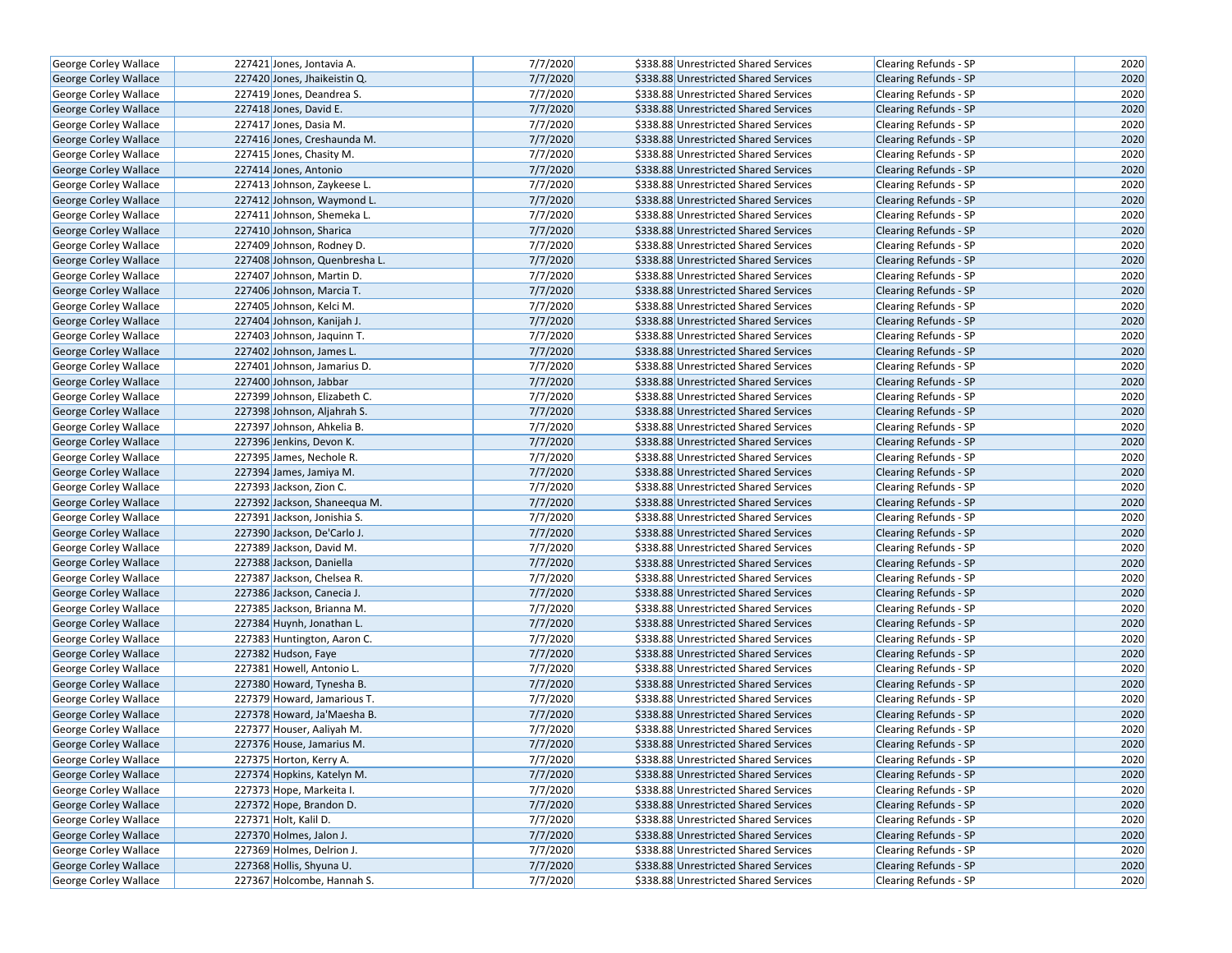| George Corley Wallace        | 227366 Hinson, Crystal L.      | 7/7/2020 | \$338.88 Unrestricted Shared Services | <b>Clearing Refunds - SP</b> | 2020 |
|------------------------------|--------------------------------|----------|---------------------------------------|------------------------------|------|
| <b>George Corley Wallace</b> | 227365 Hill, Leslie P.         | 7/7/2020 | \$338.88 Unrestricted Shared Services | <b>Clearing Refunds - SP</b> | 2020 |
| <b>George Corley Wallace</b> | 227364 Hicks, Tonya D.         | 7/7/2020 | \$338.88 Unrestricted Shared Services | <b>Clearing Refunds - SP</b> | 2020 |
| George Corley Wallace        | 227363 Heywood, Jacob A.       | 7/7/2020 | \$338.88 Unrestricted Shared Services | <b>Clearing Refunds - SP</b> | 2020 |
| George Corley Wallace        | 227362 Hendrieth, Lydia J.     | 7/7/2020 | \$338.88 Unrestricted Shared Services | Clearing Refunds - SP        | 2020 |
| George Corley Wallace        | 227361 Heard, Errol T.         | 7/7/2020 | \$338.88 Unrestricted Shared Services | Clearing Refunds - SP        | 2020 |
| George Corley Wallace        | 227360 Haynes, Wanda G.        | 7/7/2020 | \$338.88 Unrestricted Shared Services | <b>Clearing Refunds - SP</b> | 2020 |
| <b>George Corley Wallace</b> | 227359 Hawkins, Roylenn I.     | 7/7/2020 | \$338.88 Unrestricted Shared Services | <b>Clearing Refunds - SP</b> | 2020 |
| <b>George Corley Wallace</b> | 227358 Hawkins, Dreama         | 7/7/2020 | \$338.88 Unrestricted Shared Services | <b>Clearing Refunds - SP</b> | 2020 |
| George Corley Wallace        | 227357 Hauswirth, Taylor C.    | 7/7/2020 | \$338.88 Unrestricted Shared Services | Clearing Refunds - SP        | 2020 |
| George Corley Wallace        | 227356 Hatcher, Aaliyah T.     | 7/7/2020 | \$338.88 Unrestricted Shared Services | Clearing Refunds - SP        | 2020 |
| George Corley Wallace        | 227355 Harrison, Jeronica D    | 7/7/2020 | \$338.88 Unrestricted Shared Services | <b>Clearing Refunds - SP</b> | 2020 |
| <b>George Corley Wallace</b> | 227354 Harris, Teandria D.     | 7/7/2020 | \$338.88 Unrestricted Shared Services | <b>Clearing Refunds - SP</b> | 2020 |
| George Corley Wallace        | 227353 Harris, Miriam B.       | 7/7/2020 | \$338.88 Unrestricted Shared Services | Clearing Refunds - SP        | 2020 |
| <b>George Corley Wallace</b> | 227352 Harris, Kemiyah A.      | 7/7/2020 | \$338.88 Unrestricted Shared Services | <b>Clearing Refunds - SP</b> | 2020 |
| <b>George Corley Wallace</b> | 227351 Harris, Juanita N.      | 7/7/2020 | \$338.88 Unrestricted Shared Services | <b>Clearing Refunds - SP</b> | 2020 |
| George Corley Wallace        | 227350 Harris, Brianna E.      | 7/7/2020 | \$338.88 Unrestricted Shared Services | <b>Clearing Refunds - SP</b> | 2020 |
| George Corley Wallace        | 227349 Hardy, Quenante B.      | 7/7/2020 | \$338.88 Unrestricted Shared Services | Clearing Refunds - SP        | 2020 |
| George Corley Wallace        | 227348 Hardy, Arthur L.        | 7/7/2020 | \$338.88 Unrestricted Shared Services | Clearing Refunds - SP        | 2020 |
| George Corley Wallace        | 227347 Hamilton, Cedreka       | 7/7/2020 | \$338.88 Unrestricted Shared Services | <b>Clearing Refunds - SP</b> | 2020 |
| <b>George Corley Wallace</b> | 227346 Hall Gooden, Sonya      | 7/7/2020 | \$338.88 Unrestricted Shared Services | <b>Clearing Refunds - SP</b> | 2020 |
| George Corley Wallace        | 227345 Hall, Traeshon J.       | 7/7/2020 | \$338.88 Unrestricted Shared Services | Clearing Refunds - SP        | 2020 |
| George Corley Wallace        | 227344 Hall, Shania T.         | 7/7/2020 | \$338.88 Unrestricted Shared Services | <b>Clearing Refunds - SP</b> | 2020 |
| George Corley Wallace        | 227343 Hall, Shamiyah S.       | 7/7/2020 | \$338.88 Unrestricted Shared Services | Clearing Refunds - SP        | 2020 |
| George Corley Wallace        | 227342 Hall, Martravious J.    | 7/7/2020 | \$338.88 Unrestricted Shared Services | <b>Clearing Refunds - SP</b> | 2020 |
| George Corley Wallace        | 227341 Hall, Ka'Licia S.       | 7/7/2020 | \$338.88 Unrestricted Shared Services | Clearing Refunds - SP        | 2020 |
| George Corley Wallace        | 227340 Hall, Jer'Markiaus Q.   | 7/7/2020 | \$338.88 Unrestricted Shared Services | Clearing Refunds - SP        | 2020 |
| George Corley Wallace        | 227339 Gunn, Kishabreyia R.    | 7/7/2020 | \$338.88 Unrestricted Shared Services | Clearing Refunds - SP        | 2020 |
| George Corley Wallace        | 227338 Guin, Tiffany G.        | 7/7/2020 | \$338.88 Unrestricted Shared Services | <b>Clearing Refunds - SP</b> | 2020 |
| <b>George Corley Wallace</b> | 227337 Grisby, Jessie D.       | 7/7/2020 | \$338.88 Unrestricted Shared Services | Clearing Refunds - SP        | 2020 |
| <b>George Corley Wallace</b> | 227336 Grimes, TaSharri C.     | 7/7/2020 | \$338.88 Unrestricted Shared Services | <b>Clearing Refunds - SP</b> | 2020 |
| George Corley Wallace        | 227335 Grimes, Joshua E.       | 7/7/2020 | \$338.88 Unrestricted Shared Services | <b>Clearing Refunds - SP</b> | 2020 |
| George Corley Wallace        | 227334 Grimes, Ashley R.       | 7/7/2020 | \$338.88 Unrestricted Shared Services | <b>Clearing Refunds - SP</b> | 2020 |
| George Corley Wallace        | 227333 Griffin, Shayla         | 7/7/2020 | \$338.88 Unrestricted Shared Services | Clearing Refunds - SP        | 2020 |
| George Corley Wallace        | 227332 Green, Jonathan C.      | 7/7/2020 | \$338.88 Unrestricted Shared Services | <b>Clearing Refunds - SP</b> | 2020 |
| George Corley Wallace        | 227331 Green, Demarcus         | 7/7/2020 | \$338.88 Unrestricted Shared Services | Clearing Refunds - SP        | 2020 |
| <b>George Corley Wallace</b> | 227330 Green, Ahmad O.         | 7/7/2020 | \$338.88 Unrestricted Shared Services | <b>Clearing Refunds - SP</b> | 2020 |
| George Corley Wallace        | 227329 Goree, Chekyira T.      | 7/7/2020 | \$338.88 Unrestricted Shared Services | Clearing Refunds - SP        | 2020 |
| George Corley Wallace        | 227328 Gordon, Zykei T.        | 7/7/2020 | \$338.88 Unrestricted Shared Services | <b>Clearing Refunds - SP</b> | 2020 |
| George Corley Wallace        | 227327 Gordon, Joshua M.       | 7/7/2020 | \$338.88 Unrestricted Shared Services | Clearing Refunds - SP        | 2020 |
| <b>George Corley Wallace</b> | 227326 Gordon, Javontae D.     | 7/7/2020 | \$338.88 Unrestricted Shared Services | <b>Clearing Refunds - SP</b> | 2020 |
| George Corley Wallace        | 227325 Gordon, Jasmine M.      | 7/7/2020 | \$338.88 Unrestricted Shared Services | Clearing Refunds - SP        | 2020 |
| George Corley Wallace        | 227324 Gordon, Cyan A.         | 7/7/2020 | \$338.88 Unrestricted Shared Services | <b>Clearing Refunds - SP</b> | 2020 |
| George Corley Wallace        | 227323 Goodwin, Joseph J.      | 7/7/2020 | \$338.88 Unrestricted Shared Services | Clearing Refunds - SP        | 2020 |
| <b>George Corley Wallace</b> | 227322 Glover, Kamyra K.       | 7/7/2020 | \$338.88 Unrestricted Shared Services | <b>Clearing Refunds - SP</b> | 2020 |
| George Corley Wallace        | 227321 Gladden, Makayla S.     | 7/7/2020 | \$338.88 Unrestricted Shared Services | <b>Clearing Refunds - SP</b> | 2020 |
| George Corley Wallace        | 227320 Gilford, Caleb I.       | 7/7/2020 | \$338.88 Unrestricted Shared Services | Clearing Refunds - SP        | 2020 |
| <b>George Corley Wallace</b> | 227319 Giles, Jatlin           | 7/7/2020 | \$338.88 Unrestricted Shared Services | Clearing Refunds - SP        | 2020 |
| George Corley Wallace        | 227318 Gibson, Jaleria M.      | 7/7/2020 | \$338.88 Unrestricted Shared Services | <b>Clearing Refunds - SP</b> | 2020 |
| <b>George Corley Wallace</b> | 227317 George, Kiana R.        | 7/7/2020 | \$338.88 Unrestricted Shared Services | <b>Clearing Refunds - SP</b> | 2020 |
| George Corley Wallace        | 227316 Gary, Rakeim A.         | 7/7/2020 | \$338.88 Unrestricted Shared Services | Clearing Refunds - SP        | 2020 |
| <b>George Corley Wallace</b> | 227315 Garner, TyShawn J.      | 7/7/2020 | \$338.88 Unrestricted Shared Services | <b>Clearing Refunds - SP</b> | 2020 |
| George Corley Wallace        | 227314 Gale, Tyreasia A.       | 7/7/2020 | \$338.88 Unrestricted Shared Services | Clearing Refunds - SP        | 2020 |
| George Corley Wallace        | 227313 Gaither, Courtney S.    | 7/7/2020 | \$338.88 Unrestricted Shared Services | <b>Clearing Refunds - SP</b> | 2020 |
| George Corley Wallace        | 227312 Fuller Building Company | 7/7/2020 | \$25.96 Unrestricted Shared Services  | Materials and Supplies - MS  | 2020 |
|                              |                                |          |                                       |                              |      |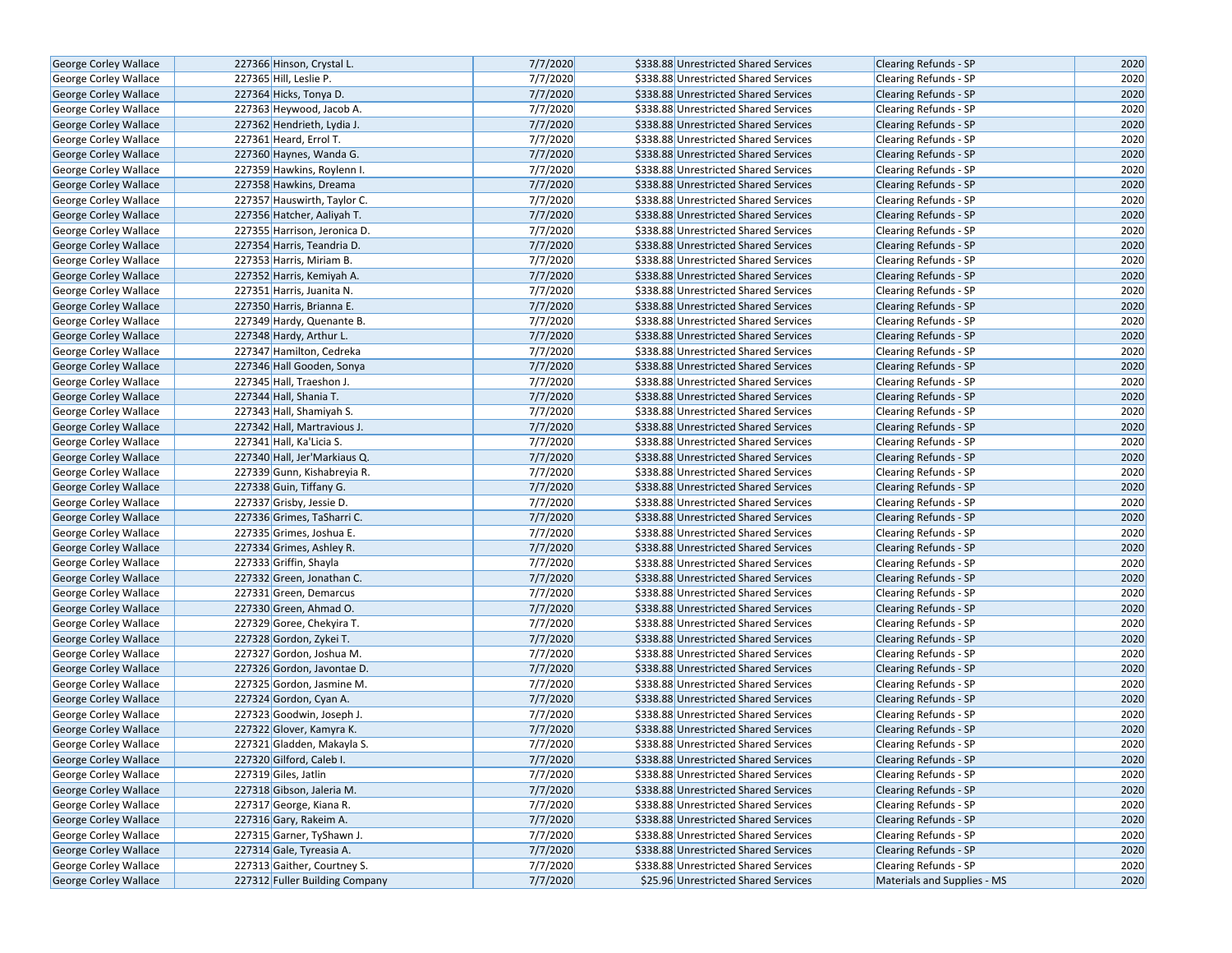| George Corley Wallace        | 227311 Fuller, Eldred                      | 7/7/2020 | \$338.88 Unrestricted Shared Services   | Clearing Refunds - SP             | 2020 |
|------------------------------|--------------------------------------------|----------|-----------------------------------------|-----------------------------------|------|
| <b>George Corley Wallace</b> | 227310 Fritts, Joseph L.                   | 7/7/2020 | \$338.88 Unrestricted Shared Services   | <b>Clearing Refunds - SP</b>      | 2020 |
| George Corley Wallace        | 227309 Friday, Robert P.                   | 7/7/2020 | \$338.88 Unrestricted Shared Services   | Clearing Refunds - SP             | 2020 |
| George Corley Wallace        | 227308 Frazier, Timothy D.                 | 7/7/2020 | \$338.88 Unrestricted Shared Services   | <b>Clearing Refunds - SP</b>      | 2020 |
| George Corley Wallace        | 227307 Franklin, Justin L.                 | 7/7/2020 | \$338.88 Unrestricted Shared Services   | Clearing Refunds - SP             | 2020 |
| George Corley Wallace        | 227306 Fowlkes, Averey O.                  | 7/7/2020 | \$338.88 Unrestricted Shared Services   | Clearing Refunds - SP             | 2020 |
| George Corley Wallace        | 227305 Foster, Toniah E.                   | 7/7/2020 | \$338.88 Unrestricted Shared Services   | Clearing Refunds - SP             | 2020 |
| George Corley Wallace        | 227304 Ford, Antonio R.                    | 7/7/2020 | \$338.88 Unrestricted Shared Services   | <b>Clearing Refunds - SP</b>      | 2020 |
| George Corley Wallace        | 227303 Forbes, Alexis                      | 7/7/2020 | \$338.88 Unrestricted Shared Services   | Clearing Refunds - SP             | 2020 |
| George Corley Wallace        | 227302 Flennory, Ladiamon Q.               | 7/7/2020 | \$338.88 Unrestricted Shared Services   | <b>Clearing Refunds - SP</b>      | 2020 |
| George Corley Wallace        | 227301 First Cahawba Bankcard              | 7/7/2020 | \$6,013.56 CARES Act - College Relief   | Technology - non capitalized - MS | 2020 |
| George Corley Wallace        | 227300 Files, Kaneria L.                   | 7/7/2020 | \$338.88 Unrestricted Shared Services   | <b>Clearing Refunds - SP</b>      | 2020 |
| George Corley Wallace        | 227299 Fields, Marlon J.                   | 7/7/2020 | \$338.88 Unrestricted Shared Services   | Clearing Refunds - SP             | 2020 |
| George Corley Wallace        | 227298 Fields, Jacquez J.                  | 7/7/2020 | \$338.88 Unrestricted Shared Services   | <b>Clearing Refunds - SP</b>      | 2020 |
| George Corley Wallace        | 227297 Evans, La'Tidra M.                  | 7/7/2020 | \$338.88 Unrestricted Shared Services   | Clearing Refunds - SP             | 2020 |
| <b>George Corley Wallace</b> | 227296 Evans, Jordan B.                    | 7/7/2020 | \$338.88 Unrestricted Shared Services   | <b>Clearing Refunds - SP</b>      | 2020 |
| George Corley Wallace        | 227295 Essex, Stefan L.                    | 7/7/2020 | \$338.88 Unrestricted Shared Services   | Clearing Refunds - SP             | 2020 |
| George Corley Wallace        | 227294 Essex, Barbara A.                   | 7/7/2020 | \$338.88 Unrestricted Shared Services   | <b>Clearing Refunds - SP</b>      | 2020 |
| George Corley Wallace        | 227293 Ervin, Ja'Keria R.                  | 7/7/2020 | \$338.88 Unrestricted Shared Services   | Clearing Refunds - SP             | 2020 |
| <b>George Corley Wallace</b> | 227292 Epperson, Jamie L.                  | 7/7/2020 | \$338.88 Unrestricted Shared Services   | <b>Clearing Refunds - SP</b>      | 2020 |
| George Corley Wallace        | 227291 Ellis, Senterrica A.                | 7/7/2020 | \$338.88 Unrestricted Shared Services   | Clearing Refunds - SP             | 2020 |
| George Corley Wallace        | 227290 Ellis, Demarious K.                 | 7/7/2020 | \$338.88 Unrestricted Shared Services   | <b>Clearing Refunds - SP</b>      | 2020 |
| George Corley Wallace        | 227289 El, Diamond M.                      | 7/7/2020 | \$338.88 Unrestricted Shared Services   | Clearing Refunds - SP             | 2020 |
| George Corley Wallace        | 227288 Effinger, Joseph C.                 | 7/7/2020 | \$338.88 Unrestricted Shared Services   | <b>Clearing Refunds - SP</b>      | 2020 |
| George Corley Wallace        | 227287 Dysart, Amy N.                      | 7/7/2020 | \$338.88 Unrestricted Shared Services   | Clearing Refunds - SP             | 2020 |
| George Corley Wallace        | 227286 Dunnican, Naya E.                   | 7/7/2020 | \$338.88 Unrestricted Shared Services   | <b>Clearing Refunds - SP</b>      | 2020 |
| George Corley Wallace        | 227285 Dukes, Laterrica K.                 | 7/7/2020 | \$338.88 Unrestricted Shared Services   | Clearing Refunds - SP             | 2020 |
| <b>George Corley Wallace</b> | 227284 Dukes, Doris J.                     | 7/7/2020 | \$338.88 Unrestricted Shared Services   | <b>Clearing Refunds - SP</b>      | 2020 |
| George Corley Wallace        | 227283 Dukes, Airesha I.                   | 7/7/2020 | \$338.88 Unrestricted Shared Services   | <b>Clearing Refunds - SP</b>      | 2020 |
| George Corley Wallace        | 227282 Dragg, Timothy B.                   | 7/7/2020 | \$338.88 Unrestricted Shared Services   | <b>Clearing Refunds - SP</b>      | 2020 |
| George Corley Wallace        | 227281 Dower, JorgeUndra N.                | 7/7/2020 | \$338.88 Unrestricted Shared Services   | Clearing Refunds - SP             | 2020 |
| George Corley Wallace        | 227280 Doss, Jameria M.                    | 7/7/2020 | \$338.88 Unrestricted Shared Services   | <b>Clearing Refunds - SP</b>      | 2020 |
| George Corley Wallace        | 227279 Dosey, Jerharvis D.                 | 7/7/2020 | \$338.88 Unrestricted Shared Services   | <b>Clearing Refunds - SP</b>      | 2020 |
| George Corley Wallace        | 227278 Donaldson, Ashley                   | 7/7/2020 | \$338.88 Unrestricted Shared Services   | <b>Clearing Refunds - SP</b>      | 2020 |
| George Corley Wallace        | 227277 Dewhirst, Micah D.                  | 7/7/2020 | \$338.88 Unrestricted Shared Services   | Clearing Refunds - SP             | 2020 |
| George Corley Wallace        | 227276 Dennis, Shondria R.                 | 7/7/2020 | \$338.88 Unrestricted Shared Services   | Clearing Refunds - SP             | 2020 |
| George Corley Wallace        | 227275 Demopolis Water Works & Sewer Board | 7/7/2020 | \$113.98 Unrestricted Demopolis Campus  | Water & Sewer - UC                | 2020 |
| George Corley Wallace        | 227274 Demopolis Times                     | 7/7/2020 | \$1,378.26 Unrestricted Shared Services | Advertising & Promotions - OOS    | 2020 |
| George Corley Wallace        | 227273 Dean, Christopher A.                | 7/7/2020 | \$338.88 Unrestricted Shared Services   | Clearing Refunds - SP             | 2020 |
| George Corley Wallace        | 227272 Davison, Michael L.                 | 7/7/2020 | \$338.88 Unrestricted Shared Services   | <b>Clearing Refunds - SP</b>      | 2020 |
| George Corley Wallace        | 227271 Davis, Tydasia A.                   | 7/7/2020 | \$338.88 Unrestricted Shared Services   | Clearing Refunds - SP             | 2020 |
| George Corley Wallace        | 227270 Davis, Trovonn E.                   | 7/7/2020 | \$338.88 Unrestricted Shared Services   | <b>Clearing Refunds - SP</b>      | 2020 |
| George Corley Wallace        | 227269 Davis, Jasmine J.                   | 7/7/2020 | \$338.88 Unrestricted Shared Services   | Clearing Refunds - SP             | 2020 |
| <b>George Corley Wallace</b> | 227268 Davis, Devin L.                     | 7/7/2020 | \$338.88 Unrestricted Shared Services   | <b>Clearing Refunds - SP</b>      | 2020 |
| <b>George Corley Wallace</b> | 227267 Davis, Chystral L.                  | 7/7/2020 | \$338.88 Unrestricted Shared Services   | <b>Clearing Refunds - SP</b>      | 2020 |
| George Corley Wallace        | 227266 Davis, Brandon N.                   | 7/7/2020 | \$338.88 Unrestricted Shared Services   | <b>Clearing Refunds - SP</b>      | 2020 |
| George Corley Wallace        | 227265 Davis, Alexis L.                    | 7/7/2020 | \$338.88 Unrestricted Shared Services   | Clearing Refunds - SP             | 2020 |
| George Corley Wallace        | 227264 Davidson, Sabrina J.                | 7/7/2020 | \$338.88 Unrestricted Shared Services   | Clearing Refunds - SP             | 2020 |
| George Corley Wallace        | 227263 Daniels, Zykeria A.                 | 7/7/2020 | \$338.88 Unrestricted Shared Services   | Clearing Refunds - SP             | 2020 |
| <b>George Corley Wallace</b> | 227262 Dancy, Jaelyn S.                    | 7/7/2020 | \$338.88 Unrestricted Shared Services   | <b>Clearing Refunds - SP</b>      | 2020 |
| George Corley Wallace        | 227261 Curry, Lakeyvia S.                  | 7/7/2020 | \$338.88 Unrestricted Shared Services   | Clearing Refunds - SP             | 2020 |
| George Corley Wallace        | 227260 Curry, Kenneth J.                   | 7/7/2020 | \$338.88 Unrestricted Shared Services   | Clearing Refunds - SP             | 2020 |
| George Corley Wallace        | 227259 Crawford, Shirlinda K.              | 7/7/2020 | \$338.88 Unrestricted Shared Services   | Clearing Refunds - SP             | 2020 |
| George Corley Wallace        | 227258 Craig, Tevin T.                     | 7/7/2020 | \$338.88 Unrestricted Shared Services   | <b>Clearing Refunds - SP</b>      | 2020 |
| George Corley Wallace        | 227257 Craig, Ja'Darious D.                | 7/7/2020 | \$338.88 Unrestricted Shared Services   | Clearing Refunds - SP             | 2020 |
|                              |                                            |          |                                         |                                   |      |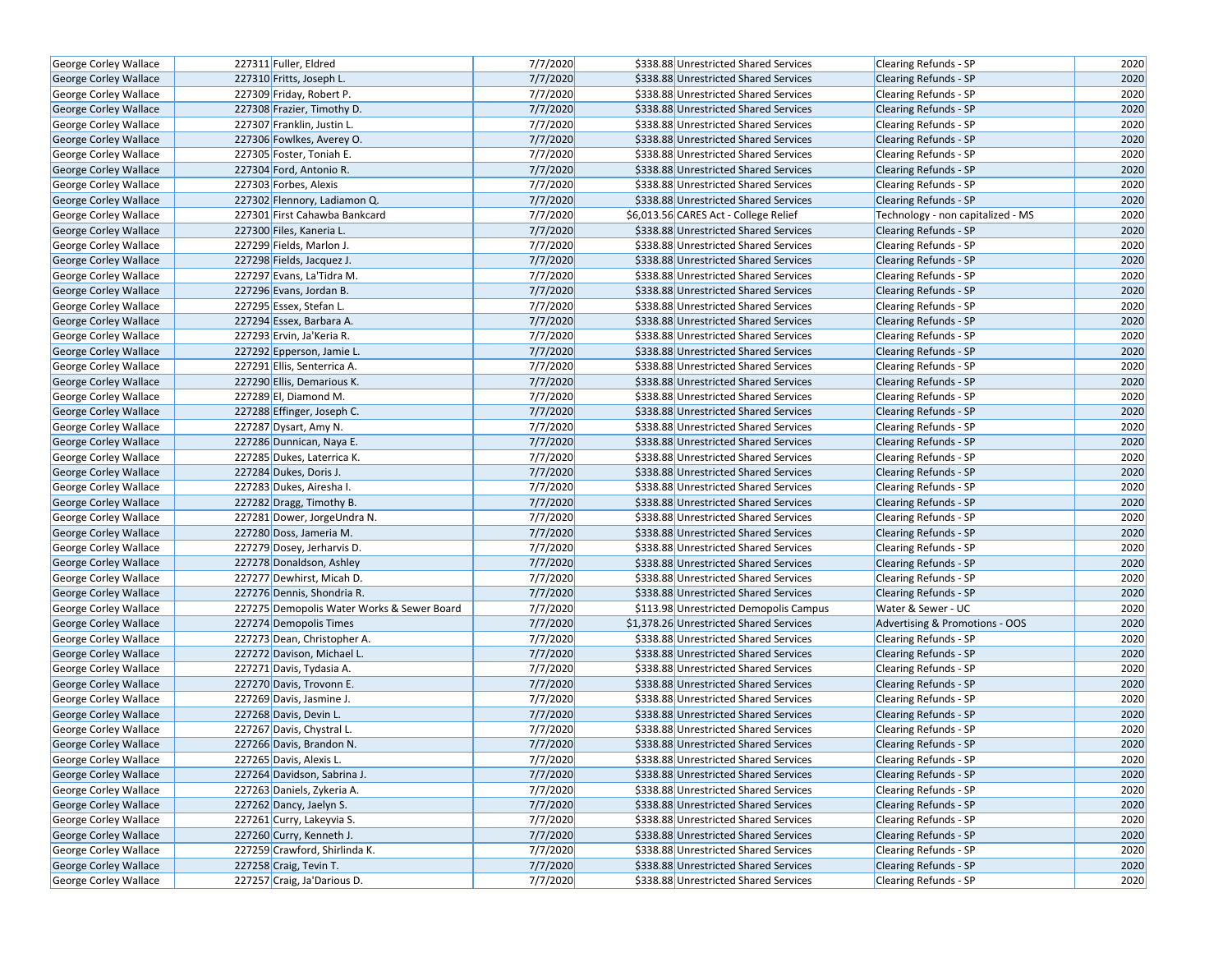| 7/7/2020<br><b>George Corley Wallace</b><br>227256 Craig, Amber L.         | \$338.88 Unrestricted Shared Services | <b>Clearing Refunds - SP</b>    | 2020 |
|----------------------------------------------------------------------------|---------------------------------------|---------------------------------|------|
| 7/7/2020<br><b>George Corley Wallace</b><br>227255 Cowan, Tyshantii J.     | \$338.88 Unrestricted Shared Services | <b>Clearing Refunds - SP</b>    | 2020 |
| 7/7/2020<br><b>George Corley Wallace</b><br>227254 Cowan, Amberneshia M.   | \$338.88 Unrestricted Shared Services | <b>Clearing Refunds - SP</b>    | 2020 |
| 7/7/2020<br>George Corley Wallace<br>227253 Couch, Keyonta S.              | \$338.88 Unrestricted Shared Services | <b>Clearing Refunds - SP</b>    | 2020 |
| 227252 Cook, Diamond S.<br>7/7/2020<br>George Corley Wallace               | \$338.88 Unrestricted Shared Services | Clearing Refunds - SP           | 2020 |
| 227251 Collins, Tyra S.<br>7/7/2020<br>George Corley Wallace               | \$338.88 Unrestricted Shared Services | Clearing Refunds - SP           | 2020 |
| 7/7/2020<br>George Corley Wallace<br>227250 Coleman, Leronye'              | \$338.88 Unrestricted Shared Services | <b>Clearing Refunds - SP</b>    | 2020 |
| 7/7/2020<br><b>George Corley Wallace</b><br>227249 Coleman, Christopher D. | \$338.88 Unrestricted Shared Services | <b>Clearing Refunds - SP</b>    | 2020 |
| 7/7/2020<br><b>George Corley Wallace</b><br>227248 Cofer, Wesley L.        | \$338.88 Unrestricted Shared Services | <b>Clearing Refunds - SP</b>    | 2020 |
| 7/7/2020<br>George Corley Wallace<br>227247 Cofer, Tonya L.                | \$338.88 Unrestricted Shared Services | Clearing Refunds - SP           | 2020 |
| 7/7/2020<br>George Corley Wallace<br>227246 Cocker, Ryan T.                | \$338.88 Unrestricted Shared Services | Clearing Refunds - SP           | 2020 |
| 7/7/2020<br>George Corley Wallace<br>227245 Cleveland, Jamiah              | \$338.88 Unrestricted Shared Services | <b>Clearing Refunds - SP</b>    | 2020 |
| 7/7/2020<br>227244 Clay, Clarissa R.<br>George Corley Wallace              | \$338.88 Unrestricted Shared Services | <b>Clearing Refunds - SP</b>    | 2020 |
| <b>George Corley Wallace</b><br>227243 Clark, Herman D.<br>7/7/2020        | \$338.88 Unrestricted Shared Services | <b>Clearing Refunds - SP</b>    | 2020 |
| 7/7/2020<br><b>George Corley Wallace</b><br>227242 Cintas Corporation      | \$175.29 Unrestricted Shared Services | Other Contractual Services - PS | 2020 |
| 7/7/2020<br><b>George Corley Wallace</b><br>227241 Christian, Ra'Chanda C. | \$338.88 Unrestricted Shared Services | <b>Clearing Refunds - SP</b>    | 2020 |
| 7/7/2020<br><b>George Corley Wallace</b><br>227240 Childs, Rashard D.      | \$338.88 Unrestricted Shared Services | <b>Clearing Refunds - SP</b>    | 2020 |
| 7/7/2020<br>George Corley Wallace<br>227239 Cherry, Marina A.              | \$338.88 Unrestricted Shared Services | Clearing Refunds - SP           | 2020 |
| 7/7/2020<br>227238 Cheese, Patricia R.<br>George Corley Wallace            | \$338.88 Unrestricted Shared Services | Clearing Refunds - SP           | 2020 |
| 7/7/2020<br>George Corley Wallace<br>227237 Chavis, Heather A.             | \$338.88 Unrestricted Shared Services | <b>Clearing Refunds - SP</b>    | 2020 |
| 7/7/2020<br><b>George Corley Wallace</b><br>227236 Chattman, Synia L.      | \$338.88 Unrestricted Shared Services | <b>Clearing Refunds - SP</b>    | 2020 |
| 7/7/2020<br>George Corley Wallace<br>227235 Chandler, Samira L.            | \$338.88 Unrestricted Shared Services | Clearing Refunds - SP           | 2020 |
| 7/7/2020<br>George Corley Wallace<br>227234 Chambers, Tyshawn Z.           | \$338.88 Unrestricted Shared Services | <b>Clearing Refunds - SP</b>    | 2020 |
| 7/7/2020<br>George Corley Wallace<br>227233 Chambers, Taveyonna Z.         | \$338.88 Unrestricted Shared Services | Clearing Refunds - SP           | 2020 |
| 7/7/2020<br>George Corley Wallace<br>227232 Chambers, Sarah J.             | \$338.88 Unrestricted Shared Services | <b>Clearing Refunds - SP</b>    | 2020 |
| 7/7/2020<br>227231 Carter, Trinity S.<br>George Corley Wallace             | \$338.88 Unrestricted Shared Services | Clearing Refunds - SP           | 2020 |
| 227230 Carter, Tammy T.<br>7/7/2020<br><b>George Corley Wallace</b>        | \$338.88 Unrestricted Shared Services | Clearing Refunds - SP           | 2020 |
| 7/7/2020<br>George Corley Wallace<br>227229 Carter, Sierra R.              | \$338.88 Unrestricted Shared Services | Clearing Refunds - SP           | 2020 |
| 7/7/2020<br>George Corley Wallace<br>227228 Carter, Lashonda               | \$338.88 Unrestricted Shared Services | <b>Clearing Refunds - SP</b>    | 2020 |
| 7/7/2020<br>227227 Carter, Andre<br>George Corley Wallace                  | \$338.88 Unrestricted Shared Services | Clearing Refunds - SP           | 2020 |
| 227226 Carroll, Travarus D.<br>7/7/2020<br>George Corley Wallace           | \$338.88 Unrestricted Shared Services | <b>Clearing Refunds - SP</b>    | 2020 |
| 7/7/2020<br>George Corley Wallace<br>227225 Carroll, Alexis M.             | \$338.88 Unrestricted Shared Services | <b>Clearing Refunds - SP</b>    | 2020 |
| 227224 Carr, Jamarquis T.<br>7/7/2020<br>George Corley Wallace             | \$338.88 Unrestricted Shared Services | <b>Clearing Refunds - SP</b>    | 2020 |
| 7/7/2020<br>227223 Butler, Trenton D.<br>George Corley Wallace             | \$338.88 Unrestricted Shared Services | Clearing Refunds - SP           | 2020 |
| 7/7/2020<br>George Corley Wallace<br>227222 Butler, Santana B.             | \$338.88 Unrestricted Shared Services | <b>Clearing Refunds - SP</b>    | 2020 |
| 7/7/2020<br>George Corley Wallace<br>227221 Buster, Melvin C.              | \$338.88 Unrestricted Shared Services | Clearing Refunds - SP           | 2020 |
| <b>George Corley Wallace</b><br>227220 Burke, Diamond S.<br>7/7/2020       | \$338.88 Unrestricted Shared Services | <b>Clearing Refunds - SP</b>    | 2020 |
| 7/7/2020<br>227219 Burgess, Harley K.<br>George Corley Wallace             | \$338.88 Unrestricted Shared Services | Clearing Refunds - SP           | 2020 |
| 227218 Bryant, Kewansis K.<br>7/7/2020<br>George Corley Wallace            | \$338.88 Unrestricted Shared Services | <b>Clearing Refunds - SP</b>    | 2020 |
| 7/7/2020<br>George Corley Wallace<br>227217 Bryant, Kaitlyn J.             | \$338.88 Unrestricted Shared Services | Clearing Refunds - SP           | 2020 |
| 7/7/2020<br><b>George Corley Wallace</b><br>227216 Brown, Shamara S.       | \$338.88 Unrestricted Shared Services | <b>Clearing Refunds - SP</b>    | 2020 |
| 7/7/2020<br>227215 Brown, Salina R.<br>George Corley Wallace               | \$338.88 Unrestricted Shared Services | Clearing Refunds - SP           | 2020 |
| 7/7/2020<br>George Corley Wallace<br>227214 Brown, Justaveon L.            | \$338.88 Unrestricted Shared Services | <b>Clearing Refunds - SP</b>    | 2020 |
| 7/7/2020<br>George Corley Wallace<br>227213 Brown, Gernard J.              | \$338.88 Unrestricted Shared Services | Clearing Refunds - SP           | 2020 |
| <b>George Corley Wallace</b><br>227212 Brown, Devontay J.<br>7/7/2020      | \$338.88 Unrestricted Shared Services | <b>Clearing Refunds - SP</b>    | 2020 |
| 7/7/2020<br>George Corley Wallace<br>227211 Brown, Courtney L.             | \$338.88 Unrestricted Shared Services | <b>Clearing Refunds - SP</b>    | 2020 |
| 7/7/2020<br>George Corley Wallace<br>227210 Brooks, Tryshanda Y.           | \$338.88 Unrestricted Shared Services | <b>Clearing Refunds - SP</b>    | 2020 |
| 7/7/2020<br><b>George Corley Wallace</b><br>227209 Brooks, Dennarius L.    | \$338.88 Unrestricted Shared Services | Clearing Refunds - SP           | 2020 |
|                                                                            |                                       |                                 |      |
| 7/7/2020<br>George Corley Wallace<br>227208 Brittin, Dominique S.          | \$338.88 Unrestricted Shared Services | <b>Clearing Refunds - SP</b>    | 2020 |
| 7/7/2020<br><b>George Corley Wallace</b><br>227207 Briggins, Willie        | \$338.88 Unrestricted Shared Services | <b>Clearing Refunds - SP</b>    | 2020 |
| 227206 Briggins, Quieshetora M.<br>7/7/2020<br>George Corley Wallace       | \$338.88 Unrestricted Shared Services | Clearing Refunds - SP           | 2020 |
| 227205 Braxton, McKinley N.<br>7/7/2020<br><b>George Corley Wallace</b>    | \$338.88 Unrestricted Shared Services | <b>Clearing Refunds - SP</b>    | 2020 |
| George Corley Wallace<br>227204 Braxton, Jada A.<br>7/7/2020               | \$338.88 Unrestricted Shared Services | Clearing Refunds - SP           | 2020 |
| 227203 Bradley, Melody S.<br>7/7/2020<br>George Corley Wallace             | \$338.88 Unrestricted Shared Services | <b>Clearing Refunds - SP</b>    | 2020 |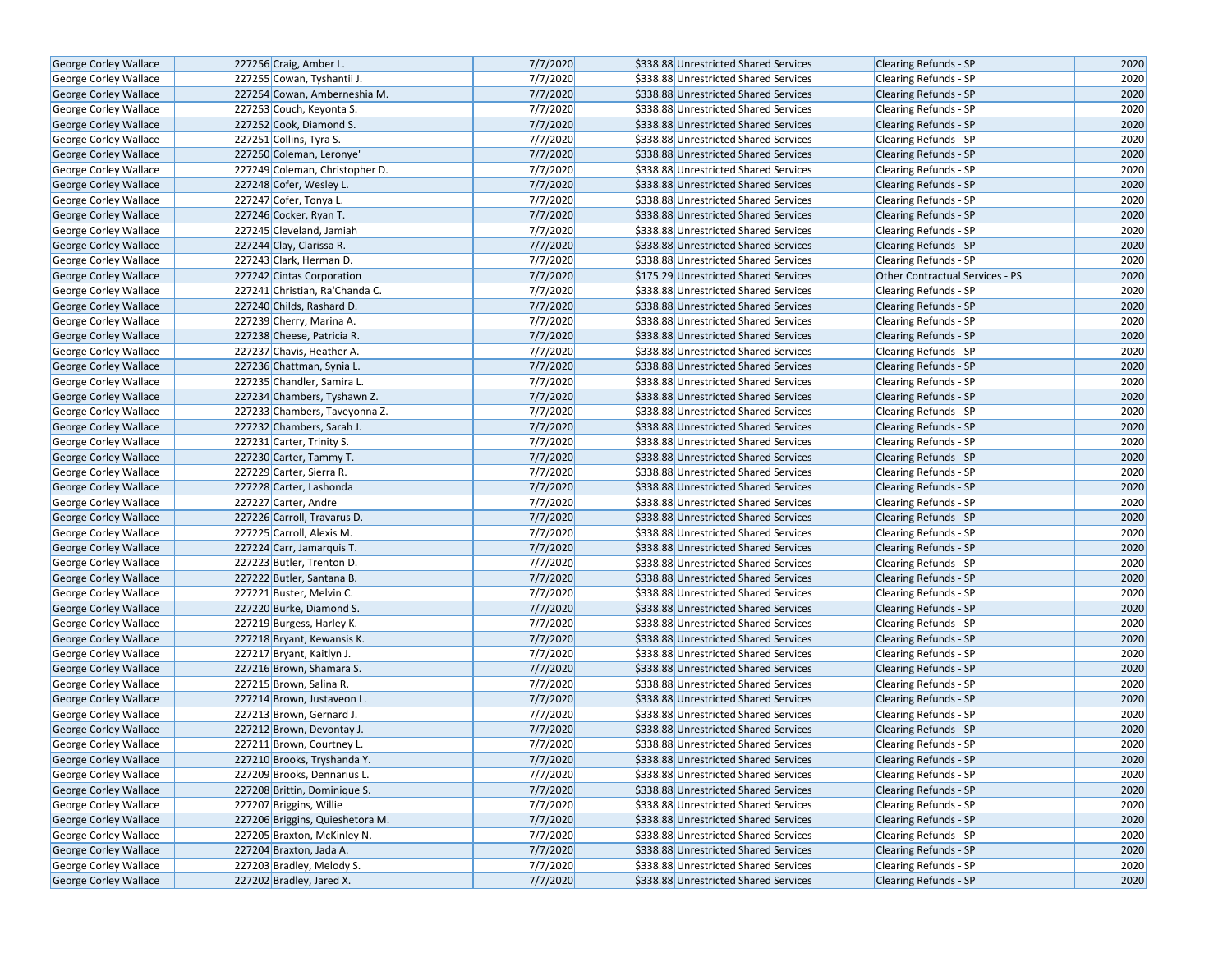| George Corley Wallace        | 227201 Bradley, Heather D.              | 7/7/2020 | \$338.88 Unrestricted Shared Services        | Clearing Refunds - SP               | 2020 |
|------------------------------|-----------------------------------------|----------|----------------------------------------------|-------------------------------------|------|
| George Corley Wallace        | 227200 Bowie, Jasmyn A.                 | 7/7/2020 | \$338.88 Unrestricted Shared Services        | <b>Clearing Refunds - SP</b>        | 2020 |
| George Corley Wallace        | 227199 Boswell, Tywayne D.              | 7/7/2020 | \$338.88 Unrestricted Shared Services        | Clearing Refunds - SP               | 2020 |
| <b>George Corley Wallace</b> | 227198 Booker, Kelvin                   | 7/7/2020 | \$338.88 Unrestricted Shared Services        | <b>Clearing Refunds - SP</b>        | 2020 |
| George Corley Wallace        | 227197 Bonner, Sowsan N.                | 7/7/2020 | \$338.88 Unrestricted Shared Services        | Clearing Refunds - SP               | 2020 |
| George Corley Wallace        | 227196 Body Armor Outlet, LLC           | 7/7/2020 | \$27,000.00 Unrestricted Shared Services     | Materials and Supplies - MS         | 2020 |
| George Corley Wallace        | 227195 Blanks, Mykaih S.                | 7/7/2020 | \$338.88 Unrestricted Shared Services        | Clearing Refunds - SP               | 2020 |
| <b>George Corley Wallace</b> | 227194 Black, La'Kia S.                 | 7/7/2020 | \$338.88 Unrestricted Shared Services        | <b>Clearing Refunds - SP</b>        | 2020 |
| George Corley Wallace        | 227193 Billingsley, Shemeria S.         | 7/7/2020 | \$338.88 Unrestricted Shared Services        | Clearing Refunds - SP               | 2020 |
| George Corley Wallace        | 227192 Bettis, Christina D.             | 7/7/2020 | \$338.88 Unrestricted Shared Services        | <b>Clearing Refunds - SP</b>        | 2020 |
| George Corley Wallace        | 227191 Bethel, Jaden C.                 | 7/7/2020 | \$338.88 Unrestricted Shared Services        | Clearing Refunds - SP               | 2020 |
| George Corley Wallace        | 227190 Berry, Tradeshia C.              | 7/7/2020 | \$338.88 Unrestricted Shared Services        | <b>Clearing Refunds - SP</b>        | 2020 |
| George Corley Wallace        | 227189 Benson, Mary C.                  | 7/7/2020 | \$338.88 Unrestricted Shared Services        | <b>Clearing Refunds - SP</b>        | 2020 |
| George Corley Wallace        | 227188 Benjamin, Jarod K.               | 7/7/2020 | \$338.88 Unrestricted Shared Services        | <b>Clearing Refunds - SP</b>        | 2020 |
| George Corley Wallace        | 227187 Benjamin, Devarious M.           | 7/7/2020 | \$338.88 Unrestricted Shared Services        | Clearing Refunds - SP               | 2020 |
| George Corley Wallace        | 227186 Bell, Ketazsha L.                | 7/7/2020 | \$338.88 Unrestricted Shared Services        | <b>Clearing Refunds - SP</b>        | 2020 |
| George Corley Wallace        | 227185 Bell, Jasmine M.                 | 7/7/2020 | \$338.88 Unrestricted Shared Services        | Clearing Refunds - SP               | 2020 |
| George Corley Wallace        | 227184 Bell, Elizabeth P.               | 7/7/2020 | \$338.88 Unrestricted Shared Services        | <b>Clearing Refunds - SP</b>        | 2020 |
| George Corley Wallace        | 227183 Bell, Alex B.                    | 7/7/2020 | \$338.88 Unrestricted Shared Services        | Clearing Refunds - SP               | 2020 |
| George Corley Wallace        | 227182 Beasley, Carrie                  | 7/7/2020 | \$338.88 Unrestricted Shared Services        | <b>Clearing Refunds - SP</b>        | 2020 |
| George Corley Wallace        | 227181 Beal, Xavier S.                  | 7/7/2020 | \$338.88 Unrestricted Shared Services        | <b>Clearing Refunds - SP</b>        | 2020 |
| <b>George Corley Wallace</b> | 227180 Battle, Rodney D.                | 7/7/2020 | \$338.88 Unrestricted Shared Services        | <b>Clearing Refunds - SP</b>        | 2020 |
| George Corley Wallace        | 227179 Bates, Nakedra A.                | 7/7/2020 | \$338.88 Unrestricted Shared Services        | Clearing Refunds - SP               | 2020 |
| George Corley Wallace        | 227178 Bates, LaQuayla S.               | 7/7/2020 | \$338.88 Unrestricted Shared Services        | <b>Clearing Refunds - SP</b>        | 2020 |
| George Corley Wallace        | 227177 Barron, Antonio G.               | 7/7/2020 | \$338.88 Unrestricted Shared Services        | <b>Clearing Refunds - SP</b>        | 2020 |
| George Corley Wallace        | 227176 Barnett, Josiah A.               | 7/7/2020 | \$338.88 Unrestricted Shared Services        | <b>Clearing Refunds - SP</b>        | 2020 |
| George Corley Wallace        | 227175 Barnes & Noble Education, Inc.   | 7/7/2020 | \$2,070.32 AMSTI 2XX9-2XX0                   | Other Contractual Services - PS     | 2020 |
| <b>George Corley Wallace</b> | 227174 Barlow, Jared O.                 | 7/7/2020 | \$338.88 Unrestricted Shared Services        | <b>Clearing Refunds - SP</b>        | 2020 |
| George Corley Wallace        | 227173 Baker, Jamesha T.                | 7/7/2020 | \$338.88 Unrestricted Shared Services        | Clearing Refunds - SP               | 2020 |
| George Corley Wallace        | 227172 Atkinson, Ariel B.               | 7/7/2020 | \$338.88 Unrestricted Shared Services        | <b>Clearing Refunds - SP</b>        | 2020 |
| George Corley Wallace        | 227171 Atkins, Ny'Qedrya G.             | 7/7/2020 | \$338.88 Unrestricted Shared Services        | Clearing Refunds - SP               | 2020 |
| George Corley Wallace        | 227170 AT&T (Business Service)          | 7/7/2020 | \$72.02 AMSTI 2XX9-2XX0                      | Landline Phones - UC                | 2020 |
| George Corley Wallace        | 227169 Askew, Davis S.                  | 7/7/2020 | \$338.88 Unrestricted Shared Services        | <b>Clearing Refunds - SP</b>        | 2020 |
| George Corley Wallace        | 227168 Applied Security Concepts        | 7/7/2020 | \$99.00 Unrestricted Shared Services         | Other Contractual Services - PS     | 2020 |
| George Corley Wallace        | 227167 Andrews, Jahe L.                 | 7/7/2020 | \$338.88 Unrestricted Shared Services        | Clearing Refunds - SP               | 2020 |
| George Corley Wallace        | 227166 Anderson, Lapreisha              | 7/7/2020 | \$338.88 Unrestricted Shared Services        | <b>Clearing Refunds - SP</b>        | 2020 |
| George Corley Wallace        | 227165 Anderson, April N.               | 7/7/2020 | \$338.88 Unrestricted Shared Services        | Clearing Refunds - SP               | 2020 |
| George Corley Wallace        | 227164 Alzatari, Malek A.               | 7/7/2020 | \$338.88 Unrestricted Shared Services        | <b>Clearing Refunds - SP</b>        | 2020 |
| George Corley Wallace        | 227163 Allen, Tiera M.                  | 7/7/2020 | \$338.88 Unrestricted Shared Services        | Clearing Refunds - SP               | 2020 |
| George Corley Wallace        | 227162 Allen, Terrell D.                | 7/7/2020 | \$338.88 Unrestricted Shared Services        | <b>Clearing Refunds - SP</b>        | 2020 |
| George Corley Wallace        | 227161 Allen, Jamal T.                  | 7/7/2020 | \$338.88 Unrestricted Shared Services        | <b>Clearing Refunds - SP</b>        | 2020 |
| George Corley Wallace        | 227160 Alexander, Kathryn E.            | 7/7/2020 | \$338.88 Unrestricted Shared Services        | <b>Clearing Refunds - SP</b>        | 2020 |
| George Corley Wallace        | 227159 Aldridge, Zavione M.             | 7/7/2020 | \$338.88 Unrestricted Shared Services        | Clearing Refunds - SP               | 2020 |
| George Corley Wallace        | 227158 Alahwas, Sarah A.                | 7/7/2020 | \$338.88 Unrestricted Shared Services        | Clearing Refunds - SP               | 2020 |
| George Corley Wallace        | 227157 Alabama Power Company            | 7/7/2020 | \$4,539.26 Unrestricted Shared Services      | Electricity - UC                    | 2020 |
| George Corley Wallace        | 227156 Alabama Power Company            | 7/7/2020 | \$916.26 Unrestricted Demopolis Campus       | Electricity - UC                    | 2020 |
| George Corley Wallace        | 227155 Alabama Power Company            | 7/7/2020 | \$610.60 Unrestricted Demopolis Campus       | Electricity - UC                    | 2020 |
| George Corley Wallace        | 227154 Alabama Community College System | 7/7/2020 | \$11,864.00 Unrestricted Shared Services     | Bond Reserve Fee Expense - OOS      | 2020 |
| George Corley Wallace        | 227153 Al Hill'S Boiler Sales           | 7/7/2020 | \$1,023.00 Unrestricted Shared Services      | Service Contracts on Equipment -OOS | 2020 |
| <b>George Corley Wallace</b> | 227152 Adams, Hannah G.                 | 7/7/2020 | \$338.88 Unrestricted Shared Services        | <b>Clearing Refunds - SP</b>        | 2020 |
| George Corley Wallace        | 227151 Acoff, Nathaniel J.              | 7/7/2020 | \$338.88 Unrestricted Shared Services        | Clearing Refunds - SP               | 2020 |
| George Corley Wallace        | 227150 Abrams, Ja'mere R.               | 7/7/2020 | \$338.88 Unrestricted Shared Services        | <b>Clearing Refunds - SP</b>        | 2020 |
| George Corley Wallace        | 227149 Aaron, Kirstin M.                | 7/7/2020 | \$338.88 Unrestricted Shared Services        | Clearing Refunds - SP               | 2020 |
| George Corley Wallace        | 227771 Tamarcus Thomas                  | 7/9/2020 | \$4,400.00 Renewal & Replacement Shared Svcs | Maintenance & Repairs - OOS         | 2020 |
| George Corley Wallace        | 227770 SIR Services, Inc.               | 7/9/2020 | \$162.00 Unrestricted Shared Services        | Other Contractual Services - PS     | 2020 |
|                              |                                         |          |                                              |                                     |      |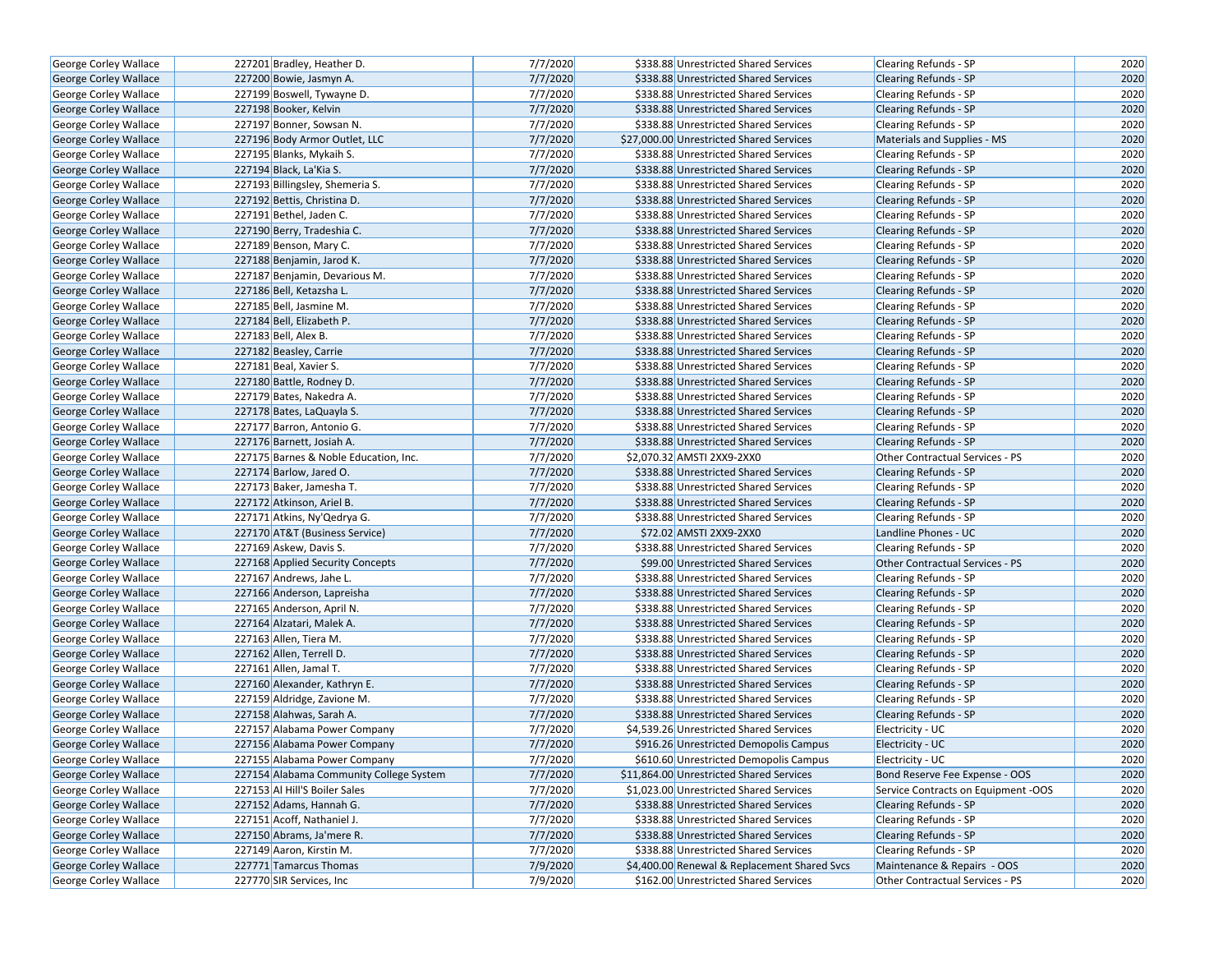| <b>George Corley Wallace</b> | 227769 Screenco Enterprises    | 7/9/2020  | \$216.00 Unrestricted Shared Services      | Materials and Supplies - MS          | 2020 |
|------------------------------|--------------------------------|-----------|--------------------------------------------|--------------------------------------|------|
| George Corley Wallace        | 227768 Paxen Publishing        | 7/9/2020  | \$2,724.27 AE-State Regular 2XX9-2XX0      | Materials and Supplies - MS          | 2020 |
| <b>George Corley Wallace</b> | 227767 Long Lewis Ford - Selma | 7/9/2020  | \$272.54 Unrestricted Shared Services      | Maintenance & Repairs - OOS          | 2020 |
| George Corley Wallace        | 227766 IHS Services Inc.       | 7/9/2020  | \$495.00 Renewal & Replacement Shared Svcs | Maintenance & Repairs - OOS          | 2020 |
| <b>George Corley Wallace</b> | 227765 Howard Industries, Inc. | 7/9/2020  | \$1,200.00 Unrestricted Shared Services    | Technology - non capitalized - MS    | 2020 |
| George Corley Wallace        | 227764 Hamilton, David A.      | 7/9/2020  | \$2,500.00 Unrestricted Shared Services    | Other Contractual Services - PS      | 2020 |
| George Corley Wallace        | 227763 Essential Education     | 7/9/2020  | \$653.12 AE-State Regular 2XX9-2XX0        | <b>Materials and Supplies - MS</b>   | 2020 |
| George Corley Wallace        | 227762 Donohoo Chevrolet. LLC  | 7/9/2020  | \$19,098.40 Unrestricted Demopolis Campus  | Transportation Equip \$5K-\$25K - CE | 2020 |
| George Corley Wallace        | 227761 CTE Outdoors Inc.       | 7/9/2020  | \$131.88 Unrestricted Shared Services      | Maintenance & Repairs - OOS          | 2020 |
| George Corley Wallace        | 227760 Cintas Corporation      | 7/9/2020  | \$350.60 Unrestricted Shared Services      | Other Contractual Services - PS      | 2020 |
| George Corley Wallace        | 227759 C Spire Business        | 7/9/2020  | \$4,050.00 Unrestricted Shared Services    | Technology - non capitalized - MS    | 2020 |
| George Corley Wallace        | 227758 Harris, Viderrion D.    | 7/9/2020  | \$338.88 Unrestricted Shared Services      | Clearing Refunds - SP                | 2020 |
| George Corley Wallace        | 227867 Zimmerman, Kristie B.   | 7/13/2020 | \$181.05 Unrestricted Shared Services      | <b>Clearing Refunds - SP</b>         | 2020 |
| George Corley Wallace        | 227866 Zanglin, Samantha E.    | 7/13/2020 | \$450.00 Unrestricted Shared Services      | Clearing Refunds - SP                | 2020 |
| George Corley Wallace        | 227865 Woods, Tanesha J.       | 7/13/2020 | \$649.00 Unrestricted Shared Services      | <b>Clearing Refunds - SP</b>         | 2020 |
| George Corley Wallace        | 227864 Wilson, Keishonna A.    | 7/13/2020 | \$729.44 Unrestricted Shared Services      | <b>Clearing Refunds - SP</b>         | 2020 |
| George Corley Wallace        | 227863 Williams, Rickman E.    | 7/13/2020 | \$450.00 Unrestricted Shared Services      | <b>Clearing Refunds - SP</b>         | 2020 |
| <b>George Corley Wallace</b> | 227862 Williams, Autumn N.     | 7/13/2020 | \$1,265.01 Unrestricted Shared Services    | <b>Clearing Refunds - SP</b>         | 2020 |
| George Corley Wallace        | 227861 Whitfield, Patrease A.  | 7/13/2020 | \$450.00 Unrestricted Shared Services      | <b>Clearing Refunds - SP</b>         | 2020 |
| George Corley Wallace        | 227860 Wells, Queen L.         | 7/13/2020 | \$450.00 Unrestricted Shared Services      | <b>Clearing Refunds - SP</b>         | 2020 |
| George Corley Wallace        | 227859 Watts, Magan A.         | 7/13/2020 | \$1,497.00 Unrestricted Shared Services    | <b>Clearing Refunds - SP</b>         | 2020 |
| <b>George Corley Wallace</b> | 227858 Waller, Daebreon L.     | 7/13/2020 | \$755.00 Unrestricted Shared Services      | Clearing Refunds - SP                | 2020 |
| <b>George Corley Wallace</b> | 227857 Walker, Anthony L.      | 7/13/2020 | \$1,548.00 Unrestricted Shared Services    | <b>Clearing Refunds - SP</b>         | 2020 |
| <b>George Corley Wallace</b> | 227856 Underwood, Tyree        | 7/13/2020 | \$649.00 Unrestricted Shared Services      | <b>Clearing Refunds - SP</b>         | 2020 |
| George Corley Wallace        | 227855 Thomas, Treneisha N.    | 7/13/2020 | \$649.00 Unrestricted Shared Services      | <b>Clearing Refunds - SP</b>         | 2020 |
| <b>George Corley Wallace</b> | 227854 Thomas, Tammy A.        | 7/13/2020 | \$605.01 Unrestricted Shared Services      | Clearing Refunds - SP                | 2020 |
| George Corley Wallace        | 227853 Stull, Anna R.          | 7/13/2020 | \$455.72 Unrestricted Shared Services      | Clearing Refunds - SP                | 2020 |
| George Corley Wallace        | 227852 Strong, Se'Quera S.     | 7/13/2020 | \$561.87 Unrestricted Shared Services      | <b>Clearing Refunds - SP</b>         | 2020 |
| George Corley Wallace        | 227851 Steele, Edward J.       | 7/13/2020 | \$774.00 Unrestricted Shared Services      | <b>Clearing Refunds - SP</b>         | 2020 |
| George Corley Wallace        | 227850 Smitherman, Kennedy M.  | 7/13/2020 | \$775.00 Unrestricted Shared Services      | Clearing Refunds - SP                | 2020 |
| <b>George Corley Wallace</b> | 227849 Smiley, Erica C.        | 7/13/2020 | \$774.00 Unrestricted Shared Services      | <b>Clearing Refunds - SP</b>         | 2020 |
| <b>George Corley Wallace</b> | 227848 Shaw, Roshawn           | 7/13/2020 | \$667.37 Unrestricted Shared Services      | <b>Clearing Refunds - SP</b>         | 2020 |
| <b>George Corley Wallace</b> | 227847 Savage, Monica D.       | 7/13/2020 | \$5.00 Unrestricted Shared Services        | <b>Clearing Refunds - SP</b>         | 2020 |
| <b>George Corley Wallace</b> | 227846 Sanders, Tamia K.       | 7/13/2020 | \$57.00 Unrestricted Shared Services       | Clearing Refunds - SP                | 2020 |
| George Corley Wallace        | 227845 Rutledge, Ronica S.     | 7/13/2020 | \$775.00 Unrestricted Shared Services      | <b>Clearing Refunds - SP</b>         | 2020 |
| George Corley Wallace        | 227844 Rush, Atwood B.         | 7/13/2020 | \$1,266.57 Unrestricted Shared Services    | Clearing Refunds - SP                | 2020 |
| <b>George Corley Wallace</b> | 227843 Rowell, Samuel P.       | 7/13/2020 | \$450.00 Unrestricted Shared Services      | <b>Clearing Refunds - SP</b>         | 2020 |
| George Corley Wallace        | 227842 Rose, Clinton O.        | 7/13/2020 | \$629.00 Unrestricted Shared Services      | Clearing Refunds - SP                | 2020 |
| George Corley Wallace        | 227841 Rodriguez, Elvita       | 7/13/2020 | \$175.00 Unrestricted Shared Services      | <b>Clearing Refunds - SP</b>         | 2020 |
| George Corley Wallace        | 227840 Robinson, Lamarcus O.   | 7/13/2020 | \$1,548.00 Unrestricted Shared Services    | Clearing Refunds - SP                | 2020 |
| George Corley Wallace        | 227839 Robinson, Allysia J.    | 7/13/2020 | \$325.00 Unrestricted Shared Services      | <b>Clearing Refunds - SP</b>         | 2020 |
| <b>George Corley Wallace</b> | 227838 Richardson, Dante S.    | 7/13/2020 | \$1,237.00 Unrestricted Shared Services    | Clearing Refunds - SP                | 2020 |
| George Corley Wallace        | 227837 Purdie, JaKiah A.       | 7/13/2020 | \$953.00 Unrestricted Shared Services      | Clearing Refunds - SP                | 2020 |
| George Corley Wallace        | 227836 Pullom, Samnesha L.     | 7/13/2020 | \$1,500.00 Unrestricted Shared Services    | Clearing Refunds - SP                | 2020 |
| George Corley Wallace        | 227835 Prince, Cameron R.      | 7/13/2020 | \$1,723.00 Unrestricted Shared Services    | <b>Clearing Refunds - SP</b>         | 2020 |
| George Corley Wallace        | 227834 Powell, Brian D.        | 7/13/2020 | \$450.00 Unrestricted Shared Services      | Clearing Refunds - SP                | 2020 |
| George Corley Wallace        | 227833 Pettway, Jakayla A.     | 7/13/2020 | \$649.00 Unrestricted Shared Services      | <b>Clearing Refunds - SP</b>         | 2020 |
| George Corley Wallace        | 227832 Perkins, Breuana S.     | 7/13/2020 | \$543.00 Unrestricted Shared Services      | Clearing Refunds - SP                | 2020 |
| George Corley Wallace        | 227831 Parker, Kathryn J.      | 7/13/2020 | \$490.00 Unrestricted Shared Services      | <b>Clearing Refunds - SP</b>         | 2020 |
| George Corley Wallace        | 227830 Olsey, Emily E.         | 7/13/2020 | \$600.00 Unrestricted Shared Services      | Clearing Refunds - SP                | 2020 |
| George Corley Wallace        | 227829 Oden, Ryneshia R.       | 7/13/2020 | \$1,549.00 Unrestricted Shared Services    | Clearing Refunds - SP                | 2020 |
| George Corley Wallace        | 227828 Nettles, Sharonica M.   | 7/13/2020 | \$973.00 Unrestricted Shared Services      | Clearing Refunds - SP                | 2020 |
| George Corley Wallace        | 227827 Murphy, Lakeisha D.     | 7/13/2020 | \$774.00 Unrestricted Shared Services      | <b>Clearing Refunds - SP</b>         | 2020 |
| George Corley Wallace        | 227826 Mott, Kendall N.        | 7/13/2020 | \$589.18 Unrestricted Shared Services      | Clearing Refunds - SP                | 2020 |
| <b>George Corley Wallace</b> | 227825 Morris, Margaret C.     | 7/13/2020 | \$774.00 Unrestricted Shared Services      | Clearing Refunds - SP                | 2020 |
|                              |                                |           |                                            |                                      |      |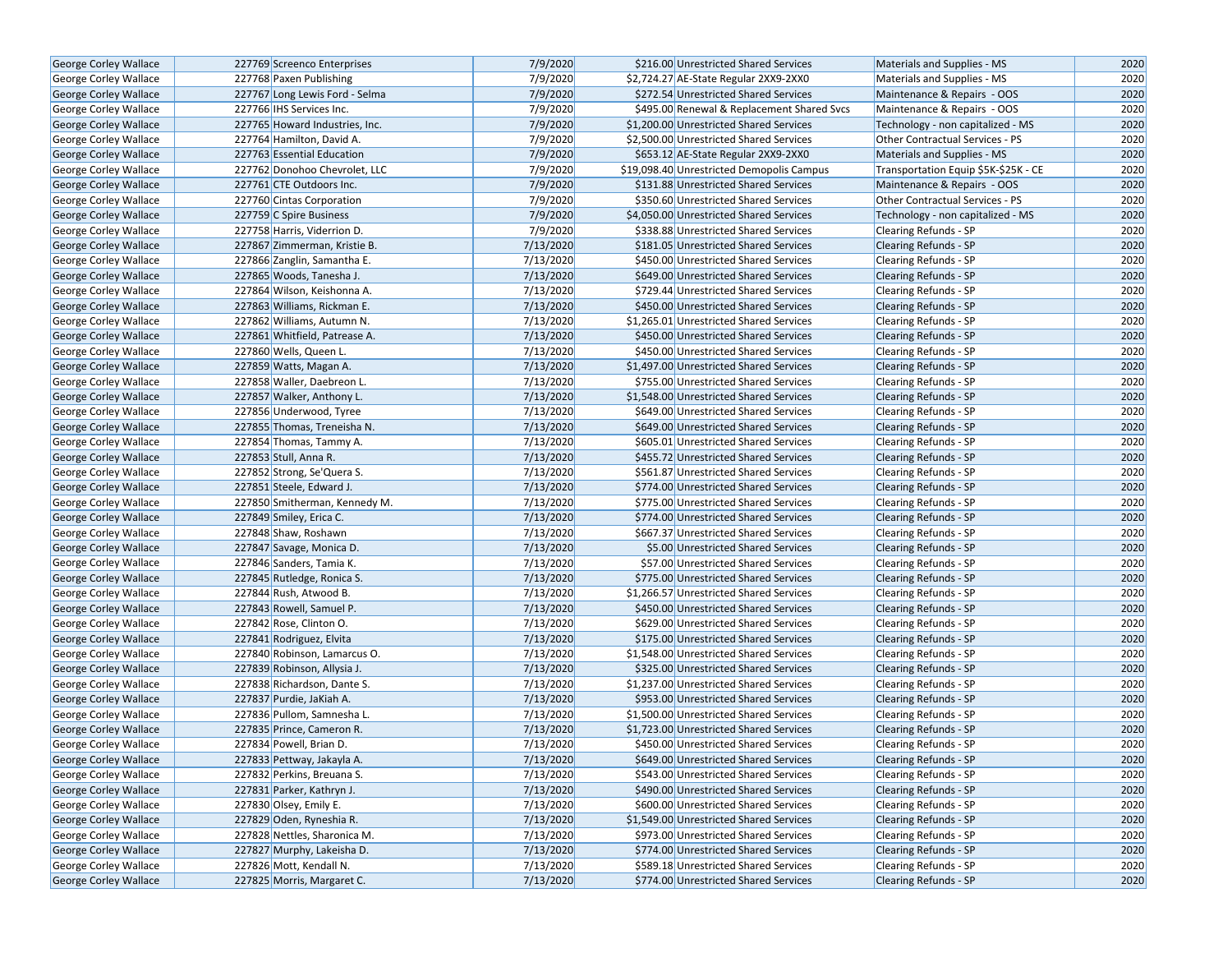| George Corley Wallace        | 227824 Moore, Kelvin                  | 7/13/2020 | \$774.00 Unrestricted Shared Services   | Clearing Refunds - SP              | 2020 |
|------------------------------|---------------------------------------|-----------|-----------------------------------------|------------------------------------|------|
| <b>George Corley Wallace</b> | 227823 Montero, Zully C.              | 7/13/2020 | \$774.00 Unrestricted Shared Services   | <b>Clearing Refunds - SP</b>       | 2020 |
| George Corley Wallace        | 227822 Minor, Darius L.               | 7/13/2020 | \$1,297.00 Unrestricted Shared Services | Clearing Refunds - SP              | 2020 |
| George Corley Wallace        | 227821 Means, Sheundra S.             | 7/13/2020 | \$337.00 Unrestricted Shared Services   | <b>Clearing Refunds - SP</b>       | 2020 |
| George Corley Wallace        | 227820 Mcguire, Kaymon                | 7/13/2020 | \$774.00 Unrestricted Shared Services   | Clearing Refunds - SP              | 2020 |
| George Corley Wallace        | 227819 McGuire, Justin R.             | 7/13/2020 | \$774.00 Unrestricted Shared Services   | <b>Clearing Refunds - SP</b>       | 2020 |
| George Corley Wallace        | 227818 McCall, Journei R.             | 7/13/2020 | \$1,147.00 Unrestricted Shared Services | Clearing Refunds - SP              | 2020 |
| <b>George Corley Wallace</b> | 227817 Martin, Daphne J.              | 7/13/2020 | \$997.00 Unrestricted Shared Services   | <b>Clearing Refunds - SP</b>       | 2020 |
| George Corley Wallace        | 227816 Marshall, Jermia L.            | 7/13/2020 | \$210.76 Unrestricted Shared Services   | Clearing Refunds - SP              | 2020 |
| George Corley Wallace        | 227815 Lewis, Felisa R.               | 7/13/2020 | \$242.00 Unrestricted Shared Services   | <b>Clearing Refunds - SP</b>       | 2020 |
| George Corley Wallace        | 227814 Lewis, Chasity K.              | 7/13/2020 | \$680.00 Unrestricted Shared Services   | <b>Clearing Refunds - SP</b>       | 2020 |
| George Corley Wallace        | 227813 Kelly, Ayanna M.               | 7/13/2020 | \$610.87 Unrestricted Shared Services   | <b>Clearing Refunds - SP</b>       | 2020 |
| George Corley Wallace        | 227812 Jones, Tatyana L.              | 7/13/2020 | \$523.44 Unrestricted Shared Services   | <b>Clearing Refunds - SP</b>       | 2020 |
| George Corley Wallace        | 227811 Jones, Domonique               | 7/13/2020 | \$1,147.00 Unrestricted Shared Services | <b>Clearing Refunds - SP</b>       | 2020 |
| <b>George Corley Wallace</b> | 227810 Jones, De'Kiyrah A.            | 7/13/2020 | \$673.00 Unrestricted Shared Services   | Clearing Refunds - SP              | 2020 |
| George Corley Wallace        | 227809 Jones, Antonio                 | 7/13/2020 | \$648.70 Unrestricted Shared Services   | <b>Clearing Refunds - SP</b>       | 2020 |
| George Corley Wallace        | 227808 Johnston, Abby C.              | 7/13/2020 | \$900.00 Unrestricted Shared Services   | Clearing Refunds - SP              | 2020 |
| George Corley Wallace        | 227807 Johnson, Shemeka L.            | 7/13/2020 | \$1,549.00 Unrestricted Shared Services | <b>Clearing Refunds - SP</b>       | 2020 |
| George Corley Wallace        | 227806 Johnson, Roosevelt M.          | 7/13/2020 | \$547.91 Unrestricted Shared Services   | Clearing Refunds - SP              | 2020 |
| George Corley Wallace        | 227805 Hope, Markeita I.              | 7/13/2020 | \$1,723.00 Unrestricted Shared Services | <b>Clearing Refunds - SP</b>       | 2020 |
| George Corley Wallace        | 227804 Holcombe, Hannah S.            | 7/13/2020 | \$487.00 Unrestricted Shared Services   | <b>Clearing Refunds - SP</b>       | 2020 |
| George Corley Wallace        | 227803 Hill, Tinisia D.               | 7/13/2020 | \$523.00 Unrestricted Shared Services   | <b>Clearing Refunds - SP</b>       | 2020 |
| George Corley Wallace        | 227802 Harris, Shabrianna K.          | 7/13/2020 | \$1,298.00 Unrestricted Shared Services | <b>Clearing Refunds - SP</b>       | 2020 |
| George Corley Wallace        | 227801 Hamilton, Ashlene N.           | 7/13/2020 | \$157.13 Unrestricted Shared Services   | <b>Clearing Refunds - SP</b>       | 2020 |
| George Corley Wallace        | 227800 Hall, Jer'Markiaus Q.          | 7/13/2020 | \$1,549.00 Unrestricted Shared Services | <b>Clearing Refunds - SP</b>       | 2020 |
| George Corley Wallace        | 227799 Grisby, Jessie D.              | 7/13/2020 | \$1,747.00 Unrestricted Shared Services | <b>Clearing Refunds - SP</b>       | 2020 |
| George Corley Wallace        | 227798 Griffin, Tiffany M.            | 7/13/2020 | \$774.00 Unrestricted Shared Services   | Clearing Refunds - SP              | 2020 |
| George Corley Wallace        | 227797 Green, Shamya A.               | 7/13/2020 | \$49.00 Unrestricted Shared Services    | <b>Clearing Refunds - SP</b>       | 2020 |
| George Corley Wallace        | 227796 Gourdine, Joshua               | 7/13/2020 | \$991.00 Unrestricted Shared Services   | <b>Clearing Refunds - SP</b>       | 2020 |
| George Corley Wallace        | 227795 Gallion, John S.               | 7/13/2020 | \$450.00 Unrestricted Shared Services   | <b>Clearing Refunds - SP</b>       | 2020 |
| George Corley Wallace        | 227794 Fritts, Joseph L.              | 7/13/2020 | \$774.00 Unrestricted Shared Services   | Clearing Refunds - SP              | 2020 |
| George Corley Wallace        | 227793 Frazier, Timothy D.            | 7/13/2020 | \$1,225.00 Unrestricted Shared Services | <b>Clearing Refunds - SP</b>       | 2020 |
| George Corley Wallace        | 227792 Ford, Antineshia S.            | 7/13/2020 | \$774.00 Unrestricted Shared Services   | Clearing Refunds - SP              | 2020 |
| George Corley Wallace        | 227791 Forbes, Alexis                 | 7/13/2020 | \$687.47 Unrestricted Shared Services   | <b>Clearing Refunds - SP</b>       | 2020 |
| George Corley Wallace        | 227790 Fernandez, Erika               | 7/13/2020 | \$973.00 Unrestricted Shared Services   | Clearing Refunds - SP              | 2020 |
| George Corley Wallace        | 227789 Dysart, Amy N.                 | 7/13/2020 | \$2,724.00 Unrestricted Shared Services | <b>Clearing Refunds - SP</b>       | 2020 |
| George Corley Wallace        | 227788 Dudley, Aubree M.              | 7/13/2020 | \$450.00 Unrestricted Shared Services   | Clearing Refunds - SP              | 2020 |
| George Corley Wallace        | 227787 Dixon, Rashida                 | 7/13/2020 | \$300.00 Unrestricted Shared Services   | <b>Clearing Refunds - SP</b>       | 2020 |
| George Corley Wallace        | 227786 Denson, John R.                | 7/13/2020 | \$450.00 Unrestricted Shared Services   | Clearing Refunds - SP              | 2020 |
| George Corley Wallace        | 227785 Day, Kiyani S.                 | 7/13/2020 | \$935.87 Unrestricted Shared Services   | <b>Clearing Refunds - SP</b>       | 2020 |
| George Corley Wallace        | 227784 Cowan, Amberneshia M.          | 7/13/2020 | \$1,548.00 Unrestricted Shared Services | <b>Clearing Refunds - SP</b>       | 2020 |
| George Corley Wallace        | 227783 Conway, Heather                | 7/13/2020 | \$222.07 Unrestricted Shared Services   | <b>Clearing Refunds - SP</b>       | 2020 |
| George Corley Wallace        | 227782 Carter, Cipriana N.            | 7/13/2020 | \$774.00 Unrestricted Shared Services   | Clearing Refunds - SP              | 2020 |
| George Corley Wallace        | 227781 Carlisle, Micah A.             | 7/13/2020 | \$450.00 Unrestricted Shared Services   | Clearing Refunds - SP              | 2020 |
| George Corley Wallace        | 227780 Butler, Santana B.             | 7/13/2020 | \$774.00 Unrestricted Shared Services   | <b>Clearing Refunds - SP</b>       | 2020 |
| George Corley Wallace        | 227779 Brooks, Dennarius L.           | 7/13/2020 | \$255.26 Unrestricted Shared Services   | <b>Clearing Refunds - SP</b>       | 2020 |
| George Corley Wallace        | 227778 Bradley, Heather D.            | 7/13/2020 | \$1,147.00 Unrestricted Shared Services | Clearing Refunds - SP              | 2020 |
| George Corley Wallace        | 227777 Bonner, Sowsan N.              | 7/13/2020 | \$105.30 Unrestricted Shared Services   | <b>Clearing Refunds - SP</b>       | 2020 |
| George Corley Wallace        | 227776 Bethel, Jaden C.               | 7/13/2020 | \$523.00 Unrestricted Shared Services   | Clearing Refunds - SP              | 2020 |
| <b>George Corley Wallace</b> | 227775 Bennett, Karly K.              | 7/13/2020 | \$661.72 Unrestricted Shared Services   | <b>Clearing Refunds - SP</b>       | 2020 |
| George Corley Wallace        | 227774 Bell, Alex B.                  | 7/13/2020 | \$774.00 Unrestricted Shared Services   | Clearing Refunds - SP              | 2020 |
| George Corley Wallace        | 227773 Baker, Jamesha T.              | 7/13/2020 | \$680.00 Unrestricted Shared Services   | Clearing Refunds - SP              | 2020 |
| George Corley Wallace        | 227772 Bagley, Erniecia S.            | 7/13/2020 | \$272.00 Unrestricted Shared Services   | Clearing Refunds - SP              | 2020 |
| George Corley Wallace        | 227885 U.S. Bank National Association | 7/16/2020 | \$173.17 AE-State Regular 2XX9-2XX0     | Operating Lease Payment - OOS      | 2020 |
| George Corley Wallace        | 227884 Tri County Rental              | 7/16/2020 | \$248.40 Unrestricted Shared Services   | Short-Term Equipment Rentals - OOS | 2020 |
|                              |                                       |           |                                         |                                    |      |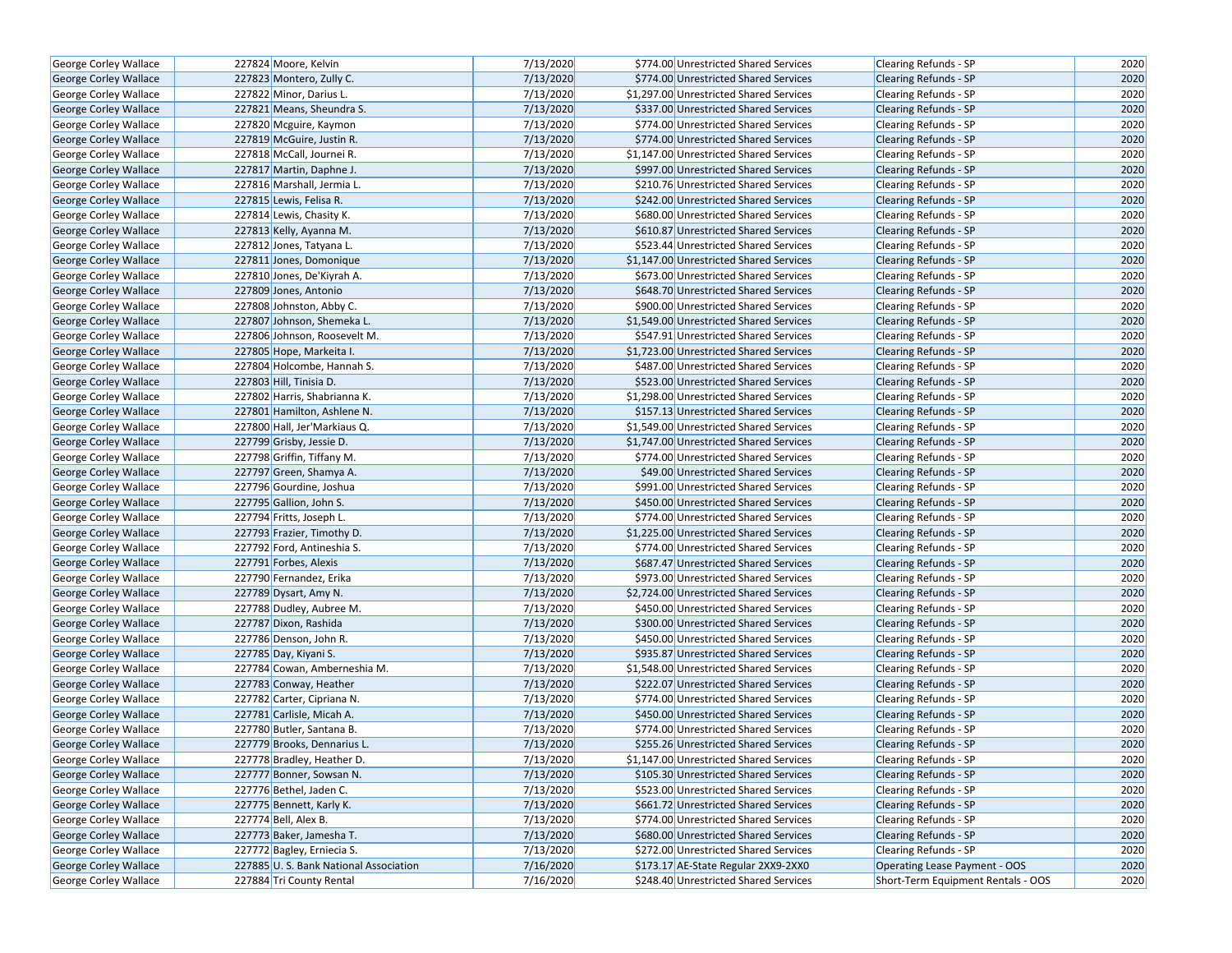| <b>George Corley Wallace</b>                          | 227883 The Water Works and Sewer Board of                           | 7/16/2020              | \$1,592.47 Unrestricted Shared Services                                        | Water & Sewer - UC                  | 2020         |
|-------------------------------------------------------|---------------------------------------------------------------------|------------------------|--------------------------------------------------------------------------------|-------------------------------------|--------------|
| George Corley Wallace                                 | 227882 Sherwin Williams Company                                     | 7/16/2020              | \$106.64 Unrestricted Shared Services                                          | Materials and Supplies - MS         | 2020         |
| <b>George Corley Wallace</b>                          | 227882 Sherwin Williams Company                                     | 7/16/2020              | \$73.99 Renewal & Replacement Shared Svcs                                      | Maintenance & Repairs - OOS         | 2020         |
| George Corley Wallace                                 | 227881 Rountree Electric Supply                                     | 7/16/2020              | \$164.70 Unrestricted Shared Services                                          | Materials and Supplies - MS         | 2020         |
| George Corley Wallace                                 | 227880 Office Depot                                                 | 7/16/2020              | \$250.10 Unrestricted Shared Services                                          | Materials and Supplies - MS         | 2020         |
| George Corley Wallace                                 | 227879 McGraw Publishing Company, Inc.                              | 7/16/2020              | \$3,627.40 Unrestricted Shared Services                                        | Advertising & Promotions - OOS      | 2020         |
| George Corley Wallace                                 | 227878 MAX Capital LLC                                              | 7/16/2020              | \$11,055.95 Unrestricted Shared Services                                       | Lease Purchase - CE                 | 2020         |
| George Corley Wallace                                 | 227878 MAX Capital LLC                                              | 7/16/2020              | \$1.967.39 Unrestricted Shared Services                                        | Lease Payment Interest              | 2020         |
| George Corley Wallace                                 | 227877 Greene Co Democrat                                           | 7/16/2020              | \$1,512.00 Unrestricted Shared Services                                        | Advertising & Promotions - OOS      | 2020         |
| George Corley Wallace                                 | 227876 Gap Techologies, Inc.                                        | 7/16/2020              | \$3,875.00 Unrestricted Shared Services                                        | Technology - non capitalized - MS   | 2020         |
| <b>George Corley Wallace</b>                          | 227875 Fuller Building Company                                      | 7/16/2020              | \$642.40 Unrestricted Selma Campus                                             | Materials and Supplies - MS         | 2020         |
| George Corley Wallace                                 | 227874 Federal Express Corporation                                  | 7/16/2020              | \$58.14 Unrestricted Shared Services                                           | Postage - OOS                       | 2020         |
| George Corley Wallace                                 | 227873 Demopolis Times                                              | 7/16/2020              | \$500.00 Unrestricted Shared Services                                          | Advertising & Promotions - OOS      | 2020         |
| George Corley Wallace                                 | 227872 Dallas County Water & Sewer Authori                          | 7/16/2020              | \$60.40 Unrestricted Shared Services                                           | Water & Sewer - UC                  | 2020         |
| George Corley Wallace                                 | 227871 Dallas Air Conditioning & Heating,                           | 7/16/2020              | \$90.00 Renewal & Replacement Shared Svcs                                      | Maintenance & Repairs - OOS         | 2020         |
| George Corley Wallace                                 | 227870 Carquest                                                     | 7/16/2020              | \$609.12 Unrestricted Shared Services                                          | Maintenance & Repairs - OOS         | 2020         |
| George Corley Wallace                                 | 227869 AT & T                                                       | 7/16/2020              | \$117.76 Unrestricted Shared Services                                          | Internet - UC                       | 2020         |
| George Corley Wallace                                 | 227868 Alabama Power Company                                        | 7/16/2020              | \$26.84 Unrestricted Demopolis Campus                                          | Electricity - UC                    | 2020         |
| George Corley Wallace                                 | 227908 WEX Bank                                                     | 7/22/2020              | \$967.28 Unrestricted Shared Services                                          | Gasoline & Oil - Motor Veh - OOS    | 2020         |
| George Corley Wallace                                 | 227907 United Parcel Service Inc                                    | 7/22/2020              | \$32.63 Unrestricted Shared Services                                           | Postage - OOS                       | 2020         |
| George Corley Wallace                                 | 227906 Uline Inc                                                    | 7/22/2020              | \$614.96 Unrestricted Shared Services                                          | Materials and Supplies - MS         | 2020         |
| George Corley Wallace                                 | 227905 U.S. Bank National Association                               | 7/22/2020              | \$6,029.56 Unrestricted Shared Services                                        | Operating Lease Payment - OOS       | 2020         |
| George Corley Wallace                                 | 227904 Trane US Inc                                                 | 7/22/2020              | \$1,006.86 Renewal & Replacement Shared Svcs                                   | Maintenance & Repairs - OOS         | 2020         |
| George Corley Wallace                                 | 227903 Thyssenkrupp Elevator                                        | 7/22/2020              | \$3,103.20 Unrestricted Shared Services                                        | Service Contracts on Equipment -OOS | 2020         |
| George Corley Wallace                                 | 227902 The Pitney Bowes Bank Inc                                    | 7/22/2020              | \$3,241.83 Unrestricted Shared Services                                        | Short-Term Equipment Rentals - OOS  | 2020         |
| <b>George Corley Wallace</b>                          | 227901 Strickland Paper Company Inc                                 | 7/22/2020              | \$403.20 Unrestricted Shared Services                                          |                                     | 2020         |
|                                                       |                                                                     | 7/22/2020              |                                                                                | Materials and Supplies - MS         | 2020         |
| George Corley Wallace<br><b>George Corley Wallace</b> | 227900 State of Alabama                                             | 7/22/2020              | \$1,258.18 Unrestricted Shared Services                                        | Internet - UC                       |              |
|                                                       | 227899 Southern Pipe & Supply Co Inc<br>227898 Relyco Sales Inc     |                        | \$110.63 Unrestricted Shared Services<br>\$973.94 Unrestricted Shared Services | Materials and Supplies - MS         | 2020         |
| George Corley Wallace                                 |                                                                     | 7/22/2020<br>7/22/2020 |                                                                                | Materials and Supplies - MS         | 2020         |
| George Corley Wallace                                 | 227897 Nine.is, LLC                                                 |                        | \$5,000.00 Unrestricted Shared Services                                        | Other Contractual Services - PS     | 2020         |
| George Corley Wallace                                 | 227896 Imperial Bag & Paper Co. LLC                                 | 7/22/2020              | \$492.90 Unrestricted Shared Services                                          | Maintenance & Repairs - OOS         | 2020         |
| George Corley Wallace                                 | 227895 Gulf States Distributors<br>227894 Garrett Electronics, Inc. | 7/22/2020              | \$1,169.95 Unrestricted Shared Services                                        | Equipment - non capitalized - MS    | 2020         |
| George Corley Wallace                                 |                                                                     | 7/22/2020              | \$3,686.94 Unrestricted Shared Services                                        | Equipment - non capitalized - MS    | 2020         |
| George Corley Wallace                                 | 227893 Copy Products Company                                        | 7/22/2020<br>7/22/2020 | \$343.73 AMSTI 2XX9-2XX0                                                       | Service Contracts on Equipment -OOS | 2020<br>2020 |
| George Corley Wallace                                 | 227892 CDW LLC                                                      |                        | \$1,211.69 Student Support Service X8-X9                                       | Other Travel Expenses - OS          |              |
| George Corley Wallace                                 | 227892 CDW LLC                                                      | 7/22/2020              | \$26,604.33 Unrestricted Shared Services                                       | Technology - non capitalized - MS   | 2020         |
| George Corley Wallace                                 | 227891 Brady Worldwide, Inc.                                        | 7/22/2020              | \$53.19 Unrestricted Shared Services                                           | Materials and Supplies - MS         | 2020         |
| George Corley Wallace                                 | 227890 Alabama Power Company                                        | 7/22/2020              | \$1,494.45 Unrestricted Demopolis Campus                                       | Electricity - UC                    | 2020         |
| George Corley Wallace                                 | 227889 Alabama Power Company                                        | 7/22/2020              | \$145.48 Unrestricted Demopolis Campus                                         | Electricity - UC                    | 2020         |
| George Corley Wallace                                 | 227888 Alabama Power Company                                        | 7/22/2020              | \$60,805.03 Unrestricted Shared Services                                       | Electricity - UC                    | 2020         |
| George Corley Wallace                                 | 227887 Airgas South, Inc.                                           | 7/22/2020              | \$2,200.20 Unrestricted Selma Campus                                           | Materials and Supplies - MS         | 2020         |
| George Corley Wallace                                 | 227886 Advanced Disposal                                            | 7/22/2020              | \$356.37 Unrestricted Shared Services                                          | Other Contractual Services - PS     | 2020         |
| George Corley Wallace                                 | 227925 Smith, Ashley C.                                             | 7/23/2020              | \$200.00 Unrestricted Shared Services                                          | <b>Clearing Refunds - SP</b>        | 2020         |
| George Corley Wallace                                 | 227924 Shine, Shacariya S.                                          | 7/23/2020              | \$774.00 Unrestricted Shared Services<br>\$303.50 Unrestricted Shared Services | Clearing Refunds - SP               | 2020         |
| George Corley Wallace                                 | 227923 Robinson, Jauwonna L.                                        | 7/23/2020              |                                                                                | <b>Clearing Refunds - SP</b>        | 2020         |
| George Corley Wallace                                 | 227922 Osanu, Priscilia N.                                          | 7/23/2020              | \$450.00 Unrestricted Shared Services                                          | Clearing Refunds - SP               | 2020         |
| George Corley Wallace                                 | 227921 Mcmillian, Shytavia S.                                       | 7/23/2020              | \$349.00 Unrestricted Shared Services                                          | <b>Clearing Refunds - SP</b>        | 2020         |
| George Corley Wallace                                 | 227920 Marshall, Freezandra S.                                      | 7/23/2020              | \$353.50 Unrestricted Shared Services                                          | Clearing Refunds - SP               | 2020         |
| <b>George Corley Wallace</b>                          | 227919 Jones, Bianca L.                                             | 7/23/2020              | \$353.30 Unrestricted Shared Services                                          | <b>Clearing Refunds - SP</b>        | 2020         |
| George Corley Wallace                                 | 227918 Jones, Alexia K.                                             | 7/23/2020              | \$775.00 Unrestricted Shared Services                                          | Clearing Refunds - SP               | 2020         |
| George Corley Wallace                                 | 227917 Huffman, Cristalle A.                                        | 7/23/2020              | \$303.50 Unrestricted Shared Services                                          | Clearing Refunds - SP               | 2020         |
| George Corley Wallace                                 | 227916 Howard, Sharee                                               | 7/23/2020              | \$392.16 Unrestricted Shared Services                                          | Clearing Refunds - SP               | 2020         |
| <b>George Corley Wallace</b>                          | 227915 Gordon, Joshua M.                                            | 7/23/2020              | \$774.00 Unrestricted Shared Services                                          | <b>Clearing Refunds - SP</b>        | 2020         |
| George Corley Wallace                                 | 227914 Gordon, Cyan A.                                              | 7/23/2020              | \$283.50 Unrestricted Shared Services                                          | Clearing Refunds - SP               | 2020         |
| <b>George Corley Wallace</b>                          | 227913 Furr, Justice L.                                             | 7/23/2020              | \$324.00 Unrestricted Shared Services                                          | Clearing Refunds - SP               | 2020         |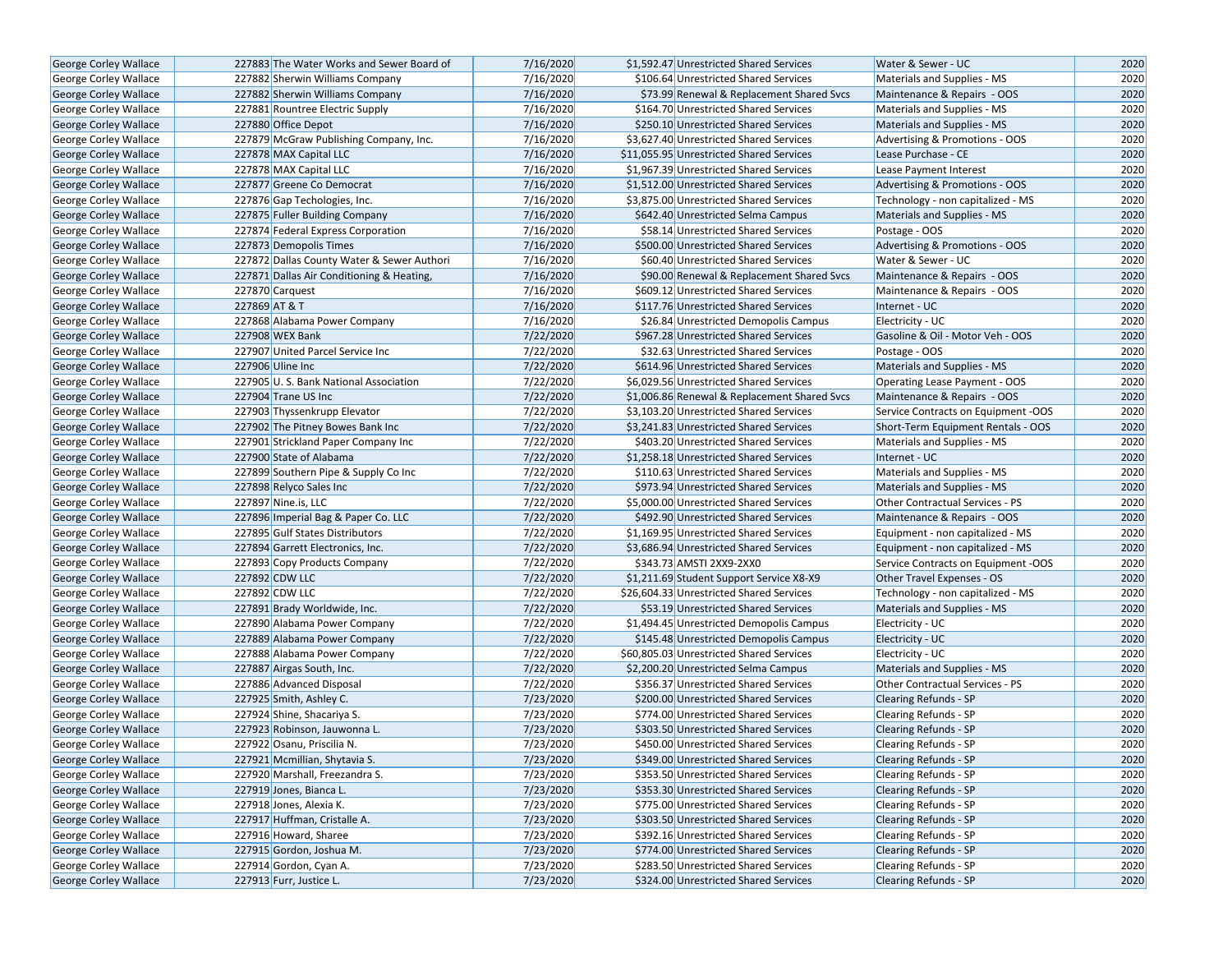| George Corley Wallace        | 227912 Ellis, Senterrica A.         | 7/23/2020 | \$627.75 Unrestricted Shared Services   | Clearing Refunds - SP        | 2020 |
|------------------------------|-------------------------------------|-----------|-----------------------------------------|------------------------------|------|
| George Corley Wallace        | 227911 Conway, Heather              | 7/23/2020 | \$775.00 Unrestricted Shared Services   | <b>Clearing Refunds - SP</b> | 2020 |
| George Corley Wallace        | 227910 Cleckler, Shelby T.          | 7/23/2020 | \$325.00 Unrestricted Shared Services   | Clearing Refunds - SP        | 2020 |
| George Corley Wallace        | 227909 Buckalew, Matthew H.         | 7/23/2020 | \$450.00 Unrestricted Shared Services   | <b>Clearing Refunds - SP</b> | 2020 |
| George Corley Wallace        | 227928 Walker, Quin'Shea D.         | 7/24/2020 | \$430.00 Unrestricted Shared Services   | Clearing Refunds - SP        | 2020 |
| George Corley Wallace        | 227927 Sanders, Chavantis T.        | 7/24/2020 | \$1,237.00 Unrestricted Shared Services | <b>Clearing Refunds - SP</b> | 2020 |
| George Corley Wallace        | 227926 Gourdine, Joshua             | 7/24/2020 | \$393.00 Unrestricted Shared Services   | <b>Clearing Refunds - SP</b> | 2020 |
| <b>George Corley Wallace</b> | 90002855 Sturdivant Anthony Dewayne | 7/27/2020 | \$2,424.92 PAYROLL                      | <b>PAYROLL</b>               | 2020 |
| George Corley Wallace        | 90002854 Pettway Alonzia            | 7/27/2020 | \$3,085.58 PAYROLL                      | PAYROLL                      | 2020 |
| George Corley Wallace        | 90002853 Heard Anthony              | 7/27/2020 | \$3,085.58 PAYROLL                      | <b>PAYROLL</b>               | 2020 |
| George Corley Wallace        | 90002852 Harvell Robert L           | 7/27/2020 | \$3,002.75 PAYROLL                      | PAYROLL                      | 2020 |
| <b>George Corley Wallace</b> | 90002851 Moore Timothy              | 7/27/2020 | \$3,580.25 PAYROLL                      | PAYROLL                      | 2020 |
| George Corley Wallace        | 90002850 Mauldin Reginald Otis      | 7/27/2020 | \$4,239.83 PAYROLL                      | PAYROLL                      | 2020 |
| <b>George Corley Wallace</b> | 90002849 Bennett Robbyn V.          | 7/27/2020 | \$8,829.08 PAYROLL                      | <b>PAYROLL</b>               | 2020 |
| George Corley Wallace        | 90002848 Allison Eric Preston       | 7/27/2020 | \$5,731.67 PAYROLL                      | PAYROLL                      | 2020 |
| George Corley Wallace        | 90002847 Chesnut Veronica S         | 7/27/2020 | \$2,513.33 PAYROLL                      | PAYROLL                      | 2020 |
| George Corley Wallace        | 90002846 Moss Johnny E              | 7/27/2020 | \$6,005.17 PAYROLL                      | PAYROLL                      | 2020 |
| George Corley Wallace        | 90002845 Carroll Jessica Bishop     | 7/27/2020 | \$5,233.41 PAYROLL                      | <b>PAYROLL</b>               | 2020 |
| George Corley Wallace        | 90002844 Brown Veronica S.          | 7/27/2020 | \$2,500.00 PAYROLL                      | PAYROLL                      | 2020 |
| George Corley Wallace        | 90002843 Abbott Brandi Nicole       | 7/27/2020 | \$3,167.50 PAYROLL                      | PAYROLL                      | 2020 |
| George Corley Wallace        | 90002842 Whatley Andrew Douglas     | 7/27/2020 | \$2,755.42 PAYROLL                      | PAYROLL                      | 2020 |
| George Corley Wallace        | 90002841 Taylor Ernest              | 7/27/2020 | \$1,666.67 PAYROLL                      | PAYROLL                      | 2020 |
| George Corley Wallace        | 90002840 Jackson Vincent Keith      | 7/27/2020 | \$2,513.33 PAYROLL                      | PAYROLL                      | 2020 |
| <b>George Corley Wallace</b> | 90002839 Dysart Charles J           | 7/27/2020 | \$6,005.17 PAYROLL                      | <b>PAYROLL</b>               | 2020 |
| George Corley Wallace        | 90002838 Berry Lee                  | 7/27/2020 | \$2,755.42 PAYROLL                      | PAYROLL                      | 2020 |
| George Corley Wallace        | 90002837 Evans Naopi Lc             | 7/27/2020 | \$3,415.17 PAYROLL                      | <b>PAYROLL</b>               | 2020 |
| George Corley Wallace        | 90002836 Hasberry Letti Monique     | 7/27/2020 | \$2,177.42 PAYROLL                      | PAYROLL                      | 2020 |
| George Corley Wallace        | 90002835 Dixon Colleen Roland       | 7/27/2020 | \$4,404.92 PAYROLL                      | PAYROLL                      | 2020 |
| George Corley Wallace        | 90002834 Spencer Rosa Chiffon       | 7/27/2020 | \$9,143.66 PAYROLL                      | PAYROLL                      | 2020 |
| George Corley Wallace        | 90002833 Jordan Judy Y.             | 7/27/2020 | \$4,178.91 PAYROLL                      | PAYROLL                      | 2020 |
| George Corley Wallace        | 90002832 Edwards Danielle           | 7/27/2020 | \$2,837.42 PAYROLL                      | PAYROLL                      | 2020 |
| George Corley Wallace        | 90002831 Davis Mary Lee             | 7/27/2020 | \$3,992.58 PAYROLL                      | <b>PAYROLL</b>               | 2020 |
| George Corley Wallace        | 90002830 Davis Diane                | 7/27/2020 | \$2,589.75 PAYROLL                      | PAYROLL                      | 2020 |
| George Corley Wallace        | 90002829 Bell Vickie D              | 7/27/2020 | \$3,250.08 PAYROLL                      | PAYROLL                      | 2020 |
| George Corley Wallace        | 90002828 Barley Audreyiona La'shae  | 7/27/2020 | \$2,177.42 PAYROLL                      | PAYROLL                      | 2020 |
| George Corley Wallace        | 90002827 Davis Rebecca Moore        | 7/27/2020 | \$250.00 PAYROLL                        | <b>PAYROLL</b>               | 2020 |
| George Corley Wallace        | 90002826 Turner Herman W            | 7/27/2020 | \$1,352.00 PAYROLL                      | PAYROLL                      | 2020 |
| George Corley Wallace        | 90002825 Harper April M             | 7/27/2020 | \$1,216.83 PAYROLL                      | PAYROLL                      | 2020 |
| George Corley Wallace        | 90002824 Graham Glen Partick        | 7/27/2020 | \$260.00 PAYROLL                        | PAYROLL                      | 2020 |
| George Corley Wallace        | 90002823 Maxey Willie E.            | 7/27/2020 | \$450.67 PAYROLL                        | <b>PAYROLL</b>               | 2020 |
| George Corley Wallace        | 90002822 Evans Duane A              | 7/27/2020 | \$4,728.66 PAYROLL                      | PAYROLL                      | 2020 |
| <b>George Corley Wallace</b> | 90002821 Bailey Danny L             | 7/27/2020 | \$270.42 PAYROLL                        | PAYROLL                      | 2020 |
| George Corley Wallace        | 90002820 Hannah Marcus A.           | 7/27/2020 | \$1,276.33 PAYROLL                      | PAYROLL                      | 2020 |
| George Corley Wallace        | 90002819 Jefferson Shelia Lawanda   | 7/27/2020 | \$4,074.75 PAYROLL                      | PAYROLL                      | 2020 |
| George Corley Wallace        | 90002818 Headley Linda Fay          | 7/27/2020 | \$2,837.75 PAYROLL                      | PAYROLL                      | 2020 |
| George Corley Wallace        | 90002817 Austin Tabitha Brooklyn    | 7/27/2020 | \$2,755.17 PAYROLL                      | PAYROLL                      | 2020 |
| George Corley Wallace        | 90002816 Williams Angelica Nicole   | 7/27/2020 | \$2,672.92 PAYROLL                      | PAYROLL                      | 2020 |
| George Corley Wallace        | 90002815 Melton Elaine Alina        | 7/27/2020 | \$2,672.67 PAYROLL                      | <b>PAYROLL</b>               | 2020 |
| George Corley Wallace        | 90002814 Lee Zeb                    | 7/27/2020 | \$2,672.25 PAYROLL                      | PAYROLL                      | 2020 |
| <b>George Corley Wallace</b> | 90002813 Kidd Anessa Lynn           | 7/27/2020 | \$8,602.83 PAYROLL                      | <b>PAYROLL</b>               | 2020 |
| George Corley Wallace        | 90002812 Dosey Chantae Thomas       | 7/27/2020 | \$2,754.83 PAYROLL                      | PAYROLL                      | 2020 |
| George Corley Wallace        | 90002811 Deavers Lori Evelyn        | 7/27/2020 | \$2,513.33 PAYROLL                      | <b>PAYROLL</b>               | 2020 |
| George Corley Wallace        | 90002810 Craig Brianna Lenae        | 7/27/2020 | \$2,095.17 PAYROLL                      | PAYROLL                      | 2020 |
| George Corley Wallace        | 90002809 Young Connie Estes         | 7/27/2020 | \$2,163.17 PAYROLL                      | <b>PAYROLL</b>               | 2020 |
| George Corley Wallace        | 90002808 Vasser Latonya Nechelle    | 7/27/2020 | \$3,333.33 PAYROLL                      | PAYROLL                      | 2020 |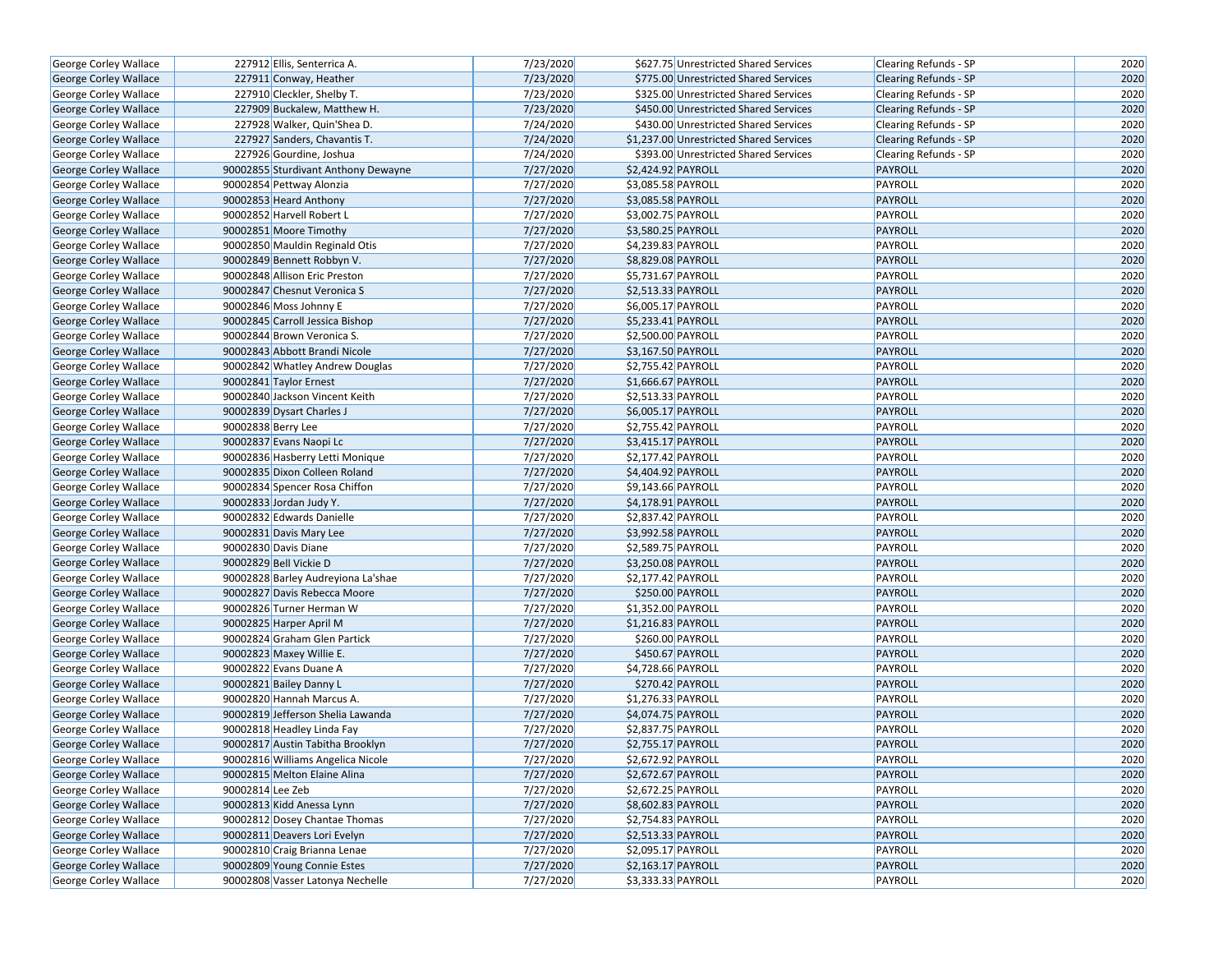| 7/27/2020<br>\$5,404.58 PAYROLL<br>PAYROLL<br>2020<br>George Corley Wallace<br>90002806 Moore Kathy J<br>7/27/2020<br>PAYROLL<br>2020<br>George Corley Wallace<br>90002805 Logan Shuntelra Bernice<br>\$5,405.99 PAYROLL<br>7/27/2020<br>\$3,333.33 PAYROLL<br>PAYROLL<br>2020<br>George Corley Wallace<br>90002804 Jones Brittany Marie<br>7/27/2020<br>2020<br>\$3,750.00 PAYROLL<br>PAYROLL<br>George Corley Wallace<br>90002803 Hoskins Montego Riley<br>7/27/2020<br>$\overline{$}$ \$7,532.67 PAYROLL<br>PAYROLL<br>2020<br>George Corley Wallace<br>90002802 Clifton Lonzy T.<br>7/27/2020<br>2020<br>90002801 Bonner Irene G<br>\$2,513.33 PAYROLL<br>PAYROLL<br>George Corley Wallace<br>90002800 Agnew JaNett C<br>7/27/2020<br>\$3,913.84 PAYROLL<br>PAYROLL<br>2020<br>George Corley Wallace<br>7/27/2020<br>\$2,513.33 PAYROLL<br>2020<br>George Corley Wallace<br>90002799 Adams Dorothy J<br>PAYROLL<br>7/27/2020<br>\$5,064.75 PAYROLL<br>2020<br>George Corley Wallace<br>90002798 Moultrie Eddie James<br>PAYROLL<br>7/27/2020<br>\$4,321.83 PAYROLL<br>PAYROLL<br>2020<br>90002797 Rudolph Darlene King<br>George Corley Wallace<br>2020<br>7/27/2020<br>PAYROLL<br>George Corley Wallace<br>90002796 Powell William S<br>\$1,039.98 PAYROLL<br>7/27/2020<br>\$1,081.58 PAYROLL<br>PAYROLL<br>2020<br>George Corley Wallace<br>90002795 Moore Dorothy A<br>7/27/2020<br>2020<br>George Corley Wallace<br>90002794 Bright Jacinta Thrash<br>\$1,081.58 PAYROLL<br>PAYROLL<br>2020<br>7/27/2020<br>\$6,662.75 PAYROLL<br>PAYROLL<br>George Corley Wallace<br>90002793 Thomas Herbert Hoover<br>7/27/2020<br>PAYROLL<br>2020<br>George Corley Wallace<br>90002792 Sears Teresa D<br>\$2,177.42 PAYROLL<br>7/27/2020<br>\$6,005.33 PAYROLL<br>PAYROLL<br>2020<br>George Corley Wallace<br>90002791 Reynolds Jennifer M<br>7/27/2020<br>\$11,628.92 PAYROLL<br>PAYROLL<br>2020<br>George Corley Wallace<br>90002790 Griffin Donitha J.<br>2020<br>7/27/2020<br>\$3,939.33 PAYROLL<br>PAYROLL<br>George Corley Wallace<br>90002789 Gordon Rachel L<br>2020<br>7/27/2020<br>\$2,500.00 PAYROLL<br>PAYROLL<br>George Corley Wallace<br>90002788 Fulford Sabrena Ellis<br>7/27/2020<br>\$2,837.75 PAYROLL<br>PAYROLL<br>2020<br>George Corley Wallace<br>90002787 Curtis Valerie Pandora<br>7/27/2020<br>$\overline{$}$ \$2,666.67 PAYROLL<br>2020<br>George Corley Wallace<br>90002786 Cosby Pamela<br>PAYROLL<br>7/27/2020<br>\$3,510.67 PAYROLL<br>PAYROLL<br>2020<br>George Corley Wallace<br>90002785 Chapman Channie Loraine<br>2020<br>7/27/2020<br>PAYROLL<br>George Corley Wallace<br>90002784 Brown Karen E.<br>\$3,326.81 PAYROLL<br>7/27/2020<br>\$5,666.67 PAYROLL<br>PAYROLL<br>2020<br>George Corley Wallace<br>90002783 Bowie Corey D.<br>7/27/2020<br>PAYROLL<br>2020<br>George Corley Wallace<br>90002782 Walker Sharon D<br>\$2,837.75 PAYROLL<br>7/27/2020<br>\$7,039.67 PAYROLL<br>PAYROLL<br>2020<br>George Corley Wallace<br>90002781 Carstarphen Mennie L<br>2020<br>7/27/2020<br>\$6,635.67 PAYROLL<br>PAYROLL<br>George Corley Wallace<br>90002780 Sturdivant Maxine C<br>7/27/2020<br>PAYROLL<br>2020<br>George Corley Wallace<br>90002779 Jackson Irma Jean<br>\$3,167.92 PAYROLL<br>7/27/2020<br>2020<br>George Corley Wallace<br>90002778 Sanders Felicia M<br>\$6,180.67 PAYROLL<br>PAYROLL<br>7/27/2020<br>\$3,497.17 PAYROLL<br>PAYROLL<br>2020<br>George Corley Wallace<br>90002777 Ford Monique Amelia<br>7/27/2020<br>2020<br>George Corley Wallace<br>90002776 Walker Shermanita<br>\$4,909.92 PAYROLL<br>PAYROLL<br>7/27/2020<br>\$5,775.17 PAYROLL<br>PAYROLL<br>2020<br>George Corley Wallace<br>90002775 Tubbs - Turner Jocelyn Jenell<br>7/27/2020<br>2020<br>90002774 Snowden Lula<br>\$5,000.00 PAYROLL<br>PAYROLL<br>George Corley Wallace<br>7/27/2020<br>2020<br>George Corley Wallace<br>90002773 Roberson Erika M<br>\$3,250.08 PAYROLL<br>PAYROLL<br>2020<br>90002772 Pullum Quanda C.<br>7/27/2020<br>\$3,580.25 PAYROLL<br>PAYROLL<br>George Corley Wallace<br>7/27/2020<br>PAYROLL<br>2020<br>George Corley Wallace<br>90002771 Pettway Clarence J<br>\$7,748.00 PAYROLL<br>7/27/2020<br>2020<br>\$3,496.92 PAYROLL<br>PAYROLL<br>George Corley Wallace<br>90002770 Pettway Adam Clayton<br>7/27/2020<br>\$3,997.50 PAYROLL<br>PAYROLL<br>2020<br>George Corley Wallace<br>90002769 Page Melinda Ann<br>7/27/2020<br>\$2,177.67 PAYROLL<br>PAYROLL<br>2020<br>George Corley Wallace<br>90002768 Munford Christopher Lamar<br>7/27/2020<br>\$4,156.92 PAYROLL<br>PAYROLL<br>2020<br><b>George Corley Wallace</b><br>90002767 Maness Joshua T.<br>7/27/2020<br>\$22,937.17 PAYROLL<br>PAYROLL<br>2020<br>George Corley Wallace<br>90002766 Kennedy Regina S<br>7/27/2020<br>2020<br>George Corley Wallace<br>90002765 Hurt Jason Robert<br>\$2,095.17 PAYROLL<br>PAYROLL<br>7/27/2020<br>\$4,487.00 PAYROLL<br><b>PAYROLL</b><br>2020<br>George Corley Wallace<br>90002764 Hatcher Tyrone<br>7/27/2020<br>PAYROLL<br>2020<br>George Corley Wallace<br>90002763 Gourdine Raji<br>\$10,525.25 PAYROLL<br>2020<br>90002762 Cosby Helen A<br>7/27/2020<br>\$4,240.17 PAYROLL<br>PAYROLL<br>George Corley Wallace<br>PAYROLL<br>2020<br>7/27/2020<br>George Corley Wallace<br>90002761 Coleman Steffan<br>\$4,151.19 PAYROLL<br>7/27/2020<br>\$5,775.17 PAYROLL<br>2020<br>George Corley Wallace<br>90002760 Casby Aaron Leonard<br>PAYROLL<br>7/27/2020<br>\$2,755.17 PAYROLL<br>PAYROLL<br>2020<br>George Corley Wallace<br>90002759 Bennett Jarrick B<br>7/27/2020<br>PAYROLL<br>2020<br>George Corley Wallace<br>90002758 Allen Bertha Yvette<br>\$5,086.67 PAYROLL<br>7/27/2020<br>2020<br>George Corley Wallace<br>90002757 Wyatt Camisha N<br>\$2,259.83 PAYROLL<br>PAYROLL<br>George Corley Wallace<br>7/27/2020<br>\$3,992.25 PAYROLL<br>PAYROLL<br>2020<br>90002756 Marshall Teresa Darnelle<br>7/27/2020<br>2020<br>George Corley Wallace<br>90002755 Hathcock Garland Blaine<br>\$9,972.33 PAYROLL<br>PAYROLL<br>7/27/2020<br>\$9,561.92 PAYROLL<br>PAYROLL<br>2020<br>George Corley Wallace<br>90002754 Briggs Tammie Marie<br>7/27/2020<br>\$3,827.33 PAYROLL<br>PAYROLL<br>2020<br>George Corley Wallace<br>90002753 Blevins Pamela M | George Corley Wallace | 90002807 Reese-Bender Kathleen Jones | 7/27/2020 | \$4,211.67 PAYROLL | <b>PAYROLL</b> | 2020 |
|--------------------------------------------------------------------------------------------------------------------------------------------------------------------------------------------------------------------------------------------------------------------------------------------------------------------------------------------------------------------------------------------------------------------------------------------------------------------------------------------------------------------------------------------------------------------------------------------------------------------------------------------------------------------------------------------------------------------------------------------------------------------------------------------------------------------------------------------------------------------------------------------------------------------------------------------------------------------------------------------------------------------------------------------------------------------------------------------------------------------------------------------------------------------------------------------------------------------------------------------------------------------------------------------------------------------------------------------------------------------------------------------------------------------------------------------------------------------------------------------------------------------------------------------------------------------------------------------------------------------------------------------------------------------------------------------------------------------------------------------------------------------------------------------------------------------------------------------------------------------------------------------------------------------------------------------------------------------------------------------------------------------------------------------------------------------------------------------------------------------------------------------------------------------------------------------------------------------------------------------------------------------------------------------------------------------------------------------------------------------------------------------------------------------------------------------------------------------------------------------------------------------------------------------------------------------------------------------------------------------------------------------------------------------------------------------------------------------------------------------------------------------------------------------------------------------------------------------------------------------------------------------------------------------------------------------------------------------------------------------------------------------------------------------------------------------------------------------------------------------------------------------------------------------------------------------------------------------------------------------------------------------------------------------------------------------------------------------------------------------------------------------------------------------------------------------------------------------------------------------------------------------------------------------------------------------------------------------------------------------------------------------------------------------------------------------------------------------------------------------------------------------------------------------------------------------------------------------------------------------------------------------------------------------------------------------------------------------------------------------------------------------------------------------------------------------------------------------------------------------------------------------------------------------------------------------------------------------------------------------------------------------------------------------------------------------------------------------------------------------------------------------------------------------------------------------------------------------------------------------------------------------------------------------------------------------------------------------------------------------------------------------------------------------------------------------------------------------------------------------------------------------------------------------------------------------------------------------------------------------------------------------------------------------------------------------------------------------------------------------------------------------------------------------------------------------------------------------------------------------------------------------------------------------------------------------------------------------------------------------------------------------------------------------------------------------------------------------------------------------------------------------------------------------------------------------------------------------------------------------------------------------------------------------------------------------------------------------------------------------------------------------------------------------------------------------------------------------------------------------------------------------------------------------------------------------------------------------------------------------------------------------------------------------------------------------------------------------------------------------------------------------------------------------------------------------------------------------------------------------------------------------------------------------------------------------------------------|-----------------------|--------------------------------------|-----------|--------------------|----------------|------|
|                                                                                                                                                                                                                                                                                                                                                                                                                                                                                                                                                                                                                                                                                                                                                                                                                                                                                                                                                                                                                                                                                                                                                                                                                                                                                                                                                                                                                                                                                                                                                                                                                                                                                                                                                                                                                                                                                                                                                                                                                                                                                                                                                                                                                                                                                                                                                                                                                                                                                                                                                                                                                                                                                                                                                                                                                                                                                                                                                                                                                                                                                                                                                                                                                                                                                                                                                                                                                                                                                                                                                                                                                                                                                                                                                                                                                                                                                                                                                                                                                                                                                                                                                                                                                                                                                                                                                                                                                                                                                                                                                                                                                                                                                                                                                                                                                                                                                                                                                                                                                                                                                                                                                                                                                                                                                                                                                                                                                                                                                                                                                                                                                                                                                                                                                                                                                                                                                                                                                                                                                                                                                                                                                                                                              |                       |                                      |           |                    |                |      |
|                                                                                                                                                                                                                                                                                                                                                                                                                                                                                                                                                                                                                                                                                                                                                                                                                                                                                                                                                                                                                                                                                                                                                                                                                                                                                                                                                                                                                                                                                                                                                                                                                                                                                                                                                                                                                                                                                                                                                                                                                                                                                                                                                                                                                                                                                                                                                                                                                                                                                                                                                                                                                                                                                                                                                                                                                                                                                                                                                                                                                                                                                                                                                                                                                                                                                                                                                                                                                                                                                                                                                                                                                                                                                                                                                                                                                                                                                                                                                                                                                                                                                                                                                                                                                                                                                                                                                                                                                                                                                                                                                                                                                                                                                                                                                                                                                                                                                                                                                                                                                                                                                                                                                                                                                                                                                                                                                                                                                                                                                                                                                                                                                                                                                                                                                                                                                                                                                                                                                                                                                                                                                                                                                                                                              |                       |                                      |           |                    |                |      |
|                                                                                                                                                                                                                                                                                                                                                                                                                                                                                                                                                                                                                                                                                                                                                                                                                                                                                                                                                                                                                                                                                                                                                                                                                                                                                                                                                                                                                                                                                                                                                                                                                                                                                                                                                                                                                                                                                                                                                                                                                                                                                                                                                                                                                                                                                                                                                                                                                                                                                                                                                                                                                                                                                                                                                                                                                                                                                                                                                                                                                                                                                                                                                                                                                                                                                                                                                                                                                                                                                                                                                                                                                                                                                                                                                                                                                                                                                                                                                                                                                                                                                                                                                                                                                                                                                                                                                                                                                                                                                                                                                                                                                                                                                                                                                                                                                                                                                                                                                                                                                                                                                                                                                                                                                                                                                                                                                                                                                                                                                                                                                                                                                                                                                                                                                                                                                                                                                                                                                                                                                                                                                                                                                                                                              |                       |                                      |           |                    |                |      |
|                                                                                                                                                                                                                                                                                                                                                                                                                                                                                                                                                                                                                                                                                                                                                                                                                                                                                                                                                                                                                                                                                                                                                                                                                                                                                                                                                                                                                                                                                                                                                                                                                                                                                                                                                                                                                                                                                                                                                                                                                                                                                                                                                                                                                                                                                                                                                                                                                                                                                                                                                                                                                                                                                                                                                                                                                                                                                                                                                                                                                                                                                                                                                                                                                                                                                                                                                                                                                                                                                                                                                                                                                                                                                                                                                                                                                                                                                                                                                                                                                                                                                                                                                                                                                                                                                                                                                                                                                                                                                                                                                                                                                                                                                                                                                                                                                                                                                                                                                                                                                                                                                                                                                                                                                                                                                                                                                                                                                                                                                                                                                                                                                                                                                                                                                                                                                                                                                                                                                                                                                                                                                                                                                                                                              |                       |                                      |           |                    |                |      |
|                                                                                                                                                                                                                                                                                                                                                                                                                                                                                                                                                                                                                                                                                                                                                                                                                                                                                                                                                                                                                                                                                                                                                                                                                                                                                                                                                                                                                                                                                                                                                                                                                                                                                                                                                                                                                                                                                                                                                                                                                                                                                                                                                                                                                                                                                                                                                                                                                                                                                                                                                                                                                                                                                                                                                                                                                                                                                                                                                                                                                                                                                                                                                                                                                                                                                                                                                                                                                                                                                                                                                                                                                                                                                                                                                                                                                                                                                                                                                                                                                                                                                                                                                                                                                                                                                                                                                                                                                                                                                                                                                                                                                                                                                                                                                                                                                                                                                                                                                                                                                                                                                                                                                                                                                                                                                                                                                                                                                                                                                                                                                                                                                                                                                                                                                                                                                                                                                                                                                                                                                                                                                                                                                                                                              |                       |                                      |           |                    |                |      |
|                                                                                                                                                                                                                                                                                                                                                                                                                                                                                                                                                                                                                                                                                                                                                                                                                                                                                                                                                                                                                                                                                                                                                                                                                                                                                                                                                                                                                                                                                                                                                                                                                                                                                                                                                                                                                                                                                                                                                                                                                                                                                                                                                                                                                                                                                                                                                                                                                                                                                                                                                                                                                                                                                                                                                                                                                                                                                                                                                                                                                                                                                                                                                                                                                                                                                                                                                                                                                                                                                                                                                                                                                                                                                                                                                                                                                                                                                                                                                                                                                                                                                                                                                                                                                                                                                                                                                                                                                                                                                                                                                                                                                                                                                                                                                                                                                                                                                                                                                                                                                                                                                                                                                                                                                                                                                                                                                                                                                                                                                                                                                                                                                                                                                                                                                                                                                                                                                                                                                                                                                                                                                                                                                                                                              |                       |                                      |           |                    |                |      |
|                                                                                                                                                                                                                                                                                                                                                                                                                                                                                                                                                                                                                                                                                                                                                                                                                                                                                                                                                                                                                                                                                                                                                                                                                                                                                                                                                                                                                                                                                                                                                                                                                                                                                                                                                                                                                                                                                                                                                                                                                                                                                                                                                                                                                                                                                                                                                                                                                                                                                                                                                                                                                                                                                                                                                                                                                                                                                                                                                                                                                                                                                                                                                                                                                                                                                                                                                                                                                                                                                                                                                                                                                                                                                                                                                                                                                                                                                                                                                                                                                                                                                                                                                                                                                                                                                                                                                                                                                                                                                                                                                                                                                                                                                                                                                                                                                                                                                                                                                                                                                                                                                                                                                                                                                                                                                                                                                                                                                                                                                                                                                                                                                                                                                                                                                                                                                                                                                                                                                                                                                                                                                                                                                                                                              |                       |                                      |           |                    |                |      |
|                                                                                                                                                                                                                                                                                                                                                                                                                                                                                                                                                                                                                                                                                                                                                                                                                                                                                                                                                                                                                                                                                                                                                                                                                                                                                                                                                                                                                                                                                                                                                                                                                                                                                                                                                                                                                                                                                                                                                                                                                                                                                                                                                                                                                                                                                                                                                                                                                                                                                                                                                                                                                                                                                                                                                                                                                                                                                                                                                                                                                                                                                                                                                                                                                                                                                                                                                                                                                                                                                                                                                                                                                                                                                                                                                                                                                                                                                                                                                                                                                                                                                                                                                                                                                                                                                                                                                                                                                                                                                                                                                                                                                                                                                                                                                                                                                                                                                                                                                                                                                                                                                                                                                                                                                                                                                                                                                                                                                                                                                                                                                                                                                                                                                                                                                                                                                                                                                                                                                                                                                                                                                                                                                                                                              |                       |                                      |           |                    |                |      |
|                                                                                                                                                                                                                                                                                                                                                                                                                                                                                                                                                                                                                                                                                                                                                                                                                                                                                                                                                                                                                                                                                                                                                                                                                                                                                                                                                                                                                                                                                                                                                                                                                                                                                                                                                                                                                                                                                                                                                                                                                                                                                                                                                                                                                                                                                                                                                                                                                                                                                                                                                                                                                                                                                                                                                                                                                                                                                                                                                                                                                                                                                                                                                                                                                                                                                                                                                                                                                                                                                                                                                                                                                                                                                                                                                                                                                                                                                                                                                                                                                                                                                                                                                                                                                                                                                                                                                                                                                                                                                                                                                                                                                                                                                                                                                                                                                                                                                                                                                                                                                                                                                                                                                                                                                                                                                                                                                                                                                                                                                                                                                                                                                                                                                                                                                                                                                                                                                                                                                                                                                                                                                                                                                                                                              |                       |                                      |           |                    |                |      |
|                                                                                                                                                                                                                                                                                                                                                                                                                                                                                                                                                                                                                                                                                                                                                                                                                                                                                                                                                                                                                                                                                                                                                                                                                                                                                                                                                                                                                                                                                                                                                                                                                                                                                                                                                                                                                                                                                                                                                                                                                                                                                                                                                                                                                                                                                                                                                                                                                                                                                                                                                                                                                                                                                                                                                                                                                                                                                                                                                                                                                                                                                                                                                                                                                                                                                                                                                                                                                                                                                                                                                                                                                                                                                                                                                                                                                                                                                                                                                                                                                                                                                                                                                                                                                                                                                                                                                                                                                                                                                                                                                                                                                                                                                                                                                                                                                                                                                                                                                                                                                                                                                                                                                                                                                                                                                                                                                                                                                                                                                                                                                                                                                                                                                                                                                                                                                                                                                                                                                                                                                                                                                                                                                                                                              |                       |                                      |           |                    |                |      |
|                                                                                                                                                                                                                                                                                                                                                                                                                                                                                                                                                                                                                                                                                                                                                                                                                                                                                                                                                                                                                                                                                                                                                                                                                                                                                                                                                                                                                                                                                                                                                                                                                                                                                                                                                                                                                                                                                                                                                                                                                                                                                                                                                                                                                                                                                                                                                                                                                                                                                                                                                                                                                                                                                                                                                                                                                                                                                                                                                                                                                                                                                                                                                                                                                                                                                                                                                                                                                                                                                                                                                                                                                                                                                                                                                                                                                                                                                                                                                                                                                                                                                                                                                                                                                                                                                                                                                                                                                                                                                                                                                                                                                                                                                                                                                                                                                                                                                                                                                                                                                                                                                                                                                                                                                                                                                                                                                                                                                                                                                                                                                                                                                                                                                                                                                                                                                                                                                                                                                                                                                                                                                                                                                                                                              |                       |                                      |           |                    |                |      |
|                                                                                                                                                                                                                                                                                                                                                                                                                                                                                                                                                                                                                                                                                                                                                                                                                                                                                                                                                                                                                                                                                                                                                                                                                                                                                                                                                                                                                                                                                                                                                                                                                                                                                                                                                                                                                                                                                                                                                                                                                                                                                                                                                                                                                                                                                                                                                                                                                                                                                                                                                                                                                                                                                                                                                                                                                                                                                                                                                                                                                                                                                                                                                                                                                                                                                                                                                                                                                                                                                                                                                                                                                                                                                                                                                                                                                                                                                                                                                                                                                                                                                                                                                                                                                                                                                                                                                                                                                                                                                                                                                                                                                                                                                                                                                                                                                                                                                                                                                                                                                                                                                                                                                                                                                                                                                                                                                                                                                                                                                                                                                                                                                                                                                                                                                                                                                                                                                                                                                                                                                                                                                                                                                                                                              |                       |                                      |           |                    |                |      |
|                                                                                                                                                                                                                                                                                                                                                                                                                                                                                                                                                                                                                                                                                                                                                                                                                                                                                                                                                                                                                                                                                                                                                                                                                                                                                                                                                                                                                                                                                                                                                                                                                                                                                                                                                                                                                                                                                                                                                                                                                                                                                                                                                                                                                                                                                                                                                                                                                                                                                                                                                                                                                                                                                                                                                                                                                                                                                                                                                                                                                                                                                                                                                                                                                                                                                                                                                                                                                                                                                                                                                                                                                                                                                                                                                                                                                                                                                                                                                                                                                                                                                                                                                                                                                                                                                                                                                                                                                                                                                                                                                                                                                                                                                                                                                                                                                                                                                                                                                                                                                                                                                                                                                                                                                                                                                                                                                                                                                                                                                                                                                                                                                                                                                                                                                                                                                                                                                                                                                                                                                                                                                                                                                                                                              |                       |                                      |           |                    |                |      |
|                                                                                                                                                                                                                                                                                                                                                                                                                                                                                                                                                                                                                                                                                                                                                                                                                                                                                                                                                                                                                                                                                                                                                                                                                                                                                                                                                                                                                                                                                                                                                                                                                                                                                                                                                                                                                                                                                                                                                                                                                                                                                                                                                                                                                                                                                                                                                                                                                                                                                                                                                                                                                                                                                                                                                                                                                                                                                                                                                                                                                                                                                                                                                                                                                                                                                                                                                                                                                                                                                                                                                                                                                                                                                                                                                                                                                                                                                                                                                                                                                                                                                                                                                                                                                                                                                                                                                                                                                                                                                                                                                                                                                                                                                                                                                                                                                                                                                                                                                                                                                                                                                                                                                                                                                                                                                                                                                                                                                                                                                                                                                                                                                                                                                                                                                                                                                                                                                                                                                                                                                                                                                                                                                                                                              |                       |                                      |           |                    |                |      |
|                                                                                                                                                                                                                                                                                                                                                                                                                                                                                                                                                                                                                                                                                                                                                                                                                                                                                                                                                                                                                                                                                                                                                                                                                                                                                                                                                                                                                                                                                                                                                                                                                                                                                                                                                                                                                                                                                                                                                                                                                                                                                                                                                                                                                                                                                                                                                                                                                                                                                                                                                                                                                                                                                                                                                                                                                                                                                                                                                                                                                                                                                                                                                                                                                                                                                                                                                                                                                                                                                                                                                                                                                                                                                                                                                                                                                                                                                                                                                                                                                                                                                                                                                                                                                                                                                                                                                                                                                                                                                                                                                                                                                                                                                                                                                                                                                                                                                                                                                                                                                                                                                                                                                                                                                                                                                                                                                                                                                                                                                                                                                                                                                                                                                                                                                                                                                                                                                                                                                                                                                                                                                                                                                                                                              |                       |                                      |           |                    |                |      |
|                                                                                                                                                                                                                                                                                                                                                                                                                                                                                                                                                                                                                                                                                                                                                                                                                                                                                                                                                                                                                                                                                                                                                                                                                                                                                                                                                                                                                                                                                                                                                                                                                                                                                                                                                                                                                                                                                                                                                                                                                                                                                                                                                                                                                                                                                                                                                                                                                                                                                                                                                                                                                                                                                                                                                                                                                                                                                                                                                                                                                                                                                                                                                                                                                                                                                                                                                                                                                                                                                                                                                                                                                                                                                                                                                                                                                                                                                                                                                                                                                                                                                                                                                                                                                                                                                                                                                                                                                                                                                                                                                                                                                                                                                                                                                                                                                                                                                                                                                                                                                                                                                                                                                                                                                                                                                                                                                                                                                                                                                                                                                                                                                                                                                                                                                                                                                                                                                                                                                                                                                                                                                                                                                                                                              |                       |                                      |           |                    |                |      |
|                                                                                                                                                                                                                                                                                                                                                                                                                                                                                                                                                                                                                                                                                                                                                                                                                                                                                                                                                                                                                                                                                                                                                                                                                                                                                                                                                                                                                                                                                                                                                                                                                                                                                                                                                                                                                                                                                                                                                                                                                                                                                                                                                                                                                                                                                                                                                                                                                                                                                                                                                                                                                                                                                                                                                                                                                                                                                                                                                                                                                                                                                                                                                                                                                                                                                                                                                                                                                                                                                                                                                                                                                                                                                                                                                                                                                                                                                                                                                                                                                                                                                                                                                                                                                                                                                                                                                                                                                                                                                                                                                                                                                                                                                                                                                                                                                                                                                                                                                                                                                                                                                                                                                                                                                                                                                                                                                                                                                                                                                                                                                                                                                                                                                                                                                                                                                                                                                                                                                                                                                                                                                                                                                                                                              |                       |                                      |           |                    |                |      |
|                                                                                                                                                                                                                                                                                                                                                                                                                                                                                                                                                                                                                                                                                                                                                                                                                                                                                                                                                                                                                                                                                                                                                                                                                                                                                                                                                                                                                                                                                                                                                                                                                                                                                                                                                                                                                                                                                                                                                                                                                                                                                                                                                                                                                                                                                                                                                                                                                                                                                                                                                                                                                                                                                                                                                                                                                                                                                                                                                                                                                                                                                                                                                                                                                                                                                                                                                                                                                                                                                                                                                                                                                                                                                                                                                                                                                                                                                                                                                                                                                                                                                                                                                                                                                                                                                                                                                                                                                                                                                                                                                                                                                                                                                                                                                                                                                                                                                                                                                                                                                                                                                                                                                                                                                                                                                                                                                                                                                                                                                                                                                                                                                                                                                                                                                                                                                                                                                                                                                                                                                                                                                                                                                                                                              |                       |                                      |           |                    |                |      |
|                                                                                                                                                                                                                                                                                                                                                                                                                                                                                                                                                                                                                                                                                                                                                                                                                                                                                                                                                                                                                                                                                                                                                                                                                                                                                                                                                                                                                                                                                                                                                                                                                                                                                                                                                                                                                                                                                                                                                                                                                                                                                                                                                                                                                                                                                                                                                                                                                                                                                                                                                                                                                                                                                                                                                                                                                                                                                                                                                                                                                                                                                                                                                                                                                                                                                                                                                                                                                                                                                                                                                                                                                                                                                                                                                                                                                                                                                                                                                                                                                                                                                                                                                                                                                                                                                                                                                                                                                                                                                                                                                                                                                                                                                                                                                                                                                                                                                                                                                                                                                                                                                                                                                                                                                                                                                                                                                                                                                                                                                                                                                                                                                                                                                                                                                                                                                                                                                                                                                                                                                                                                                                                                                                                                              |                       |                                      |           |                    |                |      |
|                                                                                                                                                                                                                                                                                                                                                                                                                                                                                                                                                                                                                                                                                                                                                                                                                                                                                                                                                                                                                                                                                                                                                                                                                                                                                                                                                                                                                                                                                                                                                                                                                                                                                                                                                                                                                                                                                                                                                                                                                                                                                                                                                                                                                                                                                                                                                                                                                                                                                                                                                                                                                                                                                                                                                                                                                                                                                                                                                                                                                                                                                                                                                                                                                                                                                                                                                                                                                                                                                                                                                                                                                                                                                                                                                                                                                                                                                                                                                                                                                                                                                                                                                                                                                                                                                                                                                                                                                                                                                                                                                                                                                                                                                                                                                                                                                                                                                                                                                                                                                                                                                                                                                                                                                                                                                                                                                                                                                                                                                                                                                                                                                                                                                                                                                                                                                                                                                                                                                                                                                                                                                                                                                                                                              |                       |                                      |           |                    |                |      |
|                                                                                                                                                                                                                                                                                                                                                                                                                                                                                                                                                                                                                                                                                                                                                                                                                                                                                                                                                                                                                                                                                                                                                                                                                                                                                                                                                                                                                                                                                                                                                                                                                                                                                                                                                                                                                                                                                                                                                                                                                                                                                                                                                                                                                                                                                                                                                                                                                                                                                                                                                                                                                                                                                                                                                                                                                                                                                                                                                                                                                                                                                                                                                                                                                                                                                                                                                                                                                                                                                                                                                                                                                                                                                                                                                                                                                                                                                                                                                                                                                                                                                                                                                                                                                                                                                                                                                                                                                                                                                                                                                                                                                                                                                                                                                                                                                                                                                                                                                                                                                                                                                                                                                                                                                                                                                                                                                                                                                                                                                                                                                                                                                                                                                                                                                                                                                                                                                                                                                                                                                                                                                                                                                                                                              |                       |                                      |           |                    |                |      |
|                                                                                                                                                                                                                                                                                                                                                                                                                                                                                                                                                                                                                                                                                                                                                                                                                                                                                                                                                                                                                                                                                                                                                                                                                                                                                                                                                                                                                                                                                                                                                                                                                                                                                                                                                                                                                                                                                                                                                                                                                                                                                                                                                                                                                                                                                                                                                                                                                                                                                                                                                                                                                                                                                                                                                                                                                                                                                                                                                                                                                                                                                                                                                                                                                                                                                                                                                                                                                                                                                                                                                                                                                                                                                                                                                                                                                                                                                                                                                                                                                                                                                                                                                                                                                                                                                                                                                                                                                                                                                                                                                                                                                                                                                                                                                                                                                                                                                                                                                                                                                                                                                                                                                                                                                                                                                                                                                                                                                                                                                                                                                                                                                                                                                                                                                                                                                                                                                                                                                                                                                                                                                                                                                                                                              |                       |                                      |           |                    |                |      |
|                                                                                                                                                                                                                                                                                                                                                                                                                                                                                                                                                                                                                                                                                                                                                                                                                                                                                                                                                                                                                                                                                                                                                                                                                                                                                                                                                                                                                                                                                                                                                                                                                                                                                                                                                                                                                                                                                                                                                                                                                                                                                                                                                                                                                                                                                                                                                                                                                                                                                                                                                                                                                                                                                                                                                                                                                                                                                                                                                                                                                                                                                                                                                                                                                                                                                                                                                                                                                                                                                                                                                                                                                                                                                                                                                                                                                                                                                                                                                                                                                                                                                                                                                                                                                                                                                                                                                                                                                                                                                                                                                                                                                                                                                                                                                                                                                                                                                                                                                                                                                                                                                                                                                                                                                                                                                                                                                                                                                                                                                                                                                                                                                                                                                                                                                                                                                                                                                                                                                                                                                                                                                                                                                                                                              |                       |                                      |           |                    |                |      |
|                                                                                                                                                                                                                                                                                                                                                                                                                                                                                                                                                                                                                                                                                                                                                                                                                                                                                                                                                                                                                                                                                                                                                                                                                                                                                                                                                                                                                                                                                                                                                                                                                                                                                                                                                                                                                                                                                                                                                                                                                                                                                                                                                                                                                                                                                                                                                                                                                                                                                                                                                                                                                                                                                                                                                                                                                                                                                                                                                                                                                                                                                                                                                                                                                                                                                                                                                                                                                                                                                                                                                                                                                                                                                                                                                                                                                                                                                                                                                                                                                                                                                                                                                                                                                                                                                                                                                                                                                                                                                                                                                                                                                                                                                                                                                                                                                                                                                                                                                                                                                                                                                                                                                                                                                                                                                                                                                                                                                                                                                                                                                                                                                                                                                                                                                                                                                                                                                                                                                                                                                                                                                                                                                                                                              |                       |                                      |           |                    |                |      |
|                                                                                                                                                                                                                                                                                                                                                                                                                                                                                                                                                                                                                                                                                                                                                                                                                                                                                                                                                                                                                                                                                                                                                                                                                                                                                                                                                                                                                                                                                                                                                                                                                                                                                                                                                                                                                                                                                                                                                                                                                                                                                                                                                                                                                                                                                                                                                                                                                                                                                                                                                                                                                                                                                                                                                                                                                                                                                                                                                                                                                                                                                                                                                                                                                                                                                                                                                                                                                                                                                                                                                                                                                                                                                                                                                                                                                                                                                                                                                                                                                                                                                                                                                                                                                                                                                                                                                                                                                                                                                                                                                                                                                                                                                                                                                                                                                                                                                                                                                                                                                                                                                                                                                                                                                                                                                                                                                                                                                                                                                                                                                                                                                                                                                                                                                                                                                                                                                                                                                                                                                                                                                                                                                                                                              |                       |                                      |           |                    |                |      |
|                                                                                                                                                                                                                                                                                                                                                                                                                                                                                                                                                                                                                                                                                                                                                                                                                                                                                                                                                                                                                                                                                                                                                                                                                                                                                                                                                                                                                                                                                                                                                                                                                                                                                                                                                                                                                                                                                                                                                                                                                                                                                                                                                                                                                                                                                                                                                                                                                                                                                                                                                                                                                                                                                                                                                                                                                                                                                                                                                                                                                                                                                                                                                                                                                                                                                                                                                                                                                                                                                                                                                                                                                                                                                                                                                                                                                                                                                                                                                                                                                                                                                                                                                                                                                                                                                                                                                                                                                                                                                                                                                                                                                                                                                                                                                                                                                                                                                                                                                                                                                                                                                                                                                                                                                                                                                                                                                                                                                                                                                                                                                                                                                                                                                                                                                                                                                                                                                                                                                                                                                                                                                                                                                                                                              |                       |                                      |           |                    |                |      |
|                                                                                                                                                                                                                                                                                                                                                                                                                                                                                                                                                                                                                                                                                                                                                                                                                                                                                                                                                                                                                                                                                                                                                                                                                                                                                                                                                                                                                                                                                                                                                                                                                                                                                                                                                                                                                                                                                                                                                                                                                                                                                                                                                                                                                                                                                                                                                                                                                                                                                                                                                                                                                                                                                                                                                                                                                                                                                                                                                                                                                                                                                                                                                                                                                                                                                                                                                                                                                                                                                                                                                                                                                                                                                                                                                                                                                                                                                                                                                                                                                                                                                                                                                                                                                                                                                                                                                                                                                                                                                                                                                                                                                                                                                                                                                                                                                                                                                                                                                                                                                                                                                                                                                                                                                                                                                                                                                                                                                                                                                                                                                                                                                                                                                                                                                                                                                                                                                                                                                                                                                                                                                                                                                                                                              |                       |                                      |           |                    |                |      |
|                                                                                                                                                                                                                                                                                                                                                                                                                                                                                                                                                                                                                                                                                                                                                                                                                                                                                                                                                                                                                                                                                                                                                                                                                                                                                                                                                                                                                                                                                                                                                                                                                                                                                                                                                                                                                                                                                                                                                                                                                                                                                                                                                                                                                                                                                                                                                                                                                                                                                                                                                                                                                                                                                                                                                                                                                                                                                                                                                                                                                                                                                                                                                                                                                                                                                                                                                                                                                                                                                                                                                                                                                                                                                                                                                                                                                                                                                                                                                                                                                                                                                                                                                                                                                                                                                                                                                                                                                                                                                                                                                                                                                                                                                                                                                                                                                                                                                                                                                                                                                                                                                                                                                                                                                                                                                                                                                                                                                                                                                                                                                                                                                                                                                                                                                                                                                                                                                                                                                                                                                                                                                                                                                                                                              |                       |                                      |           |                    |                |      |
|                                                                                                                                                                                                                                                                                                                                                                                                                                                                                                                                                                                                                                                                                                                                                                                                                                                                                                                                                                                                                                                                                                                                                                                                                                                                                                                                                                                                                                                                                                                                                                                                                                                                                                                                                                                                                                                                                                                                                                                                                                                                                                                                                                                                                                                                                                                                                                                                                                                                                                                                                                                                                                                                                                                                                                                                                                                                                                                                                                                                                                                                                                                                                                                                                                                                                                                                                                                                                                                                                                                                                                                                                                                                                                                                                                                                                                                                                                                                                                                                                                                                                                                                                                                                                                                                                                                                                                                                                                                                                                                                                                                                                                                                                                                                                                                                                                                                                                                                                                                                                                                                                                                                                                                                                                                                                                                                                                                                                                                                                                                                                                                                                                                                                                                                                                                                                                                                                                                                                                                                                                                                                                                                                                                                              |                       |                                      |           |                    |                |      |
|                                                                                                                                                                                                                                                                                                                                                                                                                                                                                                                                                                                                                                                                                                                                                                                                                                                                                                                                                                                                                                                                                                                                                                                                                                                                                                                                                                                                                                                                                                                                                                                                                                                                                                                                                                                                                                                                                                                                                                                                                                                                                                                                                                                                                                                                                                                                                                                                                                                                                                                                                                                                                                                                                                                                                                                                                                                                                                                                                                                                                                                                                                                                                                                                                                                                                                                                                                                                                                                                                                                                                                                                                                                                                                                                                                                                                                                                                                                                                                                                                                                                                                                                                                                                                                                                                                                                                                                                                                                                                                                                                                                                                                                                                                                                                                                                                                                                                                                                                                                                                                                                                                                                                                                                                                                                                                                                                                                                                                                                                                                                                                                                                                                                                                                                                                                                                                                                                                                                                                                                                                                                                                                                                                                                              |                       |                                      |           |                    |                |      |
|                                                                                                                                                                                                                                                                                                                                                                                                                                                                                                                                                                                                                                                                                                                                                                                                                                                                                                                                                                                                                                                                                                                                                                                                                                                                                                                                                                                                                                                                                                                                                                                                                                                                                                                                                                                                                                                                                                                                                                                                                                                                                                                                                                                                                                                                                                                                                                                                                                                                                                                                                                                                                                                                                                                                                                                                                                                                                                                                                                                                                                                                                                                                                                                                                                                                                                                                                                                                                                                                                                                                                                                                                                                                                                                                                                                                                                                                                                                                                                                                                                                                                                                                                                                                                                                                                                                                                                                                                                                                                                                                                                                                                                                                                                                                                                                                                                                                                                                                                                                                                                                                                                                                                                                                                                                                                                                                                                                                                                                                                                                                                                                                                                                                                                                                                                                                                                                                                                                                                                                                                                                                                                                                                                                                              |                       |                                      |           |                    |                |      |
|                                                                                                                                                                                                                                                                                                                                                                                                                                                                                                                                                                                                                                                                                                                                                                                                                                                                                                                                                                                                                                                                                                                                                                                                                                                                                                                                                                                                                                                                                                                                                                                                                                                                                                                                                                                                                                                                                                                                                                                                                                                                                                                                                                                                                                                                                                                                                                                                                                                                                                                                                                                                                                                                                                                                                                                                                                                                                                                                                                                                                                                                                                                                                                                                                                                                                                                                                                                                                                                                                                                                                                                                                                                                                                                                                                                                                                                                                                                                                                                                                                                                                                                                                                                                                                                                                                                                                                                                                                                                                                                                                                                                                                                                                                                                                                                                                                                                                                                                                                                                                                                                                                                                                                                                                                                                                                                                                                                                                                                                                                                                                                                                                                                                                                                                                                                                                                                                                                                                                                                                                                                                                                                                                                                                              |                       |                                      |           |                    |                |      |
|                                                                                                                                                                                                                                                                                                                                                                                                                                                                                                                                                                                                                                                                                                                                                                                                                                                                                                                                                                                                                                                                                                                                                                                                                                                                                                                                                                                                                                                                                                                                                                                                                                                                                                                                                                                                                                                                                                                                                                                                                                                                                                                                                                                                                                                                                                                                                                                                                                                                                                                                                                                                                                                                                                                                                                                                                                                                                                                                                                                                                                                                                                                                                                                                                                                                                                                                                                                                                                                                                                                                                                                                                                                                                                                                                                                                                                                                                                                                                                                                                                                                                                                                                                                                                                                                                                                                                                                                                                                                                                                                                                                                                                                                                                                                                                                                                                                                                                                                                                                                                                                                                                                                                                                                                                                                                                                                                                                                                                                                                                                                                                                                                                                                                                                                                                                                                                                                                                                                                                                                                                                                                                                                                                                                              |                       |                                      |           |                    |                |      |
|                                                                                                                                                                                                                                                                                                                                                                                                                                                                                                                                                                                                                                                                                                                                                                                                                                                                                                                                                                                                                                                                                                                                                                                                                                                                                                                                                                                                                                                                                                                                                                                                                                                                                                                                                                                                                                                                                                                                                                                                                                                                                                                                                                                                                                                                                                                                                                                                                                                                                                                                                                                                                                                                                                                                                                                                                                                                                                                                                                                                                                                                                                                                                                                                                                                                                                                                                                                                                                                                                                                                                                                                                                                                                                                                                                                                                                                                                                                                                                                                                                                                                                                                                                                                                                                                                                                                                                                                                                                                                                                                                                                                                                                                                                                                                                                                                                                                                                                                                                                                                                                                                                                                                                                                                                                                                                                                                                                                                                                                                                                                                                                                                                                                                                                                                                                                                                                                                                                                                                                                                                                                                                                                                                                                              |                       |                                      |           |                    |                |      |
|                                                                                                                                                                                                                                                                                                                                                                                                                                                                                                                                                                                                                                                                                                                                                                                                                                                                                                                                                                                                                                                                                                                                                                                                                                                                                                                                                                                                                                                                                                                                                                                                                                                                                                                                                                                                                                                                                                                                                                                                                                                                                                                                                                                                                                                                                                                                                                                                                                                                                                                                                                                                                                                                                                                                                                                                                                                                                                                                                                                                                                                                                                                                                                                                                                                                                                                                                                                                                                                                                                                                                                                                                                                                                                                                                                                                                                                                                                                                                                                                                                                                                                                                                                                                                                                                                                                                                                                                                                                                                                                                                                                                                                                                                                                                                                                                                                                                                                                                                                                                                                                                                                                                                                                                                                                                                                                                                                                                                                                                                                                                                                                                                                                                                                                                                                                                                                                                                                                                                                                                                                                                                                                                                                                                              |                       |                                      |           |                    |                |      |
|                                                                                                                                                                                                                                                                                                                                                                                                                                                                                                                                                                                                                                                                                                                                                                                                                                                                                                                                                                                                                                                                                                                                                                                                                                                                                                                                                                                                                                                                                                                                                                                                                                                                                                                                                                                                                                                                                                                                                                                                                                                                                                                                                                                                                                                                                                                                                                                                                                                                                                                                                                                                                                                                                                                                                                                                                                                                                                                                                                                                                                                                                                                                                                                                                                                                                                                                                                                                                                                                                                                                                                                                                                                                                                                                                                                                                                                                                                                                                                                                                                                                                                                                                                                                                                                                                                                                                                                                                                                                                                                                                                                                                                                                                                                                                                                                                                                                                                                                                                                                                                                                                                                                                                                                                                                                                                                                                                                                                                                                                                                                                                                                                                                                                                                                                                                                                                                                                                                                                                                                                                                                                                                                                                                                              |                       |                                      |           |                    |                |      |
|                                                                                                                                                                                                                                                                                                                                                                                                                                                                                                                                                                                                                                                                                                                                                                                                                                                                                                                                                                                                                                                                                                                                                                                                                                                                                                                                                                                                                                                                                                                                                                                                                                                                                                                                                                                                                                                                                                                                                                                                                                                                                                                                                                                                                                                                                                                                                                                                                                                                                                                                                                                                                                                                                                                                                                                                                                                                                                                                                                                                                                                                                                                                                                                                                                                                                                                                                                                                                                                                                                                                                                                                                                                                                                                                                                                                                                                                                                                                                                                                                                                                                                                                                                                                                                                                                                                                                                                                                                                                                                                                                                                                                                                                                                                                                                                                                                                                                                                                                                                                                                                                                                                                                                                                                                                                                                                                                                                                                                                                                                                                                                                                                                                                                                                                                                                                                                                                                                                                                                                                                                                                                                                                                                                                              |                       |                                      |           |                    |                |      |
|                                                                                                                                                                                                                                                                                                                                                                                                                                                                                                                                                                                                                                                                                                                                                                                                                                                                                                                                                                                                                                                                                                                                                                                                                                                                                                                                                                                                                                                                                                                                                                                                                                                                                                                                                                                                                                                                                                                                                                                                                                                                                                                                                                                                                                                                                                                                                                                                                                                                                                                                                                                                                                                                                                                                                                                                                                                                                                                                                                                                                                                                                                                                                                                                                                                                                                                                                                                                                                                                                                                                                                                                                                                                                                                                                                                                                                                                                                                                                                                                                                                                                                                                                                                                                                                                                                                                                                                                                                                                                                                                                                                                                                                                                                                                                                                                                                                                                                                                                                                                                                                                                                                                                                                                                                                                                                                                                                                                                                                                                                                                                                                                                                                                                                                                                                                                                                                                                                                                                                                                                                                                                                                                                                                                              |                       |                                      |           |                    |                |      |
|                                                                                                                                                                                                                                                                                                                                                                                                                                                                                                                                                                                                                                                                                                                                                                                                                                                                                                                                                                                                                                                                                                                                                                                                                                                                                                                                                                                                                                                                                                                                                                                                                                                                                                                                                                                                                                                                                                                                                                                                                                                                                                                                                                                                                                                                                                                                                                                                                                                                                                                                                                                                                                                                                                                                                                                                                                                                                                                                                                                                                                                                                                                                                                                                                                                                                                                                                                                                                                                                                                                                                                                                                                                                                                                                                                                                                                                                                                                                                                                                                                                                                                                                                                                                                                                                                                                                                                                                                                                                                                                                                                                                                                                                                                                                                                                                                                                                                                                                                                                                                                                                                                                                                                                                                                                                                                                                                                                                                                                                                                                                                                                                                                                                                                                                                                                                                                                                                                                                                                                                                                                                                                                                                                                                              |                       |                                      |           |                    |                |      |
|                                                                                                                                                                                                                                                                                                                                                                                                                                                                                                                                                                                                                                                                                                                                                                                                                                                                                                                                                                                                                                                                                                                                                                                                                                                                                                                                                                                                                                                                                                                                                                                                                                                                                                                                                                                                                                                                                                                                                                                                                                                                                                                                                                                                                                                                                                                                                                                                                                                                                                                                                                                                                                                                                                                                                                                                                                                                                                                                                                                                                                                                                                                                                                                                                                                                                                                                                                                                                                                                                                                                                                                                                                                                                                                                                                                                                                                                                                                                                                                                                                                                                                                                                                                                                                                                                                                                                                                                                                                                                                                                                                                                                                                                                                                                                                                                                                                                                                                                                                                                                                                                                                                                                                                                                                                                                                                                                                                                                                                                                                                                                                                                                                                                                                                                                                                                                                                                                                                                                                                                                                                                                                                                                                                                              |                       |                                      |           |                    |                |      |
|                                                                                                                                                                                                                                                                                                                                                                                                                                                                                                                                                                                                                                                                                                                                                                                                                                                                                                                                                                                                                                                                                                                                                                                                                                                                                                                                                                                                                                                                                                                                                                                                                                                                                                                                                                                                                                                                                                                                                                                                                                                                                                                                                                                                                                                                                                                                                                                                                                                                                                                                                                                                                                                                                                                                                                                                                                                                                                                                                                                                                                                                                                                                                                                                                                                                                                                                                                                                                                                                                                                                                                                                                                                                                                                                                                                                                                                                                                                                                                                                                                                                                                                                                                                                                                                                                                                                                                                                                                                                                                                                                                                                                                                                                                                                                                                                                                                                                                                                                                                                                                                                                                                                                                                                                                                                                                                                                                                                                                                                                                                                                                                                                                                                                                                                                                                                                                                                                                                                                                                                                                                                                                                                                                                                              |                       |                                      |           |                    |                |      |
|                                                                                                                                                                                                                                                                                                                                                                                                                                                                                                                                                                                                                                                                                                                                                                                                                                                                                                                                                                                                                                                                                                                                                                                                                                                                                                                                                                                                                                                                                                                                                                                                                                                                                                                                                                                                                                                                                                                                                                                                                                                                                                                                                                                                                                                                                                                                                                                                                                                                                                                                                                                                                                                                                                                                                                                                                                                                                                                                                                                                                                                                                                                                                                                                                                                                                                                                                                                                                                                                                                                                                                                                                                                                                                                                                                                                                                                                                                                                                                                                                                                                                                                                                                                                                                                                                                                                                                                                                                                                                                                                                                                                                                                                                                                                                                                                                                                                                                                                                                                                                                                                                                                                                                                                                                                                                                                                                                                                                                                                                                                                                                                                                                                                                                                                                                                                                                                                                                                                                                                                                                                                                                                                                                                                              |                       |                                      |           |                    |                |      |
|                                                                                                                                                                                                                                                                                                                                                                                                                                                                                                                                                                                                                                                                                                                                                                                                                                                                                                                                                                                                                                                                                                                                                                                                                                                                                                                                                                                                                                                                                                                                                                                                                                                                                                                                                                                                                                                                                                                                                                                                                                                                                                                                                                                                                                                                                                                                                                                                                                                                                                                                                                                                                                                                                                                                                                                                                                                                                                                                                                                                                                                                                                                                                                                                                                                                                                                                                                                                                                                                                                                                                                                                                                                                                                                                                                                                                                                                                                                                                                                                                                                                                                                                                                                                                                                                                                                                                                                                                                                                                                                                                                                                                                                                                                                                                                                                                                                                                                                                                                                                                                                                                                                                                                                                                                                                                                                                                                                                                                                                                                                                                                                                                                                                                                                                                                                                                                                                                                                                                                                                                                                                                                                                                                                                              |                       |                                      |           |                    |                |      |
|                                                                                                                                                                                                                                                                                                                                                                                                                                                                                                                                                                                                                                                                                                                                                                                                                                                                                                                                                                                                                                                                                                                                                                                                                                                                                                                                                                                                                                                                                                                                                                                                                                                                                                                                                                                                                                                                                                                                                                                                                                                                                                                                                                                                                                                                                                                                                                                                                                                                                                                                                                                                                                                                                                                                                                                                                                                                                                                                                                                                                                                                                                                                                                                                                                                                                                                                                                                                                                                                                                                                                                                                                                                                                                                                                                                                                                                                                                                                                                                                                                                                                                                                                                                                                                                                                                                                                                                                                                                                                                                                                                                                                                                                                                                                                                                                                                                                                                                                                                                                                                                                                                                                                                                                                                                                                                                                                                                                                                                                                                                                                                                                                                                                                                                                                                                                                                                                                                                                                                                                                                                                                                                                                                                                              |                       |                                      |           |                    |                |      |
|                                                                                                                                                                                                                                                                                                                                                                                                                                                                                                                                                                                                                                                                                                                                                                                                                                                                                                                                                                                                                                                                                                                                                                                                                                                                                                                                                                                                                                                                                                                                                                                                                                                                                                                                                                                                                                                                                                                                                                                                                                                                                                                                                                                                                                                                                                                                                                                                                                                                                                                                                                                                                                                                                                                                                                                                                                                                                                                                                                                                                                                                                                                                                                                                                                                                                                                                                                                                                                                                                                                                                                                                                                                                                                                                                                                                                                                                                                                                                                                                                                                                                                                                                                                                                                                                                                                                                                                                                                                                                                                                                                                                                                                                                                                                                                                                                                                                                                                                                                                                                                                                                                                                                                                                                                                                                                                                                                                                                                                                                                                                                                                                                                                                                                                                                                                                                                                                                                                                                                                                                                                                                                                                                                                                              |                       |                                      |           |                    |                |      |
|                                                                                                                                                                                                                                                                                                                                                                                                                                                                                                                                                                                                                                                                                                                                                                                                                                                                                                                                                                                                                                                                                                                                                                                                                                                                                                                                                                                                                                                                                                                                                                                                                                                                                                                                                                                                                                                                                                                                                                                                                                                                                                                                                                                                                                                                                                                                                                                                                                                                                                                                                                                                                                                                                                                                                                                                                                                                                                                                                                                                                                                                                                                                                                                                                                                                                                                                                                                                                                                                                                                                                                                                                                                                                                                                                                                                                                                                                                                                                                                                                                                                                                                                                                                                                                                                                                                                                                                                                                                                                                                                                                                                                                                                                                                                                                                                                                                                                                                                                                                                                                                                                                                                                                                                                                                                                                                                                                                                                                                                                                                                                                                                                                                                                                                                                                                                                                                                                                                                                                                                                                                                                                                                                                                                              |                       |                                      |           |                    |                |      |
|                                                                                                                                                                                                                                                                                                                                                                                                                                                                                                                                                                                                                                                                                                                                                                                                                                                                                                                                                                                                                                                                                                                                                                                                                                                                                                                                                                                                                                                                                                                                                                                                                                                                                                                                                                                                                                                                                                                                                                                                                                                                                                                                                                                                                                                                                                                                                                                                                                                                                                                                                                                                                                                                                                                                                                                                                                                                                                                                                                                                                                                                                                                                                                                                                                                                                                                                                                                                                                                                                                                                                                                                                                                                                                                                                                                                                                                                                                                                                                                                                                                                                                                                                                                                                                                                                                                                                                                                                                                                                                                                                                                                                                                                                                                                                                                                                                                                                                                                                                                                                                                                                                                                                                                                                                                                                                                                                                                                                                                                                                                                                                                                                                                                                                                                                                                                                                                                                                                                                                                                                                                                                                                                                                                                              |                       |                                      |           |                    |                |      |
|                                                                                                                                                                                                                                                                                                                                                                                                                                                                                                                                                                                                                                                                                                                                                                                                                                                                                                                                                                                                                                                                                                                                                                                                                                                                                                                                                                                                                                                                                                                                                                                                                                                                                                                                                                                                                                                                                                                                                                                                                                                                                                                                                                                                                                                                                                                                                                                                                                                                                                                                                                                                                                                                                                                                                                                                                                                                                                                                                                                                                                                                                                                                                                                                                                                                                                                                                                                                                                                                                                                                                                                                                                                                                                                                                                                                                                                                                                                                                                                                                                                                                                                                                                                                                                                                                                                                                                                                                                                                                                                                                                                                                                                                                                                                                                                                                                                                                                                                                                                                                                                                                                                                                                                                                                                                                                                                                                                                                                                                                                                                                                                                                                                                                                                                                                                                                                                                                                                                                                                                                                                                                                                                                                                                              |                       |                                      |           |                    |                |      |
|                                                                                                                                                                                                                                                                                                                                                                                                                                                                                                                                                                                                                                                                                                                                                                                                                                                                                                                                                                                                                                                                                                                                                                                                                                                                                                                                                                                                                                                                                                                                                                                                                                                                                                                                                                                                                                                                                                                                                                                                                                                                                                                                                                                                                                                                                                                                                                                                                                                                                                                                                                                                                                                                                                                                                                                                                                                                                                                                                                                                                                                                                                                                                                                                                                                                                                                                                                                                                                                                                                                                                                                                                                                                                                                                                                                                                                                                                                                                                                                                                                                                                                                                                                                                                                                                                                                                                                                                                                                                                                                                                                                                                                                                                                                                                                                                                                                                                                                                                                                                                                                                                                                                                                                                                                                                                                                                                                                                                                                                                                                                                                                                                                                                                                                                                                                                                                                                                                                                                                                                                                                                                                                                                                                                              |                       |                                      |           |                    |                |      |
|                                                                                                                                                                                                                                                                                                                                                                                                                                                                                                                                                                                                                                                                                                                                                                                                                                                                                                                                                                                                                                                                                                                                                                                                                                                                                                                                                                                                                                                                                                                                                                                                                                                                                                                                                                                                                                                                                                                                                                                                                                                                                                                                                                                                                                                                                                                                                                                                                                                                                                                                                                                                                                                                                                                                                                                                                                                                                                                                                                                                                                                                                                                                                                                                                                                                                                                                                                                                                                                                                                                                                                                                                                                                                                                                                                                                                                                                                                                                                                                                                                                                                                                                                                                                                                                                                                                                                                                                                                                                                                                                                                                                                                                                                                                                                                                                                                                                                                                                                                                                                                                                                                                                                                                                                                                                                                                                                                                                                                                                                                                                                                                                                                                                                                                                                                                                                                                                                                                                                                                                                                                                                                                                                                                                              |                       |                                      |           |                    |                |      |
|                                                                                                                                                                                                                                                                                                                                                                                                                                                                                                                                                                                                                                                                                                                                                                                                                                                                                                                                                                                                                                                                                                                                                                                                                                                                                                                                                                                                                                                                                                                                                                                                                                                                                                                                                                                                                                                                                                                                                                                                                                                                                                                                                                                                                                                                                                                                                                                                                                                                                                                                                                                                                                                                                                                                                                                                                                                                                                                                                                                                                                                                                                                                                                                                                                                                                                                                                                                                                                                                                                                                                                                                                                                                                                                                                                                                                                                                                                                                                                                                                                                                                                                                                                                                                                                                                                                                                                                                                                                                                                                                                                                                                                                                                                                                                                                                                                                                                                                                                                                                                                                                                                                                                                                                                                                                                                                                                                                                                                                                                                                                                                                                                                                                                                                                                                                                                                                                                                                                                                                                                                                                                                                                                                                                              |                       |                                      |           |                    |                |      |
|                                                                                                                                                                                                                                                                                                                                                                                                                                                                                                                                                                                                                                                                                                                                                                                                                                                                                                                                                                                                                                                                                                                                                                                                                                                                                                                                                                                                                                                                                                                                                                                                                                                                                                                                                                                                                                                                                                                                                                                                                                                                                                                                                                                                                                                                                                                                                                                                                                                                                                                                                                                                                                                                                                                                                                                                                                                                                                                                                                                                                                                                                                                                                                                                                                                                                                                                                                                                                                                                                                                                                                                                                                                                                                                                                                                                                                                                                                                                                                                                                                                                                                                                                                                                                                                                                                                                                                                                                                                                                                                                                                                                                                                                                                                                                                                                                                                                                                                                                                                                                                                                                                                                                                                                                                                                                                                                                                                                                                                                                                                                                                                                                                                                                                                                                                                                                                                                                                                                                                                                                                                                                                                                                                                                              |                       |                                      |           |                    |                |      |
|                                                                                                                                                                                                                                                                                                                                                                                                                                                                                                                                                                                                                                                                                                                                                                                                                                                                                                                                                                                                                                                                                                                                                                                                                                                                                                                                                                                                                                                                                                                                                                                                                                                                                                                                                                                                                                                                                                                                                                                                                                                                                                                                                                                                                                                                                                                                                                                                                                                                                                                                                                                                                                                                                                                                                                                                                                                                                                                                                                                                                                                                                                                                                                                                                                                                                                                                                                                                                                                                                                                                                                                                                                                                                                                                                                                                                                                                                                                                                                                                                                                                                                                                                                                                                                                                                                                                                                                                                                                                                                                                                                                                                                                                                                                                                                                                                                                                                                                                                                                                                                                                                                                                                                                                                                                                                                                                                                                                                                                                                                                                                                                                                                                                                                                                                                                                                                                                                                                                                                                                                                                                                                                                                                                                              |                       |                                      |           |                    |                |      |
|                                                                                                                                                                                                                                                                                                                                                                                                                                                                                                                                                                                                                                                                                                                                                                                                                                                                                                                                                                                                                                                                                                                                                                                                                                                                                                                                                                                                                                                                                                                                                                                                                                                                                                                                                                                                                                                                                                                                                                                                                                                                                                                                                                                                                                                                                                                                                                                                                                                                                                                                                                                                                                                                                                                                                                                                                                                                                                                                                                                                                                                                                                                                                                                                                                                                                                                                                                                                                                                                                                                                                                                                                                                                                                                                                                                                                                                                                                                                                                                                                                                                                                                                                                                                                                                                                                                                                                                                                                                                                                                                                                                                                                                                                                                                                                                                                                                                                                                                                                                                                                                                                                                                                                                                                                                                                                                                                                                                                                                                                                                                                                                                                                                                                                                                                                                                                                                                                                                                                                                                                                                                                                                                                                                                              |                       |                                      |           |                    |                |      |
|                                                                                                                                                                                                                                                                                                                                                                                                                                                                                                                                                                                                                                                                                                                                                                                                                                                                                                                                                                                                                                                                                                                                                                                                                                                                                                                                                                                                                                                                                                                                                                                                                                                                                                                                                                                                                                                                                                                                                                                                                                                                                                                                                                                                                                                                                                                                                                                                                                                                                                                                                                                                                                                                                                                                                                                                                                                                                                                                                                                                                                                                                                                                                                                                                                                                                                                                                                                                                                                                                                                                                                                                                                                                                                                                                                                                                                                                                                                                                                                                                                                                                                                                                                                                                                                                                                                                                                                                                                                                                                                                                                                                                                                                                                                                                                                                                                                                                                                                                                                                                                                                                                                                                                                                                                                                                                                                                                                                                                                                                                                                                                                                                                                                                                                                                                                                                                                                                                                                                                                                                                                                                                                                                                                                              |                       |                                      |           |                    |                |      |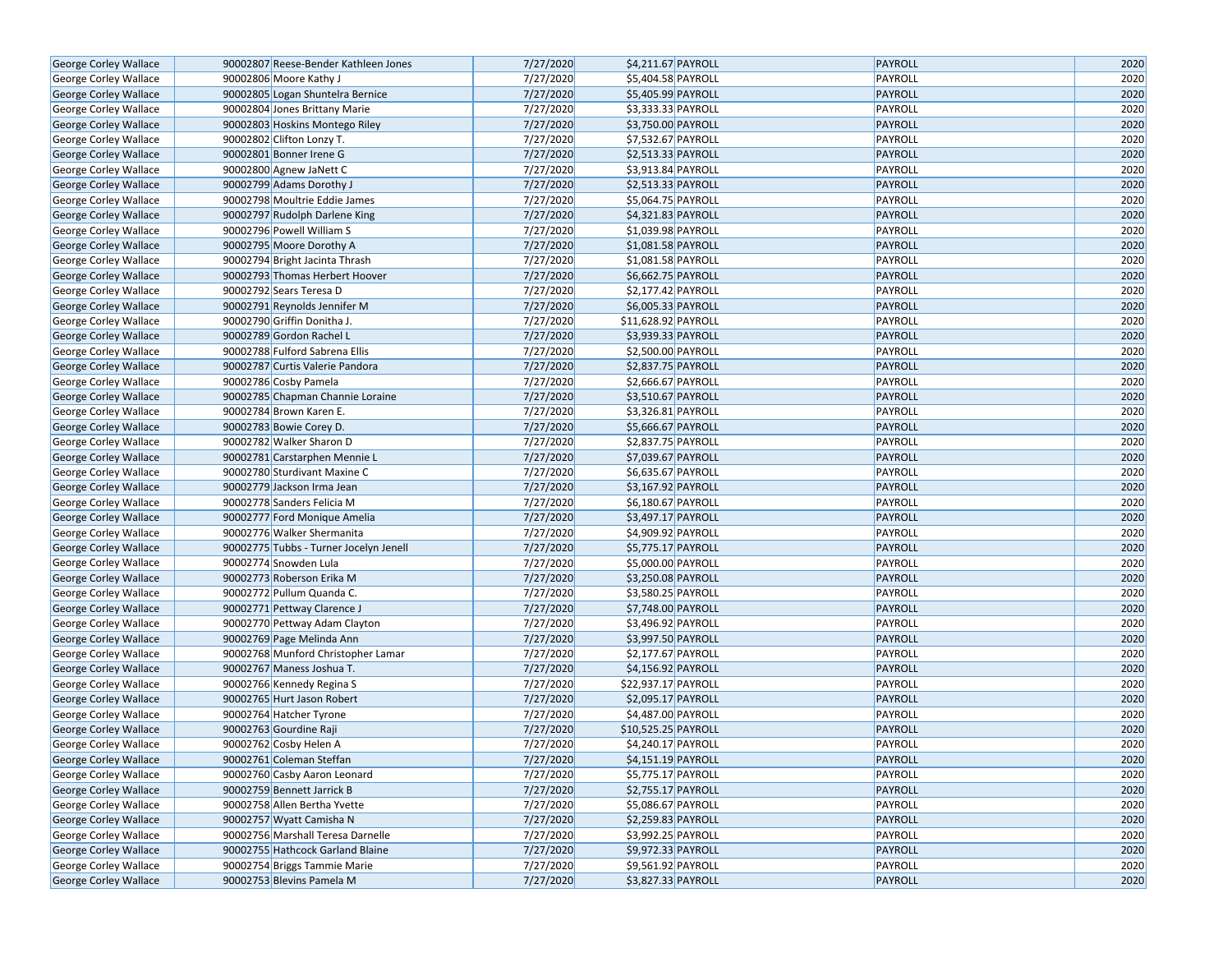| 7/27/2020<br>PAYROLL<br>2020<br>George Corley Wallace<br>90002751 Thames Jerome E<br>\$5,593.83 PAYROLL<br>90002750 Tarver Otis<br>7/27/2020<br>\$5,602.71 PAYROLL<br>PAYROLL<br>2020<br>George Corley Wallace<br>2020<br>7/27/2020<br>\$2,507.58 PAYROLL<br>PAYROLL<br><b>George Corley Wallace</b><br>90002749 Rogers Jason Brooks<br>7/27/2020<br>\$5,610.89 PAYROLL<br>PAYROLL<br>2020<br>George Corley Wallace<br>90002748 Lewis Jarrin Chiron<br>90002747 Kimbrough Brandon O<br>7/27/2020<br>\$2,755.17 PAYROLL<br>2020<br>George Corley Wallace<br>PAYROLL<br>7/27/2020<br>2020<br>90002746 Harris Douglas Lee<br>\$7,003.42 PAYROLL<br>PAYROLL<br>George Corley Wallace<br>2020<br>7/27/2020<br>PAYROLL<br>George Corley Wallace<br>90002745 Griffin Calvin<br>\$6,623.16 PAYROLL<br>7/27/2020<br>2020<br>90002744 Allen Kenny<br>\$10,421.67 PAYROLL<br>PAYROLL<br>George Corley Wallace<br>7/27/2020<br>PAYROLL<br>2020<br>90002743 Laister Shirley J<br>\$10,421.67 PAYROLL<br>George Corley Wallace<br>90002742 Wright Pamela L<br>7/27/2020<br>\$11,177.75 PAYROLL<br>PAYROLL<br>2020<br>George Corley Wallace<br>2020<br>7/27/2020<br>\$5,986.00 PAYROLL<br><b>PAYROLL</b><br>George Corley Wallace<br>90002741 Thomas Hollee Myldred<br>7/27/2020<br>\$6,492.01 PAYROLL<br>PAYROLL<br>2020<br>George Corley Wallace<br>90002740 Goings Ghytana Shelton<br>2020<br>7/27/2020<br>\$596.33 PAYROLL<br>George Corley Wallace<br>90002739 Stinson Antwuan T<br>PAYROLL<br>90002738 Parten Dylan Reece<br>7/27/2020<br>\$596.33 PAYROLL<br>PAYROLL<br>2020<br>George Corley Wallace<br>7/27/2020<br>PAYROLL<br>2020<br>George Corley Wallace<br>90002737 Owens Holly Brown<br>\$7,422.33 PAYROLL<br>90002736 Lee Kateri M<br>7/27/2020<br>\$6,777.00 PAYROLL<br>PAYROLL<br>2020<br>George Corley Wallace<br>7/27/2020<br>\$6,639.67 PAYROLL<br>PAYROLL<br>2020<br>90002735 Baldwin Antionetta S<br>George Corley Wallace<br>90002734 Brown Kimberly N<br>7/27/2020<br>$\overline{$8,814.33}$ PAYROLL<br>PAYROLL<br>2020<br>George Corley Wallace<br>7/27/2020<br>\$450.67 PAYROLL<br>2020<br>90002733 Wood Donna Howell<br>PAYROLL<br>George Corley Wallace<br>7/27/2020<br>\$676.00 PAYROLL<br>PAYROLL<br>2020<br>George Corley Wallace<br>90002732 Stewart Jay Tyson<br>2020<br>7/27/2020<br>\$16,155.83 PAYROLL<br>PAYROLL<br>George Corley Wallace<br>90002731 Pugh Janet Cathey M<br>7/27/2020<br>PAYROLL<br>2020<br>George Corley Wallace<br>90002730 White Tara Y<br>\$12,348.58 PAYROLL<br>2020<br>90002729 Tapper Monica A<br>7/27/2020<br>PAYROLL<br>George Corley Wallace<br>\$676.00 PAYROLL<br>2020<br>7/27/2020<br>\$676.00 PAYROLL<br>PAYROLL<br>George Corley Wallace<br>90002728 Lewis George E<br>7/27/2020<br>\$11,504.50 PAYROLL<br>PAYROLL<br>2020<br>George Corley Wallace<br>90002727 Williams Kaleda Deshawn<br>90002726 Sims Robert Nelson<br>7/27/2020<br>\$9,366.91 PAYROLL<br>PAYROLL<br>2020<br>George Corley Wallace<br>7/27/2020<br>2020<br>\$676.00 PAYROLL<br>PAYROLL<br>George Corley Wallace<br>90002725 McKnight April Calloway<br>2020<br>7/27/2020<br>\$901.33 PAYROLL<br>PAYROLL<br>George Corley Wallace<br>90002724 Thurman Michael F<br>2020<br>7/27/2020<br>\$5,151.00 PAYROLL<br>PAYROLL<br>George Corley Wallace<br>90002723 Stevenson Donte L<br>90002722 Rogers Eric W<br>7/27/2020<br>\$5,457.33 PAYROLL<br>PAYROLL<br>2020<br>George Corley Wallace<br>7/27/2020<br>\$10,421.67 PAYROLL<br>PAYROLL<br>2020<br>George Corley Wallace<br>90002721 Hobbs David Wayne<br>2020<br>90002720 Randolph Yulonda B<br>7/27/2020<br>\$11,456.50 PAYROLL<br>PAYROLL<br>George Corley Wallace<br>7/27/2020<br>2020<br>90002719 Jones Connie M<br>\$5,217.58 PAYROLL<br>PAYROLL<br>George Corley Wallace<br>7/27/2020<br>2020<br>George Corley Wallace<br>90002718 Elliott William F<br>\$12,907.83 PAYROLL<br>PAYROLL<br>7/27/2020<br>\$676.00 PAYROLL<br>PAYROLL<br>2020<br>George Corley Wallace<br>90002717 Burton- Lassitter Kasey Raeann<br>2020<br>7/27/2020<br>PAYROLL<br>George Corley Wallace<br>90002716 Walker Michael<br>\$11,904.50 PAYROLL<br>7/27/2020<br>\$3,827.92 PAYROLL<br>PAYROLL<br>2020<br>George Corley Wallace<br>90002715 Thomas Gloria Dean<br>7/27/2020<br>PAYROLL<br>2020<br>90002714 Henderson Kerry E<br>\$5,000.58 PAYROLL<br>George Corley Wallace<br>7/27/2020<br>\$450.67 PAYROLL<br>PAYROLL<br>2020<br>George Corley Wallace<br>90002713 Miller Gregory Lee<br>2020<br>7/27/2020<br>\$6,188.17 PAYROLL<br>PAYROLL<br>George Corley Wallace<br>90002712 King Glenn<br>7/27/2020<br>\$7,390.27 PAYROLL<br>PAYROLL<br>2020<br>George Corley Wallace<br>90002711 Hannah Marilyn Bennett<br>7/27/2020<br>\$7,638.00 PAYROLL<br>2020<br>George Corley Wallace<br>90002710 Smith Pamela Caver<br>PAYROLL<br>7/27/2020<br>\$6,520.00 PAYROLL<br>PAYROLL<br>2020<br>George Corley Wallace<br>90002709 Moultrie Jacqueline<br>7/27/2020<br>2020<br>George Corley Wallace<br>90002708 Miller Pearlie R<br>\$12,119.41 PAYROLL<br>PAYROLL<br>2020<br>7/27/2020<br>\$10,796.42 PAYROLL<br>PAYROLL<br>George Corley Wallace<br>90002707 Melton Christi A<br><b>George Corley Wallace</b><br>7/27/2020<br>\$10,338.08 PAYROLL<br>PAYROLL<br>2020<br>90002706 Lumpkin Deborah Walker<br>7/27/2020<br>2020<br>George Corley Wallace<br>90002705 Jackson Veronica Moultrie<br>\$6,979.00 PAYROLL<br>PAYROLL<br>George Corley Wallace<br>90002704 Davis Sarah<br>7/27/2020<br>\$8,397.33 PAYROLL<br>PAYROLL<br>2020<br>90002703 Lee Beverly D<br>7/27/2020<br>PAYROLL<br>2020<br>George Corley Wallace<br>\$2,513.33 PAYROLL<br>George Corley Wallace<br>90002702 Gordon Alfreda Felicia<br>7/27/2020<br>\$4,886.00 PAYROLL<br>PAYROLL<br>2020<br>90002701 Goodwin Pamela<br>7/27/2020<br>\$6,416.33 PAYROLL<br>PAYROLL<br>2020<br>George Corley Wallace<br>90002700 Ford Sabrina D<br>7/27/2020<br>PAYROLL<br>2020<br>George Corley Wallace<br>\$6,057.33 PAYROLL<br>90002699 Chestnut Angelina<br>7/27/2020<br>PAYROLL<br>2020<br>George Corley Wallace<br>\$5,610.00 PAYROLL<br>PAYROLL<br>George Corley Wallace<br>90002698 Mitchell James M<br>7/27/2020<br>\$18,815.00 PAYROLL<br>2020 | George Corley Wallace | 90002752 Williams Matilda Mae | 7/27/2020 | \$5,677.17 PAYROLL | PAYROLL | 2020 |
|-------------------------------------------------------------------------------------------------------------------------------------------------------------------------------------------------------------------------------------------------------------------------------------------------------------------------------------------------------------------------------------------------------------------------------------------------------------------------------------------------------------------------------------------------------------------------------------------------------------------------------------------------------------------------------------------------------------------------------------------------------------------------------------------------------------------------------------------------------------------------------------------------------------------------------------------------------------------------------------------------------------------------------------------------------------------------------------------------------------------------------------------------------------------------------------------------------------------------------------------------------------------------------------------------------------------------------------------------------------------------------------------------------------------------------------------------------------------------------------------------------------------------------------------------------------------------------------------------------------------------------------------------------------------------------------------------------------------------------------------------------------------------------------------------------------------------------------------------------------------------------------------------------------------------------------------------------------------------------------------------------------------------------------------------------------------------------------------------------------------------------------------------------------------------------------------------------------------------------------------------------------------------------------------------------------------------------------------------------------------------------------------------------------------------------------------------------------------------------------------------------------------------------------------------------------------------------------------------------------------------------------------------------------------------------------------------------------------------------------------------------------------------------------------------------------------------------------------------------------------------------------------------------------------------------------------------------------------------------------------------------------------------------------------------------------------------------------------------------------------------------------------------------------------------------------------------------------------------------------------------------------------------------------------------------------------------------------------------------------------------------------------------------------------------------------------------------------------------------------------------------------------------------------------------------------------------------------------------------------------------------------------------------------------------------------------------------------------------------------------------------------------------------------------------------------------------------------------------------------------------------------------------------------------------------------------------------------------------------------------------------------------------------------------------------------------------------------------------------------------------------------------------------------------------------------------------------------------------------------------------------------------------------------------------------------------------------------------------------------------------------------------------------------------------------------------------------------------------------------------------------------------------------------------------------------------------------------------------------------------------------------------------------------------------------------------------------------------------------------------------------------------------------------------------------------------------------------------------------------------------------------------------------------------------------------------------------------------------------------------------------------------------------------------------------------------------------------------------------------------------------------------------------------------------------------------------------------------------------------------------------------------------------------------------------------------------------------------------------------------------------------------------------------------------------------------------------------------------------------------------------------------------------------------------------------------------------------------------------------------------------------------------------------------------------------------------------------------------------------------------------------------------------------------------------------------------------------------------------------------------------------------------------------------------------------------------------------------------------------------------------------------------------------------------------------------------------------------------------------------------------------------------------------|-----------------------|-------------------------------|-----------|--------------------|---------|------|
|                                                                                                                                                                                                                                                                                                                                                                                                                                                                                                                                                                                                                                                                                                                                                                                                                                                                                                                                                                                                                                                                                                                                                                                                                                                                                                                                                                                                                                                                                                                                                                                                                                                                                                                                                                                                                                                                                                                                                                                                                                                                                                                                                                                                                                                                                                                                                                                                                                                                                                                                                                                                                                                                                                                                                                                                                                                                                                                                                                                                                                                                                                                                                                                                                                                                                                                                                                                                                                                                                                                                                                                                                                                                                                                                                                                                                                                                                                                                                                                                                                                                                                                                                                                                                                                                                                                                                                                                                                                                                                                                                                                                                                                                                                                                                                                                                                                                                                                                                                                                                                                                                                                                                                                                                                                                                                                                                                                                                                                                                                                                                                                                                                                                                                                                                                                                                                                                                                                                                                                                                                                                                                                                                             |                       |                               |           |                    |         |      |
|                                                                                                                                                                                                                                                                                                                                                                                                                                                                                                                                                                                                                                                                                                                                                                                                                                                                                                                                                                                                                                                                                                                                                                                                                                                                                                                                                                                                                                                                                                                                                                                                                                                                                                                                                                                                                                                                                                                                                                                                                                                                                                                                                                                                                                                                                                                                                                                                                                                                                                                                                                                                                                                                                                                                                                                                                                                                                                                                                                                                                                                                                                                                                                                                                                                                                                                                                                                                                                                                                                                                                                                                                                                                                                                                                                                                                                                                                                                                                                                                                                                                                                                                                                                                                                                                                                                                                                                                                                                                                                                                                                                                                                                                                                                                                                                                                                                                                                                                                                                                                                                                                                                                                                                                                                                                                                                                                                                                                                                                                                                                                                                                                                                                                                                                                                                                                                                                                                                                                                                                                                                                                                                                                             |                       |                               |           |                    |         |      |
|                                                                                                                                                                                                                                                                                                                                                                                                                                                                                                                                                                                                                                                                                                                                                                                                                                                                                                                                                                                                                                                                                                                                                                                                                                                                                                                                                                                                                                                                                                                                                                                                                                                                                                                                                                                                                                                                                                                                                                                                                                                                                                                                                                                                                                                                                                                                                                                                                                                                                                                                                                                                                                                                                                                                                                                                                                                                                                                                                                                                                                                                                                                                                                                                                                                                                                                                                                                                                                                                                                                                                                                                                                                                                                                                                                                                                                                                                                                                                                                                                                                                                                                                                                                                                                                                                                                                                                                                                                                                                                                                                                                                                                                                                                                                                                                                                                                                                                                                                                                                                                                                                                                                                                                                                                                                                                                                                                                                                                                                                                                                                                                                                                                                                                                                                                                                                                                                                                                                                                                                                                                                                                                                                             |                       |                               |           |                    |         |      |
|                                                                                                                                                                                                                                                                                                                                                                                                                                                                                                                                                                                                                                                                                                                                                                                                                                                                                                                                                                                                                                                                                                                                                                                                                                                                                                                                                                                                                                                                                                                                                                                                                                                                                                                                                                                                                                                                                                                                                                                                                                                                                                                                                                                                                                                                                                                                                                                                                                                                                                                                                                                                                                                                                                                                                                                                                                                                                                                                                                                                                                                                                                                                                                                                                                                                                                                                                                                                                                                                                                                                                                                                                                                                                                                                                                                                                                                                                                                                                                                                                                                                                                                                                                                                                                                                                                                                                                                                                                                                                                                                                                                                                                                                                                                                                                                                                                                                                                                                                                                                                                                                                                                                                                                                                                                                                                                                                                                                                                                                                                                                                                                                                                                                                                                                                                                                                                                                                                                                                                                                                                                                                                                                                             |                       |                               |           |                    |         |      |
|                                                                                                                                                                                                                                                                                                                                                                                                                                                                                                                                                                                                                                                                                                                                                                                                                                                                                                                                                                                                                                                                                                                                                                                                                                                                                                                                                                                                                                                                                                                                                                                                                                                                                                                                                                                                                                                                                                                                                                                                                                                                                                                                                                                                                                                                                                                                                                                                                                                                                                                                                                                                                                                                                                                                                                                                                                                                                                                                                                                                                                                                                                                                                                                                                                                                                                                                                                                                                                                                                                                                                                                                                                                                                                                                                                                                                                                                                                                                                                                                                                                                                                                                                                                                                                                                                                                                                                                                                                                                                                                                                                                                                                                                                                                                                                                                                                                                                                                                                                                                                                                                                                                                                                                                                                                                                                                                                                                                                                                                                                                                                                                                                                                                                                                                                                                                                                                                                                                                                                                                                                                                                                                                                             |                       |                               |           |                    |         |      |
|                                                                                                                                                                                                                                                                                                                                                                                                                                                                                                                                                                                                                                                                                                                                                                                                                                                                                                                                                                                                                                                                                                                                                                                                                                                                                                                                                                                                                                                                                                                                                                                                                                                                                                                                                                                                                                                                                                                                                                                                                                                                                                                                                                                                                                                                                                                                                                                                                                                                                                                                                                                                                                                                                                                                                                                                                                                                                                                                                                                                                                                                                                                                                                                                                                                                                                                                                                                                                                                                                                                                                                                                                                                                                                                                                                                                                                                                                                                                                                                                                                                                                                                                                                                                                                                                                                                                                                                                                                                                                                                                                                                                                                                                                                                                                                                                                                                                                                                                                                                                                                                                                                                                                                                                                                                                                                                                                                                                                                                                                                                                                                                                                                                                                                                                                                                                                                                                                                                                                                                                                                                                                                                                                             |                       |                               |           |                    |         |      |
|                                                                                                                                                                                                                                                                                                                                                                                                                                                                                                                                                                                                                                                                                                                                                                                                                                                                                                                                                                                                                                                                                                                                                                                                                                                                                                                                                                                                                                                                                                                                                                                                                                                                                                                                                                                                                                                                                                                                                                                                                                                                                                                                                                                                                                                                                                                                                                                                                                                                                                                                                                                                                                                                                                                                                                                                                                                                                                                                                                                                                                                                                                                                                                                                                                                                                                                                                                                                                                                                                                                                                                                                                                                                                                                                                                                                                                                                                                                                                                                                                                                                                                                                                                                                                                                                                                                                                                                                                                                                                                                                                                                                                                                                                                                                                                                                                                                                                                                                                                                                                                                                                                                                                                                                                                                                                                                                                                                                                                                                                                                                                                                                                                                                                                                                                                                                                                                                                                                                                                                                                                                                                                                                                             |                       |                               |           |                    |         |      |
|                                                                                                                                                                                                                                                                                                                                                                                                                                                                                                                                                                                                                                                                                                                                                                                                                                                                                                                                                                                                                                                                                                                                                                                                                                                                                                                                                                                                                                                                                                                                                                                                                                                                                                                                                                                                                                                                                                                                                                                                                                                                                                                                                                                                                                                                                                                                                                                                                                                                                                                                                                                                                                                                                                                                                                                                                                                                                                                                                                                                                                                                                                                                                                                                                                                                                                                                                                                                                                                                                                                                                                                                                                                                                                                                                                                                                                                                                                                                                                                                                                                                                                                                                                                                                                                                                                                                                                                                                                                                                                                                                                                                                                                                                                                                                                                                                                                                                                                                                                                                                                                                                                                                                                                                                                                                                                                                                                                                                                                                                                                                                                                                                                                                                                                                                                                                                                                                                                                                                                                                                                                                                                                                                             |                       |                               |           |                    |         |      |
|                                                                                                                                                                                                                                                                                                                                                                                                                                                                                                                                                                                                                                                                                                                                                                                                                                                                                                                                                                                                                                                                                                                                                                                                                                                                                                                                                                                                                                                                                                                                                                                                                                                                                                                                                                                                                                                                                                                                                                                                                                                                                                                                                                                                                                                                                                                                                                                                                                                                                                                                                                                                                                                                                                                                                                                                                                                                                                                                                                                                                                                                                                                                                                                                                                                                                                                                                                                                                                                                                                                                                                                                                                                                                                                                                                                                                                                                                                                                                                                                                                                                                                                                                                                                                                                                                                                                                                                                                                                                                                                                                                                                                                                                                                                                                                                                                                                                                                                                                                                                                                                                                                                                                                                                                                                                                                                                                                                                                                                                                                                                                                                                                                                                                                                                                                                                                                                                                                                                                                                                                                                                                                                                                             |                       |                               |           |                    |         |      |
|                                                                                                                                                                                                                                                                                                                                                                                                                                                                                                                                                                                                                                                                                                                                                                                                                                                                                                                                                                                                                                                                                                                                                                                                                                                                                                                                                                                                                                                                                                                                                                                                                                                                                                                                                                                                                                                                                                                                                                                                                                                                                                                                                                                                                                                                                                                                                                                                                                                                                                                                                                                                                                                                                                                                                                                                                                                                                                                                                                                                                                                                                                                                                                                                                                                                                                                                                                                                                                                                                                                                                                                                                                                                                                                                                                                                                                                                                                                                                                                                                                                                                                                                                                                                                                                                                                                                                                                                                                                                                                                                                                                                                                                                                                                                                                                                                                                                                                                                                                                                                                                                                                                                                                                                                                                                                                                                                                                                                                                                                                                                                                                                                                                                                                                                                                                                                                                                                                                                                                                                                                                                                                                                                             |                       |                               |           |                    |         |      |
|                                                                                                                                                                                                                                                                                                                                                                                                                                                                                                                                                                                                                                                                                                                                                                                                                                                                                                                                                                                                                                                                                                                                                                                                                                                                                                                                                                                                                                                                                                                                                                                                                                                                                                                                                                                                                                                                                                                                                                                                                                                                                                                                                                                                                                                                                                                                                                                                                                                                                                                                                                                                                                                                                                                                                                                                                                                                                                                                                                                                                                                                                                                                                                                                                                                                                                                                                                                                                                                                                                                                                                                                                                                                                                                                                                                                                                                                                                                                                                                                                                                                                                                                                                                                                                                                                                                                                                                                                                                                                                                                                                                                                                                                                                                                                                                                                                                                                                                                                                                                                                                                                                                                                                                                                                                                                                                                                                                                                                                                                                                                                                                                                                                                                                                                                                                                                                                                                                                                                                                                                                                                                                                                                             |                       |                               |           |                    |         |      |
|                                                                                                                                                                                                                                                                                                                                                                                                                                                                                                                                                                                                                                                                                                                                                                                                                                                                                                                                                                                                                                                                                                                                                                                                                                                                                                                                                                                                                                                                                                                                                                                                                                                                                                                                                                                                                                                                                                                                                                                                                                                                                                                                                                                                                                                                                                                                                                                                                                                                                                                                                                                                                                                                                                                                                                                                                                                                                                                                                                                                                                                                                                                                                                                                                                                                                                                                                                                                                                                                                                                                                                                                                                                                                                                                                                                                                                                                                                                                                                                                                                                                                                                                                                                                                                                                                                                                                                                                                                                                                                                                                                                                                                                                                                                                                                                                                                                                                                                                                                                                                                                                                                                                                                                                                                                                                                                                                                                                                                                                                                                                                                                                                                                                                                                                                                                                                                                                                                                                                                                                                                                                                                                                                             |                       |                               |           |                    |         |      |
|                                                                                                                                                                                                                                                                                                                                                                                                                                                                                                                                                                                                                                                                                                                                                                                                                                                                                                                                                                                                                                                                                                                                                                                                                                                                                                                                                                                                                                                                                                                                                                                                                                                                                                                                                                                                                                                                                                                                                                                                                                                                                                                                                                                                                                                                                                                                                                                                                                                                                                                                                                                                                                                                                                                                                                                                                                                                                                                                                                                                                                                                                                                                                                                                                                                                                                                                                                                                                                                                                                                                                                                                                                                                                                                                                                                                                                                                                                                                                                                                                                                                                                                                                                                                                                                                                                                                                                                                                                                                                                                                                                                                                                                                                                                                                                                                                                                                                                                                                                                                                                                                                                                                                                                                                                                                                                                                                                                                                                                                                                                                                                                                                                                                                                                                                                                                                                                                                                                                                                                                                                                                                                                                                             |                       |                               |           |                    |         |      |
|                                                                                                                                                                                                                                                                                                                                                                                                                                                                                                                                                                                                                                                                                                                                                                                                                                                                                                                                                                                                                                                                                                                                                                                                                                                                                                                                                                                                                                                                                                                                                                                                                                                                                                                                                                                                                                                                                                                                                                                                                                                                                                                                                                                                                                                                                                                                                                                                                                                                                                                                                                                                                                                                                                                                                                                                                                                                                                                                                                                                                                                                                                                                                                                                                                                                                                                                                                                                                                                                                                                                                                                                                                                                                                                                                                                                                                                                                                                                                                                                                                                                                                                                                                                                                                                                                                                                                                                                                                                                                                                                                                                                                                                                                                                                                                                                                                                                                                                                                                                                                                                                                                                                                                                                                                                                                                                                                                                                                                                                                                                                                                                                                                                                                                                                                                                                                                                                                                                                                                                                                                                                                                                                                             |                       |                               |           |                    |         |      |
|                                                                                                                                                                                                                                                                                                                                                                                                                                                                                                                                                                                                                                                                                                                                                                                                                                                                                                                                                                                                                                                                                                                                                                                                                                                                                                                                                                                                                                                                                                                                                                                                                                                                                                                                                                                                                                                                                                                                                                                                                                                                                                                                                                                                                                                                                                                                                                                                                                                                                                                                                                                                                                                                                                                                                                                                                                                                                                                                                                                                                                                                                                                                                                                                                                                                                                                                                                                                                                                                                                                                                                                                                                                                                                                                                                                                                                                                                                                                                                                                                                                                                                                                                                                                                                                                                                                                                                                                                                                                                                                                                                                                                                                                                                                                                                                                                                                                                                                                                                                                                                                                                                                                                                                                                                                                                                                                                                                                                                                                                                                                                                                                                                                                                                                                                                                                                                                                                                                                                                                                                                                                                                                                                             |                       |                               |           |                    |         |      |
|                                                                                                                                                                                                                                                                                                                                                                                                                                                                                                                                                                                                                                                                                                                                                                                                                                                                                                                                                                                                                                                                                                                                                                                                                                                                                                                                                                                                                                                                                                                                                                                                                                                                                                                                                                                                                                                                                                                                                                                                                                                                                                                                                                                                                                                                                                                                                                                                                                                                                                                                                                                                                                                                                                                                                                                                                                                                                                                                                                                                                                                                                                                                                                                                                                                                                                                                                                                                                                                                                                                                                                                                                                                                                                                                                                                                                                                                                                                                                                                                                                                                                                                                                                                                                                                                                                                                                                                                                                                                                                                                                                                                                                                                                                                                                                                                                                                                                                                                                                                                                                                                                                                                                                                                                                                                                                                                                                                                                                                                                                                                                                                                                                                                                                                                                                                                                                                                                                                                                                                                                                                                                                                                                             |                       |                               |           |                    |         |      |
|                                                                                                                                                                                                                                                                                                                                                                                                                                                                                                                                                                                                                                                                                                                                                                                                                                                                                                                                                                                                                                                                                                                                                                                                                                                                                                                                                                                                                                                                                                                                                                                                                                                                                                                                                                                                                                                                                                                                                                                                                                                                                                                                                                                                                                                                                                                                                                                                                                                                                                                                                                                                                                                                                                                                                                                                                                                                                                                                                                                                                                                                                                                                                                                                                                                                                                                                                                                                                                                                                                                                                                                                                                                                                                                                                                                                                                                                                                                                                                                                                                                                                                                                                                                                                                                                                                                                                                                                                                                                                                                                                                                                                                                                                                                                                                                                                                                                                                                                                                                                                                                                                                                                                                                                                                                                                                                                                                                                                                                                                                                                                                                                                                                                                                                                                                                                                                                                                                                                                                                                                                                                                                                                                             |                       |                               |           |                    |         |      |
|                                                                                                                                                                                                                                                                                                                                                                                                                                                                                                                                                                                                                                                                                                                                                                                                                                                                                                                                                                                                                                                                                                                                                                                                                                                                                                                                                                                                                                                                                                                                                                                                                                                                                                                                                                                                                                                                                                                                                                                                                                                                                                                                                                                                                                                                                                                                                                                                                                                                                                                                                                                                                                                                                                                                                                                                                                                                                                                                                                                                                                                                                                                                                                                                                                                                                                                                                                                                                                                                                                                                                                                                                                                                                                                                                                                                                                                                                                                                                                                                                                                                                                                                                                                                                                                                                                                                                                                                                                                                                                                                                                                                                                                                                                                                                                                                                                                                                                                                                                                                                                                                                                                                                                                                                                                                                                                                                                                                                                                                                                                                                                                                                                                                                                                                                                                                                                                                                                                                                                                                                                                                                                                                                             |                       |                               |           |                    |         |      |
|                                                                                                                                                                                                                                                                                                                                                                                                                                                                                                                                                                                                                                                                                                                                                                                                                                                                                                                                                                                                                                                                                                                                                                                                                                                                                                                                                                                                                                                                                                                                                                                                                                                                                                                                                                                                                                                                                                                                                                                                                                                                                                                                                                                                                                                                                                                                                                                                                                                                                                                                                                                                                                                                                                                                                                                                                                                                                                                                                                                                                                                                                                                                                                                                                                                                                                                                                                                                                                                                                                                                                                                                                                                                                                                                                                                                                                                                                                                                                                                                                                                                                                                                                                                                                                                                                                                                                                                                                                                                                                                                                                                                                                                                                                                                                                                                                                                                                                                                                                                                                                                                                                                                                                                                                                                                                                                                                                                                                                                                                                                                                                                                                                                                                                                                                                                                                                                                                                                                                                                                                                                                                                                                                             |                       |                               |           |                    |         |      |
|                                                                                                                                                                                                                                                                                                                                                                                                                                                                                                                                                                                                                                                                                                                                                                                                                                                                                                                                                                                                                                                                                                                                                                                                                                                                                                                                                                                                                                                                                                                                                                                                                                                                                                                                                                                                                                                                                                                                                                                                                                                                                                                                                                                                                                                                                                                                                                                                                                                                                                                                                                                                                                                                                                                                                                                                                                                                                                                                                                                                                                                                                                                                                                                                                                                                                                                                                                                                                                                                                                                                                                                                                                                                                                                                                                                                                                                                                                                                                                                                                                                                                                                                                                                                                                                                                                                                                                                                                                                                                                                                                                                                                                                                                                                                                                                                                                                                                                                                                                                                                                                                                                                                                                                                                                                                                                                                                                                                                                                                                                                                                                                                                                                                                                                                                                                                                                                                                                                                                                                                                                                                                                                                                             |                       |                               |           |                    |         |      |
|                                                                                                                                                                                                                                                                                                                                                                                                                                                                                                                                                                                                                                                                                                                                                                                                                                                                                                                                                                                                                                                                                                                                                                                                                                                                                                                                                                                                                                                                                                                                                                                                                                                                                                                                                                                                                                                                                                                                                                                                                                                                                                                                                                                                                                                                                                                                                                                                                                                                                                                                                                                                                                                                                                                                                                                                                                                                                                                                                                                                                                                                                                                                                                                                                                                                                                                                                                                                                                                                                                                                                                                                                                                                                                                                                                                                                                                                                                                                                                                                                                                                                                                                                                                                                                                                                                                                                                                                                                                                                                                                                                                                                                                                                                                                                                                                                                                                                                                                                                                                                                                                                                                                                                                                                                                                                                                                                                                                                                                                                                                                                                                                                                                                                                                                                                                                                                                                                                                                                                                                                                                                                                                                                             |                       |                               |           |                    |         |      |
|                                                                                                                                                                                                                                                                                                                                                                                                                                                                                                                                                                                                                                                                                                                                                                                                                                                                                                                                                                                                                                                                                                                                                                                                                                                                                                                                                                                                                                                                                                                                                                                                                                                                                                                                                                                                                                                                                                                                                                                                                                                                                                                                                                                                                                                                                                                                                                                                                                                                                                                                                                                                                                                                                                                                                                                                                                                                                                                                                                                                                                                                                                                                                                                                                                                                                                                                                                                                                                                                                                                                                                                                                                                                                                                                                                                                                                                                                                                                                                                                                                                                                                                                                                                                                                                                                                                                                                                                                                                                                                                                                                                                                                                                                                                                                                                                                                                                                                                                                                                                                                                                                                                                                                                                                                                                                                                                                                                                                                                                                                                                                                                                                                                                                                                                                                                                                                                                                                                                                                                                                                                                                                                                                             |                       |                               |           |                    |         |      |
|                                                                                                                                                                                                                                                                                                                                                                                                                                                                                                                                                                                                                                                                                                                                                                                                                                                                                                                                                                                                                                                                                                                                                                                                                                                                                                                                                                                                                                                                                                                                                                                                                                                                                                                                                                                                                                                                                                                                                                                                                                                                                                                                                                                                                                                                                                                                                                                                                                                                                                                                                                                                                                                                                                                                                                                                                                                                                                                                                                                                                                                                                                                                                                                                                                                                                                                                                                                                                                                                                                                                                                                                                                                                                                                                                                                                                                                                                                                                                                                                                                                                                                                                                                                                                                                                                                                                                                                                                                                                                                                                                                                                                                                                                                                                                                                                                                                                                                                                                                                                                                                                                                                                                                                                                                                                                                                                                                                                                                                                                                                                                                                                                                                                                                                                                                                                                                                                                                                                                                                                                                                                                                                                                             |                       |                               |           |                    |         |      |
|                                                                                                                                                                                                                                                                                                                                                                                                                                                                                                                                                                                                                                                                                                                                                                                                                                                                                                                                                                                                                                                                                                                                                                                                                                                                                                                                                                                                                                                                                                                                                                                                                                                                                                                                                                                                                                                                                                                                                                                                                                                                                                                                                                                                                                                                                                                                                                                                                                                                                                                                                                                                                                                                                                                                                                                                                                                                                                                                                                                                                                                                                                                                                                                                                                                                                                                                                                                                                                                                                                                                                                                                                                                                                                                                                                                                                                                                                                                                                                                                                                                                                                                                                                                                                                                                                                                                                                                                                                                                                                                                                                                                                                                                                                                                                                                                                                                                                                                                                                                                                                                                                                                                                                                                                                                                                                                                                                                                                                                                                                                                                                                                                                                                                                                                                                                                                                                                                                                                                                                                                                                                                                                                                             |                       |                               |           |                    |         |      |
|                                                                                                                                                                                                                                                                                                                                                                                                                                                                                                                                                                                                                                                                                                                                                                                                                                                                                                                                                                                                                                                                                                                                                                                                                                                                                                                                                                                                                                                                                                                                                                                                                                                                                                                                                                                                                                                                                                                                                                                                                                                                                                                                                                                                                                                                                                                                                                                                                                                                                                                                                                                                                                                                                                                                                                                                                                                                                                                                                                                                                                                                                                                                                                                                                                                                                                                                                                                                                                                                                                                                                                                                                                                                                                                                                                                                                                                                                                                                                                                                                                                                                                                                                                                                                                                                                                                                                                                                                                                                                                                                                                                                                                                                                                                                                                                                                                                                                                                                                                                                                                                                                                                                                                                                                                                                                                                                                                                                                                                                                                                                                                                                                                                                                                                                                                                                                                                                                                                                                                                                                                                                                                                                                             |                       |                               |           |                    |         |      |
|                                                                                                                                                                                                                                                                                                                                                                                                                                                                                                                                                                                                                                                                                                                                                                                                                                                                                                                                                                                                                                                                                                                                                                                                                                                                                                                                                                                                                                                                                                                                                                                                                                                                                                                                                                                                                                                                                                                                                                                                                                                                                                                                                                                                                                                                                                                                                                                                                                                                                                                                                                                                                                                                                                                                                                                                                                                                                                                                                                                                                                                                                                                                                                                                                                                                                                                                                                                                                                                                                                                                                                                                                                                                                                                                                                                                                                                                                                                                                                                                                                                                                                                                                                                                                                                                                                                                                                                                                                                                                                                                                                                                                                                                                                                                                                                                                                                                                                                                                                                                                                                                                                                                                                                                                                                                                                                                                                                                                                                                                                                                                                                                                                                                                                                                                                                                                                                                                                                                                                                                                                                                                                                                                             |                       |                               |           |                    |         |      |
|                                                                                                                                                                                                                                                                                                                                                                                                                                                                                                                                                                                                                                                                                                                                                                                                                                                                                                                                                                                                                                                                                                                                                                                                                                                                                                                                                                                                                                                                                                                                                                                                                                                                                                                                                                                                                                                                                                                                                                                                                                                                                                                                                                                                                                                                                                                                                                                                                                                                                                                                                                                                                                                                                                                                                                                                                                                                                                                                                                                                                                                                                                                                                                                                                                                                                                                                                                                                                                                                                                                                                                                                                                                                                                                                                                                                                                                                                                                                                                                                                                                                                                                                                                                                                                                                                                                                                                                                                                                                                                                                                                                                                                                                                                                                                                                                                                                                                                                                                                                                                                                                                                                                                                                                                                                                                                                                                                                                                                                                                                                                                                                                                                                                                                                                                                                                                                                                                                                                                                                                                                                                                                                                                             |                       |                               |           |                    |         |      |
|                                                                                                                                                                                                                                                                                                                                                                                                                                                                                                                                                                                                                                                                                                                                                                                                                                                                                                                                                                                                                                                                                                                                                                                                                                                                                                                                                                                                                                                                                                                                                                                                                                                                                                                                                                                                                                                                                                                                                                                                                                                                                                                                                                                                                                                                                                                                                                                                                                                                                                                                                                                                                                                                                                                                                                                                                                                                                                                                                                                                                                                                                                                                                                                                                                                                                                                                                                                                                                                                                                                                                                                                                                                                                                                                                                                                                                                                                                                                                                                                                                                                                                                                                                                                                                                                                                                                                                                                                                                                                                                                                                                                                                                                                                                                                                                                                                                                                                                                                                                                                                                                                                                                                                                                                                                                                                                                                                                                                                                                                                                                                                                                                                                                                                                                                                                                                                                                                                                                                                                                                                                                                                                                                             |                       |                               |           |                    |         |      |
|                                                                                                                                                                                                                                                                                                                                                                                                                                                                                                                                                                                                                                                                                                                                                                                                                                                                                                                                                                                                                                                                                                                                                                                                                                                                                                                                                                                                                                                                                                                                                                                                                                                                                                                                                                                                                                                                                                                                                                                                                                                                                                                                                                                                                                                                                                                                                                                                                                                                                                                                                                                                                                                                                                                                                                                                                                                                                                                                                                                                                                                                                                                                                                                                                                                                                                                                                                                                                                                                                                                                                                                                                                                                                                                                                                                                                                                                                                                                                                                                                                                                                                                                                                                                                                                                                                                                                                                                                                                                                                                                                                                                                                                                                                                                                                                                                                                                                                                                                                                                                                                                                                                                                                                                                                                                                                                                                                                                                                                                                                                                                                                                                                                                                                                                                                                                                                                                                                                                                                                                                                                                                                                                                             |                       |                               |           |                    |         |      |
|                                                                                                                                                                                                                                                                                                                                                                                                                                                                                                                                                                                                                                                                                                                                                                                                                                                                                                                                                                                                                                                                                                                                                                                                                                                                                                                                                                                                                                                                                                                                                                                                                                                                                                                                                                                                                                                                                                                                                                                                                                                                                                                                                                                                                                                                                                                                                                                                                                                                                                                                                                                                                                                                                                                                                                                                                                                                                                                                                                                                                                                                                                                                                                                                                                                                                                                                                                                                                                                                                                                                                                                                                                                                                                                                                                                                                                                                                                                                                                                                                                                                                                                                                                                                                                                                                                                                                                                                                                                                                                                                                                                                                                                                                                                                                                                                                                                                                                                                                                                                                                                                                                                                                                                                                                                                                                                                                                                                                                                                                                                                                                                                                                                                                                                                                                                                                                                                                                                                                                                                                                                                                                                                                             |                       |                               |           |                    |         |      |
|                                                                                                                                                                                                                                                                                                                                                                                                                                                                                                                                                                                                                                                                                                                                                                                                                                                                                                                                                                                                                                                                                                                                                                                                                                                                                                                                                                                                                                                                                                                                                                                                                                                                                                                                                                                                                                                                                                                                                                                                                                                                                                                                                                                                                                                                                                                                                                                                                                                                                                                                                                                                                                                                                                                                                                                                                                                                                                                                                                                                                                                                                                                                                                                                                                                                                                                                                                                                                                                                                                                                                                                                                                                                                                                                                                                                                                                                                                                                                                                                                                                                                                                                                                                                                                                                                                                                                                                                                                                                                                                                                                                                                                                                                                                                                                                                                                                                                                                                                                                                                                                                                                                                                                                                                                                                                                                                                                                                                                                                                                                                                                                                                                                                                                                                                                                                                                                                                                                                                                                                                                                                                                                                                             |                       |                               |           |                    |         |      |
|                                                                                                                                                                                                                                                                                                                                                                                                                                                                                                                                                                                                                                                                                                                                                                                                                                                                                                                                                                                                                                                                                                                                                                                                                                                                                                                                                                                                                                                                                                                                                                                                                                                                                                                                                                                                                                                                                                                                                                                                                                                                                                                                                                                                                                                                                                                                                                                                                                                                                                                                                                                                                                                                                                                                                                                                                                                                                                                                                                                                                                                                                                                                                                                                                                                                                                                                                                                                                                                                                                                                                                                                                                                                                                                                                                                                                                                                                                                                                                                                                                                                                                                                                                                                                                                                                                                                                                                                                                                                                                                                                                                                                                                                                                                                                                                                                                                                                                                                                                                                                                                                                                                                                                                                                                                                                                                                                                                                                                                                                                                                                                                                                                                                                                                                                                                                                                                                                                                                                                                                                                                                                                                                                             |                       |                               |           |                    |         |      |
|                                                                                                                                                                                                                                                                                                                                                                                                                                                                                                                                                                                                                                                                                                                                                                                                                                                                                                                                                                                                                                                                                                                                                                                                                                                                                                                                                                                                                                                                                                                                                                                                                                                                                                                                                                                                                                                                                                                                                                                                                                                                                                                                                                                                                                                                                                                                                                                                                                                                                                                                                                                                                                                                                                                                                                                                                                                                                                                                                                                                                                                                                                                                                                                                                                                                                                                                                                                                                                                                                                                                                                                                                                                                                                                                                                                                                                                                                                                                                                                                                                                                                                                                                                                                                                                                                                                                                                                                                                                                                                                                                                                                                                                                                                                                                                                                                                                                                                                                                                                                                                                                                                                                                                                                                                                                                                                                                                                                                                                                                                                                                                                                                                                                                                                                                                                                                                                                                                                                                                                                                                                                                                                                                             |                       |                               |           |                    |         |      |
|                                                                                                                                                                                                                                                                                                                                                                                                                                                                                                                                                                                                                                                                                                                                                                                                                                                                                                                                                                                                                                                                                                                                                                                                                                                                                                                                                                                                                                                                                                                                                                                                                                                                                                                                                                                                                                                                                                                                                                                                                                                                                                                                                                                                                                                                                                                                                                                                                                                                                                                                                                                                                                                                                                                                                                                                                                                                                                                                                                                                                                                                                                                                                                                                                                                                                                                                                                                                                                                                                                                                                                                                                                                                                                                                                                                                                                                                                                                                                                                                                                                                                                                                                                                                                                                                                                                                                                                                                                                                                                                                                                                                                                                                                                                                                                                                                                                                                                                                                                                                                                                                                                                                                                                                                                                                                                                                                                                                                                                                                                                                                                                                                                                                                                                                                                                                                                                                                                                                                                                                                                                                                                                                                             |                       |                               |           |                    |         |      |
|                                                                                                                                                                                                                                                                                                                                                                                                                                                                                                                                                                                                                                                                                                                                                                                                                                                                                                                                                                                                                                                                                                                                                                                                                                                                                                                                                                                                                                                                                                                                                                                                                                                                                                                                                                                                                                                                                                                                                                                                                                                                                                                                                                                                                                                                                                                                                                                                                                                                                                                                                                                                                                                                                                                                                                                                                                                                                                                                                                                                                                                                                                                                                                                                                                                                                                                                                                                                                                                                                                                                                                                                                                                                                                                                                                                                                                                                                                                                                                                                                                                                                                                                                                                                                                                                                                                                                                                                                                                                                                                                                                                                                                                                                                                                                                                                                                                                                                                                                                                                                                                                                                                                                                                                                                                                                                                                                                                                                                                                                                                                                                                                                                                                                                                                                                                                                                                                                                                                                                                                                                                                                                                                                             |                       |                               |           |                    |         |      |
|                                                                                                                                                                                                                                                                                                                                                                                                                                                                                                                                                                                                                                                                                                                                                                                                                                                                                                                                                                                                                                                                                                                                                                                                                                                                                                                                                                                                                                                                                                                                                                                                                                                                                                                                                                                                                                                                                                                                                                                                                                                                                                                                                                                                                                                                                                                                                                                                                                                                                                                                                                                                                                                                                                                                                                                                                                                                                                                                                                                                                                                                                                                                                                                                                                                                                                                                                                                                                                                                                                                                                                                                                                                                                                                                                                                                                                                                                                                                                                                                                                                                                                                                                                                                                                                                                                                                                                                                                                                                                                                                                                                                                                                                                                                                                                                                                                                                                                                                                                                                                                                                                                                                                                                                                                                                                                                                                                                                                                                                                                                                                                                                                                                                                                                                                                                                                                                                                                                                                                                                                                                                                                                                                             |                       |                               |           |                    |         |      |
|                                                                                                                                                                                                                                                                                                                                                                                                                                                                                                                                                                                                                                                                                                                                                                                                                                                                                                                                                                                                                                                                                                                                                                                                                                                                                                                                                                                                                                                                                                                                                                                                                                                                                                                                                                                                                                                                                                                                                                                                                                                                                                                                                                                                                                                                                                                                                                                                                                                                                                                                                                                                                                                                                                                                                                                                                                                                                                                                                                                                                                                                                                                                                                                                                                                                                                                                                                                                                                                                                                                                                                                                                                                                                                                                                                                                                                                                                                                                                                                                                                                                                                                                                                                                                                                                                                                                                                                                                                                                                                                                                                                                                                                                                                                                                                                                                                                                                                                                                                                                                                                                                                                                                                                                                                                                                                                                                                                                                                                                                                                                                                                                                                                                                                                                                                                                                                                                                                                                                                                                                                                                                                                                                             |                       |                               |           |                    |         |      |
|                                                                                                                                                                                                                                                                                                                                                                                                                                                                                                                                                                                                                                                                                                                                                                                                                                                                                                                                                                                                                                                                                                                                                                                                                                                                                                                                                                                                                                                                                                                                                                                                                                                                                                                                                                                                                                                                                                                                                                                                                                                                                                                                                                                                                                                                                                                                                                                                                                                                                                                                                                                                                                                                                                                                                                                                                                                                                                                                                                                                                                                                                                                                                                                                                                                                                                                                                                                                                                                                                                                                                                                                                                                                                                                                                                                                                                                                                                                                                                                                                                                                                                                                                                                                                                                                                                                                                                                                                                                                                                                                                                                                                                                                                                                                                                                                                                                                                                                                                                                                                                                                                                                                                                                                                                                                                                                                                                                                                                                                                                                                                                                                                                                                                                                                                                                                                                                                                                                                                                                                                                                                                                                                                             |                       |                               |           |                    |         |      |
|                                                                                                                                                                                                                                                                                                                                                                                                                                                                                                                                                                                                                                                                                                                                                                                                                                                                                                                                                                                                                                                                                                                                                                                                                                                                                                                                                                                                                                                                                                                                                                                                                                                                                                                                                                                                                                                                                                                                                                                                                                                                                                                                                                                                                                                                                                                                                                                                                                                                                                                                                                                                                                                                                                                                                                                                                                                                                                                                                                                                                                                                                                                                                                                                                                                                                                                                                                                                                                                                                                                                                                                                                                                                                                                                                                                                                                                                                                                                                                                                                                                                                                                                                                                                                                                                                                                                                                                                                                                                                                                                                                                                                                                                                                                                                                                                                                                                                                                                                                                                                                                                                                                                                                                                                                                                                                                                                                                                                                                                                                                                                                                                                                                                                                                                                                                                                                                                                                                                                                                                                                                                                                                                                             |                       |                               |           |                    |         |      |
|                                                                                                                                                                                                                                                                                                                                                                                                                                                                                                                                                                                                                                                                                                                                                                                                                                                                                                                                                                                                                                                                                                                                                                                                                                                                                                                                                                                                                                                                                                                                                                                                                                                                                                                                                                                                                                                                                                                                                                                                                                                                                                                                                                                                                                                                                                                                                                                                                                                                                                                                                                                                                                                                                                                                                                                                                                                                                                                                                                                                                                                                                                                                                                                                                                                                                                                                                                                                                                                                                                                                                                                                                                                                                                                                                                                                                                                                                                                                                                                                                                                                                                                                                                                                                                                                                                                                                                                                                                                                                                                                                                                                                                                                                                                                                                                                                                                                                                                                                                                                                                                                                                                                                                                                                                                                                                                                                                                                                                                                                                                                                                                                                                                                                                                                                                                                                                                                                                                                                                                                                                                                                                                                                             |                       |                               |           |                    |         |      |
|                                                                                                                                                                                                                                                                                                                                                                                                                                                                                                                                                                                                                                                                                                                                                                                                                                                                                                                                                                                                                                                                                                                                                                                                                                                                                                                                                                                                                                                                                                                                                                                                                                                                                                                                                                                                                                                                                                                                                                                                                                                                                                                                                                                                                                                                                                                                                                                                                                                                                                                                                                                                                                                                                                                                                                                                                                                                                                                                                                                                                                                                                                                                                                                                                                                                                                                                                                                                                                                                                                                                                                                                                                                                                                                                                                                                                                                                                                                                                                                                                                                                                                                                                                                                                                                                                                                                                                                                                                                                                                                                                                                                                                                                                                                                                                                                                                                                                                                                                                                                                                                                                                                                                                                                                                                                                                                                                                                                                                                                                                                                                                                                                                                                                                                                                                                                                                                                                                                                                                                                                                                                                                                                                             |                       |                               |           |                    |         |      |
|                                                                                                                                                                                                                                                                                                                                                                                                                                                                                                                                                                                                                                                                                                                                                                                                                                                                                                                                                                                                                                                                                                                                                                                                                                                                                                                                                                                                                                                                                                                                                                                                                                                                                                                                                                                                                                                                                                                                                                                                                                                                                                                                                                                                                                                                                                                                                                                                                                                                                                                                                                                                                                                                                                                                                                                                                                                                                                                                                                                                                                                                                                                                                                                                                                                                                                                                                                                                                                                                                                                                                                                                                                                                                                                                                                                                                                                                                                                                                                                                                                                                                                                                                                                                                                                                                                                                                                                                                                                                                                                                                                                                                                                                                                                                                                                                                                                                                                                                                                                                                                                                                                                                                                                                                                                                                                                                                                                                                                                                                                                                                                                                                                                                                                                                                                                                                                                                                                                                                                                                                                                                                                                                                             |                       |                               |           |                    |         |      |
|                                                                                                                                                                                                                                                                                                                                                                                                                                                                                                                                                                                                                                                                                                                                                                                                                                                                                                                                                                                                                                                                                                                                                                                                                                                                                                                                                                                                                                                                                                                                                                                                                                                                                                                                                                                                                                                                                                                                                                                                                                                                                                                                                                                                                                                                                                                                                                                                                                                                                                                                                                                                                                                                                                                                                                                                                                                                                                                                                                                                                                                                                                                                                                                                                                                                                                                                                                                                                                                                                                                                                                                                                                                                                                                                                                                                                                                                                                                                                                                                                                                                                                                                                                                                                                                                                                                                                                                                                                                                                                                                                                                                                                                                                                                                                                                                                                                                                                                                                                                                                                                                                                                                                                                                                                                                                                                                                                                                                                                                                                                                                                                                                                                                                                                                                                                                                                                                                                                                                                                                                                                                                                                                                             |                       |                               |           |                    |         |      |
|                                                                                                                                                                                                                                                                                                                                                                                                                                                                                                                                                                                                                                                                                                                                                                                                                                                                                                                                                                                                                                                                                                                                                                                                                                                                                                                                                                                                                                                                                                                                                                                                                                                                                                                                                                                                                                                                                                                                                                                                                                                                                                                                                                                                                                                                                                                                                                                                                                                                                                                                                                                                                                                                                                                                                                                                                                                                                                                                                                                                                                                                                                                                                                                                                                                                                                                                                                                                                                                                                                                                                                                                                                                                                                                                                                                                                                                                                                                                                                                                                                                                                                                                                                                                                                                                                                                                                                                                                                                                                                                                                                                                                                                                                                                                                                                                                                                                                                                                                                                                                                                                                                                                                                                                                                                                                                                                                                                                                                                                                                                                                                                                                                                                                                                                                                                                                                                                                                                                                                                                                                                                                                                                                             |                       |                               |           |                    |         |      |
|                                                                                                                                                                                                                                                                                                                                                                                                                                                                                                                                                                                                                                                                                                                                                                                                                                                                                                                                                                                                                                                                                                                                                                                                                                                                                                                                                                                                                                                                                                                                                                                                                                                                                                                                                                                                                                                                                                                                                                                                                                                                                                                                                                                                                                                                                                                                                                                                                                                                                                                                                                                                                                                                                                                                                                                                                                                                                                                                                                                                                                                                                                                                                                                                                                                                                                                                                                                                                                                                                                                                                                                                                                                                                                                                                                                                                                                                                                                                                                                                                                                                                                                                                                                                                                                                                                                                                                                                                                                                                                                                                                                                                                                                                                                                                                                                                                                                                                                                                                                                                                                                                                                                                                                                                                                                                                                                                                                                                                                                                                                                                                                                                                                                                                                                                                                                                                                                                                                                                                                                                                                                                                                                                             |                       |                               |           |                    |         |      |
|                                                                                                                                                                                                                                                                                                                                                                                                                                                                                                                                                                                                                                                                                                                                                                                                                                                                                                                                                                                                                                                                                                                                                                                                                                                                                                                                                                                                                                                                                                                                                                                                                                                                                                                                                                                                                                                                                                                                                                                                                                                                                                                                                                                                                                                                                                                                                                                                                                                                                                                                                                                                                                                                                                                                                                                                                                                                                                                                                                                                                                                                                                                                                                                                                                                                                                                                                                                                                                                                                                                                                                                                                                                                                                                                                                                                                                                                                                                                                                                                                                                                                                                                                                                                                                                                                                                                                                                                                                                                                                                                                                                                                                                                                                                                                                                                                                                                                                                                                                                                                                                                                                                                                                                                                                                                                                                                                                                                                                                                                                                                                                                                                                                                                                                                                                                                                                                                                                                                                                                                                                                                                                                                                             |                       |                               |           |                    |         |      |
|                                                                                                                                                                                                                                                                                                                                                                                                                                                                                                                                                                                                                                                                                                                                                                                                                                                                                                                                                                                                                                                                                                                                                                                                                                                                                                                                                                                                                                                                                                                                                                                                                                                                                                                                                                                                                                                                                                                                                                                                                                                                                                                                                                                                                                                                                                                                                                                                                                                                                                                                                                                                                                                                                                                                                                                                                                                                                                                                                                                                                                                                                                                                                                                                                                                                                                                                                                                                                                                                                                                                                                                                                                                                                                                                                                                                                                                                                                                                                                                                                                                                                                                                                                                                                                                                                                                                                                                                                                                                                                                                                                                                                                                                                                                                                                                                                                                                                                                                                                                                                                                                                                                                                                                                                                                                                                                                                                                                                                                                                                                                                                                                                                                                                                                                                                                                                                                                                                                                                                                                                                                                                                                                                             |                       |                               |           |                    |         |      |
|                                                                                                                                                                                                                                                                                                                                                                                                                                                                                                                                                                                                                                                                                                                                                                                                                                                                                                                                                                                                                                                                                                                                                                                                                                                                                                                                                                                                                                                                                                                                                                                                                                                                                                                                                                                                                                                                                                                                                                                                                                                                                                                                                                                                                                                                                                                                                                                                                                                                                                                                                                                                                                                                                                                                                                                                                                                                                                                                                                                                                                                                                                                                                                                                                                                                                                                                                                                                                                                                                                                                                                                                                                                                                                                                                                                                                                                                                                                                                                                                                                                                                                                                                                                                                                                                                                                                                                                                                                                                                                                                                                                                                                                                                                                                                                                                                                                                                                                                                                                                                                                                                                                                                                                                                                                                                                                                                                                                                                                                                                                                                                                                                                                                                                                                                                                                                                                                                                                                                                                                                                                                                                                                                             |                       |                               |           |                    |         |      |
|                                                                                                                                                                                                                                                                                                                                                                                                                                                                                                                                                                                                                                                                                                                                                                                                                                                                                                                                                                                                                                                                                                                                                                                                                                                                                                                                                                                                                                                                                                                                                                                                                                                                                                                                                                                                                                                                                                                                                                                                                                                                                                                                                                                                                                                                                                                                                                                                                                                                                                                                                                                                                                                                                                                                                                                                                                                                                                                                                                                                                                                                                                                                                                                                                                                                                                                                                                                                                                                                                                                                                                                                                                                                                                                                                                                                                                                                                                                                                                                                                                                                                                                                                                                                                                                                                                                                                                                                                                                                                                                                                                                                                                                                                                                                                                                                                                                                                                                                                                                                                                                                                                                                                                                                                                                                                                                                                                                                                                                                                                                                                                                                                                                                                                                                                                                                                                                                                                                                                                                                                                                                                                                                                             |                       |                               |           |                    |         |      |
|                                                                                                                                                                                                                                                                                                                                                                                                                                                                                                                                                                                                                                                                                                                                                                                                                                                                                                                                                                                                                                                                                                                                                                                                                                                                                                                                                                                                                                                                                                                                                                                                                                                                                                                                                                                                                                                                                                                                                                                                                                                                                                                                                                                                                                                                                                                                                                                                                                                                                                                                                                                                                                                                                                                                                                                                                                                                                                                                                                                                                                                                                                                                                                                                                                                                                                                                                                                                                                                                                                                                                                                                                                                                                                                                                                                                                                                                                                                                                                                                                                                                                                                                                                                                                                                                                                                                                                                                                                                                                                                                                                                                                                                                                                                                                                                                                                                                                                                                                                                                                                                                                                                                                                                                                                                                                                                                                                                                                                                                                                                                                                                                                                                                                                                                                                                                                                                                                                                                                                                                                                                                                                                                                             |                       |                               |           |                    |         |      |
|                                                                                                                                                                                                                                                                                                                                                                                                                                                                                                                                                                                                                                                                                                                                                                                                                                                                                                                                                                                                                                                                                                                                                                                                                                                                                                                                                                                                                                                                                                                                                                                                                                                                                                                                                                                                                                                                                                                                                                                                                                                                                                                                                                                                                                                                                                                                                                                                                                                                                                                                                                                                                                                                                                                                                                                                                                                                                                                                                                                                                                                                                                                                                                                                                                                                                                                                                                                                                                                                                                                                                                                                                                                                                                                                                                                                                                                                                                                                                                                                                                                                                                                                                                                                                                                                                                                                                                                                                                                                                                                                                                                                                                                                                                                                                                                                                                                                                                                                                                                                                                                                                                                                                                                                                                                                                                                                                                                                                                                                                                                                                                                                                                                                                                                                                                                                                                                                                                                                                                                                                                                                                                                                                             |                       |                               |           |                    |         |      |
|                                                                                                                                                                                                                                                                                                                                                                                                                                                                                                                                                                                                                                                                                                                                                                                                                                                                                                                                                                                                                                                                                                                                                                                                                                                                                                                                                                                                                                                                                                                                                                                                                                                                                                                                                                                                                                                                                                                                                                                                                                                                                                                                                                                                                                                                                                                                                                                                                                                                                                                                                                                                                                                                                                                                                                                                                                                                                                                                                                                                                                                                                                                                                                                                                                                                                                                                                                                                                                                                                                                                                                                                                                                                                                                                                                                                                                                                                                                                                                                                                                                                                                                                                                                                                                                                                                                                                                                                                                                                                                                                                                                                                                                                                                                                                                                                                                                                                                                                                                                                                                                                                                                                                                                                                                                                                                                                                                                                                                                                                                                                                                                                                                                                                                                                                                                                                                                                                                                                                                                                                                                                                                                                                             |                       |                               |           |                    |         |      |
|                                                                                                                                                                                                                                                                                                                                                                                                                                                                                                                                                                                                                                                                                                                                                                                                                                                                                                                                                                                                                                                                                                                                                                                                                                                                                                                                                                                                                                                                                                                                                                                                                                                                                                                                                                                                                                                                                                                                                                                                                                                                                                                                                                                                                                                                                                                                                                                                                                                                                                                                                                                                                                                                                                                                                                                                                                                                                                                                                                                                                                                                                                                                                                                                                                                                                                                                                                                                                                                                                                                                                                                                                                                                                                                                                                                                                                                                                                                                                                                                                                                                                                                                                                                                                                                                                                                                                                                                                                                                                                                                                                                                                                                                                                                                                                                                                                                                                                                                                                                                                                                                                                                                                                                                                                                                                                                                                                                                                                                                                                                                                                                                                                                                                                                                                                                                                                                                                                                                                                                                                                                                                                                                                             |                       |                               |           |                    |         |      |
|                                                                                                                                                                                                                                                                                                                                                                                                                                                                                                                                                                                                                                                                                                                                                                                                                                                                                                                                                                                                                                                                                                                                                                                                                                                                                                                                                                                                                                                                                                                                                                                                                                                                                                                                                                                                                                                                                                                                                                                                                                                                                                                                                                                                                                                                                                                                                                                                                                                                                                                                                                                                                                                                                                                                                                                                                                                                                                                                                                                                                                                                                                                                                                                                                                                                                                                                                                                                                                                                                                                                                                                                                                                                                                                                                                                                                                                                                                                                                                                                                                                                                                                                                                                                                                                                                                                                                                                                                                                                                                                                                                                                                                                                                                                                                                                                                                                                                                                                                                                                                                                                                                                                                                                                                                                                                                                                                                                                                                                                                                                                                                                                                                                                                                                                                                                                                                                                                                                                                                                                                                                                                                                                                             |                       |                               |           |                    |         |      |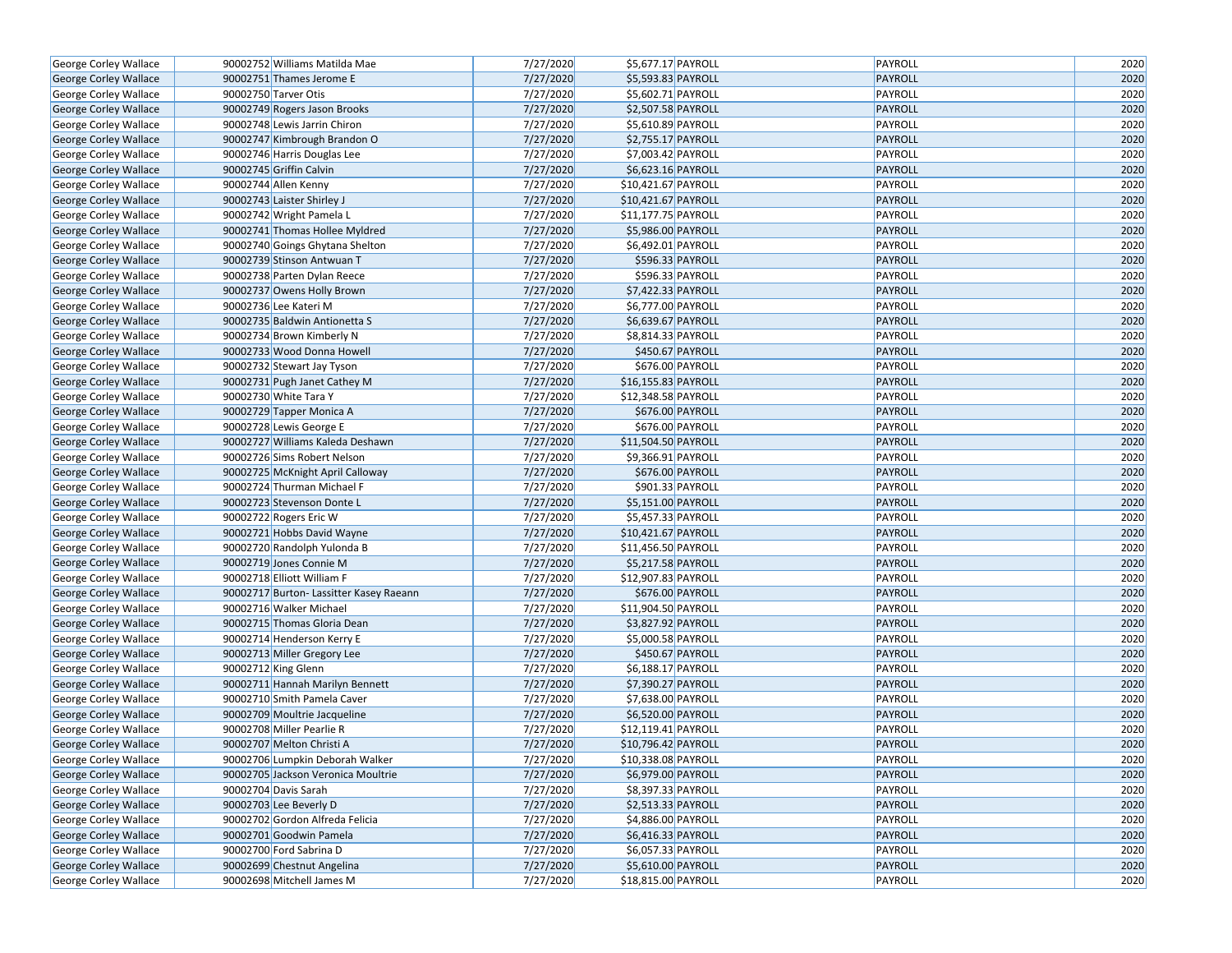| George Corley Wallace        | 90002697 Glover Virginia M Reed           | 7/27/2020 | \$4,899.25 PAYROLL                           | <b>PAYROLL</b>                    | 2020 |
|------------------------------|-------------------------------------------|-----------|----------------------------------------------|-----------------------------------|------|
| <b>George Corley Wallace</b> | 527938 Pettway Jaleesa Candace            | 7/27/2020 | \$1,435.34 PAYROLL                           | PAYROLL                           | 2020 |
| George Corley Wallace        | 527937 Blake Lyric Quanta                 | 7/27/2020 | \$860.00 PAYROLL                             | <b>PAYROLL</b>                    | 2020 |
| George Corley Wallace        | 527936 Ward Terry Levan                   | 7/27/2020 | \$500.00 PAYROLL                             | PAYROLL                           | 2020 |
| George Corley Wallace        | 527935 Harris Mattie Mae                  | 7/27/2020 | \$565.76 PAYROLL                             | <b>PAYROLL</b>                    | 2020 |
| George Corley Wallace        | 527934 Watts Renae                        | 7/27/2020 | \$575.00 PAYROLL                             | PAYROLL                           | 2020 |
| George Corley Wallace        | 527933 Walton Willie J                    | 7/27/2020 | \$627.00 PAYROLL                             | PAYROLL                           | 2020 |
| <b>George Corley Wallace</b> | 527932 Nettles Wesbert                    | 7/27/2020 | \$640.00 PAYROLL                             | PAYROLL                           | 2020 |
| George Corley Wallace        | 527931 Martin James Andrew                | 7/27/2020 | \$1,144.00 PAYROLL                           | PAYROLL                           | 2020 |
| George Corley Wallace        | 527930 Gipson Nash J                      | 7/27/2020 | \$858.00 PAYROLL                             | PAYROLL                           | 2020 |
| George Corley Wallace        | 527929 Garrett Jessica S                  | 7/27/2020 | \$430.00 PAYROLL                             | <b>PAYROLL</b>                    | 2020 |
| George Corley Wallace        | 527928 Calhoun Willie                     | 7/27/2020 | \$1,232.00 PAYROLL                           | PAYROLL                           | 2020 |
| <b>George Corley Wallace</b> | 527927 Blanks Ray Soloman                 | 7/27/2020 | \$1,430.00 PAYROLL                           | PAYROLL                           | 2020 |
| George Corley Wallace        | 527926 Barron Gerald Antoine              | 7/27/2020 | \$750.00 PAYROLL                             | PAYROLL                           | 2020 |
| <b>George Corley Wallace</b> | 527925 Acoff Linda Diane                  | 7/27/2020 | \$280.00 PAYROLL                             | PAYROLL                           | 2020 |
| George Corley Wallace        | 527924 Wilbourne Mitsy L                  | 7/27/2020 | \$297.28 PAYROLL                             | PAYROLL                           | 2020 |
| George Corley Wallace        | 527923 Jones Cordelia L                   | 7/27/2020 | \$158.34 PAYROLL                             | PAYROLL                           | 2020 |
| George Corley Wallace        | 527922 Hatcher Earlene G                  | 7/27/2020 | \$30.00 PAYROLL                              | PAYROLL                           | 2020 |
| George Corley Wallace        | 527921 Woodruff Kent H                    | 7/27/2020 | \$18.58 PAYROLL                              | PAYROLL                           | 2020 |
| George Corley Wallace        | 527920 Williams Annie Montgomery          | 7/27/2020 | \$2,150.00 PAYROLL                           | PAYROLL                           | 2020 |
| George Corley Wallace        | 527919 Thomas Latasha Bell                | 7/27/2020 | \$1,029.60 PAYROLL                           | PAYROLL                           | 2020 |
| George Corley Wallace        | 527918 Spears Shenell H                   | 7/27/2020 | \$780.36 PAYROLL                             | PAYROLL                           | 2020 |
| George Corley Wallace        | 527917 Morrow Queen Agee                  | 7/27/2020 | \$1,003.32 PAYROLL                           | <b>PAYROLL</b>                    | 2020 |
| George Corley Wallace        | 527916 Moore Tammy D                      | 7/27/2020 | \$1,380.00 PAYROLL                           | PAYROLL                           | 2020 |
| George Corley Wallace        | 527915 Moore Carolyn W                    | 7/27/2020 | \$1,120.00 PAYROLL                           | PAYROLL                           | 2020 |
| George Corley Wallace        | 527914 Mims Earnest Calvin                | 7/27/2020 | \$1,600.00 PAYROLL                           | PAYROLL                           | 2020 |
| George Corley Wallace        | 527913 Lawson Frederick Dewayn            | 7/27/2020 | \$408.76 PAYROLL                             | <b>PAYROLL</b>                    | 2020 |
| George Corley Wallace        | 527912 Hobbs Elois                        | 7/27/2020 | \$241.54 PAYROLL                             | PAYROLL                           | 2020 |
| George Corley Wallace        | 527911 Francis-Thomas Sharon Hydie        | 7/27/2020 | \$1,263.44 PAYROLL                           | PAYROLL                           | 2020 |
| George Corley Wallace        | 527910 Crenshaw McCray Shayla A           | 7/27/2020 | \$306.57 PAYROLL                             | PAYROLL                           | 2020 |
| George Corley Wallace        | 527909 Compton Judy B                     | 7/27/2020 | \$445.92 PAYROLL                             | <b>PAYROLL</b>                    | 2020 |
| George Corley Wallace        | 527908 Brewer Paula A                     | 7/27/2020 | \$836.10 PAYROLL                             | PAYROLL                           | 2020 |
| George Corley Wallace        | 527907 Barlow Wanda R                     | 7/27/2020 | \$83.61 PAYROLL                              | PAYROLL                           | 2020 |
| George Corley Wallace        | 527906 Alsobrook Kay Goodwin              | 7/27/2020 | \$1,467.82 PAYROLL                           | PAYROLL                           | 2020 |
| George Corley Wallace        | 527905 Milligan Melissa Hollis            | 7/27/2020 | \$1,342.41 PAYROLL                           | PAYROLL                           | 2020 |
| George Corley Wallace        | 527904 Mitchell Brenda G.                 | 7/27/2020 | $\overline{$1,435.34}$ PAYROLL               | PAYROLL                           | 2020 |
| <b>George Corley Wallace</b> | 527903 West Cynthia J Hatcher             | 7/27/2020 | \$499.20 PAYROLL                             | PAYROLL                           | 2020 |
| George Corley Wallace        | 527902 Davis Vera Lee                     | 7/27/2020 | \$2,265.12 PAYROLL                           | PAYROLL                           | 2020 |
| George Corley Wallace        | 527901 Campbell Kimberly Denise           | 7/27/2020 | \$1,098.24 PAYROLL                           | PAYROLL                           | 2020 |
| George Corley Wallace        | 227964 Yp.Com-Accounting Dept.            | 7/29/2020 | \$94.00 Unrestricted Shared Services         | Landline Phones - UC              | 2020 |
| George Corley Wallace        | 227963 Verizon Wireless                   | 7/29/2020 | \$453.78 Unrestricted Shared Services        | Wireless Phones - UC              | 2020 |
| George Corley Wallace        | 227963 Verizon Wireless                   | 7/29/2020 | \$99.39 Unrestricted Shared Services         | Landline Phones - UC              | 2020 |
| <b>George Corley Wallace</b> | 227962 Varsity Brands Holding Co., Inc.   | 7/29/2020 | \$13,143.23 Unrestricted Selma Campus        | Materials and Supplies - MS       | 2020 |
| George Corley Wallace        | 227961 Urban, Wesley B.                   | 7/29/2020 | \$3,400.00 Unrestricted Demopolis Campus     | Other Contractual Services - PS   | 2020 |
| George Corley Wallace        | 227960 Trane US Inc                       | 7/29/2020 | \$1,441.42 Renewal & Replacement Shared Svcs | Maintenance & Repairs - OOS       | 2020 |
| George Corley Wallace        | 227959 Thomas, James W.                   | 7/29/2020 | \$1,200.00 Unrestricted Shared Services      | Advertising & Promotions - OOS    | 2020 |
| George Corley Wallace        | 227959 Thomas, James W.                   | 7/29/2020 | \$500.00 AE-State Regular 2XX9-2XX0          | Advertising & Promotions - OOS    | 2020 |
| <b>George Corley Wallace</b> | 227958 The Water Works and Sewer Board of | 7/29/2020 | \$15.24 Unrestricted Shared Services         | Water & Sewer - UC                | 2020 |
| George Corley Wallace        | 227957 The University of Alabama          | 7/29/2020 | \$3,545.00 Unrestricted Demopolis Campus     | Advertising & Promotions - OOS    | 2020 |
| <b>George Corley Wallace</b> | 227956 Technical and Educational Training | 7/29/2020 | \$5,760.00 CARES Act - College Relief        | Technology - non capitalized - MS | 2020 |
| <b>George Corley Wallace</b> | 227955 State of Alabama                   | 7/29/2020 | \$97.00 Unrestricted Shared Services         | Materials and Supplies - MS       | 2020 |
| <b>George Corley Wallace</b> | 227954 Spire                              | 7/29/2020 | \$5,177.65 Unrestricted Shared Services      | Gas & Heating Fuel - UC           | 2020 |
| George Corley Wallace        | 227953 Southern Linc Wireless             | 7/29/2020 | \$424.00 Unrestricted Shared Services        | Wireless Phones - UC              | 2020 |
| George Corley Wallace        | 227952 Smith, Jerry D.                    | 7/29/2020 | \$2,000.00 Unrestricted Shared Services      | Other Contractual Services - PS   | 2020 |
| George Corley Wallace        | 227951 Roper, Ethel B.                    | 7/29/2020 | \$999.66 Unrestricted Shared Services        | Other Contractual Services - PS   | 2020 |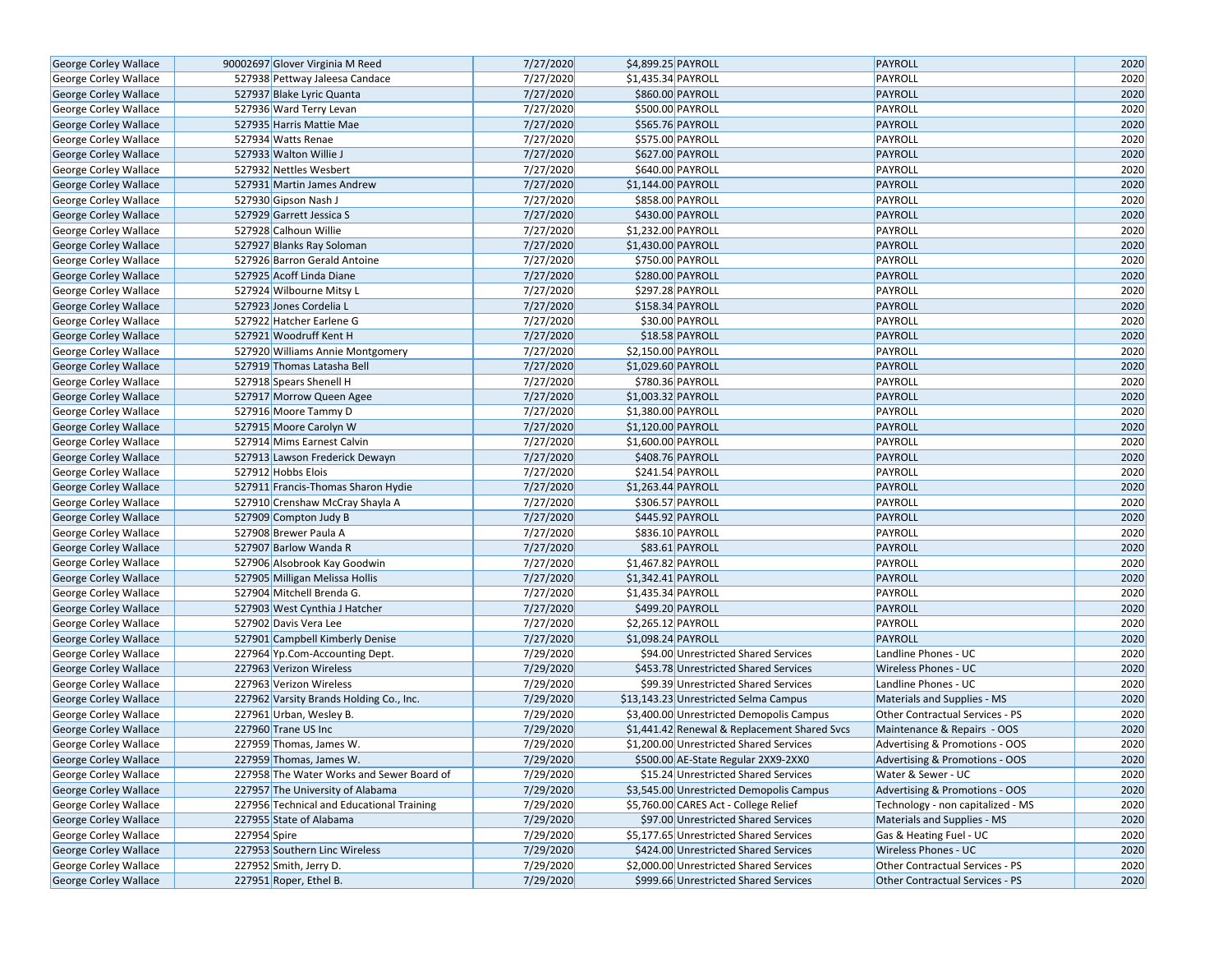| George Corley Wallace        | 227950 Plumbing Contractors LLC            | 7/29/2020 | \$3,100.00 Renewal & Replacement Shared Svcs | Maintenance & Repairs - OOS            | 2020 |
|------------------------------|--------------------------------------------|-----------|----------------------------------------------|----------------------------------------|------|
| <b>George Corley Wallace</b> | 227949 Peterson, Joe J.                    | 7/29/2020 | \$600.00 AMSTI 2XX9-2XX0                     | Maintenance & Repairs - OOS            | 2020 |
| George Corley Wallace        | 227948 Perkins, Roderick                   | 7/29/2020 | \$796.62 Unrestricted Shared Services        | Other Contractual Services - PS        | 2020 |
| George Corley Wallace        | 227947 MedPro Waste Disposal, LLC          | 7/29/2020 | \$280.00 Unrestricted Shared Services        | Other Contractual Services - PS        | 2020 |
| George Corley Wallace        | 227946 K2Share, LLC                        | 7/29/2020 | \$300.00 AE-State Regular 2XX9-2XX0          | Materials and Supplies - MS            | 2020 |
| George Corley Wallace        | 227945 Hamilton, David A.                  | 7/29/2020 | \$4,000.00 Unrestricted Shared Services      | Other Contractual Services - PS        | 2020 |
| George Corley Wallace        | 227944 George Corley Wallace State Communi | 7/29/2020 | \$80,973.00 Dual Enrollment Sch. 2XX9-2XX0   | Scholarship and Waivers - SW           | 2020 |
| George Corley Wallace        | 227944 George Corley Wallace State Communi | 7/29/2020 | \$8,577.05 Dual Enrollment Sch. 2XX9-2XX0    | Books - CE                             | 2020 |
| George Corley Wallace        | 227943 George Corley Wallace State Communi | 7/29/2020 | \$4,500.00 Construction Industry Grant       | Scholarship and Waivers - SW           | 2020 |
| George Corley Wallace        | 227943 George Corley Wallace State Communi | 7/29/2020 | \$450.00 Construction Industry Grant         | Indirect Cost Expense - OOS            | 2020 |
| George Corley Wallace        | 227942 George Corley Wallace State Communi | 7/29/2020 | \$27,645.14 Dual Enrollment Sch. 2XX9-2XX0   | Scholarship and Waivers - SW           | 2020 |
| George Corley Wallace        | 227941 George Corley Wallace State Communi | 7/29/2020 | \$4,050.00 Talent Search X8-X9               | Scholarship and Waivers - SW           | 2020 |
| <b>George Corley Wallace</b> | 227940 Farmers Feed Service, Inc.          | 7/29/2020 | \$268.18 Unrestricted Shared Services        | Maintenance & Repairs - OOS            | 2020 |
| George Corley Wallace        | 227939 EyeRide                             | 7/29/2020 | \$1,068.00 Unrestricted Shared Services      | Other Contractual Services - PS        | 2020 |
| George Corley Wallace        | 227938 E & B Janitorial, Inc.              | 7/29/2020 | \$14,000.00 Unrestricted Shared Services     | <b>Other Contractual Services - PS</b> | 2020 |
| <b>George Corley Wallace</b> | 227937 DISH DBS Corporation                | 7/29/2020 | \$116.03 Unrestricted Shared Services        | <b>Other Contractual Services - PS</b> | 2020 |
| George Corley Wallace        | 227936 Demopolis Water Works & Sewer Board | 7/29/2020 | \$113.98 Unrestricted Demopolis Campus       | Water & Sewer - UC                     | 2020 |
| George Corley Wallace        | 227935 Cintas Corporation                  | 7/29/2020 | \$182.34 Unrestricted Shared Services        | <b>Other Contractual Services - PS</b> | 2020 |
| George Corley Wallace        | 227934 Barnes & Noble Education, Inc.      | 7/29/2020 | \$19,003.19 Unrestricted Shared Services     | Bookstore - AP                         | 2020 |
| George Corley Wallace        | 227933 Bailey, Larry E.                    | 7/29/2020 | \$1,600.00 Unrestricted Demopolis Campus     | Other Contractual Services - PS        | 2020 |
| George Corley Wallace        | 227932 AT&T (Business Service)             | 7/29/2020 | \$459.66 AMSTI 2XX9-2XX0                     | Landline Phones - UC                   | 2020 |
| George Corley Wallace        | 227931 AT&T (Business Service)             | 7/29/2020 | \$446.77 AMSTI 2XX9-2XX0                     | Landline Phones - UC                   | 2020 |
| George Corley Wallace        | 227930 Allen, Kenny                        | 7/29/2020 | \$75.00 Vocational Ed/CTE X9-X0              | <b>Registration Fees-IS</b>            | 2020 |
| George Corley Wallace        | 227929 Alabama Power Company               | 7/29/2020 | \$83.37 Unrestricted Demopolis Campus        | Electricity - UC                       | 2020 |
| George Corley Wallace        | 227978 Harris, Johnathan C.                | 7/30/2020 | \$1,600.00 Talent Search X9-X0               | <b>Other Contractual Services - PS</b> | 2020 |
| George Corley Wallace        | 227977 HARLEM CHILDREN'S ZONE, INC.        | 7/30/2020 | \$792.30 Unrestricted Shared Services        | <b>Registration Fees-OS</b>            | 2020 |
| George Corley Wallace        | 227976 State of Alabama                    | 7/30/2020 | \$5,000.00 Unrestricted Distance Ed          | Engineering & Architectural Svc -PS    | 2020 |
| George Corley Wallace        | 227975 Spencer, Grindle V.                 | 7/30/2020 | \$1,600.00 Talent Search X9-X0               | <b>Other Contractual Services - PS</b> | 2020 |
| George Corley Wallace        | 227974 Shelton, Anthony B.                 | 7/30/2020 | \$1,008.00 CARES Act - College Relief        | <b>Other Contractual Services - PS</b> | 2020 |
| <b>George Corley Wallace</b> | 227973 Parenti, Crystal                    | 7/30/2020 | \$1,925.00 CARES Act - College Relief        | Other Contractual Services - PS        | 2020 |
| George Corley Wallace        | 227972 Laister, Dianna G.                  | 7/30/2020 | \$468.00 CARES Act - College Relief          | Other Contractual Services - PS        | 2020 |
| George Corley Wallace        | 227971 Hunter, Victoria                    | 7/30/2020 | \$600.00 CARES Act - College Relief          | Other Contractual Services - PS        | 2020 |
| George Corley Wallace        | 227970 Hayes, Quarneeke                    | 7/30/2020 | \$1,860.00 CARES Act - College Relief        | Other Contractual Services - PS        | 2020 |
| <b>George Corley Wallace</b> | 227969 Davison, Janelle S.                 | 7/30/2020 | \$456.00 CARES Act - College Relief          | <b>Other Contractual Services - PS</b> | 2020 |
| George Corley Wallace        | 227968 Cleveland, Alisha P.                | 7/30/2020 | \$1,600.00 Talent Search X9-X0               | Other Contractual Services - PS        | 2020 |
| George Corley Wallace        | 227967 Caver, Nateisha S.                  | 7/30/2020 | \$444.00 CARES Act - College Relief          | Other Contractual Services - PS        | 2020 |
| <b>George Corley Wallace</b> | 227966 Brown, Lemisha O.                   | 7/30/2020 | \$360.00 CARES Act - College Relief          | Other Contractual Services - PS        | 2020 |
| George Corley Wallace        | 227965 Boykin, Crystal L.                  | 7/30/2020 | \$1,600.00 Talent Search X9-X0               | <b>Other Contractual Services - PS</b> | 2020 |
| <b>George Corley Wallace</b> | 227979 Southeastern Land & Title, Inc.     | 8/3/2020  | \$2,146.00 Unrestricted Distance Ed          | Engineering & Architectural Svc -PS    | 2020 |
| George Corley Wallace        | 228005 WINL 98.5                           | 8/4/2020  | \$500.00 AE-State Regular 2XX9-2XX0          | Advertising & Promotions - OOS         | 2020 |
| George Corley Wallace        | 228004 Water Way Distributing              | 8/4/2020  | \$186.87 Unrestricted Shared Services        | Materials and Supplies - MS            | 2020 |
| George Corley Wallace        | 228003 Verified Credentials Inc            | 8/4/2020  | \$34.80 Unrestricted Shared Services         | Other Contractual Services - PS        | 2020 |
| George Corley Wallace        | 228002 Summerling Hardware LLC             | 8/4/2020  | \$9.53 Unrestricted Shared Services          | Materials and Supplies - MS            | 2020 |
| George Corley Wallace        | 228001 Steward Properties LLC              | 8/4/2020  | \$6,998.00 AMSTI 2XX9-2XX0                   | Short-Term Building Rentals - OOS      | 2020 |
| <b>George Corley Wallace</b> | 228000 State of Alabama                    | 8/4/2020  | \$109.40 Unrestricted Shared Services        | Internet - UC                          | 2020 |
| George Corley Wallace        | 227999 Sherwin Williams Company            | 8/4/2020  | \$172.73 Unrestricted Shared Services        | Materials and Supplies - MS            | 2020 |
| George Corley Wallace        | 227998 Ross Plumbing And Heating           | 8/4/2020  | \$145.00 Unrestricted Shared Services        | Maintenance & Repairs - OOS            | 2020 |
| <b>George Corley Wallace</b> | 227997 Naviance, Inc.                      | 8/4/2020  | \$12,482.64 Talent Search X8-X9              | Computer Software(non capital) - MS    | 2020 |
| George Corley Wallace        | 227996 Industrial Electric of Alabama, Inc | 8/4/2020  | \$653.76 Renewal & Replacement Shared Svcs   | Maintenance & Repairs - OOS            | 2020 |
| <b>George Corley Wallace</b> | 227995 Harris Security Systems             | 8/4/2020  | \$5,066.00 Renewal & Replacement Shared Svcs | Maintenance & Repairs - OOS            | 2020 |
| George Corley Wallace        | 227994 First Cahawba Bankcard              | 8/4/2020  | \$1,360.80 CARES Act - College Relief        | Technology - non capitalized - MS      | 2020 |
| George Corley Wallace        | 227994 First Cahawba Bankcard              | 8/4/2020  | \$77.00 Unrestricted Shared Services         | Technology - non capitalized - MS      | 2020 |
| George Corley Wallace        | 227993 E & B Janitorial, Inc.              | 8/4/2020  | \$850.00 CARES Act - College Relief          | Other Contractual Services - PS        | 2020 |
| George Corley Wallace        | 227992 Dallas County Water & Sewer Authori | 8/4/2020  | \$40.40 Unrestricted Shared Services         | Water & Sewer - UC                     | 2020 |
| George Corley Wallace        | 227991 Dallas Air Conditioning & Heating,  | 8/4/2020  | \$256.00 Renewal & Replacement Shared Svcs   | Maintenance & Repairs - OOS            | 2020 |
|                              |                                            |           |                                              |                                        |      |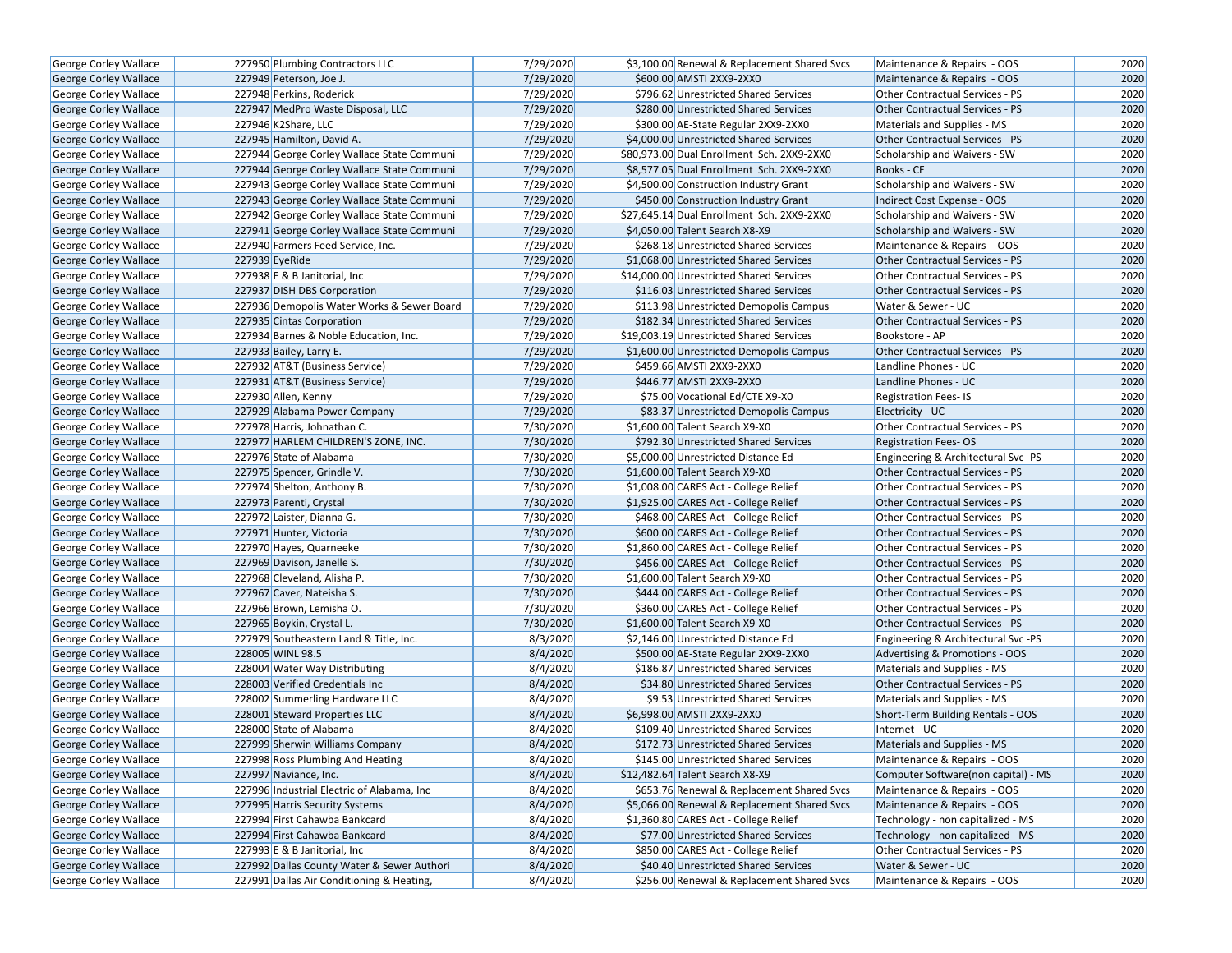| George Corley Wallace        | 227990 CTE Outdoors Inc.                   | 8/4/2020  | \$226.10 Unrestricted Shared Services        | Maintenance & Repairs - OOS            | 2020 |
|------------------------------|--------------------------------------------|-----------|----------------------------------------------|----------------------------------------|------|
| <b>George Corley Wallace</b> | 227989 BroadSouth Communications, Inc.     | 8/4/2020  | \$500.00 AE-State Regular 2XX9-2XX0          | Advertising & Promotions - OOS         | 2020 |
| <b>George Corley Wallace</b> | 227988 Berney Office Solutions, Llc        | 8/4/2020  | \$36.26 Talent Search X8-X9                  | <b>Other Contractual Services - PS</b> | 2020 |
| George Corley Wallace        | 227988 Berney Office Solutions, Llc        | 8/4/2020  | \$278.75 Unrestricted Shared Services        | Service Contracts on Equipment -OOS    | 2020 |
| George Corley Wallace        | 227987 Alabama Power Company               | 8/4/2020  | \$26.84 Unrestricted Shared Services         | Electricity - UC                       | 2020 |
| George Corley Wallace        | 227986 Alabama Power Company               | 8/4/2020  | \$5,516.93 Unrestricted Shared Services      | Electricity - UC                       | 2020 |
| George Corley Wallace        | 227985 Alabama Power Company               | 8/4/2020  | \$1,406.51 Unrestricted Demopolis Campus     | Electricity - UC                       | 2020 |
| <b>George Corley Wallace</b> | 227984 Smith, Abigail G.                   | 8/4/2020  | \$450.00 Unrestricted Shared Services        | <b>Clearing Refunds - SP</b>           | 2020 |
| <b>George Corley Wallace</b> | 227983 Simpson, Spencer D.                 | 8/4/2020  | \$1,000.25 Unrestricted Shared Services      | Clearing Refunds - SP                  | 2020 |
| George Corley Wallace        | 227982 Mathiews, Mallory L.                | 8/4/2020  | \$450.00 Unrestricted Shared Services        | Clearing Refunds - SP                  | 2020 |
| George Corley Wallace        | 227981 Hill, Leslie P.                     | 8/4/2020  | \$1,500.00 Unrestricted Shared Services      | Clearing Refunds - SP                  | 2020 |
| George Corley Wallace        | 227980 Carroll, Travarus D.                | 8/4/2020  | \$3,547.00 Unrestricted Shared Services      | <b>Clearing Refunds - SP</b>           | 2020 |
| <b>George Corley Wallace</b> | 228019 WCCS Foundation Scholarship         | 8/6/2020  | \$473.63 Payroll Clearing Fund               | Miscellaneous Deductions - PP          | 2020 |
| <b>George Corley Wallace</b> | 228018 VALIC                               | 8/6/2020  | \$1,002.57 Payroll Clearing Fund             | Miscellaneous Deductions - PP          | 2020 |
| <b>George Corley Wallace</b> | 228017 United Ways of Alabama Inc          | 8/6/2020  | \$117.00 Payroll Clearing Fund               | <b>Miscellaneous Deductions - PP</b>   | 2020 |
| <b>George Corley Wallace</b> | 228016 State Of Al, Child Support          | 8/6/2020  | \$1,543.00 Payroll Clearing Fund             | Miscellaneous Deductions - PP          | 2020 |
| <b>George Corley Wallace</b> | 228015 New York Life Insurance             | 8/6/2020  | \$2,040.00 Payroll Clearing Fund             | Miscellaneous Deductions - PP          | 2020 |
| George Corley Wallace        | 228014 New York Life Insurance             | 8/6/2020  | \$1,003.76 Payroll Clearing Fund             | Miscellaneous Deductions - PP          | 2020 |
| George Corley Wallace        | 228013 Liberty National Life Insurance Com | 8/6/2020  | \$443.76 Payroll Clearing Fund               | Miscellaneous Deductions - PP          | 2020 |
| George Corley Wallace        | 228012 George Corley Wallace State Communi | 8/6/2020  | \$80.00 Payroll Clearing Fund                | Miscellaneous Deductions - PP          | 2020 |
| <b>George Corley Wallace</b> | 228011 Educator Benefits                   | 8/6/2020  | \$765.12 Payroll Clearing Fund               | Miscellaneous Deductions - PP          | 2020 |
| George Corley Wallace        | 228010 Dallas County Courthouse            | 8/6/2020  | \$1,133.33 Payroll Clearing Fund             | Miscellaneous Deductions - PP          | 2020 |
| <b>George Corley Wallace</b> | 228009 Colonial Life                       | 8/6/2020  | \$1,832.52 Payroll Clearing Fund             | <b>Miscellaneous Deductions - PP</b>   | 2020 |
| George Corley Wallace        | 228008 Chapter 13 Trustee                  | 8/6/2020  | \$1,323.00 Payroll Clearing Fund             | <b>Miscellaneous Deductions - PP</b>   | 2020 |
| <b>George Corley Wallace</b> | 228007 American Family Life Assurance Co O | 8/6/2020  | \$3,297.56 Payroll Clearing Fund             | <b>Miscellaneous Deductions - PP</b>   | 2020 |
| George Corley Wallace        | 228006 Allstate                            | 8/6/2020  | \$322.58 Payroll Clearing Fund               | Miscellaneous Deductions - PP          | 2020 |
| George Corley Wallace        | 228047 United States Postal Service        | 8/11/2020 | \$64.00 Unrestricted Shared Services         | Postage - OOS                          | 2020 |
| <b>George Corley Wallace</b> | 228046 The Water Works and Sewer Board of  | 8/11/2020 | \$1,170.90 Unrestricted Shared Services      | Water & Sewer - UC                     | 2020 |
| George Corley Wallace        | 228045 Stuart C. Irby Co.                  | 8/11/2020 | \$562.40 Unrestricted Shared Services        | Materials and Supplies - MS            | 2020 |
| George Corley Wallace        | 228044 Screenco Enterprises                | 8/11/2020 | \$1,460.00 Unrestricted Shared Services      | Materials and Supplies - MS            | 2020 |
| George Corley Wallace        | 228043 Scott Communication                 | 8/11/2020 | \$2,016.00 Unrestricted Shared Services      | Advertising & Promotions - OOS         | 2020 |
| George Corley Wallace        | 228042 Rountree Electric Supply            | 8/11/2020 | \$109.11 Unrestricted Shared Services        | Materials and Supplies - MS            | 2020 |
| George Corley Wallace        | 228041 PEEHIP                              | 8/11/2020 | \$2,826.67 Payroll Clearing Fund             | PEHIP Insurance - Employer - PP        | 2020 |
| George Corley Wallace        | 228040 NXTsoft Cybersecurity Solutions, LL | 8/11/2020 | \$1,155.00 CARES Act - College Relief        | Technology - non capitalized - MS      | 2020 |
| George Corley Wallace        | 228039 New Readers Press                   | 8/11/2020 | \$3,882.37 AE-State Regular 2XX9-2XX0        | Materials and Supplies - MS            | 2020 |
| George Corley Wallace        | 228038 National Office Furniture Inc       | 8/11/2020 | \$43,942.00 Unrestricted Selma Campus        | Equipment - non capitalized - MS       | 2020 |
| <b>George Corley Wallace</b> | 228037 King, Glenn                         | 8/11/2020 | \$250.00 Payroll Clearing Fund               | PEHIP Insurance - Employee - PP        | 2020 |
| George Corley Wallace        | 228036 Guardian-Ipco Inc.                  | 8/11/2020 | \$550.00 Unrestricted Shared Services        | Other Contractual Services - PS        | 2020 |
| George Corley Wallace        | 228035 Fuller Building Company             | 8/11/2020 | \$453.16 Unrestricted Shared Services        | Materials and Supplies - MS            | 2020 |
| George Corley Wallace        | 228034 Elsevier Health Science             | 8/11/2020 | \$6,790.00 Unrestricted Selma Campus         | Testing Expense - OOS                  | 2020 |
| <b>George Corley Wallace</b> | 228033 Dominick, Harry T.                  | 8/11/2020 | \$384.00 Talent Search X8-X9                 | Conus (meals) - IS                     | 2020 |
| <b>George Corley Wallace</b> | 228032 Dallas Air Conditioning & Heating,  | 8/11/2020 | \$6,974.00 Renewal & Replacement Shared Svcs | Maintenance & Repairs - OOS            | 2020 |
| George Corley Wallace        | 228031 Cougar Oil Inc.                     | 8/11/2020 | \$322.34 Unrestricted Shared Services        | Gasoline & Oil - Motor Veh - OOS       | 2020 |
| George Corley Wallace        | 228030 CDW LLC                             | 8/11/2020 | \$805.81 AE-State Regular 2XX9-2XX0          | Technology - non capitalized - MS      | 2020 |
| <b>George Corley Wallace</b> | 228030 CDW LLC                             | 8/11/2020 | \$1,603.70 Unrestricted Shared Services      | Materials and Supplies - MS            | 2020 |
| George Corley Wallace        | 228030 CDW LLC                             | 8/11/2020 | \$38,901.22 CARES Act - College Relief       | Technology - non capitalized - MS      | 2020 |
| George Corley Wallace        | 228029 Carquest                            | 8/11/2020 | \$114.99 Unrestricted Shared Services        | Maintenance & Repairs - OOS            | 2020 |
| <b>George Corley Wallace</b> | 228028 Brainfuse, Inc                      | 8/11/2020 | \$4,200.00 CARES Act - College Relief        | Technology - non capitalized - MS      | 2020 |
| George Corley Wallace        | 228027 Barnes & Noble Education, Inc.      | 8/11/2020 | \$2,814.17 Unrestricted Shared Services      | Bookstore - AP                         | 2020 |
| <b>George Corley Wallace</b> | 228026 Auto-Owners Insurance               | 8/11/2020 | \$742.44 Unrestricted Shared Services        | Insurance and Bonding - PS             | 2020 |
| <b>George Corley Wallace</b> | 228025 AT & T                              | 8/11/2020 | \$120.46 Unrestricted Shared Services        | Internet - UC                          | 2020 |
| <b>George Corley Wallace</b> | 228024 Alabama Power Company               | 8/11/2020 | \$154.32 Unrestricted Demopolis Campus       | Electricity - UC                       | 2020 |
| George Corley Wallace        | 228023 Alabama Power Company               | 8/11/2020 | \$1,837.00 Unrestricted Demopolis Campus     | Electricity - UC                       | 2020 |
| George Corley Wallace        | 228022 Alabama Power Company               | 8/11/2020 | \$68,647.15 Unrestricted Shared Services     | Electricity - UC                       | 2020 |
| <b>George Corley Wallace</b> | 228021 The Flower Basket                   | 8/11/2020 | \$92.00 Flower Fund                          | Deposit Liabilities - AP               | 2020 |
|                              |                                            |           |                                              |                                        |      |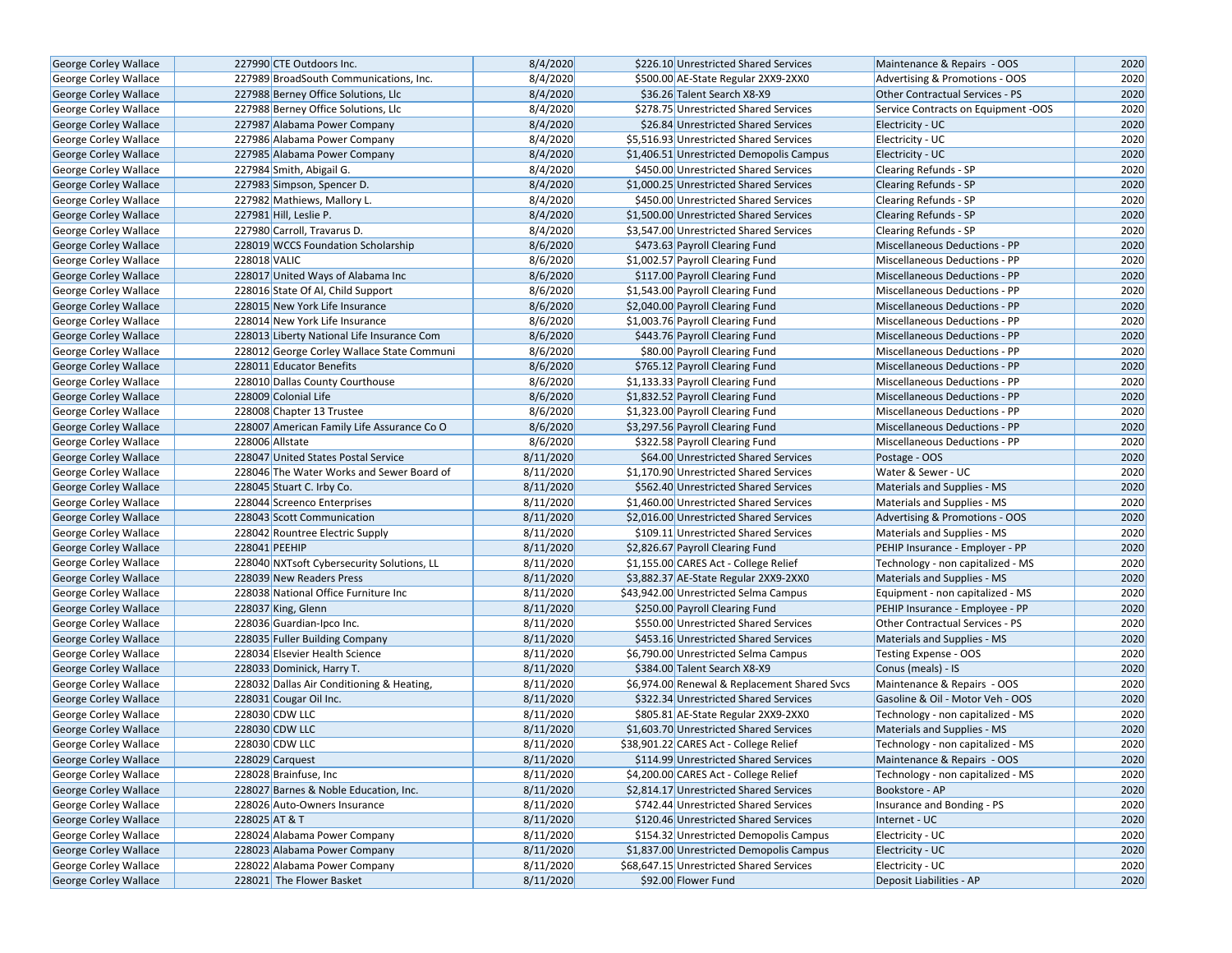| George Corley Wallace        | 228052 United States Postal Service       | 8/13/2020 | \$23.00 Unrestricted Shared Services       | Postage - OOS                          | 2020 |
|------------------------------|-------------------------------------------|-----------|--------------------------------------------|----------------------------------------|------|
| <b>George Corley Wallace</b> | 228051 Samuel Cattlin                     | 8/13/2020 | \$330.00 Unrestricted Selma Campus         | Maintenance & Repairs - OOS            | 2020 |
| <b>George Corley Wallace</b> | 228050 Jones Interstate Tire Co. Inc      | 8/13/2020 | \$500.60 Unrestricted Selma Campus         | Maintenance & Repairs - OOS            | 2020 |
| <b>George Corley Wallace</b> | 228049 Elsevier Health Science            | 8/13/2020 | \$630.00 Unrestricted Selma Campus         | <b>Testing Expense - OOS</b>           | 2020 |
| George Corley Wallace        | 228048 Cosby Carmichael                   | 8/13/2020 | \$247.50 Unrestricted Shared Services      | Materials and Supplies - MS            | 2020 |
| George Corley Wallace        | 228064 Thompson, Gabrielle S.             | 8/17/2020 | \$499.00 Unrestricted Shared Services      | <b>Clearing Refunds - SP</b>           | 2020 |
| George Corley Wallace        | 228063 Stoudemire, John M.                | 8/17/2020 | \$150.00 Unrestricted Shared Services      | Clearing Refunds - SP                  | 2020 |
| <b>George Corley Wallace</b> | 228062 Rush, Atwood B.                    | 8/17/2020 | \$825.12 Unrestricted Shared Services      | <b>Clearing Refunds - SP</b>           | 2020 |
| George Corley Wallace        | 228061 Mason, Keletta S.                  | 8/17/2020 | \$353.50 Unrestricted Shared Services      | <b>Clearing Refunds - SP</b>           | 2020 |
| George Corley Wallace        | 228060 King, Kianna S.                    | 8/17/2020 | \$353.50 Unrestricted Shared Services      | <b>Clearing Refunds - SP</b>           | 2020 |
| George Corley Wallace        | 228059 Grimes, Joshua E.                  | 8/17/2020 | \$444.00 Unrestricted Shared Services      | Clearing Refunds - SP                  | 2020 |
| George Corley Wallace        | 228058 Gordon, Cyan A.                    | 8/17/2020 | \$50.00 Unrestricted Shared Services       | <b>Clearing Refunds - SP</b>           | 2020 |
| George Corley Wallace        | 228057 Gale, Tyreasia A.                  | 8/17/2020 | \$303.50 Unrestricted Shared Services      | <b>Clearing Refunds - SP</b>           | 2020 |
| George Corley Wallace        | 228056 Evans, Sherritrice L.              | 8/17/2020 | \$20.00 Unrestricted Shared Services       | <b>Clearing Refunds - SP</b>           | 2020 |
| <b>George Corley Wallace</b> | 228055 Dallas, Quiawanna G.               | 8/17/2020 | \$303.50 Unrestricted Shared Services      | Clearing Refunds - SP                  | 2020 |
| <b>George Corley Wallace</b> | 228054 Austin, William L.                 | 8/17/2020 | \$303.50 Unrestricted Shared Services      | <b>Clearing Refunds - SP</b>           | 2020 |
| George Corley Wallace        | 228053 Alabama PACT                       | 8/17/2020 | \$441.45 Unrestricted Shared Services      | Clearing Refunds - SP                  | 2020 |
| <b>George Corley Wallace</b> | 228083 Verizon Wireless                   | 8/18/2020 | \$120.03 Unrestricted Shared Services      | Landline Phones - UC                   | 2020 |
| George Corley Wallace        | 228083 Verizon Wireless                   | 8/18/2020 | \$520.13 AMSTI 2XX9-2XX0                   | Wireless Phones - UC                   | 2020 |
| <b>George Corley Wallace</b> | 228082 Verified Credentials Inc           | 8/18/2020 | \$34.80 Unrestricted Shared Services       | <b>Other Contractual Services - PS</b> | 2020 |
| <b>George Corley Wallace</b> | 228081 U.S. Bank National Association     | 8/18/2020 | \$172.07 AE-State Regular 2XX9-2XX0        | Operating Lease Payment - OOS          | 2020 |
| George Corley Wallace        | 228080 Trane US Inc                       | 8/18/2020 | \$651.56 Renewal & Replacement Shared Svcs | Maintenance & Repairs - OOS            | 2020 |
| George Corley Wallace        | 228079 Tennant                            | 8/18/2020 | \$773.30 Unrestricted Shared Services      | Other Contractual Services - PS        | 2020 |
| <b>George Corley Wallace</b> | 228078 State of Alabama                   | 8/18/2020 | \$1,147.86 Unrestricted Shared Services    | Internet - UC                          | 2020 |
| George Corley Wallace        | 228077 Rural Urgent Care, LLC             | 8/18/2020 | \$365.00 AE-State Regular 2XX9-2XX0        | Materials and Supplies - MS            | 2020 |
| George Corley Wallace        | 228076 Minnesota Literacy Council Inc     | 8/18/2020 | \$500.00 AE-Federal Regular 2XX8-2XX9      | Materials and Supplies - MS            | 2020 |
| George Corley Wallace        | 228075 Liberty Disposal Inc               | 8/18/2020 | \$866.00 Unrestricted Shared Services      | Other Contractual Services - PS        | 2020 |
| George Corley Wallace        | 228074 K2Share, LLC                       | 8/18/2020 | \$750.00 AE-State Regular 2XX9-2XX0        | Materials and Supplies - MS            | 2020 |
| <b>George Corley Wallace</b> | 228073 Green, Joseph A.                   | 8/18/2020 | \$302.85 Unrestricted Shared Services      | Maintenance & Repairs - OOS            | 2020 |
| George Corley Wallace        | 228072 Farmers Feed Service, Inc.         | 8/18/2020 | \$195.00 Unrestricted Shared Services      | Maintenance & Repairs - OOS            | 2020 |
| George Corley Wallace        | 228071 David Everhart                     | 8/18/2020 | \$651.06 Unrestricted Shared Services      | Other Contractual Services - PS        | 2020 |
| <b>George Corley Wallace</b> | 228070 Dallas Air Conditioning & Heating, | 8/18/2020 | \$200.00 Renewal & Replacement Shared Svcs | Maintenance & Repairs - OOS            | 2020 |
| George Corley Wallace        | 228069 Continental Research               | 8/18/2020 | \$479.03 Unrestricted Shared Services      | Materials and Supplies - MS            | 2020 |
| George Corley Wallace        | 228068 Cintas Corporation                 | 8/18/2020 | \$364.68 Unrestricted Shared Services      | <b>Other Contractual Services - PS</b> | 2020 |
| George Corley Wallace        | 228067 Barnes & Noble Education, Inc.     | 8/18/2020 | \$1,092.60 Talent Search X8-X9             | Materials and Supplies - MS            | 2020 |
| George Corley Wallace        | 228066 Avochato Inc.                      | 8/18/2020 | \$950.40 Unrestricted Shared Services      | Other Contractual Services - PS        | 2020 |
| George Corley Wallace        | 228065 AT&T (Business Service)            | 8/18/2020 | \$208.22 AMSTI 2XX9-2XX0                   | Landline Phones - UC                   | 2020 |
| George Corley Wallace        | 228103 WEX Bank                           | 8/20/2020 | \$766.10 Unrestricted Shared Services      | Gasoline & Oil - Motor Veh - OOS       | 2020 |
| <b>George Corley Wallace</b> | 228102 The W.W. Williams Company, LLC     | 8/20/2020 | \$2,840.35 Unrestricted Shared Services    | Maintenance & Repairs - OOS            | 2020 |
| <b>George Corley Wallace</b> | 228101 The Pitney Bowes Bank Inc          | 8/20/2020 | \$2,101.68 Unrestricted Shared Services    | Postage - OOS                          | 2020 |
| George Corley Wallace        | 228100 Sherwin Williams Company           | 8/20/2020 | \$63.62 Unrestricted Shared Services       | Materials and Supplies - MS            | 2020 |
| <b>George Corley Wallace</b> | 228099 Resource Center for Technology     | 8/20/2020 | \$900.00 Unrestricted Selma Campus         | <b>Registration Fees-IS</b>            | 2020 |
| George Corley Wallace        | 228098 Office Depot                       | 8/20/2020 | \$179.98 Student Support Service X8-X9     | Materials and Supplies - MS            | 2020 |
| George Corley Wallace        | 228098 Office Depot                       | 8/20/2020 | \$207.67 Unrestricted Shared Services      | Materials and Supplies - MS            | 2020 |
| <b>George Corley Wallace</b> | 228097 Office Depot                       | 8/20/2020 | \$3.52 Student Support Service X8-X9       | Materials and Supplies - MS            | 2020 |
| <b>George Corley Wallace</b> | 228097 Office Depot                       | 8/20/2020 | \$89.99 Unrestricted Shared Services       | Materials and Supplies - MS            | 2020 |
| George Corley Wallace        | 228096 MedPro Waste Disposal, LLC         | 8/20/2020 | \$140.00 Unrestricted Shared Services      | Other Contractual Services - PS        | 2020 |
| George Corley Wallace        | 228095 Lewis Pest Control Inc.            | 8/20/2020 | \$2,440.00 Unrestricted Shared Services    | Other Contractual Services - PS        | 2020 |
| <b>George Corley Wallace</b> | 228094 Harris Security Systems            | 8/20/2020 | \$3,759.10 Unrestricted Shared Services    | Other Contractual Services - PS        | 2020 |
| George Corley Wallace        | 228093 Fuller Building Company            | 8/20/2020 | \$907.78 Dual Enrollment Sch. 2XX9-2XX0    | Materials and Supplies - MS            | 2020 |
| George Corley Wallace        | 228093 Fuller Building Company            | 8/20/2020 | \$138.00 Renewal & Replacement Shared Svcs | Maintenance & Repairs - OOS            | 2020 |
| George Corley Wallace        | 228093 Fuller Building Company            | 8/20/2020 | \$256.45 Unrestricted Shared Services      | Materials and Supplies - MS            | 2020 |
| <b>George Corley Wallace</b> | 228092 Federal Express Corporation        | 8/20/2020 | \$16.97 Unrestricted Shared Services       | Postage - OOS                          | 2020 |
| <b>George Corley Wallace</b> | 228091 Elsevier Health Science            | 8/20/2020 | \$17,304.76 Unrestricted Selma Campus      | Testing Expense - OOS                  | 2020 |
| <b>George Corley Wallace</b> | 228090 CDW LLC                            | 8/20/2020 | \$1,588.64 Unrestricted Distance Ed        | Technology - non capitalized - MS      | 2020 |
|                              |                                           |           |                                            |                                        |      |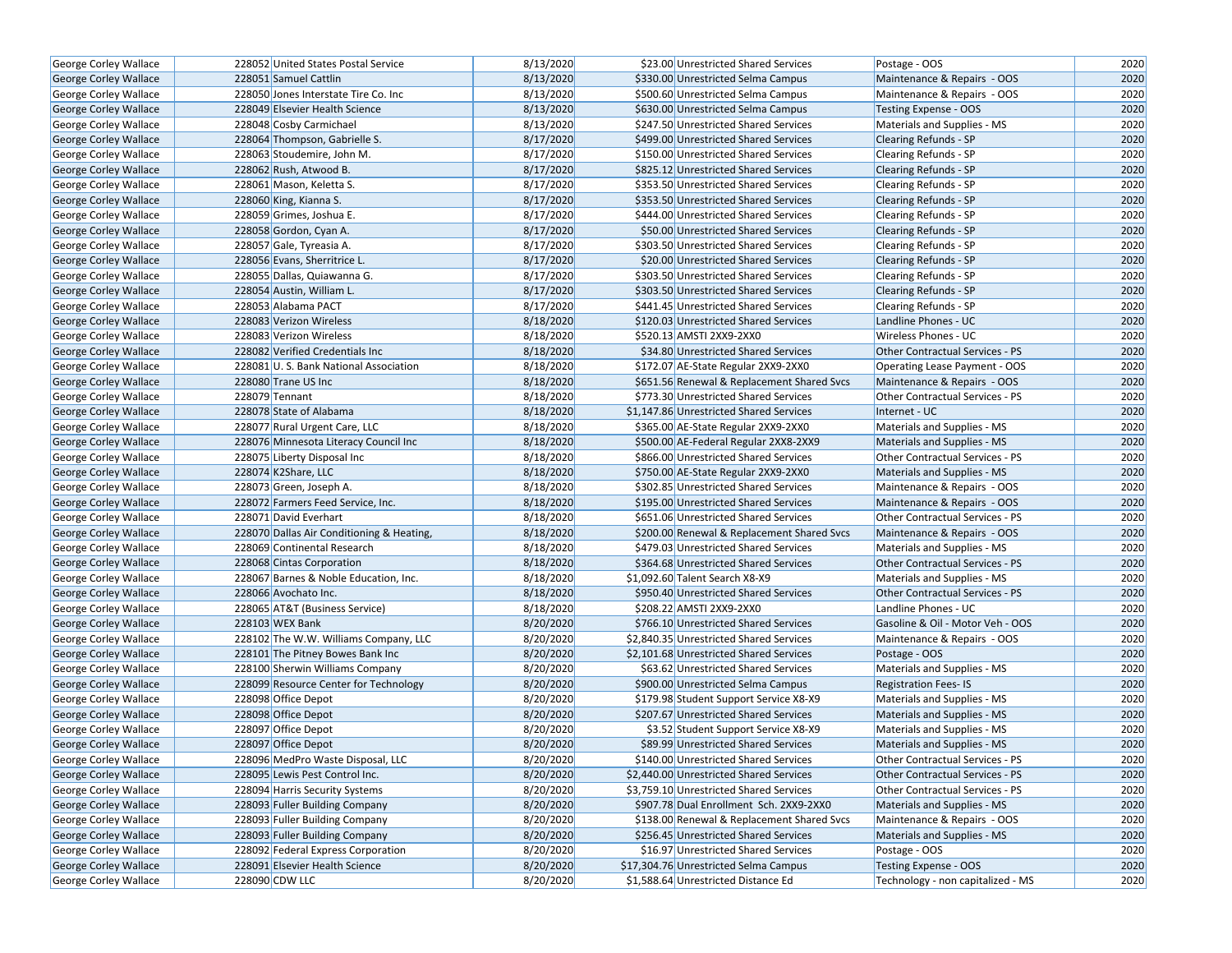| George Corley Wallace        |                    | 228089 Carquest                     | 8/20/2020 |                    | \$1,205.31 Unrestricted Shared Services | Maintenance & Repairs - OOS         | 2020 |
|------------------------------|--------------------|-------------------------------------|-----------|--------------------|-----------------------------------------|-------------------------------------|------|
| George Corley Wallace        |                    | 228088 Blue Ox Inc.                 | 8/20/2020 |                    | \$61.58 Unrestricted Shared Services    | Maintenance & Repairs - OOS         | 2020 |
| George Corley Wallace        |                    | 228087 Berney Office Solutions, Llc | 8/20/2020 |                    | \$126.43 Unrestricted Distance Ed       | Service Contracts on Equipment -OOS | 2020 |
| George Corley Wallace        |                    | 228086 Airgas South, Inc.           | 8/20/2020 |                    | \$14,651.72 Vocational Ed/CTE X9-X0     | Equipment - non capitalized - MS    | 2020 |
| George Corley Wallace        |                    | 228085 Advanced Disposal            | 8/20/2020 |                    | \$354.01 Unrestricted Shared Services   | Other Contractual Services - PS     | 2020 |
| George Corley Wallace        |                    | 228084 ACT Inc                      | 8/20/2020 |                    | \$12.00 AE-State Regular 2XX9-2XX0      | Materials and Supplies - MS         | 2020 |
| George Corley Wallace        |                    | 228084 ACT Inc                      | 8/20/2020 |                    | \$36.00 Ready to Work 2XX9-2XX0         | Memberships - PS                    | 2020 |
| George Corley Wallace        |                    | 90003060 Sturdivant Anthony Dewayne | 8/27/2020 | \$2,424.92 PAYROLL |                                         | PAYROLL                             | 2020 |
| George Corley Wallace        |                    | 90003059 Pettway Alonzia            | 8/27/2020 | \$3,085.58 PAYROLL |                                         | PAYROLL                             | 2020 |
| George Corley Wallace        |                    | 90003058 Heard Anthony              | 8/27/2020 | \$3,085.58 PAYROLL |                                         | PAYROLL                             | 2020 |
| George Corley Wallace        |                    | 90003057 Harvell Robert L           | 8/27/2020 | \$3,002.75 PAYROLL |                                         | PAYROLL                             | 2020 |
| George Corley Wallace        |                    | 90003056 Moore Timothy              | 8/27/2020 | \$3,580.25 PAYROLL |                                         | PAYROLL                             | 2020 |
| George Corley Wallace        |                    | 90003055 Mauldin Reginald Otis      | 8/27/2020 | \$4,239.83 PAYROLL |                                         | PAYROLL                             | 2020 |
| George Corley Wallace        |                    | 90003054 Bennett Robbyn V.          | 8/27/2020 | \$8,829.08 PAYROLL |                                         | PAYROLL                             | 2020 |
| George Corley Wallace        |                    | 90003053 Allison Eric Preston       | 8/27/2020 | \$5,731.67 PAYROLL |                                         | <b>PAYROLL</b>                      | 2020 |
| George Corley Wallace        |                    | 90003052 Chesnut Veronica S         | 8/27/2020 | \$2,513.33 PAYROLL |                                         | PAYROLL                             | 2020 |
| George Corley Wallace        |                    | 90003051 Moss Johnny E              | 8/27/2020 | \$6,005.17 PAYROLL |                                         | PAYROLL                             | 2020 |
| George Corley Wallace        |                    | 90003050 Carroll Jessica Bishop     | 8/27/2020 | \$5,233.41 PAYROLL |                                         | PAYROLL                             | 2020 |
| George Corley Wallace        |                    | 90003049 Brown Veronica S.          | 8/27/2020 | \$2,500.00 PAYROLL |                                         | PAYROLL                             | 2020 |
| George Corley Wallace        |                    | 90003048 Abbott Brandi Nicole       | 8/27/2020 | \$3,167.50 PAYROLL |                                         | PAYROLL                             | 2020 |
| George Corley Wallace        |                    | 90003047 Whatley Andrew Douglas     | 8/27/2020 | \$2,755.42 PAYROLL |                                         | PAYROLL                             | 2020 |
| George Corley Wallace        |                    | 90003046 Taylor Ernest              | 8/27/2020 | \$1,666.67 PAYROLL |                                         | PAYROLL                             | 2020 |
| George Corley Wallace        |                    | 90003045 Jackson Vincent Keith      | 8/27/2020 | \$2,513.33 PAYROLL |                                         | PAYROLL                             | 2020 |
| George Corley Wallace        |                    | 90003044 Dysart Charles J           | 8/27/2020 | \$6,005.17 PAYROLL |                                         | PAYROLL                             | 2020 |
| George Corley Wallace        | 90003043 Berry Lee |                                     | 8/27/2020 | \$2,755.42 PAYROLL |                                         | <b>PAYROLL</b>                      | 2020 |
| George Corley Wallace        |                    | 90003042 Evans Naopi Lc             | 8/27/2020 | \$3,415.17 PAYROLL |                                         | PAYROLL                             | 2020 |
| George Corley Wallace        |                    | 90003041 Hasberry Letti Monique     | 8/27/2020 | \$2,414.92 PAYROLL |                                         | PAYROLL                             | 2020 |
| George Corley Wallace        |                    | 90003040 Dixon Colleen Roland       | 8/27/2020 | \$4,404.92 PAYROLL |                                         | PAYROLL                             | 2020 |
| George Corley Wallace        |                    | 90003039 Spencer Rosa Chiffon       | 8/27/2020 | \$9,143.66 PAYROLL |                                         | PAYROLL                             | 2020 |
| George Corley Wallace        |                    | 90003038 Jordan Judy Y.             | 8/27/2020 | \$4,404.92 PAYROLL |                                         | PAYROLL                             | 2020 |
| George Corley Wallace        |                    | 90003037 Edwards Danielle           | 8/27/2020 | \$2,837.42 PAYROLL |                                         | <b>PAYROLL</b>                      | 2020 |
| George Corley Wallace        |                    | 90003036 Davis Mary Lee             | 8/27/2020 | \$3,992.58 PAYROLL |                                         | PAYROLL                             | 2020 |
| George Corley Wallace        |                    | 90003035 Davis Diane                | 8/27/2020 | \$2,589.75 PAYROLL |                                         | PAYROLL                             | 2020 |
| George Corley Wallace        |                    | 90003034 Bell Vickie D              | 8/27/2020 | \$3,250.08 PAYROLL |                                         | PAYROLL                             | 2020 |
| George Corley Wallace        |                    | 90003033 Barley Audreyiona La'shae  | 8/27/2020 | \$2,177.42 PAYROLL |                                         | PAYROLL                             | 2020 |
| George Corley Wallace        |                    | 90003032 Davis Rebecca Moore        | 8/27/2020 |                    | \$250.00 PAYROLL                        | PAYROLL                             | 2020 |
| <b>George Corley Wallace</b> |                    | 90003031 Turner Herman W            | 8/27/2020 | \$1,352.00 PAYROLL |                                         | PAYROLL                             | 2020 |
| George Corley Wallace        |                    | 90003030 Harper April M             | 8/27/2020 | \$1,216.83 PAYROLL |                                         | PAYROLL                             | 2020 |
| George Corley Wallace        |                    | 90003029 Graham Glen Partick        | 8/27/2020 |                    | \$260.00 PAYROLL                        | <b>PAYROLL</b>                      | 2020 |
| George Corley Wallace        |                    | 90003028 Maxey Willie E.            | 8/27/2020 |                    | \$450.67 PAYROLL                        | PAYROLL                             | 2020 |
| George Corley Wallace        |                    | 90003027 Evans Duane A              | 8/27/2020 | \$4,728.66 PAYROLL |                                         | PAYROLL                             | 2020 |
| George Corley Wallace        |                    | 90003026 Bailey Danny L             | 8/27/2020 |                    | \$270.42 PAYROLL                        | PAYROLL                             | 2020 |
| George Corley Wallace        |                    | 90003025 Hannah Marcus A.           | 8/27/2020 | \$1,276.33 PAYROLL |                                         | PAYROLL                             | 2020 |
| George Corley Wallace        |                    | 90003024 Jefferson Shelia Lawanda   | 8/27/2020 | \$4,074.75 PAYROLL |                                         | PAYROLL                             | 2020 |
| <b>George Corley Wallace</b> |                    | 90003023 Headley Linda Fay          | 8/27/2020 | \$2,837.75 PAYROLL |                                         | PAYROLL                             | 2020 |
| George Corley Wallace        |                    | 90003022 Austin Tabitha Brooklyn    | 8/27/2020 | \$2,755.17 PAYROLL |                                         | PAYROLL                             | 2020 |
| George Corley Wallace        |                    | 90003021 Williams Angelica Nicole   | 8/27/2020 | \$2,672.92 PAYROLL |                                         | PAYROLL                             | 2020 |
| George Corley Wallace        |                    | 90003020 Melton Elaine Alina        | 8/27/2020 | \$2,672.67 PAYROLL |                                         | PAYROLL                             | 2020 |
| George Corley Wallace        | 90003019 Lee Zeb   |                                     | 8/27/2020 | \$2,672.25 PAYROLL |                                         | <b>PAYROLL</b>                      | 2020 |
| George Corley Wallace        |                    | 90003018 Kidd Anessa Lynn           | 8/27/2020 | \$8,602.83 PAYROLL |                                         | PAYROLL                             | 2020 |
| George Corley Wallace        |                    | 90003017 Dosey Chantae Thomas       | 8/27/2020 | \$2,754.83 PAYROLL |                                         | PAYROLL                             | 2020 |
| George Corley Wallace        |                    | 90003016 Deavers Lori Evelyn        | 8/27/2020 | \$2,513.33 PAYROLL |                                         | PAYROLL                             | 2020 |
| George Corley Wallace        |                    | 90003015 Craig Brianna Lenae        | 8/27/2020 | \$2,095.17 PAYROLL |                                         | <b>PAYROLL</b>                      | 2020 |
| George Corley Wallace        |                    | 90003014 Young Connie Estes         | 8/27/2020 | \$2,163.17 PAYROLL |                                         | PAYROLL                             | 2020 |
| <b>George Corley Wallace</b> |                    | 90003013 Vasser Latonya Nechelle    | 8/27/2020 | \$3,333.33 PAYROLL |                                         | PAYROLL                             | 2020 |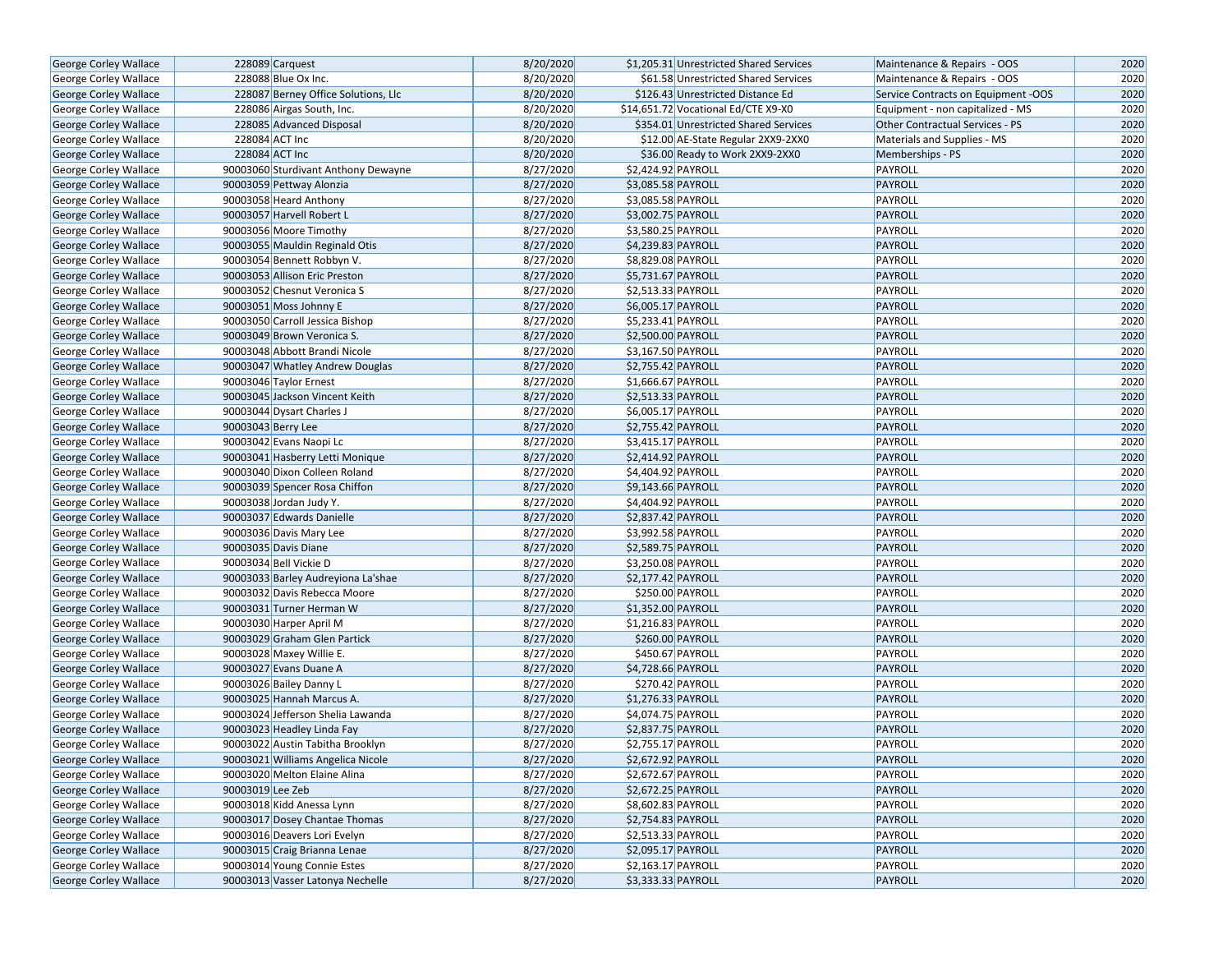| George Corley Wallace                          | 90003012 Reese-Bender Kathleen Jones   | 8/27/2020 | \$4,211.67 PAYROLL             | PAYROLL        | 2020 |
|------------------------------------------------|----------------------------------------|-----------|--------------------------------|----------------|------|
| George Corley Wallace                          | 90003011 Moore Kathy J                 | 8/27/2020 | \$5,404.58 PAYROLL             | <b>PAYROLL</b> | 2020 |
| George Corley Wallace                          | 90003010 Logan Shuntelra Bernice       | 8/27/2020 | \$5,405.99 PAYROLL             | PAYROLL        | 2020 |
| George Corley Wallace                          | 90003009 Jones Brittany Marie          | 8/27/2020 | \$3,333.33 PAYROLL             | <b>PAYROLL</b> | 2020 |
| George Corley Wallace                          | 90003008 Hoskins Montego Riley         | 8/27/2020 | \$3,750.00 PAYROLL             | PAYROLL        | 2020 |
| George Corley Wallace                          | 90003007 Clifton Lonzy T.              | 8/27/2020 | \$7,532.67 PAYROLL             | <b>PAYROLL</b> | 2020 |
| George Corley Wallace                          | 90003006 Bonner Irene G                | 8/27/2020 | \$478.73 PAYROLL               | PAYROLL        | 2020 |
| <b>George Corley Wallace</b>                   | 90003005 Agnew JaNett C                | 8/27/2020 | \$3,913.84 PAYROLL             | <b>PAYROLL</b> | 2020 |
| George Corley Wallace                          | 90003004 Adams Dorothy J               | 8/27/2020 | \$2,513.33 PAYROLL             | PAYROLL        | 2020 |
| George Corley Wallace                          | 90003003 Moultrie Eddie James          | 8/27/2020 | \$5,064.75 PAYROLL             | <b>PAYROLL</b> | 2020 |
| George Corley Wallace                          | 90003002 Rudolph Darlene King          | 8/27/2020 | $\overline{$4,321.83}$ PAYROLL | PAYROLL        | 2020 |
| George Corley Wallace                          | 90003001 Powell William S              | 8/27/2020 | \$1,039.98 PAYROLL             | <b>PAYROLL</b> | 2020 |
| George Corley Wallace                          | 90003000 Moore Dorothy A               | 8/27/2020 | \$1,081.58 PAYROLL             | PAYROLL        | 2020 |
| George Corley Wallace                          | 90002999 Bright Jacinta Thrash         | 8/27/2020 | \$1,081.58 PAYROLL             | PAYROLL        | 2020 |
| George Corley Wallace                          | 90002998 Thomas Herbert Hoover         | 8/27/2020 | \$6,662.75 PAYROLL             | PAYROLL        | 2020 |
| George Corley Wallace                          | 90002997 Sears Teresa D                | 8/27/2020 | \$2,177.42 PAYROLL             | PAYROLL        | 2020 |
| George Corley Wallace                          | 90002996 Reynolds Jennifer M           | 8/27/2020 | \$6,005.33 PAYROLL             | PAYROLL        | 2020 |
| George Corley Wallace                          | 90002995 Griffin Donitha J.            | 8/27/2020 | \$11,628.92 PAYROLL            | PAYROLL        | 2020 |
| George Corley Wallace                          | 90002994 Gordon Rachel L               | 8/27/2020 | $\overline{$3,939.33}$ PAYROLL | PAYROLL        | 2020 |
| George Corley Wallace                          | 90002993 Fulford Sabrena Ellis         | 8/27/2020 | \$2,500.00 PAYROLL             | PAYROLL        | 2020 |
| George Corley Wallace                          | 90002992 Curtis Valerie Pandora        | 8/27/2020 | \$4,336.70 PAYROLL             | PAYROLL        | 2020 |
| George Corley Wallace                          | 90002991 Cosby Pamela                  | 8/27/2020 | \$2,666.67 PAYROLL             | PAYROLL        | 2020 |
| George Corley Wallace                          | 90002990 Chapman Channie Loraine       | 8/27/2020 | \$3,510.67 PAYROLL             | PAYROLL        | 2020 |
| George Corley Wallace                          | 90002989 Brown Karen E.                | 8/27/2020 | \$3,326.81 PAYROLL             | PAYROLL        | 2020 |
| George Corley Wallace                          | 90002988 Bowie Corey D.                | 8/27/2020 | \$5,666.67 PAYROLL             | PAYROLL        | 2020 |
| George Corley Wallace                          | 90002987 Walker Sharon D               | 8/27/2020 | \$2,837.75 PAYROLL             | PAYROLL        | 2020 |
| George Corley Wallace                          | 90002986 Carstarphen Mennie L          | 8/27/2020 | \$7,039.67 PAYROLL             | PAYROLL        | 2020 |
|                                                | 90002985 Sturdivant Maxine C           | 8/27/2020 | \$6,635.67 PAYROLL             | <b>PAYROLL</b> | 2020 |
| George Corley Wallace<br>George Corley Wallace | 90002984 Jackson Irma Jean             | 8/27/2020 | \$3,167.92 PAYROLL             | PAYROLL        | 2020 |
|                                                |                                        | 8/27/2020 | \$6,180.67 PAYROLL             | PAYROLL        | 2020 |
| George Corley Wallace                          | 90002983 Sanders Felicia M             |           |                                |                |      |
| George Corley Wallace                          | 90002982 Ford Monique Amelia           | 8/27/2020 | \$3,497.17 PAYROLL             | PAYROLL        | 2020 |
| George Corley Wallace                          | 90002981 Walker Shermanita             | 8/27/2020 | \$4,909.92 PAYROLL             | PAYROLL        | 2020 |
| George Corley Wallace                          | 90002980 Tubbs - Turner Jocelyn Jenell | 8/27/2020 | \$5,775.17 PAYROLL             | PAYROLL        | 2020 |
| George Corley Wallace                          | 90002979 Snowden Lula                  | 8/27/2020 | \$5,000.00 PAYROLL             | PAYROLL        | 2020 |
| George Corley Wallace                          | 90002978 Roberson Erika M              | 8/27/2020 | \$3,250.08 PAYROLL             | PAYROLL        | 2020 |
| George Corley Wallace                          | 90002977 Pullum Quanda C.              | 8/27/2020 | \$3,580.25 PAYROLL             | <b>PAYROLL</b> | 2020 |
| George Corley Wallace                          | 90002976 Pettway Clarence J            | 8/27/2020 | \$16,889.33 PAYROLL            | PAYROLL        | 2020 |
| George Corley Wallace                          | 90002975 Pettway Adam Clayton          | 8/27/2020 | \$3,496.92 PAYROLL             | <b>PAYROLL</b> | 2020 |
| George Corley Wallace                          | 90002974 Page Melinda Ann              | 8/27/2020 | \$3,997.50 PAYROLL             | PAYROLL        | 2020 |
| George Corley Wallace                          | 90002973 Munford Christopher Lamar     | 8/27/2020 | \$2,177.67 PAYROLL             | <b>PAYROLL</b> | 2020 |
| George Corley Wallace                          | 90002972 Maness Joshua T.              | 8/27/2020 | \$4,156.92 PAYROLL             | PAYROLL        | 2020 |
| George Corley Wallace                          | 90002971 Hurt Jason Robert             | 8/27/2020 | \$2,095.17 PAYROLL             | <b>PAYROLL</b> | 2020 |
| George Corley Wallace                          | 90002970 Hatcher Tyrone                | 8/27/2020 | \$4,487.00 PAYROLL             | PAYROLL        | 2020 |
| George Corley Wallace                          | 90002969 Gourdine Raji                 | 8/27/2020 | \$10,525.25 PAYROLL            | <b>PAYROLL</b> | 2020 |
| George Corley Wallace                          | 90002968 Cosby Helen A                 | 8/27/2020 | \$4,240.17 PAYROLL             | PAYROLL        | 2020 |
| <b>George Corley Wallace</b>                   | 90002967 Coleman Steffan               | 8/27/2020 | \$4,151.19 PAYROLL             | <b>PAYROLL</b> | 2020 |
| <b>George Corley Wallace</b>                   | 90002966 Casby Aaron Leonard           | 8/27/2020 | \$5,775.17 PAYROLL             | PAYROLL        | 2020 |
| George Corley Wallace                          | 90002965 Bennett Jarrick B             | 8/27/2020 | \$2,755.17 PAYROLL             | <b>PAYROLL</b> | 2020 |
| George Corley Wallace                          | 90002964 Allen Bertha Yvette           | 8/27/2020 | \$5,086.67 PAYROLL             | PAYROLL        | 2020 |
| George Corley Wallace                          | 90002963 Wyatt Camisha N               | 8/27/2020 | \$2,259.83 PAYROLL             | <b>PAYROLL</b> | 2020 |
| George Corley Wallace                          | 90002962 Marshall Teresa Darnelle      | 8/27/2020 | \$3,992.25 PAYROLL             | PAYROLL        | 2020 |
| George Corley Wallace                          | 90002961 Hathcock Garland Blaine       | 8/27/2020 | \$9,972.33 PAYROLL             | <b>PAYROLL</b> | 2020 |
| George Corley Wallace                          | 90002960 Briggs Tammie Marie           | 8/27/2020 | \$9,561.92 PAYROLL             | PAYROLL        | 2020 |
| George Corley Wallace                          | 90002959 Blevins Pamela M              | 8/27/2020 | \$4,127.33 PAYROLL             | <b>PAYROLL</b> | 2020 |
| George Corley Wallace                          | 90002958 Williams Matilda Mae          | 8/27/2020 | \$5,677.17 PAYROLL             | PAYROLL        | 2020 |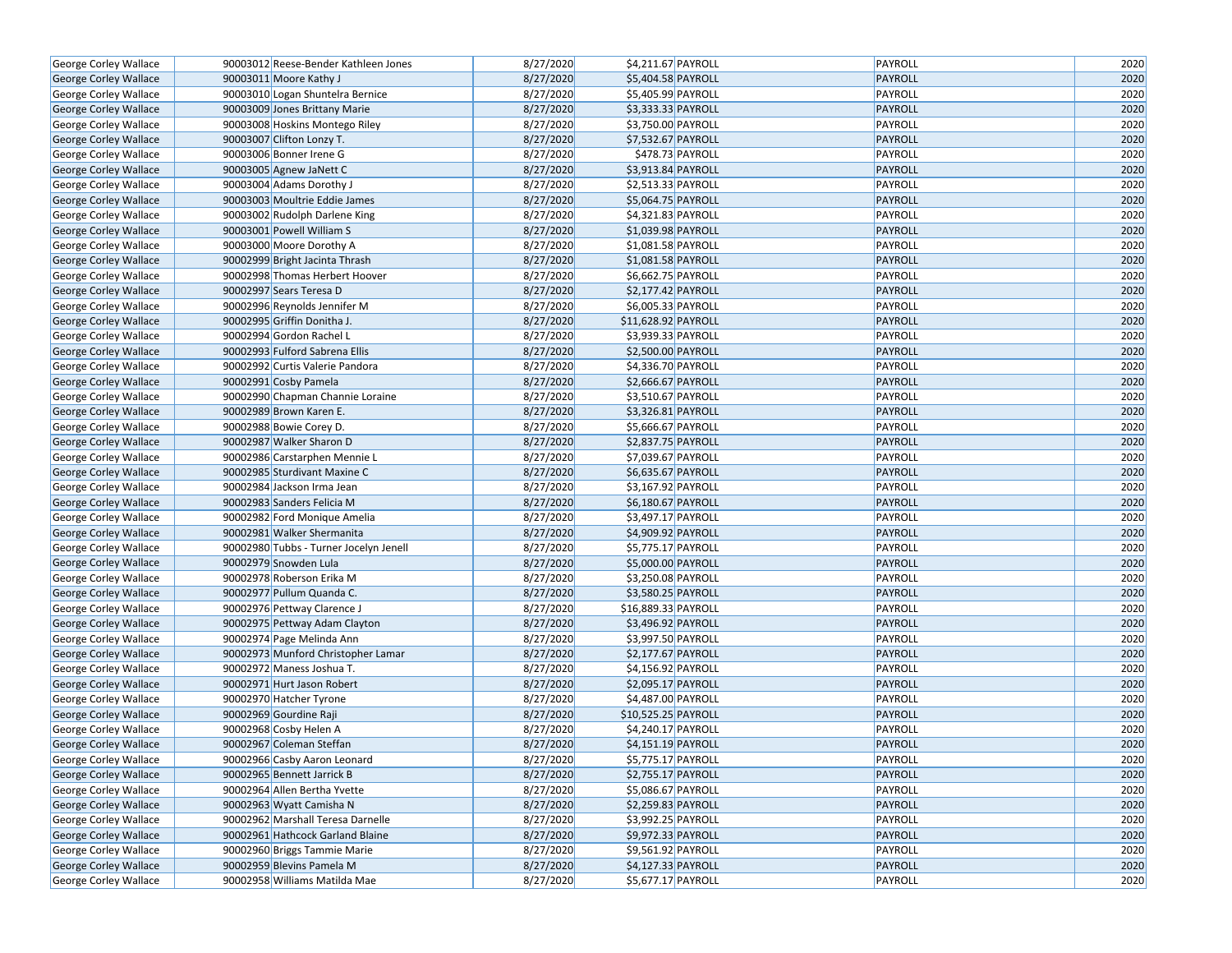| George Corley Wallace                          | 90002957 Thames Jerome E                                           | 8/27/2020              | \$5,593.83 PAYROLL                      | PAYROLL                   | 2020         |
|------------------------------------------------|--------------------------------------------------------------------|------------------------|-----------------------------------------|---------------------------|--------------|
| George Corley Wallace                          | 90002956 Tarver Otis                                               | 8/27/2020              | \$5,602.71 PAYROLL                      | PAYROLL                   | 2020         |
| George Corley Wallace                          | 90002955 Rogers Jason Brooks                                       | 8/27/2020              | \$2,507.58 PAYROLL                      | <b>PAYROLL</b>            | 2020         |
| George Corley Wallace                          | 90002954 Lewis Jarrin Chiron                                       | 8/27/2020              | \$5,610.89 PAYROLL                      | PAYROLL                   | 2020         |
| George Corley Wallace                          | 90002953 Kimbrough Brandon O                                       | 8/27/2020              | \$2,755.17 PAYROLL                      | <b>PAYROLL</b>            | 2020         |
| George Corley Wallace                          | 90002952 Harris Douglas Lee                                        | 8/27/2020              | \$7,003.36 PAYROLL                      | PAYROLL                   | 2020         |
| George Corley Wallace                          | 90002951 Griffin Calvin                                            | 8/27/2020              | \$6,623.16 PAYROLL                      | PAYROLL                   | 2020         |
| George Corley Wallace                          | 90002950 Allen Kenny                                               | 8/27/2020              | \$10,421.67 PAYROLL                     | PAYROLL                   | 2020         |
| George Corley Wallace                          | 90002949 Laister Shirley J                                         | 8/27/2020              | \$10,421.67 PAYROLL                     | <b>PAYROLL</b>            | 2020         |
| George Corley Wallace                          | 90002948 Wright Pamela L                                           | 8/27/2020              | \$11,177.81 PAYROLL                     | PAYROLL                   | 2020         |
| George Corley Wallace                          | 90002947 Thomas Hollee Myldred                                     | 8/27/2020              | \$5,986.00 PAYROLL                      | <b>PAYROLL</b>            | 2020         |
| George Corley Wallace                          | 90002946 Goings Ghytana Shelton                                    | 8/27/2020              | \$6,492.01 PAYROLL                      | PAYROLL                   | 2020         |
| George Corley Wallace                          | 90002945 Stinson Antwuan T                                         | 8/27/2020              | \$596.33 PAYROLL                        | <b>PAYROLL</b>            | 2020         |
| George Corley Wallace                          | 90002944 Parten Dylan Reece                                        | 8/27/2020              | \$596.33 PAYROLL                        | PAYROLL                   | 2020         |
| George Corley Wallace                          | 90002943 Owens Holly Brown                                         | 8/27/2020              | \$7,422.33 PAYROLL                      | <b>PAYROLL</b>            | 2020         |
| George Corley Wallace                          | 90002942 Lee Kateri M                                              | 8/27/2020              | \$6,777.00 PAYROLL                      | PAYROLL                   | 2020         |
| George Corley Wallace                          | 90002941 Baldwin Antionetta S                                      | 8/27/2020              | \$6,639.67 PAYROLL                      | PAYROLL                   | 2020         |
| George Corley Wallace                          | 90002940 Brown Kimberly N                                          | 8/27/2020              | \$8,814.36 PAYROLL                      | PAYROLL                   | 2020         |
| George Corley Wallace                          | 90002939 Wood Donna Howell                                         | 8/27/2020              | \$450.67 PAYROLL                        | <b>PAYROLL</b>            | 2020         |
| George Corley Wallace                          | 90002938 Stewart Jay Tyson                                         | 8/27/2020              | \$676.00 PAYROLL                        | PAYROLL                   | 2020         |
| George Corley Wallace                          | 90002937 Pugh Janet Cathey M                                       | 8/27/2020              | \$16,155.86 PAYROLL                     | <b>PAYROLL</b>            | 2020         |
| George Corley Wallace                          | 90002936 White Tara Y                                              | 8/27/2020              | \$12,348.58 PAYROLL                     | PAYROLL                   | 2020         |
| George Corley Wallace                          | 90002935 Tapper Monica A                                           | 8/27/2020              | \$676.00 PAYROLL                        | <b>PAYROLL</b>            | 2020         |
| George Corley Wallace                          | 90002934 Lewis George E                                            | 8/27/2020              | \$676.00 PAYROLL                        | PAYROLL                   | 2020         |
| George Corley Wallace                          | 90002933 Williams Kaleda Deshawn                                   | 8/27/2020              | \$11,504.53 PAYROLL                     | <b>PAYROLL</b>            | 2020         |
| George Corley Wallace                          | 90002932 Sims Robert Nelson                                        | 8/27/2020              | \$9,366.91 PAYROLL                      | PAYROLL                   | 2020         |
| George Corley Wallace                          | 90002931 McKnight April Calloway                                   | 8/27/2020              | \$676.00 PAYROLL                        | <b>PAYROLL</b>            | 2020         |
| George Corley Wallace                          | 90002930 Thurman Michael F                                         | 8/27/2020              | \$901.33 PAYROLL                        | PAYROLL                   | 2020         |
| George Corley Wallace                          | 90002929 Stevenson Donte L                                         | 8/27/2020              | \$5,151.00 PAYROLL                      | <b>PAYROLL</b>            | 2020         |
|                                                | 90002928 Rogers Eric W                                             | 8/27/2020              | \$5,457.33 PAYROLL                      | PAYROLL                   | 2020         |
| George Corley Wallace                          | 90002927 Hobbs David Wayne                                         | 8/27/2020              | \$10,421.67 PAYROLL                     | <b>PAYROLL</b>            | 2020         |
| George Corley Wallace                          | 90002926 Randolph Yulonda B                                        | 8/27/2020              | \$11,456.47 PAYROLL                     | PAYROLL                   | 2020         |
| George Corley Wallace                          |                                                                    |                        |                                         |                           |              |
| George Corley Wallace                          | 90002925 Jones Connie M<br>90002924 Elliott William F              | 8/27/2020              | \$5,243.58 PAYROLL                      | PAYROLL                   | 2020         |
| George Corley Wallace                          |                                                                    | 8/27/2020<br>8/27/2020 | \$12,907.89 PAYROLL<br>\$676.00 PAYROLL | PAYROLL<br><b>PAYROLL</b> | 2020<br>2020 |
| George Corley Wallace                          | 90002923 Burton- Lassitter Kasey Raeann<br>90002922 Walker Michael | 8/27/2020              | \$11,904.53 PAYROLL                     | PAYROLL                   | 2020         |
| George Corley Wallace                          |                                                                    | 8/27/2020              | \$3,827.92 PAYROLL                      | <b>PAYROLL</b>            | 2020         |
| George Corley Wallace                          | 90002921 Thomas Gloria Dean                                        | 8/27/2020              | \$5,000.61 PAYROLL                      | PAYROLL                   | 2020         |
| George Corley Wallace                          | 90002920 Henderson Kerry E                                         | 8/27/2020              |                                         | <b>PAYROLL</b>            | 2020         |
| George Corley Wallace                          | 90002919 Miller Gregory Lee                                        | 8/27/2020              | \$450.67 PAYROLL<br>\$6,188.17 PAYROLL  | PAYROLL                   | 2020         |
| George Corley Wallace<br>George Corley Wallace | 90002918 King Glenn                                                | 8/27/2020              | \$7,390.27 PAYROLL                      | <b>PAYROLL</b>            | 2020         |
|                                                | 90002917 Hannah Marilyn Bennett                                    |                        |                                         |                           |              |
| George Corley Wallace                          | 90002916 Smith Pamela Caver                                        | 8/27/2020              | \$7,638.00 PAYROLL                      | PAYROLL                   | 2020         |
| George Corley Wallace                          | 90002915 Moultrie Jacqueline                                       | 8/27/2020              | \$6,520.00 PAYROLL                      | <b>PAYROLL</b>            | 2020         |
| George Corley Wallace                          | 90002914 Miller Pearlie R                                          | 8/27/2020              | \$12,119.47 PAYROLL                     | PAYROLL                   | 2020         |
| George Corley Wallace                          | 90002913 Melton Christi A                                          | 8/27/2020              | \$10,296.42 PAYROLL                     | <b>PAYROLL</b>            | 2020         |
| George Corley Wallace                          | 90002912 Lumpkin Deborah Walker                                    | 8/27/2020              | \$10,338.08 PAYROLL                     | PAYROLL                   | 2020         |
| <b>George Corley Wallace</b>                   | 90002911 Jackson Veronica Moultrie                                 | 8/27/2020              | \$6,979.00 PAYROLL                      | <b>PAYROLL</b>            | 2020         |
| George Corley Wallace                          | 90002910 Davis Sarah                                               | 8/27/2020              | \$8,397.33 PAYROLL                      | PAYROLL                   | 2020         |
| <b>George Corley Wallace</b>                   | 90002909 Lee Beverly D                                             | 8/27/2020              | \$2,513.33 PAYROLL                      | PAYROLL                   | 2020         |
| George Corley Wallace                          | 90002908 Gordon Alfreda Felicia                                    | 8/27/2020              | \$4,886.00 PAYROLL                      | PAYROLL                   | 2020         |
| George Corley Wallace                          | 90002907 Goodwin Pamela                                            | 8/27/2020              | \$6,416.33 PAYROLL                      | PAYROLL                   | 2020         |
| George Corley Wallace                          | 90002906 Ford Sabrina D                                            | 8/27/2020              | \$6,057.33 PAYROLL                      | PAYROLL                   | 2020         |
| George Corley Wallace                          | 90002905 Chestnut Angelina                                         | 8/27/2020              | \$5,610.00 PAYROLL                      | PAYROLL                   | 2020         |
| George Corley Wallace                          | 90002904 Mitchell James M                                          | 8/27/2020              | \$18,815.00 PAYROLL                     | PAYROLL                   | 2020         |
| <b>George Corley Wallace</b>                   | 90002903 Glover Virginia M Reed                                    | 8/27/2020              | \$4,899.25 PAYROLL                      | PAYROLL                   | 2020         |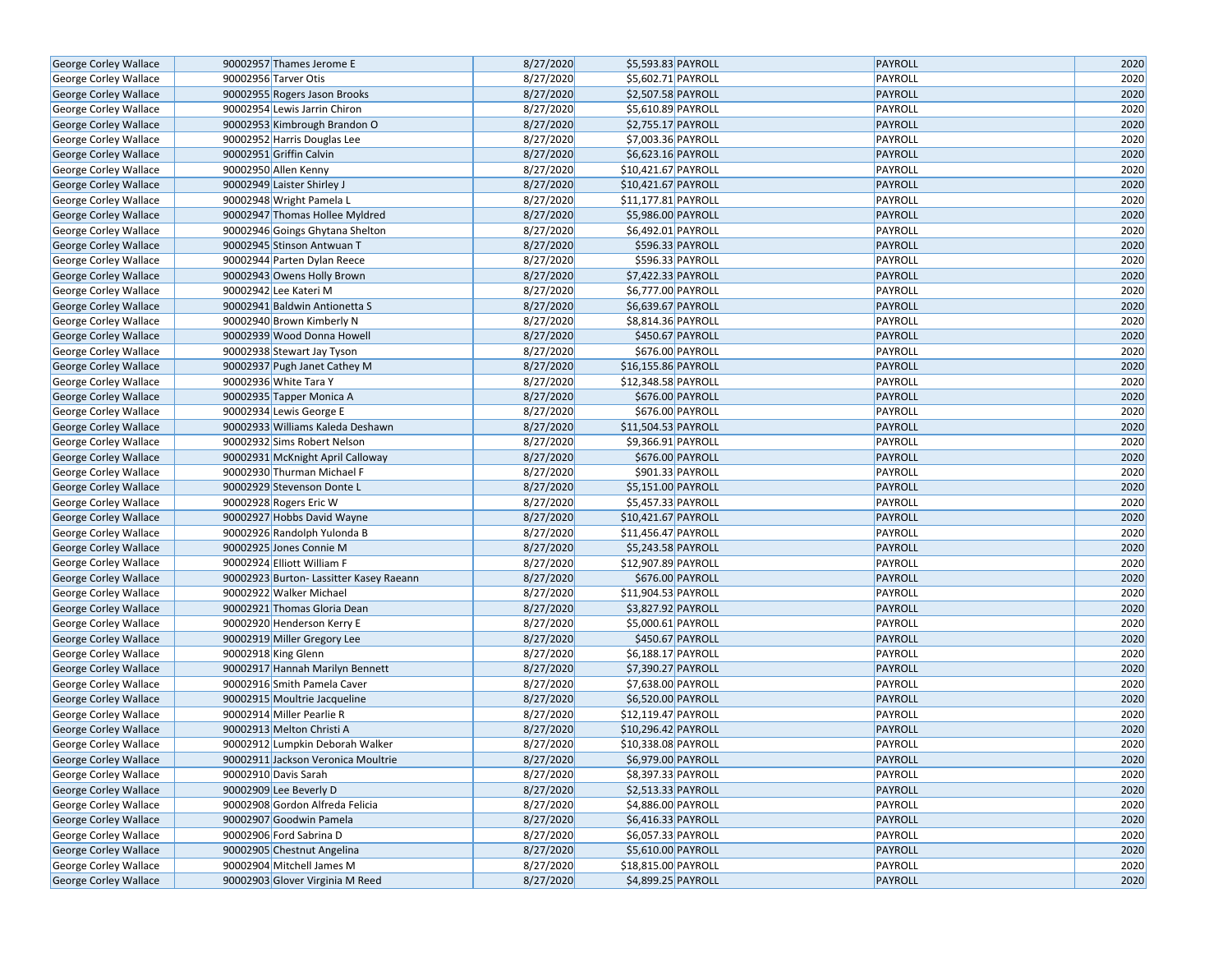| George Corley Wallace                          | 90002902 Pettway Jaleesa Candace      | 8/27/2020 | \$951.33 PAYROLL                         | PAYROLL                             | 2020         |
|------------------------------------------------|---------------------------------------|-----------|------------------------------------------|-------------------------------------|--------------|
| George Corley Wallace                          | 90002901 Blake Lyric Quanta           | 8/27/2020 | \$570.00 PAYROLL                         | PAYROLL                             | 2020         |
| George Corley Wallace                          | 90002900 Ward Terry Levan             | 8/27/2020 | \$660.00 PAYROLL                         | PAYROLL                             | 2020         |
| <b>George Corley Wallace</b>                   | 90002899 Harris Mattie Mae            | 8/27/2020 | \$599.04 PAYROLL                         | PAYROLL                             | 2020         |
| George Corley Wallace                          | 90002898 Wilson Walter O              | 8/27/2020 | \$528.00 PAYROLL                         | PAYROLL                             | 2020         |
| George Corley Wallace                          | 90002897 Watts Renae                  | 8/27/2020 | \$155.00 PAYROLL                         | PAYROLL                             | 2020         |
| George Corley Wallace                          | 90002896 Walton Willie J              | 8/27/2020 | \$528.00 PAYROLL                         | PAYROLL                             | 2020         |
| <b>George Corley Wallace</b>                   | 90002895 Smith Marzell Lee            | 8/27/2020 | \$1,177.00 PAYROLL                       | PAYROLL                             | 2020         |
| George Corley Wallace                          | 90002894 Nettles Wesbert              | 8/27/2020 | \$800.00 PAYROLL                         | PAYROLL                             | 2020         |
| George Corley Wallace                          | 90002893 Martin James Andrew          | 8/27/2020 | \$1,056.00 PAYROLL                       | PAYROLL                             | 2020         |
| George Corley Wallace                          | 90002892 Hatcher Earlene G            | 8/27/2020 | \$645.00 PAYROLL                         | PAYROLL                             | 2020         |
| George Corley Wallace                          | 90002891 Gourdine Joshua              | 8/27/2020 | \$90.48 PAYROLL                          | PAYROLL                             | 2020         |
| George Corley Wallace                          | 90002890 Gipson Nash J                | 8/27/2020 | \$1,452.00 PAYROLL                       | PAYROLL                             | 2020         |
| George Corley Wallace                          | 90002889 Garrett Jessica S            | 8/27/2020 | \$540.00 PAYROLL                         | PAYROLL                             | 2020         |
| George Corley Wallace                          | 90002888 Calhoun Willie               | 8/27/2020 | \$1,650.00 PAYROLL                       | PAYROLL                             | 2020         |
| George Corley Wallace                          | 90002887 Blanks Ray Soloman           | 8/27/2020 | \$1,672.00 PAYROLL                       | PAYROLL                             | 2020         |
| George Corley Wallace                          | 90002886 Barron Gerald Antoine        | 8/27/2020 | \$660.00 PAYROLL                         | PAYROLL                             | 2020         |
| George Corley Wallace                          | 90002885 Acoff Linda Diane            | 8/27/2020 | \$540.00 PAYROLL                         | PAYROLL                             | 2020         |
| George Corley Wallace                          | 90002884 Jones Alexia Ke'Shyia        | 8/27/2020 | \$82.94 PAYROLL                          | PAYROLL                             | 2020         |
| George Corley Wallace                          | 90002883 Cowan Amberneshia Marshae    | 8/27/2020 | \$135.72 PAYROLL                         | PAYROLL                             | 2020         |
| George Corley Wallace                          | 90002882 Wilbourne Mitsy L            | 8/27/2020 | \$413.41 PAYROLL                         | PAYROLL                             | 2020         |
| George Corley Wallace                          | 90002881 Jones Cordelia L             | 8/27/2020 | \$497.64 PAYROLL                         | PAYROLL                             | 2020         |
| George Corley Wallace                          | 90002880 Hall Shamiyah Sha'Keal       | 8/27/2020 | \$358.15 PAYROLL                         | PAYROLL                             | 2020         |
| George Corley Wallace                          | 90002879 Benjamin Jarod K             | 8/27/2020 | \$361.92 PAYROLL                         | PAYROLL                             | 2020         |
| George Corley Wallace                          | 90002878 Woodruff Kent H              | 8/27/2020 | \$106.84 PAYROLL                         | PAYROLL                             | 2020         |
| George Corley Wallace                          | 90002877 Williams Annie Montgomery    | 8/27/2020 | \$2,000.00 PAYROLL                       | PAYROLL                             | 2020         |
| George Corley Wallace                          | 90002876 Thomas Latasha Bell          | 8/27/2020 | \$926.64 PAYROLL                         | PAYROLL                             | 2020         |
|                                                | 90002875 Spears Shenell H             | 8/27/2020 | \$859.33 PAYROLL                         | PAYROLL                             | 2020         |
| George Corley Wallace<br>George Corley Wallace | 90002874 Moore Tammy D                | 8/27/2020 | \$1,360.00 PAYROLL                       | PAYROLL                             | 2020         |
|                                                | 90002873 Moore Carolyn W              | 8/27/2020 | \$1,360.00 PAYROLL                       | PAYROLL                             | 2020         |
| George Corley Wallace                          |                                       | 8/27/2020 |                                          |                                     | 2020         |
| George Corley Wallace                          | 90002872 Mims Earnest Calvin          |           | \$1,600.00 PAYROLL                       | PAYROLL                             |              |
| George Corley Wallace                          | 90002871 Lawson Frederick Dewayn      | 8/27/2020 | \$798.95 PAYROLL                         | PAYROLL                             | 2020<br>2020 |
| George Corley Wallace                          | 90002870 Hobbs Elois                  | 8/27/2020 | \$236.90 PAYROLL                         | PAYROLL                             | 2020         |
| George Corley Wallace                          | 90002869 Francis-Thomas Sharon Hydie  | 8/27/2020 | \$1,579.30 PAYROLL                       | PAYROLL                             | 2020         |
| George Corley Wallace                          | 90002868 Curry Grear                  | 8/27/2020 | \$500.00 PAYROLL<br>\$613.15 PAYROLL     | PAYROLL                             |              |
| George Corley Wallace                          | 90002867 Crenshaw McCray Shayla A     | 8/27/2020 |                                          | PAYROLL                             | 2020         |
| George Corley Wallace                          | 90002866 Compton Judy B               | 8/27/2020 | \$478.44 PAYROLL                         | PAYROLL<br>PAYROLL                  | 2020         |
| George Corley Wallace                          | 90002865 Brewer Paula A               | 8/27/2020 | \$942.94 PAYROLL                         |                                     | 2020<br>2020 |
| George Corley Wallace                          | 90002864 Barlow Wanda R               | 8/27/2020 | \$13.94 PAYROLL                          | PAYROLL                             |              |
| George Corley Wallace                          | 90002863 Alsobrook Kay Goodwin        | 8/27/2020 | \$1,268.09 PAYROLL                       | PAYROLL                             | 2020         |
| George Corley Wallace                          | 90002862 Milligan Melissa Hollis      | 8/27/2020 | \$1,244.87 PAYROLL                       | PAYROLL                             | 2020         |
| George Corley Wallace                          | 90002861 Mitchell Brenda G.           | 8/27/2020 | \$917.95 PAYROLL                         | PAYROLL                             | 2020         |
| George Corley Wallace                          | 90002860 West Cynthia J Hatcher       | 8/27/2020 | \$499.20 PAYROLL                         | PAYROLL                             | 2020         |
| George Corley Wallace                          | 90002859 Reed Rhonda Lashay           | 8/27/2020 | \$374.40 PAYROLL                         | PAYROLL                             | 2020         |
| George Corley Wallace                          | 90002858 Cook Kalia Hunt              | 8/27/2020 | \$1,647.36 PAYROLL                       | PAYROLL                             | 2020         |
| George Corley Wallace                          | 90002857 Johnson Tona Oliver          | 8/27/2020 | \$549.12 PAYROLL                         | PAYROLL                             | 2020         |
| <b>George Corley Wallace</b>                   | 90002856 Davis Vera Lee               | 8/27/2020 | \$1,544.40 PAYROLL                       | PAYROLL                             | 2020         |
| George Corley Wallace                          | 228124 Wal Mart                       | 8/27/2020 | \$32.24 AE-State Regular 2XX9-2XX0       | Materials and Supplies - MS         | 2020         |
| George Corley Wallace                          | 228123 United States Postal Service   | 8/27/2020 | \$965.00 Unrestricted Shared Services    | Postage - OOS                       | 2020         |
| George Corley Wallace                          | 228122 U.S. Bank National Association | 8/27/2020 | \$5,804.45 Unrestricted Shared Services  | Operating Lease Payment - OOS       | 2020         |
| George Corley Wallace                          | 228121 Thyssenkrupp Elevator          | 8/27/2020 | \$1,271.50 Unrestricted Shared Services  | Other Contractual Services - PS     | 2020         |
| George Corley Wallace                          | 228120 State of Alabama               | 8/27/2020 | \$11,000.00 Unrestricted Shared Services | Accounting & Auditing Services - PS | 2020         |
| George Corley Wallace                          | 228120 State of Alabama               | 8/27/2020 | \$21,400.00 Unrestricted Shared Services | Other Contractual Services - PS     | 2020         |
| <b>George Corley Wallace</b>                   | 228119 Smith, Jerry D.                | 8/27/2020 | \$2,000.00 Unrestricted Shared Services  | Other Contractual Services - PS     | 2020         |
| George Corley Wallace                          | 228118 Shred It                       | 8/27/2020 | \$235.23 Unrestricted Shared Services    | Other Contractual Services - PS     | 2020         |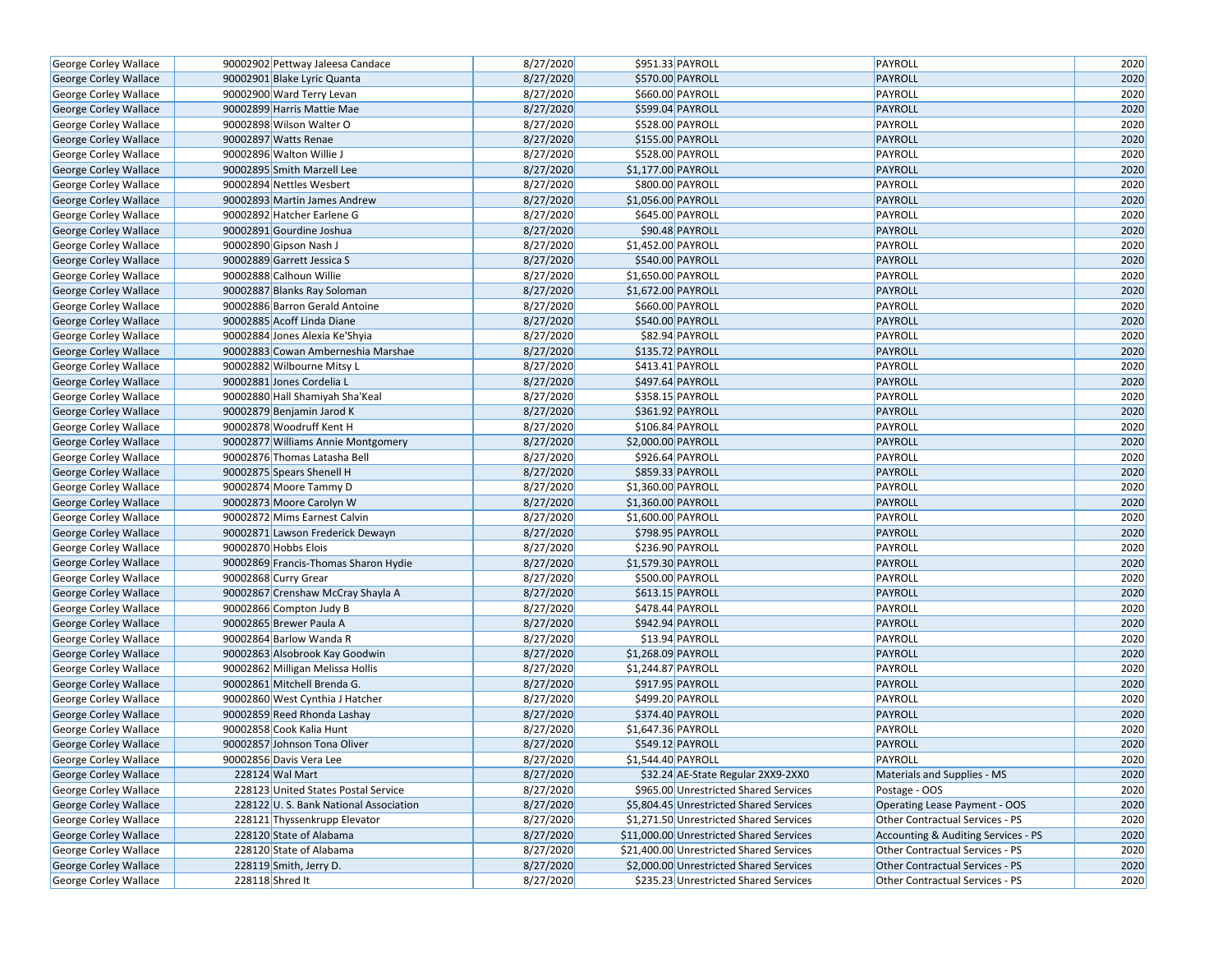| George Corley Wallace                                 | 228117 Samuel Cattlin                                          | 8/27/2020 | \$100.00 Unrestricted Selma Campus                                              | Maintenance & Repairs - OOS                                     | 2020 |
|-------------------------------------------------------|----------------------------------------------------------------|-----------|---------------------------------------------------------------------------------|-----------------------------------------------------------------|------|
| <b>George Corley Wallace</b>                          | 228116 Roper, Ethel B.                                         | 8/27/2020 | \$999.66 Unrestricted Shared Services                                           | Other Contractual Services - PS                                 | 2020 |
| <b>George Corley Wallace</b>                          | 228115 Peterson, Joe J.                                        | 8/27/2020 | \$600.00 AMSTI 2XX9-2XX0                                                        | Maintenance & Repairs - OOS                                     | 2020 |
| George Corley Wallace                                 | 228114 Perkins, Roderick                                       | 8/27/2020 | \$796.62 Unrestricted Shared Services                                           | <b>Other Contractual Services - PS</b>                          | 2020 |
| George Corley Wallace                                 | 228113 Next Gen Web Solutions                                  | 8/27/2020 | \$23,500.00 CARES Act - College Relief                                          | Technology - non capitalized - MS                               | 2020 |
| George Corley Wallace                                 | 228112 MAX Capital LLC                                         | 8/27/2020 | \$11,221.79 Unrestricted Shared Services                                        | Lease Purchase - CE                                             | 2020 |
| George Corley Wallace                                 | 228112 MAX Capital LLC                                         | 8/27/2020 | \$1,801.56 Unrestricted Shared Services                                         | Lease Payment Interest                                          | 2020 |
| <b>George Corley Wallace</b>                          | 228111 Lowndes County Board of Education                       | 8/27/2020 | \$480.57 Unrestricted Shared Services                                           | Materials and Supplies - MS                                     | 2020 |
| <b>George Corley Wallace</b>                          | 228110 Howard Industries, Inc.                                 | 8/27/2020 | \$267.96 CARES Act - College Relief                                             | Technology - non capitalized - MS                               | 2020 |
| George Corley Wallace                                 | 228109 Fuller Building Company                                 | 8/27/2020 | \$253.81 Unrestricted Shared Services                                           | Materials and Supplies - MS                                     | 2020 |
| George Corley Wallace                                 | 228108 DISH DBS Corporation                                    | 8/27/2020 | \$116.03 Unrestricted Shared Services                                           | Other Contractual Services - PS                                 | 2020 |
| George Corley Wallace                                 | 228107 CDW LLC                                                 | 8/27/2020 | \$983.02 Student Support Service X8-X9                                          | Equipment - non capitalized - MS                                | 2020 |
| <b>George Corley Wallace</b>                          | 228106 Berney Office Solutions, Llc                            | 8/27/2020 | \$63.36 Talent Search X8-X9                                                     | <b>Other Contractual Services - PS</b>                          | 2020 |
| <b>George Corley Wallace</b>                          | 228105 AT&T (Business Service)                                 | 8/27/2020 | \$459.66 AMSTI 2XX9-2XX0                                                        | Landline Phones - UC                                            | 2020 |
| <b>George Corley Wallace</b>                          | 228104 AT&T (Business Service)                                 | 8/27/2020 | \$446.77 AMSTI 2XX9-2XX0                                                        | Landline Phones - UC                                            | 2020 |
| <b>George Corley Wallace</b>                          | 228145 Verizon Wireless                                        | 9/1/2020  | \$90.44 Student Support Service X8-X9                                           | Other Travel Expenses - OS                                      | 2020 |
| <b>George Corley Wallace</b>                          | 228145 Verizon Wireless                                        | 9/1/2020  | \$453.78 Unrestricted Shared Services                                           | Wireless Phones - UC                                            | 2020 |
| George Corley Wallace                                 | 228145 Verizon Wireless                                        | 9/1/2020  | \$99.39 Unrestricted Shared Services                                            | Landline Phones - UC                                            | 2020 |
| George Corley Wallace                                 | 228144 Verified Credentials Inc                                | 9/1/2020  | \$69.60 Unrestricted Shared Services                                            | <b>Other Contractual Services - PS</b>                          | 2020 |
| George Corley Wallace                                 | 228143 USMLEWorld, LLC                                         | 9/1/2020  | \$3,197.00 Unrestricted Selma Campus                                            | Testing Expense - OOS                                           | 2020 |
| <b>George Corley Wallace</b>                          | 228142 Universal Presentation Concepts, In                     | 9/1/2020  | \$5,192.08 CARES Act - College Relief                                           | Materials and Supplies - MS                                     | 2020 |
| George Corley Wallace                                 | 228141 Thomas, James W.                                        | 9/1/2020  | \$1,200.00 Unrestricted Shared Services                                         | Advertising & Promotions - OOS                                  | 2020 |
| George Corley Wallace                                 | 228141 Thomas, James W.                                        | 9/1/2020  | \$500.00 AE-State Regular 2XX9-2XX0                                             | Advertising & Promotions - OOS                                  | 2020 |
| George Corley Wallace                                 | 228140 The Water Works and Sewer Board of                      | 9/1/2020  | \$15.24 Unrestricted Shared Services                                            | Water & Sewer - UC                                              | 2020 |
| <b>George Corley Wallace</b>                          | 228139 Summerling Hardware LLC                                 | 9/1/2020  | \$59.38 Unrestricted Shared Services                                            | Materials and Supplies - MS                                     | 2020 |
|                                                       | 228138 Stuart C. Irby Co.                                      | 9/1/2020  | \$9.32 Unrestricted Shared Services                                             | Materials and Supplies - MS                                     | 2020 |
| George Corley Wallace                                 | 228138 Stuart C. Irby Co.                                      | 9/1/2020  | \$372.00 Renewal & Replacement Shared Svcs                                      | Maintenance & Repairs - OOS                                     | 2020 |
| George Corley Wallace                                 | 228137 Spire                                                   | 9/1/2020  | \$5,856.20 Unrestricted Shared Services                                         |                                                                 | 2020 |
| George Corley Wallace                                 | 228136 Southern Linc Wireless                                  | 9/1/2020  | \$424.00 Unrestricted Shared Services                                           | Gas & Heating Fuel - UC<br><b>Wireless Phones - UC</b>          | 2020 |
| George Corley Wallace                                 | 228135 Office Depot                                            | 9/1/2020  | \$89.24 AE-State Regular 2XX9-2XX0                                              | Maintenance & Repairs - OOS                                     | 2020 |
| George Corley Wallace<br>George Corley Wallace        | 228135 Office Depot                                            | 9/1/2020  | \$147.52 AE-State Regular 2XX9-2XX0                                             | Materials and Supplies - MS                                     | 2020 |
|                                                       |                                                                | 9/1/2020  | \$99.68 Unrestricted Shared Services                                            | Materials and Supplies - MS                                     | 2020 |
| George Corley Wallace                                 | 228134 Indigo Fluids, Inc<br>228133 First Cahawba Bankcard     | 9/1/2020  | \$13,182.48 Unrestricted Shared Services                                        | Materials and Supplies - MS                                     | 2020 |
| George Corley Wallace                                 |                                                                | 9/1/2020  |                                                                                 |                                                                 | 2020 |
| George Corley Wallace<br>George Corley Wallace        | 228133 First Cahawba Bankcard<br>228133 First Cahawba Bankcard | 9/1/2020  | \$343.14 Unrestricted Selma Campus<br>\$350.05 Unrestricted Shared Services     | Materials and Supplies - MS<br>Gasoline & Oil - Motor Veh - OOS | 2020 |
|                                                       | 228133 First Cahawba Bankcard                                  | 9/1/2020  |                                                                                 |                                                                 | 2020 |
| George Corley Wallace<br><b>George Corley Wallace</b> | 228133 First Cahawba Bankcard                                  | 9/1/2020  | \$649.00 Student Support Service X9-X0<br>\$4,587.00 CARES Act - College Relief | <b>Registration Fees-OS</b>                                     | 2020 |
|                                                       | 228133 First Cahawba Bankcard                                  | 9/1/2020  |                                                                                 | Technology - non capitalized - MS                               | 2020 |
| George Corley Wallace                                 |                                                                |           | \$176.73 Unrestricted Shared Services                                           | Other Contractual Services - PS                                 |      |
| George Corley Wallace                                 | 228133 First Cahawba Bankcard                                  | 9/1/2020  | \$219.89 CARES Act - College Relief                                             | Materials and Supplies - MS                                     | 2020 |
| George Corley Wallace                                 | 228132 E & B Janitorial, Inc.                                  | 9/1/2020  | \$16,000.00 Unrestricted Shared Services                                        | Other Contractual Services - PS                                 | 2020 |
| <b>George Corley Wallace</b>                          | 228131 Demopolis Water Works & Sewer Board                     | 9/1/2020  | \$161.66 Unrestricted Demopolis Campus                                          | Water & Sewer - UC                                              | 2020 |
| <b>George Corley Wallace</b>                          | 228130 Demopolis Times                                         | 9/1/2020  | \$9.00 Unrestricted Shared Services                                             | Advertising & Promotions - OOS                                  | 2020 |
| George Corley Wallace                                 | 228129 Cintas Corporation                                      | 9/1/2020  | \$364.68 Unrestricted Shared Services                                           | Other Contractual Services - PS                                 | 2020 |
| George Corley Wallace                                 | 228128 CDW LLC                                                 | 9/1/2020  | \$151.03 Unrestricted Shared Services                                           | Materials and Supplies - MS                                     | 2020 |
| <b>George Corley Wallace</b>                          | 228127 Brady Worldwide, Inc.                                   | 9/1/2020  | \$216.36 Unrestricted Shared Services                                           | Materials and Supplies - MS                                     | 2020 |
| George Corley Wallace                                 | 228126 Blackmon, Alfred C.                                     | 9/1/2020  | \$1,785.00 Talent Search X8-X9                                                  | Materials and Supplies - MS                                     | 2020 |
| George Corley Wallace                                 | 228125 Alabama Power Company                                   | 9/1/2020  | \$4,960.41 Unrestricted Shared Services                                         | Electricity - UC                                                | 2020 |
| George Corley Wallace                                 | 228160 WCCS Foundation Scholarship                             | 9/2/2020  | \$473.63 Payroll Clearing Fund                                                  | Miscellaneous Deductions - PP                                   | 2020 |
| George Corley Wallace                                 | 228159 VALIC                                                   | 9/2/2020  | \$1,002.57 Payroll Clearing Fund                                                | Miscellaneous Deductions - PP                                   | 2020 |
| <b>George Corley Wallace</b>                          | 228158 United Ways of Alabama Inc                              | 9/2/2020  | \$117.00 Payroll Clearing Fund                                                  | Miscellaneous Deductions - PP                                   | 2020 |
| <b>George Corley Wallace</b>                          | 228157 State of Alabama                                        | 9/2/2020  | \$1,969.66 Payroll Clearing Fund                                                | Miscellaneous Deductions - PP                                   | 2020 |
| <b>George Corley Wallace</b>                          | 228156 State Of Al, Child Support                              | 9/2/2020  | \$1,543.00 Payroll Clearing Fund                                                | Miscellaneous Deductions - PP                                   | 2020 |
| George Corley Wallace                                 | 228155 New York Life Insurance                                 | 9/2/2020  | \$1,940.00 Payroll Clearing Fund                                                | Miscellaneous Deductions - PP                                   | 2020 |
| George Corley Wallace                                 | 228154 New York Life Insurance                                 | 9/2/2020  | \$1,003.76 Payroll Clearing Fund                                                | Miscellaneous Deductions - PP                                   | 2020 |
| George Corley Wallace                                 | 228153 Liberty National Life Insurance Com                     | 9/2/2020  | \$443.76 Payroll Clearing Fund                                                  | Miscellaneous Deductions - PP                                   | 2020 |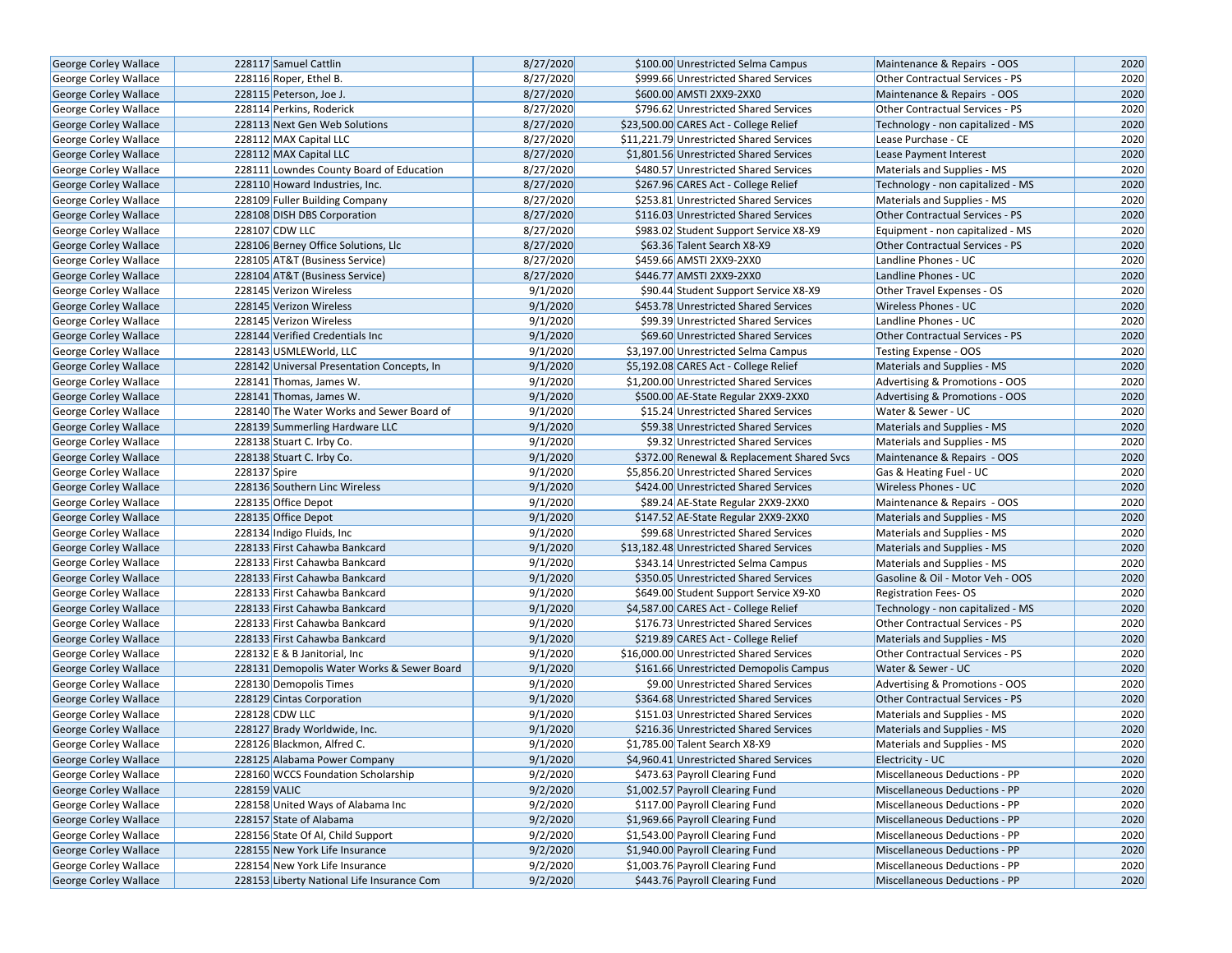| George Corley Wallace        | 228152 George Corley Wallace State Communi | 9/2/2020 | \$160.00 Payroll Clearing Fund          | Miscellaneous Deductions - PP | 2020 |
|------------------------------|--------------------------------------------|----------|-----------------------------------------|-------------------------------|------|
| <b>George Corley Wallace</b> | 228151 Educator Benefits                   | 9/2/2020 | \$765.12 Payroll Clearing Fund          | Miscellaneous Deductions - PP | 2020 |
| George Corley Wallace        | 228150 Dallas County Courthouse            | 9/2/2020 | \$1,133.33 Payroll Clearing Fund        | Miscellaneous Deductions - PP | 2020 |
| George Corley Wallace        | 228149 Colonial Life                       | 9/2/2020 | \$1,832.52 Payroll Clearing Fund        | Miscellaneous Deductions - PP | 2020 |
| George Corley Wallace        | 228148 Chapter 13 Trustee                  | 9/2/2020 | \$1,323.00 Payroll Clearing Fund        | Miscellaneous Deductions - PP | 2020 |
| George Corley Wallace        | 228147 American Family Life Assurance Co O | 9/2/2020 | \$3,151.92 Payroll Clearing Fund        | Miscellaneous Deductions - PP | 2020 |
| George Corley Wallace        | 228146 Allstate                            | 9/2/2020 | \$322.58 Payroll Clearing Fund          | Miscellaneous Deductions - PP | 2020 |
| <b>George Corley Wallace</b> | 228529 Young, Sha'Kaja Q.                  | 9/3/2020 | \$185.00 Unrestricted Shared Services   | <b>Clearing Refunds - SP</b>  | 2020 |
| George Corley Wallace        | 228528 Wyatt, Camisha N.                   | 9/3/2020 | \$504.99 Unrestricted Shared Services   | Clearing Refunds - SP         | 2020 |
| George Corley Wallace        | 228527 Wright, Tijuana J.                  | 9/3/2020 | \$277.63 Unrestricted Shared Services   | <b>Clearing Refunds - SP</b>  | 2020 |
| George Corley Wallace        | 228526 Workman, Joseph E.                  | 9/3/2020 | \$219.00 Unrestricted Shared Services   | Clearing Refunds - SP         | 2020 |
| George Corley Wallace        | 228525 Woods, Rickaya L.                   | 9/3/2020 | \$310.72 Unrestricted Shared Services   | <b>Clearing Refunds - SP</b>  | 2020 |
| George Corley Wallace        | 228524 Woods, Jacori D.                    | 9/3/2020 | \$794.82 Unrestricted Shared Services   | <b>Clearing Refunds - SP</b>  | 2020 |
| George Corley Wallace        | 228523 Woods, Chasidy L.                   | 9/3/2020 | \$1,216.00 Unrestricted Shared Services | <b>Clearing Refunds - SP</b>  | 2020 |
| <b>George Corley Wallace</b> | 228522 Woodard, Amber N.                   | 9/3/2020 | \$3,130.00 Unrestricted Shared Services | Clearing Refunds - SP         | 2020 |
| George Corley Wallace        | 228521 Winn, William U.                    | 9/3/2020 | \$1,349.00 Unrestricted Shared Services | <b>Clearing Refunds - SP</b>  | 2020 |
| George Corley Wallace        | 228520 Wilson, Tashiayana L.               | 9/3/2020 | \$938.67 Unrestricted Shared Services   | Clearing Refunds - SP         | 2020 |
| George Corley Wallace        | 228519 Wilson, Nakereya N.                 | 9/3/2020 | \$1,501.00 Unrestricted Shared Services | <b>Clearing Refunds - SP</b>  | 2020 |
| George Corley Wallace        | 228518 Wilson, Keishonna A.                | 9/3/2020 | \$2,337.00 Unrestricted Shared Services | Clearing Refunds - SP         | 2020 |
| George Corley Wallace        | 228517 Williamson, Peyton M.               | 9/3/2020 | \$371.00 Unrestricted Shared Services   | <b>Clearing Refunds - SP</b>  | 2020 |
| George Corley Wallace        | 228516 Williams, Trenell D.                | 9/3/2020 | \$767.00 Unrestricted Shared Services   | <b>Clearing Refunds - SP</b>  | 2020 |
| <b>George Corley Wallace</b> | 228515 Williams, Shaderricka J.            | 9/3/2020 | \$893.00 Unrestricted Shared Services   | <b>Clearing Refunds - SP</b>  | 2020 |
| George Corley Wallace        | 228514 Williams, Kiara R.                  | 9/3/2020 | \$1,049.00 Unrestricted Shared Services | Clearing Refunds - SP         | 2020 |
| George Corley Wallace        | 228513 Williams, Kaliyah A.                | 9/3/2020 | \$658.29 Unrestricted Shared Services   | <b>Clearing Refunds - SP</b>  | 2020 |
| George Corley Wallace        | 228512 Williams, Jiya T.                   | 9/3/2020 | \$1,197.00 Unrestricted Shared Services | <b>Clearing Refunds - SP</b>  | 2020 |
| George Corley Wallace        | 228511 Williams, Jayven L.                 | 9/3/2020 | \$768.00 Unrestricted Shared Services   | <b>Clearing Refunds - SP</b>  | 2020 |
| George Corley Wallace        | 228510 Williams, Autumn N.                 | 9/3/2020 | \$599.74 Unrestricted Shared Services   | Clearing Refunds - SP         | 2020 |
| George Corley Wallace        | 228509 Williams, Andrea                    | 9/3/2020 | \$2,337.00 Unrestricted Shared Services | <b>Clearing Refunds - SP</b>  | 2020 |
| George Corley Wallace        | 228508 Whittaker, Shaun                    | 9/3/2020 | \$654.56 Unrestricted Shared Services   | <b>Clearing Refunds - SP</b>  | 2020 |
| George Corley Wallace        | 228507 Whigham, Jasmine S.                 | 9/3/2020 | \$3,173.00 Unrestricted Shared Services | <b>Clearing Refunds - SP</b>  | 2020 |
| George Corley Wallace        | 228506 Wells, Queen L.                     | 9/3/2020 | \$556.00 Unrestricted Shared Services   | Clearing Refunds - SP         | 2020 |
| George Corley Wallace        | 228505 Weaver, James N.                    | 9/3/2020 | \$1,499.00 Unrestricted Shared Services | <b>Clearing Refunds - SP</b>  | 2020 |
| George Corley Wallace        | 228504 Waugh, Amber R.                     | 9/3/2020 | \$629.69 Unrestricted Shared Services   | Clearing Refunds - SP         | 2020 |
| George Corley Wallace        | 228503 Watts, Magan A.                     | 9/3/2020 | \$1,224.00 Unrestricted Shared Services | <b>Clearing Refunds - SP</b>  | 2020 |
| George Corley Wallace        | 228502 Watson, Marquisha N.                | 9/3/2020 | \$556.00 Unrestricted Shared Services   | <b>Clearing Refunds - SP</b>  | 2020 |
| George Corley Wallace        | 228501 Washington, Tiffany D.              | 9/3/2020 | \$1,587.00 Unrestricted Shared Services | <b>Clearing Refunds - SP</b>  | 2020 |
| George Corley Wallace        | 228500 Washington, Marsherika S.           | 9/3/2020 | \$67.00 Unrestricted Shared Services    | Clearing Refunds - SP         | 2020 |
| George Corley Wallace        | 228499 Washington, Frank A.                | 9/3/2020 | \$675.00 Unrestricted Shared Services   | <b>Clearing Refunds - SP</b>  | 2020 |
| George Corley Wallace        | 228498 Washington, Alondra J.              | 9/3/2020 | \$371.00 Unrestricted Shared Services   | Clearing Refunds - SP         | 2020 |
| George Corley Wallace        | 228497 Walter, Chasity D.                  | 9/3/2020 | \$675.00 Unrestricted Shared Services   | <b>Clearing Refunds - SP</b>  | 2020 |
| George Corley Wallace        | 228496 Waller, Preston A.                  | 9/3/2020 | \$1,349.00 Unrestricted Shared Services | <b>Clearing Refunds - SP</b>  | 2020 |
| George Corley Wallace        | 228495 Vaughn, Precious C.                 | 9/3/2020 | \$49.52 Unrestricted Shared Services    | <b>Clearing Refunds - SP</b>  | 2020 |
| George Corley Wallace        | 228494 Vaughan, Le'antinique L.            | 9/3/2020 | \$556.00 Unrestricted Shared Services   | Clearing Refunds - SP         | 2020 |
| George Corley Wallace        | 228493 Vasser, Kierstonsia B.              | 9/3/2020 | \$2,323.00 Unrestricted Shared Services | Clearing Refunds - SP         | 2020 |
| George Corley Wallace        | 228492 Vanlandingham, Lindsey H.           | 9/3/2020 | \$230.85 Unrestricted Shared Services   | Clearing Refunds - SP         | 2020 |
| George Corley Wallace        | 228491 Till, Hannah C.                     | 9/3/2020 | \$2.848.00 Unrestricted Shared Services | <b>Clearing Refunds - SP</b>  | 2020 |
| George Corley Wallace        | 228490 Thurman, Jennifer R.                | 9/3/2020 | \$185.00 Unrestricted Shared Services   | Clearing Refunds - SP         | 2020 |
| George Corley Wallace        | 228489 Threatt, T'Keyah S.                 | 9/3/2020 | \$953.85 Unrestricted Shared Services   | <b>Clearing Refunds - SP</b>  | 2020 |
| George Corley Wallace        | 228488 Thrash, Myciah A.                   | 9/3/2020 | \$3,172.90 Unrestricted Shared Services | Clearing Refunds - SP         | 2020 |
| <b>George Corley Wallace</b> | 228487 Thompson, Juston L.                 | 9/3/2020 | \$893.00 Unrestricted Shared Services   | <b>Clearing Refunds - SP</b>  | 2020 |
| George Corley Wallace        | 228486 Thomas, Patrick A.                  | 9/3/2020 | \$1,587.00 Unrestricted Shared Services | Clearing Refunds - SP         | 2020 |
| George Corley Wallace        | 228485 Thomas, Leon D.                     | 9/3/2020 | \$487.00 Unrestricted Shared Services   | Clearing Refunds - SP         | 2020 |
| George Corley Wallace        | 228484 Thomas, Jalen D.                    | 9/3/2020 | \$1,587.00 Unrestricted Shared Services | Clearing Refunds - SP         | 2020 |
| George Corley Wallace        | 228483 Thomas, Alexandria                  | 9/3/2020 | \$39.22 Unrestricted Shared Services    | <b>Clearing Refunds - SP</b>  | 2020 |
| George Corley Wallace        | 228482 Taylor, Zarquashia K.               | 9/3/2020 | \$404.00 Unrestricted Shared Services   | Clearing Refunds - SP         | 2020 |
|                              |                                            |          |                                         |                               |      |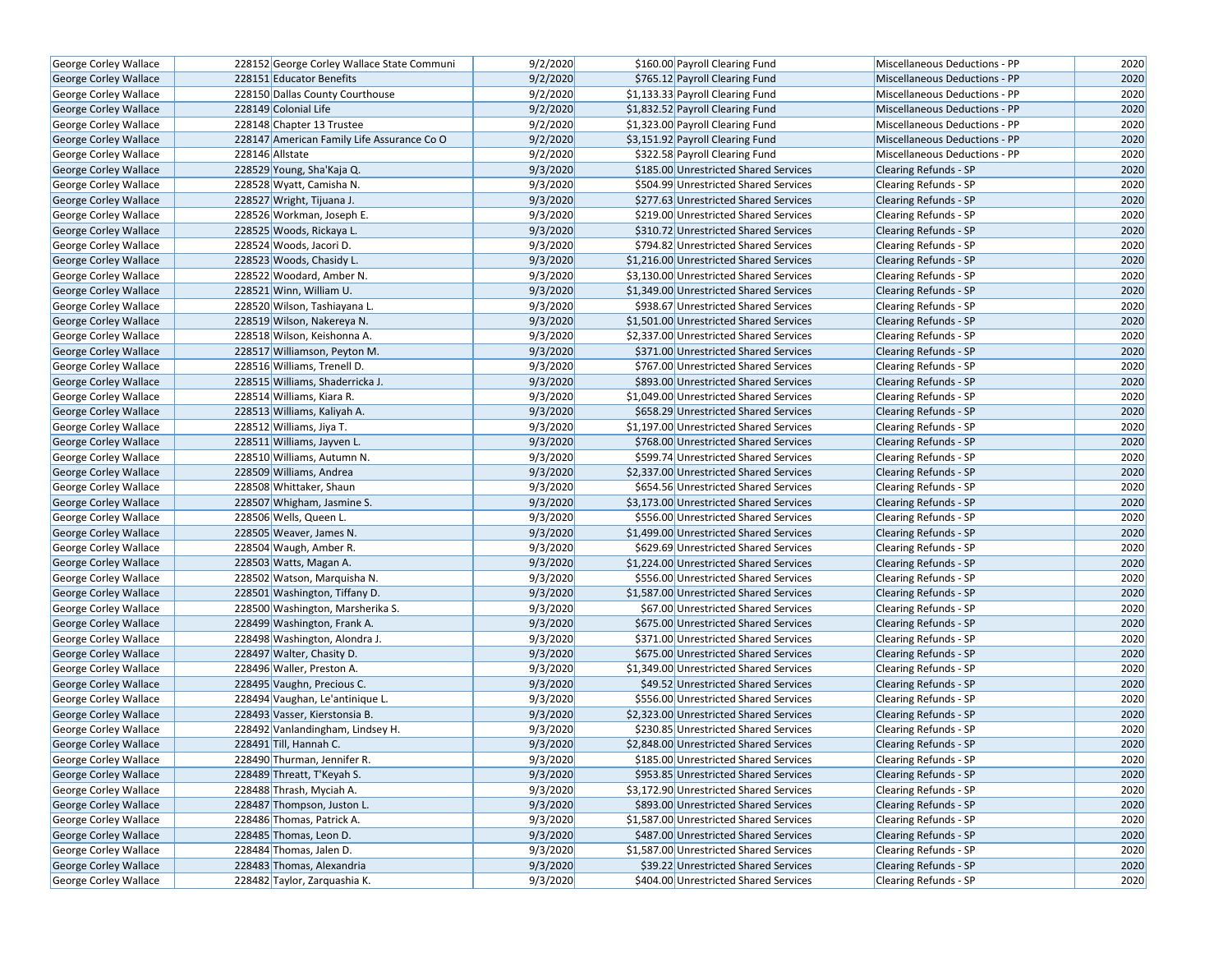| 9/3/2020<br><b>George Corley Wallace</b><br>228481 Taylor, Destynie J.<br>\$1,197.00 Unrestricted Shared Services<br><b>Clearing Refunds - SP</b><br>9/3/2020<br><b>George Corley Wallace</b><br>228480 Taylor, Cynthia M.<br>\$147.09 Unrestricted Shared Services<br><b>Clearing Refunds - SP</b><br>9/3/2020<br>George Corley Wallace<br>228479 Taylor, Adaisha M.<br>\$1,178.08 Unrestricted Shared Services<br><b>Clearing Refunds - SP</b><br>9/3/2020<br>George Corley Wallace<br>228478 Tate, Alicia D.<br>\$110.75 Unrestricted Shared Services<br><b>Clearing Refunds - SP</b><br>9/3/2020<br>George Corley Wallace<br>228477 Tanner, Erica R.<br>\$202.62 Unrestricted Shared Services<br>Clearing Refunds - SP<br>9/3/2020<br>George Corley Wallace<br>228476 Tanner, Callen M.<br>\$556.00 Unrestricted Shared Services<br>Clearing Refunds - SP<br>9/3/2020<br>\$1,045.00 Unrestricted Shared Services<br>George Corley Wallace<br>228475 Tabb, Ralph C.<br><b>Clearing Refunds - SP</b><br>9/3/2020<br><b>George Corley Wallace</b><br>228474 Suttles, Vinicia E.<br>\$617.24 Unrestricted Shared Services<br><b>Clearing Refunds - SP</b><br>9/3/2020<br><b>George Corley Wallace</b><br>228473 Sturdivant, Jamerial L.<br>\$3,092.00 Unrestricted Shared Services<br><b>Clearing Refunds - SP</b><br>9/3/2020<br>George Corley Wallace<br>228472 Stull, Anna R.<br>\$993.14 Unrestricted Shared Services<br>Clearing Refunds - SP<br>9/3/2020<br>George Corley Wallace<br>228471 Stull, Abigail R.<br>\$762.57 Unrestricted Shared Services<br>Clearing Refunds - SP<br>9/3/2020<br>George Corley Wallace<br>228470 Strong, Se'Quera S.<br>\$556.00 Unrestricted Shared Services<br><b>Clearing Refunds - SP</b><br>9/3/2020<br>George Corley Wallace<br>228469 Stone, Kimberly M.<br>\$80.94 Unrestricted Shared Services<br><b>Clearing Refunds - SP</b><br>9/3/2020<br>George Corley Wallace<br>228468 Steele, Edward J.<br>\$1,349.00 Unrestricted Shared Services<br>Clearing Refunds - SP<br>9/3/2020<br>\$556.00 Unrestricted Shared Services<br><b>George Corley Wallace</b><br>228467 Stallworth, Cameron T.<br><b>Clearing Refunds - SP</b><br>9/3/2020<br>George Corley Wallace<br>228466 Spencer, Lauren K.<br>\$44.00 Unrestricted Shared Services<br><b>Clearing Refunds - SP</b><br>9/3/2020<br>George Corley Wallace<br>228465 Speights, Nigel J.<br>\$461.66 Unrestricted Shared Services<br><b>Clearing Refunds - SP</b><br>228464 Speed, Alexis M.<br>9/3/2020<br>George Corley Wallace<br>\$1,012.00 Unrestricted Shared Services<br>Clearing Refunds - SP<br>9/3/2020<br>\$1,587.00 Unrestricted Shared Services<br>George Corley Wallace<br>228463 Spann, Shekayla<br>Clearing Refunds - SP<br>228462 Snow, Kyle K.<br>9/3/2020<br>George Corley Wallace<br>\$642.00 Unrestricted Shared Services<br><b>Clearing Refunds - SP</b><br>9/3/2020<br><b>George Corley Wallace</b><br>228461 Snell, Jocelyn N.<br>\$741.00 Unrestricted Shared Services<br><b>Clearing Refunds - SP</b><br>9/3/2020<br>George Corley Wallace<br>228460 Smith, Tenerria<br>\$597.19 Unrestricted Shared Services<br>Clearing Refunds - SP<br>228459 Smith, Sky D.<br>9/3/2020<br>\$2,380.00 Unrestricted Shared Services<br>George Corley Wallace<br><b>Clearing Refunds - SP</b><br>9/3/2020<br>\$1,349.00 Unrestricted Shared Services<br>George Corley Wallace<br>228458 Smith, Abigail G.<br>Clearing Refunds - SP<br>9/3/2020<br>George Corley Wallace<br>228457 Smiley, Icius T.<br>\$1,349.00 Unrestricted Shared Services<br><b>Clearing Refunds - SP</b><br>9/3/2020<br>George Corley Wallace<br>228456 Smiley, Asia N.<br>\$893.00 Unrestricted Shared Services<br>Clearing Refunds - SP<br>9/3/2020<br><b>George Corley Wallace</b><br>228455 Sims, Jovarsva T.<br>\$893.00 Unrestricted Shared Services<br><b>Clearing Refunds - SP</b><br>9/3/2020<br>George Corley Wallace<br>228454 Sims, Jabez T.<br>\$3,173.00 Unrestricted Shared Services<br>Clearing Refunds - SP<br>9/3/2020<br>George Corley Wallace<br>228453 Simmons, Jakyra J.<br>\$1,587.00 Unrestricted Shared Services<br><b>Clearing Refunds - SP</b><br>9/3/2020<br>George Corley Wallace<br>228452 Simmons, Ja'Travius D.<br>\$1,045.00 Unrestricted Shared Services<br><b>Clearing Refunds - SP</b><br>228451 Shelton, Latasha T.<br>9/3/2020<br><b>George Corley Wallace</b><br>\$522.00 Unrestricted Shared Services<br><b>Clearing Refunds - SP</b><br>9/3/2020<br>George Corley Wallace<br>228450 Sheffield, Alena C.<br>\$500.55 Unrestricted Shared Services<br>Clearing Refunds - SP<br>228449 Shannon, Jeffreda L.<br>9/3/2020<br>\$716.85 Unrestricted Shared Services<br>George Corley Wallace<br><b>Clearing Refunds - SP</b><br>9/3/2020<br>228448 Shanks, Mario A.<br>\$1,349.00 Unrestricted Shared Services<br>Clearing Refunds - SP<br>George Corley Wallace<br>9/3/2020<br>George Corley Wallace<br>228447 Shanks, Keshawn K.<br>\$1,587.00 Unrestricted Shared Services<br><b>Clearing Refunds - SP</b><br>228446 Scott, Kendra D.<br>9/3/2020<br>George Corley Wallace<br>\$860.00 Unrestricted Shared Services<br>Clearing Refunds - SP<br>9/3/2020<br><b>George Corley Wallace</b><br>228445 Sawyer, Nekedrick K.<br>\$371.00 Unrestricted Shared Services<br><b>Clearing Refunds - SP</b><br>9/3/2020<br>George Corley Wallace<br>228444 Salter, Alanna C.<br>\$1,587.00 Unrestricted Shared Services<br>Clearing Refunds - SP<br>228443 Sallie, Roderick T.<br>9/3/2020<br>George Corley Wallace<br>\$219.00 Unrestricted Shared Services<br><b>Clearing Refunds - SP</b><br>9/3/2020<br>\$1,349.00 Unrestricted Shared Services<br>George Corley Wallace<br>228442 Russell, Douglas J.<br>Clearing Refunds - SP<br>9/3/2020<br><b>George Corley Wallace</b><br>228441 Russell, Danielle<br>\$2,448.00 Unrestricted Shared Services<br><b>Clearing Refunds - SP</b><br>9/3/2020<br>228440 Rudolph, Devontae M.<br>\$2,099.00 Unrestricted Shared Services<br>Clearing Refunds - SP<br><b>George Corley Wallace</b><br>9/3/2020<br>George Corley Wallace<br>228439 Ross, Kyla Y.<br>\$2,898.00 Unrestricted Shared Services<br><b>Clearing Refunds - SP</b><br>228438 Rose, Phyllis D.<br>9/3/2020<br>\$1,012.00 Unrestricted Shared Services<br>George Corley Wallace<br>Clearing Refunds - SP<br>9/3/2020<br><b>George Corley Wallace</b><br>228437 Roland, Ta'Ronce N.<br>\$856.35 Unrestricted Shared Services<br><b>Clearing Refunds - SP</b><br>228436 Rodriguez, Elvita<br>9/3/2020<br>George Corley Wallace<br>\$91.64 Unrestricted Shared Services<br><b>Clearing Refunds - SP</b><br>9/3/2020<br>George Corley Wallace<br>228435 Robinson, Ja'Kobe T.<br>\$174.00 Unrestricted Shared Services<br>Clearing Refunds - SP<br>9/3/2020<br>Clearing Refunds - SP<br><b>George Corley Wallace</b><br>228434 Robinson, Alandria A.<br>\$1,911.00 Unrestricted Shared Services<br>9/3/2020<br>George Corley Wallace<br>228433 Riley, John W.<br>\$3,173.00 Unrestricted Shared Services<br><b>Clearing Refunds - SP</b><br><b>George Corley Wallace</b><br>228432 Richardson, Shameria B.<br>9/3/2020<br>\$416.00 Unrestricted Shared Services<br><b>Clearing Refunds - SP</b><br>9/3/2020<br>George Corley Wallace<br>228431 Richardson, Kentraeivon D.<br>\$2,380.00 Unrestricted Shared Services<br><b>Clearing Refunds - SP</b><br>9/3/2020<br>\$418.92 Unrestricted Shared Services<br><b>Clearing Refunds - SP</b><br><b>George Corley Wallace</b><br>228430 Richardson, Jasmine J.<br>George Corley Wallace<br>228429 Reynolds, Ladarius Q.<br>9/3/2020<br>\$21.65 Unrestricted Shared Services<br><b>Clearing Refunds - SP</b><br>228428 Rembert, Shakendra L.<br>9/3/2020<br>George Corley Wallace<br>\$404.00 Unrestricted Shared Services<br><b>Clearing Refunds - SP</b><br>Clearing Refunds - SP<br>George Corley Wallace<br>228427 Reese, Darren J.<br>9/3/2020<br>\$785.50 Unrestricted Shared Services |  |  |      |
|--------------------------------------------------------------------------------------------------------------------------------------------------------------------------------------------------------------------------------------------------------------------------------------------------------------------------------------------------------------------------------------------------------------------------------------------------------------------------------------------------------------------------------------------------------------------------------------------------------------------------------------------------------------------------------------------------------------------------------------------------------------------------------------------------------------------------------------------------------------------------------------------------------------------------------------------------------------------------------------------------------------------------------------------------------------------------------------------------------------------------------------------------------------------------------------------------------------------------------------------------------------------------------------------------------------------------------------------------------------------------------------------------------------------------------------------------------------------------------------------------------------------------------------------------------------------------------------------------------------------------------------------------------------------------------------------------------------------------------------------------------------------------------------------------------------------------------------------------------------------------------------------------------------------------------------------------------------------------------------------------------------------------------------------------------------------------------------------------------------------------------------------------------------------------------------------------------------------------------------------------------------------------------------------------------------------------------------------------------------------------------------------------------------------------------------------------------------------------------------------------------------------------------------------------------------------------------------------------------------------------------------------------------------------------------------------------------------------------------------------------------------------------------------------------------------------------------------------------------------------------------------------------------------------------------------------------------------------------------------------------------------------------------------------------------------------------------------------------------------------------------------------------------------------------------------------------------------------------------------------------------------------------------------------------------------------------------------------------------------------------------------------------------------------------------------------------------------------------------------------------------------------------------------------------------------------------------------------------------------------------------------------------------------------------------------------------------------------------------------------------------------------------------------------------------------------------------------------------------------------------------------------------------------------------------------------------------------------------------------------------------------------------------------------------------------------------------------------------------------------------------------------------------------------------------------------------------------------------------------------------------------------------------------------------------------------------------------------------------------------------------------------------------------------------------------------------------------------------------------------------------------------------------------------------------------------------------------------------------------------------------------------------------------------------------------------------------------------------------------------------------------------------------------------------------------------------------------------------------------------------------------------------------------------------------------------------------------------------------------------------------------------------------------------------------------------------------------------------------------------------------------------------------------------------------------------------------------------------------------------------------------------------------------------------------------------------------------------------------------------------------------------------------------------------------------------------------------------------------------------------------------------------------------------------------------------------------------------------------------------------------------------------------------------------------------------------------------------------------------------------------------------------------------------------------------------------------------------------------------------------------------------------------------------------------------------------------------------------------------------------------------------------------------------------------------------------------------------------------------------------------------------------------------------------------------------------------------------------------------------------------------------------------------------------------------------------------------------------------------------------------------------------------------------------------------------------------------------------------------------------------------------------------------------------------------------------------------------------------------------------------------------------------------------------------------------------------------------------------------------------------------------------------------------------------------------------------------------------------------------------------------------------------------------------------------------------------------------------------------------------------------------------------------------------------------------------------------------------------------------------------------------------------------------------------------------------------------------------------------------------------------------------------------------------------------------------------------------------------------------------------------------------------------------------------------------------------------------------------------------------------------------------------------------------------------------------------------------------------------------------------------------------------------------------------------------------------------------------------------------------------------------------------------------------------------------------------------------------------------------------------------------------------------------------------------------------|--|--|------|
|                                                                                                                                                                                                                                                                                                                                                                                                                                                                                                                                                                                                                                                                                                                                                                                                                                                                                                                                                                                                                                                                                                                                                                                                                                                                                                                                                                                                                                                                                                                                                                                                                                                                                                                                                                                                                                                                                                                                                                                                                                                                                                                                                                                                                                                                                                                                                                                                                                                                                                                                                                                                                                                                                                                                                                                                                                                                                                                                                                                                                                                                                                                                                                                                                                                                                                                                                                                                                                                                                                                                                                                                                                                                                                                                                                                                                                                                                                                                                                                                                                                                                                                                                                                                                                                                                                                                                                                                                                                                                                                                                                                                                                                                                                                                                                                                                                                                                                                                                                                                                                                                                                                                                                                                                                                                                                                                                                                                                                                                                                                                                                                                                                                                                                                                                                                                                                                                                                                                                                                                                                                                                                                                                                                                                                                                                                                                                                                                                                                                                                                                                                                                                                                                                                                                                                                                                                                                                                                                                                                                                                                                                                                                                                                                                                                                                                                                                                                                                                                                                                                                                                                                                                                                                                                                                                                                                                                                                                                                                  |  |  | 2020 |
|                                                                                                                                                                                                                                                                                                                                                                                                                                                                                                                                                                                                                                                                                                                                                                                                                                                                                                                                                                                                                                                                                                                                                                                                                                                                                                                                                                                                                                                                                                                                                                                                                                                                                                                                                                                                                                                                                                                                                                                                                                                                                                                                                                                                                                                                                                                                                                                                                                                                                                                                                                                                                                                                                                                                                                                                                                                                                                                                                                                                                                                                                                                                                                                                                                                                                                                                                                                                                                                                                                                                                                                                                                                                                                                                                                                                                                                                                                                                                                                                                                                                                                                                                                                                                                                                                                                                                                                                                                                                                                                                                                                                                                                                                                                                                                                                                                                                                                                                                                                                                                                                                                                                                                                                                                                                                                                                                                                                                                                                                                                                                                                                                                                                                                                                                                                                                                                                                                                                                                                                                                                                                                                                                                                                                                                                                                                                                                                                                                                                                                                                                                                                                                                                                                                                                                                                                                                                                                                                                                                                                                                                                                                                                                                                                                                                                                                                                                                                                                                                                                                                                                                                                                                                                                                                                                                                                                                                                                                                                  |  |  | 2020 |
|                                                                                                                                                                                                                                                                                                                                                                                                                                                                                                                                                                                                                                                                                                                                                                                                                                                                                                                                                                                                                                                                                                                                                                                                                                                                                                                                                                                                                                                                                                                                                                                                                                                                                                                                                                                                                                                                                                                                                                                                                                                                                                                                                                                                                                                                                                                                                                                                                                                                                                                                                                                                                                                                                                                                                                                                                                                                                                                                                                                                                                                                                                                                                                                                                                                                                                                                                                                                                                                                                                                                                                                                                                                                                                                                                                                                                                                                                                                                                                                                                                                                                                                                                                                                                                                                                                                                                                                                                                                                                                                                                                                                                                                                                                                                                                                                                                                                                                                                                                                                                                                                                                                                                                                                                                                                                                                                                                                                                                                                                                                                                                                                                                                                                                                                                                                                                                                                                                                                                                                                                                                                                                                                                                                                                                                                                                                                                                                                                                                                                                                                                                                                                                                                                                                                                                                                                                                                                                                                                                                                                                                                                                                                                                                                                                                                                                                                                                                                                                                                                                                                                                                                                                                                                                                                                                                                                                                                                                                                                  |  |  | 2020 |
|                                                                                                                                                                                                                                                                                                                                                                                                                                                                                                                                                                                                                                                                                                                                                                                                                                                                                                                                                                                                                                                                                                                                                                                                                                                                                                                                                                                                                                                                                                                                                                                                                                                                                                                                                                                                                                                                                                                                                                                                                                                                                                                                                                                                                                                                                                                                                                                                                                                                                                                                                                                                                                                                                                                                                                                                                                                                                                                                                                                                                                                                                                                                                                                                                                                                                                                                                                                                                                                                                                                                                                                                                                                                                                                                                                                                                                                                                                                                                                                                                                                                                                                                                                                                                                                                                                                                                                                                                                                                                                                                                                                                                                                                                                                                                                                                                                                                                                                                                                                                                                                                                                                                                                                                                                                                                                                                                                                                                                                                                                                                                                                                                                                                                                                                                                                                                                                                                                                                                                                                                                                                                                                                                                                                                                                                                                                                                                                                                                                                                                                                                                                                                                                                                                                                                                                                                                                                                                                                                                                                                                                                                                                                                                                                                                                                                                                                                                                                                                                                                                                                                                                                                                                                                                                                                                                                                                                                                                                                                  |  |  | 2020 |
|                                                                                                                                                                                                                                                                                                                                                                                                                                                                                                                                                                                                                                                                                                                                                                                                                                                                                                                                                                                                                                                                                                                                                                                                                                                                                                                                                                                                                                                                                                                                                                                                                                                                                                                                                                                                                                                                                                                                                                                                                                                                                                                                                                                                                                                                                                                                                                                                                                                                                                                                                                                                                                                                                                                                                                                                                                                                                                                                                                                                                                                                                                                                                                                                                                                                                                                                                                                                                                                                                                                                                                                                                                                                                                                                                                                                                                                                                                                                                                                                                                                                                                                                                                                                                                                                                                                                                                                                                                                                                                                                                                                                                                                                                                                                                                                                                                                                                                                                                                                                                                                                                                                                                                                                                                                                                                                                                                                                                                                                                                                                                                                                                                                                                                                                                                                                                                                                                                                                                                                                                                                                                                                                                                                                                                                                                                                                                                                                                                                                                                                                                                                                                                                                                                                                                                                                                                                                                                                                                                                                                                                                                                                                                                                                                                                                                                                                                                                                                                                                                                                                                                                                                                                                                                                                                                                                                                                                                                                                                  |  |  | 2020 |
|                                                                                                                                                                                                                                                                                                                                                                                                                                                                                                                                                                                                                                                                                                                                                                                                                                                                                                                                                                                                                                                                                                                                                                                                                                                                                                                                                                                                                                                                                                                                                                                                                                                                                                                                                                                                                                                                                                                                                                                                                                                                                                                                                                                                                                                                                                                                                                                                                                                                                                                                                                                                                                                                                                                                                                                                                                                                                                                                                                                                                                                                                                                                                                                                                                                                                                                                                                                                                                                                                                                                                                                                                                                                                                                                                                                                                                                                                                                                                                                                                                                                                                                                                                                                                                                                                                                                                                                                                                                                                                                                                                                                                                                                                                                                                                                                                                                                                                                                                                                                                                                                                                                                                                                                                                                                                                                                                                                                                                                                                                                                                                                                                                                                                                                                                                                                                                                                                                                                                                                                                                                                                                                                                                                                                                                                                                                                                                                                                                                                                                                                                                                                                                                                                                                                                                                                                                                                                                                                                                                                                                                                                                                                                                                                                                                                                                                                                                                                                                                                                                                                                                                                                                                                                                                                                                                                                                                                                                                                                  |  |  | 2020 |
|                                                                                                                                                                                                                                                                                                                                                                                                                                                                                                                                                                                                                                                                                                                                                                                                                                                                                                                                                                                                                                                                                                                                                                                                                                                                                                                                                                                                                                                                                                                                                                                                                                                                                                                                                                                                                                                                                                                                                                                                                                                                                                                                                                                                                                                                                                                                                                                                                                                                                                                                                                                                                                                                                                                                                                                                                                                                                                                                                                                                                                                                                                                                                                                                                                                                                                                                                                                                                                                                                                                                                                                                                                                                                                                                                                                                                                                                                                                                                                                                                                                                                                                                                                                                                                                                                                                                                                                                                                                                                                                                                                                                                                                                                                                                                                                                                                                                                                                                                                                                                                                                                                                                                                                                                                                                                                                                                                                                                                                                                                                                                                                                                                                                                                                                                                                                                                                                                                                                                                                                                                                                                                                                                                                                                                                                                                                                                                                                                                                                                                                                                                                                                                                                                                                                                                                                                                                                                                                                                                                                                                                                                                                                                                                                                                                                                                                                                                                                                                                                                                                                                                                                                                                                                                                                                                                                                                                                                                                                                  |  |  | 2020 |
|                                                                                                                                                                                                                                                                                                                                                                                                                                                                                                                                                                                                                                                                                                                                                                                                                                                                                                                                                                                                                                                                                                                                                                                                                                                                                                                                                                                                                                                                                                                                                                                                                                                                                                                                                                                                                                                                                                                                                                                                                                                                                                                                                                                                                                                                                                                                                                                                                                                                                                                                                                                                                                                                                                                                                                                                                                                                                                                                                                                                                                                                                                                                                                                                                                                                                                                                                                                                                                                                                                                                                                                                                                                                                                                                                                                                                                                                                                                                                                                                                                                                                                                                                                                                                                                                                                                                                                                                                                                                                                                                                                                                                                                                                                                                                                                                                                                                                                                                                                                                                                                                                                                                                                                                                                                                                                                                                                                                                                                                                                                                                                                                                                                                                                                                                                                                                                                                                                                                                                                                                                                                                                                                                                                                                                                                                                                                                                                                                                                                                                                                                                                                                                                                                                                                                                                                                                                                                                                                                                                                                                                                                                                                                                                                                                                                                                                                                                                                                                                                                                                                                                                                                                                                                                                                                                                                                                                                                                                                                  |  |  | 2020 |
|                                                                                                                                                                                                                                                                                                                                                                                                                                                                                                                                                                                                                                                                                                                                                                                                                                                                                                                                                                                                                                                                                                                                                                                                                                                                                                                                                                                                                                                                                                                                                                                                                                                                                                                                                                                                                                                                                                                                                                                                                                                                                                                                                                                                                                                                                                                                                                                                                                                                                                                                                                                                                                                                                                                                                                                                                                                                                                                                                                                                                                                                                                                                                                                                                                                                                                                                                                                                                                                                                                                                                                                                                                                                                                                                                                                                                                                                                                                                                                                                                                                                                                                                                                                                                                                                                                                                                                                                                                                                                                                                                                                                                                                                                                                                                                                                                                                                                                                                                                                                                                                                                                                                                                                                                                                                                                                                                                                                                                                                                                                                                                                                                                                                                                                                                                                                                                                                                                                                                                                                                                                                                                                                                                                                                                                                                                                                                                                                                                                                                                                                                                                                                                                                                                                                                                                                                                                                                                                                                                                                                                                                                                                                                                                                                                                                                                                                                                                                                                                                                                                                                                                                                                                                                                                                                                                                                                                                                                                                                  |  |  | 2020 |
|                                                                                                                                                                                                                                                                                                                                                                                                                                                                                                                                                                                                                                                                                                                                                                                                                                                                                                                                                                                                                                                                                                                                                                                                                                                                                                                                                                                                                                                                                                                                                                                                                                                                                                                                                                                                                                                                                                                                                                                                                                                                                                                                                                                                                                                                                                                                                                                                                                                                                                                                                                                                                                                                                                                                                                                                                                                                                                                                                                                                                                                                                                                                                                                                                                                                                                                                                                                                                                                                                                                                                                                                                                                                                                                                                                                                                                                                                                                                                                                                                                                                                                                                                                                                                                                                                                                                                                                                                                                                                                                                                                                                                                                                                                                                                                                                                                                                                                                                                                                                                                                                                                                                                                                                                                                                                                                                                                                                                                                                                                                                                                                                                                                                                                                                                                                                                                                                                                                                                                                                                                                                                                                                                                                                                                                                                                                                                                                                                                                                                                                                                                                                                                                                                                                                                                                                                                                                                                                                                                                                                                                                                                                                                                                                                                                                                                                                                                                                                                                                                                                                                                                                                                                                                                                                                                                                                                                                                                                                                  |  |  | 2020 |
|                                                                                                                                                                                                                                                                                                                                                                                                                                                                                                                                                                                                                                                                                                                                                                                                                                                                                                                                                                                                                                                                                                                                                                                                                                                                                                                                                                                                                                                                                                                                                                                                                                                                                                                                                                                                                                                                                                                                                                                                                                                                                                                                                                                                                                                                                                                                                                                                                                                                                                                                                                                                                                                                                                                                                                                                                                                                                                                                                                                                                                                                                                                                                                                                                                                                                                                                                                                                                                                                                                                                                                                                                                                                                                                                                                                                                                                                                                                                                                                                                                                                                                                                                                                                                                                                                                                                                                                                                                                                                                                                                                                                                                                                                                                                                                                                                                                                                                                                                                                                                                                                                                                                                                                                                                                                                                                                                                                                                                                                                                                                                                                                                                                                                                                                                                                                                                                                                                                                                                                                                                                                                                                                                                                                                                                                                                                                                                                                                                                                                                                                                                                                                                                                                                                                                                                                                                                                                                                                                                                                                                                                                                                                                                                                                                                                                                                                                                                                                                                                                                                                                                                                                                                                                                                                                                                                                                                                                                                                                  |  |  | 2020 |
|                                                                                                                                                                                                                                                                                                                                                                                                                                                                                                                                                                                                                                                                                                                                                                                                                                                                                                                                                                                                                                                                                                                                                                                                                                                                                                                                                                                                                                                                                                                                                                                                                                                                                                                                                                                                                                                                                                                                                                                                                                                                                                                                                                                                                                                                                                                                                                                                                                                                                                                                                                                                                                                                                                                                                                                                                                                                                                                                                                                                                                                                                                                                                                                                                                                                                                                                                                                                                                                                                                                                                                                                                                                                                                                                                                                                                                                                                                                                                                                                                                                                                                                                                                                                                                                                                                                                                                                                                                                                                                                                                                                                                                                                                                                                                                                                                                                                                                                                                                                                                                                                                                                                                                                                                                                                                                                                                                                                                                                                                                                                                                                                                                                                                                                                                                                                                                                                                                                                                                                                                                                                                                                                                                                                                                                                                                                                                                                                                                                                                                                                                                                                                                                                                                                                                                                                                                                                                                                                                                                                                                                                                                                                                                                                                                                                                                                                                                                                                                                                                                                                                                                                                                                                                                                                                                                                                                                                                                                                                  |  |  | 2020 |
|                                                                                                                                                                                                                                                                                                                                                                                                                                                                                                                                                                                                                                                                                                                                                                                                                                                                                                                                                                                                                                                                                                                                                                                                                                                                                                                                                                                                                                                                                                                                                                                                                                                                                                                                                                                                                                                                                                                                                                                                                                                                                                                                                                                                                                                                                                                                                                                                                                                                                                                                                                                                                                                                                                                                                                                                                                                                                                                                                                                                                                                                                                                                                                                                                                                                                                                                                                                                                                                                                                                                                                                                                                                                                                                                                                                                                                                                                                                                                                                                                                                                                                                                                                                                                                                                                                                                                                                                                                                                                                                                                                                                                                                                                                                                                                                                                                                                                                                                                                                                                                                                                                                                                                                                                                                                                                                                                                                                                                                                                                                                                                                                                                                                                                                                                                                                                                                                                                                                                                                                                                                                                                                                                                                                                                                                                                                                                                                                                                                                                                                                                                                                                                                                                                                                                                                                                                                                                                                                                                                                                                                                                                                                                                                                                                                                                                                                                                                                                                                                                                                                                                                                                                                                                                                                                                                                                                                                                                                                                  |  |  | 2020 |
|                                                                                                                                                                                                                                                                                                                                                                                                                                                                                                                                                                                                                                                                                                                                                                                                                                                                                                                                                                                                                                                                                                                                                                                                                                                                                                                                                                                                                                                                                                                                                                                                                                                                                                                                                                                                                                                                                                                                                                                                                                                                                                                                                                                                                                                                                                                                                                                                                                                                                                                                                                                                                                                                                                                                                                                                                                                                                                                                                                                                                                                                                                                                                                                                                                                                                                                                                                                                                                                                                                                                                                                                                                                                                                                                                                                                                                                                                                                                                                                                                                                                                                                                                                                                                                                                                                                                                                                                                                                                                                                                                                                                                                                                                                                                                                                                                                                                                                                                                                                                                                                                                                                                                                                                                                                                                                                                                                                                                                                                                                                                                                                                                                                                                                                                                                                                                                                                                                                                                                                                                                                                                                                                                                                                                                                                                                                                                                                                                                                                                                                                                                                                                                                                                                                                                                                                                                                                                                                                                                                                                                                                                                                                                                                                                                                                                                                                                                                                                                                                                                                                                                                                                                                                                                                                                                                                                                                                                                                                                  |  |  | 2020 |
|                                                                                                                                                                                                                                                                                                                                                                                                                                                                                                                                                                                                                                                                                                                                                                                                                                                                                                                                                                                                                                                                                                                                                                                                                                                                                                                                                                                                                                                                                                                                                                                                                                                                                                                                                                                                                                                                                                                                                                                                                                                                                                                                                                                                                                                                                                                                                                                                                                                                                                                                                                                                                                                                                                                                                                                                                                                                                                                                                                                                                                                                                                                                                                                                                                                                                                                                                                                                                                                                                                                                                                                                                                                                                                                                                                                                                                                                                                                                                                                                                                                                                                                                                                                                                                                                                                                                                                                                                                                                                                                                                                                                                                                                                                                                                                                                                                                                                                                                                                                                                                                                                                                                                                                                                                                                                                                                                                                                                                                                                                                                                                                                                                                                                                                                                                                                                                                                                                                                                                                                                                                                                                                                                                                                                                                                                                                                                                                                                                                                                                                                                                                                                                                                                                                                                                                                                                                                                                                                                                                                                                                                                                                                                                                                                                                                                                                                                                                                                                                                                                                                                                                                                                                                                                                                                                                                                                                                                                                                                  |  |  | 2020 |
|                                                                                                                                                                                                                                                                                                                                                                                                                                                                                                                                                                                                                                                                                                                                                                                                                                                                                                                                                                                                                                                                                                                                                                                                                                                                                                                                                                                                                                                                                                                                                                                                                                                                                                                                                                                                                                                                                                                                                                                                                                                                                                                                                                                                                                                                                                                                                                                                                                                                                                                                                                                                                                                                                                                                                                                                                                                                                                                                                                                                                                                                                                                                                                                                                                                                                                                                                                                                                                                                                                                                                                                                                                                                                                                                                                                                                                                                                                                                                                                                                                                                                                                                                                                                                                                                                                                                                                                                                                                                                                                                                                                                                                                                                                                                                                                                                                                                                                                                                                                                                                                                                                                                                                                                                                                                                                                                                                                                                                                                                                                                                                                                                                                                                                                                                                                                                                                                                                                                                                                                                                                                                                                                                                                                                                                                                                                                                                                                                                                                                                                                                                                                                                                                                                                                                                                                                                                                                                                                                                                                                                                                                                                                                                                                                                                                                                                                                                                                                                                                                                                                                                                                                                                                                                                                                                                                                                                                                                                                                  |  |  | 2020 |
|                                                                                                                                                                                                                                                                                                                                                                                                                                                                                                                                                                                                                                                                                                                                                                                                                                                                                                                                                                                                                                                                                                                                                                                                                                                                                                                                                                                                                                                                                                                                                                                                                                                                                                                                                                                                                                                                                                                                                                                                                                                                                                                                                                                                                                                                                                                                                                                                                                                                                                                                                                                                                                                                                                                                                                                                                                                                                                                                                                                                                                                                                                                                                                                                                                                                                                                                                                                                                                                                                                                                                                                                                                                                                                                                                                                                                                                                                                                                                                                                                                                                                                                                                                                                                                                                                                                                                                                                                                                                                                                                                                                                                                                                                                                                                                                                                                                                                                                                                                                                                                                                                                                                                                                                                                                                                                                                                                                                                                                                                                                                                                                                                                                                                                                                                                                                                                                                                                                                                                                                                                                                                                                                                                                                                                                                                                                                                                                                                                                                                                                                                                                                                                                                                                                                                                                                                                                                                                                                                                                                                                                                                                                                                                                                                                                                                                                                                                                                                                                                                                                                                                                                                                                                                                                                                                                                                                                                                                                                                  |  |  | 2020 |
|                                                                                                                                                                                                                                                                                                                                                                                                                                                                                                                                                                                                                                                                                                                                                                                                                                                                                                                                                                                                                                                                                                                                                                                                                                                                                                                                                                                                                                                                                                                                                                                                                                                                                                                                                                                                                                                                                                                                                                                                                                                                                                                                                                                                                                                                                                                                                                                                                                                                                                                                                                                                                                                                                                                                                                                                                                                                                                                                                                                                                                                                                                                                                                                                                                                                                                                                                                                                                                                                                                                                                                                                                                                                                                                                                                                                                                                                                                                                                                                                                                                                                                                                                                                                                                                                                                                                                                                                                                                                                                                                                                                                                                                                                                                                                                                                                                                                                                                                                                                                                                                                                                                                                                                                                                                                                                                                                                                                                                                                                                                                                                                                                                                                                                                                                                                                                                                                                                                                                                                                                                                                                                                                                                                                                                                                                                                                                                                                                                                                                                                                                                                                                                                                                                                                                                                                                                                                                                                                                                                                                                                                                                                                                                                                                                                                                                                                                                                                                                                                                                                                                                                                                                                                                                                                                                                                                                                                                                                                                  |  |  | 2020 |
|                                                                                                                                                                                                                                                                                                                                                                                                                                                                                                                                                                                                                                                                                                                                                                                                                                                                                                                                                                                                                                                                                                                                                                                                                                                                                                                                                                                                                                                                                                                                                                                                                                                                                                                                                                                                                                                                                                                                                                                                                                                                                                                                                                                                                                                                                                                                                                                                                                                                                                                                                                                                                                                                                                                                                                                                                                                                                                                                                                                                                                                                                                                                                                                                                                                                                                                                                                                                                                                                                                                                                                                                                                                                                                                                                                                                                                                                                                                                                                                                                                                                                                                                                                                                                                                                                                                                                                                                                                                                                                                                                                                                                                                                                                                                                                                                                                                                                                                                                                                                                                                                                                                                                                                                                                                                                                                                                                                                                                                                                                                                                                                                                                                                                                                                                                                                                                                                                                                                                                                                                                                                                                                                                                                                                                                                                                                                                                                                                                                                                                                                                                                                                                                                                                                                                                                                                                                                                                                                                                                                                                                                                                                                                                                                                                                                                                                                                                                                                                                                                                                                                                                                                                                                                                                                                                                                                                                                                                                                                  |  |  | 2020 |
|                                                                                                                                                                                                                                                                                                                                                                                                                                                                                                                                                                                                                                                                                                                                                                                                                                                                                                                                                                                                                                                                                                                                                                                                                                                                                                                                                                                                                                                                                                                                                                                                                                                                                                                                                                                                                                                                                                                                                                                                                                                                                                                                                                                                                                                                                                                                                                                                                                                                                                                                                                                                                                                                                                                                                                                                                                                                                                                                                                                                                                                                                                                                                                                                                                                                                                                                                                                                                                                                                                                                                                                                                                                                                                                                                                                                                                                                                                                                                                                                                                                                                                                                                                                                                                                                                                                                                                                                                                                                                                                                                                                                                                                                                                                                                                                                                                                                                                                                                                                                                                                                                                                                                                                                                                                                                                                                                                                                                                                                                                                                                                                                                                                                                                                                                                                                                                                                                                                                                                                                                                                                                                                                                                                                                                                                                                                                                                                                                                                                                                                                                                                                                                                                                                                                                                                                                                                                                                                                                                                                                                                                                                                                                                                                                                                                                                                                                                                                                                                                                                                                                                                                                                                                                                                                                                                                                                                                                                                                                  |  |  | 2020 |
|                                                                                                                                                                                                                                                                                                                                                                                                                                                                                                                                                                                                                                                                                                                                                                                                                                                                                                                                                                                                                                                                                                                                                                                                                                                                                                                                                                                                                                                                                                                                                                                                                                                                                                                                                                                                                                                                                                                                                                                                                                                                                                                                                                                                                                                                                                                                                                                                                                                                                                                                                                                                                                                                                                                                                                                                                                                                                                                                                                                                                                                                                                                                                                                                                                                                                                                                                                                                                                                                                                                                                                                                                                                                                                                                                                                                                                                                                                                                                                                                                                                                                                                                                                                                                                                                                                                                                                                                                                                                                                                                                                                                                                                                                                                                                                                                                                                                                                                                                                                                                                                                                                                                                                                                                                                                                                                                                                                                                                                                                                                                                                                                                                                                                                                                                                                                                                                                                                                                                                                                                                                                                                                                                                                                                                                                                                                                                                                                                                                                                                                                                                                                                                                                                                                                                                                                                                                                                                                                                                                                                                                                                                                                                                                                                                                                                                                                                                                                                                                                                                                                                                                                                                                                                                                                                                                                                                                                                                                                                  |  |  | 2020 |
|                                                                                                                                                                                                                                                                                                                                                                                                                                                                                                                                                                                                                                                                                                                                                                                                                                                                                                                                                                                                                                                                                                                                                                                                                                                                                                                                                                                                                                                                                                                                                                                                                                                                                                                                                                                                                                                                                                                                                                                                                                                                                                                                                                                                                                                                                                                                                                                                                                                                                                                                                                                                                                                                                                                                                                                                                                                                                                                                                                                                                                                                                                                                                                                                                                                                                                                                                                                                                                                                                                                                                                                                                                                                                                                                                                                                                                                                                                                                                                                                                                                                                                                                                                                                                                                                                                                                                                                                                                                                                                                                                                                                                                                                                                                                                                                                                                                                                                                                                                                                                                                                                                                                                                                                                                                                                                                                                                                                                                                                                                                                                                                                                                                                                                                                                                                                                                                                                                                                                                                                                                                                                                                                                                                                                                                                                                                                                                                                                                                                                                                                                                                                                                                                                                                                                                                                                                                                                                                                                                                                                                                                                                                                                                                                                                                                                                                                                                                                                                                                                                                                                                                                                                                                                                                                                                                                                                                                                                                                                  |  |  | 2020 |
|                                                                                                                                                                                                                                                                                                                                                                                                                                                                                                                                                                                                                                                                                                                                                                                                                                                                                                                                                                                                                                                                                                                                                                                                                                                                                                                                                                                                                                                                                                                                                                                                                                                                                                                                                                                                                                                                                                                                                                                                                                                                                                                                                                                                                                                                                                                                                                                                                                                                                                                                                                                                                                                                                                                                                                                                                                                                                                                                                                                                                                                                                                                                                                                                                                                                                                                                                                                                                                                                                                                                                                                                                                                                                                                                                                                                                                                                                                                                                                                                                                                                                                                                                                                                                                                                                                                                                                                                                                                                                                                                                                                                                                                                                                                                                                                                                                                                                                                                                                                                                                                                                                                                                                                                                                                                                                                                                                                                                                                                                                                                                                                                                                                                                                                                                                                                                                                                                                                                                                                                                                                                                                                                                                                                                                                                                                                                                                                                                                                                                                                                                                                                                                                                                                                                                                                                                                                                                                                                                                                                                                                                                                                                                                                                                                                                                                                                                                                                                                                                                                                                                                                                                                                                                                                                                                                                                                                                                                                                                  |  |  | 2020 |
|                                                                                                                                                                                                                                                                                                                                                                                                                                                                                                                                                                                                                                                                                                                                                                                                                                                                                                                                                                                                                                                                                                                                                                                                                                                                                                                                                                                                                                                                                                                                                                                                                                                                                                                                                                                                                                                                                                                                                                                                                                                                                                                                                                                                                                                                                                                                                                                                                                                                                                                                                                                                                                                                                                                                                                                                                                                                                                                                                                                                                                                                                                                                                                                                                                                                                                                                                                                                                                                                                                                                                                                                                                                                                                                                                                                                                                                                                                                                                                                                                                                                                                                                                                                                                                                                                                                                                                                                                                                                                                                                                                                                                                                                                                                                                                                                                                                                                                                                                                                                                                                                                                                                                                                                                                                                                                                                                                                                                                                                                                                                                                                                                                                                                                                                                                                                                                                                                                                                                                                                                                                                                                                                                                                                                                                                                                                                                                                                                                                                                                                                                                                                                                                                                                                                                                                                                                                                                                                                                                                                                                                                                                                                                                                                                                                                                                                                                                                                                                                                                                                                                                                                                                                                                                                                                                                                                                                                                                                                                  |  |  | 2020 |
|                                                                                                                                                                                                                                                                                                                                                                                                                                                                                                                                                                                                                                                                                                                                                                                                                                                                                                                                                                                                                                                                                                                                                                                                                                                                                                                                                                                                                                                                                                                                                                                                                                                                                                                                                                                                                                                                                                                                                                                                                                                                                                                                                                                                                                                                                                                                                                                                                                                                                                                                                                                                                                                                                                                                                                                                                                                                                                                                                                                                                                                                                                                                                                                                                                                                                                                                                                                                                                                                                                                                                                                                                                                                                                                                                                                                                                                                                                                                                                                                                                                                                                                                                                                                                                                                                                                                                                                                                                                                                                                                                                                                                                                                                                                                                                                                                                                                                                                                                                                                                                                                                                                                                                                                                                                                                                                                                                                                                                                                                                                                                                                                                                                                                                                                                                                                                                                                                                                                                                                                                                                                                                                                                                                                                                                                                                                                                                                                                                                                                                                                                                                                                                                                                                                                                                                                                                                                                                                                                                                                                                                                                                                                                                                                                                                                                                                                                                                                                                                                                                                                                                                                                                                                                                                                                                                                                                                                                                                                                  |  |  | 2020 |
|                                                                                                                                                                                                                                                                                                                                                                                                                                                                                                                                                                                                                                                                                                                                                                                                                                                                                                                                                                                                                                                                                                                                                                                                                                                                                                                                                                                                                                                                                                                                                                                                                                                                                                                                                                                                                                                                                                                                                                                                                                                                                                                                                                                                                                                                                                                                                                                                                                                                                                                                                                                                                                                                                                                                                                                                                                                                                                                                                                                                                                                                                                                                                                                                                                                                                                                                                                                                                                                                                                                                                                                                                                                                                                                                                                                                                                                                                                                                                                                                                                                                                                                                                                                                                                                                                                                                                                                                                                                                                                                                                                                                                                                                                                                                                                                                                                                                                                                                                                                                                                                                                                                                                                                                                                                                                                                                                                                                                                                                                                                                                                                                                                                                                                                                                                                                                                                                                                                                                                                                                                                                                                                                                                                                                                                                                                                                                                                                                                                                                                                                                                                                                                                                                                                                                                                                                                                                                                                                                                                                                                                                                                                                                                                                                                                                                                                                                                                                                                                                                                                                                                                                                                                                                                                                                                                                                                                                                                                                                  |  |  | 2020 |
|                                                                                                                                                                                                                                                                                                                                                                                                                                                                                                                                                                                                                                                                                                                                                                                                                                                                                                                                                                                                                                                                                                                                                                                                                                                                                                                                                                                                                                                                                                                                                                                                                                                                                                                                                                                                                                                                                                                                                                                                                                                                                                                                                                                                                                                                                                                                                                                                                                                                                                                                                                                                                                                                                                                                                                                                                                                                                                                                                                                                                                                                                                                                                                                                                                                                                                                                                                                                                                                                                                                                                                                                                                                                                                                                                                                                                                                                                                                                                                                                                                                                                                                                                                                                                                                                                                                                                                                                                                                                                                                                                                                                                                                                                                                                                                                                                                                                                                                                                                                                                                                                                                                                                                                                                                                                                                                                                                                                                                                                                                                                                                                                                                                                                                                                                                                                                                                                                                                                                                                                                                                                                                                                                                                                                                                                                                                                                                                                                                                                                                                                                                                                                                                                                                                                                                                                                                                                                                                                                                                                                                                                                                                                                                                                                                                                                                                                                                                                                                                                                                                                                                                                                                                                                                                                                                                                                                                                                                                                                  |  |  | 2020 |
|                                                                                                                                                                                                                                                                                                                                                                                                                                                                                                                                                                                                                                                                                                                                                                                                                                                                                                                                                                                                                                                                                                                                                                                                                                                                                                                                                                                                                                                                                                                                                                                                                                                                                                                                                                                                                                                                                                                                                                                                                                                                                                                                                                                                                                                                                                                                                                                                                                                                                                                                                                                                                                                                                                                                                                                                                                                                                                                                                                                                                                                                                                                                                                                                                                                                                                                                                                                                                                                                                                                                                                                                                                                                                                                                                                                                                                                                                                                                                                                                                                                                                                                                                                                                                                                                                                                                                                                                                                                                                                                                                                                                                                                                                                                                                                                                                                                                                                                                                                                                                                                                                                                                                                                                                                                                                                                                                                                                                                                                                                                                                                                                                                                                                                                                                                                                                                                                                                                                                                                                                                                                                                                                                                                                                                                                                                                                                                                                                                                                                                                                                                                                                                                                                                                                                                                                                                                                                                                                                                                                                                                                                                                                                                                                                                                                                                                                                                                                                                                                                                                                                                                                                                                                                                                                                                                                                                                                                                                                                  |  |  | 2020 |
|                                                                                                                                                                                                                                                                                                                                                                                                                                                                                                                                                                                                                                                                                                                                                                                                                                                                                                                                                                                                                                                                                                                                                                                                                                                                                                                                                                                                                                                                                                                                                                                                                                                                                                                                                                                                                                                                                                                                                                                                                                                                                                                                                                                                                                                                                                                                                                                                                                                                                                                                                                                                                                                                                                                                                                                                                                                                                                                                                                                                                                                                                                                                                                                                                                                                                                                                                                                                                                                                                                                                                                                                                                                                                                                                                                                                                                                                                                                                                                                                                                                                                                                                                                                                                                                                                                                                                                                                                                                                                                                                                                                                                                                                                                                                                                                                                                                                                                                                                                                                                                                                                                                                                                                                                                                                                                                                                                                                                                                                                                                                                                                                                                                                                                                                                                                                                                                                                                                                                                                                                                                                                                                                                                                                                                                                                                                                                                                                                                                                                                                                                                                                                                                                                                                                                                                                                                                                                                                                                                                                                                                                                                                                                                                                                                                                                                                                                                                                                                                                                                                                                                                                                                                                                                                                                                                                                                                                                                                                                  |  |  | 2020 |
|                                                                                                                                                                                                                                                                                                                                                                                                                                                                                                                                                                                                                                                                                                                                                                                                                                                                                                                                                                                                                                                                                                                                                                                                                                                                                                                                                                                                                                                                                                                                                                                                                                                                                                                                                                                                                                                                                                                                                                                                                                                                                                                                                                                                                                                                                                                                                                                                                                                                                                                                                                                                                                                                                                                                                                                                                                                                                                                                                                                                                                                                                                                                                                                                                                                                                                                                                                                                                                                                                                                                                                                                                                                                                                                                                                                                                                                                                                                                                                                                                                                                                                                                                                                                                                                                                                                                                                                                                                                                                                                                                                                                                                                                                                                                                                                                                                                                                                                                                                                                                                                                                                                                                                                                                                                                                                                                                                                                                                                                                                                                                                                                                                                                                                                                                                                                                                                                                                                                                                                                                                                                                                                                                                                                                                                                                                                                                                                                                                                                                                                                                                                                                                                                                                                                                                                                                                                                                                                                                                                                                                                                                                                                                                                                                                                                                                                                                                                                                                                                                                                                                                                                                                                                                                                                                                                                                                                                                                                                                  |  |  | 2020 |
|                                                                                                                                                                                                                                                                                                                                                                                                                                                                                                                                                                                                                                                                                                                                                                                                                                                                                                                                                                                                                                                                                                                                                                                                                                                                                                                                                                                                                                                                                                                                                                                                                                                                                                                                                                                                                                                                                                                                                                                                                                                                                                                                                                                                                                                                                                                                                                                                                                                                                                                                                                                                                                                                                                                                                                                                                                                                                                                                                                                                                                                                                                                                                                                                                                                                                                                                                                                                                                                                                                                                                                                                                                                                                                                                                                                                                                                                                                                                                                                                                                                                                                                                                                                                                                                                                                                                                                                                                                                                                                                                                                                                                                                                                                                                                                                                                                                                                                                                                                                                                                                                                                                                                                                                                                                                                                                                                                                                                                                                                                                                                                                                                                                                                                                                                                                                                                                                                                                                                                                                                                                                                                                                                                                                                                                                                                                                                                                                                                                                                                                                                                                                                                                                                                                                                                                                                                                                                                                                                                                                                                                                                                                                                                                                                                                                                                                                                                                                                                                                                                                                                                                                                                                                                                                                                                                                                                                                                                                                                  |  |  | 2020 |
|                                                                                                                                                                                                                                                                                                                                                                                                                                                                                                                                                                                                                                                                                                                                                                                                                                                                                                                                                                                                                                                                                                                                                                                                                                                                                                                                                                                                                                                                                                                                                                                                                                                                                                                                                                                                                                                                                                                                                                                                                                                                                                                                                                                                                                                                                                                                                                                                                                                                                                                                                                                                                                                                                                                                                                                                                                                                                                                                                                                                                                                                                                                                                                                                                                                                                                                                                                                                                                                                                                                                                                                                                                                                                                                                                                                                                                                                                                                                                                                                                                                                                                                                                                                                                                                                                                                                                                                                                                                                                                                                                                                                                                                                                                                                                                                                                                                                                                                                                                                                                                                                                                                                                                                                                                                                                                                                                                                                                                                                                                                                                                                                                                                                                                                                                                                                                                                                                                                                                                                                                                                                                                                                                                                                                                                                                                                                                                                                                                                                                                                                                                                                                                                                                                                                                                                                                                                                                                                                                                                                                                                                                                                                                                                                                                                                                                                                                                                                                                                                                                                                                                                                                                                                                                                                                                                                                                                                                                                                                  |  |  | 2020 |
|                                                                                                                                                                                                                                                                                                                                                                                                                                                                                                                                                                                                                                                                                                                                                                                                                                                                                                                                                                                                                                                                                                                                                                                                                                                                                                                                                                                                                                                                                                                                                                                                                                                                                                                                                                                                                                                                                                                                                                                                                                                                                                                                                                                                                                                                                                                                                                                                                                                                                                                                                                                                                                                                                                                                                                                                                                                                                                                                                                                                                                                                                                                                                                                                                                                                                                                                                                                                                                                                                                                                                                                                                                                                                                                                                                                                                                                                                                                                                                                                                                                                                                                                                                                                                                                                                                                                                                                                                                                                                                                                                                                                                                                                                                                                                                                                                                                                                                                                                                                                                                                                                                                                                                                                                                                                                                                                                                                                                                                                                                                                                                                                                                                                                                                                                                                                                                                                                                                                                                                                                                                                                                                                                                                                                                                                                                                                                                                                                                                                                                                                                                                                                                                                                                                                                                                                                                                                                                                                                                                                                                                                                                                                                                                                                                                                                                                                                                                                                                                                                                                                                                                                                                                                                                                                                                                                                                                                                                                                                  |  |  | 2020 |
|                                                                                                                                                                                                                                                                                                                                                                                                                                                                                                                                                                                                                                                                                                                                                                                                                                                                                                                                                                                                                                                                                                                                                                                                                                                                                                                                                                                                                                                                                                                                                                                                                                                                                                                                                                                                                                                                                                                                                                                                                                                                                                                                                                                                                                                                                                                                                                                                                                                                                                                                                                                                                                                                                                                                                                                                                                                                                                                                                                                                                                                                                                                                                                                                                                                                                                                                                                                                                                                                                                                                                                                                                                                                                                                                                                                                                                                                                                                                                                                                                                                                                                                                                                                                                                                                                                                                                                                                                                                                                                                                                                                                                                                                                                                                                                                                                                                                                                                                                                                                                                                                                                                                                                                                                                                                                                                                                                                                                                                                                                                                                                                                                                                                                                                                                                                                                                                                                                                                                                                                                                                                                                                                                                                                                                                                                                                                                                                                                                                                                                                                                                                                                                                                                                                                                                                                                                                                                                                                                                                                                                                                                                                                                                                                                                                                                                                                                                                                                                                                                                                                                                                                                                                                                                                                                                                                                                                                                                                                                  |  |  | 2020 |
|                                                                                                                                                                                                                                                                                                                                                                                                                                                                                                                                                                                                                                                                                                                                                                                                                                                                                                                                                                                                                                                                                                                                                                                                                                                                                                                                                                                                                                                                                                                                                                                                                                                                                                                                                                                                                                                                                                                                                                                                                                                                                                                                                                                                                                                                                                                                                                                                                                                                                                                                                                                                                                                                                                                                                                                                                                                                                                                                                                                                                                                                                                                                                                                                                                                                                                                                                                                                                                                                                                                                                                                                                                                                                                                                                                                                                                                                                                                                                                                                                                                                                                                                                                                                                                                                                                                                                                                                                                                                                                                                                                                                                                                                                                                                                                                                                                                                                                                                                                                                                                                                                                                                                                                                                                                                                                                                                                                                                                                                                                                                                                                                                                                                                                                                                                                                                                                                                                                                                                                                                                                                                                                                                                                                                                                                                                                                                                                                                                                                                                                                                                                                                                                                                                                                                                                                                                                                                                                                                                                                                                                                                                                                                                                                                                                                                                                                                                                                                                                                                                                                                                                                                                                                                                                                                                                                                                                                                                                                                  |  |  | 2020 |
|                                                                                                                                                                                                                                                                                                                                                                                                                                                                                                                                                                                                                                                                                                                                                                                                                                                                                                                                                                                                                                                                                                                                                                                                                                                                                                                                                                                                                                                                                                                                                                                                                                                                                                                                                                                                                                                                                                                                                                                                                                                                                                                                                                                                                                                                                                                                                                                                                                                                                                                                                                                                                                                                                                                                                                                                                                                                                                                                                                                                                                                                                                                                                                                                                                                                                                                                                                                                                                                                                                                                                                                                                                                                                                                                                                                                                                                                                                                                                                                                                                                                                                                                                                                                                                                                                                                                                                                                                                                                                                                                                                                                                                                                                                                                                                                                                                                                                                                                                                                                                                                                                                                                                                                                                                                                                                                                                                                                                                                                                                                                                                                                                                                                                                                                                                                                                                                                                                                                                                                                                                                                                                                                                                                                                                                                                                                                                                                                                                                                                                                                                                                                                                                                                                                                                                                                                                                                                                                                                                                                                                                                                                                                                                                                                                                                                                                                                                                                                                                                                                                                                                                                                                                                                                                                                                                                                                                                                                                                                  |  |  | 2020 |
|                                                                                                                                                                                                                                                                                                                                                                                                                                                                                                                                                                                                                                                                                                                                                                                                                                                                                                                                                                                                                                                                                                                                                                                                                                                                                                                                                                                                                                                                                                                                                                                                                                                                                                                                                                                                                                                                                                                                                                                                                                                                                                                                                                                                                                                                                                                                                                                                                                                                                                                                                                                                                                                                                                                                                                                                                                                                                                                                                                                                                                                                                                                                                                                                                                                                                                                                                                                                                                                                                                                                                                                                                                                                                                                                                                                                                                                                                                                                                                                                                                                                                                                                                                                                                                                                                                                                                                                                                                                                                                                                                                                                                                                                                                                                                                                                                                                                                                                                                                                                                                                                                                                                                                                                                                                                                                                                                                                                                                                                                                                                                                                                                                                                                                                                                                                                                                                                                                                                                                                                                                                                                                                                                                                                                                                                                                                                                                                                                                                                                                                                                                                                                                                                                                                                                                                                                                                                                                                                                                                                                                                                                                                                                                                                                                                                                                                                                                                                                                                                                                                                                                                                                                                                                                                                                                                                                                                                                                                                                  |  |  | 2020 |
|                                                                                                                                                                                                                                                                                                                                                                                                                                                                                                                                                                                                                                                                                                                                                                                                                                                                                                                                                                                                                                                                                                                                                                                                                                                                                                                                                                                                                                                                                                                                                                                                                                                                                                                                                                                                                                                                                                                                                                                                                                                                                                                                                                                                                                                                                                                                                                                                                                                                                                                                                                                                                                                                                                                                                                                                                                                                                                                                                                                                                                                                                                                                                                                                                                                                                                                                                                                                                                                                                                                                                                                                                                                                                                                                                                                                                                                                                                                                                                                                                                                                                                                                                                                                                                                                                                                                                                                                                                                                                                                                                                                                                                                                                                                                                                                                                                                                                                                                                                                                                                                                                                                                                                                                                                                                                                                                                                                                                                                                                                                                                                                                                                                                                                                                                                                                                                                                                                                                                                                                                                                                                                                                                                                                                                                                                                                                                                                                                                                                                                                                                                                                                                                                                                                                                                                                                                                                                                                                                                                                                                                                                                                                                                                                                                                                                                                                                                                                                                                                                                                                                                                                                                                                                                                                                                                                                                                                                                                                                  |  |  | 2020 |
|                                                                                                                                                                                                                                                                                                                                                                                                                                                                                                                                                                                                                                                                                                                                                                                                                                                                                                                                                                                                                                                                                                                                                                                                                                                                                                                                                                                                                                                                                                                                                                                                                                                                                                                                                                                                                                                                                                                                                                                                                                                                                                                                                                                                                                                                                                                                                                                                                                                                                                                                                                                                                                                                                                                                                                                                                                                                                                                                                                                                                                                                                                                                                                                                                                                                                                                                                                                                                                                                                                                                                                                                                                                                                                                                                                                                                                                                                                                                                                                                                                                                                                                                                                                                                                                                                                                                                                                                                                                                                                                                                                                                                                                                                                                                                                                                                                                                                                                                                                                                                                                                                                                                                                                                                                                                                                                                                                                                                                                                                                                                                                                                                                                                                                                                                                                                                                                                                                                                                                                                                                                                                                                                                                                                                                                                                                                                                                                                                                                                                                                                                                                                                                                                                                                                                                                                                                                                                                                                                                                                                                                                                                                                                                                                                                                                                                                                                                                                                                                                                                                                                                                                                                                                                                                                                                                                                                                                                                                                                  |  |  | 2020 |
|                                                                                                                                                                                                                                                                                                                                                                                                                                                                                                                                                                                                                                                                                                                                                                                                                                                                                                                                                                                                                                                                                                                                                                                                                                                                                                                                                                                                                                                                                                                                                                                                                                                                                                                                                                                                                                                                                                                                                                                                                                                                                                                                                                                                                                                                                                                                                                                                                                                                                                                                                                                                                                                                                                                                                                                                                                                                                                                                                                                                                                                                                                                                                                                                                                                                                                                                                                                                                                                                                                                                                                                                                                                                                                                                                                                                                                                                                                                                                                                                                                                                                                                                                                                                                                                                                                                                                                                                                                                                                                                                                                                                                                                                                                                                                                                                                                                                                                                                                                                                                                                                                                                                                                                                                                                                                                                                                                                                                                                                                                                                                                                                                                                                                                                                                                                                                                                                                                                                                                                                                                                                                                                                                                                                                                                                                                                                                                                                                                                                                                                                                                                                                                                                                                                                                                                                                                                                                                                                                                                                                                                                                                                                                                                                                                                                                                                                                                                                                                                                                                                                                                                                                                                                                                                                                                                                                                                                                                                                                  |  |  | 2020 |
|                                                                                                                                                                                                                                                                                                                                                                                                                                                                                                                                                                                                                                                                                                                                                                                                                                                                                                                                                                                                                                                                                                                                                                                                                                                                                                                                                                                                                                                                                                                                                                                                                                                                                                                                                                                                                                                                                                                                                                                                                                                                                                                                                                                                                                                                                                                                                                                                                                                                                                                                                                                                                                                                                                                                                                                                                                                                                                                                                                                                                                                                                                                                                                                                                                                                                                                                                                                                                                                                                                                                                                                                                                                                                                                                                                                                                                                                                                                                                                                                                                                                                                                                                                                                                                                                                                                                                                                                                                                                                                                                                                                                                                                                                                                                                                                                                                                                                                                                                                                                                                                                                                                                                                                                                                                                                                                                                                                                                                                                                                                                                                                                                                                                                                                                                                                                                                                                                                                                                                                                                                                                                                                                                                                                                                                                                                                                                                                                                                                                                                                                                                                                                                                                                                                                                                                                                                                                                                                                                                                                                                                                                                                                                                                                                                                                                                                                                                                                                                                                                                                                                                                                                                                                                                                                                                                                                                                                                                                                                  |  |  | 2020 |
|                                                                                                                                                                                                                                                                                                                                                                                                                                                                                                                                                                                                                                                                                                                                                                                                                                                                                                                                                                                                                                                                                                                                                                                                                                                                                                                                                                                                                                                                                                                                                                                                                                                                                                                                                                                                                                                                                                                                                                                                                                                                                                                                                                                                                                                                                                                                                                                                                                                                                                                                                                                                                                                                                                                                                                                                                                                                                                                                                                                                                                                                                                                                                                                                                                                                                                                                                                                                                                                                                                                                                                                                                                                                                                                                                                                                                                                                                                                                                                                                                                                                                                                                                                                                                                                                                                                                                                                                                                                                                                                                                                                                                                                                                                                                                                                                                                                                                                                                                                                                                                                                                                                                                                                                                                                                                                                                                                                                                                                                                                                                                                                                                                                                                                                                                                                                                                                                                                                                                                                                                                                                                                                                                                                                                                                                                                                                                                                                                                                                                                                                                                                                                                                                                                                                                                                                                                                                                                                                                                                                                                                                                                                                                                                                                                                                                                                                                                                                                                                                                                                                                                                                                                                                                                                                                                                                                                                                                                                                                  |  |  | 2020 |
|                                                                                                                                                                                                                                                                                                                                                                                                                                                                                                                                                                                                                                                                                                                                                                                                                                                                                                                                                                                                                                                                                                                                                                                                                                                                                                                                                                                                                                                                                                                                                                                                                                                                                                                                                                                                                                                                                                                                                                                                                                                                                                                                                                                                                                                                                                                                                                                                                                                                                                                                                                                                                                                                                                                                                                                                                                                                                                                                                                                                                                                                                                                                                                                                                                                                                                                                                                                                                                                                                                                                                                                                                                                                                                                                                                                                                                                                                                                                                                                                                                                                                                                                                                                                                                                                                                                                                                                                                                                                                                                                                                                                                                                                                                                                                                                                                                                                                                                                                                                                                                                                                                                                                                                                                                                                                                                                                                                                                                                                                                                                                                                                                                                                                                                                                                                                                                                                                                                                                                                                                                                                                                                                                                                                                                                                                                                                                                                                                                                                                                                                                                                                                                                                                                                                                                                                                                                                                                                                                                                                                                                                                                                                                                                                                                                                                                                                                                                                                                                                                                                                                                                                                                                                                                                                                                                                                                                                                                                                                  |  |  | 2020 |
|                                                                                                                                                                                                                                                                                                                                                                                                                                                                                                                                                                                                                                                                                                                                                                                                                                                                                                                                                                                                                                                                                                                                                                                                                                                                                                                                                                                                                                                                                                                                                                                                                                                                                                                                                                                                                                                                                                                                                                                                                                                                                                                                                                                                                                                                                                                                                                                                                                                                                                                                                                                                                                                                                                                                                                                                                                                                                                                                                                                                                                                                                                                                                                                                                                                                                                                                                                                                                                                                                                                                                                                                                                                                                                                                                                                                                                                                                                                                                                                                                                                                                                                                                                                                                                                                                                                                                                                                                                                                                                                                                                                                                                                                                                                                                                                                                                                                                                                                                                                                                                                                                                                                                                                                                                                                                                                                                                                                                                                                                                                                                                                                                                                                                                                                                                                                                                                                                                                                                                                                                                                                                                                                                                                                                                                                                                                                                                                                                                                                                                                                                                                                                                                                                                                                                                                                                                                                                                                                                                                                                                                                                                                                                                                                                                                                                                                                                                                                                                                                                                                                                                                                                                                                                                                                                                                                                                                                                                                                                  |  |  | 2020 |
|                                                                                                                                                                                                                                                                                                                                                                                                                                                                                                                                                                                                                                                                                                                                                                                                                                                                                                                                                                                                                                                                                                                                                                                                                                                                                                                                                                                                                                                                                                                                                                                                                                                                                                                                                                                                                                                                                                                                                                                                                                                                                                                                                                                                                                                                                                                                                                                                                                                                                                                                                                                                                                                                                                                                                                                                                                                                                                                                                                                                                                                                                                                                                                                                                                                                                                                                                                                                                                                                                                                                                                                                                                                                                                                                                                                                                                                                                                                                                                                                                                                                                                                                                                                                                                                                                                                                                                                                                                                                                                                                                                                                                                                                                                                                                                                                                                                                                                                                                                                                                                                                                                                                                                                                                                                                                                                                                                                                                                                                                                                                                                                                                                                                                                                                                                                                                                                                                                                                                                                                                                                                                                                                                                                                                                                                                                                                                                                                                                                                                                                                                                                                                                                                                                                                                                                                                                                                                                                                                                                                                                                                                                                                                                                                                                                                                                                                                                                                                                                                                                                                                                                                                                                                                                                                                                                                                                                                                                                                                  |  |  | 2020 |
|                                                                                                                                                                                                                                                                                                                                                                                                                                                                                                                                                                                                                                                                                                                                                                                                                                                                                                                                                                                                                                                                                                                                                                                                                                                                                                                                                                                                                                                                                                                                                                                                                                                                                                                                                                                                                                                                                                                                                                                                                                                                                                                                                                                                                                                                                                                                                                                                                                                                                                                                                                                                                                                                                                                                                                                                                                                                                                                                                                                                                                                                                                                                                                                                                                                                                                                                                                                                                                                                                                                                                                                                                                                                                                                                                                                                                                                                                                                                                                                                                                                                                                                                                                                                                                                                                                                                                                                                                                                                                                                                                                                                                                                                                                                                                                                                                                                                                                                                                                                                                                                                                                                                                                                                                                                                                                                                                                                                                                                                                                                                                                                                                                                                                                                                                                                                                                                                                                                                                                                                                                                                                                                                                                                                                                                                                                                                                                                                                                                                                                                                                                                                                                                                                                                                                                                                                                                                                                                                                                                                                                                                                                                                                                                                                                                                                                                                                                                                                                                                                                                                                                                                                                                                                                                                                                                                                                                                                                                                                  |  |  | 2020 |
|                                                                                                                                                                                                                                                                                                                                                                                                                                                                                                                                                                                                                                                                                                                                                                                                                                                                                                                                                                                                                                                                                                                                                                                                                                                                                                                                                                                                                                                                                                                                                                                                                                                                                                                                                                                                                                                                                                                                                                                                                                                                                                                                                                                                                                                                                                                                                                                                                                                                                                                                                                                                                                                                                                                                                                                                                                                                                                                                                                                                                                                                                                                                                                                                                                                                                                                                                                                                                                                                                                                                                                                                                                                                                                                                                                                                                                                                                                                                                                                                                                                                                                                                                                                                                                                                                                                                                                                                                                                                                                                                                                                                                                                                                                                                                                                                                                                                                                                                                                                                                                                                                                                                                                                                                                                                                                                                                                                                                                                                                                                                                                                                                                                                                                                                                                                                                                                                                                                                                                                                                                                                                                                                                                                                                                                                                                                                                                                                                                                                                                                                                                                                                                                                                                                                                                                                                                                                                                                                                                                                                                                                                                                                                                                                                                                                                                                                                                                                                                                                                                                                                                                                                                                                                                                                                                                                                                                                                                                                                  |  |  | 2020 |
|                                                                                                                                                                                                                                                                                                                                                                                                                                                                                                                                                                                                                                                                                                                                                                                                                                                                                                                                                                                                                                                                                                                                                                                                                                                                                                                                                                                                                                                                                                                                                                                                                                                                                                                                                                                                                                                                                                                                                                                                                                                                                                                                                                                                                                                                                                                                                                                                                                                                                                                                                                                                                                                                                                                                                                                                                                                                                                                                                                                                                                                                                                                                                                                                                                                                                                                                                                                                                                                                                                                                                                                                                                                                                                                                                                                                                                                                                                                                                                                                                                                                                                                                                                                                                                                                                                                                                                                                                                                                                                                                                                                                                                                                                                                                                                                                                                                                                                                                                                                                                                                                                                                                                                                                                                                                                                                                                                                                                                                                                                                                                                                                                                                                                                                                                                                                                                                                                                                                                                                                                                                                                                                                                                                                                                                                                                                                                                                                                                                                                                                                                                                                                                                                                                                                                                                                                                                                                                                                                                                                                                                                                                                                                                                                                                                                                                                                                                                                                                                                                                                                                                                                                                                                                                                                                                                                                                                                                                                                                  |  |  | 2020 |
|                                                                                                                                                                                                                                                                                                                                                                                                                                                                                                                                                                                                                                                                                                                                                                                                                                                                                                                                                                                                                                                                                                                                                                                                                                                                                                                                                                                                                                                                                                                                                                                                                                                                                                                                                                                                                                                                                                                                                                                                                                                                                                                                                                                                                                                                                                                                                                                                                                                                                                                                                                                                                                                                                                                                                                                                                                                                                                                                                                                                                                                                                                                                                                                                                                                                                                                                                                                                                                                                                                                                                                                                                                                                                                                                                                                                                                                                                                                                                                                                                                                                                                                                                                                                                                                                                                                                                                                                                                                                                                                                                                                                                                                                                                                                                                                                                                                                                                                                                                                                                                                                                                                                                                                                                                                                                                                                                                                                                                                                                                                                                                                                                                                                                                                                                                                                                                                                                                                                                                                                                                                                                                                                                                                                                                                                                                                                                                                                                                                                                                                                                                                                                                                                                                                                                                                                                                                                                                                                                                                                                                                                                                                                                                                                                                                                                                                                                                                                                                                                                                                                                                                                                                                                                                                                                                                                                                                                                                                                                  |  |  | 2020 |
|                                                                                                                                                                                                                                                                                                                                                                                                                                                                                                                                                                                                                                                                                                                                                                                                                                                                                                                                                                                                                                                                                                                                                                                                                                                                                                                                                                                                                                                                                                                                                                                                                                                                                                                                                                                                                                                                                                                                                                                                                                                                                                                                                                                                                                                                                                                                                                                                                                                                                                                                                                                                                                                                                                                                                                                                                                                                                                                                                                                                                                                                                                                                                                                                                                                                                                                                                                                                                                                                                                                                                                                                                                                                                                                                                                                                                                                                                                                                                                                                                                                                                                                                                                                                                                                                                                                                                                                                                                                                                                                                                                                                                                                                                                                                                                                                                                                                                                                                                                                                                                                                                                                                                                                                                                                                                                                                                                                                                                                                                                                                                                                                                                                                                                                                                                                                                                                                                                                                                                                                                                                                                                                                                                                                                                                                                                                                                                                                                                                                                                                                                                                                                                                                                                                                                                                                                                                                                                                                                                                                                                                                                                                                                                                                                                                                                                                                                                                                                                                                                                                                                                                                                                                                                                                                                                                                                                                                                                                                                  |  |  | 2020 |
|                                                                                                                                                                                                                                                                                                                                                                                                                                                                                                                                                                                                                                                                                                                                                                                                                                                                                                                                                                                                                                                                                                                                                                                                                                                                                                                                                                                                                                                                                                                                                                                                                                                                                                                                                                                                                                                                                                                                                                                                                                                                                                                                                                                                                                                                                                                                                                                                                                                                                                                                                                                                                                                                                                                                                                                                                                                                                                                                                                                                                                                                                                                                                                                                                                                                                                                                                                                                                                                                                                                                                                                                                                                                                                                                                                                                                                                                                                                                                                                                                                                                                                                                                                                                                                                                                                                                                                                                                                                                                                                                                                                                                                                                                                                                                                                                                                                                                                                                                                                                                                                                                                                                                                                                                                                                                                                                                                                                                                                                                                                                                                                                                                                                                                                                                                                                                                                                                                                                                                                                                                                                                                                                                                                                                                                                                                                                                                                                                                                                                                                                                                                                                                                                                                                                                                                                                                                                                                                                                                                                                                                                                                                                                                                                                                                                                                                                                                                                                                                                                                                                                                                                                                                                                                                                                                                                                                                                                                                                                  |  |  | 2020 |
|                                                                                                                                                                                                                                                                                                                                                                                                                                                                                                                                                                                                                                                                                                                                                                                                                                                                                                                                                                                                                                                                                                                                                                                                                                                                                                                                                                                                                                                                                                                                                                                                                                                                                                                                                                                                                                                                                                                                                                                                                                                                                                                                                                                                                                                                                                                                                                                                                                                                                                                                                                                                                                                                                                                                                                                                                                                                                                                                                                                                                                                                                                                                                                                                                                                                                                                                                                                                                                                                                                                                                                                                                                                                                                                                                                                                                                                                                                                                                                                                                                                                                                                                                                                                                                                                                                                                                                                                                                                                                                                                                                                                                                                                                                                                                                                                                                                                                                                                                                                                                                                                                                                                                                                                                                                                                                                                                                                                                                                                                                                                                                                                                                                                                                                                                                                                                                                                                                                                                                                                                                                                                                                                                                                                                                                                                                                                                                                                                                                                                                                                                                                                                                                                                                                                                                                                                                                                                                                                                                                                                                                                                                                                                                                                                                                                                                                                                                                                                                                                                                                                                                                                                                                                                                                                                                                                                                                                                                                                                  |  |  | 2020 |
|                                                                                                                                                                                                                                                                                                                                                                                                                                                                                                                                                                                                                                                                                                                                                                                                                                                                                                                                                                                                                                                                                                                                                                                                                                                                                                                                                                                                                                                                                                                                                                                                                                                                                                                                                                                                                                                                                                                                                                                                                                                                                                                                                                                                                                                                                                                                                                                                                                                                                                                                                                                                                                                                                                                                                                                                                                                                                                                                                                                                                                                                                                                                                                                                                                                                                                                                                                                                                                                                                                                                                                                                                                                                                                                                                                                                                                                                                                                                                                                                                                                                                                                                                                                                                                                                                                                                                                                                                                                                                                                                                                                                                                                                                                                                                                                                                                                                                                                                                                                                                                                                                                                                                                                                                                                                                                                                                                                                                                                                                                                                                                                                                                                                                                                                                                                                                                                                                                                                                                                                                                                                                                                                                                                                                                                                                                                                                                                                                                                                                                                                                                                                                                                                                                                                                                                                                                                                                                                                                                                                                                                                                                                                                                                                                                                                                                                                                                                                                                                                                                                                                                                                                                                                                                                                                                                                                                                                                                                                                  |  |  | 2020 |
|                                                                                                                                                                                                                                                                                                                                                                                                                                                                                                                                                                                                                                                                                                                                                                                                                                                                                                                                                                                                                                                                                                                                                                                                                                                                                                                                                                                                                                                                                                                                                                                                                                                                                                                                                                                                                                                                                                                                                                                                                                                                                                                                                                                                                                                                                                                                                                                                                                                                                                                                                                                                                                                                                                                                                                                                                                                                                                                                                                                                                                                                                                                                                                                                                                                                                                                                                                                                                                                                                                                                                                                                                                                                                                                                                                                                                                                                                                                                                                                                                                                                                                                                                                                                                                                                                                                                                                                                                                                                                                                                                                                                                                                                                                                                                                                                                                                                                                                                                                                                                                                                                                                                                                                                                                                                                                                                                                                                                                                                                                                                                                                                                                                                                                                                                                                                                                                                                                                                                                                                                                                                                                                                                                                                                                                                                                                                                                                                                                                                                                                                                                                                                                                                                                                                                                                                                                                                                                                                                                                                                                                                                                                                                                                                                                                                                                                                                                                                                                                                                                                                                                                                                                                                                                                                                                                                                                                                                                                                                  |  |  | 2020 |
|                                                                                                                                                                                                                                                                                                                                                                                                                                                                                                                                                                                                                                                                                                                                                                                                                                                                                                                                                                                                                                                                                                                                                                                                                                                                                                                                                                                                                                                                                                                                                                                                                                                                                                                                                                                                                                                                                                                                                                                                                                                                                                                                                                                                                                                                                                                                                                                                                                                                                                                                                                                                                                                                                                                                                                                                                                                                                                                                                                                                                                                                                                                                                                                                                                                                                                                                                                                                                                                                                                                                                                                                                                                                                                                                                                                                                                                                                                                                                                                                                                                                                                                                                                                                                                                                                                                                                                                                                                                                                                                                                                                                                                                                                                                                                                                                                                                                                                                                                                                                                                                                                                                                                                                                                                                                                                                                                                                                                                                                                                                                                                                                                                                                                                                                                                                                                                                                                                                                                                                                                                                                                                                                                                                                                                                                                                                                                                                                                                                                                                                                                                                                                                                                                                                                                                                                                                                                                                                                                                                                                                                                                                                                                                                                                                                                                                                                                                                                                                                                                                                                                                                                                                                                                                                                                                                                                                                                                                                                                  |  |  | 2020 |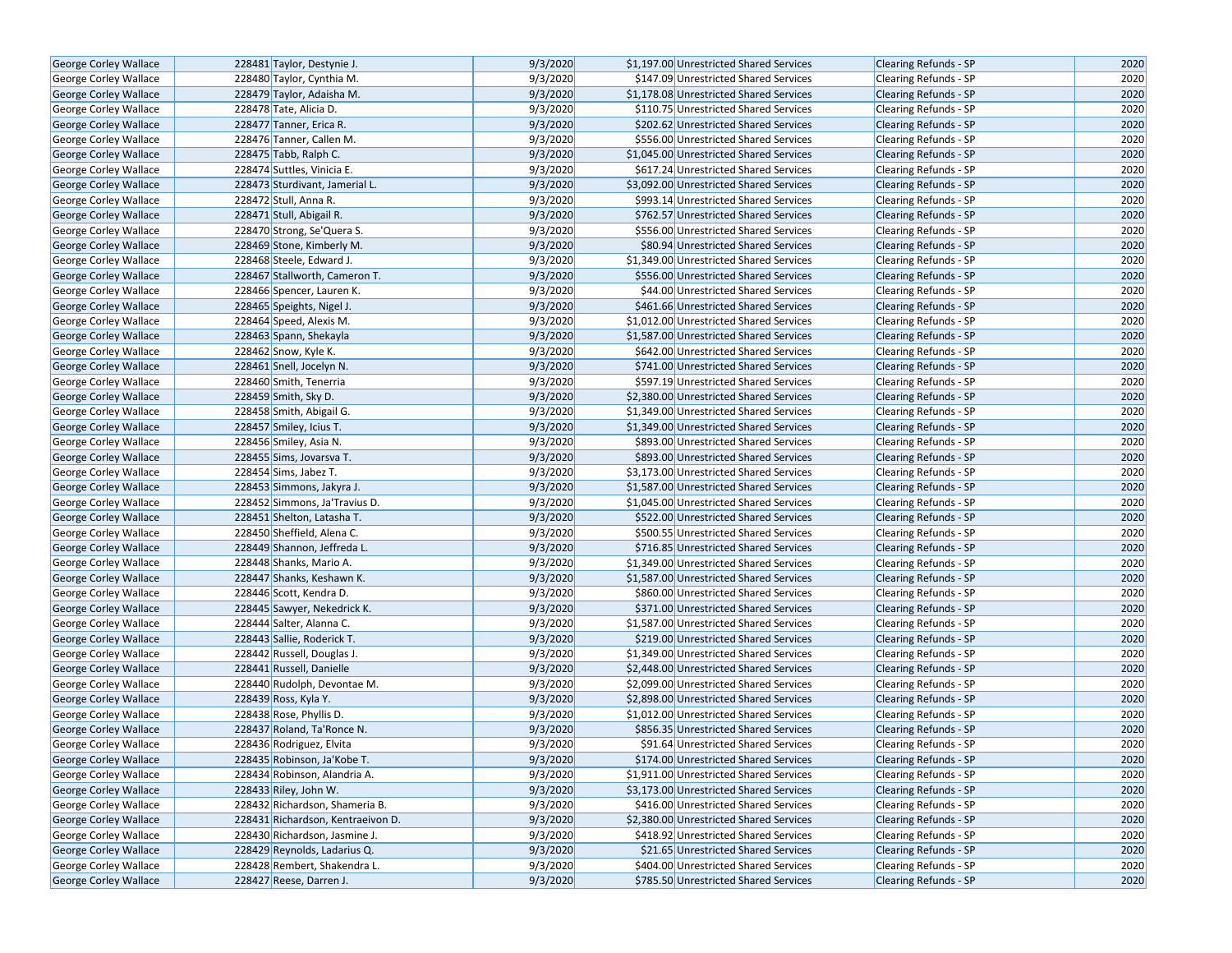| George Corley Wallace        | 228426 Reed, Sandra N.          | 9/3/2020             | \$414.51 Unrestricted Shared Services                                            | <b>Clearing Refunds - SP</b>                                 | 2020         |
|------------------------------|---------------------------------|----------------------|----------------------------------------------------------------------------------|--------------------------------------------------------------|--------------|
| George Corley Wallace        | 228425 Rayford, Chasity L.      | 9/3/2020             | \$1,349.00 Unrestricted Shared Services                                          | <b>Clearing Refunds - SP</b>                                 | 2020         |
| George Corley Wallace        | 228424 Raney, Samuel D.         | 9/3/2020             | \$456.00 Unrestricted Shared Services                                            | Clearing Refunds - SP                                        | 2020         |
| George Corley Wallace        | 228423 Ramsey, Nadia D.         | 9/3/2020             | \$1,587.00 Unrestricted Shared Services                                          | <b>Clearing Refunds - SP</b>                                 | 2020         |
| George Corley Wallace        | 228422 Ragsdale, Kasie G.       | 9/3/2020             | \$7.70 Unrestricted Shared Services                                              | Clearing Refunds - SP                                        | 2020         |
| George Corley Wallace        | 228421 Pulmas, Markel D.        | 9/3/2020             | \$393.00 Unrestricted Shared Services                                            | <b>Clearing Refunds - SP</b>                                 | 2020         |
| George Corley Wallace        | 228420 Pratt, Megan M.          | 9/3/2020             | \$939.41 Unrestricted Shared Services                                            | Clearing Refunds - SP                                        | 2020         |
| <b>George Corley Wallace</b> | 228419 Powell, Kalerya S.       | 9/3/2020             | \$1,491.00 Unrestricted Shared Services                                          | <b>Clearing Refunds - SP</b>                                 | 2020         |
| George Corley Wallace        | 228418 Powell, Kabrianna N.     | 9/3/2020             | \$205.19 Unrestricted Shared Services                                            | <b>Clearing Refunds - SP</b>                                 | 2020         |
| George Corley Wallace        | 228417 Powell, Jamarcus K.      | 9/3/2020             | \$1,708.78 Unrestricted Shared Services                                          | <b>Clearing Refunds - SP</b>                                 | 2020         |
| George Corley Wallace        | 228416 Pettway, Jahmyah E.      | 9/3/2020             | \$2,498.00 Unrestricted Shared Services                                          | Clearing Refunds - SP                                        | 2020         |
| <b>George Corley Wallace</b> | 228415 Peterson, Keundrik D.    | 9/3/2020             | \$468.00 Unrestricted Shared Services                                            | <b>Clearing Refunds - SP</b>                                 | 2020         |
| George Corley Wallace        | 228414 Peterson, Deundrik T.    | 9/3/2020             | \$1,587.00 Unrestricted Shared Services                                          | <b>Clearing Refunds - SP</b>                                 | 2020         |
| <b>George Corley Wallace</b> | 228413 Perdue, Jashavius J.     | 9/3/2020             | \$3,173.00 Unrestricted Shared Services                                          | <b>Clearing Refunds - SP</b>                                 | 2020         |
| <b>George Corley Wallace</b> | 228412 Peoples, Rochelle M.     | 9/3/2020             | \$1,012.00 Unrestricted Shared Services                                          | Clearing Refunds - SP                                        | 2020         |
| <b>George Corley Wallace</b> | 228411 Patterson, Dakota J.     | 9/3/2020             | \$556.00 Unrestricted Shared Services                                            | <b>Clearing Refunds - SP</b>                                 | 2020         |
| George Corley Wallace        | 228410 Parrish, Ty'Prentis K.   | 9/3/2020             | \$893.00 Unrestricted Shared Services                                            | Clearing Refunds - SP                                        | 2020         |
| George Corley Wallace        | 228409 Parker, Peyton           | 9/3/2020             | \$198.27 Unrestricted Shared Services                                            | <b>Clearing Refunds - SP</b>                                 | 2020         |
| George Corley Wallace        | 228408 Parker, Joshelle C.      | 9/3/2020             | \$1,119.66 Unrestricted Shared Services                                          | Clearing Refunds - SP                                        | 2020         |
| George Corley Wallace        | 228407 Paige, Caileah P.        | 9/3/2020             | \$440.71 Unrestricted Shared Services                                            | <b>Clearing Refunds - SP</b>                                 | 2020         |
| George Corley Wallace        | 228406 Osanu, Uche K.           | 9/3/2020             | \$381.92 Unrestricted Shared Services                                            | <b>Clearing Refunds - SP</b>                                 | 2020         |
| George Corley Wallace        | 228405 Oliver, Niesha N.        | 9/3/2020             | \$969.13 Unrestricted Shared Services                                            | <b>Clearing Refunds - SP</b>                                 | 2020         |
| George Corley Wallace        | 228404 Oden, Ryneshia R.        | 9/3/2020             | \$404.00 Unrestricted Shared Services                                            | Clearing Refunds - SP                                        | 2020         |
| George Corley Wallace        | 228403 Norwood, Unique S.       | 9/3/2020             | \$1,244.07 Unrestricted Shared Services                                          | Clearing Refunds - SP                                        | 2020         |
| George Corley Wallace        | 228402 Nichols, Denisha Y.      | 9/3/2020             | \$1,349.00 Unrestricted Shared Services                                          | <b>Clearing Refunds - SP</b>                                 | 2020         |
| <b>George Corley Wallace</b> | 228401 Nettles, Sharonica M.    | 9/3/2020             | \$1,349.00 Unrestricted Shared Services                                          | <b>Clearing Refunds - SP</b>                                 | 2020         |
| George Corley Wallace        | 228400 Nettles, Nicholas S.     | 9/3/2020             | \$1,012.00 Unrestricted Shared Services                                          | <b>Clearing Refunds - SP</b>                                 | 2020         |
|                              | 228399 Nelson, Miche'Le S.      | 9/3/2020             | \$185.00 Unrestricted Shared Services                                            |                                                              | 2020         |
| George Corley Wallace        |                                 | 9/3/2020             |                                                                                  | <b>Clearing Refunds - SP</b><br><b>Clearing Refunds - SP</b> | 2020         |
| George Corley Wallace        | 228398 Neely, Mishekia V.       | 9/3/2020             | \$303.50 Unrestricted Shared Services<br>\$1,587.00 Unrestricted Shared Services |                                                              | 2020         |
| <b>George Corley Wallace</b> | 228397 Neely, Irvin             | 9/3/2020             |                                                                                  | <b>Clearing Refunds - SP</b>                                 | 2020         |
| George Corley Wallace        | 228396 Nahrstedt, Andrea N.     | 9/3/2020             | \$191.13 Unrestricted Shared Services                                            | Clearing Refunds - SP                                        | 2020         |
| George Corley Wallace        | 228395 Murry, Martavius D.      |                      | \$675.00 Unrestricted Shared Services<br>\$1,177.29 Unrestricted Shared Services | Clearing Refunds - SP                                        |              |
| George Corley Wallace        | 228394 Murphy, Shoshanda T.     | 9/3/2020             |                                                                                  | <b>Clearing Refunds - SP</b>                                 | 2020         |
| <b>George Corley Wallace</b> | 228393 Murphy, Shemeika S.      | 9/3/2020<br>9/3/2020 | \$163.65 Unrestricted Shared Services                                            | <b>Clearing Refunds - SP</b>                                 | 2020<br>2020 |
| George Corley Wallace        | 228392 Morton, Mariah C.        |                      | \$1,027.87 Unrestricted Shared Services                                          | Clearing Refunds - SP                                        |              |
| George Corley Wallace        | 228391 Morse, Tanasha L.        | 9/3/2020             | \$185.00 Unrestricted Shared Services                                            | <b>Clearing Refunds - SP</b>                                 | 2020         |
| George Corley Wallace        | 228390 Morrow, Teiandra S.      | 9/3/2020             | \$572.94 Unrestricted Shared Services                                            | Clearing Refunds - SP                                        | 2020         |
| <b>George Corley Wallace</b> | 228389 Morrison, Keauna M.      | 9/3/2020             | \$1,349.00 Unrestricted Shared Services                                          | <b>Clearing Refunds - SP</b>                                 | 2020         |
| George Corley Wallace        | 228388 Morris, Margaret C.      | 9/3/2020             | \$763.65 Unrestricted Shared Services                                            | Clearing Refunds - SP                                        | 2020         |
| George Corley Wallace        | 228387 Morgan, Victoria D.      | 9/3/2020             | \$600.00 Unrestricted Shared Services                                            | Clearing Refunds - SP                                        | 2020         |
| <b>George Corley Wallace</b> | 228386 Moore, Taliyah S.        | 9/3/2020             | \$2,114.00 Unrestricted Shared Services                                          | Clearing Refunds - SP                                        | 2020         |
| George Corley Wallace        | 228385 Moore, Alanna I.         | 9/3/2020             | \$680.20 Unrestricted Shared Services                                            | <b>Clearing Refunds - SP</b>                                 | 2020         |
| George Corley Wallace        | 228384 Mitchell, ShaParis V.    | 9/3/2020             | \$824.29 Unrestricted Shared Services                                            | Clearing Refunds - SP                                        | 2020         |
| George Corley Wallace        | 228383 Mitchell, Jasmine C.     | 9/3/2020             | \$149.02 Unrestricted Shared Services                                            | Clearing Refunds - SP                                        | 2020         |
| George Corley Wallace        | 228382 Miree, Eddrionna J.      | 9/3/2020             | \$2,061.00 Unrestricted Shared Services                                          | Clearing Refunds - SP                                        | 2020         |
| George Corley Wallace        | 228381 Minter, Demetria L.      | 9/3/2020             | \$251.95 Unrestricted Shared Services                                            | <b>Clearing Refunds - SP</b>                                 | 2020         |
| George Corley Wallace        | 228380 Minor, Darius L.         | 9/3/2020             | \$1,172.00 Unrestricted Shared Services                                          | Clearing Refunds - SP                                        | 2020         |
| George Corley Wallace        | 228379 Mingo, Troyonica J.      | 9/3/2020             | \$893.00 Unrestricted Shared Services                                            | Clearing Refunds - SP                                        | 2020         |
| George Corley Wallace        | 228378 Mims, Tamera N.          | 9/3/2020             | \$523.00 Unrestricted Shared Services                                            | Clearing Refunds - SP                                        | 2020         |
| George Corley Wallace        | 228377 Mills, Chelsea N.        | 9/3/2020             | \$35.73 Unrestricted Shared Services                                             | <b>Clearing Refunds - SP</b>                                 | 2020         |
| George Corley Wallace        | 228376 Milhouse, Quamesha T.    | 9/3/2020             | \$1,250.99 Unrestricted Shared Services                                          | Clearing Refunds - SP                                        | 2020         |
| George Corley Wallace        | 228375 Miles, Christopher D.    | 9/3/2020             | \$1,491.00 Unrestricted Shared Services                                          | Clearing Refunds - SP                                        | 2020         |
| George Corley Wallace        | 228374 Merchant, QuinDarrius K. | 9/3/2020             | \$893.00 Unrestricted Shared Services                                            | Clearing Refunds - SP                                        | 2020         |
| George Corley Wallace        | 228373 McReynolds, Destiny L.   | 9/3/2020             | \$416.79 Unrestricted Shared Services                                            | <b>Clearing Refunds - SP</b>                                 | 2020         |
| George Corley Wallace        | 228372 Mcmillian, Shytavia S.   | 9/3/2020             | \$1,197.00 Unrestricted Shared Services                                          | Clearing Refunds - SP                                        | 2020         |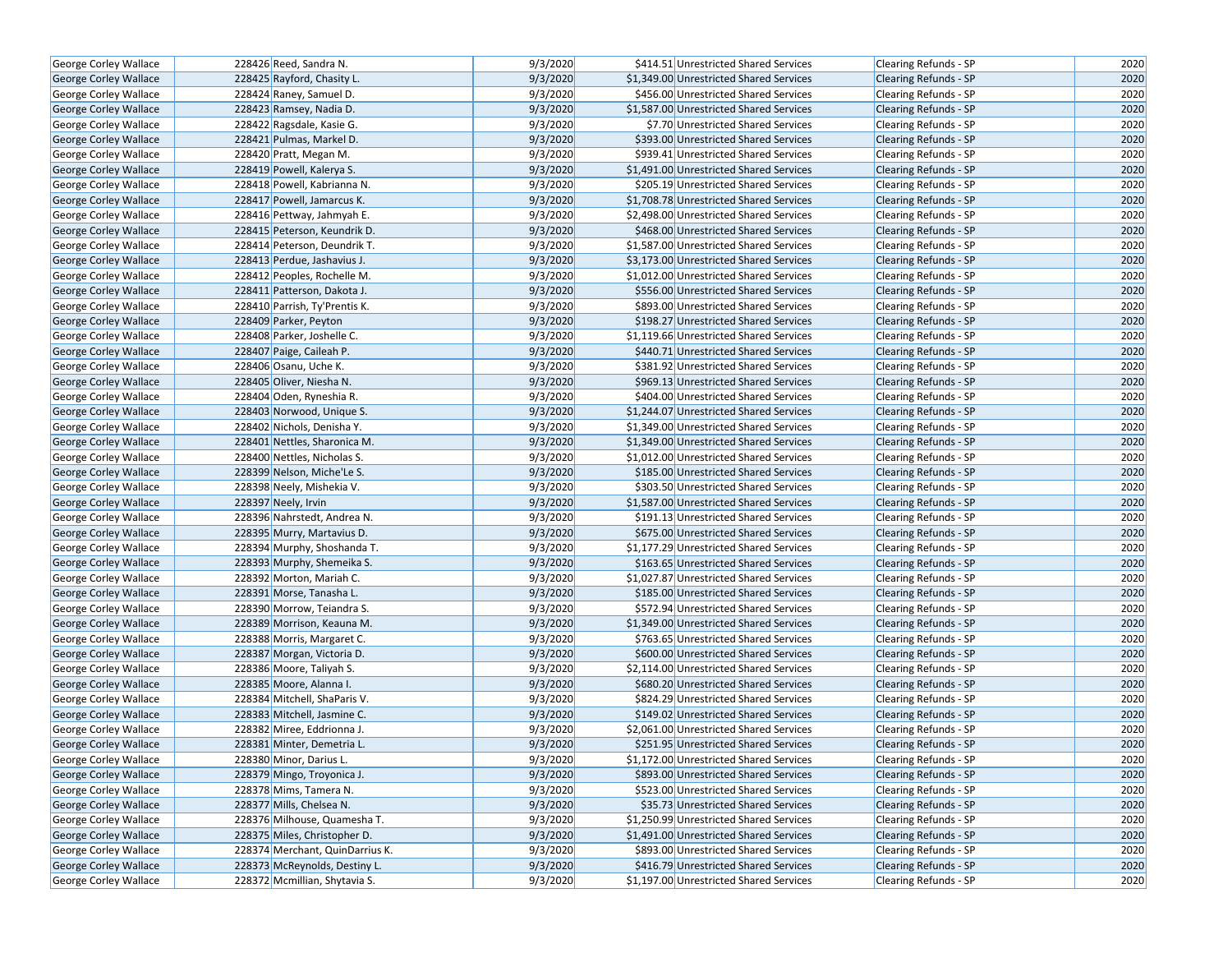| George Corley Wallace        | 228371 McLendon, Tiffany L.  | 9/3/2020 | \$1,056.95 Unrestricted Shared Services | <b>Clearing Refunds - SP</b> | 2020 |
|------------------------------|------------------------------|----------|-----------------------------------------|------------------------------|------|
| <b>George Corley Wallace</b> | 228370 McLendon, Courtney H. | 9/3/2020 | \$349.33 Unrestricted Shared Services   | <b>Clearing Refunds - SP</b> | 2020 |
| <b>George Corley Wallace</b> | 228369 Mcguire, Kaymon       | 9/3/2020 | \$556.00 Unrestricted Shared Services   | <b>Clearing Refunds - SP</b> | 2020 |
| George Corley Wallace        | 228368 McGuire, Justin R.    | 9/3/2020 | \$893.00 Unrestricted Shared Services   | <b>Clearing Refunds - SP</b> | 2020 |
| George Corley Wallace        | 228367 McConico, A'lexis D.  | 9/3/2020 | \$556.00 Unrestricted Shared Services   | Clearing Refunds - SP        | 2020 |
| George Corley Wallace        | 228366 McCloud, Seleta M.    | 9/3/2020 | \$741.00 Unrestricted Shared Services   | Clearing Refunds - SP        | 2020 |
| George Corley Wallace        | 228365 McCall, Corneshia L.  | 9/3/2020 | \$355.00 Unrestricted Shared Services   | <b>Clearing Refunds - SP</b> | 2020 |
| <b>George Corley Wallace</b> | 228364 McCall, Ajjhane       | 9/3/2020 | \$849.35 Unrestricted Shared Services   | <b>Clearing Refunds - SP</b> | 2020 |
| <b>George Corley Wallace</b> | 228363 Mayo, Mary I.         | 9/3/2020 | \$2,470.00 Unrestricted Shared Services | <b>Clearing Refunds - SP</b> | 2020 |
| George Corley Wallace        | 228362 Mathews, Tyler Z.     | 9/3/2020 | \$1,197.00 Unrestricted Shared Services | Clearing Refunds - SP        | 2020 |
| George Corley Wallace        | 228361 Martin, Darian A.     | 9/3/2020 | \$2,380.00 Unrestricted Shared Services | Clearing Refunds - SP        | 2020 |
| George Corley Wallace        | 228360 Martin, Daphne J.     | 9/3/2020 | \$404.00 Unrestricted Shared Services   | <b>Clearing Refunds - SP</b> | 2020 |
| <b>George Corley Wallace</b> | 228359 Martin, Christina R.  | 9/3/2020 | \$979.99 Unrestricted Shared Services   | <b>Clearing Refunds - SP</b> | 2020 |
| George Corley Wallace        | 228358 Martin, Alexis J.     | 9/3/2020 | \$923.93 Unrestricted Shared Services   | Clearing Refunds - SP        | 2020 |
| <b>George Corley Wallace</b> | 228357 Marshall, Jquan A.    | 9/3/2020 | \$1,643.00 Unrestricted Shared Services | <b>Clearing Refunds - SP</b> | 2020 |
| <b>George Corley Wallace</b> | 228356 Marshall, Jordan J.   | 9/3/2020 | \$158.00 Unrestricted Shared Services   | <b>Clearing Refunds - SP</b> | 2020 |
| George Corley Wallace        | 228355 Marshall, Jermia L.   | 9/3/2020 | \$941.87 Unrestricted Shared Services   | <b>Clearing Refunds - SP</b> | 2020 |
| George Corley Wallace        | 228354 Manning, Emily N.     | 9/3/2020 | \$404.00 Unrestricted Shared Services   | Clearing Refunds - SP        | 2020 |
| George Corley Wallace        | 228353 Macomb, Landon C.     | 9/3/2020 | \$1,393.00 Unrestricted Shared Services | Clearing Refunds - SP        | 2020 |
| George Corley Wallace        | 228352 Mabien, CaDerrius A.  | 9/3/2020 | \$1,272.01 Unrestricted Shared Services | <b>Clearing Refunds - SP</b> | 2020 |
| <b>George Corley Wallace</b> | 228351 Lucy, Mekethia M.     | 9/3/2020 | \$1,028.47 Unrestricted Shared Services | <b>Clearing Refunds - SP</b> | 2020 |
| George Corley Wallace        | 228350 Livingston, John H.   | 9/3/2020 | \$1,643.00 Unrestricted Shared Services | Clearing Refunds - SP        | 2020 |
| George Corley Wallace        | 228349 Lewis, Z'keyia K.     | 9/3/2020 | \$222.04 Unrestricted Shared Services   | <b>Clearing Refunds - SP</b> | 2020 |
| George Corley Wallace        | 228348 Lewis, Sierra M.      | 9/3/2020 | \$185.00 Unrestricted Shared Services   | Clearing Refunds - SP        | 2020 |
| George Corley Wallace        | 228347 Lewis, Jakiyah K.     | 9/3/2020 | \$3,130.00 Unrestricted Shared Services | <b>Clearing Refunds - SP</b> | 2020 |
| George Corley Wallace        | 228346 Lewis, Crystal        | 9/3/2020 | \$1,456.67 Unrestricted Shared Services | Clearing Refunds - SP        | 2020 |
| <b>George Corley Wallace</b> | 228345 Latta, Aidan R.       | 9/3/2020 | \$2,394.00 Unrestricted Shared Services | Clearing Refunds - SP        | 2020 |
| George Corley Wallace        | 228344 Knight, Jerrica I.    | 9/3/2020 | \$1,805.00 Unrestricted Shared Services | Clearing Refunds - SP        | 2020 |
| George Corley Wallace        | 228343 Kendrick, Hunter L.   | 9/3/2020 | \$716.00 Unrestricted Shared Services   | <b>Clearing Refunds - SP</b> | 2020 |
| <b>George Corley Wallace</b> | 228342 Joyner, Justice L.    | 9/3/2020 | \$1,429.42 Unrestricted Shared Services | Clearing Refunds - SP        | 2020 |
| George Corley Wallace        | 228341 Jordan, Chelsea       | 9/3/2020 | \$319.00 Unrestricted Shared Services   | <b>Clearing Refunds - SP</b> | 2020 |
| George Corley Wallace        | 228340 Jones, Tyneshia       | 9/3/2020 | \$1,349.00 Unrestricted Shared Services | <b>Clearing Refunds - SP</b> | 2020 |
| George Corley Wallace        | 228339 Jones, Shavonnte      | 9/3/2020 | \$1,587.00 Unrestricted Shared Services | <b>Clearing Refunds - SP</b> | 2020 |
| George Corley Wallace        | 228338 Jones, Shaquira R.    | 9/3/2020 | \$602.51 Unrestricted Shared Services   | Clearing Refunds - SP        | 2020 |
| George Corley Wallace        | 228337 Jones, Shaniyah N.    | 9/3/2020 | \$850.00 Unrestricted Shared Services   | <b>Clearing Refunds - SP</b> | 2020 |
| George Corley Wallace        | 228336 Jones, Kierra L.      | 9/3/2020 | \$185.00 Unrestricted Shared Services   | Clearing Refunds - SP        | 2020 |
| <b>George Corley Wallace</b> | 228335 Jones, Jhaikeistin Q. | 9/3/2020 | \$675.00 Unrestricted Shared Services   | <b>Clearing Refunds - SP</b> | 2020 |
| George Corley Wallace        | 228334 Jones, Frederick R.   | 9/3/2020 | \$368.00 Unrestricted Shared Services   | Clearing Refunds - SP        | 2020 |
| George Corley Wallace        | 228333 Jones, Domonique      | 9/3/2020 | \$185.00 Unrestricted Shared Services   | <b>Clearing Refunds - SP</b> | 2020 |
| George Corley Wallace        | 228332 Jones, De'Kiyrah A.   | 9/3/2020 | \$1,393.00 Unrestricted Shared Services | Clearing Refunds - SP        | 2020 |
| <b>George Corley Wallace</b> | 228331 Jones, David E.       | 9/3/2020 | \$1,349.00 Unrestricted Shared Services | <b>Clearing Refunds - SP</b> | 2020 |
| George Corley Wallace        | 228330 Jones, Camrynn E.     | 9/3/2020 | \$1,643.00 Unrestricted Shared Services | Clearing Refunds - SP        | 2020 |
| George Corley Wallace        | 228329 Jones, Caitlynn E.    | 9/3/2020 | \$850.00 Unrestricted Shared Services   | <b>Clearing Refunds - SP</b> | 2020 |
| George Corley Wallace        | 228328 Jones, Bianca L.      | 9/3/2020 | \$185.00 Unrestricted Shared Services   | Clearing Refunds - SP        | 2020 |
| <b>George Corley Wallace</b> | 228327 Jones, Alexia K.      | 9/3/2020 | \$1.074.00 Unrestricted Shared Services | <b>Clearing Refunds - SP</b> | 2020 |
| George Corley Wallace        | 228326 Johnson, Zaykeese L.  | 9/3/2020 | \$550.00 Unrestricted Shared Services   | <b>Clearing Refunds - SP</b> | 2020 |
| George Corley Wallace        | 228325 Johnson, Xavier H.    | 9/3/2020 | \$541.26 Unrestricted Shared Services   | Clearing Refunds - SP        | 2020 |
| <b>George Corley Wallace</b> | 228324 Johnson, Tytianna M.  | 9/3/2020 | \$404.00 Unrestricted Shared Services   | Clearing Refunds - SP        | 2020 |
| George Corley Wallace        | 228323 Johnson, Tiera R.     | 9/3/2020 | \$581.02 Unrestricted Shared Services   | <b>Clearing Refunds - SP</b> | 2020 |
| <b>George Corley Wallace</b> | 228322 Johnson, Tashley S.   | 9/3/2020 | \$43.87 Unrestricted Shared Services    | <b>Clearing Refunds - SP</b> | 2020 |
| George Corley Wallace        | 228321 Johnson, Sharica      | 9/3/2020 | \$1,012.00 Unrestricted Shared Services | Clearing Refunds - SP        | 2020 |
| <b>George Corley Wallace</b> | 228320 Johnson, Rodney D.    | 9/3/2020 | \$675.00 Unrestricted Shared Services   | <b>Clearing Refunds - SP</b> | 2020 |
| George Corley Wallace        | 228319 Johnson, Kelci M.     | 9/3/2020 | \$2,099.00 Unrestricted Shared Services | Clearing Refunds - SP        | 2020 |
| George Corley Wallace        | 228318 Johnson, Jabbar       | 9/3/2020 | \$675.00 Unrestricted Shared Services   | <b>Clearing Refunds - SP</b> | 2020 |
| George Corley Wallace        | 228317 Jenkins, Nakisha E.   | 9/3/2020 | \$782.85 Unrestricted Shared Services   | Clearing Refunds - SP        | 2020 |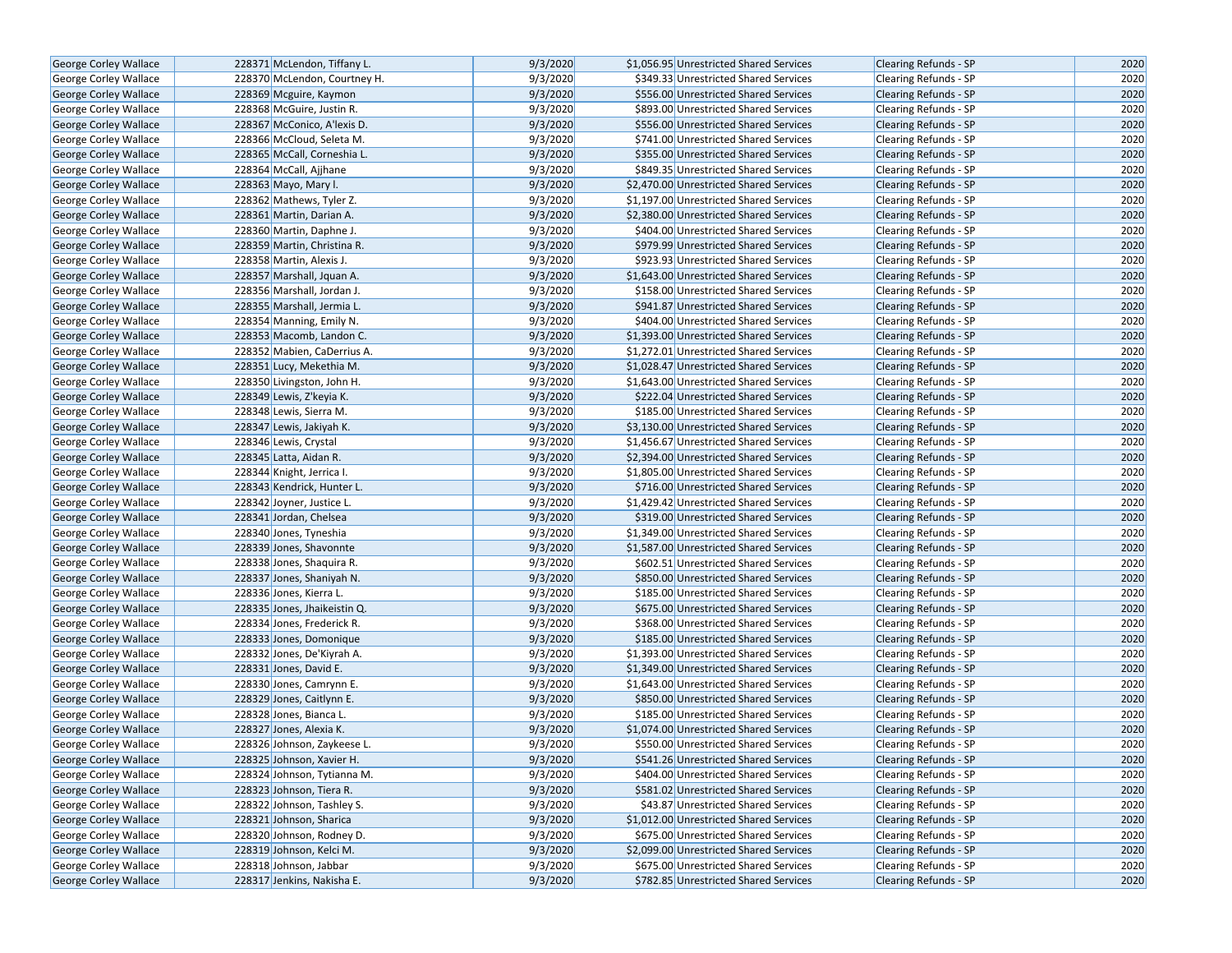| George Corley Wallace                          | 228316 Jenkins, Devon K.                                | 9/3/2020 | \$1,029.40 Unrestricted Shared Services | Clearing Refunds - SP                          | 2020 |
|------------------------------------------------|---------------------------------------------------------|----------|-----------------------------------------|------------------------------------------------|------|
| <b>George Corley Wallace</b>                   | 228315 Jefferson, Tyra K.                               | 9/3/2020 | \$1,582.86 Unrestricted Shared Services | <b>Clearing Refunds - SP</b>                   | 2020 |
| George Corley Wallace                          | 228314 James, Zesha C.                                  | 9/3/2020 | \$313.66 Unrestricted Shared Services   | Clearing Refunds - SP                          | 2020 |
| <b>George Corley Wallace</b>                   | 228313 James, Sharquese L.                              | 9/3/2020 | \$641.22 Unrestricted Shared Services   | <b>Clearing Refunds - SP</b>                   | 2020 |
| George Corley Wallace                          | 228312 James, Naya D.                                   | 9/3/2020 | \$3,173.00 Unrestricted Shared Services | Clearing Refunds - SP                          | 2020 |
| George Corley Wallace                          | 228311 James, Jamiya M.                                 | 9/3/2020 | \$337.00 Unrestricted Shared Services   | <b>Clearing Refunds - SP</b>                   | 2020 |
| George Corley Wallace                          | 228310 Jackson, Rodchavius Q.                           | 9/3/2020 | \$893.00 Unrestricted Shared Services   | Clearing Refunds - SP                          | 2020 |
| <b>George Corley Wallace</b>                   | 228309 Jackson, Brianna M.                              | 9/3/2020 | \$9.59 Unrestricted Shared Services     | <b>Clearing Refunds - SP</b>                   | 2020 |
| George Corley Wallace                          | 228308 Ivey, Vanessa R.                                 | 9/3/2020 | \$456.00 Unrestricted Shared Services   | Clearing Refunds - SP                          | 2020 |
| George Corley Wallace                          | 228307 Hymes, Catheran C.                               | 9/3/2020 | \$893.00 Unrestricted Shared Services   | <b>Clearing Refunds - SP</b>                   | 2020 |
| George Corley Wallace                          | 228306 Huntington, Aaron C.                             | 9/3/2020 | \$675.00 Unrestricted Shared Services   | Clearing Refunds - SP                          | 2020 |
| George Corley Wallace                          | 228305 Humphryes, Grathen                               | 9/3/2020 | \$541.64 Unrestricted Shared Services   | <b>Clearing Refunds - SP</b>                   | 2020 |
| George Corley Wallace                          | 228304 Howze, Tevin D.                                  | 9/3/2020 | \$1.349.00 Unrestricted Shared Services | <b>Clearing Refunds - SP</b>                   | 2020 |
| George Corley Wallace                          | 228303 Howell, Antonio L.                               | 9/3/2020 | \$1,349.00 Unrestricted Shared Services | <b>Clearing Refunds - SP</b>                   | 2020 |
| George Corley Wallace                          | 228302 Howard, Tynesha B.                               | 9/3/2020 | \$1,586.00 Unrestricted Shared Services | Clearing Refunds - SP                          | 2020 |
| George Corley Wallace                          | 228301 Howard, Ja'Maesha B.                             | 9/3/2020 | \$556.00 Unrestricted Shared Services   | <b>Clearing Refunds - SP</b>                   | 2020 |
| George Corley Wallace                          | 228300 Holmes, ShaQuetta T.                             | 9/3/2020 | \$1,316.00 Unrestricted Shared Services | Clearing Refunds - SP                          | 2020 |
| George Corley Wallace                          | 228299 Holmes, Jerry B.                                 | 9/3/2020 | \$1,197.00 Unrestricted Shared Services | <b>Clearing Refunds - SP</b>                   | 2020 |
| George Corley Wallace                          | 228298 Holmes, Jalon J.                                 | 9/3/2020 | \$1,197.00 Unrestricted Shared Services | Clearing Refunds - SP                          | 2020 |
| George Corley Wallace                          | 228297 Holmes, Delrion J.                               | 9/3/2020 | \$1,349.00 Unrestricted Shared Services | <b>Clearing Refunds - SP</b>                   | 2020 |
| George Corley Wallace                          | 228296 Holcombe, Hannah S.                              | 9/3/2020 | \$1,149.00 Unrestricted Shared Services | <b>Clearing Refunds - SP</b>                   | 2020 |
| George Corley Wallace                          | 228295 Hoggle, Haylee B.                                | 9/3/2020 | \$337.00 Unrestricted Shared Services   | <b>Clearing Refunds - SP</b>                   | 2020 |
| George Corley Wallace                          | 228294 Hinson, Crystal L.                               | 9/3/2020 | \$1,552.94 Unrestricted Shared Services | Clearing Refunds - SP                          | 2020 |
| George Corley Wallace                          | 228293 Hill, Tinisia D.                                 | 9/3/2020 | \$741.00 Unrestricted Shared Services   | Clearing Refunds - SP                          | 2020 |
| <b>George Corley Wallace</b>                   | 228292 Hill, Leslie P.                                  | 9/3/2020 | \$1,587.00 Unrestricted Shared Services | <b>Clearing Refunds - SP</b>                   | 2020 |
|                                                | 228291 Hill, Jamarkus D.                                | 9/3/2020 | \$893.00 Unrestricted Shared Services   | <b>Clearing Refunds - SP</b>                   | 2020 |
| George Corley Wallace<br>George Corley Wallace | 228290 Heupel, Cassandra M.                             | 9/3/2020 | \$268.00 Unrestricted Shared Services   |                                                | 2020 |
| George Corley Wallace                          | 228289 Heard, Errol T.                                  | 9/3/2020 | \$1,349.00 Unrestricted Shared Services | Clearing Refunds - SP<br>Clearing Refunds - SP | 2020 |
| George Corley Wallace                          | 228288 Haynes, Wanda G.                                 | 9/3/2020 | \$1,349.00 Unrestricted Shared Services |                                                | 2020 |
|                                                |                                                         | 9/3/2020 |                                         | <b>Clearing Refunds - SP</b>                   | 2020 |
| George Corley Wallace                          | 228287 Harrison, Casey M.                               |          | \$648.82 Unrestricted Shared Services   | <b>Clearing Refunds - SP</b>                   |      |
| George Corley Wallace                          | 228286 Harris, Shabrianna K.<br>228285 Harris, Linda D. | 9/3/2020 | \$1,045.00 Unrestricted Shared Services | Clearing Refunds - SP                          | 2020 |
| George Corley Wallace                          |                                                         | 9/3/2020 | \$779.69 Unrestricted Shared Services   | Clearing Refunds - SP                          | 2020 |
| George Corley Wallace                          | 228284 Harris, Kimberly D.                              | 9/3/2020 | \$523.00 Unrestricted Shared Services   | <b>Clearing Refunds - SP</b>                   | 2020 |
| George Corley Wallace                          | 228283 Harris, Kemiyah A.                               | 9/3/2020 | \$1,012.00 Unrestricted Shared Services | <b>Clearing Refunds - SP</b>                   | 2020 |
| George Corley Wallace                          | 228282 Harris, Jerry O.                                 | 9/3/2020 | \$1,349.00 Unrestricted Shared Services | Clearing Refunds - SP                          | 2020 |
| George Corley Wallace                          | 228281 Harris, Franettra E.                             | 9/3/2020 | \$110.35 Unrestricted Shared Services   | <b>Clearing Refunds - SP</b>                   | 2020 |
| George Corley Wallace                          | 228280 Hardy, Marcus Q.                                 | 9/3/2020 | \$893.00 Unrestricted Shared Services   | Clearing Refunds - SP                          | 2020 |
| George Corley Wallace                          | 228279 Hardy, Arthur L.                                 | 9/3/2020 | \$675.00 Unrestricted Shared Services   | <b>Clearing Refunds - SP</b>                   | 2020 |
| George Corley Wallace                          | 228278 Hamilton, Ashlene N.                             | 9/3/2020 | \$151.97 Unrestricted Shared Services   | Clearing Refunds - SP                          | 2020 |
| George Corley Wallace                          | 228277 Hall, Shamiyah S.                                | 9/3/2020 | \$2,319.78 Unrestricted Shared Services | <b>Clearing Refunds - SP</b>                   | 2020 |
| George Corley Wallace                          | 228276 Hall, J'mya J.                                   | 9/3/2020 | \$3,173.00 Unrestricted Shared Services | Clearing Refunds - SP                          | 2020 |
| George Corley Wallace                          | 228275 Hale, Amarvion                                   | 9/3/2020 | \$1,349.00 Unrestricted Shared Services | <b>Clearing Refunds - SP</b>                   | 2020 |
| George Corley Wallace                          | 228274 Guthridge, Chelsea B.                            | 9/3/2020 | \$404.00 Unrestricted Shared Services   | Clearing Refunds - SP                          | 2020 |
| George Corley Wallace                          | 228273 Green, Tony T.                                   | 9/3/2020 | \$893.00 Unrestricted Shared Services   | Clearing Refunds - SP                          | 2020 |
| George Corley Wallace                          | 228272 Green, Quardasia L.                              | 9/3/2020 | \$893.00 Unrestricted Shared Services   | Clearing Refunds - SP                          | 2020 |
| George Corley Wallace                          | 228271 Gourdine, Joshua                                 | 9/3/2020 | \$1,012.00 Unrestricted Shared Services | <b>Clearing Refunds - SP</b>                   | 2020 |
| George Corley Wallace                          | 228270 Goree, Chekyira T.                               | 9/3/2020 | \$893.00 Unrestricted Shared Services   | Clearing Refunds - SP                          | 2020 |
| George Corley Wallace                          | 228269 Goodwin, Joseph J.                               | 9/3/2020 | \$2,481.00 Unrestricted Shared Services | Clearing Refunds - SP                          | 2020 |
| George Corley Wallace                          | 228268 Golden, Laterica                                 | 9/3/2020 | \$187.28 Unrestricted Shared Services   | Clearing Refunds - SP                          | 2020 |
| <b>George Corley Wallace</b>                   | 228267 Glass, Robert L.                                 | 9/3/2020 | \$1,456.00 Unrestricted Shared Services | <b>Clearing Refunds - SP</b>                   | 2020 |
| George Corley Wallace                          | 228266 Gill, Tamara                                     | 9/3/2020 | \$599.00 Unrestricted Shared Services   | Clearing Refunds - SP                          | 2020 |
| George Corley Wallace                          | 228265 George, Kiana R.                                 | 9/3/2020 | \$719.03 Unrestricted Shared Services   | Clearing Refunds - SP                          | 2020 |
| George Corley Wallace                          | 228264 Gee, Lashonda L.                                 | 9/3/2020 | \$101.00 Unrestricted Shared Services   | Clearing Refunds - SP                          | 2020 |
| George Corley Wallace                          | 228263 Gaston, Jalen S.                                 | 9/3/2020 | \$224.00 Unrestricted Shared Services   | <b>Clearing Refunds - SP</b>                   | 2020 |
| George Corley Wallace                          | 228262 Frith, Linzy E.                                  | 9/3/2020 | \$2,286.00 Unrestricted Shared Services | Clearing Refunds - SP                          | 2020 |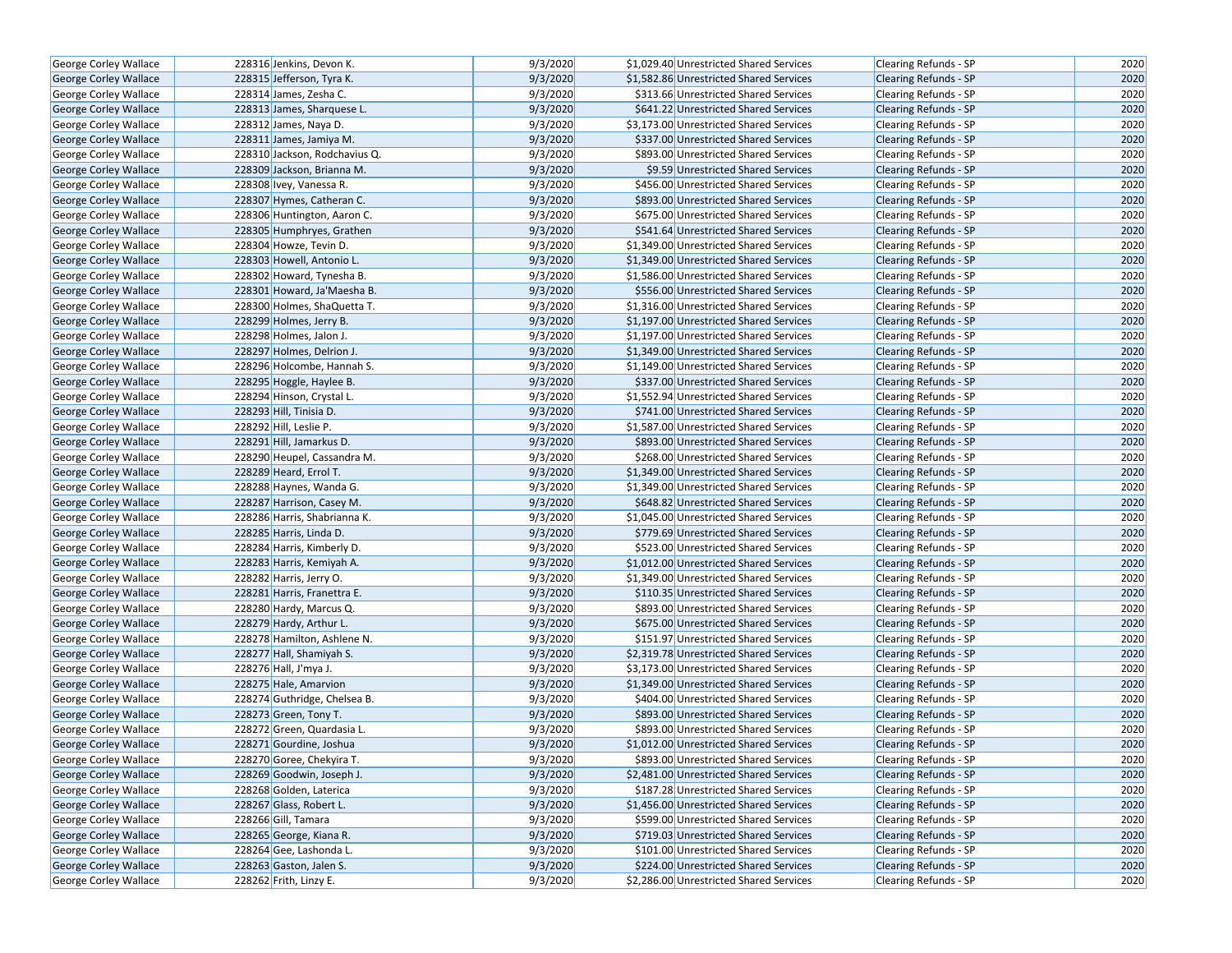| <b>George Corley Wallace</b> | 228261 Friday, Robert P.       | 9/3/2020 | \$337.00 Unrestricted Shared Services   | <b>Clearing Refunds - SP</b> | 2020 |
|------------------------------|--------------------------------|----------|-----------------------------------------|------------------------------|------|
| <b>George Corley Wallace</b> | 228260 Frazier, Zeyah N.       | 9/3/2020 | \$310.00 Unrestricted Shared Services   | <b>Clearing Refunds - SP</b> | 2020 |
| <b>George Corley Wallace</b> | 228259 Frazier, Timothy D.     | 9/3/2020 | \$556.00 Unrestricted Shared Services   | <b>Clearing Refunds - SP</b> | 2020 |
| George Corley Wallace        | 228258 Foster, Toniah E.       | 9/3/2020 | \$3,173.00 Unrestricted Shared Services | <b>Clearing Refunds - SP</b> | 2020 |
| George Corley Wallace        | 228257 Fore, Garret A.         | 9/3/2020 | \$68.00 Unrestricted Shared Services    | Clearing Refunds - SP        | 2020 |
| George Corley Wallace        | 228256 Ford, Kameron D.        | 9/3/2020 | \$1,947.00 Unrestricted Shared Services | Clearing Refunds - SP        | 2020 |
| George Corley Wallace        | 228255 Ford, Breonta D.        | 9/3/2020 | \$113.89 Unrestricted Shared Services   | <b>Clearing Refunds - SP</b> | 2020 |
| <b>George Corley Wallace</b> | 228254 Floyd, Jacqueline M.    | 9/3/2020 | \$2,337.00 Unrestricted Shared Services | <b>Clearing Refunds - SP</b> | 2020 |
| <b>George Corley Wallace</b> | 228253 Flemmon, Janet          | 9/3/2020 | \$337.00 Unrestricted Shared Services   | <b>Clearing Refunds - SP</b> | 2020 |
| George Corley Wallace        | 228252 Fikes, Sacoyia A.       | 9/3/2020 | \$337.00 Unrestricted Shared Services   | Clearing Refunds - SP        | 2020 |
| George Corley Wallace        | 228251 Fields, Latsatsi T.     | 9/3/2020 | \$87.87 Unrestricted Shared Services    | Clearing Refunds - SP        | 2020 |
| George Corley Wallace        | 228250 Essex, Alexandria N.    | 9/3/2020 | \$245.77 Unrestricted Shared Services   | <b>Clearing Refunds - SP</b> | 2020 |
| <b>George Corley Wallace</b> | 228249 Ellis, Shamari D.       | 9/3/2020 | \$1,045.00 Unrestricted Shared Services | <b>Clearing Refunds - SP</b> | 2020 |
| George Corley Wallace        | 228248 Ellis, Demarious K.     | 9/3/2020 | \$675.00 Unrestricted Shared Services   | Clearing Refunds - SP        | 2020 |
| <b>George Corley Wallace</b> | 228247 Dykes, Sandra N.        | 9/3/2020 | \$878.84 Unrestricted Shared Services   | <b>Clearing Refunds - SP</b> | 2020 |
| <b>George Corley Wallace</b> | 228246 Dennis, Shondria R.     | 9/3/2020 | \$961.83 Unrestricted Shared Services   | <b>Clearing Refunds - SP</b> | 2020 |
| George Corley Wallace        | 228245 DeJournette, Dekarla    | 9/3/2020 | \$1,349.00 Unrestricted Shared Services | <b>Clearing Refunds - SP</b> | 2020 |
| George Corley Wallace        | 228244 Davis, Markel B.        | 9/3/2020 | \$1,349.00 Unrestricted Shared Services | Clearing Refunds - SP        | 2020 |
| George Corley Wallace        | 228243 Davis, Jasmine J.       | 9/3/2020 | \$337.00 Unrestricted Shared Services   | Clearing Refunds - SP        | 2020 |
| George Corley Wallace        | 228242 Davis, Brian J.         | 9/3/2020 | \$1,024.00 Unrestricted Shared Services | <b>Clearing Refunds - SP</b> | 2020 |
| <b>George Corley Wallace</b> | 228241 Curry, Kenneth J.       | 9/3/2020 | \$1,349.00 Unrestricted Shared Services | <b>Clearing Refunds - SP</b> | 2020 |
| George Corley Wallace        | 228240 Crittenden, Crystal S.  | 9/3/2020 | \$1,119.00 Unrestricted Shared Services | Clearing Refunds - SP        | 2020 |
| George Corley Wallace        | 228239 Craig, Tanika L.        | 9/3/2020 | \$254.34 Unrestricted Shared Services   | <b>Clearing Refunds - SP</b> | 2020 |
| George Corley Wallace        | 228238 Cowan, Tyshantii J.     | 9/3/2020 | \$643.52 Unrestricted Shared Services   | Clearing Refunds - SP        | 2020 |
| George Corley Wallace        | 228237 Cowan, Amberneshia M.   | 9/3/2020 | \$1,521.70 Unrestricted Shared Services | <b>Clearing Refunds - SP</b> | 2020 |
| George Corley Wallace        | 228236 Couch, Keyonta S.       | 9/3/2020 | \$337.00 Unrestricted Shared Services   | Clearing Refunds - SP        | 2020 |
| <b>George Corley Wallace</b> | 228235 Cook, Samuel C.         | 9/3/2020 | \$829.83 Unrestricted Shared Services   | Clearing Refunds - SP        | 2020 |
| George Corley Wallace        | 228234 Conway, Heather         | 9/3/2020 | \$1,552.86 Unrestricted Shared Services | Clearing Refunds - SP        | 2020 |
| George Corley Wallace        | 228233 Collins, Ieshia C.      | 9/3/2020 | \$609.00 Unrestricted Shared Services   | <b>Clearing Refunds - SP</b> | 2020 |
| <b>George Corley Wallace</b> | 228232 Collier, Roderica L.    | 9/3/2020 | \$35.72 Unrestricted Shared Services    | Clearing Refunds - SP        | 2020 |
| George Corley Wallace        | 228231 Colley, Airriana        | 9/3/2020 | \$3,173.00 Unrestricted Shared Services | <b>Clearing Refunds - SP</b> | 2020 |
| George Corley Wallace        | 228230 Coleman, Leronye'       | 9/3/2020 | \$272.00 Unrestricted Shared Services   | <b>Clearing Refunds - SP</b> | 2020 |
| George Corley Wallace        | 228229 Coleman, Christopher D. | 9/3/2020 | \$112.00 Unrestricted Shared Services   | <b>Clearing Refunds - SP</b> | 2020 |
| George Corley Wallace        | 228228 Cofer, Wesley L.        | 9/3/2020 | \$589.00 Unrestricted Shared Services   | Clearing Refunds - SP        | 2020 |
| George Corley Wallace        | 228227 Clifton, Aaliyah M.     | 9/3/2020 | \$656.37 Unrestricted Shared Services   | <b>Clearing Refunds - SP</b> | 2020 |
| George Corley Wallace        | 228226 Cleveland, Jamiah       | 9/3/2020 | \$1,224.00 Unrestricted Shared Services | Clearing Refunds - SP        | 2020 |
| <b>George Corley Wallace</b> | 228225 Cherry, Marina A.       | 9/3/2020 | \$1,349.00 Unrestricted Shared Services | <b>Clearing Refunds - SP</b> | 2020 |
| George Corley Wallace        | 228224 Carwile, Patty S.       | 9/3/2020 | \$314.79 Unrestricted Shared Services   | Clearing Refunds - SP        | 2020 |
| George Corley Wallace        | 228223 Carter, Sierra R.       | 9/3/2020 | \$3,173.00 Unrestricted Shared Services | <b>Clearing Refunds - SP</b> | 2020 |
| George Corley Wallace        | 228222 Carlisle, Tavian A.     | 9/3/2020 | \$893.00 Unrestricted Shared Services   | Clearing Refunds - SP        | 2020 |
| <b>George Corley Wallace</b> | 228221 Carlisle, Larry A.      | 9/3/2020 | \$456.00 Unrestricted Shared Services   | <b>Clearing Refunds - SP</b> | 2020 |
| George Corley Wallace        | 228220 Campbell, Jameria N.    | 9/3/2020 | \$449.00 Unrestricted Shared Services   | Clearing Refunds - SP        | 2020 |
| George Corley Wallace        | 228219 Byrd, Maria D.          | 9/3/2020 | \$1,197.00 Unrestricted Shared Services | <b>Clearing Refunds - SP</b> | 2020 |
| George Corley Wallace        | 228218 Butler, Trenton D.      | 9/3/2020 | \$1,567.27 Unrestricted Shared Services | Clearing Refunds - SP        | 2020 |
| <b>George Corley Wallace</b> | 228217 Butler, Santana B.      | 9/3/2020 | \$1,349.00 Unrestricted Shared Services | <b>Clearing Refunds - SP</b> | 2020 |
| George Corley Wallace        | 228216 Butler, Javioun         | 9/3/2020 | \$2.251.00 Unrestricted Shared Services | <b>Clearing Refunds - SP</b> | 2020 |
| George Corley Wallace        | 228215 Bryant, Tatiyana Y.     | 9/3/2020 | \$1,349.00 Unrestricted Shared Services | Clearing Refunds - SP        | 2020 |
| <b>George Corley Wallace</b> | 228214 Brown, Shamara S.       | 9/3/2020 | \$34.89 Unrestricted Shared Services    | Clearing Refunds - SP        | 2020 |
| George Corley Wallace        | 228213 Brown, Porchia A.       | 9/3/2020 | \$185.00 Unrestricted Shared Services   | Clearing Refunds - SP        | 2020 |
| <b>George Corley Wallace</b> | 228212 Brown, Kylan C.         | 9/3/2020 | \$3,173.00 Unrestricted Shared Services | <b>Clearing Refunds - SP</b> | 2020 |
| George Corley Wallace        | 228211 Brown, Justaveon L.     | 9/3/2020 | \$1,349.00 Unrestricted Shared Services | Clearing Refunds - SP        | 2020 |
| <b>George Corley Wallace</b> | 228210 Brown, Courtney L.      | 9/3/2020 | \$2,337.00 Unrestricted Shared Services | <b>Clearing Refunds - SP</b> | 2020 |
| George Corley Wallace        | 228209 Brown, Ashia V.         | 9/3/2020 | \$219.00 Unrestricted Shared Services   | <b>Clearing Refunds - SP</b> | 2020 |
| George Corley Wallace        | 228208 Brown, Alisha J.        | 9/3/2020 | \$860.00 Unrestricted Shared Services   | <b>Clearing Refunds - SP</b> | 2020 |
| George Corley Wallace        | 228207 Brooks, Dennarius L.    | 9/3/2020 | \$353.50 Unrestricted Shared Services   | Clearing Refunds - SP        | 2020 |
|                              |                                |          |                                         |                              |      |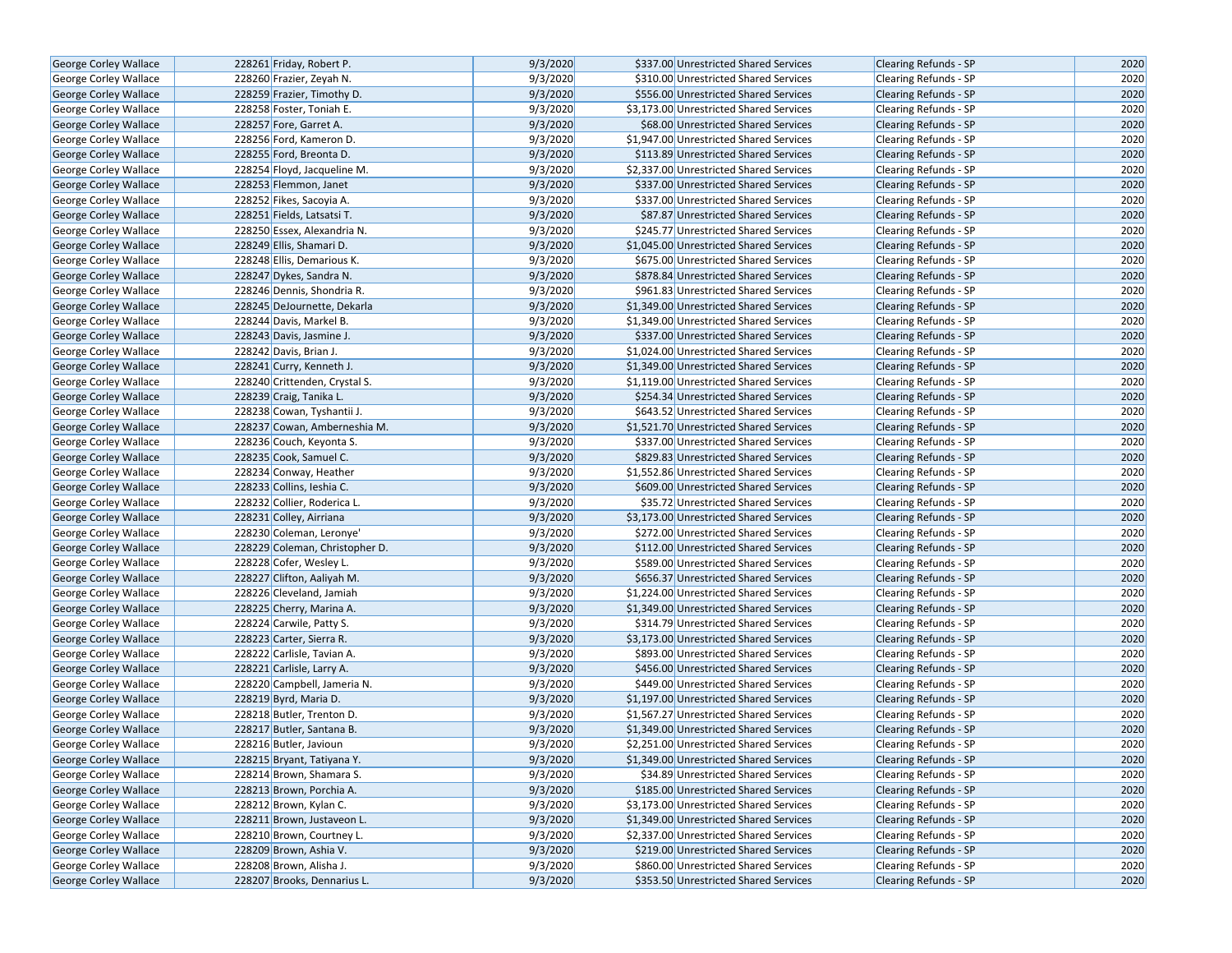| George Corley Wallace        | 228206 Brooks, Clarence D.                 | 9/3/2020  | \$1,045.00 Unrestricted Shared Services  | Clearing Refunds - SP                  | 2020 |
|------------------------------|--------------------------------------------|-----------|------------------------------------------|----------------------------------------|------|
| <b>George Corley Wallace</b> | 228205 Briggins, Willie                    | 9/3/2020  | \$1,349.00 Unrestricted Shared Services  | <b>Clearing Refunds - SP</b>           | 2020 |
| George Corley Wallace        | 228204 Braxton, Jada A.                    | 9/3/2020  | \$1,378.00 Unrestricted Shared Services  | Clearing Refunds - SP                  | 2020 |
| <b>George Corley Wallace</b> | 228203 Bradley, Heather D.                 | 9/3/2020  | \$188.90 Unrestricted Shared Services    | <b>Clearing Refunds - SP</b>           | 2020 |
| George Corley Wallace        | 228202 Boswell, Tywayne D.                 | 9/3/2020  | \$1,329.00 Unrestricted Shared Services  | Clearing Refunds - SP                  | 2020 |
| George Corley Wallace        | 228201 Borden, De'Andrea                   | 9/3/2020  | \$750.67 Unrestricted Shared Services    | Clearing Refunds - SP                  | 2020 |
| George Corley Wallace        | 228200 Booker, Curteaisha L.               | 9/3/2020  | \$556.00 Unrestricted Shared Services    | Clearing Refunds - SP                  | 2020 |
| George Corley Wallace        | 228199 Bonner, Sowsan N.                   | 9/3/2020  | \$970.75 Unrestricted Shared Services    | <b>Clearing Refunds - SP</b>           | 2020 |
| George Corley Wallace        | 228198 Blevins, Kevin D.                   | 9/3/2020  | \$993.97 Unrestricted Shared Services    | Clearing Refunds - SP                  | 2020 |
| George Corley Wallace        | 228197 Blevins, Ieshia L.                  | 9/3/2020  | \$900.96 Unrestricted Shared Services    | <b>Clearing Refunds - SP</b>           | 2020 |
| <b>George Corley Wallace</b> | 228196 Blevins, Alexis C.                  | 9/3/2020  | \$204.92 Unrestricted Shared Services    | Clearing Refunds - SP                  | 2020 |
| George Corley Wallace        | 228195 Blackmon, Britney C.                | 9/3/2020  | \$479.23 Unrestricted Shared Services    | <b>Clearing Refunds - SP</b>           | 2020 |
| George Corley Wallace        | 228194 Billingsley, Shemeria S.            | 9/3/2020  | \$878.00 Unrestricted Shared Services    | <b>Clearing Refunds - SP</b>           | 2020 |
| George Corley Wallace        | 228193 Bettis, Christina D.                | 9/3/2020  | \$511.80 Unrestricted Shared Services    | <b>Clearing Refunds - SP</b>           | 2020 |
| George Corley Wallace        | 228192 Berry, Tradeshia C.                 | 9/3/2020  | \$2,337.00 Unrestricted Shared Services  | Clearing Refunds - SP                  | 2020 |
| <b>George Corley Wallace</b> | 228191 Benjamin, Jarod K.                  | 9/3/2020  | \$675.00 Unrestricted Shared Services    | <b>Clearing Refunds - SP</b>           | 2020 |
| George Corley Wallace        | 228190 Benjamin, Devarious M.              | 9/3/2020  | \$609.04 Unrestricted Shared Services    | Clearing Refunds - SP                  | 2020 |
| George Corley Wallace        | 228189 Bates, LaQuayla S.                  | 9/3/2020  | \$1,587.00 Unrestricted Shared Services  | <b>Clearing Refunds - SP</b>           | 2020 |
| George Corley Wallace        | 228188 Barron, Antonio G.                  | 9/3/2020  | \$556.00 Unrestricted Shared Services    | Clearing Refunds - SP                  | 2020 |
| George Corley Wallace        | 228187 Baker, Tuesday K.                   | 9/3/2020  | \$1,305.85 Unrestricted Shared Services  | <b>Clearing Refunds - SP</b>           | 2020 |
| George Corley Wallace        | 228186 Atkins, Ny'Qedrya G.                | 9/3/2020  | \$1,491.00 Unrestricted Shared Services  | Clearing Refunds - SP                  | 2020 |
| George Corley Wallace        | 228185 Atkins, Aaliyah J.                  | 9/3/2020  | \$1,197.00 Unrestricted Shared Services  | <b>Clearing Refunds - SP</b>           | 2020 |
| George Corley Wallace        | 228184 Askew, Davis S.                     | 9/3/2020  | \$1,349.00 Unrestricted Shared Services  | <b>Clearing Refunds - SP</b>           | 2020 |
| George Corley Wallace        | 228183 Anderson, Donald                    | 9/3/2020  | \$1,098.00 Unrestricted Shared Services  | <b>Clearing Refunds - SP</b>           | 2020 |
| George Corley Wallace        | 228182 Allen, Terrell D.                   | 9/3/2020  | \$1,349.00 Unrestricted Shared Services  | <b>Clearing Refunds - SP</b>           | 2020 |
| George Corley Wallace        | 228181 Alexander, Mahalie H.               | 9/3/2020  | \$408.76 Unrestricted Shared Services    | <b>Clearing Refunds - SP</b>           | 2020 |
| George Corley Wallace        | 228180 Aldridge, Zavione M.                | 9/3/2020  | \$1,224.00 Unrestricted Shared Services  | Clearing Refunds - SP                  | 2020 |
| George Corley Wallace        | 228179 Alahwas, Sarah A.                   | 9/3/2020  | \$404.00 Unrestricted Shared Services    | <b>Clearing Refunds - SP</b>           | 2020 |
| George Corley Wallace        | 228178 Aghedo, Orobosa M.                  | 9/3/2020  | \$36.00 Unrestricted Shared Services     | <b>Clearing Refunds - SP</b>           | 2020 |
| George Corley Wallace        | 228177 Adams, Bianca J.                    | 9/3/2020  | \$255.41 Unrestricted Shared Services    | <b>Clearing Refunds - SP</b>           | 2020 |
| <b>George Corley Wallace</b> | 228176 Aaron, Kirstin M.                   | 9/3/2020  | \$461.23 Unrestricted Shared Services    | <b>Clearing Refunds - SP</b>           | 2020 |
| George Corley Wallace        | 228175 WINL 98.5                           | 9/3/2020  | \$1,500.00 AE-State Regular 2XX9-2XX0    | Advertising & Promotions - OOS         | 2020 |
| George Corley Wallace        | 228174 Verizon Wireless                    | 9/3/2020  | \$120.03 Unrestricted Shared Services    | Landline Phones - UC                   | 2020 |
| <b>George Corley Wallace</b> | 228174 Verizon Wireless                    | 9/3/2020  | \$520.13 AMSTI 2XX9-2XX0                 | <b>Wireless Phones - UC</b>            | 2020 |
| George Corley Wallace        | 228173 The Frazer Group                    | 9/3/2020  | \$11,463.90 Unrestricted Shared Services | Insurance and Bonding - PS             | 2020 |
| George Corley Wallace        | 228172 Steward Properties LLC              | 9/3/2020  | \$6,998.00 AMSTI 2XX9-2XX0               | Short-Term Building Rentals - OOS      | 2020 |
| George Corley Wallace        | 228171 Office Depot                        | 9/3/2020  | \$786.58 Unrestricted Shared Services    | Materials and Supplies - MS            | 2020 |
| George Corley Wallace        | 228170 Jones, Dontavious D.                | 9/3/2020  | \$1,200.00 Unrestricted Shared Services  | Other Contractual Services - PS        | 2020 |
| <b>George Corley Wallace</b> | 228169 Harris Security Systems             | 9/3/2020  | \$1,439.70 Unrestricted Shared Services  | Other Contractual Services - PS        | 2020 |
| George Corley Wallace        | 228168 Galls                               | 9/3/2020  | \$415.40 Unrestricted Shared Services    | Materials and Supplies - MS            | 2020 |
| George Corley Wallace        | 228167 Fuller Building Company             | 9/3/2020  | \$24.43 Unrestricted Shared Services     | Materials and Supplies - MS            | 2020 |
| <b>George Corley Wallace</b> | 228166 Computer & Data Network Services, I | 9/3/2020  | \$416.09 Unrestricted Shared Services    | Materials and Supplies - MS            | 2020 |
| George Corley Wallace        | 228165 CDW LLC                             | 9/3/2020  | \$4,337.19 Student Support Service X8-X9 | Equipment - non capitalized - MS       | 2020 |
| George Corley Wallace        | 228164 BroadSouth Communications, Inc.     | 9/3/2020  | \$1,500.00 AE-State Regular 2XX9-2XX0    | Advertising & Promotions - OOS         | 2020 |
| <b>George Corley Wallace</b> | 228163 Berney Office Solutions, Llc        | 9/3/2020  | \$17.55 AE-State Regular 2XX9-2XX0       | Operating Lease Payment - OOS          | 2020 |
| George Corley Wallace        | 228162 Bailey, Larry E.                    | 9/3/2020  | \$1,200.00 Unrestricted Demopolis Campus | <b>Other Contractual Services - PS</b> | 2020 |
| George Corley Wallace        | 228161 AT&T (Business Service)             | 9/3/2020  | \$70.32 AMSTI 2XX9-2XX0                  | Landline Phones - UC                   | 2020 |
| George Corley Wallace        | 228556 Water Way Distributing              | 9/10/2020 | \$45.00 Unrestricted Distance Ed         | Materials and Supplies - MS            | 2020 |
| George Corley Wallace        | 228556 Water Way Distributing              | 9/10/2020 | \$60.00 Unrestricted Selma Campus        | Materials and Supplies - MS            | 2020 |
| <b>George Corley Wallace</b> | 228556 Water Way Distributing              | 9/10/2020 | \$135.00 Unrestricted Shared Services    | Materials and Supplies - MS            | 2020 |
| George Corley Wallace        | 228555 Universal Presentation Concepts, In | 9/10/2020 | \$5,627.67 CARES Act - College Relief    | Materials and Supplies - MS            | 2020 |
| George Corley Wallace        | 228554 U.S. Bank National Association      | 9/10/2020 | \$172.08 AE-State Regular 2XX9-2XX0      | Operating Lease Payment - OOS          | 2020 |
| George Corley Wallace        | 228553 The Water Works and Sewer Board of  | 9/10/2020 | \$530.57 Unrestricted Shared Services    | Water & Sewer - UC                     | 2020 |
| George Corley Wallace        | 228552 The Pitney Bowes Bank Inc           | 9/10/2020 | \$2,187.84 Unrestricted Shared Services  | Postage - OOS                          | 2020 |
| George Corley Wallace        | 228551 State of Alabama                    | 9/10/2020 | \$1,354.35 Unrestricted Shared Services  | Internet - UC                          | 2020 |
|                              |                                            |           |                                          |                                        |      |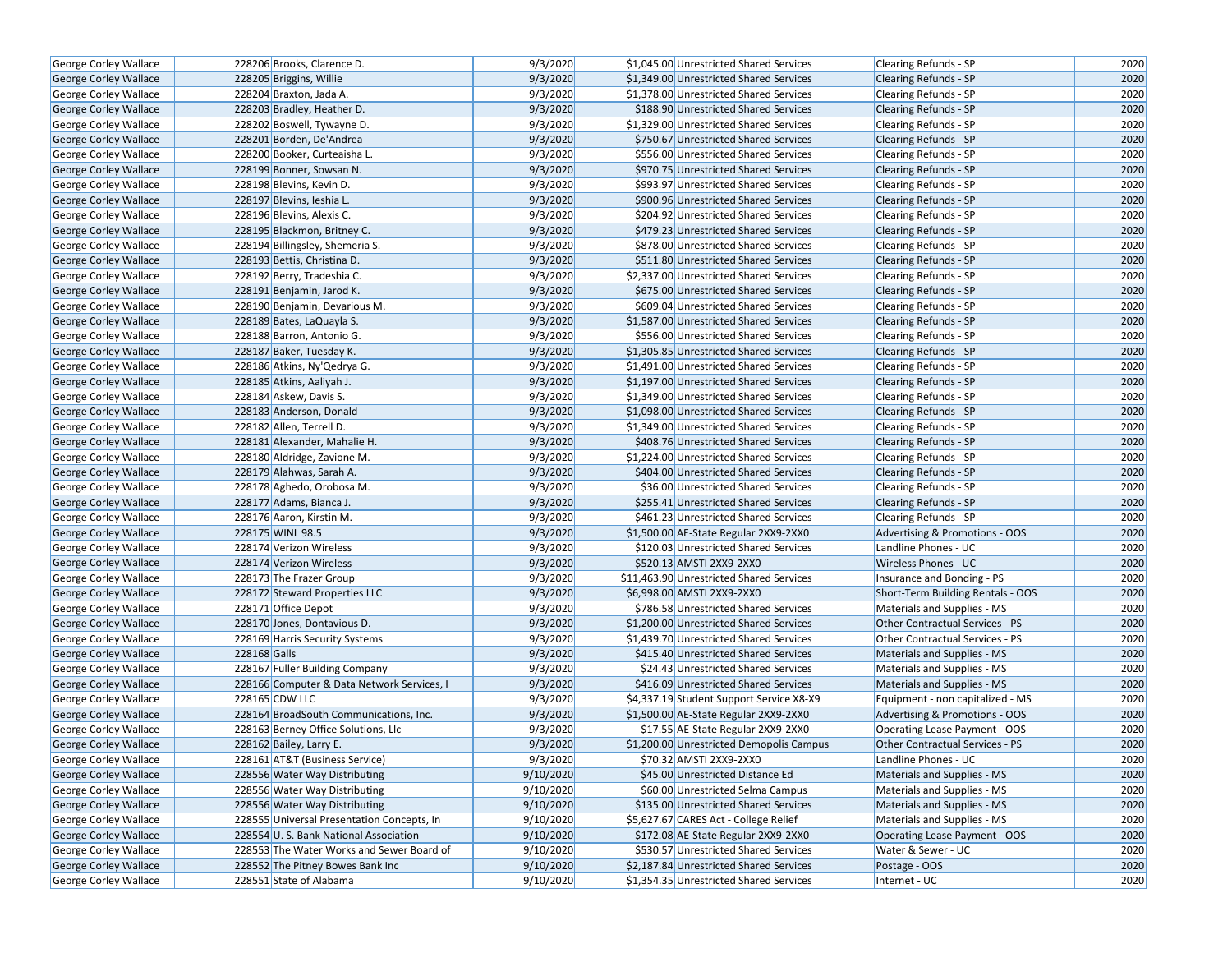| George Corley Wallace        | 228550 Sam's Club                          | 9/10/2020 | \$100.00 Unrestricted Shared Services    | Memberships - PS                       | 2020 |
|------------------------------|--------------------------------------------|-----------|------------------------------------------|----------------------------------------|------|
| <b>George Corley Wallace</b> | 228549 Marvin'S Bldg. Materials            | 9/10/2020 | \$62.07 Unrestricted Shared Services     | Materials and Supplies - MS            | 2020 |
| George Corley Wallace        | 228548 Healthy Roster, Inc.                | 9/10/2020 | \$900.00 CARES Act - College Relief      | Materials and Supplies - MS            | 2020 |
| George Corley Wallace        | 228547 Hannah, Marcus A.                   | 9/10/2020 | \$200.00 Payroll Clearing Fund           | <b>Miscellaneous Deductions - PP</b>   | 2020 |
| George Corley Wallace        | 228546 Hamilton, David A.                  | 9/10/2020 | \$2,500.00 Unrestricted Shared Services  | Other Contractual Services - PS        | 2020 |
| George Corley Wallace        | 228545 Follett School Solutions            | 9/10/2020 | \$1,693.50 Unrestricted Shared Services  | Computer Software(non capital) - MS    | 2020 |
| <b>George Corley Wallace</b> | 228544 Dallas County Water & Sewer Authori | 9/10/2020 | \$50.40 Unrestricted Shared Services     | Water & Sewer - UC                     | 2020 |
| <b>George Corley Wallace</b> | 228543 Credentials Holdings LLC            | 9/10/2020 | \$1.281.30 Unrestricted Shared Services  | <b>Other Contractual Services - PS</b> | 2020 |
| <b>George Corley Wallace</b> | 228542 Cougar Oil Inc.                     | 9/10/2020 | \$2,552.00 Unrestricted Shared Services  | Gasoline & Oil - Motor Veh - OOS       | 2020 |
| <b>George Corley Wallace</b> | 228541 Cintas Corporation                  | 9/10/2020 | \$547.02 Unrestricted Shared Services    | Other Contractual Services - PS        | 2020 |
| George Corley Wallace        | 228540 Central Alabama Sign & Banner, LLC  | 9/10/2020 | \$1,687.50 Talent Search X8-X9           | Materials and Supplies - MS            | 2020 |
| George Corley Wallace        | 228539 Carquest                            | 9/10/2020 | \$532.92 Unrestricted Shared Services    | Maintenance & Repairs - OOS            | 2020 |
| George Corley Wallace        | 228538 Bonner, Tyala K.                    | 9/10/2020 | \$1,200.00 Unrestricted Shared Services  | <b>Other Contractual Services - PS</b> | 2020 |
| <b>George Corley Wallace</b> | 228537 Bonner, Tayla K.                    | 9/10/2020 | \$1,200.00 Unrestricted Shared Services  | <b>Other Contractual Services - PS</b> | 2020 |
| <b>George Corley Wallace</b> | 228536 Austin, Tabitha B.                  | 9/10/2020 | \$98.36 Payroll Clearing Fund            | Miscellaneous Deductions - PP          | 2020 |
| <b>George Corley Wallace</b> | 228535 American Library Association        | 9/10/2020 | \$218.00 Unrestricted Shared Services    | Memberships - PS                       | 2020 |
| George Corley Wallace        | 228534 Alabama Power Company               | 9/10/2020 | \$26.84 Unrestricted Shared Services     | <b>Electricity - UC</b>                | 2020 |
| <b>George Corley Wallace</b> | 228533 Alabama Power Company               | 9/10/2020 | \$65,060.00 Unrestricted Shared Services | Electricity - UC                       | 2020 |
| George Corley Wallace        | 228532 Airgas South, Inc.                  | 9/10/2020 | \$5,418.55 Unrestricted Selma Campus     | Materials and Supplies - MS            | 2020 |
| <b>George Corley Wallace</b> | 228531 ACT Inc                             | 9/10/2020 | \$36.00 AE-State Regular 2XX9-2XX0       | Materials and Supplies - MS            | 2020 |
| <b>George Corley Wallace</b> | 228530 Servpro of Centreville, Marion, Se  | 9/10/2020 | \$400.00 CARES Act - College Relief      | Other Contractual Services - PS        | 2020 |
| George Corley Wallace        | 228573 WINL 98.5                           | 9/16/2020 | \$1,775.00 Unrestricted Shared Services  | Advertising & Promotions - OOS         | 2020 |
| <b>George Corley Wallace</b> | 228572 Water Way Distributing              | 9/16/2020 | \$56.00 Unrestricted Shared Services     | <b>Materials and Supplies - MS</b>     | 2020 |
| George Corley Wallace        | 228571 The Water Works and Sewer Board of  | 9/16/2020 | \$1,114.98 Unrestricted Shared Services  | Water & Sewer - UC                     | 2020 |
| <b>George Corley Wallace</b> | 228570 State of Alabama                    | 9/16/2020 | \$2,000.00 Unrestricted Distance Ed      | <b>Other Contractual Services - PS</b> | 2020 |
| George Corley Wallace        | 228569 Rountree Electric Supply            | 9/16/2020 | \$85.26 Unrestricted Shared Services     | Materials and Supplies - MS            | 2020 |
| <b>George Corley Wallace</b> | 228568 One Diversified, LLC                | 9/16/2020 | \$99,290.74 Unrestricted Shared Services | Technology - non capitalized - MS      | 2020 |
| George Corley Wallace        | 228567 Office Depot                        | 9/16/2020 | \$1,105.25 Student Support Service X9-X0 | Materials and Supplies - MS            | 2020 |
| George Corley Wallace        | 228566 Kentucky Educational Television Fou | 9/16/2020 | \$1,018.50 AE-State Regular 2XX9-2XX0    | Materials and Supplies - MS            | 2020 |
| George Corley Wallace        | 228565 Howard Industries, Inc.             | 9/16/2020 | \$279.96 CARES Act - College Relief      | Technology - non capitalized - MS      | 2020 |
| <b>George Corley Wallace</b> | 228564 Guardian-Ipco Inc.                  | 9/16/2020 | \$1,100.00 Unrestricted Shared Services  | Other Contractual Services - PS        | 2020 |
| George Corley Wallace        | 228563 Galls                               | 9/16/2020 | \$336.75 Unrestricted Shared Services    | Materials and Supplies - MS            | 2020 |
| George Corley Wallace        | 228562 CDW LLC                             | 9/16/2020 | \$683.06 Student Support Service X9-X0   | Equipment - non capitalized - MS       | 2020 |
| George Corley Wallace        | 228561 BroadSouth Communications, Inc.     | 9/16/2020 | \$1,000.00 Unrestricted Shared Services  | Advertising & Promotions - OOS         | 2020 |
| <b>George Corley Wallace</b> | 228560 Airgas South, Inc.                  | 9/16/2020 | \$18,480.00 Vocational Ed/CTE X9-X0      | Equipment - non capitalized - MS       | 2020 |
| George Corley Wallace        | 228560 Airgas South, Inc.                  | 9/16/2020 | \$32.70 Unrestricted Selma Campus        | Materials and Supplies - MS            | 2020 |
| George Corley Wallace        | 228559 ACT Inc                             | 9/16/2020 | \$66.00 Ready to Work 2XX9-2XX0          | Memberships - PS                       | 2020 |
| George Corley Wallace        | 228558 Accreditation Council for BusinessS | 9/16/2020 | \$2,600.00 Vocational Ed/CTE X9-X0       | Memberships - PS                       | 2020 |
| George Corley Wallace        | 228558 Accreditation Council for BusinessS | 9/16/2020 | \$350.00 Unrestricted Selma Campus       | Memberships - PS                       | 2020 |
| George Corley Wallace        | 228557 AACC                                | 9/16/2020 | \$2,724.00 Unrestricted Shared Services  | Memberships - PS                       | 2020 |
| <b>George Corley Wallace</b> | 228657 Wyatt, Camisha N.                   | 9/21/2020 | \$337.00 Unrestricted Shared Services    | <b>Clearing Refunds - SP</b>           | 2020 |
| George Corley Wallace        | 228656 Wright, Latecia S.                  | 9/21/2020 | \$83.50 Unrestricted Shared Services     | Clearing Refunds - SP                  | 2020 |
| George Corley Wallace        | 228655 Winn, William U.                    | 9/21/2020 | \$1,500.00 Unrestricted Shared Services  | <b>Clearing Refunds - SP</b>           | 2020 |
| George Corley Wallace        | 228654 Wilson, A'Nya P.                    | 9/21/2020 | \$437.00 Unrestricted Shared Services    | Clearing Refunds - SP                  | 2020 |
| <b>George Corley Wallace</b> | 228653 Williams, Jiya T.                   | 9/21/2020 | \$750.00 Unrestricted Shared Services    | <b>Clearing Refunds - SP</b>           | 2020 |
| George Corley Wallace        | 228652 Whatley, Janeika S.                 | 9/21/2020 | \$1,279.89 Unrestricted Shared Services  | <b>Clearing Refunds - SP</b>           | 2020 |
| George Corley Wallace        | 228651 Wells, Queen L.                     | 9/21/2020 | \$750.00 Unrestricted Shared Services    | Clearing Refunds - SP                  | 2020 |
| George Corley Wallace        | 228650 Weaver, James N.                    | 9/21/2020 | \$1,499.00 Unrestricted Shared Services  | Clearing Refunds - SP                  | 2020 |
| George Corley Wallace        | 228649 Walker, Bernard W.                  | 9/21/2020 | \$1,349.00 Unrestricted Shared Services  | Clearing Refunds - SP                  | 2020 |
| <b>George Corley Wallace</b> | 228648 Turner, Alexus K.                   | 9/21/2020 | \$711.23 Unrestricted Shared Services    | <b>Clearing Refunds - SP</b>           | 2020 |
| George Corley Wallace        | 228647 Thomas, Jerrielle K.                | 9/21/2020 | \$667.03 Unrestricted Shared Services    | Clearing Refunds - SP                  | 2020 |
| <b>George Corley Wallace</b> | 228646 Suttles, Kendrick O.                | 9/21/2020 | \$1,349.00 Unrestricted Shared Services  | <b>Clearing Refunds - SP</b>           | 2020 |
| George Corley Wallace        | 228645 Steele, Marlena B.                  | 9/21/2020 | \$523.00 Unrestricted Shared Services    | <b>Clearing Refunds - SP</b>           | 2020 |
| George Corley Wallace        | 228644 Stallworth, Cameron T.              | 9/21/2020 | \$750.00 Unrestricted Shared Services    | Clearing Refunds - SP                  | 2020 |
| George Corley Wallace        | 228643 Spencer, Lauren K.                  | 9/21/2020 | \$1,217.13 Unrestricted Shared Services  | <b>Clearing Refunds - SP</b>           | 2020 |
|                              |                                            |           |                                          |                                        |      |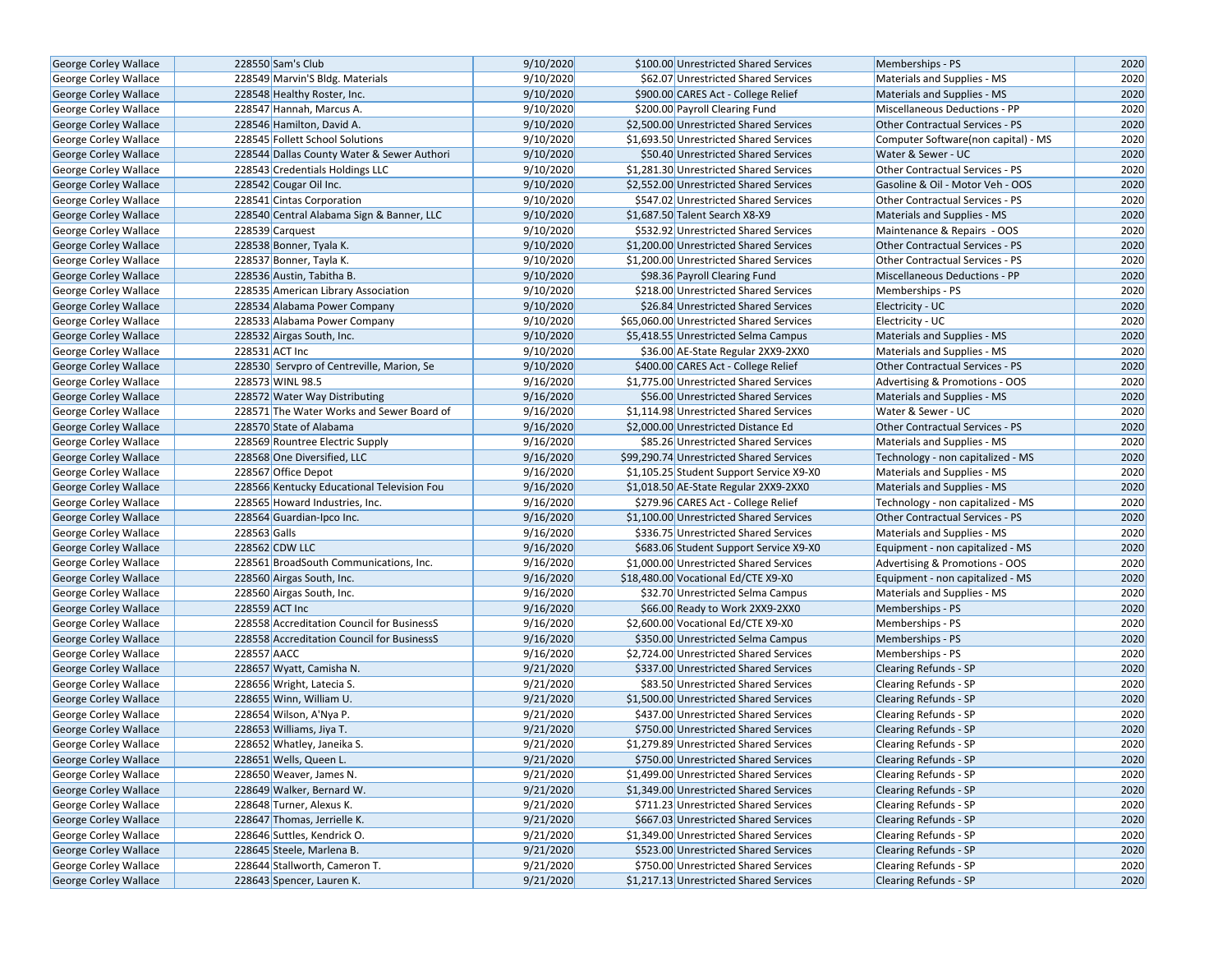| George Corley Wallace                          | 228642 Solomon, Breanna K.                           | 9/21/2020              | \$26.55 Unrestricted Shared Services                                             | Clearing Refunds - SP                                 | 2020         |
|------------------------------------------------|------------------------------------------------------|------------------------|----------------------------------------------------------------------------------|-------------------------------------------------------|--------------|
| <b>George Corley Wallace</b>                   | 228641 Smith, Ashley C.                              | 9/21/2020              | \$200.00 Unrestricted Shared Services                                            | <b>Clearing Refunds - SP</b>                          | 2020         |
| George Corley Wallace                          | 228640 Smiley, Erica C.                              | 9/21/2020              | \$556.00 Unrestricted Shared Services                                            | Clearing Refunds - SP                                 | 2020         |
| <b>George Corley Wallace</b>                   | 228639 Smiley, DAndra J.                             | 9/21/2020              | \$15.00 Unrestricted Shared Services                                             | <b>Clearing Refunds - SP</b>                          | 2020         |
| George Corley Wallace                          | 228638 Sims, Katarius T.                             | 9/21/2020              | \$337.00 Unrestricted Shared Services                                            | Clearing Refunds - SP                                 | 2020         |
| George Corley Wallace                          | 228637 Sheffield, Alena C.                           | 9/21/2020              | \$793.00 Unrestricted Shared Services                                            | <b>Clearing Refunds - SP</b>                          | 2020         |
| George Corley Wallace                          | 228636 Robinson, Lawanda D.                          | 9/21/2020              | \$1,407.00 Unrestricted Shared Services                                          | Clearing Refunds - SP                                 | 2020         |
| <b>George Corley Wallace</b>                   | 228635 Richardson, Shameria B.                       | 9/21/2020              | \$2,280.00 Unrestricted Shared Services                                          | <b>Clearing Refunds - SP</b>                          | 2020         |
| George Corley Wallace                          | 228634 Real, Timothy L.                              | 9/21/2020              | \$556.00 Unrestricted Shared Services                                            | Clearing Refunds - SP                                 | 2020         |
| George Corley Wallace                          | 228633 Rafus, Andre L.                               | 9/21/2020              | \$1,155.85 Unrestricted Shared Services                                          | <b>Clearing Refunds - SP</b>                          | 2020         |
| George Corley Wallace                          | 228632 Prince, Cameron R.                            | 9/21/2020              | \$2,549.00 Unrestricted Shared Services                                          | Clearing Refunds - SP                                 | 2020         |
| George Corley Wallace                          | 228631 Pitts, Kirsten P.                             | 9/21/2020              | \$106.35 Unrestricted Shared Services                                            | <b>Clearing Refunds - SP</b>                          | 2020         |
| George Corley Wallace                          | 228630 Peterson, Deundrik T.                         | 9/21/2020              | \$750.00 Unrestricted Shared Services                                            | <b>Clearing Refunds - SP</b>                          | 2020         |
| George Corley Wallace                          | 228629 Olds, Natalie N.                              | 9/21/2020              | \$74.00 Unrestricted Shared Services                                             | <b>Clearing Refunds - SP</b>                          | 2020         |
| George Corley Wallace                          | 228628 Moseley, JaKayla M.                           | 9/21/2020              | \$371.00 Unrestricted Shared Services                                            | Clearing Refunds - SP                                 | 2020         |
| George Corley Wallace                          | 228627 Morgan, Hiya M.                               | 9/21/2020              | \$761.13 Unrestricted Shared Services                                            | <b>Clearing Refunds - SP</b>                          | 2020         |
| George Corley Wallace                          | 228626 Mitchell, Jasmine C.                          | 9/21/2020              | \$2,110.00 Unrestricted Shared Services                                          | Clearing Refunds - SP                                 | 2020         |
| George Corley Wallace                          | 228625 Merchant, QuinDarrius K.                      | 9/21/2020              | \$1,500.00 Unrestricted Shared Services                                          | <b>Clearing Refunds - SP</b>                          | 2020         |
| George Corley Wallace                          | 228624 McCoy, Jayla B.                               | 9/21/2020              | \$974.00 Unrestricted Shared Services                                            | Clearing Refunds - SP                                 | 2020         |
| George Corley Wallace                          | 228623 McCary, Lacretia N.                           | 9/21/2020              | \$1,012.00 Unrestricted Shared Services                                          | <b>Clearing Refunds - SP</b>                          | 2020         |
| George Corley Wallace                          | 228622 Mason, Michelle P.                            | 9/21/2020              | \$741.00 Unrestricted Shared Services                                            | <b>Clearing Refunds - SP</b>                          | 2020         |
| George Corley Wallace                          | 228621 Martin, Alexis J.                             | 9/21/2020              | \$750.00 Unrestricted Shared Services                                            | <b>Clearing Refunds - SP</b>                          | 2020         |
| George Corley Wallace                          | 228620 Livingston, John H.                           | 9/21/2020              | \$1,500.00 Unrestricted Shared Services                                          | Clearing Refunds - SP                                 | 2020         |
| George Corley Wallace                          | 228619 Lewis, Z'keyia K.                             | 9/21/2020              | \$750.00 Unrestricted Shared Services                                            | Clearing Refunds - SP                                 | 2020         |
| George Corley Wallace                          | 228618 Lewis, Kendarious M.                          | 9/21/2020              | \$1,045.00 Unrestricted Shared Services                                          | <b>Clearing Refunds - SP</b>                          | 2020         |
| George Corley Wallace                          | 228617 Lewis, Chasity K.                             | 9/21/2020              | \$672.00 Unrestricted Shared Services                                            | <b>Clearing Refunds - SP</b>                          | 2020         |
| George Corley Wallace                          | 228616 Kidd, Jaden D.                                | 9/21/2020              | \$893.00 Unrestricted Shared Services                                            | Clearing Refunds - SP                                 | 2020         |
| George Corley Wallace                          | 228615 Keith, Jy'Shemia                              | 9/21/2020              | \$893.00 Unrestricted Shared Services                                            | Clearing Refunds - SP                                 | 2020         |
| George Corley Wallace                          | 228614 Jordan, Jalen R.                              | 9/21/2020              | \$1,648.00 Unrestricted Shared Services                                          | <b>Clearing Refunds - SP</b>                          | 2020         |
| George Corley Wallace                          | 228613 Jones, Keterius L.                            | 9/21/2020              | \$675.00 Unrestricted Shared Services                                            | <b>Clearing Refunds - SP</b>                          | 2020         |
| George Corley Wallace                          | 228612 Johnson, James L.                             | 9/21/2020              | \$1,349.00 Unrestricted Shared Services                                          | Clearing Refunds - SP                                 | 2020         |
|                                                | 228611 Johnson, Jada J.                              | 9/21/2020              | \$1,795.00 Unrestricted Shared Services                                          | <b>Clearing Refunds - SP</b>                          | 2020         |
| George Corley Wallace                          | 228610 Johnson, Jabbar                               | 9/21/2020              | \$912.00 Unrestricted Shared Services                                            | <b>Clearing Refunds - SP</b>                          | 2020         |
| George Corley Wallace                          | 228609 Johnson, Ahkelia B.                           | 9/21/2020              | \$185.00 Unrestricted Shared Services                                            |                                                       | 2020         |
| George Corley Wallace                          | 228608 James, Jamiya M.                              | 9/21/2020              | \$125.00 Unrestricted Shared Services                                            | <b>Clearing Refunds - SP</b><br>Clearing Refunds - SP | 2020         |
| George Corley Wallace<br>George Corley Wallace | 228607 Jackson, Shaneequa M.                         | 9/21/2020              | \$1,349.00 Unrestricted Shared Services                                          | <b>Clearing Refunds - SP</b>                          | 2020         |
|                                                | 228606 Hunter, Seth                                  | 9/21/2020              | \$404.00 Unrestricted Shared Services                                            | Clearing Refunds - SP                                 | 2020         |
| George Corley Wallace                          | 228605 Hopkins, Sha'Diamond L.                       | 9/21/2020              | \$708.00 Unrestricted Shared Services                                            |                                                       | 2020         |
| George Corley Wallace                          | 228604 Hill, Jamarkus D.                             | 9/21/2020              |                                                                                  | <b>Clearing Refunds - SP</b>                          | 2020         |
| George Corley Wallace                          |                                                      | 9/21/2020              | \$1,500.00 Unrestricted Shared Services                                          | Clearing Refunds - SP                                 | 2020         |
| George Corley Wallace                          | 228603 Hill, Annette P.                              |                        | \$185.00 Unrestricted Shared Services                                            | <b>Clearing Refunds - SP</b>                          |              |
| George Corley Wallace                          | 228602 Heard, Errol T.                               | 9/21/2020<br>9/21/2020 | \$1,500.00 Unrestricted Shared Services<br>\$241.85 Unrestricted Shared Services | Clearing Refunds - SP                                 | 2020<br>2020 |
| George Corley Wallace                          | 228601 Guin, Tiffany G.                              |                        |                                                                                  | <b>Clearing Refunds - SP</b>                          |              |
| George Corley Wallace                          | 228600 Green, Taylor G.<br>228599 Givan, Jacquese M. | 9/21/2020              | \$620.75 Unrestricted Shared Services                                            | Clearing Refunds - SP                                 | 2020         |
| George Corley Wallace                          |                                                      | 9/21/2020              | \$943.15 Unrestricted Shared Services                                            | Clearing Refunds - SP                                 | 2020         |
| George Corley Wallace                          | 228598 Gipson, Lakai T.                              | 9/21/2020              | \$591.18 Unrestricted Shared Services                                            | Clearing Refunds - SP                                 | 2020         |
| George Corley Wallace                          | 228597 Gardner, Jeffery A.                           | 9/21/2020              | \$424.00 Unrestricted Shared Services                                            | <b>Clearing Refunds - SP</b>                          | 2020         |
| George Corley Wallace                          | 228596 Fuller, Imani                                 | 9/21/2020              | \$38.49 Unrestricted Shared Services                                             | Clearing Refunds - SP                                 | 2020         |
| George Corley Wallace                          | 228595 Flemmon, Janet                                | 9/21/2020              | \$424.13 Unrestricted Shared Services                                            | Clearing Refunds - SP                                 | 2020         |
| George Corley Wallace                          | 228594 Fikes, Sacoyia A.                             | 9/21/2020              | \$186.00 Unrestricted Shared Services                                            | Clearing Refunds - SP                                 | 2020         |
| <b>George Corley Wallace</b>                   | 228593 Ellis, Demarious K.                           | 9/21/2020              | \$750.00 Unrestricted Shared Services                                            | <b>Clearing Refunds - SP</b>                          | 2020         |
| George Corley Wallace                          | 228592 Dysart, Amy N.                                | 9/21/2020              | \$404.00 Unrestricted Shared Services                                            | Clearing Refunds - SP                                 | 2020         |
| George Corley Wallace                          | 228591 Curry, Kenneth J.                             | 9/21/2020              | \$1,500.00 Unrestricted Shared Services                                          | Clearing Refunds - SP                                 | 2020         |
| George Corley Wallace                          | 228590 Crusoe, Jamicia D.                            | 9/21/2020              | \$1,349.00 Unrestricted Shared Services                                          | Clearing Refunds - SP                                 | 2020         |
| George Corley Wallace                          | 228589 Craig, Amber L.                               | 9/21/2020              | \$1,586.00 Unrestricted Shared Services                                          | <b>Clearing Refunds - SP</b>                          | 2020         |
| George Corley Wallace                          | 228588 Cook, Diamond S.                              | 9/21/2020              | \$404.00 Unrestricted Shared Services                                            | Clearing Refunds - SP                                 | 2020         |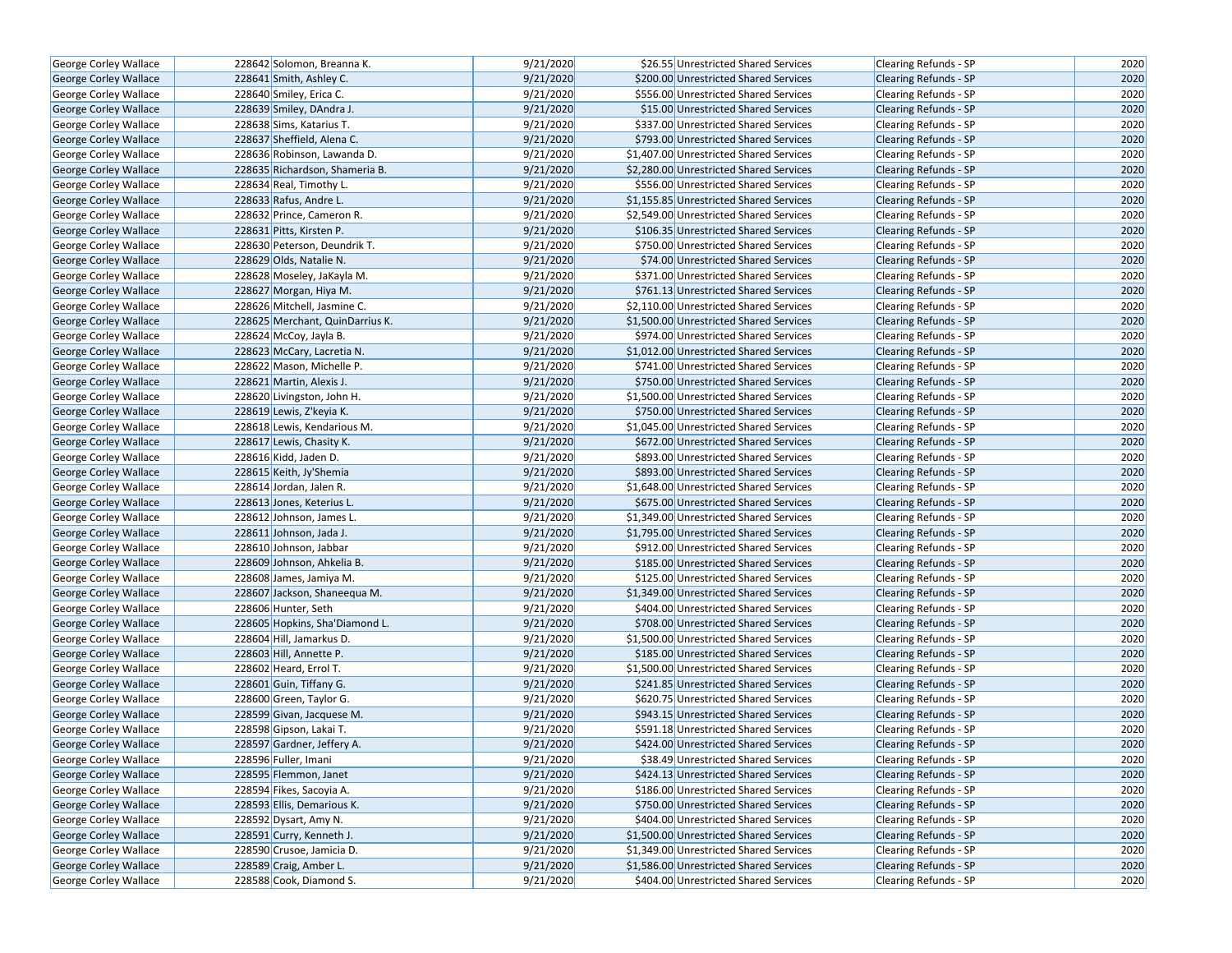| <b>George Corley Wallace</b> | 228587 Cleckler, Shelby T.                 | 9/21/2020 | \$920.46 Unrestricted Shared Services        | <b>Clearing Refunds - SP</b>           | 2020 |
|------------------------------|--------------------------------------------|-----------|----------------------------------------------|----------------------------------------|------|
| <b>George Corley Wallace</b> | 228586 Church, Madison T.                  | 9/21/2020 | \$581.35 Unrestricted Shared Services        | <b>Clearing Refunds - SP</b>           | 2020 |
| George Corley Wallace        | 228585 Chaney, Kamiyah D.                  | 9/21/2020 | \$337.00 Unrestricted Shared Services        | <b>Clearing Refunds - SP</b>           | 2020 |
| George Corley Wallace        | 228584 Chambers, Taveyonna Z.              | 9/21/2020 | \$1,349.00 Unrestricted Shared Services      | <b>Clearing Refunds - SP</b>           | 2020 |
| George Corley Wallace        | 228583 Carlisle, Micah A.                  | 9/21/2020 | \$659.44 Unrestricted Shared Services        | Clearing Refunds - SP                  | 2020 |
| George Corley Wallace        | 228582 Caine, Addison M.                   | 9/21/2020 | \$424.13 Unrestricted Shared Services        | Clearing Refunds - SP                  | 2020 |
| George Corley Wallace        | 228581 Butler, Antionette D.               | 9/21/2020 | \$303.50 Unrestricted Shared Services        | <b>Clearing Refunds - SP</b>           | 2020 |
| <b>George Corley Wallace</b> | 228580 Brown, Jabreia N.                   | 9/21/2020 | \$35.73 Unrestricted Shared Services         | <b>Clearing Refunds - SP</b>           | 2020 |
| <b>George Corley Wallace</b> | 228579 Brown, Ashia V.                     | 9/21/2020 | \$337.00 Unrestricted Shared Services        | <b>Clearing Refunds - SP</b>           | 2020 |
| George Corley Wallace        | 228578 Brown, Alisha L.                    | 9/21/2020 | \$1,174.00 Unrestricted Shared Services      | Clearing Refunds - SP                  | 2020 |
| George Corley Wallace        | 228577 Box, Amanda H.                      | 9/21/2020 | \$912.00 Unrestricted Shared Services        | Clearing Refunds - SP                  | 2020 |
| George Corley Wallace        | 228576 Boswell, Tywayne D.                 | 9/21/2020 | \$1,500.00 Unrestricted Shared Services      | <b>Clearing Refunds - SP</b>           | 2020 |
| George Corley Wallace        | 228575 Boswell, Adrienne                   | 9/21/2020 | \$637.67 Unrestricted Shared Services        | <b>Clearing Refunds - SP</b>           | 2020 |
| <b>George Corley Wallace</b> | 228574 Blackmon, Jarrod W.                 | 9/21/2020 | \$11.00 Unrestricted Shared Services         | <b>Clearing Refunds - SP</b>           | 2020 |
| <b>George Corley Wallace</b> | 228682 Viamedia Inc                        | 9/23/2020 | \$1,318.68 Unrestricted Shared Services      | Advertising & Promotions - OOS         | 2020 |
| <b>George Corley Wallace</b> | 228681 U.S. Bank National Association      | 9/23/2020 | \$4,721.92 Unrestricted Shared Services      | Other Professional Fees - PS           | 2020 |
| George Corley Wallace        | 228680 Tri County Rental                   | 9/23/2020 | \$776.00 Unrestricted Shared Services        | Materials and Supplies - MS            | 2020 |
| George Corley Wallace        | 228679 Trane US Inc                        | 9/23/2020 | \$1,341.30 Unrestricted Shared Services      | Materials and Supplies - MS            | 2020 |
| George Corley Wallace        | 228678 State of Alabama                    | 9/23/2020 | \$94,224.00 Unrestricted Shared Services     | Tuition - TF                           | 2020 |
| George Corley Wallace        | 228677 Selma Family Restaurant             | 9/23/2020 | \$400.00 Unrestricted Selma Campus           | Materials and Supplies - MS            | 2020 |
| <b>George Corley Wallace</b> | 228676 Respondus                           | 9/23/2020 | \$2,795.00 Unrestricted Distance Ed          | Technology - non capitalized - MS      | 2020 |
| George Corley Wallace        | 228675 PEEHIP                              | 9/23/2020 | \$1,600.00 Payroll Clearing Fund             | PEHIP Insurance - Employer - PP        | 2020 |
| George Corley Wallace        | 228674 Imperial Bag & Paper Co. LLC        | 9/23/2020 | \$985.07 Unrestricted Shared Services        | Materials and Supplies - MS            | 2020 |
| George Corley Wallace        | 228673 Harris Security Systems             | 9/23/2020 | \$4,335.54 Unrestricted Shared Services      | Materials and Supplies - MS            | 2020 |
| George Corley Wallace        | 228672 Gray Media Group, Inc.              | 9/23/2020 | \$2,750.00 Unrestricted Shared Services      | Advertising & Promotions - OOS         | 2020 |
| George Corley Wallace        | 228671 Federal Express Corporation         | 9/23/2020 | \$15.15 Unrestricted Shared Services         | Postage - OOS                          | 2020 |
| <b>George Corley Wallace</b> | 228670 E & B Janitorial, Inc.              | 9/23/2020 | \$625.00 CARES Act - College Relief          | <b>Other Contractual Services - PS</b> | 2020 |
| George Corley Wallace        | 228669 Credentials Holdings LLC            | 9/23/2020 | \$1,281.30 Unrestricted Shared Services      | <b>Other Contractual Services - PS</b> | 2020 |
| George Corley Wallace        | 228668 Cox Commerical Interiors, LLC       | 9/23/2020 | \$750.00 Unrestricted Shared Services        | Materials and Supplies - MS            | 2020 |
| George Corley Wallace        | 228667 Central Paper Co, Inc               | 9/23/2020 | \$1,301.20 Unrestricted Shared Services      | Materials and Supplies - MS            | 2020 |
| George Corley Wallace        | 228666 C Spire Business                    | 9/23/2020 | \$10,699.59 CARES Act - College Relief       | Technology - non capitalized - MS      | 2020 |
| George Corley Wallace        | 228665 BroadSouth Communications, Inc.     | 9/23/2020 | \$500.00 AE-State Regular 2XX9-2XX0          | Advertising & Promotions - OOS         | 2020 |
| George Corley Wallace        | 228664 Bob McCloskey Agency LLC            | 9/23/2020 | \$35,470.00 Unrestricted Selma Campus        | Insurance and Bonding - PS             | 2020 |
| George Corley Wallace        | 228663 Blackbelt Outdoor Advertising, LLC  | 9/23/2020 | \$1,575.00 Unrestricted Shared Services      | Advertising & Promotions - OOS         | 2020 |
| George Corley Wallace        | 228662 Barnes & Noble Education, Inc.      | 9/23/2020 | \$127,677.34 Unrestricted Shared Services    | Bookstore - AP                         | 2020 |
| George Corley Wallace        | 228661 Assessment Technologies Institute L | 9/23/2020 | \$14,726.00 Unrestricted Selma Campus        | Computer Software(non capital) - MS    | 2020 |
| <b>George Corley Wallace</b> | 228660 Alabama Telecasters, Inc.           | 9/23/2020 | \$5,300.00 Unrestricted Shared Services      | Advertising & Promotions - OOS         | 2020 |
| George Corley Wallace        | 228659 Alabama Supercomputer Authority     | 9/23/2020 | \$11,673.00 Unrestricted Shared Services     | Other Professional Fees - PS           | 2020 |
| George Corley Wallace        | 228658 Alabama Power Company               | 9/23/2020 | \$4,904.58 Unrestricted Demopolis Campus     | Electricity - UC                       | 2020 |
| George Corley Wallace        | 228717 Wooten, Danielle                    | 9/25/2020 | \$225.00 Unrestricted Shared Services        | Materials and Supplies - MS            | 2020 |
| <b>George Corley Wallace</b> | 228716 Woodburn Press                      | 9/25/2020 | \$4,575.71 Talent Search X8-X9               | <b>Materials and Supplies - MS</b>     | 2020 |
| <b>George Corley Wallace</b> | 228715 WINL 98.5                           | 9/25/2020 | \$500.00 AE-State Regular 2XX9-2XX0          | Advertising & Promotions - OOS         | 2020 |
| George Corley Wallace        | 228714 Verizon Wireless                    | 9/25/2020 | \$99.39 Unrestricted Shared Services         | Landline Phones - UC                   | 2020 |
| George Corley Wallace        | 228714 Verizon Wireless                    | 9/25/2020 | \$280.07 Student Support Service X8-X9       | Other Travel Expenses - OS             | 2020 |
| <b>George Corley Wallace</b> | 228714 Verizon Wireless                    | 9/25/2020 | \$442.16 Unrestricted Shared Services        | <b>Wireless Phones - UC</b>            | 2020 |
| George Corley Wallace        | 228713 University Of Alabama               | 9/25/2020 | \$4,240.00 Unrestricted Shared Services      | Advertising & Promotions - OOS         | 2020 |
| George Corley Wallace        | 228712 United Parcel Service Inc           | 9/25/2020 | \$65.34 Unrestricted Shared Services         | Postage - OOS                          | 2020 |
| <b>George Corley Wallace</b> | 228711 U.S. Bank National Association      | 9/25/2020 | \$8,857.71 Unrestricted Shared Services      | Operating Lease Payment - OOS          | 2020 |
| George Corley Wallace        | 228710 Trane US Inc                        | 9/25/2020 | \$4,996.32 Renewal & Replacement Shared Svcs | Maintenance & Repairs - OOS            | 2020 |
| <b>George Corley Wallace</b> | 228709 Thryv, Inc                          | 9/25/2020 | \$178.41 Unrestricted Shared Services        | Landline Phones - UC                   | 2020 |
| George Corley Wallace        | 228708 Summerling Hardware LLC             | 9/25/2020 | \$61.34 Unrestricted Shared Services         | Materials and Supplies - MS            | 2020 |
| <b>George Corley Wallace</b> | 228707 Southern Pipe & Supply Co Inc       | 9/25/2020 | \$125.22 Unrestricted Shared Services        | Materials and Supplies - MS            | 2020 |
| George Corley Wallace        | 228706 Shred It                            | 9/25/2020 | \$243.25 Unrestricted Shared Services        | Other Contractual Services - PS        | 2020 |
| George Corley Wallace        | 228705 Rountree Electric Supply            | 9/25/2020 | \$189.60 Unrestricted Shared Services        | Materials and Supplies - MS            | 2020 |
| George Corley Wallace        | 228704 NCS Pearson, Inc.                   | 9/25/2020 | \$960.00 Unrestricted Shared Services        | Materials and Supplies - MS            | 2020 |
|                              |                                            |           |                                              |                                        |      |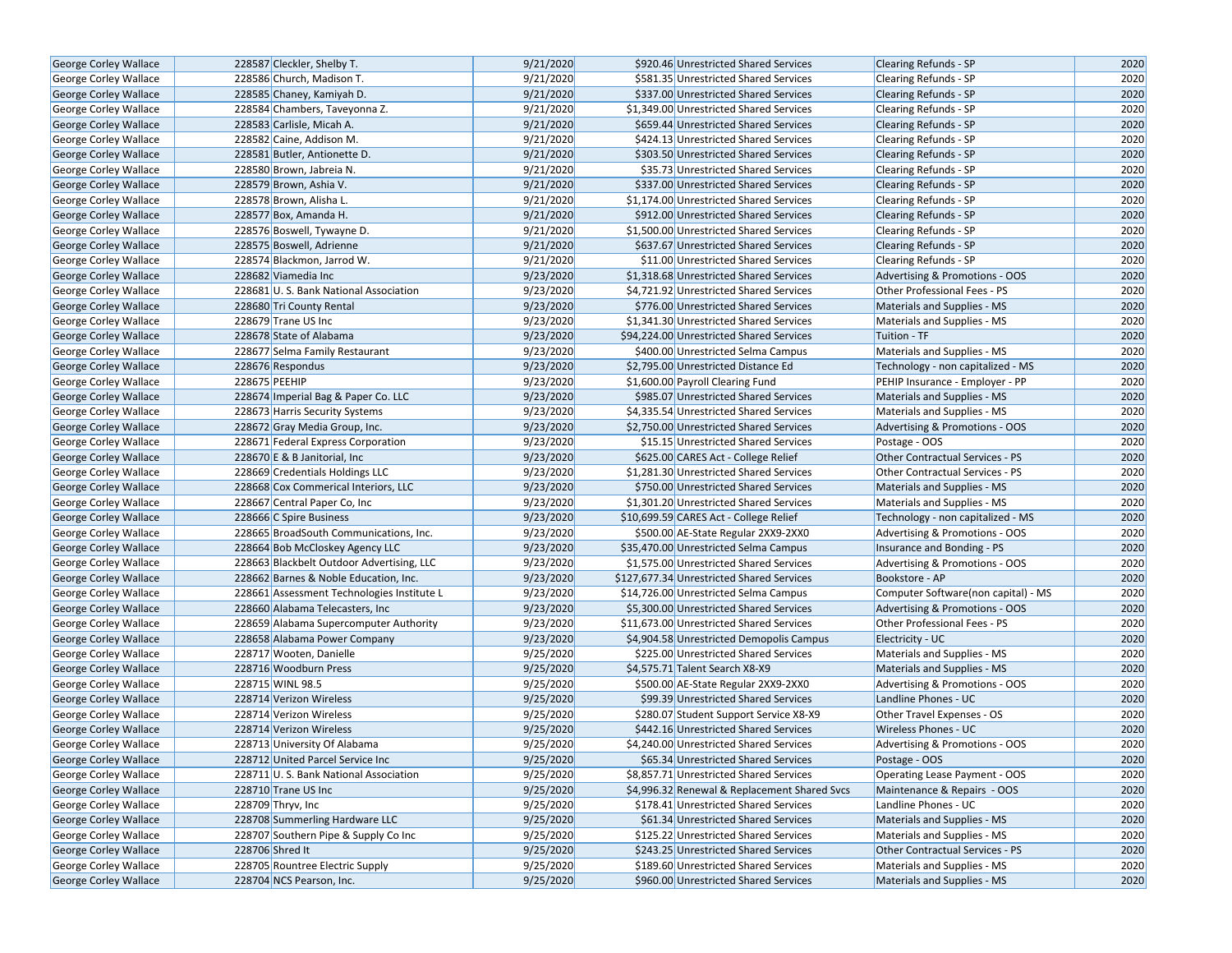| George Corley Wallace                          | 228703 MedPro Waste Disposal, LLC          | 9/25/2020 | \$140.00 Unrestricted Shared Services         | Other Contractual Services - PS    | 2020 |
|------------------------------------------------|--------------------------------------------|-----------|-----------------------------------------------|------------------------------------|------|
| <b>George Corley Wallace</b>                   | 228702 Maynard, Cooper & Gale              | 9/25/2020 | \$123.00 Unrestricted Shared Services         | Legal Services - PS                | 2020 |
| George Corley Wallace                          | 228701 Liberty Disposal Inc                | 9/25/2020 | \$1,087.14 Unrestricted Shared Services       | Other Contractual Services - PS    | 2020 |
| George Corley Wallace                          | 228700 Lewis Pest Control Inc.             | 9/25/2020 | \$4,585.00 Unrestricted Shared Services       | Other Contractual Services - PS    | 2020 |
| George Corley Wallace                          | 228699 Imperial Bag & Paper Co. LLC        | 9/25/2020 | \$1,898.00 Unrestricted Shared Services       | Equipment - non capitalized - MS   | 2020 |
| <b>George Corley Wallace</b>                   | 228698 Howard Industries, Inc.             | 9/25/2020 | \$220.00 CARES Act - College Relief           | Technology - non capitalized - MS  | 2020 |
| George Corley Wallace                          | 228697 Harris Security Systems             | 9/25/2020 | \$550.00 Unrestricted Shared Services         | Other Contractual Services - PS    | 2020 |
| <b>George Corley Wallace</b>                   | 228696 Hale County Board Of Education      | 9/25/2020 | \$200.00 AE-Federal Regular 2XX9-2XX0         | Short-Term Building Rentals - OOS  | 2020 |
| George Corley Wallace                          | 228695 Guardian-Ipco Inc.                  | 9/25/2020 | \$550.00 Unrestricted Shared Services         | Other Contractual Services - PS    | 2020 |
| George Corley Wallace                          | 228694 George Corley Wallace State Communi | 9/25/2020 | \$25.00 Unrestricted Shared Services          | Materials and Supplies - MS        | 2020 |
| George Corley Wallace                          | 228694 George Corley Wallace State Communi | 9/25/2020 | \$30.88 Unrestricted Demopolis Campus         | Equipment - non capitalized - MS   | 2020 |
| George Corley Wallace                          | 228694 George Corley Wallace State Communi | 9/25/2020 | \$25.00 Unrestricted Selma Campus             | Materials and Supplies - MS        | 2020 |
| <b>George Corley Wallace</b>                   | 228694 George Corley Wallace State Communi | 9/25/2020 | \$31.25 Unrestricted Shared Services          | Maintenance & Repairs - OOS        | 2020 |
| <b>George Corley Wallace</b>                   | 228693 George Corley Wallace State Communi | 9/25/2020 | \$8,331.19 CARES Act - HBCU and Strengthening | Federal Revenue - Student Aid - FF | 2020 |
| <b>George Corley Wallace</b>                   | 228692 Fuller Building Company             | 9/25/2020 | \$282.44 Unrestricted Shared Services         | Materials and Supplies - MS        | 2020 |
| <b>George Corley Wallace</b>                   | 228691 Dallas Air Conditioning & Heating,  | 9/25/2020 | \$340.00 Renewal & Replacement Shared Svcs    | Maintenance & Repairs - OOS        | 2020 |
| George Corley Wallace                          | 228690 Cintas Corporation                  | 9/25/2020 | \$364.68 Unrestricted Shared Services         | Other Contractual Services - PS    | 2020 |
| <b>George Corley Wallace</b>                   | 228689 Central Alabama Farmers Cooperative | 9/25/2020 | \$160.52 Unrestricted Shared Services         | Operating Lease Payment - OOS      | 2020 |
| George Corley Wallace                          | 228688 CDW LLC                             | 9/25/2020 | \$993.88 Unrestricted Shared Services         | Materials and Supplies - MS        | 2020 |
| George Corley Wallace                          | 228688 CDW LLC                             | 9/25/2020 | \$5,683.05 Talent Search X8-X9                | Materials and Supplies - MS        | 2020 |
| <b>George Corley Wallace</b>                   | 228688 CDW LLC                             | 9/25/2020 | \$7,975.74 CARES Act - College Relief         | Technology - non capitalized - MS  | 2020 |
| George Corley Wallace                          | 228687 Berney Office Solutions, Llc        | 9/25/2020 | \$20.16 Talent Search X8-X9                   | Other Contractual Services - PS    | 2020 |
| George Corley Wallace                          | 228686 AT&T (Business Service)             | 9/25/2020 | \$446.77 AMSTI 2XX9-2XX0                      | Landline Phones - UC               | 2020 |
| George Corley Wallace                          | 228685 AT&T (Business Service)             | 9/25/2020 | \$459.66 AMSTI 2XX9-2XX0                      | Landline Phones - UC               | 2020 |
| <b>George Corley Wallace</b>                   | 228684 Applied Security Concepts           | 9/25/2020 | \$99.00 Unrestricted Shared Services          | Other Contractual Services - PS    | 2020 |
| George Corley Wallace                          | 228683 Advanced Disposal                   | 9/25/2020 | \$200.48 Unrestricted Shared Services         | Operating Lease Payment - OOS      | 2020 |
| George Corley Wallace                          | 90003271 Sturdivant Anthony Dewayne        | 9/28/2020 | \$2,424.92 PAYROLL                            | PAYROLL                            | 2020 |
| George Corley Wallace                          | 90003270 Pettway Alonzia                   | 9/28/2020 | \$3,085.58 PAYROLL                            | PAYROLL                            | 2020 |
| George Corley Wallace                          | 90003269 Heard Anthony                     | 9/28/2020 | \$3,250.67 PAYROLL                            | PAYROLL                            | 2020 |
| George Corley Wallace                          | 90003268 Harvell Robert L                  | 9/28/2020 | \$3,002.75 PAYROLL                            | PAYROLL                            | 2020 |
| George Corley Wallace                          | 90003267 Moore Timothy                     | 9/28/2020 | \$13,494.98 PAYROLL                           | PAYROLL                            | 2020 |
| George Corley Wallace                          | 90003266 Mauldin Reginald Otis             | 9/28/2020 | \$4,239.83 PAYROLL                            | PAYROLL                            | 2020 |
| George Corley Wallace                          | 90003265 Bennett Robbyn V.                 | 9/28/2020 | \$8,829.08 PAYROLL                            | PAYROLL                            | 2020 |
| <b>George Corley Wallace</b>                   | 90003264 Allison Eric Preston              | 9/28/2020 | \$5,731.67 PAYROLL                            | PAYROLL                            | 2020 |
| George Corley Wallace                          | 90003263 Chesnut Veronica S                | 9/28/2020 | \$2,513.33 PAYROLL                            | PAYROLL                            | 2020 |
| <b>George Corley Wallace</b>                   | 90003262 Moss Johnny E                     | 9/28/2020 | \$6,005.17 PAYROLL                            | PAYROLL                            | 2020 |
| George Corley Wallace                          | 90003261 Carroll Jessica Bishop            | 9/28/2020 | \$5,233.41 PAYROLL                            | PAYROLL                            | 2020 |
| George Corley Wallace                          | 90003260 Brown Veronica S.                 | 9/28/2020 | \$2,500.00 PAYROLL                            | PAYROLL                            | 2020 |
| George Corley Wallace                          | 90003259 Abbott Brandi Nicole              | 9/28/2020 | \$3,250.08 PAYROLL                            | PAYROLL                            | 2020 |
| George Corley Wallace                          | 90003258 Williams Norman Alana Nickole     | 9/28/2020 | \$338.00 PAYROLL                              | PAYROLL                            | 2020 |
| George Corley Wallace                          | 90003257 Whatley Andrew Douglas            | 9/28/2020 | \$2,755.42 PAYROLL                            | PAYROLL                            | 2020 |
| George Corley Wallace                          | 90003256 Taylor Ernest                     | 9/28/2020 | \$1,666.65 PAYROLL                            | PAYROLL                            | 2020 |
| George Corley Wallace                          | 90003255 Jackson Vincent Keith             | 9/28/2020 | \$2,513.33 PAYROLL                            | PAYROLL                            | 2020 |
| George Corley Wallace                          | 90003254 Dysart Charles J                  | 9/28/2020 | \$6,005.17 PAYROLL                            | PAYROLL                            | 2020 |
| George Corley Wallace                          | 90003253 Berry Lee                         | 9/28/2020 | \$2,755.42 PAYROLL                            | PAYROLL                            | 2020 |
|                                                | 90003252 Evans Naopi Lc                    | 9/28/2020 | \$3,415.17 PAYROLL                            | PAYROLL                            | 2020 |
| George Corley Wallace<br>George Corley Wallace | 90003251 Hasberry Letti Monique            | 9/28/2020 | \$2,676.50 PAYROLL                            | PAYROLL                            | 2020 |
|                                                | 90003250 Dixon Colleen Roland              | 9/28/2020 |                                               | <b>PAYROLL</b>                     | 2020 |
| George Corley Wallace<br>George Corley Wallace | 90003249 Spencer Rosa Chiffon              | 9/28/2020 | \$4,404.92 PAYROLL<br>\$9,143.66 PAYROLL      | PAYROLL                            |      |
|                                                |                                            |           |                                               |                                    | 2020 |
| <b>George Corley Wallace</b>                   | 90003248 Jordan Judy Y.                    | 9/28/2020 | \$4,404.92 PAYROLL                            | PAYROLL                            | 2020 |
| George Corley Wallace                          | 90003247 Edwards Danielle                  | 9/28/2020 | \$2,837.42 PAYROLL                            | PAYROLL                            | 2020 |
| <b>George Corley Wallace</b>                   | 90003246 Dudley Que'Shonna Sha'Nay         | 9/28/2020 | \$2,865.62 PAYROLL                            | PAYROLL                            | 2020 |
| George Corley Wallace                          | 90003245 Davis Mary Lee                    | 9/28/2020 | \$3,992.58 PAYROLL                            | PAYROLL                            | 2020 |
| <b>George Corley Wallace</b>                   | 90003244 Davis Diane                       | 9/28/2020 | \$2,672.25 PAYROLL                            | PAYROLL                            | 2020 |
| George Corley Wallace                          | 90003243 Bell Vickie D                     | 9/28/2020 | \$3,500.08 PAYROLL                            | PAYROLL                            | 2020 |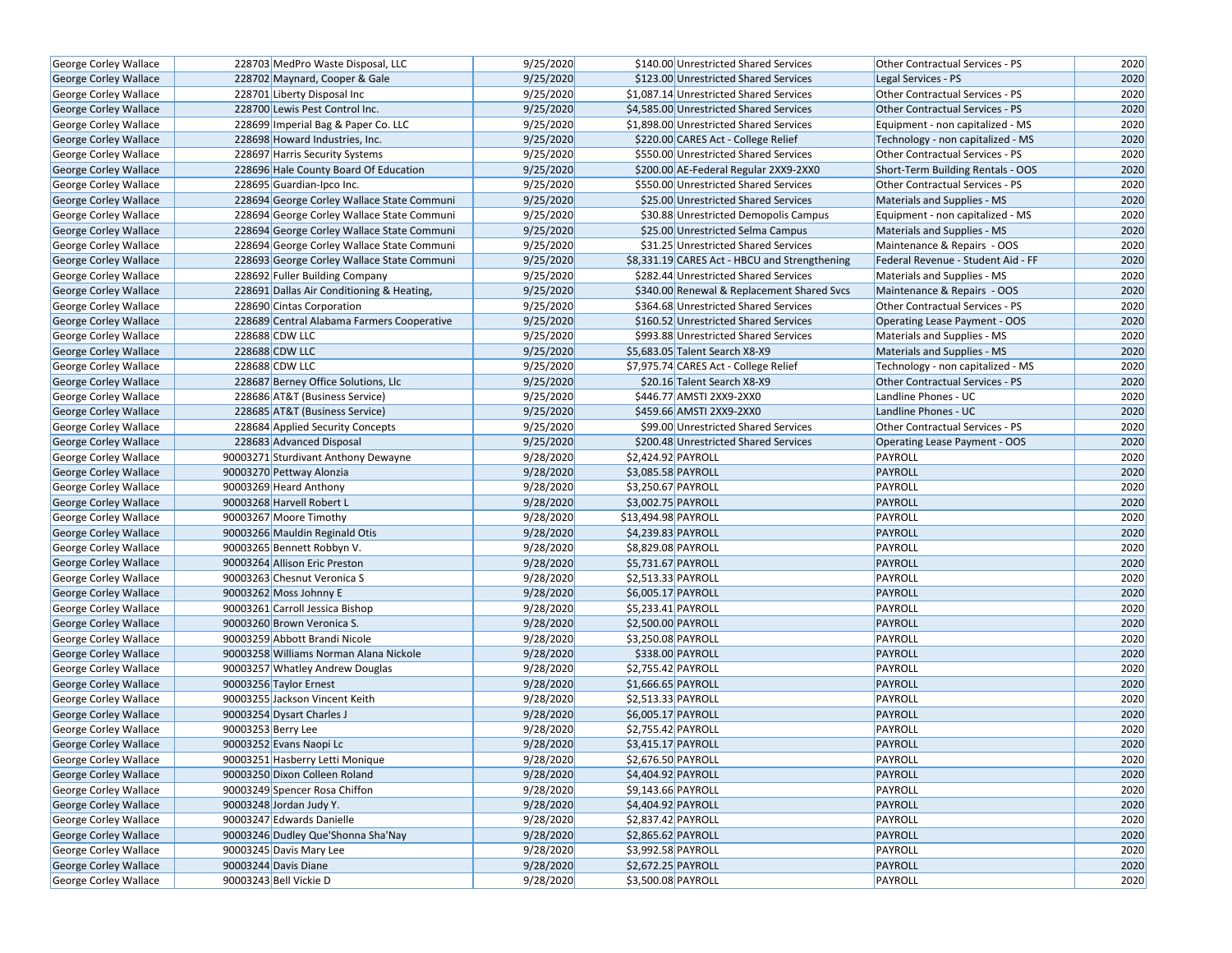| George Corley Wallace                          |                         | 90003242 Barley Audreyiona La'shae     | 9/28/2020 | \$2,259.83 PAYROLL  | PAYROLL | 2020 |
|------------------------------------------------|-------------------------|----------------------------------------|-----------|---------------------|---------|------|
| George Corley Wallace                          |                         | 90003241 Davis Rebecca Moore           | 9/28/2020 | \$250.00 PAYROLL    | PAYROLL | 2020 |
| George Corley Wallace                          |                         | 90003240 Turner Herman W               | 9/28/2020 | \$1,352.00 PAYROLL  | PAYROLL | 2020 |
| George Corley Wallace                          | 90003239 Harper April M |                                        | 9/28/2020 | \$1,216.83 PAYROLL  | PAYROLL | 2020 |
| George Corley Wallace                          |                         | 90003238 Graham Glen Partick           | 9/28/2020 | \$260.00 PAYROLL    | PAYROLL | 2020 |
| George Corley Wallace                          |                         | 90003237 Maxey Willie E.               | 9/28/2020 | \$450.67 PAYROLL    | PAYROLL | 2020 |
| George Corley Wallace                          |                         | 90003236 Evans Duane A                 | 9/28/2020 | \$4,893.91 PAYROLL  | PAYROLL | 2020 |
| George Corley Wallace                          | 90003235 Bailey Danny L |                                        | 9/28/2020 | \$270.42 PAYROLL    | PAYROLL | 2020 |
| George Corley Wallace                          |                         | 90003234 Hannah Marcus A.              | 9/28/2020 | \$1,276.33 PAYROLL  | PAYROLL | 2020 |
| George Corley Wallace                          |                         | 90003233 Jefferson Shelia Lawanda      | 9/28/2020 | \$4,074.75 PAYROLL  | PAYROLL | 2020 |
| George Corley Wallace                          |                         | 90003232 Headley Linda Fay             | 9/28/2020 | \$2,837.75 PAYROLL  | PAYROLL | 2020 |
| George Corley Wallace                          |                         | 90003231 Austin Tabitha Brooklyn       | 9/28/2020 | \$2,837.75 PAYROLL  | PAYROLL | 2020 |
| George Corley Wallace                          |                         | 90003230 Williams Angelica Nicole      | 9/28/2020 | \$2,672.92 PAYROLL  | PAYROLL | 2020 |
| George Corley Wallace                          |                         | 90003229 Melton Elaine Alina           | 9/28/2020 | \$2,672.67 PAYROLL  | PAYROLL | 2020 |
| George Corley Wallace                          | 90003228 Lee Zeb        |                                        | 9/28/2020 | \$2,672.25 PAYROLL  | PAYROLL | 2020 |
| George Corley Wallace                          |                         | 90003227 Kidd Anessa Lynn              | 9/28/2020 | \$8,602.83 PAYROLL  | PAYROLL | 2020 |
| George Corley Wallace                          |                         | 90003226 Dosey Chantae Thomas          | 9/28/2020 | \$2,837.42 PAYROLL  | PAYROLL | 2020 |
| George Corley Wallace                          |                         | 90003225 Deavers Lori Evelyn           | 9/28/2020 | \$2,513.33 PAYROLL  | PAYROLL | 2020 |
| George Corley Wallace                          |                         | 90003224 Craig Brianna Lenae           | 9/28/2020 | \$2,095.17 PAYROLL  | PAYROLL | 2020 |
| George Corley Wallace                          |                         | 90003223 Young Connie Estes            | 9/28/2020 | \$2,163.17 PAYROLL  | PAYROLL | 2020 |
| George Corley Wallace                          |                         | 90003222 Vasser Latonya Nechelle       | 9/28/2020 | \$3,333.33 PAYROLL  | PAYROLL | 2020 |
| George Corley Wallace                          | 90003220 Moore Kathy J  |                                        | 9/28/2020 | \$5,404.58 PAYROLL  | PAYROLL | 2020 |
| George Corley Wallace                          |                         | 90003219 Logan Shuntelra Bernice       | 9/28/2020 | \$5,405.99 PAYROLL  | PAYROLL | 2020 |
| George Corley Wallace                          |                         | 90003218 Jones Brittany Marie          | 9/28/2020 | \$3,333.33 PAYROLL  | PAYROLL | 2020 |
| <b>George Corley Wallace</b>                   |                         | 90003217 Hoskins Montego Riley         | 9/28/2020 | \$3,750.00 PAYROLL  | PAYROLL | 2020 |
| George Corley Wallace                          |                         | 90003216 Clifton Lonzy T.              | 9/28/2020 | \$6,662.78 PAYROLL  | PAYROLL | 2020 |
| George Corley Wallace                          |                         | 90003215 Agnew JaNett C                | 9/28/2020 | \$3,996.42 PAYROLL  | PAYROLL | 2020 |
| George Corley Wallace                          |                         | 90003214 Adams Dorothy J               | 9/28/2020 | \$2,513.33 PAYROLL  | PAYROLL | 2020 |
| George Corley Wallace                          |                         | 90003213 Moultrie Eddie James          | 9/28/2020 | \$5,064.75 PAYROLL  | PAYROLL | 2020 |
|                                                |                         | 90003212 Rudolph Darlene King          | 9/28/2020 | \$4,321.83 PAYROLL  | PAYROLL | 2020 |
| George Corley Wallace                          |                         | 90003211 Powell William S              | 9/28/2020 | \$1,039.98 PAYROLL  | PAYROLL | 2020 |
| George Corley Wallace                          |                         | 90003210 Moore Dorothy A               | 9/28/2020 | \$1,081.58 PAYROLL  | PAYROLL | 2020 |
| George Corley Wallace                          |                         | 90003209 Bright Jacinta Thrash         | 9/28/2020 | \$1,081.58 PAYROLL  | PAYROLL | 2020 |
| George Corley Wallace                          |                         | 90003208 Thomas Herbert Hoover         | 9/28/2020 | \$6,662.75 PAYROLL  | PAYROLL | 2020 |
| George Corley Wallace<br>George Corley Wallace |                         | 90003207 Reynolds Jennifer M           | 9/28/2020 | \$6,005.33 PAYROLL  | PAYROLL | 2020 |
| George Corley Wallace                          |                         | 90003206 Griffin Donitha J.            | 9/28/2020 | \$11,628.92 PAYROLL | PAYROLL | 2020 |
| George Corley Wallace                          |                         | 90003205 Gordon Rachel L               | 9/28/2020 | \$3,939.33 PAYROLL  | PAYROLL | 2020 |
| George Corley Wallace                          |                         | 90003204 Fulford Sabrena Ellis         | 9/28/2020 | \$2,500.00 PAYROLL  | PAYROLL | 2020 |
|                                                |                         | 90003203 Curtis Valerie Pandora        | 9/28/2020 | \$4,074.75 PAYROLL  | PAYROLL | 2020 |
| George Corley Wallace                          |                         |                                        | 9/28/2020 | \$2,666.67 PAYROLL  | PAYROLL | 2020 |
| George Corley Wallace                          | 90003202 Cosby Pamela   |                                        | 9/28/2020 | \$3,510.67 PAYROLL  | PAYROLL | 2020 |
| George Corley Wallace                          |                         | 90003201 Chapman Channie Loraine       |           |                     |         |      |
| George Corley Wallace                          |                         | 90003200 Brown Karen E.                | 9/28/2020 | \$3,326.81 PAYROLL  | PAYROLL | 2020 |
| George Corley Wallace                          |                         | 90003199 Bowie Corey D.                | 9/28/2020 | \$5,666.67 PAYROLL  | PAYROLL | 2020 |
| George Corley Wallace                          |                         | 90003198 Walker Sharon D               | 9/28/2020 | \$3,002.75 PAYROLL  | PAYROLL | 2020 |
| George Corley Wallace                          |                         | 90003197 Carstarphen Mennie L          | 9/28/2020 | \$7,555.78 PAYROLL  | PAYROLL | 2020 |
| George Corley Wallace                          |                         | 90003196 Sturdivant Maxine C           | 9/28/2020 | \$7,072.00 PAYROLL  | PAYROLL | 2020 |
| George Corley Wallace                          |                         | 90003195 Jackson Irma Jean             | 9/28/2020 | \$2,455.12 PAYROLL  | PAYROLL | 2020 |
| George Corley Wallace                          |                         | 90003194 Sanders Felicia M             | 9/28/2020 | \$6,991.44 PAYROLL  | PAYROLL | 2020 |
| George Corley Wallace                          |                         | 90003193 Ford Monique Amelia           | 9/28/2020 | \$3,497.17 PAYROLL  | PAYROLL | 2020 |
| George Corley Wallace                          |                         | 90003192 Walker Shermanita             | 9/28/2020 | \$15,865.39 PAYROLL | PAYROLL | 2020 |
| George Corley Wallace                          |                         | 90003191 Tubbs - Turner Jocelyn Jenell | 9/28/2020 | \$5,775.17 PAYROLL  | PAYROLL | 2020 |
| George Corley Wallace                          | 90003190 Snowden Lula   |                                        | 9/28/2020 | \$5,000.00 PAYROLL  | PAYROLL | 2020 |
| George Corley Wallace                          |                         | 90003189 Roberson Erika M              | 9/28/2020 | \$3,250.08 PAYROLL  | PAYROLL | 2020 |
| George Corley Wallace                          |                         | 90003188 Pullum Quanda C.              | 9/28/2020 | \$3,580.25 PAYROLL  | PAYROLL | 2020 |
| George Corley Wallace                          |                         | 90003187 Pettway Adam Clayton          | 9/28/2020 | \$3,496.92 PAYROLL  | PAYROLL | 2020 |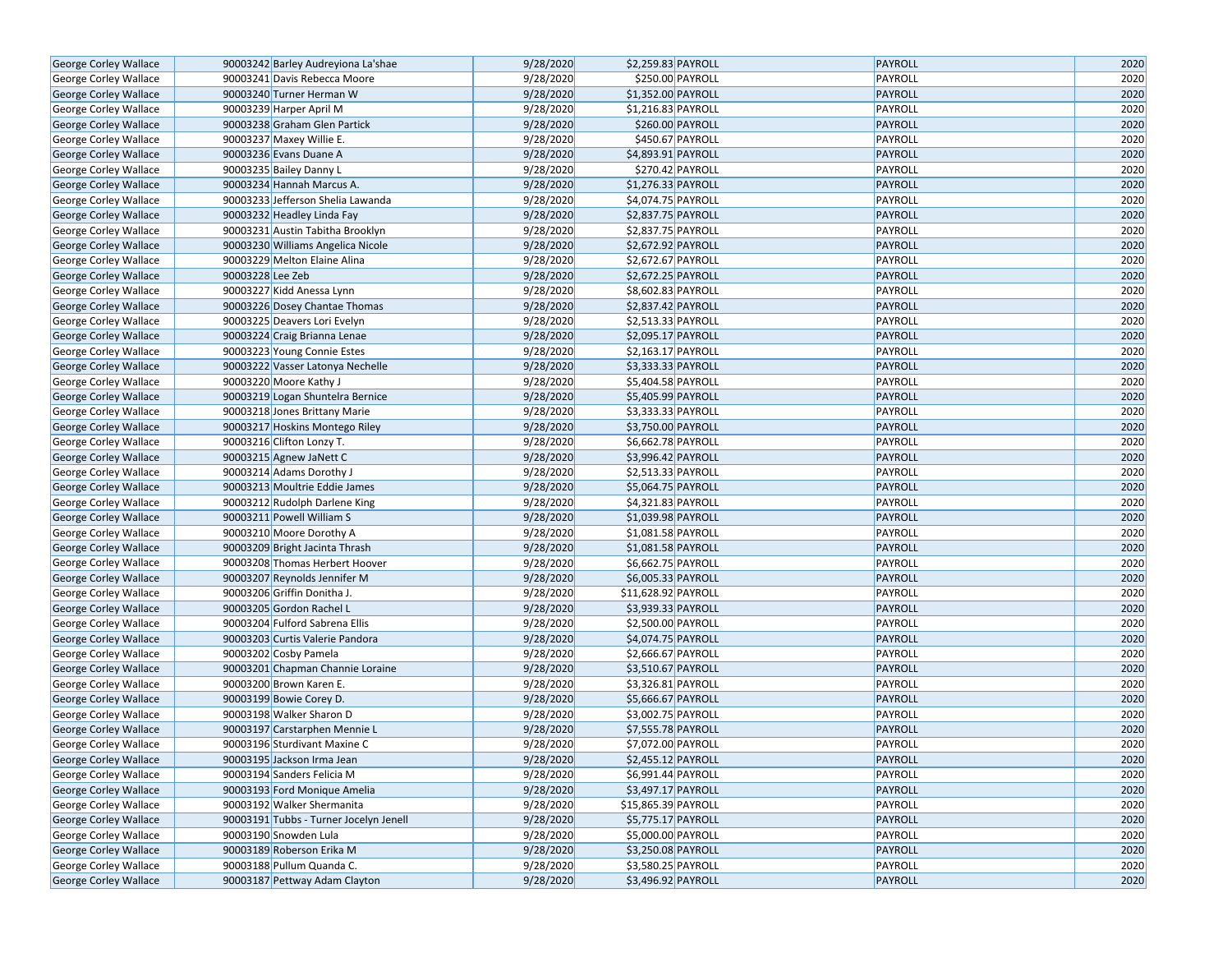| George Corley Wallace        | 90003186 Page Melinda Ann          | 9/28/2020 | \$3,997.50 PAYROLL                       | PAYROLL | 2020 |
|------------------------------|------------------------------------|-----------|------------------------------------------|---------|------|
| George Corley Wallace        | 90003185 Munford Christopher Lamar | 9/28/2020 | \$2,260.17 PAYROLL                       | PAYROLL | 2020 |
| George Corley Wallace        | 90003184 Maness Joshua T.          | 9/28/2020 | \$4,156.92 PAYROLL                       | PAYROLL | 2020 |
| <b>George Corley Wallace</b> | 90003183 Hurt Jason Robert         | 9/28/2020 | \$2,177.67 PAYROLL                       | PAYROLL | 2020 |
| George Corley Wallace        | 90003182 Hatcher Tyrone            | 9/28/2020 | \$4,487.00 PAYROLL                       | PAYROLL | 2020 |
| George Corley Wallace        | 90003181 Gourdine Raji             | 9/28/2020 | \$10,525.25 PAYROLL                      | PAYROLL | 2020 |
| George Corley Wallace        | 90003180 Cosby Helen A             | 9/28/2020 | \$4,240.17 PAYROLL                       | PAYROLL | 2020 |
| <b>George Corley Wallace</b> | 90003179 Coleman Steffan           | 9/28/2020 | \$4,151.19 PAYROLL                       | PAYROLL | 2020 |
| George Corley Wallace        | 90003178 Casby Aaron Leonard       | 9/28/2020 | \$5,775.17 PAYROLL                       | PAYROLL | 2020 |
| George Corley Wallace        | 90003177 Bennett Jarrick B         | 9/28/2020 | \$2,837.75 PAYROLL                       | PAYROLL | 2020 |
| George Corley Wallace        | 90003176 Allen Bertha Yvette       | 9/28/2020 | \$5,086.67 PAYROLL                       | PAYROLL | 2020 |
| George Corley Wallace        | 90003175 Wyatt Camisha N           | 9/28/2020 | \$2,259.83 PAYROLL                       | PAYROLL | 2020 |
| George Corley Wallace        | 90003174 Marshall Teresa Darnelle  | 9/28/2020 | \$4,074.75 PAYROLL                       | PAYROLL | 2020 |
| George Corley Wallace        | 90003173 Hathcock Garland Blaine   | 9/28/2020 | \$9,972.33 PAYROLL                       | PAYROLL | 2020 |
| George Corley Wallace        | 90003172 Briggs Tammie Marie       | 9/28/2020 | \$9,561.92 PAYROLL                       | PAYROLL | 2020 |
| George Corley Wallace        | 90003171 Blevins Pamela M          | 9/28/2020 | \$4,427.33 PAYROLL                       | PAYROLL | 2020 |
| George Corley Wallace        | 90003170 Williams Matilda Mae      | 9/28/2020 | \$6,080.39 PAYROLL                       | PAYROLL | 2020 |
| George Corley Wallace        | 90003169 Thames Jerome E           | 9/28/2020 | \$5,997.06 PAYROLL                       | PAYROLL | 2020 |
| George Corley Wallace        | 90003168 Tarver Otis               | 9/28/2020 | \$6,158.61 PAYROLL                       | PAYROLL | 2020 |
| George Corley Wallace        | 90003167 Rutledge Zachary H        | 9/28/2020 | \$4,732.33 PAYROLL                       | PAYROLL | 2020 |
| George Corley Wallace        | 90003166 Rogers Jason Brooks       | 9/28/2020 | \$5,061.00 PAYROLL                       | PAYROLL | 2020 |
| George Corley Wallace        | 90003165 Lewis Jarrin Chiron       | 9/28/2020 | \$5,991.34 PAYROLL                       | PAYROLL | 2020 |
| George Corley Wallace        | 90003164 Kimbrough Brandon O       | 9/28/2020 | \$5,389.78 PAYROLL                       | PAYROLL | 2020 |
| George Corley Wallace        | 90003163 Harris Douglas Lee        | 9/28/2020 | \$4,165.67 PAYROLL                       | PAYROLL | 2020 |
| George Corley Wallace        | 90003162 Griffin Calvin            | 9/28/2020 | \$7,048.61 PAYROLL                       | PAYROLL | 2020 |
| George Corley Wallace        | 90003161 Acker Dale C              | 9/28/2020 | \$1,014.00 PAYROLL                       | PAYROLL | 2020 |
| George Corley Wallace        | 90003160 Allen Kenny               | 9/28/2020 | \$4,658.67 PAYROLL                       | PAYROLL | 2020 |
| George Corley Wallace        | 90003159 Laister Shirley J         | 9/28/2020 | \$4,658.67 PAYROLL                       | PAYROLL | 2020 |
| George Corley Wallace        | 90003158 Bonner Carroll Ann        | 9/28/2020 | \$4,395.98 PAYROLL                       | PAYROLL | 2020 |
| George Corley Wallace        | 90003157 Clark Jackie              | 9/28/2020 | \$6,211.56 PAYROLL                       | PAYROLL | 2020 |
| George Corley Wallace        | 90003156 Wright Pamela L           | 9/28/2020 | \$4,997.08 PAYROLL                       | PAYROLL | 2020 |
| George Corley Wallace        | 90003155 Thomas Hollee Myldred     | 9/28/2020 | \$6,785.33 PAYROLL                       | PAYROLL | 2020 |
| George Corley Wallace        | 90003154 Hester Derrick Taylor     | 9/28/2020 | \$785.25 PAYROLL                         | PAYROLL | 2020 |
| George Corley Wallace        | 90003153 Goings Ghytana Shelton    | 9/28/2020 | \$6,500.78 PAYROLL                       | PAYROLL | 2020 |
| George Corley Wallace        | 90003152 Stinson Antwuan T         | 9/28/2020 | \$447.25 PAYROLL                         | PAYROLL | 2020 |
| George Corley Wallace        | 90003151 Parten Dylan Reece        | 9/28/2020 | \$447.25 PAYROLL                         | PAYROLL | 2020 |
| George Corley Wallace        | 90003150 Owens Holly Brown         | 9/28/2020 | \$8,257.94 PAYROLL                       | PAYROLL | 2020 |
| George Corley Wallace        | 90003148 Baldwin Antionetta S      | 9/28/2020 | \$7,155.78 PAYROLL                       | PAYROLL | 2020 |
| George Corley Wallace        | 90003147 Williams Shenika Raquel   | 9/28/2020 | \$1,352.00 PAYROLL                       | PAYROLL | 2020 |
| George Corley Wallace        | 90003146 Brown Kimberly N          | 9/28/2020 | \$3,764.33 PAYROLL                       | PAYROLL | 2020 |
| George Corley Wallace        | 90003145 Wood Donna Howell         | 9/28/2020 | \$338.00 PAYROLL                         | PAYROLL | 2020 |
| George Corley Wallace        | 90003144 Stewart Jay Tyson         | 9/28/2020 | \$676.00 PAYROLL                         | PAYROLL | 2020 |
| George Corley Wallace        | 90003143 Pugh Janet Cathey M       | 9/28/2020 | \$6,755.33 PAYROLL                       | PAYROLL | 2020 |
| George Corley Wallace        | 90003142 White Tara Y              | 9/28/2020 | \$5,522.58 PAYROLL                       | PAYROLL | 2020 |
| George Corley Wallace        | 90003141 Mitchell Jack Michael     | 9/28/2020 | \$338.00 PAYROLL                         | PAYROLL | 2020 |
| George Corley Wallace        | 90003140 Lewis George E            | 9/28/2020 | \$676.00 PAYROLL                         | PAYROLL | 2020 |
| George Corley Wallace        | 90003139 Williams Kaleda Deshawn   | 9/28/2020 | \$5,427.00 PAYROLL                       | PAYROLL | 2020 |
| George Corley Wallace        | 90003138 Tutt Jill Renee           | 9/28/2020 | \$338.00 PAYROLL                         | PAYROLL | 2020 |
| George Corley Wallace        | 90003137 Sims Robert Nelson        | 9/28/2020 | \$4,348.92 PAYROLL                       | PAYROLL | 2020 |
| George Corley Wallace        | 90003136 McKnight April Calloway   | 9/28/2020 | \$1,014.00 PAYROLL                       | PAYROLL | 2020 |
|                              | 90003135 Thurman Michael F         | 9/28/2020 | \$338.00 PAYROLL                         | PAYROLL | 2020 |
| George Corley Wallace        | 90003134 Stevenson Donte L         | 9/28/2020 | \$6,212.79 PAYROLL                       | PAYROLL | 2020 |
| George Corley Wallace        | 90003133 Rogers Eric W             | 9/28/2020 |                                          | PAYROLL | 2020 |
| George Corley Wallace        | 90003132 Hobbs David Wayne         | 9/28/2020 | \$5,882.78 PAYROLL<br>\$4,658.67 PAYROLL | PAYROLL | 2020 |
| George Corley Wallace        |                                    |           |                                          | PAYROLL |      |
| George Corley Wallace        | 90003131 Randolph Yulonda B        | 9/28/2020 | \$4,986.17 PAYROLL                       |         | 2020 |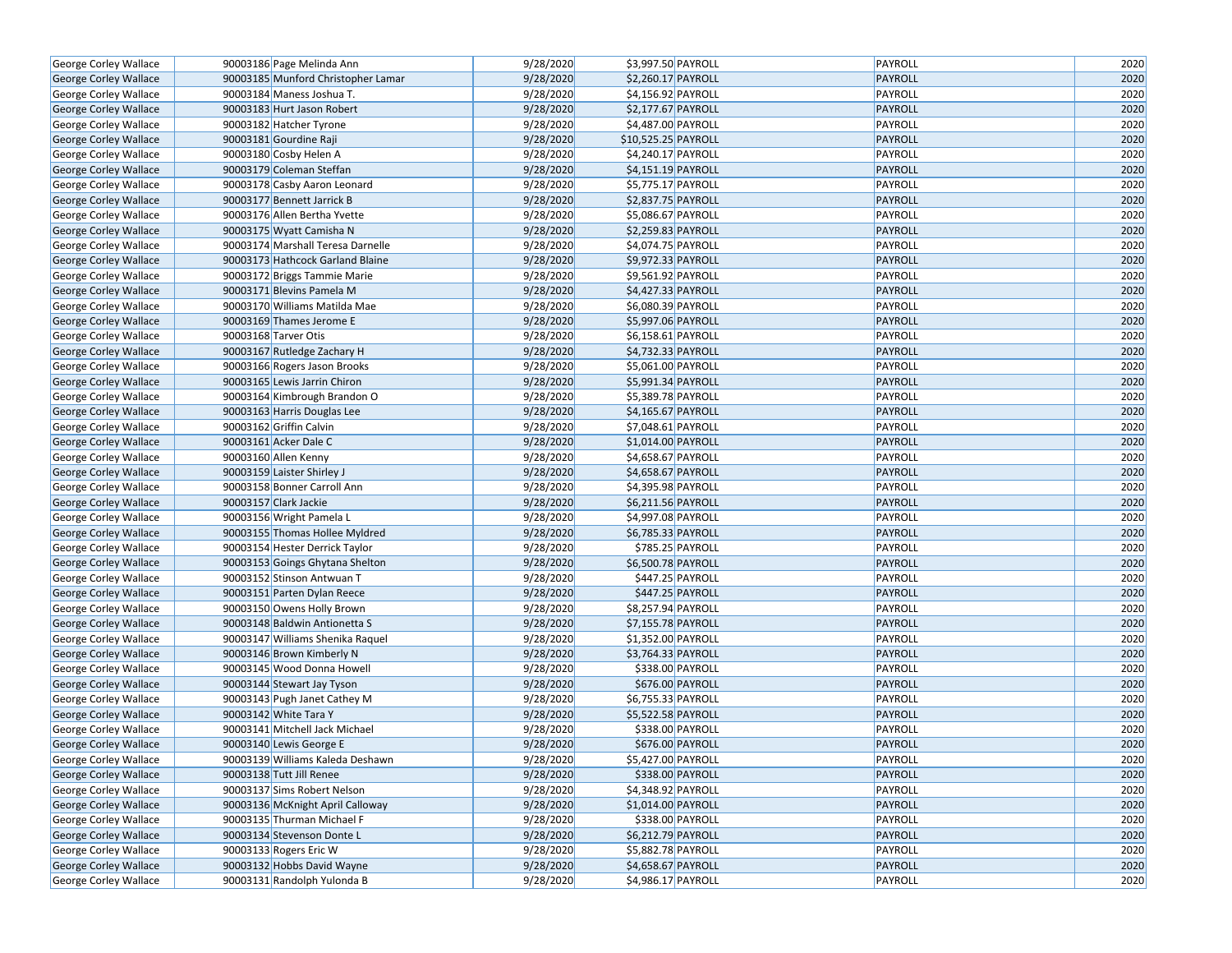| George Corley Wallace        | 90003130 Jones Connie M            | 9/28/2020 | \$5,366.83 PAYROLL                       | <b>PAYROLL</b> | 2020 |
|------------------------------|------------------------------------|-----------|------------------------------------------|----------------|------|
| <b>George Corley Wallace</b> | 90003129 Elliott William F         | 9/28/2020 | \$6,268.16 PAYROLL                       | PAYROLL        | 2020 |
| George Corley Wallace        | 90003128 Walker Michael            | 9/28/2020 | \$5,580.50 PAYROLL                       | <b>PAYROLL</b> | 2020 |
| George Corley Wallace        | 90003127 Thomas Gloria Dean        | 9/28/2020 | \$3,827.92 PAYROLL                       | PAYROLL        | 2020 |
| George Corley Wallace        | 90003126 Henderson Kerry E         | 9/28/2020 | \$5,000.58 PAYROLL                       | <b>PAYROLL</b> | 2020 |
| George Corley Wallace        | 90003125 Wilson Beverly Renae      | 9/28/2020 | \$1,352.00 PAYROLL                       | PAYROLL        | 2020 |
| George Corley Wallace        | 90003124 King Glenn                | 9/28/2020 | \$6,349.50 PAYROLL                       | <b>PAYROLL</b> | 2020 |
| George Corley Wallace        | 90003123 Hannah Marilyn Bennett    | 9/28/2020 | \$7,927.78 PAYROLL                       | PAYROLL        | 2020 |
| George Corley Wallace        | 90003122 Smith Pamela Caver        | 9/28/2020 | \$8,220.89 PAYROLL                       | <b>PAYROLL</b> | 2020 |
| George Corley Wallace        | 90003121 Moultrie Jacqueline       | 9/28/2020 | \$7,034.67 PAYROLL                       | PAYROLL        | 2020 |
| George Corley Wallace        | 90003120 Miller Pearlie R          | 9/28/2020 | \$5,738.75 PAYROLL                       | <b>PAYROLL</b> | 2020 |
| George Corley Wallace        | 90003119 Melton Christi A          | 9/28/2020 | \$5,004.00 PAYROLL                       | PAYROLL        | 2020 |
| George Corley Wallace        | 90003118 Lumpkin Deborah Walker    | 9/28/2020 | \$5,045.67 PAYROLL                       | <b>PAYROLL</b> | 2020 |
| George Corley Wallace        | 90003117 Jackson Veronica Moultrie | 9/28/2020 | \$7,527.78 PAYROLL                       | PAYROLL        | 2020 |
| George Corley Wallace        | 90003116 Davis Sarah               | 9/28/2020 | \$9,507.11 PAYROLL                       | <b>PAYROLL</b> | 2020 |
| George Corley Wallace        | 90003115 Lee Beverly D             | 9/28/2020 | \$2,513.33 PAYROLL                       | PAYROLL        | 2020 |
| George Corley Wallace        | 90003114 Gordon Alfreda Felicia    | 9/28/2020 | \$5,396.78 PAYROLL                       | <b>PAYROLL</b> | 2020 |
| George Corley Wallace        | 90003113 Goodwin Pamela            | 9/28/2020 | \$6,875.78 PAYROLL                       | PAYROLL        | 2020 |
| George Corley Wallace        | 90003112 Ford Sabrina D            | 9/28/2020 | \$6,547.00 PAYROLL                       | <b>PAYROLL</b> | 2020 |
| George Corley Wallace        | 90003111 Chestnut Angelina         | 9/28/2020 | \$6,176.56 PAYROLL                       | PAYROLL        | 2020 |
| George Corley Wallace        | 90003110 Mitchell James M          | 9/28/2020 | \$18,815.00 PAYROLL                      | <b>PAYROLL</b> | 2020 |
| George Corley Wallace        | 90003109 Glover Virginia M Reed    | 9/28/2020 | \$4,899.25 PAYROLL                       | PAYROLL        | 2020 |
| George Corley Wallace        | 90003108 Pettway Jaleesa Candace   | 9/28/2020 | \$100.14 PAYROLL                         | <b>PAYROLL</b> | 2020 |
| George Corley Wallace        | 90003107 Ward Terry Levan          | 9/28/2020 | \$770.00 PAYROLL                         | PAYROLL        | 2020 |
| <b>George Corley Wallace</b> | 90003106 Harris Mattie Mae         | 9/28/2020 | \$565.76 PAYROLL                         | PAYROLL        | 2020 |
| George Corley Wallace        | 90003105 Wilson Walter O           | 9/28/2020 | \$572.00 PAYROLL                         | PAYROLL        | 2020 |
| George Corley Wallace        | 90003104 Walton Willie J           | 9/28/2020 | \$792.00 PAYROLL                         | <b>PAYROLL</b> | 2020 |
| George Corley Wallace        | 90003103 Smith Marzell Lee         | 9/28/2020 | \$1,936.00 PAYROLL                       | PAYROLL        | 2020 |
| George Corley Wallace        | 90003102 Smith Laderia D           | 9/28/2020 | \$1,540.00 PAYROLL                       | <b>PAYROLL</b> | 2020 |
| George Corley Wallace        | 90003101 Nettles Wesbert           | 9/28/2020 | \$620.00 PAYROLL                         | PAYROLL        | 2020 |
| George Corley Wallace        | 90003100 Martin James Andrew       | 9/28/2020 | \$1,232.00 PAYROLL                       | <b>PAYROLL</b> | 2020 |
| George Corley Wallace        | 90003099 Hatcher Earlene G         | 9/28/2020 | \$820.00 PAYROLL                         | PAYROLL        | 2020 |
| George Corley Wallace        | 90003098 Gourdine Joshua           | 9/28/2020 | \$424.13 PAYROLL                         | PAYROLL        | 2020 |
| George Corley Wallace        | 90003097 Gipson Nash J             | 9/28/2020 | \$1,672.00 PAYROLL                       | PAYROLL        | 2020 |
| George Corley Wallace        | 90003096 Garrett Jessica S         | 9/28/2020 | \$900.00 PAYROLL                         | <b>PAYROLL</b> | 2020 |
| George Corley Wallace        | 90003095 Calhoun Willie            | 9/28/2020 | \$1,188.00 PAYROLL                       | PAYROLL        | 2020 |
| George Corley Wallace        | 90003094 Blanks Ray Soloman        | 9/28/2020 | \$1,716.00 PAYROLL                       | <b>PAYROLL</b> | 2020 |
| George Corley Wallace        | 90003093 Barron Gerald Antoine     | 9/28/2020 | \$760.00 PAYROLL                         | PAYROLL        | 2020 |
| George Corley Wallace        | 90003092 Acoff Linda Diane         | 9/28/2020 | \$800.00 PAYROLL                         | <b>PAYROLL</b> | 2020 |
| George Corley Wallace        | 90003091 Jones Alexia Ke'Shyia     | 9/28/2020 | \$475.02 PAYROLL                         | PAYROLL        | 2020 |
| <b>George Corley Wallace</b> | 90003090 Cowan Amberneshia Marshae | 9/28/2020 | \$192.27 PAYROLL                         | PAYROLL        | 2020 |
| George Corley Wallace        | 90003089 Woods Rickaya L           | 9/28/2020 | \$114.99 PAYROLL                         | PAYROLL        | 2020 |
| George Corley Wallace        | 90003088 Wells Queen LeAnglea      | 9/28/2020 | \$165.88 PAYROLL                         | <b>PAYROLL</b> | 2020 |
| George Corley Wallace        | 90003087 Wilbourne Mitsy L         | 9/28/2020 | \$538.82 PAYROLL                         | PAYROLL        | 2020 |
| <b>George Corley Wallace</b> | 90003086 Jones Cordelia L          | 9/28/2020 | \$361.92 PAYROLL                         | <b>PAYROLL</b> | 2020 |
| George Corley Wallace        | 90003085 Hall Shamiyah Sha'Keal    | 9/28/2020 | \$565.50 PAYROLL                         | PAYROLL        | 2020 |
| George Corley Wallace        | 90003084 Benjamin Jarod K          | 9/28/2020 | \$429.78 PAYROLL                         | <b>PAYROLL</b> | 2020 |
| George Corley Wallace        | 90003083 Williams Annie Montgomery | 9/28/2020 | \$3,100.00 PAYROLL                       | PAYROLL        | 2020 |
| George Corley Wallace        | 90003082 Thomas Latasha Bell       | 9/28/2020 | \$1,418.56 PAYROLL                       | <b>PAYROLL</b> | 2020 |
|                              | 90003081 Spears Shenell H          | 9/28/2020 |                                          | PAYROLL        | 2020 |
| George Corley Wallace        | 90003080 Moore Tammy D             | 9/28/2020 | \$1,551.43 PAYROLL<br>\$2,160.00 PAYROLL | <b>PAYROLL</b> | 2020 |
| George Corley Wallace        | 90003079 Moore Carolyn W           | 9/28/2020 |                                          |                |      |
| George Corley Wallace        |                                    |           | \$2,080.00 PAYROLL                       | PAYROLL        | 2020 |
| George Corley Wallace        | 90003078 Mims Earnest Calvin       | 9/28/2020 | \$1,600.00 PAYROLL                       | <b>PAYROLL</b> | 2020 |
| George Corley Wallace        | 90003077 Lee Robert W              | 9/28/2020 | \$1,662.50 PAYROLL                       | PAYROLL        | 2020 |
| George Corley Wallace        | 90003076 Lawson Frederick Dewayn   | 9/28/2020 | \$1,746.53 PAYROLL                       | PAYROLL        | 2020 |